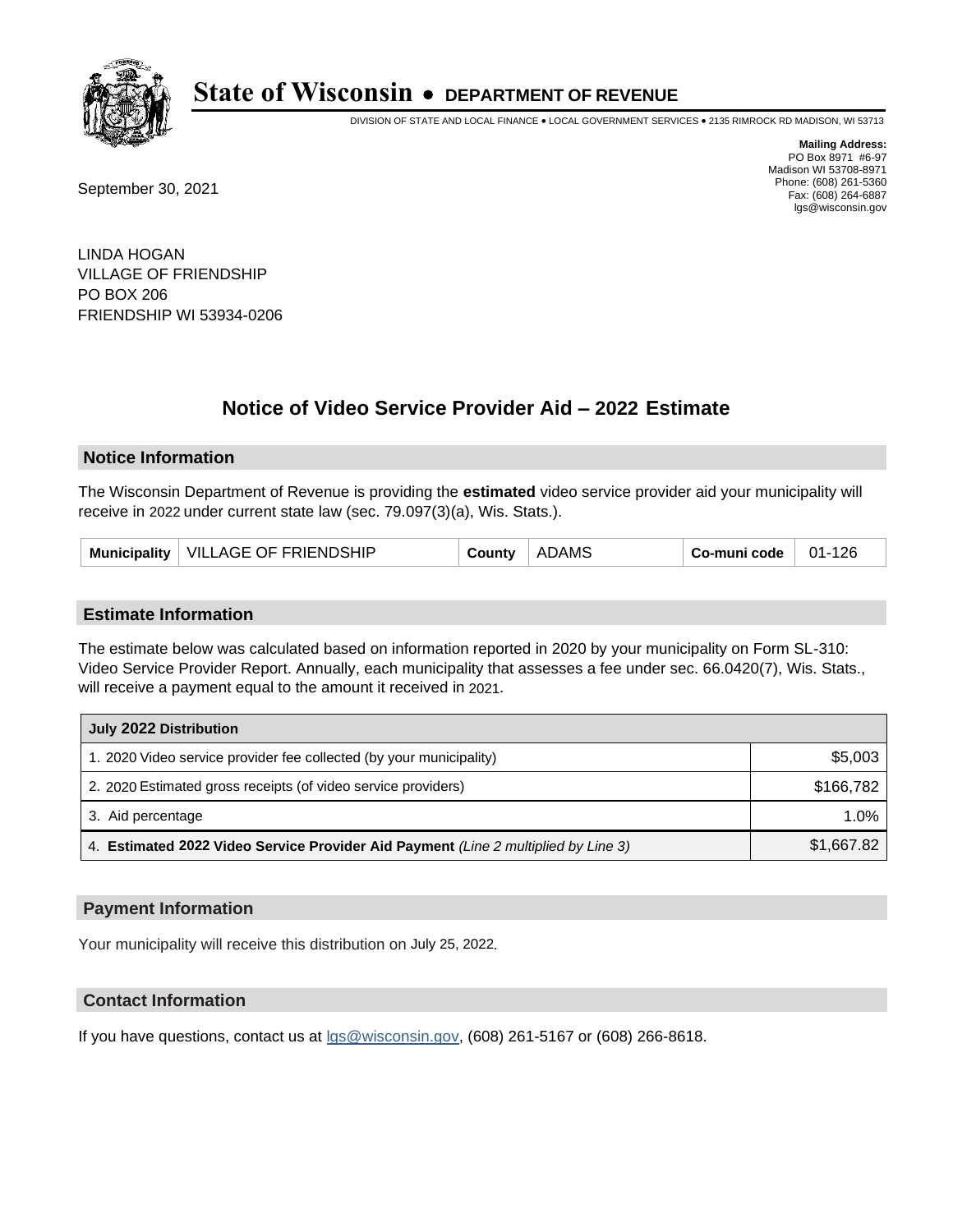

DIVISION OF STATE AND LOCAL FINANCE • LOCAL GOVERNMENT SERVICES • 2135 RIMROCK RD MADISON, WI 53713

September 30, 2021

**Mailing Address:** PO Box 8971 #6-97 Madison WI 53708-8971 Phone: (608) 261-5360 Fax: (608) 264-6887 lgs@wisconsin.gov

JANET WINTERS CITY OF ADAMS PO BOX 1009 ADAMS WI 53910-1009

## **Notice of Video Service Provider Aid - 2022 Estimate**

#### **Notice Information**

The Wisconsin Department of Revenue is providing the **estimated** video service provider aid your municipality will receive in 2022 under current state law (sec. 79.097(3)(a), Wis. Stats.).

| Municipality | <b>CITY OF ADAMS</b> | County | <b>ADAMS</b> | Co-muni code | $01 - 201$ |
|--------------|----------------------|--------|--------------|--------------|------------|
|--------------|----------------------|--------|--------------|--------------|------------|

#### **Estimate Information**

The estimate below was calculated based on information reported in 2020 by your municipality on Form SL-310: Video Service Provider Report. Annually, each municipality that assesses a fee under sec. 66.0420(7), Wis. Stats., will receive a payment equal to the amount it received in 2021.

| July 2022 Distribution                                                             |            |
|------------------------------------------------------------------------------------|------------|
| 1. 2020 Video service provider fee collected (by your municipality)                | \$22,692   |
| 2. 2020 Estimated gross receipts (of video service providers)                      | \$453,858  |
| 3. Aid percentage                                                                  | $1.0\%$    |
| 4. Estimated 2022 Video Service Provider Aid Payment (Line 2 multiplied by Line 3) | \$4,538,58 |

#### **Payment Information**

Your municipality will receive this distribution on July 25, 2022.

## **Contact Information**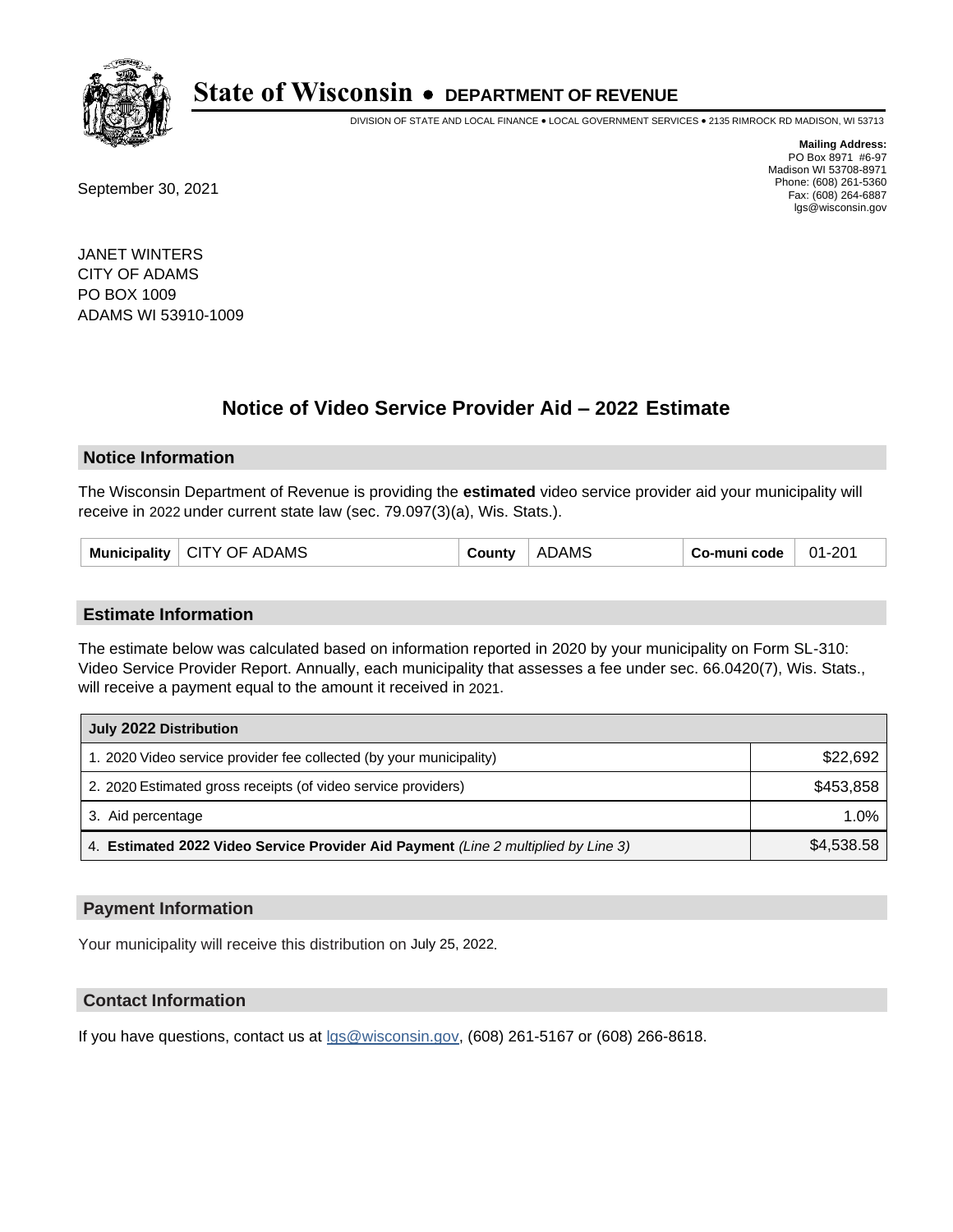

DIVISION OF STATE AND LOCAL FINANCE • LOCAL GOVERNMENT SERVICES • 2135 RIMROCK RD MADISON, WI 53713

September 30, 2021

**Mailing Address:** PO Box 8971 #6-97 Madison WI 53708-8971 Phone: (608) 261-5360 Fax: (608) 264-6887 lgs@wisconsin.gov

DENISE OLIPHANT CITY OF ASHLAND 601 W MAIN ST ASHLAND WI 54806-1537

## **Notice of Video Service Provider Aid - 2022 Estimate**

#### **Notice Information**

The Wisconsin Department of Revenue is providing the **estimated** video service provider aid your municipality will receive in 2022 under current state law (sec. 79.097(3)(a), Wis. Stats.).

| Municipality   CITY OF ASHLAND | County | ASHLAND | Co-muni code | 02-201 |
|--------------------------------|--------|---------|--------------|--------|
|--------------------------------|--------|---------|--------------|--------|

#### **Estimate Information**

The estimate below was calculated based on information reported in 2020 by your municipality on Form SL-310: Video Service Provider Report. Annually, each municipality that assesses a fee under sec. 66.0420(7), Wis. Stats., will receive a payment equal to the amount it received in 2021.

| July 2022 Distribution                                                             |             |
|------------------------------------------------------------------------------------|-------------|
| 1. 2020 Video service provider fee collected (by your municipality)                | \$92,664    |
| 2. 2020 Estimated gross receipts (of video service providers)                      | \$1,853,283 |
| 3. Aid percentage                                                                  | 1.0%        |
| 4. Estimated 2022 Video Service Provider Aid Payment (Line 2 multiplied by Line 3) | \$18,532.83 |

#### **Payment Information**

Your municipality will receive this distribution on July 25, 2022.

## **Contact Information**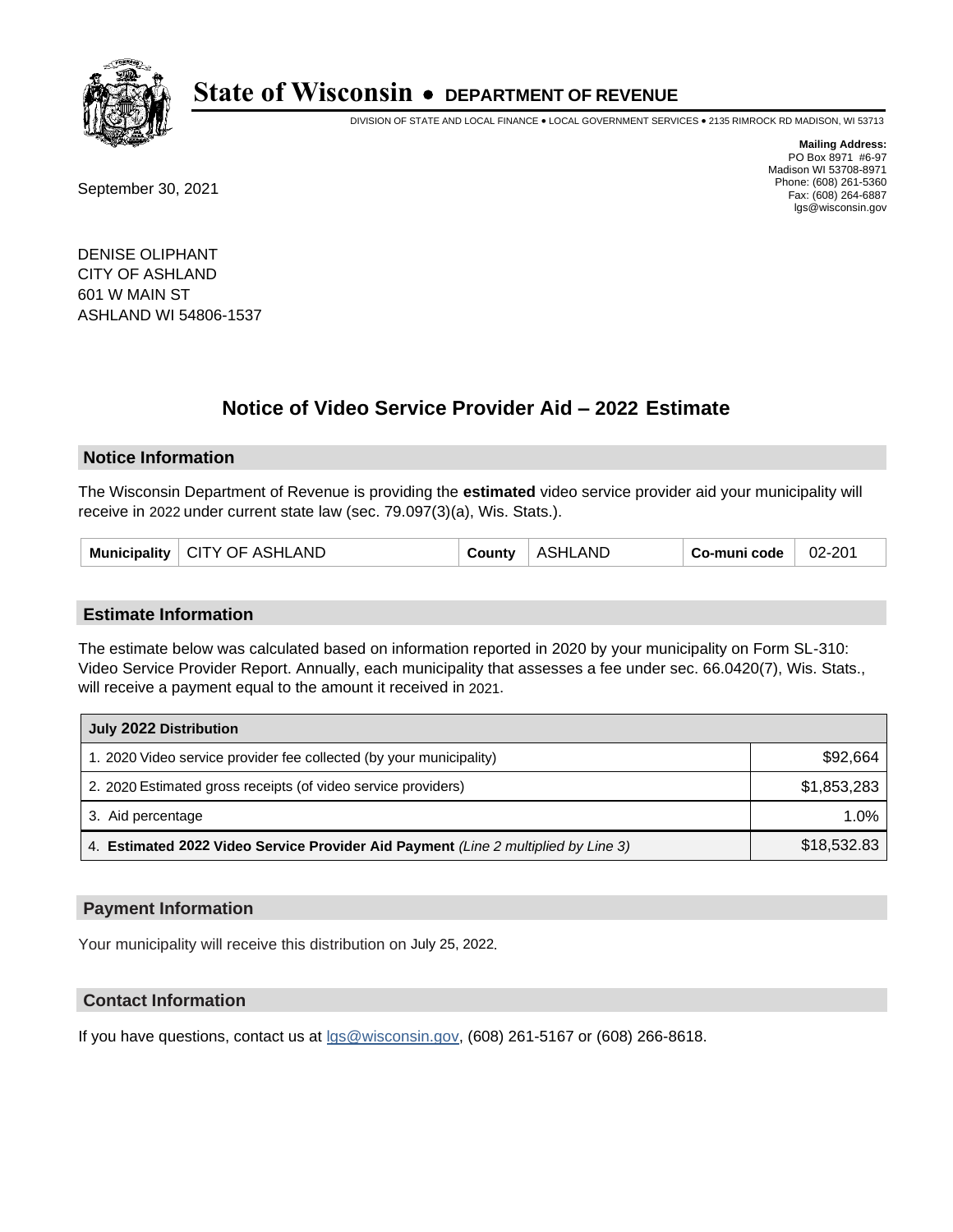

DIVISION OF STATE AND LOCAL FINANCE • LOCAL GOVERNMENT SERVICES • 2135 RIMROCK RD MADISON, WI 53713

September 30, 2021

**Mailing Address:** PO Box 8971 #6-97 Madison WI 53708-8971 Phone: (608) 261-5360 Fax: (608) 264-6887 lgs@wisconsin.gov

DANIELLE MAXWELL-PARKER TOWN OF LAKELAND P O BOX 28 BARRONETT WI 54813-0028

## **Notice of Video Service Provider Aid - 2022 Estimate**

### **Notice Information**

The Wisconsin Department of Revenue is providing the **estimated** video service provider aid your municipality will receive in 2022 under current state law (sec. 79.097(3)(a), Wis. Stats.).

| TOWN OF LAKELAND<br><b>Municipality</b> | County | <b>BARRON</b> | Co-muni code | 03-026 |
|-----------------------------------------|--------|---------------|--------------|--------|
|-----------------------------------------|--------|---------------|--------------|--------|

#### **Estimate Information**

The estimate below was calculated based on information reported in 2020 by your municipality on Form SL-310: Video Service Provider Report. Annually, each municipality that assesses a fee under sec. 66.0420(7), Wis. Stats., will receive a payment equal to the amount it received in 2021.

| July 2022 Distribution                                                             |          |  |
|------------------------------------------------------------------------------------|----------|--|
| 1. 2020 Video service provider fee collected (by your municipality)                | \$534    |  |
| 2. 2020 Estimated gross receipts (of video service providers)                      | \$17,796 |  |
| 3. Aid percentage                                                                  | $1.0\%$  |  |
| 4. Estimated 2022 Video Service Provider Aid Payment (Line 2 multiplied by Line 3) | \$177.96 |  |

#### **Payment Information**

Your municipality will receive this distribution on July 25, 2022.

## **Contact Information**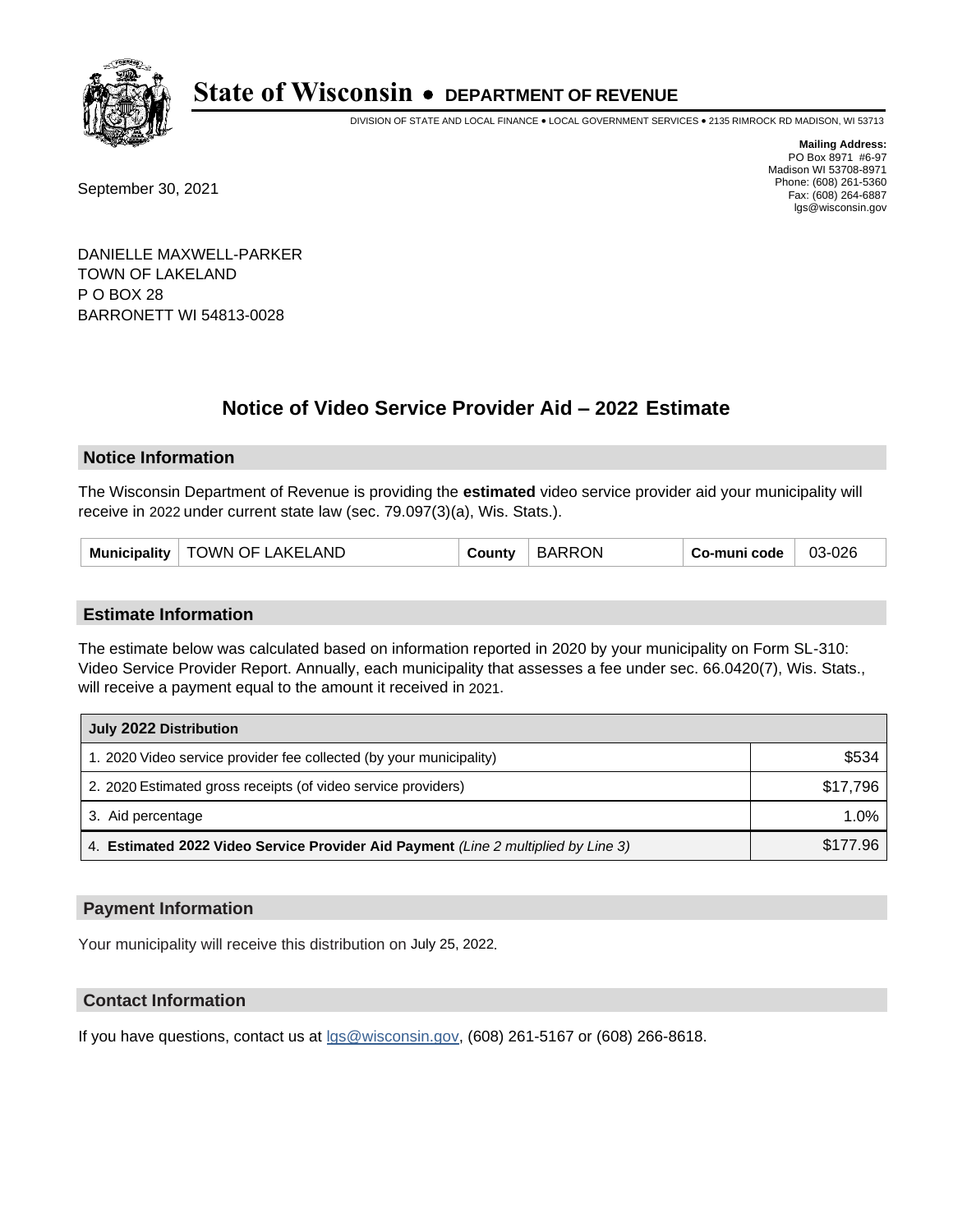

DIVISION OF STATE AND LOCAL FINANCE • LOCAL GOVERNMENT SERVICES • 2135 RIMROCK RD MADISON, WI 53713

September 30, 2021

**Mailing Address:** PO Box 8971 #6-97 Madison WI 53708-8971 Phone: (608) 261-5360 Fax: (608) 264-6887 lgs@wisconsin.gov

ROGER OLSON VILLAGE OF CAMERON PO BOX 387 CAMERON WI 54822-0387

## **Notice of Video Service Provider Aid - 2022 Estimate**

#### **Notice Information**

The Wisconsin Department of Revenue is providing the **estimated** video service provider aid your municipality will receive in 2022 under current state law (sec. 79.097(3)(a), Wis. Stats.).

| Municipality   VILLAGE OF CAMERON | <b>BARRON</b><br>County | Co-muni code | 03-111 |
|-----------------------------------|-------------------------|--------------|--------|
|-----------------------------------|-------------------------|--------------|--------|

#### **Estimate Information**

The estimate below was calculated based on information reported in 2020 by your municipality on Form SL-310: Video Service Provider Report. Annually, each municipality that assesses a fee under sec. 66.0420(7), Wis. Stats., will receive a payment equal to the amount it received in 2021.

| July 2022 Distribution                                                             |            |
|------------------------------------------------------------------------------------|------------|
| 1. 2020 Video service provider fee collected (by your municipality)                | \$5,695    |
| 2. 2020 Estimated gross receipts (of video service providers)                      | \$569.561  |
| 3. Aid percentage                                                                  | $1.0\%$    |
| 4. Estimated 2022 Video Service Provider Aid Payment (Line 2 multiplied by Line 3) | \$5,695.61 |

#### **Payment Information**

Your municipality will receive this distribution on July 25, 2022.

## **Contact Information**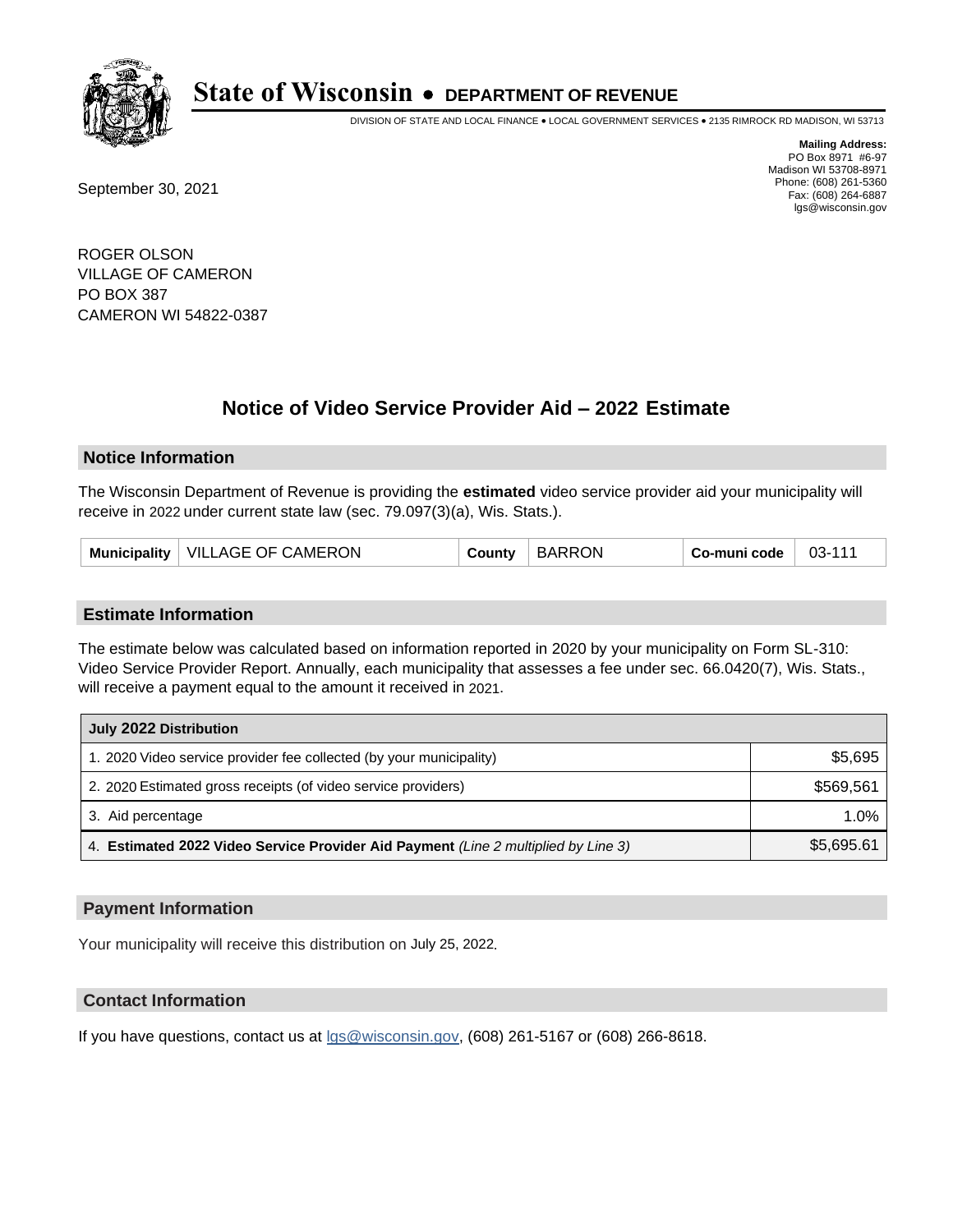

DIVISION OF STATE AND LOCAL FINANCE • LOCAL GOVERNMENT SERVICES • 2135 RIMROCK RD MADISON, WI 53713

September 30, 2021

**Mailing Address:** PO Box 8971 #6-97 Madison WI 53708-8971 Phone: (608) 261-5360 Fax: (608) 264-6887 lgs@wisconsin.gov

HEATHER LONG VILLAGE OF HAUGEN PO BOX 234 HAUGEN WI 54841-0234

## **Notice of Video Service Provider Aid - 2022 Estimate**

#### **Notice Information**

The Wisconsin Department of Revenue is providing the **estimated** video service provider aid your municipality will receive in 2022 under current state law (sec. 79.097(3)(a), Wis. Stats.).

| Municipality   VILLAGE OF HAUGEN | County | <b>BARRON</b> | Co-muni code | 03-136 |
|----------------------------------|--------|---------------|--------------|--------|
|----------------------------------|--------|---------------|--------------|--------|

#### **Estimate Information**

The estimate below was calculated based on information reported in 2020 by your municipality on Form SL-310: Video Service Provider Report. Annually, each municipality that assesses a fee under sec. 66.0420(7), Wis. Stats., will receive a payment equal to the amount it received in 2021.

| July 2022 Distribution                                                             |          |
|------------------------------------------------------------------------------------|----------|
| 1. 2020 Video service provider fee collected (by your municipality)                | \$2,874  |
| 2. 2020 Estimated gross receipts (of video service providers)                      | \$95,802 |
| 3. Aid percentage                                                                  | 1.0%     |
| 4. Estimated 2022 Video Service Provider Aid Payment (Line 2 multiplied by Line 3) | \$958.02 |

#### **Payment Information**

Your municipality will receive this distribution on July 25, 2022.

## **Contact Information**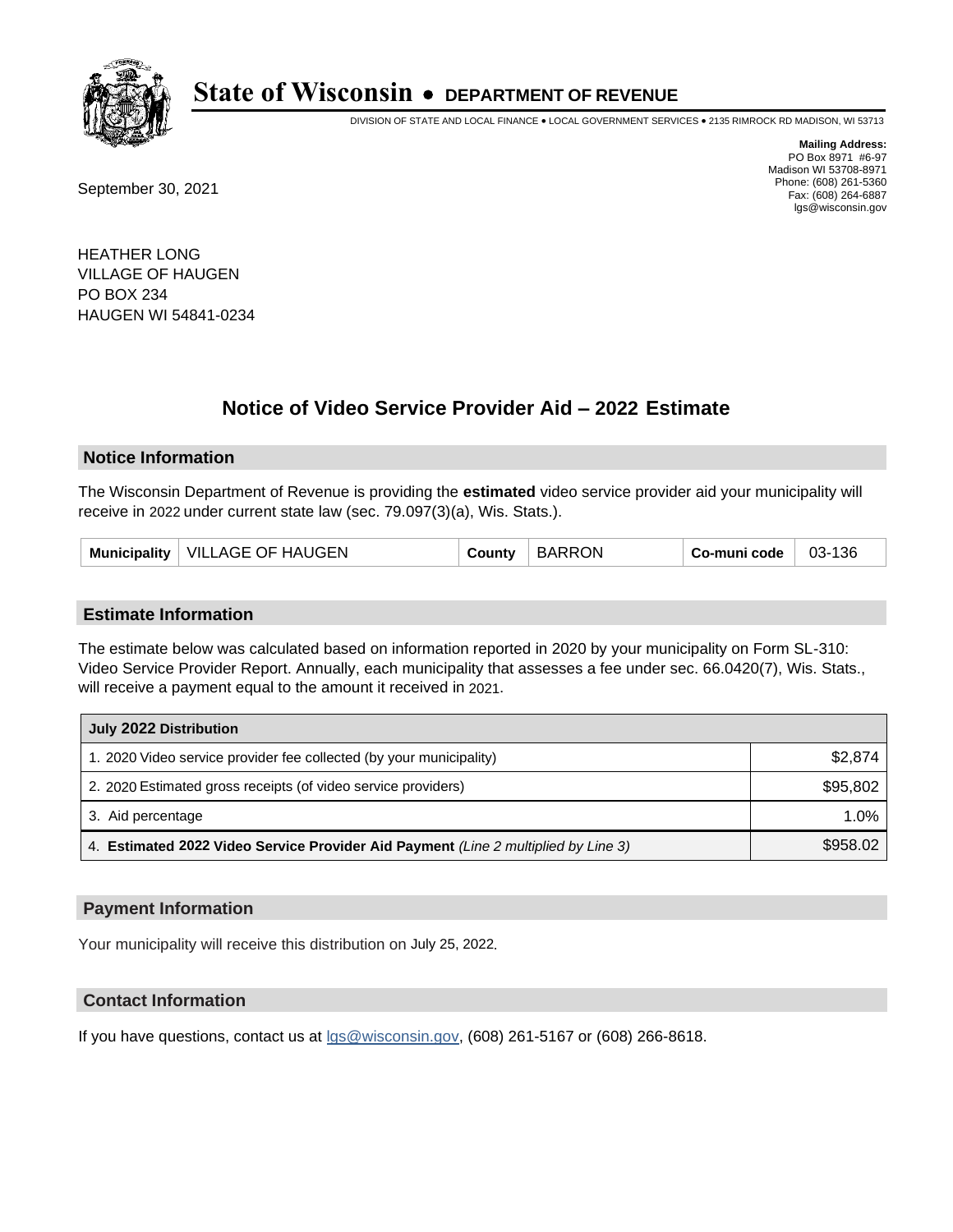

DIVISION OF STATE AND LOCAL FINANCE • LOCAL GOVERNMENT SERVICES • 2135 RIMROCK RD MADISON, WI 53713

September 30, 2021

**Mailing Address:** PO Box 8971 #6-97 Madison WI 53708-8971 Phone: (608) 261-5360 Fax: (608) 264-6887 lgs@wisconsin.gov

KELLI RASMUSSEN CITY OF BARRON PO BOX 156 BARRON WI 54812-0156

# **Notice of Video Service Provider Aid - 2022 Estimate**

### **Notice Information**

The Wisconsin Department of Revenue is providing the **estimated** video service provider aid your municipality will receive in 2022 under current state law (sec. 79.097(3)(a), Wis. Stats.).

|  | Municipality   CITY OF BARRON | County | <b>BARRON</b> | Co-muni code | 03-206 |
|--|-------------------------------|--------|---------------|--------------|--------|
|--|-------------------------------|--------|---------------|--------------|--------|

#### **Estimate Information**

The estimate below was calculated based on information reported in 2020 by your municipality on Form SL-310: Video Service Provider Report. Annually, each municipality that assesses a fee under sec. 66.0420(7), Wis. Stats., will receive a payment equal to the amount it received in 2021.

| July 2022 Distribution                                                             |            |
|------------------------------------------------------------------------------------|------------|
| 1. 2020 Video service provider fee collected (by your municipality)                | \$8,176    |
| 2. 2020 Estimated gross receipts (of video service providers)                      | \$817.611  |
| 3. Aid percentage                                                                  | 1.0%       |
| 4. Estimated 2022 Video Service Provider Aid Payment (Line 2 multiplied by Line 3) | \$8,176.11 |

#### **Payment Information**

Your municipality will receive this distribution on July 25, 2022.

## **Contact Information**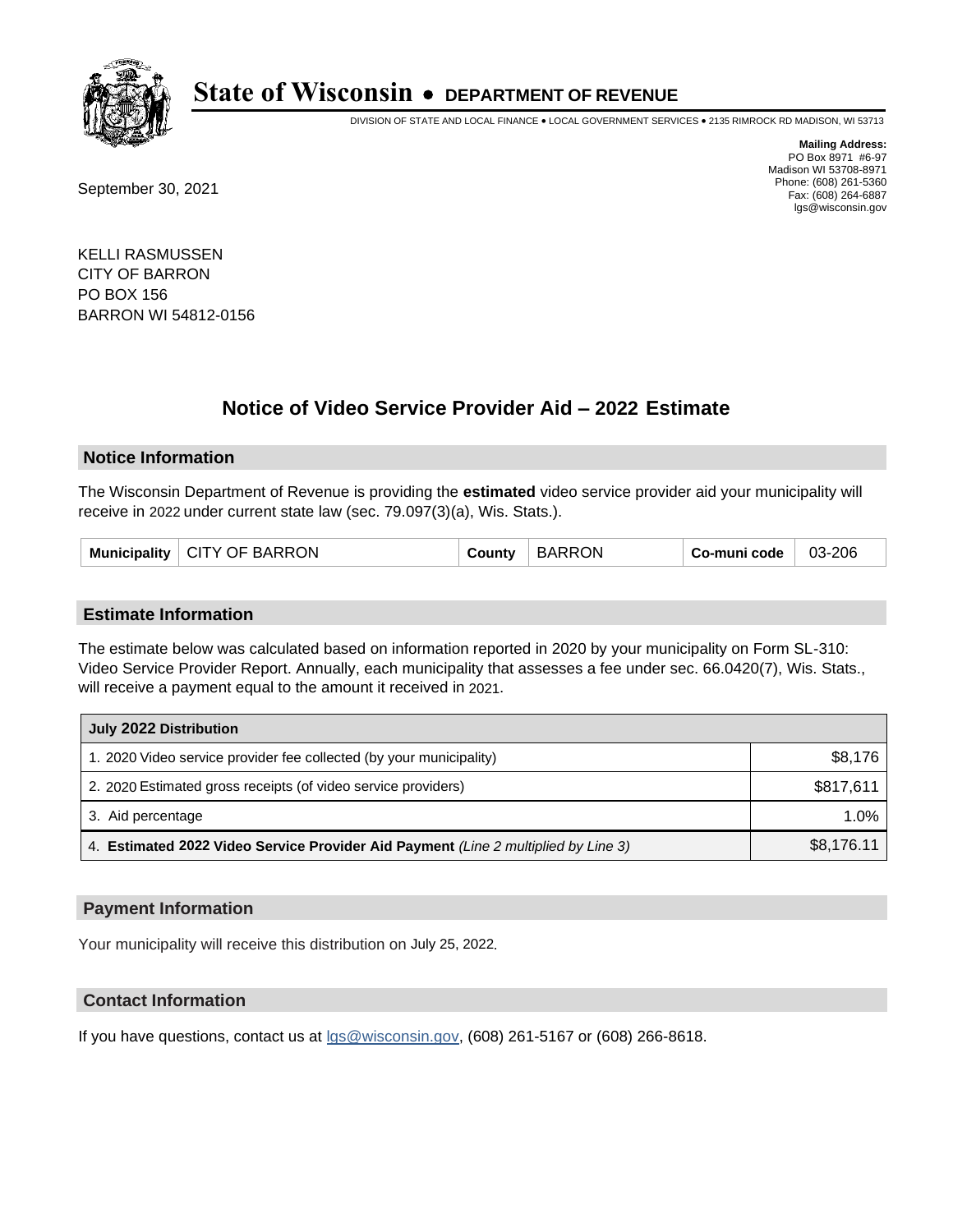

DIVISION OF STATE AND LOCAL FINANCE • LOCAL GOVERNMENT SERVICES • 2135 RIMROCK RD MADISON, WI 53713

September 30, 2021

**Mailing Address:** PO Box 8971 #6-97 Madison WI 53708-8971 Phone: (608) 261-5360 Fax: (608) 264-6887 lgs@wisconsin.gov

CARMEN NEWMAN CITY OF CHETEK PO BOX 194 CHETEK WI 54728-0194

# **Notice of Video Service Provider Aid - 2022 Estimate**

#### **Notice Information**

The Wisconsin Department of Revenue is providing the **estimated** video service provider aid your municipality will receive in 2022 under current state law (sec. 79.097(3)(a), Wis. Stats.).

| └ CITY OF CHETEK<br>Municipality $ $ | County | <b>BARRON</b> | Co-muni code | 03-211 |
|--------------------------------------|--------|---------------|--------------|--------|
|--------------------------------------|--------|---------------|--------------|--------|

#### **Estimate Information**

The estimate below was calculated based on information reported in 2020 by your municipality on Form SL-310: Video Service Provider Report. Annually, each municipality that assesses a fee under sec. 66.0420(7), Wis. Stats., will receive a payment equal to the amount it received in 2021.

| July 2022 Distribution                                                             |            |  |  |
|------------------------------------------------------------------------------------|------------|--|--|
| 1. 2020 Video service provider fee collected (by your municipality)                | \$41,685   |  |  |
| 2. 2020 Estimated gross receipts (of video service providers)                      | \$833.640  |  |  |
| 3. Aid percentage                                                                  | $1.0\%$    |  |  |
| 4. Estimated 2022 Video Service Provider Aid Payment (Line 2 multiplied by Line 3) | \$8,336.40 |  |  |

#### **Payment Information**

Your municipality will receive this distribution on July 25, 2022.

## **Contact Information**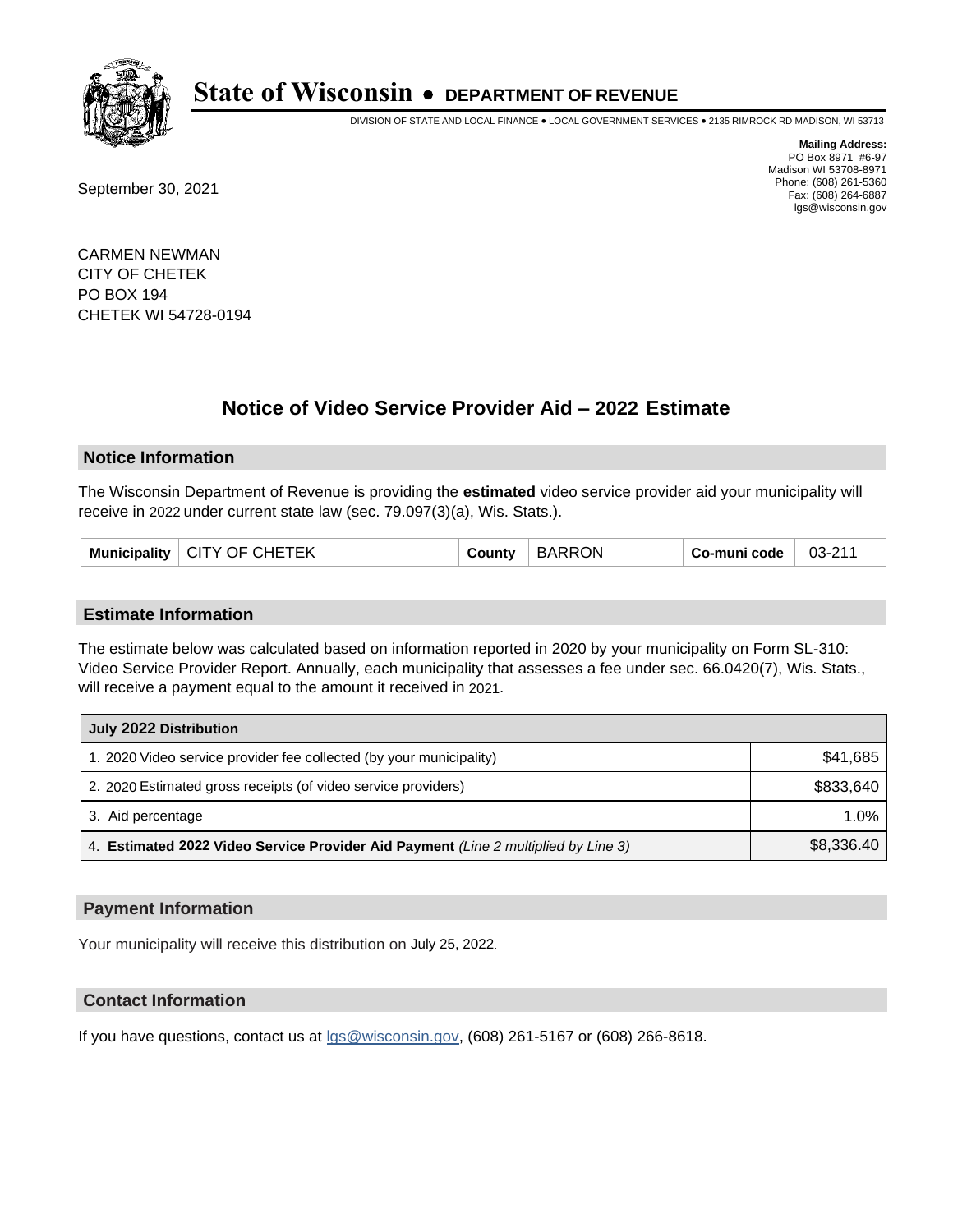

DIVISION OF STATE AND LOCAL FINANCE • LOCAL GOVERNMENT SERVICES • 2135 RIMROCK RD MADISON, WI 53713

September 30, 2021

**Mailing Address:** PO Box 8971 #6-97 Madison WI 53708-8971 Phone: (608) 261-5360 Fax: (608) 264-6887 lgs@wisconsin.gov

KATHLEEN MORSE CITY OF RICE LAKE 30 E EAU CLAIRE ST RICE LAKE WI 54868

## **Notice of Video Service Provider Aid - 2022 Estimate**

#### **Notice Information**

The Wisconsin Department of Revenue is providing the **estimated** video service provider aid your municipality will receive in 2022 under current state law (sec. 79.097(3)(a), Wis. Stats.).

| Municipality   CITY OF RICE LAKE | County | <b>BARRON</b> | Co-muni code | 03-276 |
|----------------------------------|--------|---------------|--------------|--------|
|----------------------------------|--------|---------------|--------------|--------|

#### **Estimate Information**

The estimate below was calculated based on information reported in 2020 by your municipality on Form SL-310: Video Service Provider Report. Annually, each municipality that assesses a fee under sec. 66.0420(7), Wis. Stats., will receive a payment equal to the amount it received in 2021.

| July 2022 Distribution                                                             |             |
|------------------------------------------------------------------------------------|-------------|
| 1. 2020 Video service provider fee collected (by your municipality)                | \$131.442   |
| 2. 2020 Estimated gross receipts (of video service providers)                      | \$2,628,872 |
| 3. Aid percentage                                                                  | 1.0%        |
| 4. Estimated 2022 Video Service Provider Aid Payment (Line 2 multiplied by Line 3) | \$26,288.72 |

### **Payment Information**

Your municipality will receive this distribution on July 25, 2022.

## **Contact Information**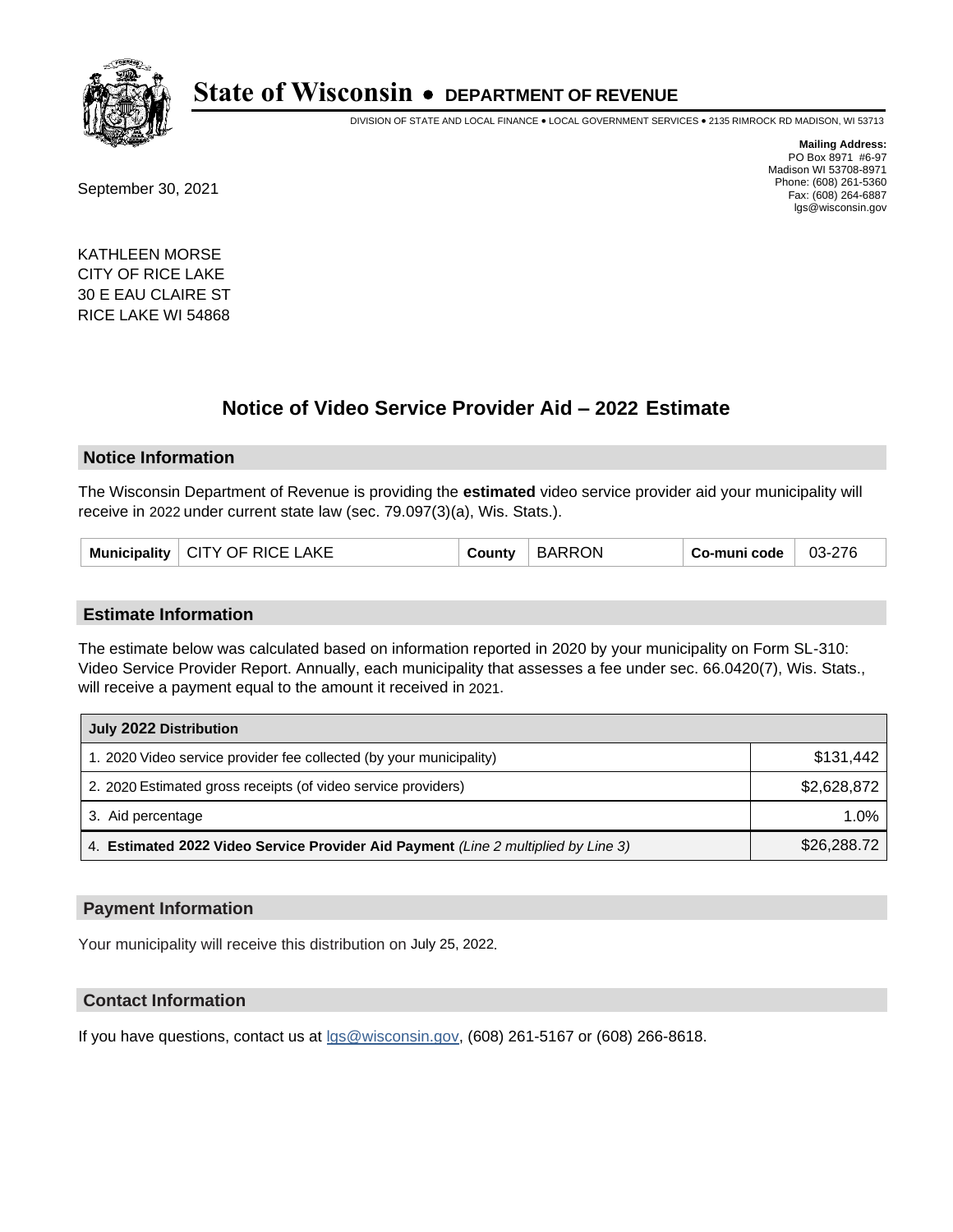

DIVISION OF STATE AND LOCAL FINANCE • LOCAL GOVERNMENT SERVICES • 2135 RIMROCK RD MADISON, WI 53713

September 30, 2021

**Mailing Address:** PO Box 8971 #6-97 Madison WI 53708-8971 Phone: (608) 261-5360 Fax: (608) 264-6887 lgs@wisconsin.gov

BILLIE HOOPMAN CITY OF BAYFIELD PO BOX 1170, 125 S 1ST ST BAYFIELD WI 54814-1170

## **Notice of Video Service Provider Aid - 2022 Estimate**

#### **Notice Information**

The Wisconsin Department of Revenue is providing the **estimated** video service provider aid your municipality will receive in 2022 under current state law (sec. 79.097(3)(a), Wis. Stats.).

| Municipality   CITY OF BAYFIELD | County | BAYFIELD | Co-muni code | 04-206 |
|---------------------------------|--------|----------|--------------|--------|
|---------------------------------|--------|----------|--------------|--------|

#### **Estimate Information**

The estimate below was calculated based on information reported in 2020 by your municipality on Form SL-310: Video Service Provider Report. Annually, each municipality that assesses a fee under sec. 66.0420(7), Wis. Stats., will receive a payment equal to the amount it received in 2021.

| July 2022 Distribution                                                             |            |
|------------------------------------------------------------------------------------|------------|
| 1. 2020 Video service provider fee collected (by your municipality)                | \$12,528   |
| 2. 2020 Estimated gross receipts (of video service providers)                      | \$250,556  |
| 3. Aid percentage                                                                  | 1.0%       |
| 4. Estimated 2022 Video Service Provider Aid Payment (Line 2 multiplied by Line 3) | \$2,505.56 |

#### **Payment Information**

Your municipality will receive this distribution on July 25, 2022.

## **Contact Information**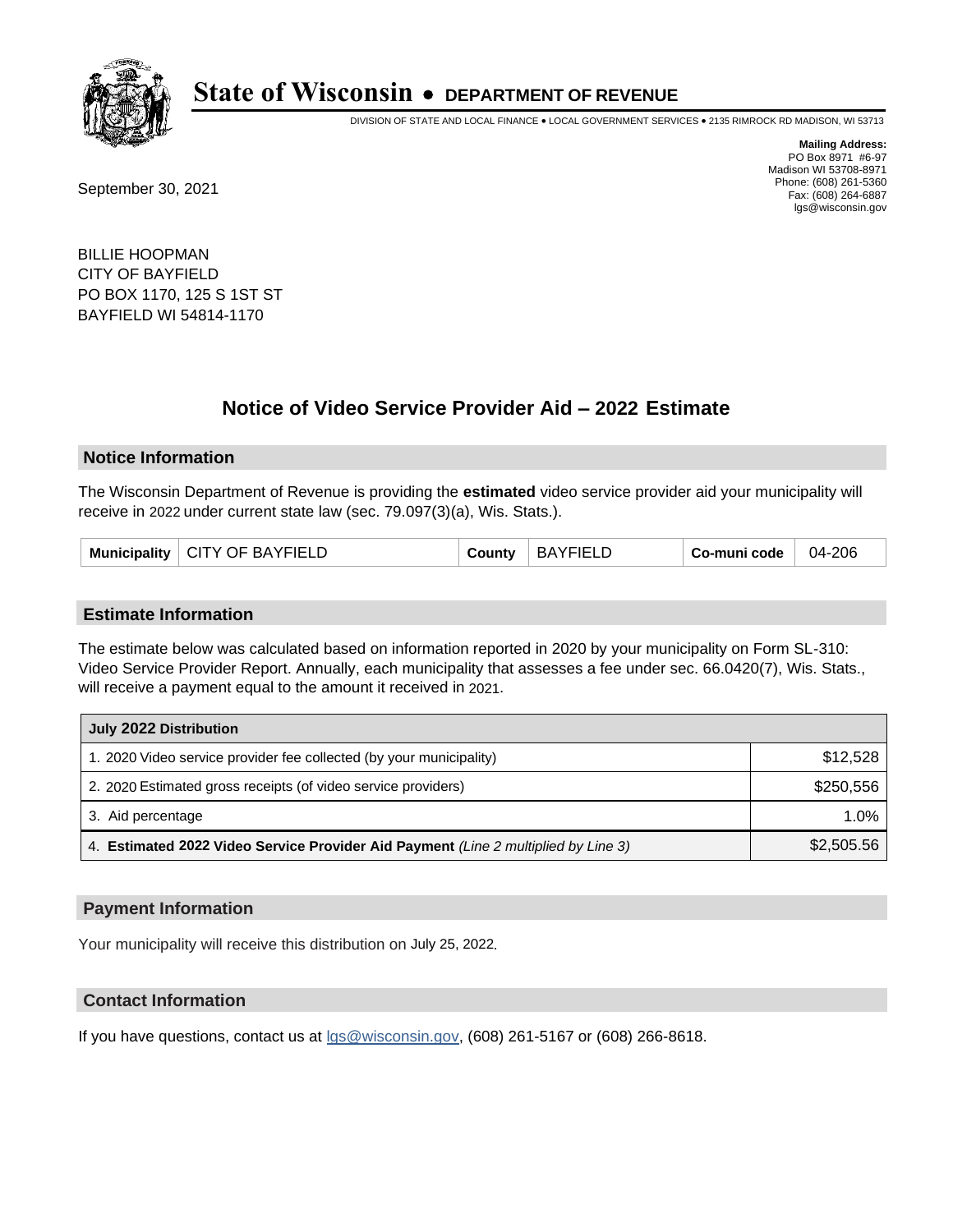

DIVISION OF STATE AND LOCAL FINANCE • LOCAL GOVERNMENT SERVICES • 2135 RIMROCK RD MADISON, WI 53713

September 30, 2021

**Mailing Address:** PO Box 8971 #6-97 Madison WI 53708-8971 Phone: (608) 261-5360 Fax: (608) 264-6887 lgs@wisconsin.gov

SCOTT KLUVER CITY OF WASHBURN PO BOX 638 WASHBURN WI 54891-0638

# **Notice of Video Service Provider Aid - 2022 Estimate**

#### **Notice Information**

The Wisconsin Department of Revenue is providing the **estimated** video service provider aid your municipality will receive in 2022 under current state law (sec. 79.097(3)(a), Wis. Stats.).

| Municipality   CITY OF WASHBURN | County | BAYFIELD | Co-muni code | 04-291 |
|---------------------------------|--------|----------|--------------|--------|
|---------------------------------|--------|----------|--------------|--------|

#### **Estimate Information**

The estimate below was calculated based on information reported in 2020 by your municipality on Form SL-310: Video Service Provider Report. Annually, each municipality that assesses a fee under sec. 66.0420(7), Wis. Stats., will receive a payment equal to the amount it received in 2021.

| July 2022 Distribution                                                             |            |  |  |
|------------------------------------------------------------------------------------|------------|--|--|
| 1. 2020 Video service provider fee collected (by your municipality)                | \$25,349   |  |  |
| 2. 2020 Estimated gross receipts (of video service providers)                      | \$506.981  |  |  |
| 3. Aid percentage                                                                  | $1.0\%$    |  |  |
| 4. Estimated 2022 Video Service Provider Aid Payment (Line 2 multiplied by Line 3) | \$5,069.81 |  |  |

#### **Payment Information**

Your municipality will receive this distribution on July 25, 2022.

## **Contact Information**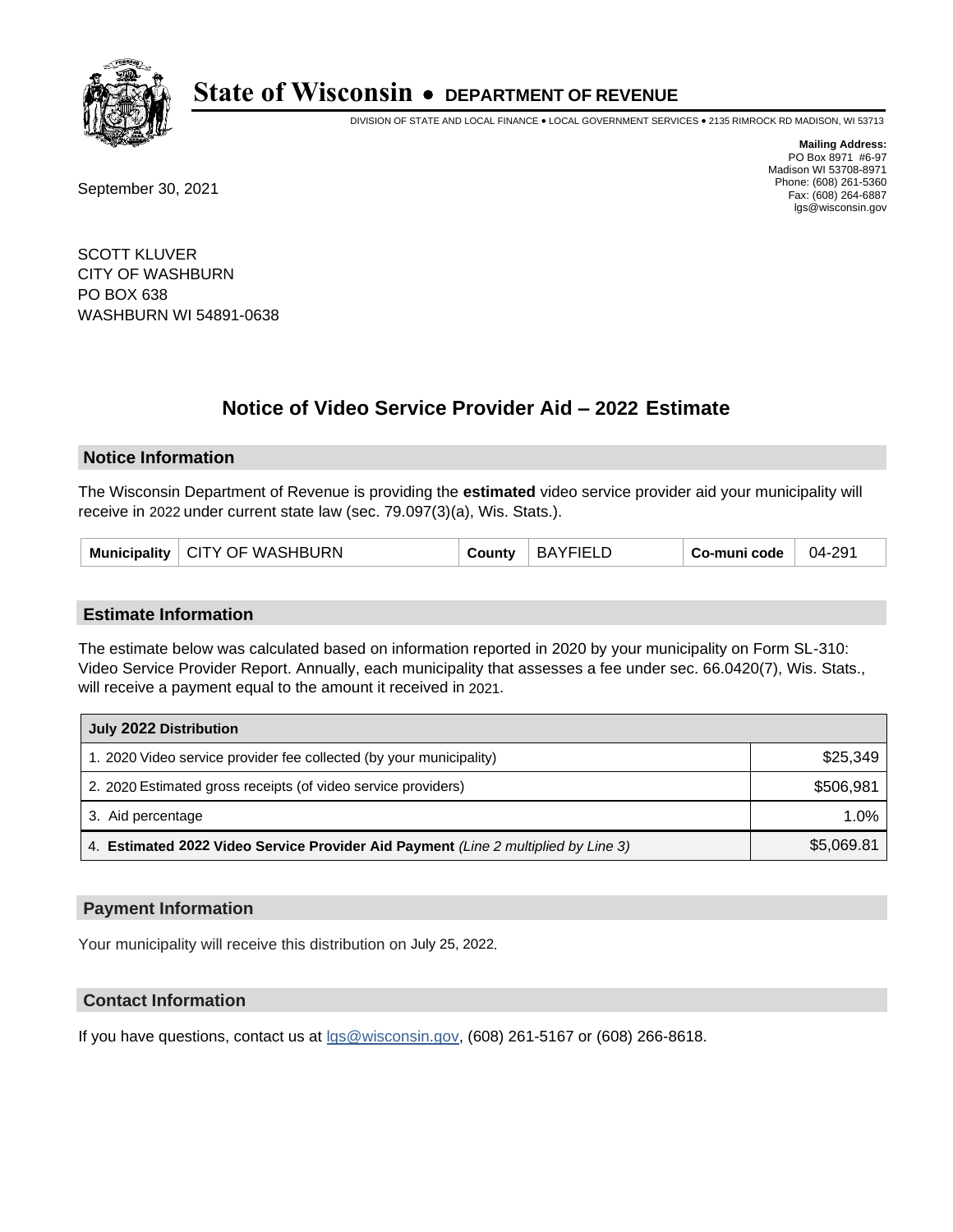

DIVISION OF STATE AND LOCAL FINANCE • LOCAL GOVERNMENT SERVICES • 2135 RIMROCK RD MADISON, WI 53713

September 30, 2021

**Mailing Address:** PO Box 8971 #6-97 Madison WI 53708-8971 Phone: (608) 261-5360 Fax: (608) 264-6887 lgs@wisconsin.gov

CINDY KOCKEN TOWN OF LAWRENCE 2400 SHADY CT DE PERE WI 54115-9410

## **Notice of Video Service Provider Aid - 2022 Estimate**

#### **Notice Information**

The Wisconsin Department of Revenue is providing the **estimated** video service provider aid your municipality will receive in 2022 under current state law (sec. 79.097(3)(a), Wis. Stats.).

|  | Municipality   TOWN OF LAWRENCE | County | BROWN | Co-muni code | 05-024 |
|--|---------------------------------|--------|-------|--------------|--------|
|--|---------------------------------|--------|-------|--------------|--------|

#### **Estimate Information**

The estimate below was calculated based on information reported in 2020 by your municipality on Form SL-310: Video Service Provider Report. Annually, each municipality that assesses a fee under sec. 66.0420(7), Wis. Stats., will receive a payment equal to the amount it received in 2021.

| July 2022 Distribution                                                             |             |
|------------------------------------------------------------------------------------|-------------|
| 1. 2020 Video service provider fee collected (by your municipality)                | \$33,965    |
| 2. 2020 Estimated gross receipts (of video service providers)                      | \$1,132,176 |
| 3. Aid percentage                                                                  | 1.0%        |
| 4. Estimated 2022 Video Service Provider Aid Payment (Line 2 multiplied by Line 3) | \$11,321.76 |

#### **Payment Information**

Your municipality will receive this distribution on July 25, 2022.

## **Contact Information**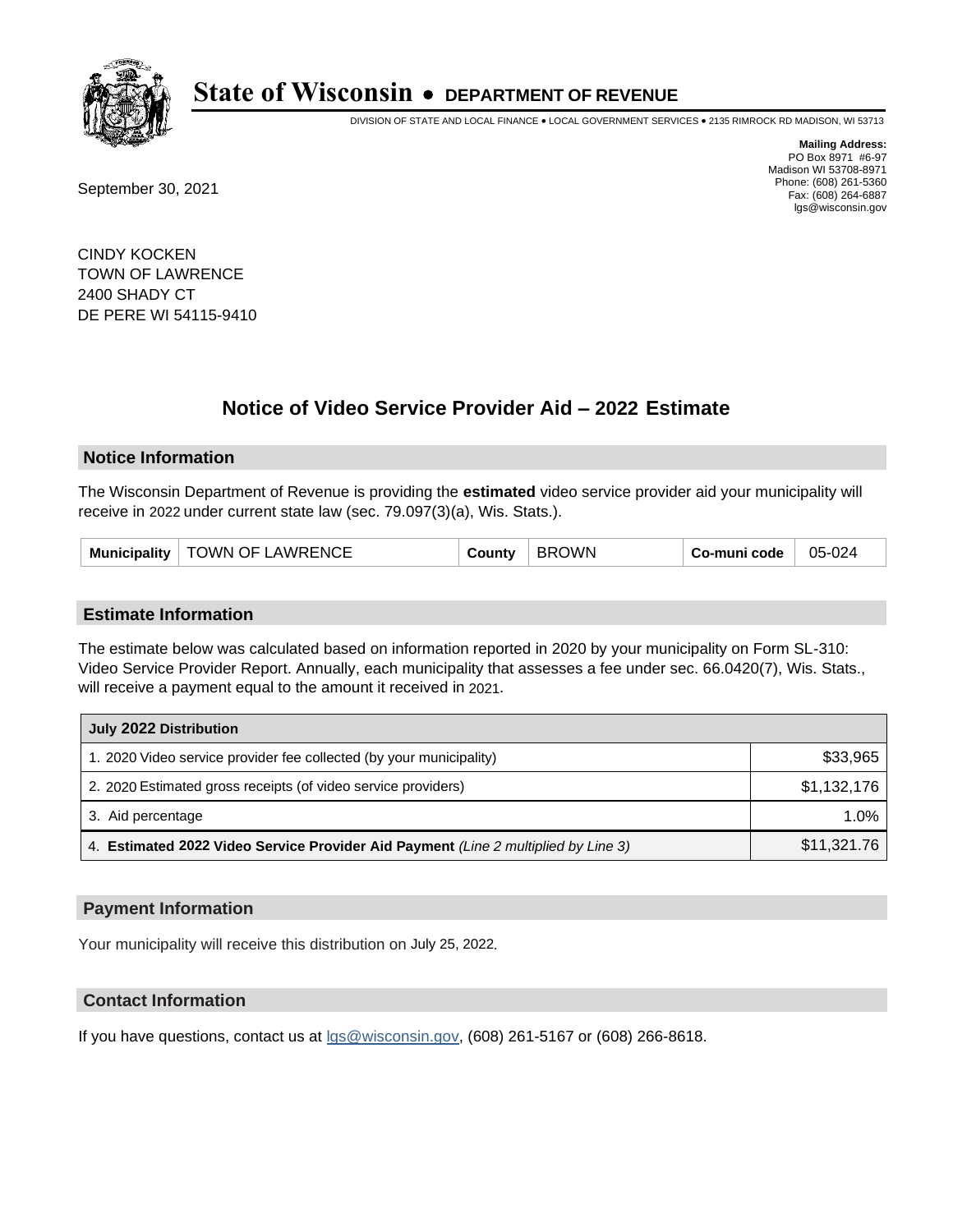

DIVISION OF STATE AND LOCAL FINANCE • LOCAL GOVERNMENT SERVICES • 2135 RIMROCK RD MADISON, WI 53713

September 30, 2021

**Mailing Address:** PO Box 8971 #6-97 Madison WI 53708-8971 Phone: (608) 261-5360 Fax: (608) 264-6887 lgs@wisconsin.gov

JENNIFER BROICH TOWN OF LEDGEVIEW 3700 DICKINSON RD DE PERE WI 54115-8797

## **Notice of Video Service Provider Aid - 2022 Estimate**

#### **Notice Information**

The Wisconsin Department of Revenue is providing the **estimated** video service provider aid your municipality will receive in 2022 under current state law (sec. 79.097(3)(a), Wis. Stats.).

| Municipality   TOWN OF LEDGEVIEW | County | <b>BROWN</b> | Co-muni code | 05-025 |
|----------------------------------|--------|--------------|--------------|--------|
|----------------------------------|--------|--------------|--------------|--------|

#### **Estimate Information**

The estimate below was calculated based on information reported in 2020 by your municipality on Form SL-310: Video Service Provider Report. Annually, each municipality that assesses a fee under sec. 66.0420(7), Wis. Stats., will receive a payment equal to the amount it received in 2021.

| July 2022 Distribution                                                             |             |
|------------------------------------------------------------------------------------|-------------|
| 1. 2020 Video service provider fee collected (by your municipality)                | \$45,707    |
| 2. 2020 Estimated gross receipts (of video service providers)                      | \$1,523,550 |
| 3. Aid percentage                                                                  | 1.0%        |
| 4. Estimated 2022 Video Service Provider Aid Payment (Line 2 multiplied by Line 3) | \$15,235.50 |

#### **Payment Information**

Your municipality will receive this distribution on July 25, 2022.

## **Contact Information**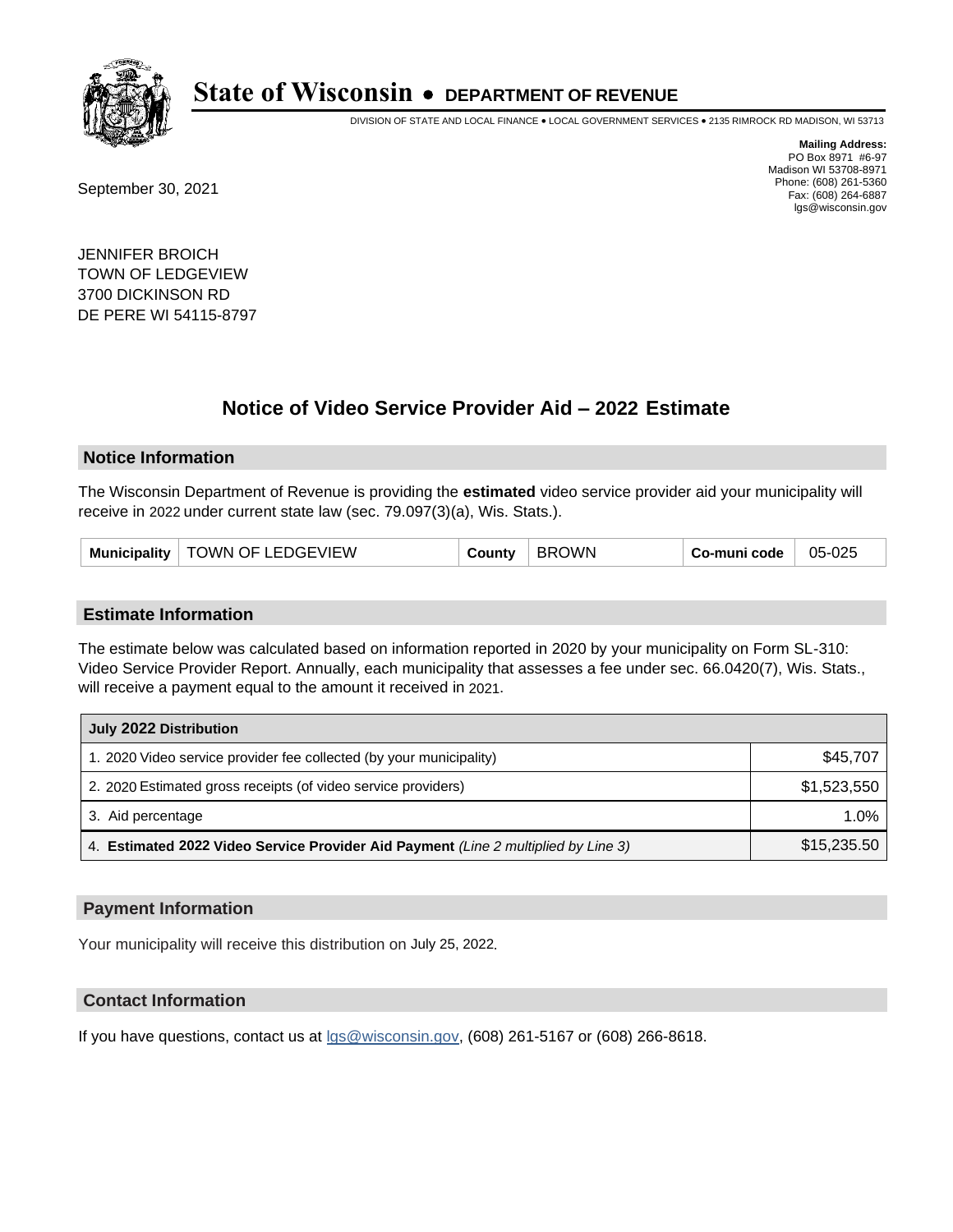

DIVISION OF STATE AND LOCAL FINANCE • LOCAL GOVERNMENT SERVICES • 2135 RIMROCK RD MADISON, WI 53713

September 30, 2021

**Mailing Address:** PO Box 8971 #6-97 Madison WI 53708-8971 Phone: (608) 261-5360 Fax: (608) 264-6887 lgs@wisconsin.gov

DEB DIEDERICH TOWN OF PITTSFIELD 6532 OLD 29 RD SEYMOUR WI 54165

## **Notice of Video Service Provider Aid - 2022 Estimate**

#### **Notice Information**

The Wisconsin Department of Revenue is providing the **estimated** video service provider aid your municipality will receive in 2022 under current state law (sec. 79.097(3)(a), Wis. Stats.).

| TOWN OF PITTSFIELD<br><b>Municipality</b> | County | <b>BROWN</b> | Co-muni code | 05-030 |
|-------------------------------------------|--------|--------------|--------------|--------|
|-------------------------------------------|--------|--------------|--------------|--------|

#### **Estimate Information**

The estimate below was calculated based on information reported in 2020 by your municipality on Form SL-310: Video Service Provider Report. Annually, each municipality that assesses a fee under sec. 66.0420(7), Wis. Stats., will receive a payment equal to the amount it received in 2021.

| July 2022 Distribution                                                             |            |
|------------------------------------------------------------------------------------|------------|
| 1. 2020 Video service provider fee collected (by your municipality)                | \$9,047    |
| 2. 2020 Estimated gross receipts (of video service providers)                      | \$299,145  |
| 3. Aid percentage                                                                  | 1.0%       |
| 4. Estimated 2022 Video Service Provider Aid Payment (Line 2 multiplied by Line 3) | \$2,991.45 |

#### **Payment Information**

Your municipality will receive this distribution on July 25, 2022.

## **Contact Information**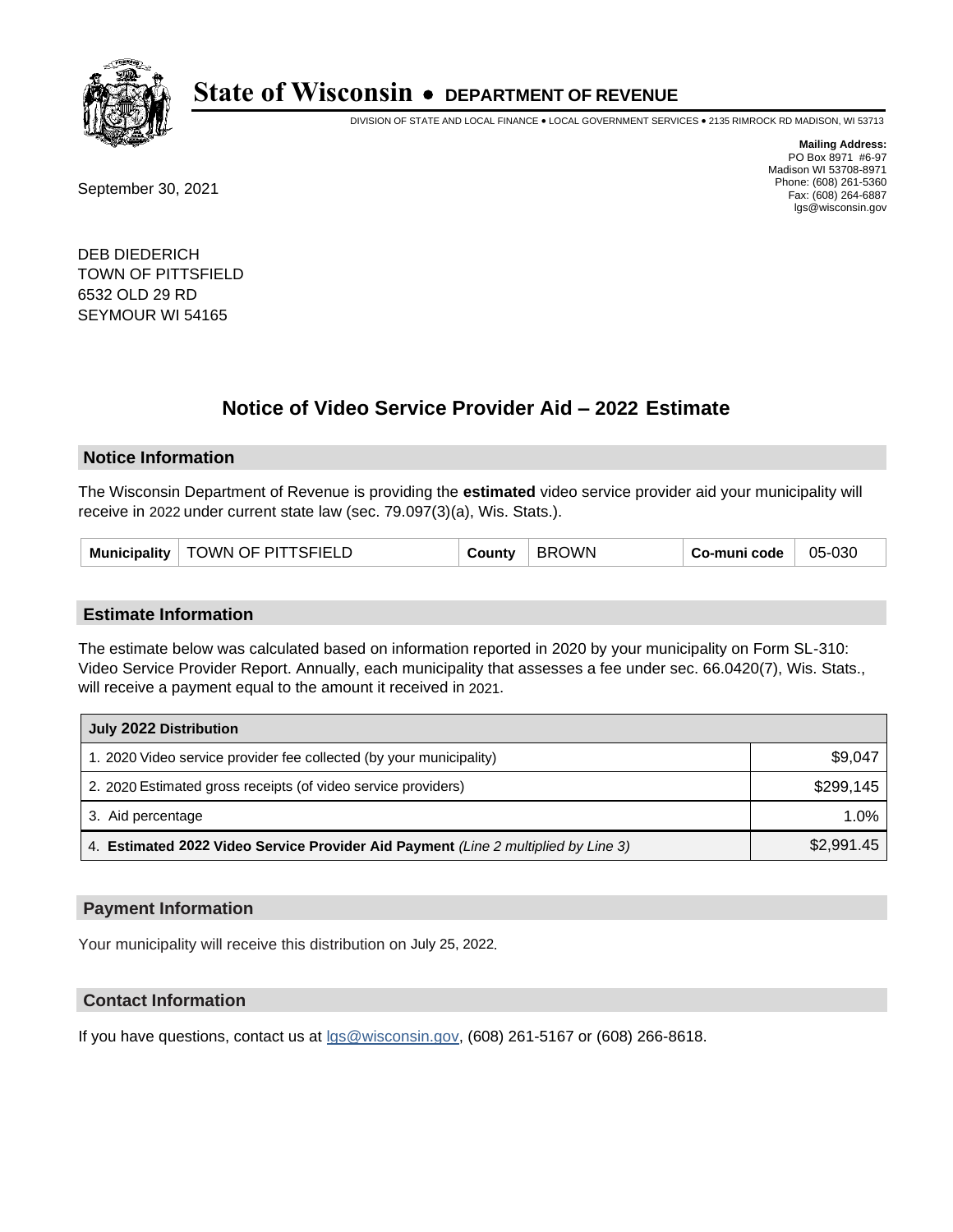

DIVISION OF STATE AND LOCAL FINANCE • LOCAL GOVERNMENT SERVICES • 2135 RIMROCK RD MADISON, WI 53713

September 30, 2021

**Mailing Address:** PO Box 8971 #6-97 Madison WI 53708-8971 Phone: (608) 261-5360 Fax: (608) 264-6887 lgs@wisconsin.gov

JULIE KOENIG TOWN OF ROCKLAND 1712 BOB-BEA-JAN RD DE PERE WI 54115-8632

## **Notice of Video Service Provider Aid - 2022 Estimate**

#### **Notice Information**

The Wisconsin Department of Revenue is providing the **estimated** video service provider aid your municipality will receive in 2022 under current state law (sec. 79.097(3)(a), Wis. Stats.).

| Municipality | TOWN OF ROCKLAND | شount∨ | <b>OWN</b><br>BRC | Co-muni code | 05-034 |
|--------------|------------------|--------|-------------------|--------------|--------|
|--------------|------------------|--------|-------------------|--------------|--------|

#### **Estimate Information**

The estimate below was calculated based on information reported in 2020 by your municipality on Form SL-310: Video Service Provider Report. Annually, each municipality that assesses a fee under sec. 66.0420(7), Wis. Stats., will receive a payment equal to the amount it received in 2021.

| July 2022 Distribution                                                             |          |
|------------------------------------------------------------------------------------|----------|
| 1. 2020 Video service provider fee collected (by your municipality)                | \$4,019  |
| 2. 2020 Estimated gross receipts (of video service providers)                      | \$80.387 |
| 3. Aid percentage                                                                  | $1.0\%$  |
| 4. Estimated 2022 Video Service Provider Aid Payment (Line 2 multiplied by Line 3) | \$803.87 |

#### **Payment Information**

Your municipality will receive this distribution on July 25, 2022.

## **Contact Information**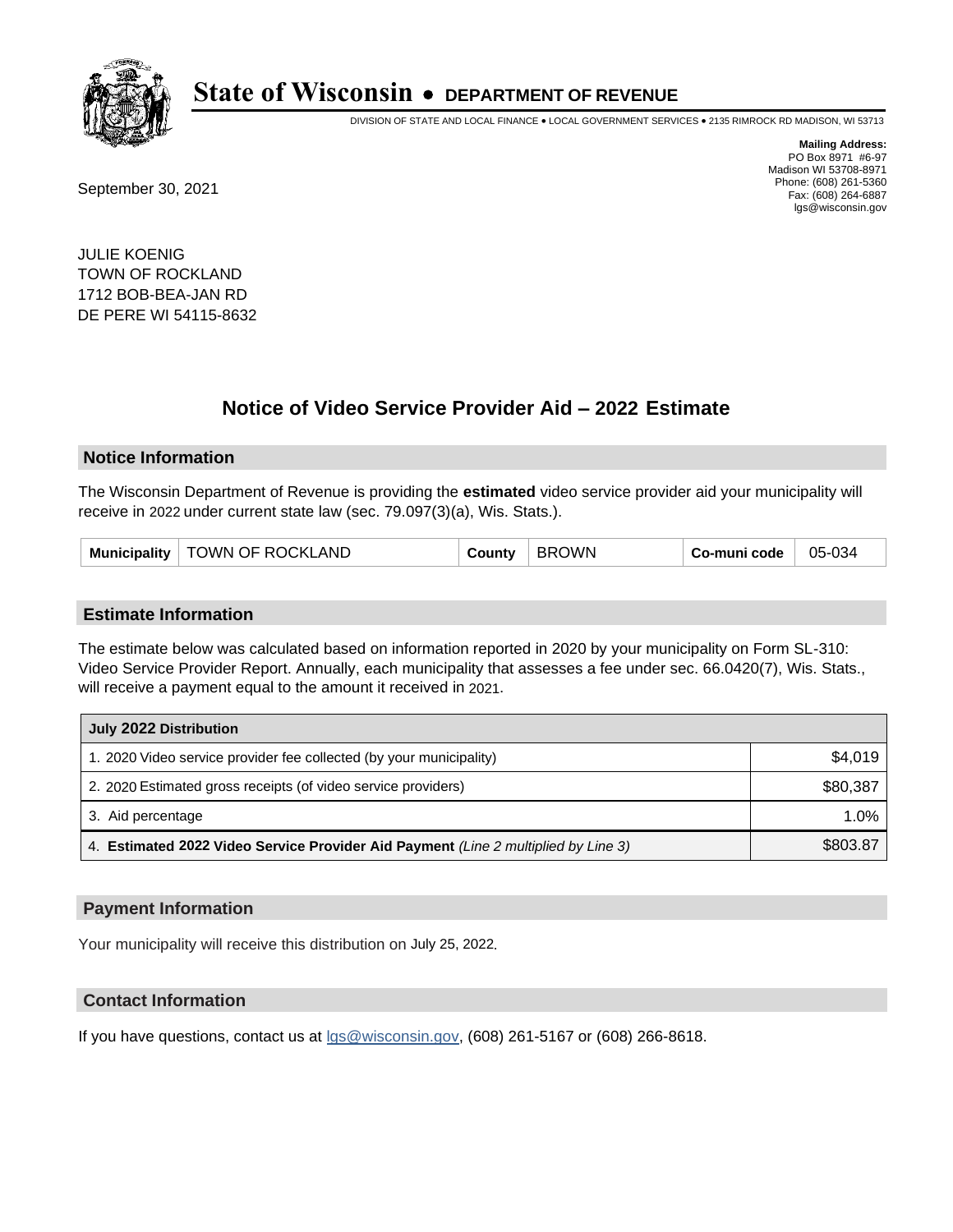

DIVISION OF STATE AND LOCAL FINANCE • LOCAL GOVERNMENT SERVICES • 2135 RIMROCK RD MADISON, WI 53713

September 30, 2021

**Mailing Address:** PO Box 8971 #6-97 Madison WI 53708-8971 Phone: (608) 261-5360 Fax: (608) 264-6887 lgs@wisconsin.gov

JOHN ROTH TOWN OF SCOTT 2621 JODY DR NEW FRANKEN WI 54229-9602

# **Notice of Video Service Provider Aid - 2022 Estimate**

#### **Notice Information**

The Wisconsin Department of Revenue is providing the **estimated** video service provider aid your municipality will receive in 2022 under current state law (sec. 79.097(3)(a), Wis. Stats.).

| TOWN OF SCOTT<br>Municipality $ $ | County | <b>BROWN</b> | Co-muni code | 05-036 |
|-----------------------------------|--------|--------------|--------------|--------|
|-----------------------------------|--------|--------------|--------------|--------|

#### **Estimate Information**

The estimate below was calculated based on information reported in 2020 by your municipality on Form SL-310: Video Service Provider Report. Annually, each municipality that assesses a fee under sec. 66.0420(7), Wis. Stats., will receive a payment equal to the amount it received in 2021.

| July 2022 Distribution                                                             |            |  |  |  |
|------------------------------------------------------------------------------------|------------|--|--|--|
| 1. 2020 Video service provider fee collected (by your municipality)                | \$11,288   |  |  |  |
| 2. 2020 Estimated gross receipts (of video service providers)                      | \$374.209  |  |  |  |
| 3. Aid percentage                                                                  | $1.0\%$    |  |  |  |
| 4. Estimated 2022 Video Service Provider Aid Payment (Line 2 multiplied by Line 3) | \$3,742.09 |  |  |  |

#### **Payment Information**

Your municipality will receive this distribution on July 25, 2022.

## **Contact Information**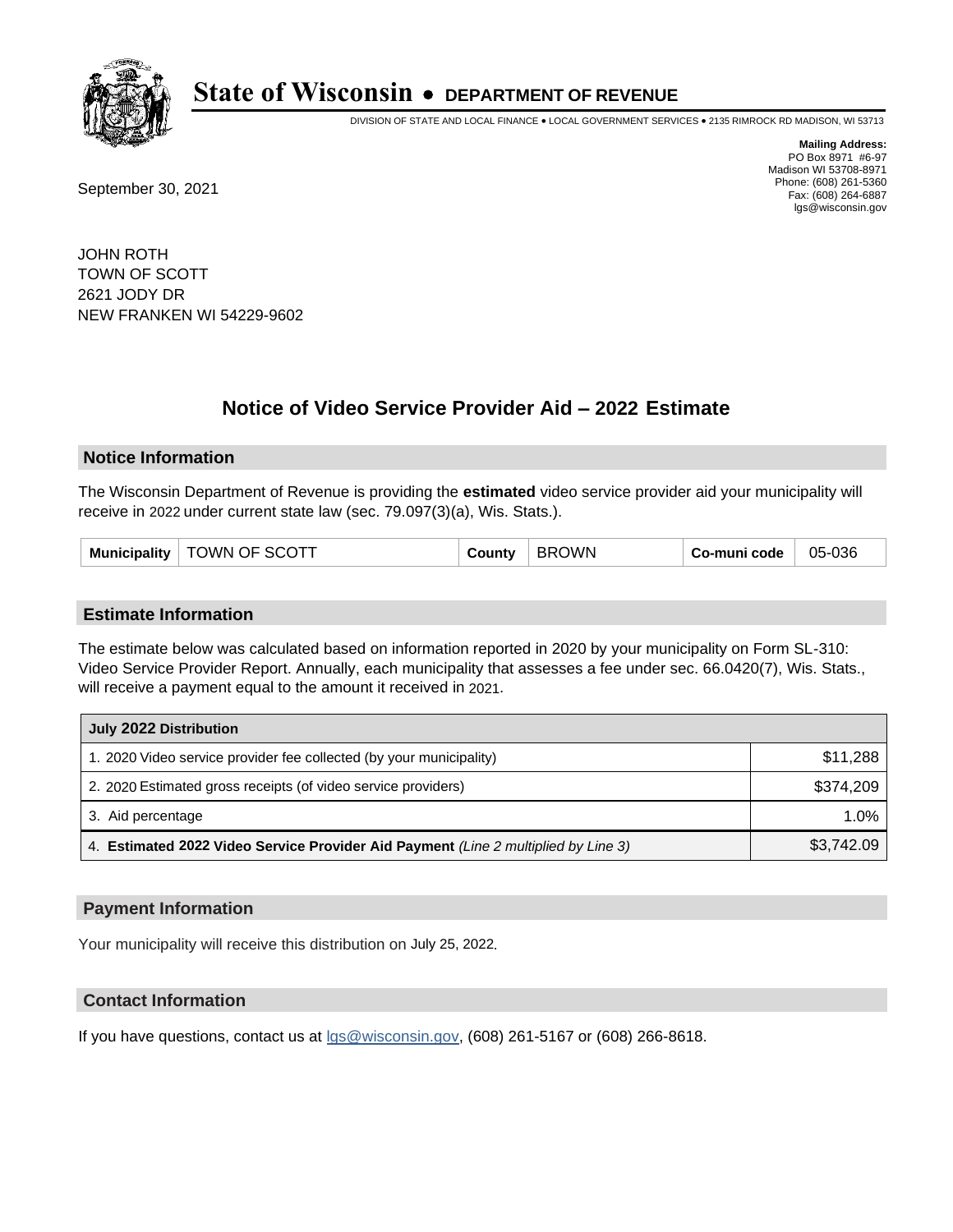

DIVISION OF STATE AND LOCAL FINANCE • LOCAL GOVERNMENT SERVICES • 2135 RIMROCK RD MADISON, WI 53713

September 30, 2021

**Mailing Address:** PO Box 8971 #6-97 Madison WI 53708-8971 Phone: (608) 261-5360 Fax: (608) 264-6887 lgs@wisconsin.gov

DONNA MARTZAHL TOWN OF WRIGHTSTOWN PO BOX 175 GREENLEAF WI 54126-0175

## **Notice of Video Service Provider Aid - 2022 Estimate**

#### **Notice Information**

The Wisconsin Department of Revenue is providing the **estimated** video service provider aid your municipality will receive in 2022 under current state law (sec. 79.097(3)(a), Wis. Stats.).

| Municipality   TOWN OF WRIGHTSTOWN |  | County | BROWN | Co-muni code | 05-040 |
|------------------------------------|--|--------|-------|--------------|--------|
|------------------------------------|--|--------|-------|--------------|--------|

#### **Estimate Information**

The estimate below was calculated based on information reported in 2020 by your municipality on Form SL-310: Video Service Provider Report. Annually, each municipality that assesses a fee under sec. 66.0420(7), Wis. Stats., will receive a payment equal to the amount it received in 2021.

| July 2022 Distribution                                                             |          |
|------------------------------------------------------------------------------------|----------|
| 1. 2020 Video service provider fee collected (by your municipality)                | \$4,273  |
| 2. 2020 Estimated gross receipts (of video service providers)                      | \$85,474 |
| 3. Aid percentage                                                                  | 1.0%     |
| 4. Estimated 2022 Video Service Provider Aid Payment (Line 2 multiplied by Line 3) | \$854.74 |

#### **Payment Information**

Your municipality will receive this distribution on July 25, 2022.

## **Contact Information**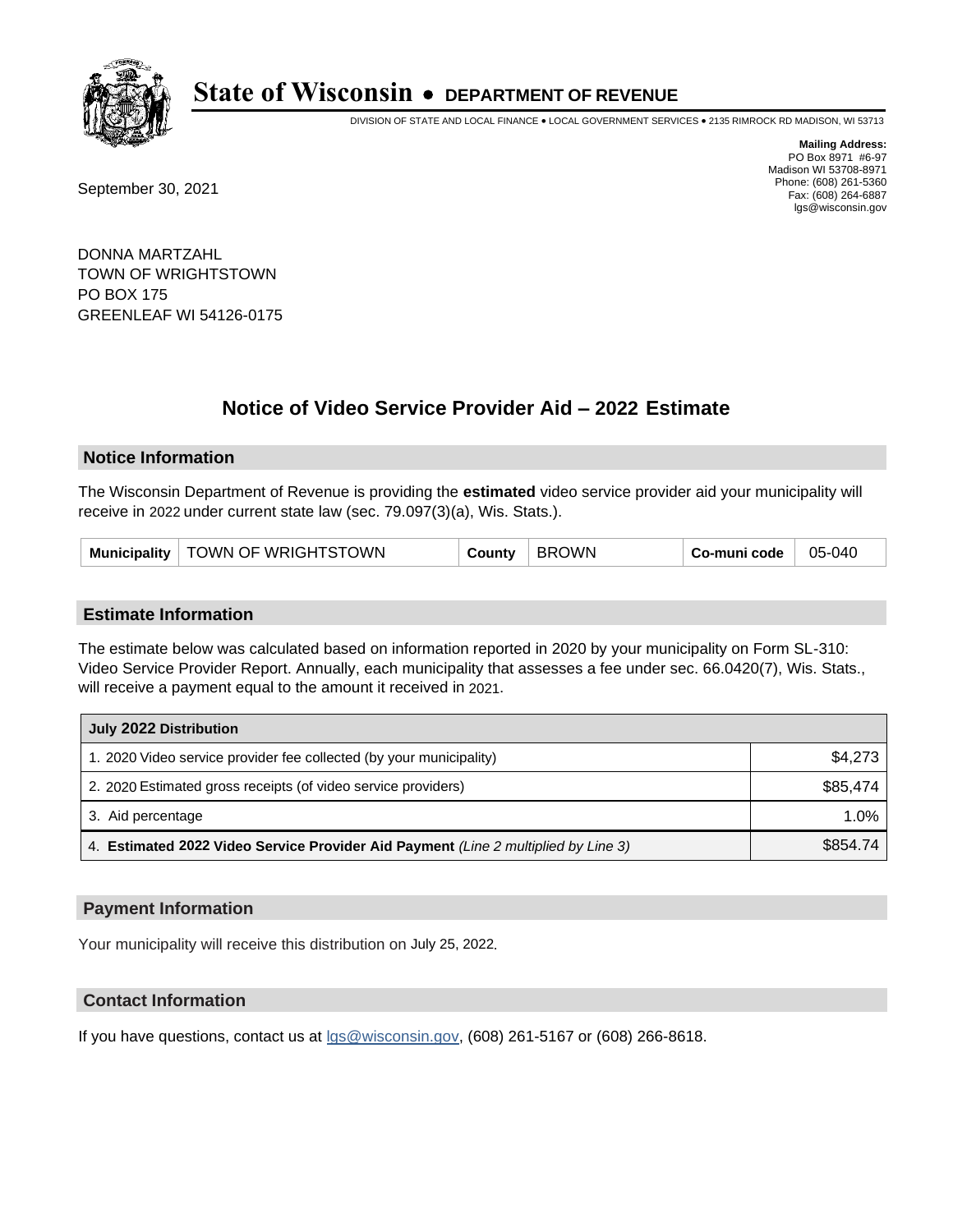

DIVISION OF STATE AND LOCAL FINANCE • LOCAL GOVERNMENT SERVICES • 2135 RIMROCK RD MADISON, WI 53713

September 30, 2021

**Mailing Address:** PO Box 8971 #6-97 Madison WI 53708-8971 Phone: (608) 261-5360 Fax: (608) 264-6887 lgs@wisconsin.gov

CARRIE ZITTLOW VILLAGE OF ALLOUEZ 1900 LIBAL ST GREEN BAY WI 54301-2453

## **Notice of Video Service Provider Aid - 2022 Estimate**

#### **Notice Information**

The Wisconsin Department of Revenue is providing the **estimated** video service provider aid your municipality will receive in 2022 under current state law (sec. 79.097(3)(a), Wis. Stats.).

| Municipality   VILLAGE OF ALLOUEZ | Sountγ | <b>BROWN</b> | Co-muni code | 05-102 |
|-----------------------------------|--------|--------------|--------------|--------|
|-----------------------------------|--------|--------------|--------------|--------|

#### **Estimate Information**

The estimate below was calculated based on information reported in 2020 by your municipality on Form SL-310: Video Service Provider Report. Annually, each municipality that assesses a fee under sec. 66.0420(7), Wis. Stats., will receive a payment equal to the amount it received in 2021.

| July 2022 Distribution                                                             |             |
|------------------------------------------------------------------------------------|-------------|
| 1. 2020 Video service provider fee collected (by your municipality)                | \$141.884   |
| 2. 2020 Estimated gross receipts (of video service providers)                      | \$2,837,687 |
| 3. Aid percentage                                                                  | 1.0%        |
| 4. Estimated 2022 Video Service Provider Aid Payment (Line 2 multiplied by Line 3) | \$28,376.87 |

#### **Payment Information**

Your municipality will receive this distribution on July 25, 2022.

## **Contact Information**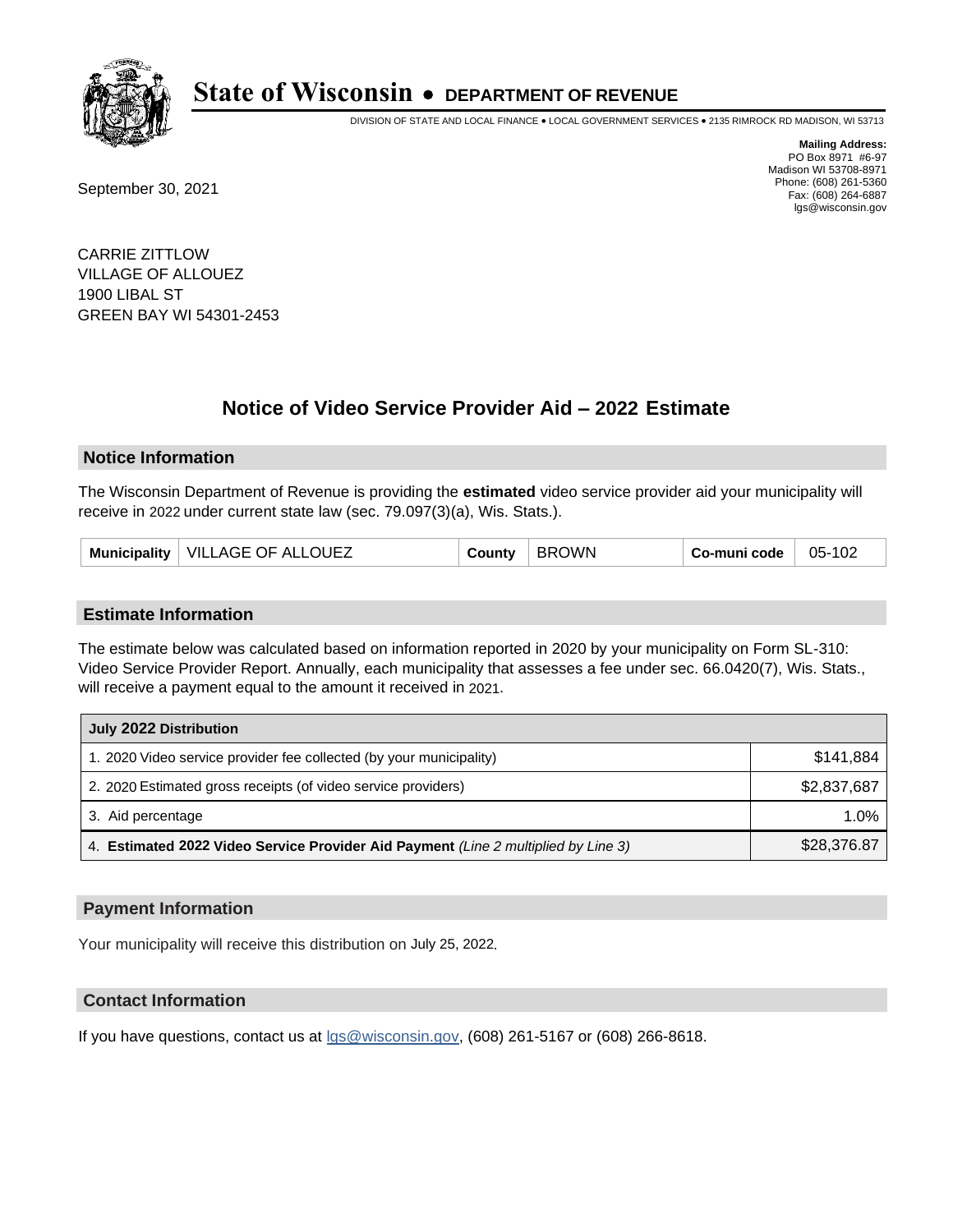

DIVISION OF STATE AND LOCAL FINANCE • LOCAL GOVERNMENT SERVICES • 2135 RIMROCK RD MADISON, WI 53713

September 30, 2021

**Mailing Address:** PO Box 8971 #6-97 Madison WI 53708-8971 Phone: (608) 261-5360 Fax: (608) 264-6887 lgs@wisconsin.gov

KRIS TESKE VILLAGE OF ASHWAUBENON 2155 HOLMGREN WAY ASHWAUBENON WI 54304-4605

# **Notice of Video Service Provider Aid - 2022 Estimate**

#### **Notice Information**

The Wisconsin Department of Revenue is providing the **estimated** video service provider aid your municipality will receive in 2022 under current state law (sec. 79.097(3)(a), Wis. Stats.).

| Municipality   VILLAGE OF ASHWAUBENON | <b>BROWN</b><br>County | Co-muni code<br>05-104 |
|---------------------------------------|------------------------|------------------------|
|---------------------------------------|------------------------|------------------------|

#### **Estimate Information**

The estimate below was calculated based on information reported in 2020 by your municipality on Form SL-310: Video Service Provider Report. Annually, each municipality that assesses a fee under sec. 66.0420(7), Wis. Stats., will receive a payment equal to the amount it received in 2021.

| July 2022 Distribution                                                             |             |
|------------------------------------------------------------------------------------|-------------|
| 1. 2020 Video service provider fee collected (by your municipality)                | \$216,625   |
| 2. 2020 Estimated gross receipts (of video service providers)                      | \$4,332,494 |
| 3. Aid percentage                                                                  | 1.0%        |
| 4. Estimated 2022 Video Service Provider Aid Payment (Line 2 multiplied by Line 3) | \$43,324.94 |

#### **Payment Information**

Your municipality will receive this distribution on July 25, 2022.

## **Contact Information**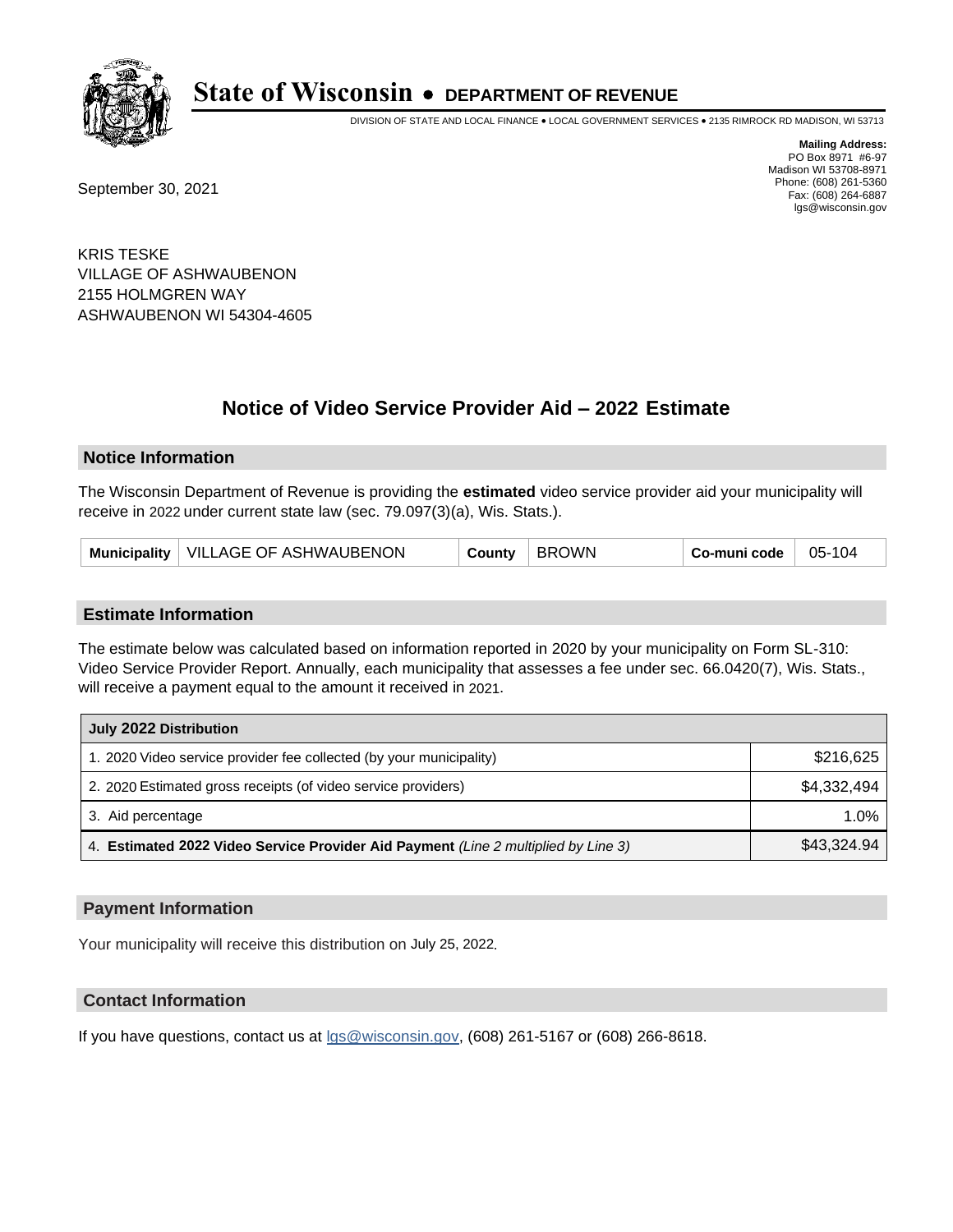

DIVISION OF STATE AND LOCAL FINANCE • LOCAL GOVERNMENT SERVICES • 2135 RIMROCK RD MADISON, WI 53713

September 30, 2021

**Mailing Address:** PO Box 8971 #6-97 Madison WI 53708-8971 Phone: (608) 261-5360 Fax: (608) 264-6887 lgs@wisconsin.gov

KAREN SIMONS VILLAGE OF BELLEVUE 2828 ALLOUEZ AVE GREEN BAY WI 54311-6644

## **Notice of Video Service Provider Aid - 2022 Estimate**

#### **Notice Information**

The Wisconsin Department of Revenue is providing the **estimated** video service provider aid your municipality will receive in 2022 under current state law (sec. 79.097(3)(a), Wis. Stats.).

| Municipality   VILLAGE OF BELLEVUE | County | <b>BROWN</b> | Co-muni code | 05-106 |
|------------------------------------|--------|--------------|--------------|--------|
|------------------------------------|--------|--------------|--------------|--------|

#### **Estimate Information**

The estimate below was calculated based on information reported in 2020 by your municipality on Form SL-310: Video Service Provider Report. Annually, each municipality that assesses a fee under sec. 66.0420(7), Wis. Stats., will receive a payment equal to the amount it received in 2021.

| July 2022 Distribution                                                             |             |
|------------------------------------------------------------------------------------|-------------|
| 1. 2020 Video service provider fee collected (by your municipality)                | \$149.495   |
| 2. 2020 Estimated gross receipts (of video service providers)                      | \$2,977,793 |
| 3. Aid percentage                                                                  | 1.0%        |
| 4. Estimated 2022 Video Service Provider Aid Payment (Line 2 multiplied by Line 3) | \$29,777.93 |

#### **Payment Information**

Your municipality will receive this distribution on July 25, 2022.

## **Contact Information**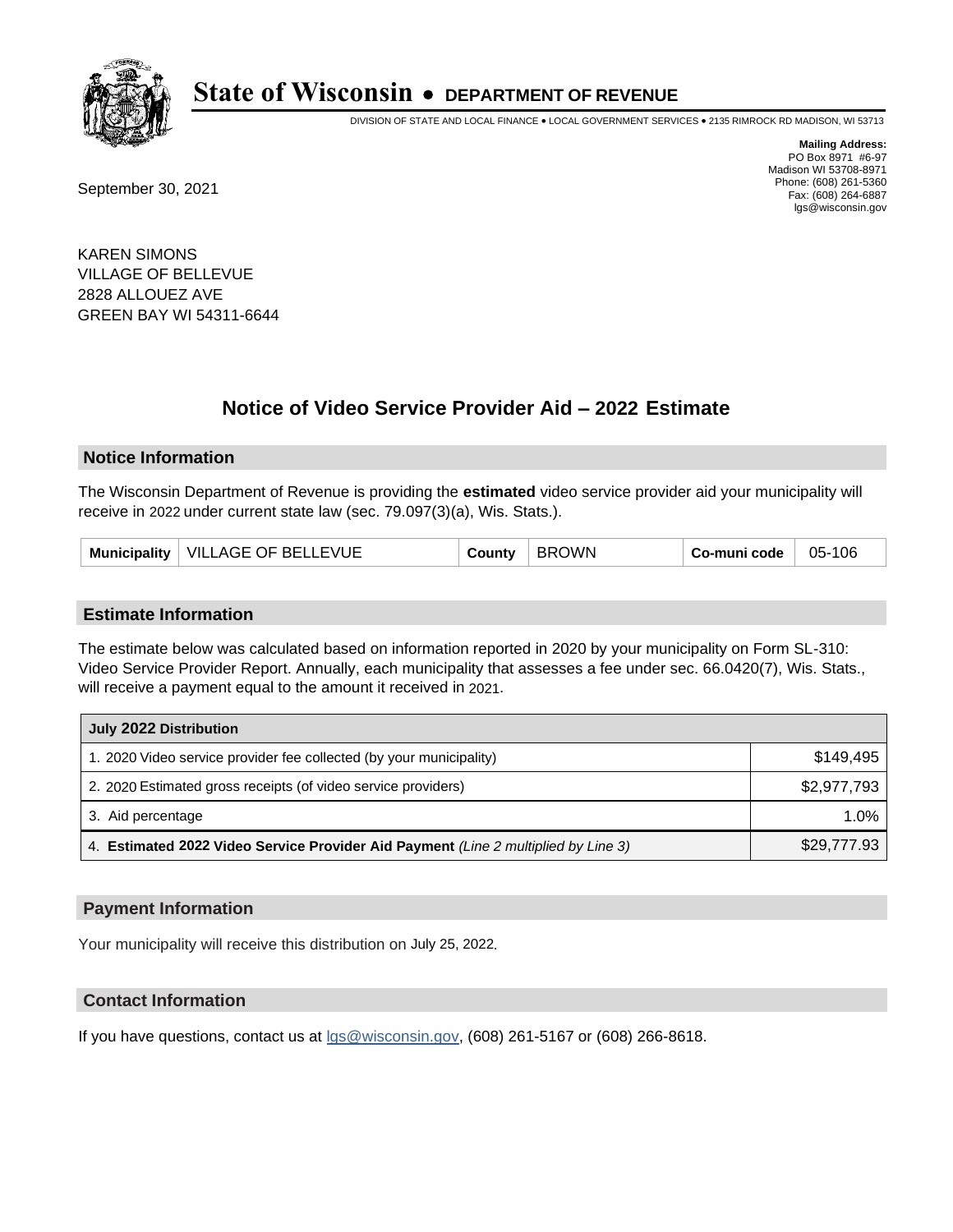

DIVISION OF STATE AND LOCAL FINANCE • LOCAL GOVERNMENT SERVICES • 2135 RIMROCK RD MADISON, WI 53713

September 30, 2021

**Mailing Address:** PO Box 8971 #6-97 Madison WI 53708-8971 Phone: (608) 261-5360 Fax: (608) 264-6887 lgs@wisconsin.gov

SHERRI KONKOL VILLAGE OF DENMARK PO BOX 310, 118 N MAIN ST DENMARK WI 54208-0310

## **Notice of Video Service Provider Aid - 2022 Estimate**

#### **Notice Information**

The Wisconsin Department of Revenue is providing the **estimated** video service provider aid your municipality will receive in 2022 under current state law (sec. 79.097(3)(a), Wis. Stats.).

| <b>Municipality</b> | VILLAGE OF DENMARK | ;ountv | <b>OWN</b><br>-RRC | Co-muni code | 05-116 |
|---------------------|--------------------|--------|--------------------|--------------|--------|
|---------------------|--------------------|--------|--------------------|--------------|--------|

#### **Estimate Information**

The estimate below was calculated based on information reported in 2020 by your municipality on Form SL-310: Video Service Provider Report. Annually, each municipality that assesses a fee under sec. 66.0420(7), Wis. Stats., will receive a payment equal to the amount it received in 2021.

| July 2022 Distribution                                                             |            |
|------------------------------------------------------------------------------------|------------|
| 1. 2020 Video service provider fee collected (by your municipality)                | \$12,959   |
| 2. 2020 Estimated gross receipts (of video service providers)                      | \$431,953  |
| 3. Aid percentage                                                                  | $1.0\%$    |
| 4. Estimated 2022 Video Service Provider Aid Payment (Line 2 multiplied by Line 3) | \$4,319.53 |

#### **Payment Information**

Your municipality will receive this distribution on July 25, 2022.

## **Contact Information**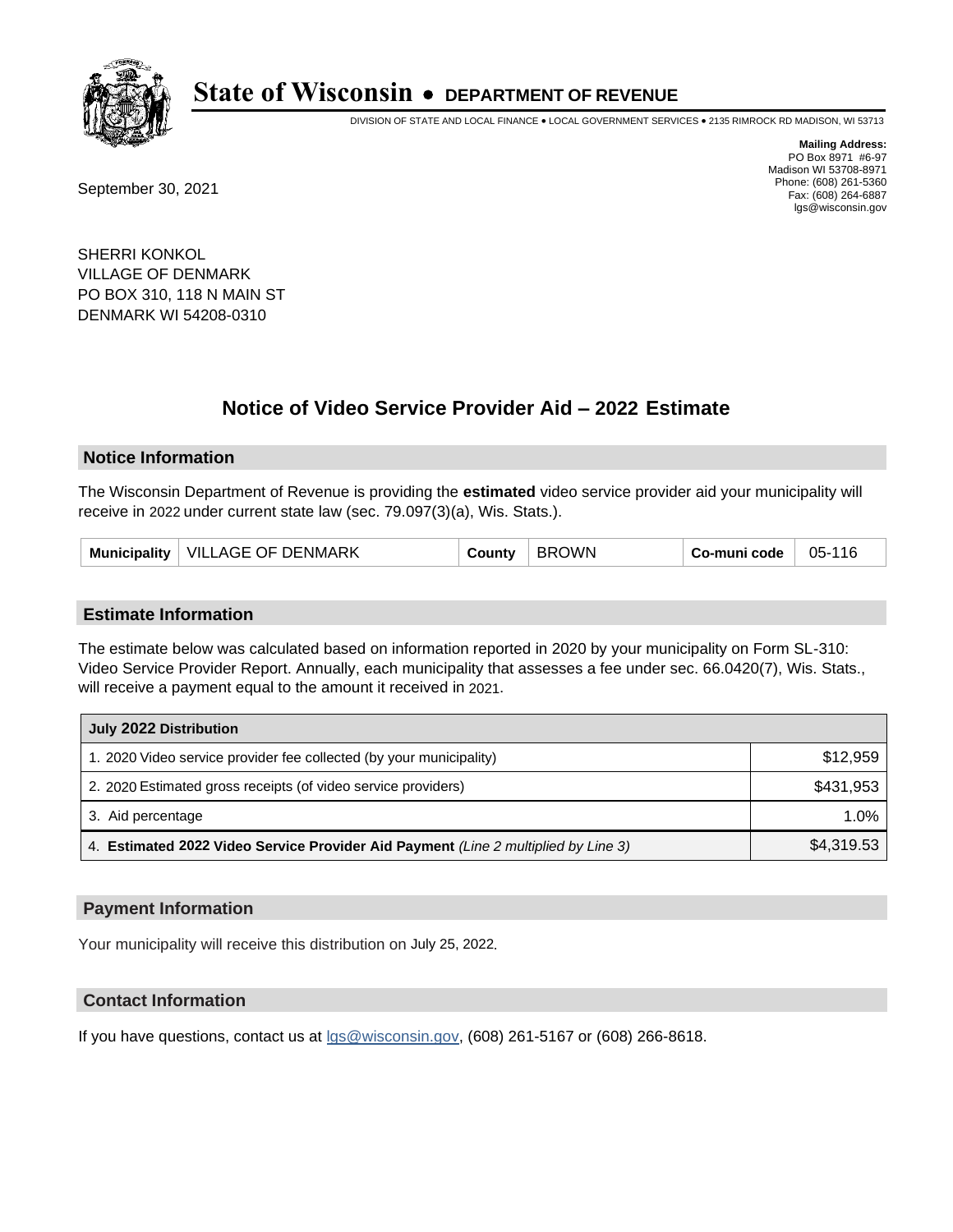

DIVISION OF STATE AND LOCAL FINANCE • LOCAL GOVERNMENT SERVICES • 2135 RIMROCK RD MADISON, WI 53713

September 30, 2021

**Mailing Address:** PO Box 8971 #6-97 Madison WI 53708-8971 Phone: (608) 261-5360 Fax: (608) 264-6887 lgs@wisconsin.gov

ERICA BERGER VILLAGE OF HOBART 2990 SOUTH PINE TREE ROAD HOBART WI 54155-9041

# **Notice of Video Service Provider Aid - 2022 Estimate**

#### **Notice Information**

The Wisconsin Department of Revenue is providing the **estimated** video service provider aid your municipality will receive in 2022 under current state law (sec. 79.097(3)(a), Wis. Stats.).

| VILLAGE OF HOBART<br><b>Municipality</b> | County | <b>BROWN</b> | Co-muni code | 05-126 |
|------------------------------------------|--------|--------------|--------------|--------|
|------------------------------------------|--------|--------------|--------------|--------|

#### **Estimate Information**

The estimate below was calculated based on information reported in 2020 by your municipality on Form SL-310: Video Service Provider Report. Annually, each municipality that assesses a fee under sec. 66.0420(7), Wis. Stats., will receive a payment equal to the amount it received in 2021.

| July 2022 Distribution                                                             |             |
|------------------------------------------------------------------------------------|-------------|
| 1. 2020 Video service provider fee collected (by your municipality)                | \$57,460    |
| 2. 2020 Estimated gross receipts (of video service providers)                      | \$1,915,348 |
| 3. Aid percentage                                                                  | $1.0\%$     |
| 4. Estimated 2022 Video Service Provider Aid Payment (Line 2 multiplied by Line 3) | \$19,153.48 |

#### **Payment Information**

Your municipality will receive this distribution on July 25, 2022.

## **Contact Information**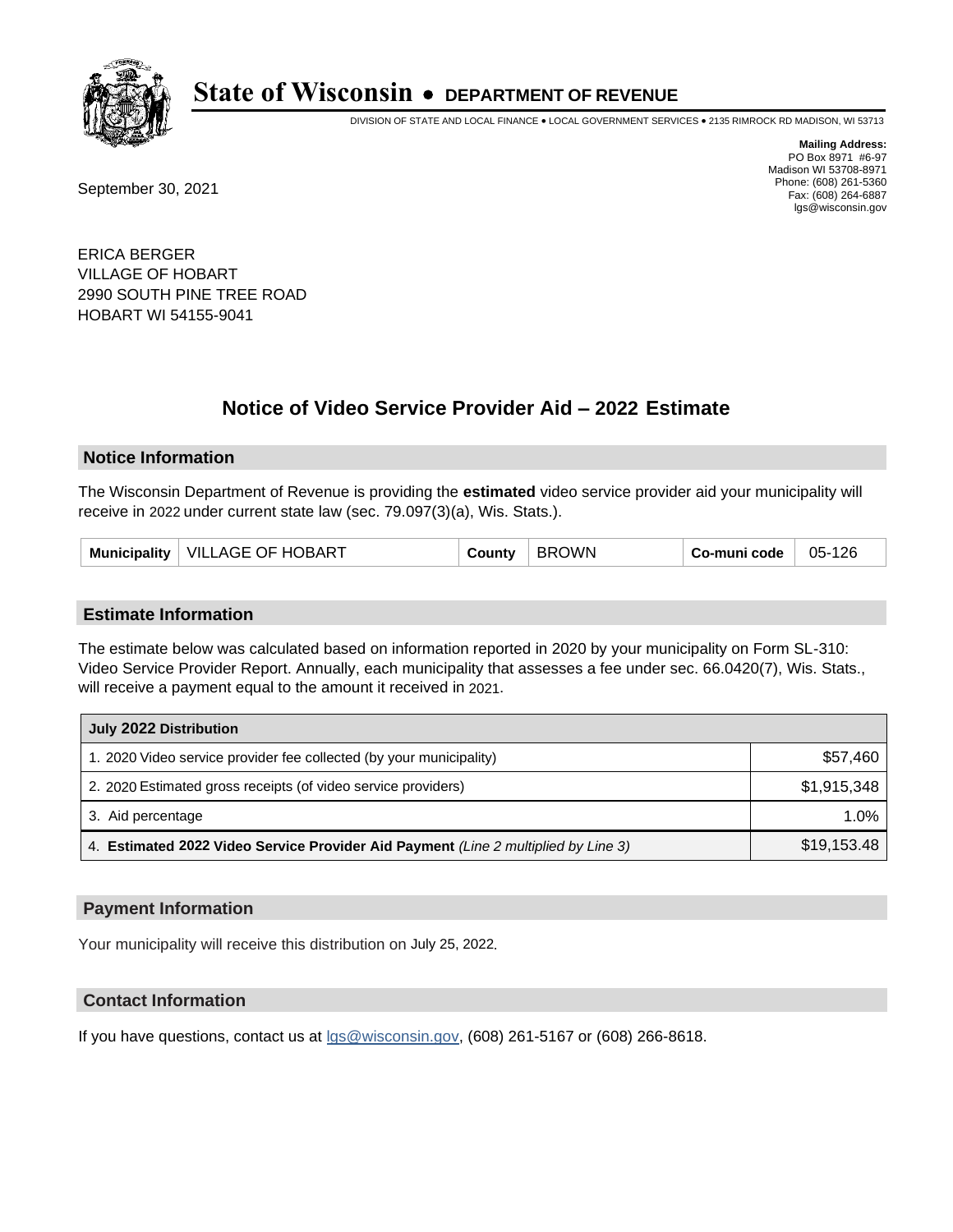

DIVISION OF STATE AND LOCAL FINANCE • LOCAL GOVERNMENT SERVICES • 2135 RIMROCK RD MADISON, WI 53713

September 30, 2021

**Mailing Address:** PO Box 8971 #6-97 Madison WI 53708-8971 Phone: (608) 261-5360 Fax: (608) 264-6887 lgs@wisconsin.gov

CHRISTOPHER HALTOM VILLAGE OF HOWARD PO BOX 12207 GREEN BAY WI 54313

## **Notice of Video Service Provider Aid - 2022 Estimate**

#### **Notice Information**

The Wisconsin Department of Revenue is providing the **estimated** video service provider aid your municipality will receive in 2022 under current state law (sec. 79.097(3)(a), Wis. Stats.).

| Municipality   VILLAGE OF HOWARD | County | <b>BROWN</b> | Co-muni code | 05-136 |
|----------------------------------|--------|--------------|--------------|--------|
|----------------------------------|--------|--------------|--------------|--------|

#### **Estimate Information**

The estimate below was calculated based on information reported in 2020 by your municipality on Form SL-310: Video Service Provider Report. Annually, each municipality that assesses a fee under sec. 66.0420(7), Wis. Stats., will receive a payment equal to the amount it received in 2021.

| July 2022 Distribution                                                             |             |
|------------------------------------------------------------------------------------|-------------|
| 1. 2020 Video service provider fee collected (by your municipality)                | \$204,628   |
| 2. 2020 Estimated gross receipts (of video service providers)                      | \$4,092,571 |
| 3. Aid percentage                                                                  | 1.0%        |
| 4. Estimated 2022 Video Service Provider Aid Payment (Line 2 multiplied by Line 3) | \$40,925.71 |

#### **Payment Information**

Your municipality will receive this distribution on July 25, 2022.

## **Contact Information**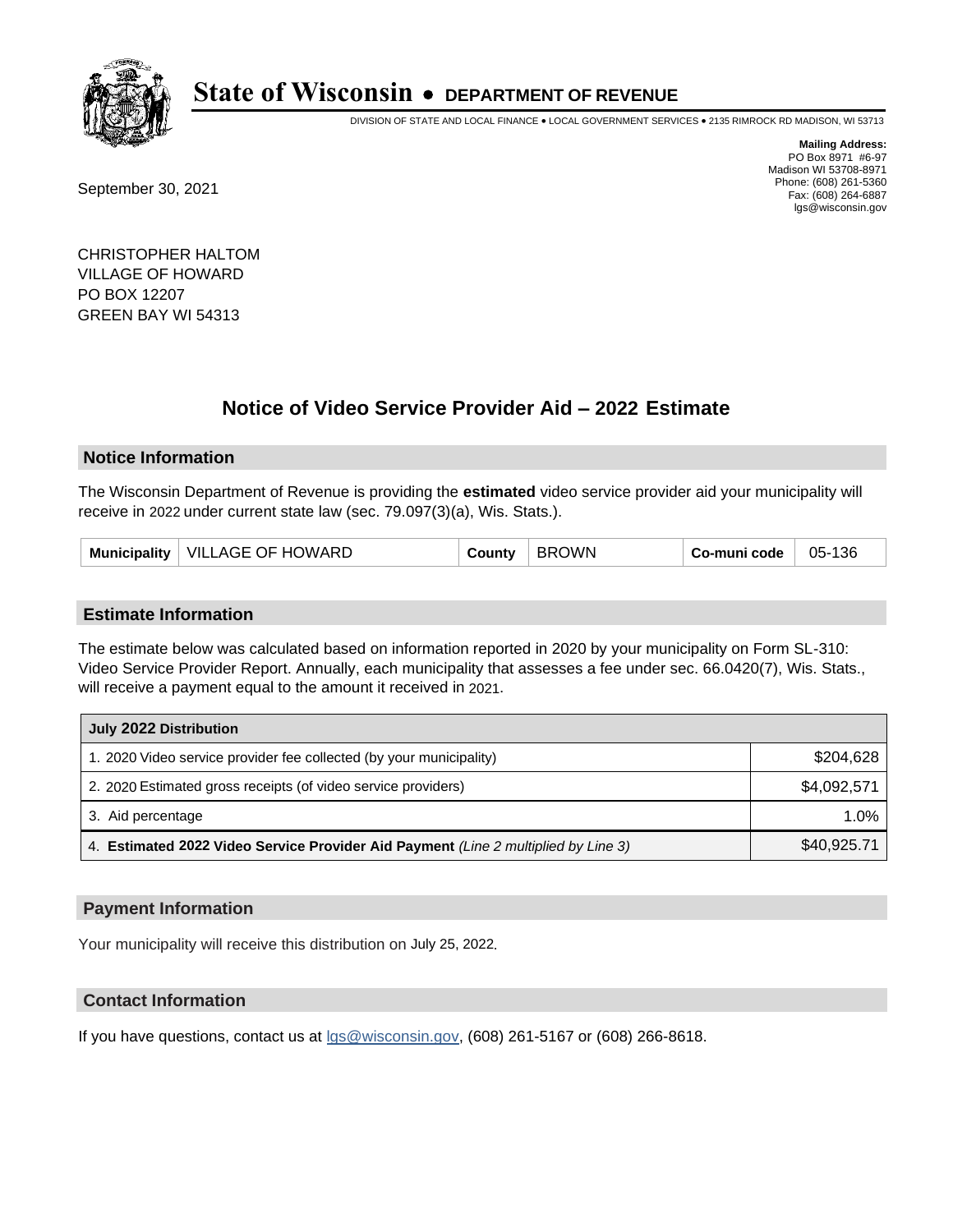

DIVISION OF STATE AND LOCAL FINANCE • LOCAL GOVERNMENT SERVICES • 2135 RIMROCK RD MADISON, WI 53713

September 30, 2021

**Mailing Address:** PO Box 8971 #6-97 Madison WI 53708-8971 Phone: (608) 261-5360 Fax: (608) 264-6887 lgs@wisconsin.gov

KAREN OSTROWSKI VILLAGE OF PULASKI PO BOX 320 PULASKI WI 54162-0320

## **Notice of Video Service Provider Aid - 2022 Estimate**

### **Notice Information**

The Wisconsin Department of Revenue is providing the **estimated** video service provider aid your municipality will receive in 2022 under current state law (sec. 79.097(3)(a), Wis. Stats.).

| Municipality   VILLAGE OF PULASKI | Sountγ | <b>BROWN</b> | Co-muni code | 05-171 |
|-----------------------------------|--------|--------------|--------------|--------|
|-----------------------------------|--------|--------------|--------------|--------|

#### **Estimate Information**

The estimate below was calculated based on information reported in 2020 by your municipality on Form SL-310: Video Service Provider Report. Annually, each municipality that assesses a fee under sec. 66.0420(7), Wis. Stats., will receive a payment equal to the amount it received in 2021.

| July 2022 Distribution                                                             |            |
|------------------------------------------------------------------------------------|------------|
| 1. 2020 Video service provider fee collected (by your municipality)                | \$17,385   |
| 2. 2020 Estimated gross receipts (of video service providers)                      | \$579,500  |
| 3. Aid percentage                                                                  | $1.0\%$    |
| 4. Estimated 2022 Video Service Provider Aid Payment (Line 2 multiplied by Line 3) | \$5,795.00 |

#### **Payment Information**

Your municipality will receive this distribution on July 25, 2022.

## **Contact Information**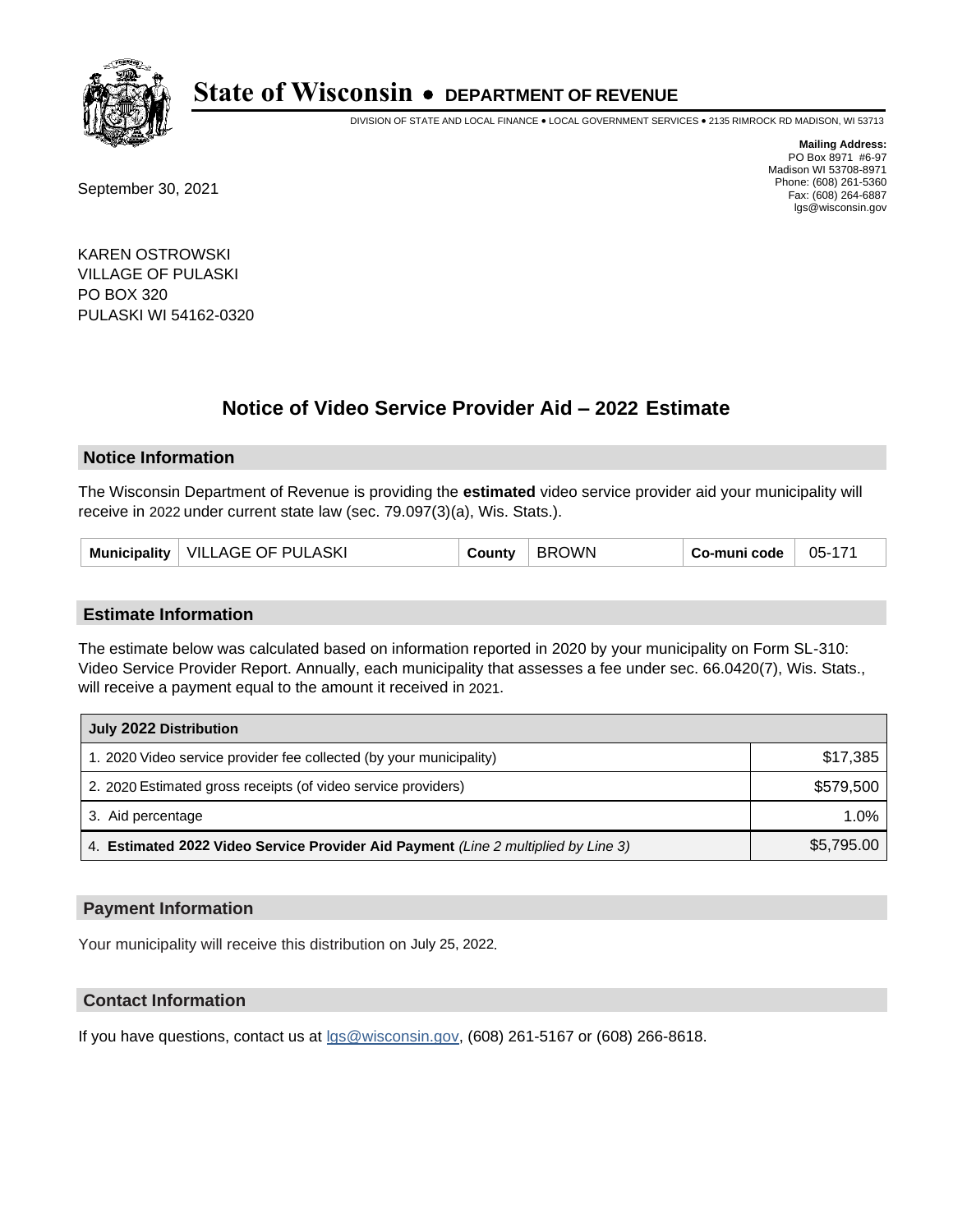

DIVISION OF STATE AND LOCAL FINANCE • LOCAL GOVERNMENT SERVICES • 2135 RIMROCK RD MADISON, WI 53713

September 30, 2021

**Mailing Address:** PO Box 8971 #6-97 Madison WI 53708-8971 Phone: (608) 261-5360 Fax: (608) 264-6887 lgs@wisconsin.gov

MICHELLE BARTOLETTI VILLAGE OF SUAMICO 12781 VELP AVE SUAMICO WI 54313

## **Notice of Video Service Provider Aid - 2022 Estimate**

#### **Notice Information**

The Wisconsin Department of Revenue is providing the **estimated** video service provider aid your municipality will receive in 2022 under current state law (sec. 79.097(3)(a), Wis. Stats.).

| Municipality   VILLAGE OF SUAMICO | County | BROWN | Co-muni code | 05-178 |
|-----------------------------------|--------|-------|--------------|--------|
|-----------------------------------|--------|-------|--------------|--------|

#### **Estimate Information**

The estimate below was calculated based on information reported in 2020 by your municipality on Form SL-310: Video Service Provider Report. Annually, each municipality that assesses a fee under sec. 66.0420(7), Wis. Stats., will receive a payment equal to the amount it received in 2021.

| July 2022 Distribution                                                             |             |
|------------------------------------------------------------------------------------|-------------|
| 1. 2020 Video service provider fee collected (by your municipality)                | \$80,533    |
| 2. 2020 Estimated gross receipts (of video service providers)                      | \$2.684.440 |
| 3. Aid percentage                                                                  | 1.0%        |
| 4. Estimated 2022 Video Service Provider Aid Payment (Line 2 multiplied by Line 3) | \$26,844.40 |

#### **Payment Information**

Your municipality will receive this distribution on July 25, 2022.

## **Contact Information**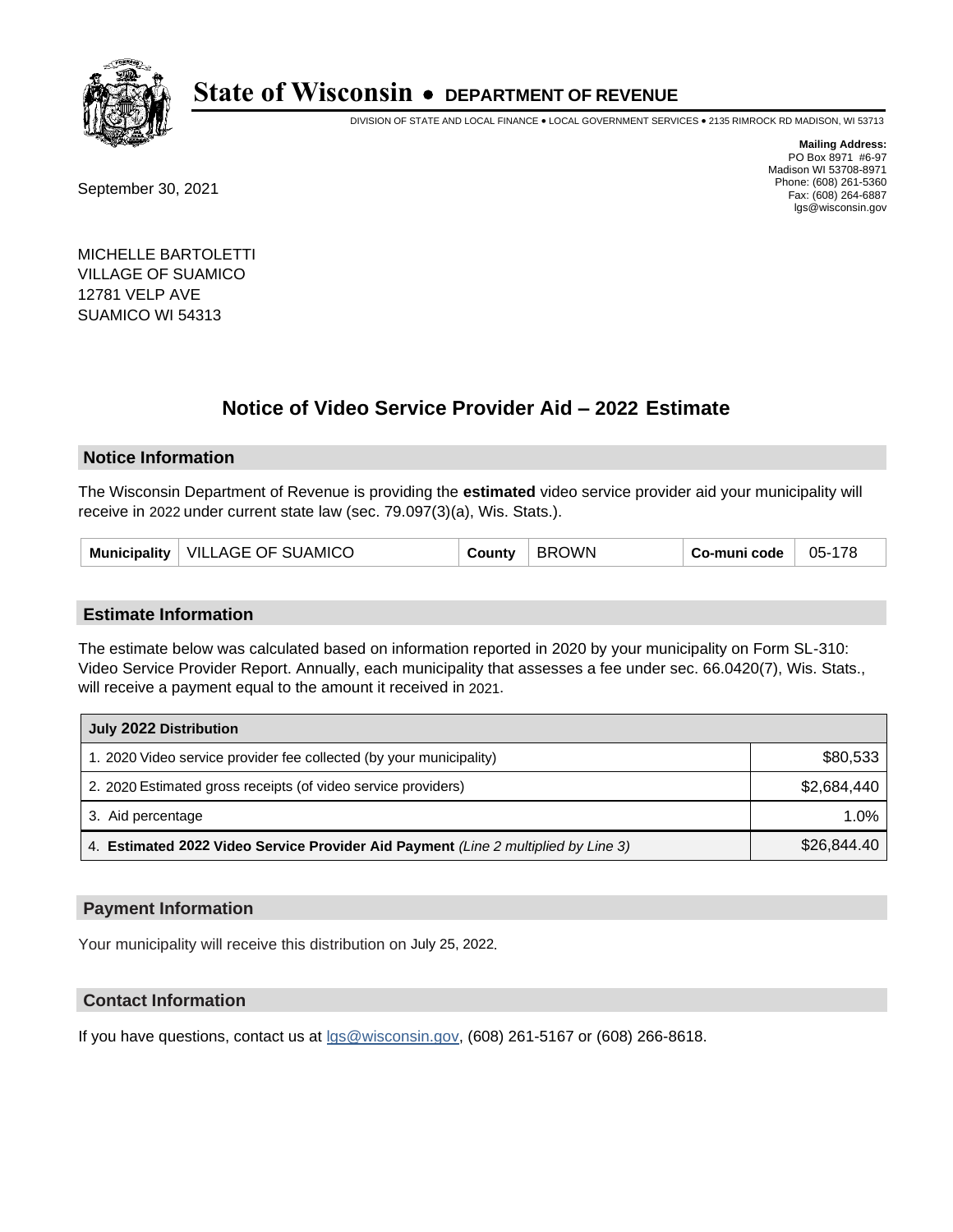

DIVISION OF STATE AND LOCAL FINANCE • LOCAL GOVERNMENT SERVICES • 2135 RIMROCK RD MADISON, WI 53713

September 30, 2021

**Mailing Address:** PO Box 8971 #6-97 Madison WI 53708-8971 Phone: (608) 261-5360 Fax: (608) 264-6887 lgs@wisconsin.gov

MICHELLE SEIDL VILLAGE OF WRIGHTSTOWN 352 HIGH STREET WRIGHTSTOWN WI 54180-1130

# **Notice of Video Service Provider Aid - 2022 Estimate**

#### **Notice Information**

The Wisconsin Department of Revenue is providing the **estimated** video service provider aid your municipality will receive in 2022 under current state law (sec. 79.097(3)(a), Wis. Stats.).

| Municipality   VILLAGE OF WRIGHTSTOWN | County | <b>BROWN</b> | Co-muni code | 05-191 |
|---------------------------------------|--------|--------------|--------------|--------|
|---------------------------------------|--------|--------------|--------------|--------|

#### **Estimate Information**

The estimate below was calculated based on information reported in 2020 by your municipality on Form SL-310: Video Service Provider Report. Annually, each municipality that assesses a fee under sec. 66.0420(7), Wis. Stats., will receive a payment equal to the amount it received in 2021.

| July 2022 Distribution                                                             |            |  |  |
|------------------------------------------------------------------------------------|------------|--|--|
| 1. 2020 Video service provider fee collected (by your municipality)                | \$25,096   |  |  |
| 2. 2020 Estimated gross receipts (of video service providers)                      | \$501.927  |  |  |
| 3. Aid percentage                                                                  | 1.0%       |  |  |
| 4. Estimated 2022 Video Service Provider Aid Payment (Line 2 multiplied by Line 3) | \$5,019.27 |  |  |

#### **Payment Information**

Your municipality will receive this distribution on July 25, 2022.

## **Contact Information**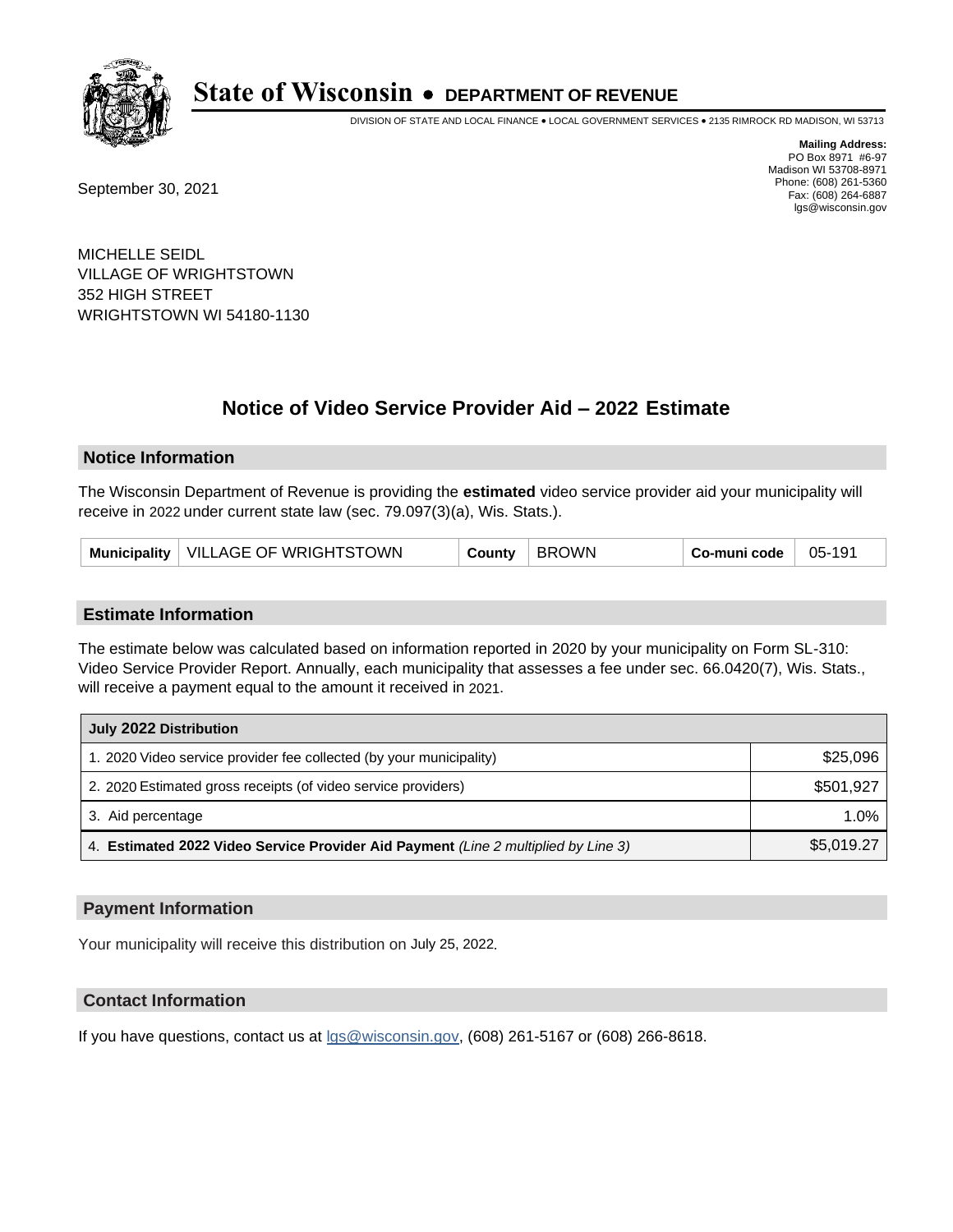

DIVISION OF STATE AND LOCAL FINANCE • LOCAL GOVERNMENT SERVICES • 2135 RIMROCK RD MADISON, WI 53713

September 30, 2021

**Mailing Address:** PO Box 8971 #6-97 Madison WI 53708-8971 Phone: (608) 261-5360 Fax: (608) 264-6887 lgs@wisconsin.gov

CAREY DANEN CITY OF DE PERE 335 S BROADWAY ST DE PERE WI 54115

## **Notice of Video Service Provider Aid - 2022 Estimate**

#### **Notice Information**

The Wisconsin Department of Revenue is providing the **estimated** video service provider aid your municipality will receive in 2022 under current state law (sec. 79.097(3)(a), Wis. Stats.).

| CITY OF DE PERE<br>Municipality | County | <b>OWN</b><br>BRC | Co-muni code | 05-216 |
|---------------------------------|--------|-------------------|--------------|--------|
|---------------------------------|--------|-------------------|--------------|--------|

#### **Estimate Information**

The estimate below was calculated based on information reported in 2020 by your municipality on Form SL-310: Video Service Provider Report. Annually, each municipality that assesses a fee under sec. 66.0420(7), Wis. Stats., will receive a payment equal to the amount it received in 2021.

| July 2022 Distribution                                                             |             |
|------------------------------------------------------------------------------------|-------------|
| 1. 2020 Video service provider fee collected (by your municipality)                | \$237,109   |
| 2. 2020 Estimated gross receipts (of video service providers)                      | \$4,742,183 |
| 3. Aid percentage                                                                  | 1.0%        |
| 4. Estimated 2022 Video Service Provider Aid Payment (Line 2 multiplied by Line 3) | \$47,421.83 |

#### **Payment Information**

Your municipality will receive this distribution on July 25, 2022.

## **Contact Information**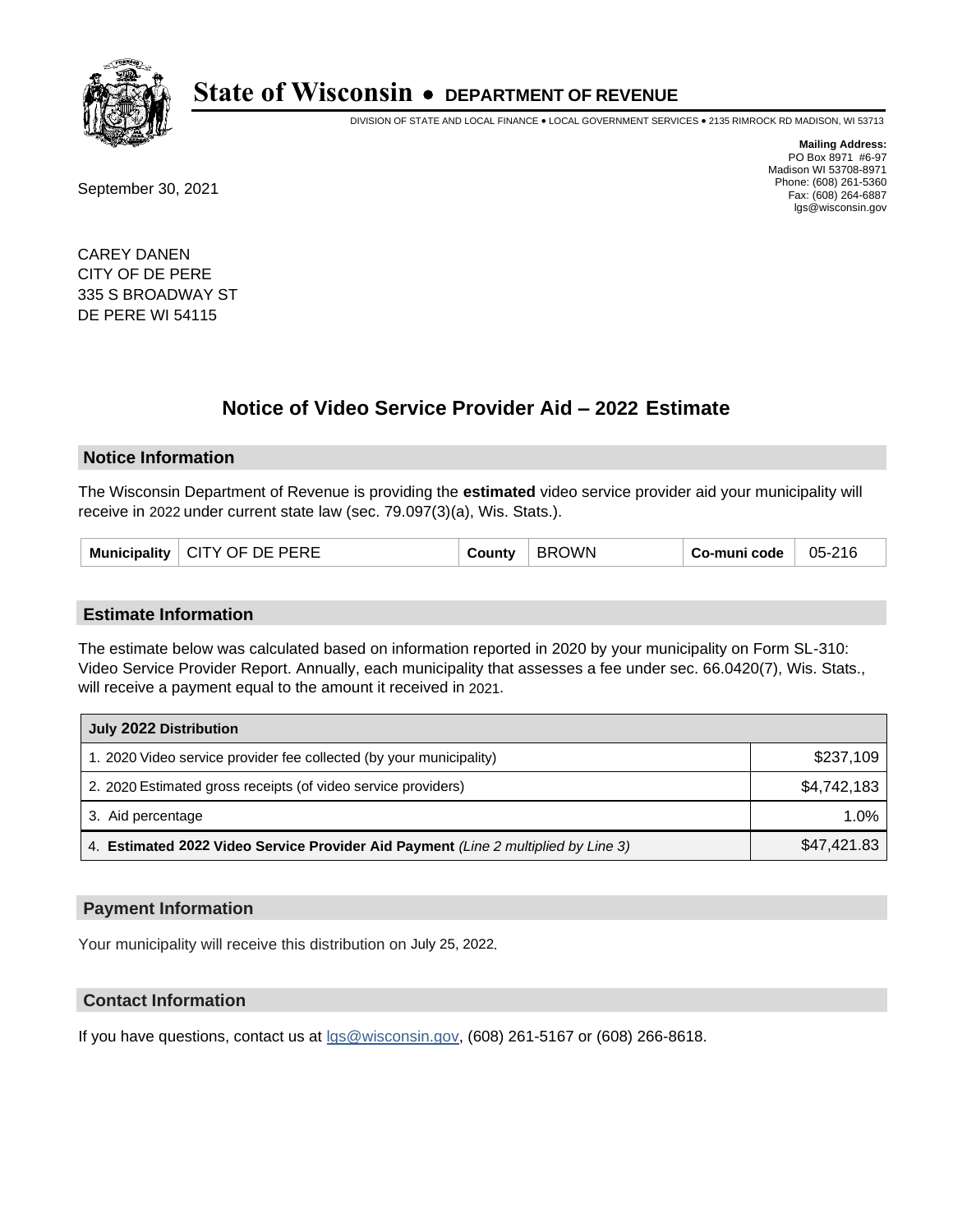

DIVISION OF STATE AND LOCAL FINANCE • LOCAL GOVERNMENT SERVICES • 2135 RIMROCK RD MADISON, WI 53713

September 30, 2021

**Mailing Address:** PO Box 8971 #6-97 Madison WI 53708-8971 Phone: (608) 261-5360 Fax: (608) 264-6887 lgs@wisconsin.gov

CELESTINE JEFFREYS CITY OF GREEN BAY 100 N JEFFERSON ST #106 GREEN BAY WI 54301-5006

## **Notice of Video Service Provider Aid - 2022 Estimate**

#### **Notice Information**

The Wisconsin Department of Revenue is providing the **estimated** video service provider aid your municipality will receive in 2022 under current state law (sec. 79.097(3)(a), Wis. Stats.).

|  | Municipality   CITY OF GREEN BAY | County | <b>BROWN</b> | Co-muni code | 05-231 |
|--|----------------------------------|--------|--------------|--------------|--------|
|--|----------------------------------|--------|--------------|--------------|--------|

### **Estimate Information**

The estimate below was calculated based on information reported in 2020 by your municipality on Form SL-310: Video Service Provider Report. Annually, each municipality that assesses a fee under sec. 66.0420(7), Wis. Stats., will receive a payment equal to the amount it received in 2021.

| July 2022 Distribution                                                             |              |  |  |  |
|------------------------------------------------------------------------------------|--------------|--|--|--|
| 1. 2020 Video service provider fee collected (by your municipality)                | \$920.467    |  |  |  |
| 2. 2020 Estimated gross receipts (of video service providers)                      | \$18,409,336 |  |  |  |
| 3. Aid percentage                                                                  | $1.0\%$      |  |  |  |
| 4. Estimated 2022 Video Service Provider Aid Payment (Line 2 multiplied by Line 3) | \$184,093.36 |  |  |  |

#### **Payment Information**

Your municipality will receive this distribution on July 25, 2022.

## **Contact Information**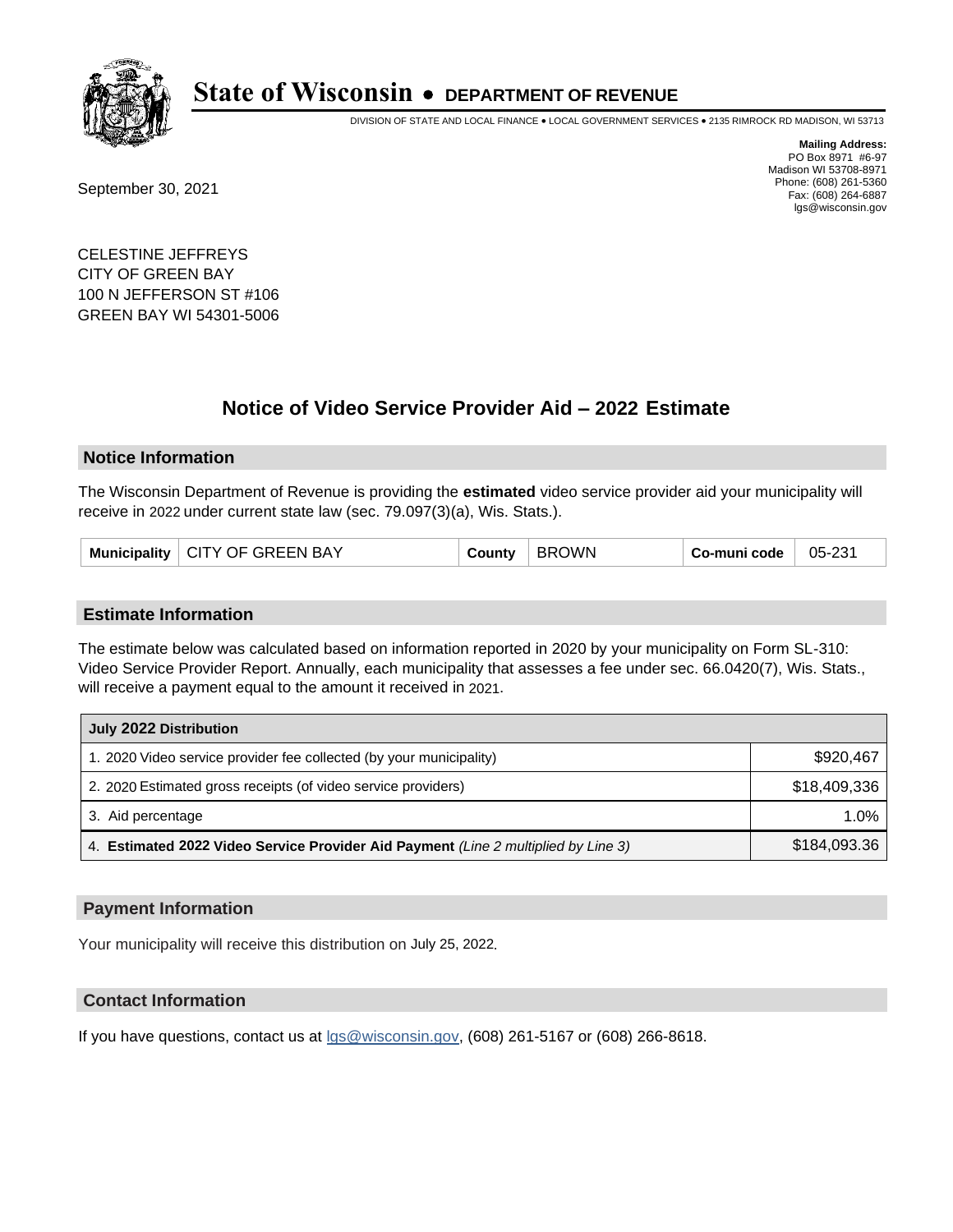

DIVISION OF STATE AND LOCAL FINANCE • LOCAL GOVERNMENT SERVICES • 2135 RIMROCK RD MADISON, WI 53713

September 30, 2021

**Mailing Address:** PO Box 8971 #6-97 Madison WI 53708-8971 Phone: (608) 261-5360 Fax: (608) 264-6887 lgs@wisconsin.gov

STEVE PHIPPS TOWN OF STOCKBRIDGE N5024 LONG ROAD CHILTON WI 53014

## **Notice of Video Service Provider Aid - 2022 Estimate**

#### **Notice Information**

The Wisconsin Department of Revenue is providing the **estimated** video service provider aid your municipality will receive in 2022 under current state law (sec. 79.097(3)(a), Wis. Stats.).

#### **Estimate Information**

The estimate below was calculated based on information reported in 2020 by your municipality on Form SL-310: Video Service Provider Report. Annually, each municipality that assesses a fee under sec. 66.0420(7), Wis. Stats., will receive a payment equal to the amount it received in 2021.

| July 2022 Distribution                                                             |          |  |  |
|------------------------------------------------------------------------------------|----------|--|--|
| 1. 2020 Video service provider fee collected (by your municipality)                | \$2,717  |  |  |
| 2. 2020 Estimated gross receipts (of video service providers)                      | \$91,000 |  |  |
| 3. Aid percentage                                                                  | $1.0\%$  |  |  |
| 4. Estimated 2022 Video Service Provider Aid Payment (Line 2 multiplied by Line 3) | \$910.00 |  |  |

#### **Payment Information**

Your municipality will receive this distribution on July 25, 2022.

## **Contact Information**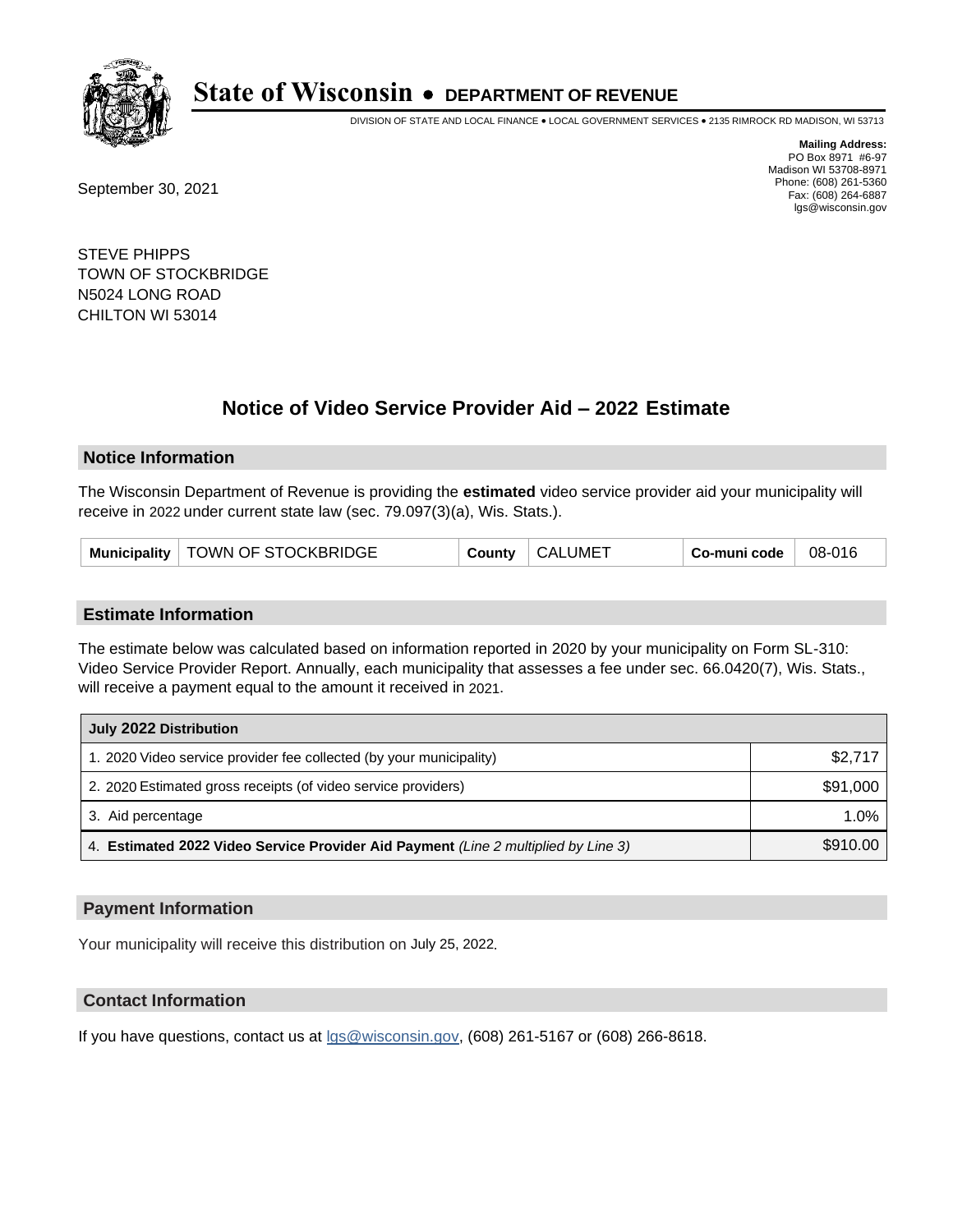

DIVISION OF STATE AND LOCAL FINANCE • LOCAL GOVERNMENT SERVICES • 2135 RIMROCK RD MADISON, WI 53713

September 30, 2021

**Mailing Address:** PO Box 8971 #6-97 Madison WI 53708-8971 Phone: (608) 261-5360 Fax: (608) 264-6887 lgs@wisconsin.gov

VICKI TESSEN VILLAGE OF HARRISON W5298 STATE ROAD 114 MENASHA WI 54952

## **Notice of Video Service Provider Aid - 2022 Estimate**

#### **Notice Information**

The Wisconsin Department of Revenue is providing the **estimated** video service provider aid your municipality will receive in 2022 under current state law (sec. 79.097(3)(a), Wis. Stats.).

| Municipality   VILLAGE OF HARRISON | County | <b>CALUMET</b> | Co-muni code | 08-131 |
|------------------------------------|--------|----------------|--------------|--------|
|------------------------------------|--------|----------------|--------------|--------|

#### **Estimate Information**

The estimate below was calculated based on information reported in 2020 by your municipality on Form SL-310: Video Service Provider Report. Annually, each municipality that assesses a fee under sec. 66.0420(7), Wis. Stats., will receive a payment equal to the amount it received in 2021.

| July 2022 Distribution                                                             |             |
|------------------------------------------------------------------------------------|-------------|
| 1. 2020 Video service provider fee collected (by your municipality)                | \$114.605   |
| 2. 2020 Estimated gross receipts (of video service providers)                      | \$2,292,100 |
| 3. Aid percentage                                                                  | 1.0%        |
| 4. Estimated 2022 Video Service Provider Aid Payment (Line 2 multiplied by Line 3) | \$22,921.00 |

### **Payment Information**

Your municipality will receive this distribution on July 25, 2022.

## **Contact Information**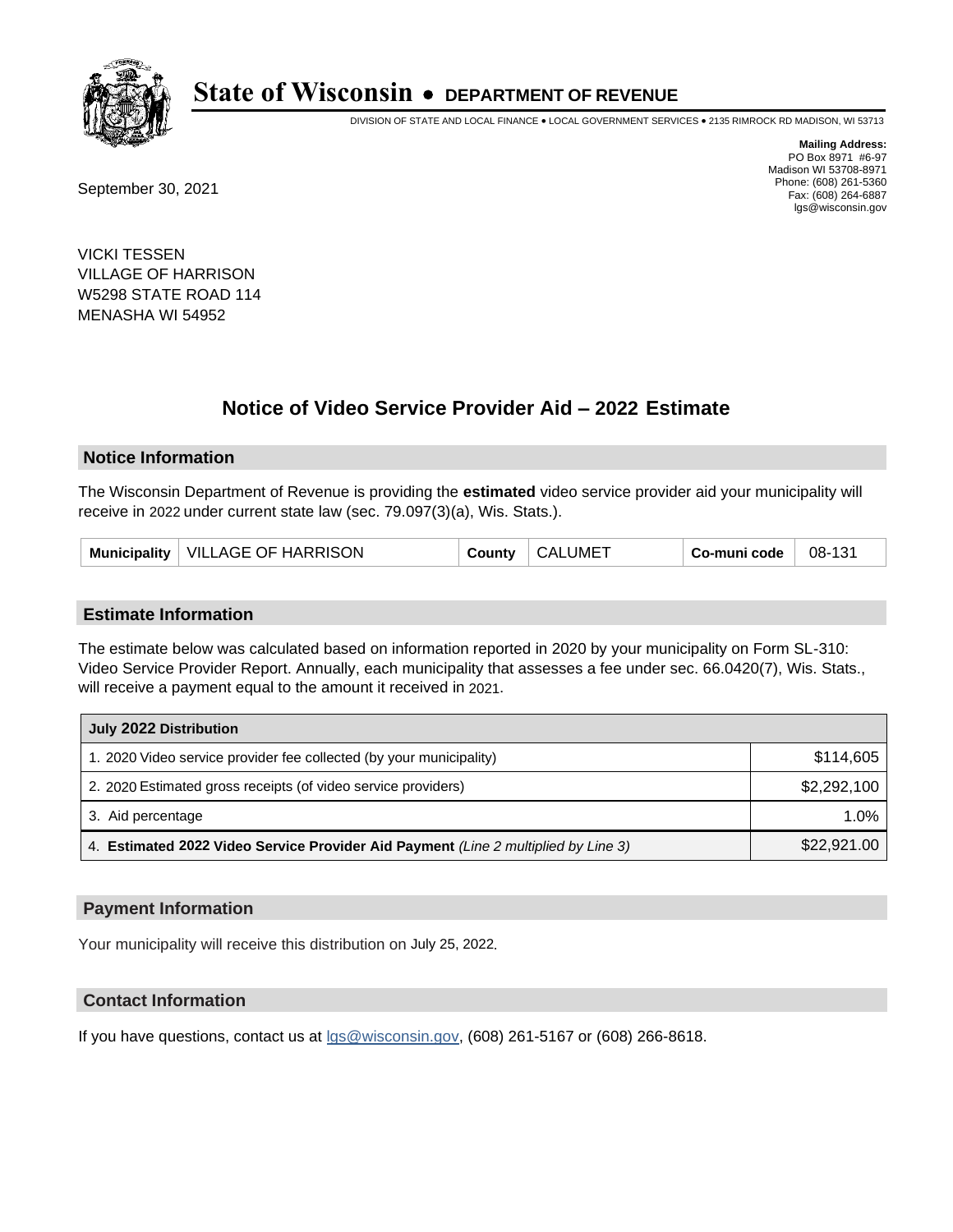

DIVISION OF STATE AND LOCAL FINANCE • LOCAL GOVERNMENT SERVICES • 2135 RIMROCK RD MADISON, WI 53713

September 30, 2021

**Mailing Address:** PO Box 8971 #6-97 Madison WI 53708-8971 Phone: (608) 261-5360 Fax: (608) 264-6887 lgs@wisconsin.gov

DENNIS DUPREY VILLAGE OF HILBERT PO BOX 266 HILBERT WI 54129-0266

## **Notice of Video Service Provider Aid - 2022 Estimate**

#### **Notice Information**

The Wisconsin Department of Revenue is providing the **estimated** video service provider aid your municipality will receive in 2022 under current state law (sec. 79.097(3)(a), Wis. Stats.).

| VILLAGE OF HILBERT<br><b>Municipality</b> | County | <b>CALUMET</b> | Co-muni code | 08-136 |
|-------------------------------------------|--------|----------------|--------------|--------|
|-------------------------------------------|--------|----------------|--------------|--------|

#### **Estimate Information**

The estimate below was calculated based on information reported in 2020 by your municipality on Form SL-310: Video Service Provider Report. Annually, each municipality that assesses a fee under sec. 66.0420(7), Wis. Stats., will receive a payment equal to the amount it received in 2021.

| July 2022 Distribution                                                             |            |
|------------------------------------------------------------------------------------|------------|
| 1. 2020 Video service provider fee collected (by your municipality)                | \$9,227    |
| 2. 2020 Estimated gross receipts (of video service providers)                      | \$230.683  |
| 3. Aid percentage                                                                  | $1.0\%$    |
| 4. Estimated 2022 Video Service Provider Aid Payment (Line 2 multiplied by Line 3) | \$2,306.83 |

#### **Payment Information**

Your municipality will receive this distribution on July 25, 2022.

## **Contact Information**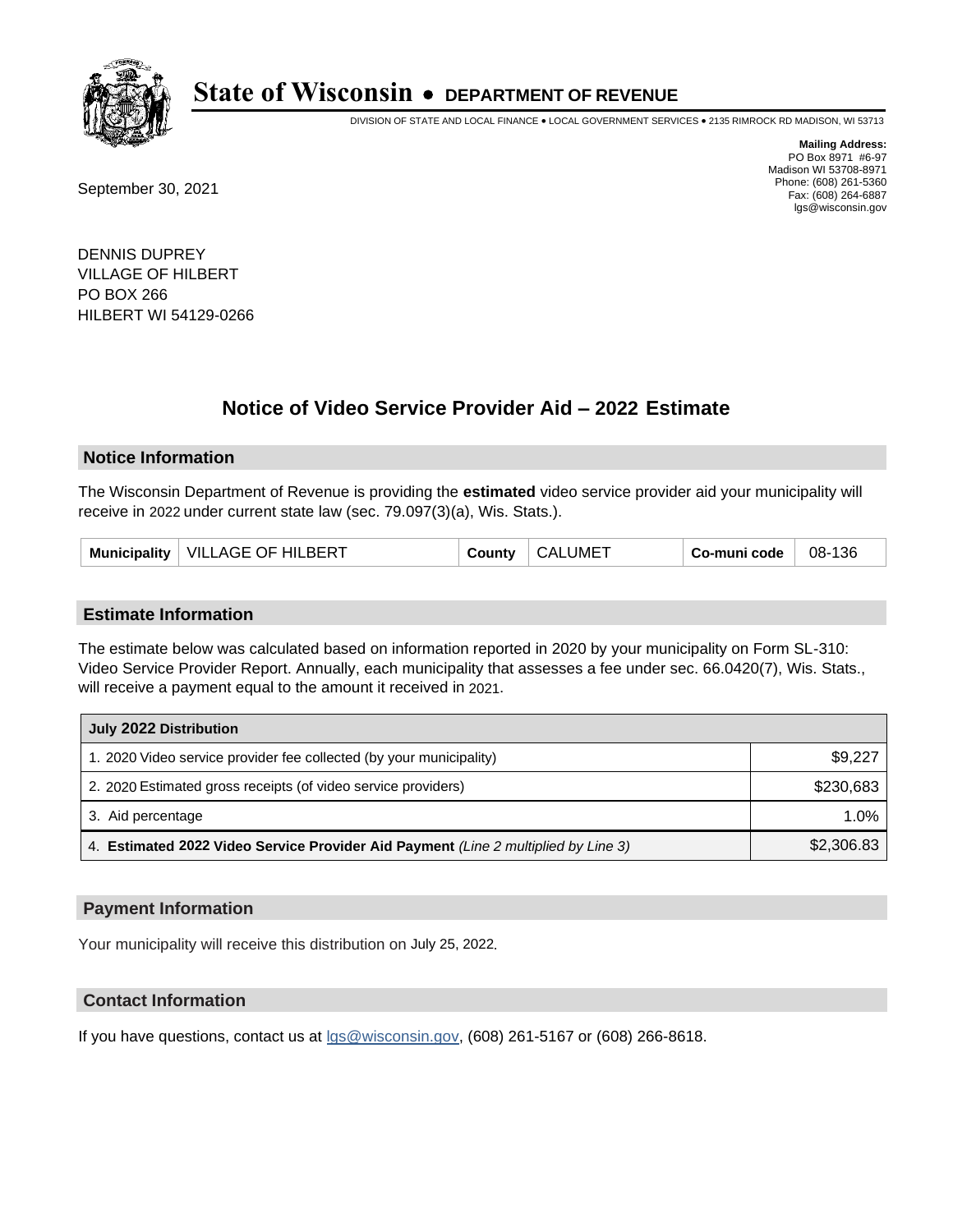

DIVISION OF STATE AND LOCAL FINANCE • LOCAL GOVERNMENT SERVICES • 2135 RIMROCK RD MADISON, WI 53713

September 30, 2021

**Mailing Address:** PO Box 8971 #6-97 Madison WI 53708-8971 Phone: (608) 261-5360 Fax: (608) 264-6887 lgs@wisconsin.gov

NICK HALBACH VILLAGE OF SHERWOOD PO BOX 279 SHERWOOD WI 54169-0279

## **Notice of Video Service Provider Aid - 2022 Estimate**

### **Notice Information**

The Wisconsin Department of Revenue is providing the **estimated** video service provider aid your municipality will receive in 2022 under current state law (sec. 79.097(3)(a), Wis. Stats.).

| Municipality   VILLAGE OF SHERWOOD<br>County | <b>CALUMET</b> | Co-muni code | 08-179 |
|----------------------------------------------|----------------|--------------|--------|
|----------------------------------------------|----------------|--------------|--------|

#### **Estimate Information**

The estimate below was calculated based on information reported in 2020 by your municipality on Form SL-310: Video Service Provider Report. Annually, each municipality that assesses a fee under sec. 66.0420(7), Wis. Stats., will receive a payment equal to the amount it received in 2021.

| July 2022 Distribution                                                             |            |
|------------------------------------------------------------------------------------|------------|
| 1. 2020 Video service provider fee collected (by your municipality)                | \$29,037   |
| 2. 2020 Estimated gross receipts (of video service providers)                      | \$725.919  |
| 3. Aid percentage                                                                  | 1.0%       |
| 4. Estimated 2022 Video Service Provider Aid Payment (Line 2 multiplied by Line 3) | \$7,259.19 |

#### **Payment Information**

Your municipality will receive this distribution on July 25, 2022.

## **Contact Information**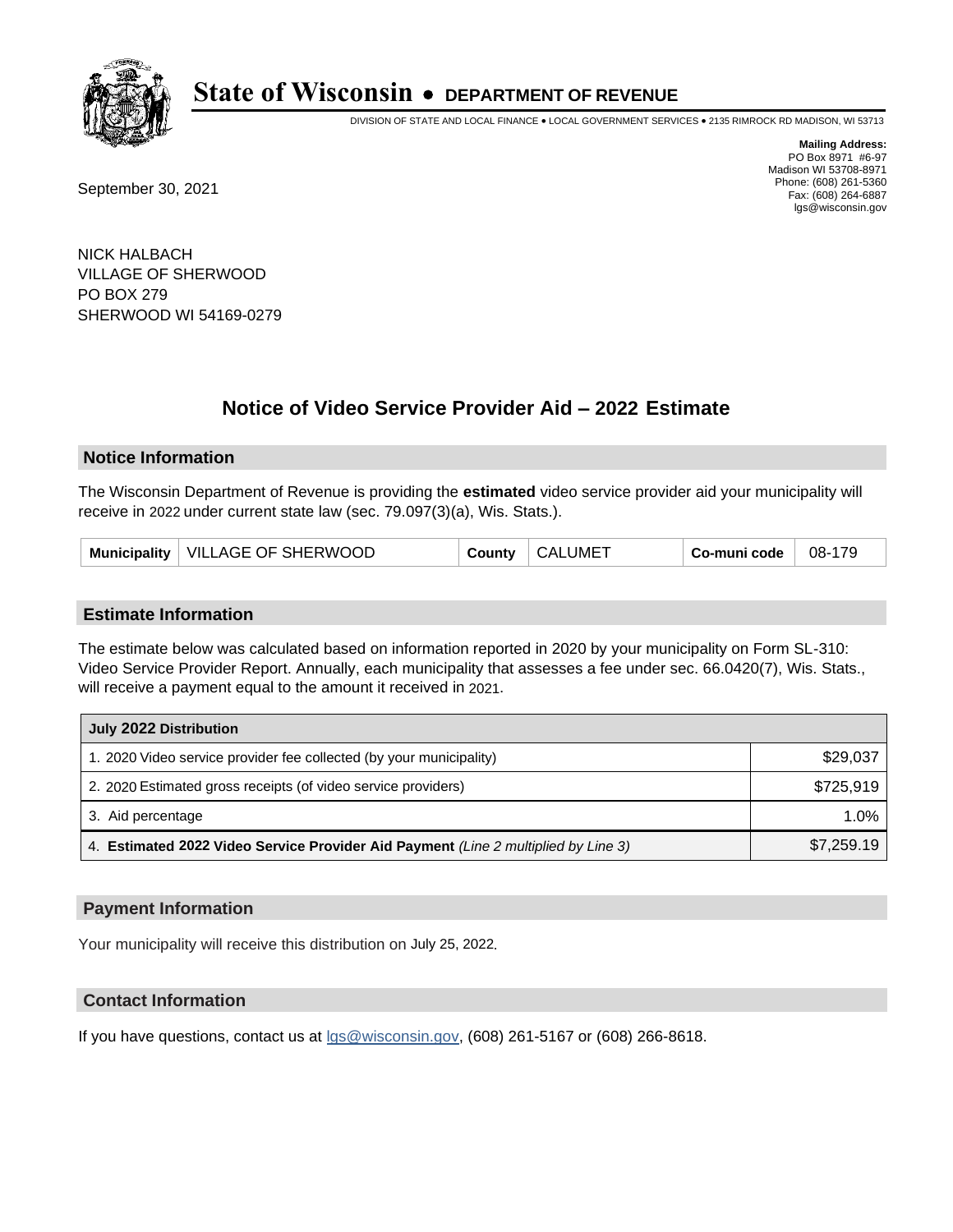

DIVISION OF STATE AND LOCAL FINANCE • LOCAL GOVERNMENT SERVICES • 2135 RIMROCK RD MADISON, WI 53713

September 30, 2021

**Mailing Address:** PO Box 8971 #6-97 Madison WI 53708-8971 Phone: (608) 261-5360 Fax: (608) 264-6887 lgs@wisconsin.gov

BOBBI REEDY VILLAGE OF STOCKBRIDGE PO BOX 292 STOCKBRIDGE WI 53088-0292

# **Notice of Video Service Provider Aid - 2022 Estimate**

### **Notice Information**

The Wisconsin Department of Revenue is providing the **estimated** video service provider aid your municipality will receive in 2022 under current state law (sec. 79.097(3)(a), Wis. Stats.).

| Municipality   VILLAGE OF STOCKBRIDGE<br>County | <b>CALUMET</b> | Co-muni code | 08-181 |
|-------------------------------------------------|----------------|--------------|--------|
|-------------------------------------------------|----------------|--------------|--------|

#### **Estimate Information**

The estimate below was calculated based on information reported in 2020 by your municipality on Form SL-310: Video Service Provider Report. Annually, each municipality that assesses a fee under sec. 66.0420(7), Wis. Stats., will receive a payment equal to the amount it received in 2021.

| July 2022 Distribution                                                             |            |
|------------------------------------------------------------------------------------|------------|
| 1. 2020 Video service provider fee collected (by your municipality)                | \$7,209    |
| 2. 2020 Estimated gross receipts (of video service providers)                      | \$180,233  |
| 3. Aid percentage                                                                  | $1.0\%$    |
| 4. Estimated 2022 Video Service Provider Aid Payment (Line 2 multiplied by Line 3) | \$1,802.33 |

#### **Payment Information**

Your municipality will receive this distribution on July 25, 2022.

## **Contact Information**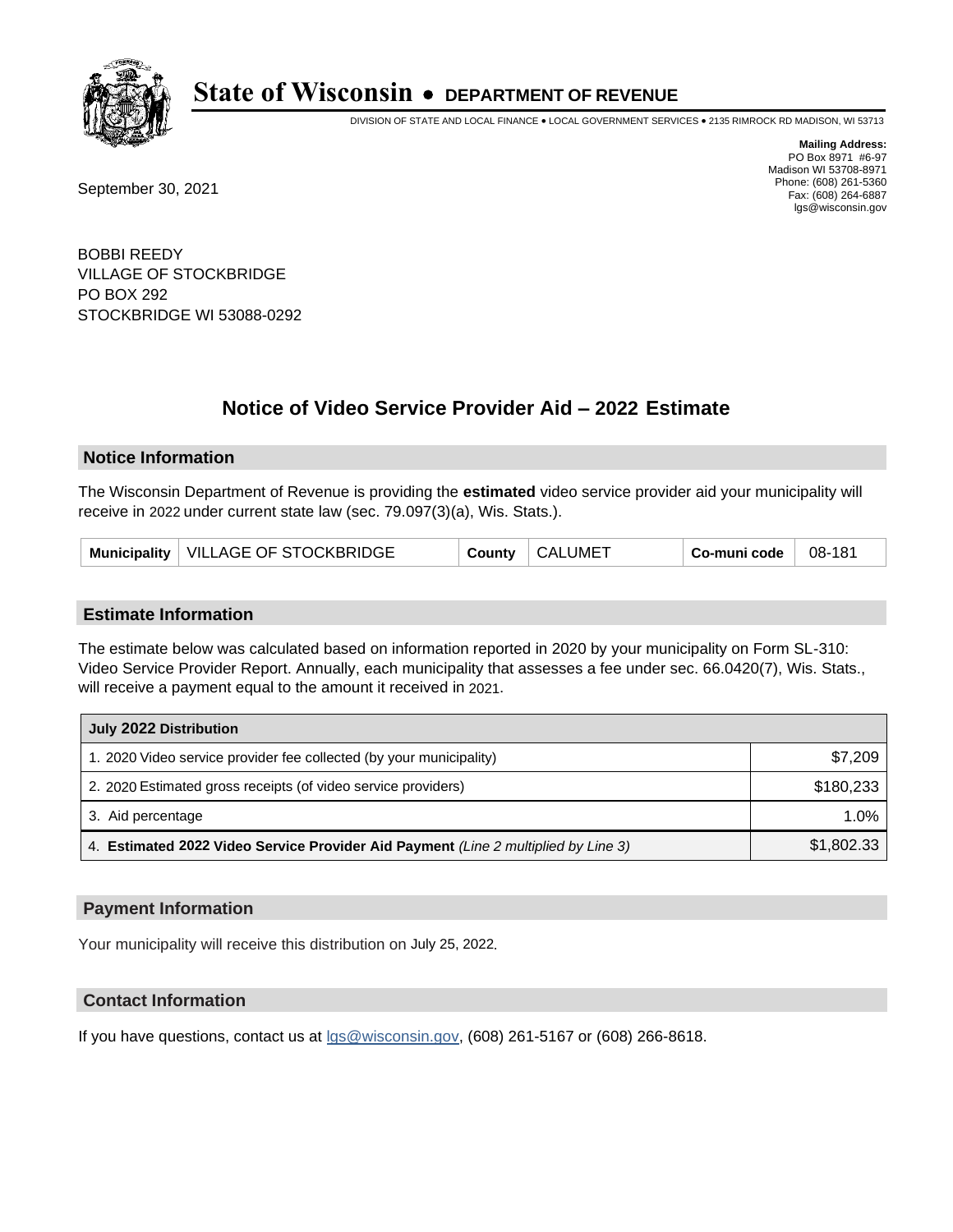

DIVISION OF STATE AND LOCAL FINANCE • LOCAL GOVERNMENT SERVICES • 2135 RIMROCK RD MADISON, WI 53713

September 30, 2021

**Mailing Address:** PO Box 8971 #6-97 Madison WI 53708-8971 Phone: (608) 261-5360 Fax: (608) 264-6887 lgs@wisconsin.gov

PATRICIA SCHREIBER CITY OF BRILLION 201 N MAIN ST BRILLION WI 54110

## **Notice of Video Service Provider Aid - 2022 Estimate**

### **Notice Information**

The Wisconsin Department of Revenue is providing the **estimated** video service provider aid your municipality will receive in 2022 under current state law (sec. 79.097(3)(a), Wis. Stats.).

| Municipality | <b>CITY OF BRILLION</b> | County | <b>CALUMET</b> | Co-muni code | 08-206 |
|--------------|-------------------------|--------|----------------|--------------|--------|
|--------------|-------------------------|--------|----------------|--------------|--------|

#### **Estimate Information**

The estimate below was calculated based on information reported in 2020 by your municipality on Form SL-310: Video Service Provider Report. Annually, each municipality that assesses a fee under sec. 66.0420(7), Wis. Stats., will receive a payment equal to the amount it received in 2021.

| July 2022 Distribution                                                             |            |
|------------------------------------------------------------------------------------|------------|
| 1. 2020 Video service provider fee collected (by your municipality)                | \$21,456   |
| 2. 2020 Estimated gross receipts (of video service providers)                      | \$715.199  |
| 3. Aid percentage                                                                  | $1.0\%$    |
| 4. Estimated 2022 Video Service Provider Aid Payment (Line 2 multiplied by Line 3) | \$7,151.99 |

#### **Payment Information**

Your municipality will receive this distribution on July 25, 2022.

## **Contact Information**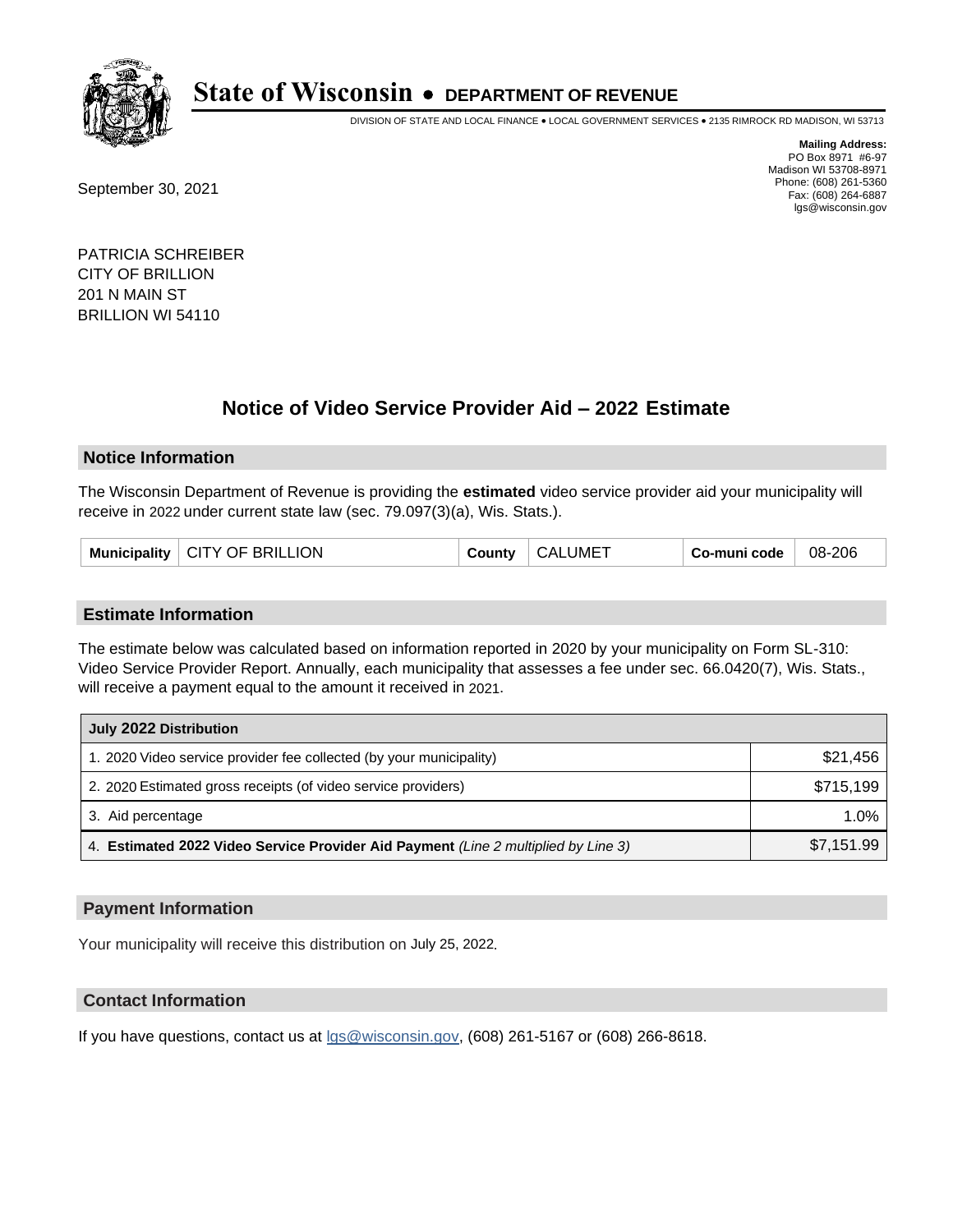

DIVISION OF STATE AND LOCAL FINANCE • LOCAL GOVERNMENT SERVICES • 2135 RIMROCK RD MADISON, WI 53713

September 30, 2021

**Mailing Address:** PO Box 8971 #6-97 Madison WI 53708-8971 Phone: (608) 261-5360 Fax: (608) 264-6887 lgs@wisconsin.gov

DAVID DETROYE CITY OF CHILTON 42 SCHOOL ST CHILTON WI 53014-1346

## **Notice of Video Service Provider Aid - 2022 Estimate**

#### **Notice Information**

The Wisconsin Department of Revenue is providing the **estimated** video service provider aid your municipality will receive in 2022 under current state law (sec. 79.097(3)(a), Wis. Stats.).

|  | Municipality   CITY OF CHILTON | County | <b>CALUMET</b> | Co-muni code | 08-211 |
|--|--------------------------------|--------|----------------|--------------|--------|
|--|--------------------------------|--------|----------------|--------------|--------|

#### **Estimate Information**

The estimate below was calculated based on information reported in 2020 by your municipality on Form SL-310: Video Service Provider Report. Annually, each municipality that assesses a fee under sec. 66.0420(7), Wis. Stats., will receive a payment equal to the amount it received in 2021.

| July 2022 Distribution                                                             |             |
|------------------------------------------------------------------------------------|-------------|
| 1. 2020 Video service provider fee collected (by your municipality)                | \$30,992    |
| 2. 2020 Estimated gross receipts (of video service providers)                      | \$1,033,081 |
| 3. Aid percentage                                                                  | 1.0%        |
| 4. Estimated 2022 Video Service Provider Aid Payment (Line 2 multiplied by Line 3) | \$10,330.81 |

#### **Payment Information**

Your municipality will receive this distribution on July 25, 2022.

## **Contact Information**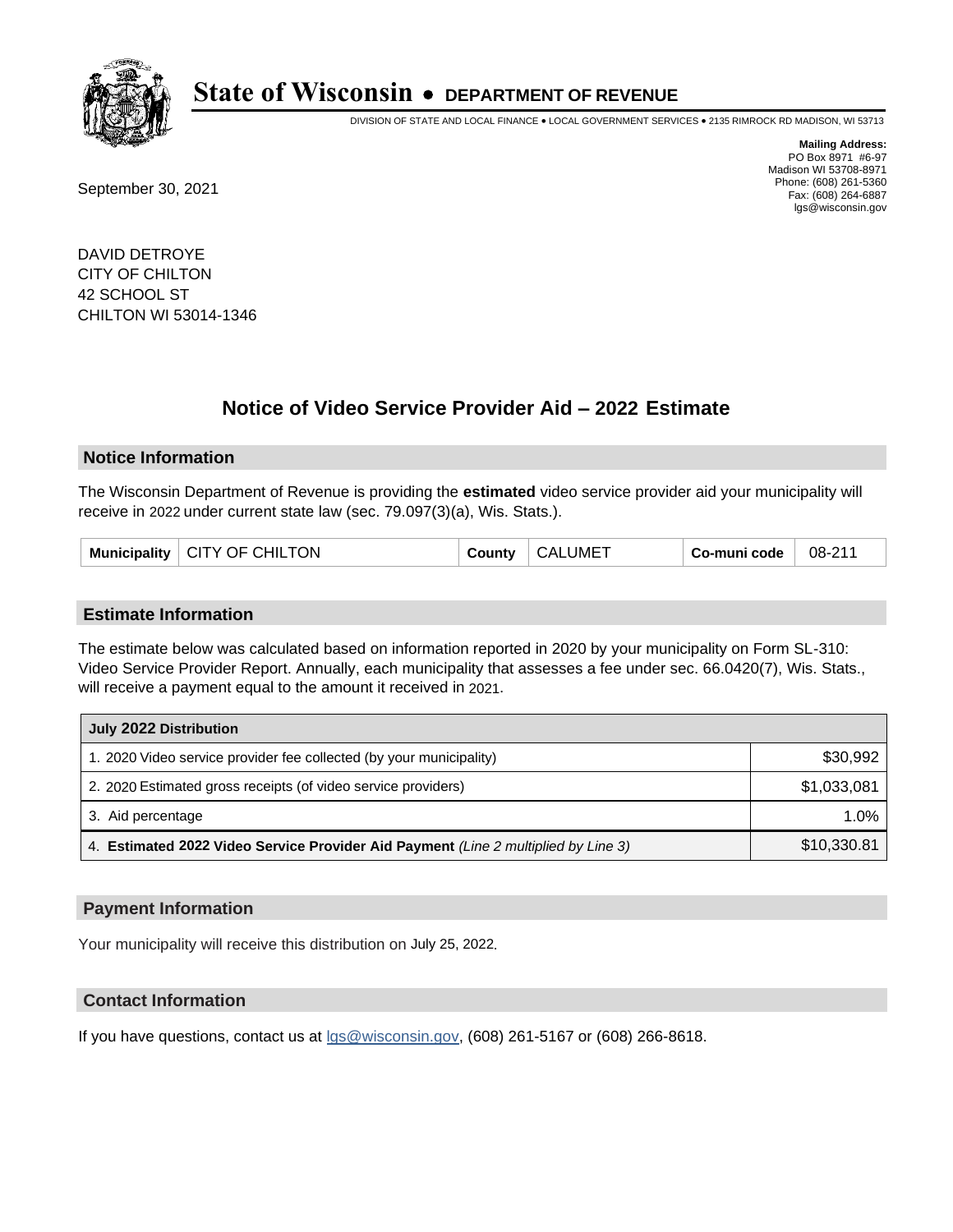

DIVISION OF STATE AND LOCAL FINANCE • LOCAL GOVERNMENT SERVICES • 2135 RIMROCK RD MADISON, WI 53713

September 30, 2021

**Mailing Address:** PO Box 8971 #6-97 Madison WI 53708-8971 Phone: (608) 261-5360 Fax: (608) 264-6887 lgs@wisconsin.gov

CASSANDRA LANGENFELD CITY OF NEW HOLSTEIN 2110 WASHINGTON ST NEW HOLSTEIN WI 53061-1045

# **Notice of Video Service Provider Aid - 2022 Estimate**

### **Notice Information**

The Wisconsin Department of Revenue is providing the **estimated** video service provider aid your municipality will receive in 2022 under current state law (sec. 79.097(3)(a), Wis. Stats.).

|  | Municipality   CITY OF NEW HOLSTEIN | County | <b>CALUMET</b> | Co-muni code | 08-261 |
|--|-------------------------------------|--------|----------------|--------------|--------|
|--|-------------------------------------|--------|----------------|--------------|--------|

#### **Estimate Information**

The estimate below was calculated based on information reported in 2020 by your municipality on Form SL-310: Video Service Provider Report. Annually, each municipality that assesses a fee under sec. 66.0420(7), Wis. Stats., will receive a payment equal to the amount it received in 2021.

| July 2022 Distribution                                                             |            |
|------------------------------------------------------------------------------------|------------|
| 1. 2020 Video service provider fee collected (by your municipality)                | \$40,279   |
| 2. 2020 Estimated gross receipts (of video service providers)                      | \$805.584  |
| 3. Aid percentage                                                                  | 1.0%       |
| 4. Estimated 2022 Video Service Provider Aid Payment (Line 2 multiplied by Line 3) | \$8,055.84 |

#### **Payment Information**

Your municipality will receive this distribution on July 25, 2022.

## **Contact Information**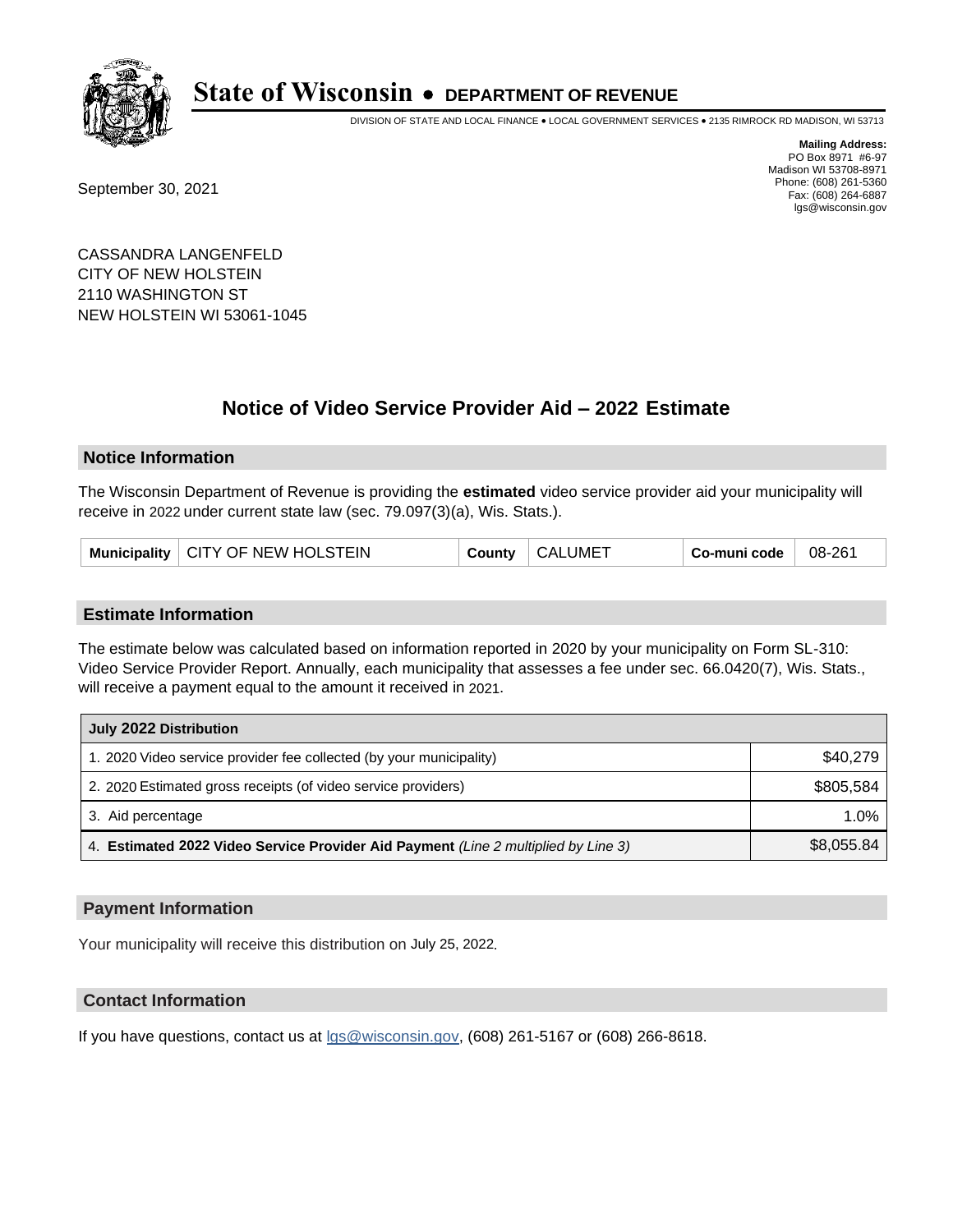

DIVISION OF STATE AND LOCAL FINANCE • LOCAL GOVERNMENT SERVICES • 2135 RIMROCK RD MADISON, WI 53713

September 30, 2021

**Mailing Address:** PO Box 8971 #6-97 Madison WI 53708-8971 Phone: (608) 261-5360 Fax: (608) 264-6887 lgs@wisconsin.gov

LAURA KONWINSKI TOWN OF LAFAYETTE 5765 197TH ST CHIPPEWA FALLS WI 54729-9128

## **Notice of Video Service Provider Aid - 2022 Estimate**

#### **Notice Information**

The Wisconsin Department of Revenue is providing the **estimated** video service provider aid your municipality will receive in 2022 under current state law (sec. 79.097(3)(a), Wis. Stats.).

| TOWN OF LAFAYETTE<br><b>Municipality</b> | <b>Jount∨</b> | CHIPPEWA | Co-muni code | 09-034 |
|------------------------------------------|---------------|----------|--------------|--------|
|------------------------------------------|---------------|----------|--------------|--------|

#### **Estimate Information**

The estimate below was calculated based on information reported in 2020 by your municipality on Form SL-310: Video Service Provider Report. Annually, each municipality that assesses a fee under sec. 66.0420(7), Wis. Stats., will receive a payment equal to the amount it received in 2021.

| July 2022 Distribution                                                             |             |  |  |  |
|------------------------------------------------------------------------------------|-------------|--|--|--|
| 1. 2020 Video service provider fee collected (by your municipality)                | \$73,073    |  |  |  |
| 2. 2020 Estimated gross receipts (of video service providers)                      | \$1.461.468 |  |  |  |
| 3. Aid percentage                                                                  | 1.0%        |  |  |  |
| 4. Estimated 2022 Video Service Provider Aid Payment (Line 2 multiplied by Line 3) | \$14,614.68 |  |  |  |

#### **Payment Information**

Your municipality will receive this distribution on July 25, 2022.

## **Contact Information**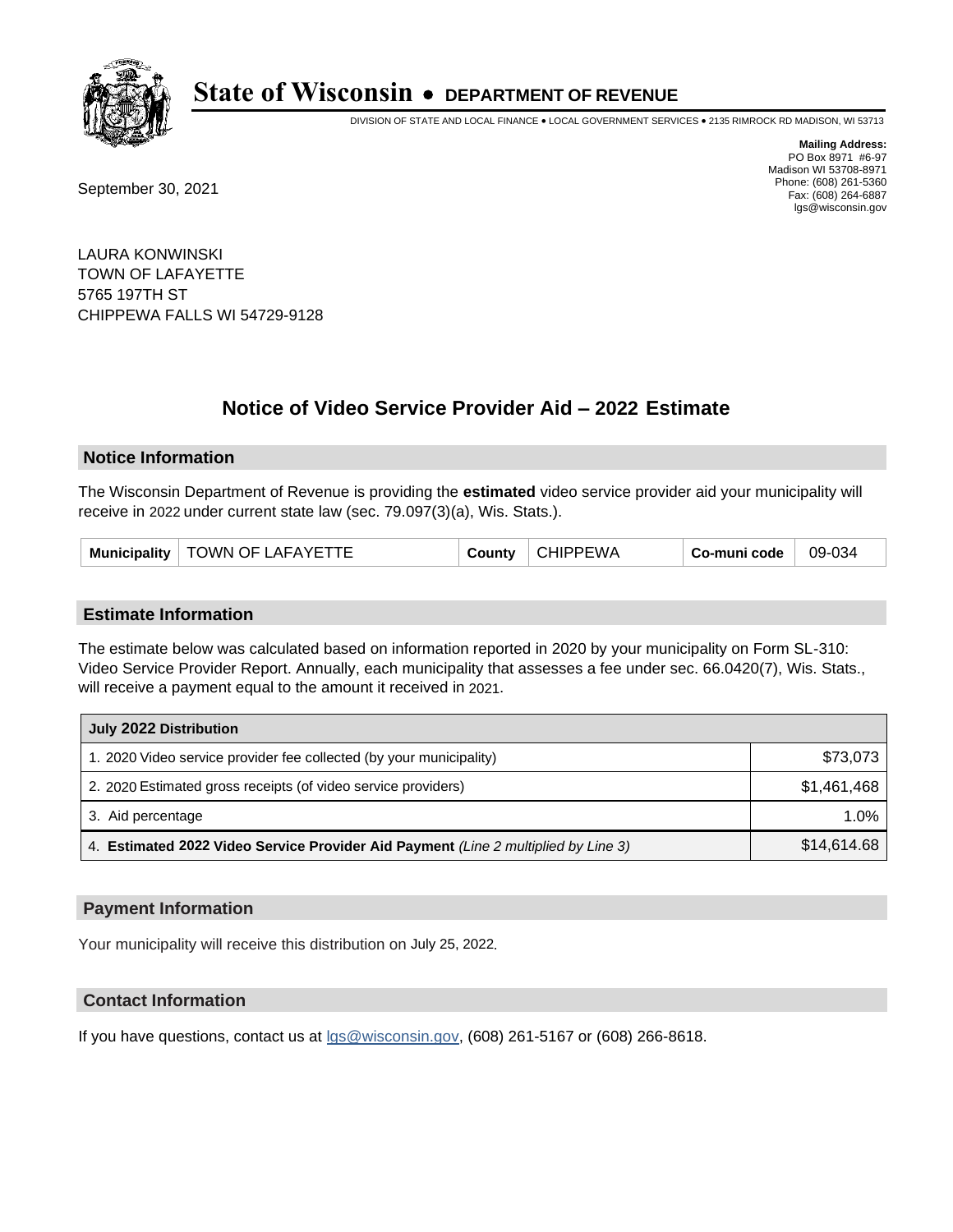

DIVISION OF STATE AND LOCAL FINANCE • LOCAL GOVERNMENT SERVICES • 2135 RIMROCK RD MADISON, WI 53713

September 30, 2021

**Mailing Address:** PO Box 8971 #6-97 Madison WI 53708-8971 Phone: (608) 261-5360 Fax: (608) 264-6887 lgs@wisconsin.gov

SANDRA ISAACS VILLAGE OF BOYD PO BOX 8 BOYD WI 54726-0008

## **Notice of Video Service Provider Aid - 2022 Estimate**

#### **Notice Information**

The Wisconsin Department of Revenue is providing the **estimated** video service provider aid your municipality will receive in 2022 under current state law (sec. 79.097(3)(a), Wis. Stats.).

#### **Estimate Information**

The estimate below was calculated based on information reported in 2020 by your municipality on Form SL-310: Video Service Provider Report. Annually, each municipality that assesses a fee under sec. 66.0420(7), Wis. Stats., will receive a payment equal to the amount it received in 2021.

| July 2022 Distribution                                                             |            |  |  |  |
|------------------------------------------------------------------------------------|------------|--|--|--|
| 1. 2020 Video service provider fee collected (by your municipality)                | \$6,376    |  |  |  |
| 2. 2020 Estimated gross receipts (of video service providers)                      | \$127.524  |  |  |  |
| 3. Aid percentage                                                                  | $1.0\%$    |  |  |  |
| 4. Estimated 2022 Video Service Provider Aid Payment (Line 2 multiplied by Line 3) | \$1,275.24 |  |  |  |

#### **Payment Information**

Your municipality will receive this distribution on July 25, 2022.

## **Contact Information**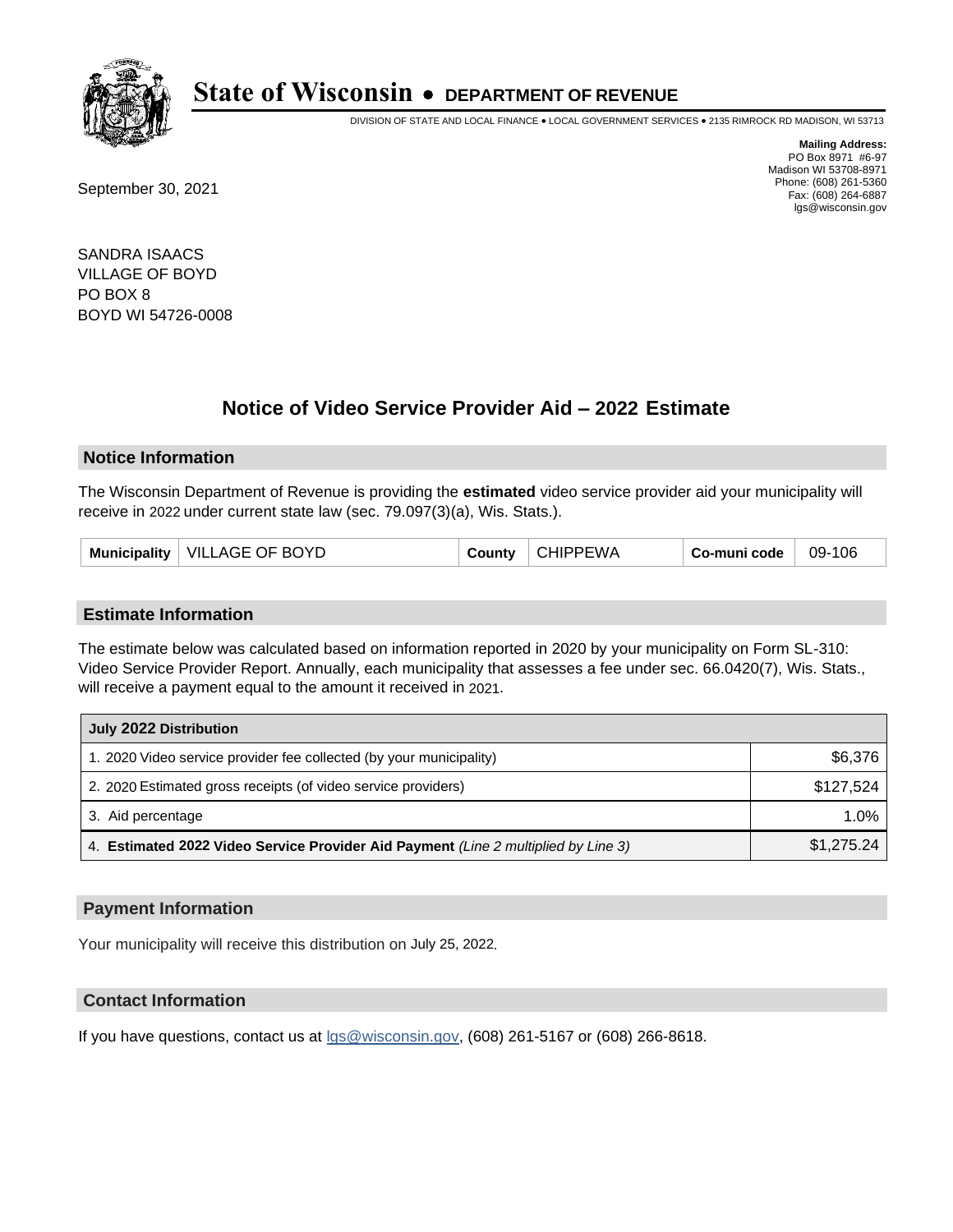

DIVISION OF STATE AND LOCAL FINANCE • LOCAL GOVERNMENT SERVICES • 2135 RIMROCK RD MADISON, WI 53713

September 30, 2021

**Mailing Address:** PO Box 8971 #6-97 Madison WI 53708-8971 Phone: (608) 261-5360 Fax: (608) 264-6887 lgs@wisconsin.gov

KRIS FITZSIMMONS VILLAGE OF LAKE HALLIE 13136 30TH AVE LAKE HALLIE WI 54729

## **Notice of Video Service Provider Aid - 2022 Estimate**

#### **Notice Information**

The Wisconsin Department of Revenue is providing the **estimated** video service provider aid your municipality will receive in 2022 under current state law (sec. 79.097(3)(a), Wis. Stats.).

#### **Estimate Information**

The estimate below was calculated based on information reported in 2020 by your municipality on Form SL-310: Video Service Provider Report. Annually, each municipality that assesses a fee under sec. 66.0420(7), Wis. Stats., will receive a payment equal to the amount it received in 2021.

| July 2022 Distribution                                                             |             |  |  |
|------------------------------------------------------------------------------------|-------------|--|--|
| 1. 2020 Video service provider fee collected (by your municipality)                | \$72,310    |  |  |
| 2. 2020 Estimated gross receipts (of video service providers)                      | \$1,446,197 |  |  |
| 3. Aid percentage                                                                  | 1.0%        |  |  |
| 4. Estimated 2022 Video Service Provider Aid Payment (Line 2 multiplied by Line 3) | \$14,461.97 |  |  |

#### **Payment Information**

Your municipality will receive this distribution on July 25, 2022.

## **Contact Information**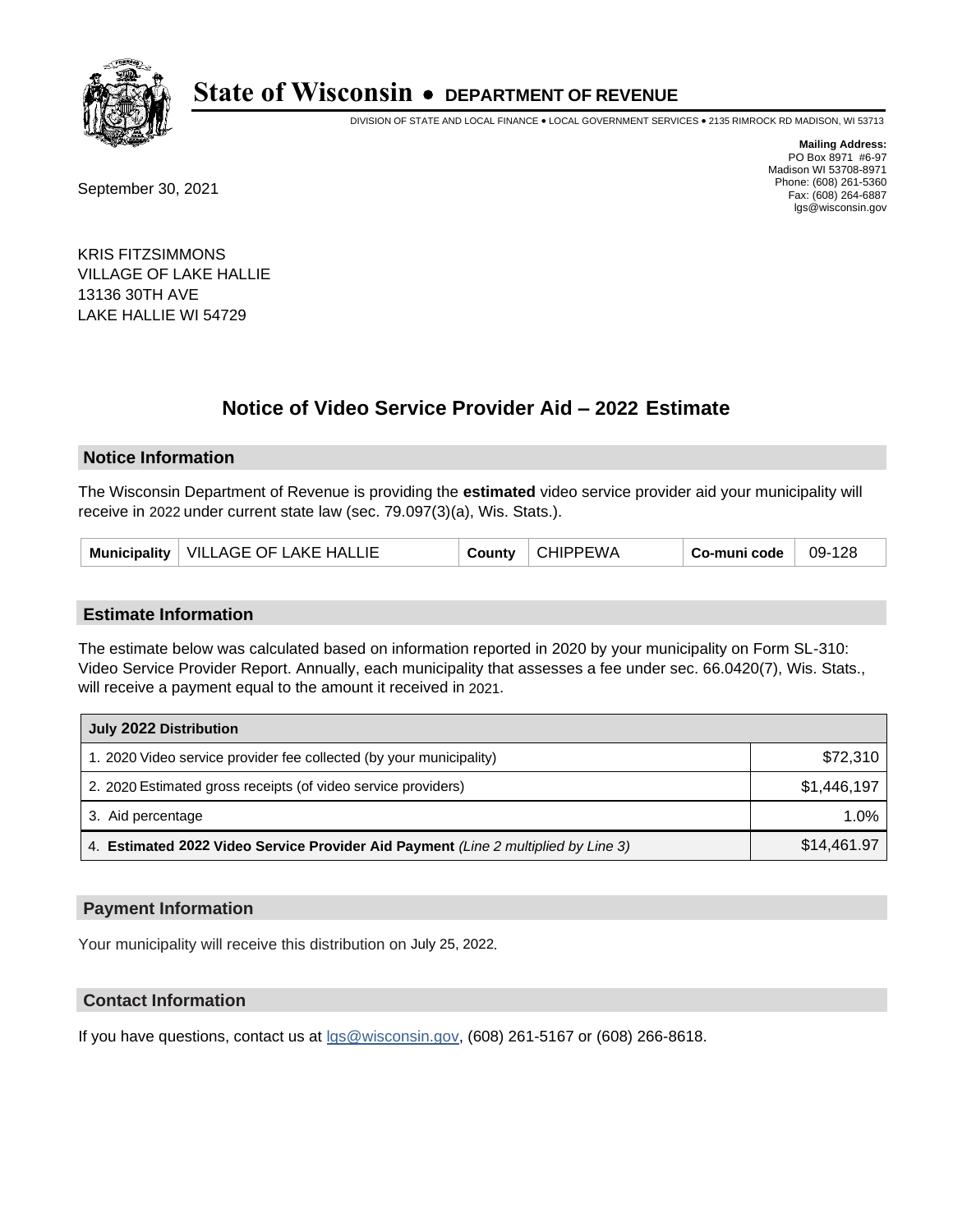

DIVISION OF STATE AND LOCAL FINANCE • LOCAL GOVERNMENT SERVICES • 2135 RIMROCK RD MADISON, WI 53713

September 30, 2021

**Mailing Address:** PO Box 8971 #6-97 Madison WI 53708-8971 Phone: (608) 261-5360 Fax: (608) 264-6887 lgs@wisconsin.gov

PEGGY STANFORD VILLAGE OF NEW AUBURN PO BOX 100 NEW AUBURN WI 54757-0100

# **Notice of Video Service Provider Aid - 2022 Estimate**

### **Notice Information**

The Wisconsin Department of Revenue is providing the **estimated** video service provider aid your municipality will receive in 2022 under current state law (sec. 79.097(3)(a), Wis. Stats.).

|  | Municipality | VILLAGE OF NEW AUBURN | Countv | <b>CHIPPEWA</b> | Co-muni code | 09-161 |
|--|--------------|-----------------------|--------|-----------------|--------------|--------|
|--|--------------|-----------------------|--------|-----------------|--------------|--------|

#### **Estimate Information**

The estimate below was calculated based on information reported in 2020 by your municipality on Form SL-310: Video Service Provider Report. Annually, each municipality that assesses a fee under sec. 66.0420(7), Wis. Stats., will receive a payment equal to the amount it received in 2021.

| July 2022 Distribution                                                             |          |  |  |  |
|------------------------------------------------------------------------------------|----------|--|--|--|
| 1. 2020 Video service provider fee collected (by your municipality)                | \$2,766  |  |  |  |
| 2. 2020 Estimated gross receipts (of video service providers)                      | \$92,220 |  |  |  |
| 3. Aid percentage                                                                  | 1.0%     |  |  |  |
| 4. Estimated 2022 Video Service Provider Aid Payment (Line 2 multiplied by Line 3) | \$922.20 |  |  |  |

#### **Payment Information**

Your municipality will receive this distribution on July 25, 2022.

## **Contact Information**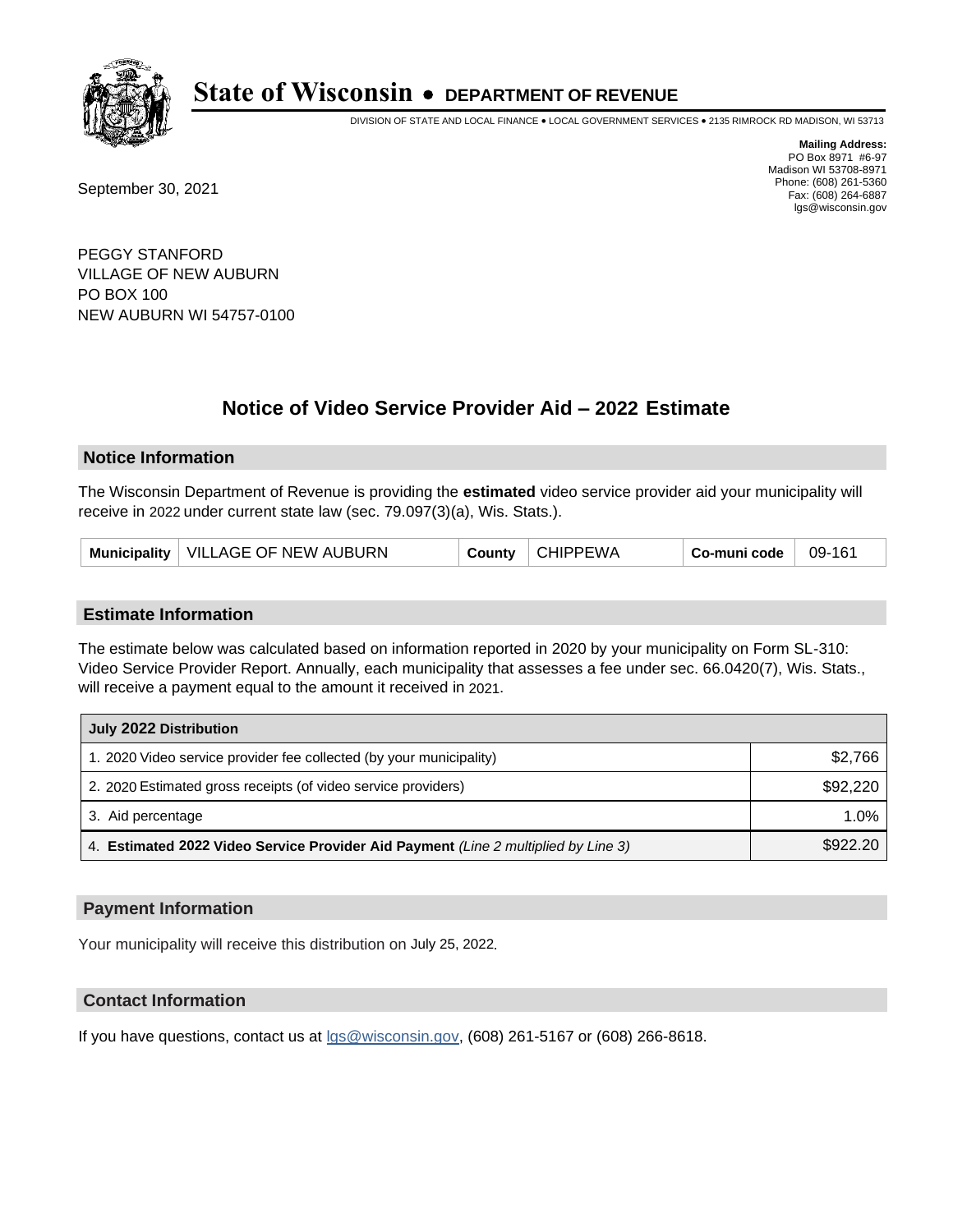

DIVISION OF STATE AND LOCAL FINANCE • LOCAL GOVERNMENT SERVICES • 2135 RIMROCK RD MADISON, WI 53713

September 30, 2021

**Mailing Address:** PO Box 8971 #6-97 Madison WI 53708-8971 Phone: (608) 261-5360 Fax: (608) 264-6887 lgs@wisconsin.gov

SANDI FRION CITY OF BLOOMER 1503 MAIN ST BLOOMER WI 54724-1640

## **Notice of Video Service Provider Aid - 2022 Estimate**

#### **Notice Information**

The Wisconsin Department of Revenue is providing the **estimated** video service provider aid your municipality will receive in 2022 under current state law (sec. 79.097(3)(a), Wis. Stats.).

| Municipality   CITY OF BLOOMER | County | <b>CHIPPEWA</b> | Co-muni code | 09-206 |
|--------------------------------|--------|-----------------|--------------|--------|
|--------------------------------|--------|-----------------|--------------|--------|

#### **Estimate Information**

The estimate below was calculated based on information reported in 2020 by your municipality on Form SL-310: Video Service Provider Report. Annually, each municipality that assesses a fee under sec. 66.0420(7), Wis. Stats., will receive a payment equal to the amount it received in 2021.

| July 2022 Distribution                                                             |            |  |  |  |
|------------------------------------------------------------------------------------|------------|--|--|--|
| 1. 2020 Video service provider fee collected (by your municipality)                | \$11,106   |  |  |  |
| 2. 2020 Estimated gross receipts (of video service providers)                      | \$370.192  |  |  |  |
| 3. Aid percentage                                                                  | $1.0\%$    |  |  |  |
| 4. Estimated 2022 Video Service Provider Aid Payment (Line 2 multiplied by Line 3) | \$3,701.92 |  |  |  |

#### **Payment Information**

Your municipality will receive this distribution on July 25, 2022.

## **Contact Information**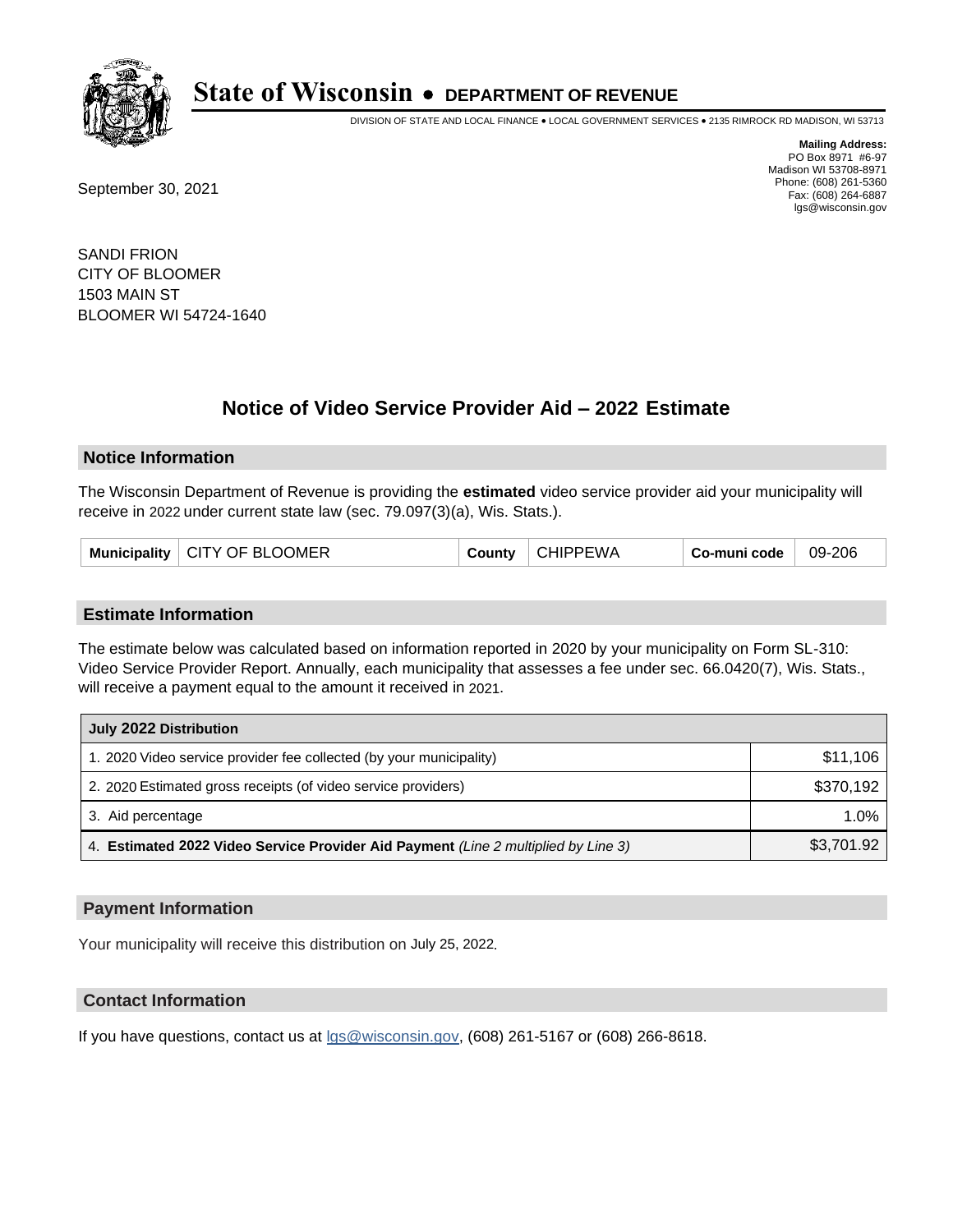

DIVISION OF STATE AND LOCAL FINANCE • LOCAL GOVERNMENT SERVICES • 2135 RIMROCK RD MADISON, WI 53713

September 30, 2021

**Mailing Address:** PO Box 8971 #6-97 Madison WI 53708-8971 Phone: (608) 261-5360 Fax: (608) 264-6887 lgs@wisconsin.gov

BRIDGET GIVENS CITY OF CHIPPEWA FALLS 30 W CENTRAL ST CHIPPEWA FALLS WI 54729-2448

## **Notice of Video Service Provider Aid - 2022 Estimate**

#### **Notice Information**

The Wisconsin Department of Revenue is providing the **estimated** video service provider aid your municipality will receive in 2022 under current state law (sec. 79.097(3)(a), Wis. Stats.).

| Municipality   CITY OF CHIPPEWA FALLS | County | <b>CHIPPEWA</b> | Co-muni code | 09-211 |
|---------------------------------------|--------|-----------------|--------------|--------|
|---------------------------------------|--------|-----------------|--------------|--------|

#### **Estimate Information**

The estimate below was calculated based on information reported in 2020 by your municipality on Form SL-310: Video Service Provider Report. Annually, each municipality that assesses a fee under sec. 66.0420(7), Wis. Stats., will receive a payment equal to the amount it received in 2021.

| July 2022 Distribution                                                             |             |  |  |
|------------------------------------------------------------------------------------|-------------|--|--|
| 1. 2020 Video service provider fee collected (by your municipality)                | \$167.251   |  |  |
| 2. 2020 Estimated gross receipts (of video service providers)                      | \$3,345,012 |  |  |
| 3. Aid percentage                                                                  | $1.0\%$     |  |  |
| 4. Estimated 2022 Video Service Provider Aid Payment (Line 2 multiplied by Line 3) | \$33,450.12 |  |  |

#### **Payment Information**

Your municipality will receive this distribution on July 25, 2022.

## **Contact Information**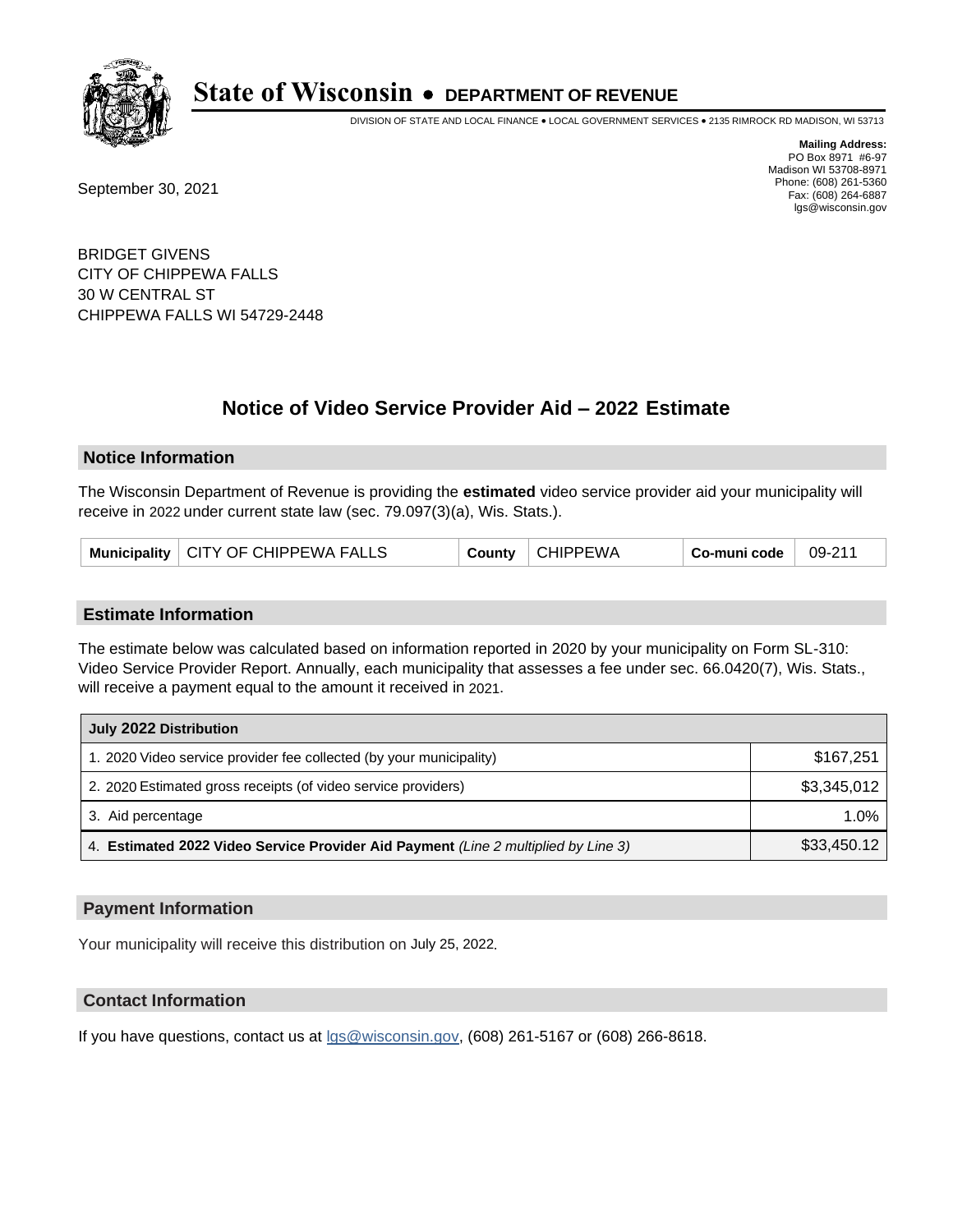

DIVISION OF STATE AND LOCAL FINANCE • LOCAL GOVERNMENT SERVICES • 2135 RIMROCK RD MADISON, WI 53713

September 30, 2021

**Mailing Address:** PO Box 8971 #6-97 Madison WI 53708-8971 Phone: (608) 261-5360 Fax: (608) 264-6887 lgs@wisconsin.gov

DAVID DEJONGH CITY OF CORNELL PO BOX 796 CORNELL WI 54732-0796

## **Notice of Video Service Provider Aid - 2022 Estimate**

#### **Notice Information**

The Wisconsin Department of Revenue is providing the **estimated** video service provider aid your municipality will receive in 2022 under current state law (sec. 79.097(3)(a), Wis. Stats.).

| Municipality   CITY OF CORNELL | County | <b>CHIPPEWA</b> | Co-muni code | 09-213 |
|--------------------------------|--------|-----------------|--------------|--------|
|--------------------------------|--------|-----------------|--------------|--------|

#### **Estimate Information**

The estimate below was calculated based on information reported in 2020 by your municipality on Form SL-310: Video Service Provider Report. Annually, each municipality that assesses a fee under sec. 66.0420(7), Wis. Stats., will receive a payment equal to the amount it received in 2021.

| July 2022 Distribution                                                             |            |  |
|------------------------------------------------------------------------------------|------------|--|
| 1. 2020 Video service provider fee collected (by your municipality)                | \$14,433   |  |
| 2. 2020 Estimated gross receipts (of video service providers)                      | \$288.656  |  |
| 3. Aid percentage                                                                  | $1.0\%$    |  |
| 4. Estimated 2022 Video Service Provider Aid Payment (Line 2 multiplied by Line 3) | \$2,886.56 |  |

#### **Payment Information**

Your municipality will receive this distribution on July 25, 2022.

## **Contact Information**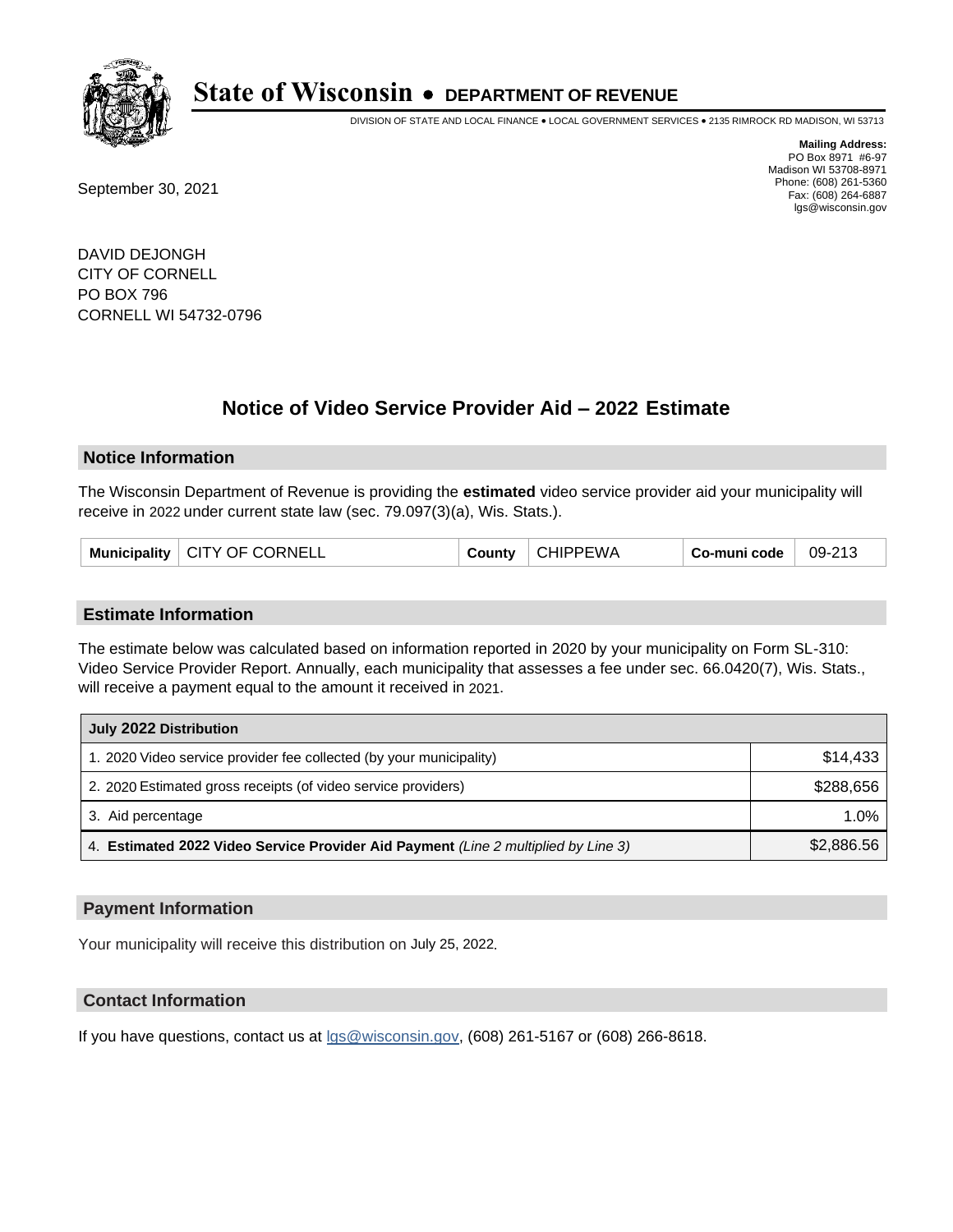

DIVISION OF STATE AND LOCAL FINANCE • LOCAL GOVERNMENT SERVICES • 2135 RIMROCK RD MADISON, WI 53713

September 30, 2021

**Mailing Address:** PO Box 8971 #6-97 Madison WI 53708-8971 Phone: (608) 261-5360 Fax: (608) 264-6887 lgs@wisconsin.gov

NICOLE THIEL CITY OF STANLEY 353 S BROADWAY ST, PO BOX 155 STANLEY WI 54768-0155

# **Notice of Video Service Provider Aid - 2022 Estimate**

#### **Notice Information**

The Wisconsin Department of Revenue is providing the **estimated** video service provider aid your municipality will receive in 2022 under current state law (sec. 79.097(3)(a), Wis. Stats.).

| Municipality   CITY OF STANLEY | County | <b>CHIPPEWA</b> | Co-muni code | 09-281 |
|--------------------------------|--------|-----------------|--------------|--------|
|--------------------------------|--------|-----------------|--------------|--------|

#### **Estimate Information**

The estimate below was calculated based on information reported in 2020 by your municipality on Form SL-310: Video Service Provider Report. Annually, each municipality that assesses a fee under sec. 66.0420(7), Wis. Stats., will receive a payment equal to the amount it received in 2021.

| July 2022 Distribution                                                             |            |
|------------------------------------------------------------------------------------|------------|
| 1. 2020 Video service provider fee collected (by your municipality)                | \$13,677   |
| 2. 2020 Estimated gross receipts (of video service providers)                      | \$455.894  |
| 3. Aid percentage                                                                  | $1.0\%$    |
| 4. Estimated 2022 Video Service Provider Aid Payment (Line 2 multiplied by Line 3) | \$4,558.94 |

#### **Payment Information**

Your municipality will receive this distribution on July 25, 2022.

## **Contact Information**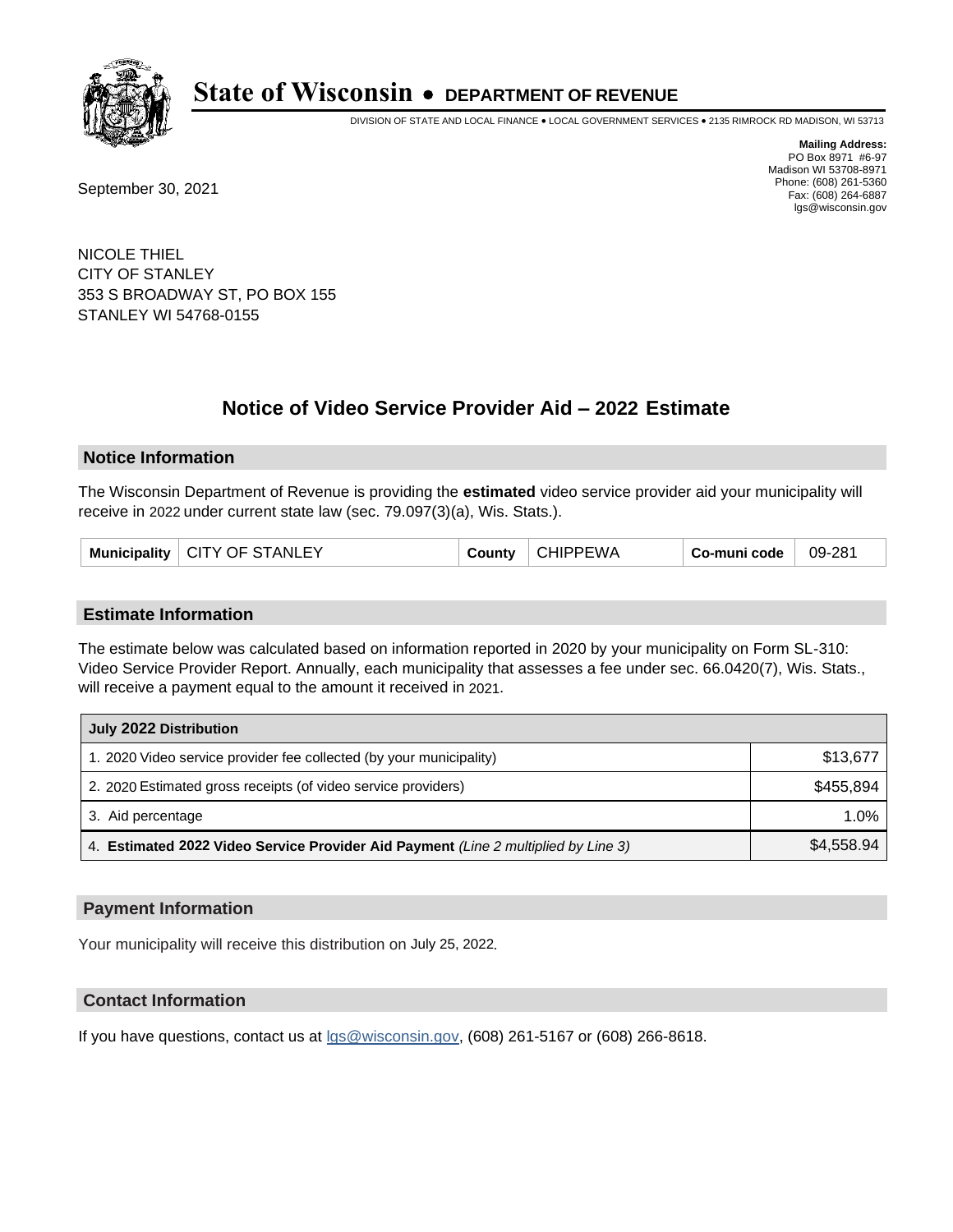

DIVISION OF STATE AND LOCAL FINANCE • LOCAL GOVERNMENT SERVICES • 2135 RIMROCK RD MADISON, WI 53713

September 30, 2021

**Mailing Address:** PO Box 8971 #6-97 Madison WI 53708-8971 Phone: (608) 261-5360 Fax: (608) 264-6887 lgs@wisconsin.gov

SUSAN BALLERSTEIN VILLAGE OF DORCHESTER 250 PARKSIDE DRIVE DORCHESTER WI 54425

## **Notice of Video Service Provider Aid - 2022 Estimate**

#### **Notice Information**

The Wisconsin Department of Revenue is providing the **estimated** video service provider aid your municipality will receive in 2022 under current state law (sec. 79.097(3)(a), Wis. Stats.).

|  | Municipality   VILLAGE OF DORCHESTER | County | <b>CLARK</b> | Co-muni code | 10-116 |
|--|--------------------------------------|--------|--------------|--------------|--------|
|--|--------------------------------------|--------|--------------|--------------|--------|

#### **Estimate Information**

The estimate below was calculated based on information reported in 2020 by your municipality on Form SL-310: Video Service Provider Report. Annually, each municipality that assesses a fee under sec. 66.0420(7), Wis. Stats., will receive a payment equal to the amount it received in 2021.

| July 2022 Distribution                                                             |            |
|------------------------------------------------------------------------------------|------------|
| 1. 2020 Video service provider fee collected (by your municipality)                | \$4,657    |
| 2. 2020 Estimated gross receipts (of video service providers)                      | \$155.217  |
| 3. Aid percentage                                                                  | 1.0%       |
| 4. Estimated 2022 Video Service Provider Aid Payment (Line 2 multiplied by Line 3) | \$1,552.17 |

#### **Payment Information**

Your municipality will receive this distribution on July 25, 2022.

## **Contact Information**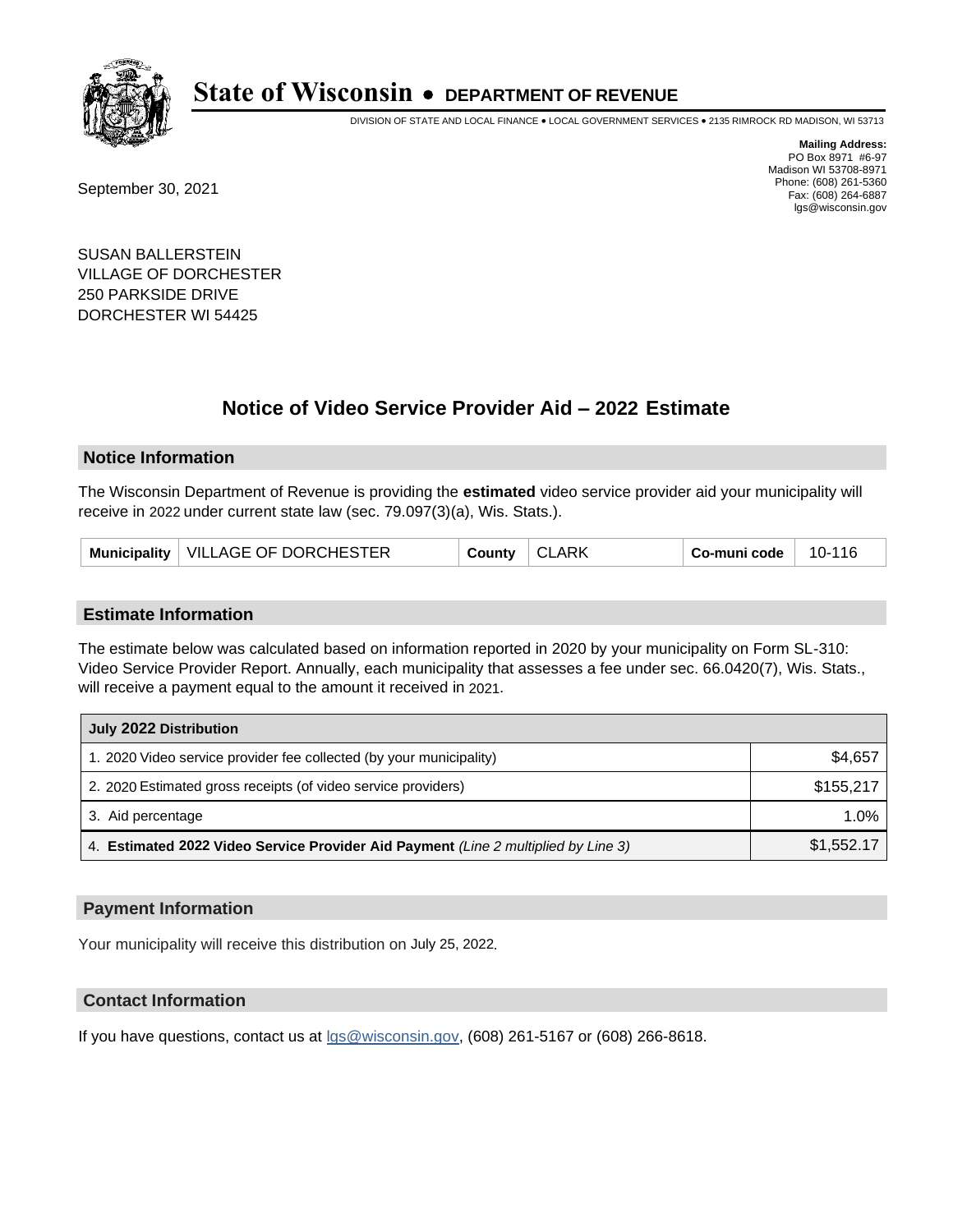

DIVISION OF STATE AND LOCAL FINANCE • LOCAL GOVERNMENT SERVICES • 2135 RIMROCK RD MADISON, WI 53713

September 30, 2021

**Mailing Address:** PO Box 8971 #6-97 Madison WI 53708-8971 Phone: (608) 261-5360 Fax: (608) 264-6887 lgs@wisconsin.gov

ELLEN NIEMI VILLAGE OF WITHEE PO BOX A WITHEE WI 54498-0901

## **Notice of Video Service Provider Aid - 2022 Estimate**

#### **Notice Information**

The Wisconsin Department of Revenue is providing the **estimated** video service provider aid your municipality will receive in 2022 under current state law (sec. 79.097(3)(a), Wis. Stats.).

| VILLAGE OF WITHEE<br><b>Municipality</b><br>ا∨ount∨ | <b>ARK</b><br>◡∟ | Co-muni code | 10-191 |
|-----------------------------------------------------|------------------|--------------|--------|
|-----------------------------------------------------|------------------|--------------|--------|

#### **Estimate Information**

The estimate below was calculated based on information reported in 2020 by your municipality on Form SL-310: Video Service Provider Report. Annually, each municipality that assesses a fee under sec. 66.0420(7), Wis. Stats., will receive a payment equal to the amount it received in 2021.

| July 2022 Distribution                                                             |            |
|------------------------------------------------------------------------------------|------------|
| 1. 2020 Video service provider fee collected (by your municipality)                | \$4,073    |
| 2. 2020 Estimated gross receipts (of video service providers)                      | \$135.787  |
| 3. Aid percentage                                                                  | $1.0\%$    |
| 4. Estimated 2022 Video Service Provider Aid Payment (Line 2 multiplied by Line 3) | \$1,357.87 |

#### **Payment Information**

Your municipality will receive this distribution on July 25, 2022.

## **Contact Information**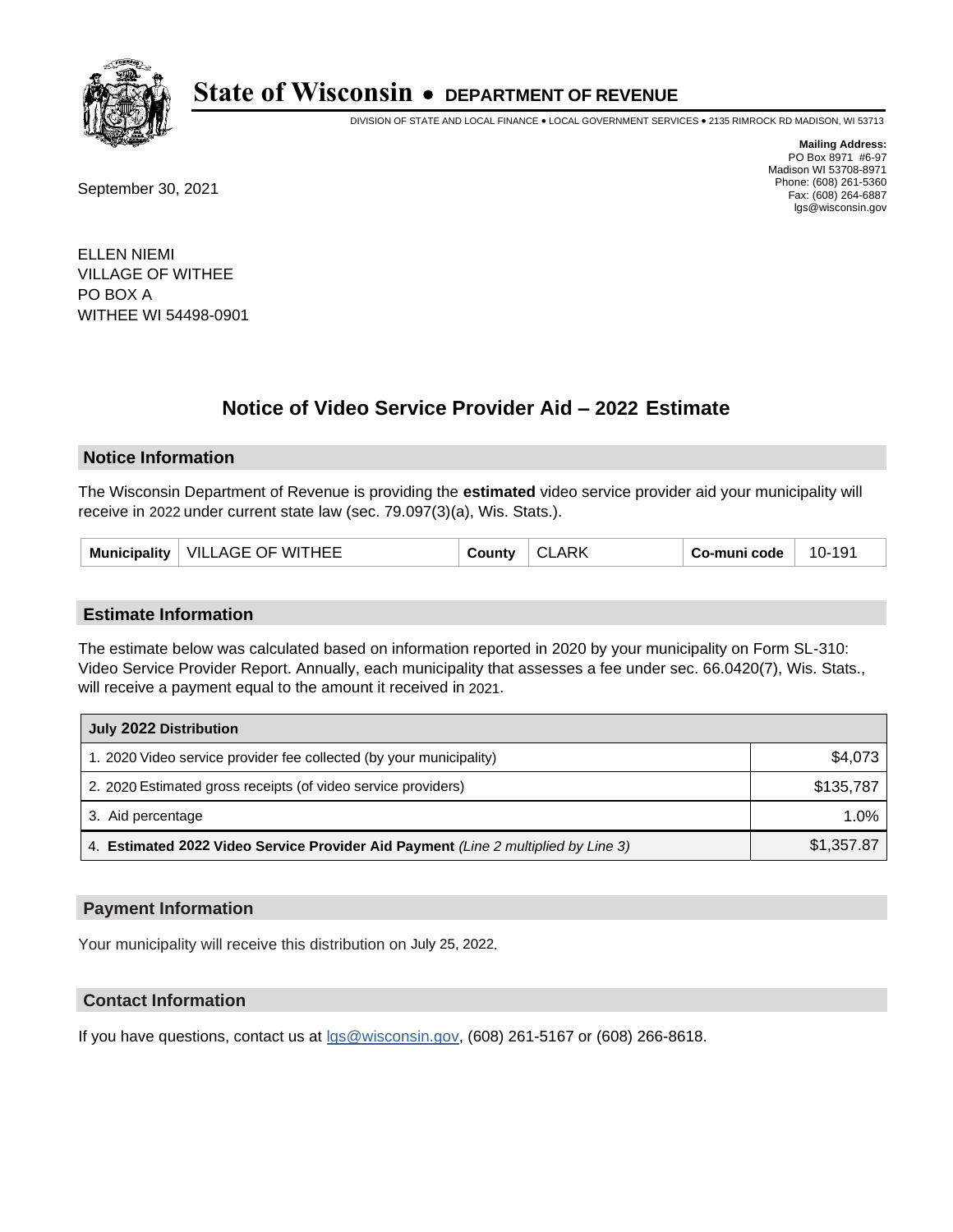

DIVISION OF STATE AND LOCAL FINANCE • LOCAL GOVERNMENT SERVICES • 2135 RIMROCK RD MADISON, WI 53713

September 30, 2021

**Mailing Address:** PO Box 8971 #6-97 Madison WI 53708-8971 Phone: (608) 261-5360 Fax: (608) 264-6887 lgs@wisconsin.gov

ERIN CLAUSNITZER CITY OF ABBOTSFORD 203 N FIRST ST, PO BOX 589 ABBOTSFORD WI 54405-0589

## **Notice of Video Service Provider Aid - 2022 Estimate**

#### **Notice Information**

The Wisconsin Department of Revenue is providing the **estimated** video service provider aid your municipality will receive in 2022 under current state law (sec. 79.097(3)(a), Wis. Stats.).

|  | Municipality   CITY OF ABBOTSFORD | <b>County</b> | CLARK | ∣ Co-muni code <sup>∣</sup> | 10-201 |
|--|-----------------------------------|---------------|-------|-----------------------------|--------|
|--|-----------------------------------|---------------|-------|-----------------------------|--------|

#### **Estimate Information**

The estimate below was calculated based on information reported in 2020 by your municipality on Form SL-310: Video Service Provider Report. Annually, each municipality that assesses a fee under sec. 66.0420(7), Wis. Stats., will receive a payment equal to the amount it received in 2021.

| July 2022 Distribution                                                             |            |
|------------------------------------------------------------------------------------|------------|
| 1. 2020 Video service provider fee collected (by your municipality)                | \$12,605   |
| 2. 2020 Estimated gross receipts (of video service providers)                      | \$420,170  |
| 3. Aid percentage                                                                  | $1.0\%$    |
| 4. Estimated 2022 Video Service Provider Aid Payment (Line 2 multiplied by Line 3) | \$4,201.70 |

#### **Payment Information**

Your municipality will receive this distribution on July 25, 2022.

## **Contact Information**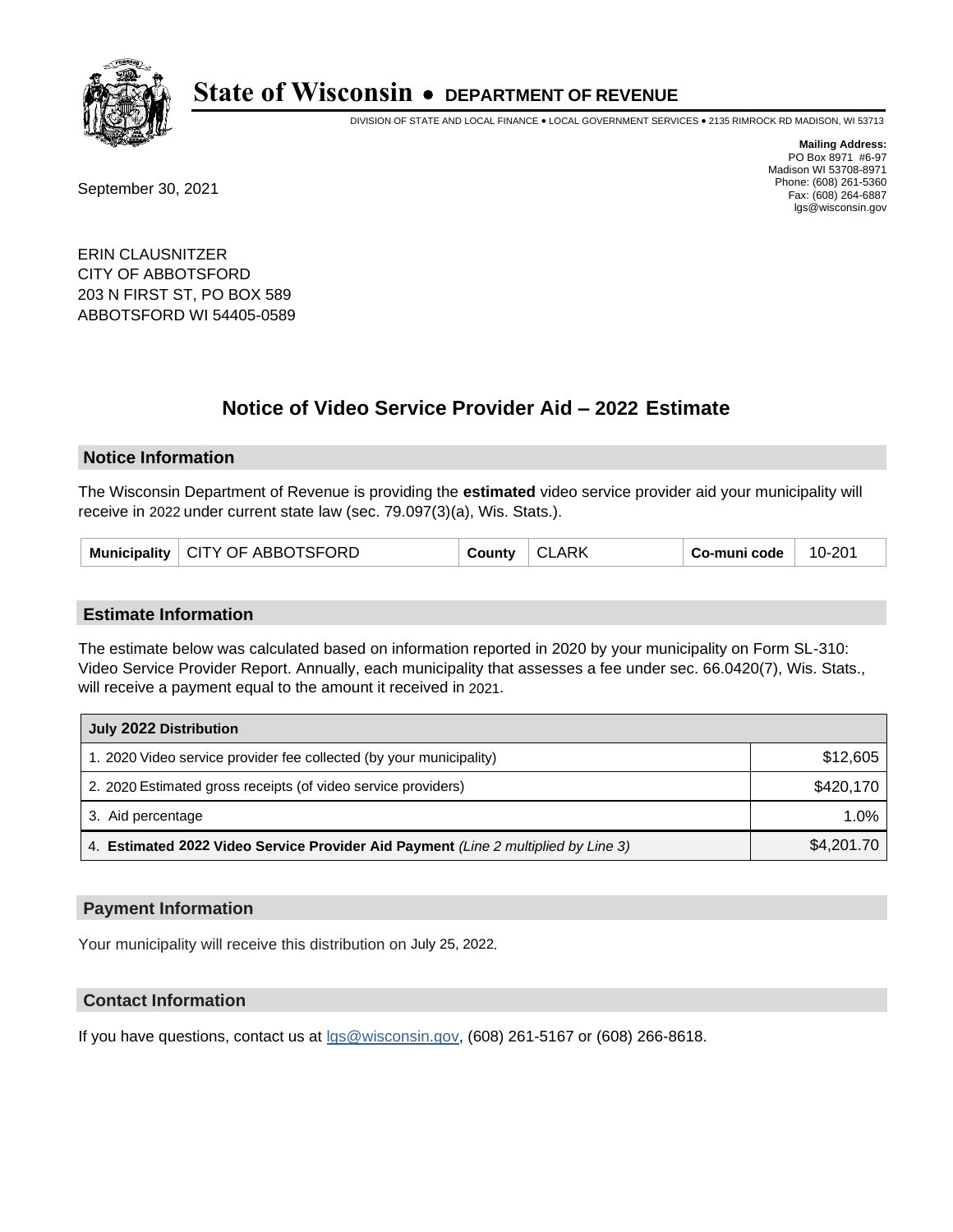

DIVISION OF STATE AND LOCAL FINANCE • LOCAL GOVERNMENT SERVICES • 2135 RIMROCK RD MADISON, WI 53713

September 30, 2021

**Mailing Address:** PO Box 8971 #6-97 Madison WI 53708-8971 Phone: (608) 261-5360 Fax: (608) 264-6887 lgs@wisconsin.gov

CONNIE GURTNER CITY OF COLBY PO BOX 236 COLBY WI 54421-0236

## **Notice of Video Service Provider Aid - 2022 Estimate**

#### **Notice Information**

The Wisconsin Department of Revenue is providing the **estimated** video service provider aid your municipality will receive in 2022 under current state law (sec. 79.097(3)(a), Wis. Stats.).

| CITY OF COLBY<br>Municipality<br>County | <b>ARK</b><br>Co-muni code<br>CL. | 10-211 |
|-----------------------------------------|-----------------------------------|--------|
|-----------------------------------------|-----------------------------------|--------|

#### **Estimate Information**

The estimate below was calculated based on information reported in 2020 by your municipality on Form SL-310: Video Service Provider Report. Annually, each municipality that assesses a fee under sec. 66.0420(7), Wis. Stats., will receive a payment equal to the amount it received in 2021.

| July 2022 Distribution                                                             |            |
|------------------------------------------------------------------------------------|------------|
| 1. 2020 Video service provider fee collected (by your municipality)                | \$13,328   |
| 2. 2020 Estimated gross receipts (of video service providers)                      | \$444,282  |
| 3. Aid percentage                                                                  | 1.0%       |
| 4. Estimated 2022 Video Service Provider Aid Payment (Line 2 multiplied by Line 3) | \$4,442.82 |

#### **Payment Information**

Your municipality will receive this distribution on July 25, 2022.

## **Contact Information**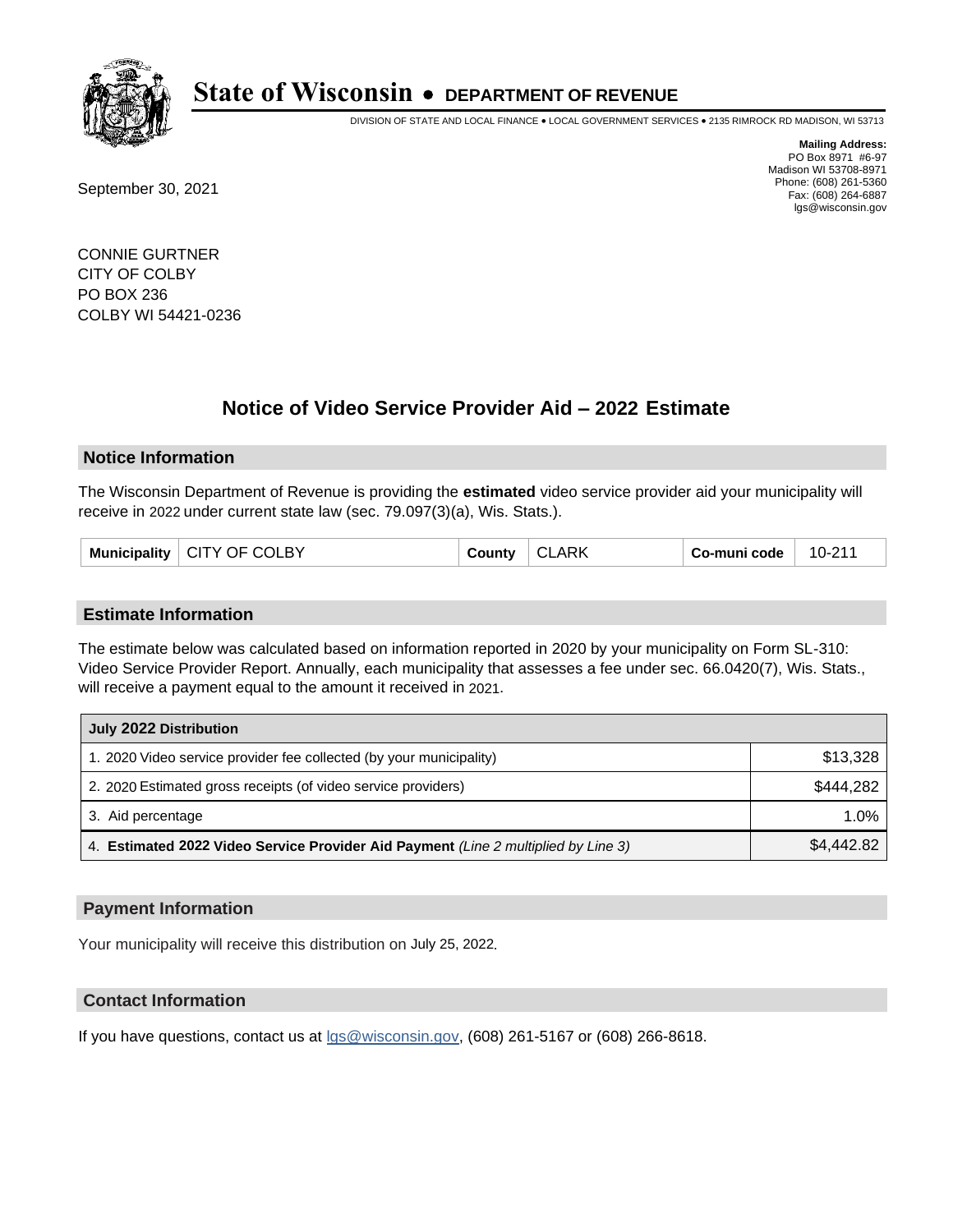

DIVISION OF STATE AND LOCAL FINANCE • LOCAL GOVERNMENT SERVICES • 2135 RIMROCK RD MADISON, WI 53713

September 30, 2021

**Mailing Address:** PO Box 8971 #6-97 Madison WI 53708-8971 Phone: (608) 261-5360 Fax: (608) 264-6887 lgs@wisconsin.gov

SHANNON TOUFAR CITY OF LOYAL PO BOX 9 LOYAL WI 54446-0009

## **Notice of Video Service Provider Aid - 2022 Estimate**

#### **Notice Information**

The Wisconsin Department of Revenue is providing the **estimated** video service provider aid your municipality will receive in 2022 under current state law (sec. 79.097(3)(a), Wis. Stats.).

| Municipality   CITY OF LOYAL | County | $\cap$<br><b>CLARK</b> | Co-muni code | 10-246 |
|------------------------------|--------|------------------------|--------------|--------|
|------------------------------|--------|------------------------|--------------|--------|

#### **Estimate Information**

The estimate below was calculated based on information reported in 2020 by your municipality on Form SL-310: Video Service Provider Report. Annually, each municipality that assesses a fee under sec. 66.0420(7), Wis. Stats., will receive a payment equal to the amount it received in 2021.

| July 2022 Distribution                                                             |            |
|------------------------------------------------------------------------------------|------------|
| 1. 2020 Video service provider fee collected (by your municipality)                | \$7,973    |
| 2. 2020 Estimated gross receipts (of video service providers)                      | \$265.798  |
| 3. Aid percentage                                                                  | 1.0%       |
| 4. Estimated 2022 Video Service Provider Aid Payment (Line 2 multiplied by Line 3) | \$2,657.98 |

#### **Payment Information**

Your municipality will receive this distribution on July 25, 2022.

## **Contact Information**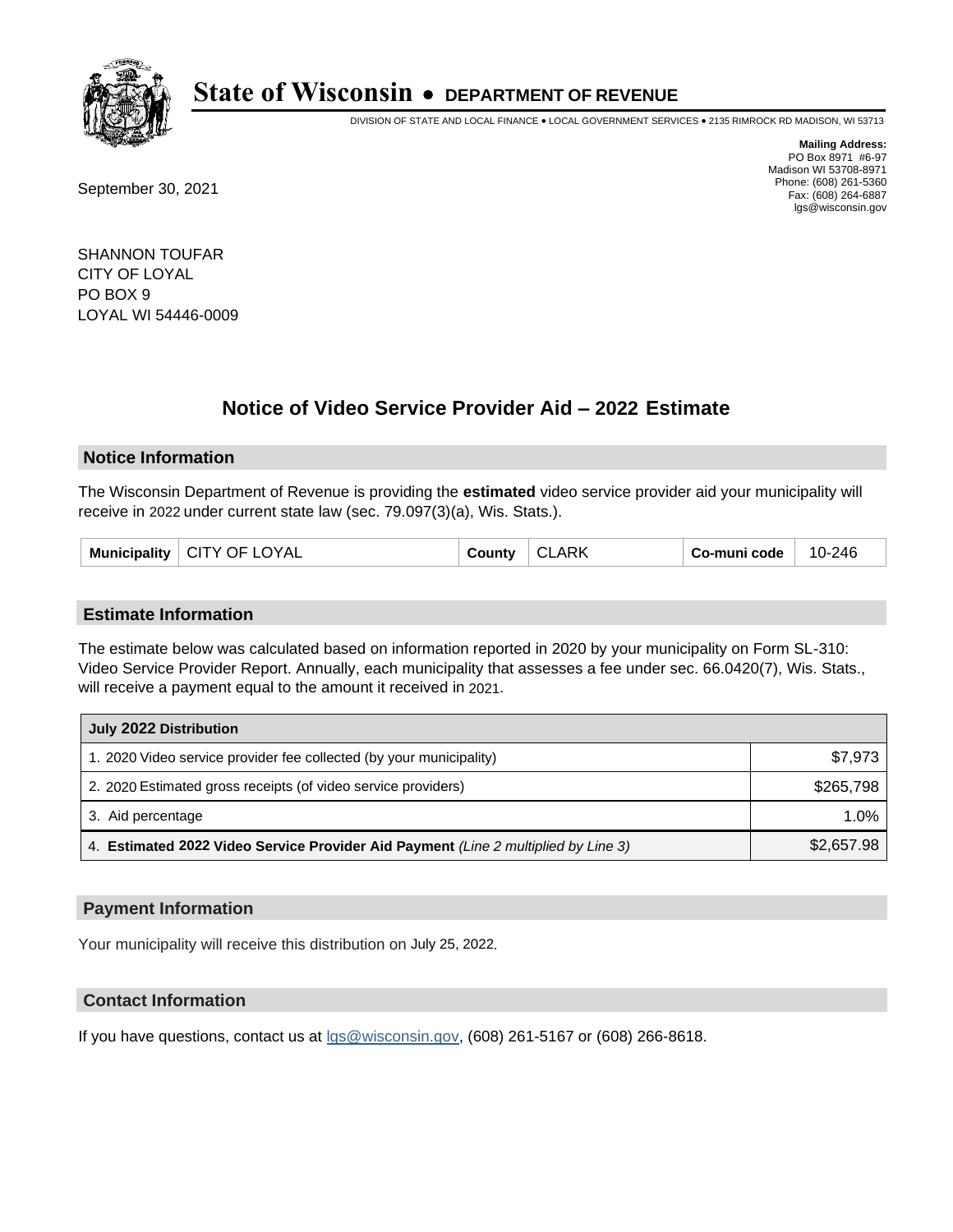

DIVISION OF STATE AND LOCAL FINANCE • LOCAL GOVERNMENT SERVICES • 2135 RIMROCK RD MADISON, WI 53713

September 30, 2021

**Mailing Address:** PO Box 8971 #6-97 Madison WI 53708-8971 Phone: (608) 261-5360 Fax: (608) 264-6887 lgs@wisconsin.gov

TOM MARX TOWN OF LODI W10919 COUNTY ROAD V LODI WI 53555-9660

## **Notice of Video Service Provider Aid - 2022 Estimate**

#### **Notice Information**

The Wisconsin Department of Revenue is providing the **estimated** video service provider aid your municipality will receive in 2022 under current state law (sec. 79.097(3)(a), Wis. Stats.).

|--|

#### **Estimate Information**

The estimate below was calculated based on information reported in 2020 by your municipality on Form SL-310: Video Service Provider Report. Annually, each municipality that assesses a fee under sec. 66.0420(7), Wis. Stats., will receive a payment equal to the amount it received in 2021.

| July 2022 Distribution                                                             |            |
|------------------------------------------------------------------------------------|------------|
| 1. 2020 Video service provider fee collected (by your municipality)                | \$29,766   |
| 2. 2020 Estimated gross receipts (of video service providers)                      | \$992,194  |
| 3. Aid percentage                                                                  | $1.0\%$    |
| 4. Estimated 2022 Video Service Provider Aid Payment (Line 2 multiplied by Line 3) | \$9,921.94 |

#### **Payment Information**

Your municipality will receive this distribution on July 25, 2022.

## **Contact Information**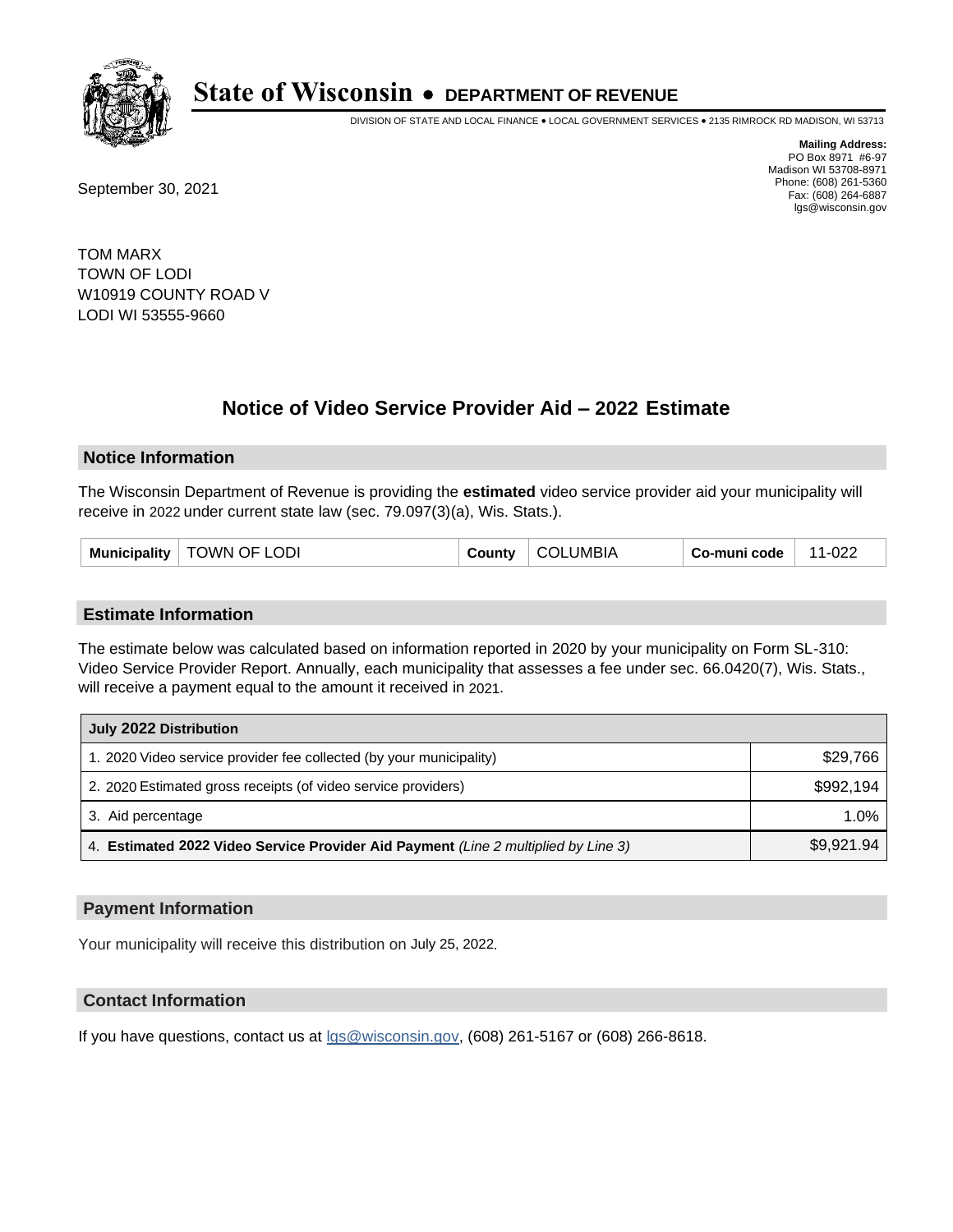

DIVISION OF STATE AND LOCAL FINANCE • LOCAL GOVERNMENT SERVICES • 2135 RIMROCK RD MADISON, WI 53713

September 30, 2021

**Mailing Address:** PO Box 8971 #6-97 Madison WI 53708-8971 Phone: (608) 261-5360 Fax: (608) 264-6887 lgs@wisconsin.gov

TAFFY BUCHANAN TOWN OF WEST POINT W12578 STATE ROAD 60 LODI WI 53555-9777

## **Notice of Video Service Provider Aid - 2022 Estimate**

#### **Notice Information**

The Wisconsin Department of Revenue is providing the **estimated** video service provider aid your municipality will receive in 2022 under current state law (sec. 79.097(3)(a), Wis. Stats.).

| Municipality   TOWN OF WEST POINT | <b>County</b> | COLUMBIA | Co-muni code | 11-040 |
|-----------------------------------|---------------|----------|--------------|--------|
|-----------------------------------|---------------|----------|--------------|--------|

#### **Estimate Information**

The estimate below was calculated based on information reported in 2020 by your municipality on Form SL-310: Video Service Provider Report. Annually, each municipality that assesses a fee under sec. 66.0420(7), Wis. Stats., will receive a payment equal to the amount it received in 2021.

| July 2022 Distribution                                                             |            |
|------------------------------------------------------------------------------------|------------|
| 1. 2020 Video service provider fee collected (by your municipality)                | \$19,468   |
| 2. 2020 Estimated gross receipts (of video service providers)                      | \$482,805  |
| 3. Aid percentage                                                                  | 1.0%       |
| 4. Estimated 2022 Video Service Provider Aid Payment (Line 2 multiplied by Line 3) | \$4,828.05 |

#### **Payment Information**

Your municipality will receive this distribution on July 25, 2022.

## **Contact Information**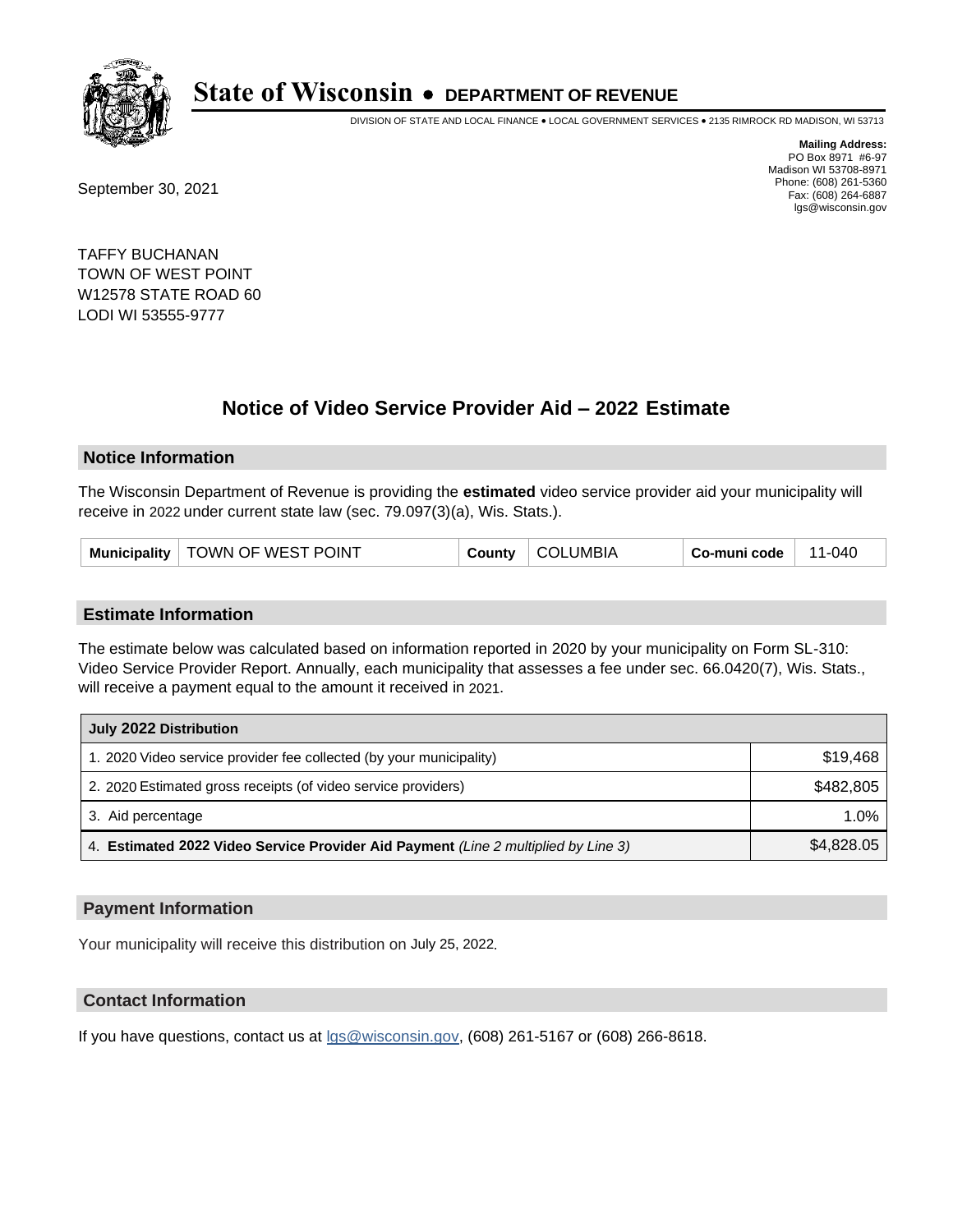

DIVISION OF STATE AND LOCAL FINANCE • LOCAL GOVERNMENT SERVICES • 2135 RIMROCK RD MADISON, WI 53713

September 30, 2021

**Mailing Address:** PO Box 8971 #6-97 Madison WI 53708-8971 Phone: (608) 261-5360 Fax: (608) 264-6887 lgs@wisconsin.gov

NATALIE MEGOW VILLAGE OF POYNETTE PO BOX 95, 106 SOUTH MAIN ST POYNETTE WI 53955-0095

## **Notice of Video Service Provider Aid - 2022 Estimate**

#### **Notice Information**

The Wisconsin Department of Revenue is providing the **estimated** video service provider aid your municipality will receive in 2022 under current state law (sec. 79.097(3)(a), Wis. Stats.).

#### **Estimate Information**

The estimate below was calculated based on information reported in 2020 by your municipality on Form SL-310: Video Service Provider Report. Annually, each municipality that assesses a fee under sec. 66.0420(7), Wis. Stats., will receive a payment equal to the amount it received in 2021.

| July 2022 Distribution                                                             |            |
|------------------------------------------------------------------------------------|------------|
| 1. 2020 Video service provider fee collected (by your municipality)                | \$34.199   |
| 2. 2020 Estimated gross receipts (of video service providers)                      | \$683.985  |
| 3. Aid percentage                                                                  | $1.0\%$    |
| 4. Estimated 2022 Video Service Provider Aid Payment (Line 2 multiplied by Line 3) | \$6,839.85 |

#### **Payment Information**

Your municipality will receive this distribution on July 25, 2022.

## **Contact Information**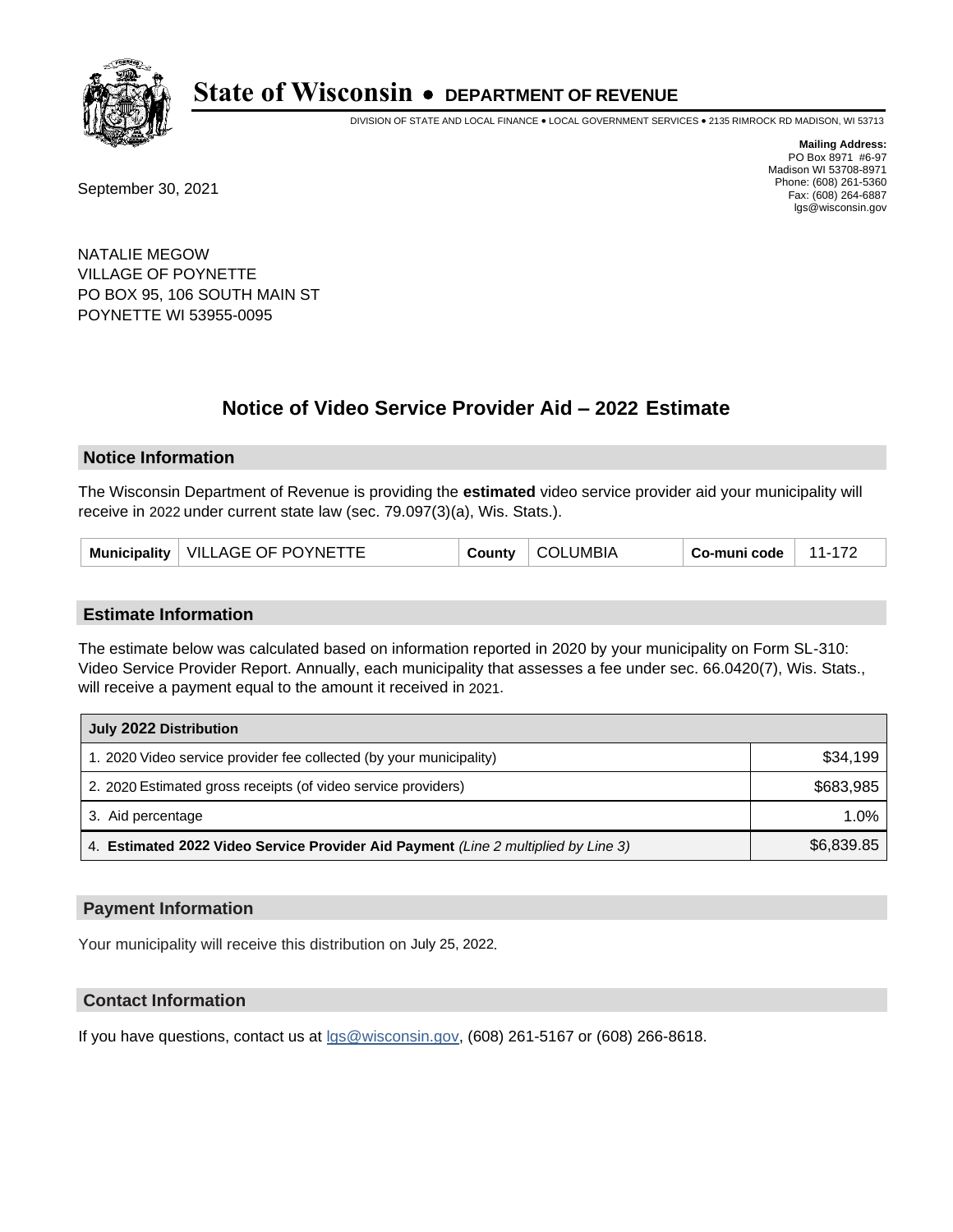

DIVISION OF STATE AND LOCAL FINANCE • LOCAL GOVERNMENT SERVICES • 2135 RIMROCK RD MADISON, WI 53713

September 30, 2021

**Mailing Address:** PO Box 8971 #6-97 Madison WI 53708-8971 Phone: (608) 261-5360 Fax: (608) 264-6887 lgs@wisconsin.gov

PATRICIA GOEBEL CITY OF COLUMBUS 105 N DICKASON BLVD COLUMBUS WI 53925-1565

## **Notice of Video Service Provider Aid - 2022 Estimate**

#### **Notice Information**

The Wisconsin Department of Revenue is providing the **estimated** video service provider aid your municipality will receive in 2022 under current state law (sec. 79.097(3)(a), Wis. Stats.).

| Municipality   CITY OF COLUMBUS | County | <b>COLUMBIA</b> | Co-muni code | $11-211$ |
|---------------------------------|--------|-----------------|--------------|----------|
|---------------------------------|--------|-----------------|--------------|----------|

#### **Estimate Information**

The estimate below was calculated based on information reported in 2020 by your municipality on Form SL-310: Video Service Provider Report. Annually, each municipality that assesses a fee under sec. 66.0420(7), Wis. Stats., will receive a payment equal to the amount it received in 2021.

| July 2022 Distribution                                                             |             |
|------------------------------------------------------------------------------------|-------------|
| 1. 2020 Video service provider fee collected (by your municipality)                | \$64.460    |
| 2. 2020 Estimated gross receipts (of video service providers)                      | \$1,289,197 |
| 3. Aid percentage                                                                  | 1.0%        |
| 4. Estimated 2022 Video Service Provider Aid Payment (Line 2 multiplied by Line 3) | \$12,891.97 |

#### **Payment Information**

Your municipality will receive this distribution on July 25, 2022.

## **Contact Information**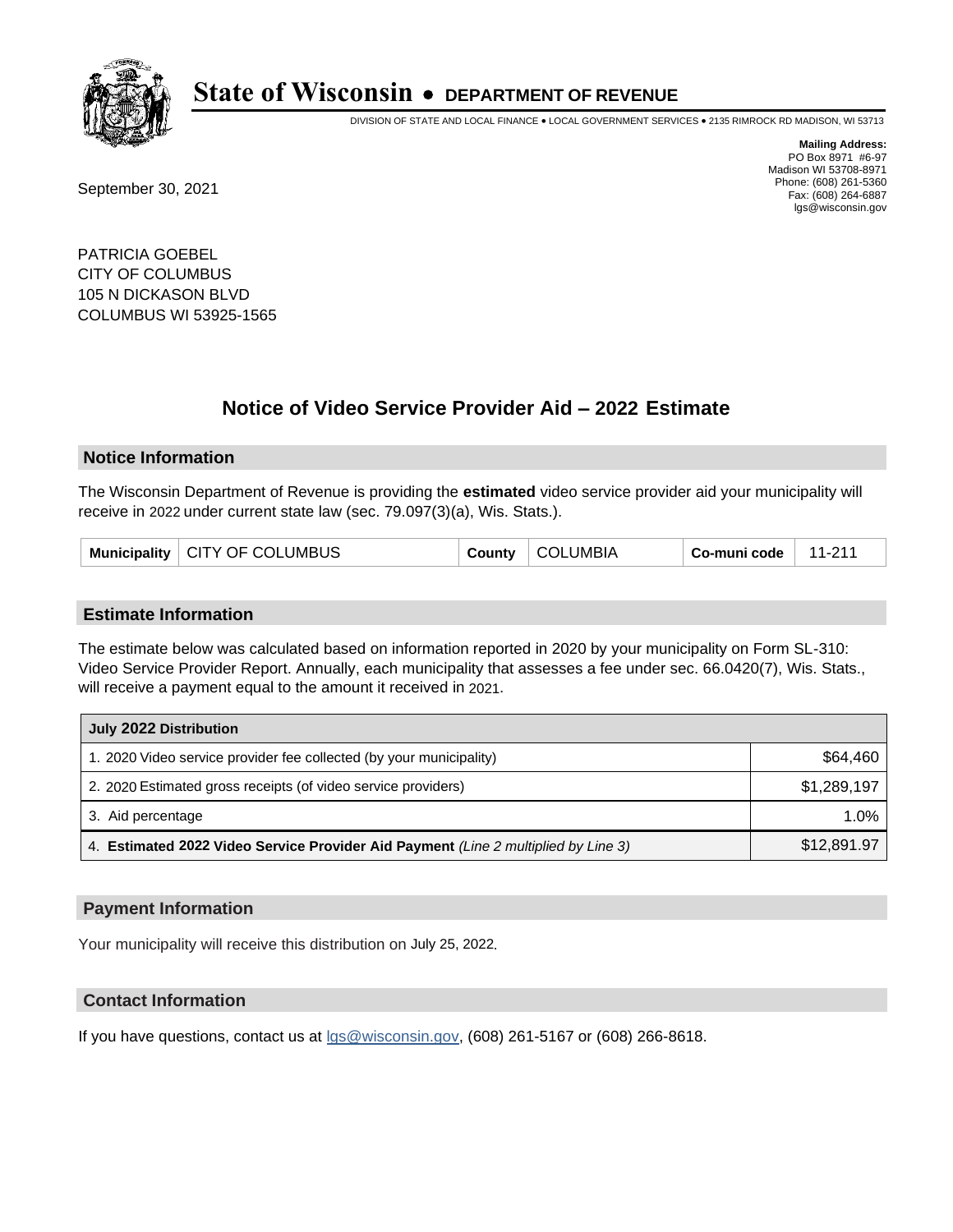

DIVISION OF STATE AND LOCAL FINANCE • LOCAL GOVERNMENT SERVICES • 2135 RIMROCK RD MADISON, WI 53713

September 30, 2021

**Mailing Address:** PO Box 8971 #6-97 Madison WI 53708-8971 Phone: (608) 261-5360 Fax: (608) 264-6887 lgs@wisconsin.gov

BRENDA AYERS CITY OF LODI 130 S MAIN ST LODI WI 53555-1120

## **Notice of Video Service Provider Aid - 2022 Estimate**

#### **Notice Information**

The Wisconsin Department of Revenue is providing the **estimated** video service provider aid your municipality will receive in 2022 under current state law (sec. 79.097(3)(a), Wis. Stats.).

|  | <b>Municipality</b> | <b>LODI</b><br>CITY OF L | County | UMBIA<br>- (301- | Co-muni code | 11-246 |
|--|---------------------|--------------------------|--------|------------------|--------------|--------|
|--|---------------------|--------------------------|--------|------------------|--------------|--------|

#### **Estimate Information**

The estimate below was calculated based on information reported in 2020 by your municipality on Form SL-310: Video Service Provider Report. Annually, each municipality that assesses a fee under sec. 66.0420(7), Wis. Stats., will receive a payment equal to the amount it received in 2021.

| July 2022 Distribution                                                             |            |
|------------------------------------------------------------------------------------|------------|
| 1. 2020 Video service provider fee collected (by your municipality)                | \$28,285   |
| 2. 2020 Estimated gross receipts (of video service providers)                      | \$942.826  |
| 3. Aid percentage                                                                  | 1.0%       |
| 4. Estimated 2022 Video Service Provider Aid Payment (Line 2 multiplied by Line 3) | \$9,428.26 |

#### **Payment Information**

Your municipality will receive this distribution on July 25, 2022.

### **Contact Information**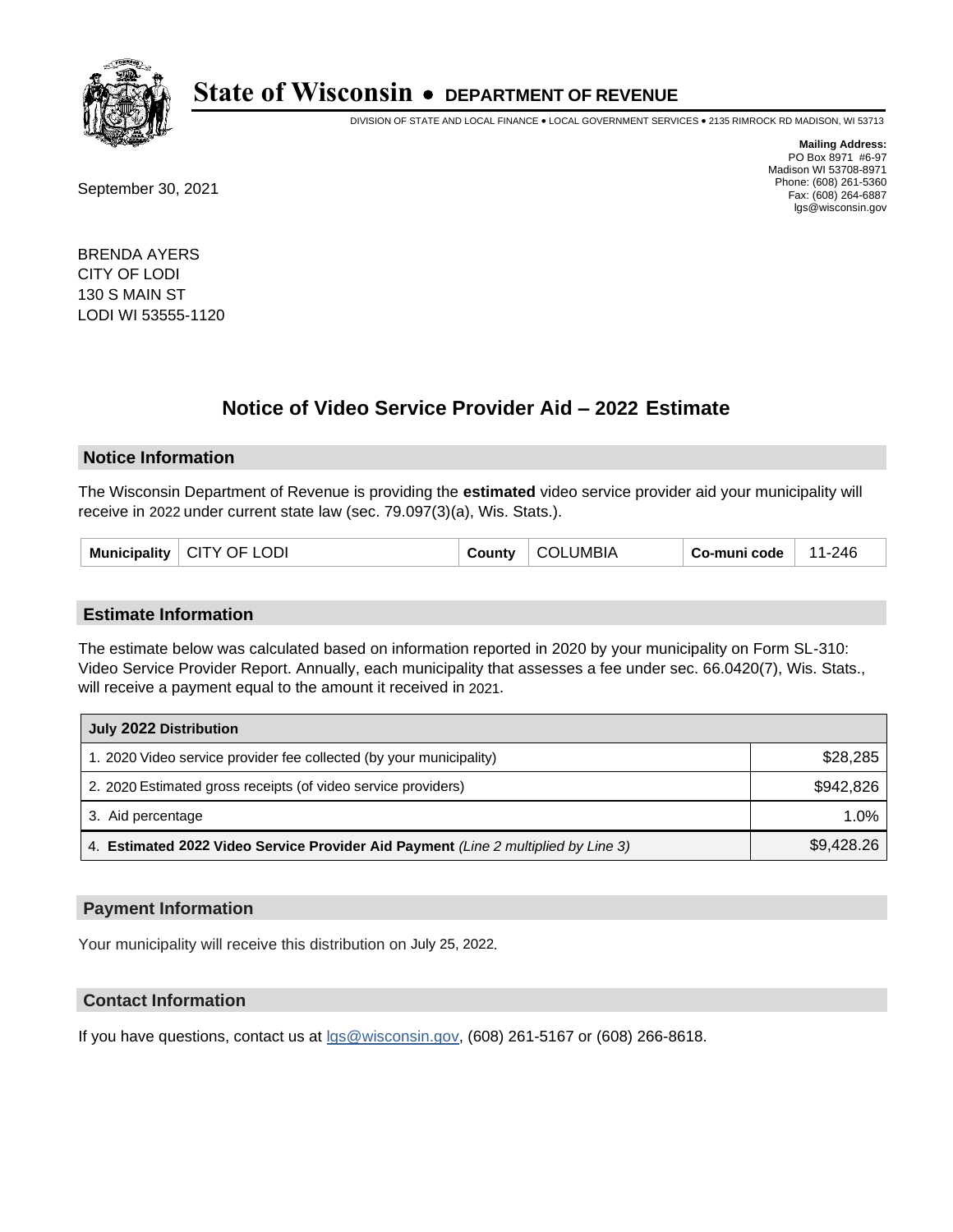

DIVISION OF STATE AND LOCAL FINANCE • LOCAL GOVERNMENT SERVICES • 2135 RIMROCK RD MADISON, WI 53713

September 30, 2021

**Mailing Address:** PO Box 8971 #6-97 Madison WI 53708-8971 Phone: (608) 261-5360 Fax: (608) 264-6887 lgs@wisconsin.gov

MARIE MOE CITY OF PORTAGE 115 W PLEASANT ST PORTAGE WI 53901-1742

## **Notice of Video Service Provider Aid - 2022 Estimate**

#### **Notice Information**

The Wisconsin Department of Revenue is providing the **estimated** video service provider aid your municipality will receive in 2022 under current state law (sec. 79.097(3)(a), Wis. Stats.).

| Municipality   CITY OF PORTAGE | County | <b>COLUMBIA</b> | Co-muni code | 11-271 |
|--------------------------------|--------|-----------------|--------------|--------|
|--------------------------------|--------|-----------------|--------------|--------|

#### **Estimate Information**

The estimate below was calculated based on information reported in 2020 by your municipality on Form SL-310: Video Service Provider Report. Annually, each municipality that assesses a fee under sec. 66.0420(7), Wis. Stats., will receive a payment equal to the amount it received in 2021.

| July 2022 Distribution                                                             |             |
|------------------------------------------------------------------------------------|-------------|
| 1. 2020 Video service provider fee collected (by your municipality)                | \$135,767   |
| 2. 2020 Estimated gross receipts (of video service providers)                      | \$2,715,346 |
| 3. Aid percentage                                                                  | 1.0%        |
| 4. Estimated 2022 Video Service Provider Aid Payment (Line 2 multiplied by Line 3) | \$27,153.46 |

#### **Payment Information**

Your municipality will receive this distribution on July 25, 2022.

## **Contact Information**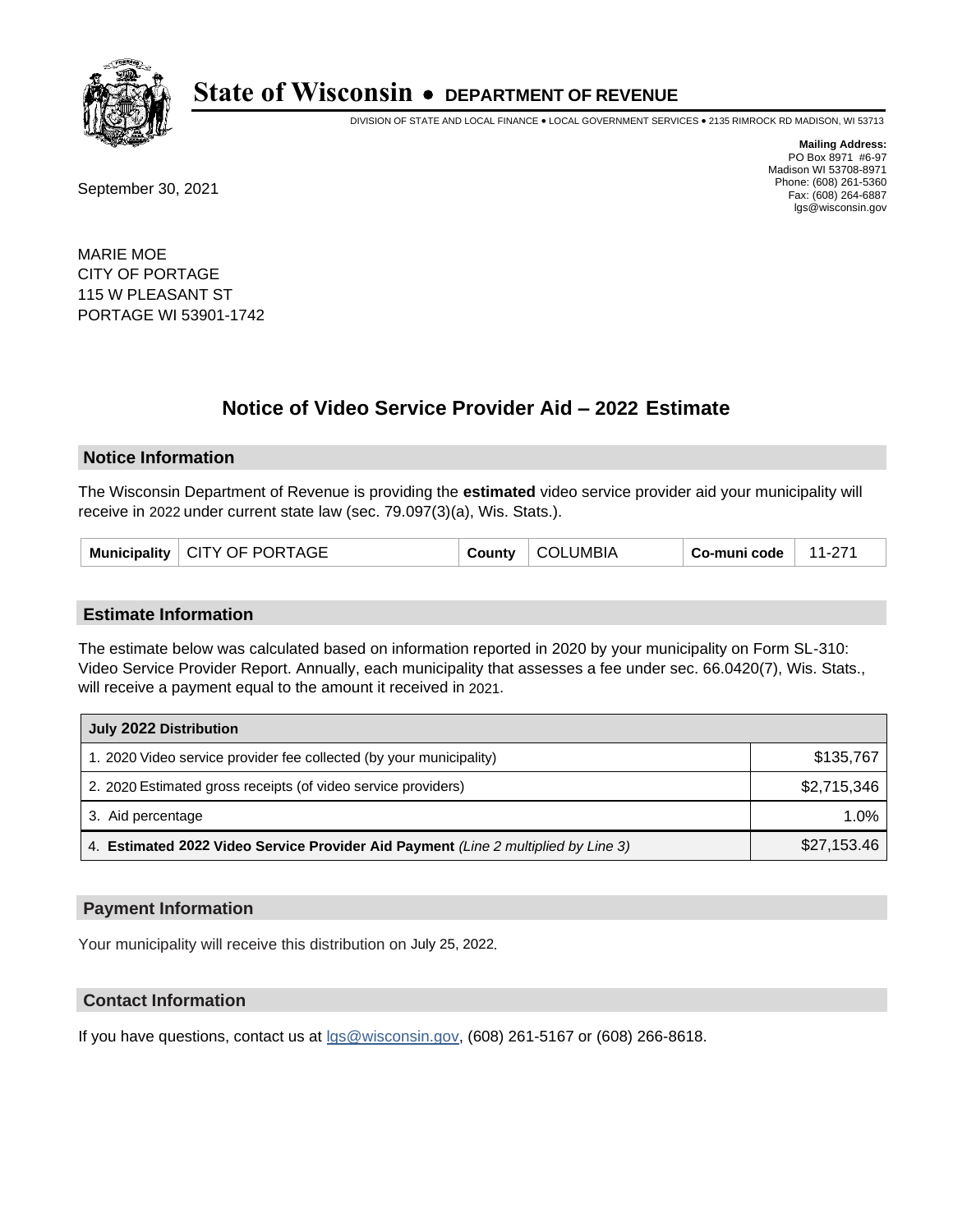

DIVISION OF STATE AND LOCAL FINANCE • LOCAL GOVERNMENT SERVICES • 2135 RIMROCK RD MADISON, WI 53713

September 30, 2021

**Mailing Address:** PO Box 8971 #6-97 Madison WI 53708-8971 Phone: (608) 261-5360 Fax: (608) 264-6887 lgs@wisconsin.gov

SARAH BROWN CITY OF WISCONSIN DELLS 300 LACROSSE ST WISCONSIN DELLS WI 53965-1569

# **Notice of Video Service Provider Aid - 2022 Estimate**

#### **Notice Information**

The Wisconsin Department of Revenue is providing the **estimated** video service provider aid your municipality will receive in 2022 under current state law (sec. 79.097(3)(a), Wis. Stats.).

| Municipality   CITY OF WISCONSIN DELLS | County | <b>COLUMBIA</b> | Co-muni code | 11-291 |
|----------------------------------------|--------|-----------------|--------------|--------|
|----------------------------------------|--------|-----------------|--------------|--------|

#### **Estimate Information**

The estimate below was calculated based on information reported in 2020 by your municipality on Form SL-310: Video Service Provider Report. Annually, each municipality that assesses a fee under sec. 66.0420(7), Wis. Stats., will receive a payment equal to the amount it received in 2021.

| July 2022 Distribution                                                             |             |
|------------------------------------------------------------------------------------|-------------|
| 1. 2020 Video service provider fee collected (by your municipality)                | \$58,034    |
| 2. 2020 Estimated gross receipts (of video service providers)                      | \$1,160,679 |
| 3. Aid percentage                                                                  | 1.0%        |
| 4. Estimated 2022 Video Service Provider Aid Payment (Line 2 multiplied by Line 3) | \$11,606.79 |

#### **Payment Information**

Your municipality will receive this distribution on July 25, 2022.

## **Contact Information**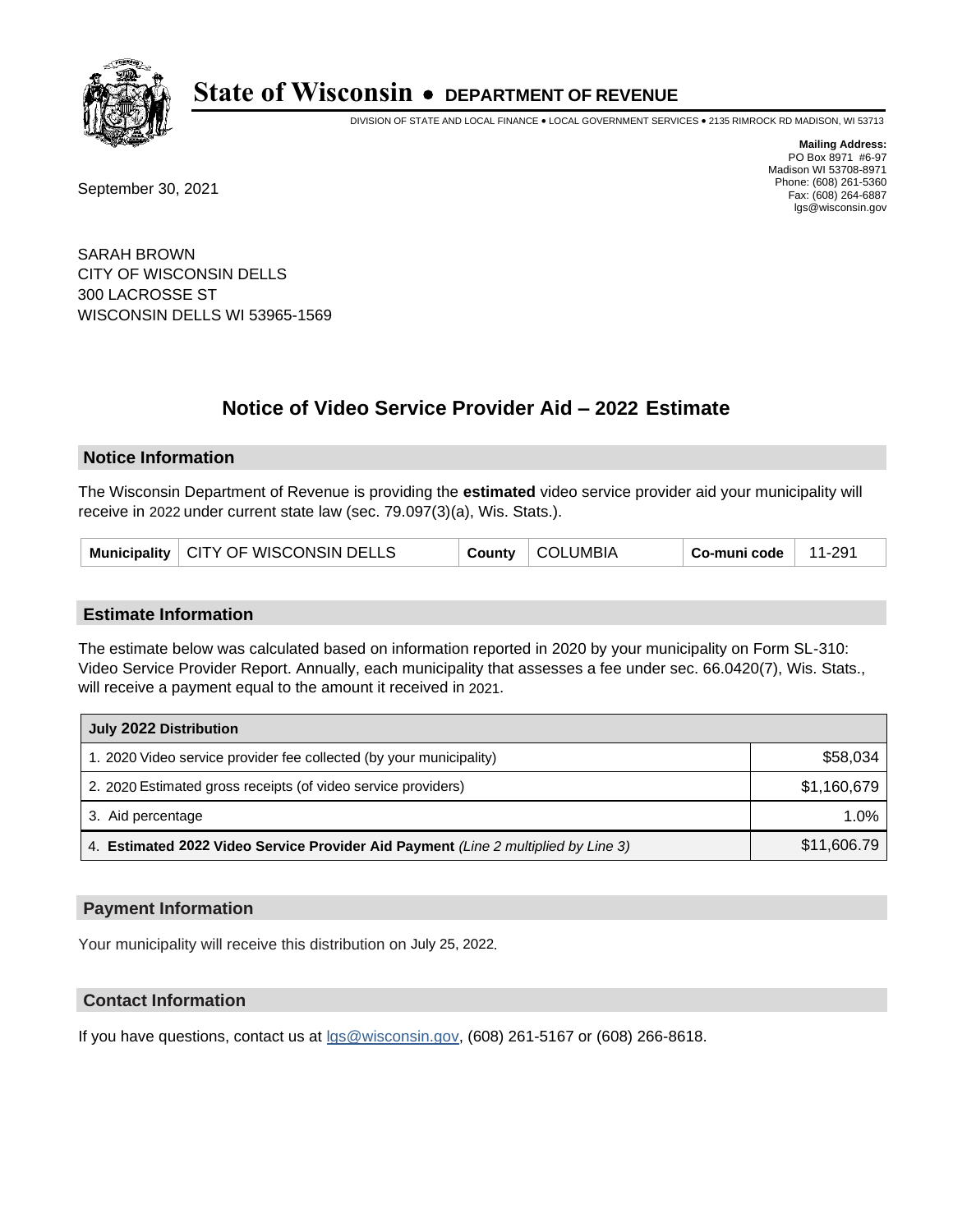

DIVISION OF STATE AND LOCAL FINANCE • LOCAL GOVERNMENT SERVICES • 2135 RIMROCK RD MADISON, WI 53713

September 30, 2021

**Mailing Address:** PO Box 8971 #6-97 Madison WI 53708-8971 Phone: (608) 261-5360 Fax: (608) 264-6887 lgs@wisconsin.gov

DAWN MCCANN VILLAGE OF GAYS MILLS 16381 STATE HWY 131 STE 1 GAYS MILLS WI 54631

## **Notice of Video Service Provider Aid - 2022 Estimate**

#### **Notice Information**

The Wisconsin Department of Revenue is providing the **estimated** video service provider aid your municipality will receive in 2022 under current state law (sec. 79.097(3)(a), Wis. Stats.).

| VILLAGE OF GAYS MILLS<br><b>Municipality</b> | County | ' CRAWFORD | Co-muni code | 12-131 |
|----------------------------------------------|--------|------------|--------------|--------|
|----------------------------------------------|--------|------------|--------------|--------|

#### **Estimate Information**

The estimate below was calculated based on information reported in 2020 by your municipality on Form SL-310: Video Service Provider Report. Annually, each municipality that assesses a fee under sec. 66.0420(7), Wis. Stats., will receive a payment equal to the amount it received in 2021.

| July 2022 Distribution                                                             |          |
|------------------------------------------------------------------------------------|----------|
| 1. 2020 Video service provider fee collected (by your municipality)                | \$2,377  |
| 2. 2020 Estimated gross receipts (of video service providers)                      | \$79,250 |
| 3. Aid percentage                                                                  | 1.0%     |
| 4. Estimated 2022 Video Service Provider Aid Payment (Line 2 multiplied by Line 3) | \$792.50 |

#### **Payment Information**

Your municipality will receive this distribution on July 25, 2022.

## **Contact Information**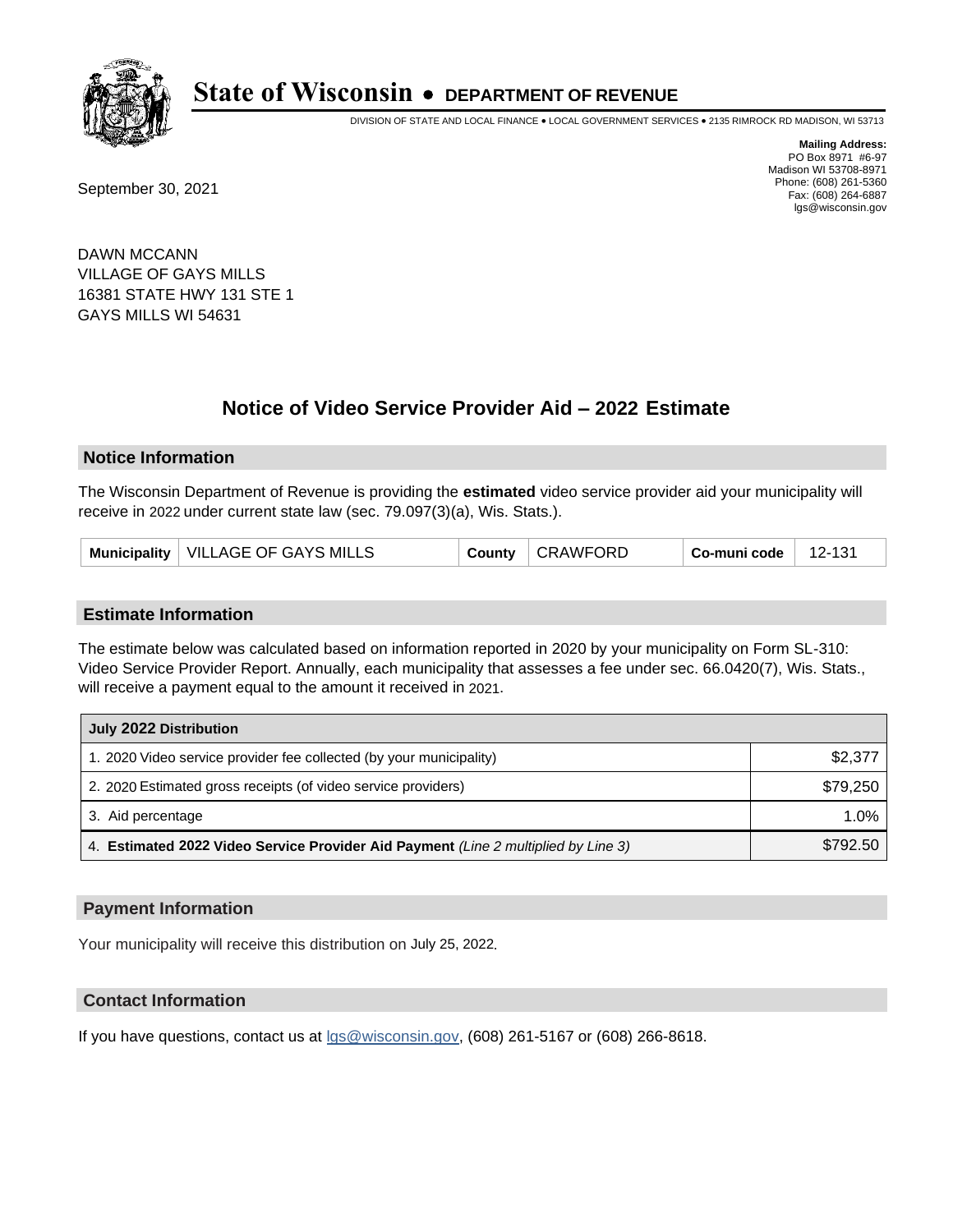

DIVISION OF STATE AND LOCAL FINANCE • LOCAL GOVERNMENT SERVICES • 2135 RIMROCK RD MADISON, WI 53713

September 30, 2021

**Mailing Address:** PO Box 8971 #6-97 Madison WI 53708-8971 Phone: (608) 261-5360 Fax: (608) 264-6887 lgs@wisconsin.gov

JULIE HANEWALL TOWN OF ALBION 620 ALBION RD EDGERTON WI 53534

## **Notice of Video Service Provider Aid - 2022 Estimate**

#### **Notice Information**

The Wisconsin Department of Revenue is providing the **estimated** video service provider aid your municipality will receive in 2022 under current state law (sec. 79.097(3)(a), Wis. Stats.).

| Municipality $ $ | <b>TOWN OF ALBION</b> | ountvٽ | <b>DANE</b> | Co-muni code | 13-002 |
|------------------|-----------------------|--------|-------------|--------------|--------|
|------------------|-----------------------|--------|-------------|--------------|--------|

#### **Estimate Information**

The estimate below was calculated based on information reported in 2020 by your municipality on Form SL-310: Video Service Provider Report. Annually, each municipality that assesses a fee under sec. 66.0420(7), Wis. Stats., will receive a payment equal to the amount it received in 2021.

| July 2022 Distribution                                                             |            |
|------------------------------------------------------------------------------------|------------|
| 1. 2020 Video service provider fee collected (by your municipality)                | \$10,918   |
| 2. 2020 Estimated gross receipts (of video service providers)                      | \$272.948  |
| 3. Aid percentage                                                                  | $1.0\%$    |
| 4. Estimated 2022 Video Service Provider Aid Payment (Line 2 multiplied by Line 3) | \$2,729.48 |

#### **Payment Information**

Your municipality will receive this distribution on July 25, 2022.

## **Contact Information**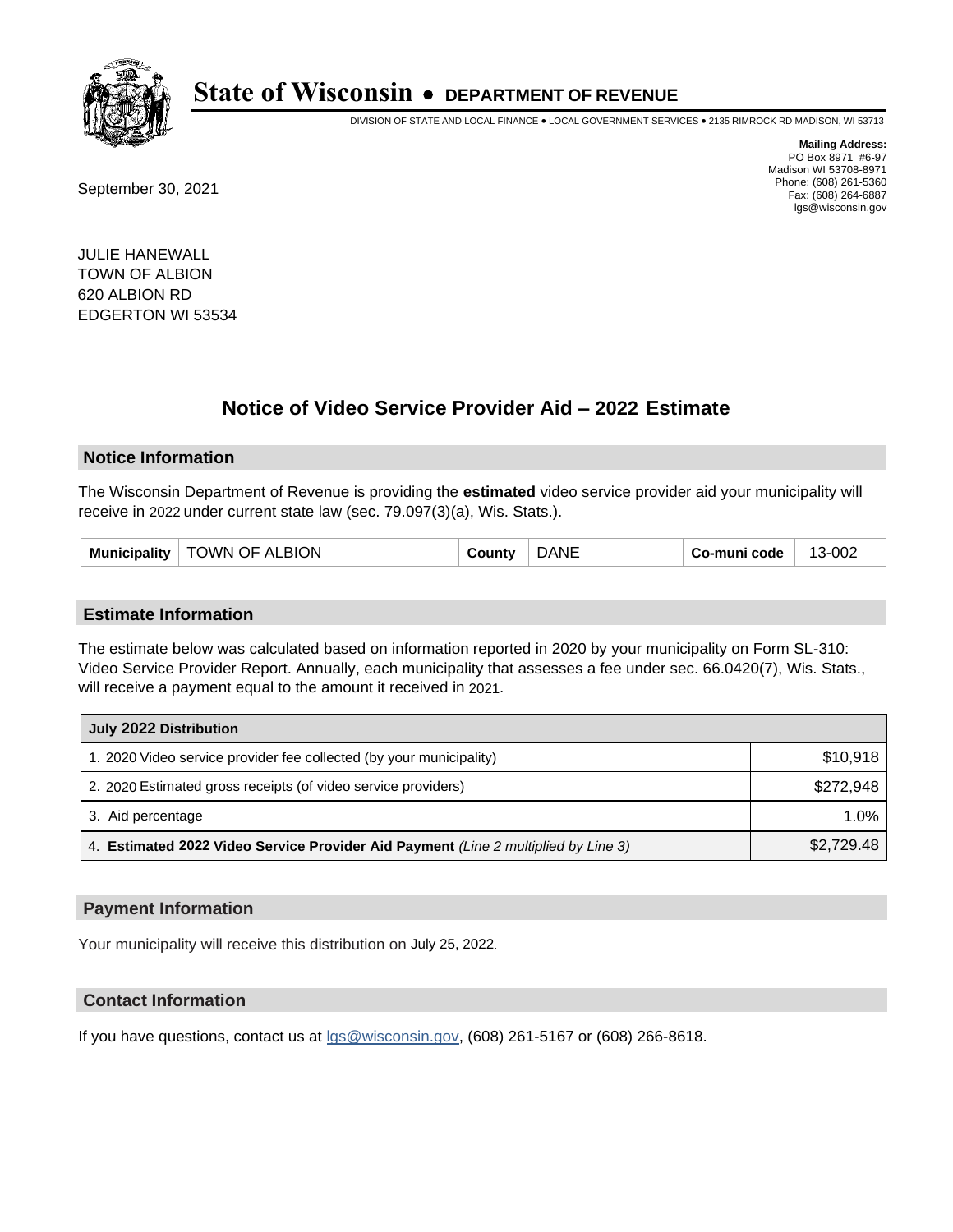

DIVISION OF STATE AND LOCAL FINANCE • LOCAL GOVERNMENT SERVICES • 2135 RIMROCK RD MADISON, WI 53713

September 30, 2021

**Mailing Address:** PO Box 8971 #6-97 Madison WI 53708-8971 Phone: (608) 261-5360 Fax: (608) 264-6887 lgs@wisconsin.gov

MIKE WOLF TOWN OF BLOOMING GROVE 1880 S STOUGHTON RD MADISON WI 53716-2258

# **Notice of Video Service Provider Aid - 2022 Estimate**

### **Notice Information**

The Wisconsin Department of Revenue is providing the **estimated** video service provider aid your municipality will receive in 2022 under current state law (sec. 79.097(3)(a), Wis. Stats.).

| TOWN OF BLOOMING GROVE<br>Municipality | County | <b>DANE</b> | Co-muni code | 13-008 |
|----------------------------------------|--------|-------------|--------------|--------|
|----------------------------------------|--------|-------------|--------------|--------|

#### **Estimate Information**

The estimate below was calculated based on information reported in 2020 by your municipality on Form SL-310: Video Service Provider Report. Annually, each municipality that assesses a fee under sec. 66.0420(7), Wis. Stats., will receive a payment equal to the amount it received in 2021.

| July 2022 Distribution                                                             |            |
|------------------------------------------------------------------------------------|------------|
| 1. 2020 Video service provider fee collected (by your municipality)                | \$32,538   |
| 2. 2020 Estimated gross receipts (of video service providers)                      | \$650.763  |
| 3. Aid percentage                                                                  | 1.0%       |
| 4. Estimated 2022 Video Service Provider Aid Payment (Line 2 multiplied by Line 3) | \$6,507.63 |

#### **Payment Information**

Your municipality will receive this distribution on July 25, 2022.

## **Contact Information**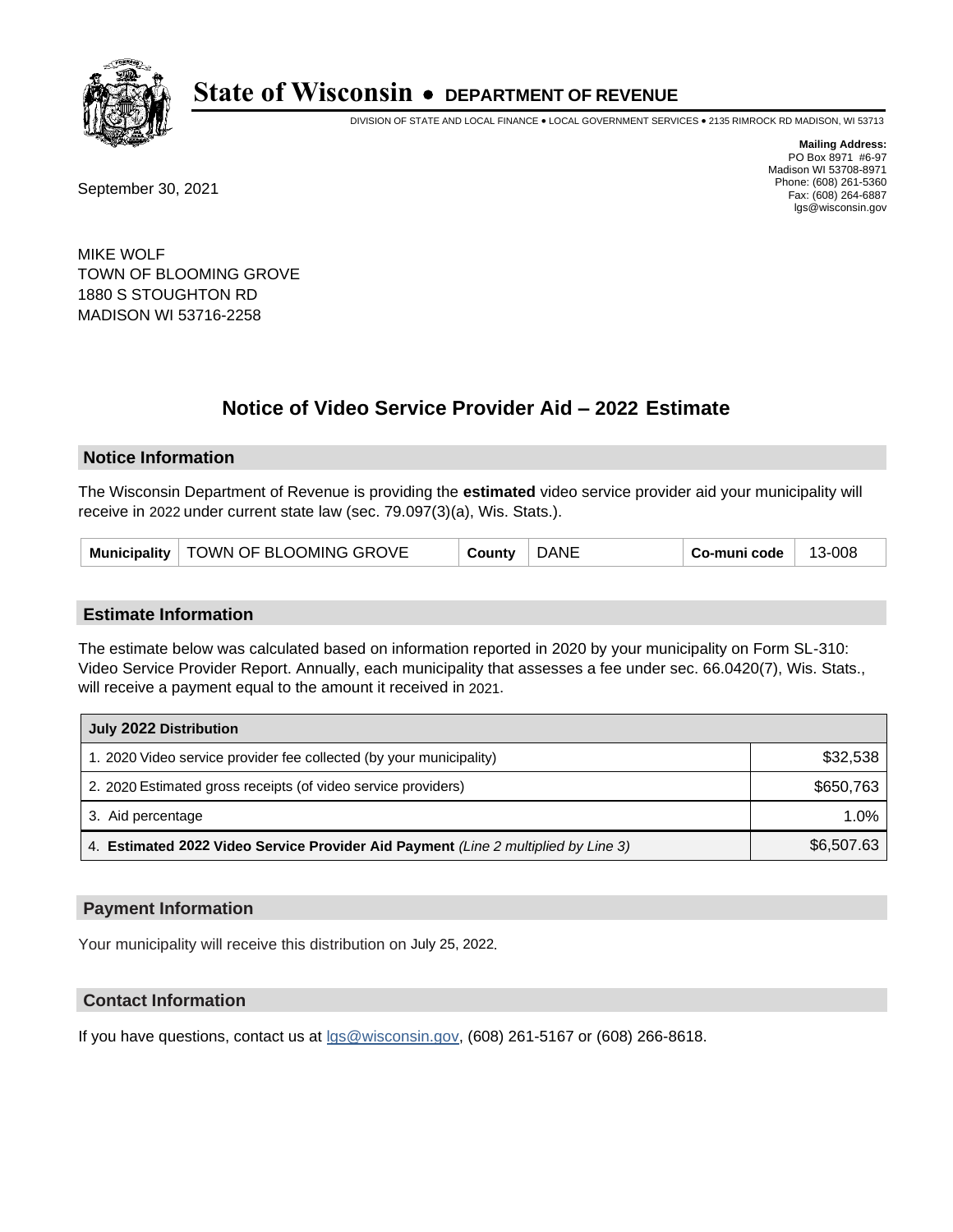

DIVISION OF STATE AND LOCAL FINANCE • LOCAL GOVERNMENT SERVICES • 2135 RIMROCK RD MADISON, WI 53713

September 30, 2021

**Mailing Address:** PO Box 8971 #6-97 Madison WI 53708-8971 Phone: (608) 261-5360 Fax: (608) 264-6887 lgs@wisconsin.gov

PJ MONSON TOWN OF BURKE 5365 REINER RD MADISON WI 53718-6347

## **Notice of Video Service Provider Aid - 2022 Estimate**

#### **Notice Information**

The Wisconsin Department of Revenue is providing the **estimated** video service provider aid your municipality will receive in 2022 under current state law (sec. 79.097(3)(a), Wis. Stats.).

| <b>TOWN OF BURKE</b><br><b>Municipality</b> | `ountv | <b>NF</b><br>۵Α | Co-muni code | 13-014 |
|---------------------------------------------|--------|-----------------|--------------|--------|
|---------------------------------------------|--------|-----------------|--------------|--------|

#### **Estimate Information**

The estimate below was calculated based on information reported in 2020 by your municipality on Form SL-310: Video Service Provider Report. Annually, each municipality that assesses a fee under sec. 66.0420(7), Wis. Stats., will receive a payment equal to the amount it received in 2021.

| July 2022 Distribution                                                             |            |
|------------------------------------------------------------------------------------|------------|
| 1. 2020 Video service provider fee collected (by your municipality)                | \$20,388   |
| 2. 2020 Estimated gross receipts (of video service providers)                      | \$679.583  |
| 3. Aid percentage                                                                  | $1.0\%$    |
| 4. Estimated 2022 Video Service Provider Aid Payment (Line 2 multiplied by Line 3) | \$6,795.83 |

#### **Payment Information**

Your municipality will receive this distribution on July 25, 2022.

## **Contact Information**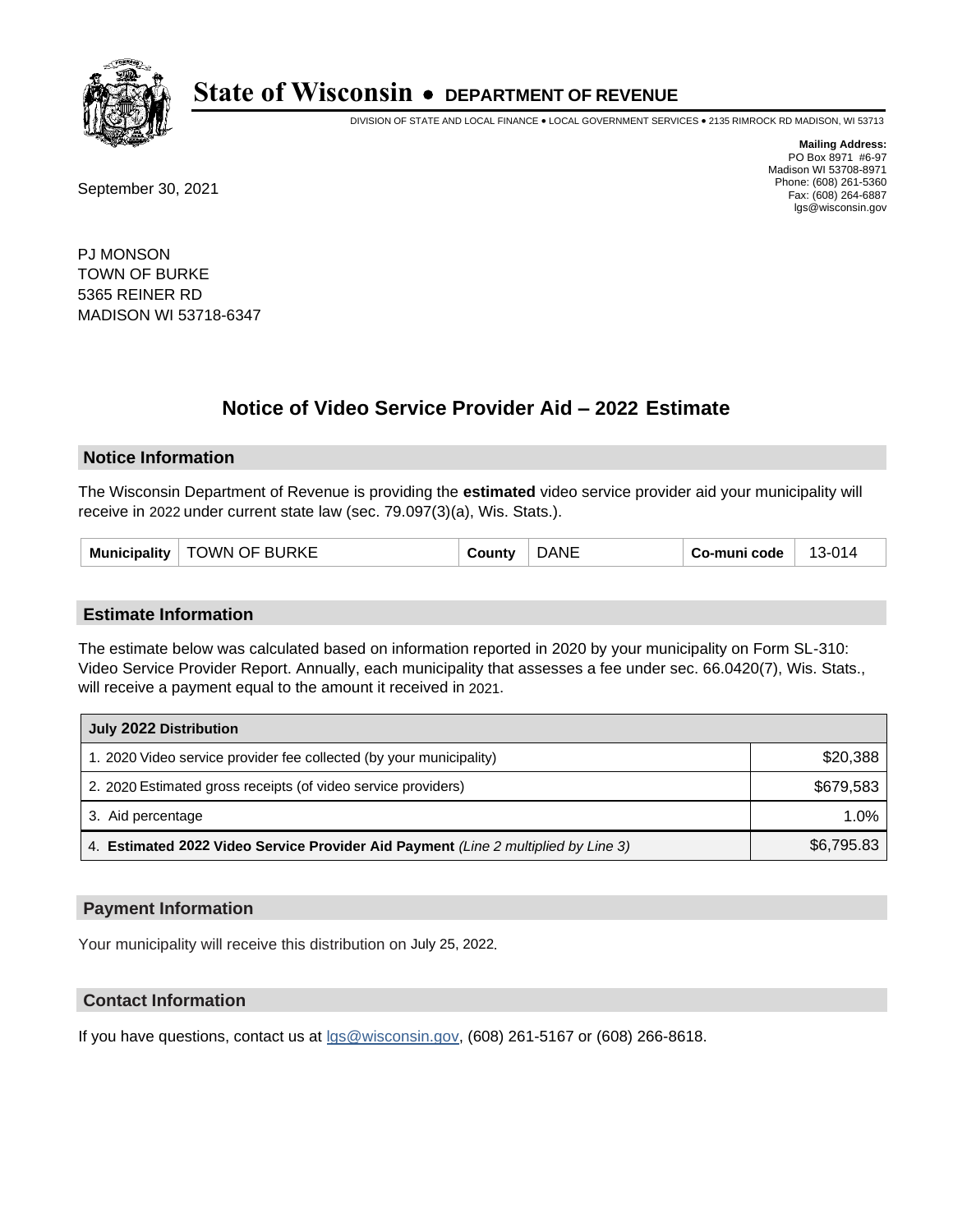

DIVISION OF STATE AND LOCAL FINANCE • LOCAL GOVERNMENT SERVICES • 2135 RIMROCK RD MADISON, WI 53713

September 30, 2021

**Mailing Address:** PO Box 8971 #6-97 Madison WI 53708-8971 Phone: (608) 261-5360 Fax: (608) 264-6887 lgs@wisconsin.gov

KIM BANIGAN TOWN OF COTTAGE GROVE 4058 COUNTY RD N COTTAGE GROVE WI 53527-9503

## **Notice of Video Service Provider Aid - 2022 Estimate**

#### **Notice Information**

The Wisconsin Department of Revenue is providing the **estimated** video service provider aid your municipality will receive in 2022 under current state law (sec. 79.097(3)(a), Wis. Stats.).

| Municipality   TOWN OF COTTAGE GROVE | County | <b>DANE</b> | Co-muni code | 13-018 |
|--------------------------------------|--------|-------------|--------------|--------|
|--------------------------------------|--------|-------------|--------------|--------|

#### **Estimate Information**

The estimate below was calculated based on information reported in 2020 by your municipality on Form SL-310: Video Service Provider Report. Annually, each municipality that assesses a fee under sec. 66.0420(7), Wis. Stats., will receive a payment equal to the amount it received in 2021.

| July 2022 Distribution                                                             |            |
|------------------------------------------------------------------------------------|------------|
| 1. 2020 Video service provider fee collected (by your municipality)                | \$38,209   |
| 2. 2020 Estimated gross receipts (of video service providers)                      | \$764.176  |
| 3. Aid percentage                                                                  | $1.0\%$    |
| 4. Estimated 2022 Video Service Provider Aid Payment (Line 2 multiplied by Line 3) | \$7,641.76 |

#### **Payment Information**

Your municipality will receive this distribution on July 25, 2022.

## **Contact Information**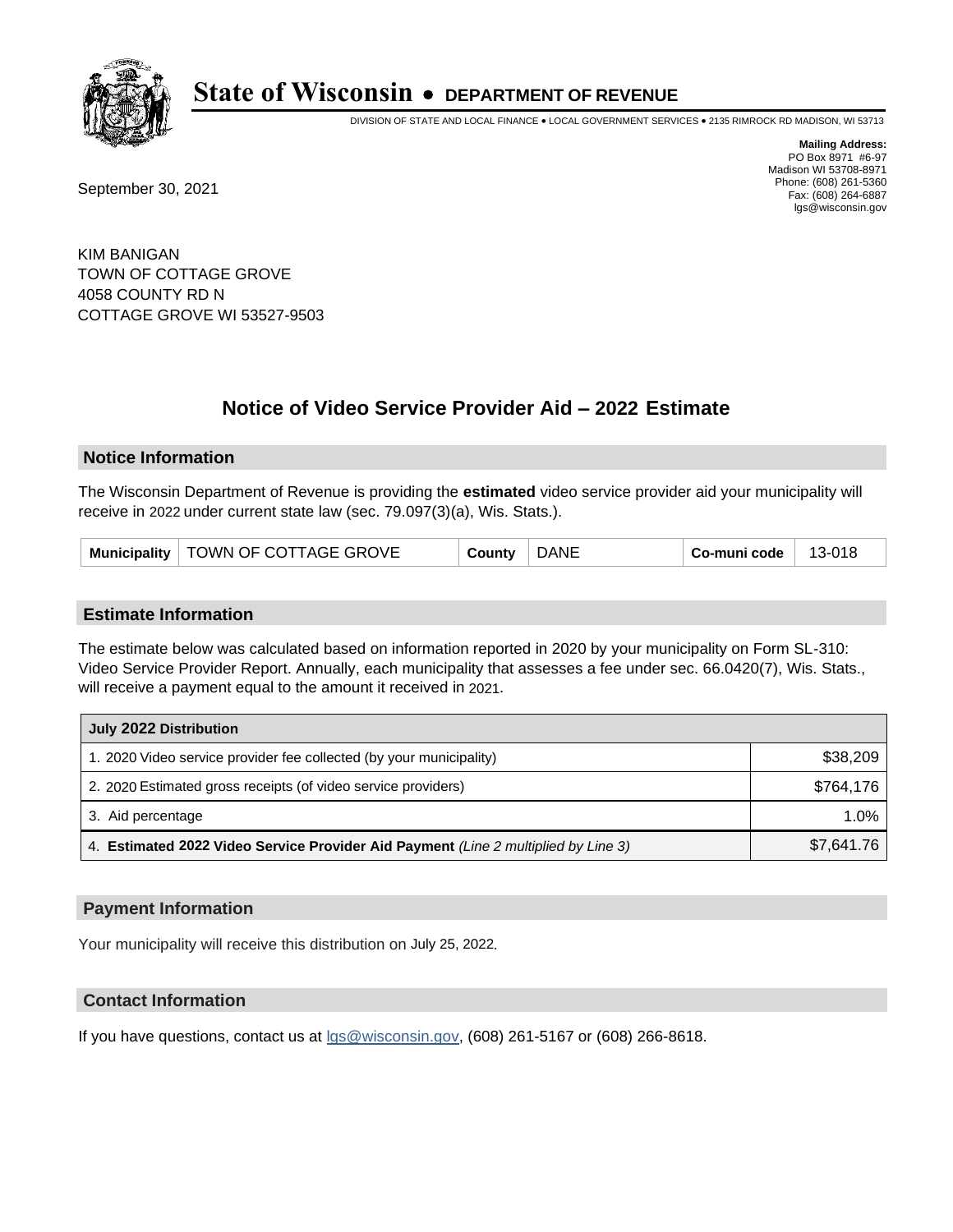

DIVISION OF STATE AND LOCAL FINANCE • LOCAL GOVERNMENT SERVICES • 2135 RIMROCK RD MADISON, WI 53713

September 30, 2021

**Mailing Address:** PO Box 8971 #6-97 Madison WI 53708-8971 Phone: (608) 261-5360 Fax: (608) 264-6887 lgs@wisconsin.gov

MELANIE HUCHTHAUSEN TOWN OF DUNKIRK 654 COUNTY ROAD N STOUGHTON WI 53589

## **Notice of Video Service Provider Aid - 2022 Estimate**

### **Notice Information**

The Wisconsin Department of Revenue is providing the **estimated** video service provider aid your municipality will receive in 2022 under current state law (sec. 79.097(3)(a), Wis. Stats.).

| TOWN OF DUNKIRK<br><b>Municipality</b> | `ountv | <b>NF</b> | Co-muni code | 13-026 |
|----------------------------------------|--------|-----------|--------------|--------|
|----------------------------------------|--------|-----------|--------------|--------|

#### **Estimate Information**

The estimate below was calculated based on information reported in 2020 by your municipality on Form SL-310: Video Service Provider Report. Annually, each municipality that assesses a fee under sec. 66.0420(7), Wis. Stats., will receive a payment equal to the amount it received in 2021.

| July 2022 Distribution                                                             |            |
|------------------------------------------------------------------------------------|------------|
| 1. 2020 Video service provider fee collected (by your municipality)                | \$21,625   |
| 2. 2020 Estimated gross receipts (of video service providers)                      | \$432,500  |
| 3. Aid percentage                                                                  | $1.0\%$    |
| 4. Estimated 2022 Video Service Provider Aid Payment (Line 2 multiplied by Line 3) | \$4,325.00 |

#### **Payment Information**

Your municipality will receive this distribution on July 25, 2022.

## **Contact Information**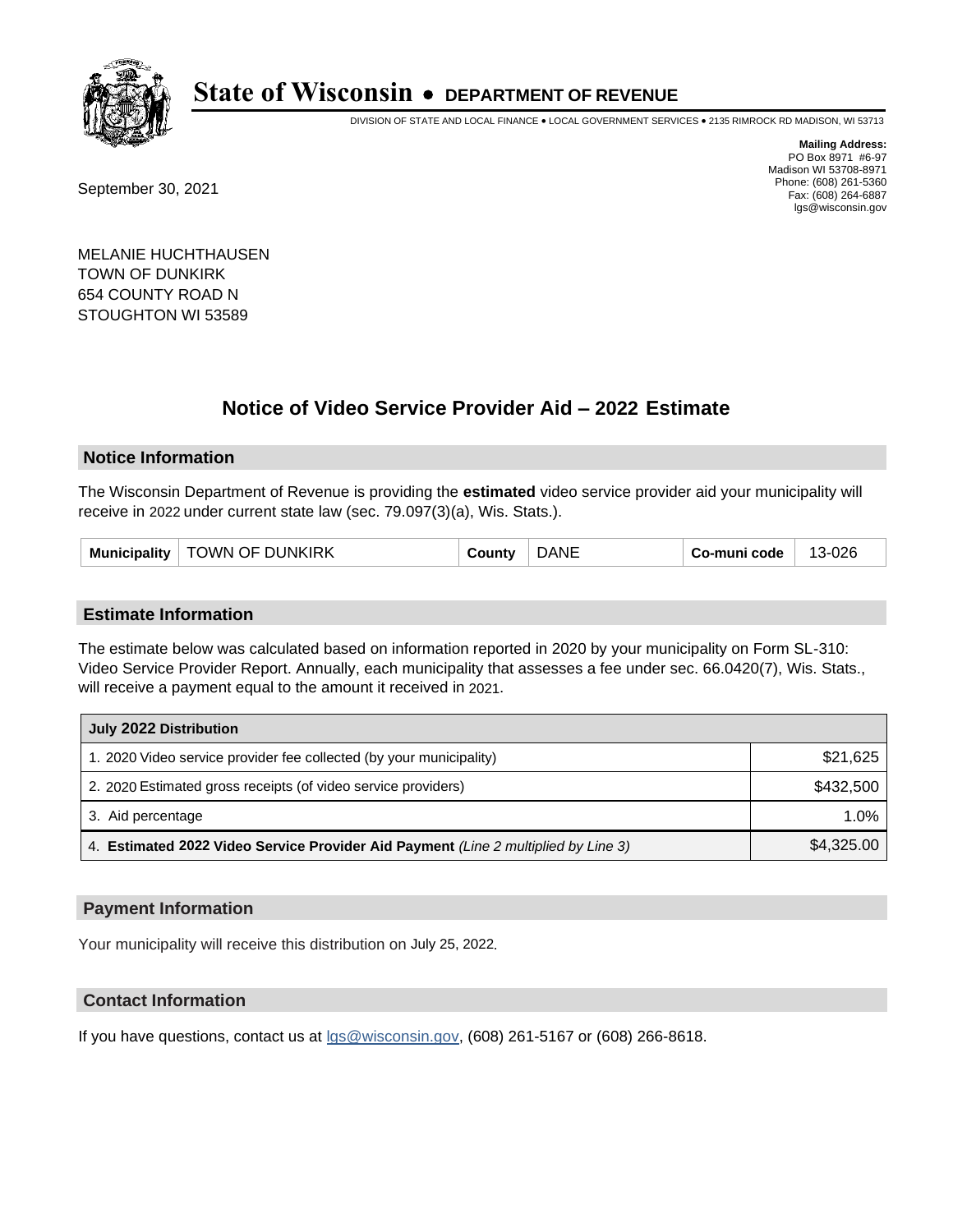

DIVISION OF STATE AND LOCAL FINANCE • LOCAL GOVERNMENT SERVICES • 2135 RIMROCK RD MADISON, WI 53713

September 30, 2021

**Mailing Address:** PO Box 8971 #6-97 Madison WI 53708-8971 Phone: (608) 261-5360 Fax: (608) 264-6887 lgs@wisconsin.gov

CATHY HASSLINGER TOWN OF DUNN 4156 COUNTY RD B MC FARLAND WI 53558-9754

## **Notice of Video Service Provider Aid - 2022 Estimate**

#### **Notice Information**

The Wisconsin Department of Revenue is providing the **estimated** video service provider aid your municipality will receive in 2022 under current state law (sec. 79.097(3)(a), Wis. Stats.).

| TOWN OF DUNN<br>Municipality $ $ | `ountv | <b>DANE</b> | Co-muni code | 13-028 |
|----------------------------------|--------|-------------|--------------|--------|
|----------------------------------|--------|-------------|--------------|--------|

#### **Estimate Information**

The estimate below was calculated based on information reported in 2020 by your municipality on Form SL-310: Video Service Provider Report. Annually, each municipality that assesses a fee under sec. 66.0420(7), Wis. Stats., will receive a payment equal to the amount it received in 2021.

| July 2022 Distribution                                                             |             |
|------------------------------------------------------------------------------------|-------------|
| 1. 2020 Video service provider fee collected (by your municipality)                | \$33,493    |
| 2. 2020 Estimated gross receipts (of video service providers)                      | \$1,116,443 |
| 3. Aid percentage                                                                  | $1.0\%$     |
| 4. Estimated 2022 Video Service Provider Aid Payment (Line 2 multiplied by Line 3) | \$11,164.43 |

#### **Payment Information**

Your municipality will receive this distribution on July 25, 2022.

## **Contact Information**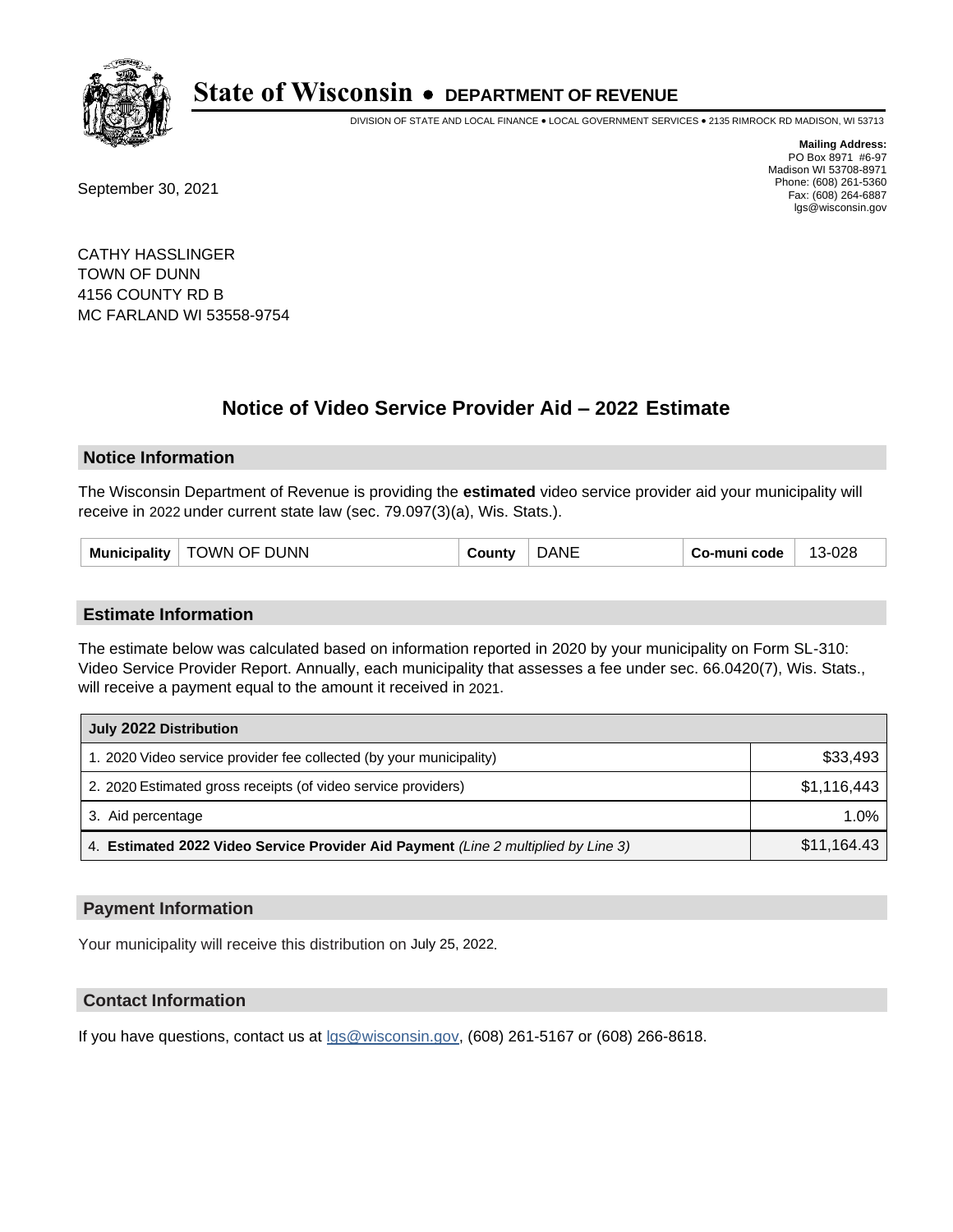

DIVISION OF STATE AND LOCAL FINANCE • LOCAL GOVERNMENT SERVICES • 2135 RIMROCK RD MADISON, WI 53713

September 30, 2021

**Mailing Address:** PO Box 8971 #6-97 Madison WI 53708-8971 Phone: (608) 261-5360 Fax: (608) 264-6887 lgs@wisconsin.gov

TAMMY JORDAN TOWN OF MEDINA PO BOX 37 MARSHALL WI 53559-0037

## **Notice of Video Service Provider Aid - 2022 Estimate**

#### **Notice Information**

The Wisconsin Department of Revenue is providing the **estimated** video service provider aid your municipality will receive in 2022 under current state law (sec. 79.097(3)(a), Wis. Stats.).

| <b>TOWN OF MEDINA</b><br>Municipality | `ountv | <b>JANF</b> | Co-muni code | 13-036 |
|---------------------------------------|--------|-------------|--------------|--------|
|---------------------------------------|--------|-------------|--------------|--------|

#### **Estimate Information**

The estimate below was calculated based on information reported in 2020 by your municipality on Form SL-310: Video Service Provider Report. Annually, each municipality that assesses a fee under sec. 66.0420(7), Wis. Stats., will receive a payment equal to the amount it received in 2021.

| July 2022 Distribution                                                             |          |
|------------------------------------------------------------------------------------|----------|
| 1. 2020 Video service provider fee collected (by your municipality)                | \$1,060  |
| 2. 2020 Estimated gross receipts (of video service providers)                      | \$21,200 |
| 3. Aid percentage                                                                  | 1.0%     |
| 4. Estimated 2022 Video Service Provider Aid Payment (Line 2 multiplied by Line 3) | \$212.00 |

#### **Payment Information**

Your municipality will receive this distribution on July 25, 2022.

## **Contact Information**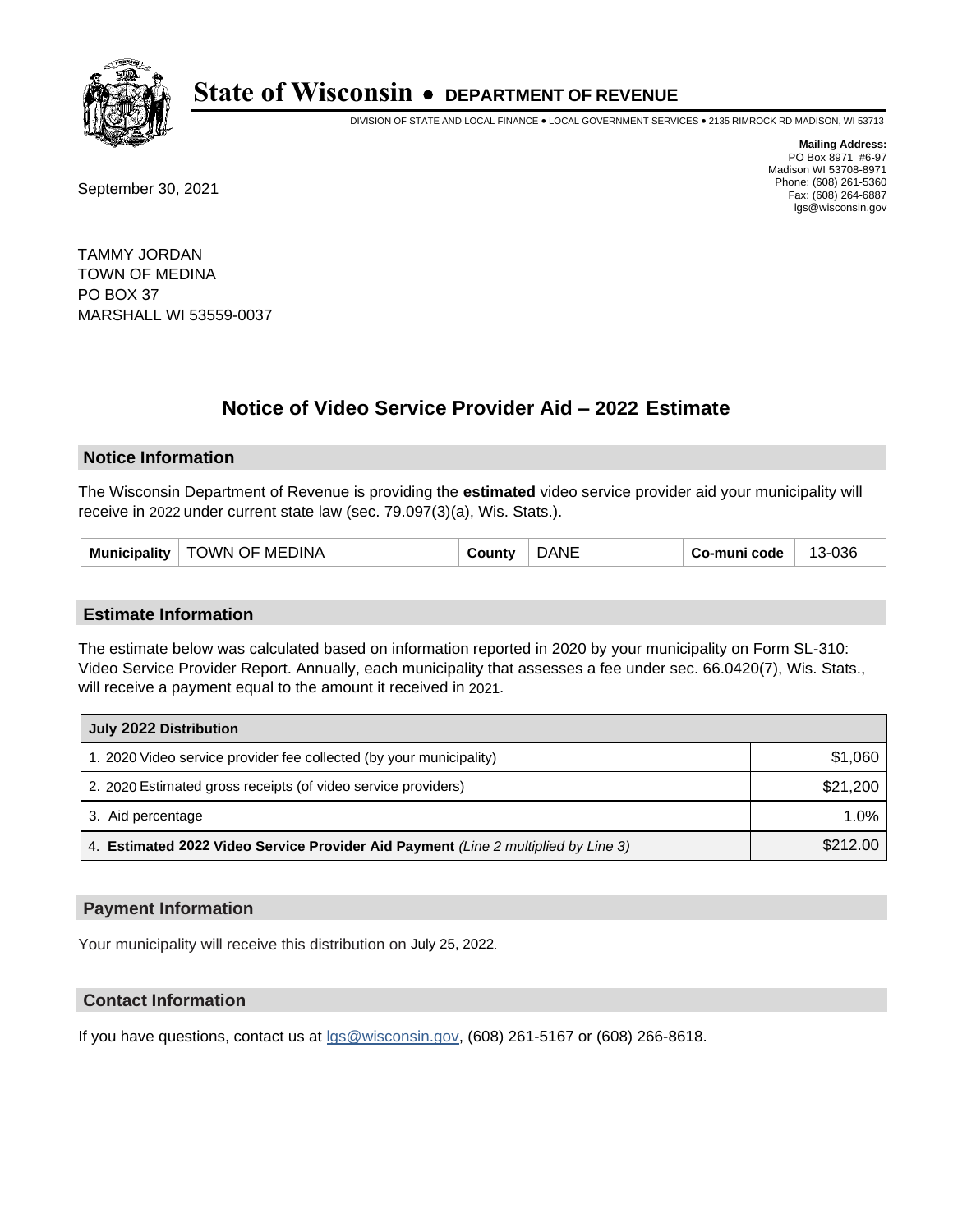

DIVISION OF STATE AND LOCAL FINANCE • LOCAL GOVERNMENT SERVICES • 2135 RIMROCK RD MADISON, WI 53713

September 30, 2021

**Mailing Address:** PO Box 8971 #6-97 Madison WI 53708-8971 Phone: (608) 261-5360 Fax: (608) 264-6887 lgs@wisconsin.gov

BARBARA ROESSLEIN TOWN OF MIDDLETON 7555 W OLD SAUK RD VERONA WI 53593

## **Notice of Video Service Provider Aid - 2022 Estimate**

#### **Notice Information**

The Wisconsin Department of Revenue is providing the **estimated** video service provider aid your municipality will receive in 2022 under current state law (sec. 79.097(3)(a), Wis. Stats.).

| <b>Municipality</b> | OWN OF MIDDLETON | ∴∩⊔n* | <b>NE</b> | ·muni code | 038<br>. .<br>∴ ا−د. |
|---------------------|------------------|-------|-----------|------------|----------------------|
|---------------------|------------------|-------|-----------|------------|----------------------|

#### **Estimate Information**

The estimate below was calculated based on information reported in 2020 by your municipality on Form SL-310: Video Service Provider Report. Annually, each municipality that assesses a fee under sec. 66.0420(7), Wis. Stats., will receive a payment equal to the amount it received in 2021.

| July 2022 Distribution                                                             |             |
|------------------------------------------------------------------------------------|-------------|
| 1. 2020 Video service provider fee collected (by your municipality)                | \$82.541    |
| 2. 2020 Estimated gross receipts (of video service providers)                      | \$1,650,822 |
| 3. Aid percentage                                                                  | $1.0\%$     |
| 4. Estimated 2022 Video Service Provider Aid Payment (Line 2 multiplied by Line 3) | \$16,508.22 |

#### **Payment Information**

Your municipality will receive this distribution on July 25, 2022.

## **Contact Information**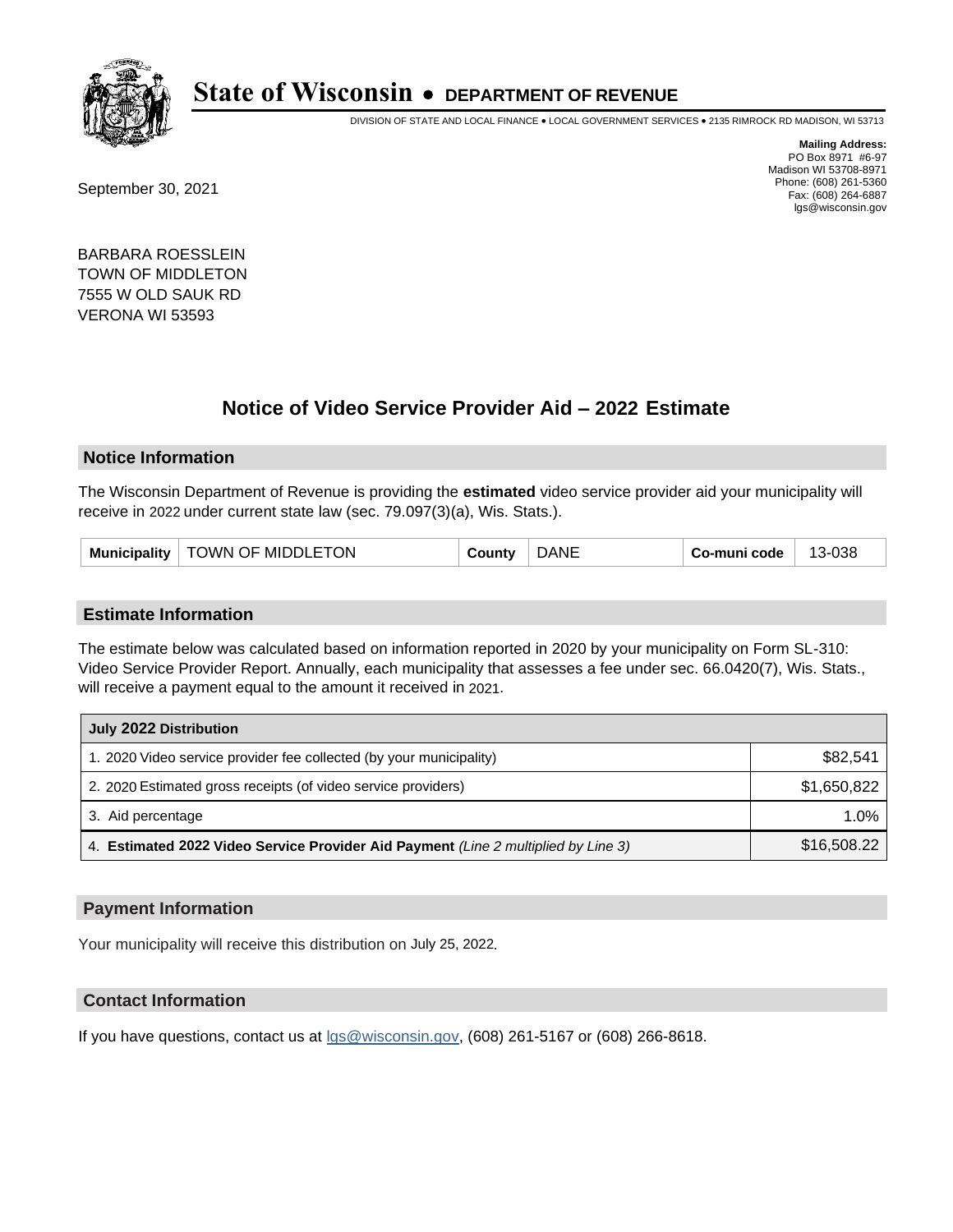

DIVISION OF STATE AND LOCAL FINANCE • LOCAL GOVERNMENT SERVICES • 2135 RIMROCK RD MADISON, WI 53713

September 30, 2021

**Mailing Address:** PO Box 8971 #6-97 Madison WI 53708-8971 Phone: (608) 261-5360 Fax: (608) 264-6887 lgs@wisconsin.gov

JENNIFER HANSON TOWN OF OREGON 1138 UNION RD OREGON WI 53575-2742

## **Notice of Video Service Provider Aid - 2022 Estimate**

#### **Notice Information**

The Wisconsin Department of Revenue is providing the **estimated** video service provider aid your municipality will receive in 2022 under current state law (sec. 79.097(3)(a), Wis. Stats.).

| TOWN OF OREGON<br>Municipality | ا ount∨ | <b>DANE</b> | Co-muni code | 13-042 |
|--------------------------------|---------|-------------|--------------|--------|
|--------------------------------|---------|-------------|--------------|--------|

#### **Estimate Information**

The estimate below was calculated based on information reported in 2020 by your municipality on Form SL-310: Video Service Provider Report. Annually, each municipality that assesses a fee under sec. 66.0420(7), Wis. Stats., will receive a payment equal to the amount it received in 2021.

| July 2022 Distribution                                                             |            |
|------------------------------------------------------------------------------------|------------|
| 1. 2020 Video service provider fee collected (by your municipality)                | \$27,099   |
| 2. 2020 Estimated gross receipts (of video service providers)                      | \$677.486  |
| 3. Aid percentage                                                                  | $1.0\%$    |
| 4. Estimated 2022 Video Service Provider Aid Payment (Line 2 multiplied by Line 3) | \$6,774.86 |

#### **Payment Information**

Your municipality will receive this distribution on July 25, 2022.

## **Contact Information**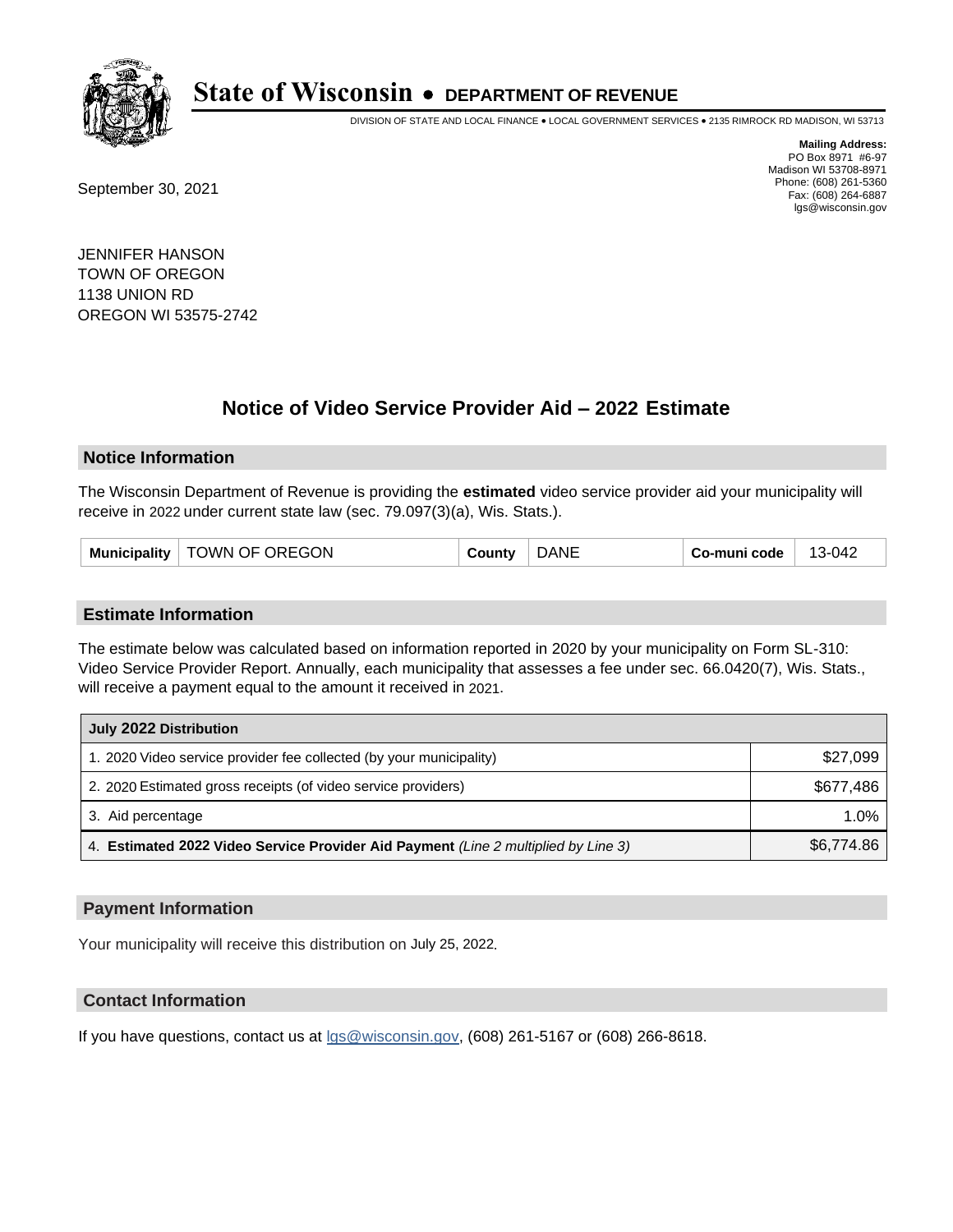

DIVISION OF STATE AND LOCAL FINANCE • LOCAL GOVERNMENT SERVICES • 2135 RIMROCK RD MADISON, WI 53713

September 30, 2021

**Mailing Address:** PO Box 8971 #6-97 Madison WI 53708-8971 Phone: (608) 261-5360 Fax: (608) 264-6887 lgs@wisconsin.gov

MARIA HOUGAN TOWN OF PLEASANT SPRINGS 2354 COUNTY RD N STOUGHTON WI 53589-2873

## **Notice of Video Service Provider Aid - 2022 Estimate**

#### **Notice Information**

The Wisconsin Department of Revenue is providing the **estimated** video service provider aid your municipality will receive in 2022 under current state law (sec. 79.097(3)(a), Wis. Stats.).

#### **Estimate Information**

The estimate below was calculated based on information reported in 2020 by your municipality on Form SL-310: Video Service Provider Report. Annually, each municipality that assesses a fee under sec. 66.0420(7), Wis. Stats., will receive a payment equal to the amount it received in 2021.

| July 2022 Distribution                                                             |            |
|------------------------------------------------------------------------------------|------------|
| 1. 2020 Video service provider fee collected (by your municipality)                | \$7.780    |
| 2. 2020 Estimated gross receipts (of video service providers)                      | \$259.324  |
| 3. Aid percentage                                                                  | $1.0\%$    |
| 4. Estimated 2022 Video Service Provider Aid Payment (Line 2 multiplied by Line 3) | \$2,593.24 |

#### **Payment Information**

Your municipality will receive this distribution on July 25, 2022.

## **Contact Information**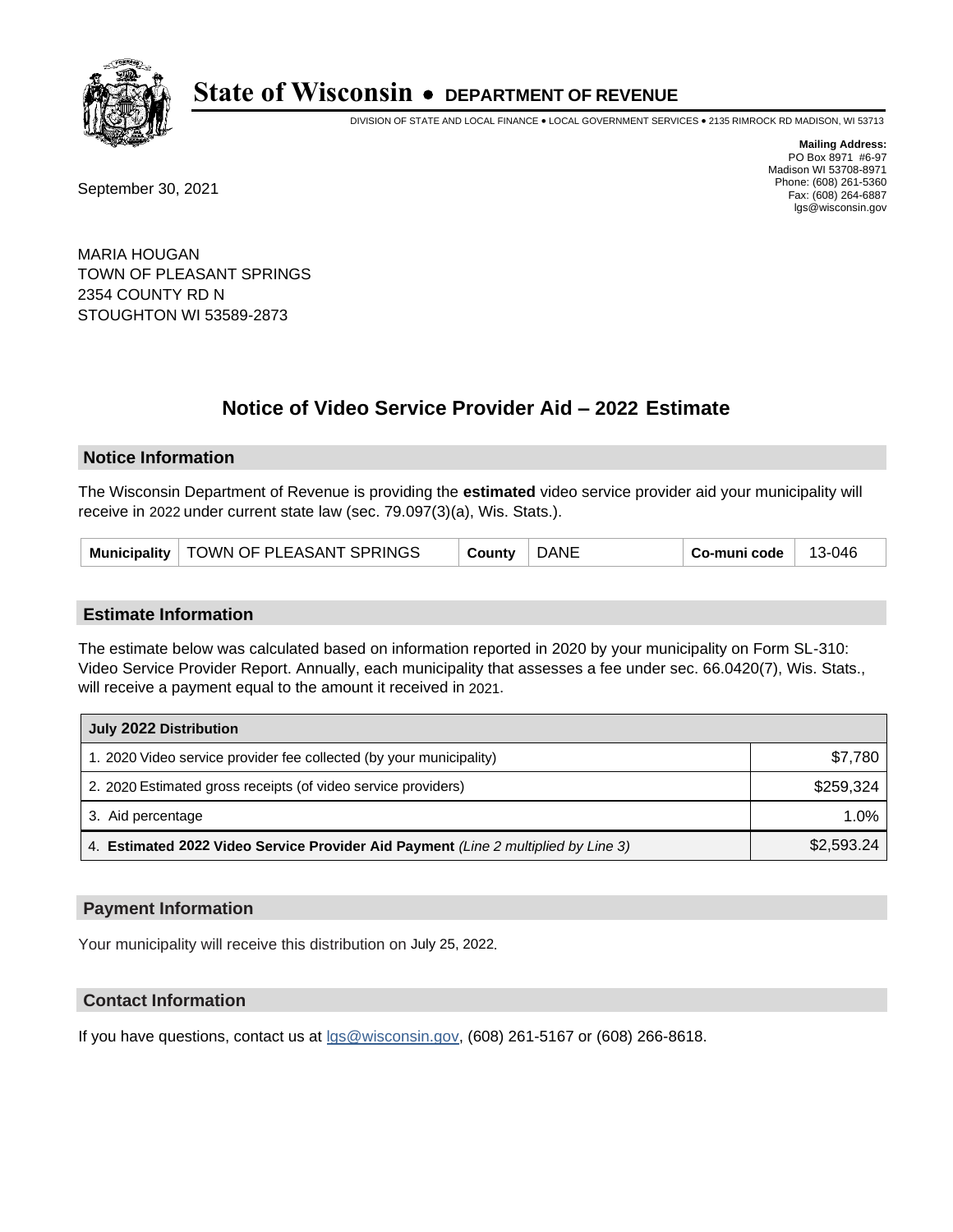

DIVISION OF STATE AND LOCAL FINANCE • LOCAL GOVERNMENT SERVICES • 2135 RIMROCK RD MADISON, WI 53713

September 30, 2021

**Mailing Address:** PO Box 8971 #6-97 Madison WI 53708-8971 Phone: (608) 261-5360 Fax: (608) 264-6887 lgs@wisconsin.gov

DAWN GEORGE TOWN OF RUTLAND 4177 OLD STAGE RD BROOKLYN WI 53521-9473

## **Notice of Video Service Provider Aid - 2022 Estimate**

#### **Notice Information**

The Wisconsin Department of Revenue is providing the **estimated** video service provider aid your municipality will receive in 2022 under current state law (sec. 79.097(3)(a), Wis. Stats.).

| Municipality $ $ | TOWN OF RUTLAND | ountvٽ | <b>DANE</b> | Co-muni code | 13-052 |
|------------------|-----------------|--------|-------------|--------------|--------|
|------------------|-----------------|--------|-------------|--------------|--------|

#### **Estimate Information**

The estimate below was calculated based on information reported in 2020 by your municipality on Form SL-310: Video Service Provider Report. Annually, each municipality that assesses a fee under sec. 66.0420(7), Wis. Stats., will receive a payment equal to the amount it received in 2021.

| July 2022 Distribution                                                             |            |
|------------------------------------------------------------------------------------|------------|
| 1. 2020 Video service provider fee collected (by your municipality)                | \$6,504    |
| 2. 2020 Estimated gross receipts (of video service providers)                      | \$216.818  |
| 3. Aid percentage                                                                  | 1.0%       |
| 4. Estimated 2022 Video Service Provider Aid Payment (Line 2 multiplied by Line 3) | \$2,168.18 |

#### **Payment Information**

Your municipality will receive this distribution on July 25, 2022.

## **Contact Information**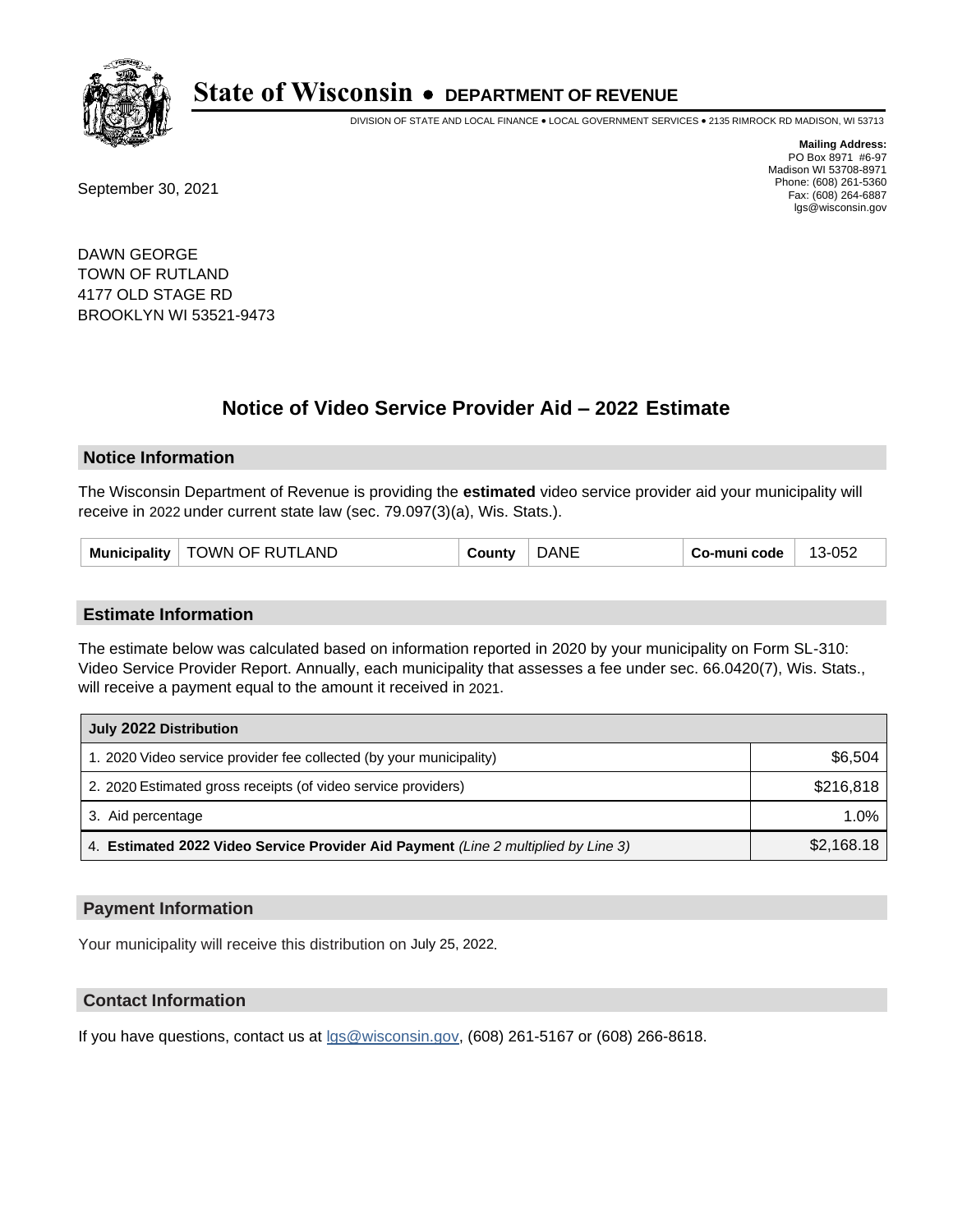

DIVISION OF STATE AND LOCAL FINANCE • LOCAL GOVERNMENT SERVICES • 2135 RIMROCK RD MADISON, WI 53713

September 30, 2021

**Mailing Address:** PO Box 8971 #6-97 Madison WI 53708-8971 Phone: (608) 261-5360 Fax: (608) 264-6887 lgs@wisconsin.gov

DIANAH FAYAS TOWN OF SPRINGFIELD 6157 CTH P DANE WI 53529

## **Notice of Video Service Provider Aid - 2022 Estimate**

#### **Notice Information**

The Wisconsin Department of Revenue is providing the **estimated** video service provider aid your municipality will receive in 2022 under current state law (sec. 79.097(3)(a), Wis. Stats.).

| Municipality | TOWN OF SPRINGFIELD | .ountvث | <b>DANE</b> | Co-muni code | 13-056 |
|--------------|---------------------|---------|-------------|--------------|--------|
|--------------|---------------------|---------|-------------|--------------|--------|

#### **Estimate Information**

The estimate below was calculated based on information reported in 2020 by your municipality on Form SL-310: Video Service Provider Report. Annually, each municipality that assesses a fee under sec. 66.0420(7), Wis. Stats., will receive a payment equal to the amount it received in 2021.

| July 2022 Distribution                                                             |            |
|------------------------------------------------------------------------------------|------------|
| 1. 2020 Video service provider fee collected (by your municipality)                | \$7,908    |
| 2. 2020 Estimated gross receipts (of video service providers)                      | \$158,158  |
| 3. Aid percentage                                                                  | 1.0%       |
| 4. Estimated 2022 Video Service Provider Aid Payment (Line 2 multiplied by Line 3) | \$1,581.58 |

#### **Payment Information**

Your municipality will receive this distribution on July 25, 2022.

## **Contact Information**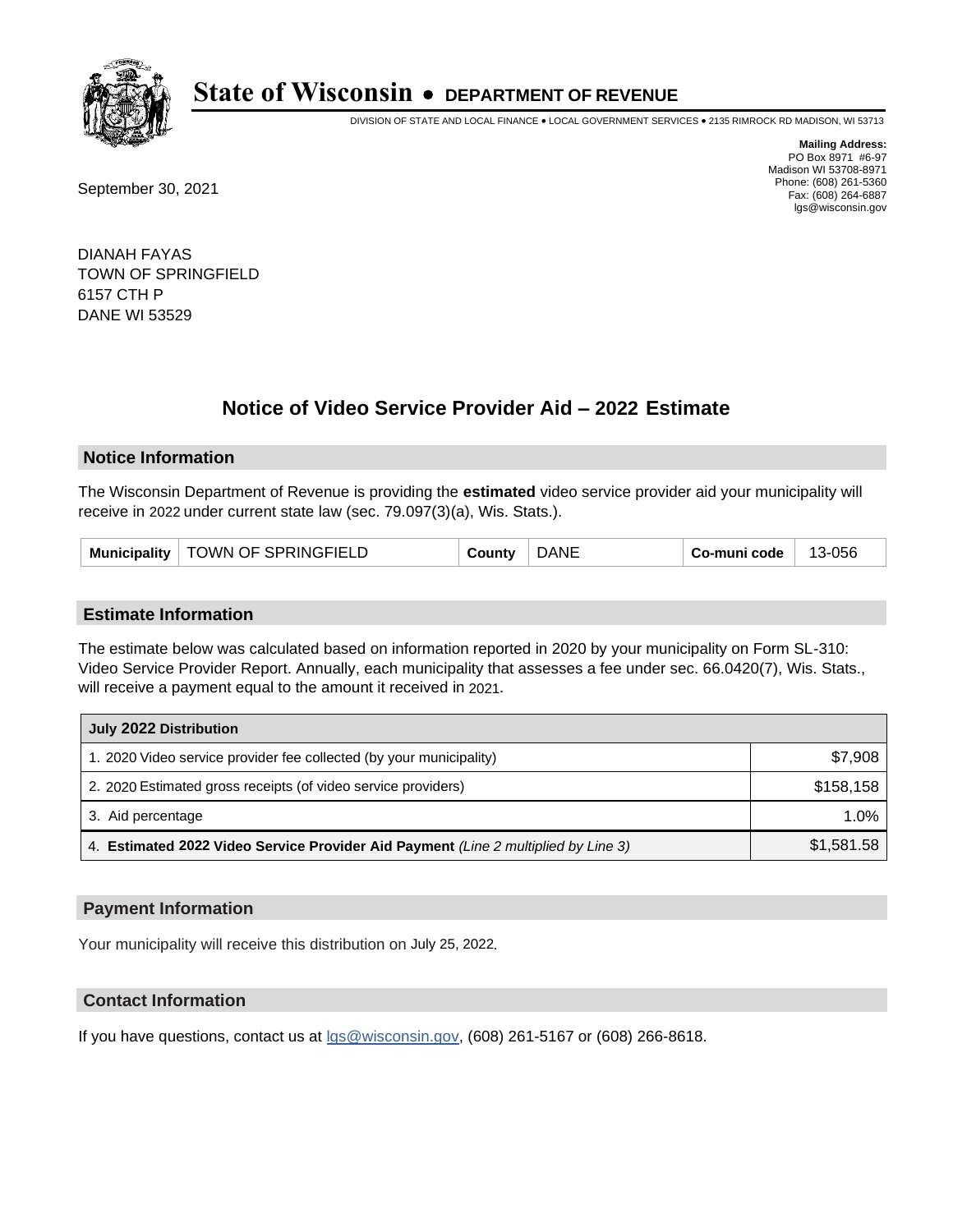

DIVISION OF STATE AND LOCAL FINANCE • LOCAL GOVERNMENT SERVICES • 2135 RIMROCK RD MADISON, WI 53713

September 30, 2021

**Mailing Address:** PO Box 8971 #6-97 Madison WI 53708-8971 Phone: (608) 261-5360 Fax: (608) 264-6887 lgs@wisconsin.gov

RHONDA WIEDENBECK TOWN OF SUN PRAIRIE 5556 TWIN LANE RD MARSHALL WI 53559-9489

## **Notice of Video Service Provider Aid - 2022 Estimate**

### **Notice Information**

The Wisconsin Department of Revenue is providing the **estimated** video service provider aid your municipality will receive in 2022 under current state law (sec. 79.097(3)(a), Wis. Stats.).

#### **Estimate Information**

The estimate below was calculated based on information reported in 2020 by your municipality on Form SL-310: Video Service Provider Report. Annually, each municipality that assesses a fee under sec. 66.0420(7), Wis. Stats., will receive a payment equal to the amount it received in 2021.

| July 2022 Distribution                                                             |            |
|------------------------------------------------------------------------------------|------------|
| 1. 2020 Video service provider fee collected (by your municipality)                | \$10,345   |
| 2. 2020 Estimated gross receipts (of video service providers)                      | \$206,898  |
| 3. Aid percentage                                                                  | 1.0%       |
| 4. Estimated 2022 Video Service Provider Aid Payment (Line 2 multiplied by Line 3) | \$2,068.98 |

#### **Payment Information**

Your municipality will receive this distribution on July 25, 2022.

## **Contact Information**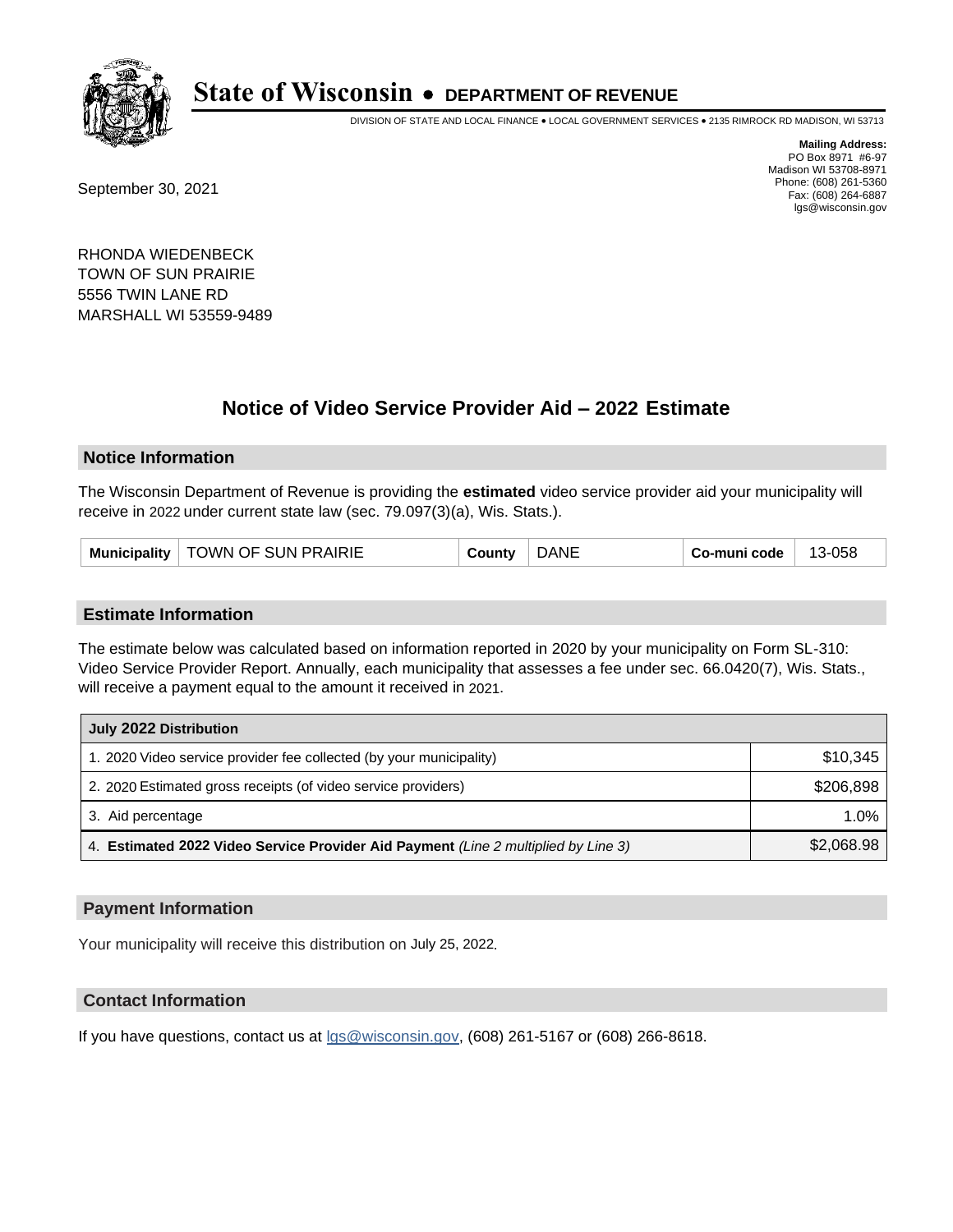

DIVISION OF STATE AND LOCAL FINANCE • LOCAL GOVERNMENT SERVICES • 2135 RIMROCK RD MADISON, WI 53713

September 30, 2021

**Mailing Address:** PO Box 8971 #6-97 Madison WI 53708-8971 Phone: (608) 261-5360 Fax: (608) 264-6887 lgs@wisconsin.gov

TERESA WITHEE TOWN OF VERONA 7669 COUNTY HIGHWAY PD VERONA WI 53593-1035

## **Notice of Video Service Provider Aid - 2022 Estimate**

#### **Notice Information**

The Wisconsin Department of Revenue is providing the **estimated** video service provider aid your municipality will receive in 2022 under current state law (sec. 79.097(3)(a), Wis. Stats.).

| <b>Municipality</b><br>TOWN OF VERONA<br>County | <b>DANE</b> | ⊦ Co-muni code | 13-062 |
|-------------------------------------------------|-------------|----------------|--------|
|-------------------------------------------------|-------------|----------------|--------|

#### **Estimate Information**

The estimate below was calculated based on information reported in 2020 by your municipality on Form SL-310: Video Service Provider Report. Annually, each municipality that assesses a fee under sec. 66.0420(7), Wis. Stats., will receive a payment equal to the amount it received in 2021.

| July 2022 Distribution                                                             |          |
|------------------------------------------------------------------------------------|----------|
| 1. 2020 Video service provider fee collected (by your municipality)                | \$4.614  |
| 2. 2020 Estimated gross receipts (of video service providers)                      | \$92,270 |
| 3. Aid percentage                                                                  | 1.0%     |
| 4. Estimated 2022 Video Service Provider Aid Payment (Line 2 multiplied by Line 3) | \$922.70 |

### **Payment Information**

Your municipality will receive this distribution on July 25, 2022.

## **Contact Information**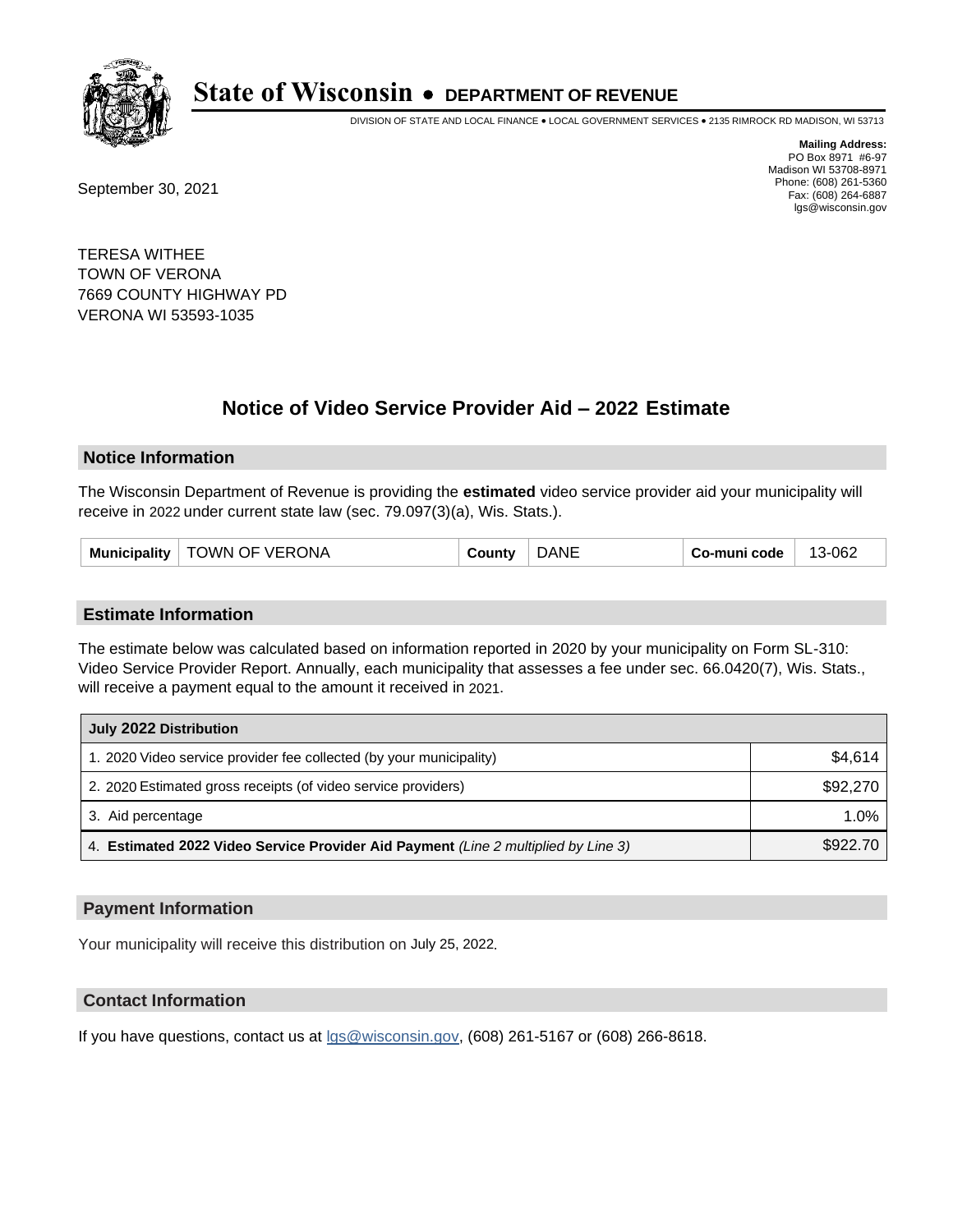

DIVISION OF STATE AND LOCAL FINANCE • LOCAL GOVERNMENT SERVICES • 2135 RIMROCK RD MADISON, WI 53713

September 30, 2021

**Mailing Address:** PO Box 8971 #6-97 Madison WI 53708-8971 Phone: (608) 261-5360 Fax: (608) 264-6887 lgs@wisconsin.gov

KATHLEEN CLARK TOWN OF VIENNA 7161 COUNTY RD I DE FOREST WI 53532-1946

## **Notice of Video Service Provider Aid - 2022 Estimate**

#### **Notice Information**

The Wisconsin Department of Revenue is providing the **estimated** video service provider aid your municipality will receive in 2022 under current state law (sec. 79.097(3)(a), Wis. Stats.).

#### **Estimate Information**

The estimate below was calculated based on information reported in 2020 by your municipality on Form SL-310: Video Service Provider Report. Annually, each municipality that assesses a fee under sec. 66.0420(7), Wis. Stats., will receive a payment equal to the amount it received in 2021.

| July 2022 Distribution                                                             |            |
|------------------------------------------------------------------------------------|------------|
| 1. 2020 Video service provider fee collected (by your municipality)                | \$6,752    |
| 2. 2020 Estimated gross receipts (of video service providers)                      | \$135,048  |
| 3. Aid percentage                                                                  | $1.0\%$    |
| 4. Estimated 2022 Video Service Provider Aid Payment (Line 2 multiplied by Line 3) | \$1,350.48 |

#### **Payment Information**

Your municipality will receive this distribution on July 25, 2022.

## **Contact Information**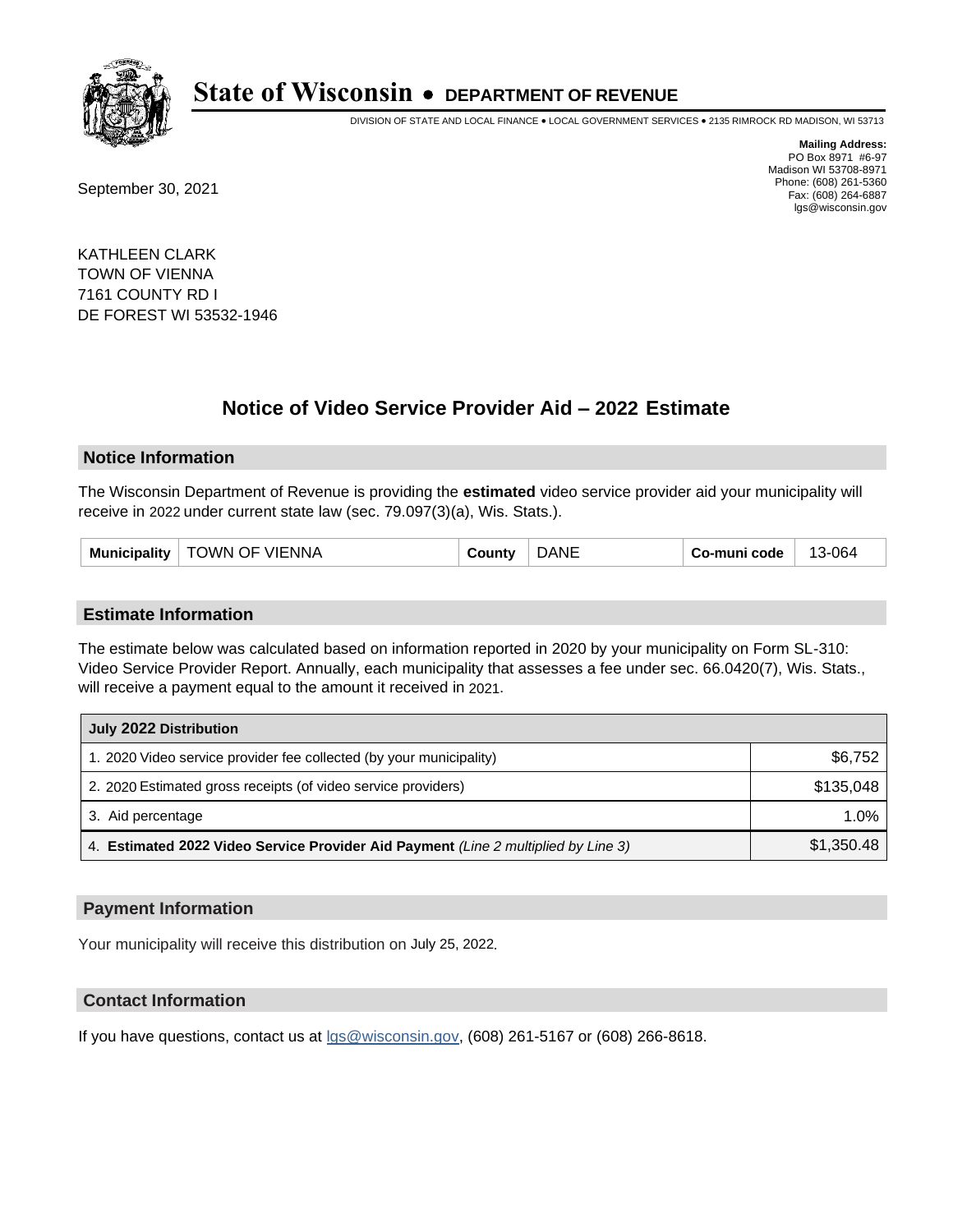

DIVISION OF STATE AND LOCAL FINANCE • LOCAL GOVERNMENT SERVICES • 2135 RIMROCK RD MADISON, WI 53713

September 30, 2021

**Mailing Address:** PO Box 8971 #6-97 Madison WI 53708-8971 Phone: (608) 261-5360 Fax: (608) 264-6887 lgs@wisconsin.gov

THOMAS WILSON TOWN OF WESTPORT 5387 MARY LAKE RD WAUNAKEE WI 53597-9128

# **Notice of Video Service Provider Aid - 2022 Estimate**

#### **Notice Information**

The Wisconsin Department of Revenue is providing the **estimated** video service provider aid your municipality will receive in 2022 under current state law (sec. 79.097(3)(a), Wis. Stats.).

| <b>Municipality</b> | TOWN OF WESTPORT | ≀ountv | ۸IF | Co-muni code | 13-066 |
|---------------------|------------------|--------|-----|--------------|--------|
|---------------------|------------------|--------|-----|--------------|--------|

#### **Estimate Information**

The estimate below was calculated based on information reported in 2020 by your municipality on Form SL-310: Video Service Provider Report. Annually, each municipality that assesses a fee under sec. 66.0420(7), Wis. Stats., will receive a payment equal to the amount it received in 2021.

| July 2022 Distribution                                                             |             |  |  |
|------------------------------------------------------------------------------------|-------------|--|--|
| 1. 2020 Video service provider fee collected (by your municipality)                | \$64,163    |  |  |
| 2. 2020 Estimated gross receipts (of video service providers)                      | \$1,283,269 |  |  |
| 3. Aid percentage                                                                  | 1.0%        |  |  |
| 4. Estimated 2022 Video Service Provider Aid Payment (Line 2 multiplied by Line 3) | \$12,832.69 |  |  |

#### **Payment Information**

Your municipality will receive this distribution on July 25, 2022.

## **Contact Information**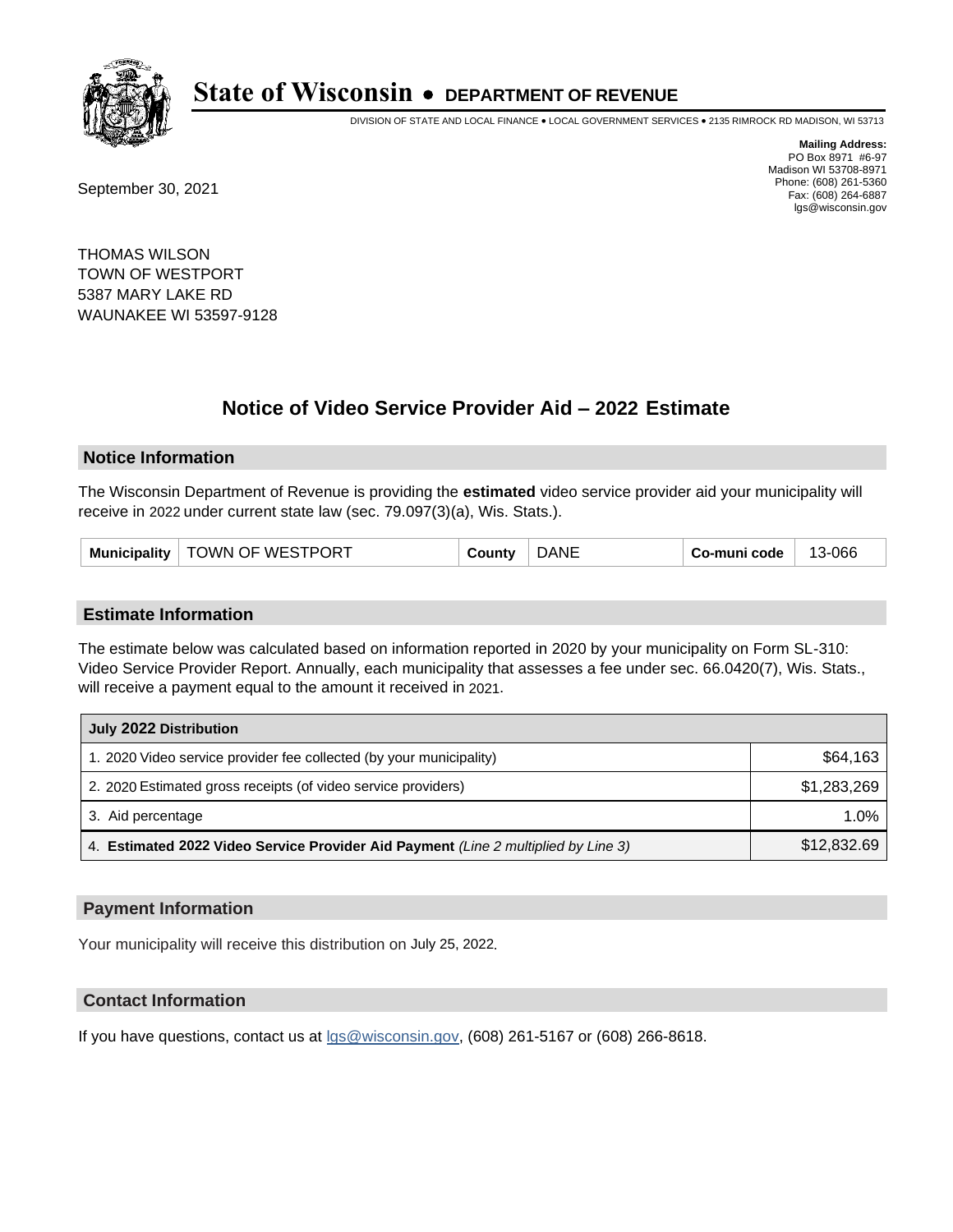

DIVISION OF STATE AND LOCAL FINANCE • LOCAL GOVERNMENT SERVICES • 2135 RIMROCK RD MADISON, WI 53713

September 30, 2021

**Mailing Address:** PO Box 8971 #6-97 Madison WI 53708-8971 Phone: (608) 261-5360 Fax: (608) 264-6887 lgs@wisconsin.gov

RHEA MCGEE VILLAGE OF BELLEVILLE PO BOX 79 BELLEVILLE WI 53508

# **Notice of Video Service Provider Aid - 2022 Estimate**

### **Notice Information**

The Wisconsin Department of Revenue is providing the **estimated** video service provider aid your municipality will receive in 2022 under current state law (sec. 79.097(3)(a), Wis. Stats.).

| <b>DANE</b><br>Municipality   VILLAGE OF BELLEVILLE<br>County | Co-muni code<br>13-106 |
|---------------------------------------------------------------|------------------------|
|---------------------------------------------------------------|------------------------|

#### **Estimate Information**

The estimate below was calculated based on information reported in 2020 by your municipality on Form SL-310: Video Service Provider Report. Annually, each municipality that assesses a fee under sec. 66.0420(7), Wis. Stats., will receive a payment equal to the amount it received in 2021.

| July 2022 Distribution                                                             |            |  |  |
|------------------------------------------------------------------------------------|------------|--|--|
| 1. 2020 Video service provider fee collected (by your municipality)                | \$19,683   |  |  |
| 2. 2020 Estimated gross receipts (of video service providers)                      | \$656,100  |  |  |
| 3. Aid percentage                                                                  | $1.0\%$    |  |  |
| 4. Estimated 2022 Video Service Provider Aid Payment (Line 2 multiplied by Line 3) | \$6,561.00 |  |  |

#### **Payment Information**

Your municipality will receive this distribution on July 25, 2022.

## **Contact Information**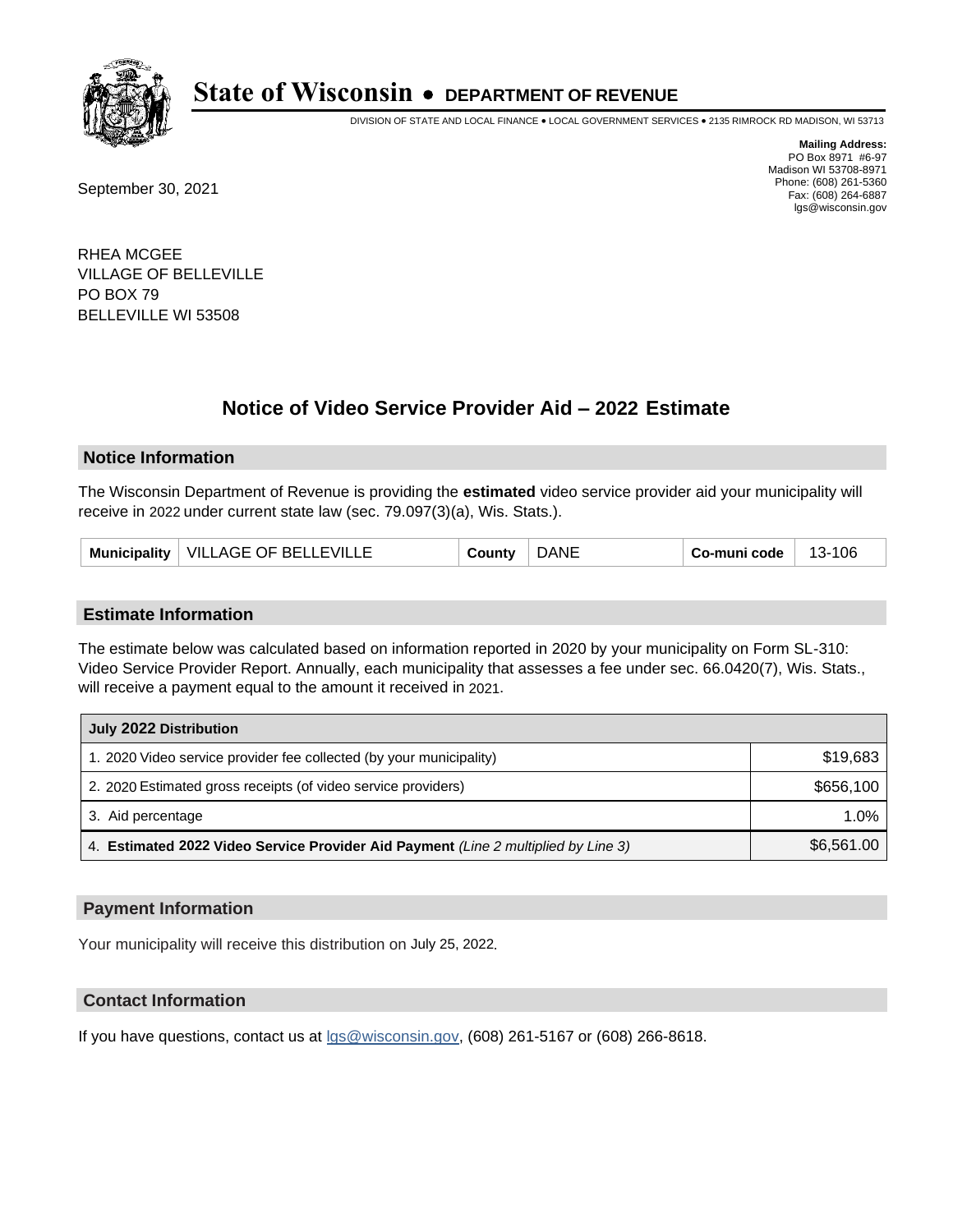

DIVISION OF STATE AND LOCAL FINANCE • LOCAL GOVERNMENT SERVICES • 2135 RIMROCK RD MADISON, WI 53713

September 30, 2021

**Mailing Address:** PO Box 8971 #6-97 Madison WI 53708-8971 Phone: (608) 261-5360 Fax: (608) 264-6887 lgs@wisconsin.gov

SHELLIE BENISH VILLAGE OF BLACK EARTH 1210 MILLS STREET BLACK EARTH WI 53515-0347

# **Notice of Video Service Provider Aid - 2022 Estimate**

#### **Notice Information**

The Wisconsin Department of Revenue is providing the **estimated** video service provider aid your municipality will receive in 2022 under current state law (sec. 79.097(3)(a), Wis. Stats.).

|  | Municipality   VILLAGE OF BLACK EARTH | County | <b>DANE</b> | Co-muni code | 13-107 |
|--|---------------------------------------|--------|-------------|--------------|--------|
|--|---------------------------------------|--------|-------------|--------------|--------|

#### **Estimate Information**

The estimate below was calculated based on information reported in 2020 by your municipality on Form SL-310: Video Service Provider Report. Annually, each municipality that assesses a fee under sec. 66.0420(7), Wis. Stats., will receive a payment equal to the amount it received in 2021.

| July 2022 Distribution                                                             |            |  |  |
|------------------------------------------------------------------------------------|------------|--|--|
| 1. 2020 Video service provider fee collected (by your municipality)                | \$20,597   |  |  |
| 2. 2020 Estimated gross receipts (of video service providers)                      | \$411,961  |  |  |
| 3. Aid percentage                                                                  | 1.0%       |  |  |
| 4. Estimated 2022 Video Service Provider Aid Payment (Line 2 multiplied by Line 3) | \$4,119.61 |  |  |

#### **Payment Information**

Your municipality will receive this distribution on July 25, 2022.

## **Contact Information**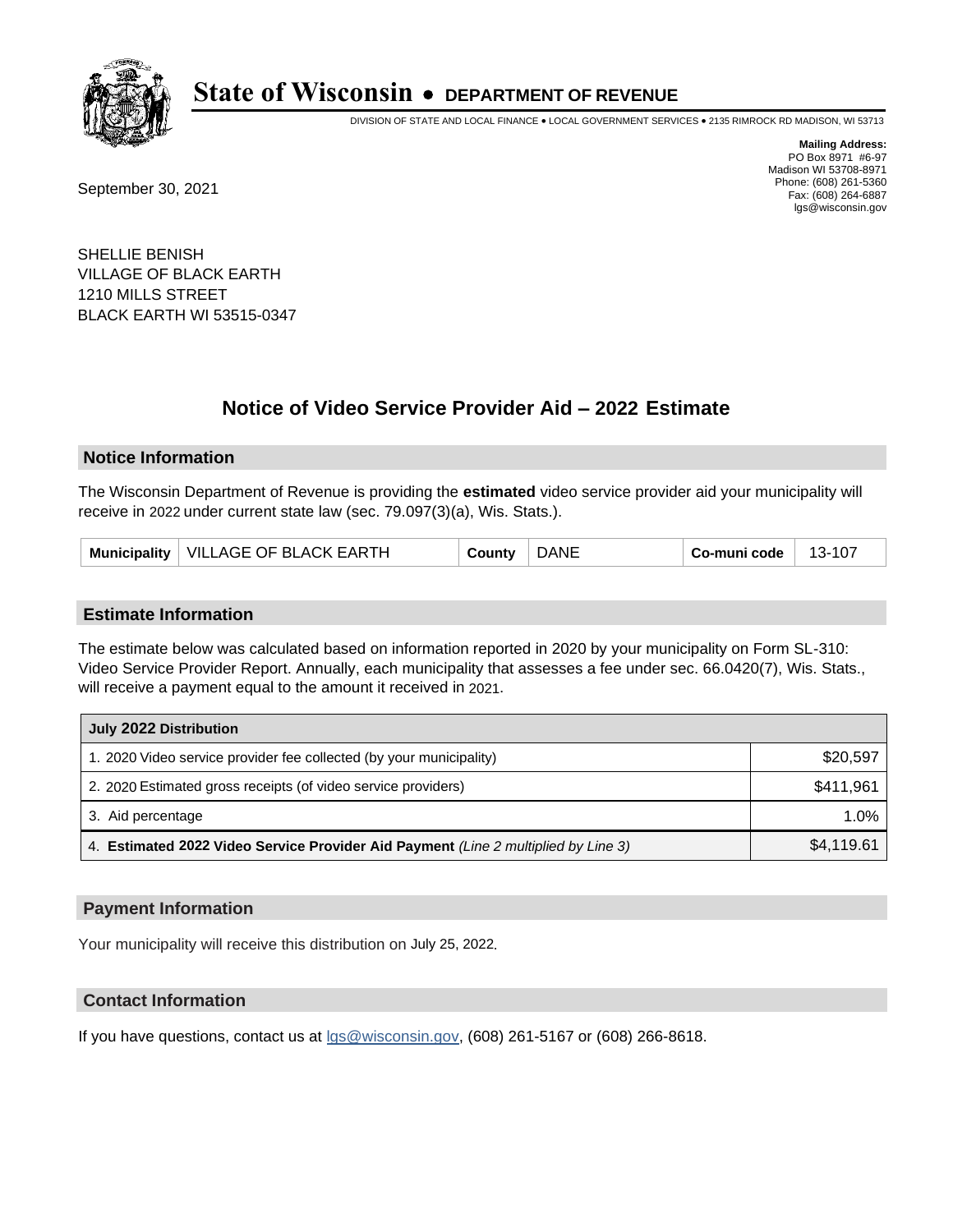

DIVISION OF STATE AND LOCAL FINANCE • LOCAL GOVERNMENT SERVICES • 2135 RIMROCK RD MADISON, WI 53713

September 30, 2021

**Mailing Address:** PO Box 8971 #6-97 Madison WI 53708-8971 Phone: (608) 261-5360 Fax: (608) 264-6887 lgs@wisconsin.gov

MARY JO MICHEK VILLAGE OF BLUE MOUNDS PO BOX 189 BLUE MOUNDS WI 53517-0189

# **Notice of Video Service Provider Aid - 2022 Estimate**

#### **Notice Information**

The Wisconsin Department of Revenue is providing the **estimated** video service provider aid your municipality will receive in 2022 under current state law (sec. 79.097(3)(a), Wis. Stats.).

| Municipality   VILLAGE OF BLUE MOUNDS | County | <b>DANE</b> | Co-muni code | 13-108 |
|---------------------------------------|--------|-------------|--------------|--------|
|---------------------------------------|--------|-------------|--------------|--------|

#### **Estimate Information**

The estimate below was calculated based on information reported in 2020 by your municipality on Form SL-310: Video Service Provider Report. Annually, each municipality that assesses a fee under sec. 66.0420(7), Wis. Stats., will receive a payment equal to the amount it received in 2021.

| July 2022 Distribution                                                             |            |  |  |
|------------------------------------------------------------------------------------|------------|--|--|
| 1. 2020 Video service provider fee collected (by your municipality)                | \$9,787    |  |  |
| 2. 2020 Estimated gross receipts (of video service providers)                      | \$195.730  |  |  |
| 3. Aid percentage                                                                  | 1.0%       |  |  |
| 4. Estimated 2022 Video Service Provider Aid Payment (Line 2 multiplied by Line 3) | \$1,957.30 |  |  |

#### **Payment Information**

Your municipality will receive this distribution on July 25, 2022.

## **Contact Information**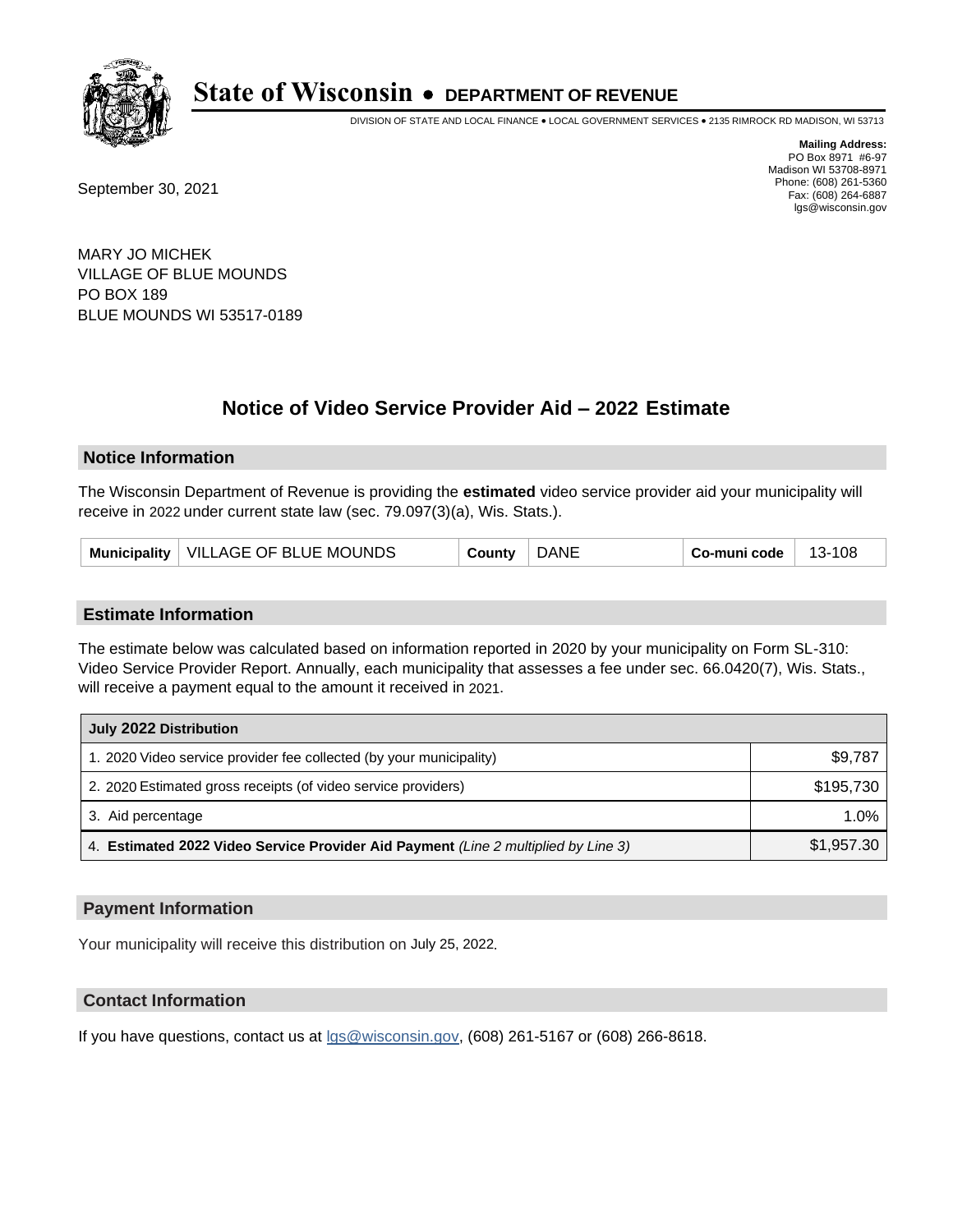

DIVISION OF STATE AND LOCAL FINANCE • LOCAL GOVERNMENT SERVICES • 2135 RIMROCK RD MADISON, WI 53713

September 30, 2021

**Mailing Address:** PO Box 8971 #6-97 Madison WI 53708-8971 Phone: (608) 261-5360 Fax: (608) 264-6887 lgs@wisconsin.gov

LISA MOEN VILLAGE OF CAMBRIDGE PO BOX 99 CAMBRIDGE WI 53523

# **Notice of Video Service Provider Aid - 2022 Estimate**

#### **Notice Information**

The Wisconsin Department of Revenue is providing the **estimated** video service provider aid your municipality will receive in 2022 under current state law (sec. 79.097(3)(a), Wis. Stats.).

| <b>DANE</b><br>Municipality   VILLAGE OF CAMBRIDGE<br>Co-muni code<br>County | $13-111$ |  |
|------------------------------------------------------------------------------|----------|--|
|------------------------------------------------------------------------------|----------|--|

#### **Estimate Information**

The estimate below was calculated based on information reported in 2020 by your municipality on Form SL-310: Video Service Provider Report. Annually, each municipality that assesses a fee under sec. 66.0420(7), Wis. Stats., will receive a payment equal to the amount it received in 2021.

| July 2022 Distribution                                                             |            |  |  |
|------------------------------------------------------------------------------------|------------|--|--|
| 1. 2020 Video service provider fee collected (by your municipality)                | \$22,856   |  |  |
| 2. 2020 Estimated gross receipts (of video service providers)                      | \$457,122  |  |  |
| 3. Aid percentage                                                                  | $1.0\%$    |  |  |
| 4. Estimated 2022 Video Service Provider Aid Payment (Line 2 multiplied by Line 3) | \$4,571.22 |  |  |

#### **Payment Information**

Your municipality will receive this distribution on July 25, 2022.

## **Contact Information**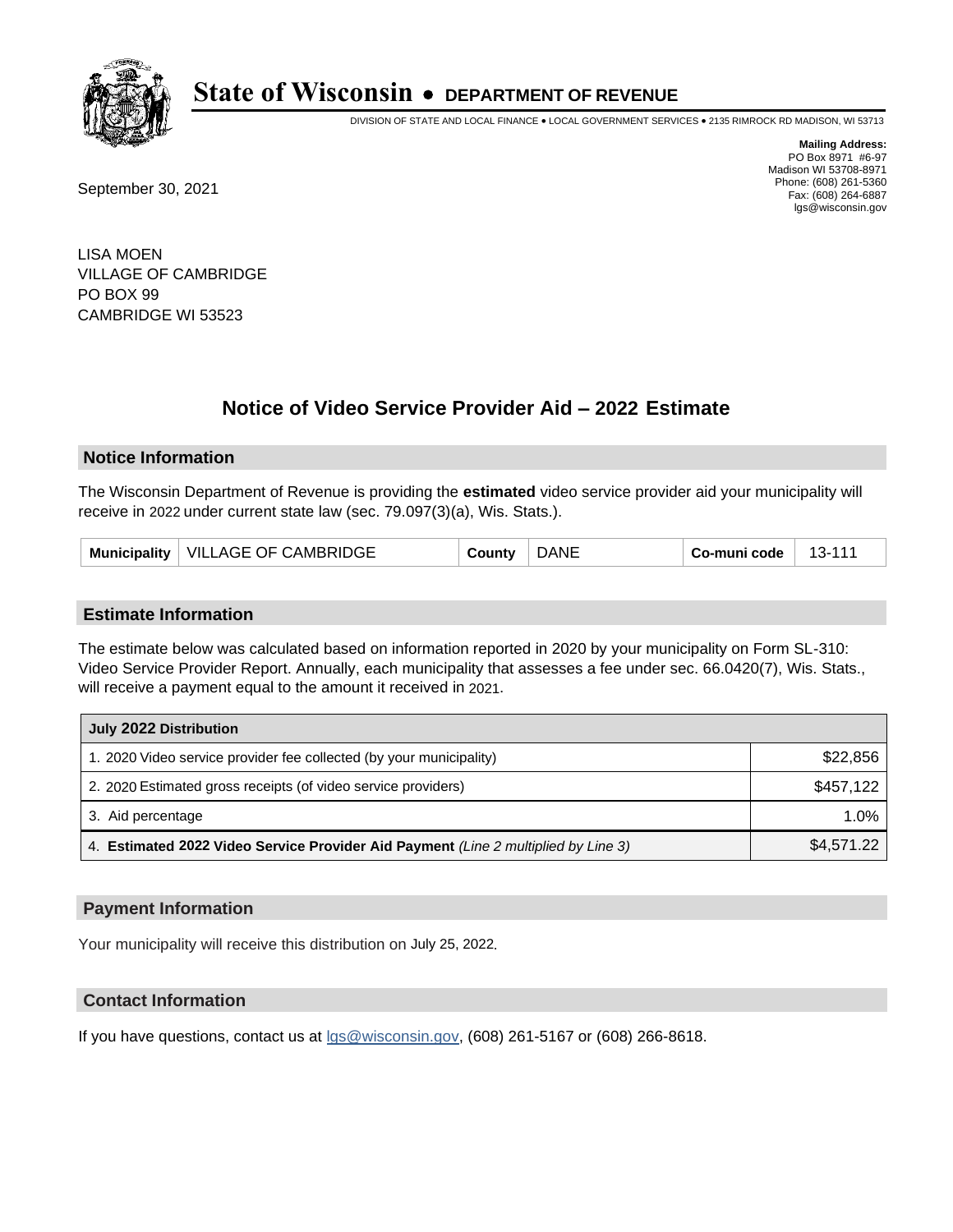

DIVISION OF STATE AND LOCAL FINANCE • LOCAL GOVERNMENT SERVICES • 2135 RIMROCK RD MADISON, WI 53713

September 30, 2021

**Mailing Address:** PO Box 8971 #6-97 Madison WI 53708-8971 Phone: (608) 261-5360 Fax: (608) 264-6887 lgs@wisconsin.gov

LISA KALATA VILLAGE OF COTTAGE GROVE 221 E COTTAGE GROVE ROAD COTTAGE GROVE WI 53527

# **Notice of Video Service Provider Aid - 2022 Estimate**

### **Notice Information**

The Wisconsin Department of Revenue is providing the **estimated** video service provider aid your municipality will receive in 2022 under current state law (sec. 79.097(3)(a), Wis. Stats.).

| <b>DANE</b><br>Municipality   VILLAGE OF COTTAGE GROVE<br>Co-muni code<br>County |  |  |  |  |  | 13-112 |  |
|----------------------------------------------------------------------------------|--|--|--|--|--|--------|--|
|----------------------------------------------------------------------------------|--|--|--|--|--|--------|--|

#### **Estimate Information**

The estimate below was calculated based on information reported in 2020 by your municipality on Form SL-310: Video Service Provider Report. Annually, each municipality that assesses a fee under sec. 66.0420(7), Wis. Stats., will receive a payment equal to the amount it received in 2021.

| July 2022 Distribution                                                             |             |  |  |
|------------------------------------------------------------------------------------|-------------|--|--|
| 1. 2020 Video service provider fee collected (by your municipality)                | \$47,260    |  |  |
| 2. 2020 Estimated gross receipts (of video service providers)                      | \$1,575,335 |  |  |
| 3. Aid percentage                                                                  | 1.0%        |  |  |
| 4. Estimated 2022 Video Service Provider Aid Payment (Line 2 multiplied by Line 3) | \$15,753.35 |  |  |

#### **Payment Information**

Your municipality will receive this distribution on July 25, 2022.

## **Contact Information**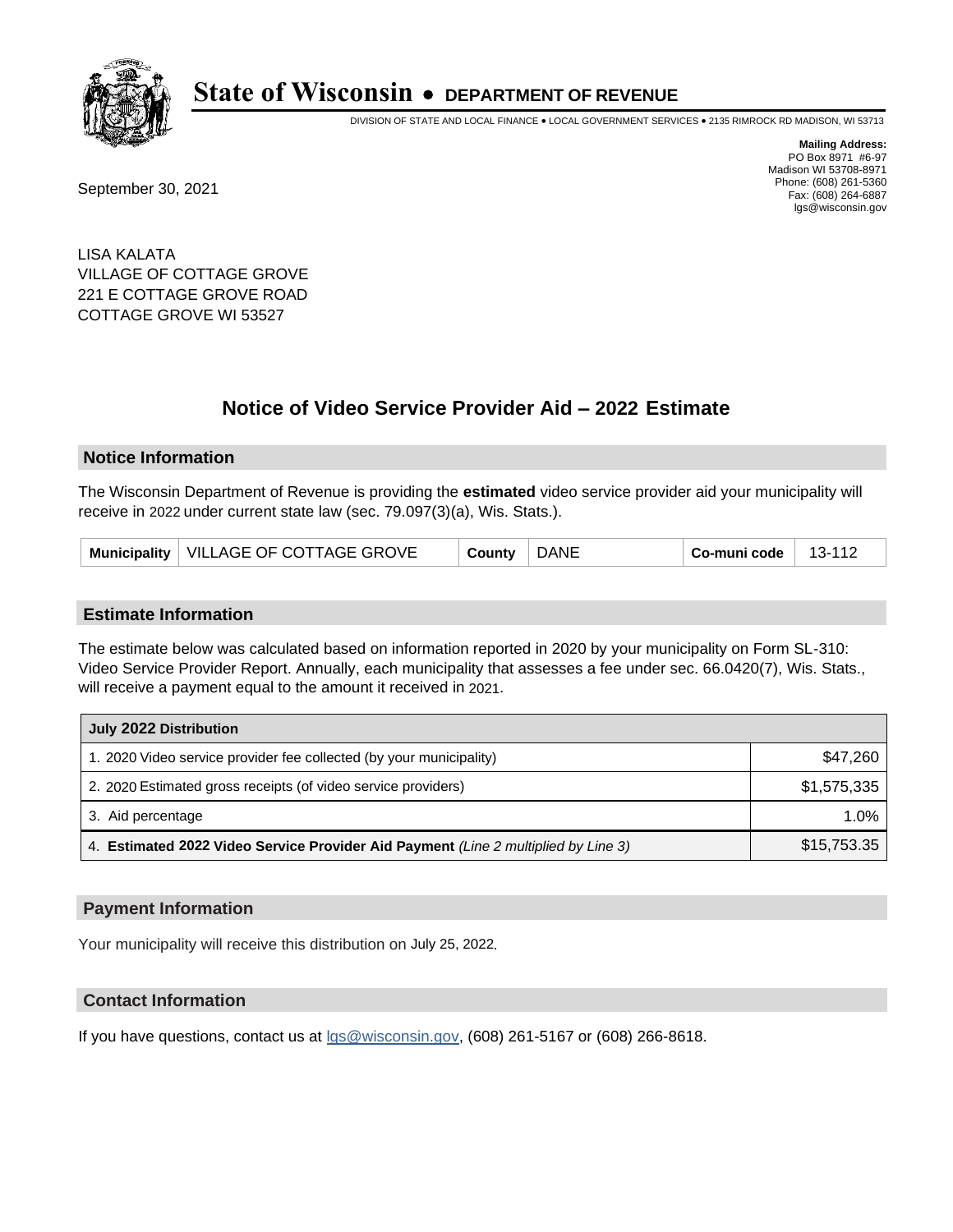

DIVISION OF STATE AND LOCAL FINANCE • LOCAL GOVERNMENT SERVICES • 2135 RIMROCK RD MADISON, WI 53713

September 30, 2021

**Mailing Address:** PO Box 8971 #6-97 Madison WI 53708-8971 Phone: (608) 261-5360 Fax: (608) 264-6887 lgs@wisconsin.gov

BOBBI ZAUNER CLERK VILLAGE OF CROSS PLAINS 2417 BREWERY ROAD PO BOX 97 CROSS PLAINS WI 53528

# **Notice of Video Service Provider Aid - 2022 Estimate**

### **Notice Information**

The Wisconsin Department of Revenue is providing the **estimated** video service provider aid your municipality will receive in 2022 under current state law (sec. 79.097(3)(a), Wis. Stats.).

| <b>DANE</b><br>VILLAGE OF CROSS PLAINS<br>Municipality<br>$13 - 113$<br>Co-muni code<br>County |
|------------------------------------------------------------------------------------------------|
|------------------------------------------------------------------------------------------------|

#### **Estimate Information**

The estimate below was calculated based on information reported in 2020 by your municipality on Form SL-310: Video Service Provider Report. Annually, each municipality that assesses a fee under sec. 66.0420(7), Wis. Stats., will receive a payment equal to the amount it received in 2021.

| July 2022 Distribution                                                             |             |
|------------------------------------------------------------------------------------|-------------|
| 1. 2020 Video service provider fee collected (by your municipality)                | \$51,585    |
| 2. 2020 Estimated gross receipts (of video service providers)                      | \$1,031,707 |
| 3. Aid percentage                                                                  | 1.0%        |
| 4. Estimated 2022 Video Service Provider Aid Payment (Line 2 multiplied by Line 3) | \$10,317.07 |

#### **Payment Information**

Your municipality will receive this distribution on July 25, 2022.

## **Contact Information**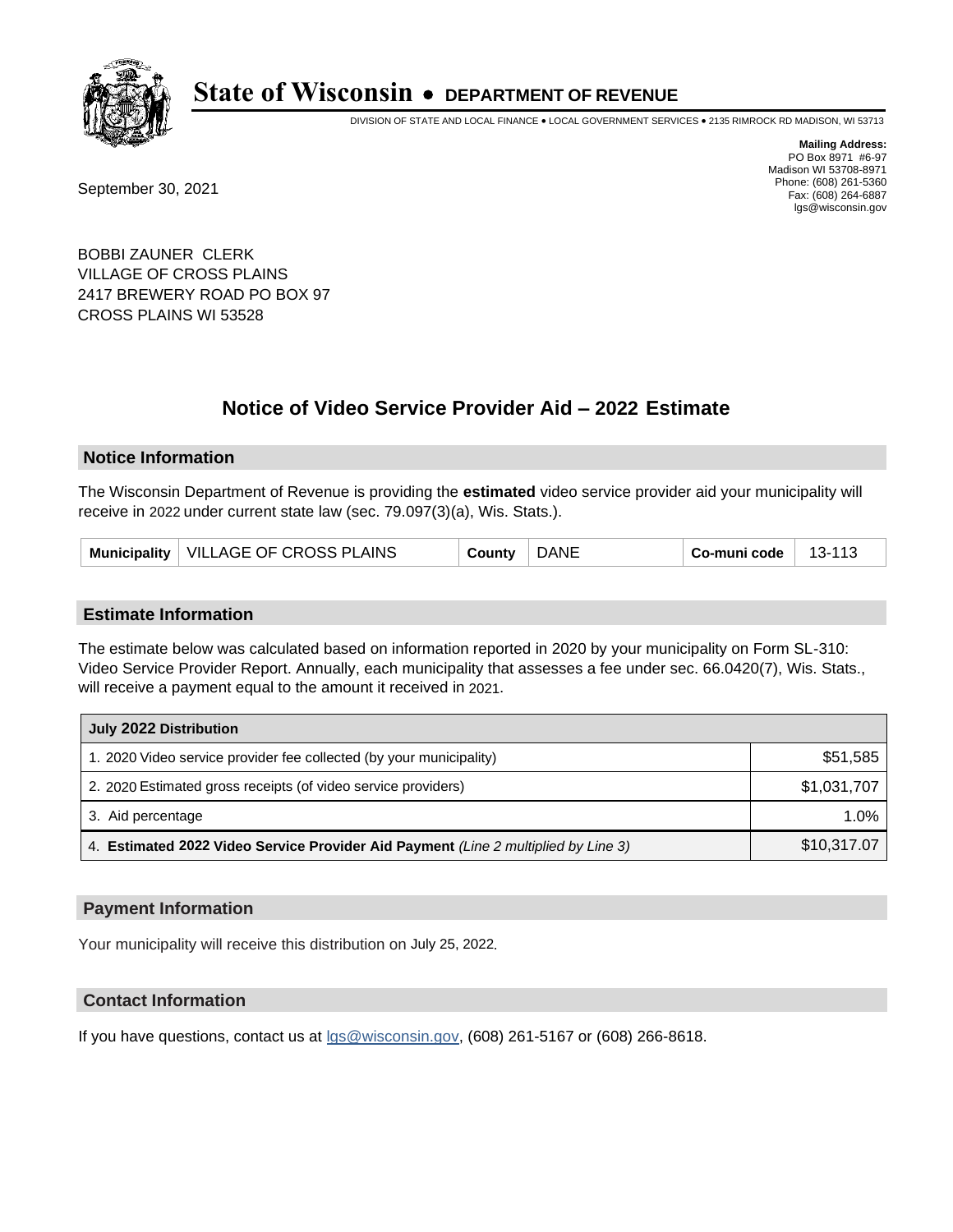

DIVISION OF STATE AND LOCAL FINANCE • LOCAL GOVERNMENT SERVICES • 2135 RIMROCK RD MADISON, WI 53713

September 30, 2021

**Mailing Address:** PO Box 8971 #6-97 Madison WI 53708-8971 Phone: (608) 261-5360 Fax: (608) 264-6887 lgs@wisconsin.gov

TERESA HUGHEY GROVES VILLAGE OF DANE PO BOX 168 DANE WI 53529-0168

# **Notice of Video Service Provider Aid - 2022 Estimate**

### **Notice Information**

The Wisconsin Department of Revenue is providing the **estimated** video service provider aid your municipality will receive in 2022 under current state law (sec. 79.097(3)(a), Wis. Stats.).

| <b>VILLAGE OF DANE</b><br><b>Municipality</b> | `ำ⊔ntv | <b>NE</b> | َ o-muni code | -116<br>-13- . |
|-----------------------------------------------|--------|-----------|---------------|----------------|
|-----------------------------------------------|--------|-----------|---------------|----------------|

#### **Estimate Information**

The estimate below was calculated based on information reported in 2020 by your municipality on Form SL-310: Video Service Provider Report. Annually, each municipality that assesses a fee under sec. 66.0420(7), Wis. Stats., will receive a payment equal to the amount it received in 2021.

| July 2022 Distribution                                                             |            |
|------------------------------------------------------------------------------------|------------|
| 1. 2020 Video service provider fee collected (by your municipality)                | \$7.142    |
| 2. 2020 Estimated gross receipts (of video service providers)                      | \$238,073  |
| 3. Aid percentage                                                                  | $1.0\%$    |
| 4. Estimated 2022 Video Service Provider Aid Payment (Line 2 multiplied by Line 3) | \$2,380.73 |

#### **Payment Information**

Your municipality will receive this distribution on July 25, 2022.

## **Contact Information**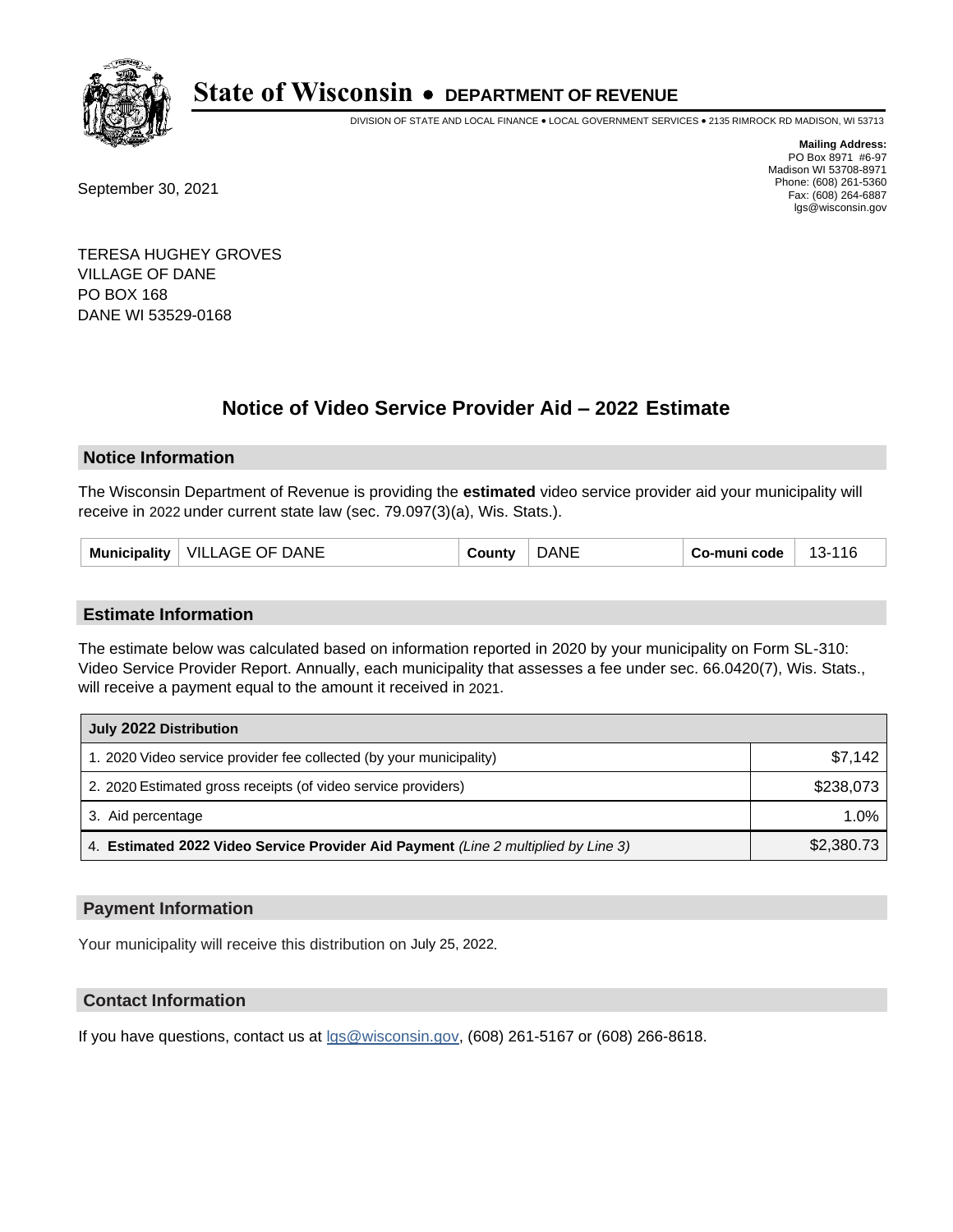

DIVISION OF STATE AND LOCAL FINANCE • LOCAL GOVERNMENT SERVICES • 2135 RIMROCK RD MADISON, WI 53713

September 30, 2021

**Mailing Address:** PO Box 8971 #6-97 Madison WI 53708-8971 Phone: (608) 261-5360 Fax: (608) 264-6887 lgs@wisconsin.gov

ELIZABETH MCCREDIE VILLAGE OF DEERFIELD PO BOX 66 DEERFIELD WI 53531-0066

# **Notice of Video Service Provider Aid - 2022 Estimate**

### **Notice Information**

The Wisconsin Department of Revenue is providing the **estimated** video service provider aid your municipality will receive in 2022 under current state law (sec. 79.097(3)(a), Wis. Stats.).

| $13 - 11^{-7}$<br>Co-muni code<br>County | Municipality   VILLAGE OF DEERFIELD | DANE |  |
|------------------------------------------|-------------------------------------|------|--|
|------------------------------------------|-------------------------------------|------|--|

#### **Estimate Information**

The estimate below was calculated based on information reported in 2020 by your municipality on Form SL-310: Video Service Provider Report. Annually, each municipality that assesses a fee under sec. 66.0420(7), Wis. Stats., will receive a payment equal to the amount it received in 2021.

| July 2022 Distribution                                                             |            |  |
|------------------------------------------------------------------------------------|------------|--|
| 1. 2020 Video service provider fee collected (by your municipality)                | \$28,854   |  |
| 2. 2020 Estimated gross receipts (of video service providers)                      | \$576,916  |  |
| 3. Aid percentage                                                                  | $1.0\%$    |  |
| 4. Estimated 2022 Video Service Provider Aid Payment (Line 2 multiplied by Line 3) | \$5,769.16 |  |

#### **Payment Information**

Your municipality will receive this distribution on July 25, 2022.

## **Contact Information**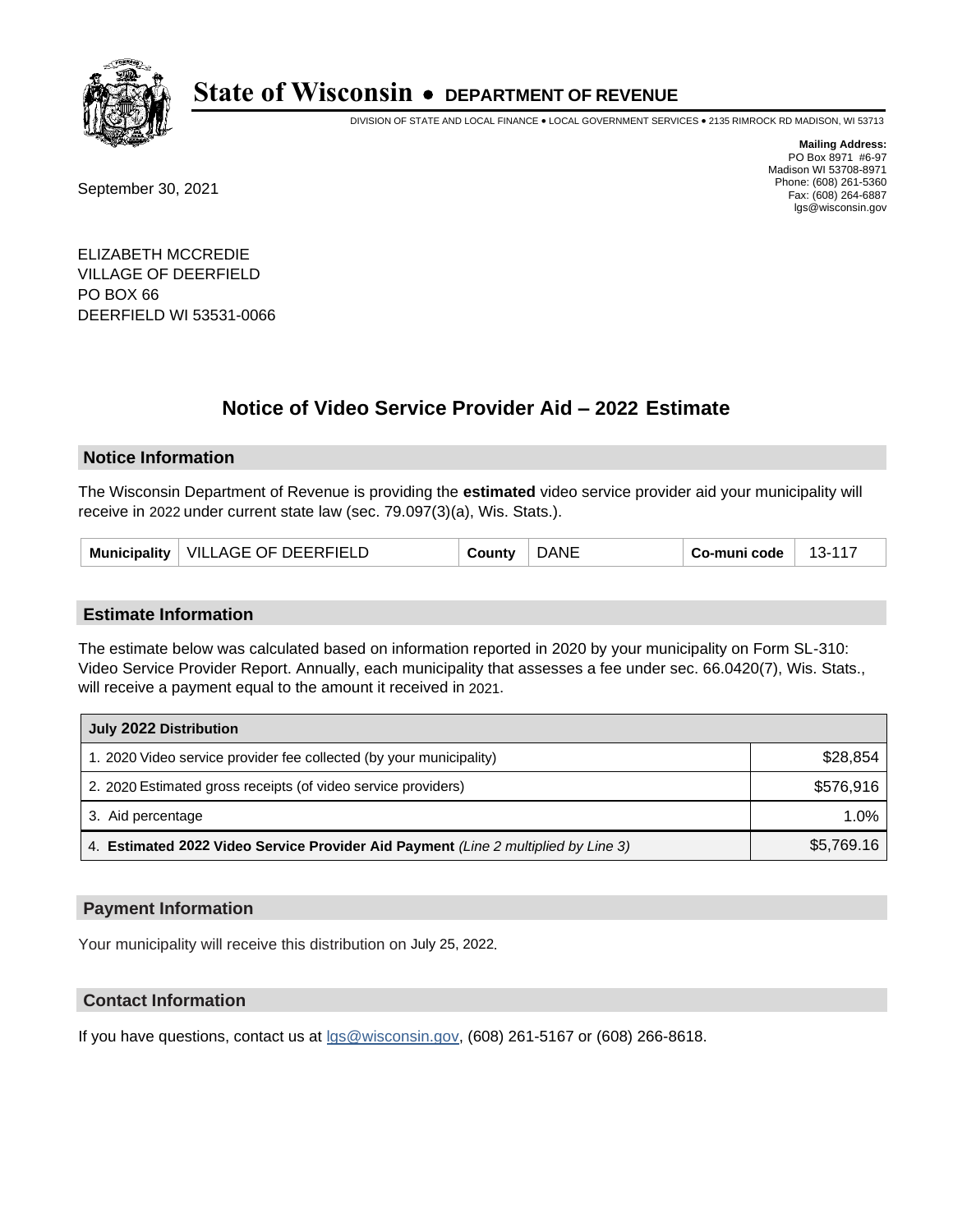

DIVISION OF STATE AND LOCAL FINANCE • LOCAL GOVERNMENT SERVICES • 2135 RIMROCK RD MADISON, WI 53713

September 30, 2021

**Mailing Address:** PO Box 8971 #6-97 Madison WI 53708-8971 Phone: (608) 261-5360 Fax: (608) 264-6887 lgs@wisconsin.gov

LU ANN LEGGETT VILLAGE OF DEFOREST 120 S STEVENSON ST. DEFOREST WI 53532

# **Notice of Video Service Provider Aid - 2022 Estimate**

#### **Notice Information**

The Wisconsin Department of Revenue is providing the **estimated** video service provider aid your municipality will receive in 2022 under current state law (sec. 79.097(3)(a), Wis. Stats.).

| <b>DANE</b><br>Municipality   VILLAGE OF DEFOREST<br>County | Co-muni code<br>- 13-118 |
|-------------------------------------------------------------|--------------------------|
|-------------------------------------------------------------|--------------------------|

#### **Estimate Information**

The estimate below was calculated based on information reported in 2020 by your municipality on Form SL-310: Video Service Provider Report. Annually, each municipality that assesses a fee under sec. 66.0420(7), Wis. Stats., will receive a payment equal to the amount it received in 2021.

| July 2022 Distribution                                                             |             |
|------------------------------------------------------------------------------------|-------------|
| 1. 2020 Video service provider fee collected (by your municipality)                | \$121,858   |
| 2. 2020 Estimated gross receipts (of video service providers)                      | \$2,437,174 |
| 3. Aid percentage                                                                  | 1.0%        |
| 4. Estimated 2022 Video Service Provider Aid Payment (Line 2 multiplied by Line 3) | \$24,371.74 |

#### **Payment Information**

Your municipality will receive this distribution on July 25, 2022.

## **Contact Information**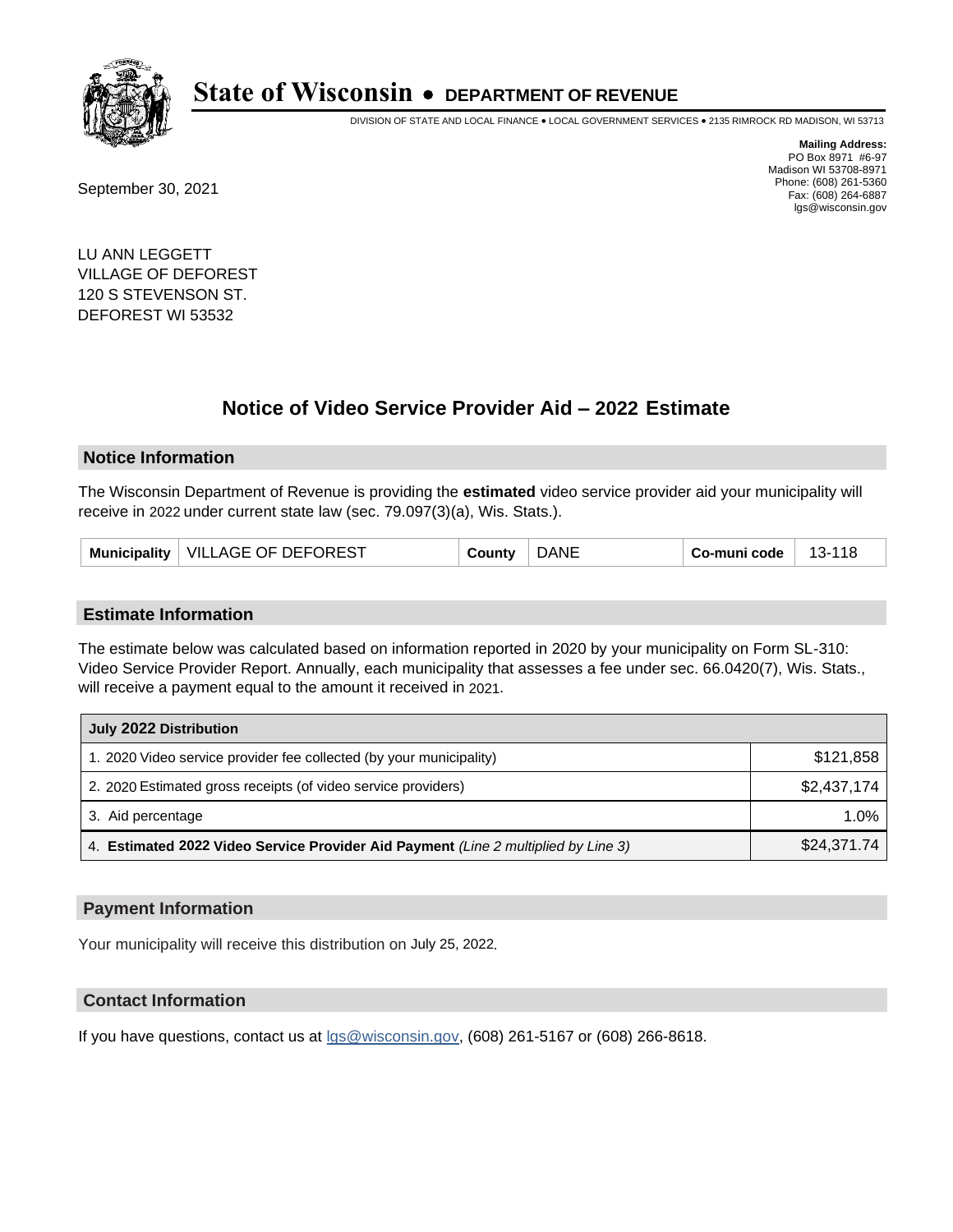

DIVISION OF STATE AND LOCAL FINANCE • LOCAL GOVERNMENT SERVICES • 2135 RIMROCK RD MADISON, WI 53713

September 30, 2021

**Mailing Address:** PO Box 8971 #6-97 Madison WI 53708-8971 Phone: (608) 261-5360 Fax: (608) 264-6887 lgs@wisconsin.gov

SARAH DANZ VILLAGE OF MAPLE BLUFF 18 OXFORD PLACE MADISON WI 53704-5955

# **Notice of Video Service Provider Aid - 2022 Estimate**

### **Notice Information**

The Wisconsin Department of Revenue is providing the **estimated** video service provider aid your municipality will receive in 2022 under current state law (sec. 79.097(3)(a), Wis. Stats.).

| VILLAGE OF MAPLE BLUFF<br>Municipality | County | <b>DANE</b> | Co-muni code | 13-151 |
|----------------------------------------|--------|-------------|--------------|--------|
|----------------------------------------|--------|-------------|--------------|--------|

#### **Estimate Information**

The estimate below was calculated based on information reported in 2020 by your municipality on Form SL-310: Video Service Provider Report. Annually, each municipality that assesses a fee under sec. 66.0420(7), Wis. Stats., will receive a payment equal to the amount it received in 2021.

| July 2022 Distribution                                                             |            |  |  |
|------------------------------------------------------------------------------------|------------|--|--|
| 1. 2020 Video service provider fee collected (by your municipality)                | \$20,322   |  |  |
| 2. 2020 Estimated gross receipts (of video service providers)                      | \$406.454  |  |  |
| 3. Aid percentage                                                                  | 1.0%       |  |  |
| 4. Estimated 2022 Video Service Provider Aid Payment (Line 2 multiplied by Line 3) | \$4,064.54 |  |  |

#### **Payment Information**

Your municipality will receive this distribution on July 25, 2022.

## **Contact Information**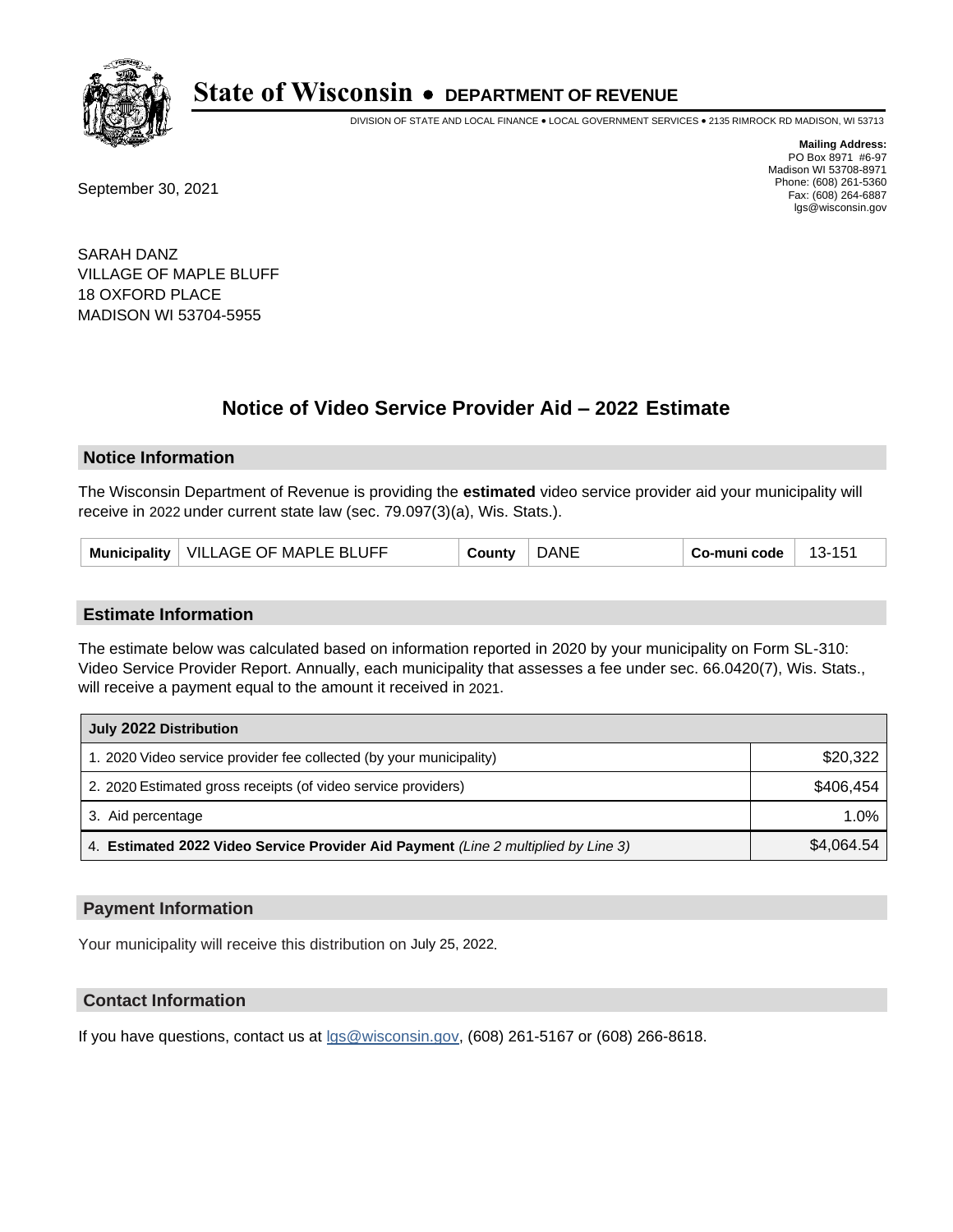

DIVISION OF STATE AND LOCAL FINANCE • LOCAL GOVERNMENT SERVICES • 2135 RIMROCK RD MADISON, WI 53713

September 30, 2021

**Mailing Address:** PO Box 8971 #6-97 Madison WI 53708-8971 Phone: (608) 261-5360 Fax: (608) 264-6887 lgs@wisconsin.gov

LINDSEY JOHNSON VILLAGE OF MARSHALL 130 S PARDEE ST, PO BOX 45 MARSH WI 53559-0045

# **Notice of Video Service Provider Aid - 2022 Estimate**

#### **Notice Information**

The Wisconsin Department of Revenue is providing the **estimated** video service provider aid your municipality will receive in 2022 under current state law (sec. 79.097(3)(a), Wis. Stats.).

| <b>MARSHALL</b><br><b>VILLAGE OF</b><br>.NF<br><b>Municipality</b><br>152<br>. 1 km<br>`ountv<br>-muni code<br>. |
|------------------------------------------------------------------------------------------------------------------|
|------------------------------------------------------------------------------------------------------------------|

#### **Estimate Information**

The estimate below was calculated based on information reported in 2020 by your municipality on Form SL-310: Video Service Provider Report. Annually, each municipality that assesses a fee under sec. 66.0420(7), Wis. Stats., will receive a payment equal to the amount it received in 2021.

| July 2022 Distribution                                                             |            |  |  |
|------------------------------------------------------------------------------------|------------|--|--|
| 1. 2020 Video service provider fee collected (by your municipality)                | \$44.100   |  |  |
| 2. 2020 Estimated gross receipts (of video service providers)                      | \$882,006  |  |  |
| 3. Aid percentage                                                                  | 1.0%       |  |  |
| 4. Estimated 2022 Video Service Provider Aid Payment (Line 2 multiplied by Line 3) | \$8,820.06 |  |  |

#### **Payment Information**

Your municipality will receive this distribution on July 25, 2022.

## **Contact Information**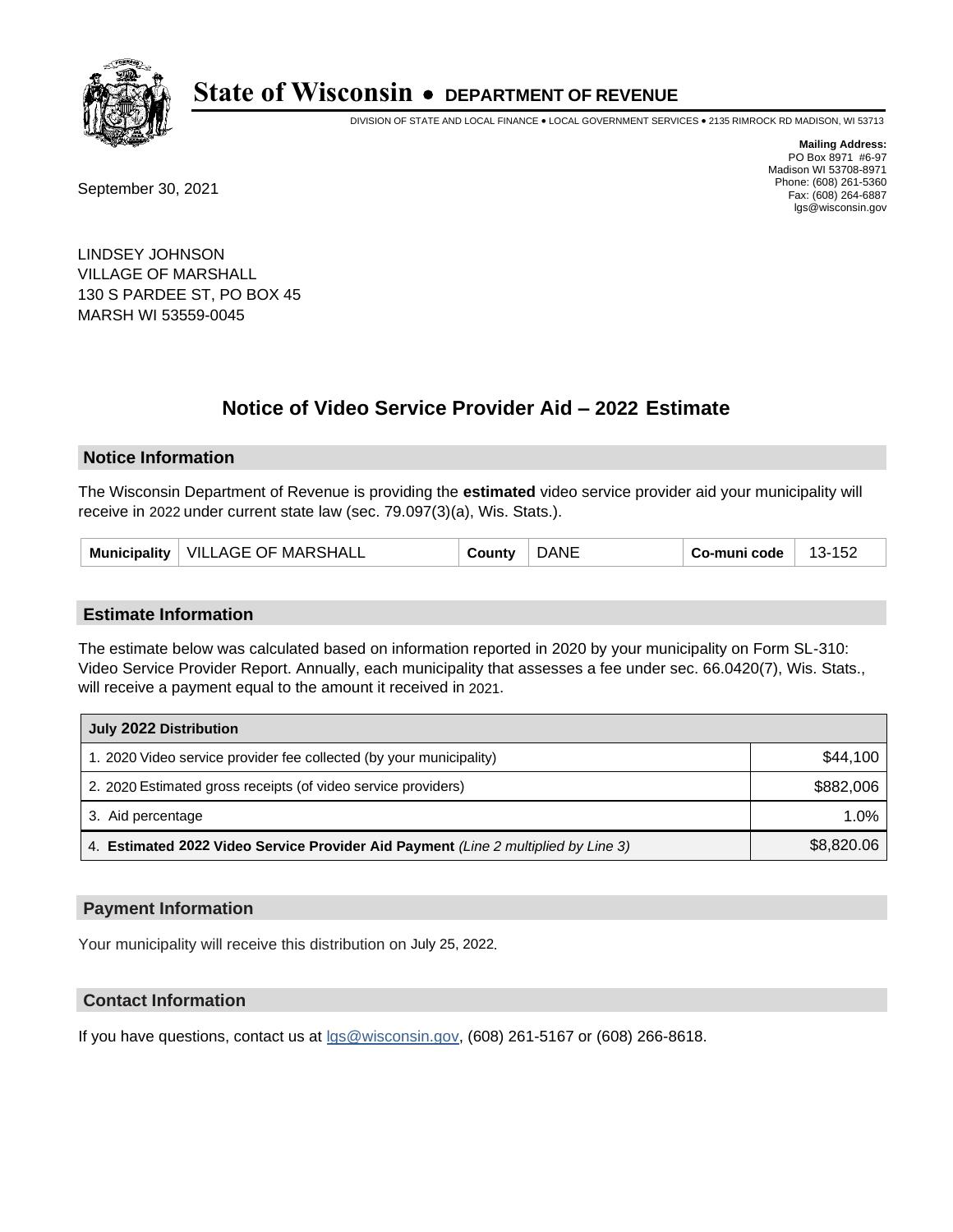

DIVISION OF STATE AND LOCAL FINANCE • LOCAL GOVERNMENT SERVICES • 2135 RIMROCK RD MADISON, WI 53713

September 30, 2021

**Mailing Address:** PO Box 8971 #6-97 Madison WI 53708-8971 Phone: (608) 261-5360 Fax: (608) 264-6887 lgs@wisconsin.gov

ANGIE VOLKMAN VILLAGE OF MAZOMANIE PO BOX 26, 133 CRESCENT ST. MAZOMANIE WI 53560-0026

# **Notice of Video Service Provider Aid - 2022 Estimate**

#### **Notice Information**

The Wisconsin Department of Revenue is providing the **estimated** video service provider aid your municipality will receive in 2022 under current state law (sec. 79.097(3)(a), Wis. Stats.).

| Municipality   VILLAGE OF MAZOMANIE | County | <b>DANE</b> | Co-muni code | 13-153 |
|-------------------------------------|--------|-------------|--------------|--------|
|-------------------------------------|--------|-------------|--------------|--------|

#### **Estimate Information**

The estimate below was calculated based on information reported in 2020 by your municipality on Form SL-310: Video Service Provider Report. Annually, each municipality that assesses a fee under sec. 66.0420(7), Wis. Stats., will receive a payment equal to the amount it received in 2021.

| July 2022 Distribution                                                             |            |  |  |
|------------------------------------------------------------------------------------|------------|--|--|
| 1. 2020 Video service provider fee collected (by your municipality)                | \$19.504   |  |  |
| 2. 2020 Estimated gross receipts (of video service providers)                      | \$390.070  |  |  |
| 3. Aid percentage                                                                  | $1.0\%$    |  |  |
| 4. Estimated 2022 Video Service Provider Aid Payment (Line 2 multiplied by Line 3) | \$3,900.70 |  |  |

#### **Payment Information**

Your municipality will receive this distribution on July 25, 2022.

## **Contact Information**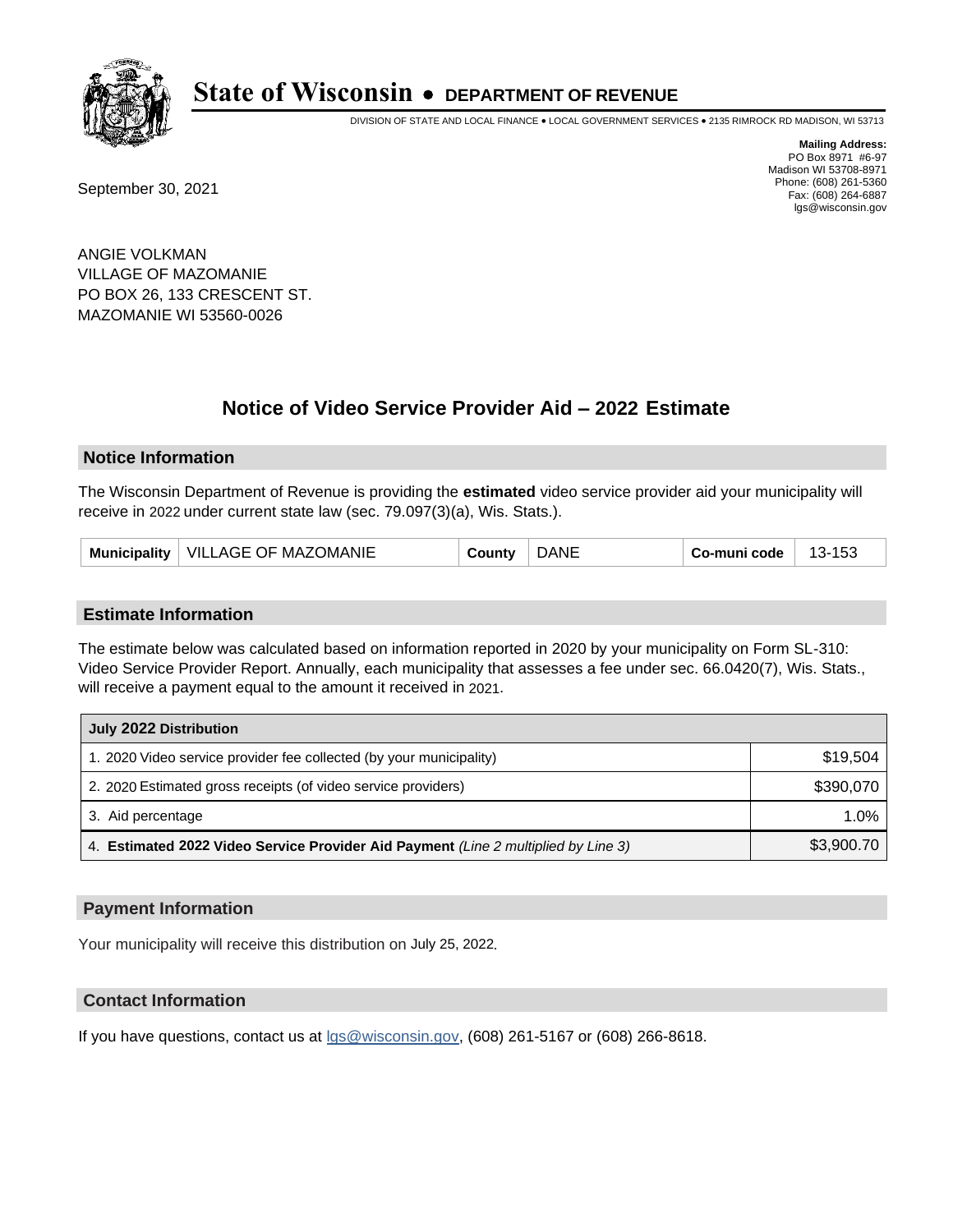

DIVISION OF STATE AND LOCAL FINANCE • LOCAL GOVERNMENT SERVICES • 2135 RIMROCK RD MADISON, WI 53713

September 30, 2021

**Mailing Address:** PO Box 8971 #6-97 Madison WI 53708-8971 Phone: (608) 261-5360 Fax: (608) 264-6887 lgs@wisconsin.gov

CASSANDRA SUETTINGER VILLAGE OF MCFARLAND PO BOX 110 MC FARLAND WI 53558-0110

# **Notice of Video Service Provider Aid - 2022 Estimate**

### **Notice Information**

The Wisconsin Department of Revenue is providing the **estimated** video service provider aid your municipality will receive in 2022 under current state law (sec. 79.097(3)(a), Wis. Stats.).

#### **Estimate Information**

The estimate below was calculated based on information reported in 2020 by your municipality on Form SL-310: Video Service Provider Report. Annually, each municipality that assesses a fee under sec. 66.0420(7), Wis. Stats., will receive a payment equal to the amount it received in 2021.

| July 2022 Distribution                                                             |             |  |  |
|------------------------------------------------------------------------------------|-------------|--|--|
| 1. 2020 Video service provider fee collected (by your municipality)                | \$100,258   |  |  |
| 2. 2020 Estimated gross receipts (of video service providers)                      | \$2,005,170 |  |  |
| 3. Aid percentage                                                                  | 1.0%        |  |  |
| 4. Estimated 2022 Video Service Provider Aid Payment (Line 2 multiplied by Line 3) | \$20,051.70 |  |  |

#### **Payment Information**

Your municipality will receive this distribution on July 25, 2022.

## **Contact Information**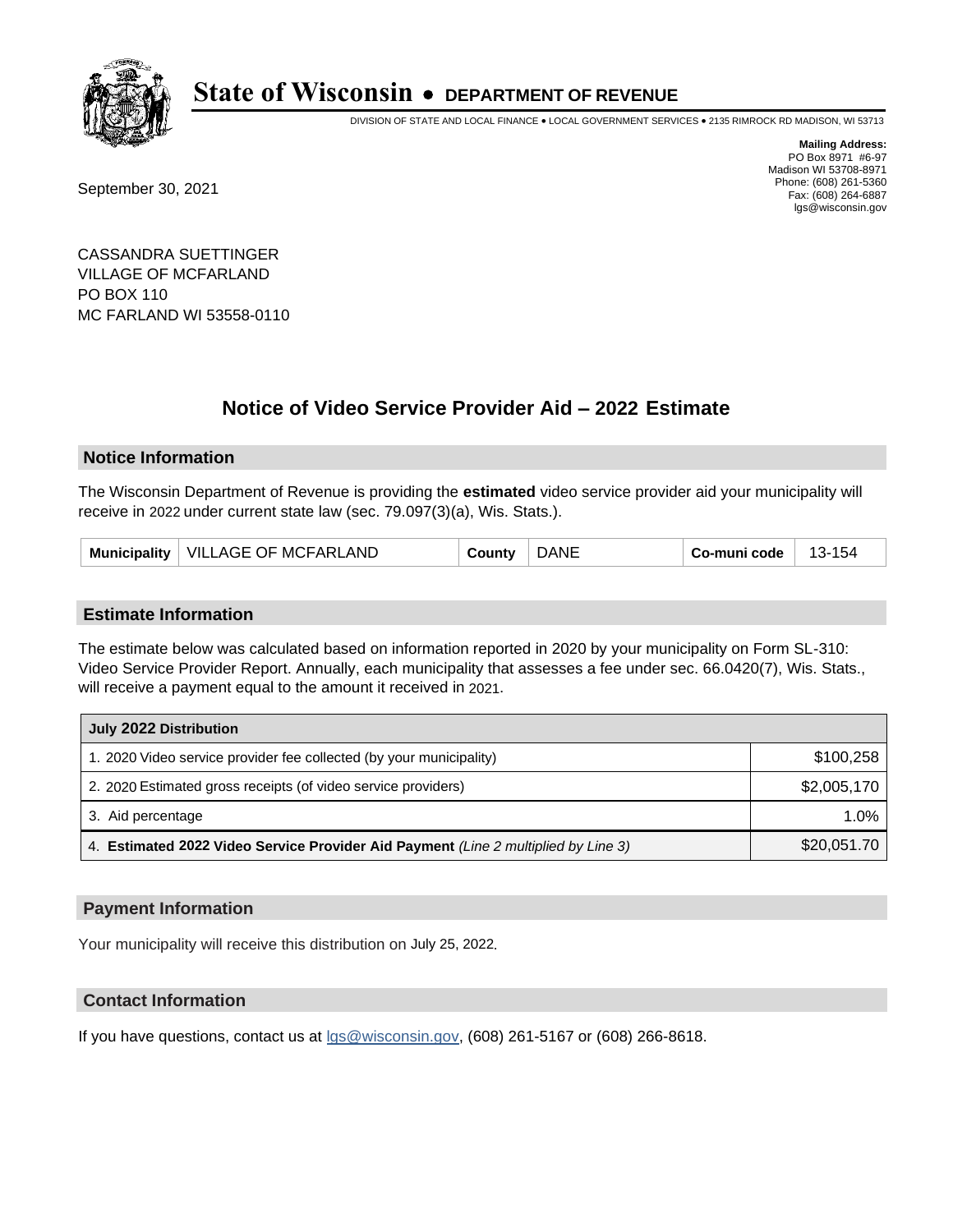

DIVISION OF STATE AND LOCAL FINANCE • LOCAL GOVERNMENT SERVICES • 2135 RIMROCK RD MADISON, WI 53713

September 30, 2021

**Mailing Address:** PO Box 8971 #6-97 Madison WI 53708-8971 Phone: (608) 261-5360 Fax: (608) 264-6887 lgs@wisconsin.gov

ALYSSA GAFFNEY VILLAGE OF MOUNT HOREB 138 E MAIN ST MOUNT HOREB WI 53572

# **Notice of Video Service Provider Aid - 2022 Estimate**

#### **Notice Information**

The Wisconsin Department of Revenue is providing the **estimated** video service provider aid your municipality will receive in 2022 under current state law (sec. 79.097(3)(a), Wis. Stats.).

| VILLAGE OF MOUNT HOREB<br><b>Municipality</b> | County | <b>DANE</b> | Co-muni code | 13-157 |
|-----------------------------------------------|--------|-------------|--------------|--------|
|-----------------------------------------------|--------|-------------|--------------|--------|

#### **Estimate Information**

The estimate below was calculated based on information reported in 2020 by your municipality on Form SL-310: Video Service Provider Report. Annually, each municipality that assesses a fee under sec. 66.0420(7), Wis. Stats., will receive a payment equal to the amount it received in 2021.

| July 2022 Distribution                                                             |             |  |  |
|------------------------------------------------------------------------------------|-------------|--|--|
| 1. 2020 Video service provider fee collected (by your municipality)                | \$77,302    |  |  |
| 2. 2020 Estimated gross receipts (of video service providers)                      | \$1.546.047 |  |  |
| 3. Aid percentage                                                                  | 1.0%        |  |  |
| 4. Estimated 2022 Video Service Provider Aid Payment (Line 2 multiplied by Line 3) | \$15,460.47 |  |  |

#### **Payment Information**

Your municipality will receive this distribution on July 25, 2022.

## **Contact Information**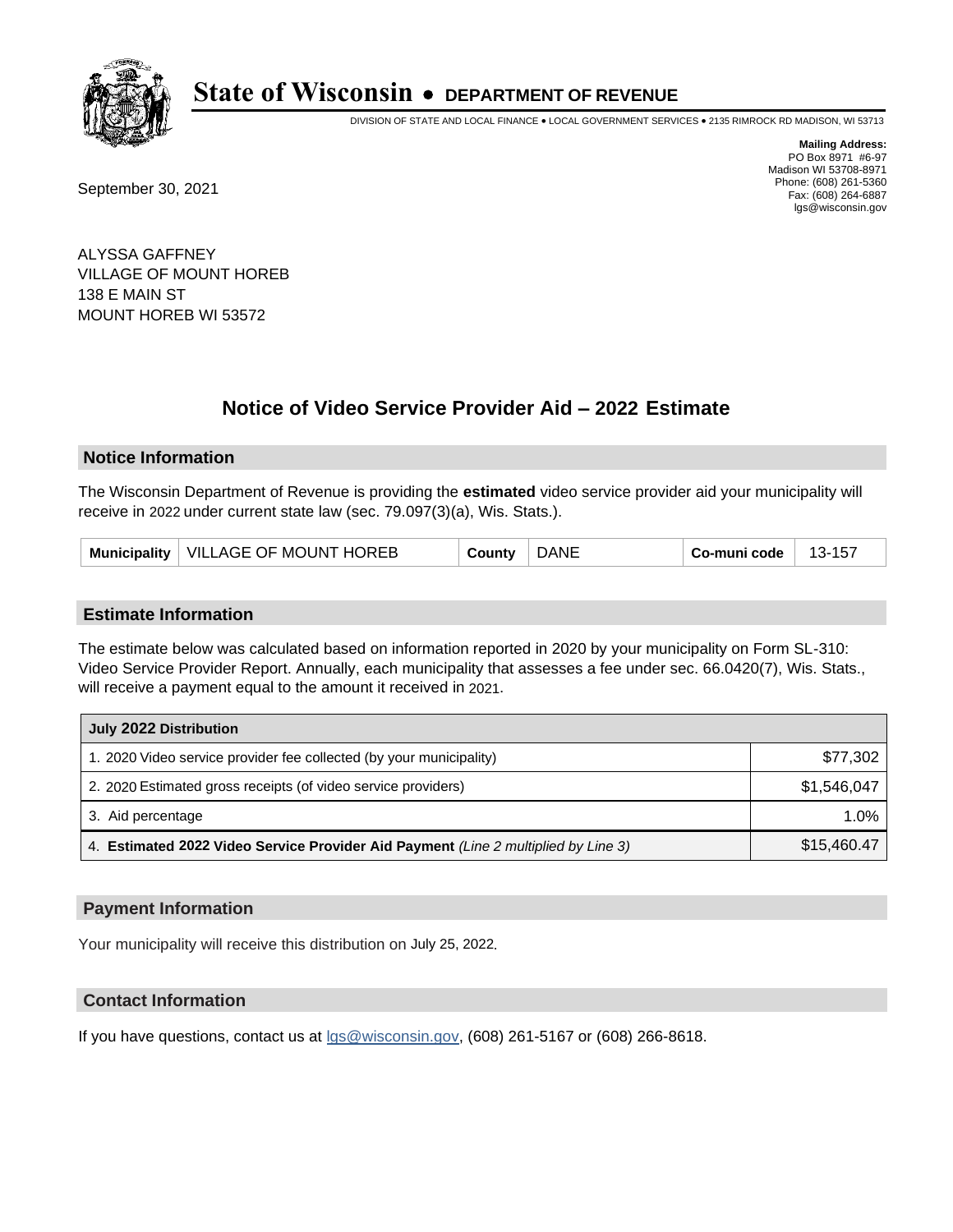

DIVISION OF STATE AND LOCAL FINANCE • LOCAL GOVERNMENT SERVICES • 2135 RIMROCK RD MADISON, WI 53713

September 30, 2021

**Mailing Address:** PO Box 8971 #6-97 Madison WI 53708-8971 Phone: (608) 261-5360 Fax: (608) 264-6887 lgs@wisconsin.gov

CANDIE JONES VILLAGE OF OREGON 117 SPRING ST OREGON WI 53575-1494

# **Notice of Video Service Provider Aid - 2022 Estimate**

#### **Notice Information**

The Wisconsin Department of Revenue is providing the **estimated** video service provider aid your municipality will receive in 2022 under current state law (sec. 79.097(3)(a), Wis. Stats.).

| VILLAGE OF OREGON<br>Municipality | Count∨ | DANE | Co-muni code | 13-165 |
|-----------------------------------|--------|------|--------------|--------|
|-----------------------------------|--------|------|--------------|--------|

#### **Estimate Information**

The estimate below was calculated based on information reported in 2020 by your municipality on Form SL-310: Video Service Provider Report. Annually, each municipality that assesses a fee under sec. 66.0420(7), Wis. Stats., will receive a payment equal to the amount it received in 2021.

| July 2022 Distribution                                                             |             |  |
|------------------------------------------------------------------------------------|-------------|--|
| 1. 2020 Video service provider fee collected (by your municipality)                | \$121,269   |  |
| 2. 2020 Estimated gross receipts (of video service providers)                      | \$2,425,380 |  |
| 3. Aid percentage                                                                  | $1.0\%$     |  |
| 4. Estimated 2022 Video Service Provider Aid Payment (Line 2 multiplied by Line 3) | \$24,253.80 |  |

#### **Payment Information**

Your municipality will receive this distribution on July 25, 2022.

## **Contact Information**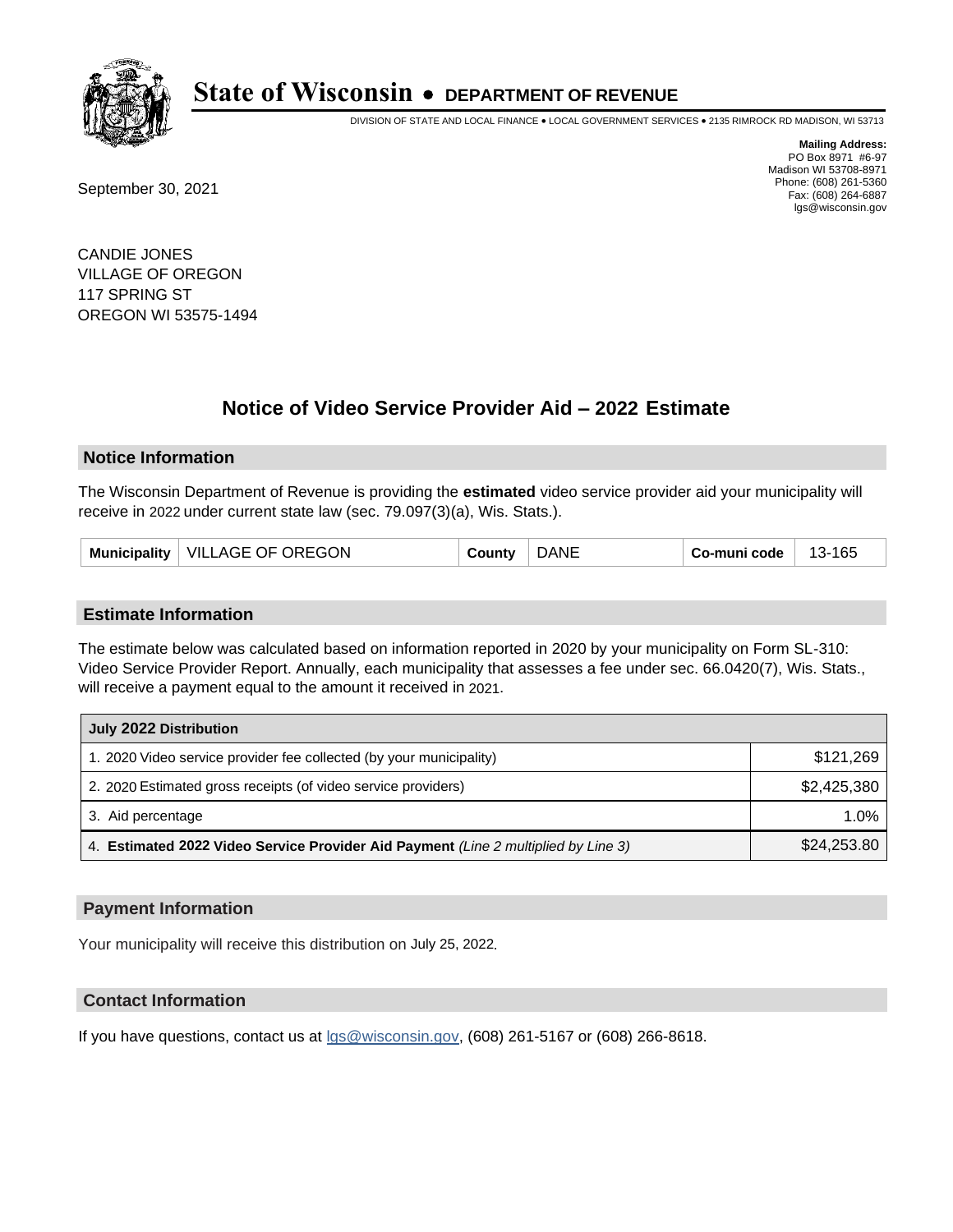

DIVISION OF STATE AND LOCAL FINANCE • LOCAL GOVERNMENT SERVICES • 2135 RIMROCK RD MADISON, WI 53713

September 30, 2021

**Mailing Address:** PO Box 8971 #6-97 Madison WI 53708-8971 Phone: (608) 261-5360 Fax: (608) 264-6887 lgs@wisconsin.gov

KARLA ENDRES VILLAGE OF SHOREWOOD HILLS 810 SHOREWOOD BLVD MADISON WI 53705-2115

# **Notice of Video Service Provider Aid - 2022 Estimate**

#### **Notice Information**

The Wisconsin Department of Revenue is providing the **estimated** video service provider aid your municipality will receive in 2022 under current state law (sec. 79.097(3)(a), Wis. Stats.).

| <b>DANE</b><br>Municipality   VILLAGE OF SHOREWOOD HILLS<br>County | Co-muni code<br>13-181 |  |
|--------------------------------------------------------------------|------------------------|--|
|--------------------------------------------------------------------|------------------------|--|

#### **Estimate Information**

The estimate below was calculated based on information reported in 2020 by your municipality on Form SL-310: Video Service Provider Report. Annually, each municipality that assesses a fee under sec. 66.0420(7), Wis. Stats., will receive a payment equal to the amount it received in 2021.

| July 2022 Distribution                                                             |            |  |
|------------------------------------------------------------------------------------|------------|--|
| 1. 2020 Video service provider fee collected (by your municipality)                | \$28,116   |  |
| 2. 2020 Estimated gross receipts (of video service providers)                      | \$562.341  |  |
| 3. Aid percentage                                                                  | 1.0%       |  |
| 4. Estimated 2022 Video Service Provider Aid Payment (Line 2 multiplied by Line 3) | \$5,623.41 |  |

#### **Payment Information**

Your municipality will receive this distribution on July 25, 2022.

## **Contact Information**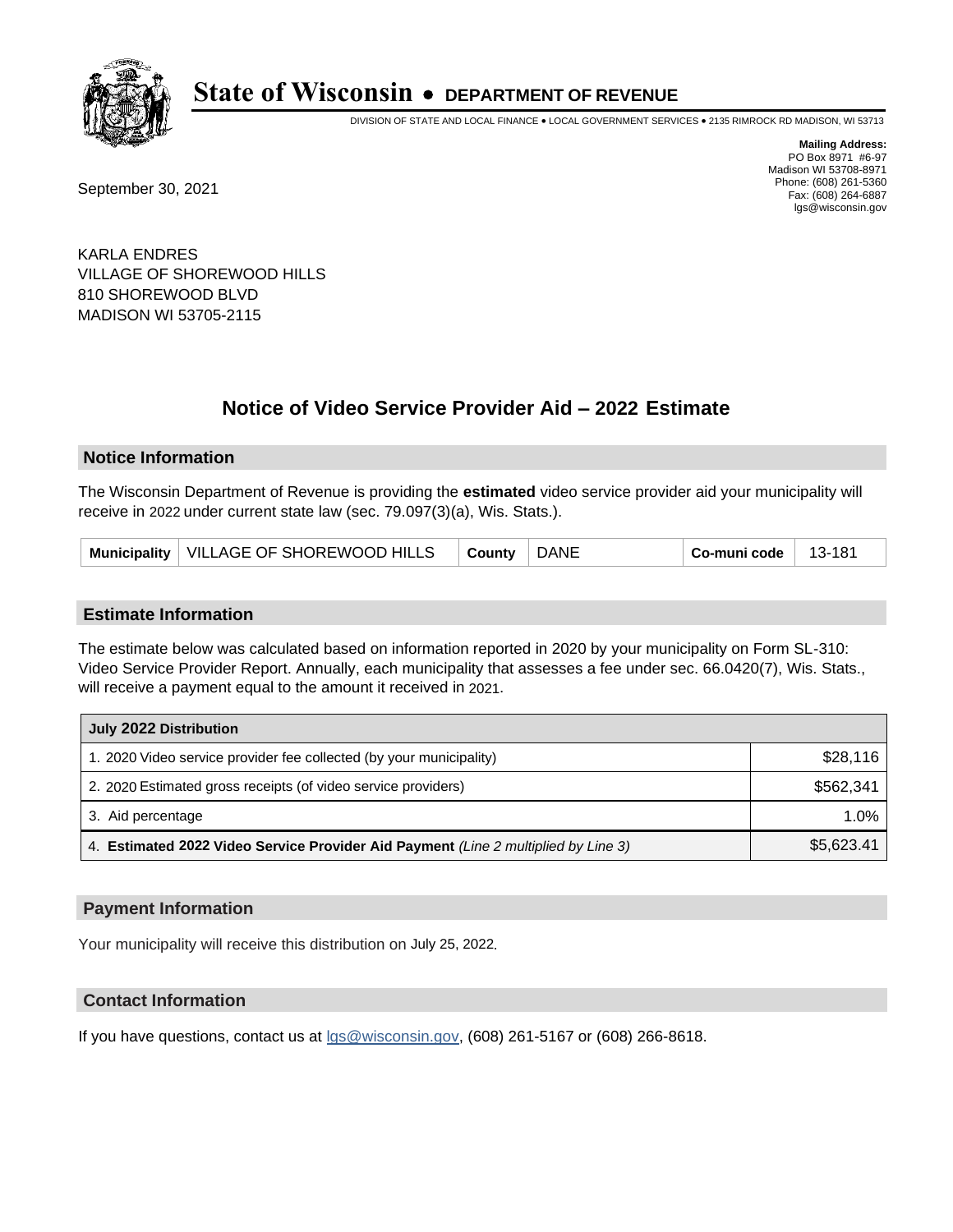

DIVISION OF STATE AND LOCAL FINANCE • LOCAL GOVERNMENT SERVICES • 2135 RIMROCK RD MADISON, WI 53713

September 30, 2021

**Mailing Address:** PO Box 8971 #6-97 Madison WI 53708-8971 Phone: (608) 261-5360 Fax: (608) 264-6887 lgs@wisconsin.gov

CAITLIN STENE VILLAGE OF WAUNAKEE PO BOX 100 WAUNAKEE WI 53597-0100

# **Notice of Video Service Provider Aid - 2022 Estimate**

### **Notice Information**

The Wisconsin Department of Revenue is providing the **estimated** video service provider aid your municipality will receive in 2022 under current state law (sec. 79.097(3)(a), Wis. Stats.).

| VILLAGE OF WAUNAKEE<br>Municipality | County | <b>DANE</b> | Co-muni code | 191-<br>$13-$ |
|-------------------------------------|--------|-------------|--------------|---------------|
|-------------------------------------|--------|-------------|--------------|---------------|

#### **Estimate Information**

The estimate below was calculated based on information reported in 2020 by your municipality on Form SL-310: Video Service Provider Report. Annually, each municipality that assesses a fee under sec. 66.0420(7), Wis. Stats., will receive a payment equal to the amount it received in 2021.

| July 2022 Distribution                                                             |             |  |
|------------------------------------------------------------------------------------|-------------|--|
| 1. 2020 Video service provider fee collected (by your municipality)                | \$189,535   |  |
| 2. 2020 Estimated gross receipts (of video service providers)                      | \$3,790,698 |  |
| 3. Aid percentage                                                                  | 1.0%        |  |
| 4. Estimated 2022 Video Service Provider Aid Payment (Line 2 multiplied by Line 3) | \$37,906.98 |  |

#### **Payment Information**

Your municipality will receive this distribution on July 25, 2022.

## **Contact Information**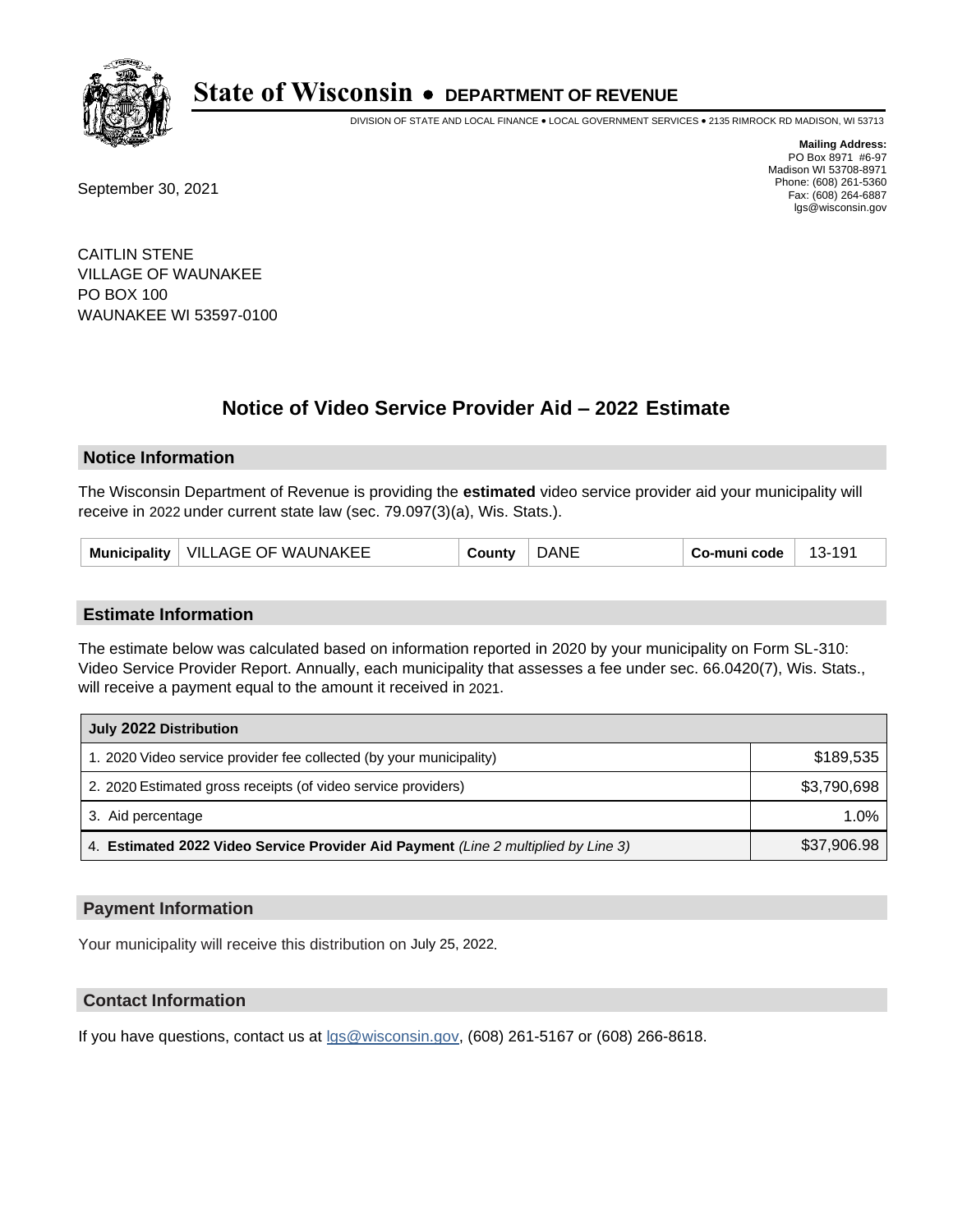

DIVISION OF STATE AND LOCAL FINANCE • LOCAL GOVERNMENT SERVICES • 2135 RIMROCK RD MADISON, WI 53713

September 30, 2021

**Mailing Address:** PO Box 8971 #6-97 Madison WI 53708-8971 Phone: (608) 261-5360 Fax: (608) 264-6887 lgs@wisconsin.gov

CHRISTINE CAPSTRAN VILLAGE OF WINDSOR 4084 MUELLER RD DE FOREST WI 53532

# **Notice of Video Service Provider Aid - 2022 Estimate**

### **Notice Information**

The Wisconsin Department of Revenue is providing the **estimated** video service provider aid your municipality will receive in 2022 under current state law (sec. 79.097(3)(a), Wis. Stats.).

| Municipality   VILLAGE OF WINDSOR | Count∨ | <b>DANE</b> | Co-muni code | 13-196 |
|-----------------------------------|--------|-------------|--------------|--------|
|-----------------------------------|--------|-------------|--------------|--------|

#### **Estimate Information**

The estimate below was calculated based on information reported in 2020 by your municipality on Form SL-310: Video Service Provider Report. Annually, each municipality that assesses a fee under sec. 66.0420(7), Wis. Stats., will receive a payment equal to the amount it received in 2021.

| July 2022 Distribution                                                             |             |  |  |  |
|------------------------------------------------------------------------------------|-------------|--|--|--|
| 1. 2020 Video service provider fee collected (by your municipality)                | \$72.158    |  |  |  |
| 2. 2020 Estimated gross receipts (of video service providers)                      | \$1.443.168 |  |  |  |
| 3. Aid percentage                                                                  | 1.0%        |  |  |  |
| 4. Estimated 2022 Video Service Provider Aid Payment (Line 2 multiplied by Line 3) | \$14,431.68 |  |  |  |

#### **Payment Information**

Your municipality will receive this distribution on July 25, 2022.

## **Contact Information**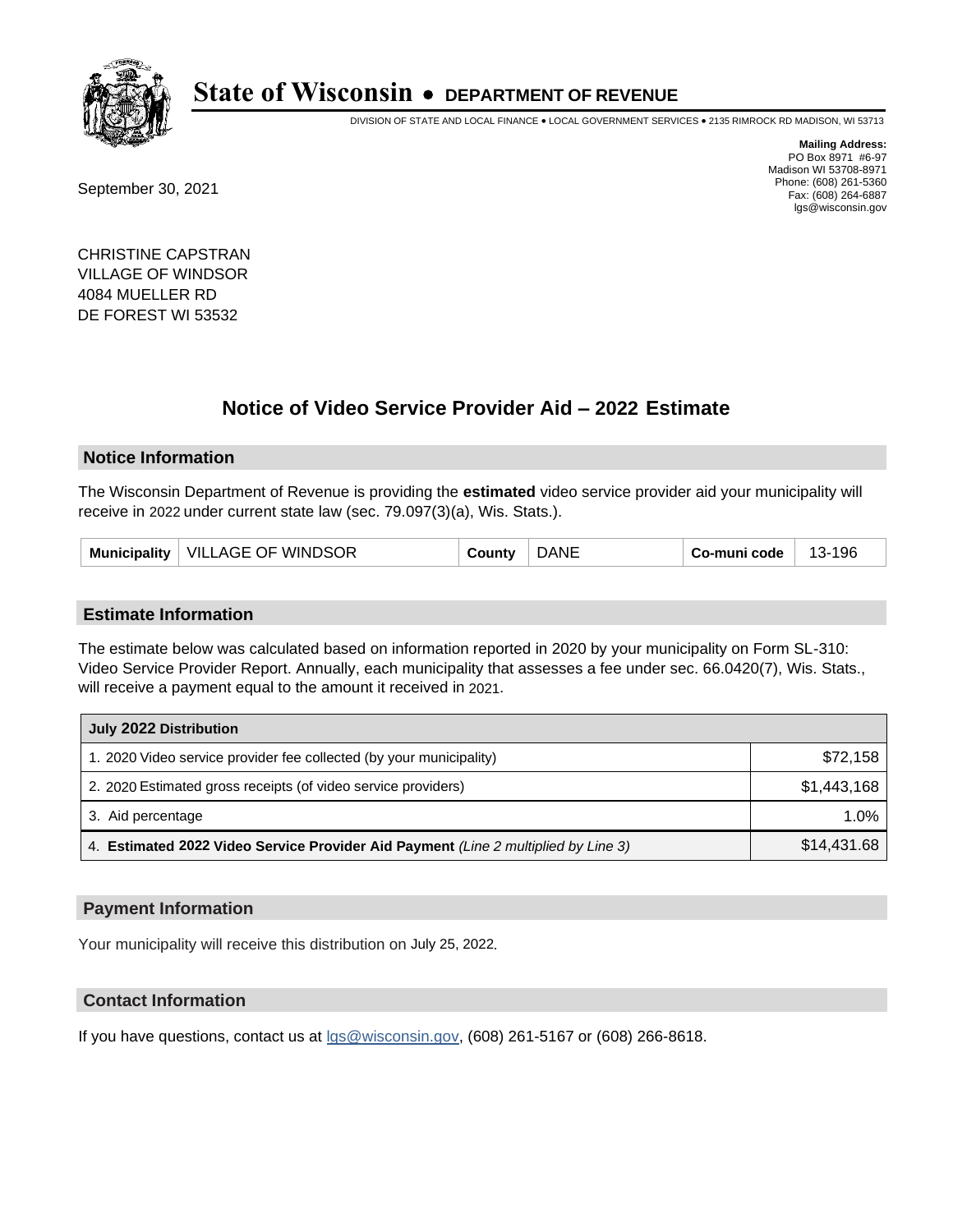

DIVISION OF STATE AND LOCAL FINANCE • LOCAL GOVERNMENT SERVICES • 2135 RIMROCK RD MADISON, WI 53713

September 30, 2021

**Mailing Address:** PO Box 8971 #6-97 Madison WI 53708-8971 Phone: (608) 261-5360 Fax: (608) 264-6887 lgs@wisconsin.gov

TRACY OLDENBURG CITY OF FITCHBURG 5520 LACY RD FITCHBURG WI 53711-5318

# **Notice of Video Service Provider Aid - 2022 Estimate**

#### **Notice Information**

The Wisconsin Department of Revenue is providing the **estimated** video service provider aid your municipality will receive in 2022 under current state law (sec. 79.097(3)(a), Wis. Stats.).

|  | Municipality   CITY OF FITCHBURG | County | <b>DANE</b> | Co-muni code | 13-225 |
|--|----------------------------------|--------|-------------|--------------|--------|
|--|----------------------------------|--------|-------------|--------------|--------|

#### **Estimate Information**

The estimate below was calculated based on information reported in 2020 by your municipality on Form SL-310: Video Service Provider Report. Annually, each municipality that assesses a fee under sec. 66.0420(7), Wis. Stats., will receive a payment equal to the amount it received in 2021.

| July 2022 Distribution                                                             |             |  |  |  |
|------------------------------------------------------------------------------------|-------------|--|--|--|
| 1. 2020 Video service provider fee collected (by your municipality)                | \$315,980   |  |  |  |
| 2. 2020 Estimated gross receipts (of video service providers)                      | \$6,319,604 |  |  |  |
| 3. Aid percentage                                                                  | 1.0%        |  |  |  |
| 4. Estimated 2022 Video Service Provider Aid Payment (Line 2 multiplied by Line 3) | \$63,196.04 |  |  |  |

#### **Payment Information**

Your municipality will receive this distribution on July 25, 2022.

### **Contact Information**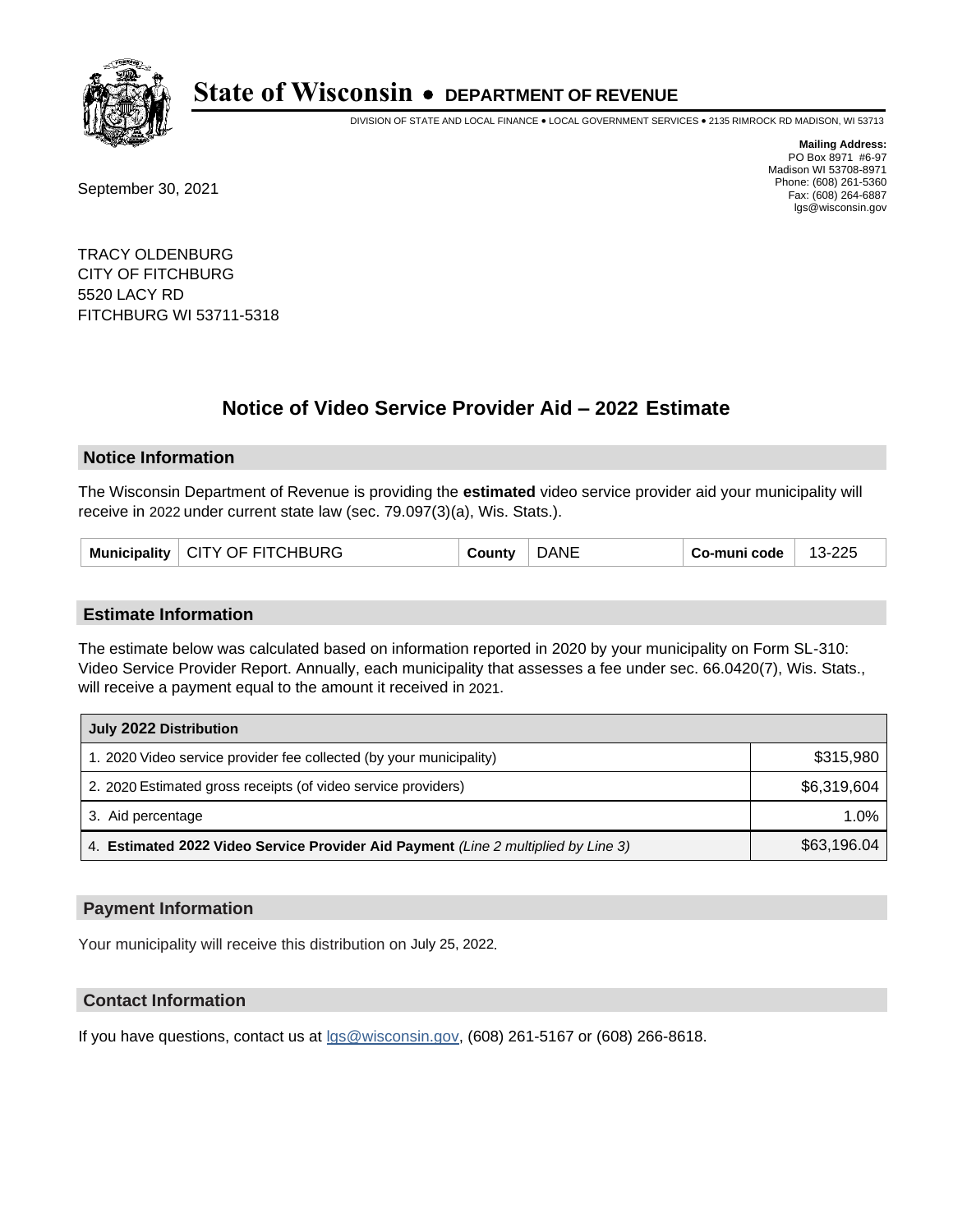

DIVISION OF STATE AND LOCAL FINANCE • LOCAL GOVERNMENT SERVICES • 2135 RIMROCK RD MADISON, WI 53713

September 30, 2021

**Mailing Address:** PO Box 8971 #6-97 Madison WI 53708-8971 Phone: (608) 261-5360 Fax: (608) 264-6887 lgs@wisconsin.gov

MARIBETH WITZEL-BEHL CITY OF MADISON 210 M L K JR BLVD RM 103 MADISON WI 53703-3345

# **Notice of Video Service Provider Aid - 2022 Estimate**

#### **Notice Information**

The Wisconsin Department of Revenue is providing the **estimated** video service provider aid your municipality will receive in 2022 under current state law (sec. 79.097(3)(a), Wis. Stats.).

|  | Municipality   CITY OF MADISON | County | <b>DANE</b> | Co-muni code | 13-251 |
|--|--------------------------------|--------|-------------|--------------|--------|
|--|--------------------------------|--------|-------------|--------------|--------|

#### **Estimate Information**

The estimate below was calculated based on information reported in 2020 by your municipality on Form SL-310: Video Service Provider Report. Annually, each municipality that assesses a fee under sec. 66.0420(7), Wis. Stats., will receive a payment equal to the amount it received in 2021.

| July 2022 Distribution                                                             |              |  |  |  |
|------------------------------------------------------------------------------------|--------------|--|--|--|
| 1. 2020 Video service provider fee collected (by your municipality)                | \$2.464.416  |  |  |  |
| 2. 2020 Estimated gross receipts (of video service providers)                      | \$49,290,135 |  |  |  |
| 3. Aid percentage                                                                  | $1.0\%$      |  |  |  |
| 4. Estimated 2022 Video Service Provider Aid Payment (Line 2 multiplied by Line 3) | \$492,901.35 |  |  |  |

#### **Payment Information**

Your municipality will receive this distribution on July 25, 2022.

## **Contact Information**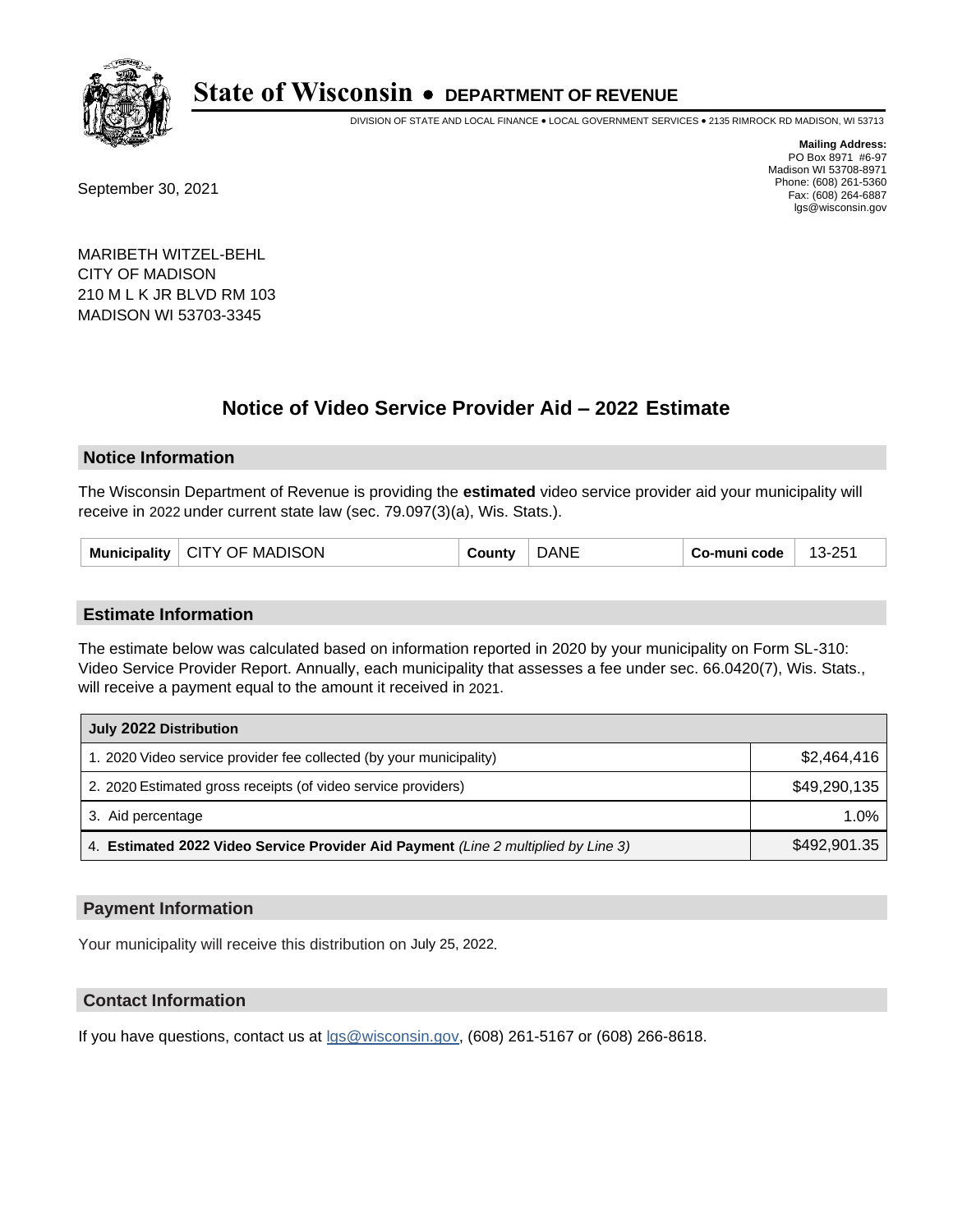

DIVISION OF STATE AND LOCAL FINANCE • LOCAL GOVERNMENT SERVICES • 2135 RIMROCK RD MADISON, WI 53713

September 30, 2021

**Mailing Address:** PO Box 8971 #6-97 Madison WI 53708-8971 Phone: (608) 261-5360 Fax: (608) 264-6887 lgs@wisconsin.gov

LORIE BURNS CITY OF MIDDLETON 7426 HUBBARD AVE MIDDLETON WI 53562

# **Notice of Video Service Provider Aid - 2022 Estimate**

#### **Notice Information**

The Wisconsin Department of Revenue is providing the **estimated** video service provider aid your municipality will receive in 2022 under current state law (sec. 79.097(3)(a), Wis. Stats.).

|  | Municipality   CITY OF MIDDLETON | County | <b>DANE</b> | Co-muni code | 13-255 |
|--|----------------------------------|--------|-------------|--------------|--------|
|--|----------------------------------|--------|-------------|--------------|--------|

#### **Estimate Information**

The estimate below was calculated based on information reported in 2020 by your municipality on Form SL-310: Video Service Provider Report. Annually, each municipality that assesses a fee under sec. 66.0420(7), Wis. Stats., will receive a payment equal to the amount it received in 2021.

| July 2022 Distribution                                                             |             |
|------------------------------------------------------------------------------------|-------------|
| 1. 2020 Video service provider fee collected (by your municipality)                | \$264.106   |
| 2. 2020 Estimated gross receipts (of video service providers)                      | \$5,282,112 |
| 3. Aid percentage                                                                  | $1.0\%$     |
| 4. Estimated 2022 Video Service Provider Aid Payment (Line 2 multiplied by Line 3) | \$52,821.12 |

#### **Payment Information**

Your municipality will receive this distribution on July 25, 2022.

## **Contact Information**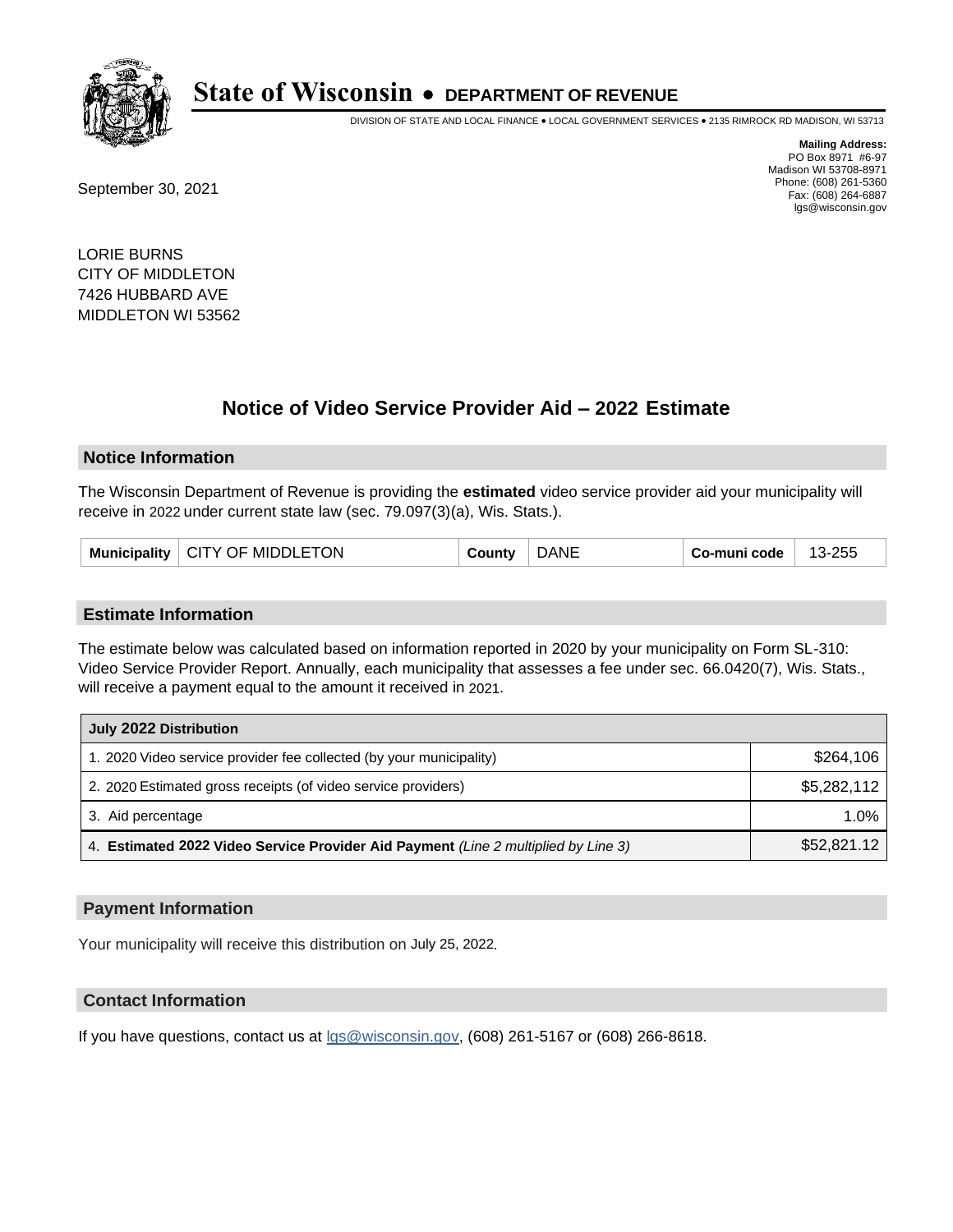

DIVISION OF STATE AND LOCAL FINANCE • LOCAL GOVERNMENT SERVICES • 2135 RIMROCK RD MADISON, WI 53713

September 30, 2021

**Mailing Address:** PO Box 8971 #6-97 Madison WI 53708-8971 Phone: (608) 261-5360 Fax: (608) 264-6887 lgs@wisconsin.gov

JOAN ANDRUSZ CITY OF MONONA 5211 SCHLUTER RD MONONA WI 53716-2598

# **Notice of Video Service Provider Aid - 2022 Estimate**

#### **Notice Information**

The Wisconsin Department of Revenue is providing the **estimated** video service provider aid your municipality will receive in 2022 under current state law (sec. 79.097(3)(a), Wis. Stats.).

|  | Municipality   CITY OF MONONA | County | <b>ANE</b> | Co-muni code | 13-258 |
|--|-------------------------------|--------|------------|--------------|--------|
|--|-------------------------------|--------|------------|--------------|--------|

#### **Estimate Information**

The estimate below was calculated based on information reported in 2020 by your municipality on Form SL-310: Video Service Provider Report. Annually, each municipality that assesses a fee under sec. 66.0420(7), Wis. Stats., will receive a payment equal to the amount it received in 2021.

| July 2022 Distribution                                                             |             |  |  |  |
|------------------------------------------------------------------------------------|-------------|--|--|--|
| 1. 2020 Video service provider fee collected (by your municipality)                | \$122,003   |  |  |  |
| 2. 2020 Estimated gross receipts (of video service providers)                      | \$2,440,063 |  |  |  |
| 3. Aid percentage                                                                  | 1.0%        |  |  |  |
| 4. Estimated 2022 Video Service Provider Aid Payment (Line 2 multiplied by Line 3) | \$24,400.63 |  |  |  |

#### **Payment Information**

Your municipality will receive this distribution on July 25, 2022.

## **Contact Information**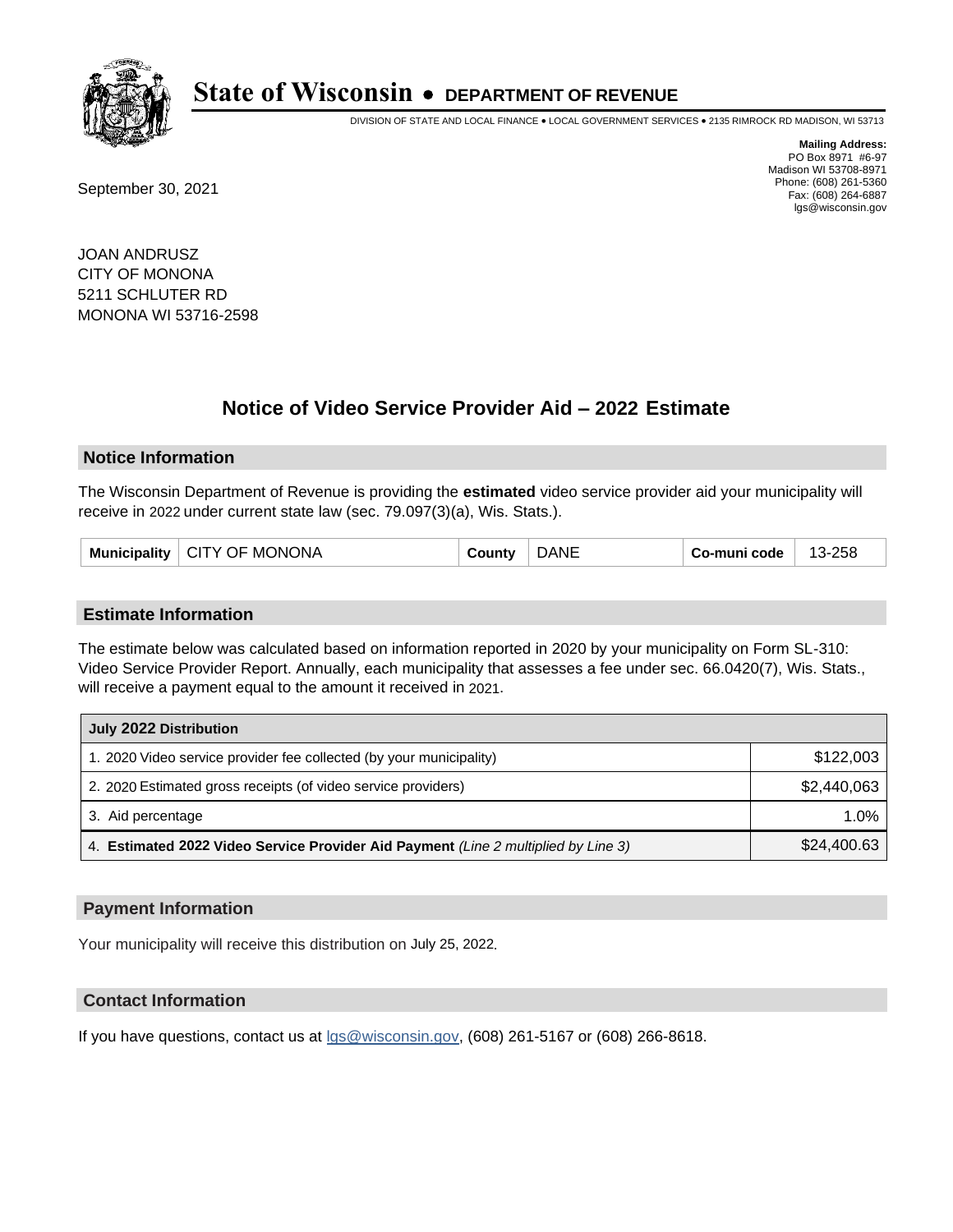

DIVISION OF STATE AND LOCAL FINANCE • LOCAL GOVERNMENT SERVICES • 2135 RIMROCK RD MADISON, WI 53713

September 30, 2021

**Mailing Address:** PO Box 8971 #6-97 Madison WI 53708-8971 Phone: (608) 261-5360 Fax: (608) 264-6887 lgs@wisconsin.gov

CANDEE CHRISTEN CITY OF STOUGHTON 207 SOUTH FORREST ST STOUGHTON WI 53589-1724

# **Notice of Video Service Provider Aid - 2022 Estimate**

#### **Notice Information**

The Wisconsin Department of Revenue is providing the **estimated** video service provider aid your municipality will receive in 2022 under current state law (sec. 79.097(3)(a), Wis. Stats.).

| Municipality   CITY OF STOUGHTON |  | County | <b>DANE</b> | ⊺ Co-muni code $^+$ | 13-281 |
|----------------------------------|--|--------|-------------|---------------------|--------|
|----------------------------------|--|--------|-------------|---------------------|--------|

#### **Estimate Information**

The estimate below was calculated based on information reported in 2020 by your municipality on Form SL-310: Video Service Provider Report. Annually, each municipality that assesses a fee under sec. 66.0420(7), Wis. Stats., will receive a payment equal to the amount it received in 2021.

| July 2022 Distribution                                                             |             |  |  |  |
|------------------------------------------------------------------------------------|-------------|--|--|--|
| 1. 2020 Video service provider fee collected (by your municipality)                | \$140.156   |  |  |  |
| 2. 2020 Estimated gross receipts (of video service providers)                      | \$2,803,114 |  |  |  |
| 3. Aid percentage                                                                  | $1.0\%$     |  |  |  |
| 4. Estimated 2022 Video Service Provider Aid Payment (Line 2 multiplied by Line 3) | \$28,031.14 |  |  |  |

#### **Payment Information**

Your municipality will receive this distribution on July 25, 2022.

## **Contact Information**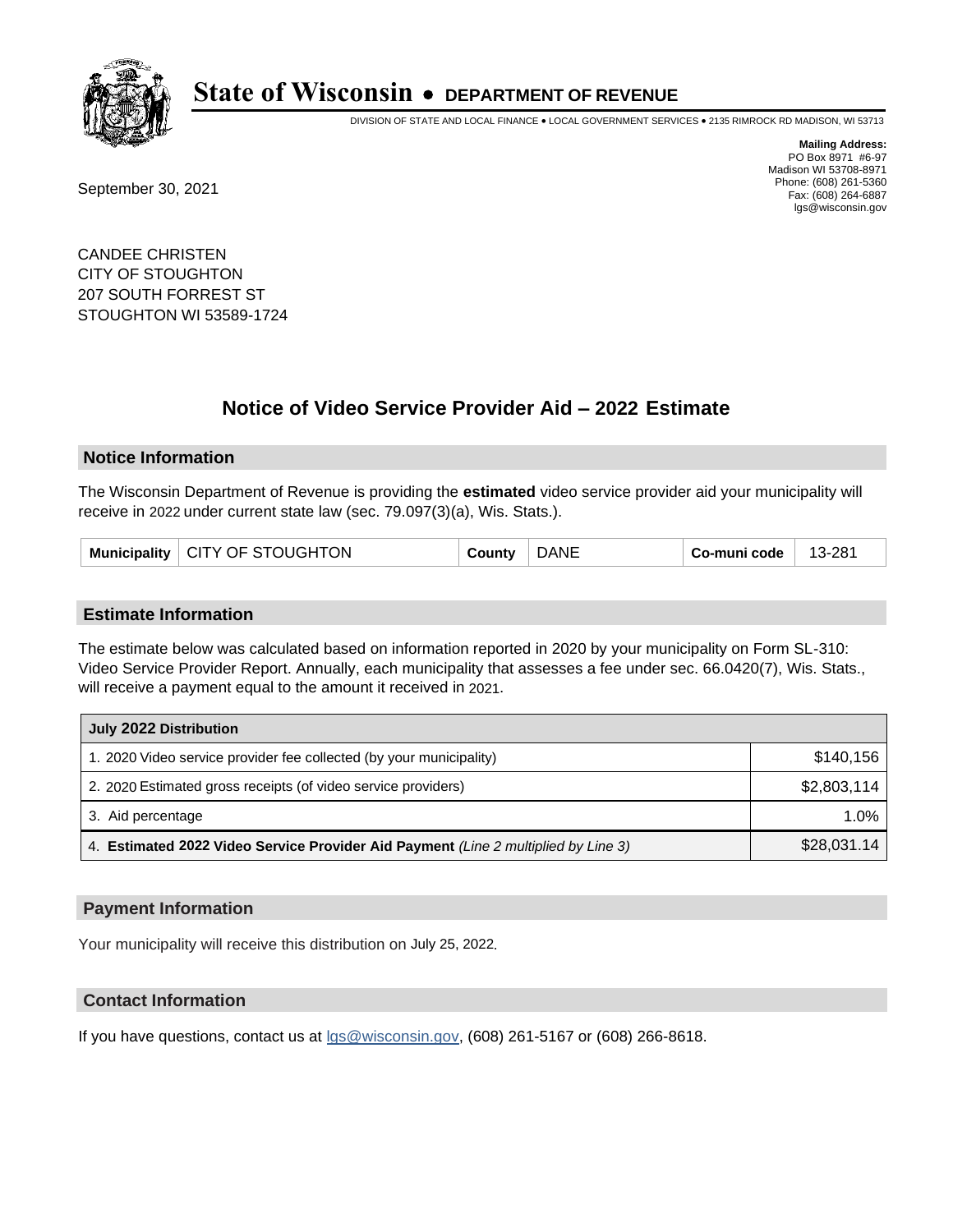

DIVISION OF STATE AND LOCAL FINANCE • LOCAL GOVERNMENT SERVICES • 2135 RIMROCK RD MADISON, WI 53713

September 30, 2021

**Mailing Address:** PO Box 8971 #6-97 Madison WI 53708-8971 Phone: (608) 261-5360 Fax: (608) 264-6887 lgs@wisconsin.gov

ELENA HILBY CITY OF SUN PRAIRIE 300 E MAIN ST SUN PRAIRIE WI 53590-2227

# **Notice of Video Service Provider Aid - 2022 Estimate**

#### **Notice Information**

The Wisconsin Department of Revenue is providing the **estimated** video service provider aid your municipality will receive in 2022 under current state law (sec. 79.097(3)(a), Wis. Stats.).

| Municipality | CITY OF SUN PRAIRIE | `ountv | λNΓ | o-muni codeٽ | $-282$<br>$13 - 1$ |
|--------------|---------------------|--------|-----|--------------|--------------------|
|--------------|---------------------|--------|-----|--------------|--------------------|

#### **Estimate Information**

The estimate below was calculated based on information reported in 2020 by your municipality on Form SL-310: Video Service Provider Report. Annually, each municipality that assesses a fee under sec. 66.0420(7), Wis. Stats., will receive a payment equal to the amount it received in 2021.

| July 2022 Distribution                                                             |             |  |  |  |
|------------------------------------------------------------------------------------|-------------|--|--|--|
| 1. 2020 Video service provider fee collected (by your municipality)                | \$382.147   |  |  |  |
| 2. 2020 Estimated gross receipts (of video service providers)                      | \$7.642.927 |  |  |  |
| 3. Aid percentage                                                                  | 1.0%        |  |  |  |
| 4. Estimated 2022 Video Service Provider Aid Payment (Line 2 multiplied by Line 3) | \$76,429.27 |  |  |  |

#### **Payment Information**

Your municipality will receive this distribution on July 25, 2022.

## **Contact Information**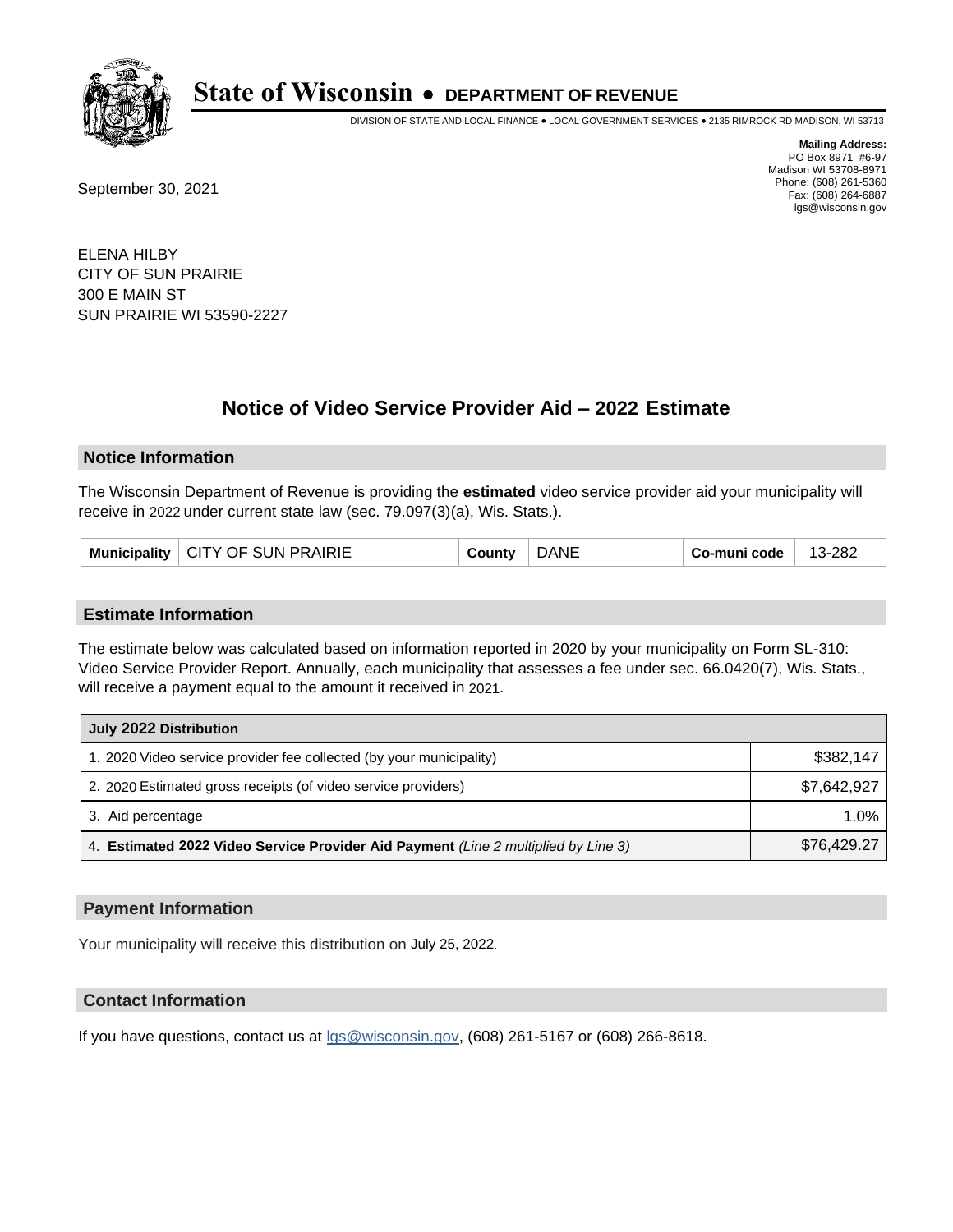

DIVISION OF STATE AND LOCAL FINANCE • LOCAL GOVERNMENT SERVICES • 2135 RIMROCK RD MADISON, WI 53713

September 30, 2021

**Mailing Address:** PO Box 8971 #6-97 Madison WI 53708-8971 Phone: (608) 261-5360 Fax: (608) 264-6887 lgs@wisconsin.gov

HOLLY LICHT CITY OF VERONA 111 LINCOLN ST VERONA WI 53593

# **Notice of Video Service Provider Aid - 2022 Estimate**

#### **Notice Information**

The Wisconsin Department of Revenue is providing the **estimated** video service provider aid your municipality will receive in 2022 under current state law (sec. 79.097(3)(a), Wis. Stats.).

| CITY OF VERONA<br>Municipality | County | ۱NE<br>ΙА | Co-muni code | 13-286 |
|--------------------------------|--------|-----------|--------------|--------|
|--------------------------------|--------|-----------|--------------|--------|

#### **Estimate Information**

The estimate below was calculated based on information reported in 2020 by your municipality on Form SL-310: Video Service Provider Report. Annually, each municipality that assesses a fee under sec. 66.0420(7), Wis. Stats., will receive a payment equal to the amount it received in 2021.

| July 2022 Distribution                                                             |             |  |  |  |
|------------------------------------------------------------------------------------|-------------|--|--|--|
| 1. 2020 Video service provider fee collected (by your municipality)                | \$148.005   |  |  |  |
| 2. 2020 Estimated gross receipts (of video service providers)                      | \$2,960,090 |  |  |  |
| 3. Aid percentage                                                                  | $1.0\%$     |  |  |  |
| 4. Estimated 2022 Video Service Provider Aid Payment (Line 2 multiplied by Line 3) | \$29,600.90 |  |  |  |

### **Payment Information**

Your municipality will receive this distribution on July 25, 2022.

### **Contact Information**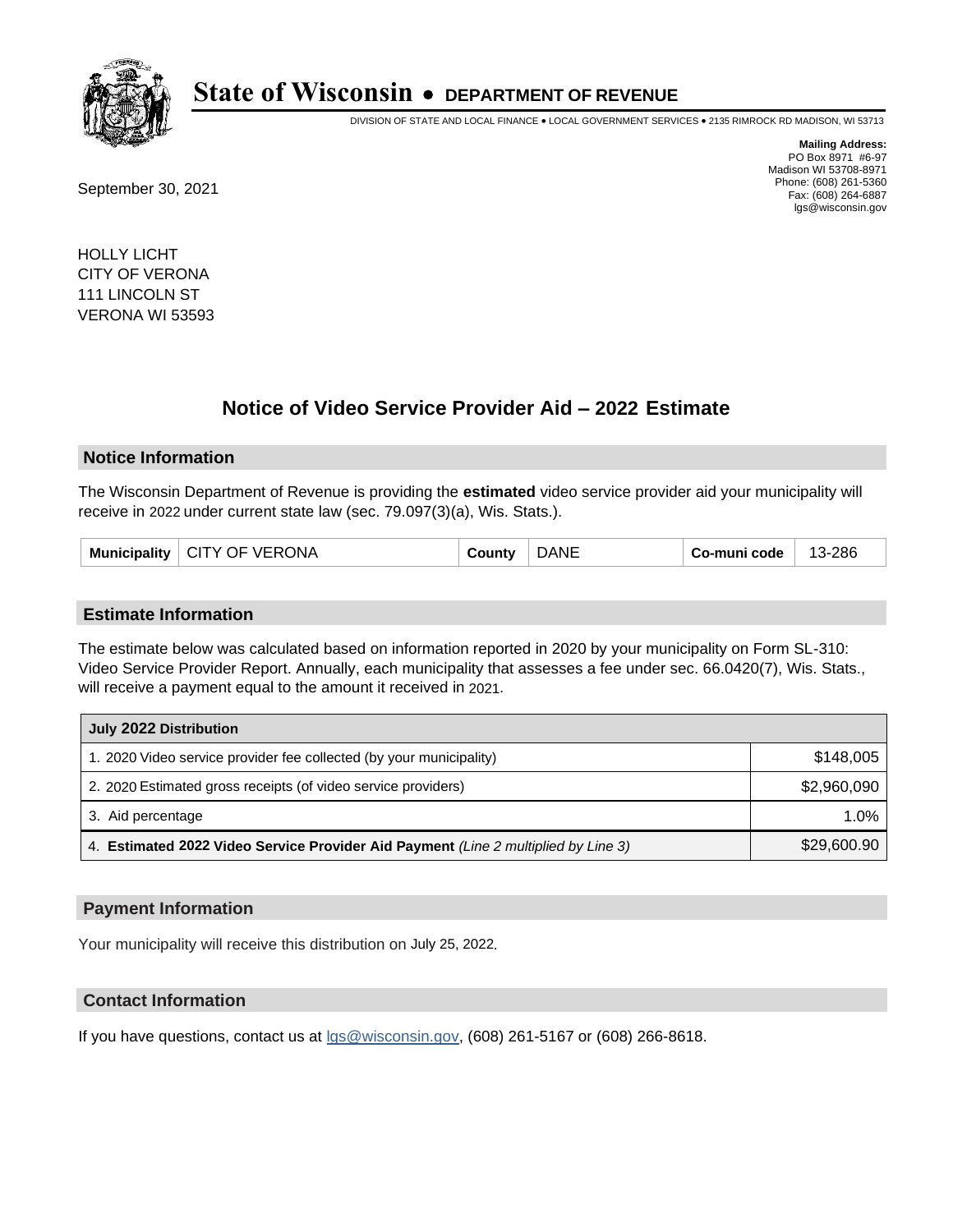

DIVISION OF STATE AND LOCAL FINANCE • LOCAL GOVERNMENT SERVICES • 2135 RIMROCK RD MADISON, WI 53713

September 30, 2021

**Mailing Address:** PO Box 8971 #6-97 Madison WI 53708-8971 Phone: (608) 261-5360 Fax: (608) 264-6887 lgs@wisconsin.gov

MICHELLE LIESENER TOWN OF ASHIPPUN PO BOX 206, W1266 CTY RD O ASHIPPUN WI 53003-0206

# **Notice of Video Service Provider Aid - 2022 Estimate**

#### **Notice Information**

The Wisconsin Department of Revenue is providing the **estimated** video service provider aid your municipality will receive in 2022 under current state law (sec. 79.097(3)(a), Wis. Stats.).

| <b>DODGE</b><br>TOWN OF ASHIPPUN<br><b>Municipality</b><br>Co-muni code<br>County | 14-002 |
|-----------------------------------------------------------------------------------|--------|
|-----------------------------------------------------------------------------------|--------|

#### **Estimate Information**

The estimate below was calculated based on information reported in 2020 by your municipality on Form SL-310: Video Service Provider Report. Annually, each municipality that assesses a fee under sec. 66.0420(7), Wis. Stats., will receive a payment equal to the amount it received in 2021.

| July 2022 Distribution                                                             |            |  |  |  |
|------------------------------------------------------------------------------------|------------|--|--|--|
| 1. 2020 Video service provider fee collected (by your municipality)                | \$12,475   |  |  |  |
| 2. 2020 Estimated gross receipts (of video service providers)                      | \$415,822  |  |  |  |
| 3. Aid percentage                                                                  | $1.0\%$    |  |  |  |
| 4. Estimated 2022 Video Service Provider Aid Payment (Line 2 multiplied by Line 3) | \$4,158.22 |  |  |  |

#### **Payment Information**

Your municipality will receive this distribution on July 25, 2022.

## **Contact Information**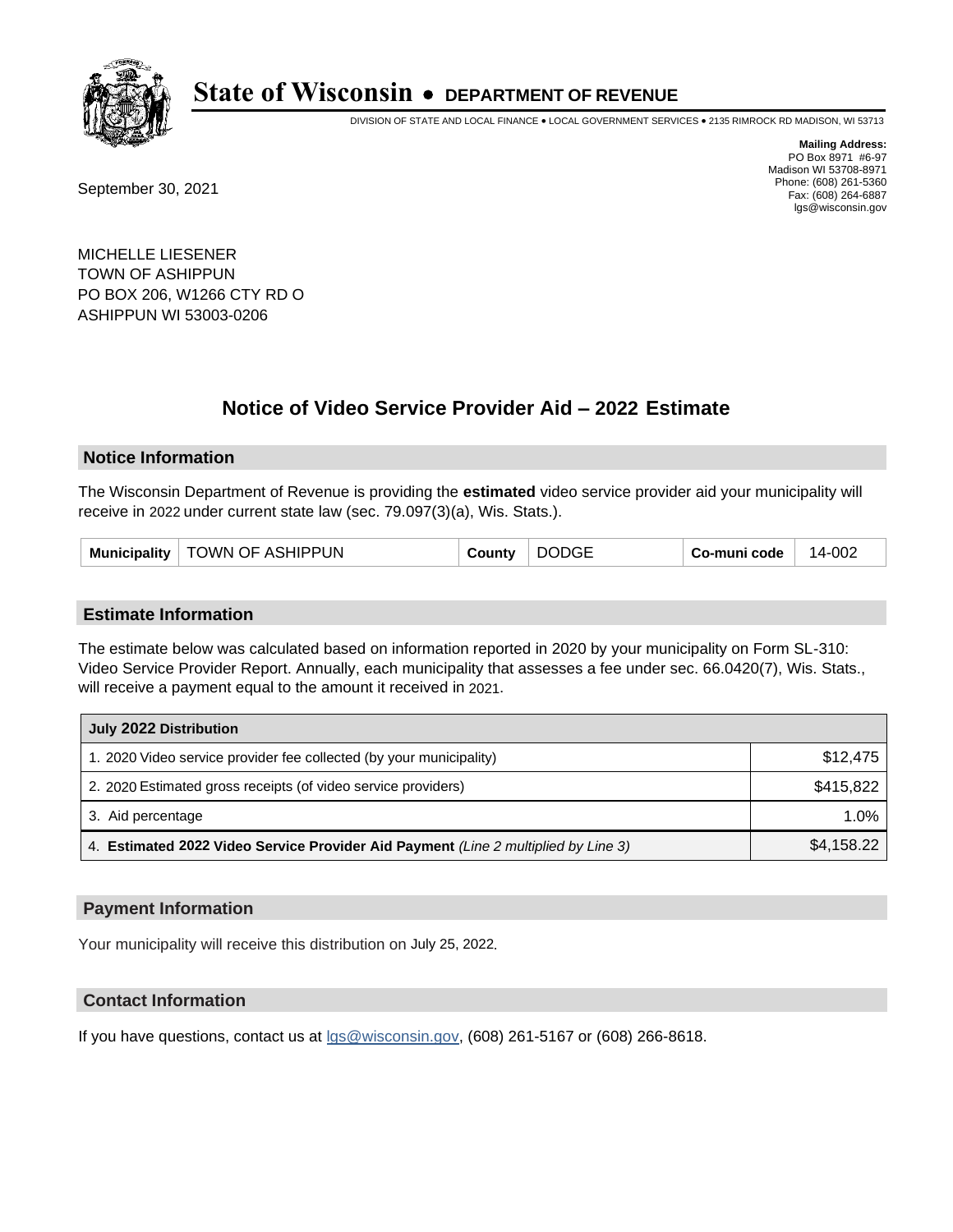

DIVISION OF STATE AND LOCAL FINANCE • LOCAL GOVERNMENT SERVICES • 2135 RIMROCK RD MADISON, WI 53713

September 30, 2021

**Mailing Address:** PO Box 8971 #6-97 Madison WI 53708-8971 Phone: (608) 261-5360 Fax: (608) 264-6887 lgs@wisconsin.gov

ABBY KLODOWSKI TOWN OF BEAVER DAM W8540 COUNTY RD W BEAVER DAM WI 53916

# **Notice of Video Service Provider Aid - 2022 Estimate**

#### **Notice Information**

The Wisconsin Department of Revenue is providing the **estimated** video service provider aid your municipality will receive in 2022 under current state law (sec. 79.097(3)(a), Wis. Stats.).

#### **Estimate Information**

The estimate below was calculated based on information reported in 2020 by your municipality on Form SL-310: Video Service Provider Report. Annually, each municipality that assesses a fee under sec. 66.0420(7), Wis. Stats., will receive a payment equal to the amount it received in 2021.

| July 2022 Distribution                                                             |            |  |  |  |
|------------------------------------------------------------------------------------|------------|--|--|--|
| 1. 2020 Video service provider fee collected (by your municipality)                | \$29,930   |  |  |  |
| 2. 2020 Estimated gross receipts (of video service providers)                      | \$997.704  |  |  |  |
| 3. Aid percentage                                                                  | $1.0\%$    |  |  |  |
| 4. Estimated 2022 Video Service Provider Aid Payment (Line 2 multiplied by Line 3) | \$9,977.04 |  |  |  |

#### **Payment Information**

Your municipality will receive this distribution on July 25, 2022.

## **Contact Information**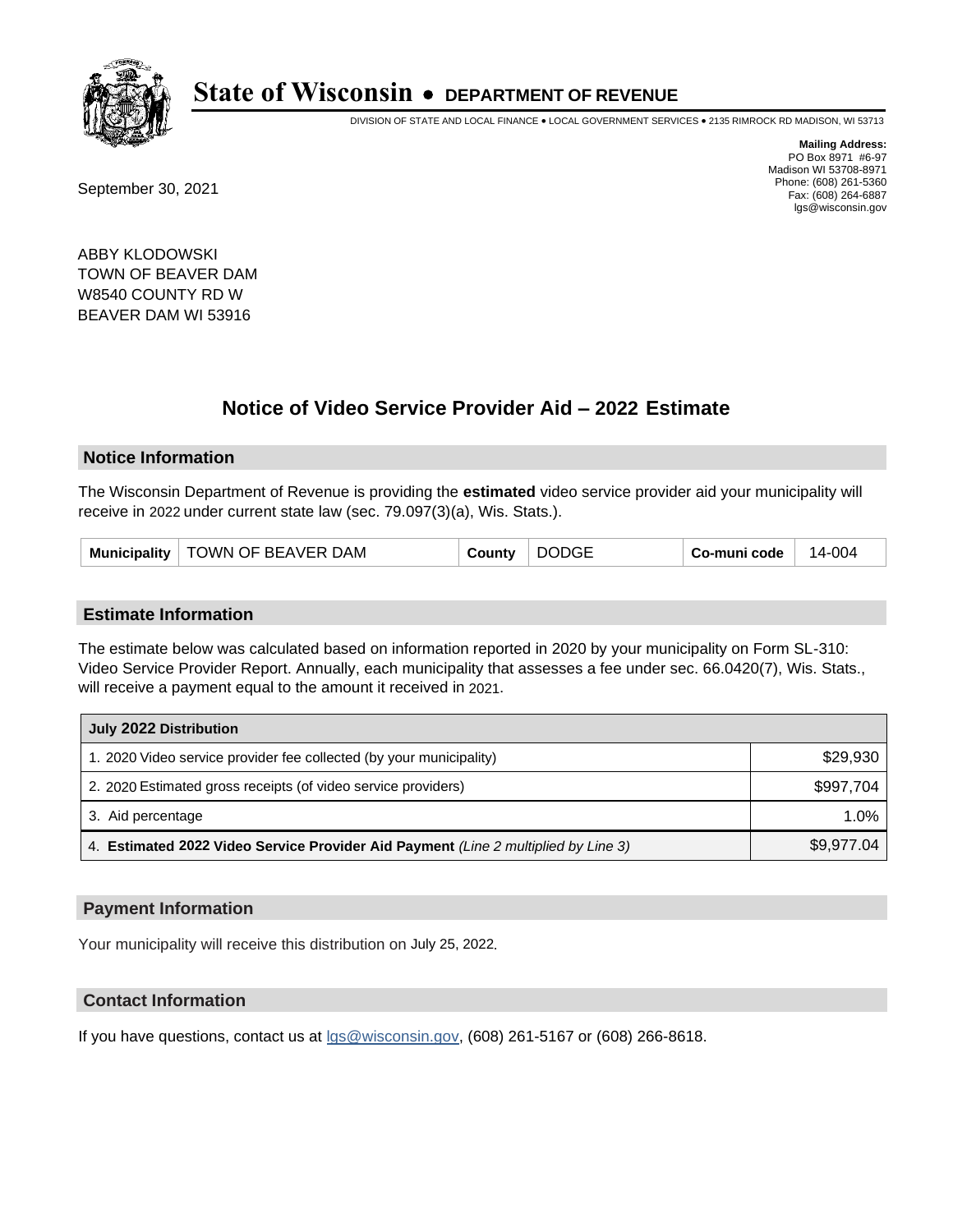

DIVISION OF STATE AND LOCAL FINANCE • LOCAL GOVERNMENT SERVICES • 2135 RIMROCK RD MADISON, WI 53713

September 30, 2021

**Mailing Address:** PO Box 8971 #6-97 Madison WI 53708-8971 Phone: (608) 261-5360 Fax: (608) 264-6887 lgs@wisconsin.gov

CHRIS MERKES TOWN OF BURNETT W6273 PARK DRIVE BURNETT WI 53922

# **Notice of Video Service Provider Aid - 2022 Estimate**

#### **Notice Information**

The Wisconsin Department of Revenue is providing the **estimated** video service provider aid your municipality will receive in 2022 under current state law (sec. 79.097(3)(a), Wis. Stats.).

| <b>Municipality</b> | TOWN OF BURNETT | Σountv | <b>DODGE</b> | Co-muni code | 14-006 |
|---------------------|-----------------|--------|--------------|--------------|--------|
|---------------------|-----------------|--------|--------------|--------------|--------|

#### **Estimate Information**

The estimate below was calculated based on information reported in 2020 by your municipality on Form SL-310: Video Service Provider Report. Annually, each municipality that assesses a fee under sec. 66.0420(7), Wis. Stats., will receive a payment equal to the amount it received in 2021.

| July 2022 Distribution                                                             |          |  |  |  |
|------------------------------------------------------------------------------------|----------|--|--|--|
| 1. 2020 Video service provider fee collected (by your municipality)                | \$2,995  |  |  |  |
| 2. 2020 Estimated gross receipts (of video service providers)                      | \$99,836 |  |  |  |
| 3. Aid percentage                                                                  | $1.0\%$  |  |  |  |
| 4. Estimated 2022 Video Service Provider Aid Payment (Line 2 multiplied by Line 3) | \$998.36 |  |  |  |

#### **Payment Information**

Your municipality will receive this distribution on July 25, 2022.

## **Contact Information**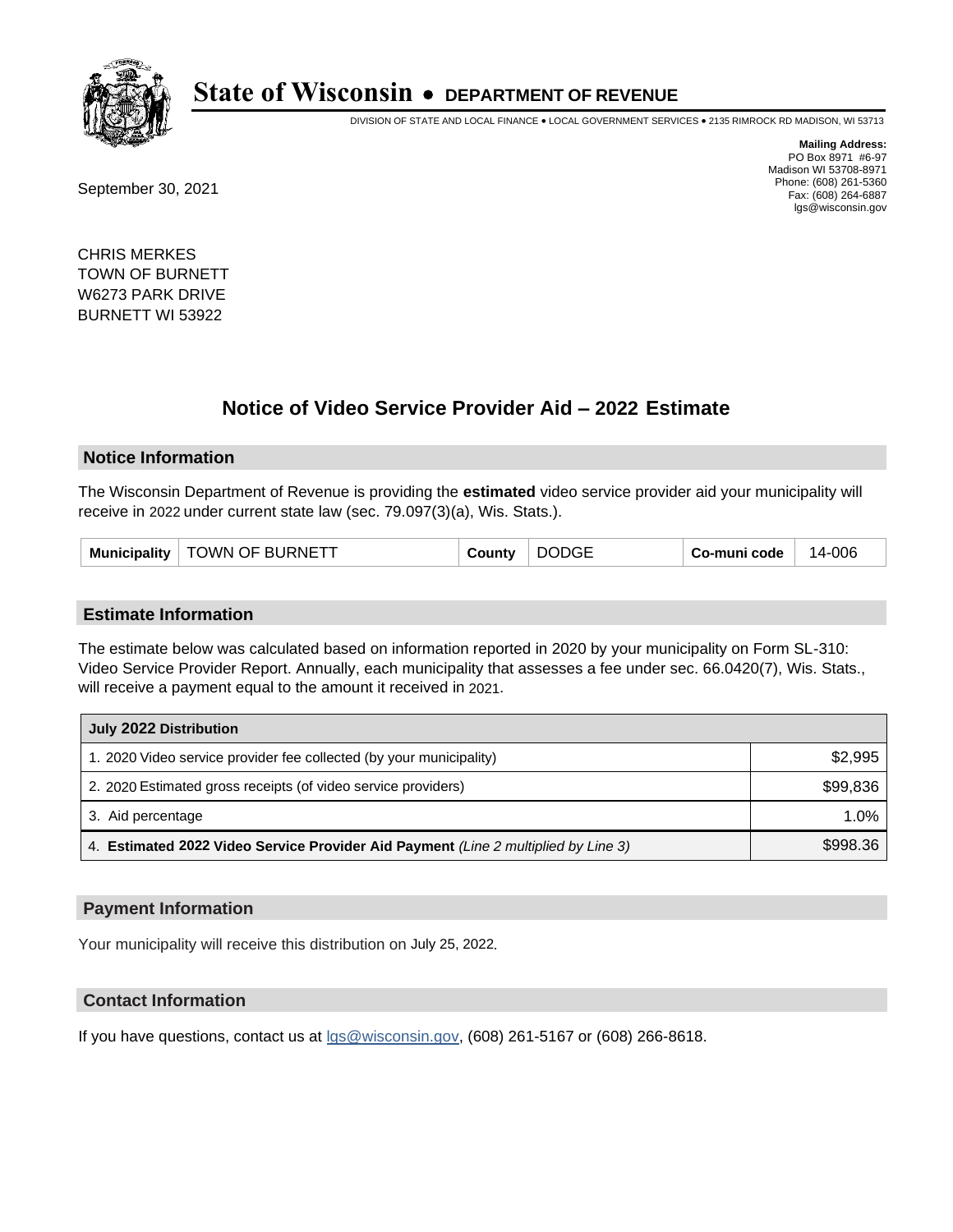

DIVISION OF STATE AND LOCAL FINANCE • LOCAL GOVERNMENT SERVICES • 2135 RIMROCK RD MADISON, WI 53713

September 30, 2021

**Mailing Address:** PO Box 8971 #6-97 Madison WI 53708-8971 Phone: (608) 261-5360 Fax: (608) 264-6887 lgs@wisconsin.gov

JANE FIGGE TOWN OF CHESTER W6498 OAKWOOD ROAD WAUPUN WI 53963

# **Notice of Video Service Provider Aid - 2022 Estimate**

#### **Notice Information**

The Wisconsin Department of Revenue is providing the **estimated** video service provider aid your municipality will receive in 2022 under current state law (sec. 79.097(3)(a), Wis. Stats.).

#### **Estimate Information**

The estimate below was calculated based on information reported in 2020 by your municipality on Form SL-310: Video Service Provider Report. Annually, each municipality that assesses a fee under sec. 66.0420(7), Wis. Stats., will receive a payment equal to the amount it received in 2021.

| July 2022 Distribution                                                             |          |  |  |  |
|------------------------------------------------------------------------------------|----------|--|--|--|
| 1. 2020 Video service provider fee collected (by your municipality)                | \$506    |  |  |  |
| 2. 2020 Estimated gross receipts (of video service providers)                      | \$16,869 |  |  |  |
| 3. Aid percentage                                                                  | $1.0\%$  |  |  |  |
| 4. Estimated 2022 Video Service Provider Aid Payment (Line 2 multiplied by Line 3) | \$168.69 |  |  |  |

#### **Payment Information**

Your municipality will receive this distribution on July 25, 2022.

## **Contact Information**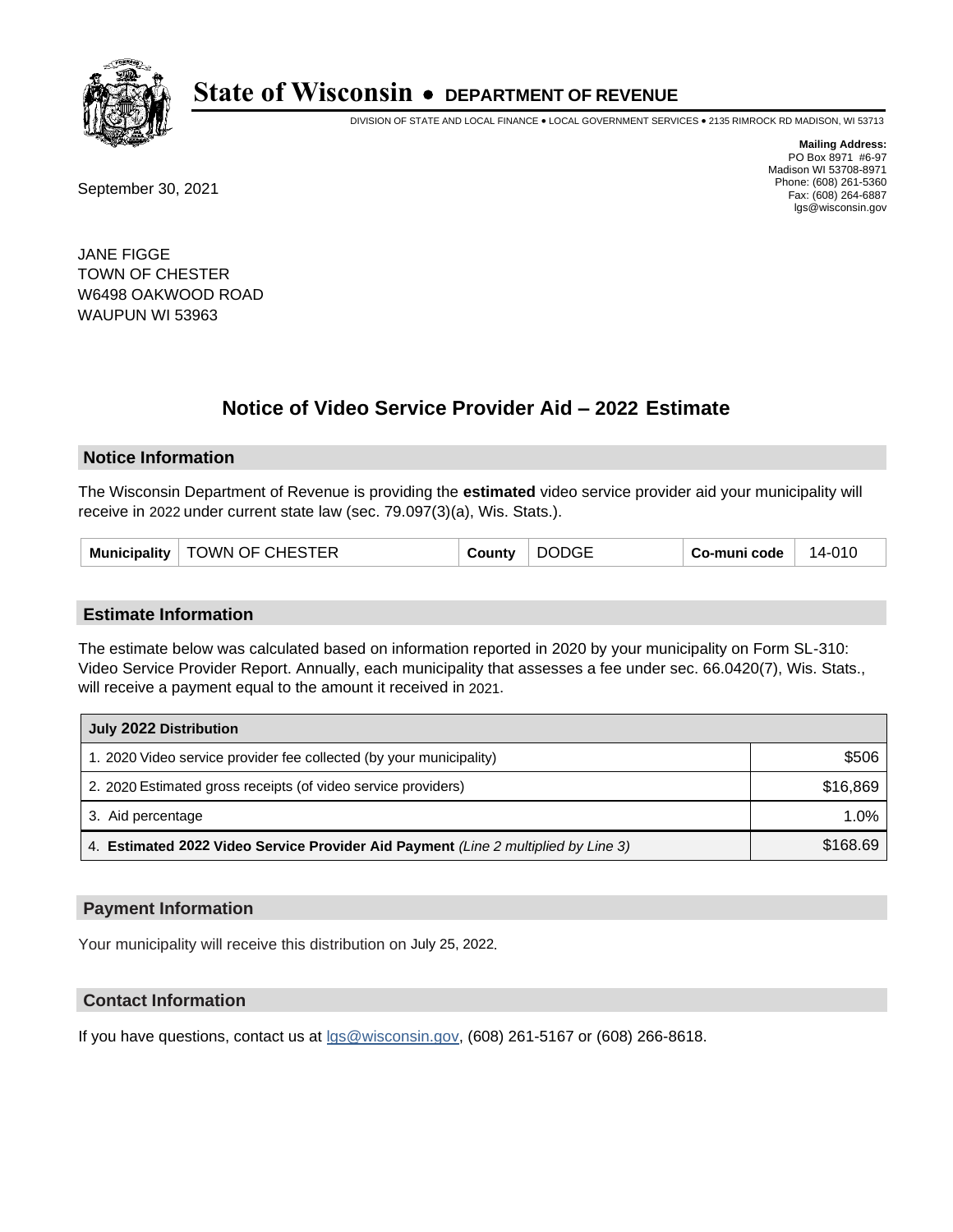

DIVISION OF STATE AND LOCAL FINANCE • LOCAL GOVERNMENT SERVICES • 2135 RIMROCK RD MADISON, WI 53713

September 30, 2021

**Mailing Address:** PO Box 8971 #6-97 Madison WI 53708-8971 Phone: (608) 261-5360 Fax: (608) 264-6887 lgs@wisconsin.gov

SANDRA THOMA CLERK TOWN OF CLYMAN PO BOX 159 CLYMAN WI 53016-0159

# **Notice of Video Service Provider Aid - 2022 Estimate**

#### **Notice Information**

The Wisconsin Department of Revenue is providing the **estimated** video service provider aid your municipality will receive in 2022 under current state law (sec. 79.097(3)(a), Wis. Stats.).

| Municipality   TOWN OF CLYMAN<br>County | <b>DODGE</b> | Co-muni code | 14-012 |
|-----------------------------------------|--------------|--------------|--------|
|-----------------------------------------|--------------|--------------|--------|

#### **Estimate Information**

The estimate below was calculated based on information reported in 2020 by your municipality on Form SL-310: Video Service Provider Report. Annually, each municipality that assesses a fee under sec. 66.0420(7), Wis. Stats., will receive a payment equal to the amount it received in 2021.

| July 2022 Distribution                                                             |         |  |
|------------------------------------------------------------------------------------|---------|--|
| 1. 2020 Video service provider fee collected (by your municipality)                | \$90    |  |
| 2. 2020 Estimated gross receipts (of video service providers)                      | \$2.994 |  |
| 3. Aid percentage                                                                  | $1.0\%$ |  |
| 4. Estimated 2022 Video Service Provider Aid Payment (Line 2 multiplied by Line 3) | \$29.94 |  |

#### **Payment Information**

Your municipality will receive this distribution on July 25, 2022.

## **Contact Information**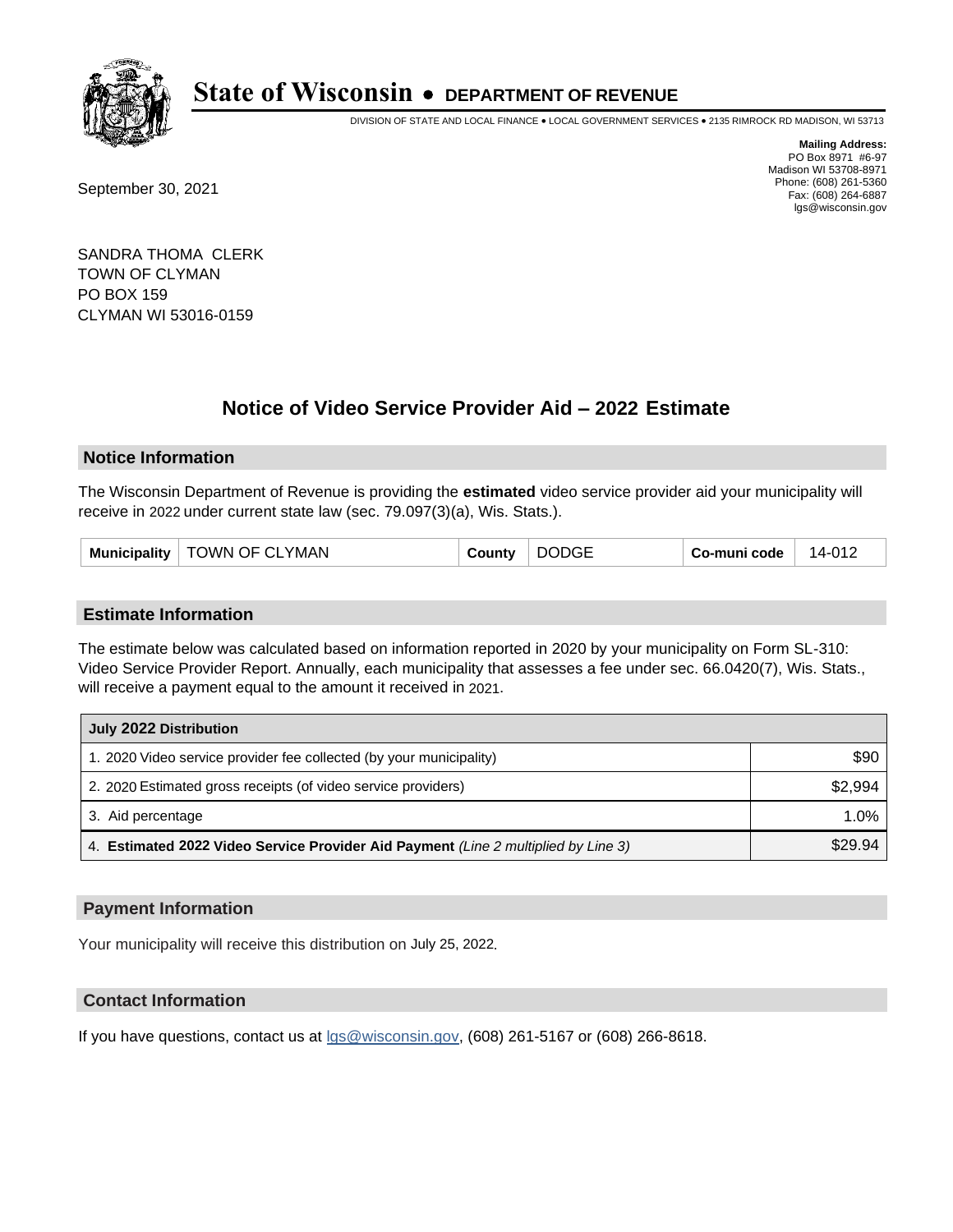

DIVISION OF STATE AND LOCAL FINANCE • LOCAL GOVERNMENT SERVICES • 2135 RIMROCK RD MADISON, WI 53713

September 30, 2021

**Mailing Address:** PO Box 8971 #6-97 Madison WI 53708-8971 Phone: (608) 261-5360 Fax: (608) 264-6887 lgs@wisconsin.gov

WENDY STOECKLER TOWN OF ELBA N4006 COUNTY ROAD T COLUMBUS WI 53925

# **Notice of Video Service Provider Aid - 2022 Estimate**

#### **Notice Information**

The Wisconsin Department of Revenue is providing the **estimated** video service provider aid your municipality will receive in 2022 under current state law (sec. 79.097(3)(a), Wis. Stats.).

| <b>DODGE</b><br><b>TOWN OF ELBA</b><br><b>Municipality</b><br>County | Co-muni code<br>14-014 |
|----------------------------------------------------------------------|------------------------|
|----------------------------------------------------------------------|------------------------|

#### **Estimate Information**

The estimate below was calculated based on information reported in 2020 by your municipality on Form SL-310: Video Service Provider Report. Annually, each municipality that assesses a fee under sec. 66.0420(7), Wis. Stats., will receive a payment equal to the amount it received in 2021.

| July 2022 Distribution                                                             |          |  |
|------------------------------------------------------------------------------------|----------|--|
| 1. 2020 Video service provider fee collected (by your municipality)                | \$1.795  |  |
| 2. 2020 Estimated gross receipts (of video service providers)                      | \$59,829 |  |
| 3. Aid percentage                                                                  | 1.0%     |  |
| 4. Estimated 2022 Video Service Provider Aid Payment (Line 2 multiplied by Line 3) | \$598.29 |  |

#### **Payment Information**

Your municipality will receive this distribution on July 25, 2022.

## **Contact Information**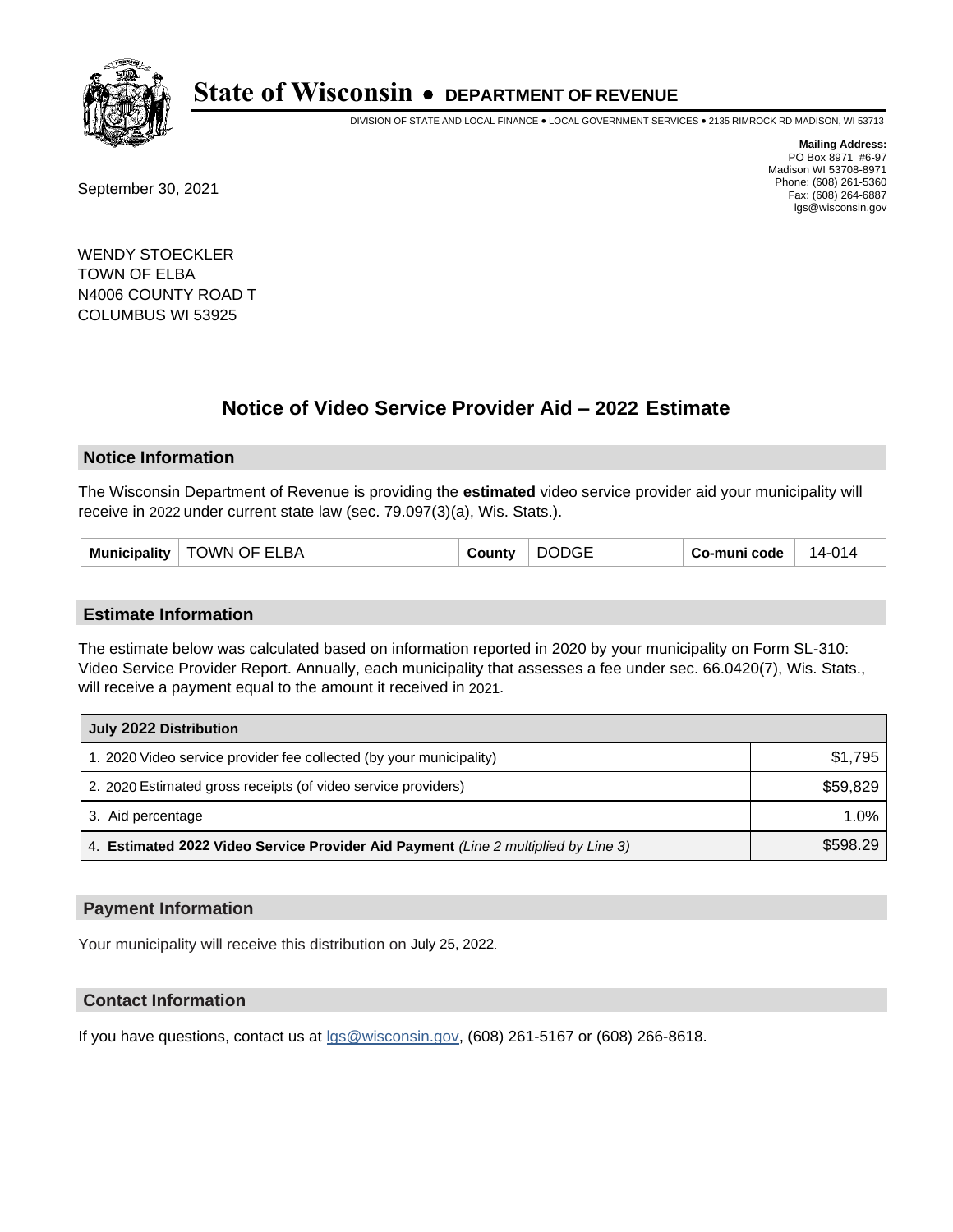

DIVISION OF STATE AND LOCAL FINANCE • LOCAL GOVERNMENT SERVICES • 2135 RIMROCK RD MADISON, WI 53713

September 30, 2021

**Mailing Address:** PO Box 8971 #6-97 Madison WI 53708-8971 Phone: (608) 261-5360 Fax: (608) 264-6887 lgs@wisconsin.gov

DEB CARLSON TOWN OF EMMET W6777 SECOND ST ROAD WATERTOWN WI 53098

# **Notice of Video Service Provider Aid - 2022 Estimate**

#### **Notice Information**

The Wisconsin Department of Revenue is providing the **estimated** video service provider aid your municipality will receive in 2022 under current state law (sec. 79.097(3)(a), Wis. Stats.).

#### **Estimate Information**

The estimate below was calculated based on information reported in 2020 by your municipality on Form SL-310: Video Service Provider Report. Annually, each municipality that assesses a fee under sec. 66.0420(7), Wis. Stats., will receive a payment equal to the amount it received in 2021.

| July 2022 Distribution                                                             |          |  |
|------------------------------------------------------------------------------------|----------|--|
| 1. 2020 Video service provider fee collected (by your municipality)                | \$1.762  |  |
| 2. 2020 Estimated gross receipts (of video service providers)                      | \$58.741 |  |
| 3. Aid percentage                                                                  | 1.0%     |  |
| 4. Estimated 2022 Video Service Provider Aid Payment (Line 2 multiplied by Line 3) | \$587.41 |  |

#### **Payment Information**

Your municipality will receive this distribution on July 25, 2022.

## **Contact Information**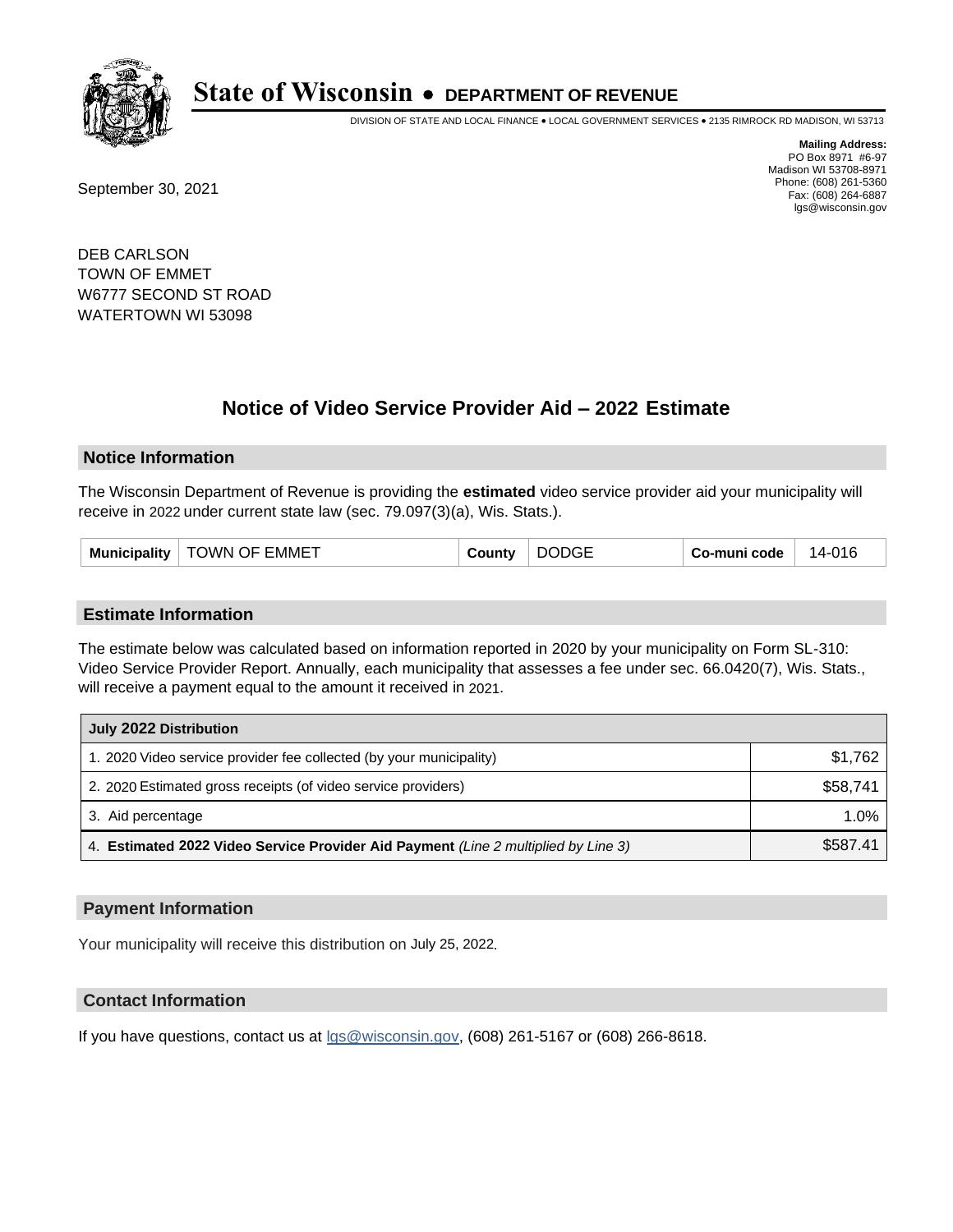

DIVISION OF STATE AND LOCAL FINANCE • LOCAL GOVERNMENT SERVICES • 2135 RIMROCK RD MADISON, WI 53713

September 30, 2021

**Mailing Address:** PO Box 8971 #6-97 Madison WI 53708-8971 Phone: (608) 261-5360 Fax: (608) 264-6887 lgs@wisconsin.gov

KIMBERLY TENNYSON TOWN OF HUSTISFORD N3906 COUNTY ROAD EE NEOSHO WI 53059

# **Notice of Video Service Provider Aid - 2022 Estimate**

#### **Notice Information**

The Wisconsin Department of Revenue is providing the **estimated** video service provider aid your municipality will receive in 2022 under current state law (sec. 79.097(3)(a), Wis. Stats.).

#### **Estimate Information**

The estimate below was calculated based on information reported in 2020 by your municipality on Form SL-310: Video Service Provider Report. Annually, each municipality that assesses a fee under sec. 66.0420(7), Wis. Stats., will receive a payment equal to the amount it received in 2021.

| July 2022 Distribution                                                             |            |  |
|------------------------------------------------------------------------------------|------------|--|
| 1. 2020 Video service provider fee collected (by your municipality)                | \$9,155    |  |
| 2. 2020 Estimated gross receipts (of video service providers)                      | \$305,155  |  |
| 3. Aid percentage                                                                  | 1.0%       |  |
| 4. Estimated 2022 Video Service Provider Aid Payment (Line 2 multiplied by Line 3) | \$3,051.55 |  |

#### **Payment Information**

Your municipality will receive this distribution on July 25, 2022.

## **Contact Information**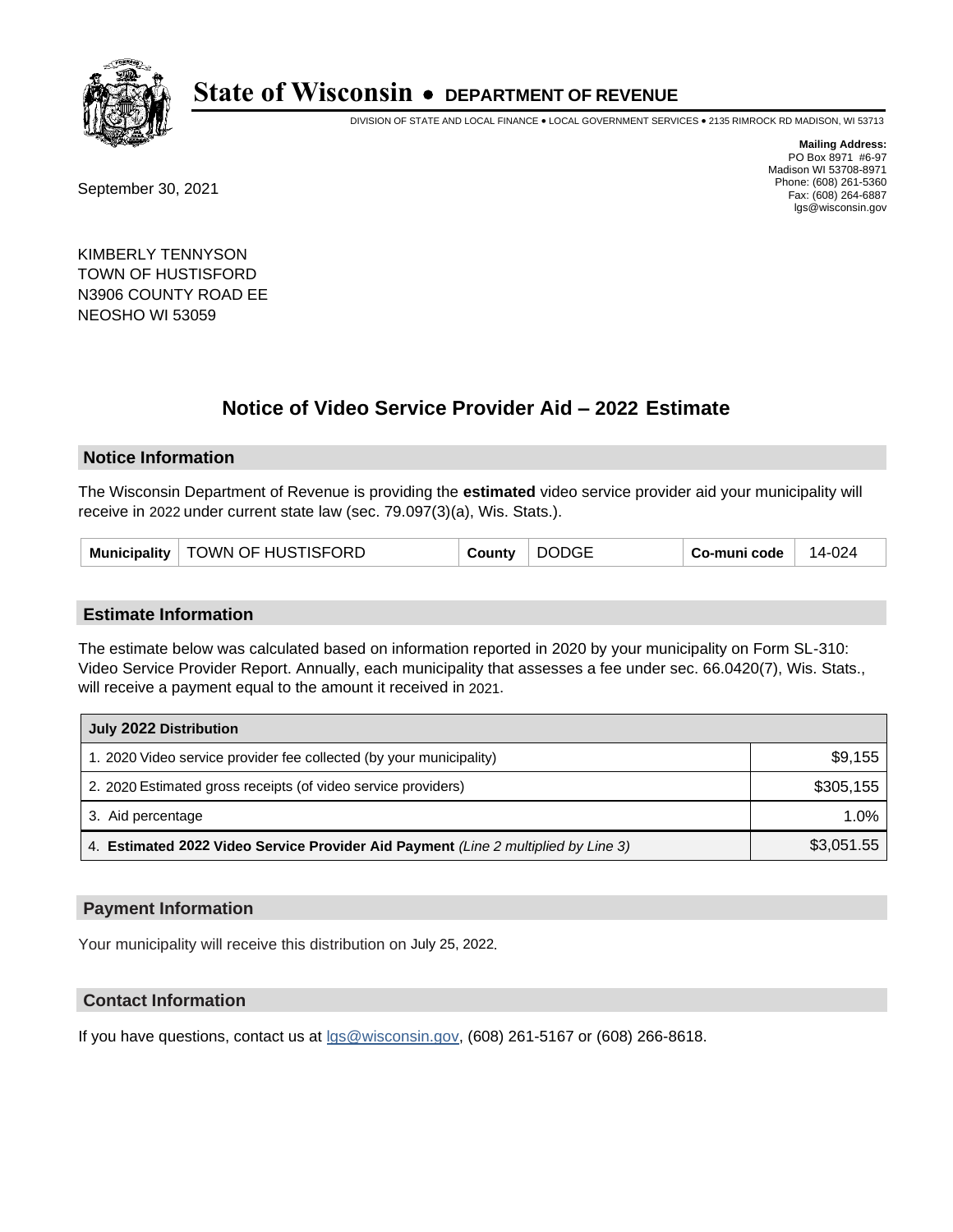

DIVISION OF STATE AND LOCAL FINANCE • LOCAL GOVERNMENT SERVICES • 2135 RIMROCK RD MADISON, WI 53713

September 30, 2021

**Mailing Address:** PO Box 8971 #6-97 Madison WI 53708-8971 Phone: (608) 261-5360 Fax: (608) 264-6887 lgs@wisconsin.gov

GAIL WHITE TOWN OF WESTFORD W10058 COUNTY ROAD CC BEAVER DAM WI 53916

# **Notice of Video Service Provider Aid - 2022 Estimate**

#### **Notice Information**

The Wisconsin Department of Revenue is providing the **estimated** video service provider aid your municipality will receive in 2022 under current state law (sec. 79.097(3)(a), Wis. Stats.).

| <b>DODGE</b><br>Municipality   TOWN OF WESTFORD<br>Co-muni code<br>County | 14-046 |
|---------------------------------------------------------------------------|--------|
|---------------------------------------------------------------------------|--------|

#### **Estimate Information**

The estimate below was calculated based on information reported in 2020 by your municipality on Form SL-310: Video Service Provider Report. Annually, each municipality that assesses a fee under sec. 66.0420(7), Wis. Stats., will receive a payment equal to the amount it received in 2021.

| July 2022 Distribution                                                             |          |  |
|------------------------------------------------------------------------------------|----------|--|
| 1. 2020 Video service provider fee collected (by your municipality)                | \$2,255  |  |
| 2. 2020 Estimated gross receipts (of video service providers)                      | \$75,162 |  |
| 3. Aid percentage                                                                  | 1.0%     |  |
| 4. Estimated 2022 Video Service Provider Aid Payment (Line 2 multiplied by Line 3) | \$751.62 |  |

#### **Payment Information**

Your municipality will receive this distribution on July 25, 2022.

## **Contact Information**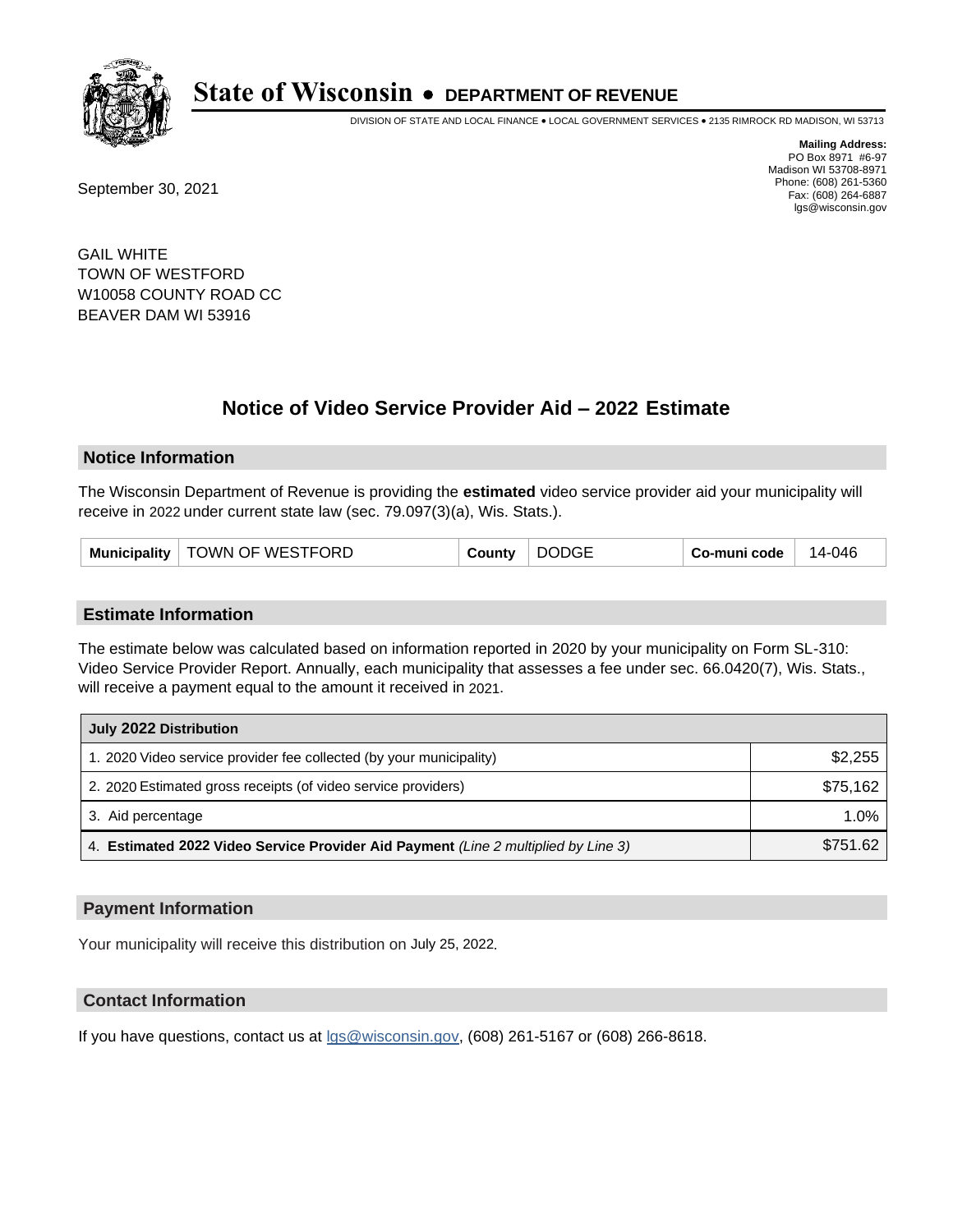

DIVISION OF STATE AND LOCAL FINANCE • LOCAL GOVERNMENT SERVICES • 2135 RIMROCK RD MADISON, WI 53713

September 30, 2021

**Mailing Address:** PO Box 8971 #6-97 Madison WI 53708-8971 Phone: (608) 261-5360 Fax: (608) 264-6887 lgs@wisconsin.gov

CONNIE KREITZMAN VILLAGE OF CLYMAN PO BOX 129 CLYMAN WI 53016-0129

# **Notice of Video Service Provider Aid - 2022 Estimate**

#### **Notice Information**

The Wisconsin Department of Revenue is providing the **estimated** video service provider aid your municipality will receive in 2022 under current state law (sec. 79.097(3)(a), Wis. Stats.).

| VILLAGE OF CLYMAN<br>Municipality | County | <b>DODGE</b> | Co-muni code | $14-11$ |
|-----------------------------------|--------|--------------|--------------|---------|
|-----------------------------------|--------|--------------|--------------|---------|

#### **Estimate Information**

The estimate below was calculated based on information reported in 2020 by your municipality on Form SL-310: Video Service Provider Report. Annually, each municipality that assesses a fee under sec. 66.0420(7), Wis. Stats., will receive a payment equal to the amount it received in 2021.

| July 2022 Distribution                                                             |          |  |
|------------------------------------------------------------------------------------|----------|--|
| 1. 2020 Video service provider fee collected (by your municipality)                | \$2,948  |  |
| 2. 2020 Estimated gross receipts (of video service providers)                      | \$98,259 |  |
| 3. Aid percentage                                                                  | 1.0%     |  |
| 4. Estimated 2022 Video Service Provider Aid Payment (Line 2 multiplied by Line 3) | \$982.59 |  |

#### **Payment Information**

Your municipality will receive this distribution on July 25, 2022.

## **Contact Information**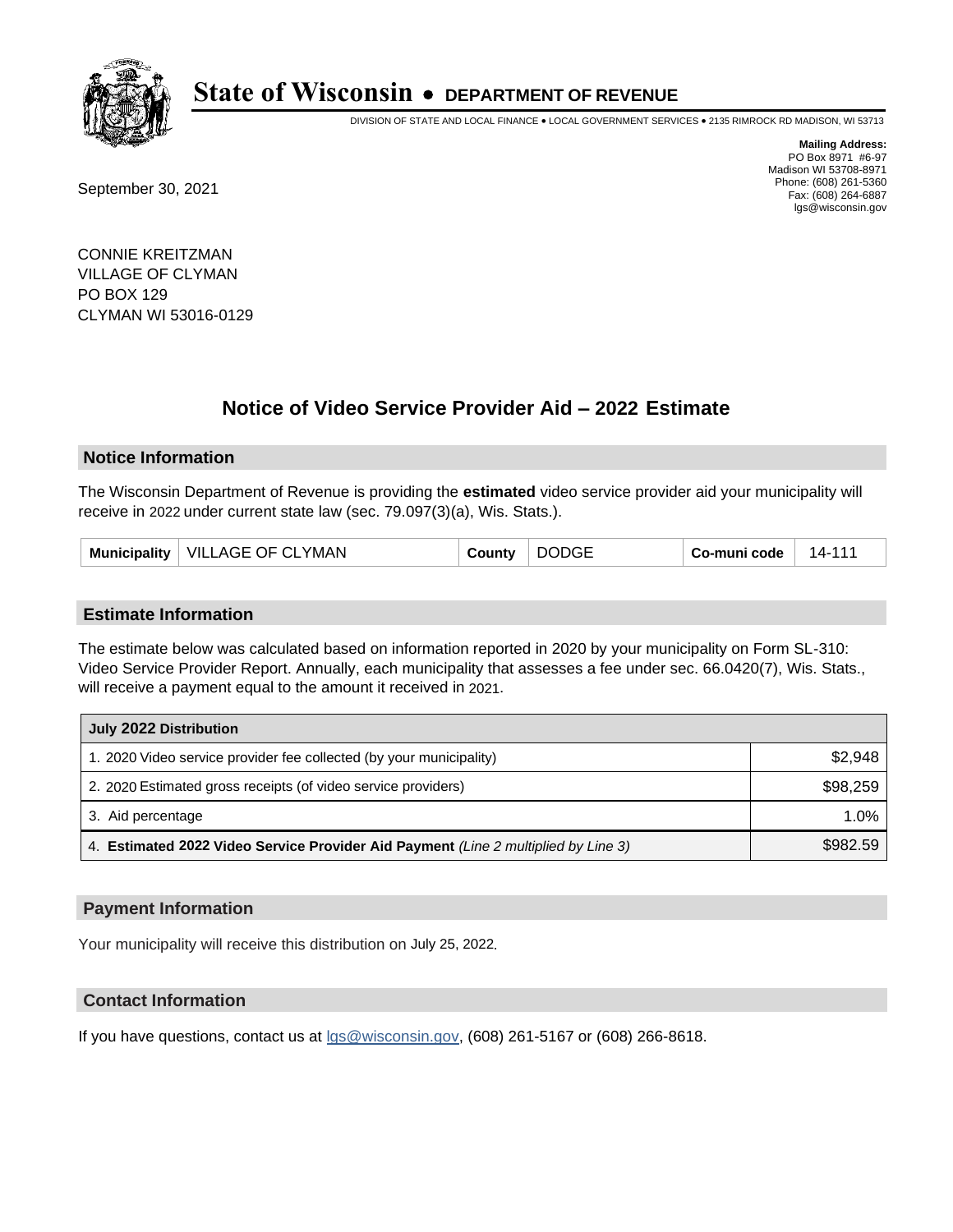

DIVISION OF STATE AND LOCAL FINANCE • LOCAL GOVERNMENT SERVICES • 2135 RIMROCK RD MADISON, WI 53713

September 30, 2021

**Mailing Address:** PO Box 8971 #6-97 Madison WI 53708-8971 Phone: (608) 261-5360 Fax: (608) 264-6887 lgs@wisconsin.gov

KIM HOPFINGER VILLAGE OF HUSTISFORD PO BOX 345 HUSTISFORD WI 53034-0345

# **Notice of Video Service Provider Aid - 2022 Estimate**

#### **Notice Information**

The Wisconsin Department of Revenue is providing the **estimated** video service provider aid your municipality will receive in 2022 under current state law (sec. 79.097(3)(a), Wis. Stats.).

#### **Estimate Information**

The estimate below was calculated based on information reported in 2020 by your municipality on Form SL-310: Video Service Provider Report. Annually, each municipality that assesses a fee under sec. 66.0420(7), Wis. Stats., will receive a payment equal to the amount it received in 2021.

| July 2022 Distribution                                                             |            |  |  |
|------------------------------------------------------------------------------------|------------|--|--|
| 1. 2020 Video service provider fee collected (by your municipality)                | \$8,394    |  |  |
| 2. 2020 Estimated gross receipts (of video service providers)                      | \$279.814  |  |  |
| 3. Aid percentage                                                                  | $1.0\%$    |  |  |
| 4. Estimated 2022 Video Service Provider Aid Payment (Line 2 multiplied by Line 3) | \$2,798.14 |  |  |

#### **Payment Information**

Your municipality will receive this distribution on July 25, 2022.

## **Contact Information**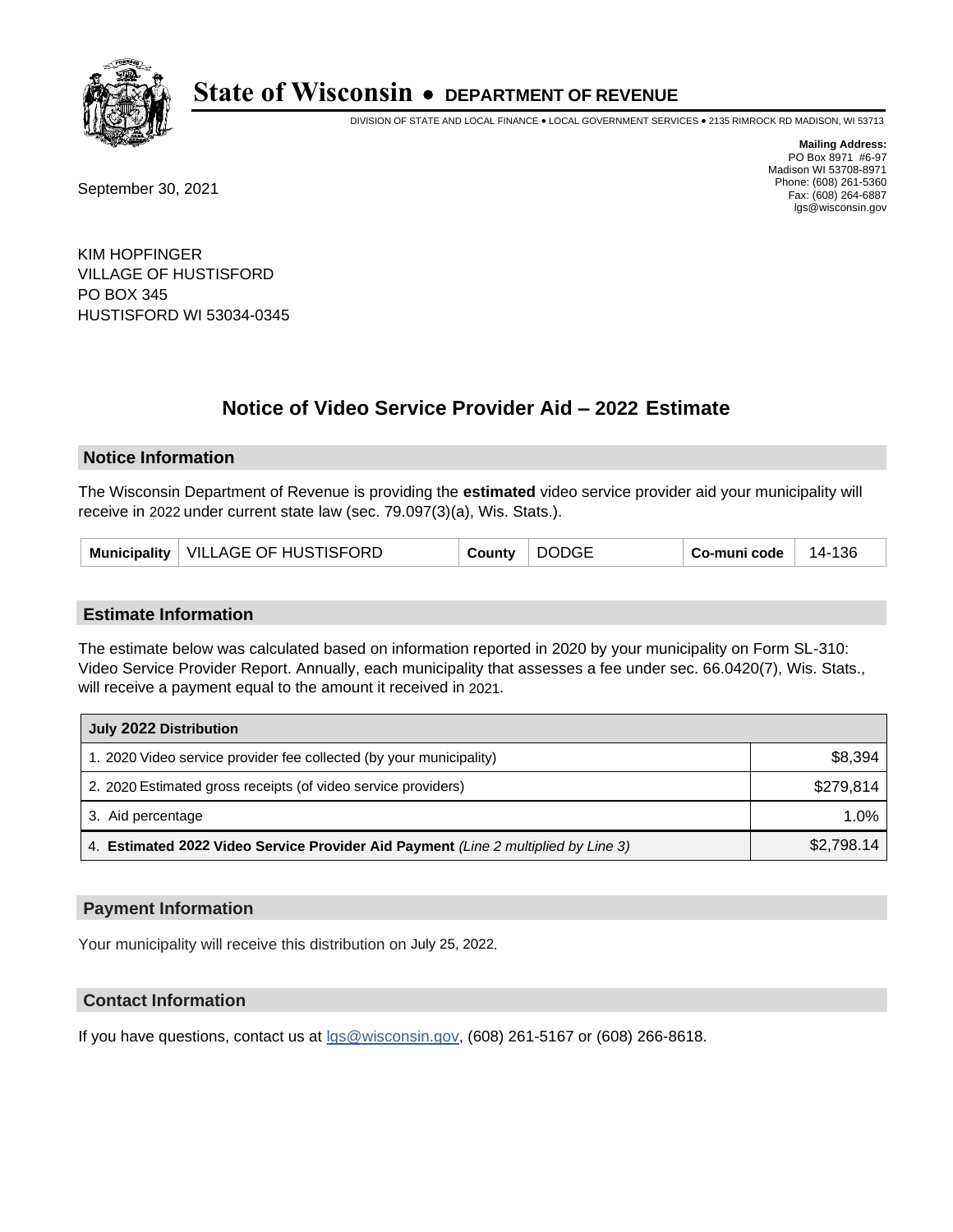

DIVISION OF STATE AND LOCAL FINANCE • LOCAL GOVERNMENT SERVICES • 2135 RIMROCK RD MADISON, WI 53713

September 30, 2021

**Mailing Address:** PO Box 8971 #6-97 Madison WI 53708-8971 Phone: (608) 261-5360 Fax: (608) 264-6887 lgs@wisconsin.gov

ARLETTE LINDERT VILLAGE OF IRON RIDGE P.O. BOX 247 IRON RIDGE WI 53035-0247

# **Notice of Video Service Provider Aid - 2022 Estimate**

### **Notice Information**

The Wisconsin Department of Revenue is providing the **estimated** video service provider aid your municipality will receive in 2022 under current state law (sec. 79.097(3)(a), Wis. Stats.).

| <b>DODGE</b><br>Municipality   VILLAGE OF IRON RIDGE<br>Co-muni code<br>County | 14-141 |
|--------------------------------------------------------------------------------|--------|
|--------------------------------------------------------------------------------|--------|

#### **Estimate Information**

The estimate below was calculated based on information reported in 2020 by your municipality on Form SL-310: Video Service Provider Report. Annually, each municipality that assesses a fee under sec. 66.0420(7), Wis. Stats., will receive a payment equal to the amount it received in 2021.

| July 2022 Distribution                                                             |            |  |
|------------------------------------------------------------------------------------|------------|--|
| 1. 2020 Video service provider fee collected (by your municipality)                | \$7,638    |  |
| 2. 2020 Estimated gross receipts (of video service providers)                      | \$254,608  |  |
| 3. Aid percentage                                                                  | $1.0\%$    |  |
| 4. Estimated 2022 Video Service Provider Aid Payment (Line 2 multiplied by Line 3) | \$2,546.08 |  |

#### **Payment Information**

Your municipality will receive this distribution on July 25, 2022.

## **Contact Information**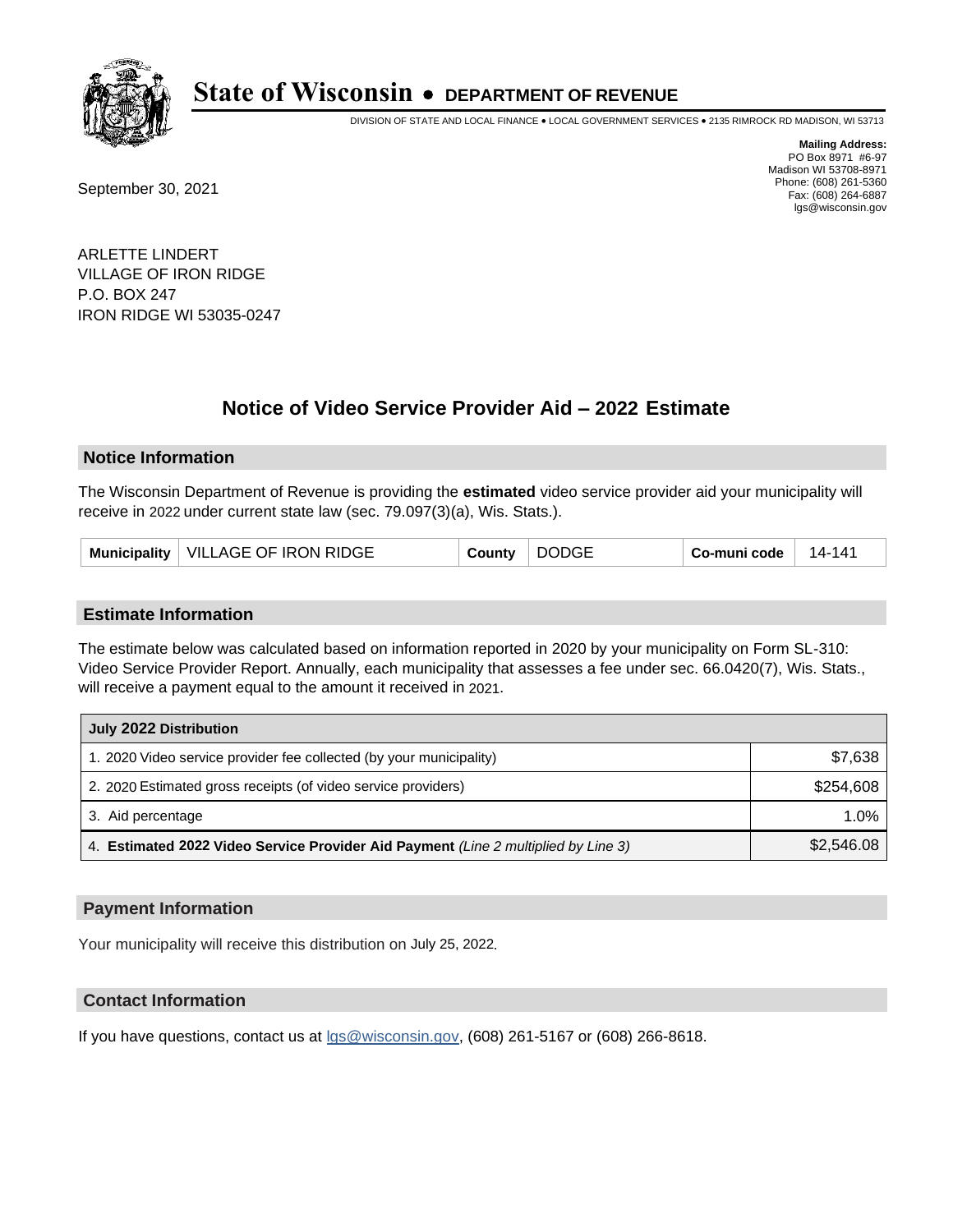

DIVISION OF STATE AND LOCAL FINANCE • LOCAL GOVERNMENT SERVICES • 2135 RIMROCK RD MADISON, WI 53713

September 30, 2021

**Mailing Address:** PO Box 8971 #6-97 Madison WI 53708-8971 Phone: (608) 261-5360 Fax: (608) 264-6887 lgs@wisconsin.gov

JENNA RHEIN VILLAGE OF LOMIRA 425 WATER ST LOMIRA WI 53048-9530

# **Notice of Video Service Provider Aid - 2022 Estimate**

#### **Notice Information**

The Wisconsin Department of Revenue is providing the **estimated** video service provider aid your municipality will receive in 2022 under current state law (sec. 79.097(3)(a), Wis. Stats.).

| <b>VILLAGE OF LOMIRA</b><br><b>Municipality</b> | ا ounty⊲ | <b>DODGE</b> | Co-muni code | -146<br>- 14 |
|-------------------------------------------------|----------|--------------|--------------|--------------|
|-------------------------------------------------|----------|--------------|--------------|--------------|

#### **Estimate Information**

The estimate below was calculated based on information reported in 2020 by your municipality on Form SL-310: Video Service Provider Report. Annually, each municipality that assesses a fee under sec. 66.0420(7), Wis. Stats., will receive a payment equal to the amount it received in 2021.

| July 2022 Distribution                                                             |            |  |
|------------------------------------------------------------------------------------|------------|--|
| 1. 2020 Video service provider fee collected (by your municipality)                | \$18,685   |  |
| 2. 2020 Estimated gross receipts (of video service providers)                      | \$622,853  |  |
| 3. Aid percentage                                                                  | $1.0\%$    |  |
| 4. Estimated 2022 Video Service Provider Aid Payment (Line 2 multiplied by Line 3) | \$6,228.53 |  |

#### **Payment Information**

Your municipality will receive this distribution on July 25, 2022.

## **Contact Information**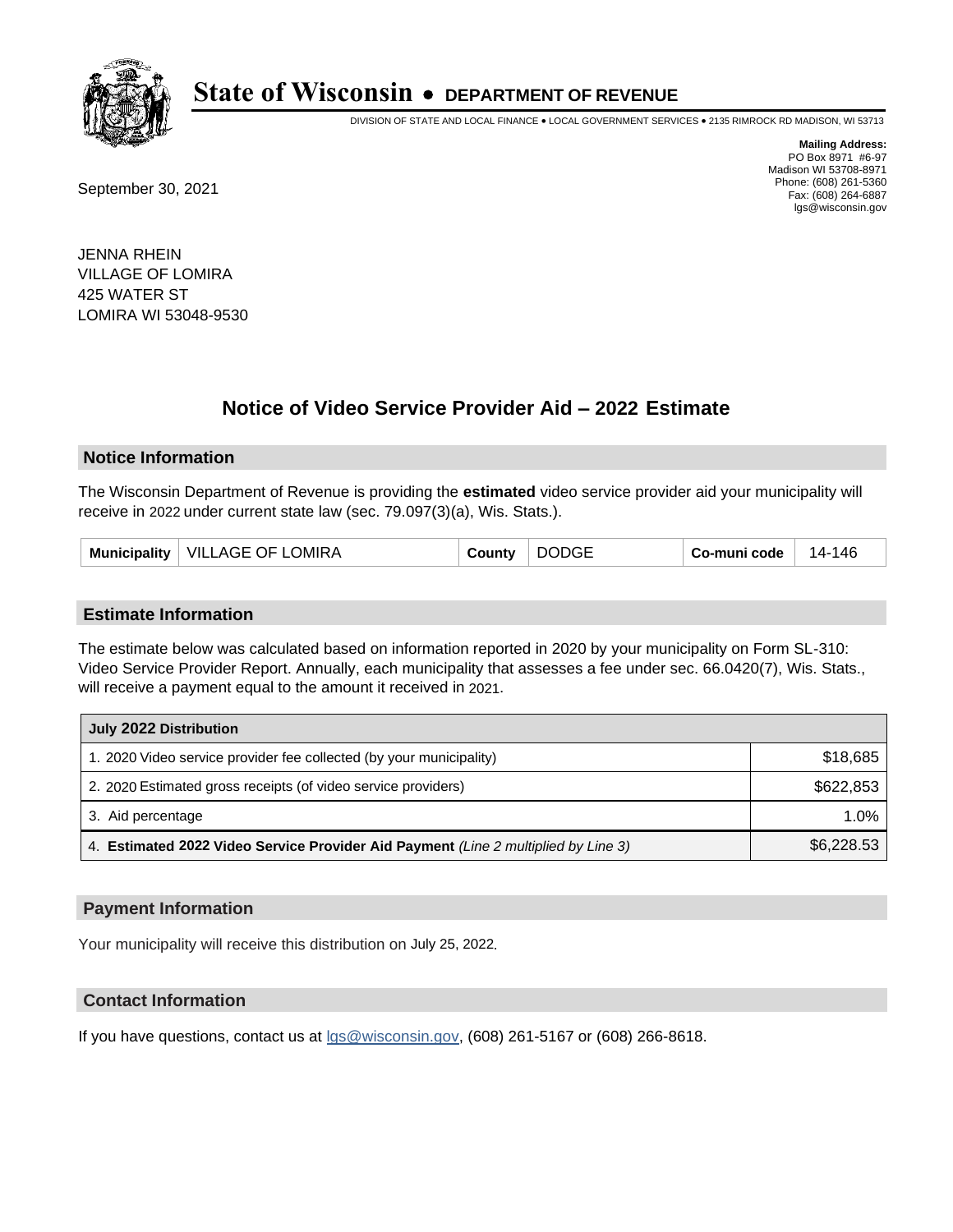

DIVISION OF STATE AND LOCAL FINANCE • LOCAL GOVERNMENT SERVICES • 2135 RIMROCK RD MADISON, WI 53713

September 30, 2021

**Mailing Address:** PO Box 8971 #6-97 Madison WI 53708-8971 Phone: (608) 261-5360 Fax: (608) 264-6887 lgs@wisconsin.gov

CHRISTINE ABELL VILLAGE OF REESEVILLE PO BOX 273 REESEVILLE WI 53579-0273

# **Notice of Video Service Provider Aid - 2022 Estimate**

#### **Notice Information**

The Wisconsin Department of Revenue is providing the **estimated** video service provider aid your municipality will receive in 2022 under current state law (sec. 79.097(3)(a), Wis. Stats.).

| <b>DODGE</b><br>Municipality   VILLAGE OF REESEVILLE<br>County | Co-muni code<br>14-177 |
|----------------------------------------------------------------|------------------------|
|----------------------------------------------------------------|------------------------|

#### **Estimate Information**

The estimate below was calculated based on information reported in 2020 by your municipality on Form SL-310: Video Service Provider Report. Annually, each municipality that assesses a fee under sec. 66.0420(7), Wis. Stats., will receive a payment equal to the amount it received in 2021.

| July 2022 Distribution                                                             |            |  |  |
|------------------------------------------------------------------------------------|------------|--|--|
| 1. 2020 Video service provider fee collected (by your municipality)                | \$5,971    |  |  |
| 2. 2020 Estimated gross receipts (of video service providers)                      | \$199.056  |  |  |
| 3. Aid percentage                                                                  | $1.0\%$    |  |  |
| 4. Estimated 2022 Video Service Provider Aid Payment (Line 2 multiplied by Line 3) | \$1,990.56 |  |  |

#### **Payment Information**

Your municipality will receive this distribution on July 25, 2022.

## **Contact Information**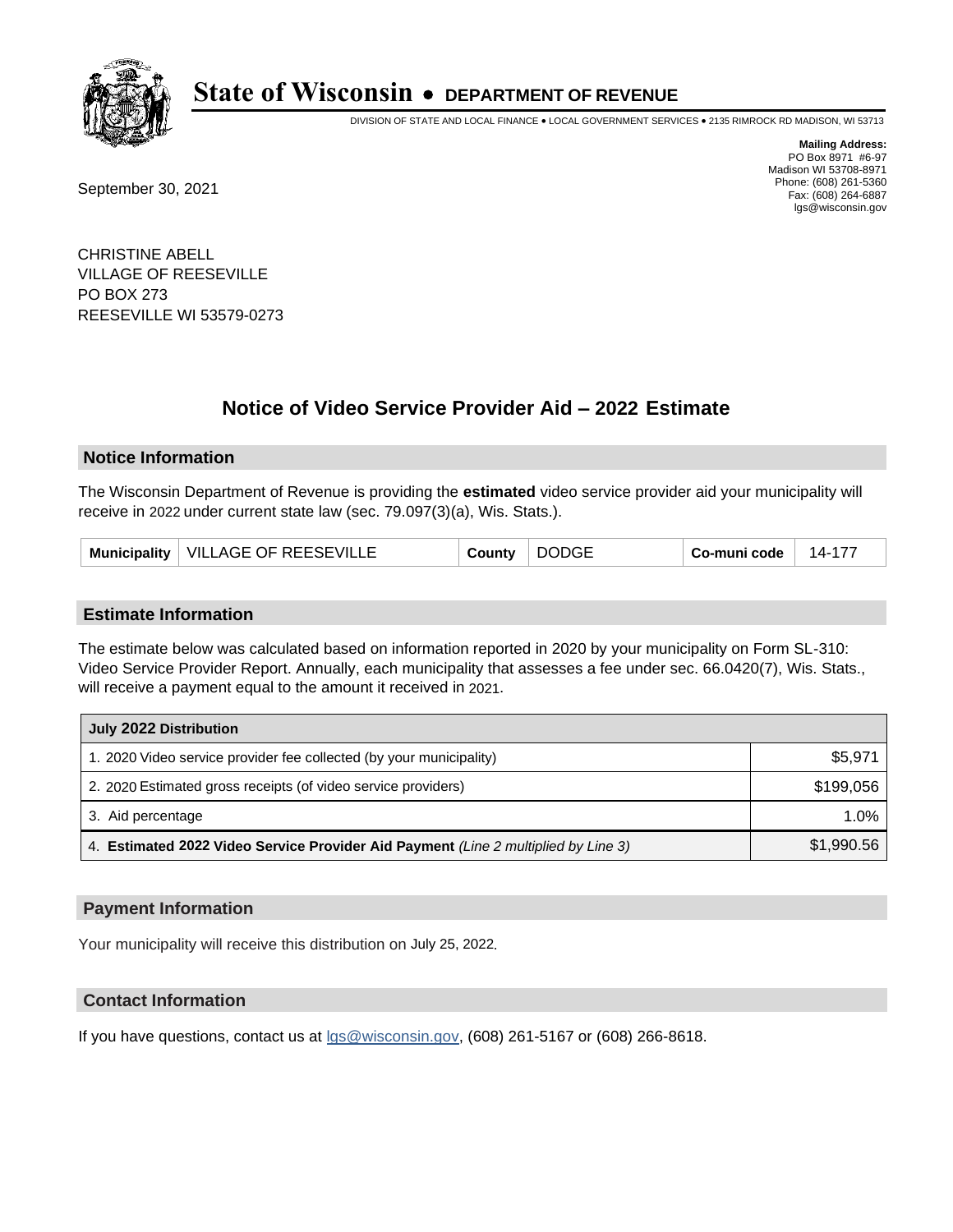

DIVISION OF STATE AND LOCAL FINANCE • LOCAL GOVERNMENT SERVICES • 2135 RIMROCK RD MADISON, WI 53713

September 30, 2021

**Mailing Address:** PO Box 8971 #6-97 Madison WI 53708-8971 Phone: (608) 261-5360 Fax: (608) 264-6887 lgs@wisconsin.gov

BECKY TELLIER VILLAGE OF THERESA PO BOX 327 THERESA WI 53091-0327

# **Notice of Video Service Provider Aid - 2022 Estimate**

#### **Notice Information**

The Wisconsin Department of Revenue is providing the **estimated** video service provider aid your municipality will receive in 2022 under current state law (sec. 79.097(3)(a), Wis. Stats.).

| Municipality   VILLAGE OF THERESA | County | <b>DODGE</b> | Co-muni code | 14-186 |
|-----------------------------------|--------|--------------|--------------|--------|
|-----------------------------------|--------|--------------|--------------|--------|

#### **Estimate Information**

The estimate below was calculated based on information reported in 2020 by your municipality on Form SL-310: Video Service Provider Report. Annually, each municipality that assesses a fee under sec. 66.0420(7), Wis. Stats., will receive a payment equal to the amount it received in 2021.

| July 2022 Distribution                                                             |            |  |
|------------------------------------------------------------------------------------|------------|--|
| 1. 2020 Video service provider fee collected (by your municipality)                | \$11.715   |  |
| 2. 2020 Estimated gross receipts (of video service providers)                      | \$390.518  |  |
| 3. Aid percentage                                                                  | 1.0%       |  |
| 4. Estimated 2022 Video Service Provider Aid Payment (Line 2 multiplied by Line 3) | \$3,905.18 |  |

#### **Payment Information**

Your municipality will receive this distribution on July 25, 2022.

## **Contact Information**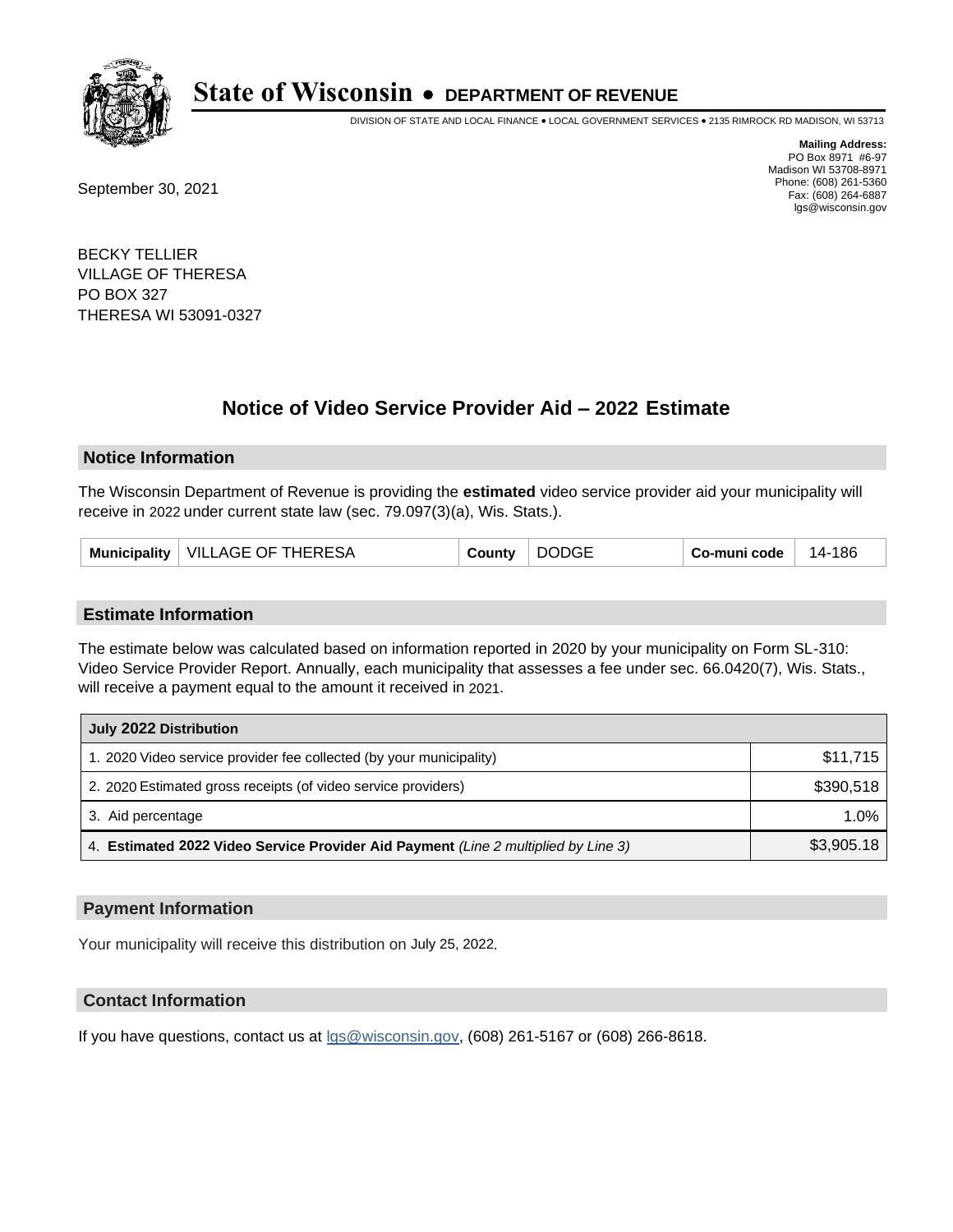

DIVISION OF STATE AND LOCAL FINANCE • LOCAL GOVERNMENT SERVICES • 2135 RIMROCK RD MADISON, WI 53713

September 30, 2021

**Mailing Address:** PO Box 8971 #6-97 Madison WI 53708-8971 Phone: (608) 261-5360 Fax: (608) 264-6887 lgs@wisconsin.gov

ZACHARY BLOOM CITY OF BEAVER DAM 205 S LINCOLN AVE BEAVER DAM WI 53916-2323

# **Notice of Video Service Provider Aid - 2022 Estimate**

#### **Notice Information**

The Wisconsin Department of Revenue is providing the **estimated** video service provider aid your municipality will receive in 2022 under current state law (sec. 79.097(3)(a), Wis. Stats.).

|  | Municipality   CITY OF BEAVER DAM | County | <b>DODGE</b> | Co-muni code | 14-206 |
|--|-----------------------------------|--------|--------------|--------------|--------|
|--|-----------------------------------|--------|--------------|--------------|--------|

#### **Estimate Information**

The estimate below was calculated based on information reported in 2020 by your municipality on Form SL-310: Video Service Provider Report. Annually, each municipality that assesses a fee under sec. 66.0420(7), Wis. Stats., will receive a payment equal to the amount it received in 2021.

| July 2022 Distribution                                                             |             |  |  |
|------------------------------------------------------------------------------------|-------------|--|--|
| 1. 2020 Video service provider fee collected (by your municipality)                | \$209.474   |  |  |
| 2. 2020 Estimated gross receipts (of video service providers)                      | \$4,189,474 |  |  |
| 3. Aid percentage                                                                  | 1.0%        |  |  |
| 4. Estimated 2022 Video Service Provider Aid Payment (Line 2 multiplied by Line 3) | \$41,894.74 |  |  |

#### **Payment Information**

Your municipality will receive this distribution on July 25, 2022.

## **Contact Information**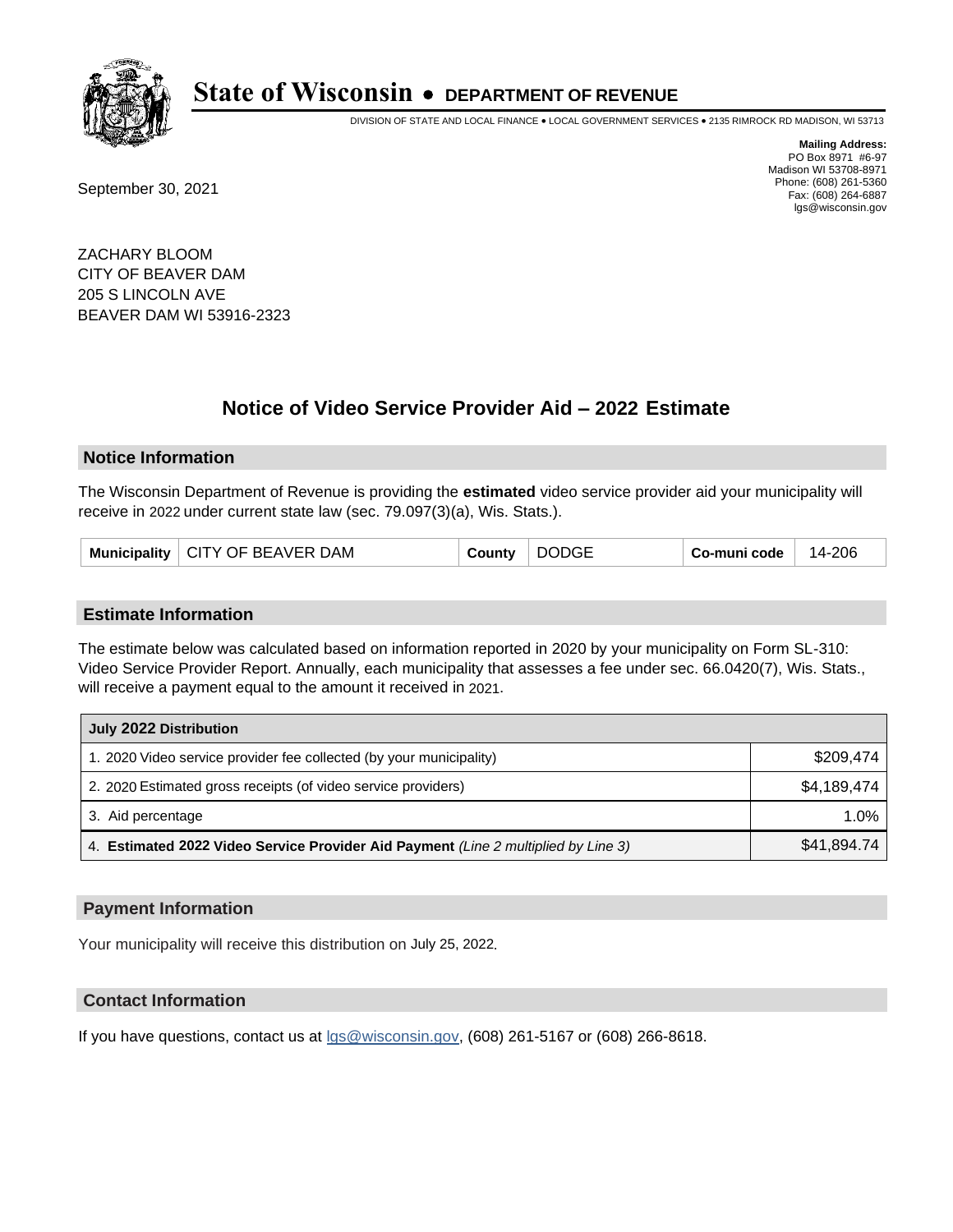

DIVISION OF STATE AND LOCAL FINANCE • LOCAL GOVERNMENT SERVICES • 2135 RIMROCK RD MADISON, WI 53713

September 30, 2021

**Mailing Address:** PO Box 8971 #6-97 Madison WI 53708-8971 Phone: (608) 261-5360 Fax: (608) 264-6887 lgs@wisconsin.gov

JENNY QUIRK CITY OF FOX LAKE PO BOX 105 FOX LAKE WI 53933-0105

# **Notice of Video Service Provider Aid - 2022 Estimate**

#### **Notice Information**

The Wisconsin Department of Revenue is providing the **estimated** video service provider aid your municipality will receive in 2022 under current state law (sec. 79.097(3)(a), Wis. Stats.).

|  | Municipality   CITY OF FOX LAKE | County | <b>DODGE</b> | Co-muni code | 14-226 |
|--|---------------------------------|--------|--------------|--------------|--------|
|--|---------------------------------|--------|--------------|--------------|--------|

#### **Estimate Information**

The estimate below was calculated based on information reported in 2020 by your municipality on Form SL-310: Video Service Provider Report. Annually, each municipality that assesses a fee under sec. 66.0420(7), Wis. Stats., will receive a payment equal to the amount it received in 2021.

| July 2022 Distribution                                                             |            |  |  |
|------------------------------------------------------------------------------------|------------|--|--|
| 1. 2020 Video service provider fee collected (by your municipality)                | \$21,564   |  |  |
| 2. 2020 Estimated gross receipts (of video service providers)                      | \$431,299  |  |  |
| 3. Aid percentage                                                                  | $1.0\%$    |  |  |
| 4. Estimated 2022 Video Service Provider Aid Payment (Line 2 multiplied by Line 3) | \$4,312.99 |  |  |

#### **Payment Information**

Your municipality will receive this distribution on July 25, 2022.

## **Contact Information**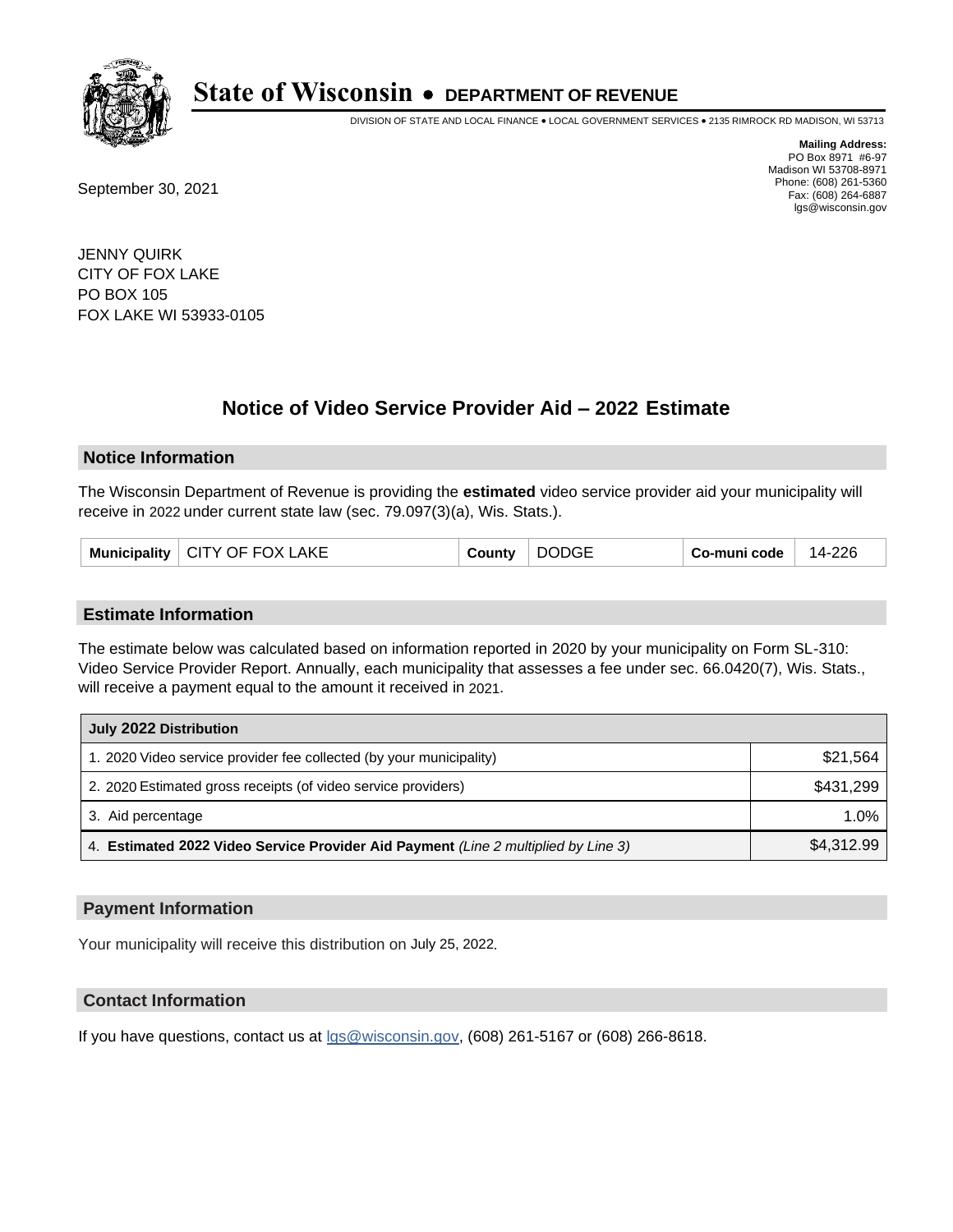

DIVISION OF STATE AND LOCAL FINANCE • LOCAL GOVERNMENT SERVICES • 2135 RIMROCK RD MADISON, WI 53713

September 30, 2021

**Mailing Address:** PO Box 8971 #6-97 Madison WI 53708-8971 Phone: (608) 261-5360 Fax: (608) 264-6887 lgs@wisconsin.gov

KRISTEN JACOBSON CITY OF HORICON 404 E LAKE ST HORICON WI 53032-1245

# **Notice of Video Service Provider Aid - 2022 Estimate**

### **Notice Information**

The Wisconsin Department of Revenue is providing the **estimated** video service provider aid your municipality will receive in 2022 under current state law (sec. 79.097(3)(a), Wis. Stats.).

|  | Municipality   CITY OF HORICON | County | <b>DODGE</b> | Co-muni code | 14-236 |
|--|--------------------------------|--------|--------------|--------------|--------|
|--|--------------------------------|--------|--------------|--------------|--------|

#### **Estimate Information**

The estimate below was calculated based on information reported in 2020 by your municipality on Form SL-310: Video Service Provider Report. Annually, each municipality that assesses a fee under sec. 66.0420(7), Wis. Stats., will receive a payment equal to the amount it received in 2021.

| July 2022 Distribution                                                             |             |  |  |
|------------------------------------------------------------------------------------|-------------|--|--|
| 1. 2020 Video service provider fee collected (by your municipality)                | \$30,017    |  |  |
| 2. 2020 Estimated gross receipts (of video service providers)                      | \$1,000,564 |  |  |
| 3. Aid percentage                                                                  | 1.0%        |  |  |
| 4. Estimated 2022 Video Service Provider Aid Payment (Line 2 multiplied by Line 3) | \$10,005.64 |  |  |

#### **Payment Information**

Your municipality will receive this distribution on July 25, 2022.

## **Contact Information**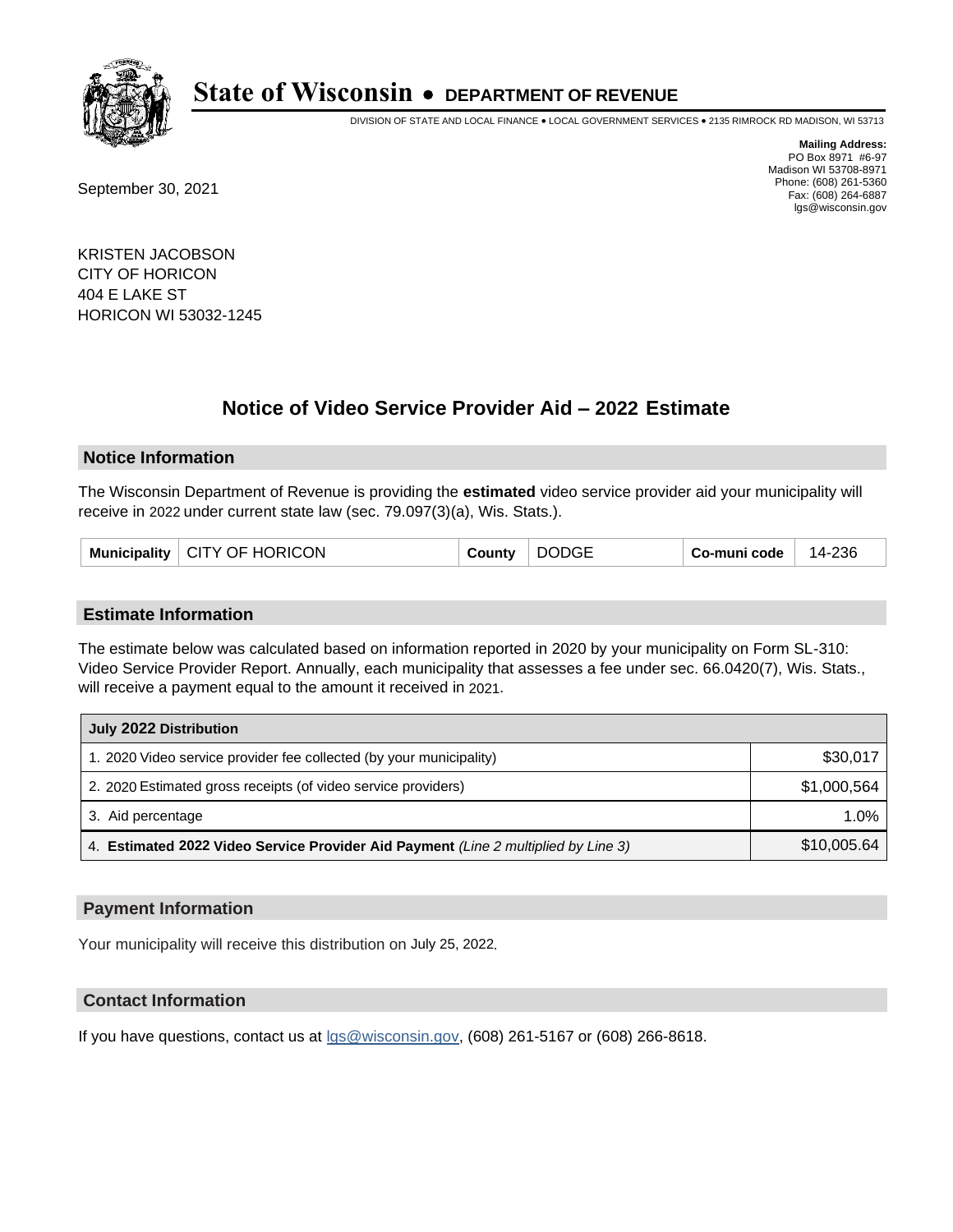

DIVISION OF STATE AND LOCAL FINANCE • LOCAL GOVERNMENT SERVICES • 2135 RIMROCK RD MADISON, WI 53713

September 30, 2021

**Mailing Address:** PO Box 8971 #6-97 Madison WI 53708-8971 Phone: (608) 261-5360 Fax: (608) 264-6887 lgs@wisconsin.gov

SHAWN HART CITY OF JUNEAU PO BOX 163, 405 JEWEL ST JUNEAU WI 53039-0163

# **Notice of Video Service Provider Aid - 2022 Estimate**

#### **Notice Information**

The Wisconsin Department of Revenue is providing the **estimated** video service provider aid your municipality will receive in 2022 under current state law (sec. 79.097(3)(a), Wis. Stats.).

| Municipality   CITY OF JUNEAU | County | <b>DODGE</b> | Co-muni code | 14-241 |
|-------------------------------|--------|--------------|--------------|--------|
|-------------------------------|--------|--------------|--------------|--------|

#### **Estimate Information**

The estimate below was calculated based on information reported in 2020 by your municipality on Form SL-310: Video Service Provider Report. Annually, each municipality that assesses a fee under sec. 66.0420(7), Wis. Stats., will receive a payment equal to the amount it received in 2021.

| July 2022 Distribution                                                             |            |  |  |
|------------------------------------------------------------------------------------|------------|--|--|
| 1. 2020 Video service provider fee collected (by your municipality)                | \$17.426   |  |  |
| 2. 2020 Estimated gross receipts (of video service providers)                      | \$580.868  |  |  |
| 3. Aid percentage                                                                  | 1.0%       |  |  |
| 4. Estimated 2022 Video Service Provider Aid Payment (Line 2 multiplied by Line 3) | \$5,808.68 |  |  |

#### **Payment Information**

Your municipality will receive this distribution on July 25, 2022.

## **Contact Information**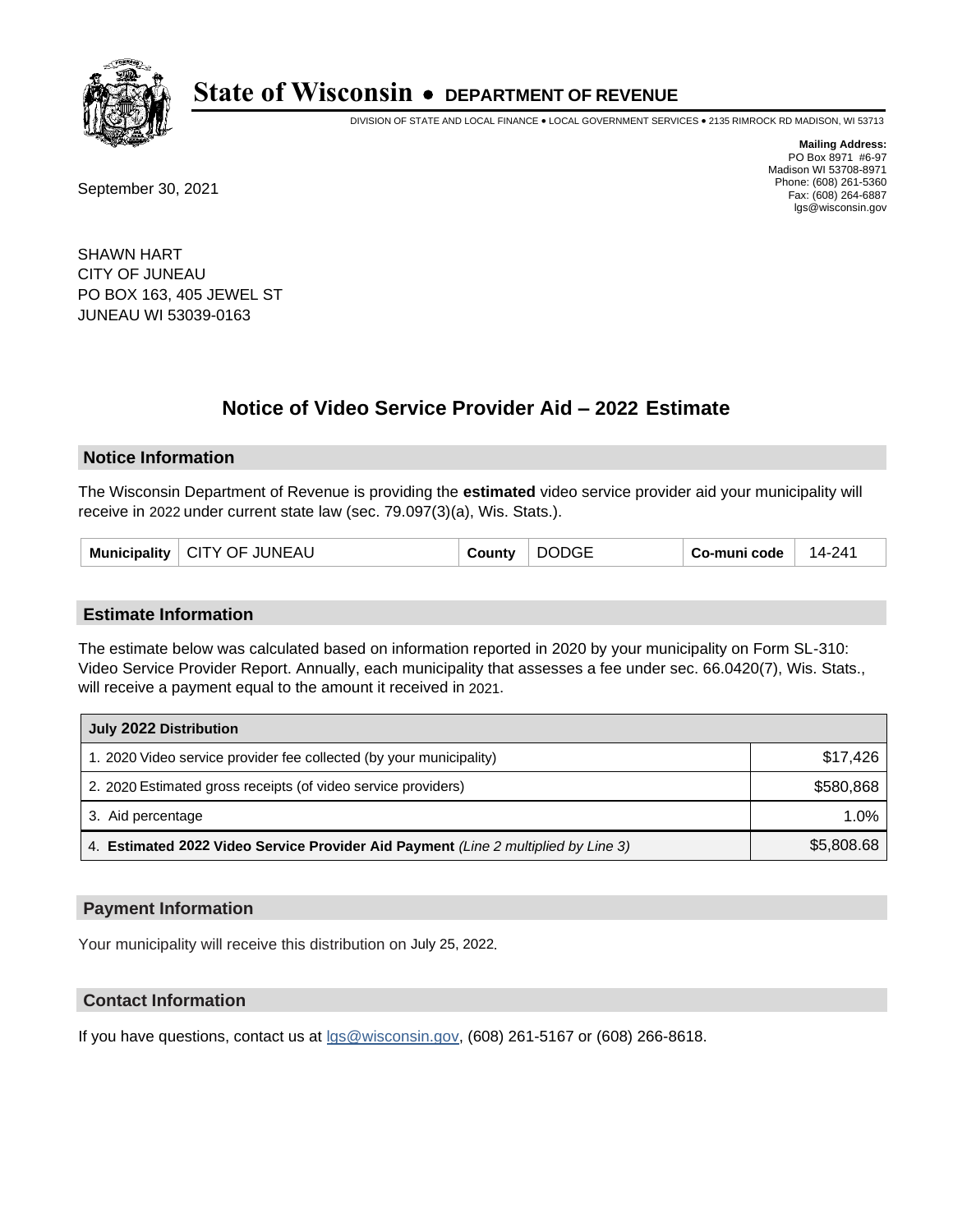

DIVISION OF STATE AND LOCAL FINANCE • LOCAL GOVERNMENT SERVICES • 2135 RIMROCK RD MADISON, WI 53713

September 30, 2021

**Mailing Address:** PO Box 8971 #6-97 Madison WI 53708-8971 Phone: (608) 261-5360 Fax: (608) 264-6887 lgs@wisconsin.gov

SARA DECKER CITY OF MAYVILLE PO BOX 273 MAYVILLE WI 53050-0273

# **Notice of Video Service Provider Aid - 2022 Estimate**

#### **Notice Information**

The Wisconsin Department of Revenue is providing the **estimated** video service provider aid your municipality will receive in 2022 under current state law (sec. 79.097(3)(a), Wis. Stats.).

| Municipality   CITY OF MAYVILLE | County | <b>DODGE</b> | Co-muni code | 14-251 |
|---------------------------------|--------|--------------|--------------|--------|
|---------------------------------|--------|--------------|--------------|--------|

#### **Estimate Information**

The estimate below was calculated based on information reported in 2020 by your municipality on Form SL-310: Video Service Provider Report. Annually, each municipality that assesses a fee under sec. 66.0420(7), Wis. Stats., will receive a payment equal to the amount it received in 2021.

| July 2022 Distribution                                                             |             |  |  |
|------------------------------------------------------------------------------------|-------------|--|--|
| 1. 2020 Video service provider fee collected (by your municipality)                | \$45.819    |  |  |
| 2. 2020 Estimated gross receipts (of video service providers)                      | \$1,527,316 |  |  |
| 3. Aid percentage                                                                  | $1.0\%$     |  |  |
| 4. Estimated 2022 Video Service Provider Aid Payment (Line 2 multiplied by Line 3) | \$15,273.16 |  |  |

#### **Payment Information**

Your municipality will receive this distribution on July 25, 2022.

## **Contact Information**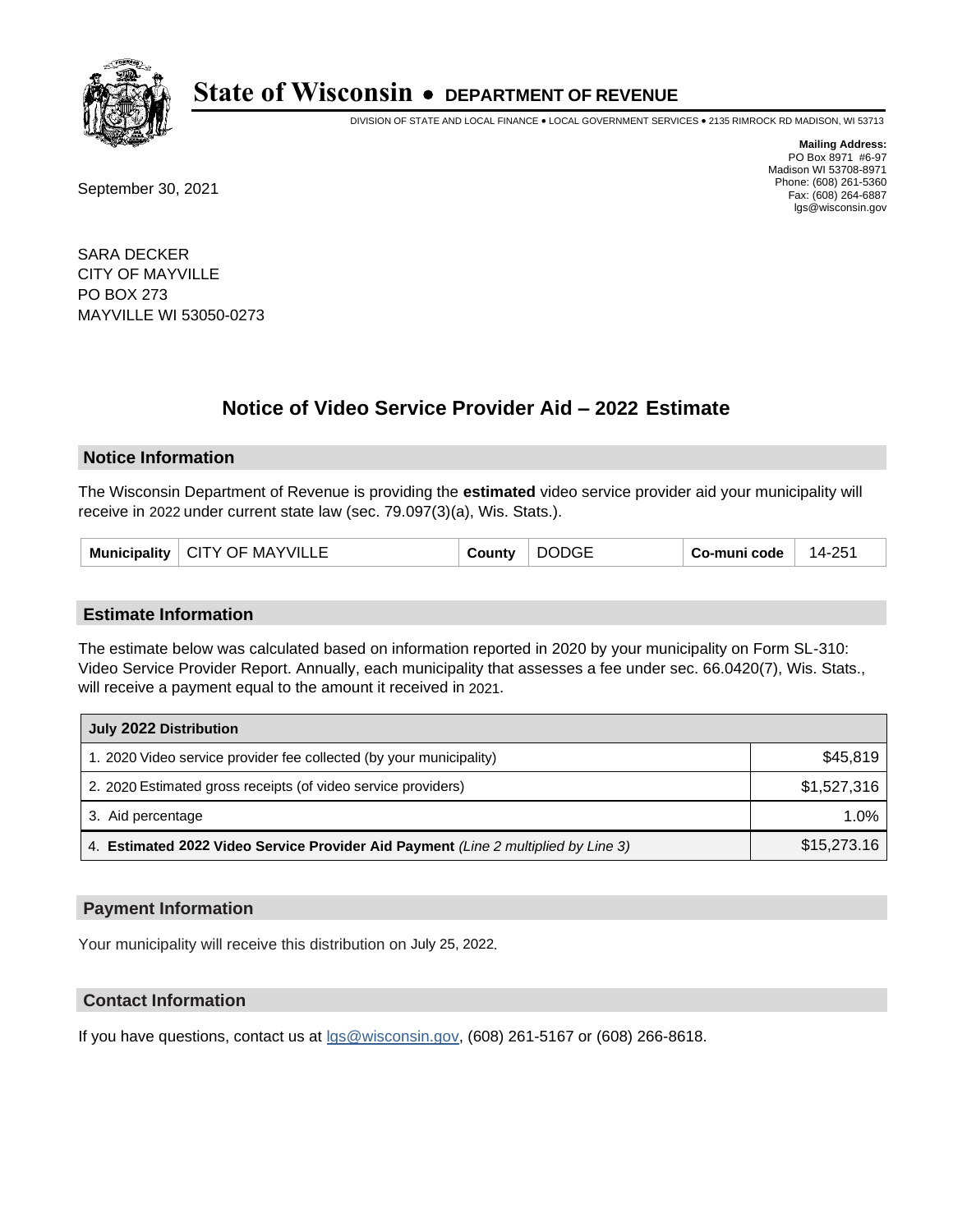

DIVISION OF STATE AND LOCAL FINANCE • LOCAL GOVERNMENT SERVICES • 2135 RIMROCK RD MADISON, WI 53713

September 30, 2021

**Mailing Address:** PO Box 8971 #6-97 Madison WI 53708-8971 Phone: (608) 261-5360 Fax: (608) 264-6887 lgs@wisconsin.gov

ANGELA HULL CITY OF WAUPUN 201 E MAIN ST WAUPUN WI 53963-2019

# **Notice of Video Service Provider Aid - 2022 Estimate**

#### **Notice Information**

The Wisconsin Department of Revenue is providing the **estimated** video service provider aid your municipality will receive in 2022 under current state law (sec. 79.097(3)(a), Wis. Stats.).

| Municipality   CITY OF WAUPUN | <b>DODGE</b><br>County | 14-292<br>Co-muni code |  |
|-------------------------------|------------------------|------------------------|--|
|-------------------------------|------------------------|------------------------|--|

#### **Estimate Information**

The estimate below was calculated based on information reported in 2020 by your municipality on Form SL-310: Video Service Provider Report. Annually, each municipality that assesses a fee under sec. 66.0420(7), Wis. Stats., will receive a payment equal to the amount it received in 2021.

| July 2022 Distribution                                                             |             |  |  |
|------------------------------------------------------------------------------------|-------------|--|--|
| 1. 2020 Video service provider fee collected (by your municipality)                | \$67,906    |  |  |
| 2. 2020 Estimated gross receipts (of video service providers)                      | \$2,263,533 |  |  |
| 3. Aid percentage                                                                  | $1.0\%$     |  |  |
| 4. Estimated 2022 Video Service Provider Aid Payment (Line 2 multiplied by Line 3) | \$22,635.33 |  |  |

#### **Payment Information**

Your municipality will receive this distribution on July 25, 2022.

## **Contact Information**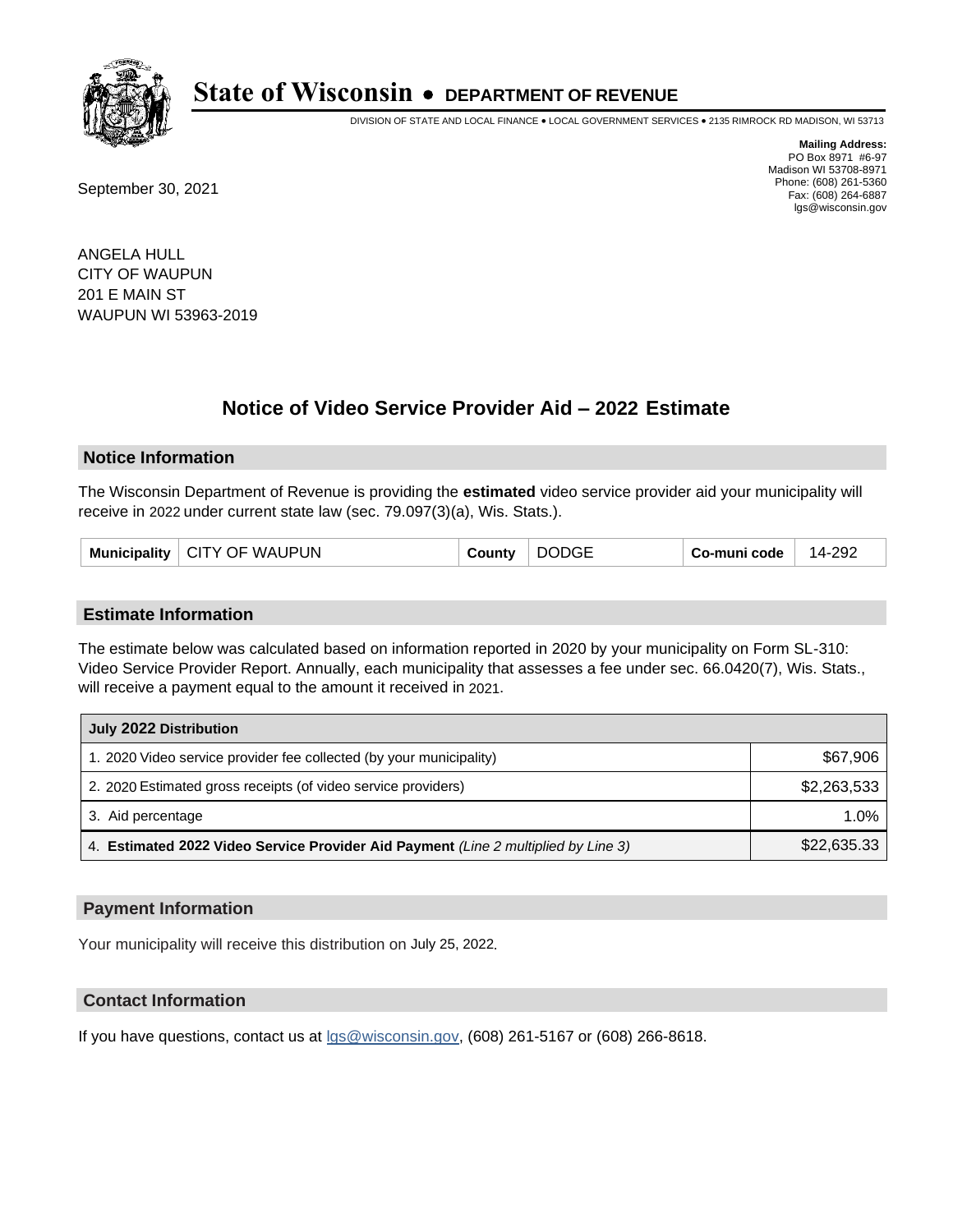

DIVISION OF STATE AND LOCAL FINANCE • LOCAL GOVERNMENT SERVICES • 2135 RIMROCK RD MADISON, WI 53713

September 30, 2021

**Mailing Address:** PO Box 8971 #6-97 Madison WI 53708-8971 Phone: (608) 261-5360 Fax: (608) 264-6887 lgs@wisconsin.gov

KELLY MURRE TOWN OF GIBRALTAR PO BOX 850, 4097 MAIN ST FISH CREEK WI 54212

# **Notice of Video Service Provider Aid - 2022 Estimate**

#### **Notice Information**

The Wisconsin Department of Revenue is providing the **estimated** video service provider aid your municipality will receive in 2022 under current state law (sec. 79.097(3)(a), Wis. Stats.).

| Municipality | TOWN OF GIBRALTAR | Count∨ | <b>DOOR</b> | Co-muni code | 15-014 |
|--------------|-------------------|--------|-------------|--------------|--------|
|--------------|-------------------|--------|-------------|--------------|--------|

#### **Estimate Information**

The estimate below was calculated based on information reported in 2020 by your municipality on Form SL-310: Video Service Provider Report. Annually, each municipality that assesses a fee under sec. 66.0420(7), Wis. Stats., will receive a payment equal to the amount it received in 2021.

| July 2022 Distribution                                                             |            |  |  |
|------------------------------------------------------------------------------------|------------|--|--|
| 1. 2020 Video service provider fee collected (by your municipality)                | \$14.590   |  |  |
| 2. 2020 Estimated gross receipts (of video service providers)                      | \$486,359  |  |  |
| 3. Aid percentage                                                                  | 1.0%       |  |  |
| 4. Estimated 2022 Video Service Provider Aid Payment (Line 2 multiplied by Line 3) | \$4,863.59 |  |  |

#### **Payment Information**

Your municipality will receive this distribution on July 25, 2022.

## **Contact Information**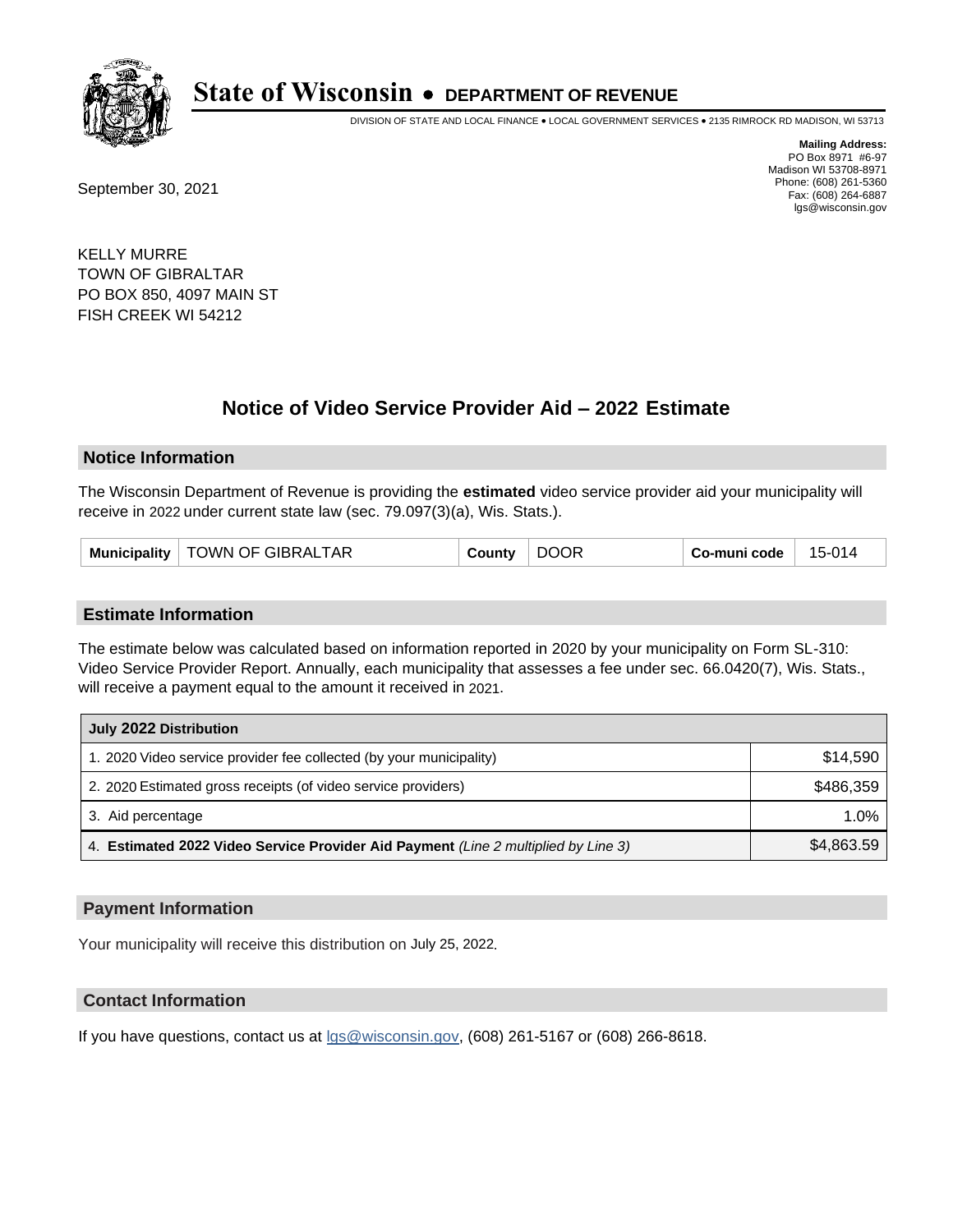

DIVISION OF STATE AND LOCAL FINANCE • LOCAL GOVERNMENT SERVICES • 2135 RIMROCK RD MADISON, WI 53713

September 30, 2021

**Mailing Address:** PO Box 8971 #6-97 Madison WI 53708-8971 Phone: (608) 261-5360 Fax: (608) 264-6887 lgs@wisconsin.gov

ANASTASIA BELL TOWN OF LIBERTY GROVE 11161 OLD STAGE ROAD SISTER BAY WI 54234

# **Notice of Video Service Provider Aid - 2022 Estimate**

#### **Notice Information**

The Wisconsin Department of Revenue is providing the **estimated** video service provider aid your municipality will receive in 2022 under current state law (sec. 79.097(3)(a), Wis. Stats.).

| Municipality   TOWN OF LIBERTY GROVE | County | <b>DOOR</b> | Co-muni code | 15-018 |
|--------------------------------------|--------|-------------|--------------|--------|
|--------------------------------------|--------|-------------|--------------|--------|

#### **Estimate Information**

The estimate below was calculated based on information reported in 2020 by your municipality on Form SL-310: Video Service Provider Report. Annually, each municipality that assesses a fee under sec. 66.0420(7), Wis. Stats., will receive a payment equal to the amount it received in 2021.

| July 2022 Distribution                                                             |            |  |  |
|------------------------------------------------------------------------------------|------------|--|--|
| 1. 2020 Video service provider fee collected (by your municipality)                | \$16,575   |  |  |
| 2. 2020 Estimated gross receipts (of video service providers)                      | \$331,502  |  |  |
| 3. Aid percentage                                                                  | 1.0%       |  |  |
| 4. Estimated 2022 Video Service Provider Aid Payment (Line 2 multiplied by Line 3) | \$3,315.02 |  |  |

#### **Payment Information**

Your municipality will receive this distribution on July 25, 2022.

## **Contact Information**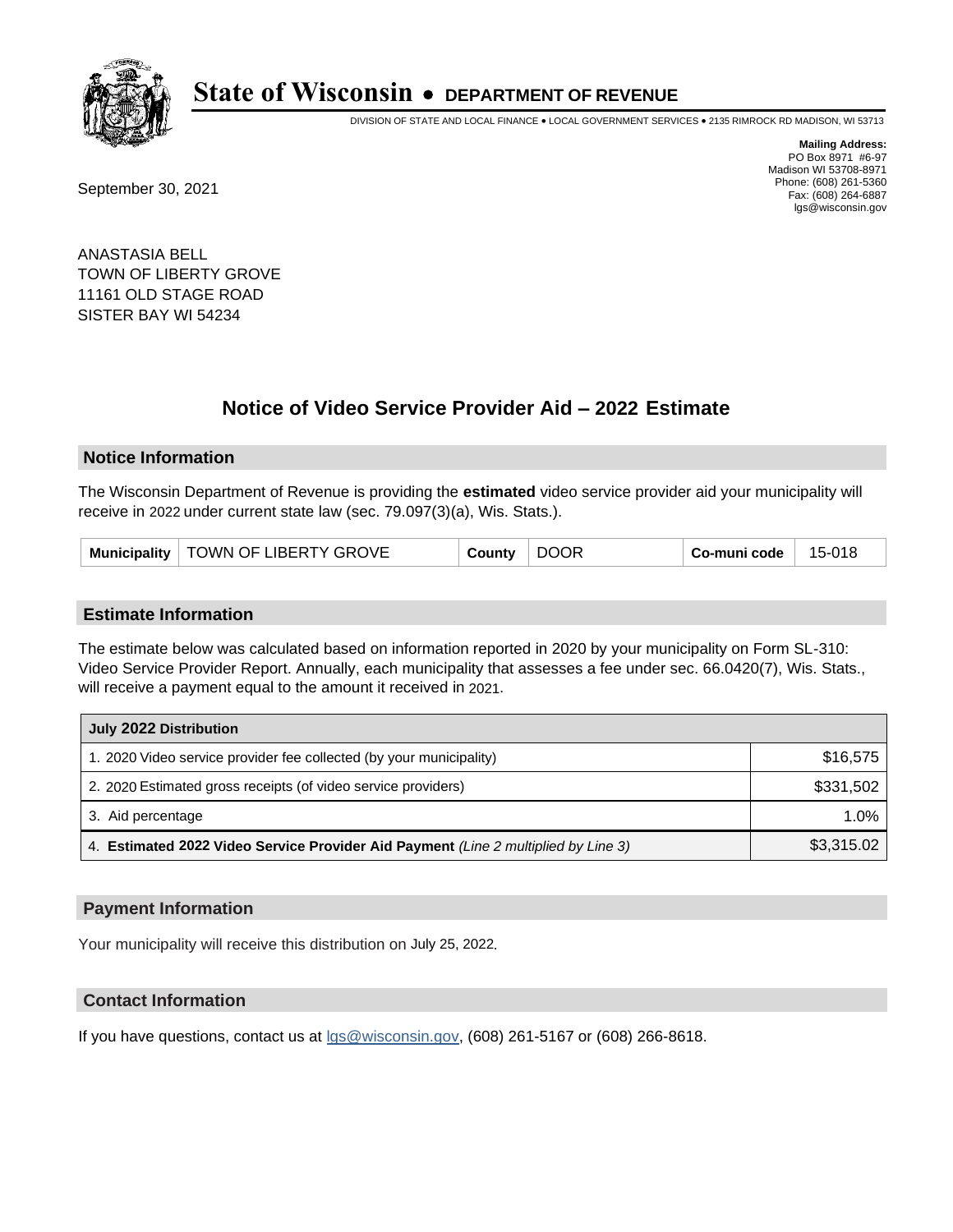

DIVISION OF STATE AND LOCAL FINANCE • LOCAL GOVERNMENT SERVICES • 2135 RIMROCK RD MADISON, WI 53713

September 30, 2021

**Mailing Address:** PO Box 8971 #6-97 Madison WI 53708-8971 Phone: (608) 261-5360 Fax: (608) 264-6887 lgs@wisconsin.gov

AMY FLOK TOWN OF SEVASTOPOL 4528 STATE HWY 57 STURGEON BAY WI 54235

# **Notice of Video Service Provider Aid - 2022 Estimate**

### **Notice Information**

The Wisconsin Department of Revenue is providing the **estimated** video service provider aid your municipality will receive in 2022 under current state law (sec. 79.097(3)(a), Wis. Stats.).

| Municipality   TOWN OF SEVASTOPOL | <b>DOOR</b><br>County | Co-muni code<br>15-022 |
|-----------------------------------|-----------------------|------------------------|
|-----------------------------------|-----------------------|------------------------|

#### **Estimate Information**

The estimate below was calculated based on information reported in 2020 by your municipality on Form SL-310: Video Service Provider Report. Annually, each municipality that assesses a fee under sec. 66.0420(7), Wis. Stats., will receive a payment equal to the amount it received in 2021.

| July 2022 Distribution                                                             |            |  |  |
|------------------------------------------------------------------------------------|------------|--|--|
| 1. 2020 Video service provider fee collected (by your municipality)                | \$35,645   |  |  |
| 2. 2020 Estimated gross receipts (of video service providers)                      | \$712.914  |  |  |
| 3. Aid percentage                                                                  | 1.0%       |  |  |
| 4. Estimated 2022 Video Service Provider Aid Payment (Line 2 multiplied by Line 3) | \$7,129.14 |  |  |

#### **Payment Information**

Your municipality will receive this distribution on July 25, 2022.

## **Contact Information**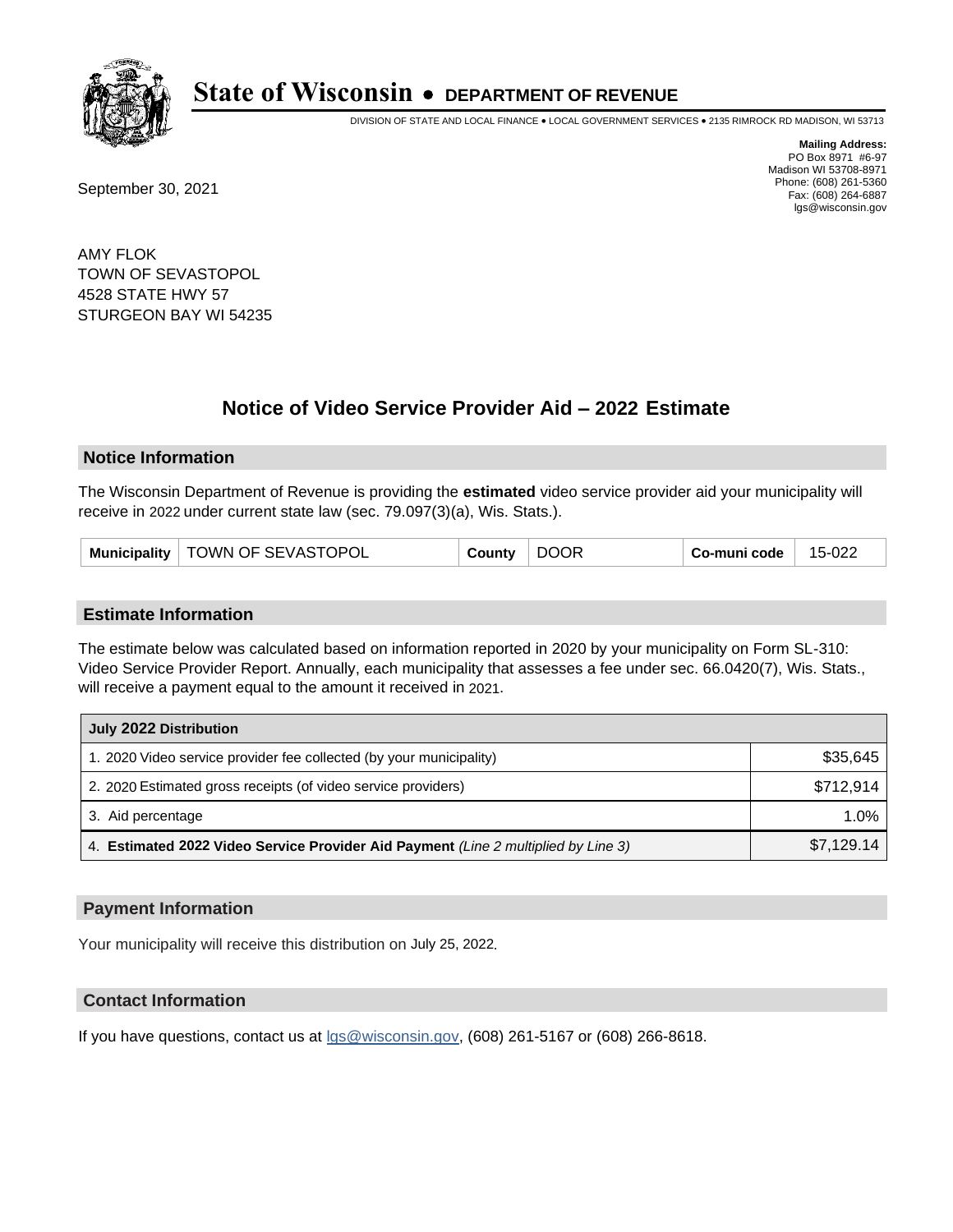

DIVISION OF STATE AND LOCAL FINANCE • LOCAL GOVERNMENT SERVICES • 2135 RIMROCK RD MADISON, WI 53713

September 30, 2021

**Mailing Address:** PO Box 8971 #6-97 Madison WI 53708-8971 Phone: (608) 261-5360 Fax: (608) 264-6887 lgs@wisconsin.gov

ANDREA COLLAK VILLAGE OF EPHRAIM PO BOX 138 EPHRAIM WI 54211-0138

# **Notice of Video Service Provider Aid - 2022 Estimate**

#### **Notice Information**

The Wisconsin Department of Revenue is providing the **estimated** video service provider aid your municipality will receive in 2022 under current state law (sec. 79.097(3)(a), Wis. Stats.).

| VILLAGE OF EPHRAIM<br><b>Municipality</b><br>วountv | <b>DOOR</b> | 15-121<br>Co-muni code |
|-----------------------------------------------------|-------------|------------------------|
|-----------------------------------------------------|-------------|------------------------|

#### **Estimate Information**

The estimate below was calculated based on information reported in 2020 by your municipality on Form SL-310: Video Service Provider Report. Annually, each municipality that assesses a fee under sec. 66.0420(7), Wis. Stats., will receive a payment equal to the amount it received in 2021.

| July 2022 Distribution                                                             |            |  |  |
|------------------------------------------------------------------------------------|------------|--|--|
| 1. 2020 Video service provider fee collected (by your municipality)                | \$13,867   |  |  |
| 2. 2020 Estimated gross receipts (of video service providers)                      | \$277.344  |  |  |
| 3. Aid percentage                                                                  | 1.0%       |  |  |
| 4. Estimated 2022 Video Service Provider Aid Payment (Line 2 multiplied by Line 3) | \$2,773.44 |  |  |

#### **Payment Information**

Your municipality will receive this distribution on July 25, 2022.

## **Contact Information**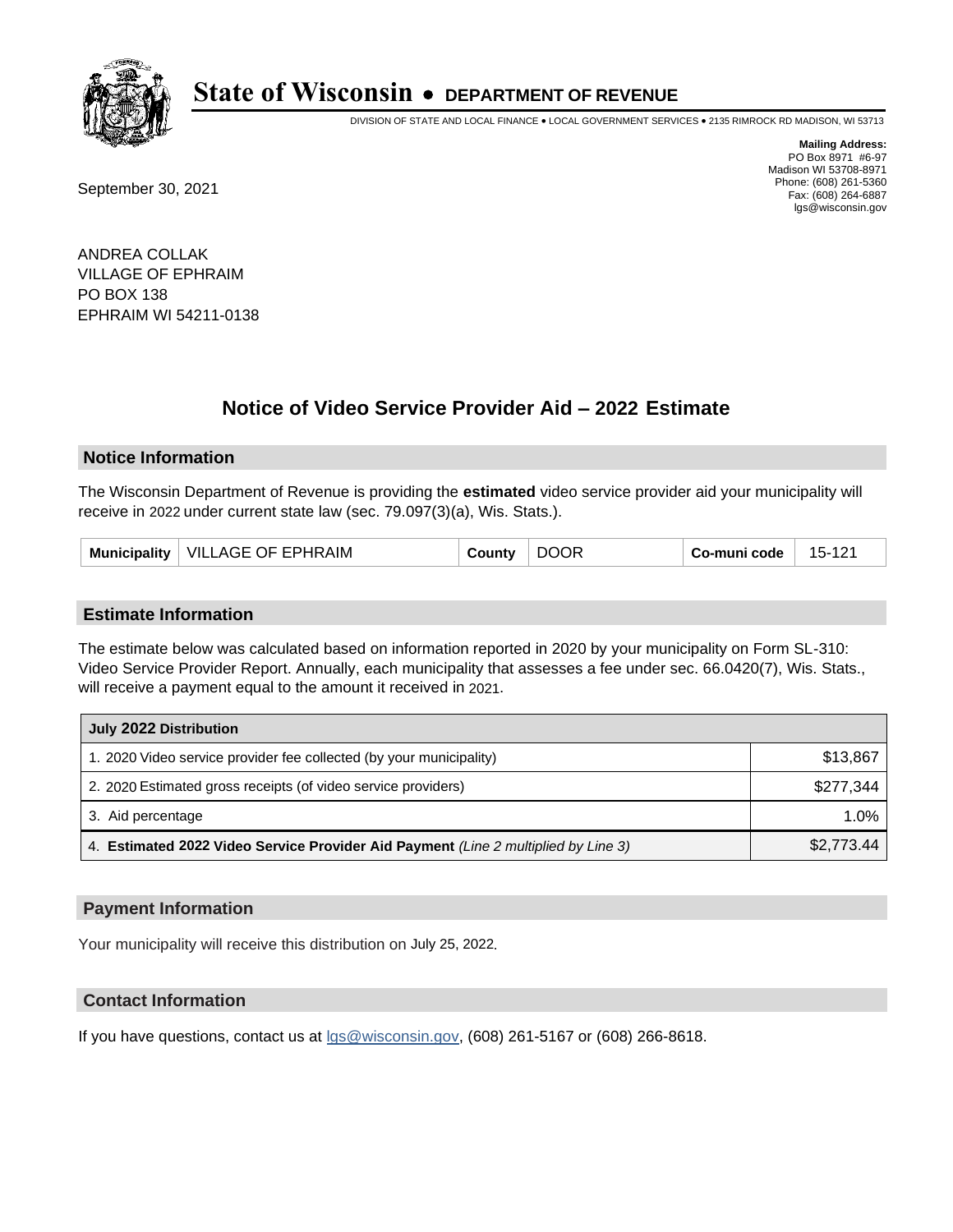

DIVISION OF STATE AND LOCAL FINANCE • LOCAL GOVERNMENT SERVICES • 2135 RIMROCK RD MADISON, WI 53713

September 30, 2021

**Mailing Address:** PO Box 8971 #6-97 Madison WI 53708-8971 Phone: (608) 261-5360 Fax: (608) 264-6887 lgs@wisconsin.gov

STEPHANIE REINHARDT CITY OF STURGEON BAY 421 MICHIGAN ST STURGEON BAY WI 54235

# **Notice of Video Service Provider Aid - 2022 Estimate**

### **Notice Information**

The Wisconsin Department of Revenue is providing the **estimated** video service provider aid your municipality will receive in 2022 under current state law (sec. 79.097(3)(a), Wis. Stats.).

|  | Municipality   CITY OF STURGEON BAY | County | <b>DOOR</b> | Co-muni code | 15-281 |
|--|-------------------------------------|--------|-------------|--------------|--------|
|--|-------------------------------------|--------|-------------|--------------|--------|

#### **Estimate Information**

The estimate below was calculated based on information reported in 2020 by your municipality on Form SL-310: Video Service Provider Report. Annually, each municipality that assesses a fee under sec. 66.0420(7), Wis. Stats., will receive a payment equal to the amount it received in 2021.

| July 2022 Distribution                                                             |             |  |  |
|------------------------------------------------------------------------------------|-------------|--|--|
| 1. 2020 Video service provider fee collected (by your municipality)                | \$151,611   |  |  |
| 2. 2020 Estimated gross receipts (of video service providers)                      | \$3,032,220 |  |  |
| 3. Aid percentage                                                                  | $1.0\%$     |  |  |
| 4. Estimated 2022 Video Service Provider Aid Payment (Line 2 multiplied by Line 3) | \$30,322.20 |  |  |

#### **Payment Information**

Your municipality will receive this distribution on July 25, 2022.

## **Contact Information**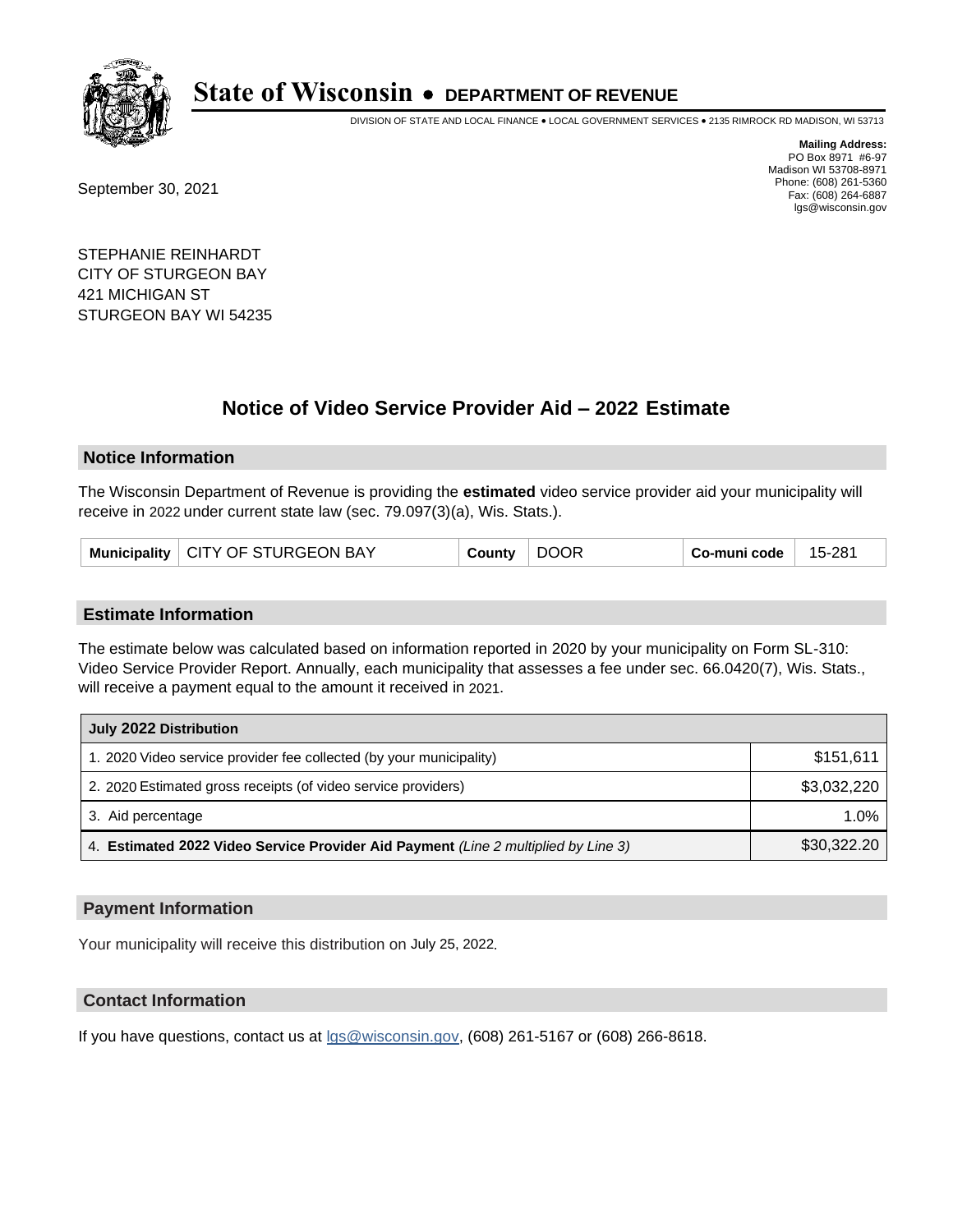

DIVISION OF STATE AND LOCAL FINANCE • LOCAL GOVERNMENT SERVICES • 2135 RIMROCK RD MADISON, WI 53713

September 30, 2021

**Mailing Address:** PO Box 8971 #6-97 Madison WI 53708-8971 Phone: (608) 261-5360 Fax: (608) 264-6887 lgs@wisconsin.gov

JULIE ABRAHAM VILLAGE OF OLIVER 2125 E STATE STREET SUPERIOR WI 54880

# **Notice of Video Service Provider Aid - 2022 Estimate**

#### **Notice Information**

The Wisconsin Department of Revenue is providing the **estimated** video service provider aid your municipality will receive in 2022 under current state law (sec. 79.097(3)(a), Wis. Stats.).

| Municipality   VILLAGE OF OLIVER | County | <b>DOUGLAS</b> | Co-muni code | 16-165 |
|----------------------------------|--------|----------------|--------------|--------|
|----------------------------------|--------|----------------|--------------|--------|

#### **Estimate Information**

The estimate below was calculated based on information reported in 2020 by your municipality on Form SL-310: Video Service Provider Report. Annually, each municipality that assesses a fee under sec. 66.0420(7), Wis. Stats., will receive a payment equal to the amount it received in 2021.

| July 2022 Distribution                                                             |          |  |  |  |
|------------------------------------------------------------------------------------|----------|--|--|--|
| 1. 2020 Video service provider fee collected (by your municipality)                | \$1,577  |  |  |  |
| 2. 2020 Estimated gross receipts (of video service providers)                      | \$52,568 |  |  |  |
| 3. Aid percentage                                                                  | 1.0%     |  |  |  |
| 4. Estimated 2022 Video Service Provider Aid Payment (Line 2 multiplied by Line 3) | \$525.68 |  |  |  |

### **Payment Information**

Your municipality will receive this distribution on July 25, 2022.

## **Contact Information**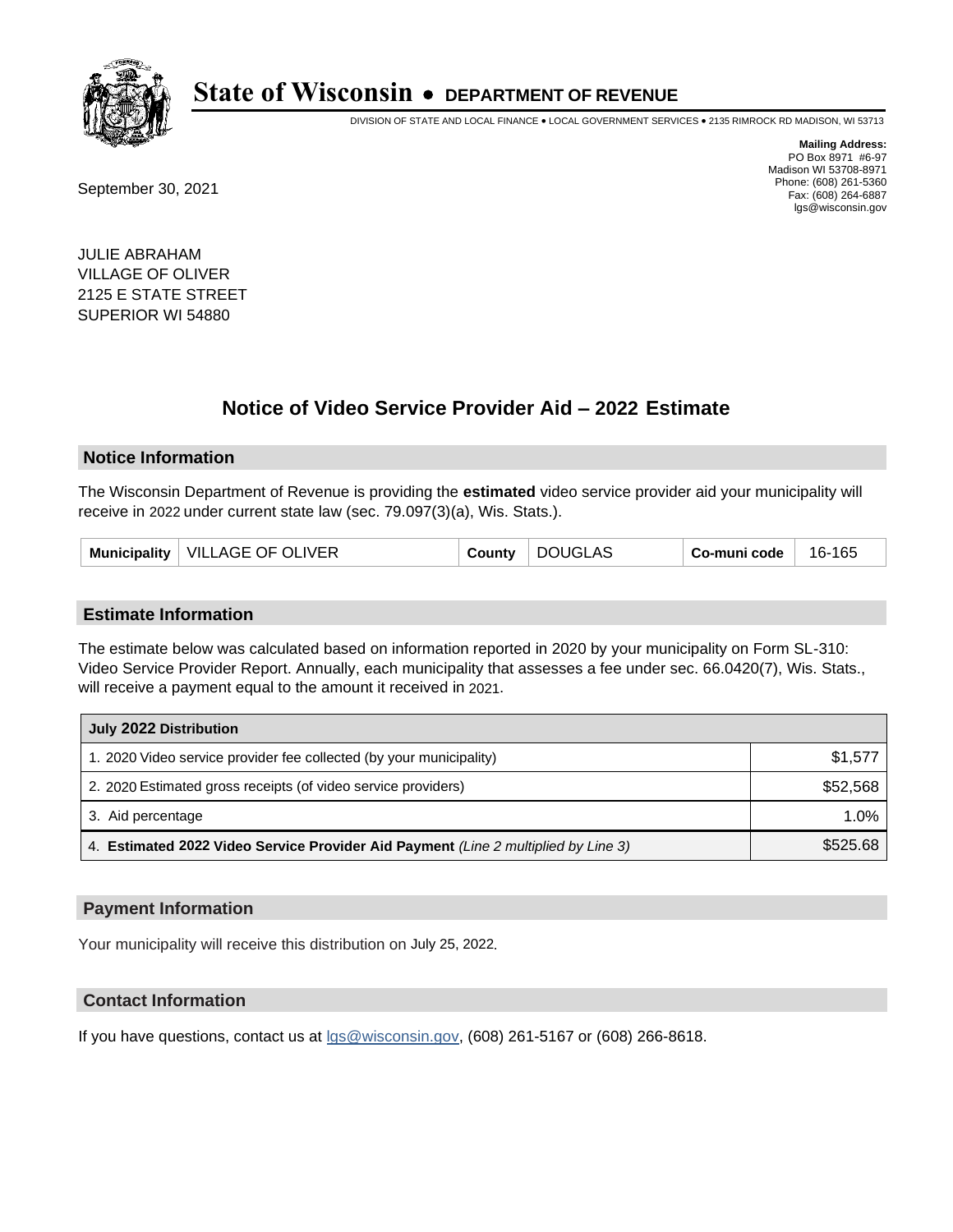

DIVISION OF STATE AND LOCAL FINANCE • LOCAL GOVERNMENT SERVICES • 2135 RIMROCK RD MADISON, WI 53713

September 30, 2021

**Mailing Address:** PO Box 8971 #6-97 Madison WI 53708-8971 Phone: (608) 261-5360 Fax: (608) 264-6887 lgs@wisconsin.gov

CAMILA RAMOS CITY OF SUPERIOR 1316 N 14TH ST, RM 200 SUPERIOR WI 54880

# **Notice of Video Service Provider Aid - 2022 Estimate**

#### **Notice Information**

The Wisconsin Department of Revenue is providing the **estimated** video service provider aid your municipality will receive in 2022 under current state law (sec. 79.097(3)(a), Wis. Stats.).

| Municipality   CITY OF SUPERIOR | County | DOUGLAS | Co-muni code | 16-281 |
|---------------------------------|--------|---------|--------------|--------|
|---------------------------------|--------|---------|--------------|--------|

#### **Estimate Information**

The estimate below was calculated based on information reported in 2020 by your municipality on Form SL-310: Video Service Provider Report. Annually, each municipality that assesses a fee under sec. 66.0420(7), Wis. Stats., will receive a payment equal to the amount it received in 2021.

| July 2022 Distribution                                                             |             |  |  |
|------------------------------------------------------------------------------------|-------------|--|--|
| 1. 2020 Video service provider fee collected (by your municipality)                | \$240.936   |  |  |
| 2. 2020 Estimated gross receipts (of video service providers)                      | \$4,818,715 |  |  |
| 3. Aid percentage                                                                  | $1.0\%$     |  |  |
| 4. Estimated 2022 Video Service Provider Aid Payment (Line 2 multiplied by Line 3) | \$48,187.15 |  |  |

#### **Payment Information**

Your municipality will receive this distribution on July 25, 2022.

## **Contact Information**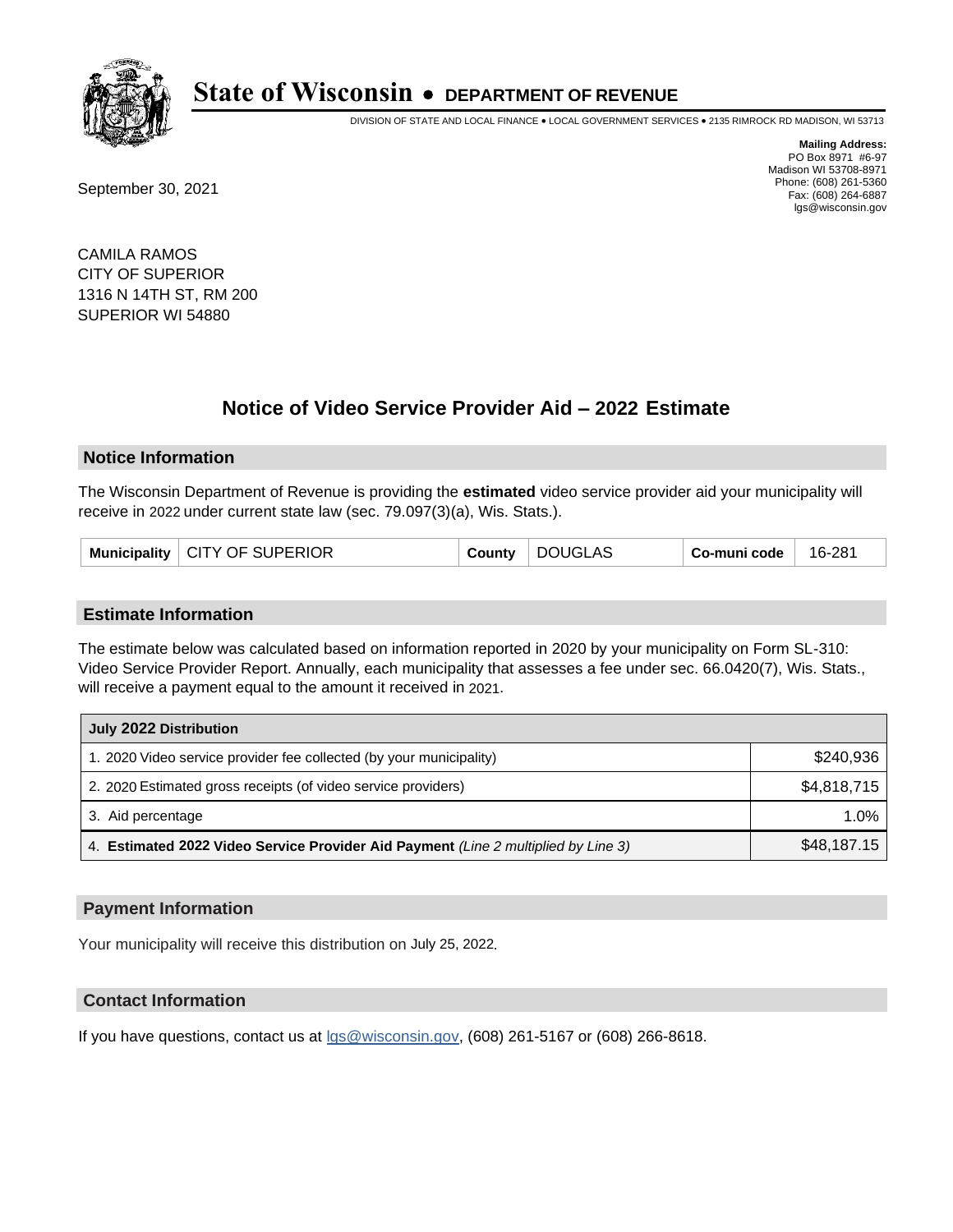

DIVISION OF STATE AND LOCAL FINANCE • LOCAL GOVERNMENT SERVICES • 2135 RIMROCK RD MADISON, WI 53713

September 30, 2021

**Mailing Address:** PO Box 8971 #6-97 Madison WI 53708-8971 Phone: (608) 261-5360 Fax: (608) 264-6887 lgs@wisconsin.gov

SALLY RASMUSSEN TOWN OF DUNN E4391 STATE ROAD 72 MENOMONIE WI 54751

# **Notice of Video Service Provider Aid - 2022 Estimate**

#### **Notice Information**

The Wisconsin Department of Revenue is providing the **estimated** video service provider aid your municipality will receive in 2022 under current state law (sec. 79.097(3)(a), Wis. Stats.).

| TOWN OF DUNN<br>Municipality | ວountv | <b>DUNN</b> | Co-muni code | 17-004 |
|------------------------------|--------|-------------|--------------|--------|
|------------------------------|--------|-------------|--------------|--------|

#### **Estimate Information**

The estimate below was calculated based on information reported in 2020 by your municipality on Form SL-310: Video Service Provider Report. Annually, each municipality that assesses a fee under sec. 66.0420(7), Wis. Stats., will receive a payment equal to the amount it received in 2021.

| July 2022 Distribution                                                             |            |
|------------------------------------------------------------------------------------|------------|
| 1. 2020 Video service provider fee collected (by your municipality)                | \$10,548   |
| 2. 2020 Estimated gross receipts (of video service providers)                      | \$351,601  |
| 3. Aid percentage                                                                  | 1.0%       |
| 4. Estimated 2022 Video Service Provider Aid Payment (Line 2 multiplied by Line 3) | \$3,516.01 |

#### **Payment Information**

Your municipality will receive this distribution on July 25, 2022.

## **Contact Information**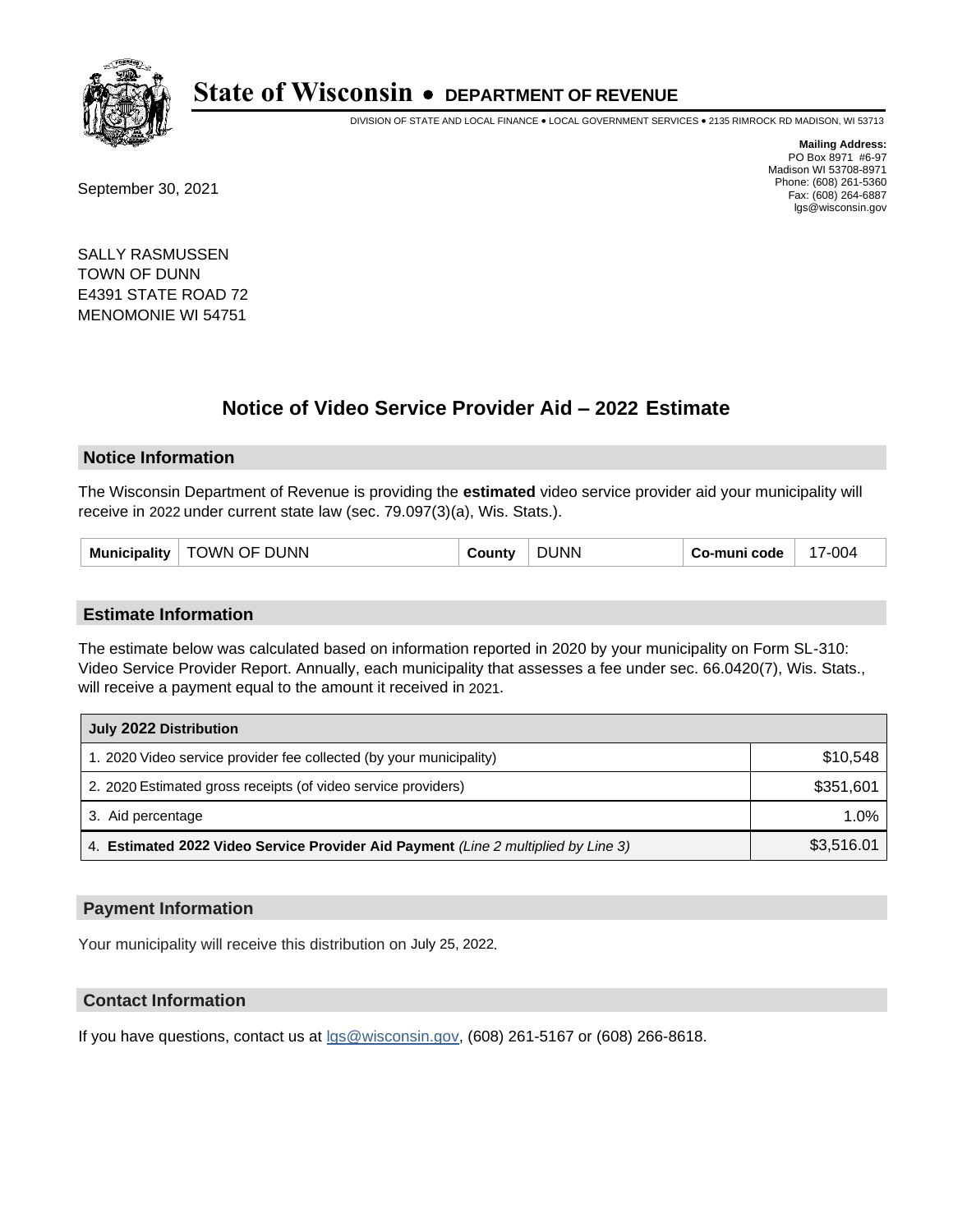

DIVISION OF STATE AND LOCAL FINANCE • LOCAL GOVERNMENT SERVICES • 2135 RIMROCK RD MADISON, WI 53713

September 30, 2021

**Mailing Address:** PO Box 8971 #6-97 Madison WI 53708-8971 Phone: (608) 261-5360 Fax: (608) 264-6887 lgs@wisconsin.gov

MARY STRAND TOWN OF SPRING BROOK N2616 COUNTY RD H ELK MOUND WI 54739-9402

# **Notice of Video Service Provider Aid - 2022 Estimate**

#### **Notice Information**

The Wisconsin Department of Revenue is providing the **estimated** video service provider aid your municipality will receive in 2022 under current state law (sec. 79.097(3)(a), Wis. Stats.).

#### **Estimate Information**

The estimate below was calculated based on information reported in 2020 by your municipality on Form SL-310: Video Service Provider Report. Annually, each municipality that assesses a fee under sec. 66.0420(7), Wis. Stats., will receive a payment equal to the amount it received in 2021.

| July 2022 Distribution                                                             |          |  |  |  |
|------------------------------------------------------------------------------------|----------|--|--|--|
| 1. 2020 Video service provider fee collected (by your municipality)                | \$2,498  |  |  |  |
| 2. 2020 Estimated gross receipts (of video service providers)                      | \$49,970 |  |  |  |
| 3. Aid percentage                                                                  | $1.0\%$  |  |  |  |
| 4. Estimated 2022 Video Service Provider Aid Payment (Line 2 multiplied by Line 3) | \$499.70 |  |  |  |

#### **Payment Information**

Your municipality will receive this distribution on July 25, 2022.

## **Contact Information**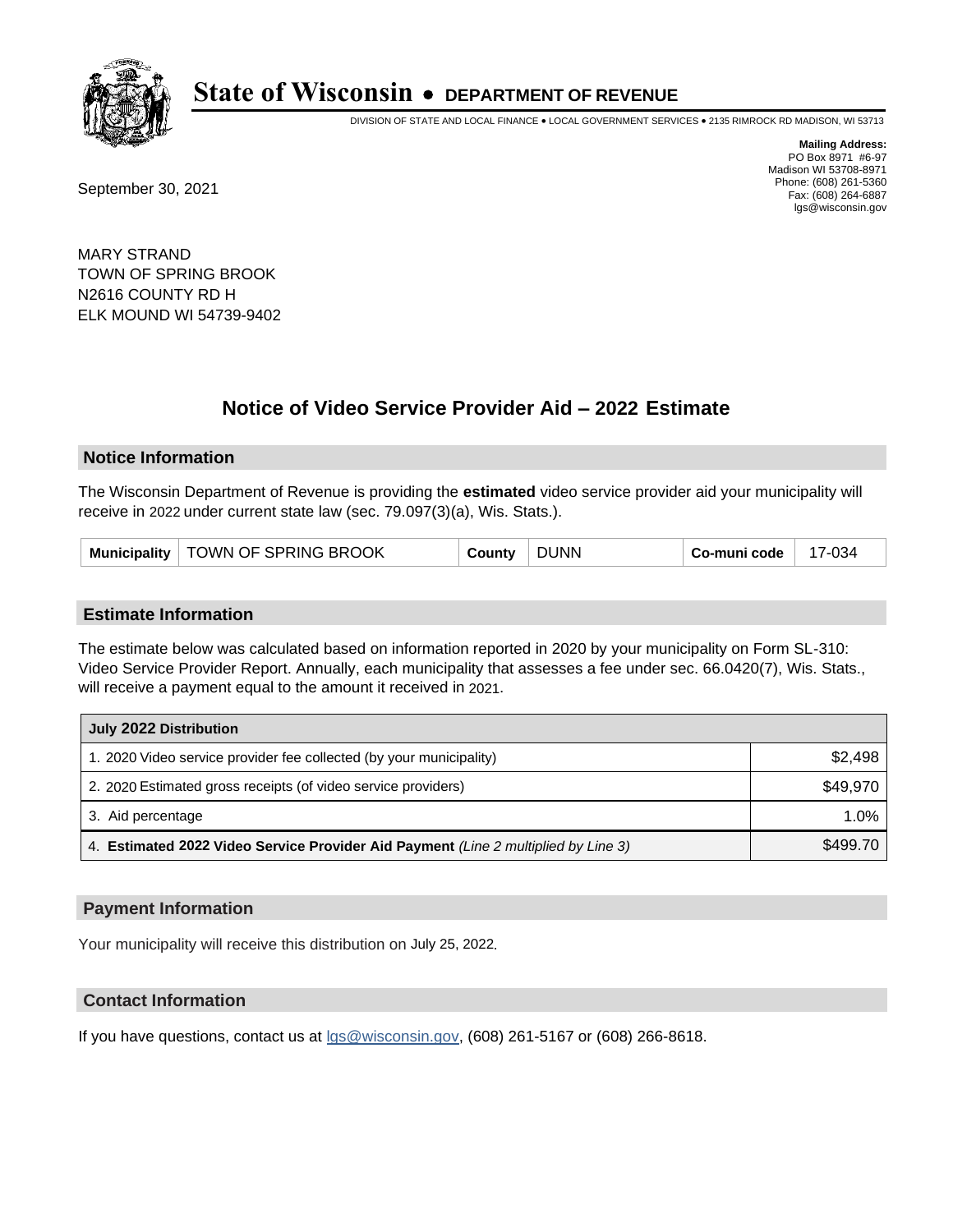

DIVISION OF STATE AND LOCAL FINANCE • LOCAL GOVERNMENT SERVICES • 2135 RIMROCK RD MADISON, WI 53713

September 30, 2021

**Mailing Address:** PO Box 8971 #6-97 Madison WI 53708-8971 Phone: (608) 261-5360 Fax: (608) 264-6887 lgs@wisconsin.gov

LYNN NIGGEMANN VILLAGE OF COLFAX PO BOX 417 COLFAX WI 54730-0417

# **Notice of Video Service Provider Aid - 2022 Estimate**

#### **Notice Information**

The Wisconsin Department of Revenue is providing the **estimated** video service provider aid your municipality will receive in 2022 under current state law (sec. 79.097(3)(a), Wis. Stats.).

| Municipality   VILLAGE OF COLFAX<br>County | <b>DUNN</b> | Co-muni code | $17 - 11$ |
|--------------------------------------------|-------------|--------------|-----------|
|--------------------------------------------|-------------|--------------|-----------|

#### **Estimate Information**

The estimate below was calculated based on information reported in 2020 by your municipality on Form SL-310: Video Service Provider Report. Annually, each municipality that assesses a fee under sec. 66.0420(7), Wis. Stats., will receive a payment equal to the amount it received in 2021.

| July 2022 Distribution                                                             |            |  |  |
|------------------------------------------------------------------------------------|------------|--|--|
| 1. 2020 Video service provider fee collected (by your municipality)                | \$8,183    |  |  |
| 2. 2020 Estimated gross receipts (of video service providers)                      | \$272,778  |  |  |
| 3. Aid percentage                                                                  | $1.0\%$    |  |  |
| 4. Estimated 2022 Video Service Provider Aid Payment (Line 2 multiplied by Line 3) | \$2,727.78 |  |  |

#### **Payment Information**

Your municipality will receive this distribution on July 25, 2022.

## **Contact Information**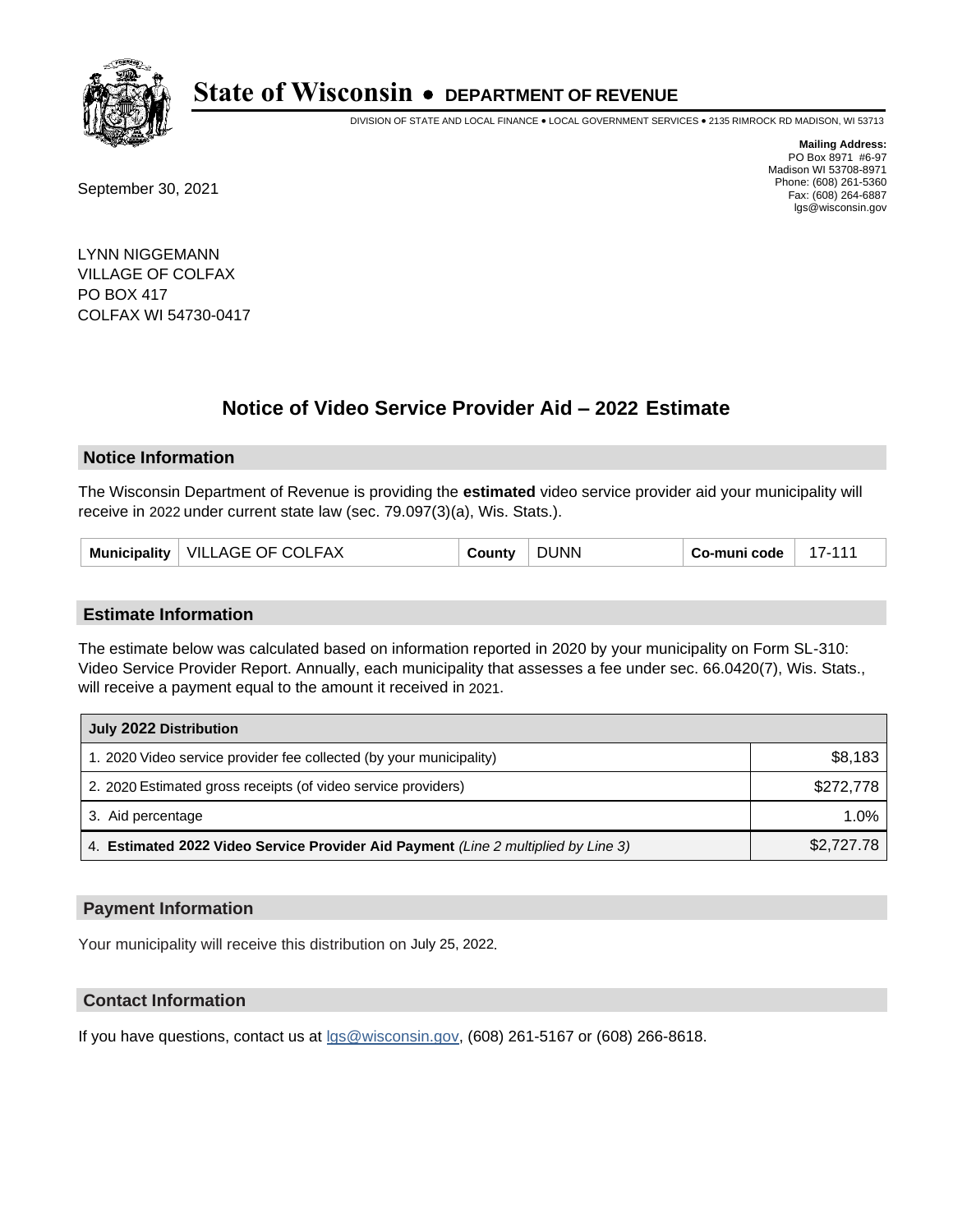

DIVISION OF STATE AND LOCAL FINANCE • LOCAL GOVERNMENT SERVICES • 2135 RIMROCK RD MADISON, WI 53713

September 30, 2021

**Mailing Address:** PO Box 8971 #6-97 Madison WI 53708-8971 Phone: (608) 261-5360 Fax: (608) 264-6887 lgs@wisconsin.gov

PATRICIA HAHN VILLAGE OF ELK MOUND PO BOX 188 ELK MOUND WI 54739-0188

# **Notice of Video Service Provider Aid - 2022 Estimate**

#### **Notice Information**

The Wisconsin Department of Revenue is providing the **estimated** video service provider aid your municipality will receive in 2022 under current state law (sec. 79.097(3)(a), Wis. Stats.).

| VILLAGE OF ELK MOUND<br><b>Municipality</b> | County | <b>DUNN</b> | Co-muni code | 47 |
|---------------------------------------------|--------|-------------|--------------|----|
|---------------------------------------------|--------|-------------|--------------|----|

#### **Estimate Information**

The estimate below was calculated based on information reported in 2020 by your municipality on Form SL-310: Video Service Provider Report. Annually, each municipality that assesses a fee under sec. 66.0420(7), Wis. Stats., will receive a payment equal to the amount it received in 2021.

| July 2022 Distribution                                                             |            |
|------------------------------------------------------------------------------------|------------|
| 1. 2020 Video service provider fee collected (by your municipality)                | \$7,993    |
| 2. 2020 Estimated gross receipts (of video service providers)                      | \$159.851  |
| 3. Aid percentage                                                                  | $1.0\%$    |
| 4. Estimated 2022 Video Service Provider Aid Payment (Line 2 multiplied by Line 3) | \$1,598.51 |

#### **Payment Information**

Your municipality will receive this distribution on July 25, 2022.

## **Contact Information**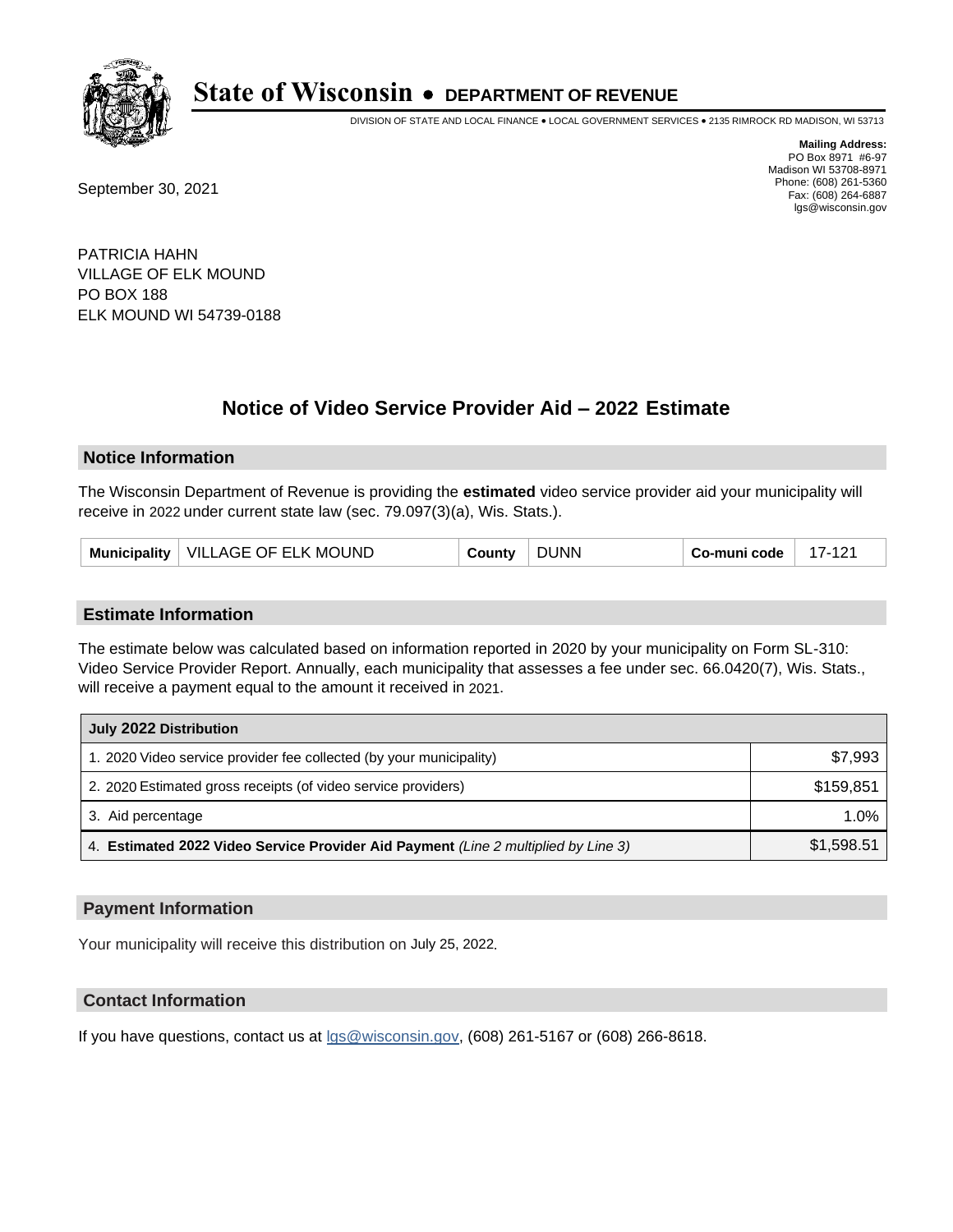

DIVISION OF STATE AND LOCAL FINANCE • LOCAL GOVERNMENT SERVICES • 2135 RIMROCK RD MADISON, WI 53713

September 30, 2021

**Mailing Address:** PO Box 8971 #6-97 Madison WI 53708-8971 Phone: (608) 261-5360 Fax: (608) 264-6887 lgs@wisconsin.gov

ROBIN GOODELL VILLAGE OF WHEELER PO BOX 16 WHEELER WI 54772-0016

# **Notice of Video Service Provider Aid - 2022 Estimate**

#### **Notice Information**

The Wisconsin Department of Revenue is providing the **estimated** video service provider aid your municipality will receive in 2022 under current state law (sec. 79.097(3)(a), Wis. Stats.).

| VILLAGE OF WHEELER<br>Municipality | `ountv | ר UNN | Co-muni code | 17-191 |
|------------------------------------|--------|-------|--------------|--------|
|------------------------------------|--------|-------|--------------|--------|

#### **Estimate Information**

The estimate below was calculated based on information reported in 2020 by your municipality on Form SL-310: Video Service Provider Report. Annually, each municipality that assesses a fee under sec. 66.0420(7), Wis. Stats., will receive a payment equal to the amount it received in 2021.

| July 2022 Distribution                                                             |          |
|------------------------------------------------------------------------------------|----------|
| 1. 2020 Video service provider fee collected (by your municipality)                | \$1,820  |
| 2. 2020 Estimated gross receipts (of video service providers)                      | \$60,656 |
| 3. Aid percentage                                                                  | 1.0%     |
| 4. Estimated 2022 Video Service Provider Aid Payment (Line 2 multiplied by Line 3) | \$606.56 |

#### **Payment Information**

Your municipality will receive this distribution on July 25, 2022.

## **Contact Information**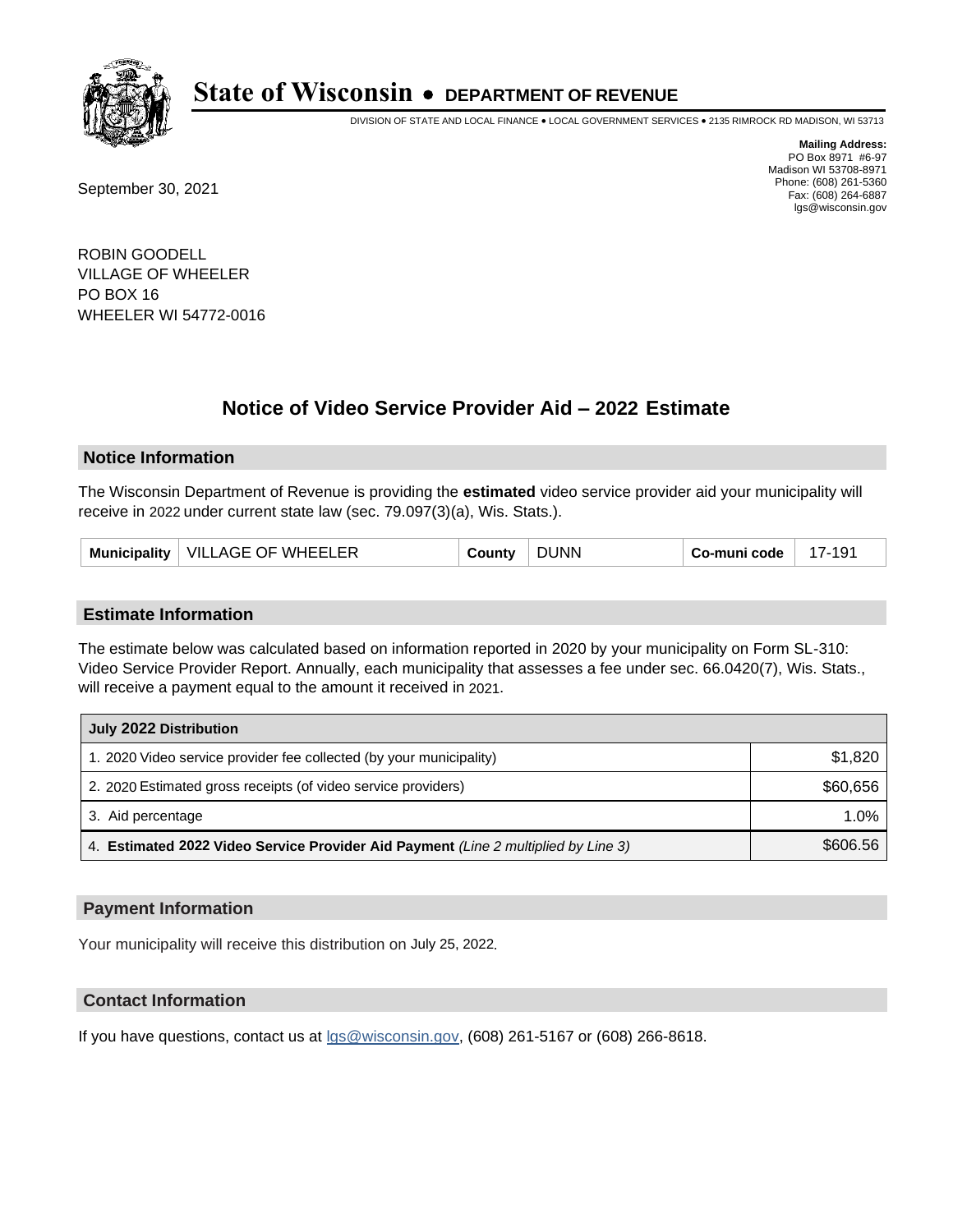

DIVISION OF STATE AND LOCAL FINANCE • LOCAL GOVERNMENT SERVICES • 2135 RIMROCK RD MADISON, WI 53713

September 30, 2021

**Mailing Address:** PO Box 8971 #6-97 Madison WI 53708-8971 Phone: (608) 261-5360 Fax: (608) 264-6887 lgs@wisconsin.gov

CALLY LAUERSDORF CITY OF MENOMONIE 800 WILSON AVE, 3RD FL MENOMONIE WI 54751-2734

# **Notice of Video Service Provider Aid - 2022 Estimate**

#### **Notice Information**

The Wisconsin Department of Revenue is providing the **estimated** video service provider aid your municipality will receive in 2022 under current state law (sec. 79.097(3)(a), Wis. Stats.).

| <b>CITY OF MENOMONIE</b><br><b>Municipality</b> | ≀ountv | ' INN | -muni code | $7 - 251$ |
|-------------------------------------------------|--------|-------|------------|-----------|
|-------------------------------------------------|--------|-------|------------|-----------|

#### **Estimate Information**

The estimate below was calculated based on information reported in 2020 by your municipality on Form SL-310: Video Service Provider Report. Annually, each municipality that assesses a fee under sec. 66.0420(7), Wis. Stats., will receive a payment equal to the amount it received in 2021.

| July 2022 Distribution                                                             |             |
|------------------------------------------------------------------------------------|-------------|
| 1. 2020 Video service provider fee collected (by your municipality)                | \$147,370   |
| 2. 2020 Estimated gross receipts (of video service providers)                      | \$2,947,400 |
| 3. Aid percentage                                                                  | 1.0%        |
| 4. Estimated 2022 Video Service Provider Aid Payment (Line 2 multiplied by Line 3) | \$29,474.00 |

#### **Payment Information**

Your municipality will receive this distribution on July 25, 2022.

## **Contact Information**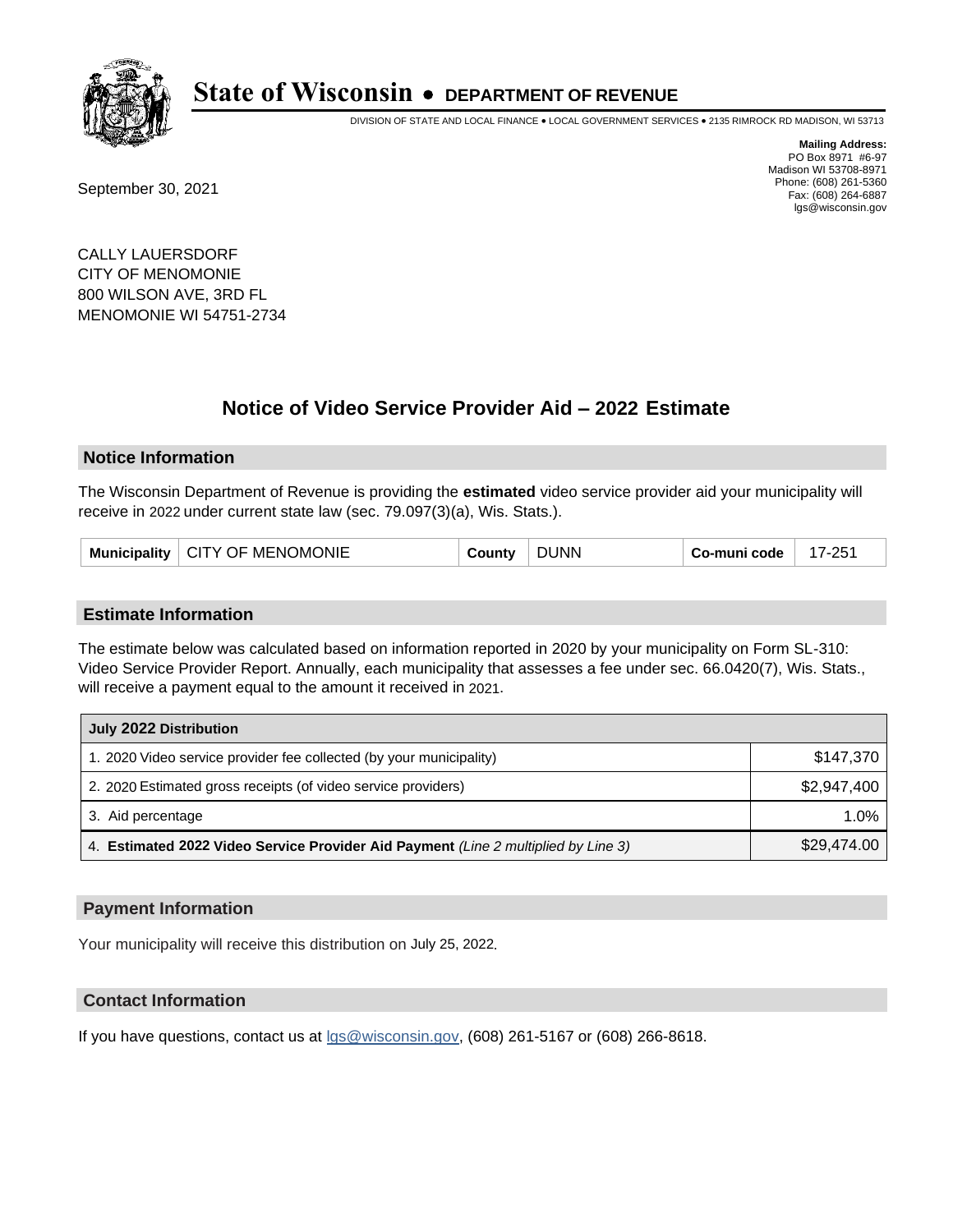

DIVISION OF STATE AND LOCAL FINANCE • LOCAL GOVERNMENT SERVICES • 2135 RIMROCK RD MADISON, WI 53713

September 30, 2021

**Mailing Address:** PO Box 8971 #6-97 Madison WI 53708-8971 Phone: (608) 261-5360 Fax: (608) 264-6887 lgs@wisconsin.gov

DEBRA GRINDE TOWN OF BRUNSWICK W6335 SPEHLE RD EAU CLAIRE WI 54701

# **Notice of Video Service Provider Aid - 2022 Estimate**

### **Notice Information**

The Wisconsin Department of Revenue is providing the **estimated** video service provider aid your municipality will receive in 2022 under current state law (sec. 79.097(3)(a), Wis. Stats.).

#### **Estimate Information**

The estimate below was calculated based on information reported in 2020 by your municipality on Form SL-310: Video Service Provider Report. Annually, each municipality that assesses a fee under sec. 66.0420(7), Wis. Stats., will receive a payment equal to the amount it received in 2021.

| July 2022 Distribution                                                             |            |  |
|------------------------------------------------------------------------------------|------------|--|
| 1. 2020 Video service provider fee collected (by your municipality)                | \$7,118    |  |
| 2. 2020 Estimated gross receipts (of video service providers)                      | \$237.282  |  |
| 3. Aid percentage                                                                  | $1.0\%$    |  |
| 4. Estimated 2022 Video Service Provider Aid Payment (Line 2 multiplied by Line 3) | \$2,372.82 |  |

#### **Payment Information**

Your municipality will receive this distribution on July 25, 2022.

## **Contact Information**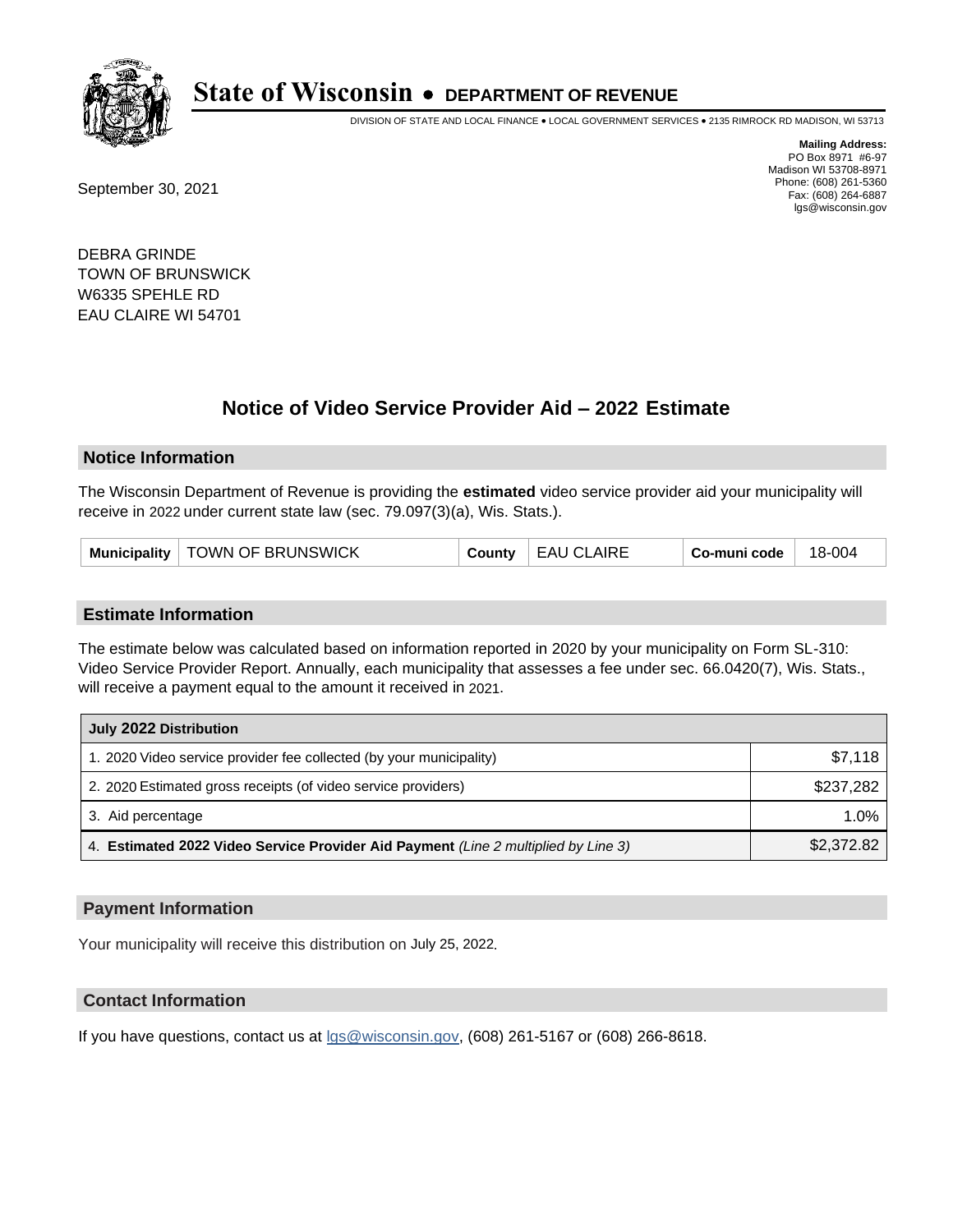

DIVISION OF STATE AND LOCAL FINANCE • LOCAL GOVERNMENT SERVICES • 2135 RIMROCK RD MADISON, WI 53713

September 30, 2021

**Mailing Address:** PO Box 8971 #6-97 Madison WI 53708-8971 Phone: (608) 261-5360 Fax: (608) 264-6887 lgs@wisconsin.gov

JENNIFER MEYER TOWN OF PLEASANT VALLEY S10414 CTY RD HH/I ELEVA WI 54738

# **Notice of Video Service Provider Aid - 2022 Estimate**

### **Notice Information**

The Wisconsin Department of Revenue is providing the **estimated** video service provider aid your municipality will receive in 2022 under current state law (sec. 79.097(3)(a), Wis. Stats.).

| Municipality   TOWN OF PLEASANT VALLEY<br><b>EAU CLAIRE</b><br>18-018<br>Co-muni code<br>County |
|-------------------------------------------------------------------------------------------------|
|-------------------------------------------------------------------------------------------------|

#### **Estimate Information**

The estimate below was calculated based on information reported in 2020 by your municipality on Form SL-310: Video Service Provider Report. Annually, each municipality that assesses a fee under sec. 66.0420(7), Wis. Stats., will receive a payment equal to the amount it received in 2021.

| July 2022 Distribution                                                             |            |  |
|------------------------------------------------------------------------------------|------------|--|
| 1. 2020 Video service provider fee collected (by your municipality)                | \$17,323   |  |
| 2. 2020 Estimated gross receipts (of video service providers)                      | \$577.431  |  |
| 3. Aid percentage                                                                  | $1.0\%$    |  |
| 4. Estimated 2022 Video Service Provider Aid Payment (Line 2 multiplied by Line 3) | \$5,774.31 |  |

#### **Payment Information**

Your municipality will receive this distribution on July 25, 2022.

## **Contact Information**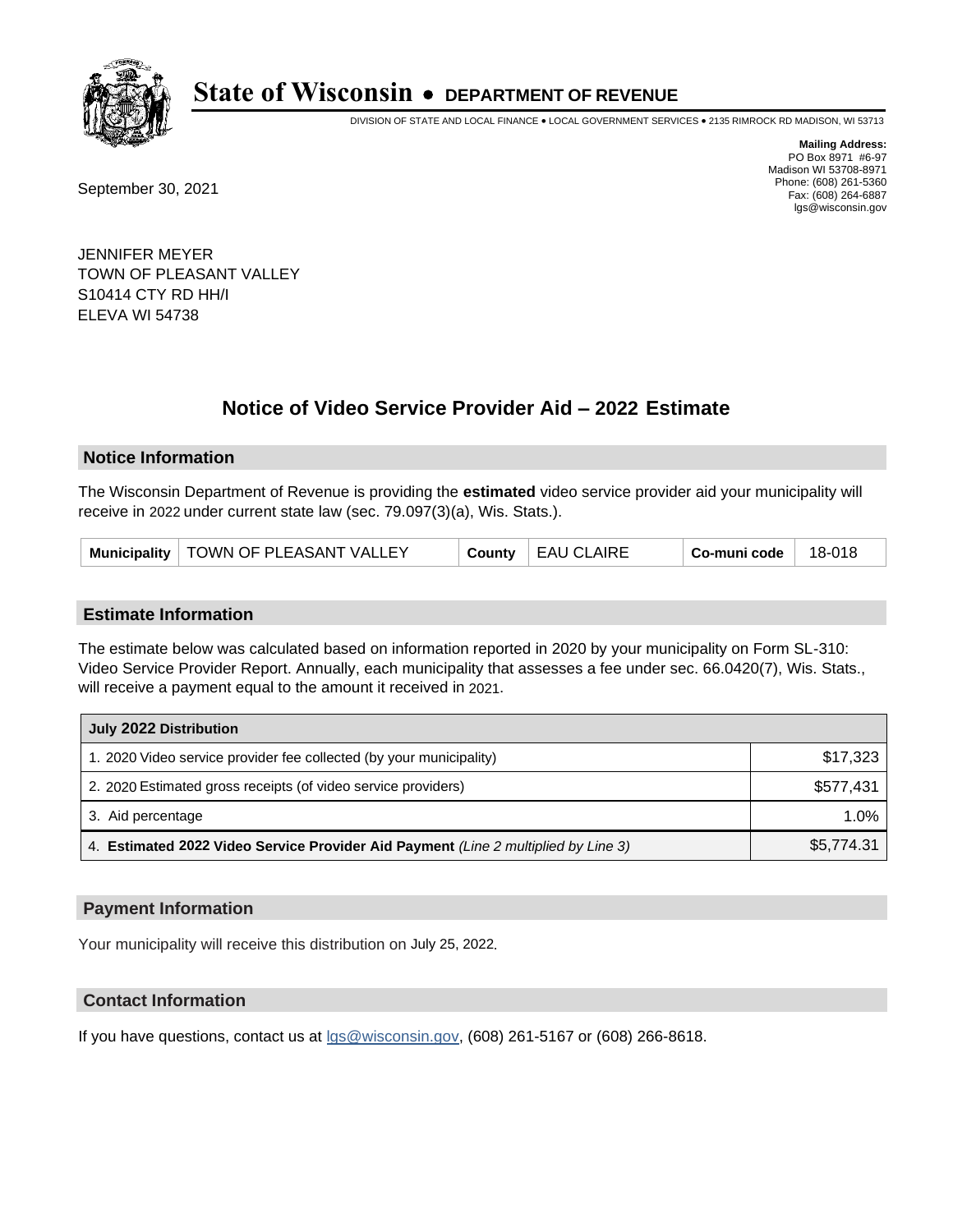

DIVISION OF STATE AND LOCAL FINANCE • LOCAL GOVERNMENT SERVICES • 2135 RIMROCK RD MADISON, WI 53713

September 30, 2021

**Mailing Address:** PO Box 8971 #6-97 Madison WI 53708-8971 Phone: (608) 261-5360 Fax: (608) 264-6887 lgs@wisconsin.gov

ANGIE UNDERWOOD TOWN OF SEYMOUR 6500 TOWER DR EAU CLAIRE WI 54703-9722

# **Notice of Video Service Provider Aid - 2022 Estimate**

#### **Notice Information**

The Wisconsin Department of Revenue is providing the **estimated** video service provider aid your municipality will receive in 2022 under current state law (sec. 79.097(3)(a), Wis. Stats.).

| Municipality   TOWN OF SEYMOUR | County | <b>EAU CLAIRE</b> | Co-muni code | 18-020 |
|--------------------------------|--------|-------------------|--------------|--------|
|--------------------------------|--------|-------------------|--------------|--------|

#### **Estimate Information**

The estimate below was calculated based on information reported in 2020 by your municipality on Form SL-310: Video Service Provider Report. Annually, each municipality that assesses a fee under sec. 66.0420(7), Wis. Stats., will receive a payment equal to the amount it received in 2021.

| July 2022 Distribution                                                             |            |  |
|------------------------------------------------------------------------------------|------------|--|
| 1. 2020 Video service provider fee collected (by your municipality)                | \$33,244   |  |
| 2. 2020 Estimated gross receipts (of video service providers)                      | \$664.884  |  |
| 3. Aid percentage                                                                  | $1.0\%$    |  |
| 4. Estimated 2022 Video Service Provider Aid Payment (Line 2 multiplied by Line 3) | \$6,648.84 |  |

#### **Payment Information**

Your municipality will receive this distribution on July 25, 2022.

## **Contact Information**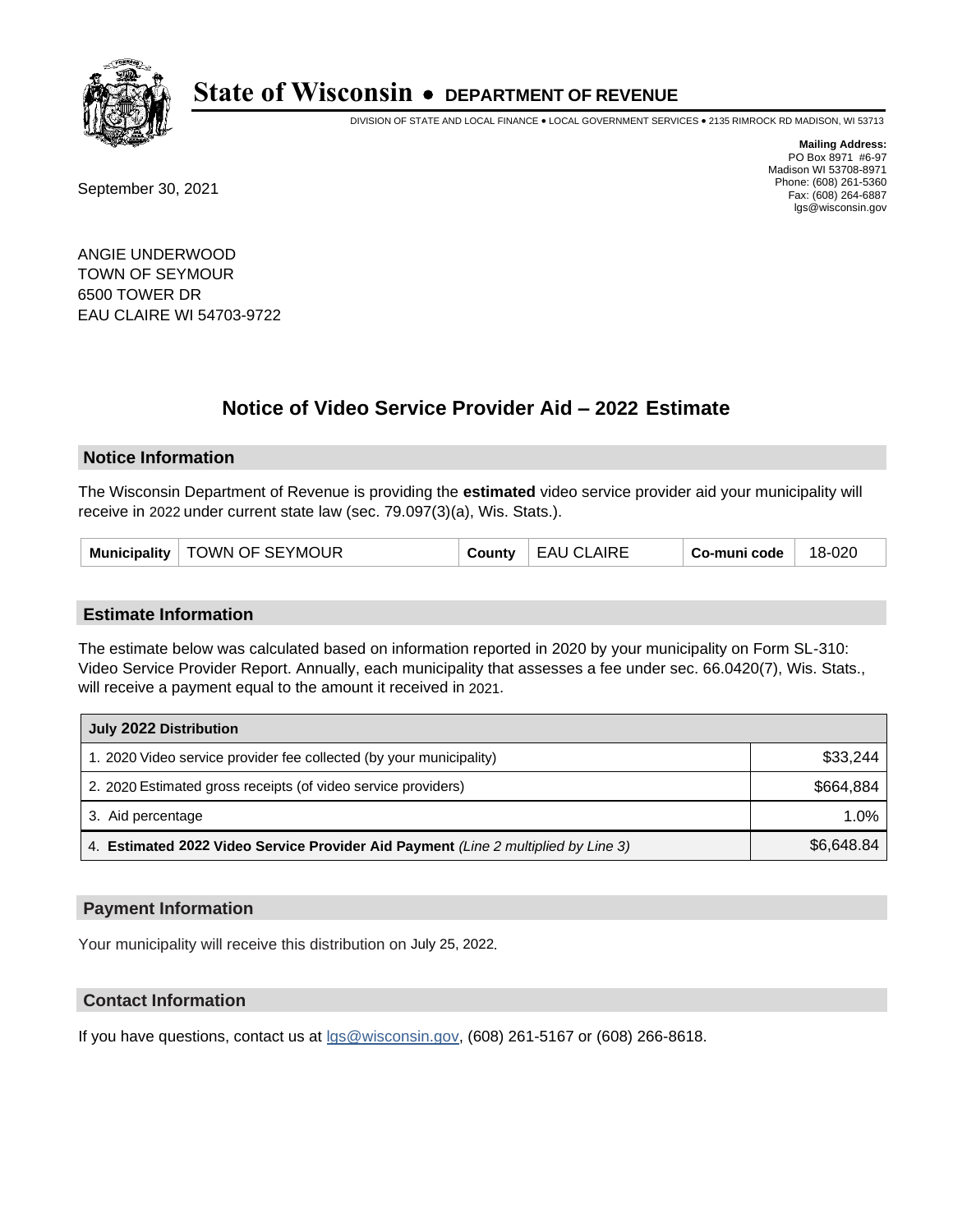

DIVISION OF STATE AND LOCAL FINANCE • LOCAL GOVERNMENT SERVICES • 2135 RIMROCK RD MADISON, WI 53713

September 30, 2021

**Mailing Address:** PO Box 8971 #6-97 Madison WI 53708-8971 Phone: (608) 261-5360 Fax: (608) 264-6887 lgs@wisconsin.gov

BEVERLY CHRISTOPHERSON TOWN OF UNION 1506 N TOWN HALL RD EAU CLAIRE WI 54703-9687

# **Notice of Video Service Provider Aid - 2022 Estimate**

### **Notice Information**

The Wisconsin Department of Revenue is providing the **estimated** video service provider aid your municipality will receive in 2022 under current state law (sec. 79.097(3)(a), Wis. Stats.).

#### **Estimate Information**

The estimate below was calculated based on information reported in 2020 by your municipality on Form SL-310: Video Service Provider Report. Annually, each municipality that assesses a fee under sec. 66.0420(7), Wis. Stats., will receive a payment equal to the amount it received in 2021.

| July 2022 Distribution                                                             |            |  |
|------------------------------------------------------------------------------------|------------|--|
| 1. 2020 Video service provider fee collected (by your municipality)                | \$16.416   |  |
| 2. 2020 Estimated gross receipts (of video service providers)                      | \$547.198  |  |
| 3. Aid percentage                                                                  | $1.0\%$    |  |
| 4. Estimated 2022 Video Service Provider Aid Payment (Line 2 multiplied by Line 3) | \$5,471.98 |  |

#### **Payment Information**

Your municipality will receive this distribution on July 25, 2022.

## **Contact Information**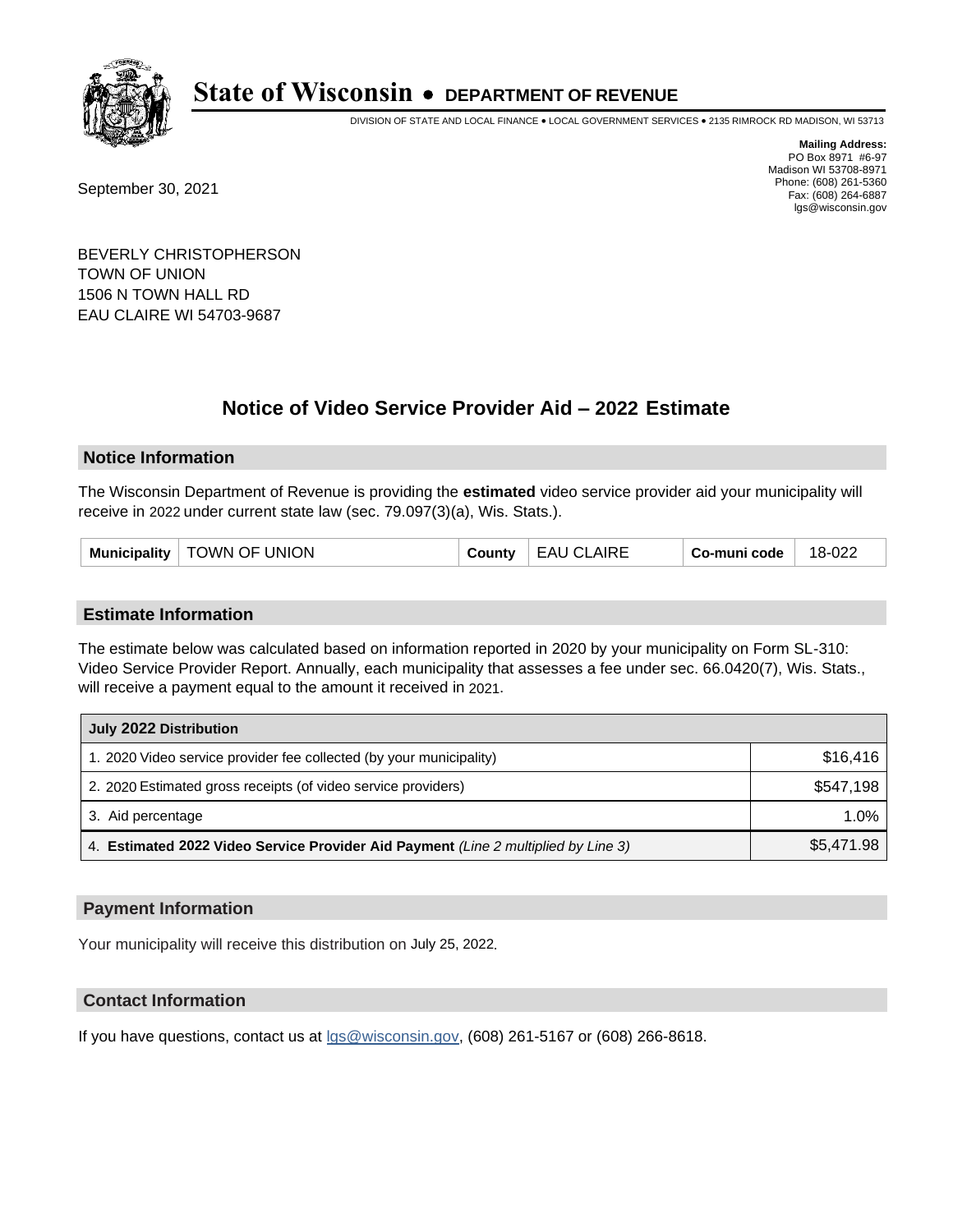

DIVISION OF STATE AND LOCAL FINANCE • LOCAL GOVERNMENT SERVICES • 2135 RIMROCK RD MADISON, WI 53713

September 30, 2021

**Mailing Address:** PO Box 8971 #6-97 Madison WI 53708-8971 Phone: (608) 261-5360 Fax: (608) 264-6887 lgs@wisconsin.gov

JANELLE HENNING TOWN OF WASHINGTON 5750 OLD TOWN HALL RD EAU CLAIRE WI 54701-8948

# **Notice of Video Service Provider Aid - 2022 Estimate**

#### **Notice Information**

The Wisconsin Department of Revenue is providing the **estimated** video service provider aid your municipality will receive in 2022 under current state law (sec. 79.097(3)(a), Wis. Stats.).

#### **Estimate Information**

The estimate below was calculated based on information reported in 2020 by your municipality on Form SL-310: Video Service Provider Report. Annually, each municipality that assesses a fee under sec. 66.0420(7), Wis. Stats., will receive a payment equal to the amount it received in 2021.

| July 2022 Distribution                                                             |             |  |
|------------------------------------------------------------------------------------|-------------|--|
| 1. 2020 Video service provider fee collected (by your municipality)                | \$76,938    |  |
| 2. 2020 Estimated gross receipts (of video service providers)                      | \$1,923,442 |  |
| 3. Aid percentage                                                                  | $1.0\%$     |  |
| 4. Estimated 2022 Video Service Provider Aid Payment (Line 2 multiplied by Line 3) | \$19,234.42 |  |

#### **Payment Information**

Your municipality will receive this distribution on July 25, 2022.

## **Contact Information**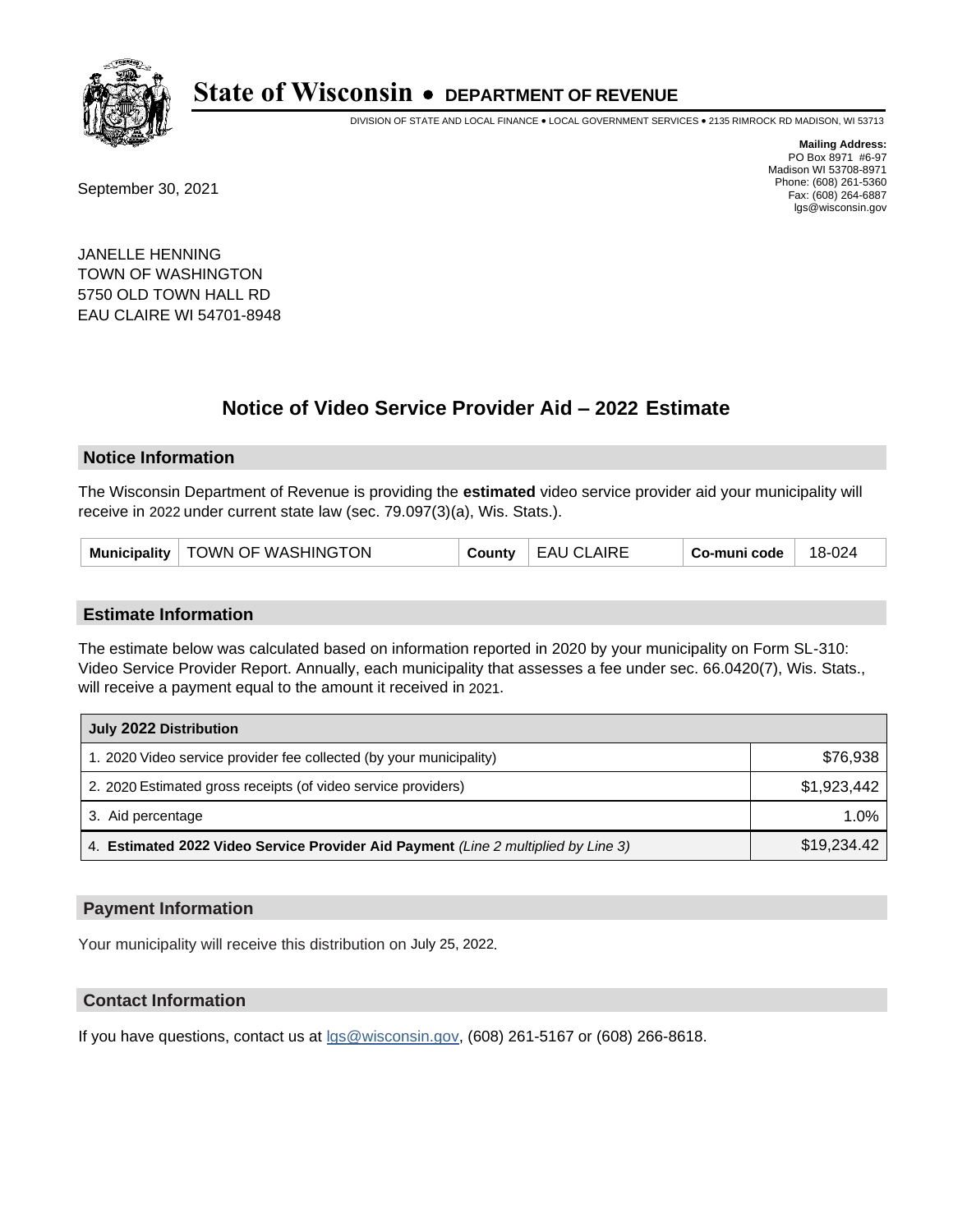

DIVISION OF STATE AND LOCAL FINANCE • LOCAL GOVERNMENT SERVICES • 2135 RIMROCK RD MADISON, WI 53713

September 30, 2021

**Mailing Address:** PO Box 8971 #6-97 Madison WI 53708-8971 Phone: (608) 261-5360 Fax: (608) 264-6887 lgs@wisconsin.gov

CYNTHIA BAUER CITY OF ALTOONA 1303 LYNN AVE ALTOONA WI 54720-0008

# **Notice of Video Service Provider Aid - 2022 Estimate**

#### **Notice Information**

The Wisconsin Department of Revenue is providing the **estimated** video service provider aid your municipality will receive in 2022 under current state law (sec. 79.097(3)(a), Wis. Stats.).

| Municipality   CITY OF ALTOONA | County | EAU CLAIRE | Co-muni code | 18-201 |
|--------------------------------|--------|------------|--------------|--------|
|--------------------------------|--------|------------|--------------|--------|

#### **Estimate Information**

The estimate below was calculated based on information reported in 2020 by your municipality on Form SL-310: Video Service Provider Report. Annually, each municipality that assesses a fee under sec. 66.0420(7), Wis. Stats., will receive a payment equal to the amount it received in 2021.

| July 2022 Distribution                                                             |             |  |
|------------------------------------------------------------------------------------|-------------|--|
| 1. 2020 Video service provider fee collected (by your municipality)                | \$94,580    |  |
| 2. 2020 Estimated gross receipts (of video service providers)                      | \$1,891,603 |  |
| 3. Aid percentage                                                                  | 1.0%        |  |
| 4. Estimated 2022 Video Service Provider Aid Payment (Line 2 multiplied by Line 3) | \$18,916.03 |  |

#### **Payment Information**

Your municipality will receive this distribution on July 25, 2022.

## **Contact Information**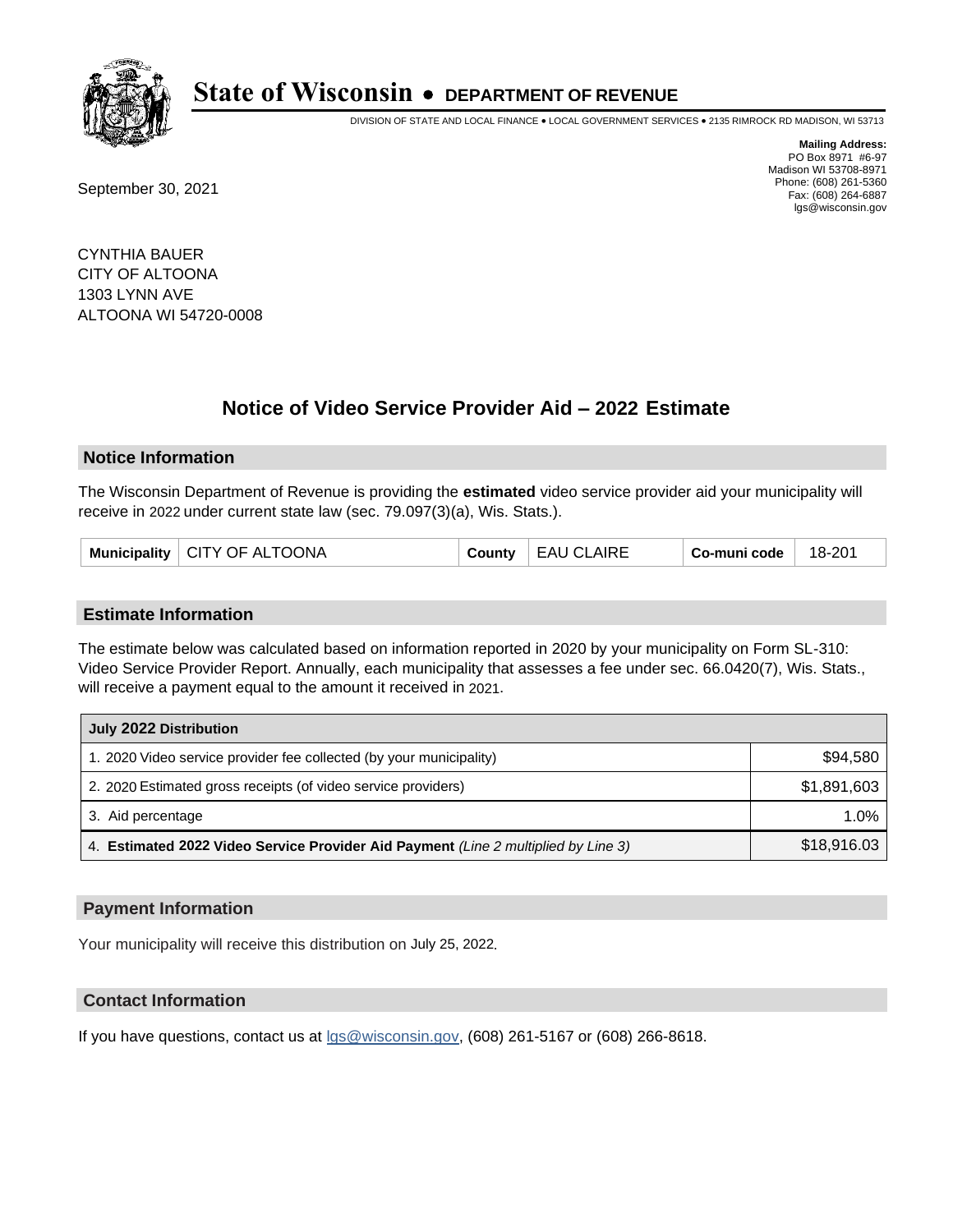

DIVISION OF STATE AND LOCAL FINANCE • LOCAL GOVERNMENT SERVICES • 2135 RIMROCK RD MADISON, WI 53713

September 30, 2021

**Mailing Address:** PO Box 8971 #6-97 Madison WI 53708-8971 Phone: (608) 261-5360 Fax: (608) 264-6887 lgs@wisconsin.gov

CARRIE RIEPL CITY OF EAU CLAIRE PO BOX 5148 EAU CLAIRE WI 54702-5148

# **Notice of Video Service Provider Aid - 2022 Estimate**

#### **Notice Information**

The Wisconsin Department of Revenue is providing the **estimated** video service provider aid your municipality will receive in 2022 under current state law (sec. 79.097(3)(a), Wis. Stats.).

| Municipality   CITY OF EAU CLAIRE |  | County | EAU CLAIRE | Co-muni code | 18-221 |
|-----------------------------------|--|--------|------------|--------------|--------|
|-----------------------------------|--|--------|------------|--------------|--------|

#### **Estimate Information**

The estimate below was calculated based on information reported in 2020 by your municipality on Form SL-310: Video Service Provider Report. Annually, each municipality that assesses a fee under sec. 66.0420(7), Wis. Stats., will receive a payment equal to the amount it received in 2021.

| July 2022 Distribution                                                             |              |  |  |
|------------------------------------------------------------------------------------|--------------|--|--|
| 1. 2020 Video service provider fee collected (by your municipality)                | \$668,102    |  |  |
| 2. 2020 Estimated gross receipts (of video service providers)                      | \$13,362,035 |  |  |
| 3. Aid percentage                                                                  | $1.0\%$      |  |  |
| 4. Estimated 2022 Video Service Provider Aid Payment (Line 2 multiplied by Line 3) | \$133,620.35 |  |  |

#### **Payment Information**

Your municipality will receive this distribution on July 25, 2022.

## **Contact Information**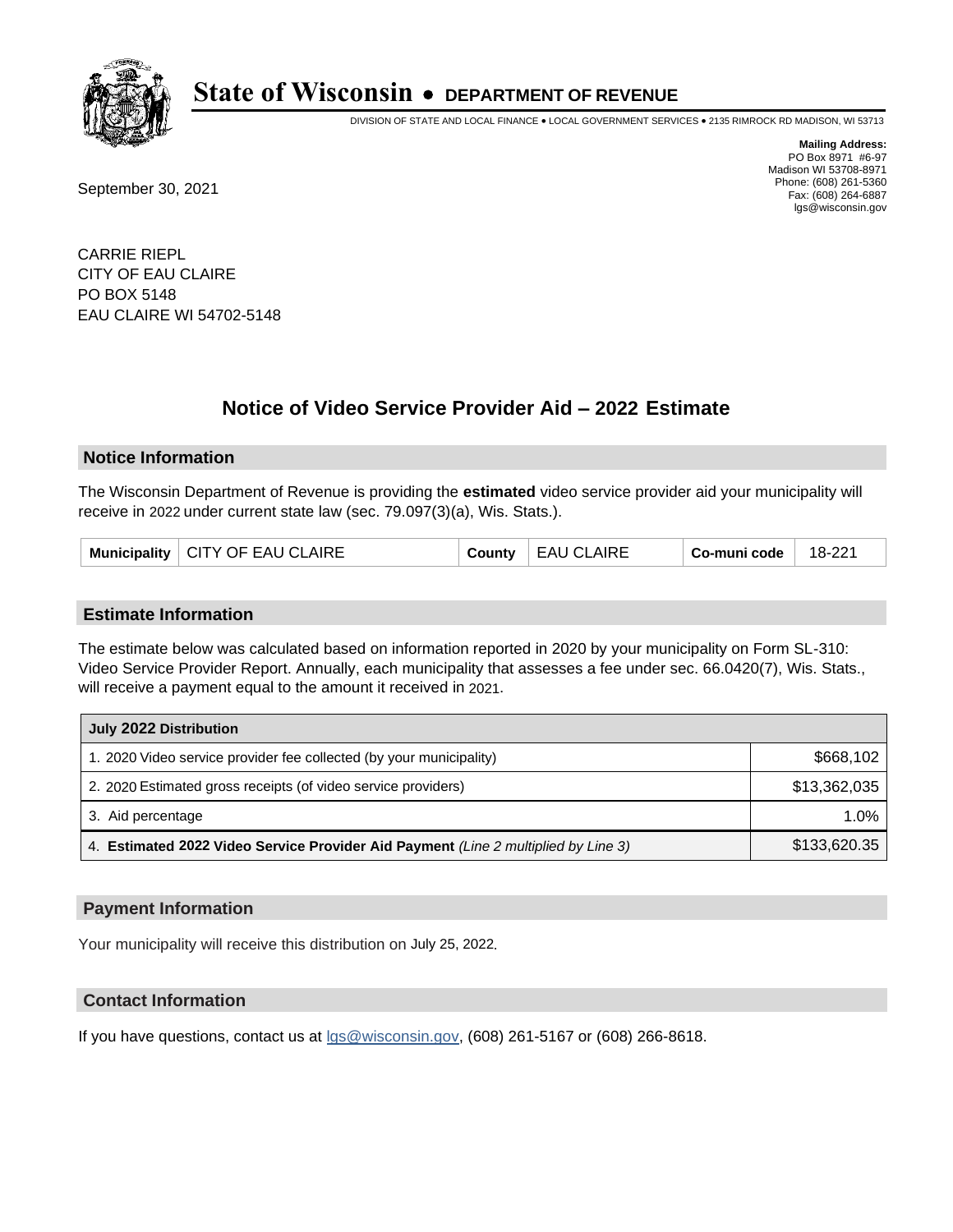

DIVISION OF STATE AND LOCAL FINANCE • LOCAL GOVERNMENT SERVICES • 2135 RIMROCK RD MADISON, WI 53713

September 30, 2021

**Mailing Address:** PO Box 8971 #6-97 Madison WI 53708-8971 Phone: (608) 261-5360 Fax: (608) 264-6887 lgs@wisconsin.gov

SHELLY VANPEMBROOK TOWN OF FLORENCE PO BOX 247 FLORENCE WI 54121-0247

# **Notice of Video Service Provider Aid - 2022 Estimate**

### **Notice Information**

The Wisconsin Department of Revenue is providing the **estimated** video service provider aid your municipality will receive in 2022 under current state law (sec. 79.097(3)(a), Wis. Stats.).

| Municipality   TOWN OF FLORENCE | County | FLORENCE | Co-muni code | 19-010 |
|---------------------------------|--------|----------|--------------|--------|
|---------------------------------|--------|----------|--------------|--------|

#### **Estimate Information**

The estimate below was calculated based on information reported in 2020 by your municipality on Form SL-310: Video Service Provider Report. Annually, each municipality that assesses a fee under sec. 66.0420(7), Wis. Stats., will receive a payment equal to the amount it received in 2021.

| July 2022 Distribution                                                             |            |  |  |
|------------------------------------------------------------------------------------|------------|--|--|
| 1. 2020 Video service provider fee collected (by your municipality)                | \$19,236   |  |  |
| 2. 2020 Estimated gross receipts (of video service providers)                      | \$384.727  |  |  |
| 3. Aid percentage                                                                  | 1.0%       |  |  |
| 4. Estimated 2022 Video Service Provider Aid Payment (Line 2 multiplied by Line 3) | \$3,847.27 |  |  |

#### **Payment Information**

Your municipality will receive this distribution on July 25, 2022.

## **Contact Information**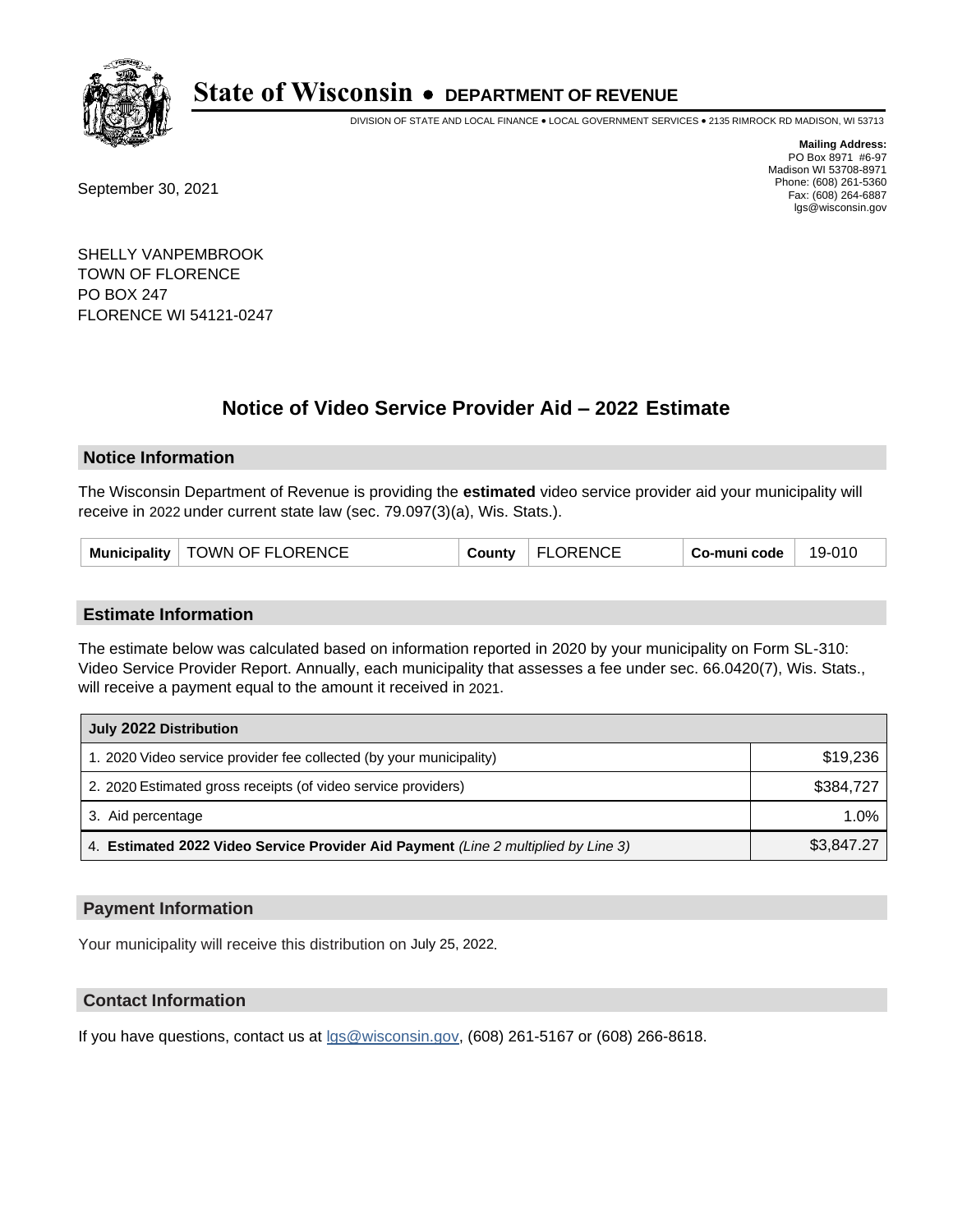

DIVISION OF STATE AND LOCAL FINANCE • LOCAL GOVERNMENT SERVICES • 2135 RIMROCK RD MADISON, WI 53713

September 30, 2021

**Mailing Address:** PO Box 8971 #6-97 Madison WI 53708-8971 Phone: (608) 261-5360 Fax: (608) 264-6887 lgs@wisconsin.gov

CHERYL PIONKE TOWN OF ELDORADO PO BOX 8 ELDORADO WI 54932

# **Notice of Video Service Provider Aid - 2022 Estimate**

#### **Notice Information**

The Wisconsin Department of Revenue is providing the **estimated** video service provider aid your municipality will receive in 2022 under current state law (sec. 79.097(3)(a), Wis. Stats.).

|  | Municipality   TOWN OF ELDORADO | County | FOND DU LAC | Co-muni code | 20-014 |
|--|---------------------------------|--------|-------------|--------------|--------|
|--|---------------------------------|--------|-------------|--------------|--------|

#### **Estimate Information**

The estimate below was calculated based on information reported in 2020 by your municipality on Form SL-310: Video Service Provider Report. Annually, each municipality that assesses a fee under sec. 66.0420(7), Wis. Stats., will receive a payment equal to the amount it received in 2021.

| July 2022 Distribution                                                             |            |  |  |
|------------------------------------------------------------------------------------|------------|--|--|
| 1. 2020 Video service provider fee collected (by your municipality)                | \$5,010    |  |  |
| 2. 2020 Estimated gross receipts (of video service providers)                      | \$100.217  |  |  |
| 3. Aid percentage                                                                  | 1.0%       |  |  |
| 4. Estimated 2022 Video Service Provider Aid Payment (Line 2 multiplied by Line 3) | \$1,002.17 |  |  |

#### **Payment Information**

Your municipality will receive this distribution on July 25, 2022.

## **Contact Information**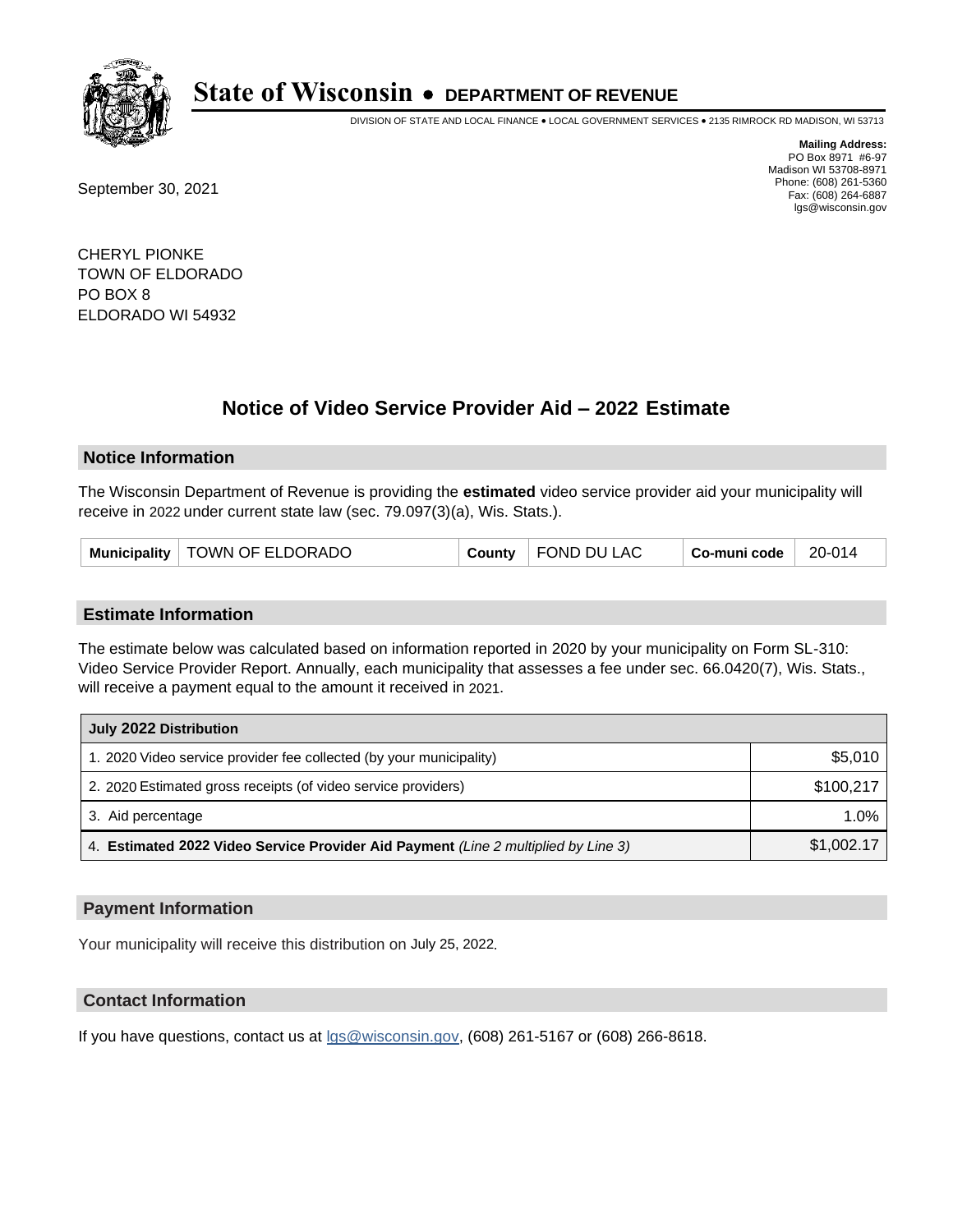

DIVISION OF STATE AND LOCAL FINANCE • LOCAL GOVERNMENT SERVICES • 2135 RIMROCK RD MADISON, WI 53713

September 30, 2021

**Mailing Address:** PO Box 8971 #6-97 Madison WI 53708-8971 Phone: (608) 261-5360 Fax: (608) 264-6887 lgs@wisconsin.gov

PATTI SUPPLE TOWN OF FOND DU LAC N5256 COUNTY RD V FOND DU LAC WI 54937-9096

# **Notice of Video Service Provider Aid - 2022 Estimate**

#### **Notice Information**

The Wisconsin Department of Revenue is providing the **estimated** video service provider aid your municipality will receive in 2022 under current state law (sec. 79.097(3)(a), Wis. Stats.).

#### **Estimate Information**

The estimate below was calculated based on information reported in 2020 by your municipality on Form SL-310: Video Service Provider Report. Annually, each municipality that assesses a fee under sec. 66.0420(7), Wis. Stats., will receive a payment equal to the amount it received in 2021.

| July 2022 Distribution                                                             |             |  |  |
|------------------------------------------------------------------------------------|-------------|--|--|
| 1. 2020 Video service provider fee collected (by your municipality)                | \$54,317    |  |  |
| 2. 2020 Estimated gross receipts (of video service providers)                      | \$1,086,350 |  |  |
| 3. Aid percentage                                                                  | $1.0\%$     |  |  |
| 4. Estimated 2022 Video Service Provider Aid Payment (Line 2 multiplied by Line 3) | \$10,863.50 |  |  |

#### **Payment Information**

Your municipality will receive this distribution on July 25, 2022.

## **Contact Information**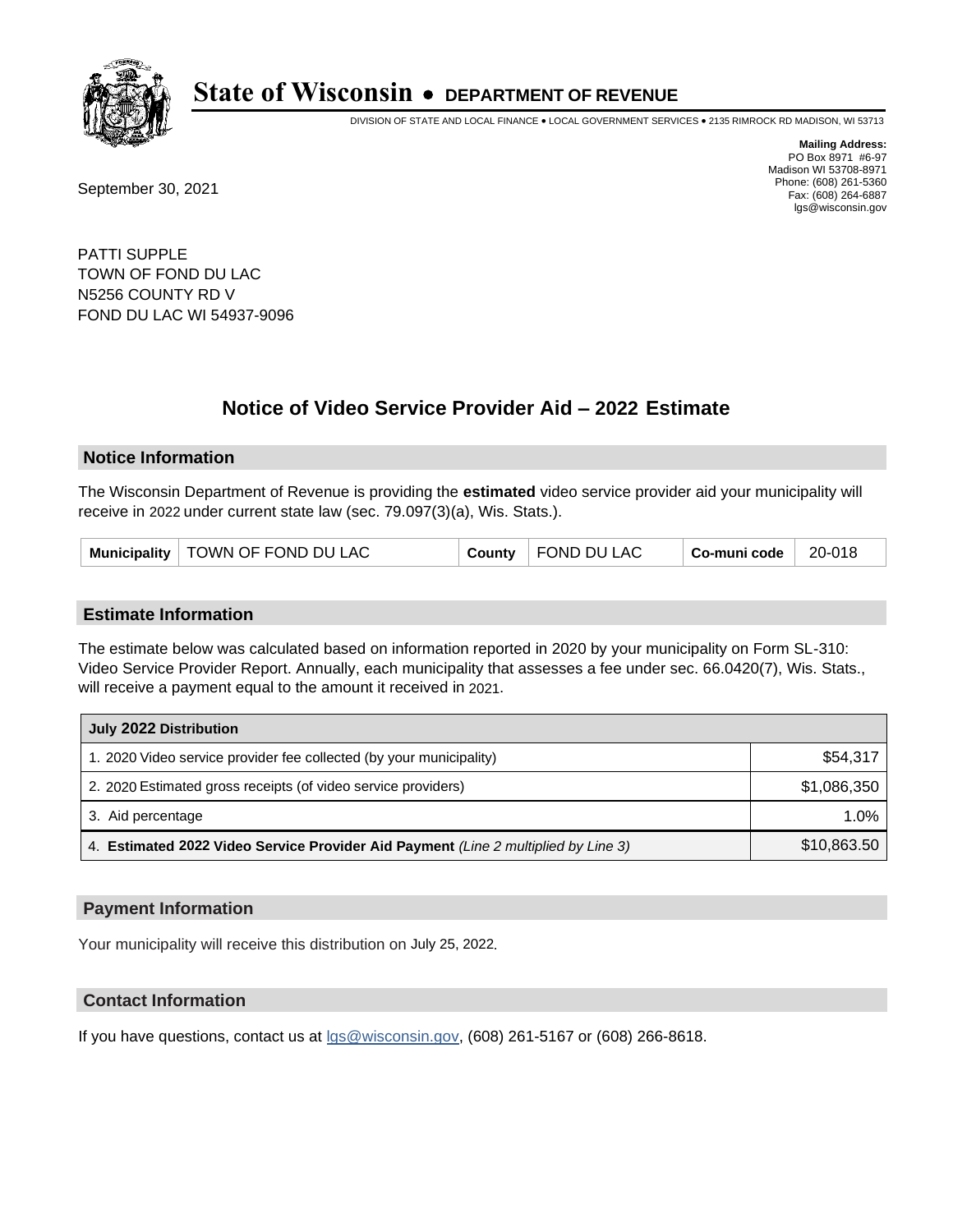

DIVISION OF STATE AND LOCAL FINANCE • LOCAL GOVERNMENT SERVICES • 2135 RIMROCK RD MADISON, WI 53713

September 30, 2021

**Mailing Address:** PO Box 8971 #6-97 Madison WI 53708-8971 Phone: (608) 261-5360 Fax: (608) 264-6887 lgs@wisconsin.gov

GLENN BOLDEN TOWN OF FRIENDSHIP N8603 LAKESHORE DR FOND DU LAC WI 54937

# **Notice of Video Service Provider Aid - 2022 Estimate**

#### **Notice Information**

The Wisconsin Department of Revenue is providing the **estimated** video service provider aid your municipality will receive in 2022 under current state law (sec. 79.097(3)(a), Wis. Stats.).

| Municipality   TOWN OF FRIENDSHIP | County | FOND DU LAC | Co-muni code | 20-022 |
|-----------------------------------|--------|-------------|--------------|--------|
|-----------------------------------|--------|-------------|--------------|--------|

#### **Estimate Information**

The estimate below was calculated based on information reported in 2020 by your municipality on Form SL-310: Video Service Provider Report. Annually, each municipality that assesses a fee under sec. 66.0420(7), Wis. Stats., will receive a payment equal to the amount it received in 2021.

| July 2022 Distribution                                                             |            |  |  |
|------------------------------------------------------------------------------------|------------|--|--|
| 1. 2020 Video service provider fee collected (by your municipality)                | \$32,434   |  |  |
| 2. 2020 Estimated gross receipts (of video service providers)                      | \$648.674  |  |  |
| 3. Aid percentage                                                                  | $1.0\%$    |  |  |
| 4. Estimated 2022 Video Service Provider Aid Payment (Line 2 multiplied by Line 3) | \$6,486.74 |  |  |

#### **Payment Information**

Your municipality will receive this distribution on July 25, 2022.

## **Contact Information**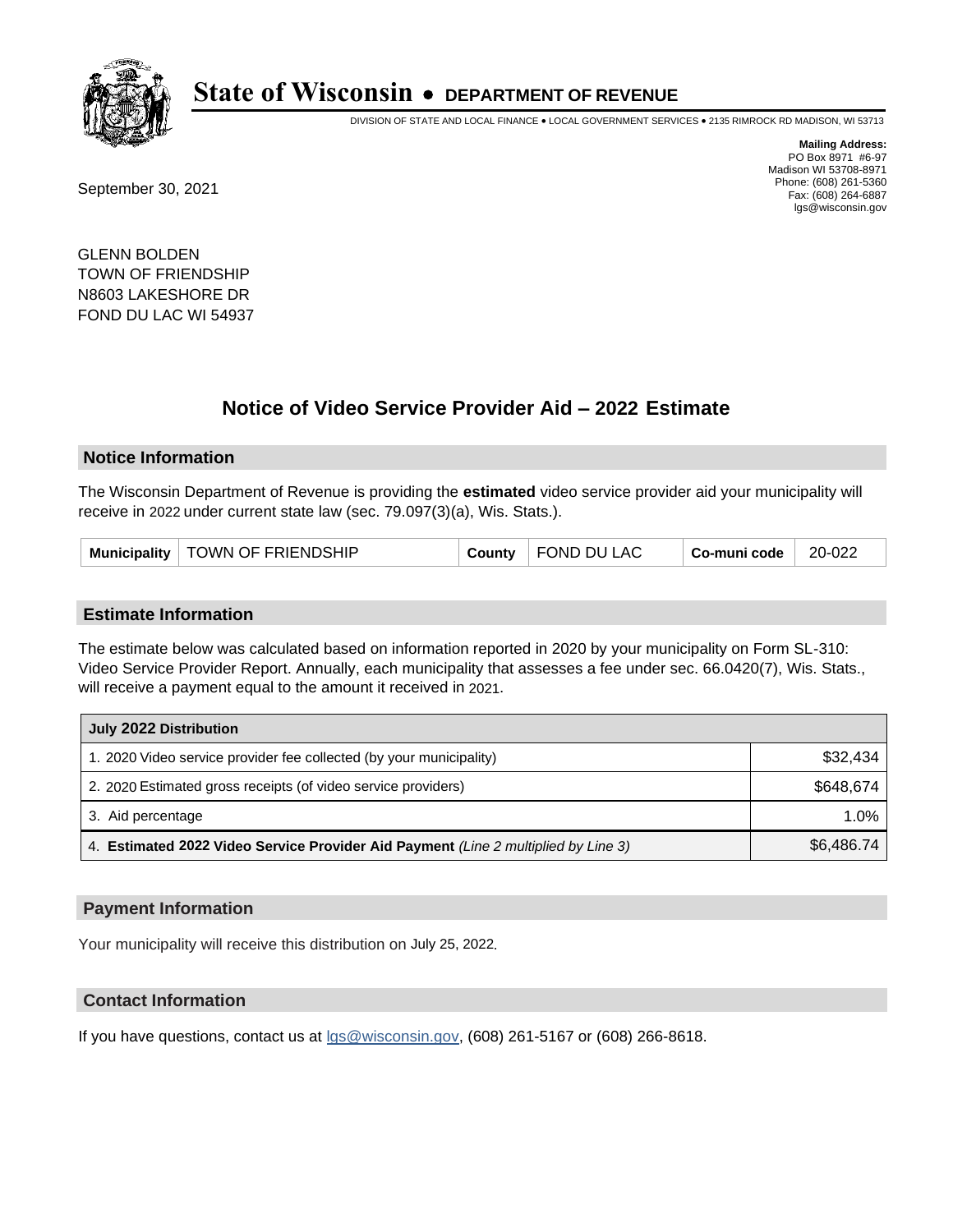

DIVISION OF STATE AND LOCAL FINANCE • LOCAL GOVERNMENT SERVICES • 2135 RIMROCK RD MADISON, WI 53713

September 30, 2021

**Mailing Address:** PO Box 8971 #6-97 Madison WI 53708-8971 Phone: (608) 261-5360 Fax: (608) 264-6887 lgs@wisconsin.gov

MARLENE SIPPEL TOWN OF MARSHFIELD PO BOX 94 MT CALVARY WI 53057-0094

# **Notice of Video Service Provider Aid - 2022 Estimate**

#### **Notice Information**

The Wisconsin Department of Revenue is providing the **estimated** video service provider aid your municipality will receive in 2022 under current state law (sec. 79.097(3)(a), Wis. Stats.).

#### **Estimate Information**

The estimate below was calculated based on information reported in 2020 by your municipality on Form SL-310: Video Service Provider Report. Annually, each municipality that assesses a fee under sec. 66.0420(7), Wis. Stats., will receive a payment equal to the amount it received in 2021.

| July 2022 Distribution                                                             |            |  |  |
|------------------------------------------------------------------------------------|------------|--|--|
| 1. 2020 Video service provider fee collected (by your municipality)                | \$6,175    |  |  |
| 2. 2020 Estimated gross receipts (of video service providers)                      | \$154,381  |  |  |
| 3. Aid percentage                                                                  | 1.0%       |  |  |
| 4. Estimated 2022 Video Service Provider Aid Payment (Line 2 multiplied by Line 3) | \$1,543.81 |  |  |

#### **Payment Information**

Your municipality will receive this distribution on July 25, 2022.

## **Contact Information**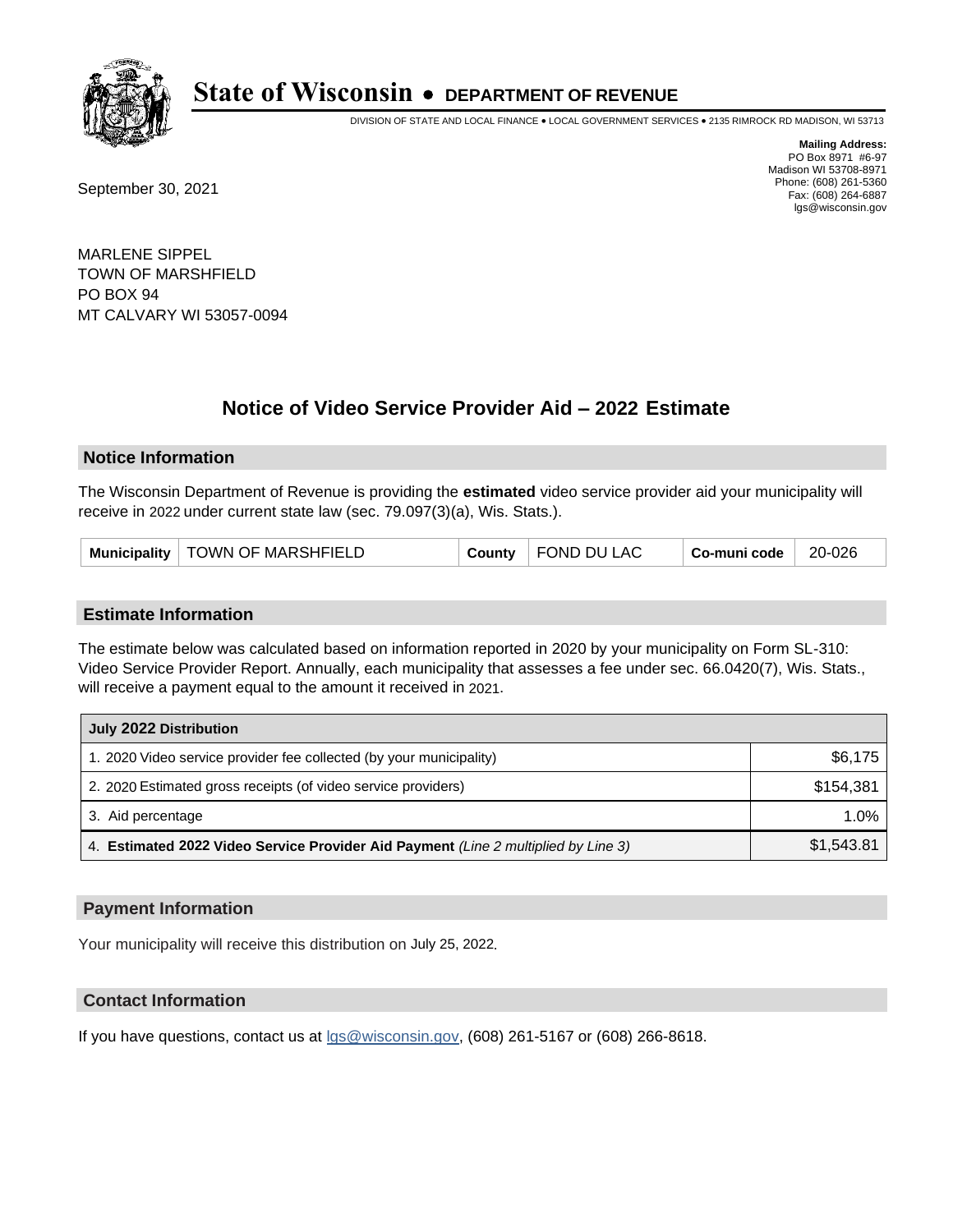

DIVISION OF STATE AND LOCAL FINANCE • LOCAL GOVERNMENT SERVICES • 2135 RIMROCK RD MADISON, WI 53713

September 30, 2021

**Mailing Address:** PO Box 8971 #6-97 Madison WI 53708-8971 Phone: (608) 261-5360 Fax: (608) 264-6887 lgs@wisconsin.gov

CINDY BEIER TOWN OF RIPON W12797 CORK STREET RD RIPON WI 54971-9708

## **Notice of Video Service Provider Aid - 2022 Estimate**

#### **Notice Information**

The Wisconsin Department of Revenue is providing the **estimated** video service provider aid your municipality will receive in 2022 under current state law (sec. 79.097(3)(a), Wis. Stats.).

#### **Estimate Information**

The estimate below was calculated based on information reported in 2020 by your municipality on Form SL-310: Video Service Provider Report. Annually, each municipality that assesses a fee under sec. 66.0420(7), Wis. Stats., will receive a payment equal to the amount it received in 2021.

| July 2022 Distribution                                                             |            |  |
|------------------------------------------------------------------------------------|------------|--|
| 1. 2020 Video service provider fee collected (by your municipality)                | \$9,231    |  |
| 2. 2020 Estimated gross receipts (of video service providers)                      | \$184.627  |  |
| 3. Aid percentage                                                                  | $1.0\%$    |  |
| 4. Estimated 2022 Video Service Provider Aid Payment (Line 2 multiplied by Line 3) | \$1,846.27 |  |

#### **Payment Information**

Your municipality will receive this distribution on July 25, 2022.

## **Contact Information**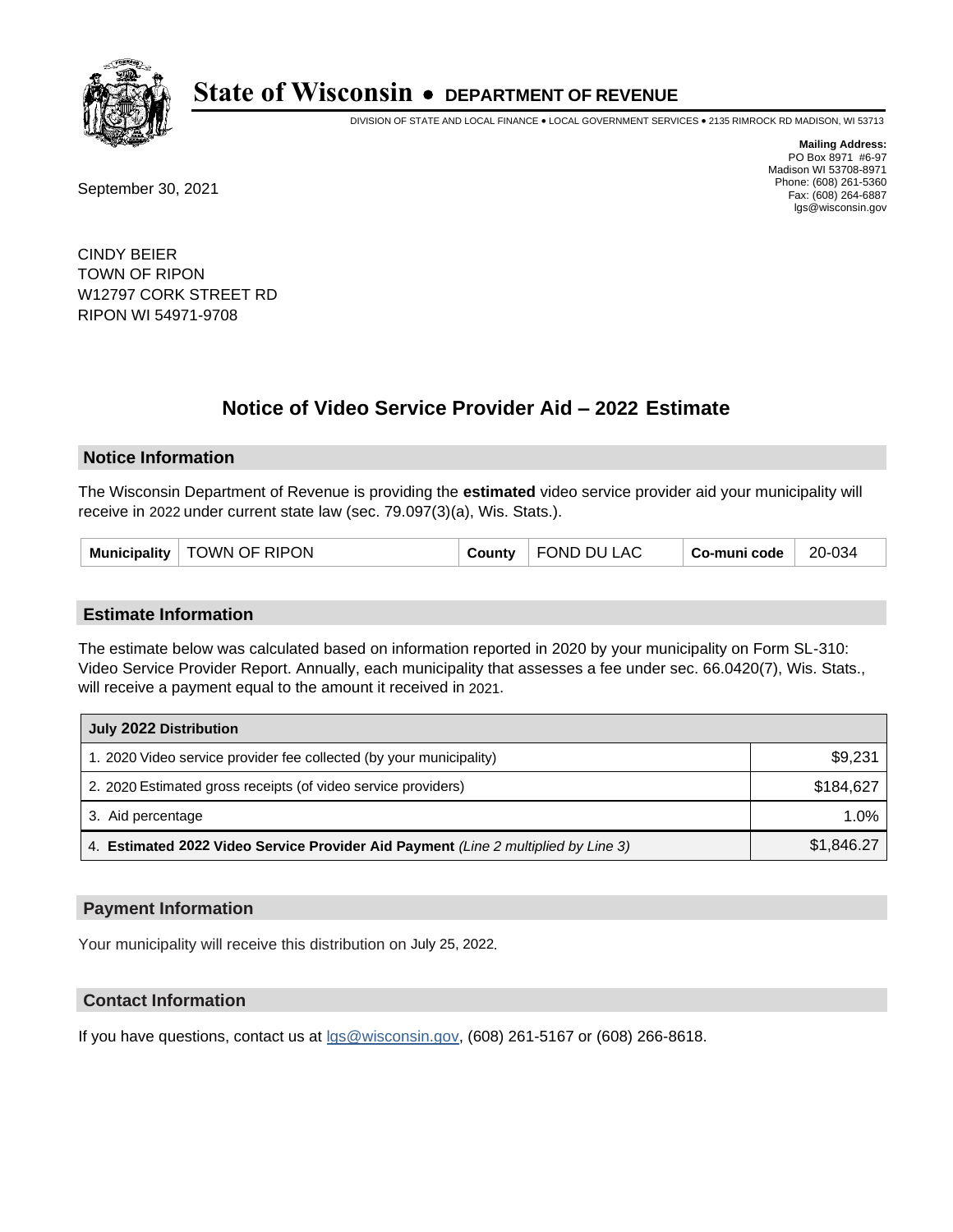

DIVISION OF STATE AND LOCAL FINANCE • LOCAL GOVERNMENT SERVICES • 2135 RIMROCK RD MADISON, WI 53713

September 30, 2021

**Mailing Address:** PO Box 8971 #6-97 Madison WI 53708-8971 Phone: (608) 261-5360 Fax: (608) 264-6887 lgs@wisconsin.gov

KRIS MARCOE TOWN OF TAYCHEEDAH W4295 KIEKHAEFER PKWY FOND DU LAC WI 54937-6802

## **Notice of Video Service Provider Aid - 2022 Estimate**

#### **Notice Information**

The Wisconsin Department of Revenue is providing the **estimated** video service provider aid your municipality will receive in 2022 under current state law (sec. 79.097(3)(a), Wis. Stats.).

#### **Estimate Information**

The estimate below was calculated based on information reported in 2020 by your municipality on Form SL-310: Video Service Provider Report. Annually, each municipality that assesses a fee under sec. 66.0420(7), Wis. Stats., will receive a payment equal to the amount it received in 2021.

| July 2022 Distribution                                                             |             |
|------------------------------------------------------------------------------------|-------------|
| 1. 2020 Video service provider fee collected (by your municipality)                | \$60,328    |
| 2. 2020 Estimated gross receipts (of video service providers)                      | \$1,206,555 |
| 3. Aid percentage                                                                  | $1.0\%$     |
| 4. Estimated 2022 Video Service Provider Aid Payment (Line 2 multiplied by Line 3) | \$12,065.55 |

#### **Payment Information**

Your municipality will receive this distribution on July 25, 2022.

## **Contact Information**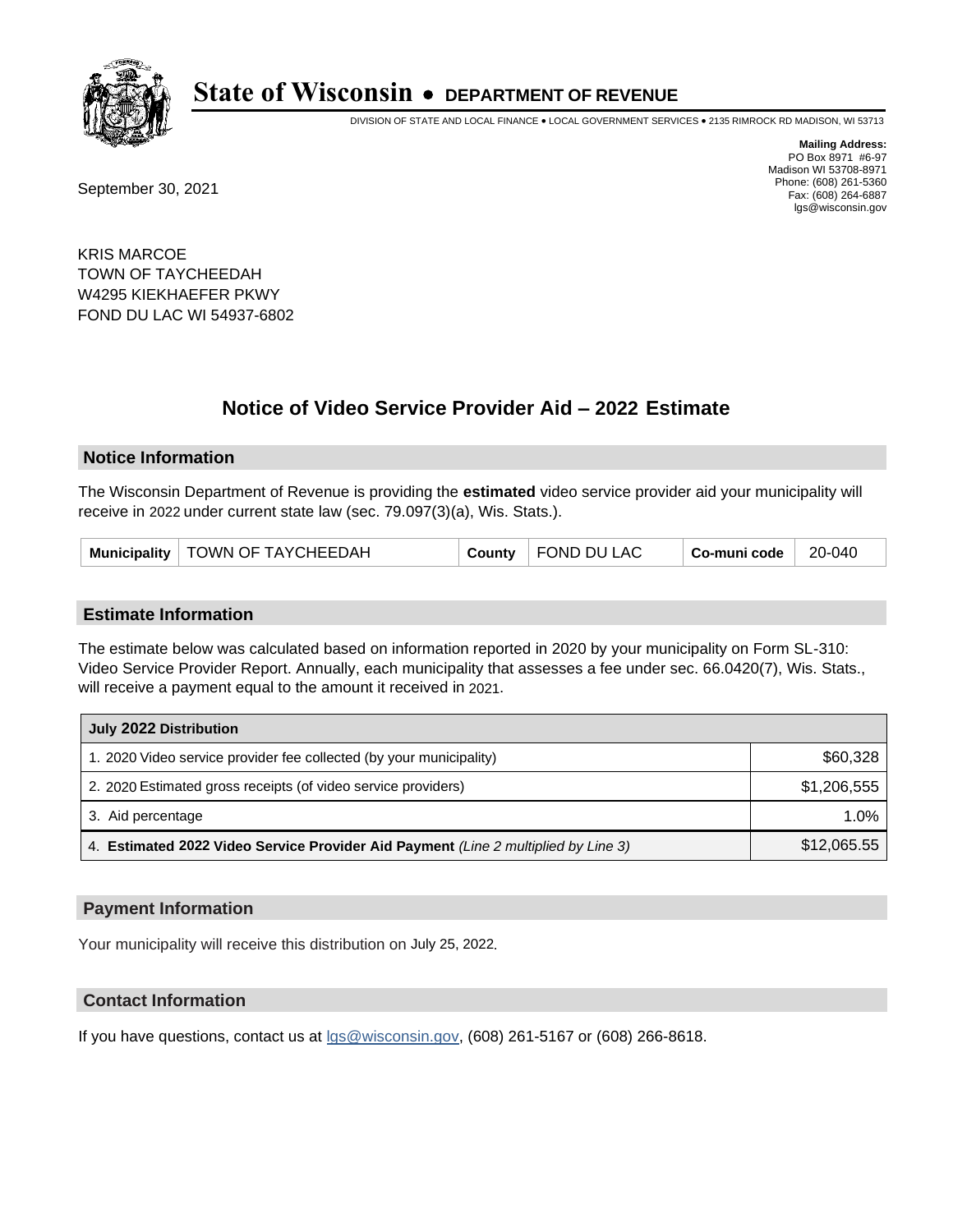

DIVISION OF STATE AND LOCAL FINANCE • LOCAL GOVERNMENT SERVICES • 2135 RIMROCK RD MADISON, WI 53713

September 30, 2021

**Mailing Address:** PO Box 8971 #6-97 Madison WI 53708-8971 Phone: (608) 261-5360 Fax: (608) 264-6887 lgs@wisconsin.gov

CORINNE VANDE ZANDE VILLAGE OF BRANDON PO BOX 385 BRANDON WI 53919-0385

## **Notice of Video Service Provider Aid - 2022 Estimate**

### **Notice Information**

The Wisconsin Department of Revenue is providing the **estimated** video service provider aid your municipality will receive in 2022 under current state law (sec. 79.097(3)(a), Wis. Stats.).

| Municipality   VILLAGE OF BRANDON |  | County   FOND DU LAC | Co-muni code | 20-106 |
|-----------------------------------|--|----------------------|--------------|--------|
|-----------------------------------|--|----------------------|--------------|--------|

#### **Estimate Information**

The estimate below was calculated based on information reported in 2020 by your municipality on Form SL-310: Video Service Provider Report. Annually, each municipality that assesses a fee under sec. 66.0420(7), Wis. Stats., will receive a payment equal to the amount it received in 2021.

| July 2022 Distribution                                                             |            |
|------------------------------------------------------------------------------------|------------|
| 1. 2020 Video service provider fee collected (by your municipality)                | \$7.108    |
| 2. 2020 Estimated gross receipts (of video service providers)                      | \$236,965  |
| 3. Aid percentage                                                                  | 1.0%       |
| 4. Estimated 2022 Video Service Provider Aid Payment (Line 2 multiplied by Line 3) | \$2,369.65 |

#### **Payment Information**

Your municipality will receive this distribution on July 25, 2022.

## **Contact Information**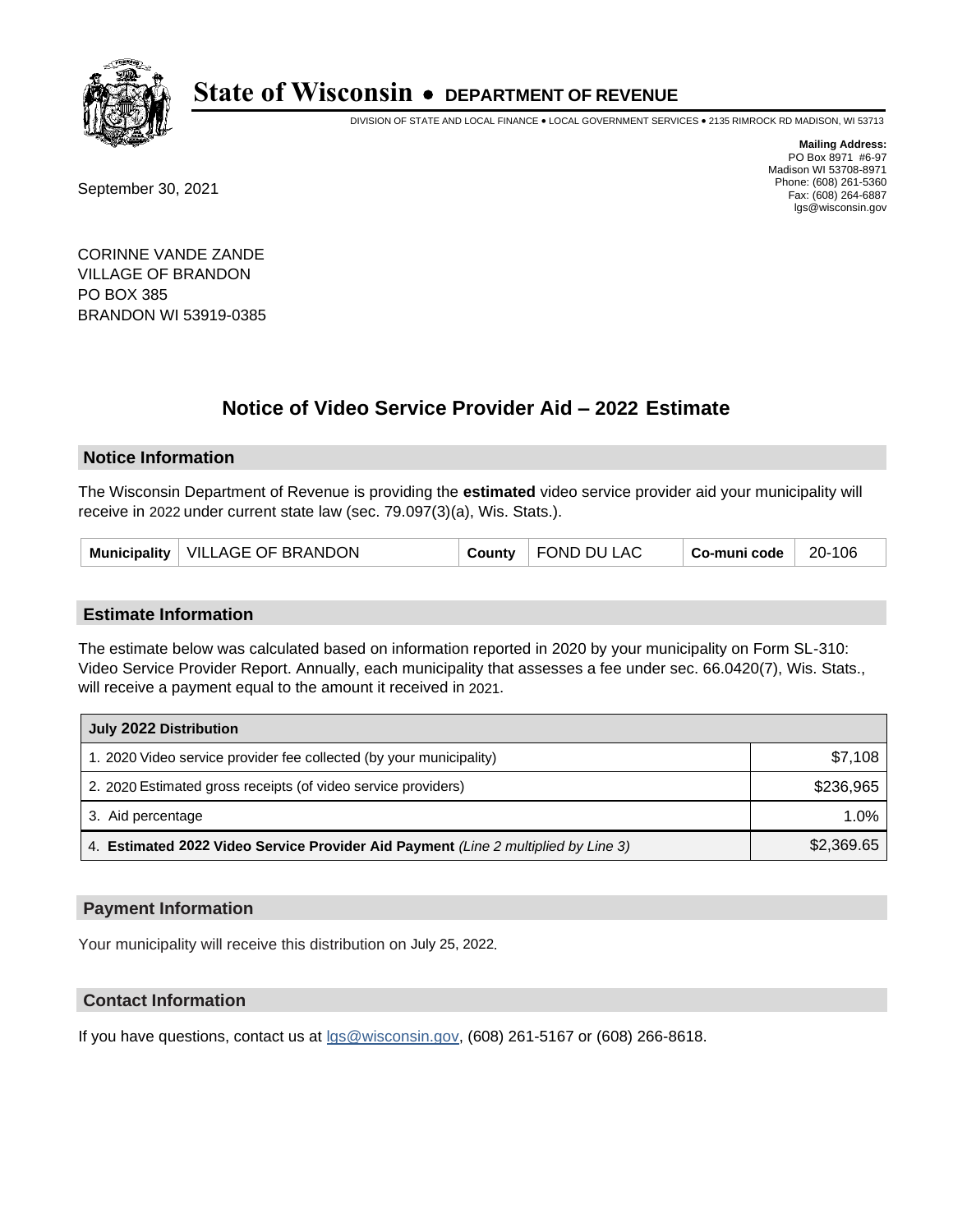

DIVISION OF STATE AND LOCAL FINANCE • LOCAL GOVERNMENT SERVICES • 2135 RIMROCK RD MADISON, WI 53713

September 30, 2021

**Mailing Address:** PO Box 8971 #6-97 Madison WI 53708-8971 Phone: (608) 261-5360 Fax: (608) 264-6887 lgs@wisconsin.gov

SHELBY SARAUER VILLAGE OF CAMPBELLSPORT PO BOX 709, 470 GRANDVIEW AVE CAMPBELLSPORT WI 53010-0709

# **Notice of Video Service Provider Aid - 2022 Estimate**

#### **Notice Information**

The Wisconsin Department of Revenue is providing the **estimated** video service provider aid your municipality will receive in 2022 under current state law (sec. 79.097(3)(a), Wis. Stats.).

|--|

#### **Estimate Information**

The estimate below was calculated based on information reported in 2020 by your municipality on Form SL-310: Video Service Provider Report. Annually, each municipality that assesses a fee under sec. 66.0420(7), Wis. Stats., will receive a payment equal to the amount it received in 2021.

| July 2022 Distribution                                                             |            |
|------------------------------------------------------------------------------------|------------|
| 1. 2020 Video service provider fee collected (by your municipality)                | \$14,535   |
| 2. 2020 Estimated gross receipts (of video service providers)                      | \$484.512  |
| 3. Aid percentage                                                                  | 1.0%       |
| 4. Estimated 2022 Video Service Provider Aid Payment (Line 2 multiplied by Line 3) | \$4,845.12 |

#### **Payment Information**

Your municipality will receive this distribution on July 25, 2022.

## **Contact Information**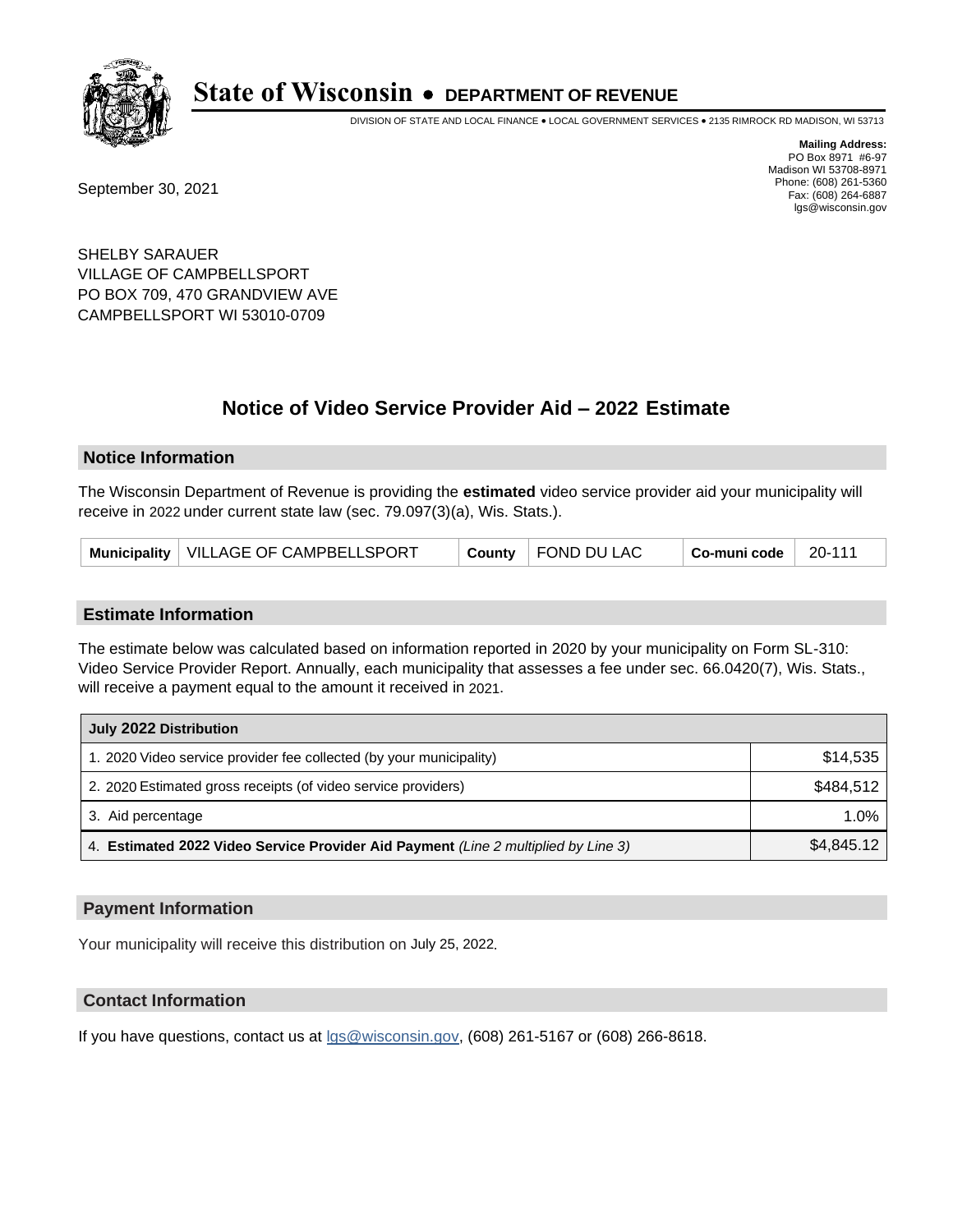

DIVISION OF STATE AND LOCAL FINANCE • LOCAL GOVERNMENT SERVICES • 2135 RIMROCK RD MADISON, WI 53713

September 30, 2021

**Mailing Address:** PO Box 8971 #6-97 Madison WI 53708-8971 Phone: (608) 261-5360 Fax: (608) 264-6887 lgs@wisconsin.gov

KARI SCHLEFKE VILLAGE OF EDEN PO BOX 65 EDEN WI 53019-0065

## **Notice of Video Service Provider Aid - 2022 Estimate**

#### **Notice Information**

The Wisconsin Department of Revenue is providing the **estimated** video service provider aid your municipality will receive in 2022 under current state law (sec. 79.097(3)(a), Wis. Stats.).

| <b>VILLAGE OF EDEN</b><br>FOND DU L<br>20-121<br><b>Municipality</b><br>LAC<br>Co-muni code<br>County |
|-------------------------------------------------------------------------------------------------------|
|-------------------------------------------------------------------------------------------------------|

#### **Estimate Information**

The estimate below was calculated based on information reported in 2020 by your municipality on Form SL-310: Video Service Provider Report. Annually, each municipality that assesses a fee under sec. 66.0420(7), Wis. Stats., will receive a payment equal to the amount it received in 2021.

| July 2022 Distribution                                                             |            |
|------------------------------------------------------------------------------------|------------|
| 1. 2020 Video service provider fee collected (by your municipality)                | \$6,596    |
| 2. 2020 Estimated gross receipts (of video service providers)                      | \$219.879  |
| 3. Aid percentage                                                                  | 1.0%       |
| 4. Estimated 2022 Video Service Provider Aid Payment (Line 2 multiplied by Line 3) | \$2,198.79 |

#### **Payment Information**

Your municipality will receive this distribution on July 25, 2022.

## **Contact Information**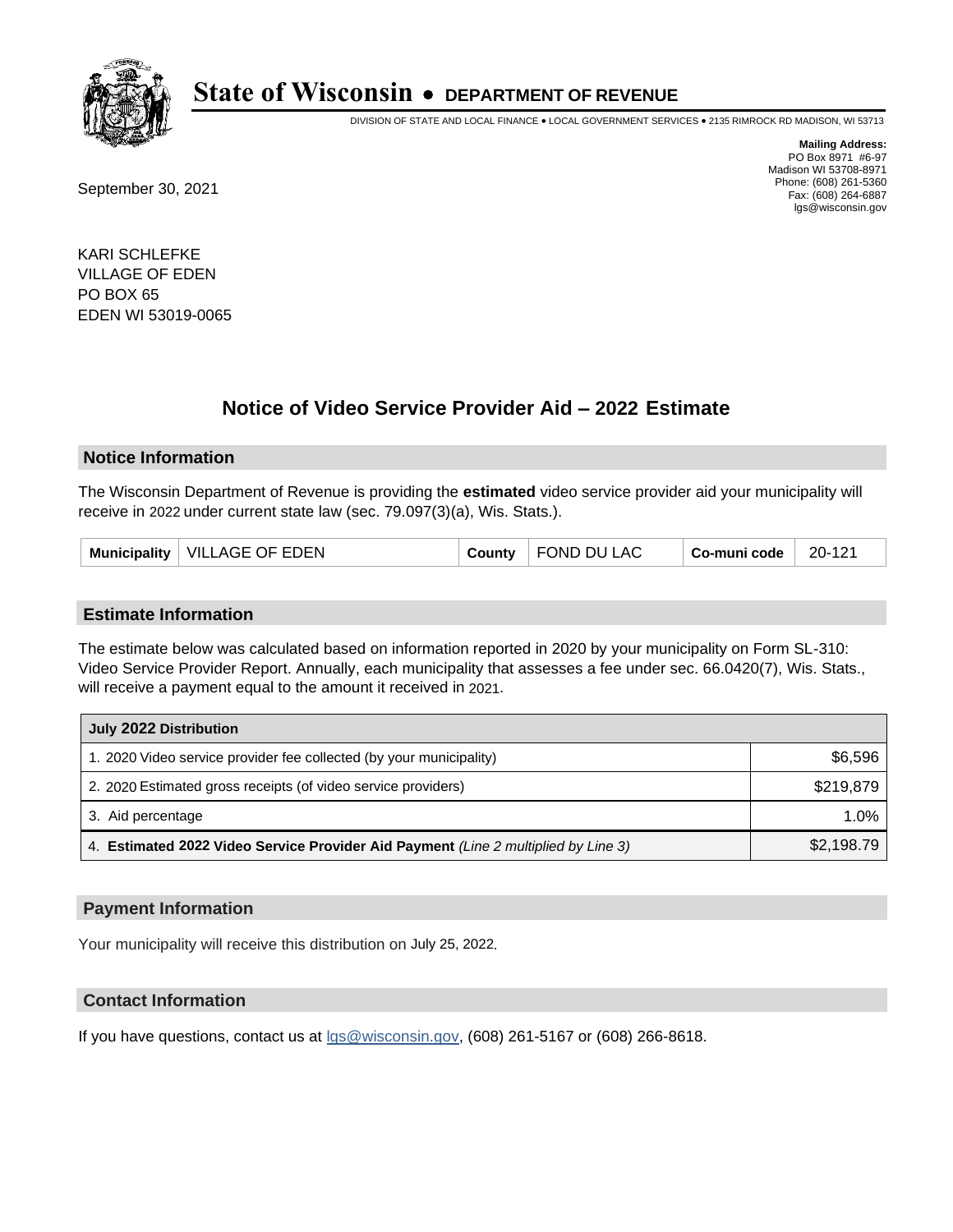

DIVISION OF STATE AND LOCAL FINANCE • LOCAL GOVERNMENT SERVICES • 2135 RIMROCK RD MADISON, WI 53713

September 30, 2021

**Mailing Address:** PO Box 8971 #6-97 Madison WI 53708-8971 Phone: (608) 261-5360 Fax: (608) 264-6887 lgs@wisconsin.gov

NICK LEONARD VILLAGE OF NORTH FOND DU LAC 16 GARFIELD ST NORTH FOND DU LAC WI 54937-1399

# **Notice of Video Service Provider Aid - 2022 Estimate**

#### **Notice Information**

The Wisconsin Department of Revenue is providing the **estimated** video service provider aid your municipality will receive in 2022 under current state law (sec. 79.097(3)(a), Wis. Stats.).

|--|

#### **Estimate Information**

The estimate below was calculated based on information reported in 2020 by your municipality on Form SL-310: Video Service Provider Report. Annually, each municipality that assesses a fee under sec. 66.0420(7), Wis. Stats., will receive a payment equal to the amount it received in 2021.

| July 2022 Distribution                                                             |             |
|------------------------------------------------------------------------------------|-------------|
| 1. 2020 Video service provider fee collected (by your municipality)                | \$67.241    |
| 2. 2020 Estimated gross receipts (of video service providers)                      | \$1.344.812 |
| 3. Aid percentage                                                                  | $1.0\%$     |
| 4. Estimated 2022 Video Service Provider Aid Payment (Line 2 multiplied by Line 3) | \$13,448.12 |

#### **Payment Information**

Your municipality will receive this distribution on July 25, 2022.

## **Contact Information**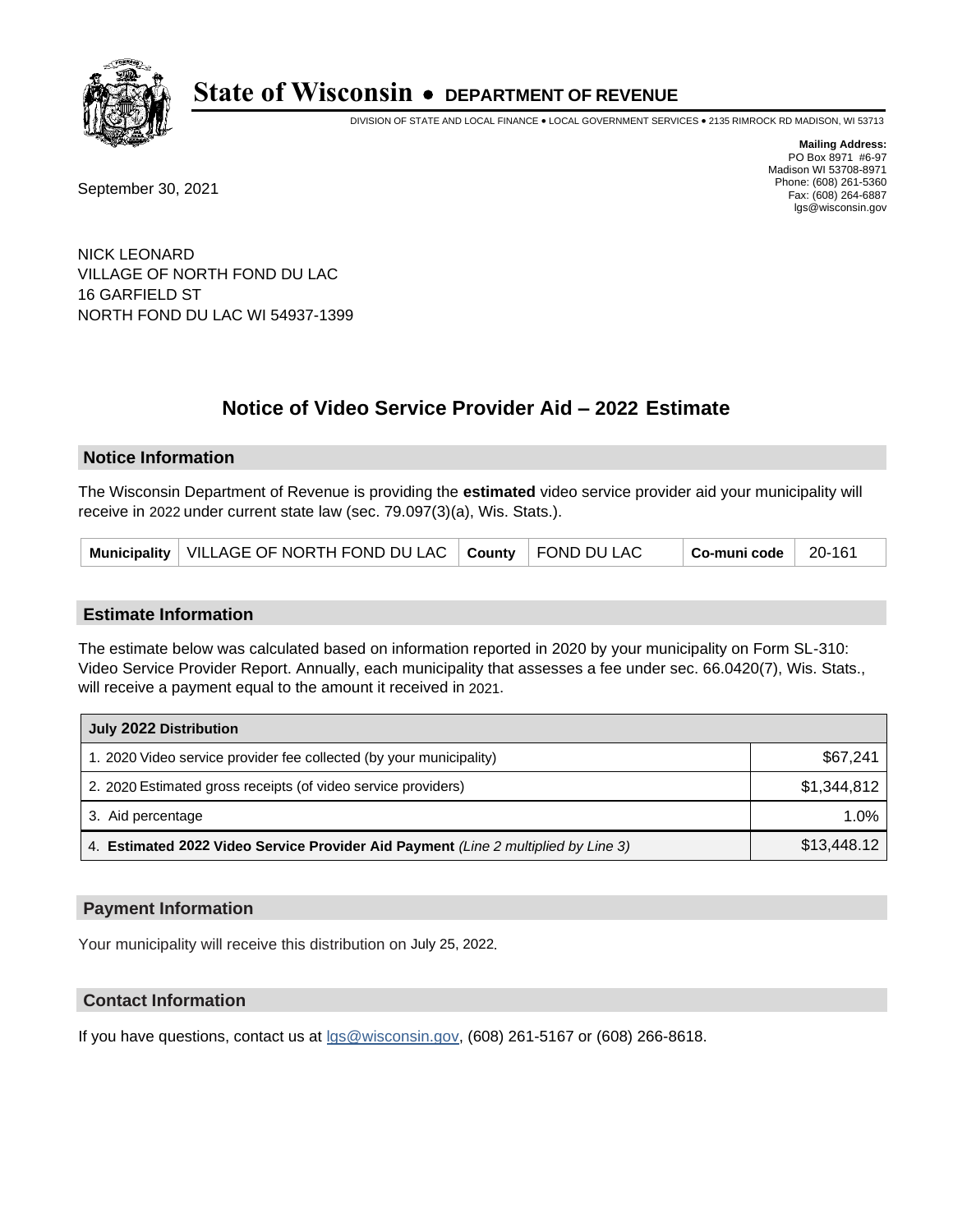

DIVISION OF STATE AND LOCAL FINANCE • LOCAL GOVERNMENT SERVICES • 2135 RIMROCK RD MADISON, WI 53713

September 30, 2021

**Mailing Address:** PO Box 8971 #6-97 Madison WI 53708-8971 Phone: (608) 261-5360 Fax: (608) 264-6887 lgs@wisconsin.gov

EMILY WIRKUS VILLAGE OF ROSENDALE PO BOX 424, 211 N GRANT ST ROSENDALE WI 54974-0424

## **Notice of Video Service Provider Aid - 2022 Estimate**

#### **Notice Information**

The Wisconsin Department of Revenue is providing the **estimated** video service provider aid your municipality will receive in 2022 under current state law (sec. 79.097(3)(a), Wis. Stats.).

| Municipality   VILLAGE OF ROSENDALE |  | County   FOND DU LAC | Co-muni code | 20-176 |
|-------------------------------------|--|----------------------|--------------|--------|
|-------------------------------------|--|----------------------|--------------|--------|

#### **Estimate Information**

The estimate below was calculated based on information reported in 2020 by your municipality on Form SL-310: Video Service Provider Report. Annually, each municipality that assesses a fee under sec. 66.0420(7), Wis. Stats., will receive a payment equal to the amount it received in 2021.

| July 2022 Distribution                                                             |            |
|------------------------------------------------------------------------------------|------------|
| 1. 2020 Video service provider fee collected (by your municipality)                | \$7,539    |
| 2. 2020 Estimated gross receipts (of video service providers)                      | \$251,312  |
| 3. Aid percentage                                                                  | $1.0\%$    |
| 4. Estimated 2022 Video Service Provider Aid Payment (Line 2 multiplied by Line 3) | \$2,513.12 |

#### **Payment Information**

Your municipality will receive this distribution on July 25, 2022.

## **Contact Information**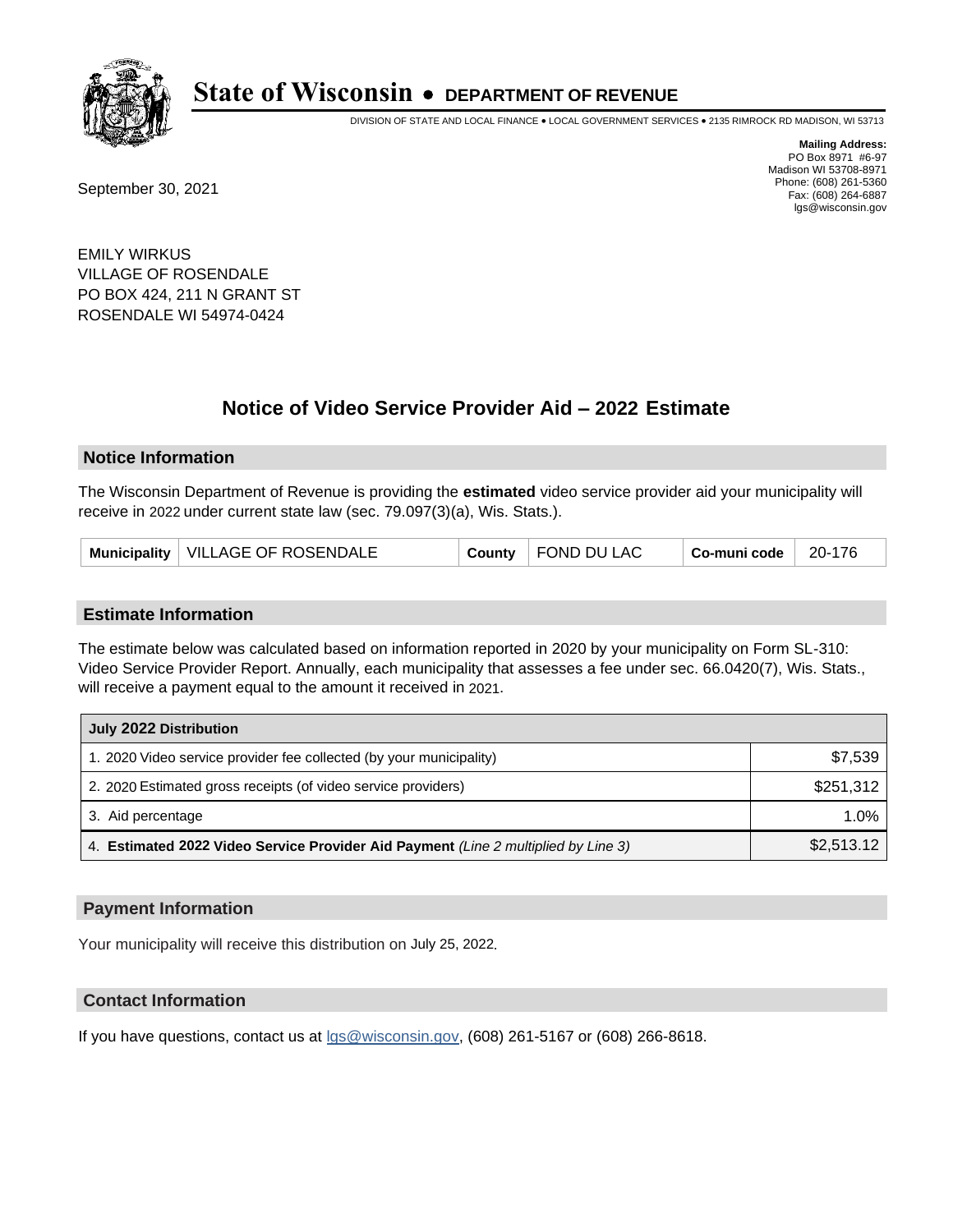

DIVISION OF STATE AND LOCAL FINANCE • LOCAL GOVERNMENT SERVICES • 2135 RIMROCK RD MADISON, WI 53713

September 30, 2021

**Mailing Address:** PO Box 8971 #6-97 Madison WI 53708-8971 Phone: (608) 261-5360 Fax: (608) 264-6887 lgs@wisconsin.gov

MARGARET HEFTER CITY OF FOND DU LAC PO BOX 150 FOND DU LAC WI 54936-0150

# **Notice of Video Service Provider Aid - 2022 Estimate**

### **Notice Information**

The Wisconsin Department of Revenue is providing the **estimated** video service provider aid your municipality will receive in 2022 under current state law (sec. 79.097(3)(a), Wis. Stats.).

| Municipality   CITY OF FOND DU LAC |  | County   FOND DU LAC | Co-muni code | 20-226 |
|------------------------------------|--|----------------------|--------------|--------|
|------------------------------------|--|----------------------|--------------|--------|

#### **Estimate Information**

The estimate below was calculated based on information reported in 2020 by your municipality on Form SL-310: Video Service Provider Report. Annually, each municipality that assesses a fee under sec. 66.0420(7), Wis. Stats., will receive a payment equal to the amount it received in 2021.

| July 2022 Distribution                                                             |              |  |
|------------------------------------------------------------------------------------|--------------|--|
| 1. 2020 Video service provider fee collected (by your municipality)                | \$577,061    |  |
| 2. 2020 Estimated gross receipts (of video service providers)                      | \$11,541,226 |  |
| 3. Aid percentage                                                                  | $1.0\%$      |  |
| 4. Estimated 2022 Video Service Provider Aid Payment (Line 2 multiplied by Line 3) | \$115,412.26 |  |

#### **Payment Information**

Your municipality will receive this distribution on July 25, 2022.

## **Contact Information**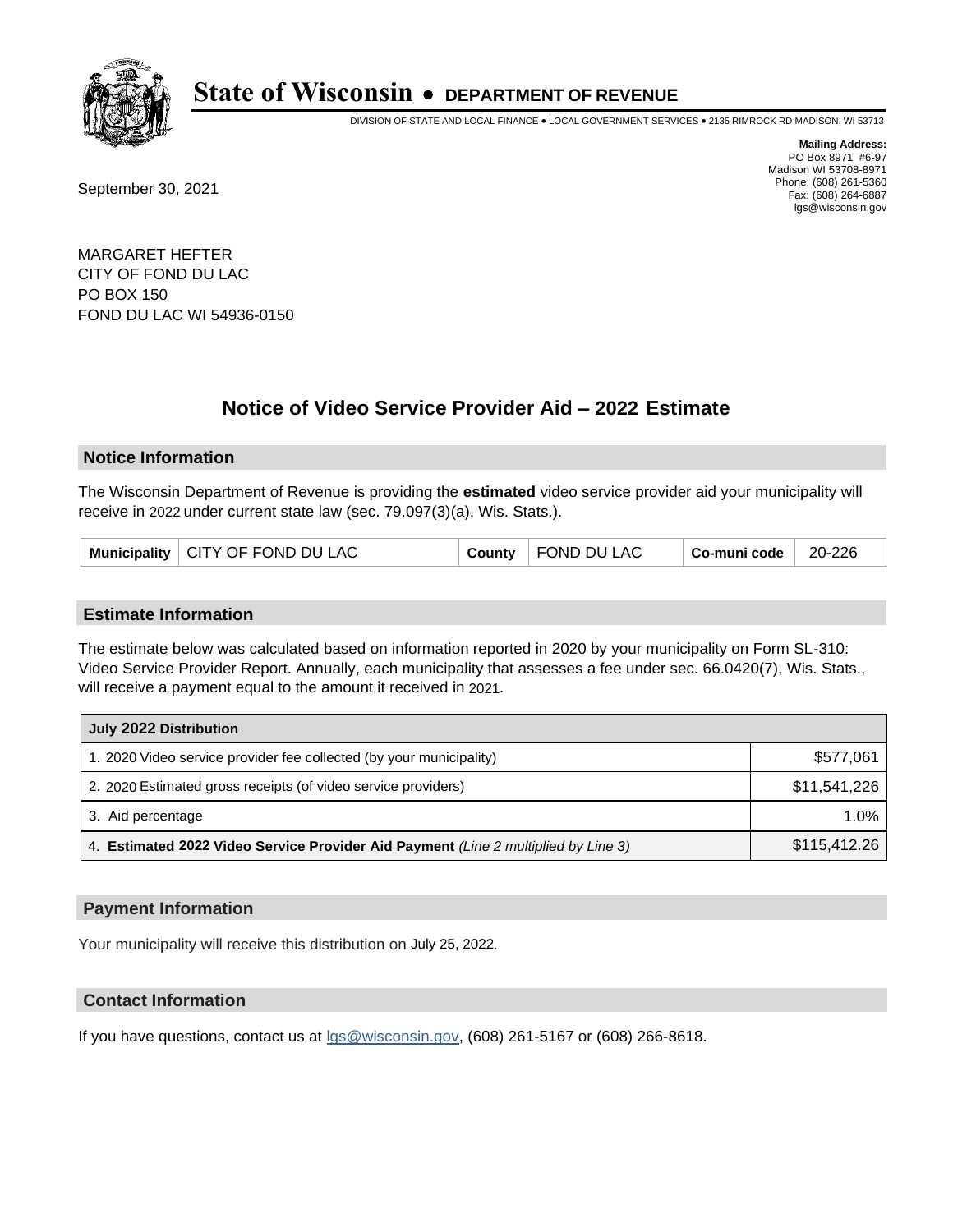

DIVISION OF STATE AND LOCAL FINANCE • LOCAL GOVERNMENT SERVICES • 2135 RIMROCK RD MADISON, WI 53713

September 30, 2021

**Mailing Address:** PO Box 8971 #6-97 Madison WI 53708-8971 Phone: (608) 261-5360 Fax: (608) 264-6887 lgs@wisconsin.gov

ANN SCHOMMER CITY OF RIPON 100 JACKSON ST RIPON WI 54971-1312

## **Notice of Video Service Provider Aid - 2022 Estimate**

#### **Notice Information**

The Wisconsin Department of Revenue is providing the **estimated** video service provider aid your municipality will receive in 2022 under current state law (sec. 79.097(3)(a), Wis. Stats.).

| FOND DU LAC<br>Municipality   CITY OF RIPON<br>20-276<br>⊦ Co-muni code<br>County |
|-----------------------------------------------------------------------------------|
|-----------------------------------------------------------------------------------|

#### **Estimate Information**

The estimate below was calculated based on information reported in 2020 by your municipality on Form SL-310: Video Service Provider Report. Annually, each municipality that assesses a fee under sec. 66.0420(7), Wis. Stats., will receive a payment equal to the amount it received in 2021.

| July 2022 Distribution                                                             |             |  |
|------------------------------------------------------------------------------------|-------------|--|
| 1. 2020 Video service provider fee collected (by your municipality)                | \$102,108   |  |
| 2. 2020 Estimated gross receipts (of video service providers)                      | \$2,042,152 |  |
| 3. Aid percentage                                                                  | $1.0\%$     |  |
| 4. Estimated 2022 Video Service Provider Aid Payment (Line 2 multiplied by Line 3) | \$20,421.52 |  |

#### **Payment Information**

Your municipality will receive this distribution on July 25, 2022.

## **Contact Information**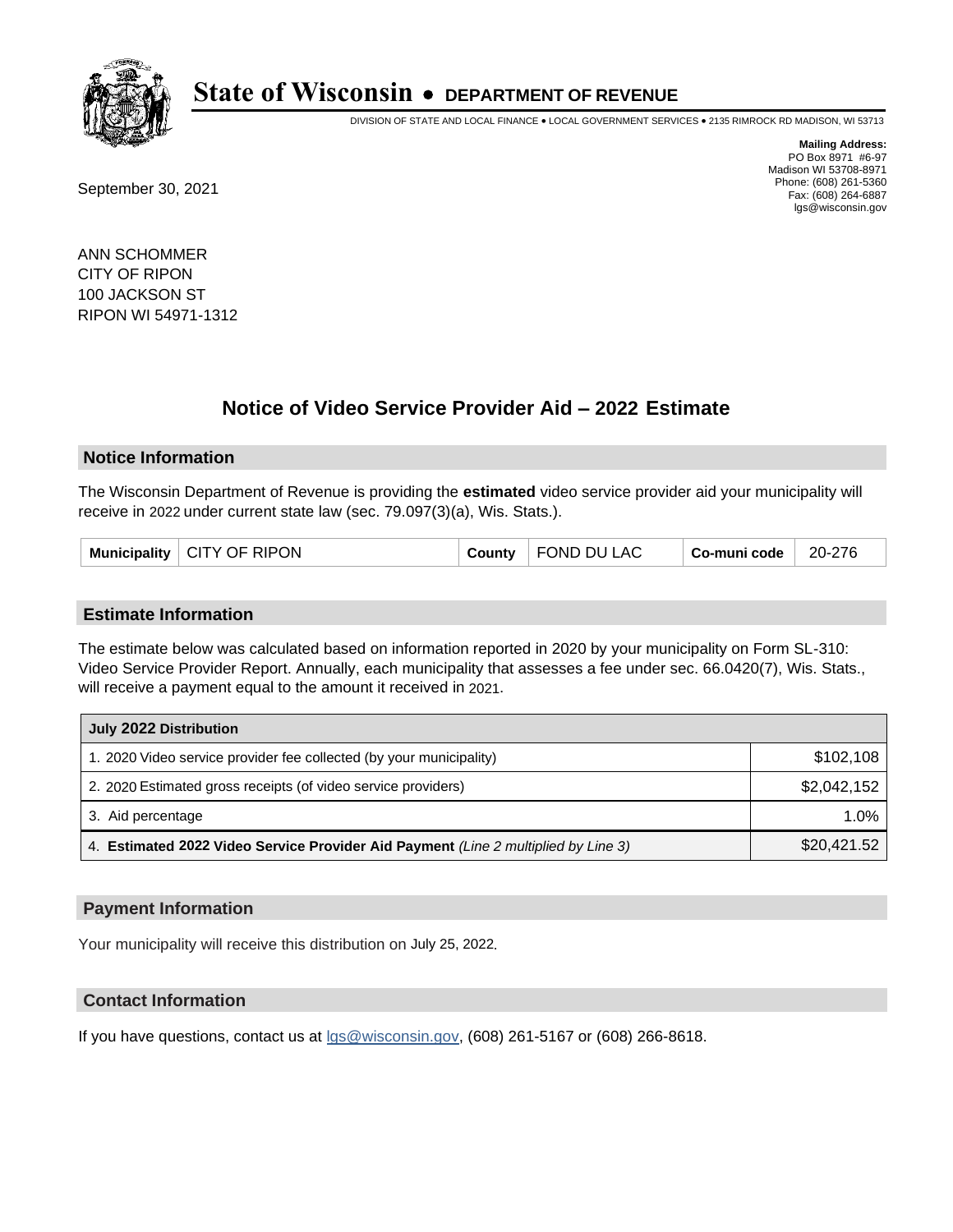

DIVISION OF STATE AND LOCAL FINANCE • LOCAL GOVERNMENT SERVICES • 2135 RIMROCK RD MADISON, WI 53713

September 30, 2021

**Mailing Address:** PO Box 8971 #6-97 Madison WI 53708-8971 Phone: (608) 261-5360 Fax: (608) 264-6887 lgs@wisconsin.gov

MARY CULLIGAN VILLAGE OF BLOOMINGTON 453 CANAL ST, PO BOX 156 BLOOMINGTON WI 53804

## **Notice of Video Service Provider Aid - 2022 Estimate**

#### **Notice Information**

The Wisconsin Department of Revenue is providing the **estimated** video service provider aid your municipality will receive in 2022 under current state law (sec. 79.097(3)(a), Wis. Stats.).

| Municipality   VILLAGE OF BLOOMINGTON | County | <b>GRANT</b> | Co-muni code | 22-107 |
|---------------------------------------|--------|--------------|--------------|--------|
|---------------------------------------|--------|--------------|--------------|--------|

#### **Estimate Information**

The estimate below was calculated based on information reported in 2020 by your municipality on Form SL-310: Video Service Provider Report. Annually, each municipality that assesses a fee under sec. 66.0420(7), Wis. Stats., will receive a payment equal to the amount it received in 2021.

| July 2022 Distribution                                                             |            |  |
|------------------------------------------------------------------------------------|------------|--|
| 1. 2020 Video service provider fee collected (by your municipality)                | \$6,921    |  |
| 2. 2020 Estimated gross receipts (of video service providers)                      | \$138.421  |  |
| 3. Aid percentage                                                                  | $1.0\%$    |  |
| 4. Estimated 2022 Video Service Provider Aid Payment (Line 2 multiplied by Line 3) | \$1.384.21 |  |

#### **Payment Information**

Your municipality will receive this distribution on July 25, 2022.

## **Contact Information**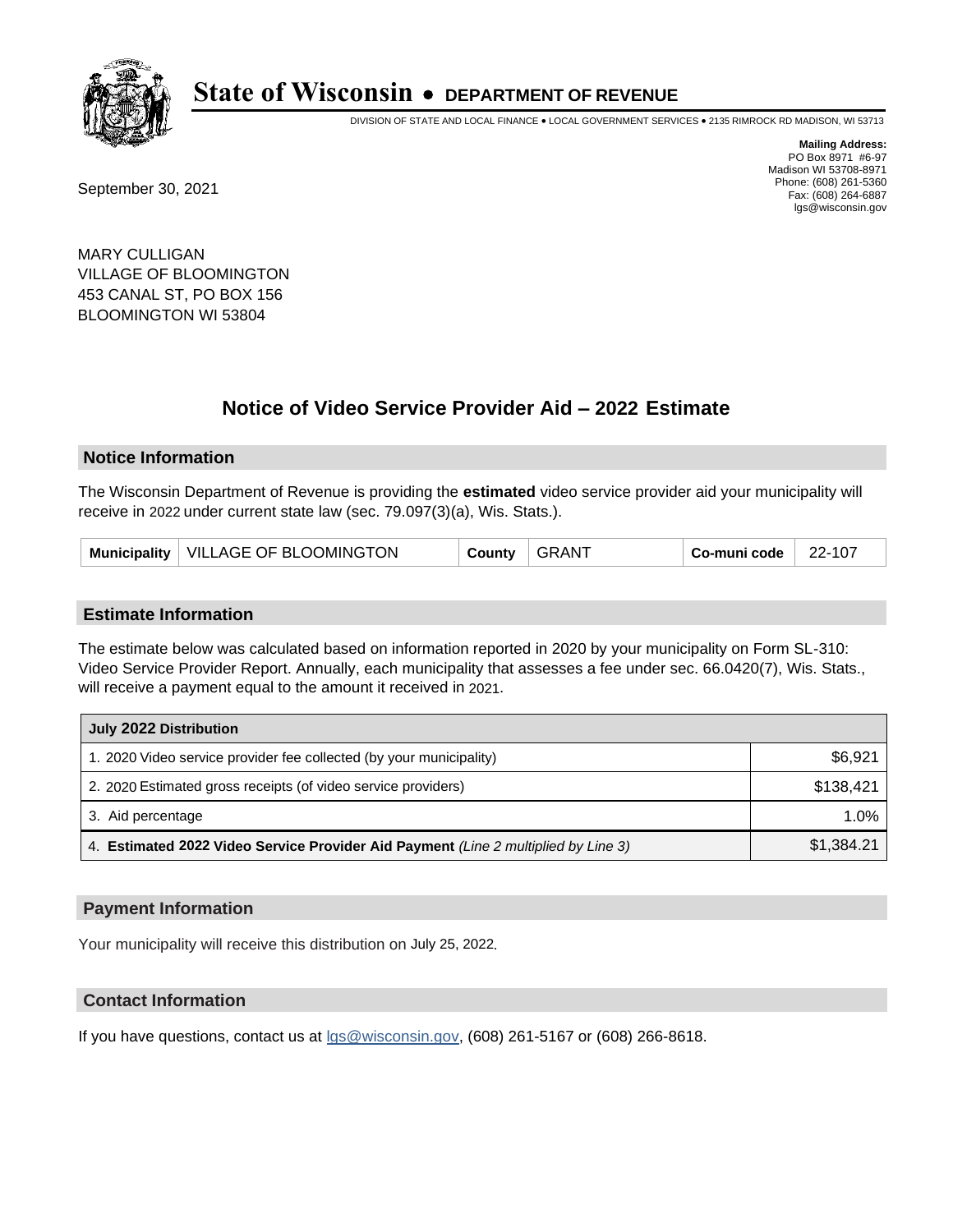

DIVISION OF STATE AND LOCAL FINANCE • LOCAL GOVERNMENT SERVICES • 2135 RIMROCK RD MADISON, WI 53713

September 30, 2021

**Mailing Address:** PO Box 8971 #6-97 Madison WI 53708-8971 Phone: (608) 261-5360 Fax: (608) 264-6887 lgs@wisconsin.gov

HEIDI JUNK VILLAGE OF CASSVILLE PO BOX 171 CASSVILLE WI 53806

# **Notice of Video Service Provider Aid - 2022 Estimate**

### **Notice Information**

The Wisconsin Department of Revenue is providing the **estimated** video service provider aid your municipality will receive in 2022 under current state law (sec. 79.097(3)(a), Wis. Stats.).

| Municipality   VILLAGE OF CASSVILLE | County | <b>GRANT</b> | Co-muni code | 22-111 |
|-------------------------------------|--------|--------------|--------------|--------|
|-------------------------------------|--------|--------------|--------------|--------|

#### **Estimate Information**

The estimate below was calculated based on information reported in 2020 by your municipality on Form SL-310: Video Service Provider Report. Annually, each municipality that assesses a fee under sec. 66.0420(7), Wis. Stats., will receive a payment equal to the amount it received in 2021.

| July 2022 Distribution                                                             |            |  |
|------------------------------------------------------------------------------------|------------|--|
| 1. 2020 Video service provider fee collected (by your municipality)                | \$9,585    |  |
| 2. 2020 Estimated gross receipts (of video service providers)                      | \$319,521  |  |
| 3. Aid percentage                                                                  | 1.0%       |  |
| 4. Estimated 2022 Video Service Provider Aid Payment (Line 2 multiplied by Line 3) | \$3,195.21 |  |

#### **Payment Information**

Your municipality will receive this distribution on July 25, 2022.

## **Contact Information**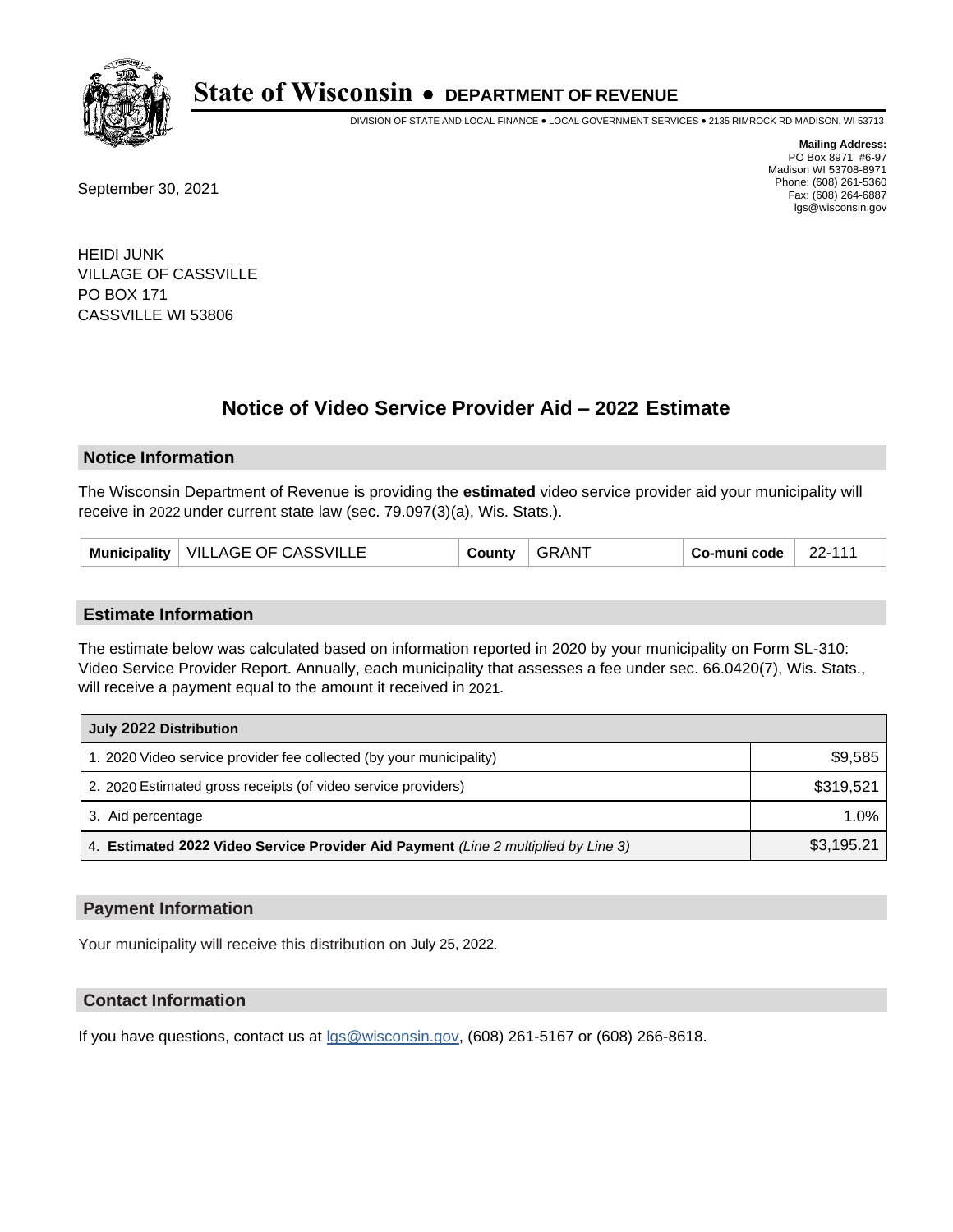

DIVISION OF STATE AND LOCAL FINANCE • LOCAL GOVERNMENT SERVICES • 2135 RIMROCK RD MADISON, WI 53713

September 30, 2021

**Mailing Address:** PO Box 8971 #6-97 Madison WI 53708-8971 Phone: (608) 261-5360 Fax: (608) 264-6887 lgs@wisconsin.gov

DONNA TIMMERMAN VILLAGE OF DICKEYVILLE 500 EAST AVE, PO BOX 219 DICKEYVILLE WI 53808

## **Notice of Video Service Provider Aid - 2022 Estimate**

#### **Notice Information**

The Wisconsin Department of Revenue is providing the **estimated** video service provider aid your municipality will receive in 2022 under current state law (sec. 79.097(3)(a), Wis. Stats.).

#### **Estimate Information**

The estimate below was calculated based on information reported in 2020 by your municipality on Form SL-310: Video Service Provider Report. Annually, each municipality that assesses a fee under sec. 66.0420(7), Wis. Stats., will receive a payment equal to the amount it received in 2021.

| July 2022 Distribution                                                             |          |  |
|------------------------------------------------------------------------------------|----------|--|
| 1. 2020 Video service provider fee collected (by your municipality)                | \$1.747  |  |
| 2. 2020 Estimated gross receipts (of video service providers)                      | \$58,233 |  |
| 3. Aid percentage                                                                  | 1.0%     |  |
| 4. Estimated 2022 Video Service Provider Aid Payment (Line 2 multiplied by Line 3) | \$582.33 |  |

#### **Payment Information**

Your municipality will receive this distribution on July 25, 2022.

### **Contact Information**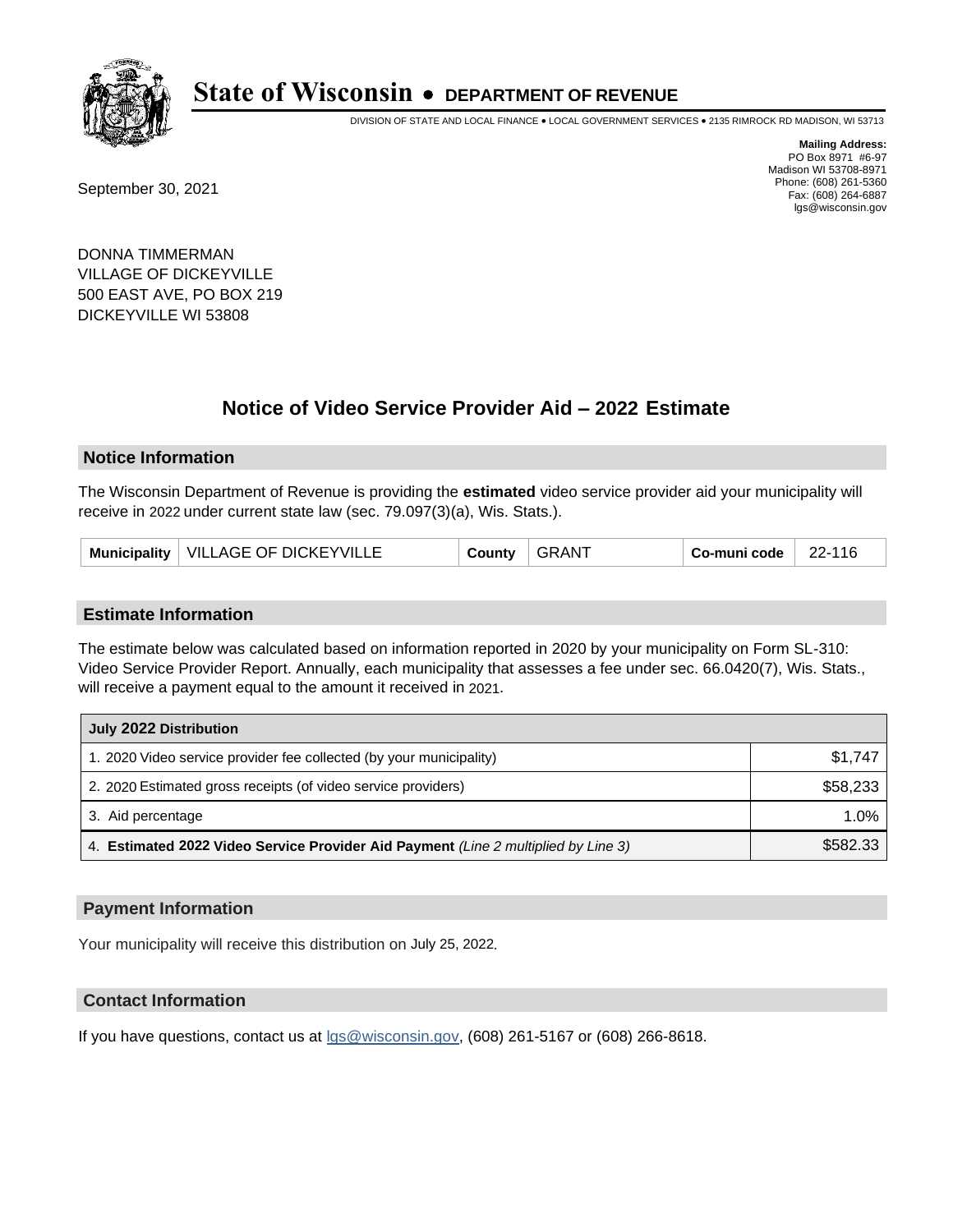

DIVISION OF STATE AND LOCAL FINANCE • LOCAL GOVERNMENT SERVICES • 2135 RIMROCK RD MADISON, WI 53713

September 30, 2021

**Mailing Address:** PO Box 8971 #6-97 Madison WI 53708-8971 Phone: (608) 261-5360 Fax: (608) 264-6887 lgs@wisconsin.gov

SALLY BAUER VILLAGE OF HAZEL GREEN PO BOX 367, 1610 FAIRPLAY ST HAZEL GREEN WI 53811-0367

## **Notice of Video Service Provider Aid - 2022 Estimate**

#### **Notice Information**

The Wisconsin Department of Revenue is providing the **estimated** video service provider aid your municipality will receive in 2022 under current state law (sec. 79.097(3)(a), Wis. Stats.).

| Municipality   VILLAGE OF HAZEL GREEN | County | <b>GRANT</b> | Co-muni code | 22-136 |
|---------------------------------------|--------|--------------|--------------|--------|
|---------------------------------------|--------|--------------|--------------|--------|

#### **Estimate Information**

The estimate below was calculated based on information reported in 2020 by your municipality on Form SL-310: Video Service Provider Report. Annually, each municipality that assesses a fee under sec. 66.0420(7), Wis. Stats., will receive a payment equal to the amount it received in 2021.

| July 2022 Distribution                                                             |            |
|------------------------------------------------------------------------------------|------------|
| 1. 2020 Video service provider fee collected (by your municipality)                | \$3,020    |
| 2. 2020 Estimated gross receipts (of video service providers)                      | \$100.667  |
| 3. Aid percentage                                                                  | $1.0\%$    |
| 4. Estimated 2022 Video Service Provider Aid Payment (Line 2 multiplied by Line 3) | \$1,006.67 |

#### **Payment Information**

Your municipality will receive this distribution on July 25, 2022.

## **Contact Information**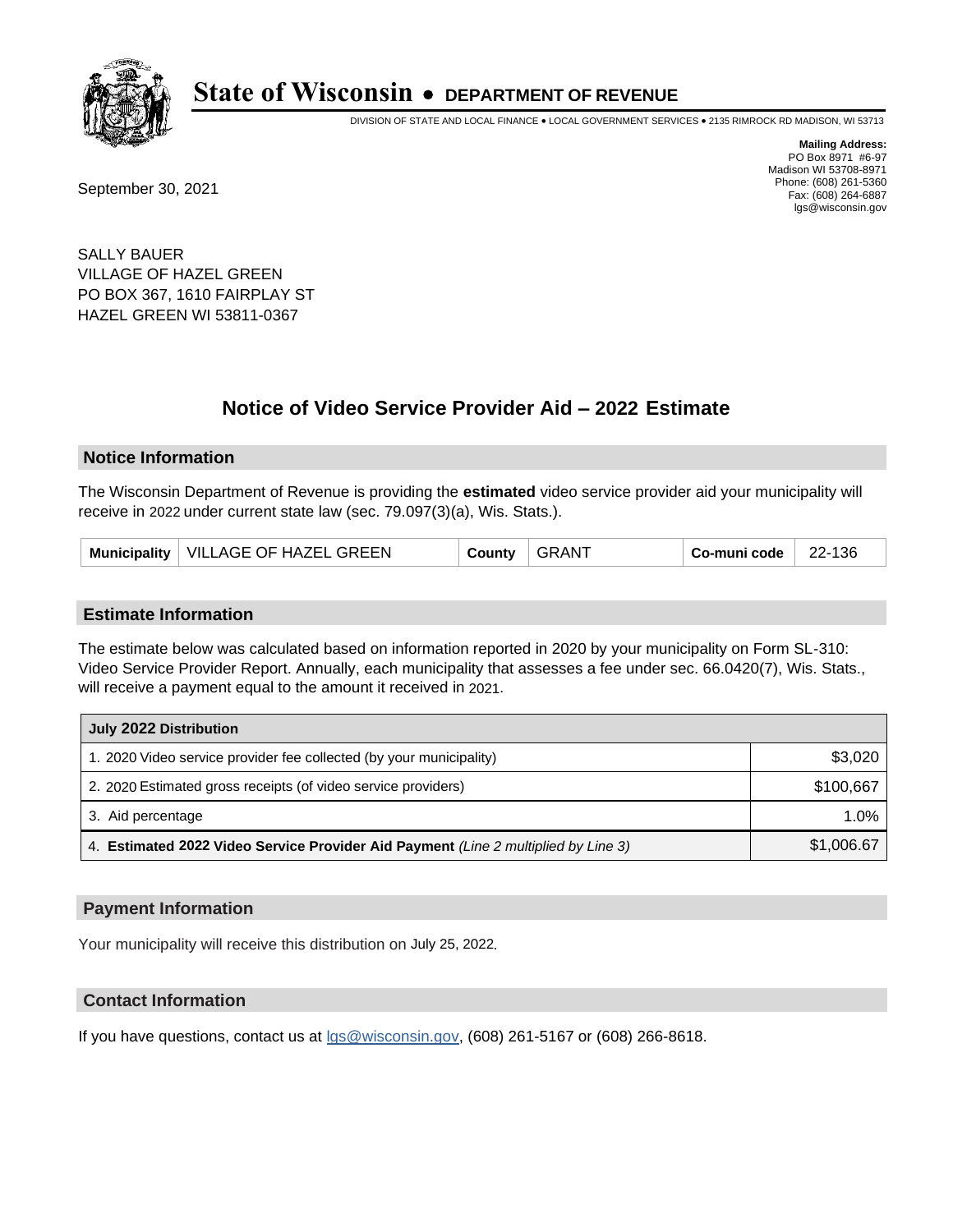

DIVISION OF STATE AND LOCAL FINANCE • LOCAL GOVERNMENT SERVICES • 2135 RIMROCK RD MADISON, WI 53713

September 30, 2021

**Mailing Address:** PO Box 8971 #6-97 Madison WI 53708-8971 Phone: (608) 261-5360 Fax: (608) 264-6887 lgs@wisconsin.gov

CINDA JOHNSON VILLAGE OF MUSCODA PO BOX 206, 206 N WISCONSIN AV MUSCODA WI 53573-0206

# **Notice of Video Service Provider Aid - 2022 Estimate**

#### **Notice Information**

The Wisconsin Department of Revenue is providing the **estimated** video service provider aid your municipality will receive in 2022 under current state law (sec. 79.097(3)(a), Wis. Stats.).

| Municipality   VILLAGE OF MUSCODA | County | <b>GRANT</b> | Co-muni code | 22-153 |
|-----------------------------------|--------|--------------|--------------|--------|
|-----------------------------------|--------|--------------|--------------|--------|

#### **Estimate Information**

The estimate below was calculated based on information reported in 2020 by your municipality on Form SL-310: Video Service Provider Report. Annually, each municipality that assesses a fee under sec. 66.0420(7), Wis. Stats., will receive a payment equal to the amount it received in 2021.

| July 2022 Distribution                                                             |            |  |  |
|------------------------------------------------------------------------------------|------------|--|--|
| 1. 2020 Video service provider fee collected (by your municipality)                | \$4,200    |  |  |
| 2. 2020 Estimated gross receipts (of video service providers)                      | \$139.990  |  |  |
| 3. Aid percentage                                                                  | 1.0%       |  |  |
| 4. Estimated 2022 Video Service Provider Aid Payment (Line 2 multiplied by Line 3) | \$1,399.90 |  |  |

#### **Payment Information**

Your municipality will receive this distribution on July 25, 2022.

## **Contact Information**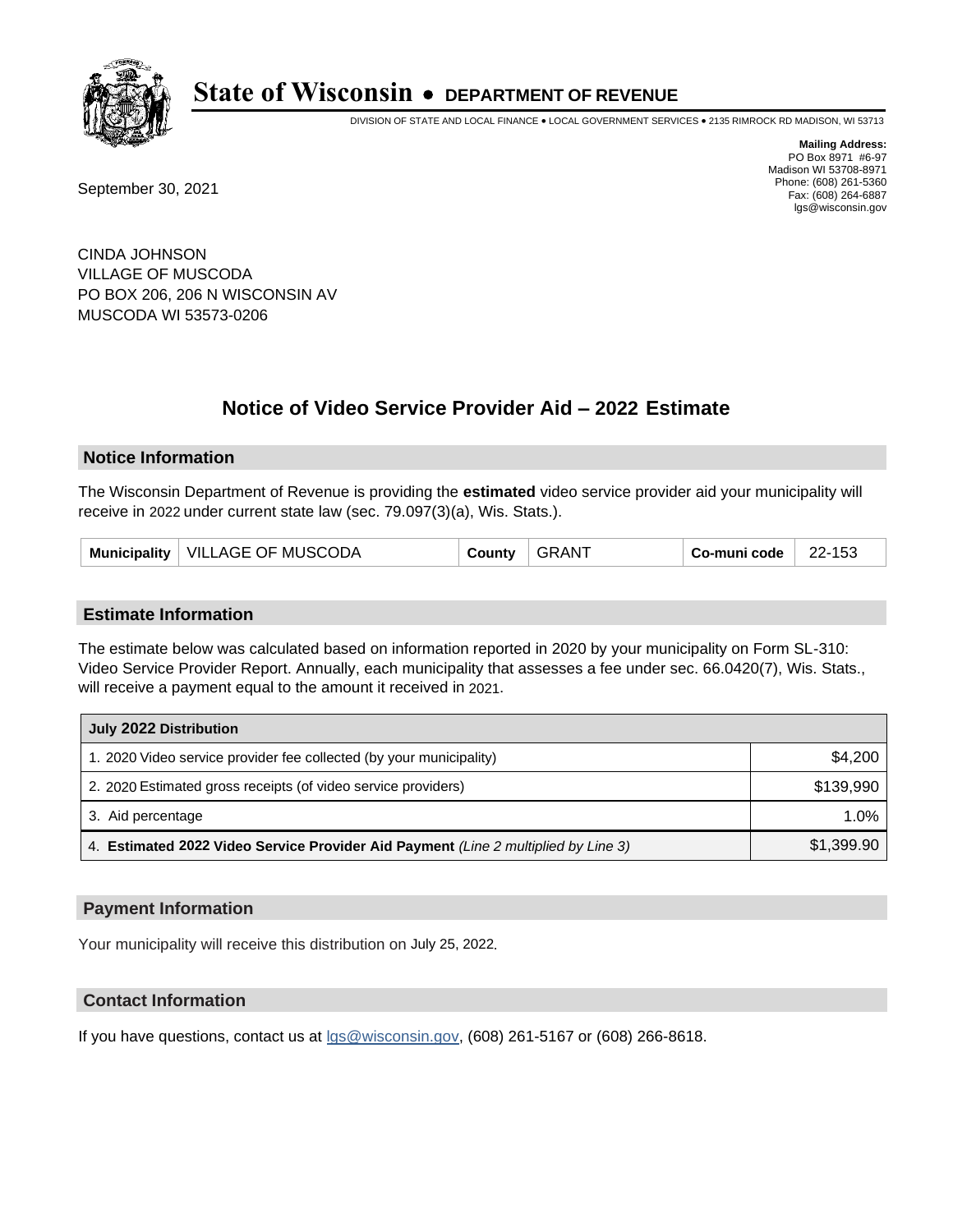

DIVISION OF STATE AND LOCAL FINANCE • LOCAL GOVERNMENT SERVICES • 2135 RIMROCK RD MADISON, WI 53713

September 30, 2021

**Mailing Address:** PO Box 8971 #6-97 Madison WI 53708-8971 Phone: (608) 261-5360 Fax: (608) 264-6887 lgs@wisconsin.gov

JESSE GAVINSKI VILLAGE OF POTOSI 105 N MAIN ST POTOSI WI 53820-9709

## **Notice of Video Service Provider Aid - 2022 Estimate**

#### **Notice Information**

The Wisconsin Department of Revenue is providing the **estimated** video service provider aid your municipality will receive in 2022 under current state law (sec. 79.097(3)(a), Wis. Stats.).

| Municipality   VILLAGE OF POTOSI | County | <b>GRANT</b> | Co-muni code | 22-172 |
|----------------------------------|--------|--------------|--------------|--------|
|----------------------------------|--------|--------------|--------------|--------|

#### **Estimate Information**

The estimate below was calculated based on information reported in 2020 by your municipality on Form SL-310: Video Service Provider Report. Annually, each municipality that assesses a fee under sec. 66.0420(7), Wis. Stats., will receive a payment equal to the amount it received in 2021.

| July 2022 Distribution                                                             |            |
|------------------------------------------------------------------------------------|------------|
| 1. 2020 Video service provider fee collected (by your municipality)                | \$4,839    |
| 2. 2020 Estimated gross receipts (of video service providers)                      | \$161.321  |
| 3. Aid percentage                                                                  | $1.0\%$    |
| 4. Estimated 2022 Video Service Provider Aid Payment (Line 2 multiplied by Line 3) | \$1,613.21 |

#### **Payment Information**

Your municipality will receive this distribution on July 25, 2022.

## **Contact Information**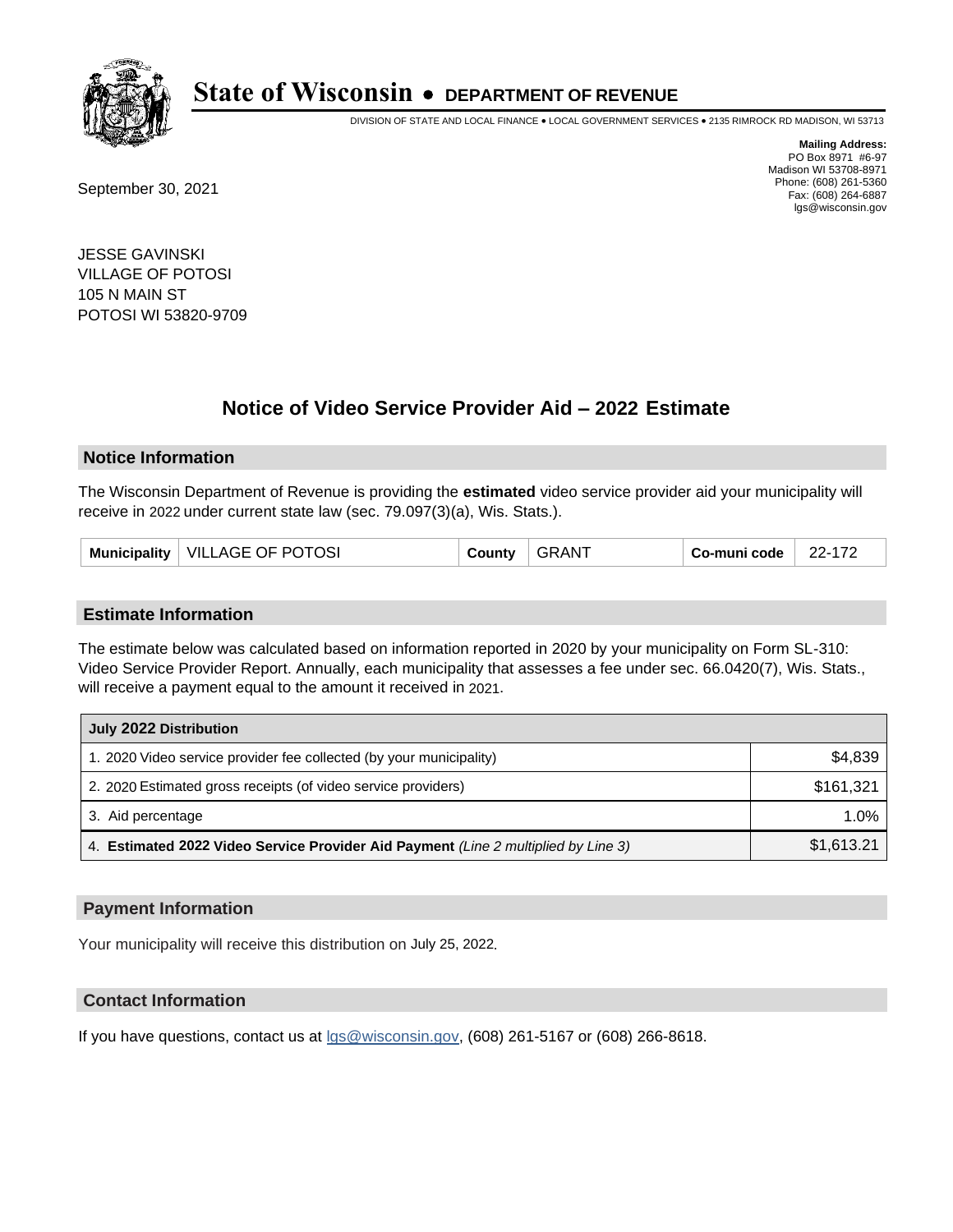

DIVISION OF STATE AND LOCAL FINANCE • LOCAL GOVERNMENT SERVICES • 2135 RIMROCK RD MADISON, WI 53713

September 30, 2021

**Mailing Address:** PO Box 8971 #6-97 Madison WI 53708-8971 Phone: (608) 261-5360 Fax: (608) 264-6887 lgs@wisconsin.gov

LYNN YAGER VILLAGE OF TENNYSON 110 TENNYSON ST, PO BOX 172 POTOSI WI 53820

# **Notice of Video Service Provider Aid - 2022 Estimate**

#### **Notice Information**

The Wisconsin Department of Revenue is providing the **estimated** video service provider aid your municipality will receive in 2022 under current state law (sec. 79.097(3)(a), Wis. Stats.).

| Municipality   VILLAGE OF TENNYSON<br>County | <b>GRANT</b> | 22-186<br>Co-muni code |  |
|----------------------------------------------|--------------|------------------------|--|
|----------------------------------------------|--------------|------------------------|--|

#### **Estimate Information**

The estimate below was calculated based on information reported in 2020 by your municipality on Form SL-310: Video Service Provider Report. Annually, each municipality that assesses a fee under sec. 66.0420(7), Wis. Stats., will receive a payment equal to the amount it received in 2021.

| July 2022 Distribution                                                             |          |  |  |
|------------------------------------------------------------------------------------|----------|--|--|
| 1. 2020 Video service provider fee collected (by your municipality)                | \$2,528  |  |  |
| 2. 2020 Estimated gross receipts (of video service providers)                      | \$84,286 |  |  |
| 3. Aid percentage                                                                  | 1.0%     |  |  |
| 4. Estimated 2022 Video Service Provider Aid Payment (Line 2 multiplied by Line 3) | \$842.86 |  |  |

#### **Payment Information**

Your municipality will receive this distribution on July 25, 2022.

## **Contact Information**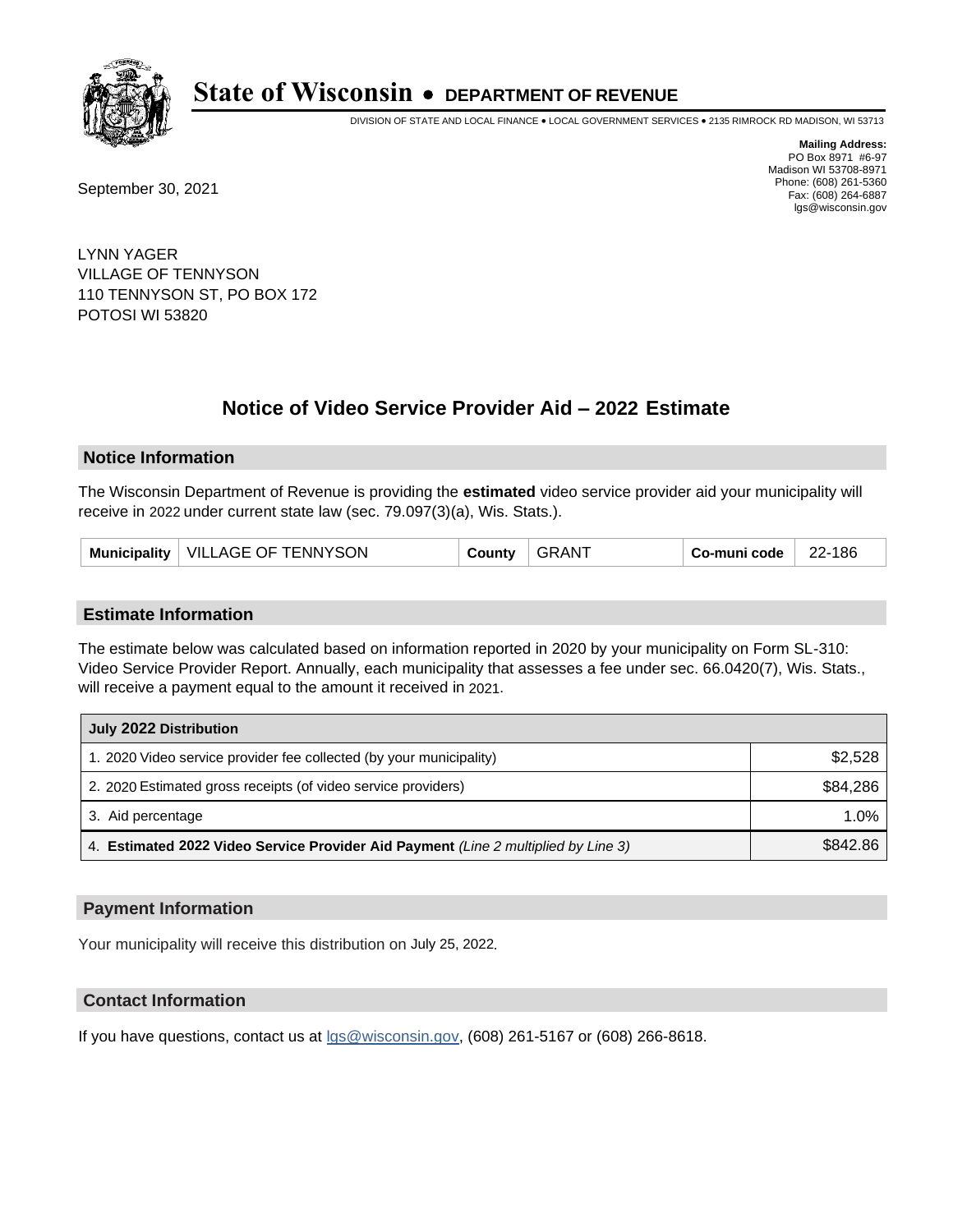

DIVISION OF STATE AND LOCAL FINANCE • LOCAL GOVERNMENT SERVICES • 2135 RIMROCK RD MADISON, WI 53713

September 30, 2021

**Mailing Address:** PO Box 8971 #6-97 Madison WI 53708-8971 Phone: (608) 261-5360 Fax: (608) 264-6887 lgs@wisconsin.gov

MISTY MOLZOF CITY OF BOSCOBEL 1006 WISCONSIN AVE BOSCOBEL WI 53805-1532

## **Notice of Video Service Provider Aid - 2022 Estimate**

#### **Notice Information**

The Wisconsin Department of Revenue is providing the **estimated** video service provider aid your municipality will receive in 2022 under current state law (sec. 79.097(3)(a), Wis. Stats.).

|  | Municipality   CITY OF BOSCOBEL | County | <b>GRANT</b> | Co-muni code | 22-206 |
|--|---------------------------------|--------|--------------|--------------|--------|
|--|---------------------------------|--------|--------------|--------------|--------|

#### **Estimate Information**

The estimate below was calculated based on information reported in 2020 by your municipality on Form SL-310: Video Service Provider Report. Annually, each municipality that assesses a fee under sec. 66.0420(7), Wis. Stats., will receive a payment equal to the amount it received in 2021.

| July 2022 Distribution                                                             |            |
|------------------------------------------------------------------------------------|------------|
| 1. 2020 Video service provider fee collected (by your municipality)                | \$19.364   |
| 2. 2020 Estimated gross receipts (of video service providers)                      | \$387.273  |
| 3. Aid percentage                                                                  | 1.0%       |
| 4. Estimated 2022 Video Service Provider Aid Payment (Line 2 multiplied by Line 3) | \$3,872.73 |

#### **Payment Information**

Your municipality will receive this distribution on July 25, 2022.

## **Contact Information**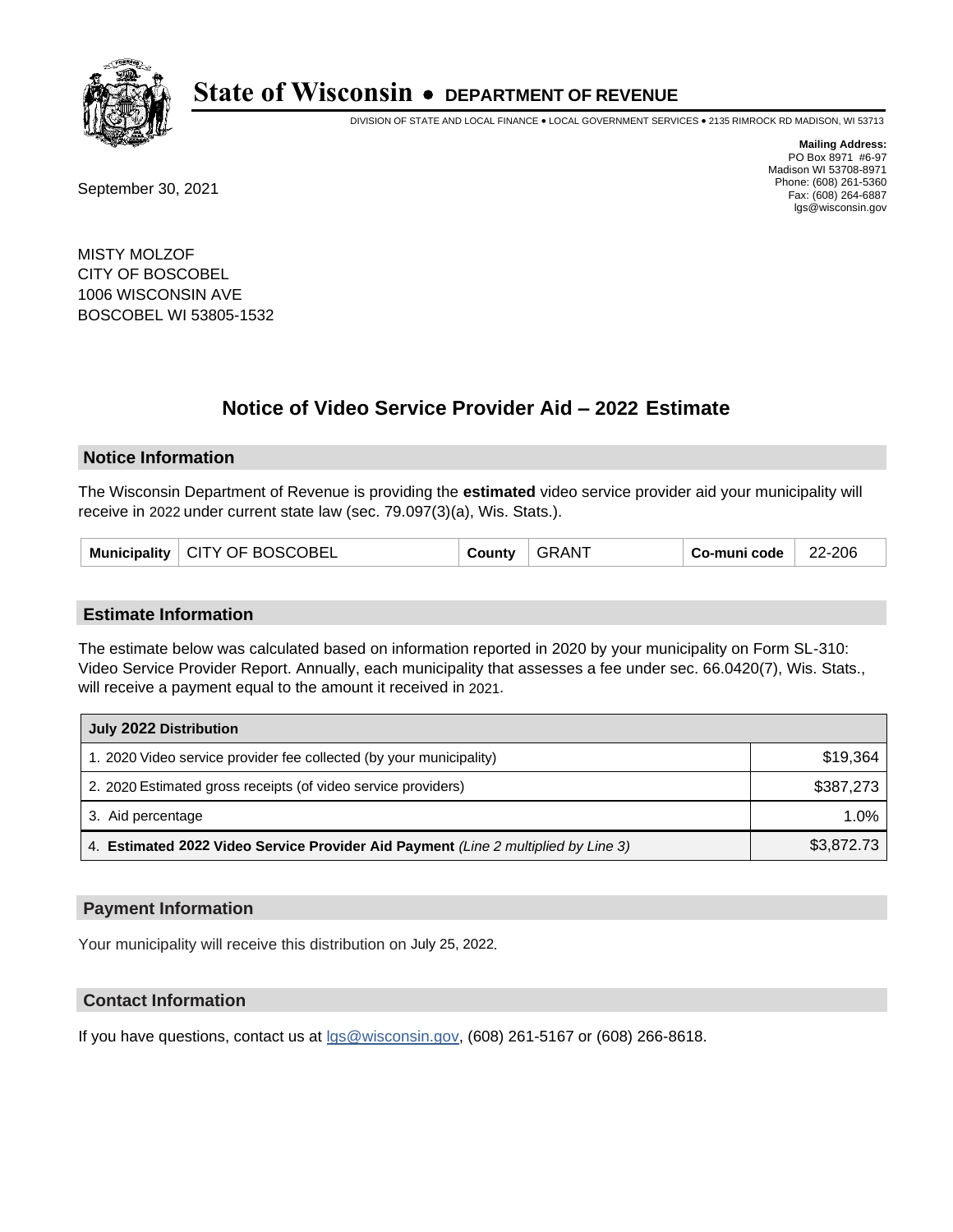

DIVISION OF STATE AND LOCAL FINANCE • LOCAL GOVERNMENT SERVICES • 2135 RIMROCK RD MADISON, WI 53713

September 30, 2021

**Mailing Address:** PO Box 8971 #6-97 Madison WI 53708-8971 Phone: (608) 261-5360 Fax: (608) 264-6887 lgs@wisconsin.gov

JILL HILL CITY OF CUBA CITY 108 N MAIN ST CUBA CITY WI 53807-1538

# **Notice of Video Service Provider Aid - 2022 Estimate**

### **Notice Information**

The Wisconsin Department of Revenue is providing the **estimated** video service provider aid your municipality will receive in 2022 under current state law (sec. 79.097(3)(a), Wis. Stats.).

| Municipality   CITY OF CUBA CITY | County | <b>GRANT</b> | Co-muni code | $22-21'$ |
|----------------------------------|--------|--------------|--------------|----------|
|----------------------------------|--------|--------------|--------------|----------|

#### **Estimate Information**

The estimate below was calculated based on information reported in 2020 by your municipality on Form SL-310: Video Service Provider Report. Annually, each municipality that assesses a fee under sec. 66.0420(7), Wis. Stats., will receive a payment equal to the amount it received in 2021.

| July 2022 Distribution                                                             |            |
|------------------------------------------------------------------------------------|------------|
| 1. 2020 Video service provider fee collected (by your municipality)                | \$4,008    |
| 2. 2020 Estimated gross receipts (of video service providers)                      | \$133.616  |
| 3. Aid percentage                                                                  | 1.0%       |
| 4. Estimated 2022 Video Service Provider Aid Payment (Line 2 multiplied by Line 3) | \$1,336.16 |

#### **Payment Information**

Your municipality will receive this distribution on July 25, 2022.

## **Contact Information**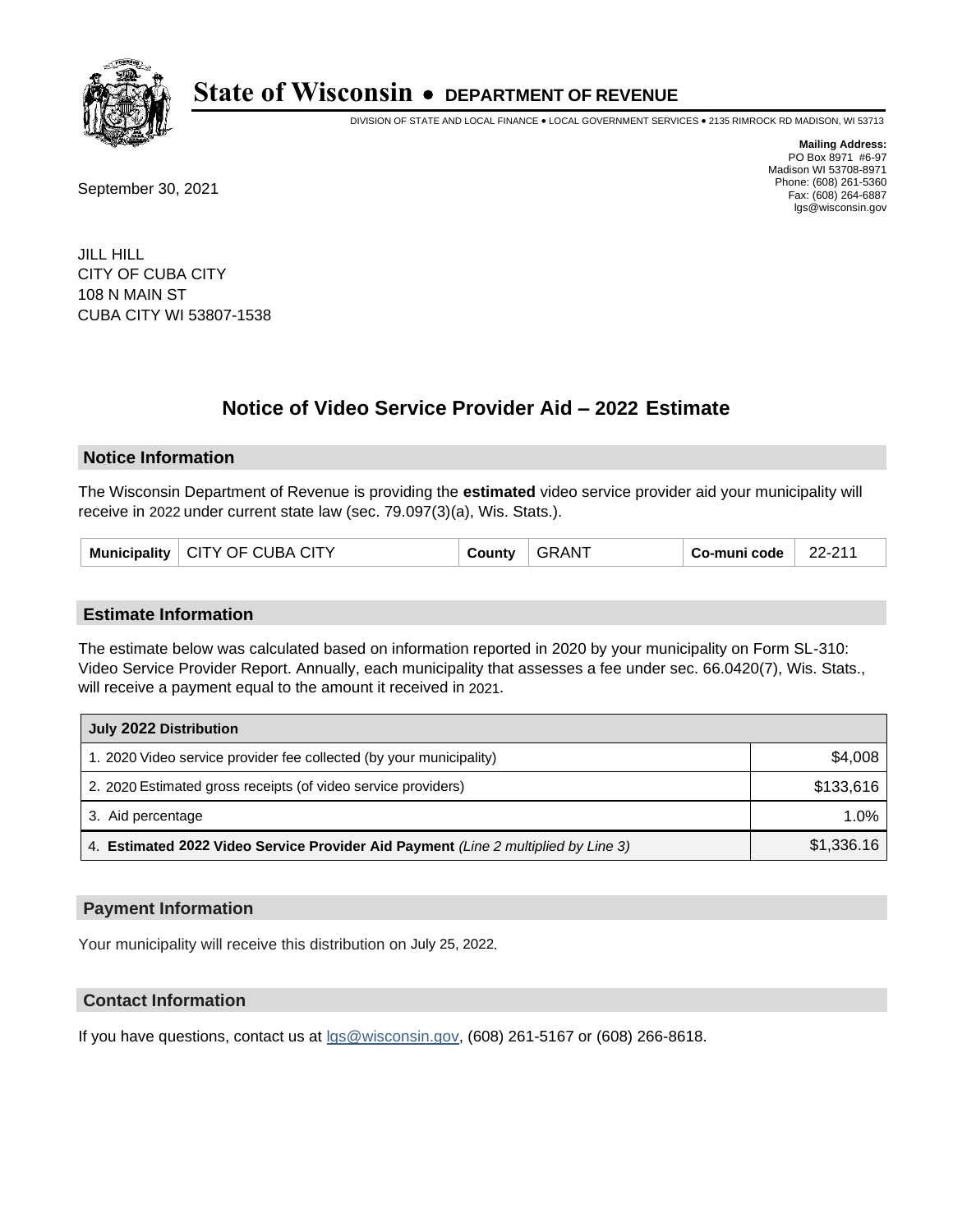

DIVISION OF STATE AND LOCAL FINANCE • LOCAL GOVERNMENT SERVICES • 2135 RIMROCK RD MADISON, WI 53713

September 30, 2021

**Mailing Address:** PO Box 8971 #6-97 Madison WI 53708-8971 Phone: (608) 261-5360 Fax: (608) 264-6887 lgs@wisconsin.gov

DAVID KURIHARA CITY OF LANCASTER 206 S MADISON ST LANCASTER WI 53813-1762

## **Notice of Video Service Provider Aid - 2022 Estimate**

#### **Notice Information**

The Wisconsin Department of Revenue is providing the **estimated** video service provider aid your municipality will receive in 2022 under current state law (sec. 79.097(3)(a), Wis. Stats.).

|  | Municipality   CITY OF LANCASTER | County | <b>GRANT</b> | Co-muni code | 22-246 |
|--|----------------------------------|--------|--------------|--------------|--------|
|--|----------------------------------|--------|--------------|--------------|--------|

#### **Estimate Information**

The estimate below was calculated based on information reported in 2020 by your municipality on Form SL-310: Video Service Provider Report. Annually, each municipality that assesses a fee under sec. 66.0420(7), Wis. Stats., will receive a payment equal to the amount it received in 2021.

| July 2022 Distribution                                                             |             |  |  |  |
|------------------------------------------------------------------------------------|-------------|--|--|--|
| 1. 2020 Video service provider fee collected (by your municipality)                | \$58,242    |  |  |  |
| 2. 2020 Estimated gross receipts (of video service providers)                      | \$1,164,835 |  |  |  |
| 3. Aid percentage                                                                  | 1.0%        |  |  |  |
| 4. Estimated 2022 Video Service Provider Aid Payment (Line 2 multiplied by Line 3) | \$11,648.35 |  |  |  |

#### **Payment Information**

Your municipality will receive this distribution on July 25, 2022.

## **Contact Information**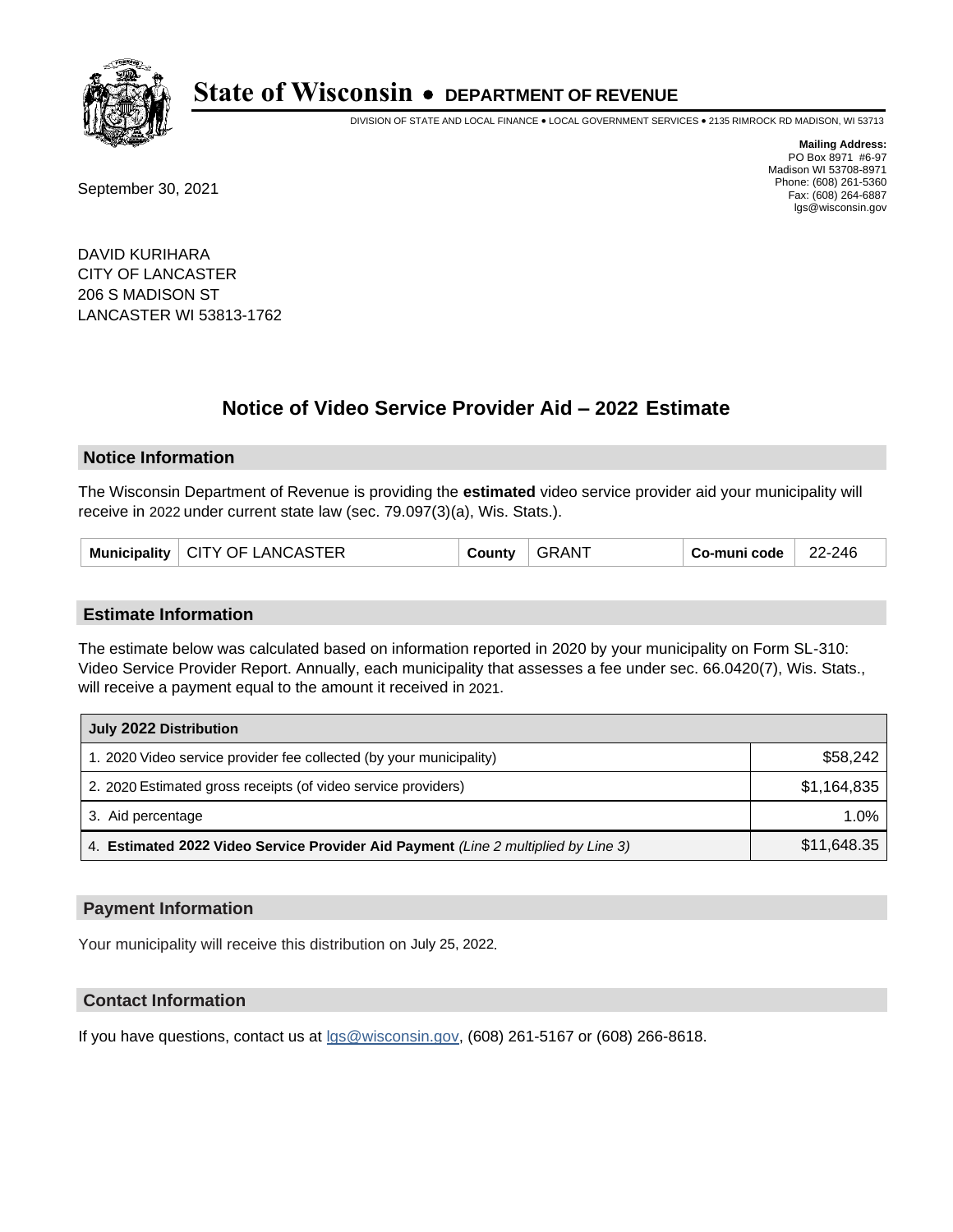

DIVISION OF STATE AND LOCAL FINANCE • LOCAL GOVERNMENT SERVICES • 2135 RIMROCK RD MADISON, WI 53713

September 30, 2021

**Mailing Address:** PO Box 8971 #6-97 Madison WI 53708-8971 Phone: (608) 261-5360 Fax: (608) 264-6887 lgs@wisconsin.gov

CANDACE KLAAS CITY OF PLATTEVILLE PO BOX 780, 75 N BONSON ST PLATTEVILLE WI 53818-2502

## **Notice of Video Service Provider Aid - 2022 Estimate**

#### **Notice Information**

The Wisconsin Department of Revenue is providing the **estimated** video service provider aid your municipality will receive in 2022 under current state law (sec. 79.097(3)(a), Wis. Stats.).

|  | Municipality   CITY OF PLATTEVILLE | County | <b>GRANT</b> | Co-muni code | 22-271 |
|--|------------------------------------|--------|--------------|--------------|--------|
|--|------------------------------------|--------|--------------|--------------|--------|

#### **Estimate Information**

The estimate below was calculated based on information reported in 2020 by your municipality on Form SL-310: Video Service Provider Report. Annually, each municipality that assesses a fee under sec. 66.0420(7), Wis. Stats., will receive a payment equal to the amount it received in 2021.

| July 2022 Distribution                                                             |            |  |  |  |
|------------------------------------------------------------------------------------|------------|--|--|--|
| 1. 2020 Video service provider fee collected (by your municipality)                | \$18,871   |  |  |  |
| 2. 2020 Estimated gross receipts (of video service providers)                      | \$629,022  |  |  |  |
| 3. Aid percentage                                                                  | $1.0\%$    |  |  |  |
| 4. Estimated 2022 Video Service Provider Aid Payment (Line 2 multiplied by Line 3) | \$6,290.22 |  |  |  |

#### **Payment Information**

Your municipality will receive this distribution on July 25, 2022.

## **Contact Information**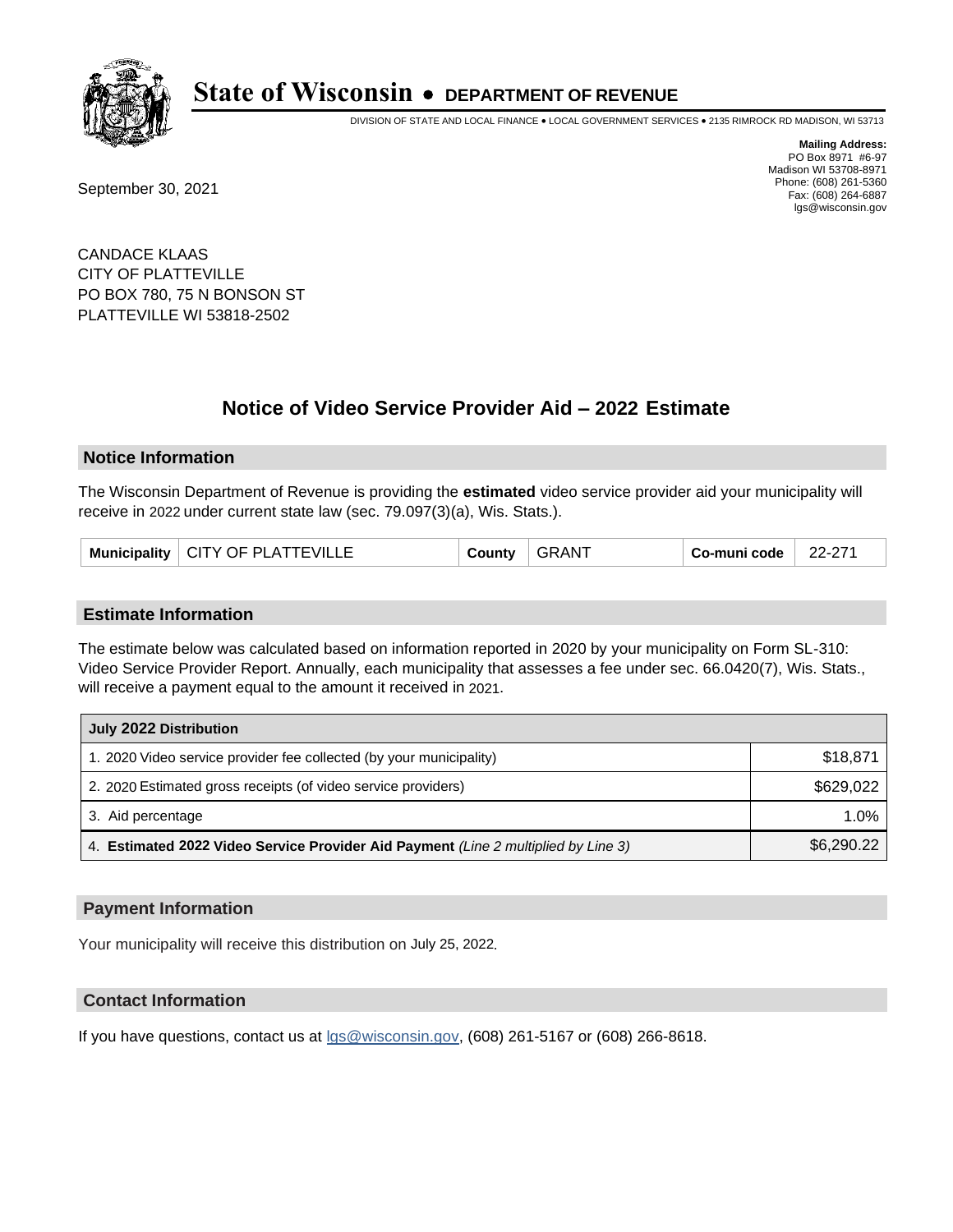

DIVISION OF STATE AND LOCAL FINANCE • LOCAL GOVERNMENT SERVICES • 2135 RIMROCK RD MADISON, WI 53713

September 30, 2021

**Mailing Address:** PO Box 8971 #6-97 Madison WI 53708-8971 Phone: (608) 261-5360 Fax: (608) 264-6887 lgs@wisconsin.gov

LINDA KUHLMAN VILLAGE OF BROOKLYN PO BOX 189 BROOKLYN WI 53521-0189

# **Notice of Video Service Provider Aid - 2022 Estimate**

### **Notice Information**

The Wisconsin Department of Revenue is providing the **estimated** video service provider aid your municipality will receive in 2022 under current state law (sec. 79.097(3)(a), Wis. Stats.).

| Municipality   VILLAGE OF BROOKLYN | County | $^{\circ}$ GREEN | Co-muni code | 23-109 |
|------------------------------------|--------|------------------|--------------|--------|
|------------------------------------|--------|------------------|--------------|--------|

#### **Estimate Information**

The estimate below was calculated based on information reported in 2020 by your municipality on Form SL-310: Video Service Provider Report. Annually, each municipality that assesses a fee under sec. 66.0420(7), Wis. Stats., will receive a payment equal to the amount it received in 2021.

| July 2022 Distribution                                                             |            |  |  |  |
|------------------------------------------------------------------------------------|------------|--|--|--|
| 1. 2020 Video service provider fee collected (by your municipality)                | \$14,428   |  |  |  |
| 2. 2020 Estimated gross receipts (of video service providers)                      | \$288.560  |  |  |  |
| 3. Aid percentage                                                                  | $1.0\%$    |  |  |  |
| 4. Estimated 2022 Video Service Provider Aid Payment (Line 2 multiplied by Line 3) | \$2,885.60 |  |  |  |

#### **Payment Information**

Your municipality will receive this distribution on July 25, 2022.

## **Contact Information**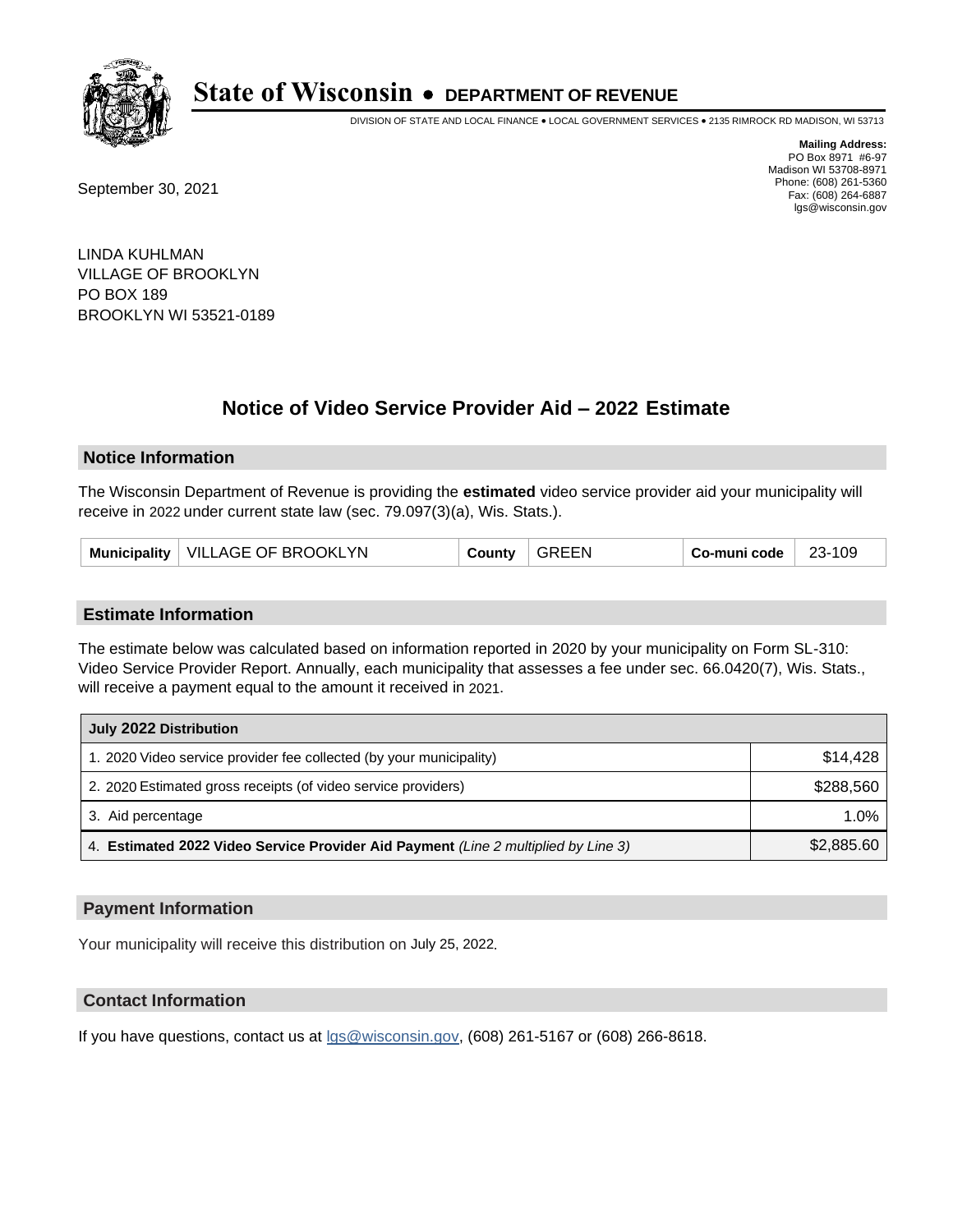

DIVISION OF STATE AND LOCAL FINANCE • LOCAL GOVERNMENT SERVICES • 2135 RIMROCK RD MADISON, WI 53713

September 30, 2021

**Mailing Address:** PO Box 8971 #6-97 Madison WI 53708-8971 Phone: (608) 261-5360 Fax: (608) 264-6887 lgs@wisconsin.gov

LYNNE ERB VILLAGE OF NEW GLARUS PO BOX 399 NEW GLARUS WI 53574-0399

# **Notice of Video Service Provider Aid - 2022 Estimate**

### **Notice Information**

The Wisconsin Department of Revenue is providing the **estimated** video service provider aid your municipality will receive in 2022 under current state law (sec. 79.097(3)(a), Wis. Stats.).

| Municipality   VILLAGE OF NEW GLARUS | County | $\overline{\phantom{a}}$ GREEN | $Co$ -muni code $\overline{\phantom{a}}$ | $23-161$ |
|--------------------------------------|--------|--------------------------------|------------------------------------------|----------|
|--------------------------------------|--------|--------------------------------|------------------------------------------|----------|

#### **Estimate Information**

The estimate below was calculated based on information reported in 2020 by your municipality on Form SL-310: Video Service Provider Report. Annually, each municipality that assesses a fee under sec. 66.0420(7), Wis. Stats., will receive a payment equal to the amount it received in 2021.

| July 2022 Distribution                                                             |            |  |  |  |
|------------------------------------------------------------------------------------|------------|--|--|--|
| 1. 2020 Video service provider fee collected (by your municipality)                | \$26,248   |  |  |  |
| 2. 2020 Estimated gross receipts (of video service providers)                      | \$524.964  |  |  |  |
| 3. Aid percentage                                                                  | $1.0\%$    |  |  |  |
| 4. Estimated 2022 Video Service Provider Aid Payment (Line 2 multiplied by Line 3) | \$5,249.64 |  |  |  |

#### **Payment Information**

Your municipality will receive this distribution on July 25, 2022.

## **Contact Information**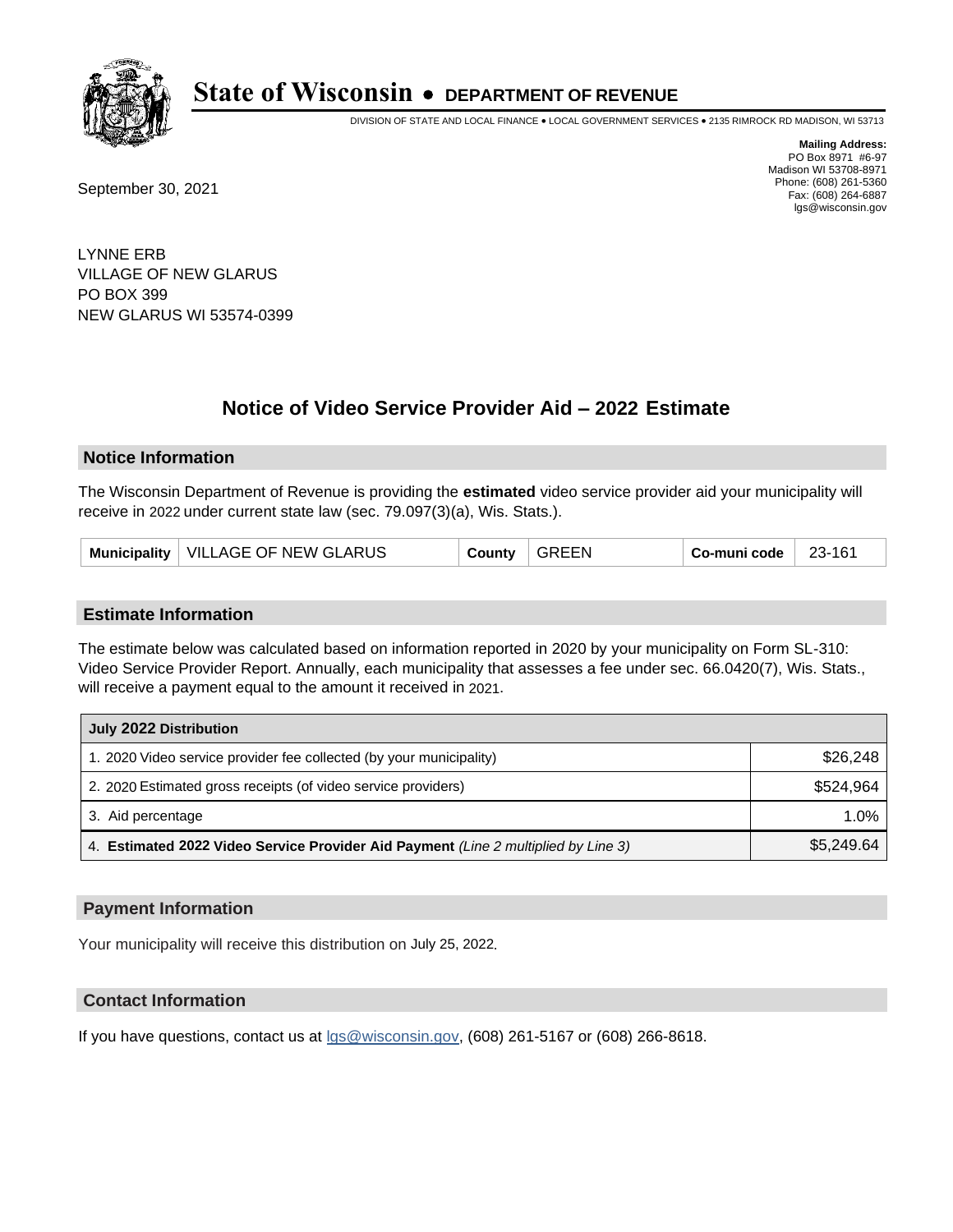

DIVISION OF STATE AND LOCAL FINANCE • LOCAL GOVERNMENT SERVICES • 2135 RIMROCK RD MADISON, WI 53713

September 30, 2021

**Mailing Address:** PO Box 8971 #6-97 Madison WI 53708-8971 Phone: (608) 261-5360 Fax: (608) 264-6887 lgs@wisconsin.gov

NIKOLAI WAHL CITY OF BRODHEAD PO BOX 168 BRODHEAD WI 53520-0168

## **Notice of Video Service Provider Aid - 2022 Estimate**

#### **Notice Information**

The Wisconsin Department of Revenue is providing the **estimated** video service provider aid your municipality will receive in 2022 under current state law (sec. 79.097(3)(a), Wis. Stats.).

|  | Municipality   CITY OF BRODHEAD | County | GREEN | Co-muni code | 23-206 |
|--|---------------------------------|--------|-------|--------------|--------|
|--|---------------------------------|--------|-------|--------------|--------|

#### **Estimate Information**

The estimate below was calculated based on information reported in 2020 by your municipality on Form SL-310: Video Service Provider Report. Annually, each municipality that assesses a fee under sec. 66.0420(7), Wis. Stats., will receive a payment equal to the amount it received in 2021.

| July 2022 Distribution                                                             |            |  |  |  |
|------------------------------------------------------------------------------------|------------|--|--|--|
| 1. 2020 Video service provider fee collected (by your municipality)                | \$35,259   |  |  |  |
| 2. 2020 Estimated gross receipts (of video service providers)                      | \$705.174  |  |  |  |
| 3. Aid percentage                                                                  | 1.0%       |  |  |  |
| 4. Estimated 2022 Video Service Provider Aid Payment (Line 2 multiplied by Line 3) | \$7,051.74 |  |  |  |

### **Payment Information**

Your municipality will receive this distribution on July 25, 2022.

## **Contact Information**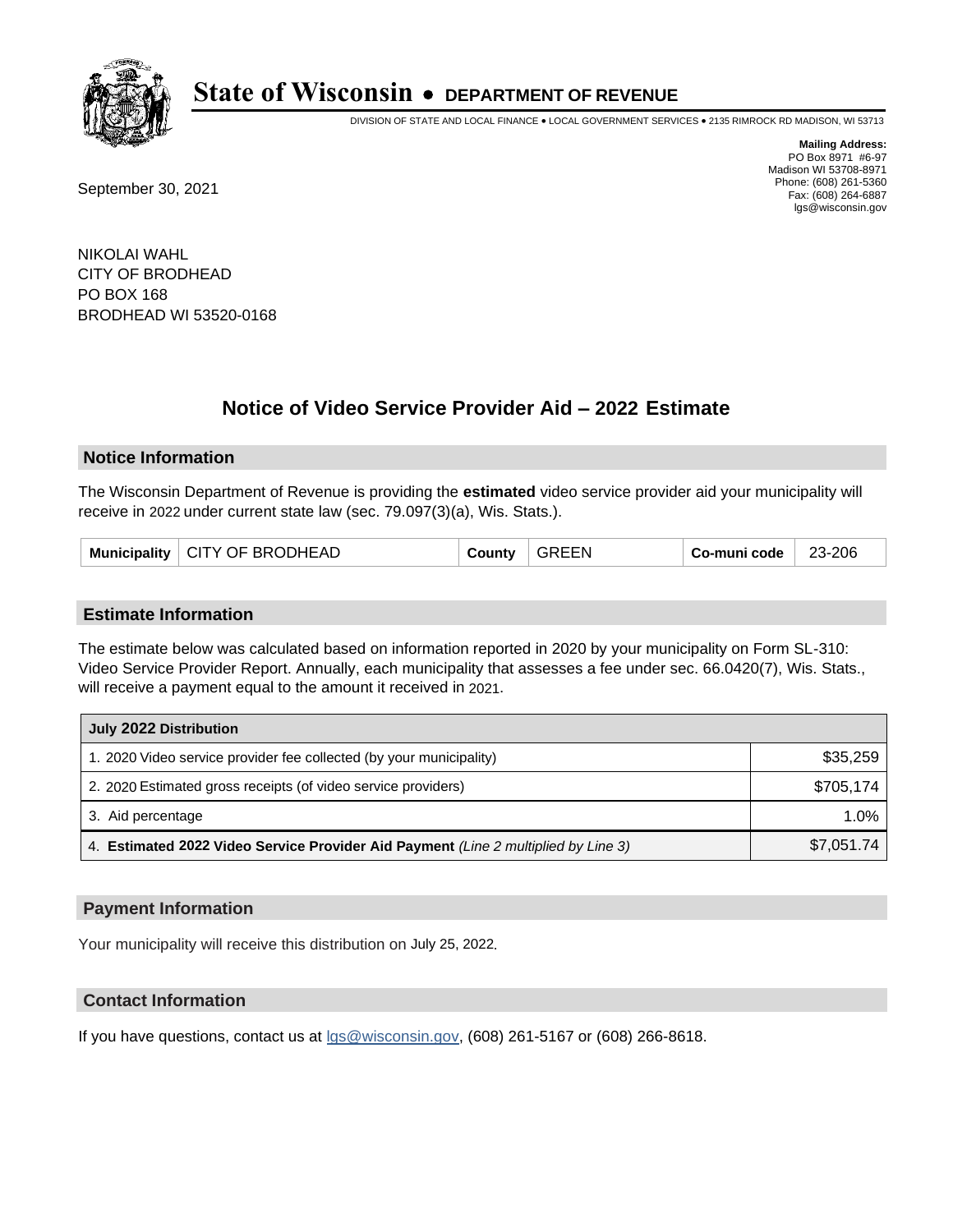

DIVISION OF STATE AND LOCAL FINANCE • LOCAL GOVERNMENT SERVICES • 2135 RIMROCK RD MADISON, WI 53713

September 30, 2021

**Mailing Address:** PO Box 8971 #6-97 Madison WI 53708-8971 Phone: (608) 261-5360 Fax: (608) 264-6887 lgs@wisconsin.gov

BRITTNEY RINDY CITY OF MONROE 1110 18TH AVE MONROE WI 53556

## **Notice of Video Service Provider Aid - 2022 Estimate**

#### **Notice Information**

The Wisconsin Department of Revenue is providing the **estimated** video service provider aid your municipality will receive in 2022 under current state law (sec. 79.097(3)(a), Wis. Stats.).

| Municipality | <b>CITY OF MONROE</b> | County | GREEN | Co-muni code | 23-251 |
|--------------|-----------------------|--------|-------|--------------|--------|
|--------------|-----------------------|--------|-------|--------------|--------|

#### **Estimate Information**

The estimate below was calculated based on information reported in 2020 by your municipality on Form SL-310: Video Service Provider Report. Annually, each municipality that assesses a fee under sec. 66.0420(7), Wis. Stats., will receive a payment equal to the amount it received in 2021.

| July 2022 Distribution                                                             |             |  |  |  |
|------------------------------------------------------------------------------------|-------------|--|--|--|
| 1. 2020 Video service provider fee collected (by your municipality)                | \$147.483   |  |  |  |
| 2. 2020 Estimated gross receipts (of video service providers)                      | \$2,949,668 |  |  |  |
| 3. Aid percentage                                                                  | 1.0%        |  |  |  |
| 4. Estimated 2022 Video Service Provider Aid Payment (Line 2 multiplied by Line 3) | \$29,496.68 |  |  |  |

#### **Payment Information**

Your municipality will receive this distribution on July 25, 2022.

## **Contact Information**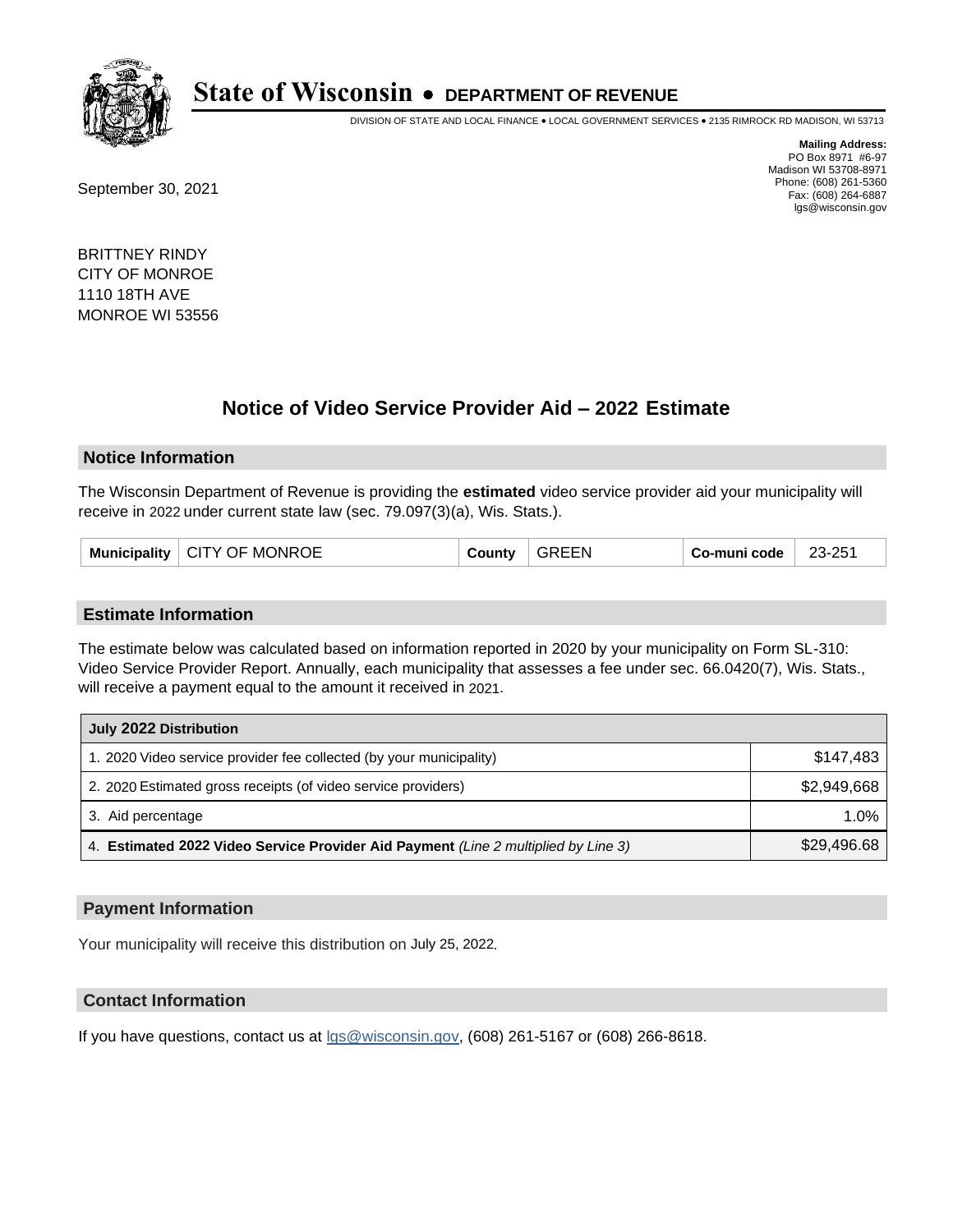

DIVISION OF STATE AND LOCAL FINANCE • LOCAL GOVERNMENT SERVICES • 2135 RIMROCK RD MADISON, WI 53713

September 30, 2021

**Mailing Address:** PO Box 8971 #6-97 Madison WI 53708-8971 Phone: (608) 261-5360 Fax: (608) 264-6887 lgs@wisconsin.gov

BRENDA MURKLEY TOWN OF BERLIN PO BOX 5 BERLIN WI 54923

## **Notice of Video Service Provider Aid - 2022 Estimate**

#### **Notice Information**

The Wisconsin Department of Revenue is providing the **estimated** video service provider aid your municipality will receive in 2022 under current state law (sec. 79.097(3)(a), Wis. Stats.).

| TOWN OF BERLIN<br><b>Municipality</b><br>Countv | .AKE<br>GREEN I | Co-muni code | 24-002 |
|-------------------------------------------------|-----------------|--------------|--------|
|-------------------------------------------------|-----------------|--------------|--------|

#### **Estimate Information**

The estimate below was calculated based on information reported in 2020 by your municipality on Form SL-310: Video Service Provider Report. Annually, each municipality that assesses a fee under sec. 66.0420(7), Wis. Stats., will receive a payment equal to the amount it received in 2021.

| July 2022 Distribution                                                             |          |
|------------------------------------------------------------------------------------|----------|
| 1. 2020 Video service provider fee collected (by your municipality)                | \$2,901  |
| 2. 2020 Estimated gross receipts (of video service providers)                      | \$96,701 |
| 3. Aid percentage                                                                  | $1.0\%$  |
| 4. Estimated 2022 Video Service Provider Aid Payment (Line 2 multiplied by Line 3) | \$967.01 |

#### **Payment Information**

Your municipality will receive this distribution on July 25, 2022.

## **Contact Information**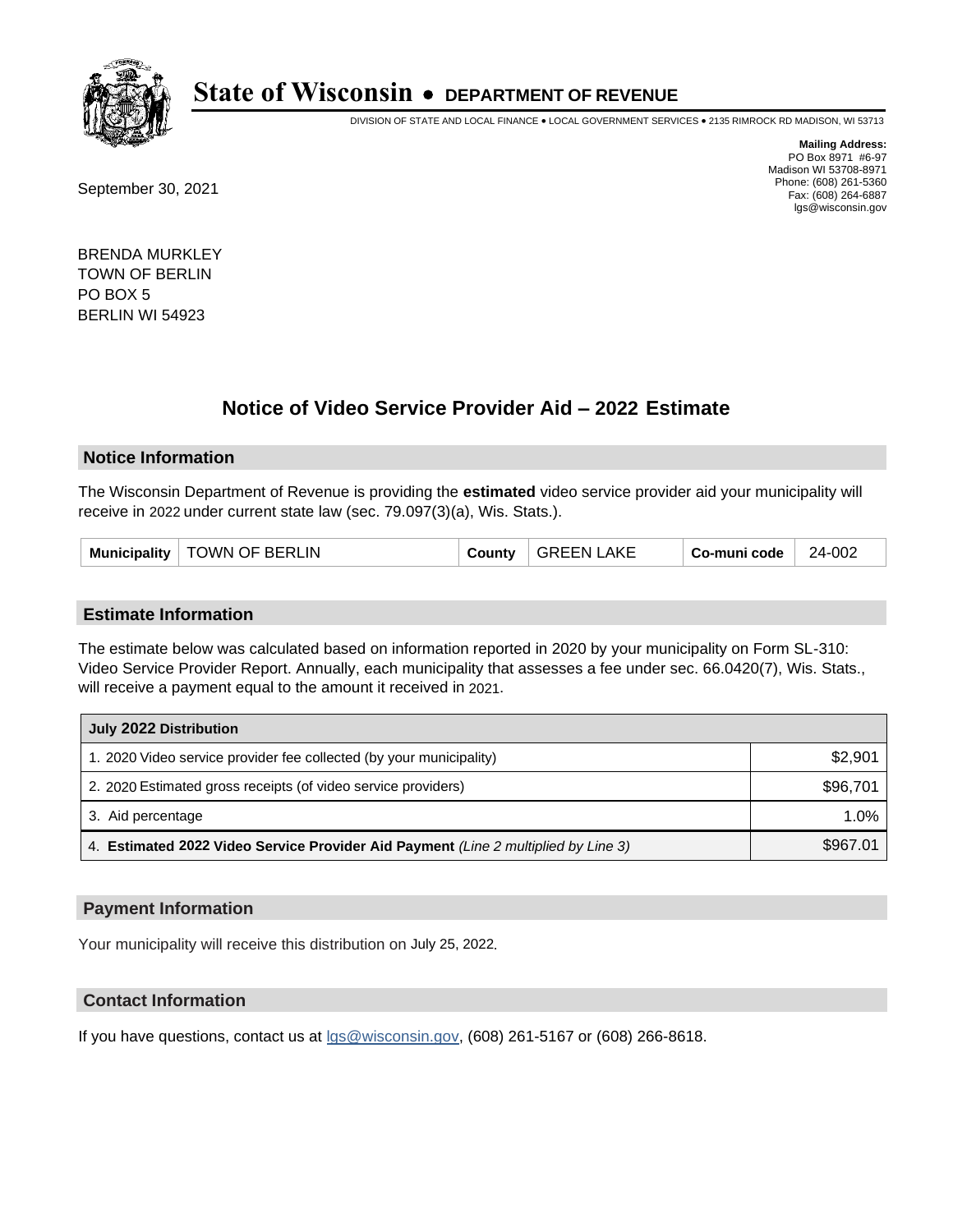

DIVISION OF STATE AND LOCAL FINANCE • LOCAL GOVERNMENT SERVICES • 2135 RIMROCK RD MADISON, WI 53713

September 30, 2021

**Mailing Address:** PO Box 8971 #6-97 Madison WI 53708-8971 Phone: (608) 261-5360 Fax: (608) 264-6887 lgs@wisconsin.gov

KATHLEEN MORRIS TOWN OF BROOKLYN N5988 COUNTY ROAD A GREEN LAKE WI 54941-8624

## **Notice of Video Service Provider Aid - 2022 Estimate**

#### **Notice Information**

The Wisconsin Department of Revenue is providing the **estimated** video service provider aid your municipality will receive in 2022 under current state law (sec. 79.097(3)(a), Wis. Stats.).

| Municipality   TOWN OF BROOKLYN |  | County   GREEN LAKE | $\overline{\phantom{a}}$ Co-muni code $\overline{\phantom{a}}$ | 24-004 |
|---------------------------------|--|---------------------|----------------------------------------------------------------|--------|
|---------------------------------|--|---------------------|----------------------------------------------------------------|--------|

#### **Estimate Information**

The estimate below was calculated based on information reported in 2020 by your municipality on Form SL-310: Video Service Provider Report. Annually, each municipality that assesses a fee under sec. 66.0420(7), Wis. Stats., will receive a payment equal to the amount it received in 2021.

| July 2022 Distribution                                                             |            |
|------------------------------------------------------------------------------------|------------|
| 1. 2020 Video service provider fee collected (by your municipality)                | \$31.749   |
| 2. 2020 Estimated gross receipts (of video service providers)                      | \$634.980  |
| 3. Aid percentage                                                                  | 1.0%       |
| 4. Estimated 2022 Video Service Provider Aid Payment (Line 2 multiplied by Line 3) | \$6,349.80 |

#### **Payment Information**

Your municipality will receive this distribution on July 25, 2022.

## **Contact Information**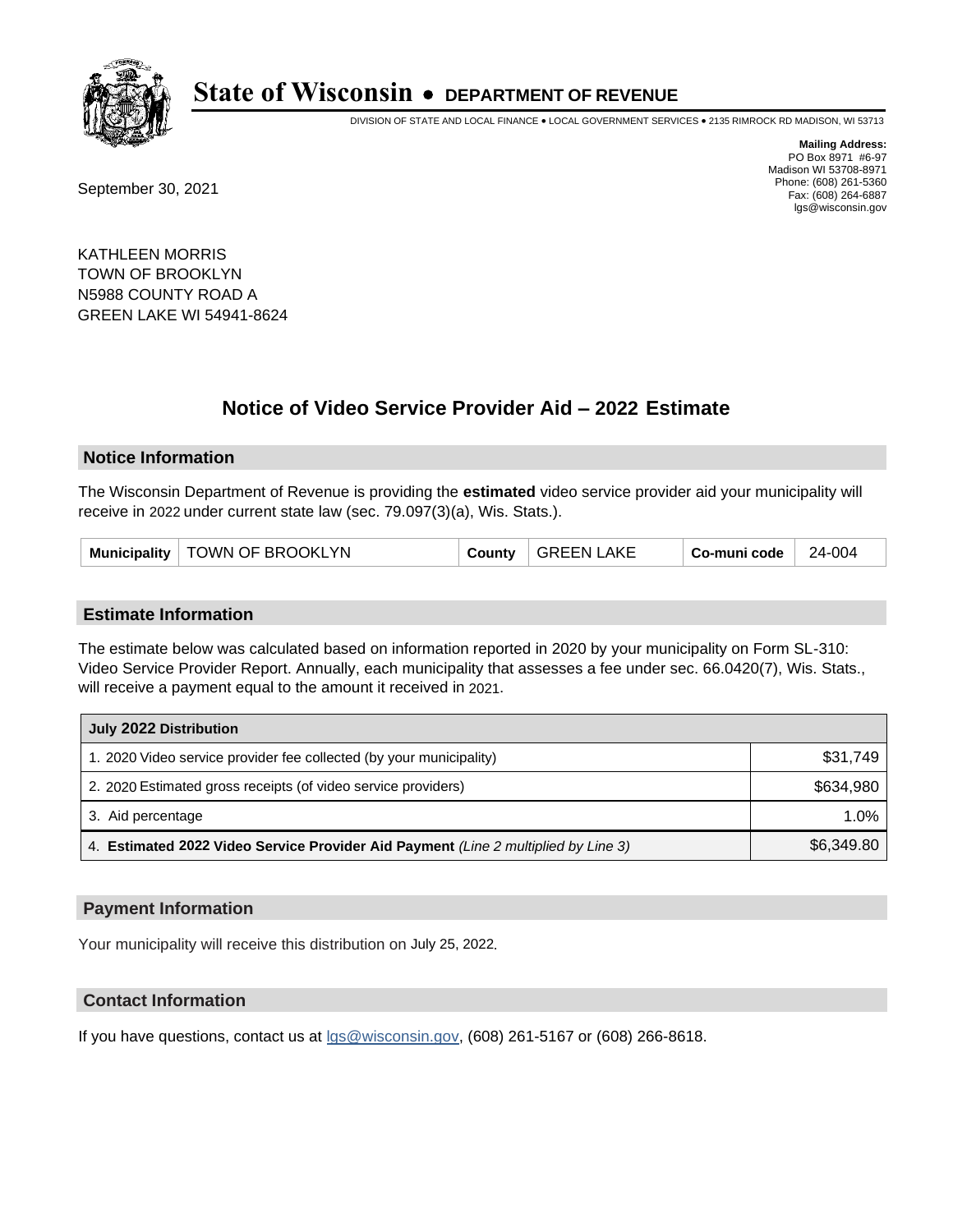

DIVISION OF STATE AND LOCAL FINANCE • LOCAL GOVERNMENT SERVICES • 2135 RIMROCK RD MADISON, WI 53713

September 30, 2021

**Mailing Address:** PO Box 8971 #6-97 Madison WI 53708-8971 Phone: (608) 261-5360 Fax: (608) 264-6887 lgs@wisconsin.gov

JILL BARTOL TOWN OF PRINCETON W5201 OXBOW TRAIL PRINCETON WI 54968-8383

## **Notice of Video Service Provider Aid - 2022 Estimate**

#### **Notice Information**

The Wisconsin Department of Revenue is providing the **estimated** video service provider aid your municipality will receive in 2022 under current state law (sec. 79.097(3)(a), Wis. Stats.).

| <b>Municipality</b> | <b>ETON</b><br>OWN OF PRINCETU | $\sim$ 0.11 <sup>o</sup> $\sim$ | .AKE<br>GREEN | code<br>ക്ക-muni | 010<br>- רכ |
|---------------------|--------------------------------|---------------------------------|---------------|------------------|-------------|
|---------------------|--------------------------------|---------------------------------|---------------|------------------|-------------|

#### **Estimate Information**

The estimate below was calculated based on information reported in 2020 by your municipality on Form SL-310: Video Service Provider Report. Annually, each municipality that assesses a fee under sec. 66.0420(7), Wis. Stats., will receive a payment equal to the amount it received in 2021.

| July 2022 Distribution                                                             |            |
|------------------------------------------------------------------------------------|------------|
| 1. 2020 Video service provider fee collected (by your municipality)                | \$11,329   |
| 2. 2020 Estimated gross receipts (of video service providers)                      | \$377,626  |
| 3. Aid percentage                                                                  | $1.0\%$    |
| 4. Estimated 2022 Video Service Provider Aid Payment (Line 2 multiplied by Line 3) | \$3,776.26 |

### **Payment Information**

Your municipality will receive this distribution on July 25, 2022.

## **Contact Information**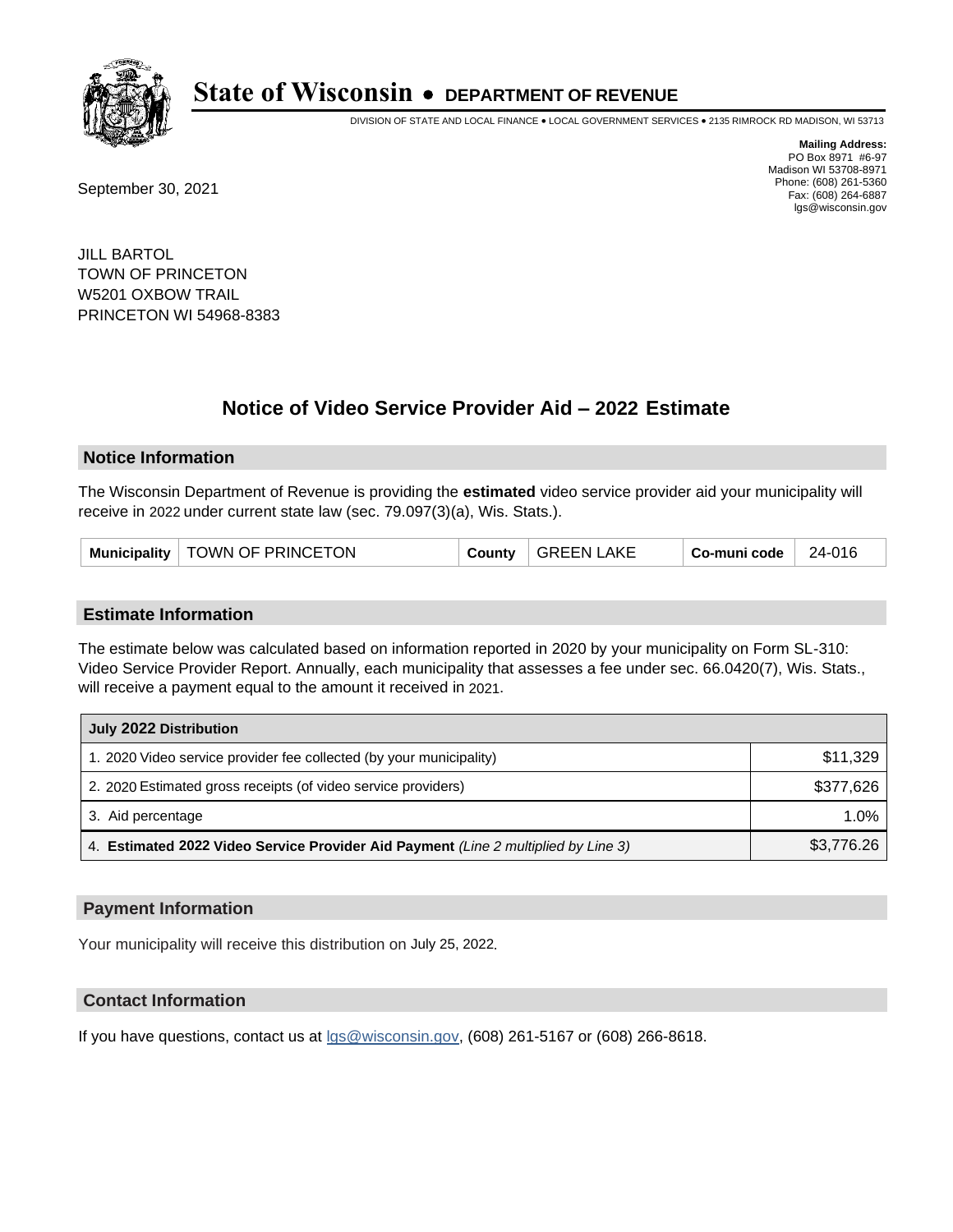

DIVISION OF STATE AND LOCAL FINANCE • LOCAL GOVERNMENT SERVICES • 2135 RIMROCK RD MADISON, WI 53713

September 30, 2021

**Mailing Address:** PO Box 8971 #6-97 Madison WI 53708-8971 Phone: (608) 261-5360 Fax: (608) 264-6887 lgs@wisconsin.gov

JODIE OLSON CITY OF BERLIN PO BOX 272 BERLIN WI 54923-0272

## **Notice of Video Service Provider Aid - 2022 Estimate**

#### **Notice Information**

The Wisconsin Department of Revenue is providing the **estimated** video service provider aid your municipality will receive in 2022 under current state law (sec. 79.097(3)(a), Wis. Stats.).

| <b>CITY OF BERLIN</b><br>Municipality | County | <b>GREEN LAKE</b> | Co-muni code | 24-206 |
|---------------------------------------|--------|-------------------|--------------|--------|
|---------------------------------------|--------|-------------------|--------------|--------|

#### **Estimate Information**

The estimate below was calculated based on information reported in 2020 by your municipality on Form SL-310: Video Service Provider Report. Annually, each municipality that assesses a fee under sec. 66.0420(7), Wis. Stats., will receive a payment equal to the amount it received in 2021.

| July 2022 Distribution                                                             |             |
|------------------------------------------------------------------------------------|-------------|
| 1. 2020 Video service provider fee collected (by your municipality)                | \$40,931    |
| 2. 2020 Estimated gross receipts (of video service providers)                      | \$1.364.365 |
| 3. Aid percentage                                                                  | 1.0%        |
| 4. Estimated 2022 Video Service Provider Aid Payment (Line 2 multiplied by Line 3) | \$13,643.65 |

### **Payment Information**

Your municipality will receive this distribution on July 25, 2022.

### **Contact Information**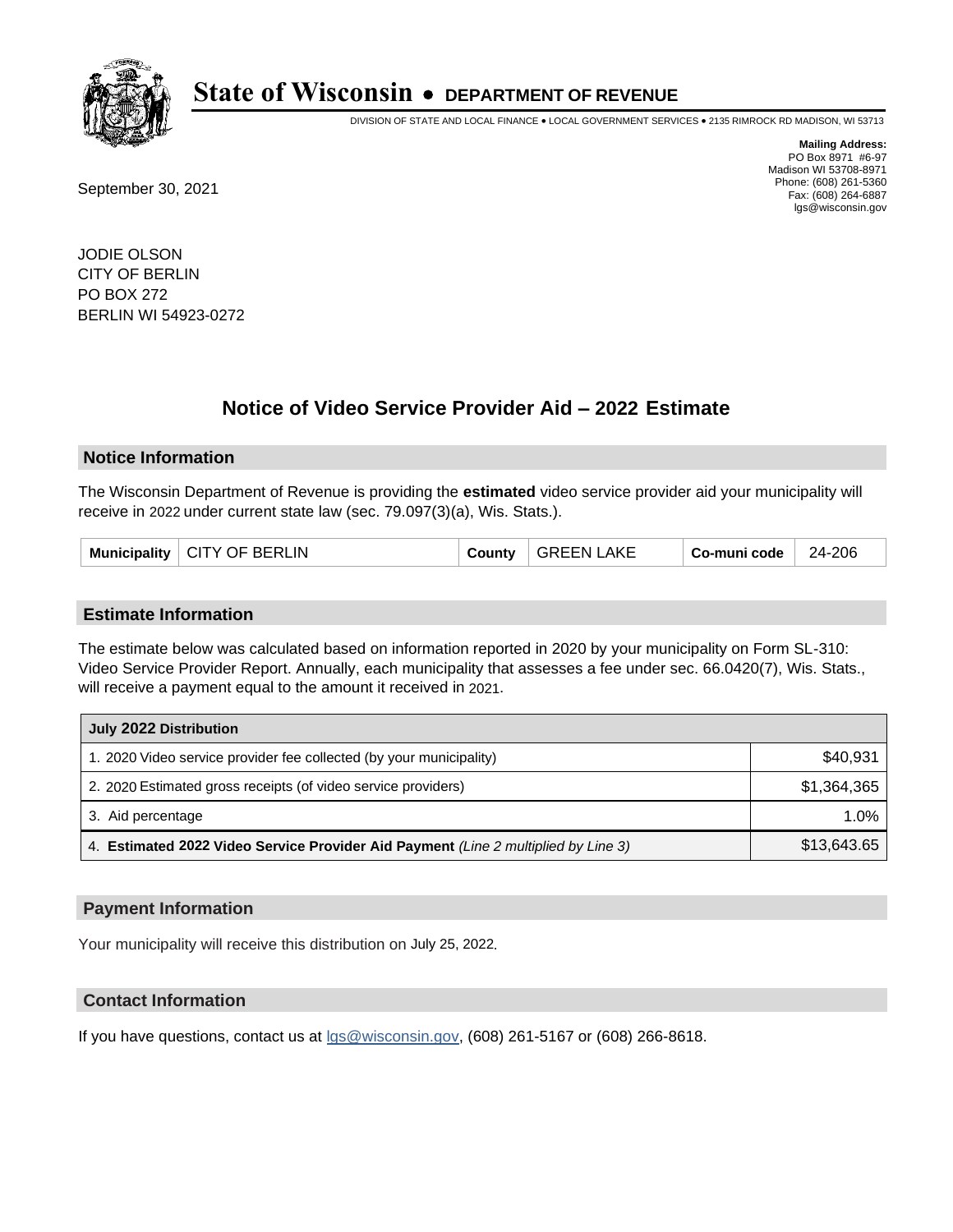

DIVISION OF STATE AND LOCAL FINANCE • LOCAL GOVERNMENT SERVICES • 2135 RIMROCK RD MADISON, WI 53713

September 30, 2021

**Mailing Address:** PO Box 8971 #6-97 Madison WI 53708-8971 Phone: (608) 261-5360 Fax: (608) 264-6887 lgs@wisconsin.gov

BARBARA DUGENSKE CITY OF GREEN LAKE PO BOX 216 GREEN LAKE WI 54941-0216

## **Notice of Video Service Provider Aid - 2022 Estimate**

#### **Notice Information**

The Wisconsin Department of Revenue is providing the **estimated** video service provider aid your municipality will receive in 2022 under current state law (sec. 79.097(3)(a), Wis. Stats.).

|  | Municipality   CITY OF GREEN LAKE |  | County   GREEN LAKE | Co-muni code | 24-231 |
|--|-----------------------------------|--|---------------------|--------------|--------|
|--|-----------------------------------|--|---------------------|--------------|--------|

#### **Estimate Information**

The estimate below was calculated based on information reported in 2020 by your municipality on Form SL-310: Video Service Provider Report. Annually, each municipality that assesses a fee under sec. 66.0420(7), Wis. Stats., will receive a payment equal to the amount it received in 2021.

| July 2022 Distribution                                                             |            |
|------------------------------------------------------------------------------------|------------|
| 1. 2020 Video service provider fee collected (by your municipality)                | \$15,479   |
| 2. 2020 Estimated gross receipts (of video service providers)                      | \$515,963  |
| 3. Aid percentage                                                                  | 1.0%       |
| 4. Estimated 2022 Video Service Provider Aid Payment (Line 2 multiplied by Line 3) | \$5,159.63 |

#### **Payment Information**

Your municipality will receive this distribution on July 25, 2022.

## **Contact Information**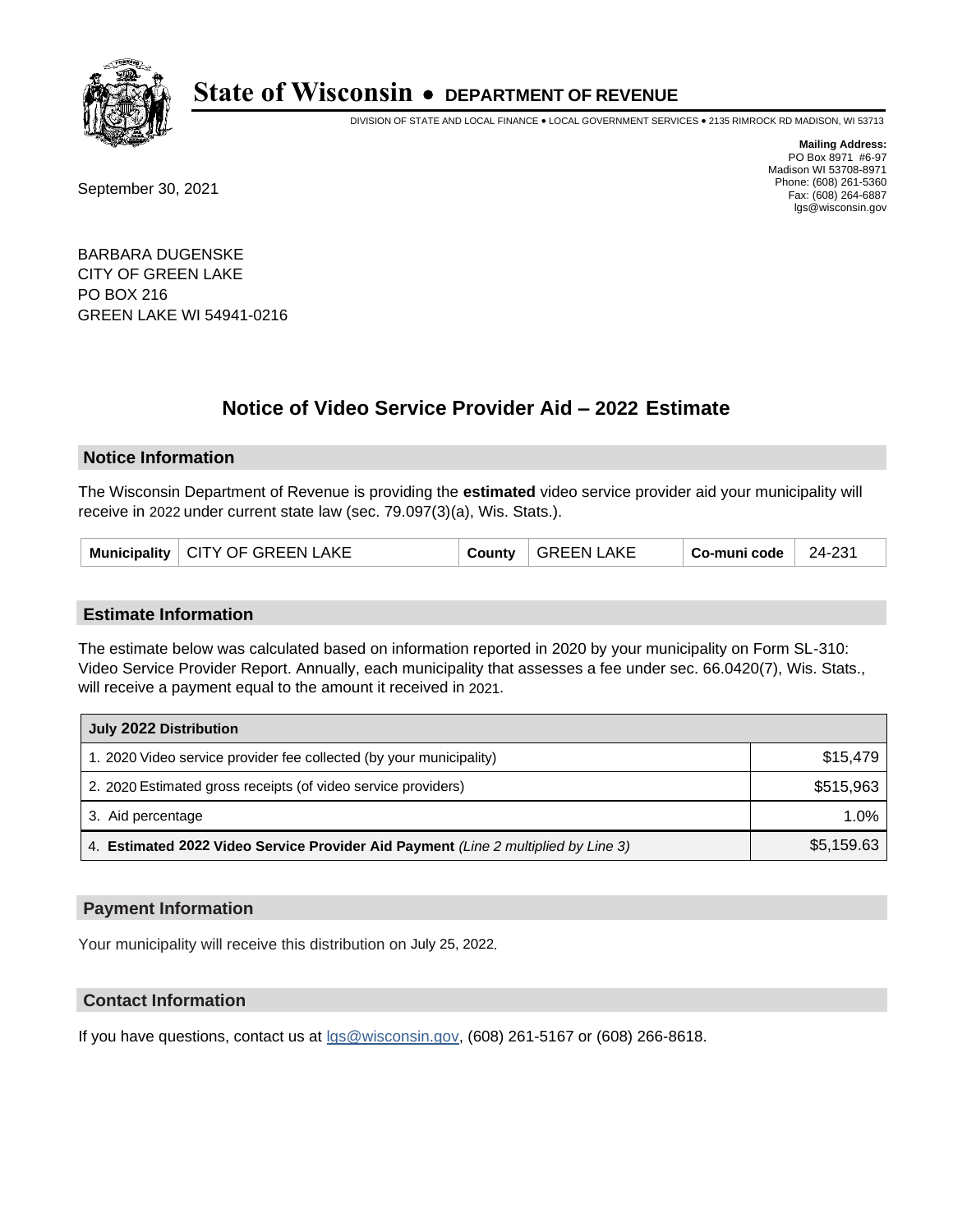

DIVISION OF STATE AND LOCAL FINANCE • LOCAL GOVERNMENT SERVICES • 2135 RIMROCK RD MADISON, WI 53713

September 30, 2021

**Mailing Address:** PO Box 8971 #6-97 Madison WI 53708-8971 Phone: (608) 261-5360 Fax: (608) 264-6887 lgs@wisconsin.gov

MARY LOU NEUBAUER CITY OF PRINCETON 531 S FULTON ST PO BOX 53 PRINCETON WI 54968

## **Notice of Video Service Provider Aid - 2022 Estimate**

#### **Notice Information**

The Wisconsin Department of Revenue is providing the **estimated** video service provider aid your municipality will receive in 2022 under current state law (sec. 79.097(3)(a), Wis. Stats.).

| Municipality   CITY OF PRINCETON | County | $^{\mathrm{+}}$ GREEN LAKE | Co-muni code | 24-271 |
|----------------------------------|--------|----------------------------|--------------|--------|
|----------------------------------|--------|----------------------------|--------------|--------|

#### **Estimate Information**

The estimate below was calculated based on information reported in 2020 by your municipality on Form SL-310: Video Service Provider Report. Annually, each municipality that assesses a fee under sec. 66.0420(7), Wis. Stats., will receive a payment equal to the amount it received in 2021.

| July 2022 Distribution                                                             |            |
|------------------------------------------------------------------------------------|------------|
| 1. 2020 Video service provider fee collected (by your municipality)                | \$11,823   |
| 2. 2020 Estimated gross receipts (of video service providers)                      | \$394,128  |
| 3. Aid percentage                                                                  | $1.0\%$    |
| 4. Estimated 2022 Video Service Provider Aid Payment (Line 2 multiplied by Line 3) | \$3,941.28 |

#### **Payment Information**

Your municipality will receive this distribution on July 25, 2022.

## **Contact Information**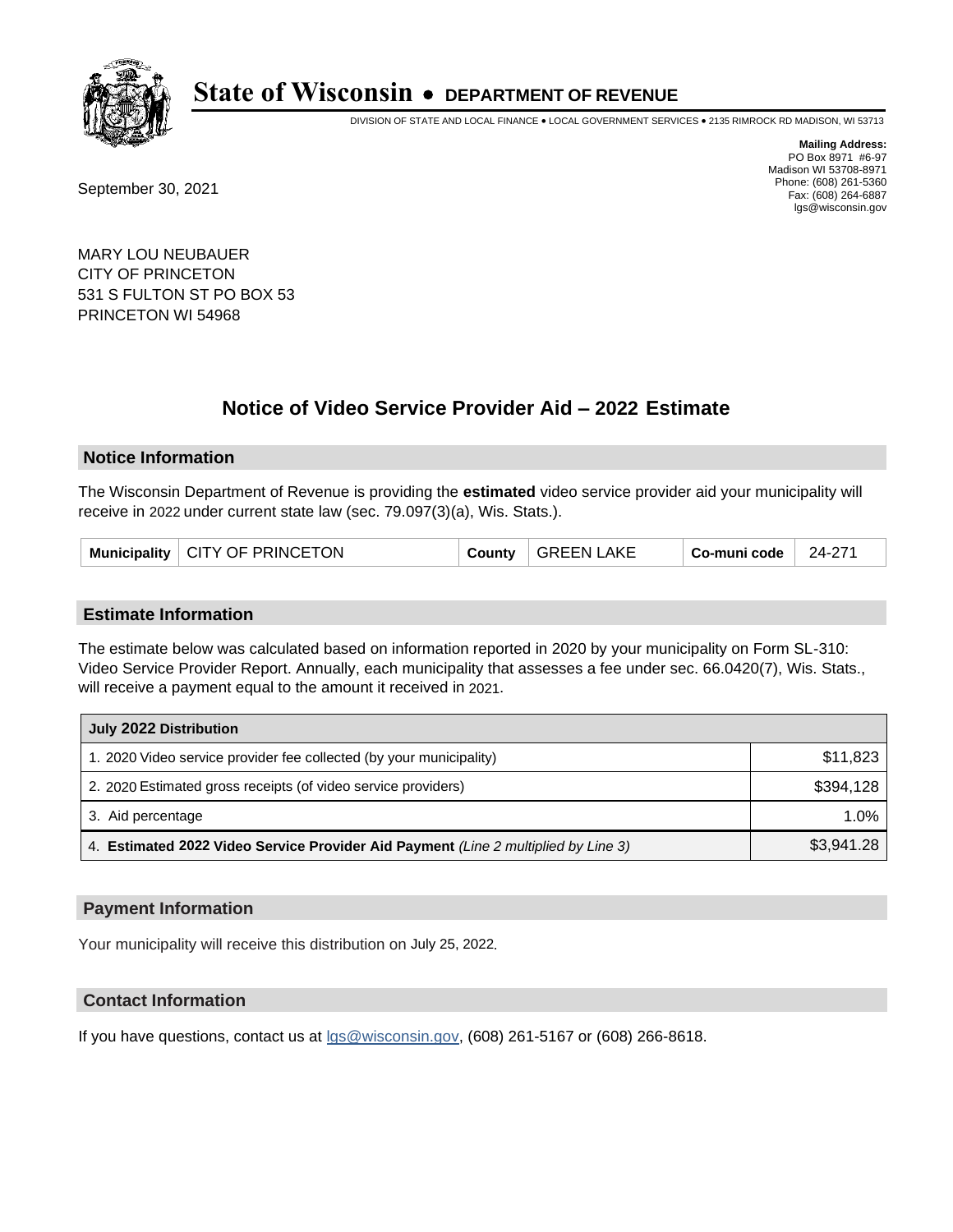

DIVISION OF STATE AND LOCAL FINANCE • LOCAL GOVERNMENT SERVICES • 2135 RIMROCK RD MADISON, WI 53713

September 30, 2021

**Mailing Address:** PO Box 8971 #6-97 Madison WI 53708-8971 Phone: (608) 261-5360 Fax: (608) 264-6887 lgs@wisconsin.gov

DANEAN NAEGER VILLAGE OF ARENA 345 WEST ST ARENA WI 53503-9613

## **Notice of Video Service Provider Aid - 2022 Estimate**

#### **Notice Information**

The Wisconsin Department of Revenue is providing the **estimated** video service provider aid your municipality will receive in 2022 under current state law (sec. 79.097(3)(a), Wis. Stats.).

| <b>IOWA</b><br>Municipality   VILLAGE OF ARENA<br>County | 25-101<br>∈Co-muni code |
|----------------------------------------------------------|-------------------------|
|----------------------------------------------------------|-------------------------|

#### **Estimate Information**

The estimate below was calculated based on information reported in 2020 by your municipality on Form SL-310: Video Service Provider Report. Annually, each municipality that assesses a fee under sec. 66.0420(7), Wis. Stats., will receive a payment equal to the amount it received in 2021.

| July 2022 Distribution                                                             |            |  |  |  |
|------------------------------------------------------------------------------------|------------|--|--|--|
| 1. 2020 Video service provider fee collected (by your municipality)                | \$2,411    |  |  |  |
| 2. 2020 Estimated gross receipts (of video service providers)                      | \$241.103  |  |  |  |
| 3. Aid percentage                                                                  | $1.0\%$    |  |  |  |
| 4. Estimated 2022 Video Service Provider Aid Payment (Line 2 multiplied by Line 3) | \$2,411.03 |  |  |  |

#### **Payment Information**

Your municipality will receive this distribution on July 25, 2022.

## **Contact Information**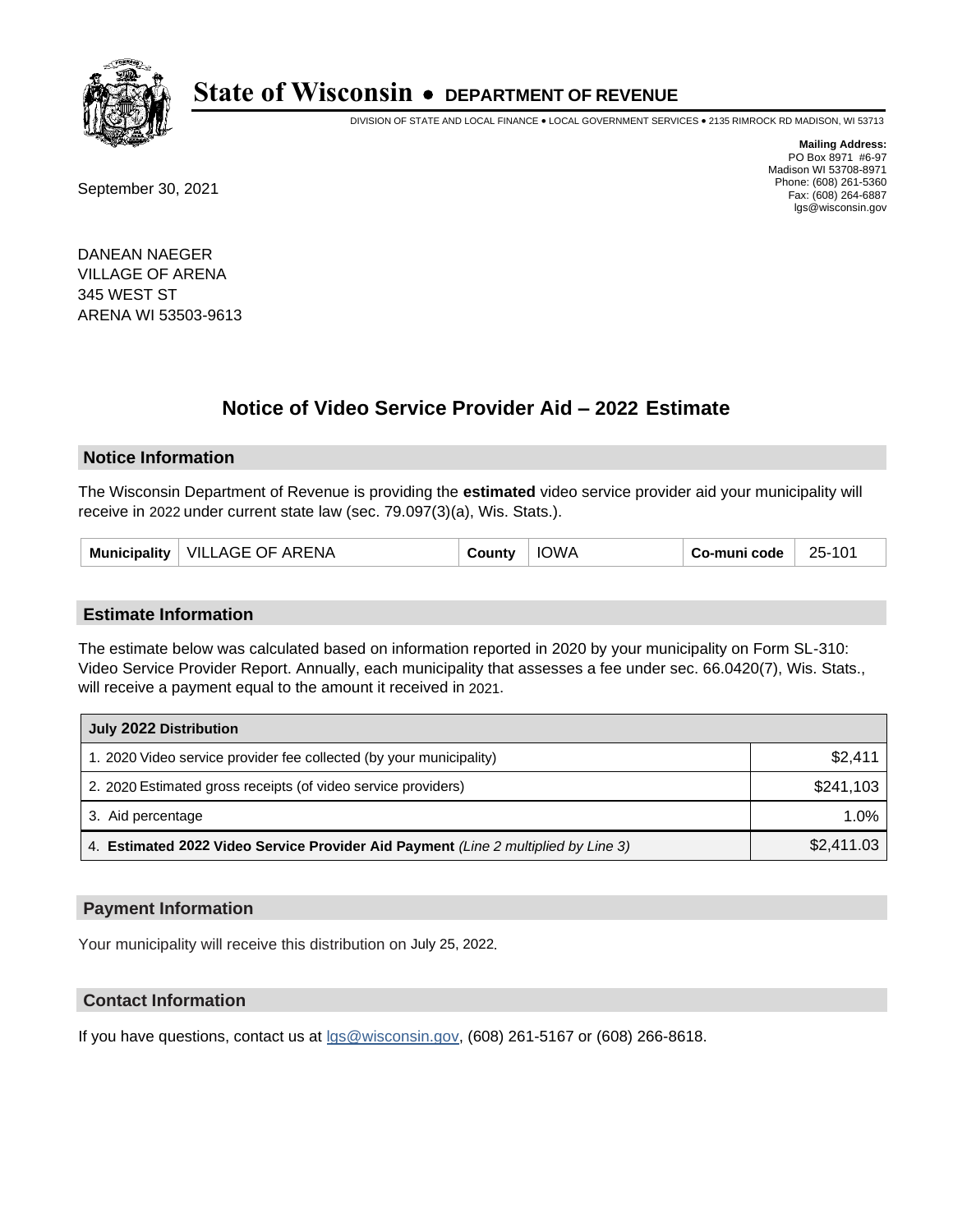

DIVISION OF STATE AND LOCAL FINANCE • LOCAL GOVERNMENT SERVICES • 2135 RIMROCK RD MADISON, WI 53713

September 30, 2021

**Mailing Address:** PO Box 8971 #6-97 Madison WI 53708-8971 Phone: (608) 261-5360 Fax: (608) 264-6887 lgs@wisconsin.gov

MICHELLE WALKER VILLAGE OF BARNEVELD 403 E COUNTY RD ID BARNEVELD WI 53507-9752

## **Notice of Video Service Provider Aid - 2022 Estimate**

#### **Notice Information**

The Wisconsin Department of Revenue is providing the **estimated** video service provider aid your municipality will receive in 2022 under current state law (sec. 79.097(3)(a), Wis. Stats.).

| <b>IOWA</b><br>Municipality   VILLAGE OF BARNEVELD<br>County | Co-muni code<br>25-106 |
|--------------------------------------------------------------|------------------------|
|--------------------------------------------------------------|------------------------|

#### **Estimate Information**

The estimate below was calculated based on information reported in 2020 by your municipality on Form SL-310: Video Service Provider Report. Annually, each municipality that assesses a fee under sec. 66.0420(7), Wis. Stats., will receive a payment equal to the amount it received in 2021.

| July 2022 Distribution                                                             |            |
|------------------------------------------------------------------------------------|------------|
| 1. 2020 Video service provider fee collected (by your municipality)                | \$9,258    |
| 2. 2020 Estimated gross receipts (of video service providers)                      | \$308,606  |
| 3. Aid percentage                                                                  | $1.0\%$    |
| 4. Estimated 2022 Video Service Provider Aid Payment (Line 2 multiplied by Line 3) | \$3,086.06 |

#### **Payment Information**

Your municipality will receive this distribution on July 25, 2022.

## **Contact Information**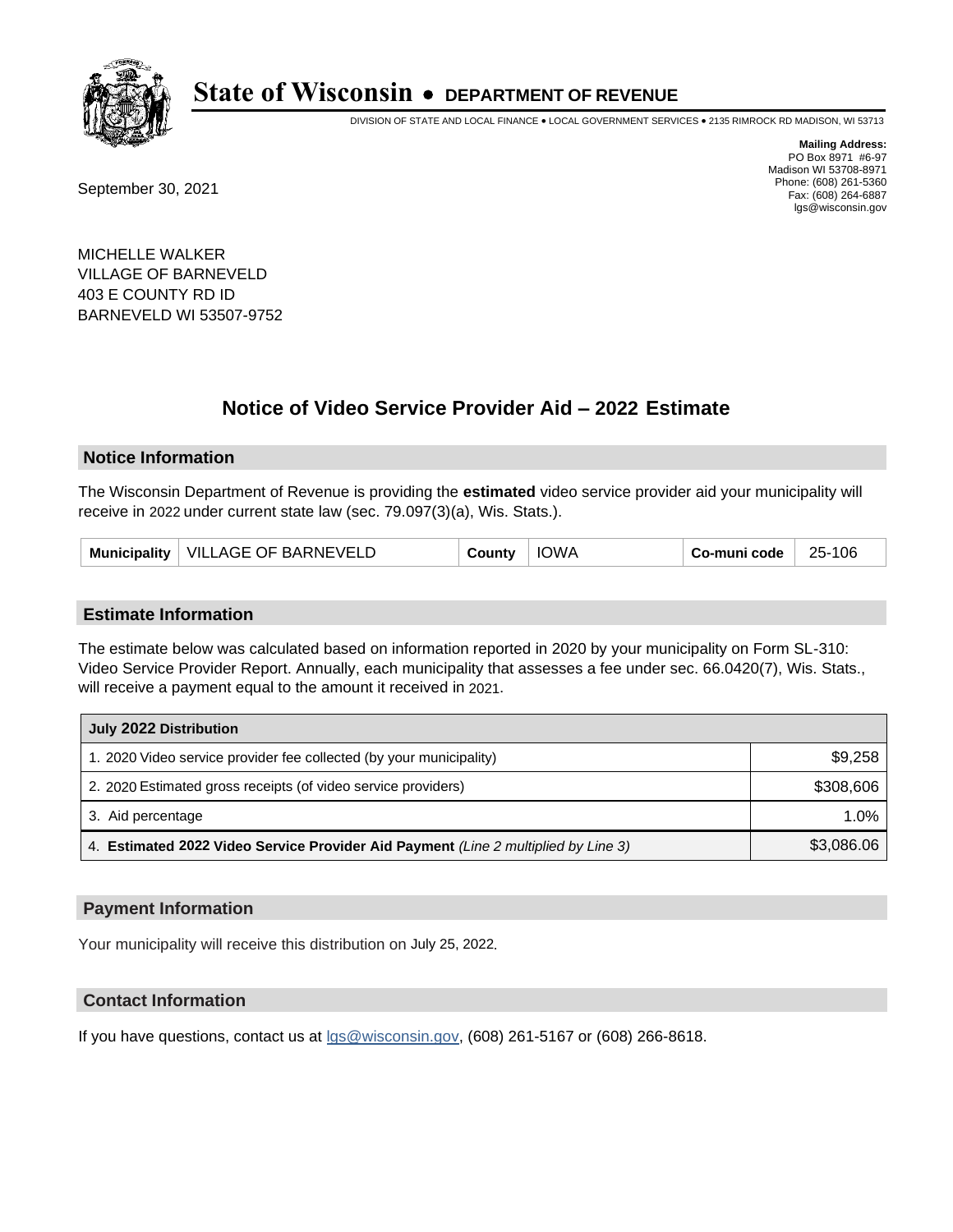

DIVISION OF STATE AND LOCAL FINANCE • LOCAL GOVERNMENT SERVICES • 2135 RIMROCK RD MADISON, WI 53713

September 30, 2021

**Mailing Address:** PO Box 8971 #6-97 Madison WI 53708-8971 Phone: (608) 261-5360 Fax: (608) 264-6887 lgs@wisconsin.gov

LAUREE AULIK CITY OF DODGEVILLE 100 E FOUNTAIN ST DODGEVILLE WI 53533-1750

## **Notice of Video Service Provider Aid - 2022 Estimate**

#### **Notice Information**

The Wisconsin Department of Revenue is providing the **estimated** video service provider aid your municipality will receive in 2022 under current state law (sec. 79.097(3)(a), Wis. Stats.).

|  | Municipality   CITY OF DODGEVILLE | County | <b>IOWA</b> | Co-muni code | 25-216 |
|--|-----------------------------------|--------|-------------|--------------|--------|
|--|-----------------------------------|--------|-------------|--------------|--------|

#### **Estimate Information**

The estimate below was calculated based on information reported in 2020 by your municipality on Form SL-310: Video Service Provider Report. Annually, each municipality that assesses a fee under sec. 66.0420(7), Wis. Stats., will receive a payment equal to the amount it received in 2021.

| July 2022 Distribution                                                             |             |
|------------------------------------------------------------------------------------|-------------|
| 1. 2020 Video service provider fee collected (by your municipality)                | \$64,062    |
| 2. 2020 Estimated gross receipts (of video service providers)                      | \$1,281,244 |
| 3. Aid percentage                                                                  | $1.0\%$     |
| 4. Estimated 2022 Video Service Provider Aid Payment (Line 2 multiplied by Line 3) | \$12,812.44 |

#### **Payment Information**

Your municipality will receive this distribution on July 25, 2022.

## **Contact Information**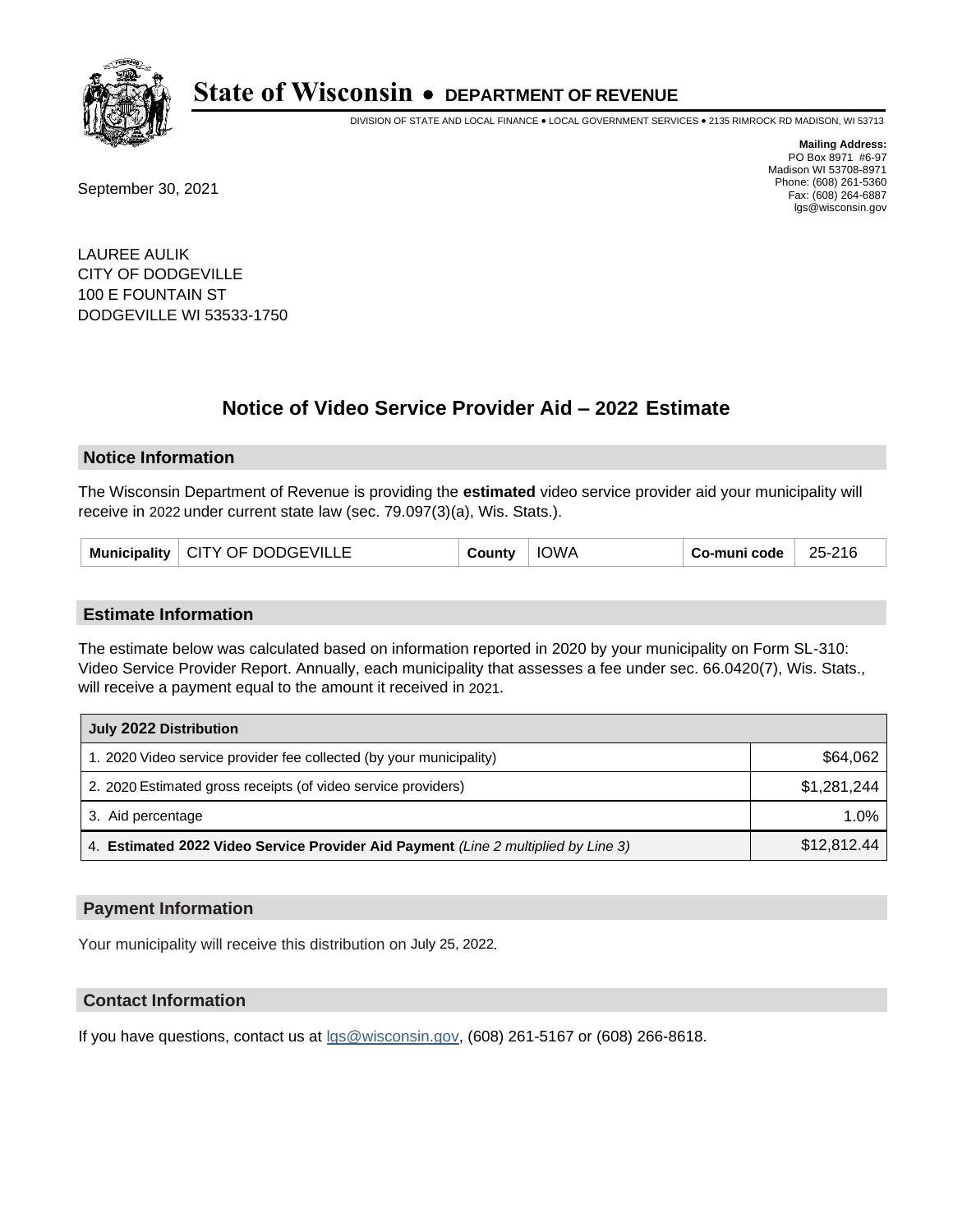

DIVISION OF STATE AND LOCAL FINANCE • LOCAL GOVERNMENT SERVICES • 2135 RIMROCK RD MADISON, WI 53713

September 30, 2021

**Mailing Address:** PO Box 8971 #6-97 Madison WI 53708-8971 Phone: (608) 261-5360 Fax: (608) 264-6887 lgs@wisconsin.gov

CANDICE COUGHLIN CITY OF MINERAL POINT 137 HIGH ST SUITE 1 MINERAL POINT WI 53565-1387

# **Notice of Video Service Provider Aid - 2022 Estimate**

#### **Notice Information**

The Wisconsin Department of Revenue is providing the **estimated** video service provider aid your municipality will receive in 2022 under current state law (sec. 79.097(3)(a), Wis. Stats.).

| Municipality   CITY OF MINERAL POINT | County | <b>IOWA</b> | Co-muni code | 25-251 |
|--------------------------------------|--------|-------------|--------------|--------|
|--------------------------------------|--------|-------------|--------------|--------|

#### **Estimate Information**

The estimate below was calculated based on information reported in 2020 by your municipality on Form SL-310: Video Service Provider Report. Annually, each municipality that assesses a fee under sec. 66.0420(7), Wis. Stats., will receive a payment equal to the amount it received in 2021.

| July 2022 Distribution                                                             |            |  |  |  |
|------------------------------------------------------------------------------------|------------|--|--|--|
| 1. 2020 Video service provider fee collected (by your municipality)                | \$40,535   |  |  |  |
| 2. 2020 Estimated gross receipts (of video service providers)                      | \$810,707  |  |  |  |
| 3. Aid percentage                                                                  | 1.0%       |  |  |  |
| 4. Estimated 2022 Video Service Provider Aid Payment (Line 2 multiplied by Line 3) | \$8,107.07 |  |  |  |

#### **Payment Information**

Your municipality will receive this distribution on July 25, 2022.

## **Contact Information**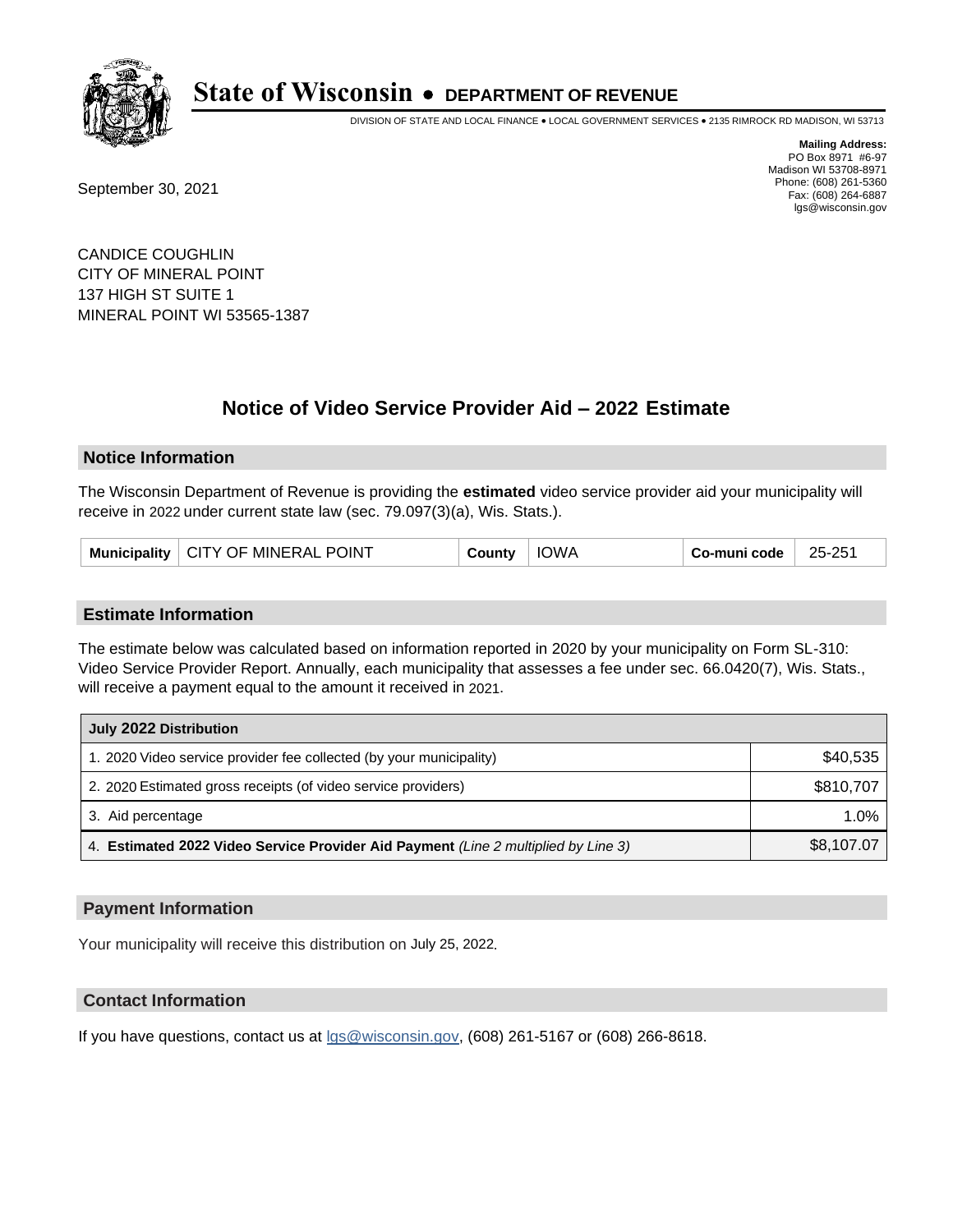

DIVISION OF STATE AND LOCAL FINANCE • LOCAL GOVERNMENT SERVICES • 2135 RIMROCK RD MADISON, WI 53713

September 30, 2021

**Mailing Address:** PO Box 8971 #6-97 Madison WI 53708-8971 Phone: (608) 261-5360 Fax: (608) 264-6887 lgs@wisconsin.gov

BRAD CHOWN CITY OF BLACK RIVER FALLS 101 S 2ND ST BLACK RIVER FALLS WI 54615-1725

# **Notice of Video Service Provider Aid - 2022 Estimate**

#### **Notice Information**

The Wisconsin Department of Revenue is providing the **estimated** video service provider aid your municipality will receive in 2022 under current state law (sec. 79.097(3)(a), Wis. Stats.).

|  | Municipality   CITY OF BLACK RIVER FALLS |  | County JACKSON | $\, \overline{\phantom{a}}$ Co-muni code $\, \overline{\phantom{a}}$ 27-206 |  |
|--|------------------------------------------|--|----------------|-----------------------------------------------------------------------------|--|
|--|------------------------------------------|--|----------------|-----------------------------------------------------------------------------|--|

#### **Estimate Information**

The estimate below was calculated based on information reported in 2020 by your municipality on Form SL-310: Video Service Provider Report. Annually, each municipality that assesses a fee under sec. 66.0420(7), Wis. Stats., will receive a payment equal to the amount it received in 2021.

| July 2022 Distribution                                                             |            |
|------------------------------------------------------------------------------------|------------|
| 1. 2020 Video service provider fee collected (by your municipality)                | \$49.010   |
| 2. 2020 Estimated gross receipts (of video service providers)                      | \$980.212  |
| 3. Aid percentage                                                                  | 1.0%       |
| 4. Estimated 2022 Video Service Provider Aid Payment (Line 2 multiplied by Line 3) | \$9,802.12 |

#### **Payment Information**

Your municipality will receive this distribution on July 25, 2022.

## **Contact Information**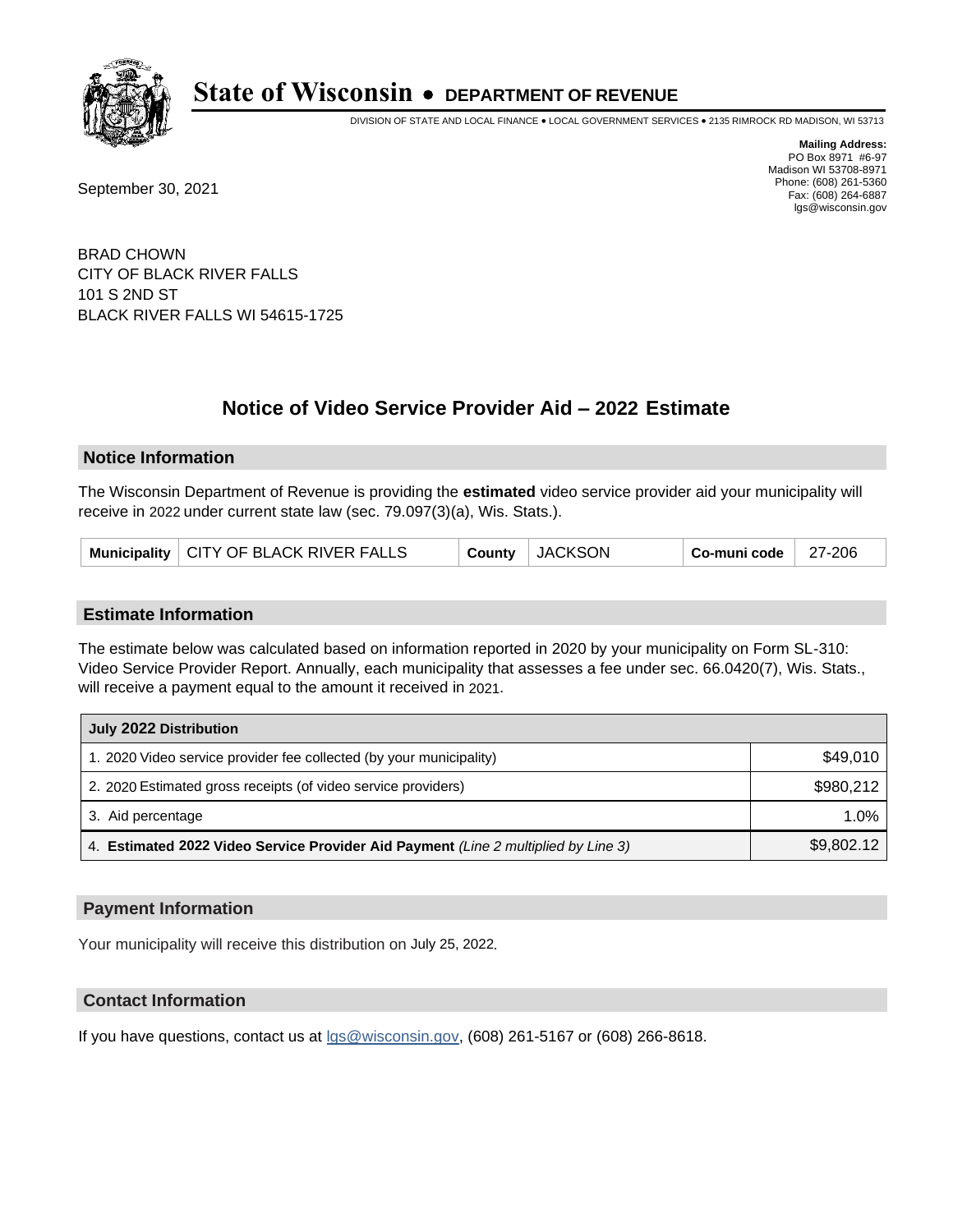

DIVISION OF STATE AND LOCAL FINANCE • LOCAL GOVERNMENT SERVICES • 2135 RIMROCK RD MADISON, WI 53713

September 30, 2021

**Mailing Address:** PO Box 8971 #6-97 Madison WI 53708-8971 Phone: (608) 261-5360 Fax: (608) 264-6887 lgs@wisconsin.gov

KATHLEEN PITZNER TOWN OF AZTALAN N5070 MARTIN RD JEFFERSON WI 53549

## **Notice of Video Service Provider Aid - 2022 Estimate**

#### **Notice Information**

The Wisconsin Department of Revenue is providing the **estimated** video service provider aid your municipality will receive in 2022 under current state law (sec. 79.097(3)(a), Wis. Stats.).

| Municipality   TOWN OF AZTALAN | County | <b>JEFFERSON</b> | Co-muni code | 28-002 |
|--------------------------------|--------|------------------|--------------|--------|
|--------------------------------|--------|------------------|--------------|--------|

#### **Estimate Information**

The estimate below was calculated based on information reported in 2020 by your municipality on Form SL-310: Video Service Provider Report. Annually, each municipality that assesses a fee under sec. 66.0420(7), Wis. Stats., will receive a payment equal to the amount it received in 2021.

| July 2022 Distribution                                                             |            |
|------------------------------------------------------------------------------------|------------|
| 1. 2020 Video service provider fee collected (by your municipality)                | \$6,530    |
| 2. 2020 Estimated gross receipts (of video service providers)                      | \$217,669  |
| 3. Aid percentage                                                                  | 1.0%       |
| 4. Estimated 2022 Video Service Provider Aid Payment (Line 2 multiplied by Line 3) | \$2,176.69 |

### **Payment Information**

Your municipality will receive this distribution on July 25, 2022.

## **Contact Information**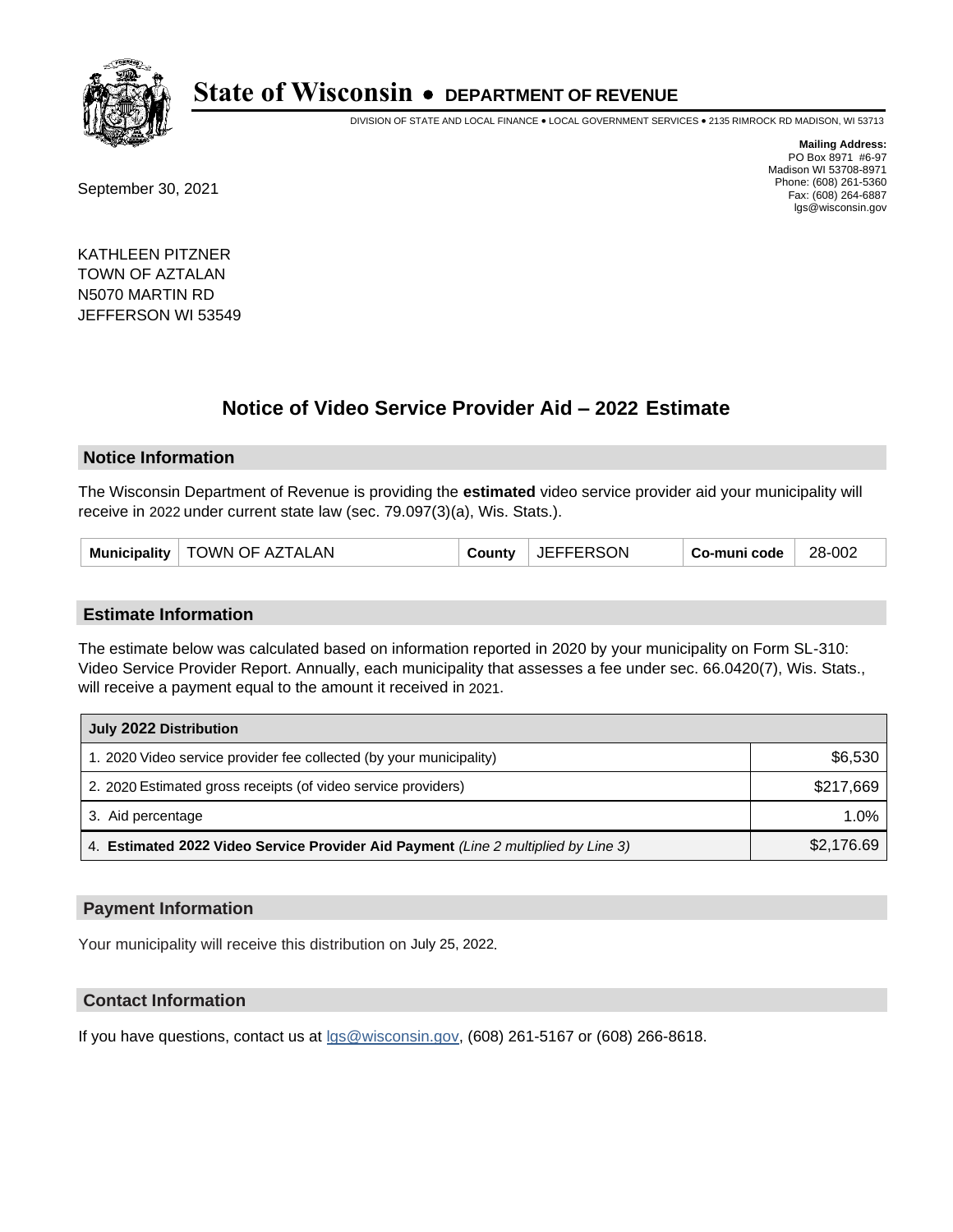

DIVISION OF STATE AND LOCAL FINANCE • LOCAL GOVERNMENT SERVICES • 2135 RIMROCK RD MADISON, WI 53713

September 30, 2021

**Mailing Address:** PO Box 8971 #6-97 Madison WI 53708-8971 Phone: (608) 261-5360 Fax: (608) 264-6887 lgs@wisconsin.gov

NANCY ZASTROW TOWN OF IXONIA PO BOX 109, W1195 MARIETTA AVE IXONIA WI 53036-0109

# **Notice of Video Service Provider Aid - 2022 Estimate**

#### **Notice Information**

The Wisconsin Department of Revenue is providing the **estimated** video service provider aid your municipality will receive in 2022 under current state law (sec. 79.097(3)(a), Wis. Stats.).

| <b>TOWN OF IXONIA</b><br><b>JEFFERSON</b><br>28-012<br><b>Municipality</b><br>Co-muni code<br>County |
|------------------------------------------------------------------------------------------------------|
|------------------------------------------------------------------------------------------------------|

#### **Estimate Information**

The estimate below was calculated based on information reported in 2020 by your municipality on Form SL-310: Video Service Provider Report. Annually, each municipality that assesses a fee under sec. 66.0420(7), Wis. Stats., will receive a payment equal to the amount it received in 2021.

| July 2022 Distribution                                                             |            |  |  |
|------------------------------------------------------------------------------------|------------|--|--|
| 1. 2020 Video service provider fee collected (by your municipality)                | \$24.991   |  |  |
| 2. 2020 Estimated gross receipts (of video service providers)                      | \$787.268  |  |  |
| 3. Aid percentage                                                                  | $1.0\%$    |  |  |
| 4. Estimated 2022 Video Service Provider Aid Payment (Line 2 multiplied by Line 3) | \$7,872.68 |  |  |

#### **Payment Information**

Your municipality will receive this distribution on July 25, 2022.

## **Contact Information**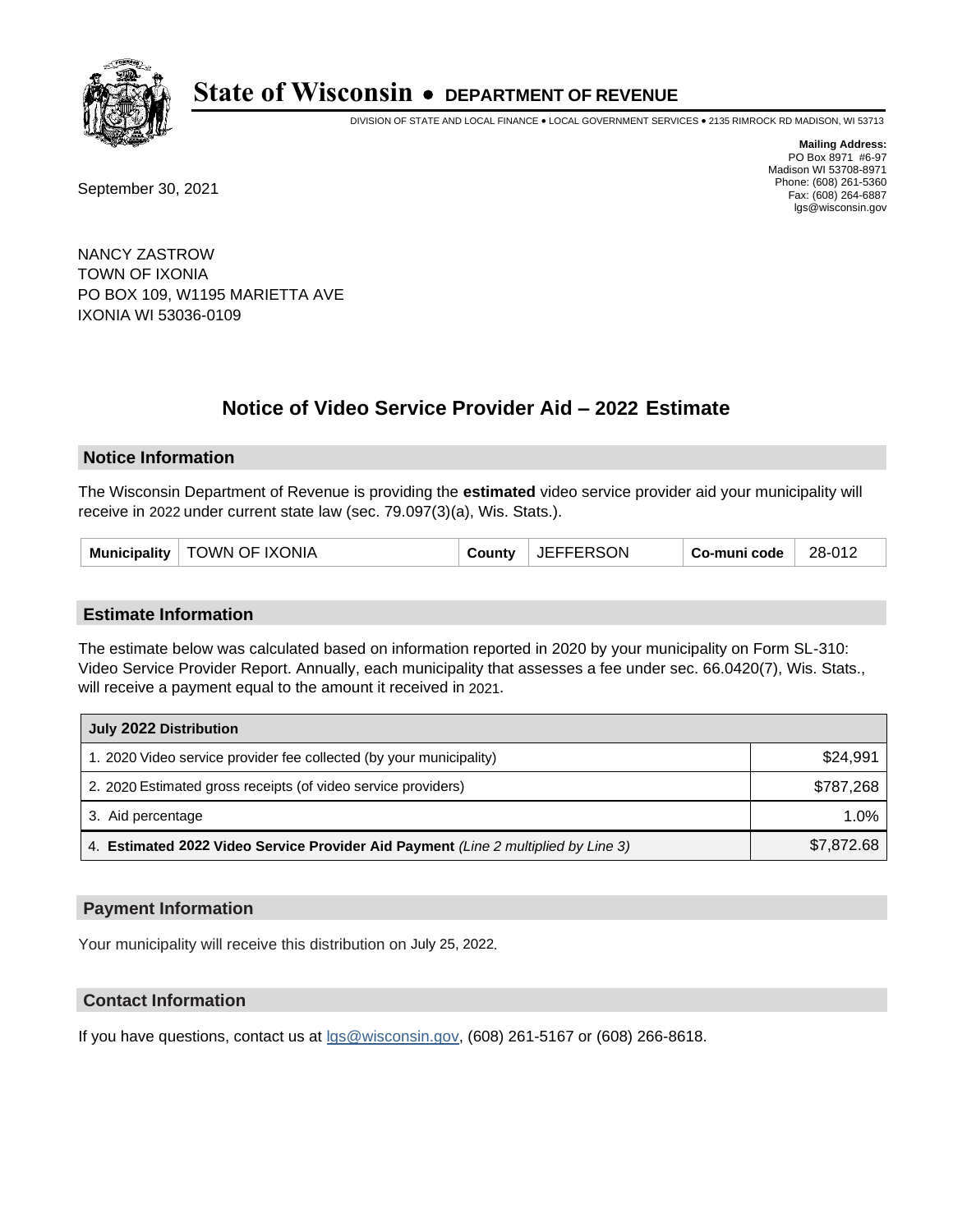

DIVISION OF STATE AND LOCAL FINANCE • LOCAL GOVERNMENT SERVICES • 2135 RIMROCK RD MADISON, WI 53713

September 30, 2021

**Mailing Address:** PO Box 8971 #6-97 Madison WI 53708-8971 Phone: (608) 261-5360 Fax: (608) 264-6887 lgs@wisconsin.gov

BRIDGET WOODS TOWN OF KOSHKONONG W5609 STAR SCHOOL RD FORT ATKINSON WI 53538-9376

# **Notice of Video Service Provider Aid - 2022 Estimate**

#### **Notice Information**

The Wisconsin Department of Revenue is providing the **estimated** video service provider aid your municipality will receive in 2022 under current state law (sec. 79.097(3)(a), Wis. Stats.).

#### **Estimate Information**

The estimate below was calculated based on information reported in 2020 by your municipality on Form SL-310: Video Service Provider Report. Annually, each municipality that assesses a fee under sec. 66.0420(7), Wis. Stats., will receive a payment equal to the amount it received in 2021.

| July 2022 Distribution                                                             |            |  |  |
|------------------------------------------------------------------------------------|------------|--|--|
| 1. 2020 Video service provider fee collected (by your municipality)                | \$25,429   |  |  |
| 2. 2020 Estimated gross receipts (of video service providers)                      | \$847,650  |  |  |
| 3. Aid percentage                                                                  | 1.0%       |  |  |
| 4. Estimated 2022 Video Service Provider Aid Payment (Line 2 multiplied by Line 3) | \$8,476.50 |  |  |

#### **Payment Information**

Your municipality will receive this distribution on July 25, 2022.

## **Contact Information**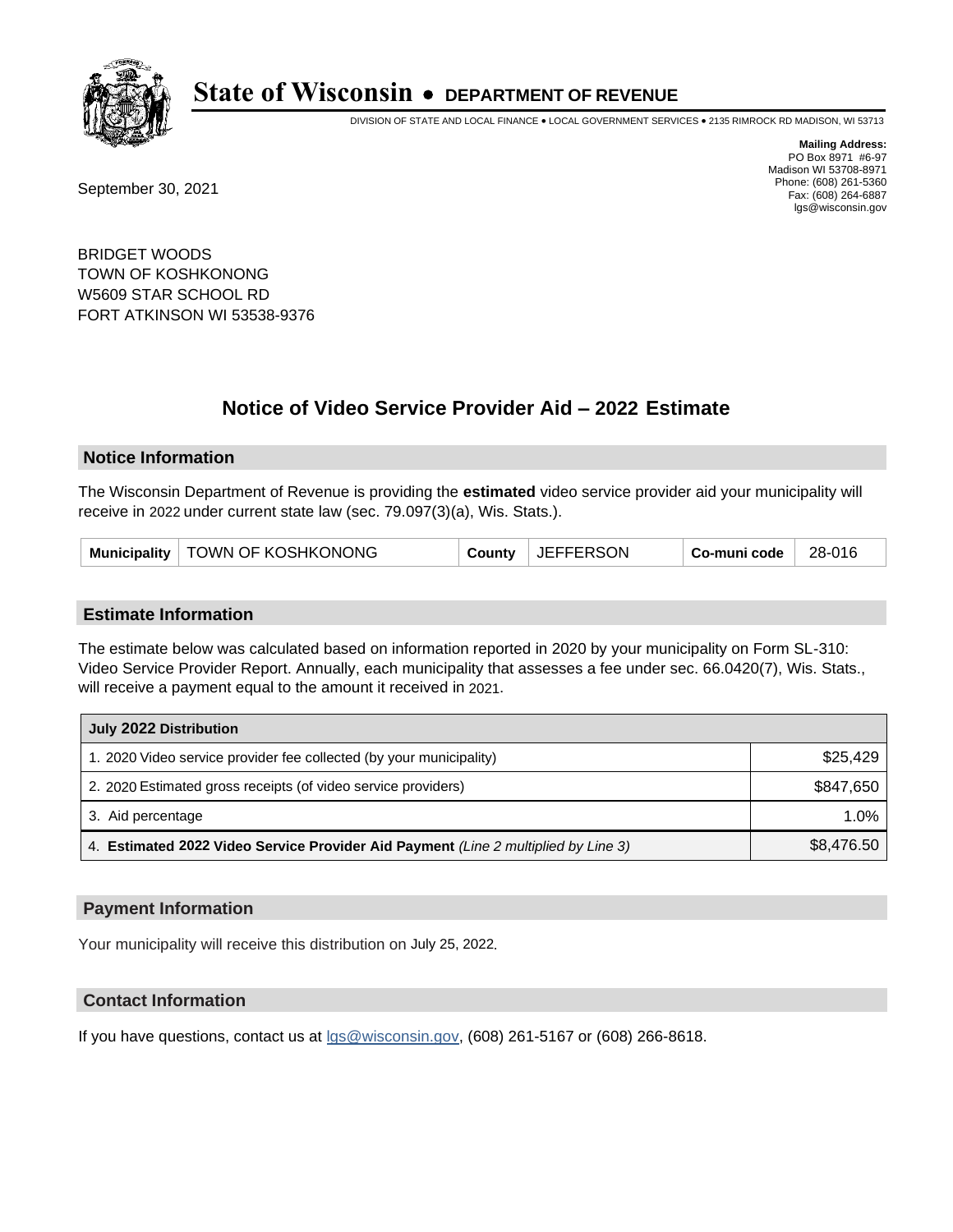

DIVISION OF STATE AND LOCAL FINANCE • LOCAL GOVERNMENT SERVICES • 2135 RIMROCK RD MADISON, WI 53713

September 30, 2021

**Mailing Address:** PO Box 8971 #6-97 Madison WI 53708-8971 Phone: (608) 261-5360 Fax: (608) 264-6887 lgs@wisconsin.gov

ROBIN UNTZ TOWN OF LAKE MILLS 1111 S MAIN ST LAKE MILLS WI 53551-9701

# **Notice of Video Service Provider Aid - 2022 Estimate**

#### **Notice Information**

The Wisconsin Department of Revenue is providing the **estimated** video service provider aid your municipality will receive in 2022 under current state law (sec. 79.097(3)(a), Wis. Stats.).

#### **Estimate Information**

The estimate below was calculated based on information reported in 2020 by your municipality on Form SL-310: Video Service Provider Report. Annually, each municipality that assesses a fee under sec. 66.0420(7), Wis. Stats., will receive a payment equal to the amount it received in 2021.

| July 2022 Distribution                                                             |            |  |  |
|------------------------------------------------------------------------------------|------------|--|--|
| 1. 2020 Video service provider fee collected (by your municipality)                | \$24.424   |  |  |
| 2. 2020 Estimated gross receipts (of video service providers)                      | \$488.492  |  |  |
| 3. Aid percentage                                                                  | $1.0\%$    |  |  |
| 4. Estimated 2022 Video Service Provider Aid Payment (Line 2 multiplied by Line 3) | \$4.884.92 |  |  |

#### **Payment Information**

Your municipality will receive this distribution on July 25, 2022.

## **Contact Information**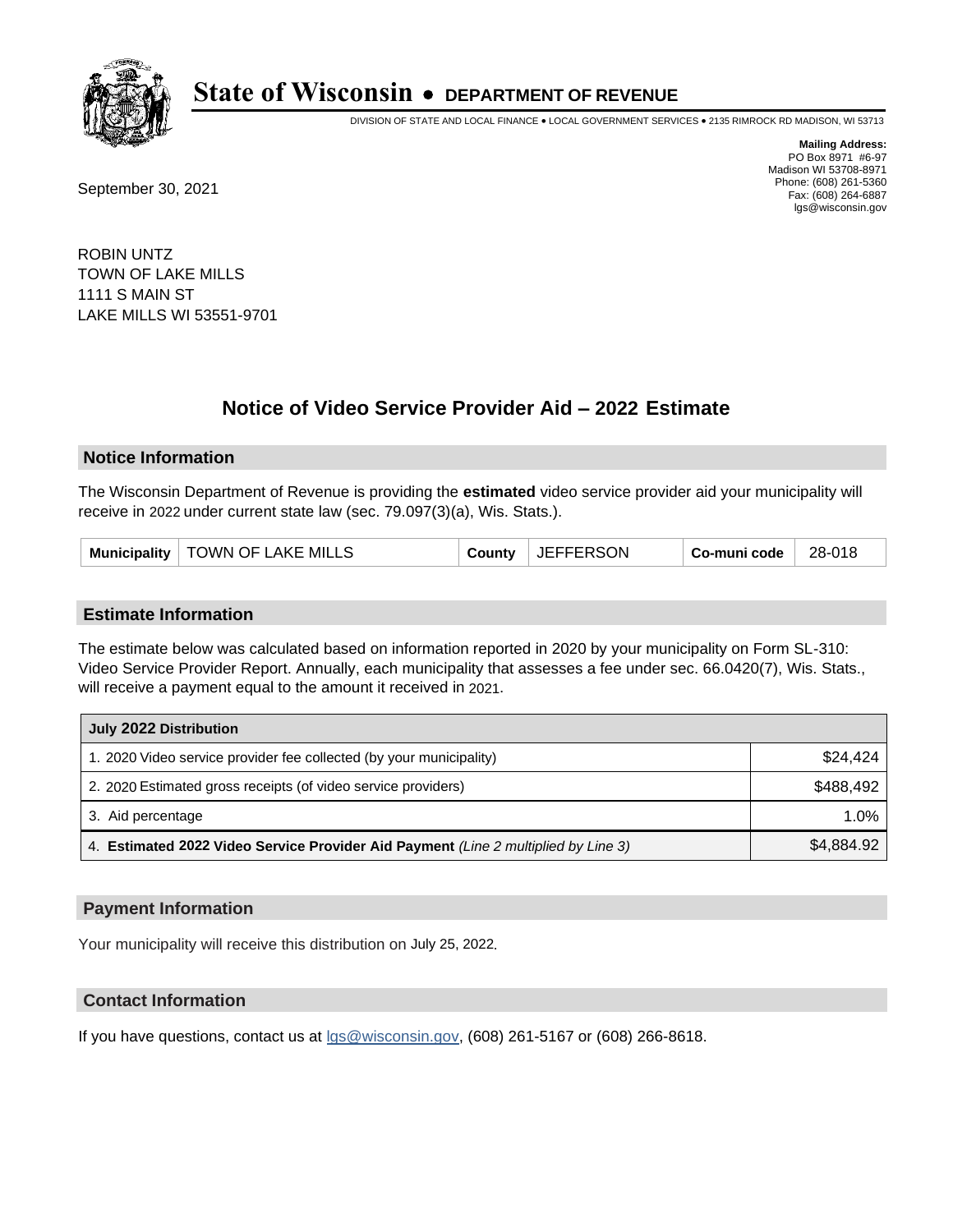

DIVISION OF STATE AND LOCAL FINANCE • LOCAL GOVERNMENT SERVICES • 2135 RIMROCK RD MADISON, WI 53713

September 30, 2021

**Mailing Address:** PO Box 8971 #6-97 Madison WI 53708-8971 Phone: (608) 261-5360 Fax: (608) 264-6887 lgs@wisconsin.gov

SUSAN DASCENZO TOWN OF OAKLAND N4450 COUNTY RD A CAMBRIDGE WI 53523

# **Notice of Video Service Provider Aid - 2022 Estimate**

#### **Notice Information**

The Wisconsin Department of Revenue is providing the **estimated** video service provider aid your municipality will receive in 2022 under current state law (sec. 79.097(3)(a), Wis. Stats.).

| Municipality   TOWN OF OAKLAND | County | <b>JEFFERSON</b> | Co-muni code | 28-022 |
|--------------------------------|--------|------------------|--------------|--------|
|--------------------------------|--------|------------------|--------------|--------|

#### **Estimate Information**

The estimate below was calculated based on information reported in 2020 by your municipality on Form SL-310: Video Service Provider Report. Annually, each municipality that assesses a fee under sec. 66.0420(7), Wis. Stats., will receive a payment equal to the amount it received in 2021.

| July 2022 Distribution                                                             |            |  |  |
|------------------------------------------------------------------------------------|------------|--|--|
| 1. 2020 Video service provider fee collected (by your municipality)                | \$36,353   |  |  |
| 2. 2020 Estimated gross receipts (of video service providers)                      | \$727,072  |  |  |
| 3. Aid percentage                                                                  | $1.0\%$    |  |  |
| 4. Estimated 2022 Video Service Provider Aid Payment (Line 2 multiplied by Line 3) | \$7,270.72 |  |  |

#### **Payment Information**

Your municipality will receive this distribution on July 25, 2022.

## **Contact Information**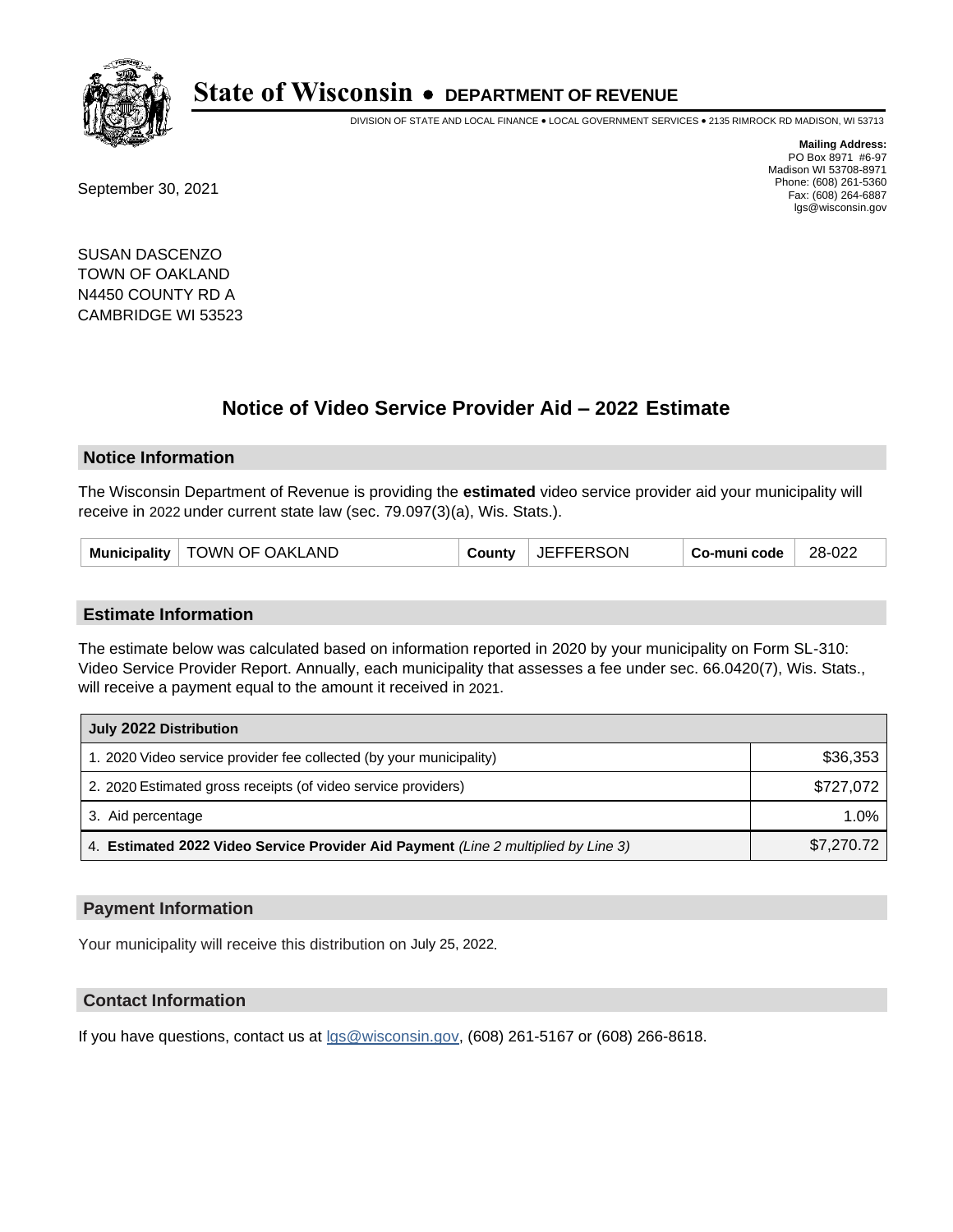

DIVISION OF STATE AND LOCAL FINANCE • LOCAL GOVERNMENT SERVICES • 2135 RIMROCK RD MADISON, WI 53713

September 30, 2021

**Mailing Address:** PO Box 8971 #6-97 Madison WI 53708-8971 Phone: (608) 261-5360 Fax: (608) 264-6887 lgs@wisconsin.gov

LAURA LOWREY TOWN OF PALMYRA N3749 COUNTY ROAD K JEFFERSON WI 53549

# **Notice of Video Service Provider Aid - 2022 Estimate**

#### **Notice Information**

The Wisconsin Department of Revenue is providing the **estimated** video service provider aid your municipality will receive in 2022 under current state law (sec. 79.097(3)(a), Wis. Stats.).

| Municipality   TOWN OF PALMYRA<br>County | JEFFERSON | Co-muni code | 28-024 |
|------------------------------------------|-----------|--------------|--------|
|------------------------------------------|-----------|--------------|--------|

#### **Estimate Information**

The estimate below was calculated based on information reported in 2020 by your municipality on Form SL-310: Video Service Provider Report. Annually, each municipality that assesses a fee under sec. 66.0420(7), Wis. Stats., will receive a payment equal to the amount it received in 2021.

| July 2022 Distribution                                                             |            |  |  |
|------------------------------------------------------------------------------------|------------|--|--|
| 1. 2020 Video service provider fee collected (by your municipality)                | \$4,202    |  |  |
| 2. 2020 Estimated gross receipts (of video service providers)                      | \$140.080  |  |  |
| 3. Aid percentage                                                                  | 1.0%       |  |  |
| 4. Estimated 2022 Video Service Provider Aid Payment (Line 2 multiplied by Line 3) | \$1,400.80 |  |  |

### **Payment Information**

Your municipality will receive this distribution on July 25, 2022.

## **Contact Information**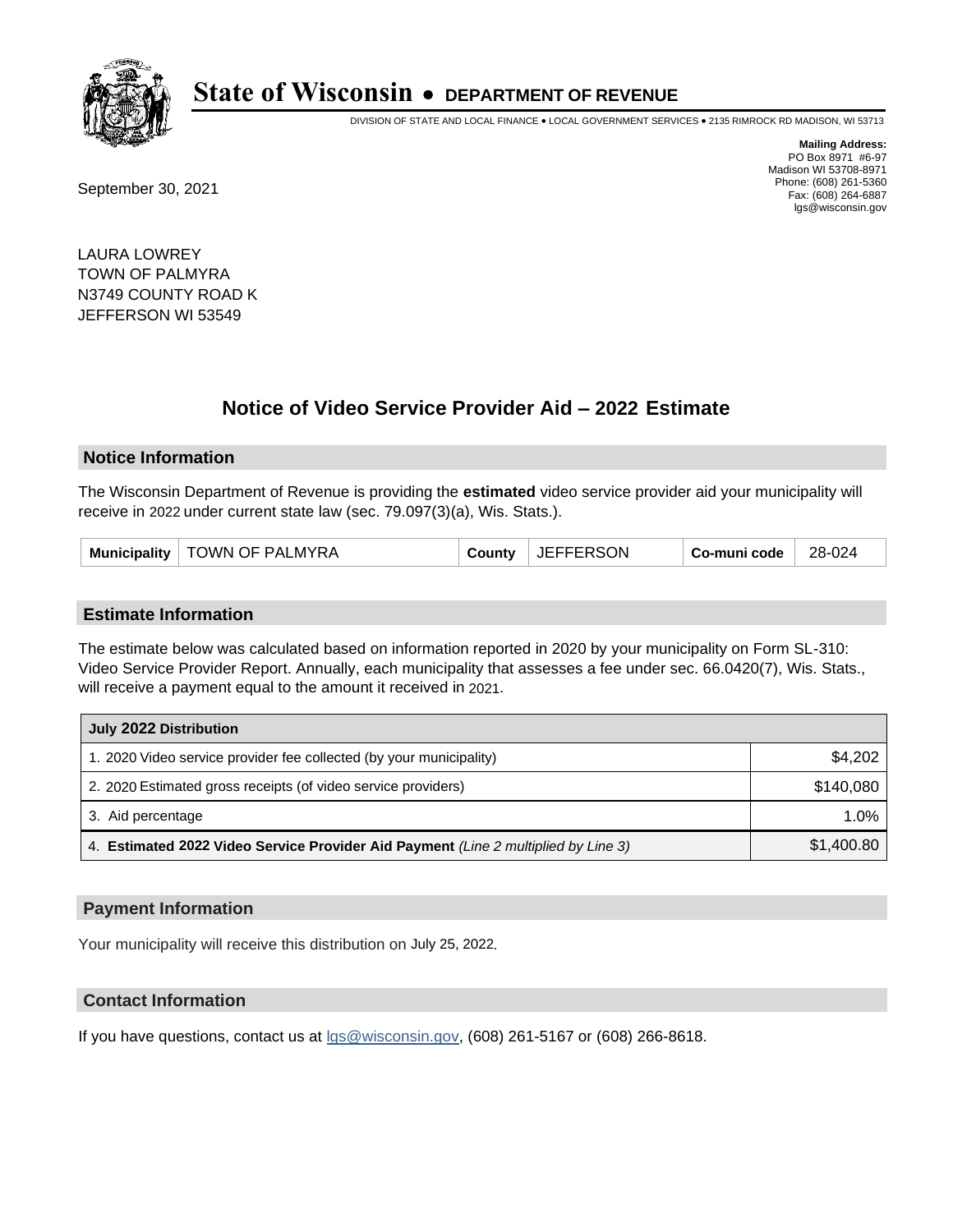

DIVISION OF STATE AND LOCAL FINANCE • LOCAL GOVERNMENT SERVICES • 2135 RIMROCK RD MADISON, WI 53713

September 30, 2021

**Mailing Address:** PO Box 8971 #6-97 Madison WI 53708-8971 Phone: (608) 261-5360 Fax: (608) 264-6887 lgs@wisconsin.gov

DAWN BAUER TOWN OF SULLIVAN N3866 WEST STREET SULLIVAN WI 53178

# **Notice of Video Service Provider Aid - 2022 Estimate**

#### **Notice Information**

The Wisconsin Department of Revenue is providing the **estimated** video service provider aid your municipality will receive in 2022 under current state law (sec. 79.097(3)(a), Wis. Stats.).

| Municipality   TOWN OF SULLIVAN |  | County JEFFERSON | Co-muni code | 28-026 |
|---------------------------------|--|------------------|--------------|--------|
|---------------------------------|--|------------------|--------------|--------|

#### **Estimate Information**

The estimate below was calculated based on information reported in 2020 by your municipality on Form SL-310: Video Service Provider Report. Annually, each municipality that assesses a fee under sec. 66.0420(7), Wis. Stats., will receive a payment equal to the amount it received in 2021.

| July 2022 Distribution                                                             |            |  |  |
|------------------------------------------------------------------------------------|------------|--|--|
| 1. 2020 Video service provider fee collected (by your municipality)                | \$12.114   |  |  |
| 2. 2020 Estimated gross receipts (of video service providers)                      | \$242.271  |  |  |
| 3. Aid percentage                                                                  | 1.0%       |  |  |
| 4. Estimated 2022 Video Service Provider Aid Payment (Line 2 multiplied by Line 3) | \$2,422.71 |  |  |

### **Payment Information**

Your municipality will receive this distribution on July 25, 2022.

## **Contact Information**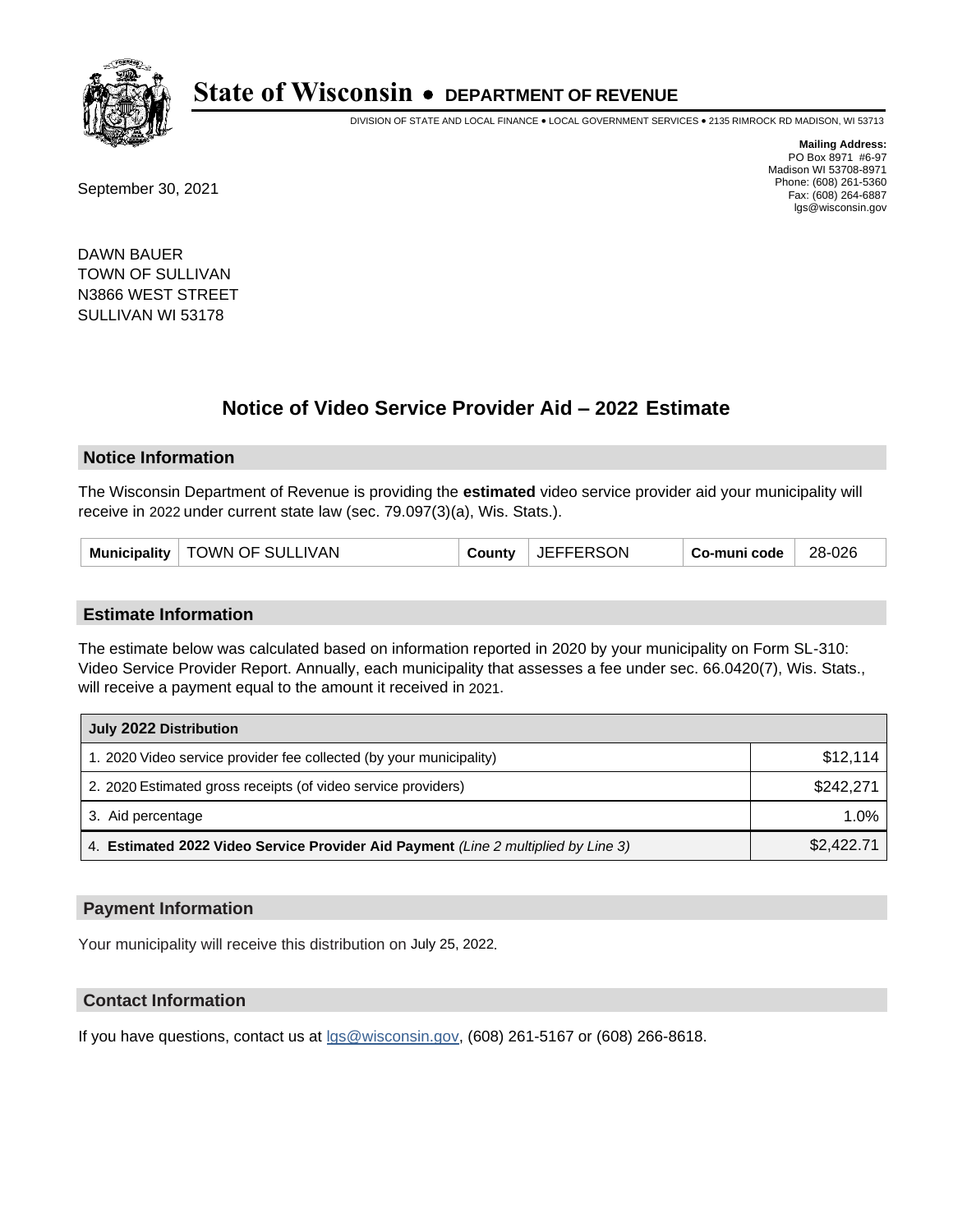

DIVISION OF STATE AND LOCAL FINANCE • LOCAL GOVERNMENT SERVICES • 2135 RIMROCK RD MADISON, WI 53713

September 30, 2021

**Mailing Address:** PO Box 8971 #6-97 Madison WI 53708-8971 Phone: (608) 261-5360 Fax: (608) 264-6887 lgs@wisconsin.gov

AMANDA COLLINS TOWN OF SUMNER N2360 KREUTZ RD FORT ATKINSON WI 53538

# **Notice of Video Service Provider Aid - 2022 Estimate**

#### **Notice Information**

The Wisconsin Department of Revenue is providing the **estimated** video service provider aid your municipality will receive in 2022 under current state law (sec. 79.097(3)(a), Wis. Stats.).

#### **Estimate Information**

The estimate below was calculated based on information reported in 2020 by your municipality on Form SL-310: Video Service Provider Report. Annually, each municipality that assesses a fee under sec. 66.0420(7), Wis. Stats., will receive a payment equal to the amount it received in 2021.

| July 2022 Distribution                                                             |          |
|------------------------------------------------------------------------------------|----------|
| 1. 2020 Video service provider fee collected (by your municipality)                | \$3,406  |
| 2. 2020 Estimated gross receipts (of video service providers)                      | \$68,123 |
| 3. Aid percentage                                                                  | 1.0%     |
| 4. Estimated 2022 Video Service Provider Aid Payment (Line 2 multiplied by Line 3) | \$681.23 |

#### **Payment Information**

Your municipality will receive this distribution on July 25, 2022.

## **Contact Information**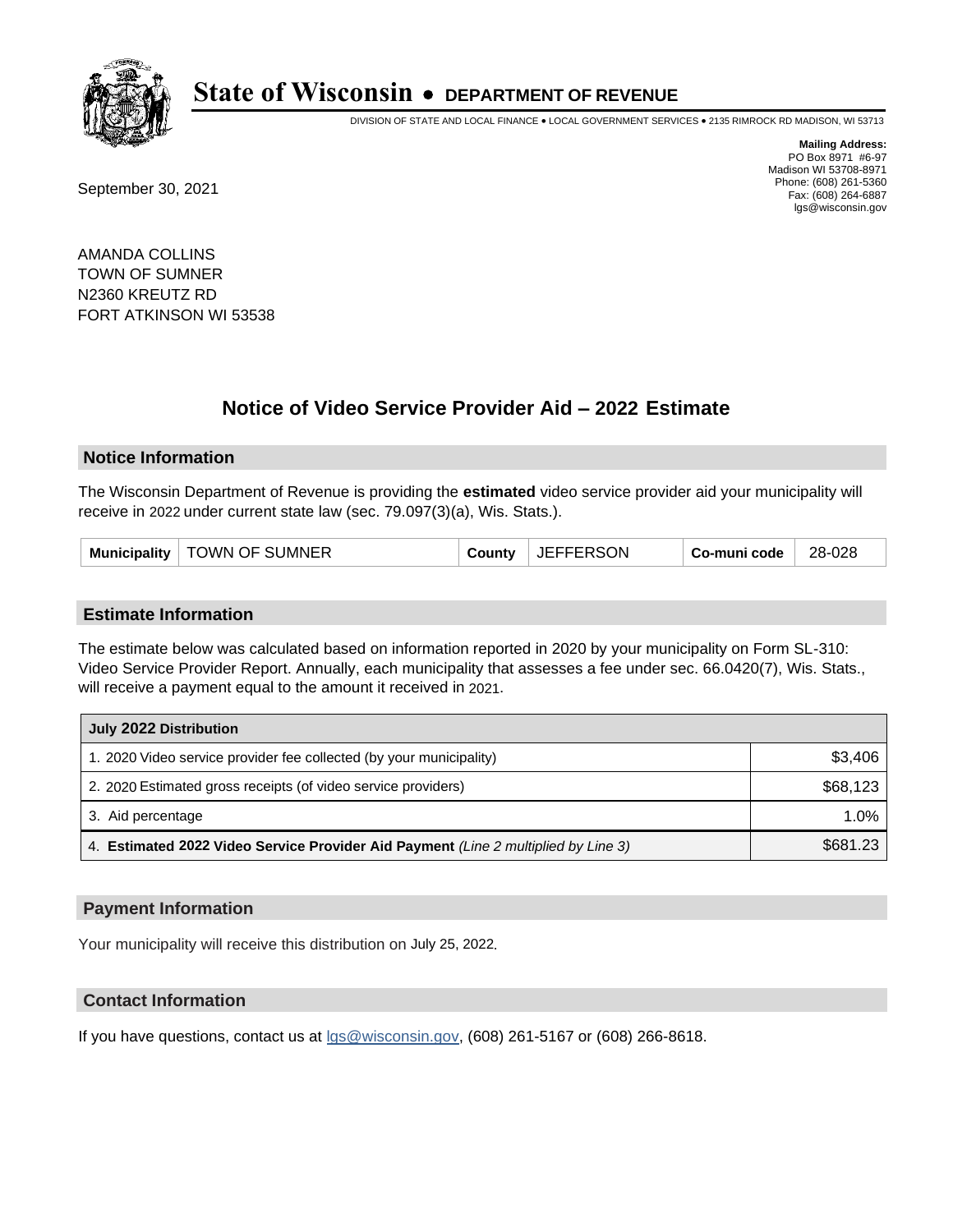

DIVISION OF STATE AND LOCAL FINANCE • LOCAL GOVERNMENT SERVICES • 2135 RIMROCK RD MADISON, WI 53713

September 30, 2021

**Mailing Address:** PO Box 8971 #6-97 Madison WI 53708-8971 Phone: (608) 261-5360 Fax: (608) 264-6887 lgs@wisconsin.gov

SAM BELL VILLAGE OF JOHNSON CREEK PO BOX 238 JOHNSON CREEK WI 53038-0238

# **Notice of Video Service Provider Aid - 2022 Estimate**

### **Notice Information**

The Wisconsin Department of Revenue is providing the **estimated** video service provider aid your municipality will receive in 2022 under current state law (sec. 79.097(3)(a), Wis. Stats.).

| Municipality   VILLAGE OF JOHNSON CREEK |  | County JEFFERSON | Co-muni code | 28-141 |
|-----------------------------------------|--|------------------|--------------|--------|
|-----------------------------------------|--|------------------|--------------|--------|

#### **Estimate Information**

The estimate below was calculated based on information reported in 2020 by your municipality on Form SL-310: Video Service Provider Report. Annually, each municipality that assesses a fee under sec. 66.0420(7), Wis. Stats., will receive a payment equal to the amount it received in 2021.

| July 2022 Distribution                                                             |            |
|------------------------------------------------------------------------------------|------------|
| 1. 2020 Video service provider fee collected (by your municipality)                | \$41.354   |
| 2. 2020 Estimated gross receipts (of video service providers)                      | \$827,084  |
| 3. Aid percentage                                                                  | $1.0\%$    |
| 4. Estimated 2022 Video Service Provider Aid Payment (Line 2 multiplied by Line 3) | \$8,270.84 |

#### **Payment Information**

Your municipality will receive this distribution on July 25, 2022.

## **Contact Information**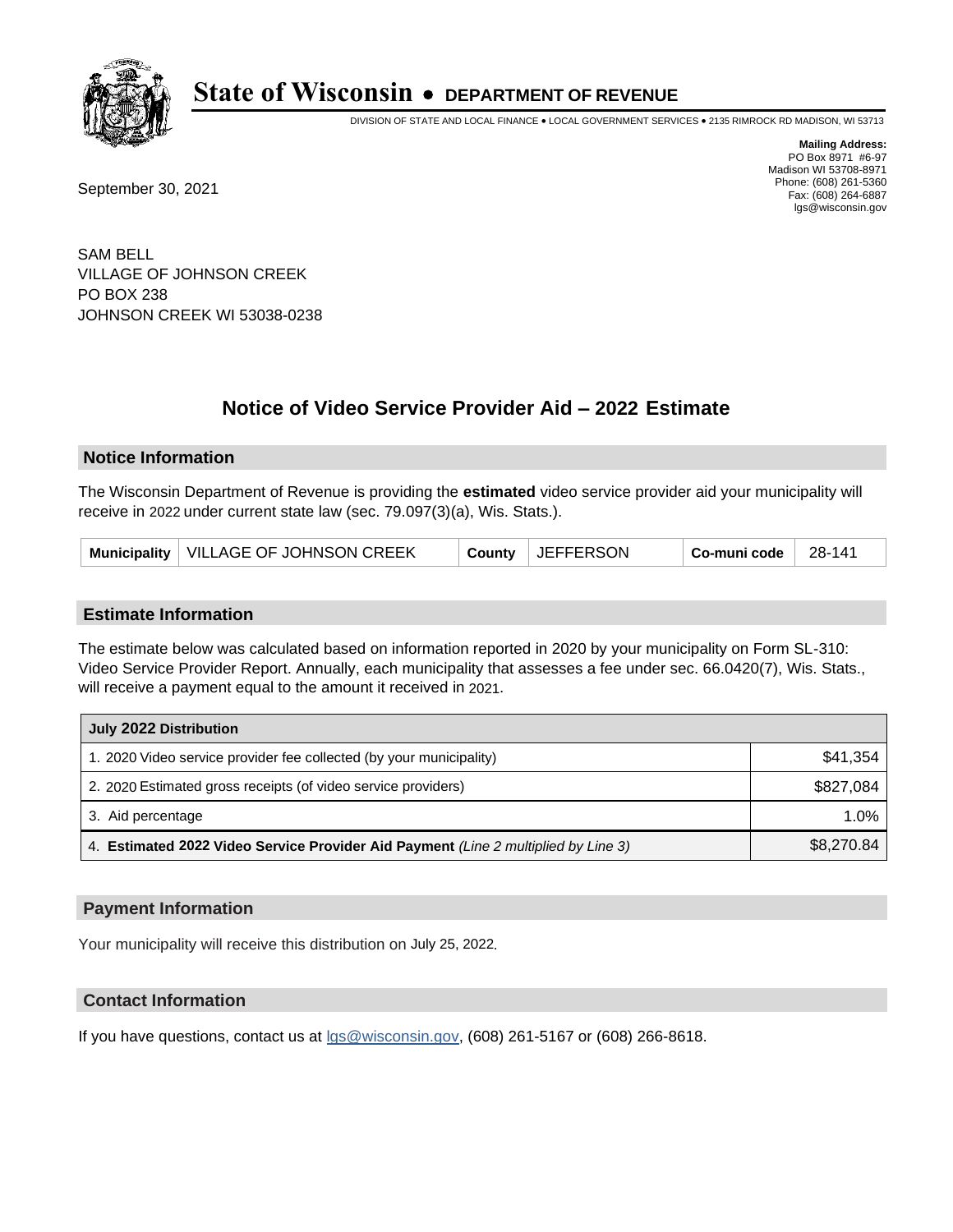

DIVISION OF STATE AND LOCAL FINANCE • LOCAL GOVERNMENT SERVICES • 2135 RIMROCK RD MADISON, WI 53713

September 30, 2021

**Mailing Address:** PO Box 8971 #6-97 Madison WI 53708-8971 Phone: (608) 261-5360 Fax: (608) 264-6887 lgs@wisconsin.gov

LAURIE MUELLER VILLAGE OF PALMYRA 100 TAFT ST, PO BOX 380 PALMYRA WI 53156-0380

# **Notice of Video Service Provider Aid - 2022 Estimate**

#### **Notice Information**

The Wisconsin Department of Revenue is providing the **estimated** video service provider aid your municipality will receive in 2022 under current state law (sec. 79.097(3)(a), Wis. Stats.).

| Municipality   VILLAGE OF PALMYRA | County | <b>JEFFERSON</b> | Co-muni code | 28-171 |
|-----------------------------------|--------|------------------|--------------|--------|
|-----------------------------------|--------|------------------|--------------|--------|

#### **Estimate Information**

The estimate below was calculated based on information reported in 2020 by your municipality on Form SL-310: Video Service Provider Report. Annually, each municipality that assesses a fee under sec. 66.0420(7), Wis. Stats., will receive a payment equal to the amount it received in 2021.

| July 2022 Distribution                                                             |            |
|------------------------------------------------------------------------------------|------------|
| 1. 2020 Video service provider fee collected (by your municipality)                | \$21,174   |
| 2. 2020 Estimated gross receipts (of video service providers)                      | \$423,494  |
| 3. Aid percentage                                                                  | $1.0\%$    |
| 4. Estimated 2022 Video Service Provider Aid Payment (Line 2 multiplied by Line 3) | \$4,234.94 |

#### **Payment Information**

Your municipality will receive this distribution on July 25, 2022.

## **Contact Information**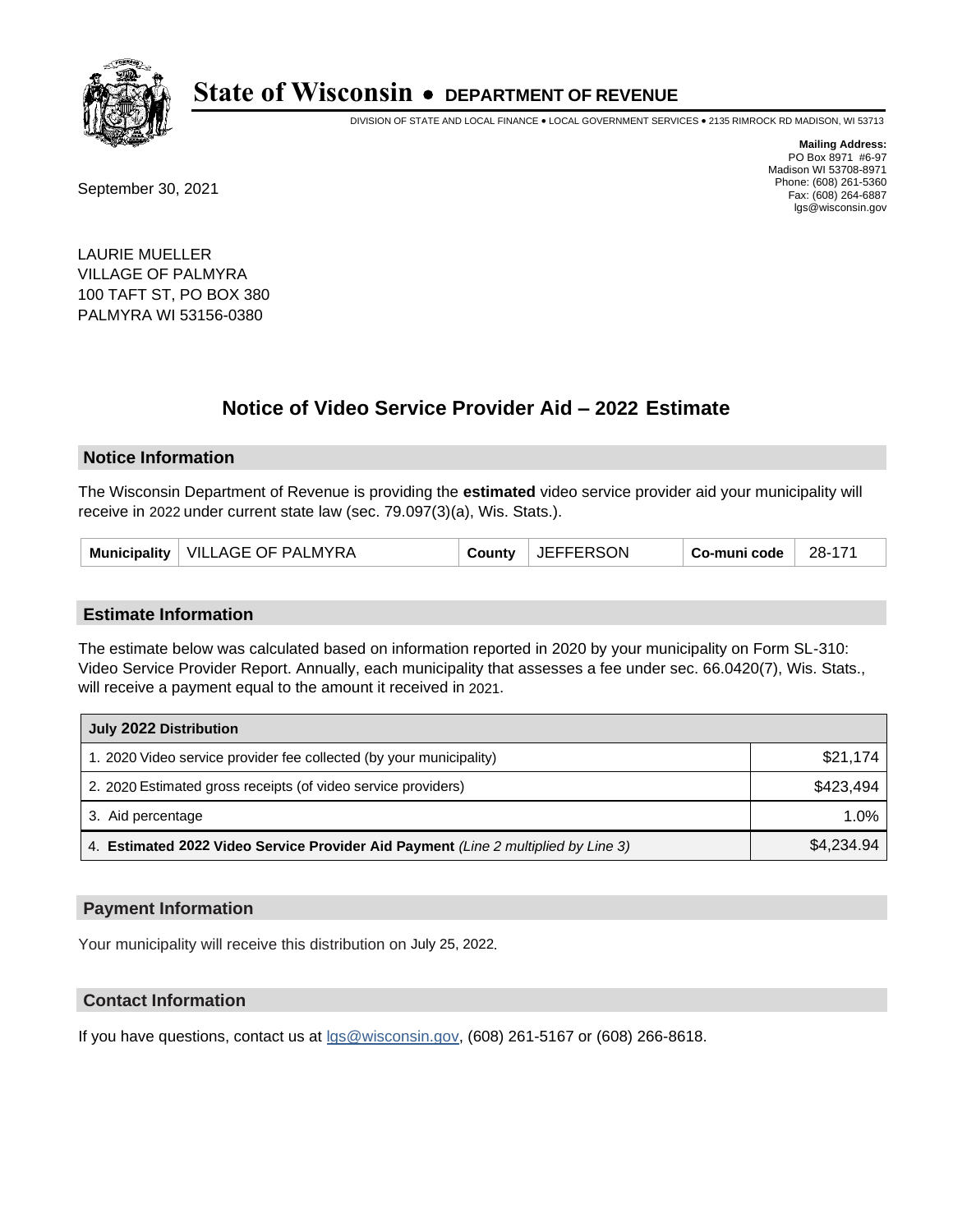

DIVISION OF STATE AND LOCAL FINANCE • LOCAL GOVERNMENT SERVICES • 2135 RIMROCK RD MADISON, WI 53713

September 30, 2021

**Mailing Address:** PO Box 8971 #6-97 Madison WI 53708-8971 Phone: (608) 261-5360 Fax: (608) 264-6887 lgs@wisconsin.gov

HEATHER RUPNOW VILLAGE OF SULLIVAN PO BOX 6 SULLIVAN WI 53178-0006

# **Notice of Video Service Provider Aid - 2022 Estimate**

#### **Notice Information**

The Wisconsin Department of Revenue is providing the **estimated** video service provider aid your municipality will receive in 2022 under current state law (sec. 79.097(3)(a), Wis. Stats.).

| Municipality   VILLAGE OF SULLIVAN |  | County JEFFERSON | Co-muni code | 28-181 |
|------------------------------------|--|------------------|--------------|--------|
|------------------------------------|--|------------------|--------------|--------|

#### **Estimate Information**

The estimate below was calculated based on information reported in 2020 by your municipality on Form SL-310: Video Service Provider Report. Annually, each municipality that assesses a fee under sec. 66.0420(7), Wis. Stats., will receive a payment equal to the amount it received in 2021.

| July 2022 Distribution                                                             |            |
|------------------------------------------------------------------------------------|------------|
| 1. 2020 Video service provider fee collected (by your municipality)                | \$11.904   |
| 2. 2020 Estimated gross receipts (of video service providers)                      | \$396.789  |
| 3. Aid percentage                                                                  | $1.0\%$    |
| 4. Estimated 2022 Video Service Provider Aid Payment (Line 2 multiplied by Line 3) | \$3,967.89 |

#### **Payment Information**

Your municipality will receive this distribution on July 25, 2022.

## **Contact Information**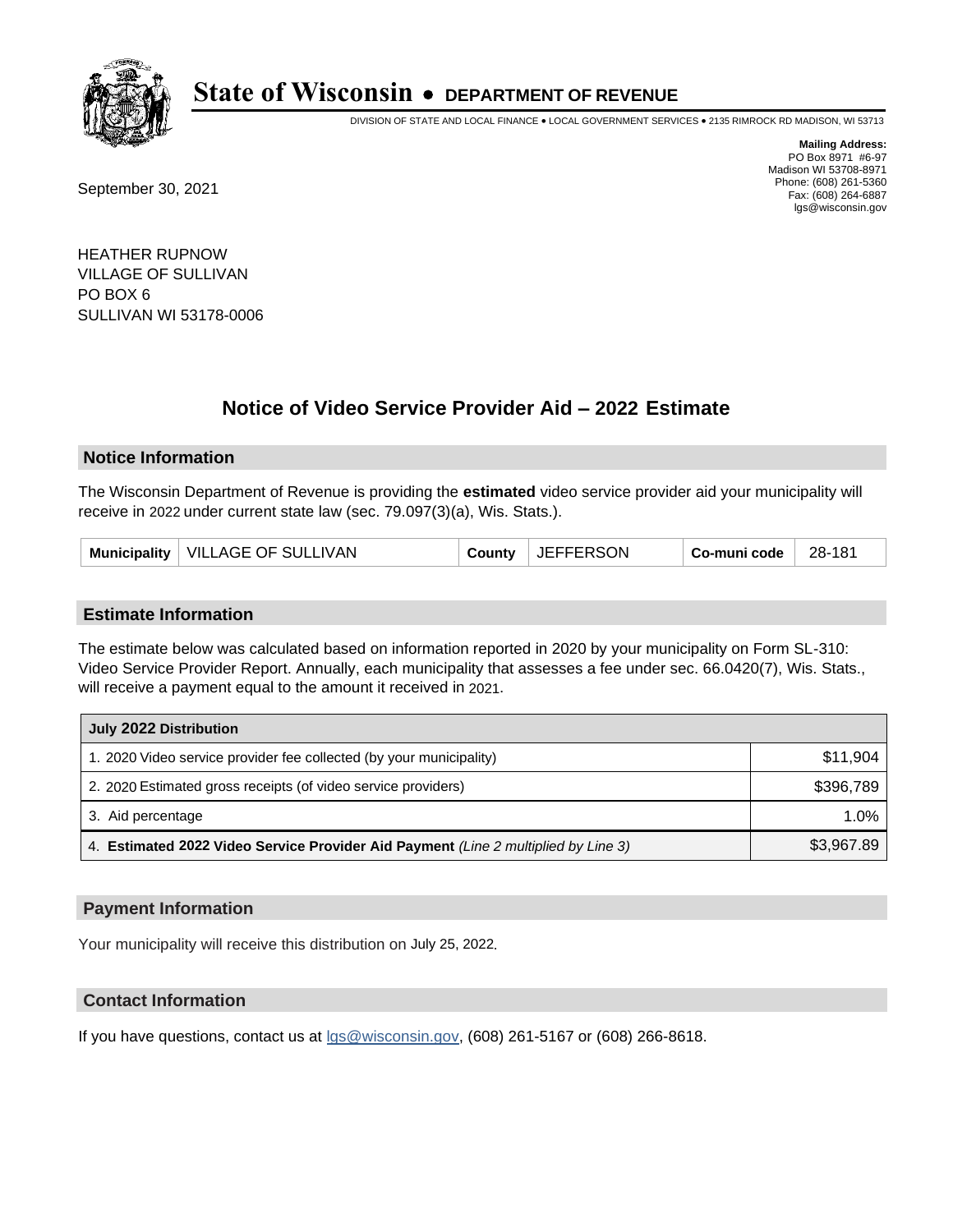

DIVISION OF STATE AND LOCAL FINANCE • LOCAL GOVERNMENT SERVICES • 2135 RIMROCK RD MADISON, WI 53713

September 30, 2021

**Mailing Address:** PO Box 8971 #6-97 Madison WI 53708-8971 Phone: (608) 261-5360 Fax: (608) 264-6887 lgs@wisconsin.gov

MICHELLE EBBERT CITY OF FORT ATKINSON 101 N MAIN ST FORT ATKINSON WI 53538-1861

# **Notice of Video Service Provider Aid - 2022 Estimate**

### **Notice Information**

The Wisconsin Department of Revenue is providing the **estimated** video service provider aid your municipality will receive in 2022 under current state law (sec. 79.097(3)(a), Wis. Stats.).

| Municipality   CITY OF FORT ATKINSON | County | UEFFERSON | Co-muni code | 28-226 |
|--------------------------------------|--------|-----------|--------------|--------|
|--------------------------------------|--------|-----------|--------------|--------|

#### **Estimate Information**

The estimate below was calculated based on information reported in 2020 by your municipality on Form SL-310: Video Service Provider Report. Annually, each municipality that assesses a fee under sec. 66.0420(7), Wis. Stats., will receive a payment equal to the amount it received in 2021.

| July 2022 Distribution                                                             |             |
|------------------------------------------------------------------------------------|-------------|
| 1. 2020 Video service provider fee collected (by your municipality)                | \$158,529   |
| 2. 2020 Estimated gross receipts (of video service providers)                      | \$3,165,881 |
| 3. Aid percentage                                                                  | $1.0\%$     |
| 4. Estimated 2022 Video Service Provider Aid Payment (Line 2 multiplied by Line 3) | \$31,658.81 |

#### **Payment Information**

Your municipality will receive this distribution on July 25, 2022.

## **Contact Information**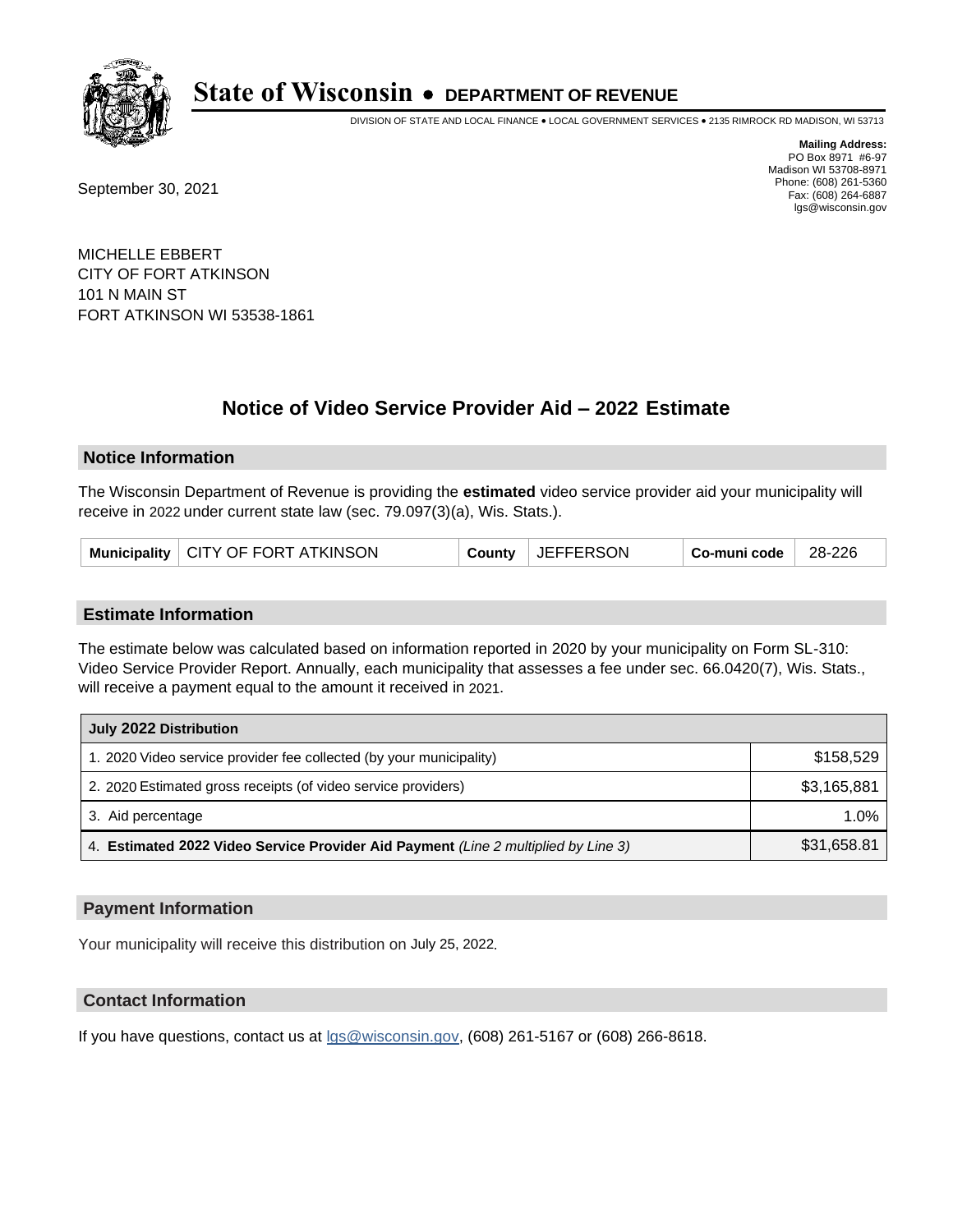

DIVISION OF STATE AND LOCAL FINANCE • LOCAL GOVERNMENT SERVICES • 2135 RIMROCK RD MADISON, WI 53713

September 30, 2021

**Mailing Address:** PO Box 8971 #6-97 Madison WI 53708-8971 Phone: (608) 261-5360 Fax: (608) 264-6887 lgs@wisconsin.gov

SARAH COPSEY CITY OF JEFFERSON 317 S MAIN STREET JEFFERSON WI 53549

# **Notice of Video Service Provider Aid - 2022 Estimate**

#### **Notice Information**

The Wisconsin Department of Revenue is providing the **estimated** video service provider aid your municipality will receive in 2022 under current state law (sec. 79.097(3)(a), Wis. Stats.).

| Municipality   CITY OF JEFFERSON | County | JEFFERSON | Co-muni code | 28-241 |
|----------------------------------|--------|-----------|--------------|--------|
|----------------------------------|--------|-----------|--------------|--------|

#### **Estimate Information**

The estimate below was calculated based on information reported in 2020 by your municipality on Form SL-310: Video Service Provider Report. Annually, each municipality that assesses a fee under sec. 66.0420(7), Wis. Stats., will receive a payment equal to the amount it received in 2021.

| July 2022 Distribution                                                             |             |
|------------------------------------------------------------------------------------|-------------|
| 1. 2020 Video service provider fee collected (by your municipality)                | \$95,132    |
| 2. 2020 Estimated gross receipts (of video service providers)                      | \$1,910,268 |
| 3. Aid percentage                                                                  | $1.0\%$     |
| 4. Estimated 2022 Video Service Provider Aid Payment (Line 2 multiplied by Line 3) | \$19,102.68 |

### **Payment Information**

Your municipality will receive this distribution on July 25, 2022.

## **Contact Information**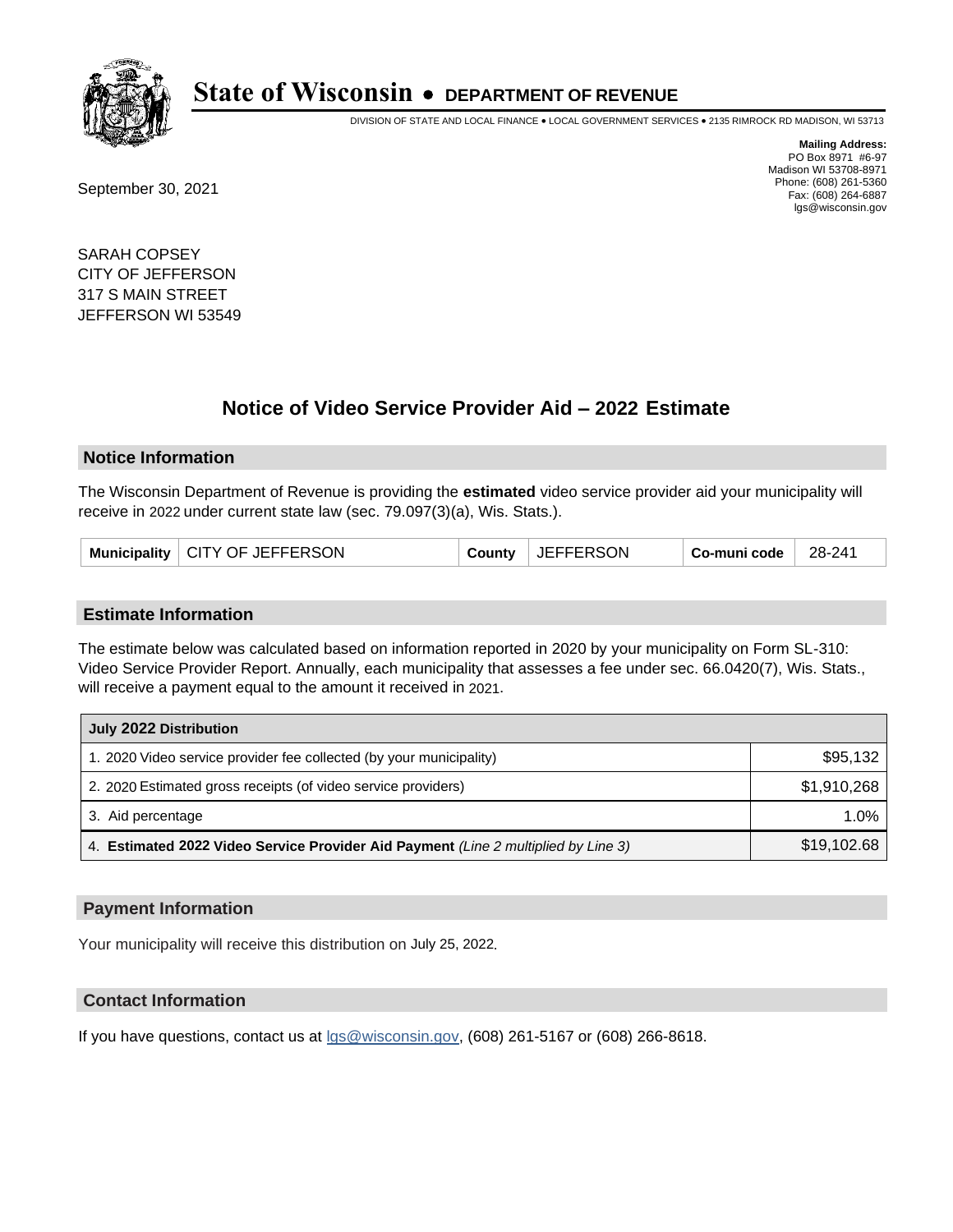

DIVISION OF STATE AND LOCAL FINANCE • LOCAL GOVERNMENT SERVICES • 2135 RIMROCK RD MADISON, WI 53713

September 30, 2021

**Mailing Address:** PO Box 8971 #6-97 Madison WI 53708-8971 Phone: (608) 261-5360 Fax: (608) 264-6887 lgs@wisconsin.gov

MISTY QUEST CITY OF LAKE MILLS 200 D WATER STREET LAKE MILLS WI 53551

# **Notice of Video Service Provider Aid - 2022 Estimate**

#### **Notice Information**

The Wisconsin Department of Revenue is providing the **estimated** video service provider aid your municipality will receive in 2022 under current state law (sec. 79.097(3)(a), Wis. Stats.).

| Municipality   CITY OF LAKE MILLS | <b>JEFFERSON</b><br>County | Co-muni code | 28-246 |
|-----------------------------------|----------------------------|--------------|--------|
|-----------------------------------|----------------------------|--------------|--------|

#### **Estimate Information**

The estimate below was calculated based on information reported in 2020 by your municipality on Form SL-310: Video Service Provider Report. Annually, each municipality that assesses a fee under sec. 66.0420(7), Wis. Stats., will receive a payment equal to the amount it received in 2021.

| July 2022 Distribution                                                             |             |  |  |  |
|------------------------------------------------------------------------------------|-------------|--|--|--|
| 1. 2020 Video service provider fee collected (by your municipality)                | \$76,520    |  |  |  |
| 2. 2020 Estimated gross receipts (of video service providers)                      | \$1,530,391 |  |  |  |
| 3. Aid percentage                                                                  | $1.0\%$     |  |  |  |
| 4. Estimated 2022 Video Service Provider Aid Payment (Line 2 multiplied by Line 3) | \$15,303.91 |  |  |  |

### **Payment Information**

Your municipality will receive this distribution on July 25, 2022.

### **Contact Information**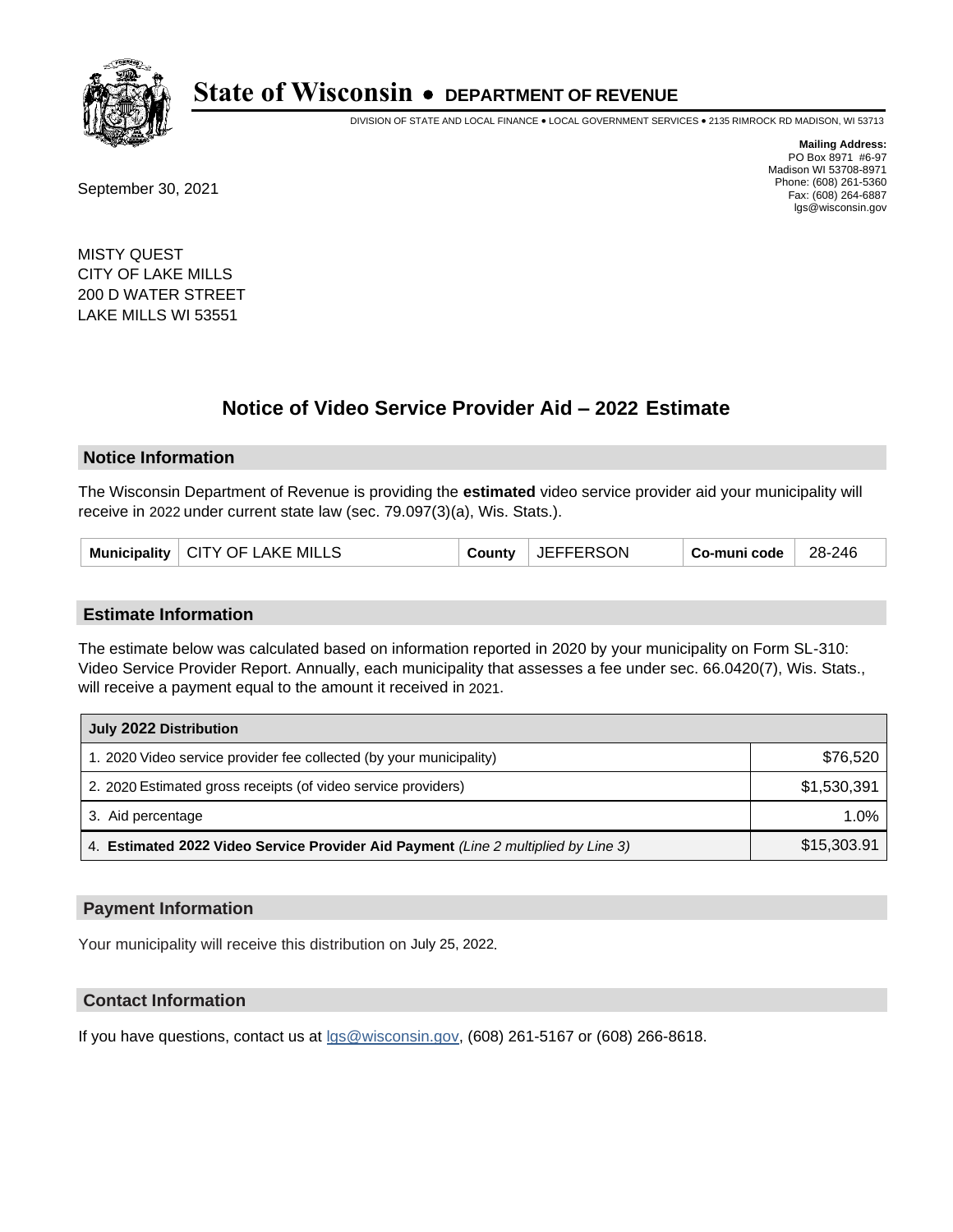

DIVISION OF STATE AND LOCAL FINANCE • LOCAL GOVERNMENT SERVICES • 2135 RIMROCK RD MADISON, WI 53713

September 30, 2021

**Mailing Address:** PO Box 8971 #6-97 Madison WI 53708-8971 Phone: (608) 261-5360 Fax: (608) 264-6887 lgs@wisconsin.gov

MORTON HANSEN CITY OF WATERLOO 136 N MONROE ST WATERLOO WI 53594-1198

# **Notice of Video Service Provider Aid - 2022 Estimate**

#### **Notice Information**

The Wisconsin Department of Revenue is providing the **estimated** video service provider aid your municipality will receive in 2022 under current state law (sec. 79.097(3)(a), Wis. Stats.).

| Municipality   CITY OF WATERLOO | County | UEFFERSON | Co-muni code | 28-290 |
|---------------------------------|--------|-----------|--------------|--------|
|---------------------------------|--------|-----------|--------------|--------|

#### **Estimate Information**

The estimate below was calculated based on information reported in 2020 by your municipality on Form SL-310: Video Service Provider Report. Annually, each municipality that assesses a fee under sec. 66.0420(7), Wis. Stats., will receive a payment equal to the amount it received in 2021.

| July 2022 Distribution                                                             |            |  |  |
|------------------------------------------------------------------------------------|------------|--|--|
| 1. 2020 Video service provider fee collected (by your municipality)                | \$40,328   |  |  |
| 2. 2020 Estimated gross receipts (of video service providers)                      | \$806.567  |  |  |
| 3. Aid percentage                                                                  | 1.0%       |  |  |
| 4. Estimated 2022 Video Service Provider Aid Payment (Line 2 multiplied by Line 3) | \$8,065.67 |  |  |

#### **Payment Information**

Your municipality will receive this distribution on July 25, 2022.

## **Contact Information**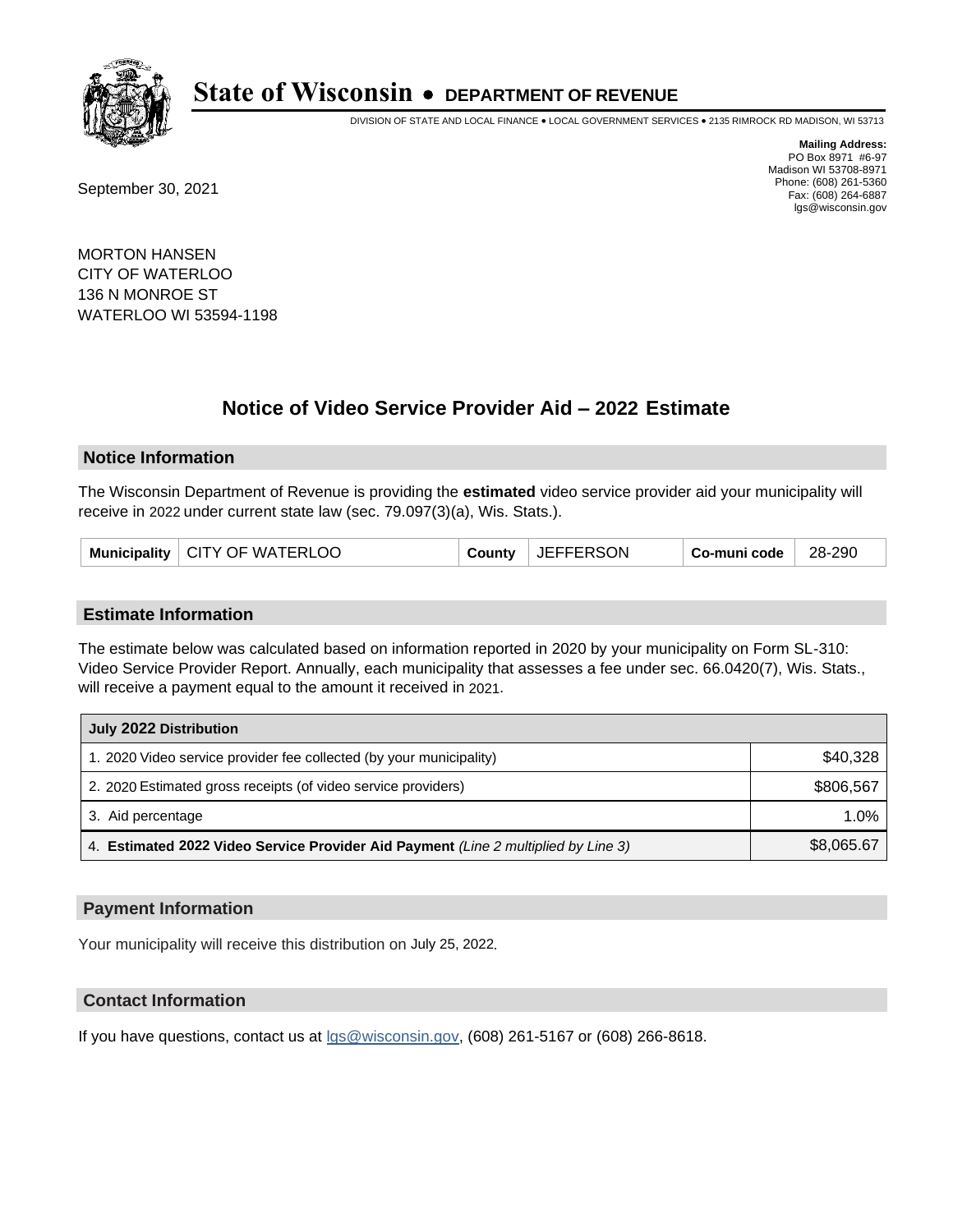

DIVISION OF STATE AND LOCAL FINANCE • LOCAL GOVERNMENT SERVICES • 2135 RIMROCK RD MADISON, WI 53713

September 30, 2021

**Mailing Address:** PO Box 8971 #6-97 Madison WI 53708-8971 Phone: (608) 261-5360 Fax: (608) 264-6887 lgs@wisconsin.gov

ELISSA FRIEDL CITY OF WATERTOWN PO BOX 477 WATERTOWN WI 53094-0477

# **Notice of Video Service Provider Aid - 2022 Estimate**

#### **Notice Information**

The Wisconsin Department of Revenue is providing the **estimated** video service provider aid your municipality will receive in 2022 under current state law (sec. 79.097(3)(a), Wis. Stats.).

|  | Municipality   CITY OF WATERTOWN | County | <b>JEFFERSON</b> | Co-muni code | 28-291 |
|--|----------------------------------|--------|------------------|--------------|--------|
|--|----------------------------------|--------|------------------|--------------|--------|

#### **Estimate Information**

The estimate below was calculated based on information reported in 2020 by your municipality on Form SL-310: Video Service Provider Report. Annually, each municipality that assesses a fee under sec. 66.0420(7), Wis. Stats., will receive a payment equal to the amount it received in 2021.

| July 2022 Distribution                                                             |             |  |  |  |
|------------------------------------------------------------------------------------|-------------|--|--|--|
| 1. 2020 Video service provider fee collected (by your municipality)                | \$259,791   |  |  |  |
| 2. 2020 Estimated gross receipts (of video service providers)                      | \$5,195,813 |  |  |  |
| 3. Aid percentage                                                                  | 1.0%        |  |  |  |
| 4. Estimated 2022 Video Service Provider Aid Payment (Line 2 multiplied by Line 3) | \$51,958.13 |  |  |  |

#### **Payment Information**

Your municipality will receive this distribution on July 25, 2022.

## **Contact Information**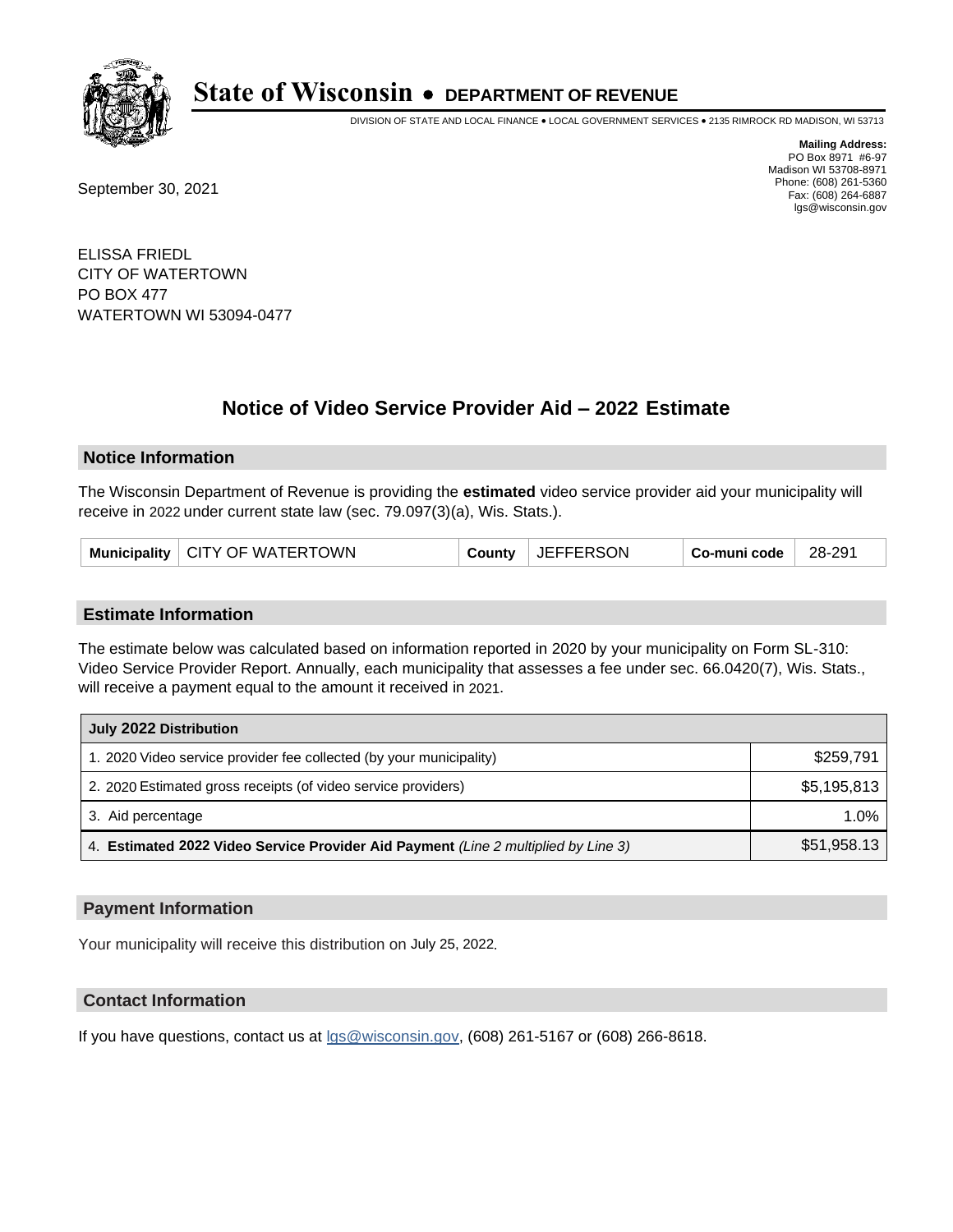

DIVISION OF STATE AND LOCAL FINANCE • LOCAL GOVERNMENT SERVICES • 2135 RIMROCK RD MADISON, WI 53713

September 30, 2021

**Mailing Address:** PO Box 8971 #6-97 Madison WI 53708-8971 Phone: (608) 261-5360 Fax: (608) 264-6887 lgs@wisconsin.gov

SARAH STARK VILLAGE OF CAMP DOUGLAS PO BOX 200, 304 CENTER ST CAMP DOUGLAS WI 54618

# **Notice of Video Service Provider Aid - 2022 Estimate**

#### **Notice Information**

The Wisconsin Department of Revenue is providing the **estimated** video service provider aid your municipality will receive in 2022 under current state law (sec. 79.097(3)(a), Wis. Stats.).

| Municipality   VILLAGE OF CAMP DOUGLAS |  | County | JUNEAU | Co-muni code | 29-111 |
|----------------------------------------|--|--------|--------|--------------|--------|
|----------------------------------------|--|--------|--------|--------------|--------|

#### **Estimate Information**

The estimate below was calculated based on information reported in 2020 by your municipality on Form SL-310: Video Service Provider Report. Annually, each municipality that assesses a fee under sec. 66.0420(7), Wis. Stats., will receive a payment equal to the amount it received in 2021.

| July 2022 Distribution                                                             |            |  |  |
|------------------------------------------------------------------------------------|------------|--|--|
| 1. 2020 Video service provider fee collected (by your municipality)                | \$6,109    |  |  |
| 2. 2020 Estimated gross receipts (of video service providers)                      | \$122,188  |  |  |
| 3. Aid percentage                                                                  | $1.0\%$    |  |  |
| 4. Estimated 2022 Video Service Provider Aid Payment (Line 2 multiplied by Line 3) | \$1,221.88 |  |  |

#### **Payment Information**

Your municipality will receive this distribution on July 25, 2022.

## **Contact Information**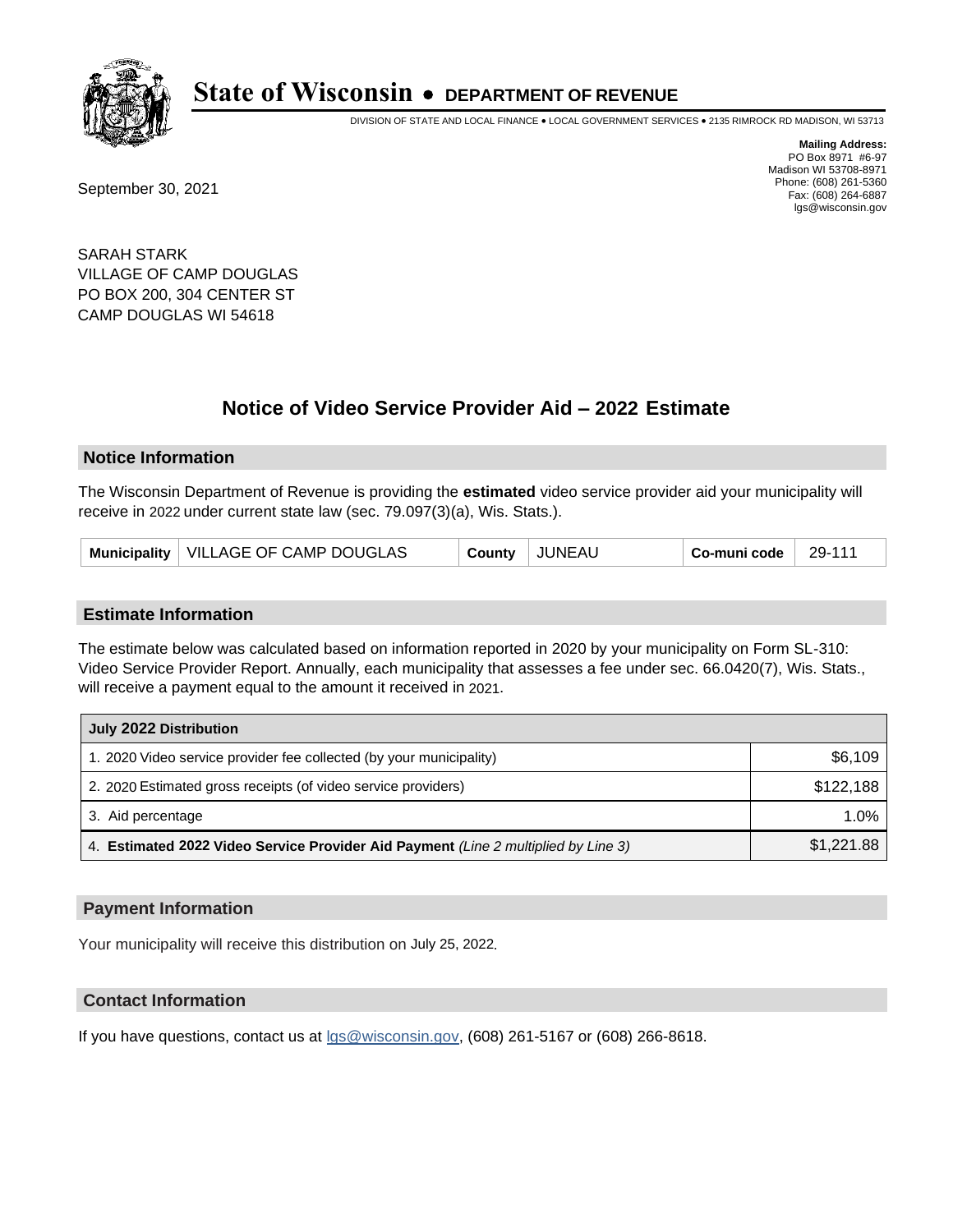

DIVISION OF STATE AND LOCAL FINANCE • LOCAL GOVERNMENT SERVICES • 2135 RIMROCK RD MADISON, WI 53713

September 30, 2021

**Mailing Address:** PO Box 8971 #6-97 Madison WI 53708-8971 Phone: (608) 261-5360 Fax: (608) 264-6887 lgs@wisconsin.gov

RANDALL REEG CITY OF MAUSTON 303 MANSION ST MAUSTON WI 53948-1329

# **Notice of Video Service Provider Aid - 2022 Estimate**

#### **Notice Information**

The Wisconsin Department of Revenue is providing the **estimated** video service provider aid your municipality will receive in 2022 under current state law (sec. 79.097(3)(a), Wis. Stats.).

| Municipality   CITY OF MAUSTON | County | <b>JUNEAU</b> | Co-muni code | 29-251 |
|--------------------------------|--------|---------------|--------------|--------|
|--------------------------------|--------|---------------|--------------|--------|

#### **Estimate Information**

The estimate below was calculated based on information reported in 2020 by your municipality on Form SL-310: Video Service Provider Report. Annually, each municipality that assesses a fee under sec. 66.0420(7), Wis. Stats., will receive a payment equal to the amount it received in 2021.

| July 2022 Distribution                                                             |            |  |  |
|------------------------------------------------------------------------------------|------------|--|--|
| 1. 2020 Video service provider fee collected (by your municipality)                | \$21,540   |  |  |
| 2. 2020 Estimated gross receipts (of video service providers)                      | \$430,800  |  |  |
| 3. Aid percentage                                                                  | 1.0%       |  |  |
| 4. Estimated 2022 Video Service Provider Aid Payment (Line 2 multiplied by Line 3) | \$4,308.00 |  |  |

#### **Payment Information**

Your municipality will receive this distribution on July 25, 2022.

## **Contact Information**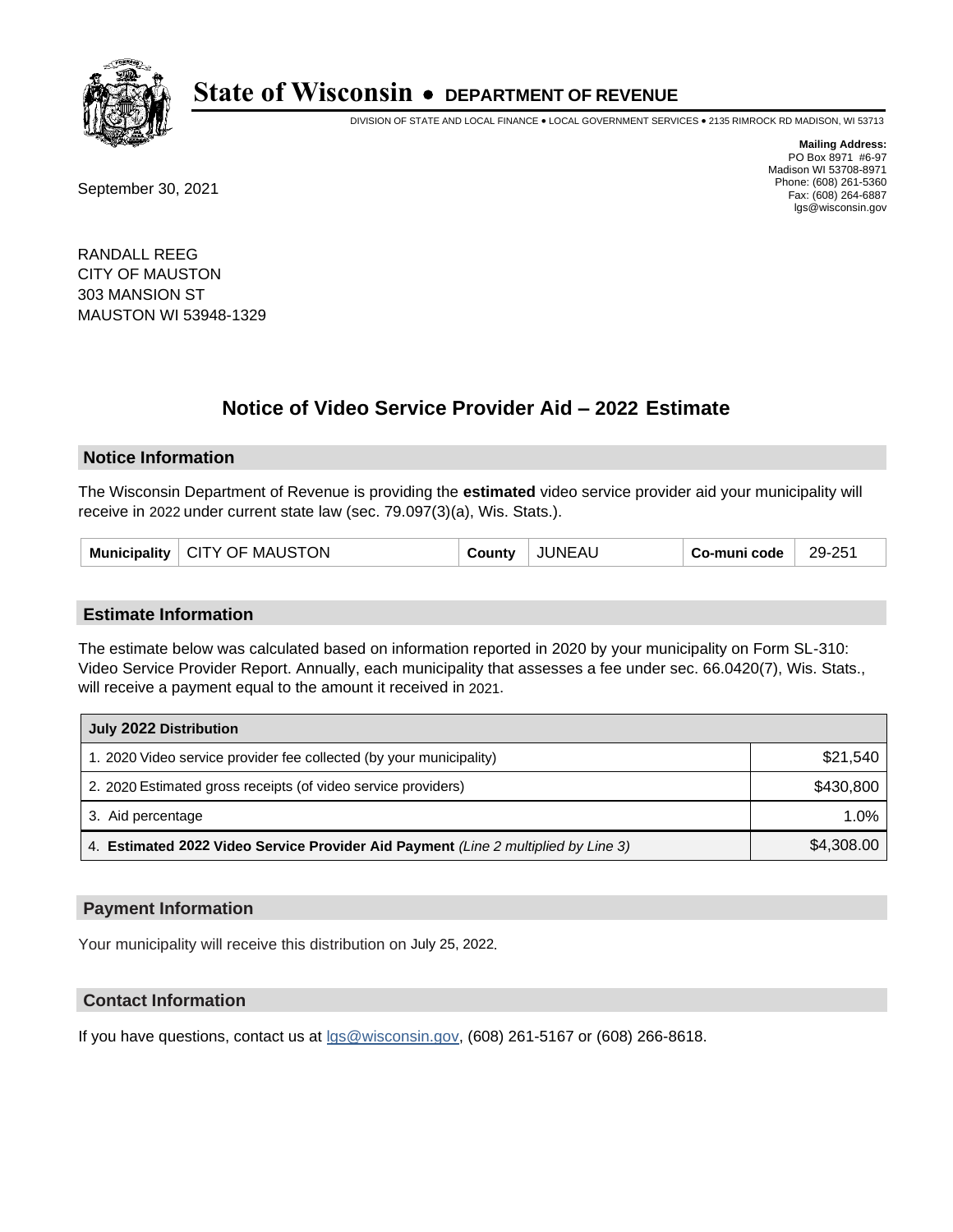

DIVISION OF STATE AND LOCAL FINANCE • LOCAL GOVERNMENT SERVICES • 2135 RIMROCK RD MADISON, WI 53713

September 30, 2021

**Mailing Address:** PO Box 8971 #6-97 Madison WI 53708-8971 Phone: (608) 261-5360 Fax: (608) 264-6887 lgs@wisconsin.gov

LISA VINZ CITY OF NEW LISBON PO BOX 218 NEW LISBON WI 53950-0218

# **Notice of Video Service Provider Aid - 2022 Estimate**

### **Notice Information**

The Wisconsin Department of Revenue is providing the **estimated** video service provider aid your municipality will receive in 2022 under current state law (sec. 79.097(3)(a), Wis. Stats.).

| Municipality   CITY OF NEW LISBON | County | JUNEAU | Co-muni code | 29-261 |
|-----------------------------------|--------|--------|--------------|--------|
|-----------------------------------|--------|--------|--------------|--------|

#### **Estimate Information**

The estimate below was calculated based on information reported in 2020 by your municipality on Form SL-310: Video Service Provider Report. Annually, each municipality that assesses a fee under sec. 66.0420(7), Wis. Stats., will receive a payment equal to the amount it received in 2021.

| July 2022 Distribution                                                             |            |  |  |  |
|------------------------------------------------------------------------------------|------------|--|--|--|
| 1. 2020 Video service provider fee collected (by your municipality)                | \$14.565   |  |  |  |
| 2. 2020 Estimated gross receipts (of video service providers)                      | \$291.571  |  |  |  |
| 3. Aid percentage                                                                  | 1.0%       |  |  |  |
| 4. Estimated 2022 Video Service Provider Aid Payment (Line 2 multiplied by Line 3) | \$2,915.71 |  |  |  |

#### **Payment Information**

Your municipality will receive this distribution on July 25, 2022.

## **Contact Information**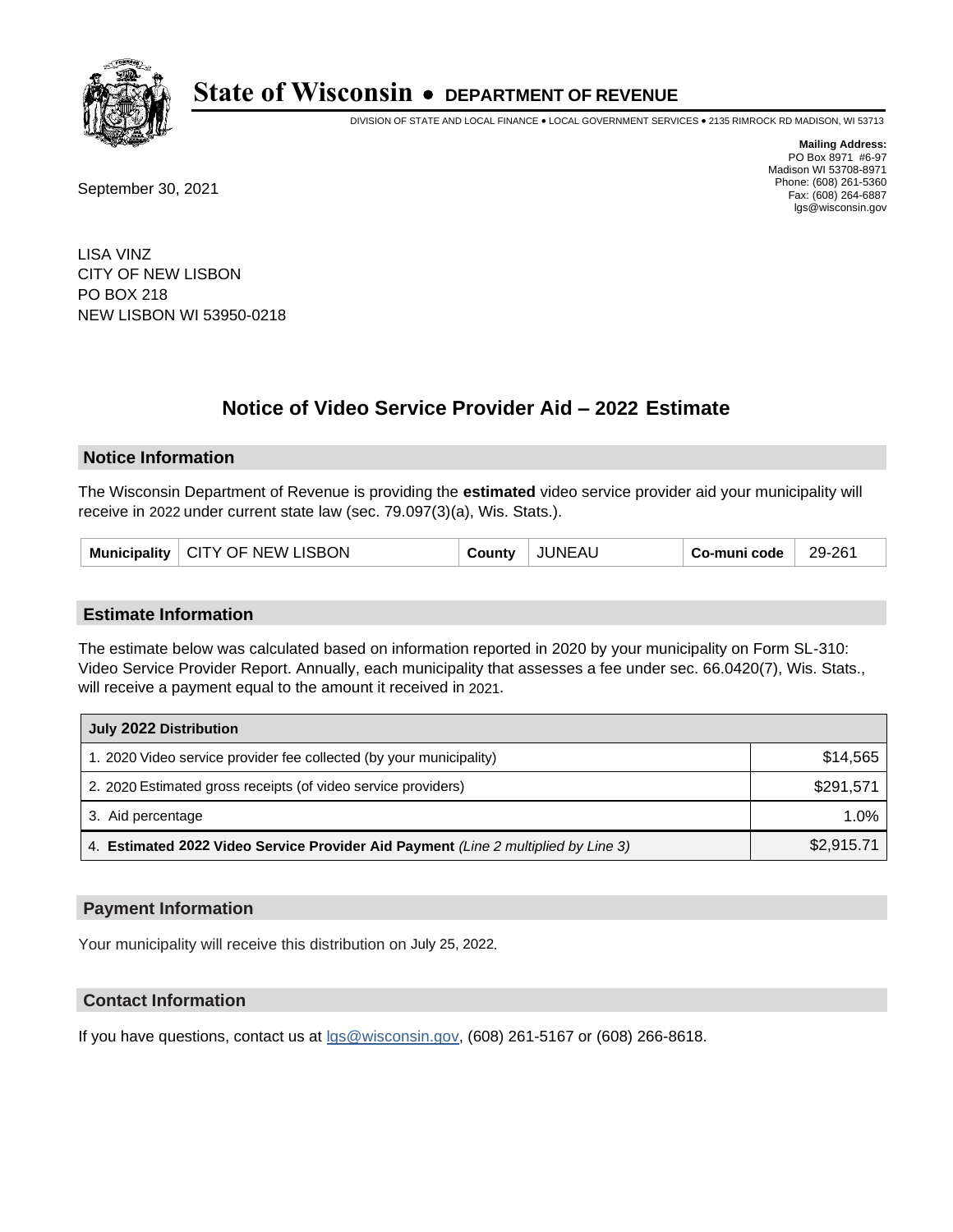

DIVISION OF STATE AND LOCAL FINANCE • LOCAL GOVERNMENT SERVICES • 2135 RIMROCK RD MADISON, WI 53713

September 30, 2021

**Mailing Address:** PO Box 8971 #6-97 Madison WI 53708-8971 Phone: (608) 261-5360 Fax: (608) 264-6887 lgs@wisconsin.gov

CALLIE RUCKER TOWN OF RANDALL 34530 BASSETT RD BURLINGTON WI 53105

# **Notice of Video Service Provider Aid - 2022 Estimate**

#### **Notice Information**

The Wisconsin Department of Revenue is providing the **estimated** video service provider aid your municipality will receive in 2022 under current state law (sec. 79.097(3)(a), Wis. Stats.).

| Municipality   TOWN OF RANDALL | County | <b>KENOSHA</b> | Co-muni code | 30-010 |
|--------------------------------|--------|----------------|--------------|--------|
|--------------------------------|--------|----------------|--------------|--------|

#### **Estimate Information**

The estimate below was calculated based on information reported in 2020 by your municipality on Form SL-310: Video Service Provider Report. Annually, each municipality that assesses a fee under sec. 66.0420(7), Wis. Stats., will receive a payment equal to the amount it received in 2021.

| July 2022 Distribution                                                             |            |
|------------------------------------------------------------------------------------|------------|
| 1. 2020 Video service provider fee collected (by your municipality)                | \$42.411   |
| 2. 2020 Estimated gross receipts (of video service providers)                      | \$848.216  |
| 3. Aid percentage                                                                  | 1.0%       |
| 4. Estimated 2022 Video Service Provider Aid Payment (Line 2 multiplied by Line 3) | \$8,482.16 |

#### **Payment Information**

Your municipality will receive this distribution on July 25, 2022.

## **Contact Information**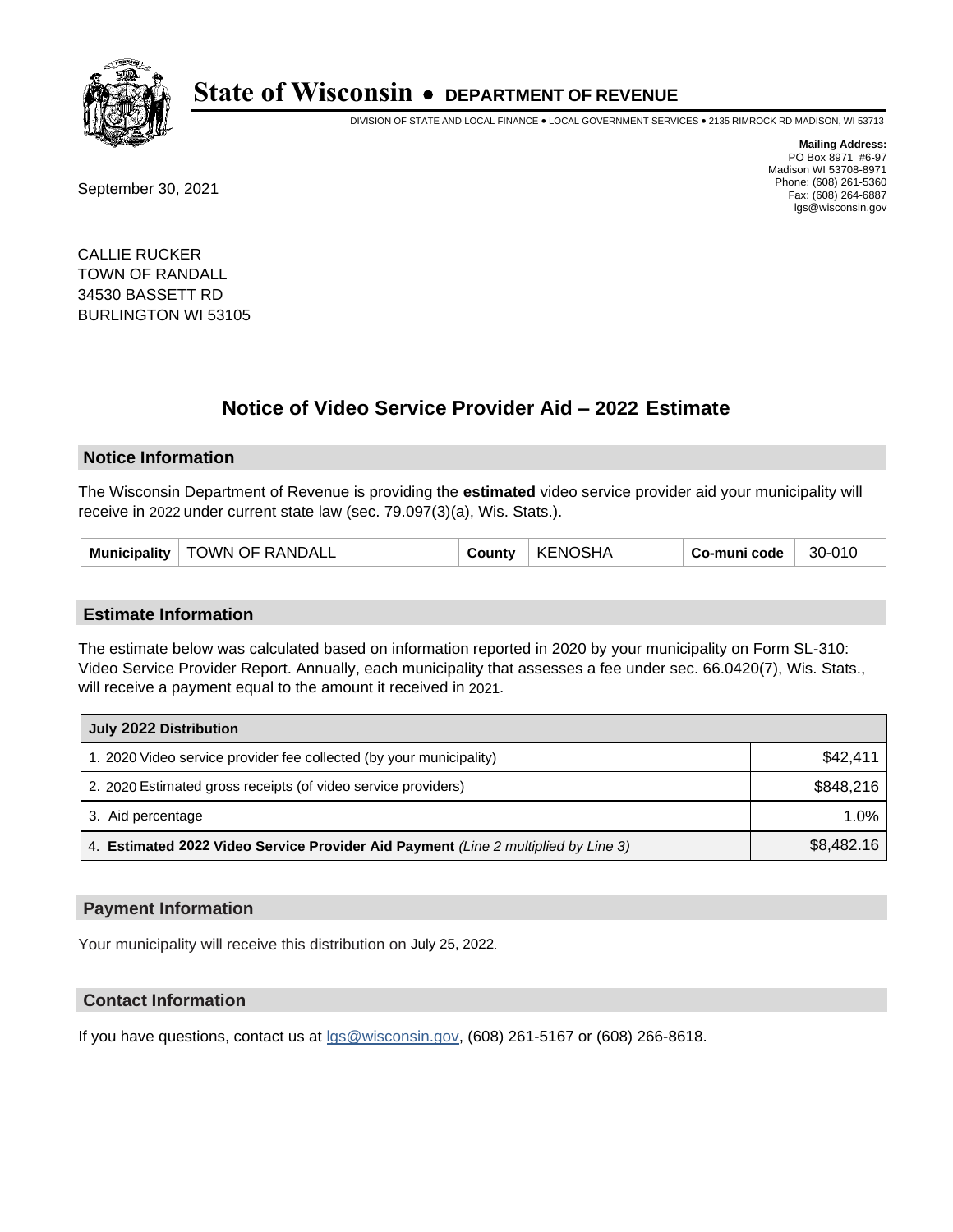

DIVISION OF STATE AND LOCAL FINANCE • LOCAL GOVERNMENT SERVICES • 2135 RIMROCK RD MADISON, WI 53713

September 30, 2021

**Mailing Address:** PO Box 8971 #6-97 Madison WI 53708-8971 Phone: (608) 261-5360 Fax: (608) 264-6887 lgs@wisconsin.gov

SHEILA SIEGLER TOWN OF WHEATLAND PO BOX 797, 34315 GENEVA RD NEW MUNSTER WI 53152-0797

# **Notice of Video Service Provider Aid - 2022 Estimate**

#### **Notice Information**

The Wisconsin Department of Revenue is providing the **estimated** video service provider aid your municipality will receive in 2022 under current state law (sec. 79.097(3)(a), Wis. Stats.).

| Municipality   TOWN OF WHEATLAND | County | KENOSHA | Co-muni code | 30-016 |
|----------------------------------|--------|---------|--------------|--------|
|----------------------------------|--------|---------|--------------|--------|

#### **Estimate Information**

The estimate below was calculated based on information reported in 2020 by your municipality on Form SL-310: Video Service Provider Report. Annually, each municipality that assesses a fee under sec. 66.0420(7), Wis. Stats., will receive a payment equal to the amount it received in 2021.

| July 2022 Distribution                                                             |            |
|------------------------------------------------------------------------------------|------------|
| 1. 2020 Video service provider fee collected (by your municipality)                | \$24,568   |
| 2. 2020 Estimated gross receipts (of video service providers)                      | \$818,955  |
| 3. Aid percentage                                                                  | 1.0%       |
| 4. Estimated 2022 Video Service Provider Aid Payment (Line 2 multiplied by Line 3) | \$8,189.55 |

#### **Payment Information**

Your municipality will receive this distribution on July 25, 2022.

## **Contact Information**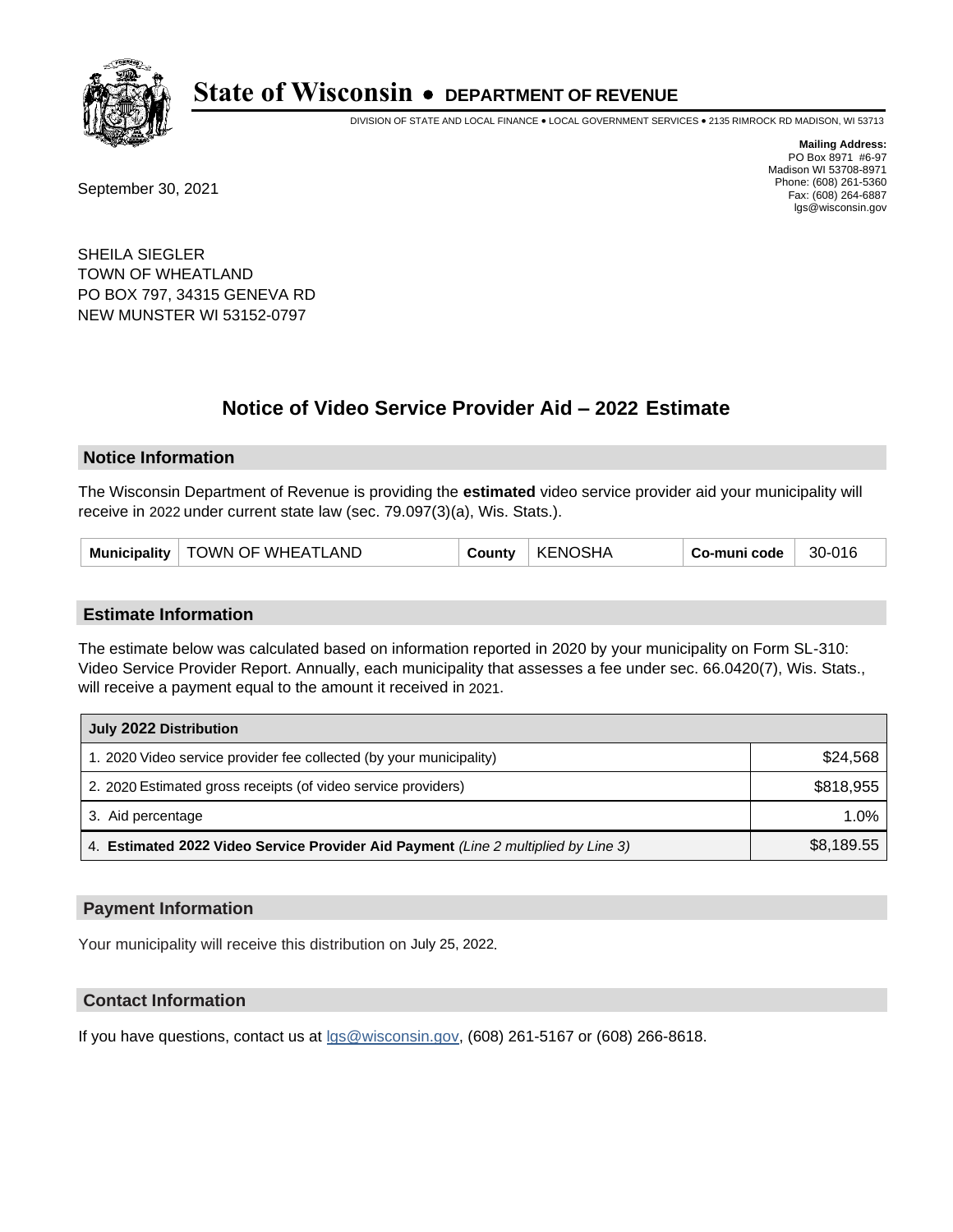

DIVISION OF STATE AND LOCAL FINANCE • LOCAL GOVERNMENT SERVICES • 2135 RIMROCK RD MADISON, WI 53713

September 30, 2021

**Mailing Address:** PO Box 8971 #6-97 Madison WI 53708-8971 Phone: (608) 261-5360 Fax: (608) 264-6887 lgs@wisconsin.gov

AMY KLEMKO VILLAGE OF BRISTOL 19801 83RD STREET BRISTOL WI 53104

# **Notice of Video Service Provider Aid - 2022 Estimate**

#### **Notice Information**

The Wisconsin Department of Revenue is providing the **estimated** video service provider aid your municipality will receive in 2022 under current state law (sec. 79.097(3)(a), Wis. Stats.).

| Municipality   VILLAGE OF BRISTOL<br>County | <b>KENOSHA</b> | Co-muni code | 30-104 |
|---------------------------------------------|----------------|--------------|--------|
|---------------------------------------------|----------------|--------------|--------|

#### **Estimate Information**

The estimate below was calculated based on information reported in 2020 by your municipality on Form SL-310: Video Service Provider Report. Annually, each municipality that assesses a fee under sec. 66.0420(7), Wis. Stats., will receive a payment equal to the amount it received in 2021.

| July 2022 Distribution                                                             |             |
|------------------------------------------------------------------------------------|-------------|
| 1. 2020 Video service provider fee collected (by your municipality)                | \$40,981    |
| 2. 2020 Estimated gross receipts (of video service providers)                      | \$1.366.025 |
| 3. Aid percentage                                                                  | 1.0%        |
| 4. Estimated 2022 Video Service Provider Aid Payment (Line 2 multiplied by Line 3) | \$13,660.25 |

#### **Payment Information**

Your municipality will receive this distribution on July 25, 2022.

## **Contact Information**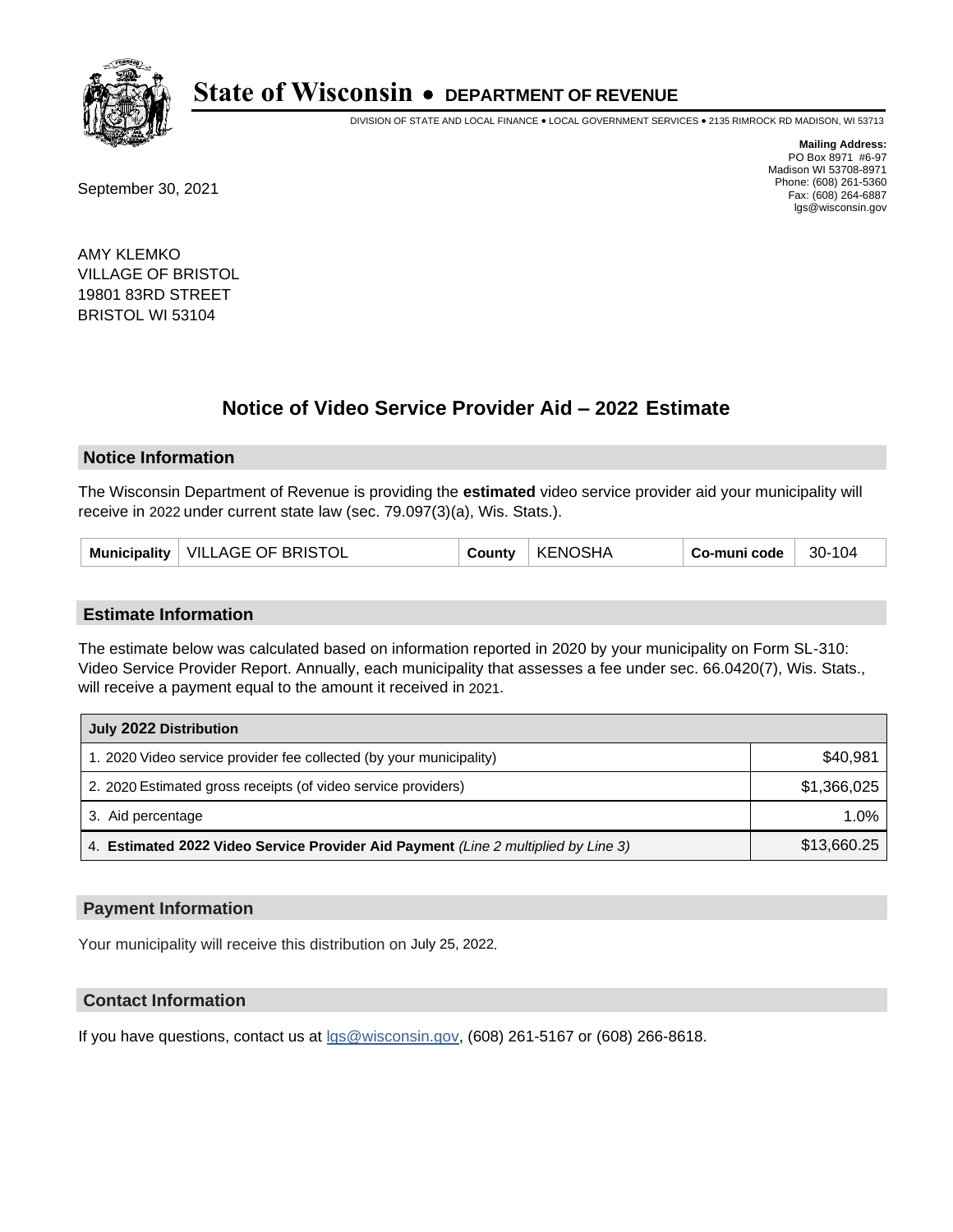

DIVISION OF STATE AND LOCAL FINANCE • LOCAL GOVERNMENT SERVICES • 2135 RIMROCK RD MADISON, WI 53713

September 30, 2021

**Mailing Address:** PO Box 8971 #6-97 Madison WI 53708-8971 Phone: (608) 261-5360 Fax: (608) 264-6887 lgs@wisconsin.gov

MICHELLE SHRAMEK VILLAGE OF PADDOCK LAKE 6969 236TH AVE SALEM WI 53168-9624

# **Notice of Video Service Provider Aid - 2022 Estimate**

### **Notice Information**

The Wisconsin Department of Revenue is providing the **estimated** video service provider aid your municipality will receive in 2022 under current state law (sec. 79.097(3)(a), Wis. Stats.).

| Municipality   VILLAGE OF PADDOCK LAKE | County | KENOSHA | Co-muni code | 30-171 |
|----------------------------------------|--------|---------|--------------|--------|
|----------------------------------------|--------|---------|--------------|--------|

#### **Estimate Information**

The estimate below was calculated based on information reported in 2020 by your municipality on Form SL-310: Video Service Provider Report. Annually, each municipality that assesses a fee under sec. 66.0420(7), Wis. Stats., will receive a payment equal to the amount it received in 2021.

| July 2022 Distribution                                                             |            |
|------------------------------------------------------------------------------------|------------|
| 1. 2020 Video service provider fee collected (by your municipality)                | \$24.314   |
| 2. 2020 Estimated gross receipts (of video service providers)                      | \$810,481  |
| 3. Aid percentage                                                                  | 1.0%       |
| 4. Estimated 2022 Video Service Provider Aid Payment (Line 2 multiplied by Line 3) | \$8,104.81 |

#### **Payment Information**

Your municipality will receive this distribution on July 25, 2022.

## **Contact Information**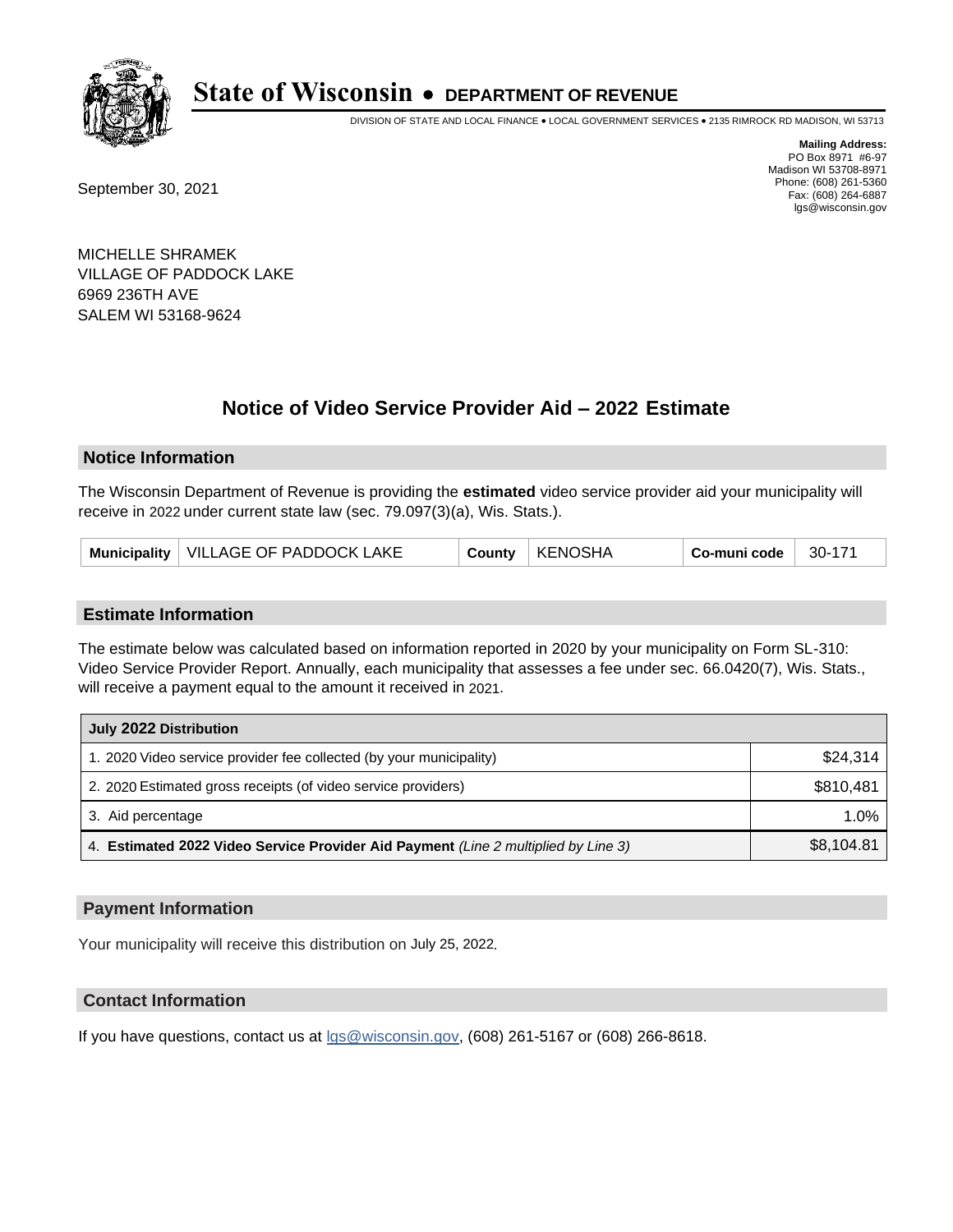

DIVISION OF STATE AND LOCAL FINANCE • LOCAL GOVERNMENT SERVICES • 2135 RIMROCK RD MADISON, WI 53713

September 30, 2021

**Mailing Address:** PO Box 8971 #6-97 Madison WI 53708-8971 Phone: (608) 261-5360 Fax: (608) 264-6887 lgs@wisconsin.gov

JANE SNELL VILLAGE OF PLEASANT PRAIRIE 9915 39TH AVE PLEASANT PR WI 53158-6504

# **Notice of Video Service Provider Aid - 2022 Estimate**

#### **Notice Information**

The Wisconsin Department of Revenue is providing the **estimated** video service provider aid your municipality will receive in 2022 under current state law (sec. 79.097(3)(a), Wis. Stats.).

|--|

#### **Estimate Information**

The estimate below was calculated based on information reported in 2020 by your municipality on Form SL-310: Video Service Provider Report. Annually, each municipality that assesses a fee under sec. 66.0420(7), Wis. Stats., will receive a payment equal to the amount it received in 2021.

| July 2022 Distribution                                                             |             |
|------------------------------------------------------------------------------------|-------------|
| 1. 2020 Video service provider fee collected (by your municipality)                | \$298,905   |
| 2. 2020 Estimated gross receipts (of video service providers)                      | \$5,978,100 |
| 3. Aid percentage                                                                  | 1.0%        |
| 4. Estimated 2022 Video Service Provider Aid Payment (Line 2 multiplied by Line 3) | \$59,781.00 |

#### **Payment Information**

Your municipality will receive this distribution on July 25, 2022.

## **Contact Information**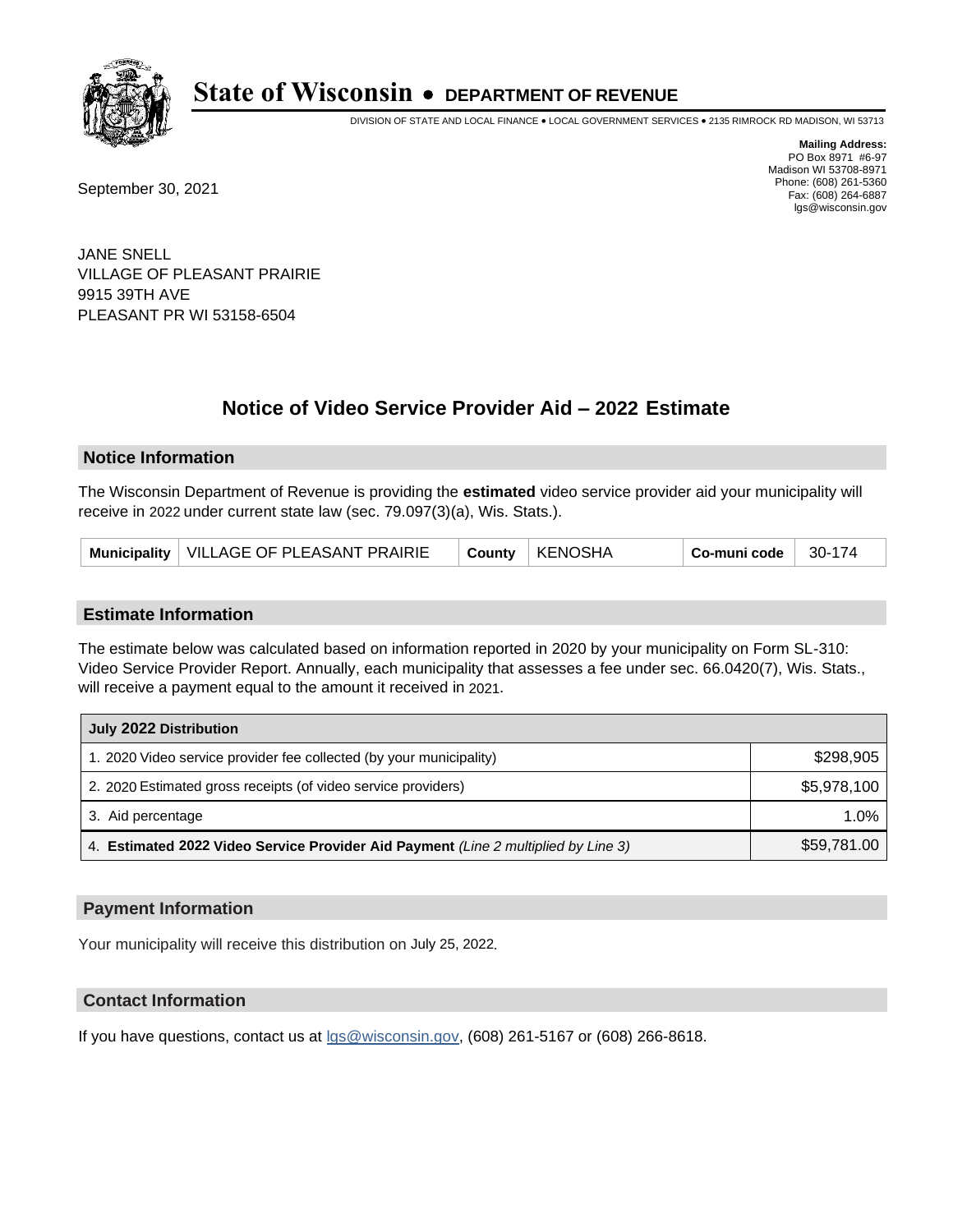

DIVISION OF STATE AND LOCAL FINANCE • LOCAL GOVERNMENT SERVICES • 2135 RIMROCK RD MADISON, WI 53713

September 30, 2021

**Mailing Address:** PO Box 8971 #6-97 Madison WI 53708-8971 Phone: (608) 261-5360 Fax: (608) 264-6887 lgs@wisconsin.gov

SHANNON HAHN VILLAGE OF SALEM LAKES PO BOX 443, 9814 ANTIOCH RD SALEM WI 53168-0443

# **Notice of Video Service Provider Aid - 2022 Estimate**

#### **Notice Information**

The Wisconsin Department of Revenue is providing the **estimated** video service provider aid your municipality will receive in 2022 under current state law (sec. 79.097(3)(a), Wis. Stats.).

| Municipality   VILLAGE OF SALEM LAKES | <b>County</b> | KENOSHA | Co-muni code | $30-179$ |
|---------------------------------------|---------------|---------|--------------|----------|
|---------------------------------------|---------------|---------|--------------|----------|

#### **Estimate Information**

The estimate below was calculated based on information reported in 2020 by your municipality on Form SL-310: Video Service Provider Report. Annually, each municipality that assesses a fee under sec. 66.0420(7), Wis. Stats., will receive a payment equal to the amount it received in 2021.

| July 2022 Distribution                                                             |             |  |  |
|------------------------------------------------------------------------------------|-------------|--|--|
| 1. 2020 Video service provider fee collected (by your municipality)                | \$116,367   |  |  |
| 2. 2020 Estimated gross receipts (of video service providers)                      | \$3,596,354 |  |  |
| 3. Aid percentage                                                                  | $1.0\%$     |  |  |
| 4. Estimated 2022 Video Service Provider Aid Payment (Line 2 multiplied by Line 3) | \$35,963.54 |  |  |

#### **Payment Information**

Your municipality will receive this distribution on July 25, 2022.

## **Contact Information**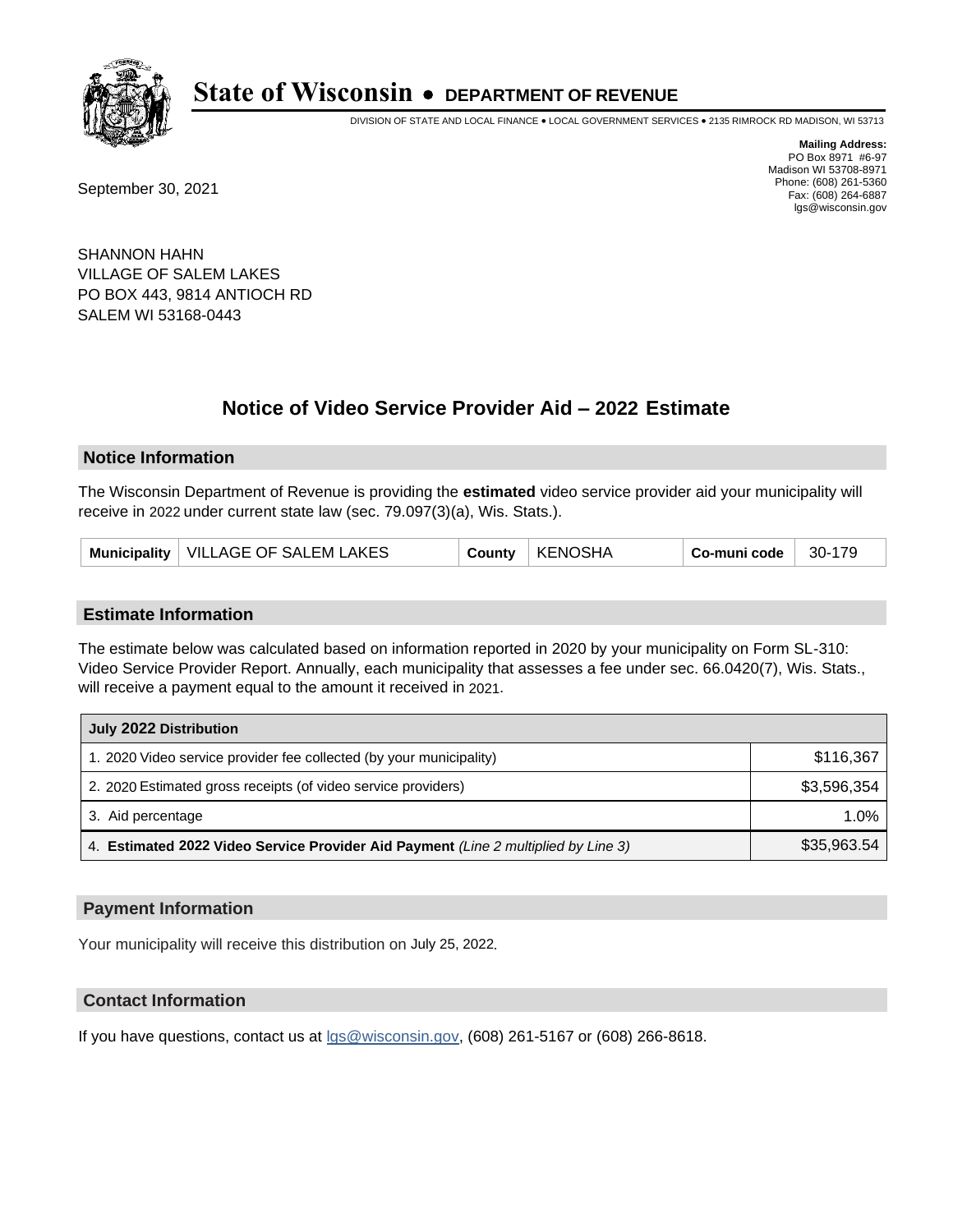

DIVISION OF STATE AND LOCAL FINANCE • LOCAL GOVERNMENT SERVICES • 2135 RIMROCK RD MADISON, WI 53713

September 30, 2021

**Mailing Address:** PO Box 8971 #6-97 Madison WI 53708-8971 Phone: (608) 261-5360 Fax: (608) 264-6887 lgs@wisconsin.gov

MARY COLE VILLAGE OF SOMERS PO BOX 197 SOMERS WI 53171

# **Notice of Video Service Provider Aid - 2022 Estimate**

#### **Notice Information**

The Wisconsin Department of Revenue is providing the **estimated** video service provider aid your municipality will receive in 2022 under current state law (sec. 79.097(3)(a), Wis. Stats.).

| Municipality   VILLAGE OF SOMERS | County | KENOSHA | Co-muni code | 30-182 |
|----------------------------------|--------|---------|--------------|--------|
|----------------------------------|--------|---------|--------------|--------|

#### **Estimate Information**

The estimate below was calculated based on information reported in 2020 by your municipality on Form SL-310: Video Service Provider Report. Annually, each municipality that assesses a fee under sec. 66.0420(7), Wis. Stats., will receive a payment equal to the amount it received in 2021.

| July 2022 Distribution                                                             |             |
|------------------------------------------------------------------------------------|-------------|
| 1. 2020 Video service provider fee collected (by your municipality)                | \$122.424   |
| 2. 2020 Estimated gross receipts (of video service providers)                      | \$2.448.480 |
| 3. Aid percentage                                                                  | 1.0%        |
| 4. Estimated 2022 Video Service Provider Aid Payment (Line 2 multiplied by Line 3) | \$24,484.80 |

#### **Payment Information**

Your municipality will receive this distribution on July 25, 2022.

## **Contact Information**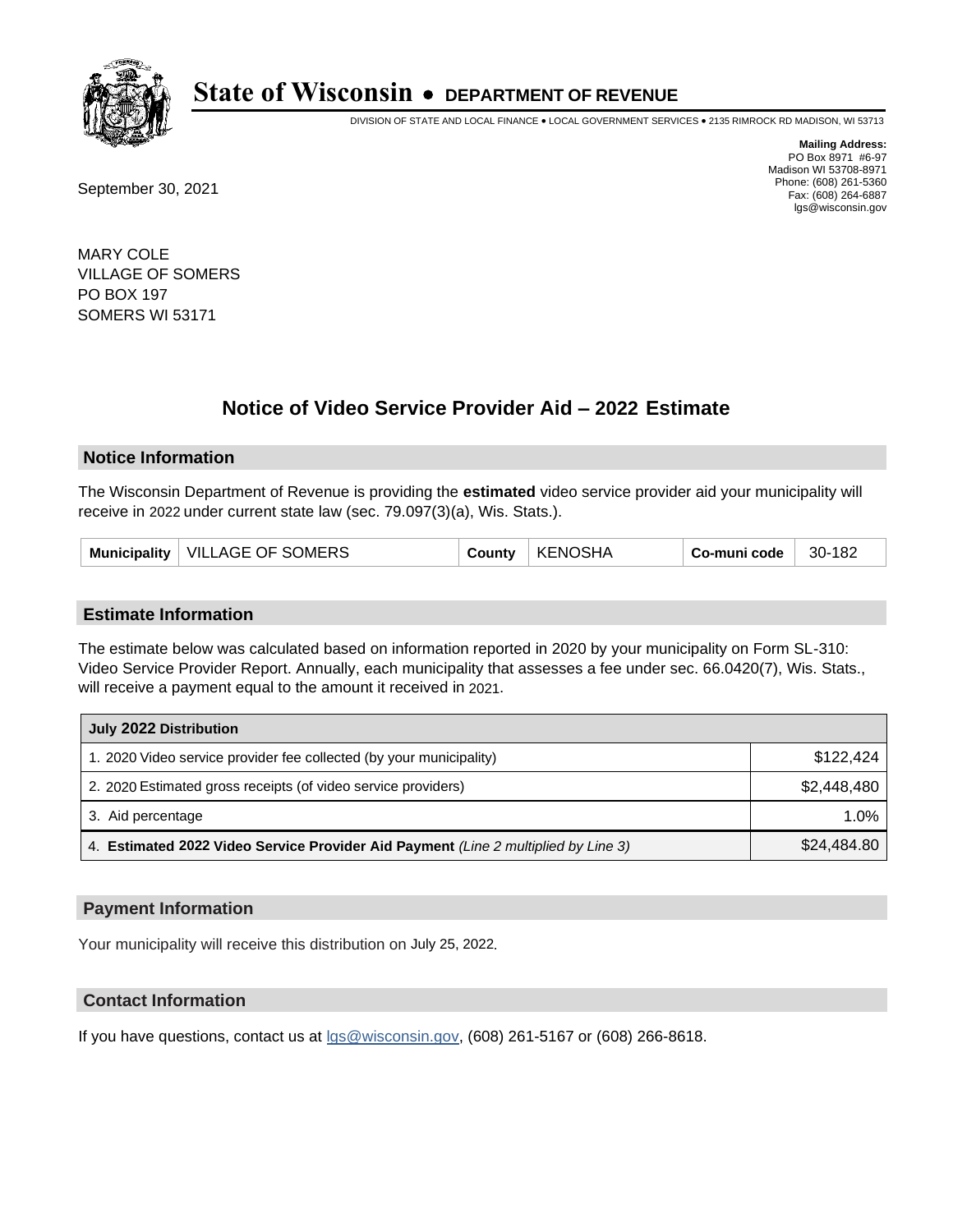

DIVISION OF STATE AND LOCAL FINANCE • LOCAL GOVERNMENT SERVICES • 2135 RIMROCK RD MADISON, WI 53713

September 30, 2021

**Mailing Address:** PO Box 8971 #6-97 Madison WI 53708-8971 Phone: (608) 261-5360 Fax: (608) 264-6887 lgs@wisconsin.gov

SABRINA WASWO VILLAGE OF TWIN LAKES PO BOX 1024 TWIN LAKES WI 53181-1024

# **Notice of Video Service Provider Aid - 2022 Estimate**

### **Notice Information**

The Wisconsin Department of Revenue is providing the **estimated** video service provider aid your municipality will receive in 2022 under current state law (sec. 79.097(3)(a), Wis. Stats.).

#### **Estimate Information**

The estimate below was calculated based on information reported in 2020 by your municipality on Form SL-310: Video Service Provider Report. Annually, each municipality that assesses a fee under sec. 66.0420(7), Wis. Stats., will receive a payment equal to the amount it received in 2021.

| July 2022 Distribution                                                             |             |  |  |
|------------------------------------------------------------------------------------|-------------|--|--|
| 1. 2020 Video service provider fee collected (by your municipality)                | \$111,184   |  |  |
| 2. 2020 Estimated gross receipts (of video service providers)                      | \$2,223,685 |  |  |
| 3. Aid percentage                                                                  | $1.0\%$     |  |  |
| 4. Estimated 2022 Video Service Provider Aid Payment (Line 2 multiplied by Line 3) | \$22,236.85 |  |  |

#### **Payment Information**

Your municipality will receive this distribution on July 25, 2022.

## **Contact Information**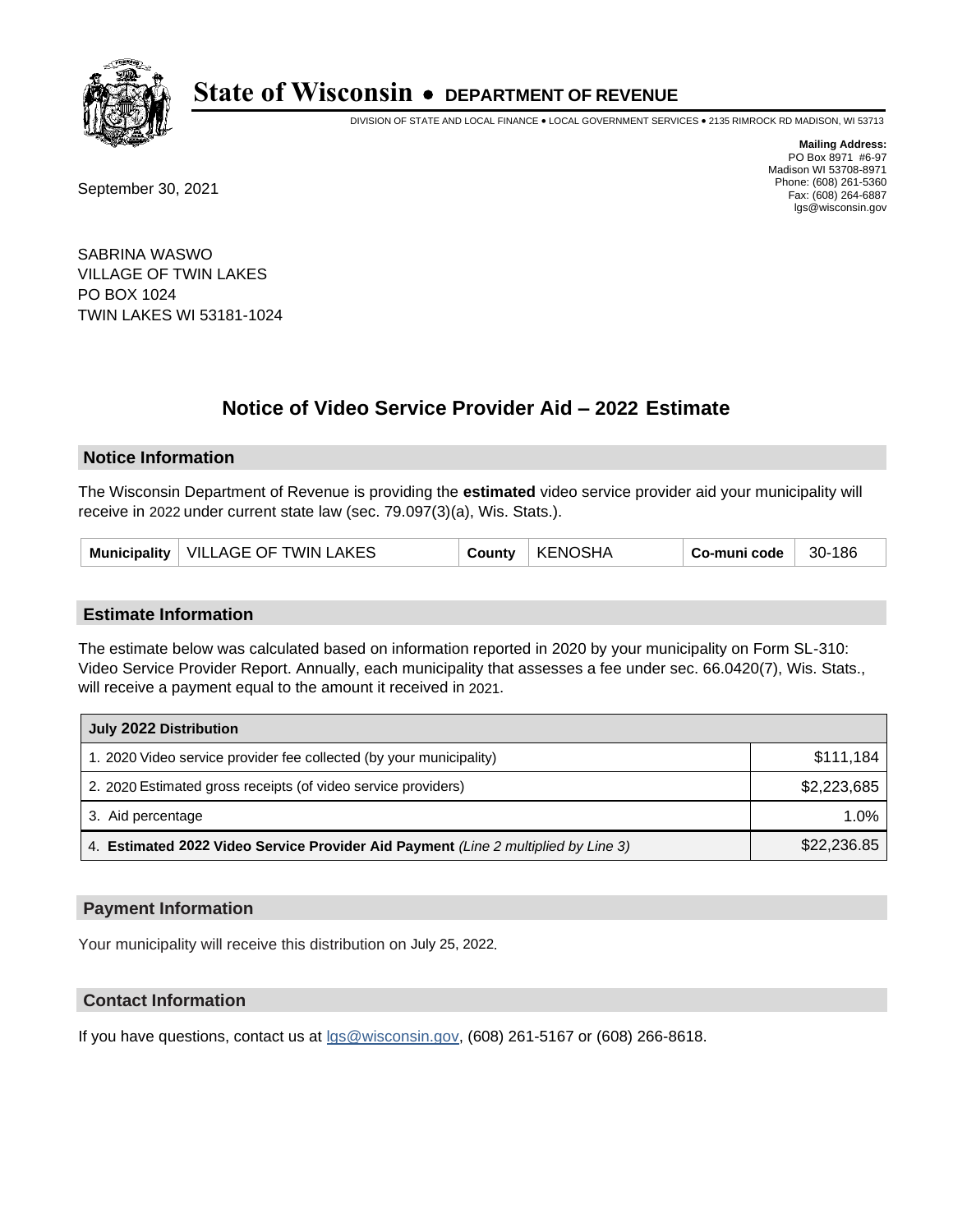

DIVISION OF STATE AND LOCAL FINANCE • LOCAL GOVERNMENT SERVICES • 2135 RIMROCK RD MADISON, WI 53713

September 30, 2021

**Mailing Address:** PO Box 8971 #6-97 Madison WI 53708-8971 Phone: (608) 261-5360 Fax: (608) 264-6887 lgs@wisconsin.gov

MATT KRAUTER CITY OF KENOSHA 625 52ND ST, RM 105 KENOSHA WI 53140-3480

# **Notice of Video Service Provider Aid - 2022 Estimate**

#### **Notice Information**

The Wisconsin Department of Revenue is providing the **estimated** video service provider aid your municipality will receive in 2022 under current state law (sec. 79.097(3)(a), Wis. Stats.).

|  | Municipality   CITY OF KENOSHA | County | <b>KENOSHA</b> | ⊦ Co-muni code | 30-241 |
|--|--------------------------------|--------|----------------|----------------|--------|
|--|--------------------------------|--------|----------------|----------------|--------|

#### **Estimate Information**

The estimate below was calculated based on information reported in 2020 by your municipality on Form SL-310: Video Service Provider Report. Annually, each municipality that assesses a fee under sec. 66.0420(7), Wis. Stats., will receive a payment equal to the amount it received in 2021.

| July 2022 Distribution                                                             |              |  |  |
|------------------------------------------------------------------------------------|--------------|--|--|
| 1. 2020 Video service provider fee collected (by your municipality)                | \$1,108,221  |  |  |
| 2. 2020 Estimated gross receipts (of video service providers)                      | \$22,164,433 |  |  |
| 3. Aid percentage                                                                  | $1.0\%$      |  |  |
| 4. Estimated 2022 Video Service Provider Aid Payment (Line 2 multiplied by Line 3) | \$221,644.33 |  |  |

#### **Payment Information**

Your municipality will receive this distribution on July 25, 2022.

## **Contact Information**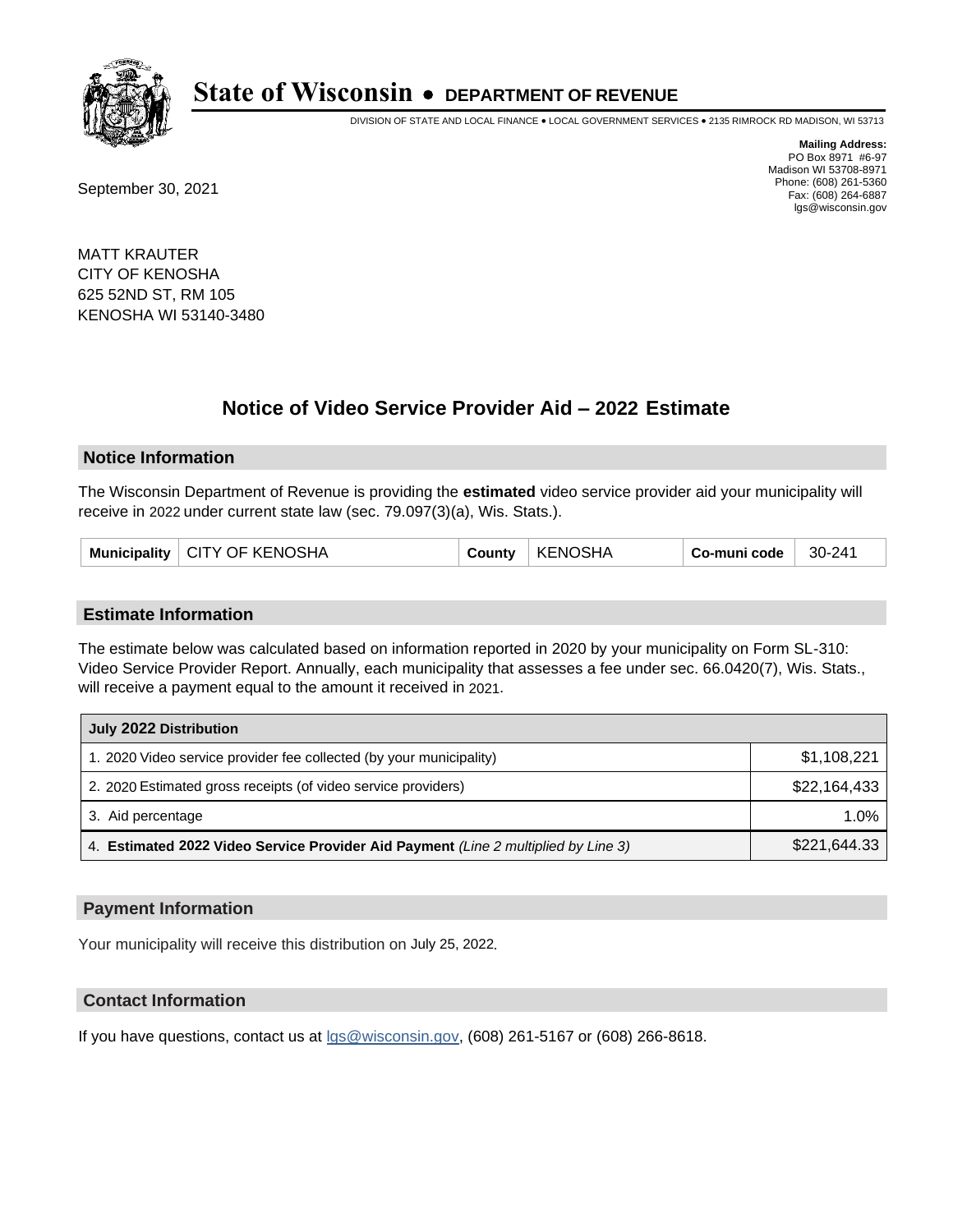

DIVISION OF STATE AND LOCAL FINANCE • LOCAL GOVERNMENT SERVICES • 2135 RIMROCK RD MADISON, WI 53713

September 30, 2021

**Mailing Address:** PO Box 8971 #6-97 Madison WI 53708-8971 Phone: (608) 261-5360 Fax: (608) 264-6887 lgs@wisconsin.gov

ERIN MUELLER CITY OF ALGOMA 416 FREMONT ST ALGOMA WI 54201-1353

# **Notice of Video Service Provider Aid - 2022 Estimate**

#### **Notice Information**

The Wisconsin Department of Revenue is providing the **estimated** video service provider aid your municipality will receive in 2022 under current state law (sec. 79.097(3)(a), Wis. Stats.).

| Municipality   CITY OF ALGOMA | County | <b>KEWAUNEE</b> | Co-muni code | 31-201 |
|-------------------------------|--------|-----------------|--------------|--------|
|-------------------------------|--------|-----------------|--------------|--------|

#### **Estimate Information**

The estimate below was calculated based on information reported in 2020 by your municipality on Form SL-310: Video Service Provider Report. Annually, each municipality that assesses a fee under sec. 66.0420(7), Wis. Stats., will receive a payment equal to the amount it received in 2021.

| July 2022 Distribution                                                             |            |  |  |
|------------------------------------------------------------------------------------|------------|--|--|
| 1. 2020 Video service provider fee collected (by your municipality)                | \$26,195   |  |  |
| 2. 2020 Estimated gross receipts (of video service providers)                      | \$873,176  |  |  |
| 3. Aid percentage                                                                  | $1.0\%$    |  |  |
| 4. Estimated 2022 Video Service Provider Aid Payment (Line 2 multiplied by Line 3) | \$8,731.76 |  |  |

#### **Payment Information**

Your municipality will receive this distribution on July 25, 2022.

## **Contact Information**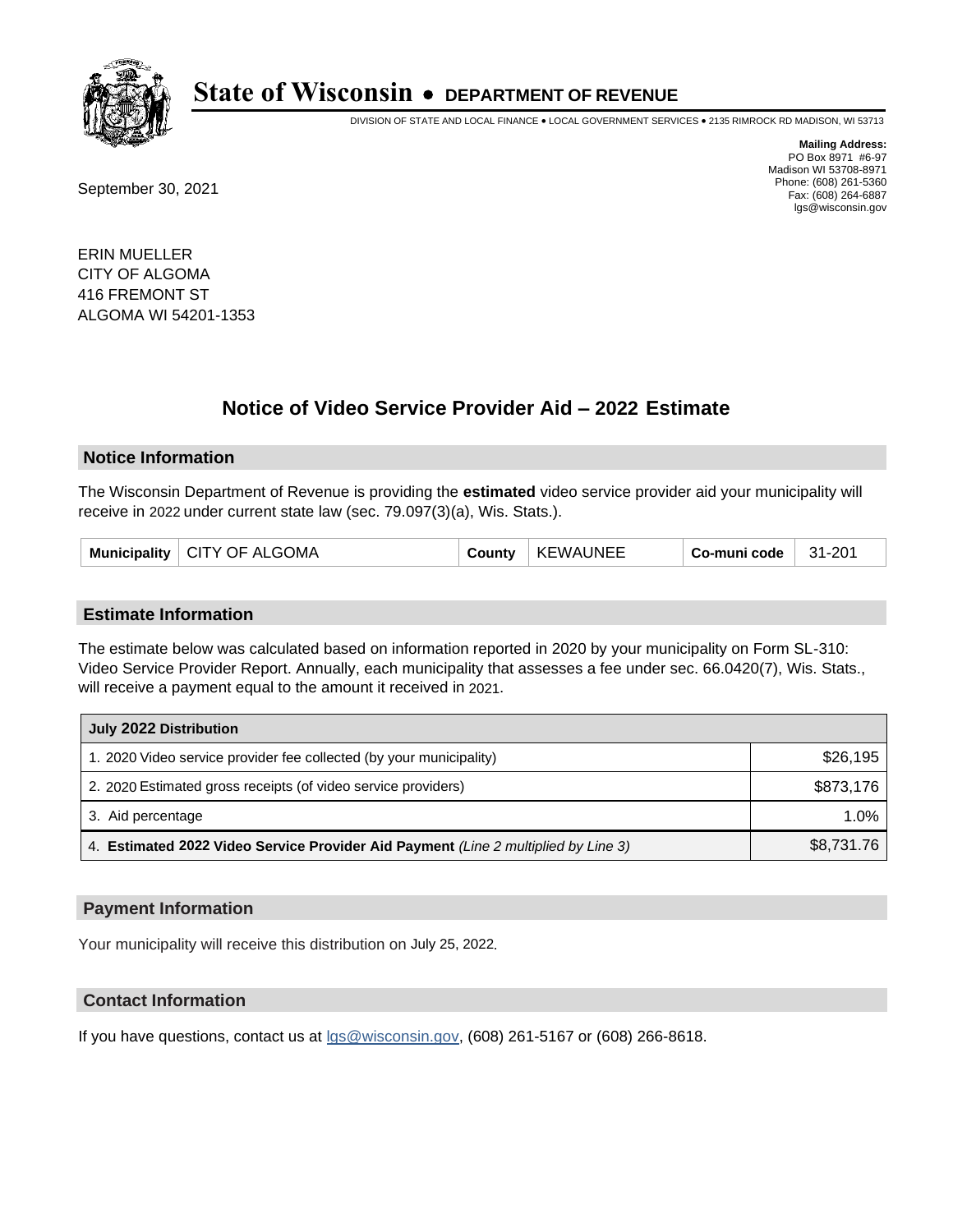

DIVISION OF STATE AND LOCAL FINANCE • LOCAL GOVERNMENT SERVICES • 2135 RIMROCK RD MADISON, WI 53713

September 30, 2021

**Mailing Address:** PO Box 8971 #6-97 Madison WI 53708-8971 Phone: (608) 261-5360 Fax: (608) 264-6887 lgs@wisconsin.gov

TERRI DECUR CITY OF KEWAUNEE 401 FIFTH ST KEWAUNEE WI 54216-1023

# **Notice of Video Service Provider Aid - 2022 Estimate**

#### **Notice Information**

The Wisconsin Department of Revenue is providing the **estimated** video service provider aid your municipality will receive in 2022 under current state law (sec. 79.097(3)(a), Wis. Stats.).

| CITY OF KEWAUNEE<br><b>Municipality</b> | ∹ountv | WAUNEE:<br>KE | Co-muni code | $31 - 241$ |
|-----------------------------------------|--------|---------------|--------------|------------|
|-----------------------------------------|--------|---------------|--------------|------------|

#### **Estimate Information**

The estimate below was calculated based on information reported in 2020 by your municipality on Form SL-310: Video Service Provider Report. Annually, each municipality that assesses a fee under sec. 66.0420(7), Wis. Stats., will receive a payment equal to the amount it received in 2021.

| July 2022 Distribution                                                             |            |
|------------------------------------------------------------------------------------|------------|
| 1. 2020 Video service provider fee collected (by your municipality)                | \$31,036   |
| 2. 2020 Estimated gross receipts (of video service providers)                      | \$620.724  |
| 3. Aid percentage                                                                  | 1.0%       |
| 4. Estimated 2022 Video Service Provider Aid Payment (Line 2 multiplied by Line 3) | \$6,207.24 |

#### **Payment Information**

Your municipality will receive this distribution on July 25, 2022.

## **Contact Information**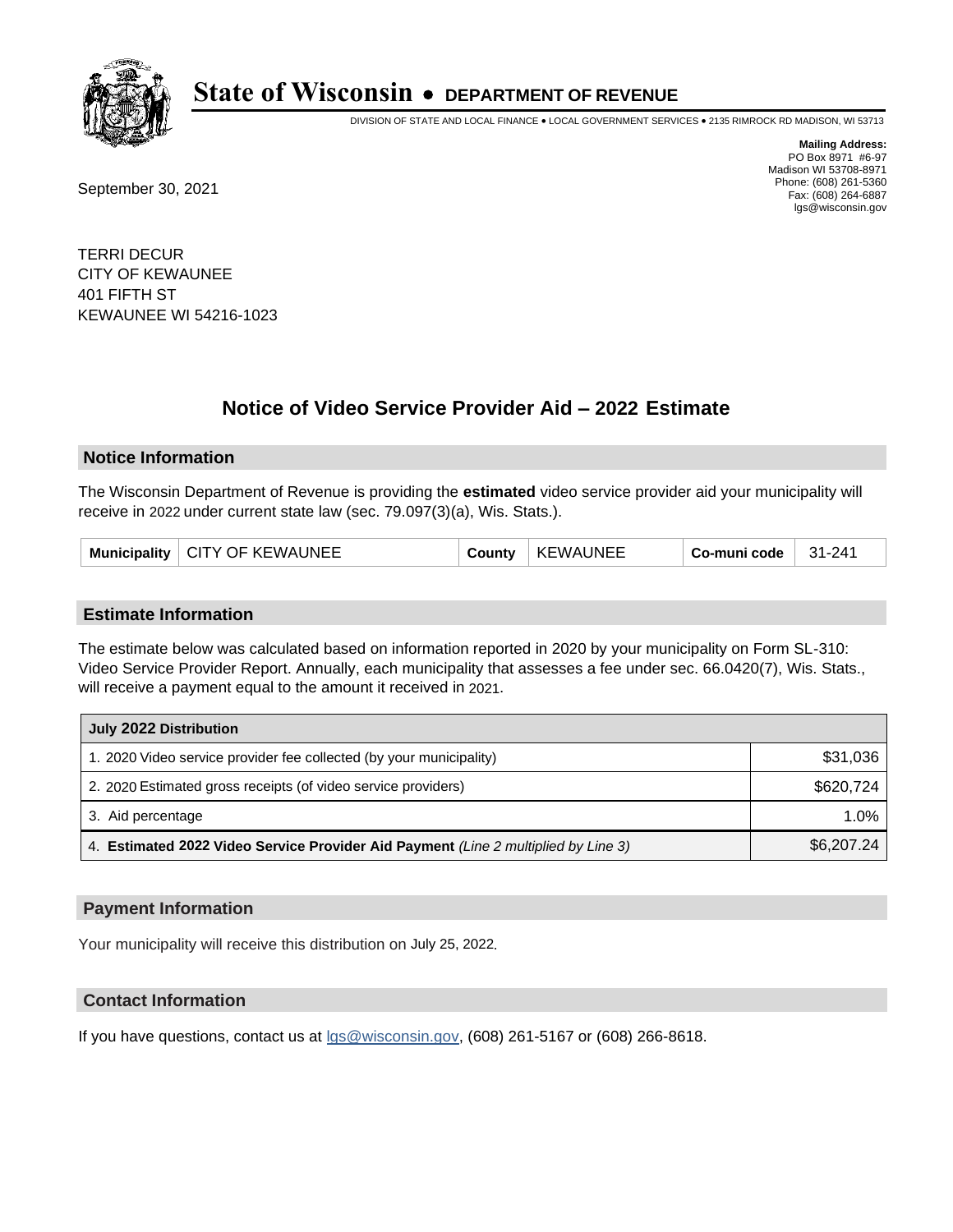

DIVISION OF STATE AND LOCAL FINANCE • LOCAL GOVERNMENT SERVICES • 2135 RIMROCK RD MADISON, WI 53713

September 30, 2021

**Mailing Address:** PO Box 8971 #6-97 Madison WI 53708-8971 Phone: (608) 261-5360 Fax: (608) 264-6887 lgs@wisconsin.gov

ANNE SCHLIMGEN TOWN OF BARRE N3290 RUSSLAN COULEE RD LA CROSSE WI 54601

# **Notice of Video Service Provider Aid - 2022 Estimate**

#### **Notice Information**

The Wisconsin Department of Revenue is providing the **estimated** video service provider aid your municipality will receive in 2022 under current state law (sec. 79.097(3)(a), Wis. Stats.).

| Municipality   TOWN OF BARRE | County | LA CROSSE | Co-muni code | 32-004 |
|------------------------------|--------|-----------|--------------|--------|
|------------------------------|--------|-----------|--------------|--------|

#### **Estimate Information**

The estimate below was calculated based on information reported in 2020 by your municipality on Form SL-310: Video Service Provider Report. Annually, each municipality that assesses a fee under sec. 66.0420(7), Wis. Stats., will receive a payment equal to the amount it received in 2021.

| July 2022 Distribution                                                             |            |
|------------------------------------------------------------------------------------|------------|
| 1. 2020 Video service provider fee collected (by your municipality)                | \$3,305    |
| 2. 2020 Estimated gross receipts (of video service providers)                      | \$220.325  |
| 3. Aid percentage                                                                  | 1.0%       |
| 4. Estimated 2022 Video Service Provider Aid Payment (Line 2 multiplied by Line 3) | \$2,203.25 |

#### **Payment Information**

Your municipality will receive this distribution on July 25, 2022.

## **Contact Information**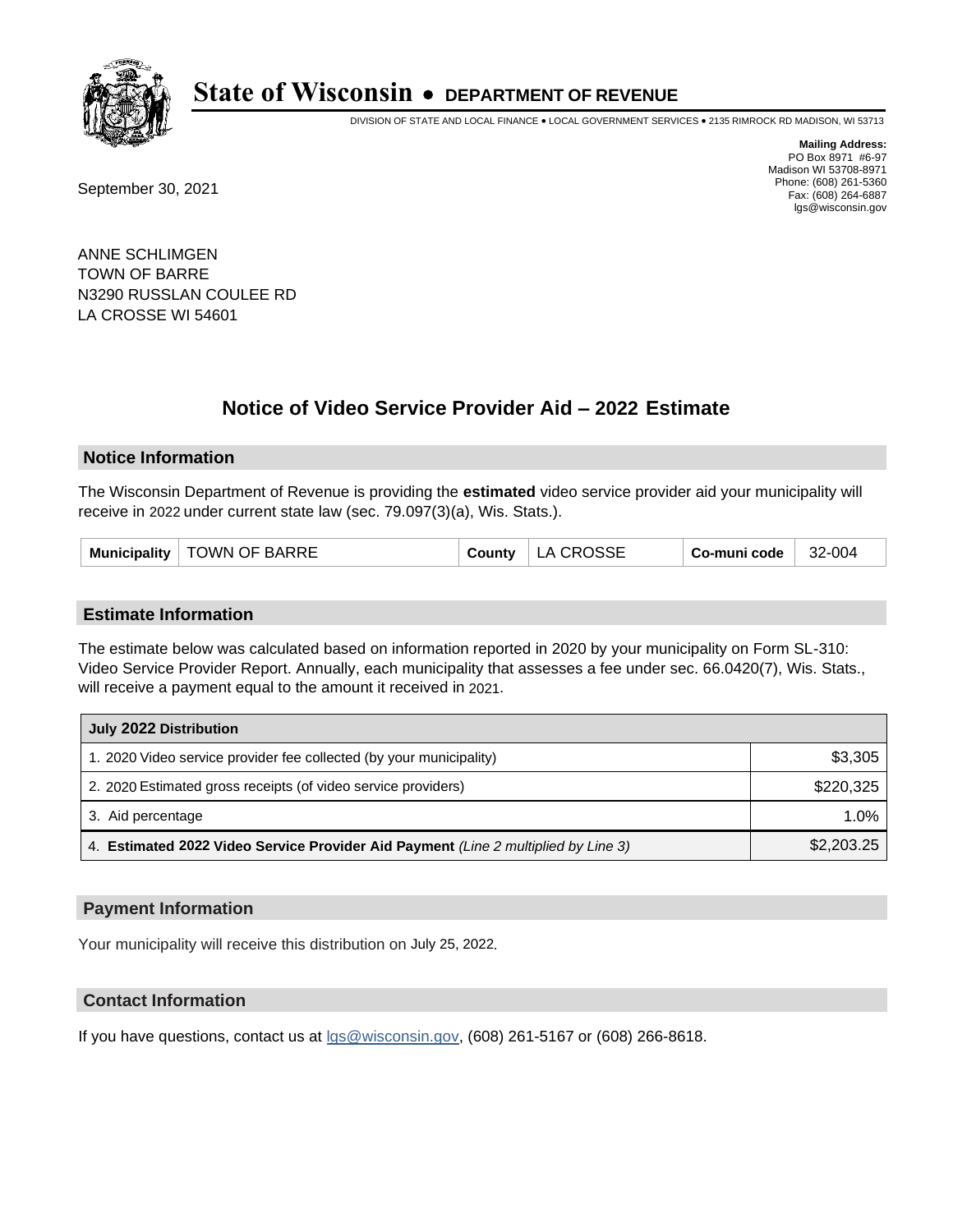

DIVISION OF STATE AND LOCAL FINANCE • LOCAL GOVERNMENT SERVICES • 2135 RIMROCK RD MADISON, WI 53713

September 30, 2021

**Mailing Address:** PO Box 8971 #6-97 Madison WI 53708-8971 Phone: (608) 261-5360 Fax: (608) 264-6887 lgs@wisconsin.gov

CASSANDRA HANAN TOWN OF CAMPBELL 2219 BAINBRIDGE ST LA CROSSE WI 54603-1356

# **Notice of Video Service Provider Aid - 2022 Estimate**

#### **Notice Information**

The Wisconsin Department of Revenue is providing the **estimated** video service provider aid your municipality will receive in 2022 under current state law (sec. 79.097(3)(a), Wis. Stats.).

| Municipality   TOWN OF CAMPBELL | <b>County</b> | LA CROSSE | Co-muni code | 32-008 |
|---------------------------------|---------------|-----------|--------------|--------|
|---------------------------------|---------------|-----------|--------------|--------|

#### **Estimate Information**

The estimate below was calculated based on information reported in 2020 by your municipality on Form SL-310: Video Service Provider Report. Annually, each municipality that assesses a fee under sec. 66.0420(7), Wis. Stats., will receive a payment equal to the amount it received in 2021.

| July 2022 Distribution                                                             |             |
|------------------------------------------------------------------------------------|-------------|
| 1. 2020 Video service provider fee collected (by your municipality)                | \$17,857    |
| 2. 2020 Estimated gross receipts (of video service providers)                      | \$1.190.477 |
| 3. Aid percentage                                                                  | 1.0%        |
| 4. Estimated 2022 Video Service Provider Aid Payment (Line 2 multiplied by Line 3) | \$11,904.77 |

#### **Payment Information**

Your municipality will receive this distribution on July 25, 2022.

## **Contact Information**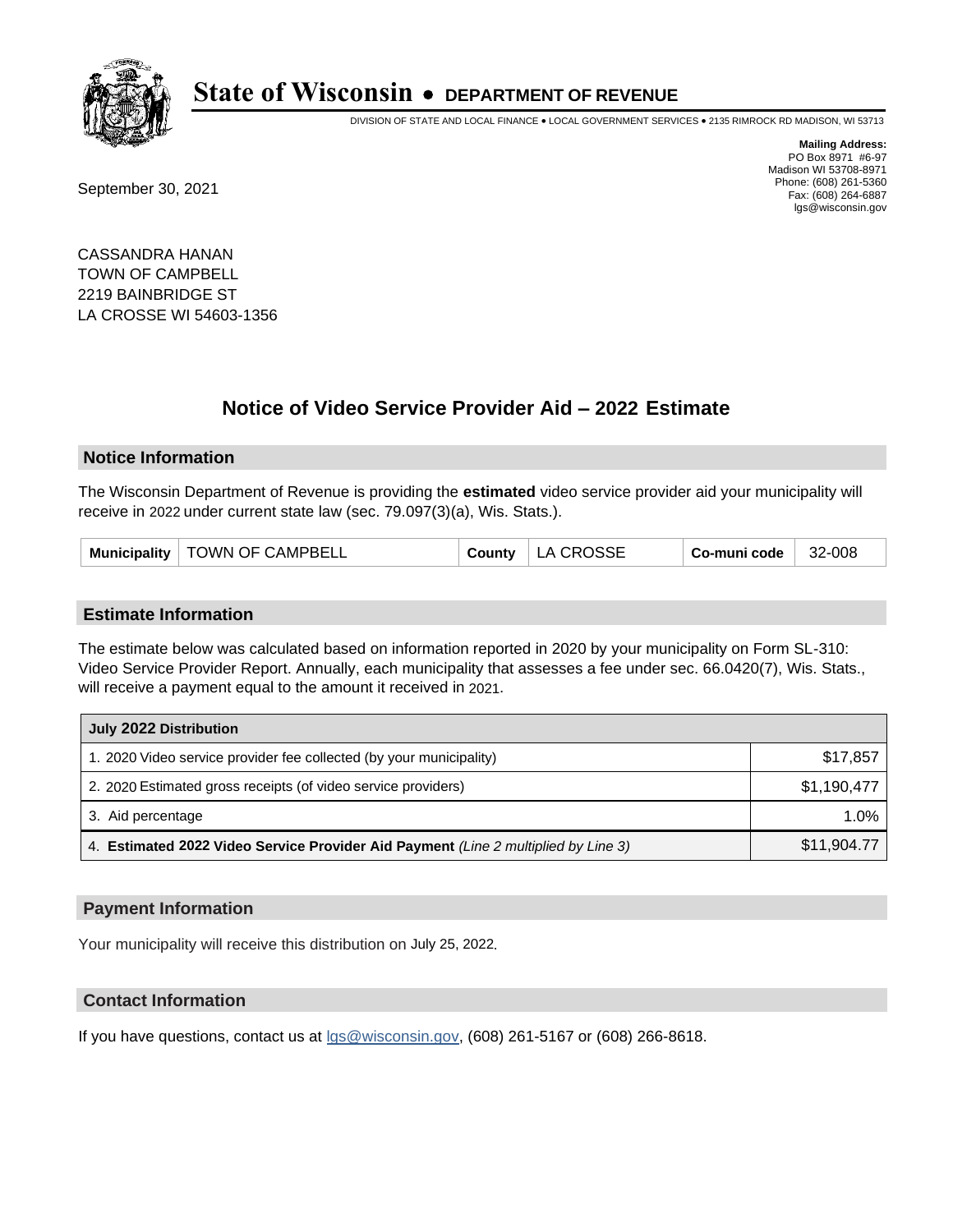

DIVISION OF STATE AND LOCAL FINANCE • LOCAL GOVERNMENT SERVICES • 2135 RIMROCK RD MADISON, WI 53713

September 30, 2021

**Mailing Address:** PO Box 8971 #6-97 Madison WI 53708-8971 Phone: (608) 261-5360 Fax: (608) 264-6887 lgs@wisconsin.gov

SARA SCHULTZ TOWN OF HAMILTON W3501 PLEASANT VALLEY RD WEST SALEM WI 54669-9247

# **Notice of Video Service Provider Aid - 2022 Estimate**

#### **Notice Information**

The Wisconsin Department of Revenue is providing the **estimated** video service provider aid your municipality will receive in 2022 under current state law (sec. 79.097(3)(a), Wis. Stats.).

|  |  | Municipality   TOWN OF HAMILTON | County | LA CROSSE | Co-muni code | 32-014 |
|--|--|---------------------------------|--------|-----------|--------------|--------|
|--|--|---------------------------------|--------|-----------|--------------|--------|

#### **Estimate Information**

The estimate below was calculated based on information reported in 2020 by your municipality on Form SL-310: Video Service Provider Report. Annually, each municipality that assesses a fee under sec. 66.0420(7), Wis. Stats., will receive a payment equal to the amount it received in 2021.

| July 2022 Distribution                                                             |            |
|------------------------------------------------------------------------------------|------------|
| 1. 2020 Video service provider fee collected (by your municipality)                | \$12,207   |
| 2. 2020 Estimated gross receipts (of video service providers)                      | \$244.149  |
| 3. Aid percentage                                                                  | 1.0%       |
| 4. Estimated 2022 Video Service Provider Aid Payment (Line 2 multiplied by Line 3) | \$2,441.49 |

#### **Payment Information**

Your municipality will receive this distribution on July 25, 2022.

## **Contact Information**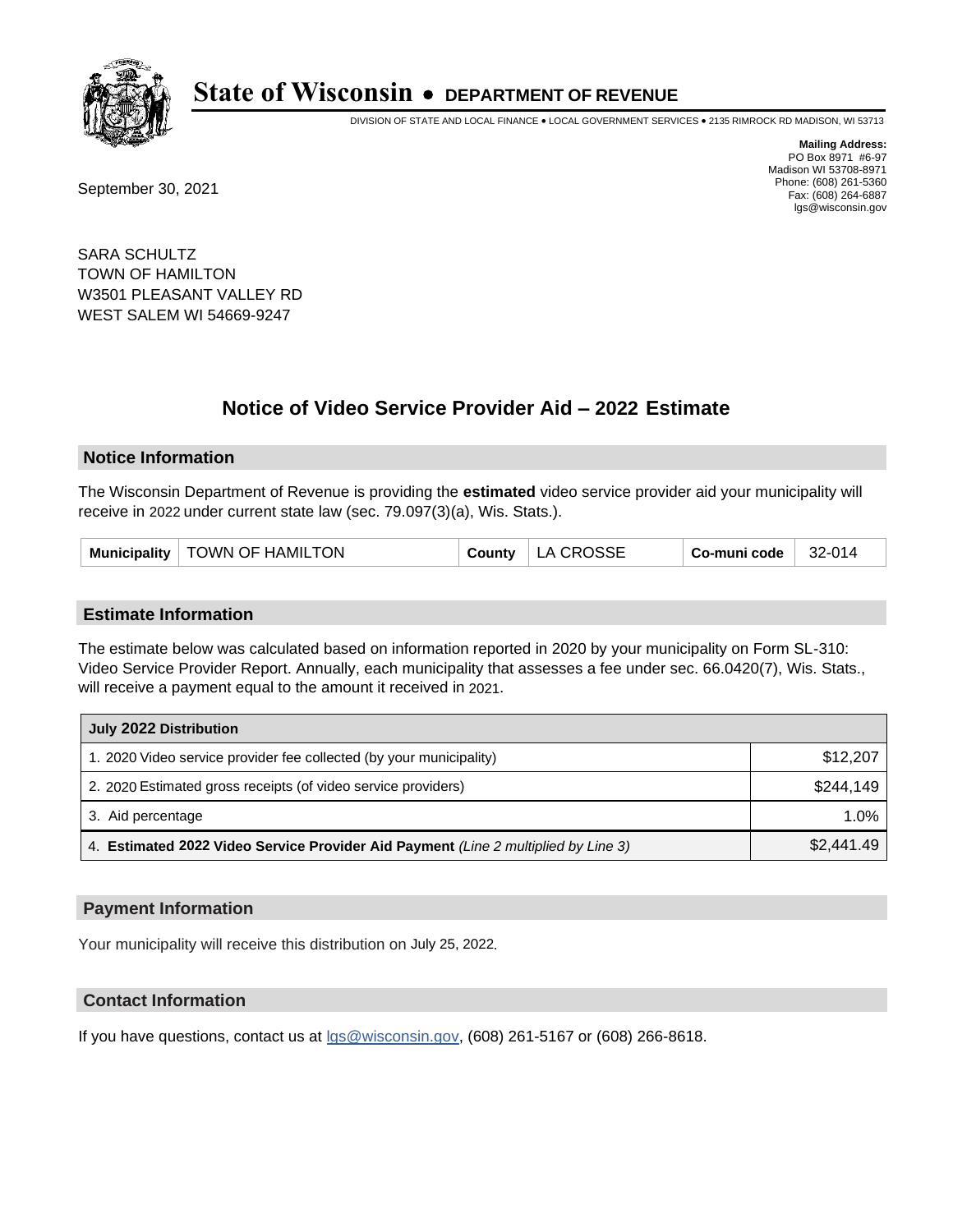

DIVISION OF STATE AND LOCAL FINANCE • LOCAL GOVERNMENT SERVICES • 2135 RIMROCK RD MADISON, WI 53713

September 30, 2021

**Mailing Address:** PO Box 8971 #6-97 Madison WI 53708-8971 Phone: (608) 261-5360 Fax: (608) 264-6887 lgs@wisconsin.gov

MARILYN PEDRETTI TOWN OF HOLLAND W7097 COUNTY RD XX HOLMEN WI 54636

# **Notice of Video Service Provider Aid - 2022 Estimate**

#### **Notice Information**

The Wisconsin Department of Revenue is providing the **estimated** video service provider aid your municipality will receive in 2022 under current state law (sec. 79.097(3)(a), Wis. Stats.).

| Municipality   TOWN OF HOLLAND | County | LA CROSSE | Co-muni code | 32-016 |
|--------------------------------|--------|-----------|--------------|--------|
|--------------------------------|--------|-----------|--------------|--------|

#### **Estimate Information**

The estimate below was calculated based on information reported in 2020 by your municipality on Form SL-310: Video Service Provider Report. Annually, each municipality that assesses a fee under sec. 66.0420(7), Wis. Stats., will receive a payment equal to the amount it received in 2021.

| July 2022 Distribution                                                             |            |
|------------------------------------------------------------------------------------|------------|
| 1. 2020 Video service provider fee collected (by your municipality)                | \$9,483    |
| 2. 2020 Estimated gross receipts (of video service providers)                      | \$632,216  |
| 3. Aid percentage                                                                  | 1.0%       |
| 4. Estimated 2022 Video Service Provider Aid Payment (Line 2 multiplied by Line 3) | \$6,322.16 |

#### **Payment Information**

Your municipality will receive this distribution on July 25, 2022.

## **Contact Information**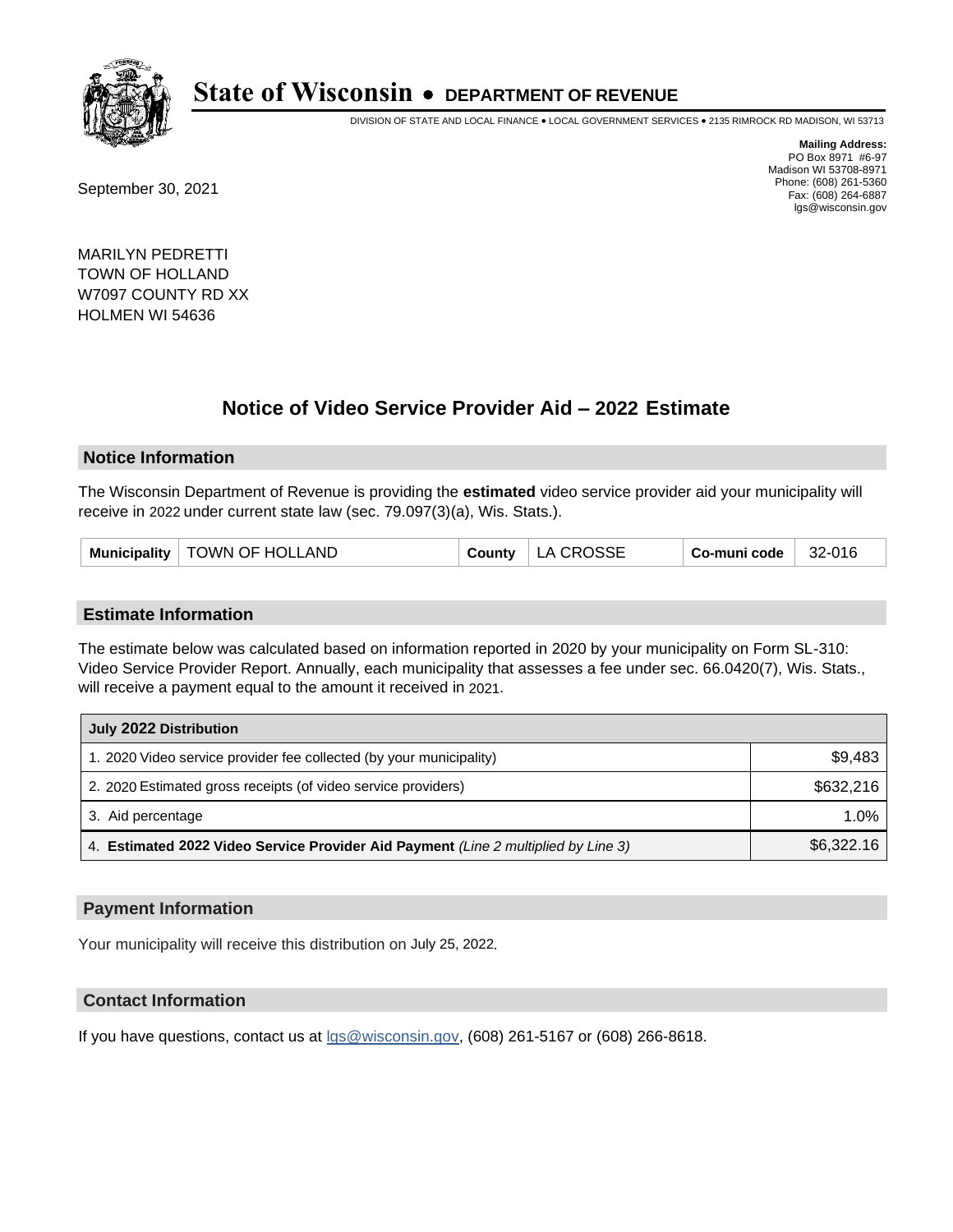

DIVISION OF STATE AND LOCAL FINANCE • LOCAL GOVERNMENT SERVICES • 2135 RIMROCK RD MADISON, WI 53713

September 30, 2021

**Mailing Address:** PO Box 8971 #6-97 Madison WI 53708-8971 Phone: (608) 261-5360 Fax: (608) 264-6887 lgs@wisconsin.gov

MARY RINEHART TOWN OF ONALASKA N5589 COMMERCE RD ONALASKA WI 54650

# **Notice of Video Service Provider Aid - 2022 Estimate**

#### **Notice Information**

The Wisconsin Department of Revenue is providing the **estimated** video service provider aid your municipality will receive in 2022 under current state law (sec. 79.097(3)(a), Wis. Stats.).

| Municipality   TOWN OF ONALASKA |  | County   LA CROSSE | Co-muni code | 32-020 |
|---------------------------------|--|--------------------|--------------|--------|
|---------------------------------|--|--------------------|--------------|--------|

#### **Estimate Information**

The estimate below was calculated based on information reported in 2020 by your municipality on Form SL-310: Video Service Provider Report. Annually, each municipality that assesses a fee under sec. 66.0420(7), Wis. Stats., will receive a payment equal to the amount it received in 2021.

| July 2022 Distribution                                                             |             |
|------------------------------------------------------------------------------------|-------------|
| 1. 2020 Video service provider fee collected (by your municipality)                | \$18,489    |
| 2. 2020 Estimated gross receipts (of video service providers)                      | \$1,232,605 |
| 3. Aid percentage                                                                  | 1.0%        |
| 4. Estimated 2022 Video Service Provider Aid Payment (Line 2 multiplied by Line 3) | \$12,326.05 |

#### **Payment Information**

Your municipality will receive this distribution on July 25, 2022.

## **Contact Information**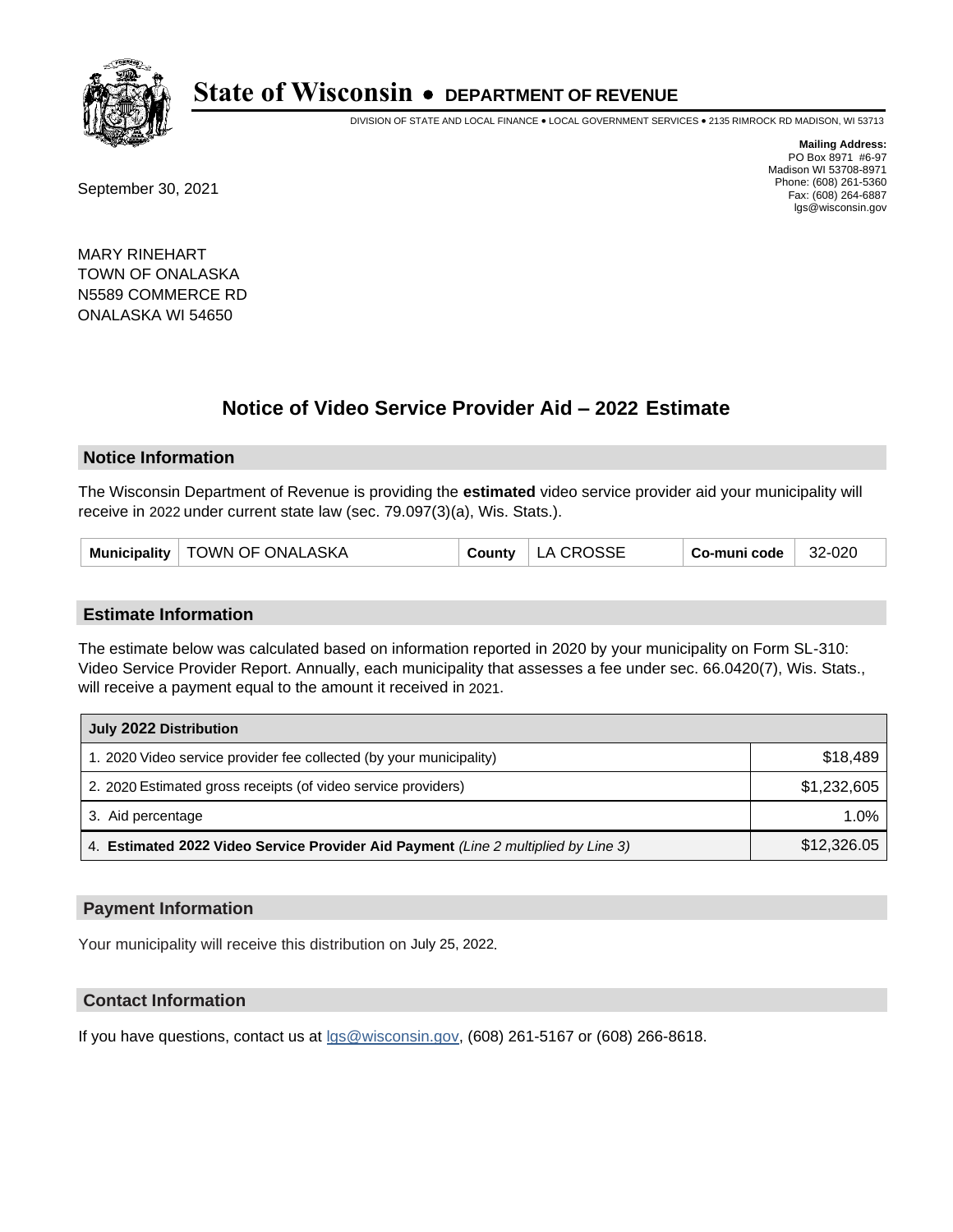

DIVISION OF STATE AND LOCAL FINANCE • LOCAL GOVERNMENT SERVICES • 2135 RIMROCK RD MADISON, WI 53713

September 30, 2021

**Mailing Address:** PO Box 8971 #6-97 Madison WI 53708-8971 Phone: (608) 261-5360 Fax: (608) 264-6887 lgs@wisconsin.gov

FORTUNE WEAVER TOWN OF SHELBY 2800 WARD AVE LA CROSSE WI 54601

# **Notice of Video Service Provider Aid - 2022 Estimate**

#### **Notice Information**

The Wisconsin Department of Revenue is providing the **estimated** video service provider aid your municipality will receive in 2022 under current state law (sec. 79.097(3)(a), Wis. Stats.).

| Municipality   TOWN OF SHELBY | County | LA CROSSE | Co-muni code | 32-022 |
|-------------------------------|--------|-----------|--------------|--------|
|-------------------------------|--------|-----------|--------------|--------|

#### **Estimate Information**

The estimate below was calculated based on information reported in 2020 by your municipality on Form SL-310: Video Service Provider Report. Annually, each municipality that assesses a fee under sec. 66.0420(7), Wis. Stats., will receive a payment equal to the amount it received in 2021.

| July 2022 Distribution                                                             |             |
|------------------------------------------------------------------------------------|-------------|
| 1. 2020 Video service provider fee collected (by your municipality)                | \$33,025    |
| 2. 2020 Estimated gross receipts (of video service providers)                      | \$1,100,470 |
| 3. Aid percentage                                                                  | 1.0%        |
| 4. Estimated 2022 Video Service Provider Aid Payment (Line 2 multiplied by Line 3) | \$11,004.70 |

#### **Payment Information**

Your municipality will receive this distribution on July 25, 2022.

## **Contact Information**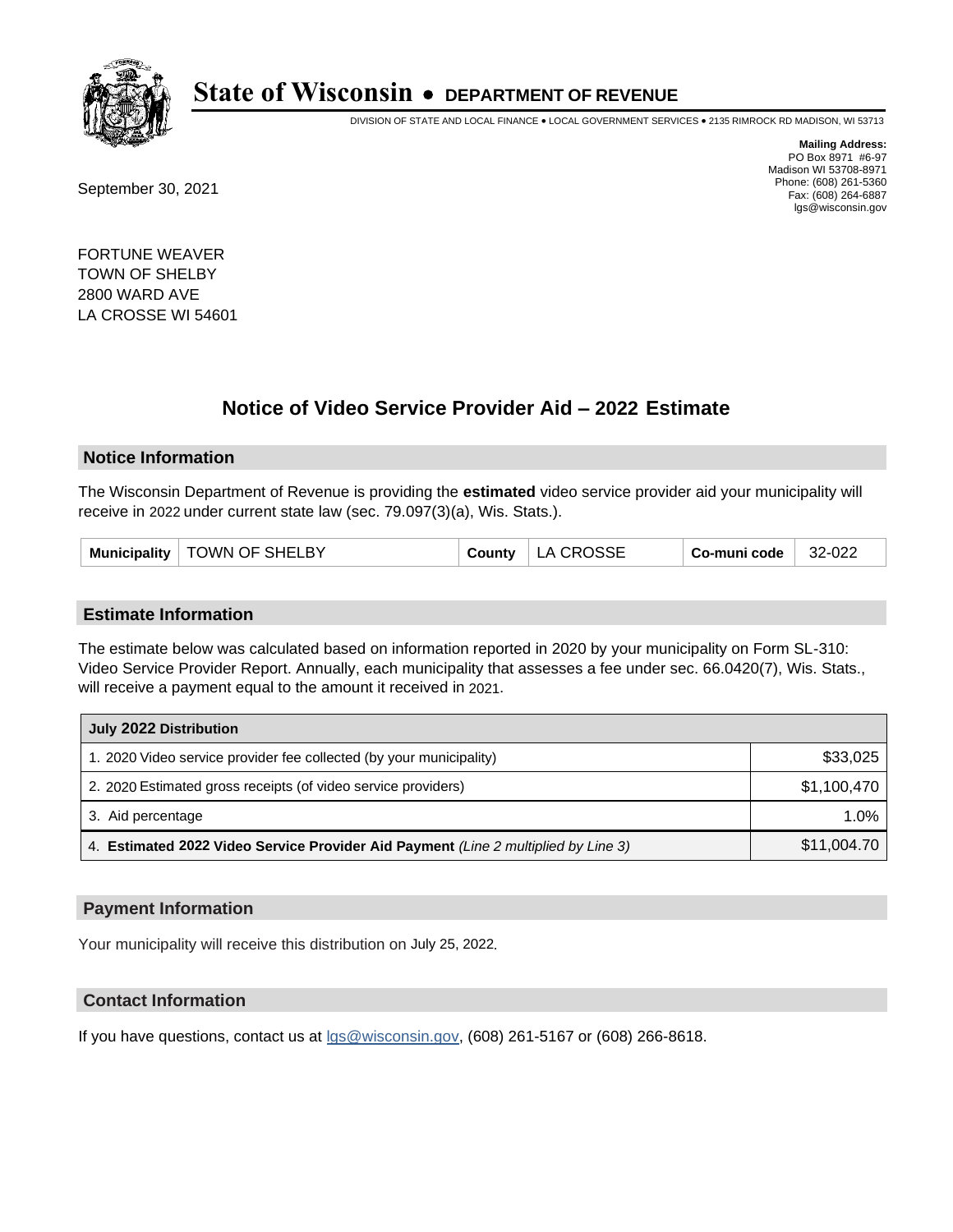

DIVISION OF STATE AND LOCAL FINANCE • LOCAL GOVERNMENT SERVICES • 2135 RIMROCK RD MADISON, WI 53713

September 30, 2021

**Mailing Address:** PO Box 8971 #6-97 Madison WI 53708-8971 Phone: (608) 261-5360 Fax: (608) 264-6887 lgs@wisconsin.gov

JERI WITTMERSHAUS VILLAGE OF BANGOR PO BOX 220 BANGOR WI 54614-0220

# **Notice of Video Service Provider Aid - 2022 Estimate**

#### **Notice Information**

The Wisconsin Department of Revenue is providing the **estimated** video service provider aid your municipality will receive in 2022 under current state law (sec. 79.097(3)(a), Wis. Stats.).

| Municipality   VILLAGE OF BANGOR | County $\vert$ | LA CROSSE | Co-muni code | 32-106 |
|----------------------------------|----------------|-----------|--------------|--------|
|----------------------------------|----------------|-----------|--------------|--------|

#### **Estimate Information**

The estimate below was calculated based on information reported in 2020 by your municipality on Form SL-310: Video Service Provider Report. Annually, each municipality that assesses a fee under sec. 66.0420(7), Wis. Stats., will receive a payment equal to the amount it received in 2021.

| July 2022 Distribution                                                             |            |  |  |  |
|------------------------------------------------------------------------------------|------------|--|--|--|
| 1. 2020 Video service provider fee collected (by your municipality)                | \$5,091    |  |  |  |
| 2. 2020 Estimated gross receipts (of video service providers)                      | \$339.420  |  |  |  |
| 3. Aid percentage                                                                  | $1.0\%$    |  |  |  |
| 4. Estimated 2022 Video Service Provider Aid Payment (Line 2 multiplied by Line 3) | \$3,394.20 |  |  |  |

#### **Payment Information**

Your municipality will receive this distribution on July 25, 2022.

## **Contact Information**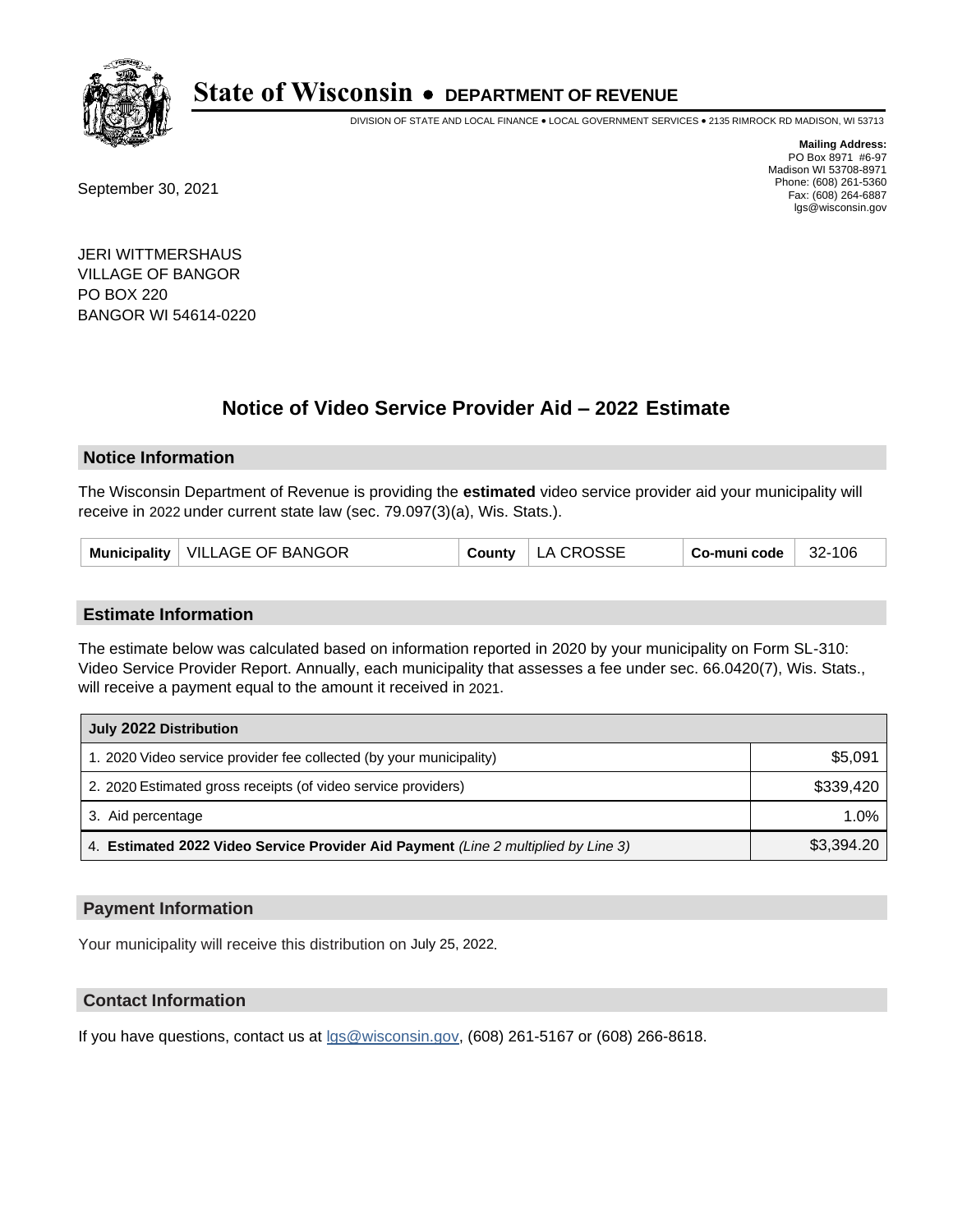

DIVISION OF STATE AND LOCAL FINANCE • LOCAL GOVERNMENT SERVICES • 2135 RIMROCK RD MADISON, WI 53713

September 30, 2021

**Mailing Address:** PO Box 8971 #6-97 Madison WI 53708-8971 Phone: (608) 261-5360 Fax: (608) 264-6887 lgs@wisconsin.gov

ANGELA HORNBERG VILLAGE OF HOLMEN PO BOX 158 HOLMEN WI 54636-0158

## **Notice of Video Service Provider Aid - 2022 Estimate**

#### **Notice Information**

The Wisconsin Department of Revenue is providing the **estimated** video service provider aid your municipality will receive in 2022 under current state law (sec. 79.097(3)(a), Wis. Stats.).

| Municipality   VILLAGE OF HOLMEN |  | County   LA CROSSE | $^{\shortmid}$ Co-muni code $\mid$ | $32-136$ |
|----------------------------------|--|--------------------|------------------------------------|----------|
|----------------------------------|--|--------------------|------------------------------------|----------|

#### **Estimate Information**

The estimate below was calculated based on information reported in 2020 by your municipality on Form SL-310: Video Service Provider Report. Annually, each municipality that assesses a fee under sec. 66.0420(7), Wis. Stats., will receive a payment equal to the amount it received in 2021.

| July 2022 Distribution                                                             |             |
|------------------------------------------------------------------------------------|-------------|
| 1. 2020 Video service provider fee collected (by your municipality)                | \$35,688    |
| 2. 2020 Estimated gross receipts (of video service providers)                      | \$2,127,725 |
| 3. Aid percentage                                                                  | 1.0%        |
| 4. Estimated 2022 Video Service Provider Aid Payment (Line 2 multiplied by Line 3) | \$21,277.25 |

#### **Payment Information**

Your municipality will receive this distribution on July 25, 2022.

## **Contact Information**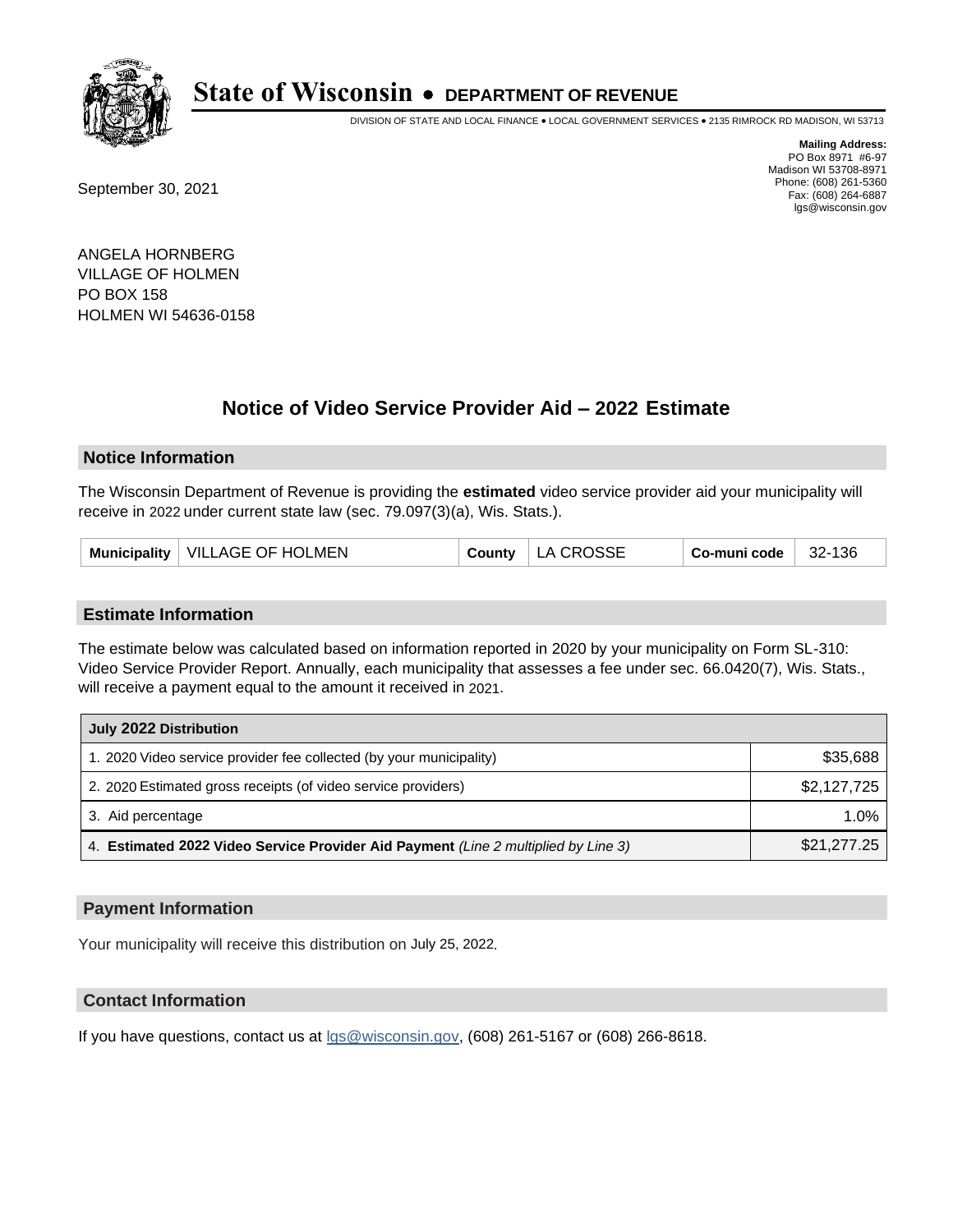

DIVISION OF STATE AND LOCAL FINANCE • LOCAL GOVERNMENT SERVICES • 2135 RIMROCK RD MADISON, WI 53713

September 30, 2021

**Mailing Address:** PO Box 8971 #6-97 Madison WI 53708-8971 Phone: (608) 261-5360 Fax: (608) 264-6887 lgs@wisconsin.gov

TERESA DELONG VILLAGE OF WEST SALEM 175 S LEONARD ST WEST SALEM WI 54669-1620

## **Notice of Video Service Provider Aid - 2022 Estimate**

#### **Notice Information**

The Wisconsin Department of Revenue is providing the **estimated** video service provider aid your municipality will receive in 2022 under current state law (sec. 79.097(3)(a), Wis. Stats.).

|  | Co-muni code<br>Municipality   VILLAGE OF WEST SALEM<br>County $ $ LA CROSSE<br>$32-191$ |  |  |
|--|------------------------------------------------------------------------------------------|--|--|
|--|------------------------------------------------------------------------------------------|--|--|

#### **Estimate Information**

The estimate below was calculated based on information reported in 2020 by your municipality on Form SL-310: Video Service Provider Report. Annually, each municipality that assesses a fee under sec. 66.0420(7), Wis. Stats., will receive a payment equal to the amount it received in 2021.

| July 2022 Distribution                                                             |             |
|------------------------------------------------------------------------------------|-------------|
| 1. 2020 Video service provider fee collected (by your municipality)                | \$58,073    |
| 2. 2020 Estimated gross receipts (of video service providers)                      | \$1,161,465 |
| 3. Aid percentage                                                                  | 1.0%        |
| 4. Estimated 2022 Video Service Provider Aid Payment (Line 2 multiplied by Line 3) | \$11,614.65 |

#### **Payment Information**

Your municipality will receive this distribution on July 25, 2022.

## **Contact Information**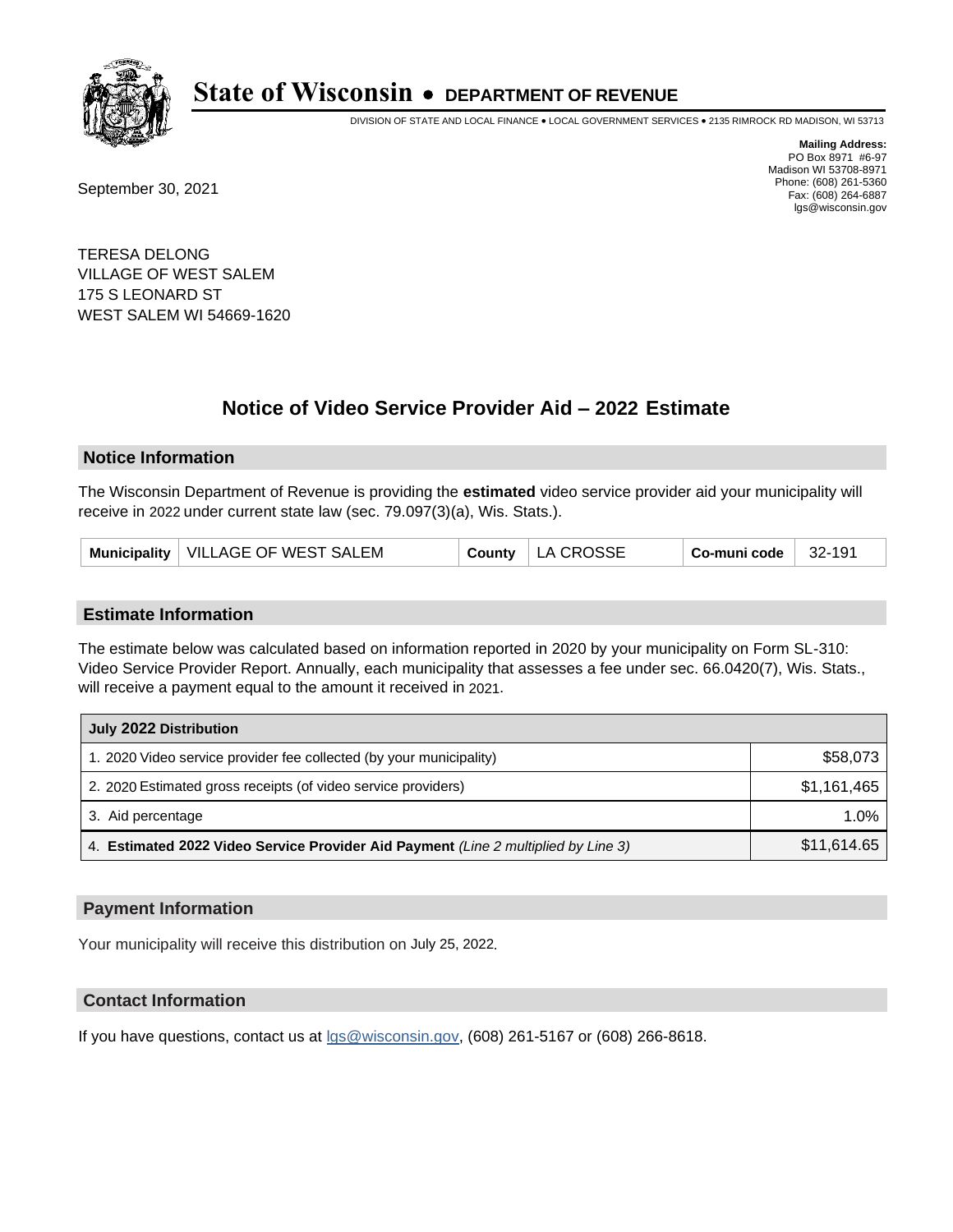

DIVISION OF STATE AND LOCAL FINANCE • LOCAL GOVERNMENT SERVICES • 2135 RIMROCK RD MADISON, WI 53713

September 30, 2021

**Mailing Address:** PO Box 8971 #6-97 Madison WI 53708-8971 Phone: (608) 261-5360 Fax: (608) 264-6887 lgs@wisconsin.gov

NIKKI ELSEN CITY OF LA CROSSE 400 LA CROSSE ST LA CROSSE WI 54601-3396

## **Notice of Video Service Provider Aid - 2022 Estimate**

### **Notice Information**

The Wisconsin Department of Revenue is providing the **estimated** video service provider aid your municipality will receive in 2022 under current state law (sec. 79.097(3)(a), Wis. Stats.).

| Municipality   CITY OF LA CROSSE | County | LA CROSSE | Co-muni code | 32-246 |
|----------------------------------|--------|-----------|--------------|--------|
|----------------------------------|--------|-----------|--------------|--------|

#### **Estimate Information**

The estimate below was calculated based on information reported in 2020 by your municipality on Form SL-310: Video Service Provider Report. Annually, each municipality that assesses a fee under sec. 66.0420(7), Wis. Stats., will receive a payment equal to the amount it received in 2021.

| July 2022 Distribution                                                             |             |
|------------------------------------------------------------------------------------|-------------|
| 1. 2020 Video service provider fee collected (by your municipality)                | \$462.446   |
| 2. 2020 Estimated gross receipts (of video service providers)                      | \$9,248,924 |
| 3. Aid percentage                                                                  | $1.0\%$     |
| 4. Estimated 2022 Video Service Provider Aid Payment (Line 2 multiplied by Line 3) | \$92,489.24 |

#### **Payment Information**

Your municipality will receive this distribution on July 25, 2022.

## **Contact Information**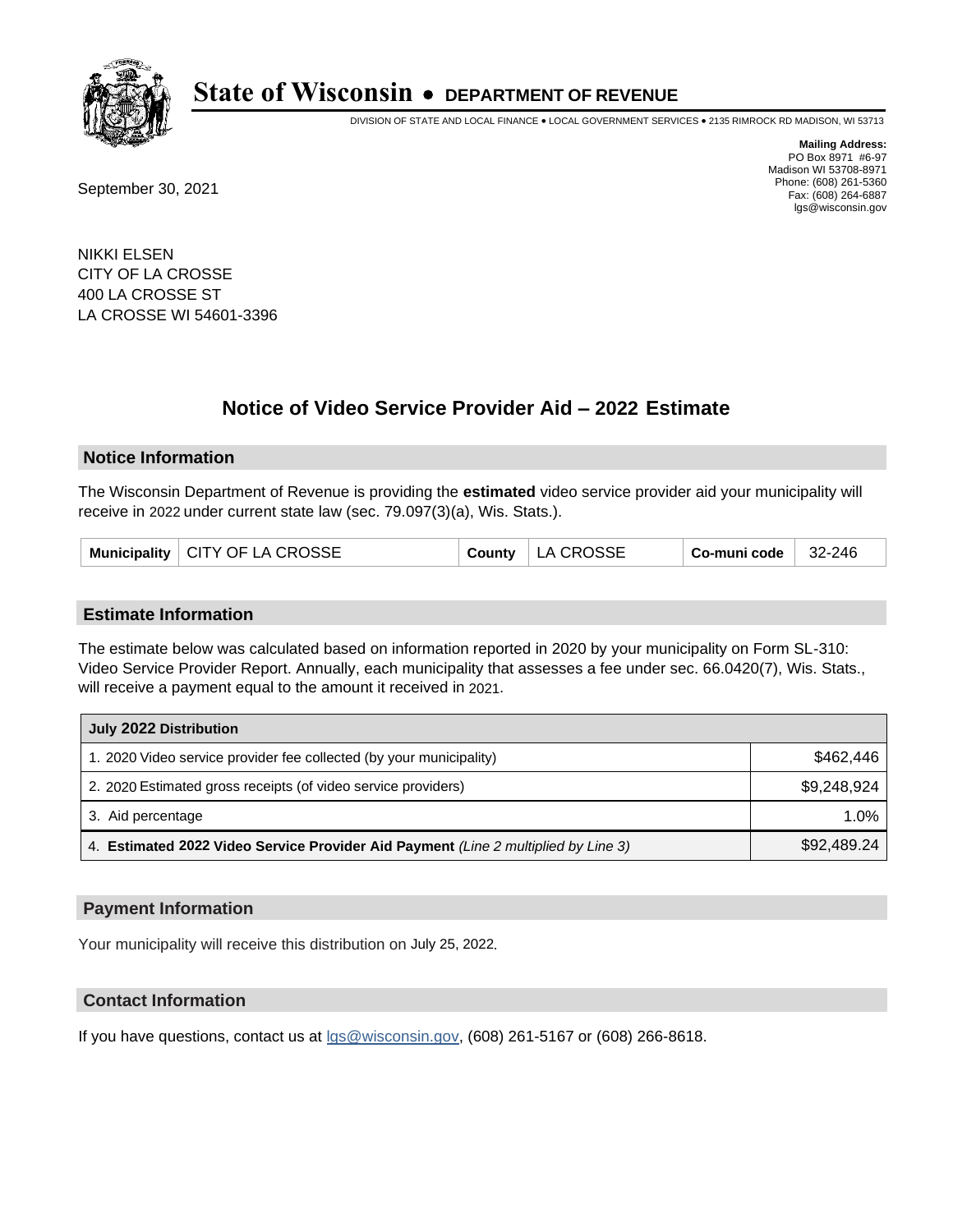

DIVISION OF STATE AND LOCAL FINANCE • LOCAL GOVERNMENT SERVICES • 2135 RIMROCK RD MADISON, WI 53713

September 30, 2021

**Mailing Address:** PO Box 8971 #6-97 Madison WI 53708-8971 Phone: (608) 261-5360 Fax: (608) 264-6887 lgs@wisconsin.gov

JOANN MARCON CITY OF ONALASKA 415 MAIN ST ONALASKA WI 54650-2953

# **Notice of Video Service Provider Aid - 2022 Estimate**

### **Notice Information**

The Wisconsin Department of Revenue is providing the **estimated** video service provider aid your municipality will receive in 2022 under current state law (sec. 79.097(3)(a), Wis. Stats.).

| Municipality   CITY OF ONALASKA | County | LA CROSSE | Co-muni code | 32-265 |
|---------------------------------|--------|-----------|--------------|--------|
|---------------------------------|--------|-----------|--------------|--------|

#### **Estimate Information**

The estimate below was calculated based on information reported in 2020 by your municipality on Form SL-310: Video Service Provider Report. Annually, each municipality that assesses a fee under sec. 66.0420(7), Wis. Stats., will receive a payment equal to the amount it received in 2021.

| July 2022 Distribution                                                             |             |
|------------------------------------------------------------------------------------|-------------|
| 1. 2020 Video service provider fee collected (by your municipality)                | \$139.584   |
| 2. 2020 Estimated gross receipts (of video service providers)                      | \$4,447,120 |
| 3. Aid percentage                                                                  | 1.0%        |
| 4. Estimated 2022 Video Service Provider Aid Payment (Line 2 multiplied by Line 3) | \$44,471.20 |

#### **Payment Information**

Your municipality will receive this distribution on July 25, 2022.

## **Contact Information**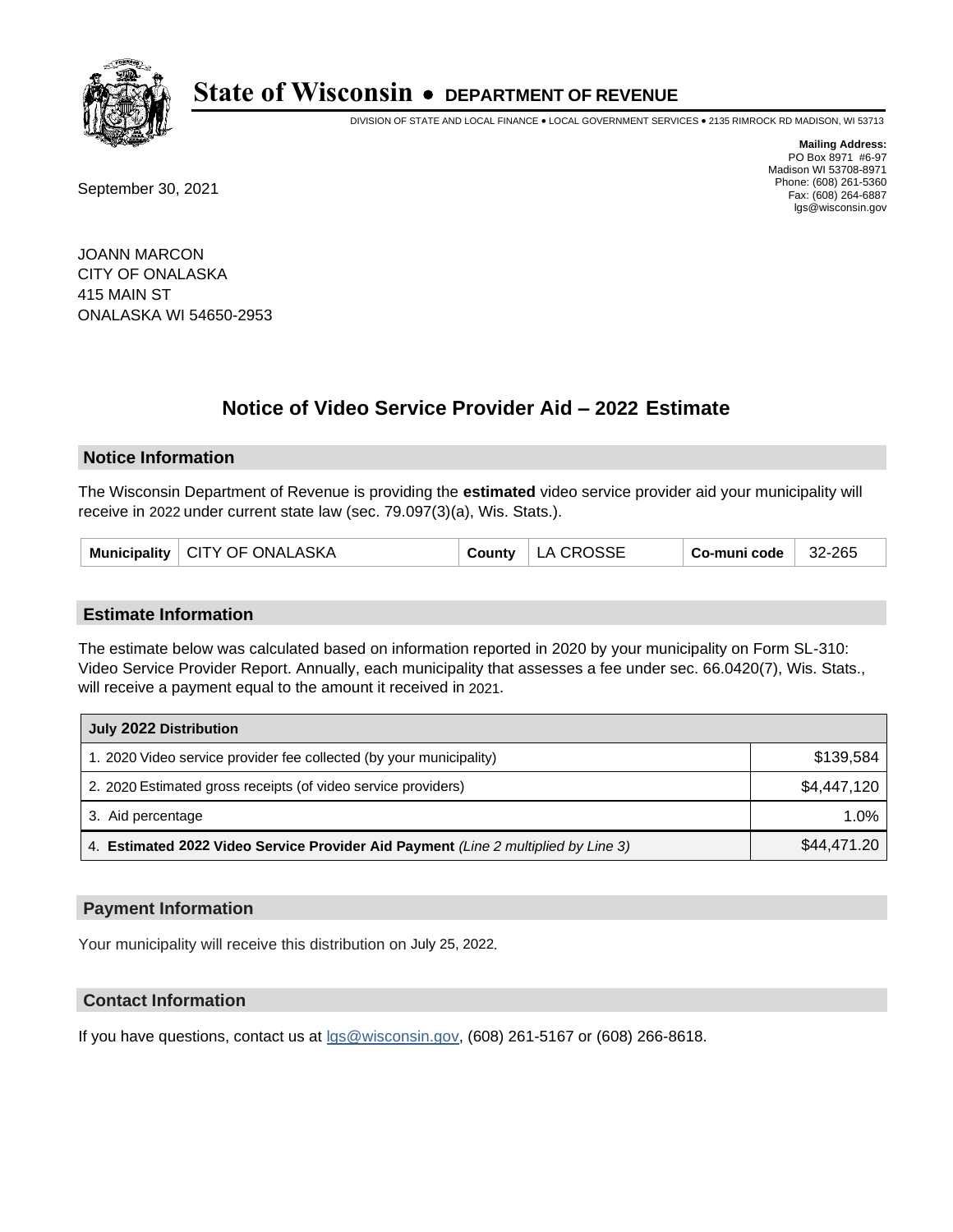

DIVISION OF STATE AND LOCAL FINANCE • LOCAL GOVERNMENT SERVICES • 2135 RIMROCK RD MADISON, WI 53713

September 30, 2021

**Mailing Address:** PO Box 8971 #6-97 Madison WI 53708-8971 Phone: (608) 261-5360 Fax: (608) 264-6887 lgs@wisconsin.gov

ALICE GILMAN VILLAGE OF BELMONT PO BOX 6 BELMONT WI 53510

## **Notice of Video Service Provider Aid - 2022 Estimate**

#### **Notice Information**

The Wisconsin Department of Revenue is providing the **estimated** video service provider aid your municipality will receive in 2022 under current state law (sec. 79.097(3)(a), Wis. Stats.).

| Municipality | VILLAGE OF BELMONT |  | ∟AFA≚ | Co-muni code | -106<br>$33-$ |
|--------------|--------------------|--|-------|--------------|---------------|
|--------------|--------------------|--|-------|--------------|---------------|

#### **Estimate Information**

The estimate below was calculated based on information reported in 2020 by your municipality on Form SL-310: Video Service Provider Report. Annually, each municipality that assesses a fee under sec. 66.0420(7), Wis. Stats., will receive a payment equal to the amount it received in 2021.

| July 2022 Distribution                                                             |          |
|------------------------------------------------------------------------------------|----------|
| 1. 2020 Video service provider fee collected (by your municipality)                | \$2,578  |
| 2. 2020 Estimated gross receipts (of video service providers)                      | \$85.942 |
| 3. Aid percentage                                                                  | 1.0%     |
| 4. Estimated 2022 Video Service Provider Aid Payment (Line 2 multiplied by Line 3) | \$859.42 |

#### **Payment Information**

Your municipality will receive this distribution on July 25, 2022.

## **Contact Information**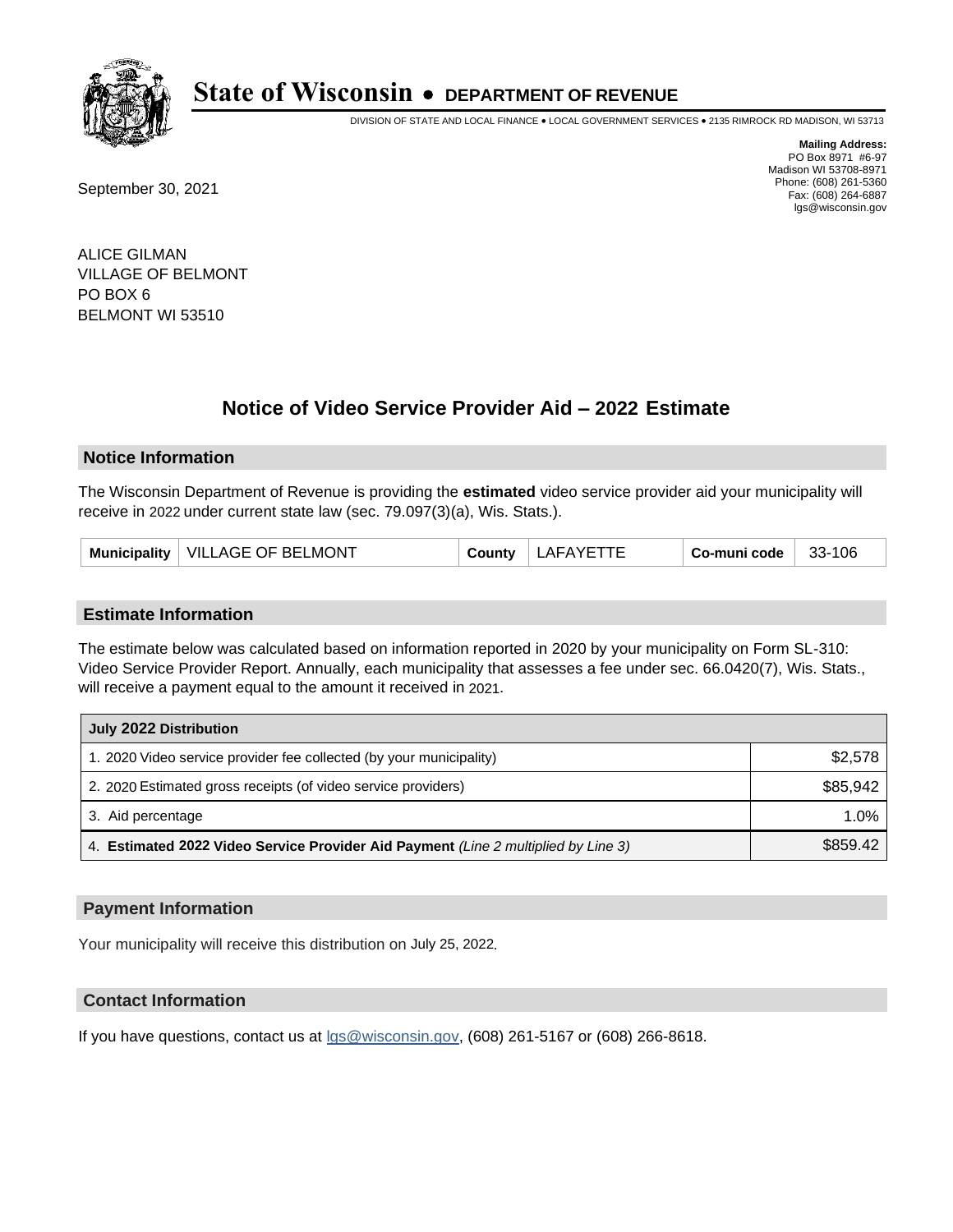

DIVISION OF STATE AND LOCAL FINANCE • LOCAL GOVERNMENT SERVICES • 2135 RIMROCK RD MADISON, WI 53713

September 30, 2021

**Mailing Address:** PO Box 8971 #6-97 Madison WI 53708-8971 Phone: (608) 261-5360 Fax: (608) 264-6887 lgs@wisconsin.gov

SONYA SILVERS VILLAGE OF BENTON 244 RIDGE AVE #101 BENTON WI 53803-8023

## **Notice of Video Service Provider Aid - 2022 Estimate**

#### **Notice Information**

The Wisconsin Department of Revenue is providing the **estimated** video service provider aid your municipality will receive in 2022 under current state law (sec. 79.097(3)(a), Wis. Stats.).

| Municipality | <b>VILLAGE OF BENTON</b> |  | AFA | Co-muni code | 33-107 |
|--------------|--------------------------|--|-----|--------------|--------|
|--------------|--------------------------|--|-----|--------------|--------|

#### **Estimate Information**

The estimate below was calculated based on information reported in 2020 by your municipality on Form SL-310: Video Service Provider Report. Annually, each municipality that assesses a fee under sec. 66.0420(7), Wis. Stats., will receive a payment equal to the amount it received in 2021.

| July 2022 Distribution                                                             |          |
|------------------------------------------------------------------------------------|----------|
| 1. 2020 Video service provider fee collected (by your municipality)                | \$2,178  |
| 2. 2020 Estimated gross receipts (of video service providers)                      | \$72,585 |
| 3. Aid percentage                                                                  | 1.0%     |
| 4. Estimated 2022 Video Service Provider Aid Payment (Line 2 multiplied by Line 3) | \$725.85 |

#### **Payment Information**

Your municipality will receive this distribution on July 25, 2022.

## **Contact Information**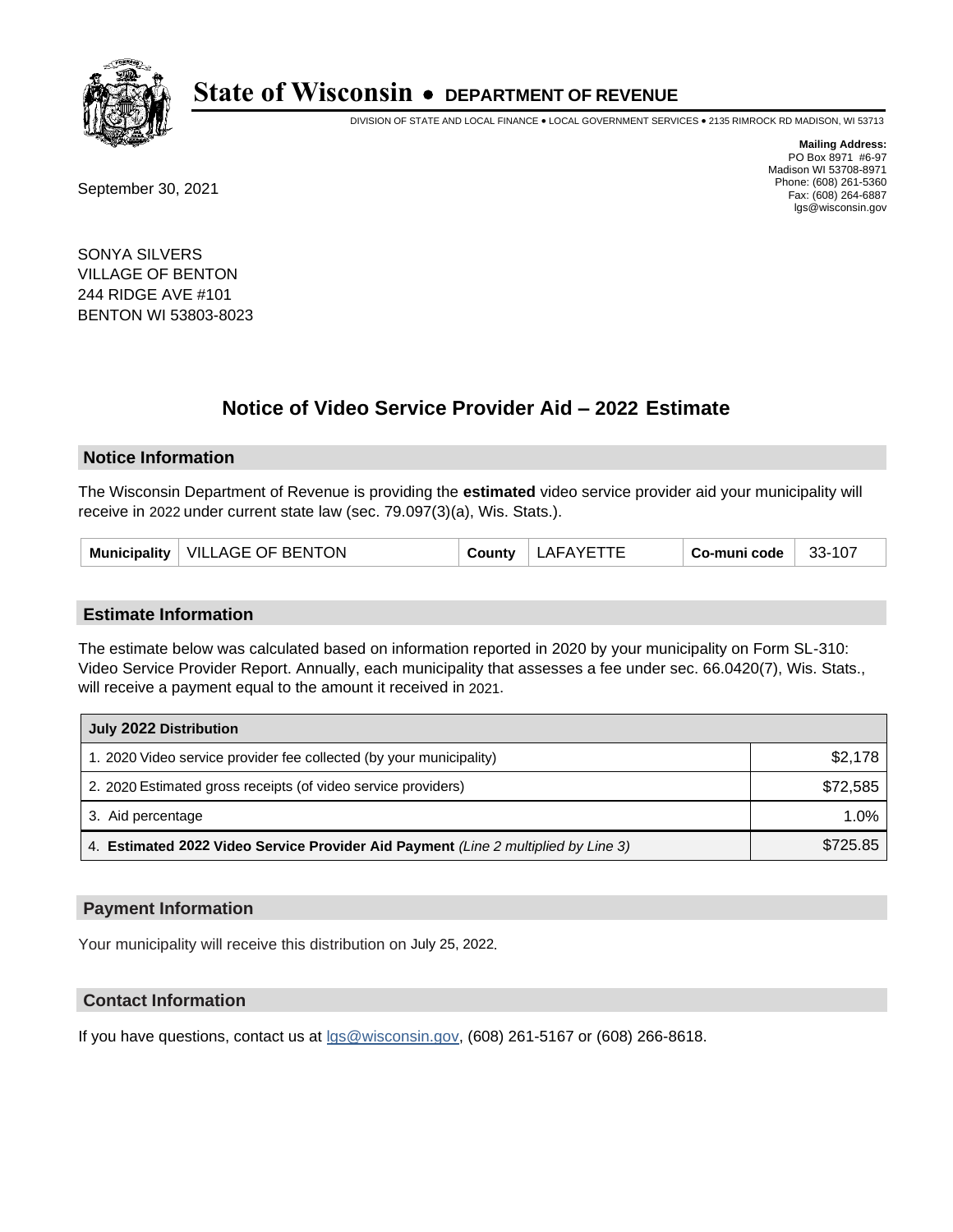

DIVISION OF STATE AND LOCAL FINANCE • LOCAL GOVERNMENT SERVICES • 2135 RIMROCK RD MADISON, WI 53713

September 30, 2021

**Mailing Address:** PO Box 8971 #6-97 Madison WI 53708-8971 Phone: (608) 261-5360 Fax: (608) 264-6887 lgs@wisconsin.gov

AMY BARNES VILLAGE OF BLANCHARDVILLE PO BOX 9 BLANCHARDVILLE WI 53516-0009

# **Notice of Video Service Provider Aid - 2022 Estimate**

#### **Notice Information**

The Wisconsin Department of Revenue is providing the **estimated** video service provider aid your municipality will receive in 2022 under current state law (sec. 79.097(3)(a), Wis. Stats.).

| Municipality   VILLAGE OF BLANCHARDVILLE | County | LAFAYETTE | ⊩ Co-muni code <sup>√</sup> | 33-108 |
|------------------------------------------|--------|-----------|-----------------------------|--------|
|------------------------------------------|--------|-----------|-----------------------------|--------|

#### **Estimate Information**

The estimate below was calculated based on information reported in 2020 by your municipality on Form SL-310: Video Service Provider Report. Annually, each municipality that assesses a fee under sec. 66.0420(7), Wis. Stats., will receive a payment equal to the amount it received in 2021.

| July 2022 Distribution                                                             |          |  |  |
|------------------------------------------------------------------------------------|----------|--|--|
| 1. 2020 Video service provider fee collected (by your municipality)                | \$641    |  |  |
| 2. 2020 Estimated gross receipts (of video service providers)                      | \$12,998 |  |  |
| 3. Aid percentage                                                                  | $1.0\%$  |  |  |
| 4. Estimated 2022 Video Service Provider Aid Payment (Line 2 multiplied by Line 3) | \$129.98 |  |  |

#### **Payment Information**

Your municipality will receive this distribution on July 25, 2022.

## **Contact Information**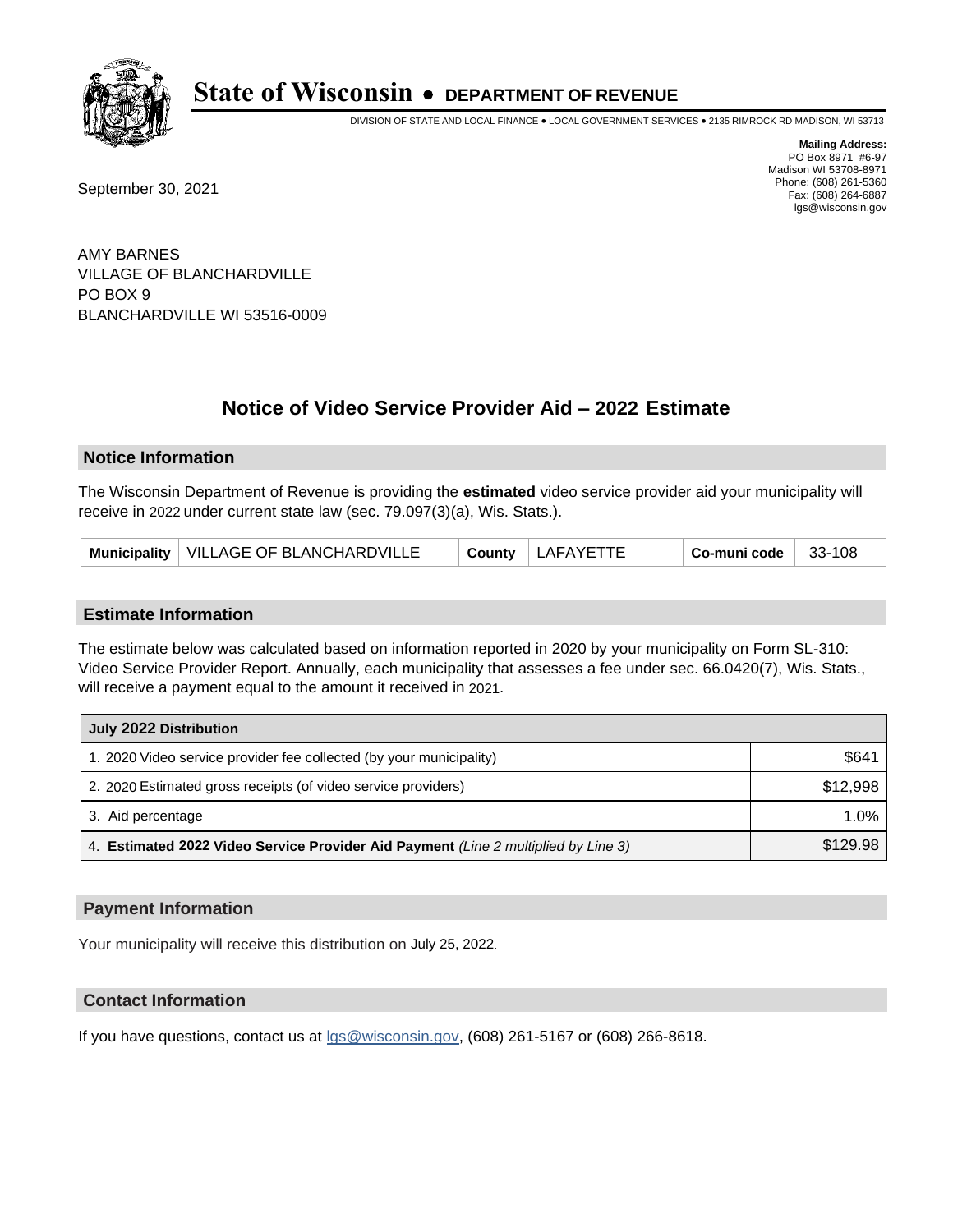

DIVISION OF STATE AND LOCAL FINANCE • LOCAL GOVERNMENT SERVICES • 2135 RIMROCK RD MADISON, WI 53713

September 30, 2021

**Mailing Address:** PO Box 8971 #6-97 Madison WI 53708-8971 Phone: (608) 261-5360 Fax: (608) 264-6887 lgs@wisconsin.gov

PHILIP RISSEEUW CITY OF DARLINGTON PO BOX 207 DARLINGTON WI 53530-0207

# **Notice of Video Service Provider Aid - 2022 Estimate**

#### **Notice Information**

The Wisconsin Department of Revenue is providing the **estimated** video service provider aid your municipality will receive in 2022 under current state law (sec. 79.097(3)(a), Wis. Stats.).

|  | Municipality   CITY OF DARLINGTON | County | LAFAYETTE | ⊦ Co-muni code | 33-216 |
|--|-----------------------------------|--------|-----------|----------------|--------|
|--|-----------------------------------|--------|-----------|----------------|--------|

#### **Estimate Information**

The estimate below was calculated based on information reported in 2020 by your municipality on Form SL-310: Video Service Provider Report. Annually, each municipality that assesses a fee under sec. 66.0420(7), Wis. Stats., will receive a payment equal to the amount it received in 2021.

| July 2022 Distribution                                                             |            |  |  |
|------------------------------------------------------------------------------------|------------|--|--|
| 1. 2020 Video service provider fee collected (by your municipality)                | \$6,258    |  |  |
| 2. 2020 Estimated gross receipts (of video service providers)                      | \$208.624  |  |  |
| 3. Aid percentage                                                                  | 1.0%       |  |  |
| 4. Estimated 2022 Video Service Provider Aid Payment (Line 2 multiplied by Line 3) | \$2,086.24 |  |  |

#### **Payment Information**

Your municipality will receive this distribution on July 25, 2022.

## **Contact Information**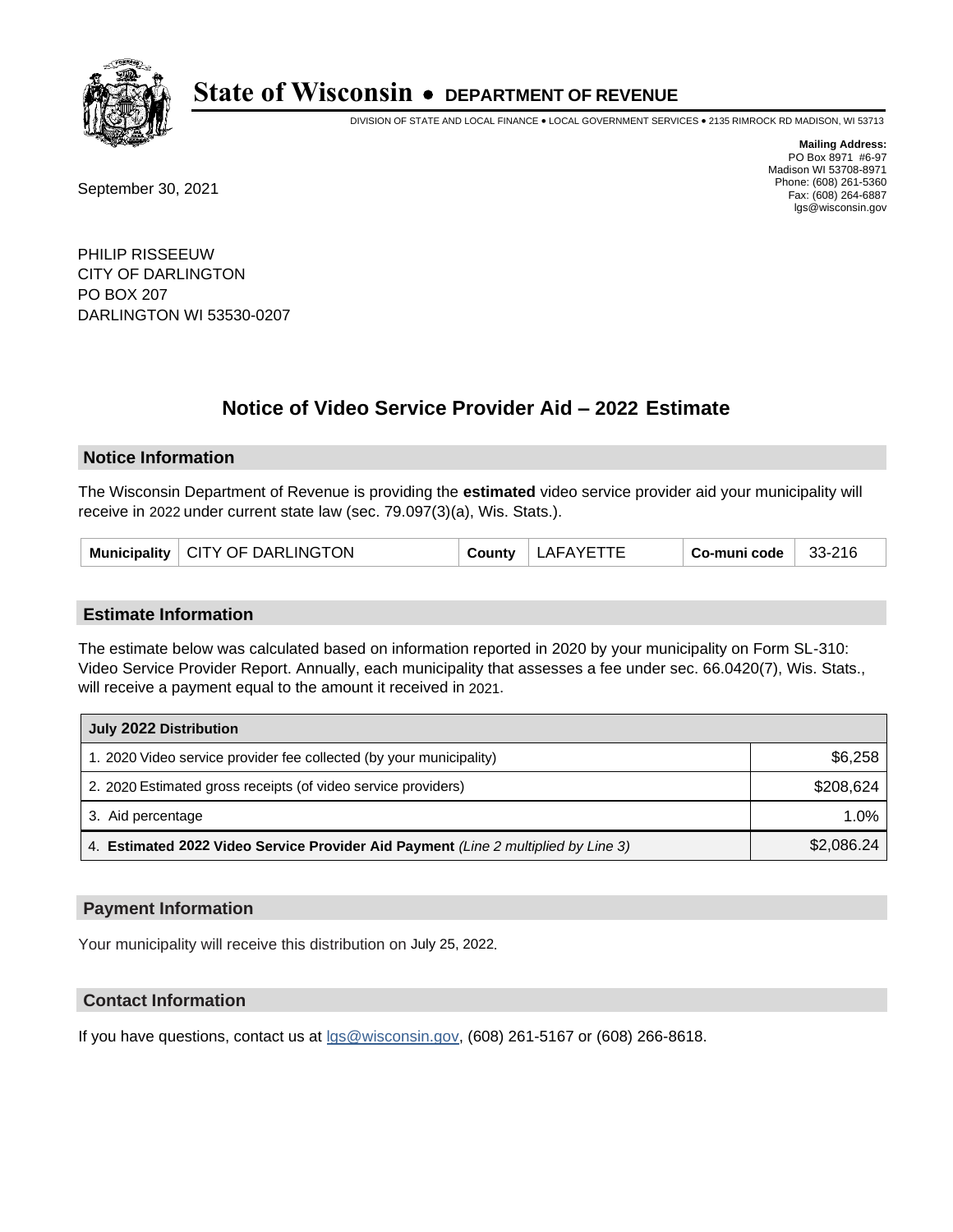

DIVISION OF STATE AND LOCAL FINANCE • LOCAL GOVERNMENT SERVICES • 2135 RIMROCK RD MADISON, WI 53713

September 30, 2021

**Mailing Address:** PO Box 8971 #6-97 Madison WI 53708-8971 Phone: (608) 261-5360 Fax: (608) 264-6887 lgs@wisconsin.gov

MARSHA EINSWEILER CITY OF SHULLSBURG PO BOX 580 SHULLSBURG WI 53586-0580

# **Notice of Video Service Provider Aid - 2022 Estimate**

### **Notice Information**

The Wisconsin Department of Revenue is providing the **estimated** video service provider aid your municipality will receive in 2022 under current state law (sec. 79.097(3)(a), Wis. Stats.).

|  | Municipality   CITY OF SHULLSBURG | County | LAFAYETTE | Co-muni code | 33-281 |
|--|-----------------------------------|--------|-----------|--------------|--------|
|--|-----------------------------------|--------|-----------|--------------|--------|

#### **Estimate Information**

The estimate below was calculated based on information reported in 2020 by your municipality on Form SL-310: Video Service Provider Report. Annually, each municipality that assesses a fee under sec. 66.0420(7), Wis. Stats., will receive a payment equal to the amount it received in 2021.

| July 2022 Distribution                                                             |            |  |  |
|------------------------------------------------------------------------------------|------------|--|--|
| 1. 2020 Video service provider fee collected (by your municipality)                | \$3,723    |  |  |
| 2. 2020 Estimated gross receipts (of video service providers)                      | \$124.092  |  |  |
| 3. Aid percentage                                                                  | 1.0%       |  |  |
| 4. Estimated 2022 Video Service Provider Aid Payment (Line 2 multiplied by Line 3) | \$1,240.92 |  |  |

#### **Payment Information**

Your municipality will receive this distribution on July 25, 2022.

## **Contact Information**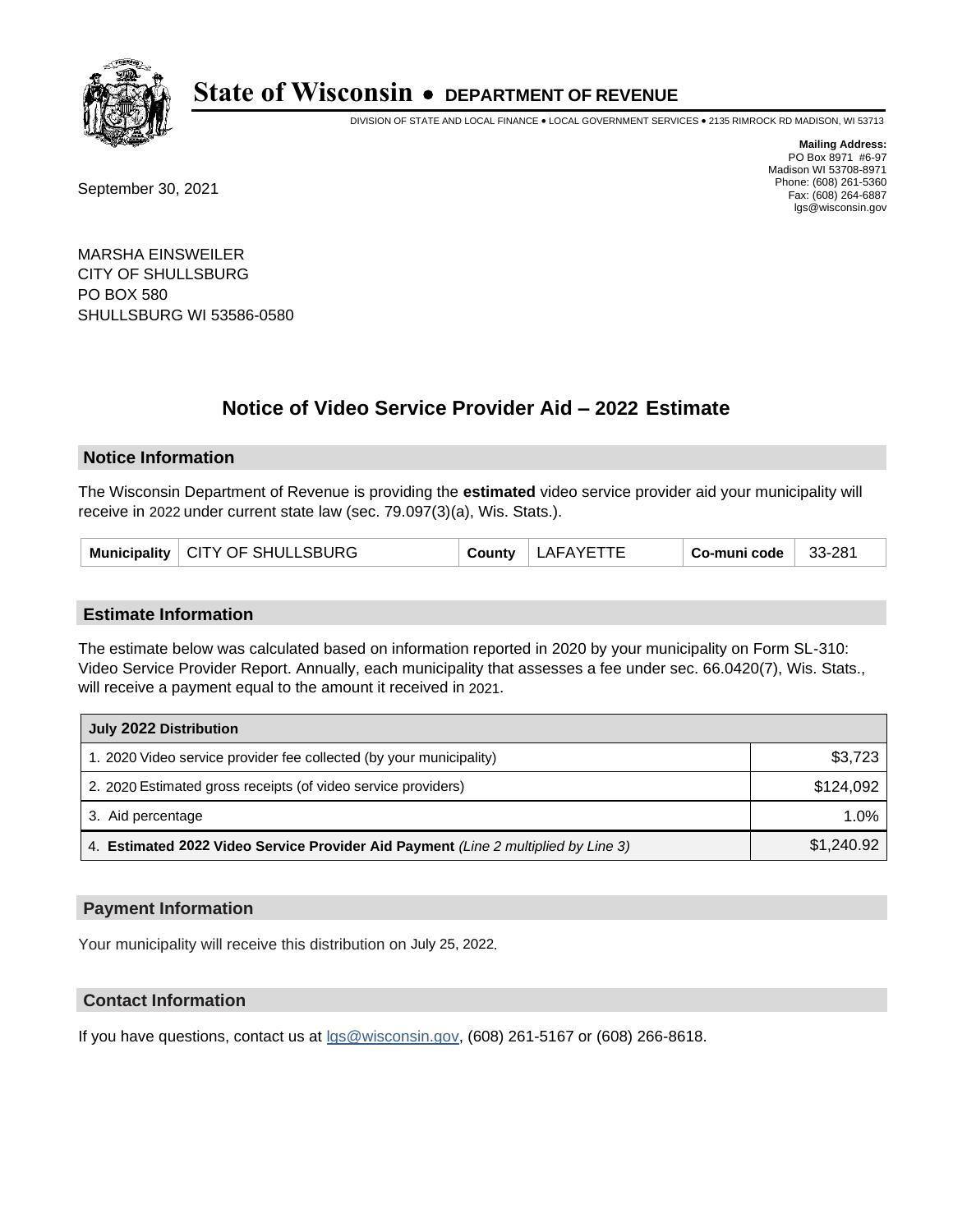

DIVISION OF STATE AND LOCAL FINANCE • LOCAL GOVERNMENT SERVICES • 2135 RIMROCK RD MADISON, WI 53713

September 30, 2021

**Mailing Address:** PO Box 8971 #6-97 Madison WI 53708-8971 Phone: (608) 261-5360 Fax: (608) 264-6887 lgs@wisconsin.gov

ROSEMARY SERVI TOWN OF ANTIGO N3185 N STONEY RD ANTIGO WI 54409-9199

## **Notice of Video Service Provider Aid - 2022 Estimate**

#### **Notice Information**

The Wisconsin Department of Revenue is providing the **estimated** video service provider aid your municipality will receive in 2022 under current state law (sec. 79.097(3)(a), Wis. Stats.).

| Municipality   TOWN OF ANTIGO | County | LANGLADE | Co-muni code | 34-006 |
|-------------------------------|--------|----------|--------------|--------|
|-------------------------------|--------|----------|--------------|--------|

#### **Estimate Information**

The estimate below was calculated based on information reported in 2020 by your municipality on Form SL-310: Video Service Provider Report. Annually, each municipality that assesses a fee under sec. 66.0420(7), Wis. Stats., will receive a payment equal to the amount it received in 2021.

| July 2022 Distribution                                                             |            |  |  |
|------------------------------------------------------------------------------------|------------|--|--|
| 1. 2020 Video service provider fee collected (by your municipality)                | \$5,864    |  |  |
| 2. 2020 Estimated gross receipts (of video service providers)                      | \$195.453  |  |  |
| 3. Aid percentage                                                                  | 1.0%       |  |  |
| 4. Estimated 2022 Video Service Provider Aid Payment (Line 2 multiplied by Line 3) | \$1,954.53 |  |  |

#### **Payment Information**

Your municipality will receive this distribution on July 25, 2022.

## **Contact Information**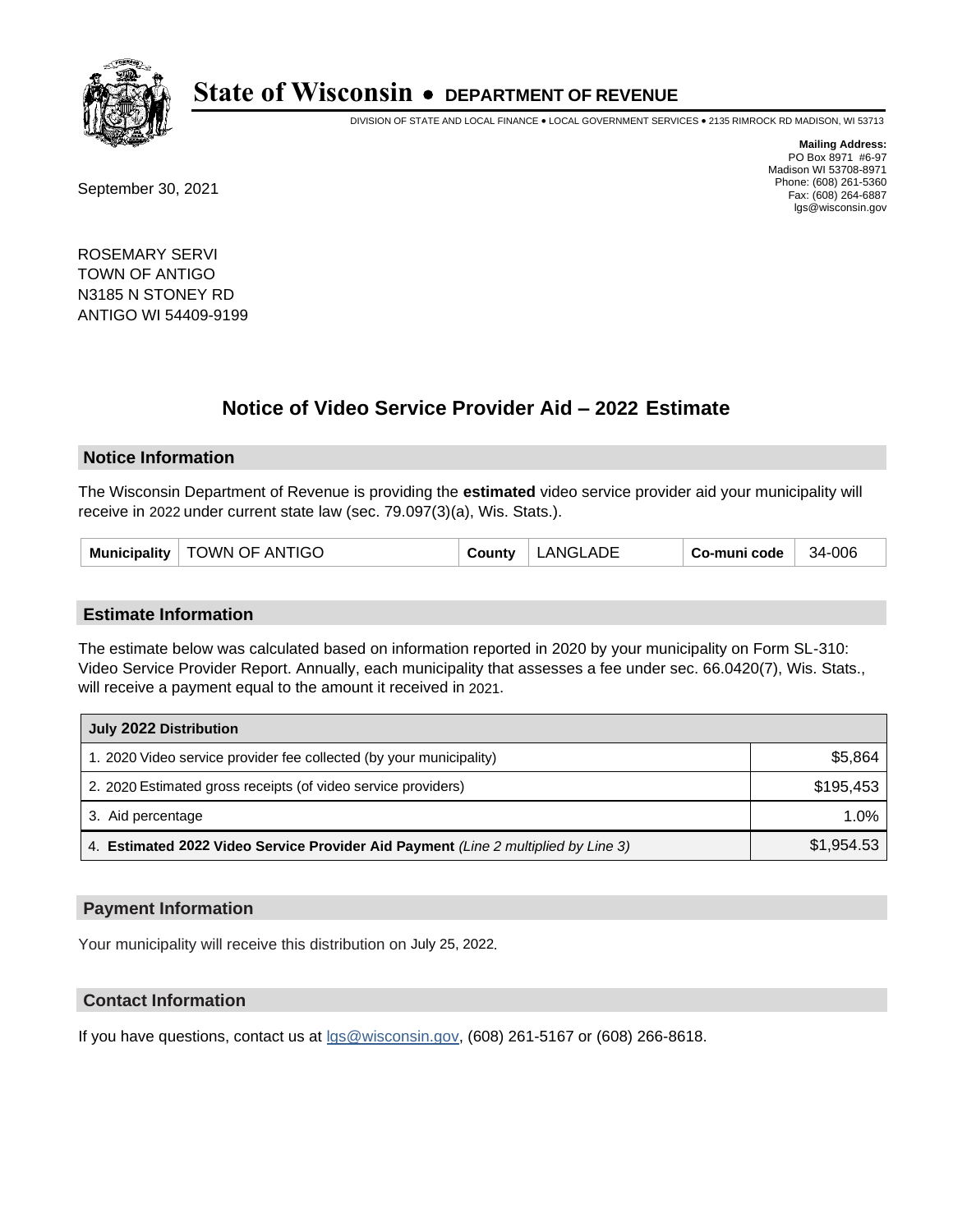

DIVISION OF STATE AND LOCAL FINANCE • LOCAL GOVERNMENT SERVICES • 2135 RIMROCK RD MADISON, WI 53713

September 30, 2021

**Mailing Address:** PO Box 8971 #6-97 Madison WI 53708-8971 Phone: (608) 261-5360 Fax: (608) 264-6887 lgs@wisconsin.gov

KAYE MATUCHESKI CITY OF ANTIGO 700 EDISON ST ANTIGO WI 54409-1955

## **Notice of Video Service Provider Aid - 2022 Estimate**

#### **Notice Information**

The Wisconsin Department of Revenue is providing the **estimated** video service provider aid your municipality will receive in 2022 under current state law (sec. 79.097(3)(a), Wis. Stats.).

| Municipality   CITY OF ANTIGO<br>LANGLADE<br>Co-muni code<br>County | 34-201 |
|---------------------------------------------------------------------|--------|
|---------------------------------------------------------------------|--------|

#### **Estimate Information**

The estimate below was calculated based on information reported in 2020 by your municipality on Form SL-310: Video Service Provider Report. Annually, each municipality that assesses a fee under sec. 66.0420(7), Wis. Stats., will receive a payment equal to the amount it received in 2021.

| July 2022 Distribution                                                             |             |  |  |
|------------------------------------------------------------------------------------|-------------|--|--|
| 1. 2020 Video service provider fee collected (by your municipality)                | \$83,923    |  |  |
| 2. 2020 Estimated gross receipts (of video service providers)                      | \$1,678,450 |  |  |
| 3. Aid percentage                                                                  | $1.0\%$     |  |  |
| 4. Estimated 2022 Video Service Provider Aid Payment (Line 2 multiplied by Line 3) | \$16,784.50 |  |  |

#### **Payment Information**

Your municipality will receive this distribution on July 25, 2022.

## **Contact Information**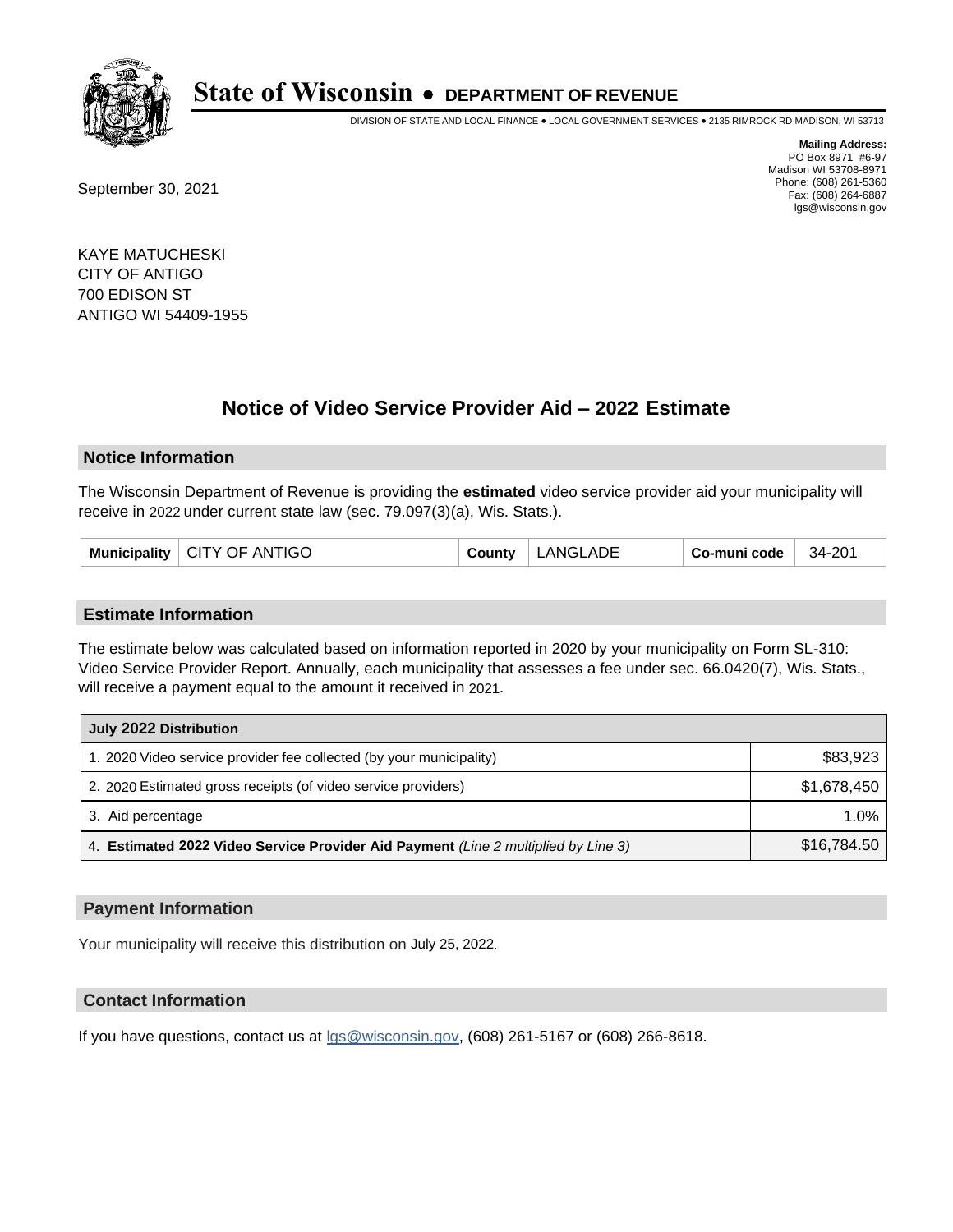

DIVISION OF STATE AND LOCAL FINANCE • LOCAL GOVERNMENT SERVICES • 2135 RIMROCK RD MADISON, WI 53713

September 30, 2021

**Mailing Address:** PO Box 8971 #6-97 Madison WI 53708-8971 Phone: (608) 261-5360 Fax: (608) 264-6887 lgs@wisconsin.gov

WILLIAM HEIDEMAN CITY OF MERRILL 1004 E FIRST ST MERRILL WI 54452-2560

## **Notice of Video Service Provider Aid - 2022 Estimate**

#### **Notice Information**

The Wisconsin Department of Revenue is providing the **estimated** video service provider aid your municipality will receive in 2022 under current state law (sec. 79.097(3)(a), Wis. Stats.).

| Municipality   CITY OF MERRILL | County | <b>LINCOLN</b> | Co-muni code | 35-251 |
|--------------------------------|--------|----------------|--------------|--------|
|--------------------------------|--------|----------------|--------------|--------|

#### **Estimate Information**

The estimate below was calculated based on information reported in 2020 by your municipality on Form SL-310: Video Service Provider Report. Annually, each municipality that assesses a fee under sec. 66.0420(7), Wis. Stats., will receive a payment equal to the amount it received in 2021.

| July 2022 Distribution                                                             |             |  |  |
|------------------------------------------------------------------------------------|-------------|--|--|
| 1. 2020 Video service provider fee collected (by your municipality)                | \$121,622   |  |  |
| 2. 2020 Estimated gross receipts (of video service providers)                      | \$2.432.437 |  |  |
| 3. Aid percentage                                                                  | 1.0%        |  |  |
| 4. Estimated 2022 Video Service Provider Aid Payment (Line 2 multiplied by Line 3) | \$24,324.37 |  |  |

#### **Payment Information**

Your municipality will receive this distribution on July 25, 2022.

## **Contact Information**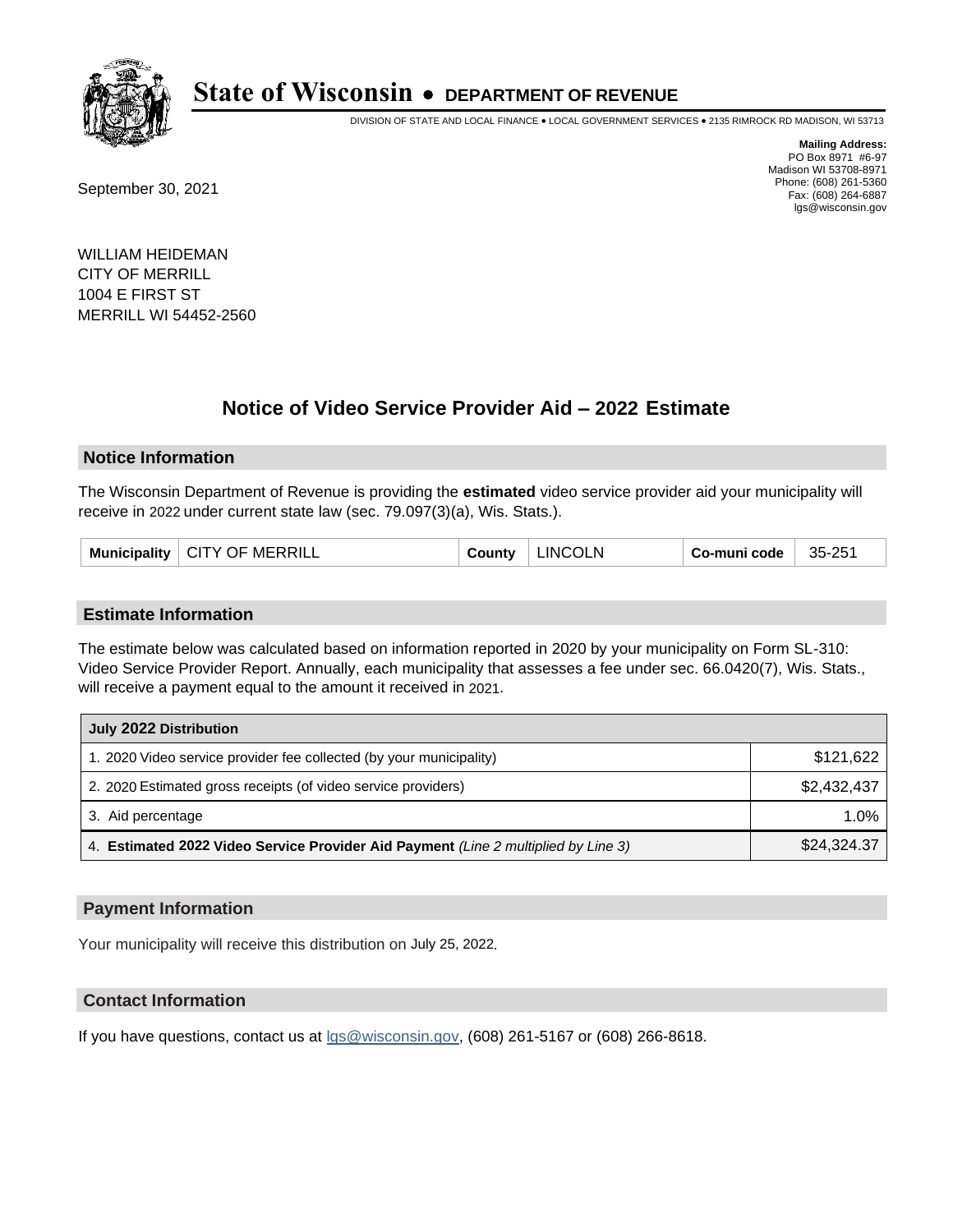

DIVISION OF STATE AND LOCAL FINANCE • LOCAL GOVERNMENT SERVICES • 2135 RIMROCK RD MADISON, WI 53713

September 30, 2021

**Mailing Address:** PO Box 8971 #6-97 Madison WI 53708-8971 Phone: (608) 261-5360 Fax: (608) 264-6887 lgs@wisconsin.gov

SUSAN KORNELY TOWN OF COOPERSTOWN 15911 COUNTY RD R MARIBEL WI 54227-9750

## **Notice of Video Service Provider Aid - 2022 Estimate**

### **Notice Information**

The Wisconsin Department of Revenue is providing the **estimated** video service provider aid your municipality will receive in 2022 under current state law (sec. 79.097(3)(a), Wis. Stats.).

| Municipality   TOWN OF COOPERSTOWN | County | <b>MANITOWOC</b> | Co-muni code | 36-006 |
|------------------------------------|--------|------------------|--------------|--------|
|------------------------------------|--------|------------------|--------------|--------|

#### **Estimate Information**

The estimate below was calculated based on information reported in 2020 by your municipality on Form SL-310: Video Service Provider Report. Annually, each municipality that assesses a fee under sec. 66.0420(7), Wis. Stats., will receive a payment equal to the amount it received in 2021.

| July 2022 Distribution                                                             |          |  |
|------------------------------------------------------------------------------------|----------|--|
| 1. 2020 Video service provider fee collected (by your municipality)                | \$328    |  |
| 2. 2020 Estimated gross receipts (of video service providers)                      | \$16,390 |  |
| 3. Aid percentage                                                                  | $1.0\%$  |  |
| 4. Estimated 2022 Video Service Provider Aid Payment (Line 2 multiplied by Line 3) | \$163.90 |  |

#### **Payment Information**

Your municipality will receive this distribution on July 25, 2022.

## **Contact Information**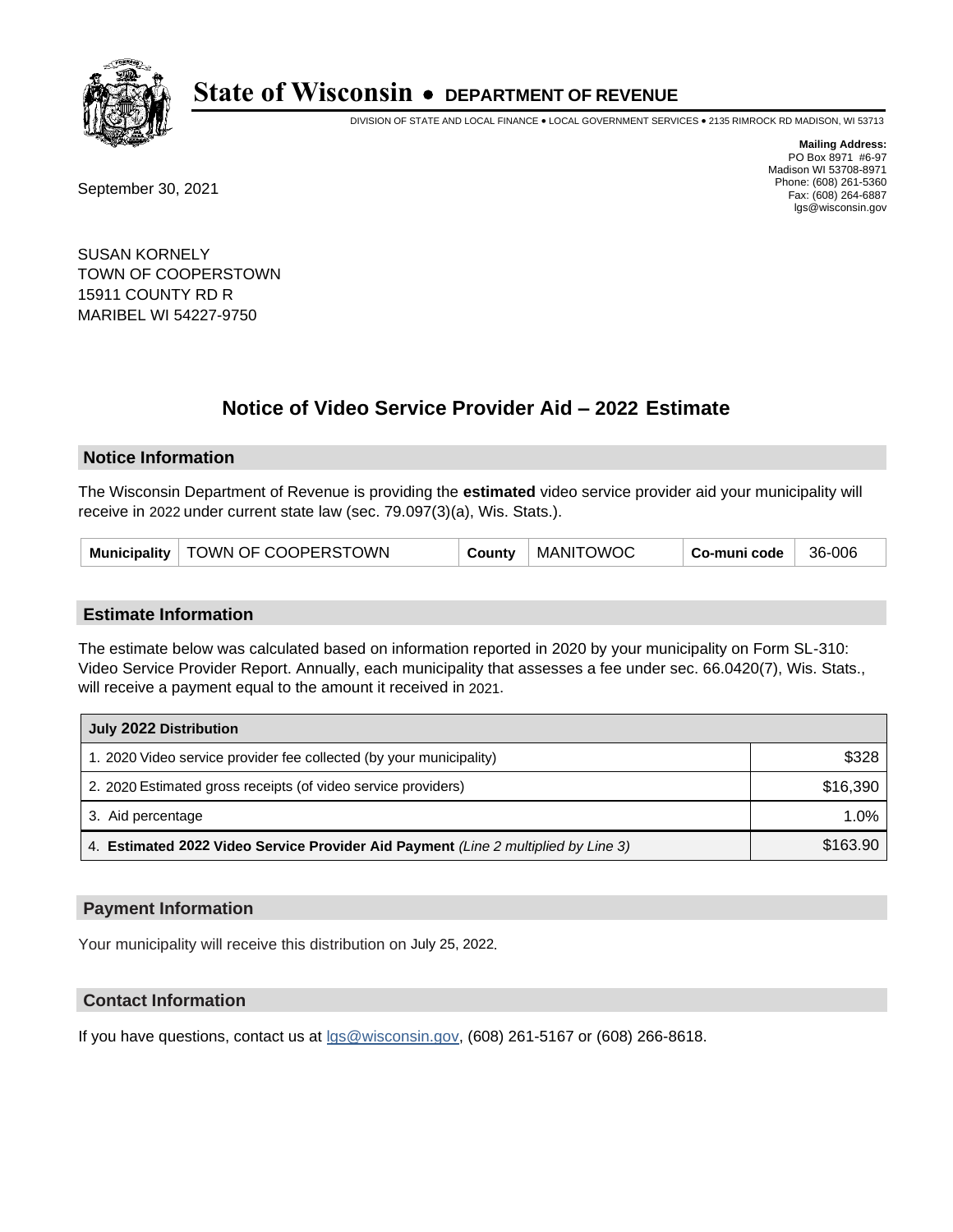

DIVISION OF STATE AND LOCAL FINANCE • LOCAL GOVERNMENT SERVICES • 2135 RIMROCK RD MADISON, WI 53713

September 30, 2021

**Mailing Address:** PO Box 8971 #6-97 Madison WI 53708-8971 Phone: (608) 261-5360 Fax: (608) 264-6887 lgs@wisconsin.gov

LINDA HERMAN TOWN OF GIBSON 2211 ROCKLEDGE RD MISHICOT WI 54228

## **Notice of Video Service Provider Aid - 2022 Estimate**

#### **Notice Information**

The Wisconsin Department of Revenue is providing the **estimated** video service provider aid your municipality will receive in 2022 under current state law (sec. 79.097(3)(a), Wis. Stats.).

| Municipality   TOWN OF GIBSON | <b>MANITOWOC</b><br>County | Co-muni code<br>36-012 |
|-------------------------------|----------------------------|------------------------|
|-------------------------------|----------------------------|------------------------|

#### **Estimate Information**

The estimate below was calculated based on information reported in 2020 by your municipality on Form SL-310: Video Service Provider Report. Annually, each municipality that assesses a fee under sec. 66.0420(7), Wis. Stats., will receive a payment equal to the amount it received in 2021.

| July 2022 Distribution                                                             |          |  |  |
|------------------------------------------------------------------------------------|----------|--|--|
| 1. 2020 Video service provider fee collected (by your municipality)                | \$1.420  |  |  |
| 2. 2020 Estimated gross receipts (of video service providers)                      | \$70.979 |  |  |
| 3. Aid percentage                                                                  | 1.0%     |  |  |
| 4. Estimated 2022 Video Service Provider Aid Payment (Line 2 multiplied by Line 3) | \$709.79 |  |  |

#### **Payment Information**

Your municipality will receive this distribution on July 25, 2022.

## **Contact Information**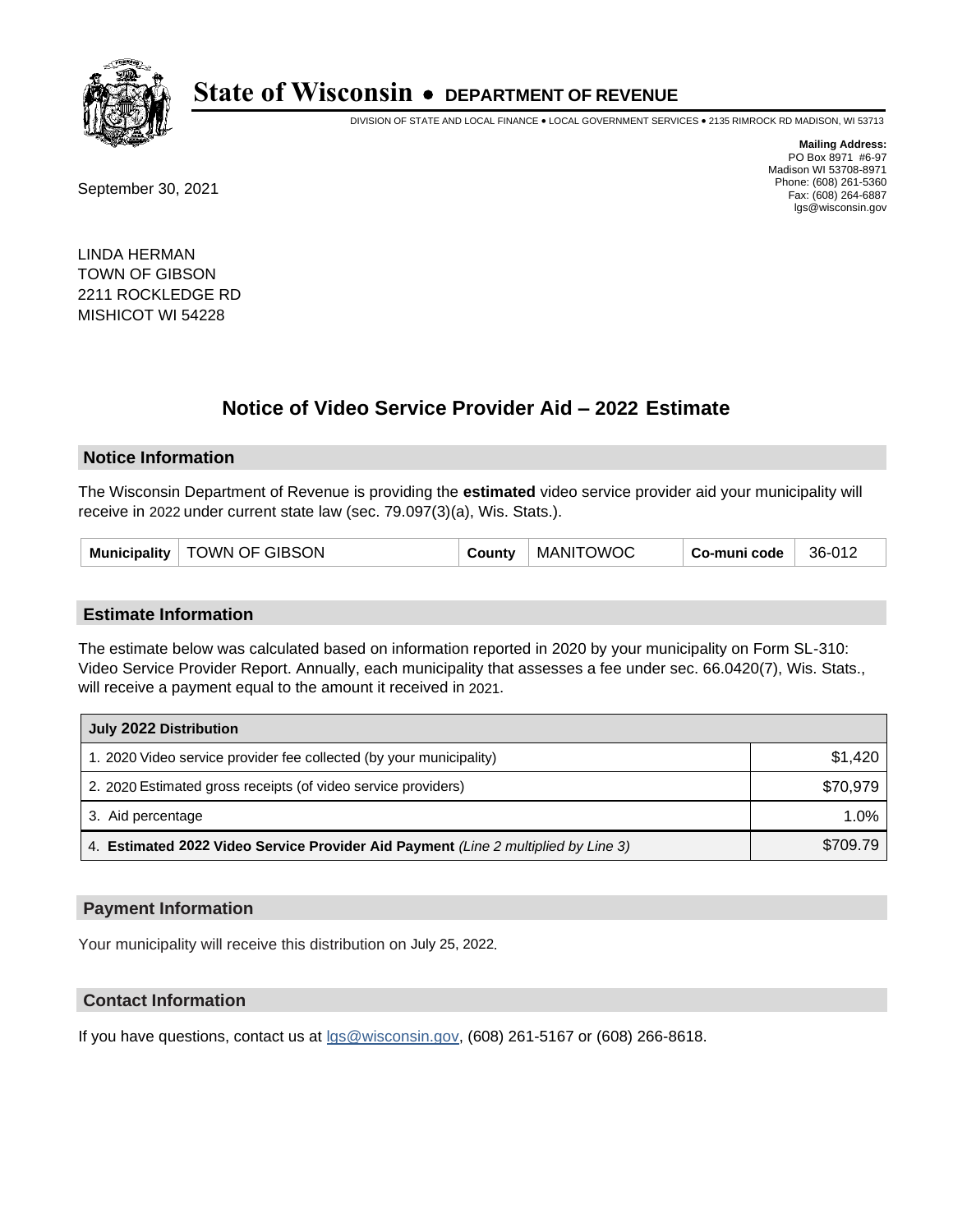

DIVISION OF STATE AND LOCAL FINANCE • LOCAL GOVERNMENT SERVICES • 2135 RIMROCK RD MADISON, WI 53713

September 30, 2021

**Mailing Address:** PO Box 8971 #6-97 Madison WI 53708-8971 Phone: (608) 261-5360 Fax: (608) 264-6887 lgs@wisconsin.gov

SANDY MENGES TOWN OF KOSSUTH 8807 WEST HILLCREST RD MANITOWOC WI 54220

## **Notice of Video Service Provider Aid - 2022 Estimate**

#### **Notice Information**

The Wisconsin Department of Revenue is providing the **estimated** video service provider aid your municipality will receive in 2022 under current state law (sec. 79.097(3)(a), Wis. Stats.).

| Municipality   TOWN OF KOSSUTH | County | <b>MANITOWOC</b> | Co-muni code | 36-014 |
|--------------------------------|--------|------------------|--------------|--------|
|--------------------------------|--------|------------------|--------------|--------|

#### **Estimate Information**

The estimate below was calculated based on information reported in 2020 by your municipality on Form SL-310: Video Service Provider Report. Annually, each municipality that assesses a fee under sec. 66.0420(7), Wis. Stats., will receive a payment equal to the amount it received in 2021.

| July 2022 Distribution                                                             |            |  |
|------------------------------------------------------------------------------------|------------|--|
| 1. 2020 Video service provider fee collected (by your municipality)                | \$2,905    |  |
| 2. 2020 Estimated gross receipts (of video service providers)                      | \$145,233  |  |
| 3. Aid percentage                                                                  | $1.0\%$    |  |
| 4. Estimated 2022 Video Service Provider Aid Payment (Line 2 multiplied by Line 3) | \$1,452.33 |  |

#### **Payment Information**

Your municipality will receive this distribution on July 25, 2022.

## **Contact Information**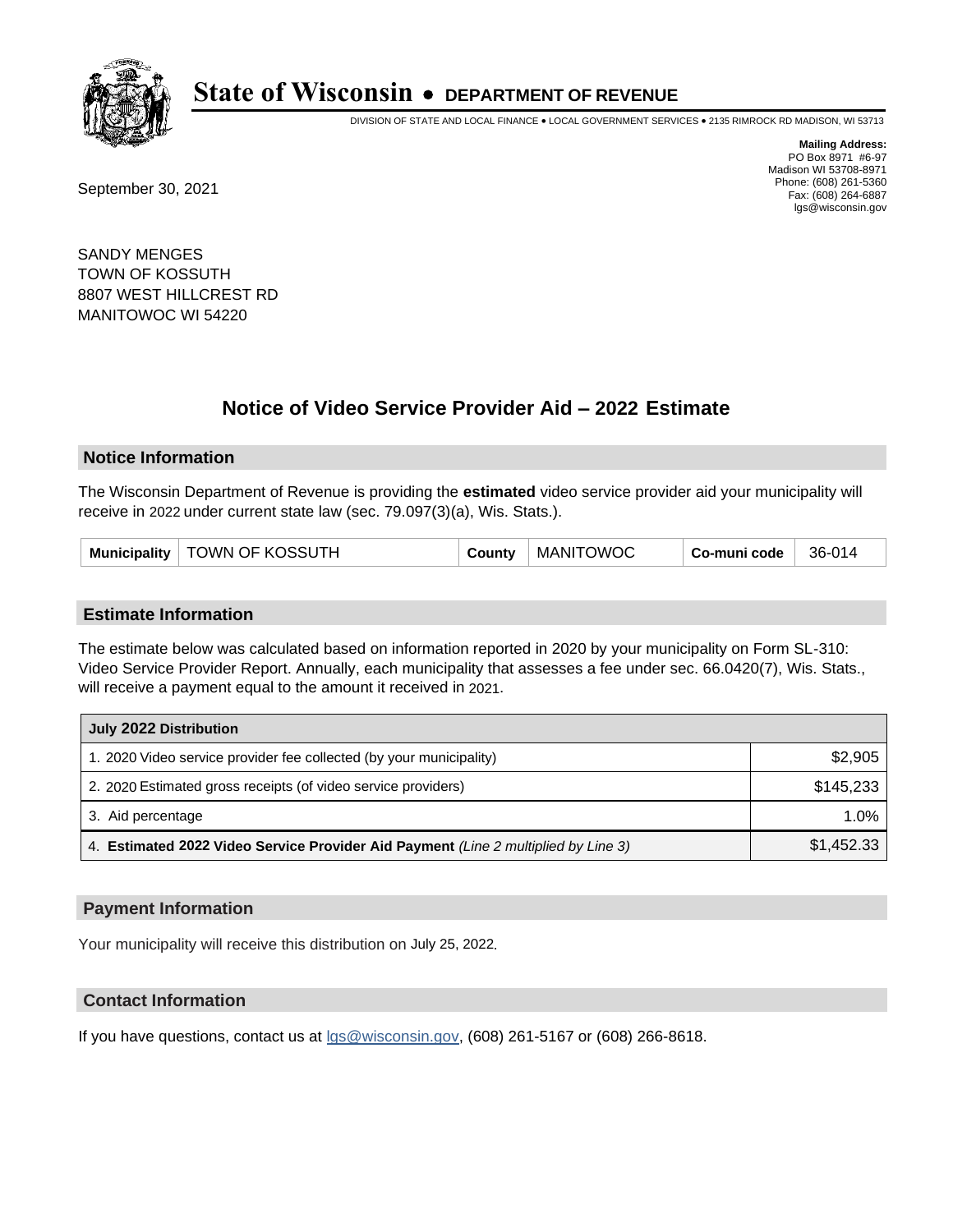

DIVISION OF STATE AND LOCAL FINANCE • LOCAL GOVERNMENT SERVICES • 2135 RIMROCK RD MADISON, WI 53713

September 30, 2021

**Mailing Address:** PO Box 8971 #6-97 Madison WI 53708-8971 Phone: (608) 261-5360 Fax: (608) 264-6887 lgs@wisconsin.gov

SARAH KOWALSKI TOWN OF MISHICOT 707 BARTHELS ROAD TWO RIVERS WI 54241

## **Notice of Video Service Provider Aid - 2022 Estimate**

#### **Notice Information**

The Wisconsin Department of Revenue is providing the **estimated** video service provider aid your municipality will receive in 2022 under current state law (sec. 79.097(3)(a), Wis. Stats.).

| Municipality   TOWN OF MISHICOT | County | <b>MANITOWOC</b> | Co-muni code | 36-026 |
|---------------------------------|--------|------------------|--------------|--------|
|---------------------------------|--------|------------------|--------------|--------|

#### **Estimate Information**

The estimate below was calculated based on information reported in 2020 by your municipality on Form SL-310: Video Service Provider Report. Annually, each municipality that assesses a fee under sec. 66.0420(7), Wis. Stats., will receive a payment equal to the amount it received in 2021.

| July 2022 Distribution                                                             |            |
|------------------------------------------------------------------------------------|------------|
| 1. 2020 Video service provider fee collected (by your municipality)                | \$4.285    |
| 2. 2020 Estimated gross receipts (of video service providers)                      | \$142.838  |
| 3. Aid percentage                                                                  | 1.0%       |
| 4. Estimated 2022 Video Service Provider Aid Payment (Line 2 multiplied by Line 3) | \$1,428.38 |

#### **Payment Information**

Your municipality will receive this distribution on July 25, 2022.

## **Contact Information**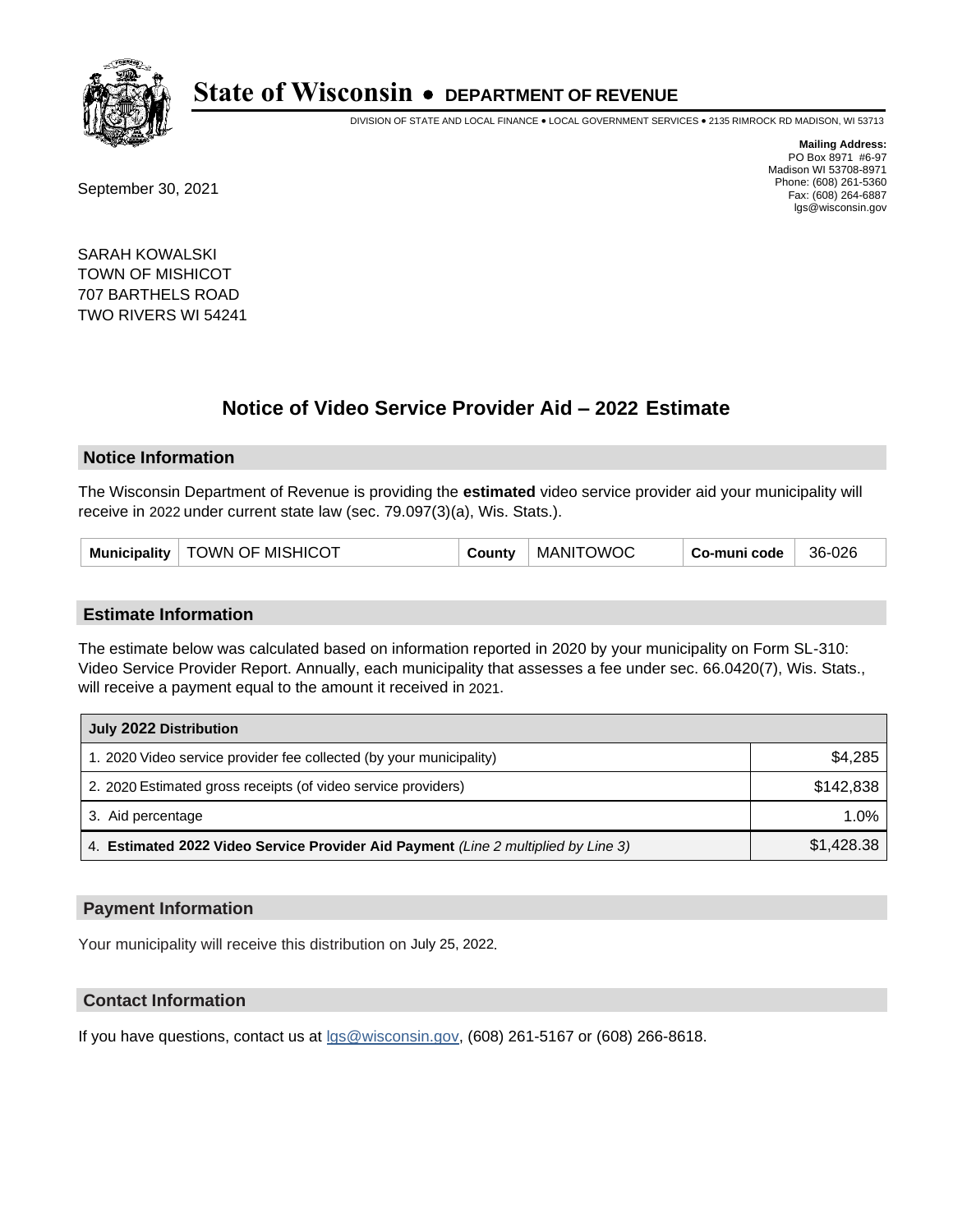

DIVISION OF STATE AND LOCAL FINANCE • LOCAL GOVERNMENT SERVICES • 2135 RIMROCK RD MADISON, WI 53713

September 30, 2021

**Mailing Address:** PO Box 8971 #6-97 Madison WI 53708-8971 Phone: (608) 261-5360 Fax: (608) 264-6887 lgs@wisconsin.gov

BONNIE TIMM TOWN OF TWO RIVERS 7650 COUNTY HWY O TWO RIVERS WI 54241

## **Notice of Video Service Provider Aid - 2022 Estimate**

#### **Notice Information**

The Wisconsin Department of Revenue is providing the **estimated** video service provider aid your municipality will receive in 2022 under current state law (sec. 79.097(3)(a), Wis. Stats.).

| Municipality   TOWN OF TWO RIVERS | <b>MANITOWOC</b><br>County | Co-muni code<br>36-036 |
|-----------------------------------|----------------------------|------------------------|
|-----------------------------------|----------------------------|------------------------|

#### **Estimate Information**

The estimate below was calculated based on information reported in 2020 by your municipality on Form SL-310: Video Service Provider Report. Annually, each municipality that assesses a fee under sec. 66.0420(7), Wis. Stats., will receive a payment equal to the amount it received in 2021.

| July 2022 Distribution                                                             |            |  |
|------------------------------------------------------------------------------------|------------|--|
| 1. 2020 Video service provider fee collected (by your municipality)                | \$11,757   |  |
| 2. 2020 Estimated gross receipts (of video service providers)                      | \$391,923  |  |
| 3. Aid percentage                                                                  | $1.0\%$    |  |
| 4. Estimated 2022 Video Service Provider Aid Payment (Line 2 multiplied by Line 3) | \$3,919.23 |  |

#### **Payment Information**

Your municipality will receive this distribution on July 25, 2022.

## **Contact Information**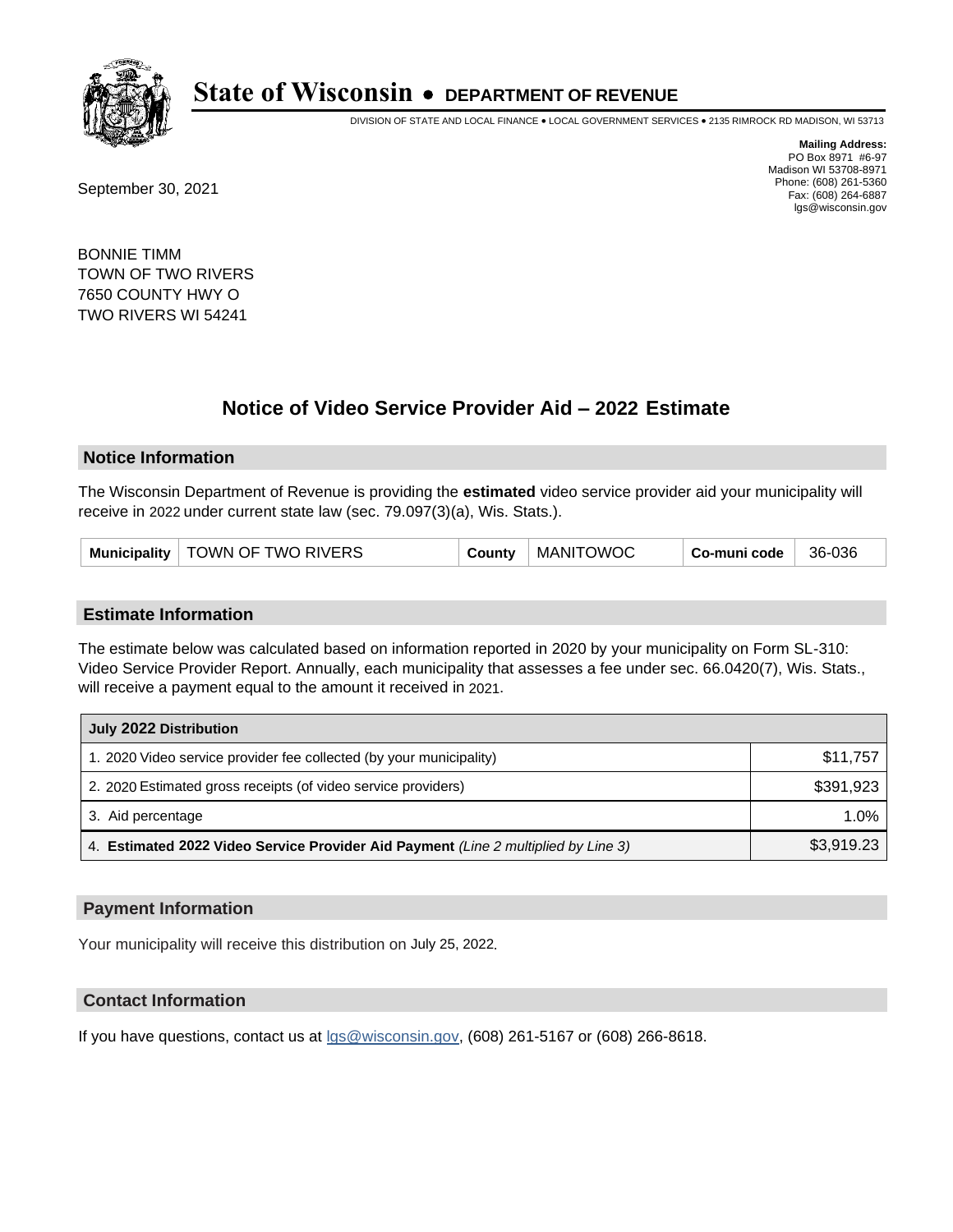

DIVISION OF STATE AND LOCAL FINANCE • LOCAL GOVERNMENT SERVICES • 2135 RIMROCK RD MADISON, WI 53713

September 30, 2021

**Mailing Address:** PO Box 8971 #6-97 Madison WI 53708-8971 Phone: (608) 261-5360 Fax: (608) 264-6887 lgs@wisconsin.gov

STACY GRUNWALD VILLAGE OF CLEVELAND PO BOX 87 CLEVELAND WI 53015-0087

## **Notice of Video Service Provider Aid - 2022 Estimate**

#### **Notice Information**

The Wisconsin Department of Revenue is providing the **estimated** video service provider aid your municipality will receive in 2022 under current state law (sec. 79.097(3)(a), Wis. Stats.).

| Municipality   VILLAGE OF CLEVELAND | County | MANITOWOC | Co-muni code | 36-112 |
|-------------------------------------|--------|-----------|--------------|--------|
|-------------------------------------|--------|-----------|--------------|--------|

#### **Estimate Information**

The estimate below was calculated based on information reported in 2020 by your municipality on Form SL-310: Video Service Provider Report. Annually, each municipality that assesses a fee under sec. 66.0420(7), Wis. Stats., will receive a payment equal to the amount it received in 2021.

| July 2022 Distribution                                                             |            |  |
|------------------------------------------------------------------------------------|------------|--|
| 1. 2020 Video service provider fee collected (by your municipality)                | \$16,451   |  |
| 2. 2020 Estimated gross receipts (of video service providers)                      | \$329.020  |  |
| 3. Aid percentage                                                                  | $1.0\%$    |  |
| 4. Estimated 2022 Video Service Provider Aid Payment (Line 2 multiplied by Line 3) | \$3,290.20 |  |

#### **Payment Information**

Your municipality will receive this distribution on July 25, 2022.

## **Contact Information**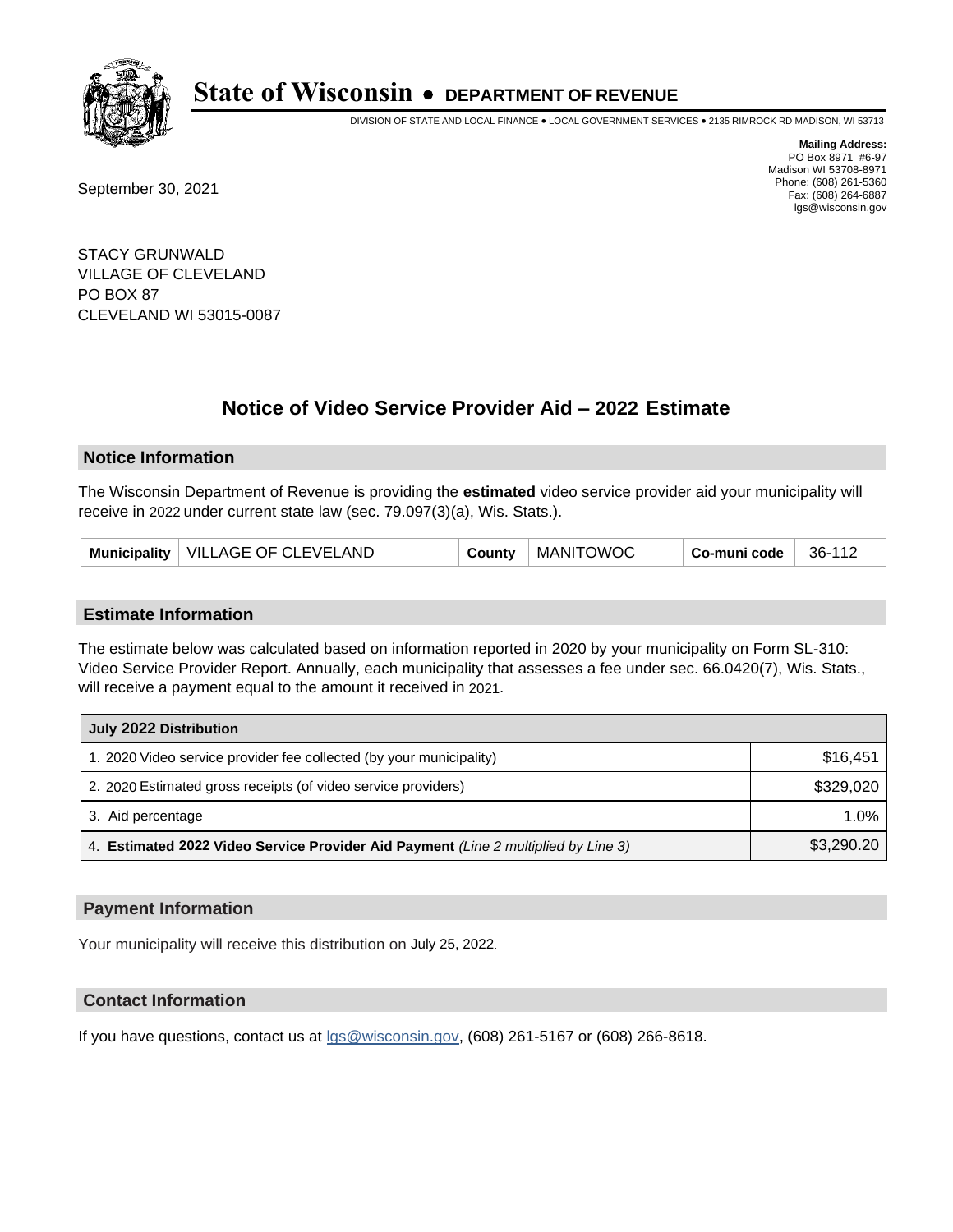

DIVISION OF STATE AND LOCAL FINANCE • LOCAL GOVERNMENT SERVICES • 2135 RIMROCK RD MADISON, WI 53713

September 30, 2021

**Mailing Address:** PO Box 8971 #6-97 Madison WI 53708-8971 Phone: (608) 261-5360 Fax: (608) 264-6887 lgs@wisconsin.gov

MARGARET PEROUTKA VILLAGE OF FRANCIS CREEK PO BOX 68 FRANCIS CREEK WI 54214-0068

# **Notice of Video Service Provider Aid - 2022 Estimate**

### **Notice Information**

The Wisconsin Department of Revenue is providing the **estimated** video service provider aid your municipality will receive in 2022 under current state law (sec. 79.097(3)(a), Wis. Stats.).

| Municipality   VILLAGE OF FRANCIS CREEK<br><b>MANITOWOC</b><br>Co-muni code<br>County | 36-126 |
|---------------------------------------------------------------------------------------|--------|
|---------------------------------------------------------------------------------------|--------|

#### **Estimate Information**

The estimate below was calculated based on information reported in 2020 by your municipality on Form SL-310: Video Service Provider Report. Annually, each municipality that assesses a fee under sec. 66.0420(7), Wis. Stats., will receive a payment equal to the amount it received in 2021.

| July 2022 Distribution                                                             |            |
|------------------------------------------------------------------------------------|------------|
| 1. 2020 Video service provider fee collected (by your municipality)                | \$3,942    |
| 2. 2020 Estimated gross receipts (of video service providers)                      | \$197.122  |
| 3. Aid percentage                                                                  | 1.0%       |
| 4. Estimated 2022 Video Service Provider Aid Payment (Line 2 multiplied by Line 3) | \$1,971.22 |

#### **Payment Information**

Your municipality will receive this distribution on July 25, 2022.

## **Contact Information**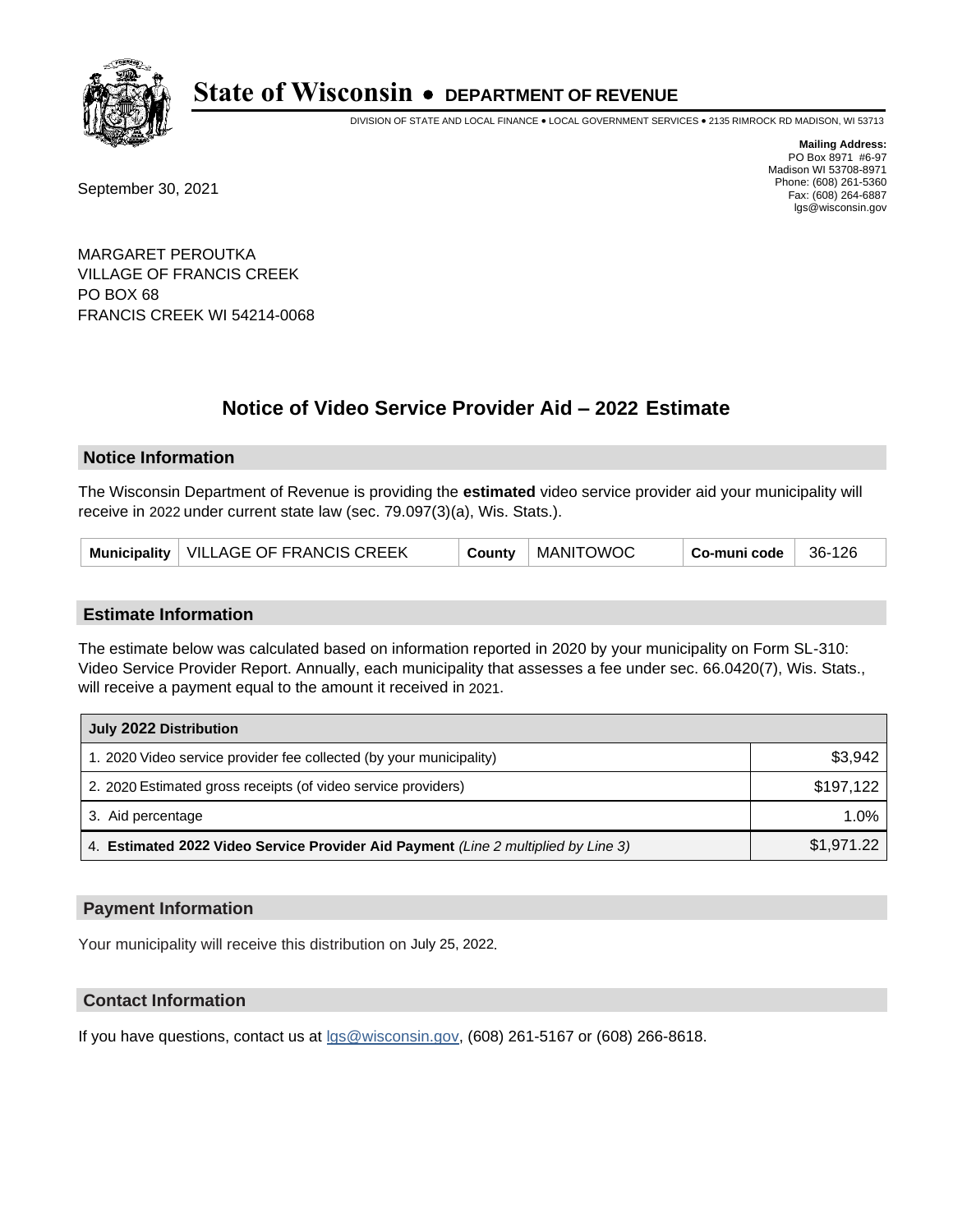

DIVISION OF STATE AND LOCAL FINANCE • LOCAL GOVERNMENT SERVICES • 2135 RIMROCK RD MADISON, WI 53713

September 30, 2021

**Mailing Address:** PO Box 8971 #6-97 Madison WI 53708-8971 Phone: (608) 261-5360 Fax: (608) 264-6887 lgs@wisconsin.gov

CAROL PAIDER VILLAGE OF MISHICOT PO BOX 385 MISHICOT WI 54228-0385

## **Notice of Video Service Provider Aid - 2022 Estimate**

#### **Notice Information**

The Wisconsin Department of Revenue is providing the **estimated** video service provider aid your municipality will receive in 2022 under current state law (sec. 79.097(3)(a), Wis. Stats.).

| Municipality   VILLAGE OF MISHICOT<br>County | <b>MANITOWOC</b> | Co-muni code | 36-151 |
|----------------------------------------------|------------------|--------------|--------|
|----------------------------------------------|------------------|--------------|--------|

#### **Estimate Information**

The estimate below was calculated based on information reported in 2020 by your municipality on Form SL-310: Video Service Provider Report. Annually, each municipality that assesses a fee under sec. 66.0420(7), Wis. Stats., will receive a payment equal to the amount it received in 2021.

| July 2022 Distribution                                                             |            |
|------------------------------------------------------------------------------------|------------|
| 1. 2020 Video service provider fee collected (by your municipality)                | \$10,323   |
| 2. 2020 Estimated gross receipts (of video service providers)                      | \$344,410  |
| 3. Aid percentage                                                                  | $1.0\%$    |
| 4. Estimated 2022 Video Service Provider Aid Payment (Line 2 multiplied by Line 3) | \$3,444.10 |

#### **Payment Information**

Your municipality will receive this distribution on July 25, 2022.

## **Contact Information**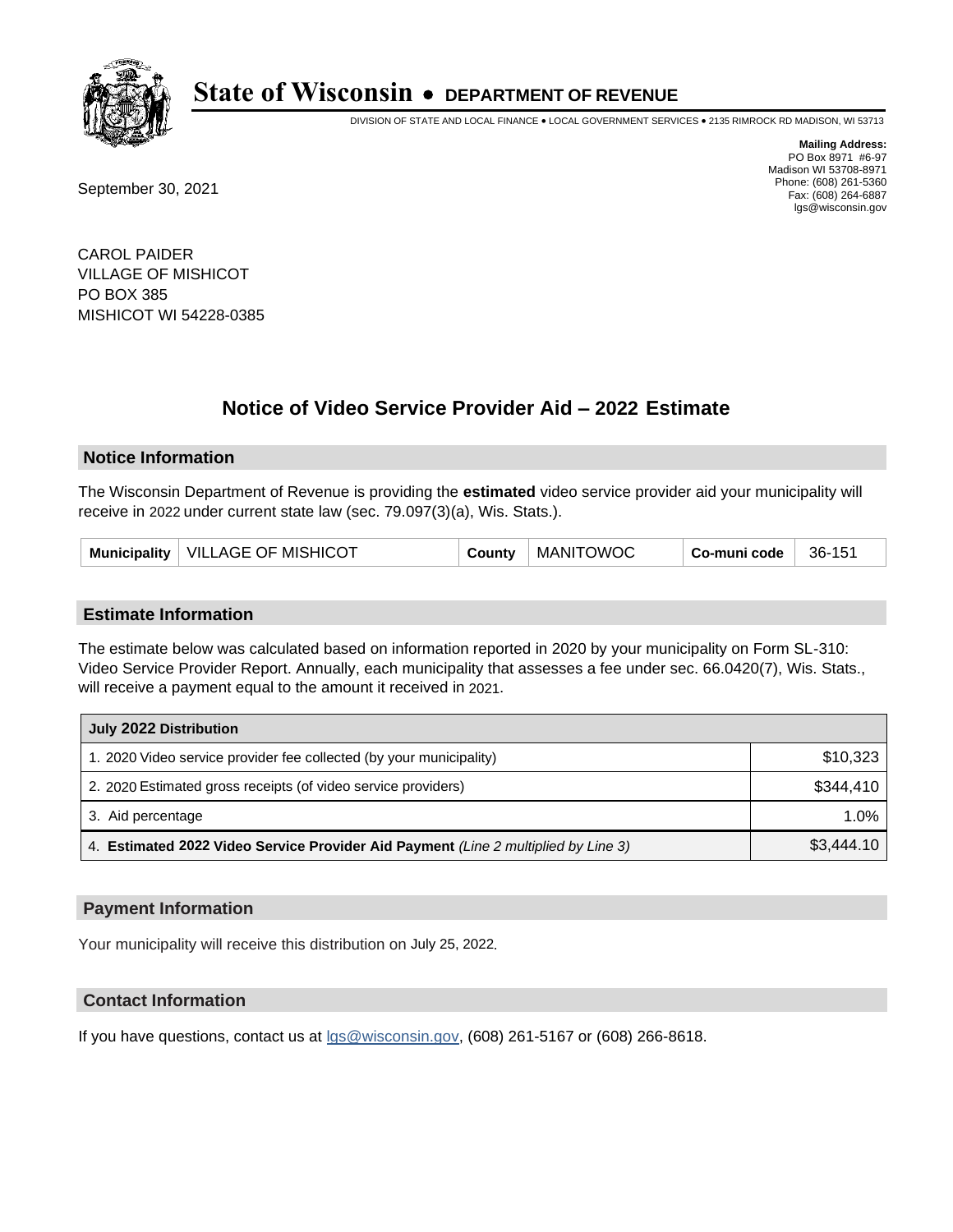

DIVISION OF STATE AND LOCAL FINANCE • LOCAL GOVERNMENT SERVICES • 2135 RIMROCK RD MADISON, WI 53713

September 30, 2021

**Mailing Address:** PO Box 8971 #6-97 Madison WI 53708-8971 Phone: (608) 261-5360 Fax: (608) 264-6887 lgs@wisconsin.gov

MARY JO KRAHN VILLAGE OF REEDSVILLE 217 MENASHA ST REEDSVILLE WI 54230-8597

# **Notice of Video Service Provider Aid - 2022 Estimate**

#### **Notice Information**

The Wisconsin Department of Revenue is providing the **estimated** video service provider aid your municipality will receive in 2022 under current state law (sec. 79.097(3)(a), Wis. Stats.).

| Municipality   VILLAGE OF REEDSVILLE | County | MANITOWOC | Co-muni code | 36-176 |
|--------------------------------------|--------|-----------|--------------|--------|
|--------------------------------------|--------|-----------|--------------|--------|

#### **Estimate Information**

The estimate below was calculated based on information reported in 2020 by your municipality on Form SL-310: Video Service Provider Report. Annually, each municipality that assesses a fee under sec. 66.0420(7), Wis. Stats., will receive a payment equal to the amount it received in 2021.

| July 2022 Distribution                                                             |            |
|------------------------------------------------------------------------------------|------------|
| 1. 2020 Video service provider fee collected (by your municipality)                | \$8,057    |
| 2. 2020 Estimated gross receipts (of video service providers)                      | \$268.578  |
| 3. Aid percentage                                                                  | $1.0\%$    |
| 4. Estimated 2022 Video Service Provider Aid Payment (Line 2 multiplied by Line 3) | \$2,685.78 |

#### **Payment Information**

Your municipality will receive this distribution on July 25, 2022.

## **Contact Information**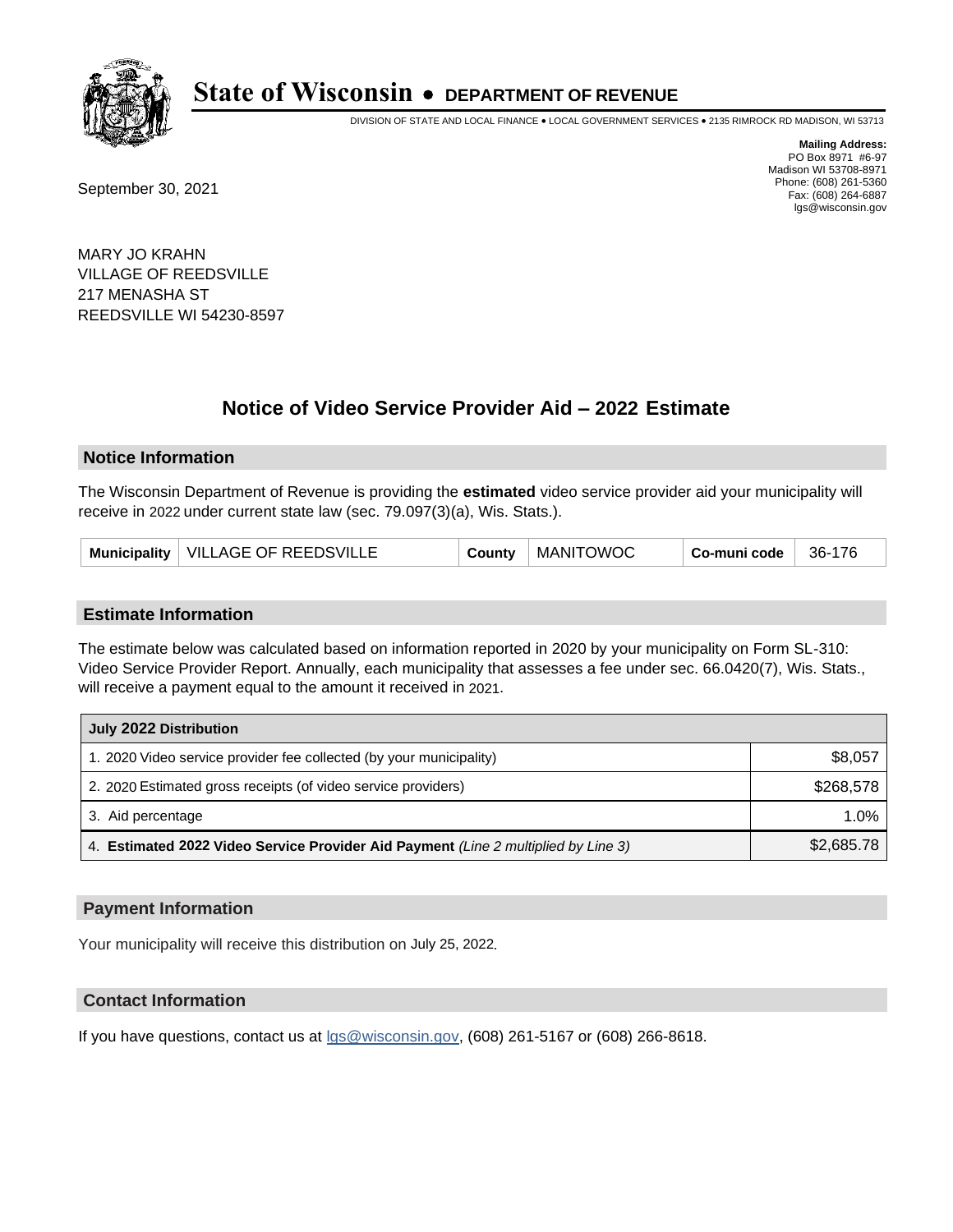

DIVISION OF STATE AND LOCAL FINANCE • LOCAL GOVERNMENT SERVICES • 2135 RIMROCK RD MADISON, WI 53713

September 30, 2021

**Mailing Address:** PO Box 8971 #6-97 Madison WI 53708-8971 Phone: (608) 261-5360 Fax: (608) 264-6887 lgs@wisconsin.gov

KAY MUELLER VILLAGE OF SAINT NAZIANZ PO BOX 302 ST NAZIANZ WI 54232-0302

# **Notice of Video Service Provider Aid - 2022 Estimate**

#### **Notice Information**

The Wisconsin Department of Revenue is providing the **estimated** video service provider aid your municipality will receive in 2022 under current state law (sec. 79.097(3)(a), Wis. Stats.).

| Municipality   VILLAGE OF SAINT NAZIANZ | County | MANITOWOC | Co-muni code | 36-181 |
|-----------------------------------------|--------|-----------|--------------|--------|
|-----------------------------------------|--------|-----------|--------------|--------|

#### **Estimate Information**

The estimate below was calculated based on information reported in 2020 by your municipality on Form SL-310: Video Service Provider Report. Annually, each municipality that assesses a fee under sec. 66.0420(7), Wis. Stats., will receive a payment equal to the amount it received in 2021.

| July 2022 Distribution                                                             |            |
|------------------------------------------------------------------------------------|------------|
| 1. 2020 Video service provider fee collected (by your municipality)                | \$6,223    |
| 2. 2020 Estimated gross receipts (of video service providers)                      | \$124,474  |
| 3. Aid percentage                                                                  | $1.0\%$    |
| 4. Estimated 2022 Video Service Provider Aid Payment (Line 2 multiplied by Line 3) | \$1,244.74 |

#### **Payment Information**

Your municipality will receive this distribution on July 25, 2022.

## **Contact Information**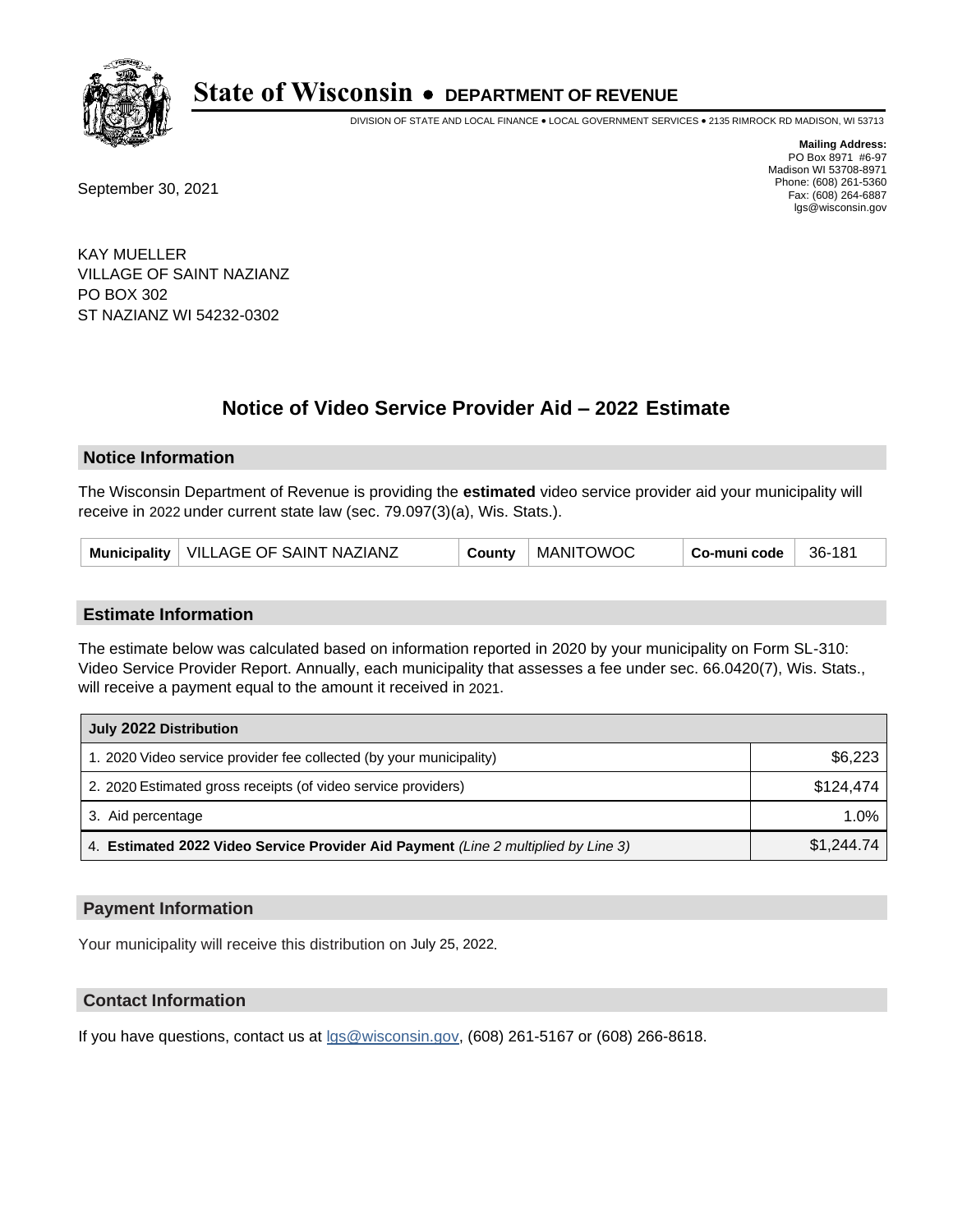

DIVISION OF STATE AND LOCAL FINANCE • LOCAL GOVERNMENT SERVICES • 2135 RIMROCK RD MADISON, WI 53713

September 30, 2021

**Mailing Address:** PO Box 8971 #6-97 Madison WI 53708-8971 Phone: (608) 261-5360 Fax: (608) 264-6887 lgs@wisconsin.gov

LORI BRUCKNER VILLAGE OF VALDERS PO BOX 459 VALDERS WI 54245-0459

## **Notice of Video Service Provider Aid - 2022 Estimate**

#### **Notice Information**

The Wisconsin Department of Revenue is providing the **estimated** video service provider aid your municipality will receive in 2022 under current state law (sec. 79.097(3)(a), Wis. Stats.).

| Municipality   VILLAGE OF VALDERS | County | <b>MANITOWOC</b> | Co-muni code | 36-186 |
|-----------------------------------|--------|------------------|--------------|--------|
|-----------------------------------|--------|------------------|--------------|--------|

#### **Estimate Information**

The estimate below was calculated based on information reported in 2020 by your municipality on Form SL-310: Video Service Provider Report. Annually, each municipality that assesses a fee under sec. 66.0420(7), Wis. Stats., will receive a payment equal to the amount it received in 2021.

| July 2022 Distribution                                                             |            |
|------------------------------------------------------------------------------------|------------|
| 1. 2020 Video service provider fee collected (by your municipality)                | \$10,687   |
| 2. 2020 Estimated gross receipts (of video service providers)                      | \$213,739  |
| 3. Aid percentage                                                                  | $1.0\%$    |
| 4. Estimated 2022 Video Service Provider Aid Payment (Line 2 multiplied by Line 3) | \$2,137.39 |

#### **Payment Information**

Your municipality will receive this distribution on July 25, 2022.

## **Contact Information**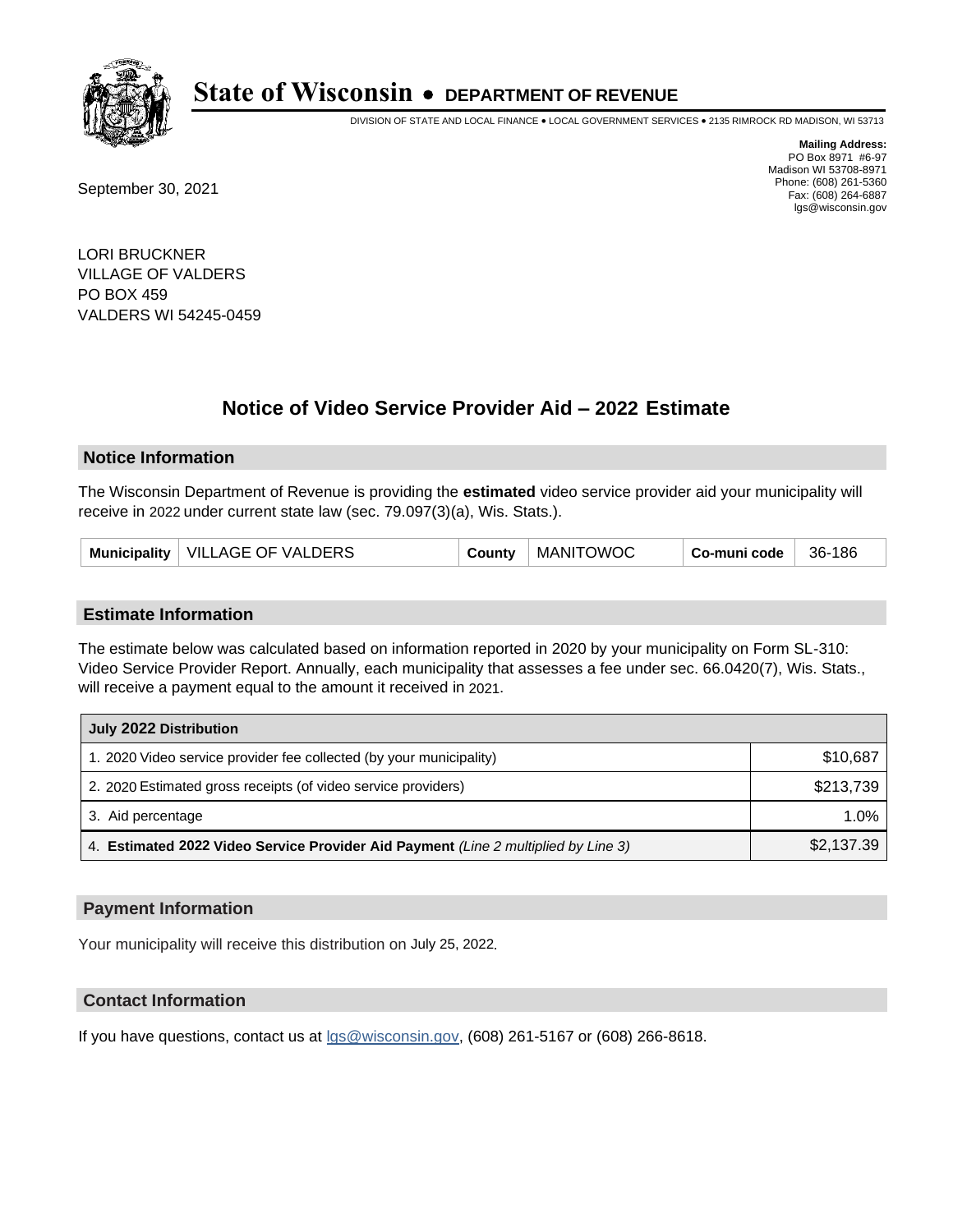

DIVISION OF STATE AND LOCAL FINANCE • LOCAL GOVERNMENT SERVICES • 2135 RIMROCK RD MADISON, WI 53713

September 30, 2021

**Mailing Address:** PO Box 8971 #6-97 Madison WI 53708-8971 Phone: (608) 261-5360 Fax: (608) 264-6887 lgs@wisconsin.gov

CHRISTINA HILL VILLAGE OF WHITELAW PO BOX 294 WHITELAW WI 54247-0294

## **Notice of Video Service Provider Aid - 2022 Estimate**

#### **Notice Information**

The Wisconsin Department of Revenue is providing the **estimated** video service provider aid your municipality will receive in 2022 under current state law (sec. 79.097(3)(a), Wis. Stats.).

| Municipality   VILLAGE OF WHITELAW | County | <b>MANITOWOC</b> | Co-muni code | 36-191 |
|------------------------------------|--------|------------------|--------------|--------|
|------------------------------------|--------|------------------|--------------|--------|

#### **Estimate Information**

The estimate below was calculated based on information reported in 2020 by your municipality on Form SL-310: Video Service Provider Report. Annually, each municipality that assesses a fee under sec. 66.0420(7), Wis. Stats., will receive a payment equal to the amount it received in 2021.

| July 2022 Distribution                                                             |            |
|------------------------------------------------------------------------------------|------------|
| 1. 2020 Video service provider fee collected (by your municipality)                | \$4,152    |
| 2. 2020 Estimated gross receipts (of video service providers)                      | \$138.420  |
| 3. Aid percentage                                                                  | $1.0\%$    |
| 4. Estimated 2022 Video Service Provider Aid Payment (Line 2 multiplied by Line 3) | \$1,384.20 |

#### **Payment Information**

Your municipality will receive this distribution on July 25, 2022.

## **Contact Information**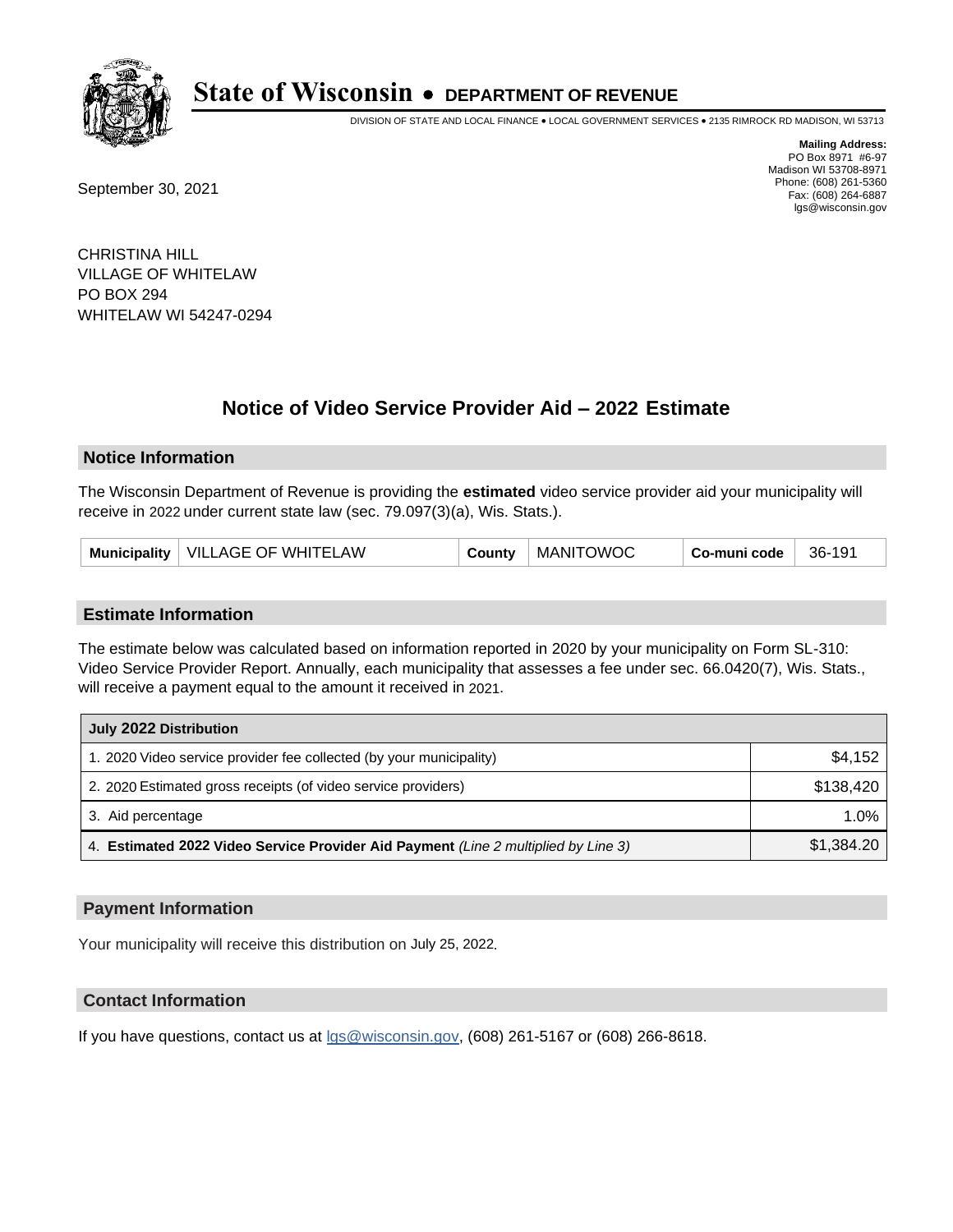

DIVISION OF STATE AND LOCAL FINANCE • LOCAL GOVERNMENT SERVICES • 2135 RIMROCK RD MADISON, WI 53713

September 30, 2021

**Mailing Address:** PO Box 8971 #6-97 Madison WI 53708-8971 Phone: (608) 261-5360 Fax: (608) 264-6887 lgs@wisconsin.gov

JAMIE AULIK CITY OF KIEL P.O. BOX 98 KIEL WI 53042

## **Notice of Video Service Provider Aid - 2022 Estimate**

#### **Notice Information**

The Wisconsin Department of Revenue is providing the **estimated** video service provider aid your municipality will receive in 2022 under current state law (sec. 79.097(3)(a), Wis. Stats.).

|  | <b>Municipality</b> | <sup>-</sup> KIEL<br>CITY OF | County | <b>MANITOWOC</b> | Co-muni code | 36-241 |
|--|---------------------|------------------------------|--------|------------------|--------------|--------|
|--|---------------------|------------------------------|--------|------------------|--------------|--------|

#### **Estimate Information**

The estimate below was calculated based on information reported in 2020 by your municipality on Form SL-310: Video Service Provider Report. Annually, each municipality that assesses a fee under sec. 66.0420(7), Wis. Stats., will receive a payment equal to the amount it received in 2021.

| July 2022 Distribution                                                             |             |  |  |
|------------------------------------------------------------------------------------|-------------|--|--|
| 1. 2020 Video service provider fee collected (by your municipality)                | \$51,386    |  |  |
| 2. 2020 Estimated gross receipts (of video service providers)                      | \$1,027,718 |  |  |
| 3. Aid percentage                                                                  | 1.0%        |  |  |
| 4. Estimated 2022 Video Service Provider Aid Payment (Line 2 multiplied by Line 3) | \$10,277.18 |  |  |

#### **Payment Information**

Your municipality will receive this distribution on July 25, 2022.

#### **Contact Information**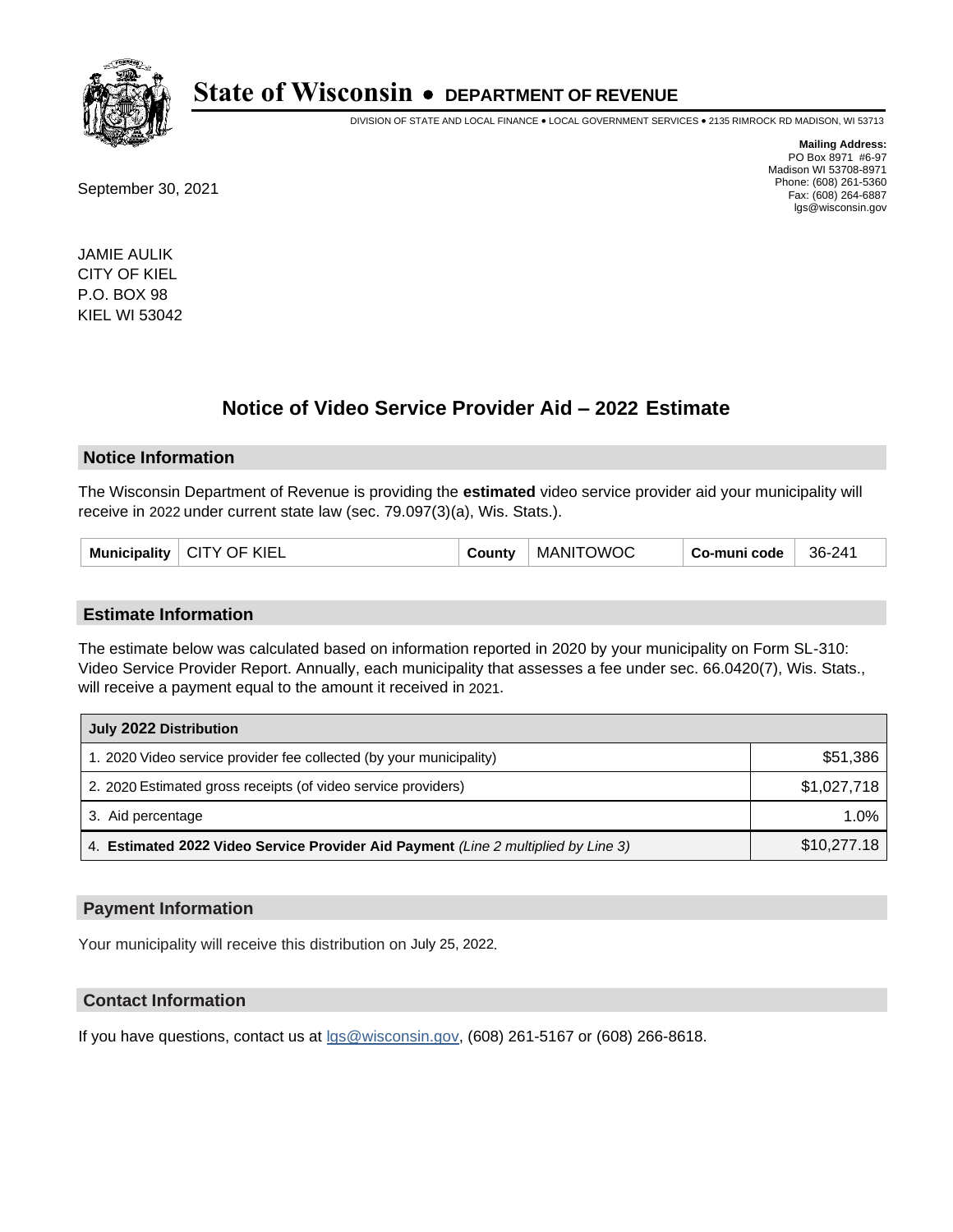

DIVISION OF STATE AND LOCAL FINANCE • LOCAL GOVERNMENT SERVICES • 2135 RIMROCK RD MADISON, WI 53713

September 30, 2021

**Mailing Address:** PO Box 8971 #6-97 Madison WI 53708-8971 Phone: (608) 261-5360 Fax: (608) 264-6887 lgs@wisconsin.gov

MACKENZIE REED-KADOW CITY OF MANITOWOC 900 QUAY ST MANITOWOC WI 54220-4543

# **Notice of Video Service Provider Aid - 2022 Estimate**

### **Notice Information**

The Wisconsin Department of Revenue is providing the **estimated** video service provider aid your municipality will receive in 2022 under current state law (sec. 79.097(3)(a), Wis. Stats.).

| Municipality   CITY OF MANITOWOC | County | <b>MANITOWOC</b> | Co-muni code | 36-251 |
|----------------------------------|--------|------------------|--------------|--------|
|----------------------------------|--------|------------------|--------------|--------|

#### **Estimate Information**

The estimate below was calculated based on information reported in 2020 by your municipality on Form SL-310: Video Service Provider Report. Annually, each municipality that assesses a fee under sec. 66.0420(7), Wis. Stats., will receive a payment equal to the amount it received in 2021.

| July 2022 Distribution                                                             |             |  |  |
|------------------------------------------------------------------------------------|-------------|--|--|
| 1. 2020 Video service provider fee collected (by your municipality)                | \$318,004   |  |  |
| 2. 2020 Estimated gross receipts (of video service providers)                      | \$6,360,079 |  |  |
| 3. Aid percentage                                                                  | $1.0\%$     |  |  |
| 4. Estimated 2022 Video Service Provider Aid Payment (Line 2 multiplied by Line 3) | \$63,600.79 |  |  |

#### **Payment Information**

Your municipality will receive this distribution on July 25, 2022.

## **Contact Information**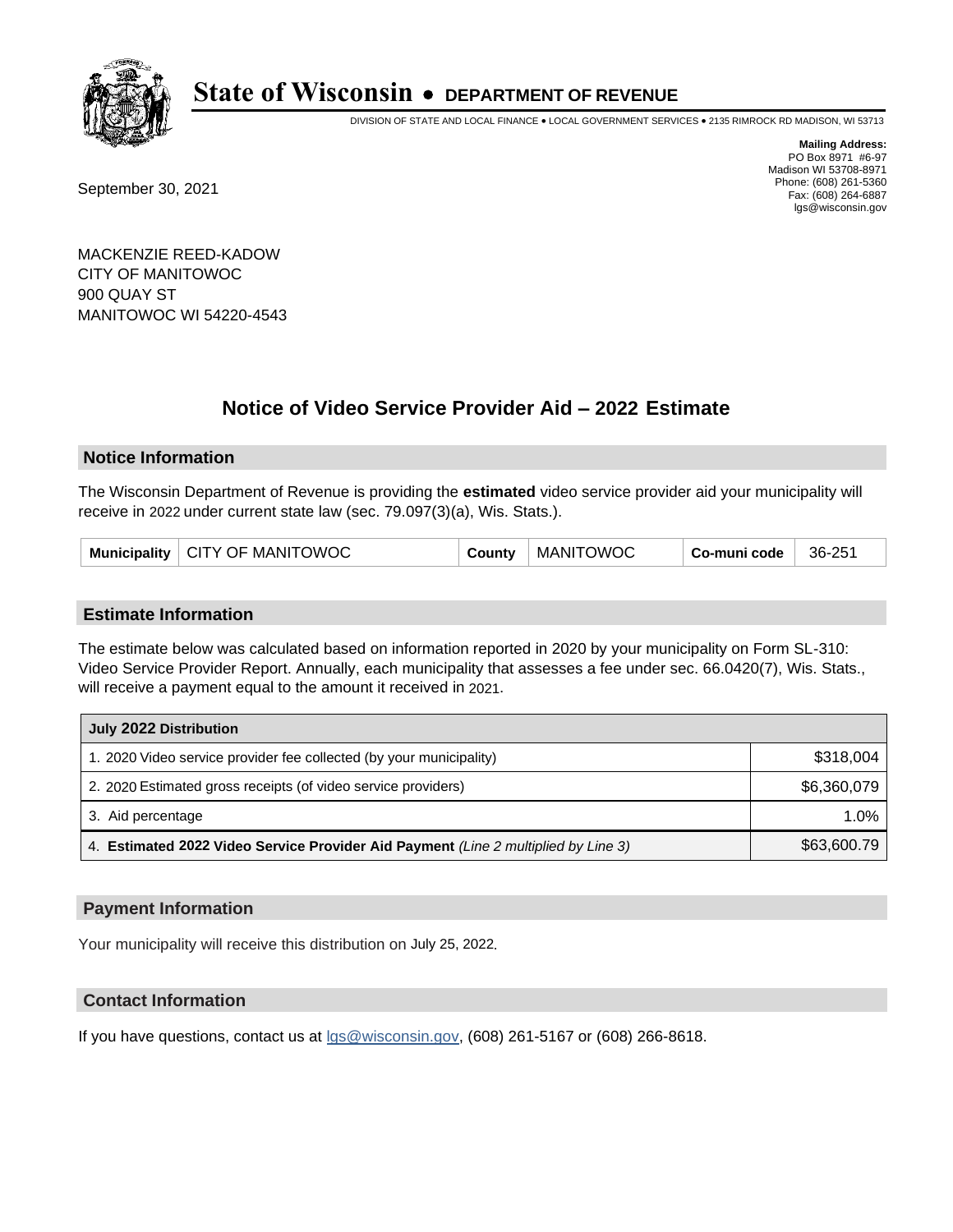

DIVISION OF STATE AND LOCAL FINANCE • LOCAL GOVERNMENT SERVICES • 2135 RIMROCK RD MADISON, WI 53713

September 30, 2021

**Mailing Address:** PO Box 8971 #6-97 Madison WI 53708-8971 Phone: (608) 261-5360 Fax: (608) 264-6887 lgs@wisconsin.gov

JAMIE JACKSON CITY OF TWO RIVERS PO BOX 87 TWO RIVERS WI 54241-0087

## **Notice of Video Service Provider Aid - 2022 Estimate**

#### **Notice Information**

The Wisconsin Department of Revenue is providing the **estimated** video service provider aid your municipality will receive in 2022 under current state law (sec. 79.097(3)(a), Wis. Stats.).

|  | Municipality   CITY OF TWO RIVERS | County | MANITOWOC | Co-muni code | 36-286 |
|--|-----------------------------------|--------|-----------|--------------|--------|
|--|-----------------------------------|--------|-----------|--------------|--------|

#### **Estimate Information**

The estimate below was calculated based on information reported in 2020 by your municipality on Form SL-310: Video Service Provider Report. Annually, each municipality that assesses a fee under sec. 66.0420(7), Wis. Stats., will receive a payment equal to the amount it received in 2021.

| July 2022 Distribution                                                             |             |  |  |
|------------------------------------------------------------------------------------|-------------|--|--|
| 1. 2020 Video service provider fee collected (by your municipality)                | \$133,398   |  |  |
| 2. 2020 Estimated gross receipts (of video service providers)                      | \$2,667,968 |  |  |
| 3. Aid percentage                                                                  | 1.0%        |  |  |
| 4. Estimated 2022 Video Service Provider Aid Payment (Line 2 multiplied by Line 3) | \$26,679.68 |  |  |

#### **Payment Information**

Your municipality will receive this distribution on July 25, 2022.

## **Contact Information**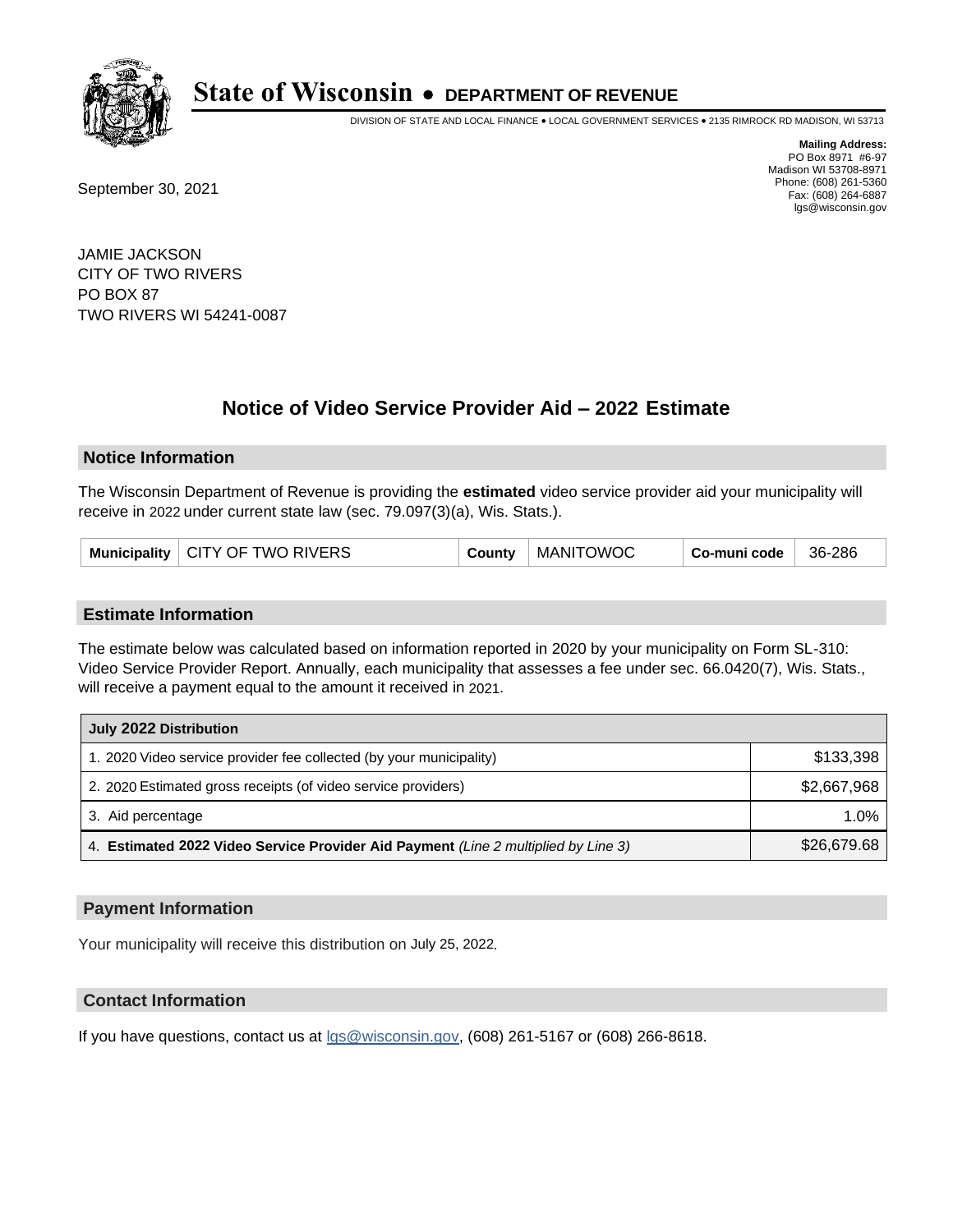

DIVISION OF STATE AND LOCAL FINANCE • LOCAL GOVERNMENT SERVICES • 2135 RIMROCK RD MADISON, WI 53713

September 30, 2021

**Mailing Address:** PO Box 8971 #6-97 Madison WI 53708-8971 Phone: (608) 261-5360 Fax: (608) 264-6887 lgs@wisconsin.gov

LISA CZECH VILLAGE OF ATHENS PO BOX 220 ATHENS WI 54411-0220

# **Notice of Video Service Provider Aid - 2022 Estimate**

#### **Notice Information**

The Wisconsin Department of Revenue is providing the **estimated** video service provider aid your municipality will receive in 2022 under current state law (sec. 79.097(3)(a), Wis. Stats.).

| Municipality   VILLAGE OF ATHENS | County | MARATHON | Co-muni code | 37-102 |
|----------------------------------|--------|----------|--------------|--------|
|----------------------------------|--------|----------|--------------|--------|

#### **Estimate Information**

The estimate below was calculated based on information reported in 2020 by your municipality on Form SL-310: Video Service Provider Report. Annually, each municipality that assesses a fee under sec. 66.0420(7), Wis. Stats., will receive a payment equal to the amount it received in 2021.

| July 2022 Distribution                                                             |            |  |  |
|------------------------------------------------------------------------------------|------------|--|--|
| 1. 2020 Video service provider fee collected (by your municipality)                | \$7.145    |  |  |
| 2. 2020 Estimated gross receipts (of video service providers)                      | \$238.153  |  |  |
| 3. Aid percentage                                                                  | 1.0%       |  |  |
| 4. Estimated 2022 Video Service Provider Aid Payment (Line 2 multiplied by Line 3) | \$2,381.53 |  |  |

#### **Payment Information**

Your municipality will receive this distribution on July 25, 2022.

## **Contact Information**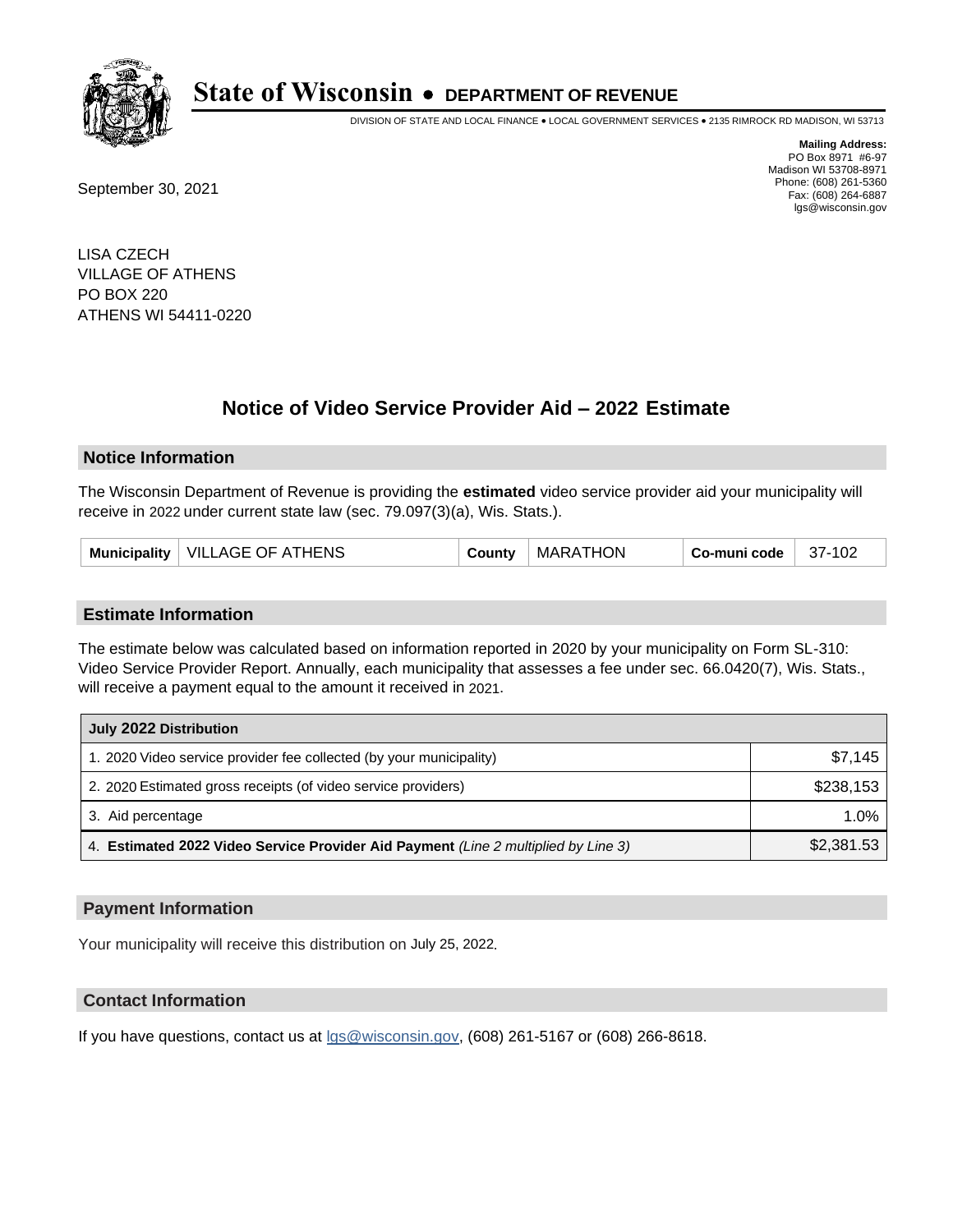

DIVISION OF STATE AND LOCAL FINANCE • LOCAL GOVERNMENT SERVICES • 2135 RIMROCK RD MADISON, WI 53713

September 30, 2021

**Mailing Address:** PO Box 8971 #6-97 Madison WI 53708-8971 Phone: (608) 261-5360 Fax: (608) 264-6887 lgs@wisconsin.gov

JENNIFER LOPEZ VILLAGE OF EDGAR PO BOX 67 EDGAR WI 54426-0067

## **Notice of Video Service Provider Aid - 2022 Estimate**

#### **Notice Information**

The Wisconsin Department of Revenue is providing the **estimated** video service provider aid your municipality will receive in 2022 under current state law (sec. 79.097(3)(a), Wis. Stats.).

| Municipality   VILLAGE OF EDGAR | County | <b>MARATHON</b> | Co-muni code | $37-121$ |
|---------------------------------|--------|-----------------|--------------|----------|
|---------------------------------|--------|-----------------|--------------|----------|

#### **Estimate Information**

The estimate below was calculated based on information reported in 2020 by your municipality on Form SL-310: Video Service Provider Report. Annually, each municipality that assesses a fee under sec. 66.0420(7), Wis. Stats., will receive a payment equal to the amount it received in 2021.

| July 2022 Distribution                                                             |            |  |  |
|------------------------------------------------------------------------------------|------------|--|--|
| 1. 2020 Video service provider fee collected (by your municipality)                | \$9,200    |  |  |
| 2. 2020 Estimated gross receipts (of video service providers)                      | \$306.667  |  |  |
| 3. Aid percentage                                                                  | 1.0%       |  |  |
| 4. Estimated 2022 Video Service Provider Aid Payment (Line 2 multiplied by Line 3) | \$3,066.67 |  |  |

#### **Payment Information**

Your municipality will receive this distribution on July 25, 2022.

## **Contact Information**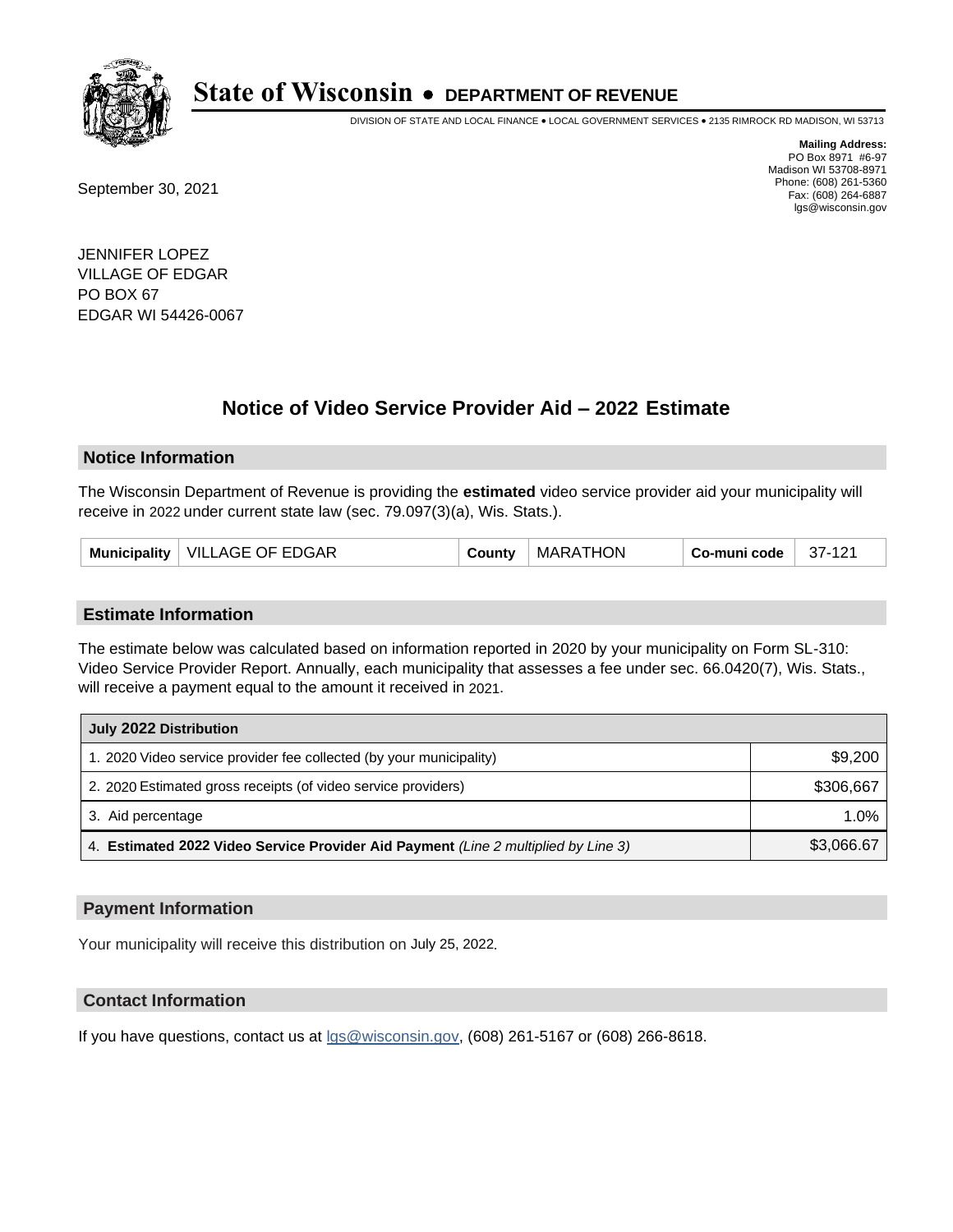

DIVISION OF STATE AND LOCAL FINANCE • LOCAL GOVERNMENT SERVICES • 2135 RIMROCK RD MADISON, WI 53713

September 30, 2021

**Mailing Address:** PO Box 8971 #6-97 Madison WI 53708-8971 Phone: (608) 261-5360 Fax: (608) 264-6887 lgs@wisconsin.gov

CINDY FALKOWSKI VILLAGE OF KRONENWETTER 1582 KRONENWETTER DR MOSINEE WI 54455-9003

## **Notice of Video Service Provider Aid - 2022 Estimate**

#### **Notice Information**

The Wisconsin Department of Revenue is providing the **estimated** video service provider aid your municipality will receive in 2022 under current state law (sec. 79.097(3)(a), Wis. Stats.).

| Municipality   VILLAGE OF KRONENWETTER<br><b>MARATHON</b><br>-37-145<br>Co-muni code<br>County |
|------------------------------------------------------------------------------------------------|
|------------------------------------------------------------------------------------------------|

#### **Estimate Information**

The estimate below was calculated based on information reported in 2020 by your municipality on Form SL-310: Video Service Provider Report. Annually, each municipality that assesses a fee under sec. 66.0420(7), Wis. Stats., will receive a payment equal to the amount it received in 2021.

| July 2022 Distribution                                                             |             |  |  |
|------------------------------------------------------------------------------------|-------------|--|--|
| 1. 2020 Video service provider fee collected (by your municipality)                | \$60,394    |  |  |
| 2. 2020 Estimated gross receipts (of video service providers)                      | \$1,207,885 |  |  |
| 3. Aid percentage                                                                  | $1.0\%$     |  |  |
| 4. Estimated 2022 Video Service Provider Aid Payment (Line 2 multiplied by Line 3) | \$12,078.85 |  |  |

#### **Payment Information**

Your municipality will receive this distribution on July 25, 2022.

## **Contact Information**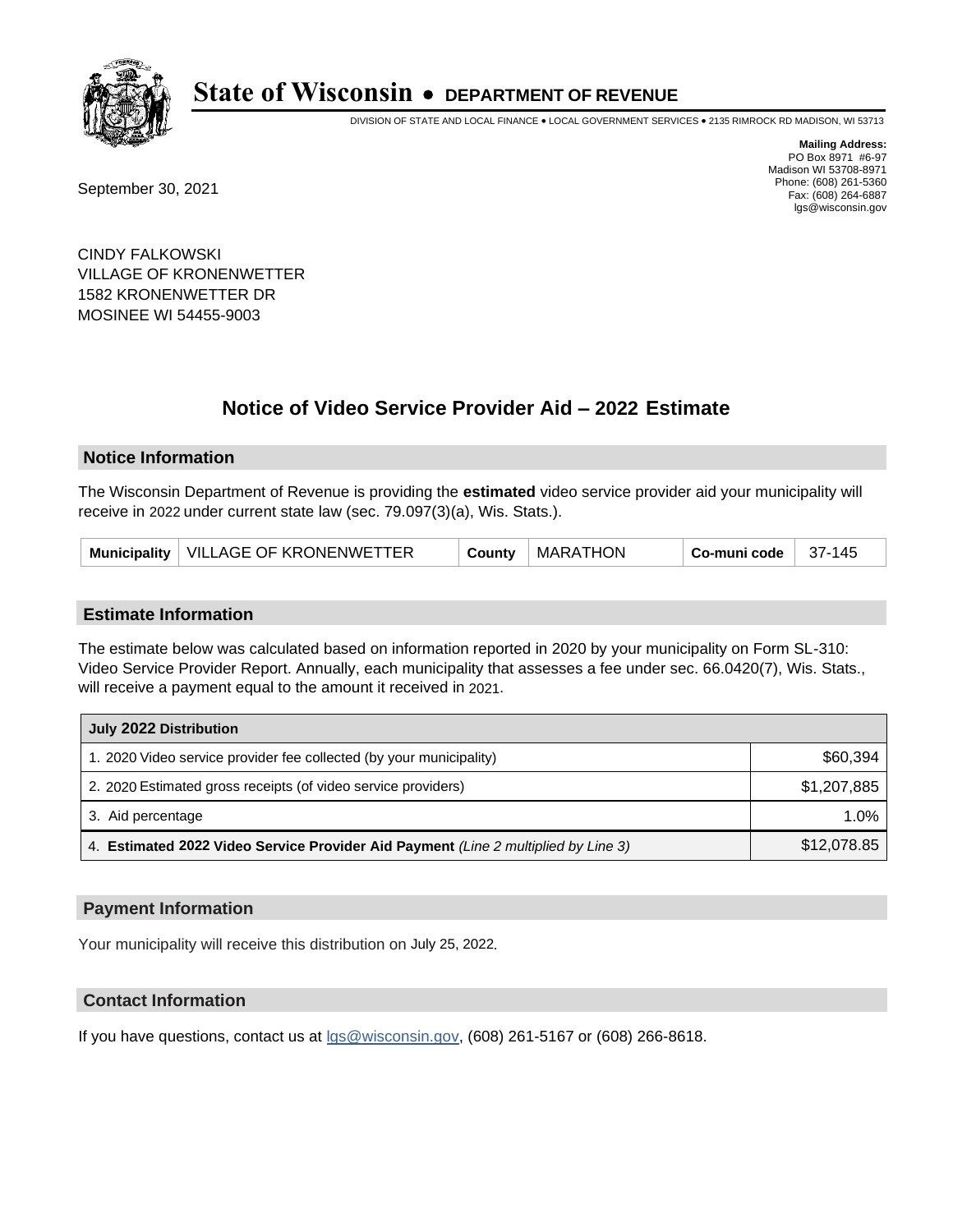

DIVISION OF STATE AND LOCAL FINANCE • LOCAL GOVERNMENT SERVICES • 2135 RIMROCK RD MADISON, WI 53713

September 30, 2021

**Mailing Address:** PO Box 8971 #6-97 Madison WI 53708-8971 Phone: (608) 261-5360 Fax: (608) 264-6887 lgs@wisconsin.gov

ANDREW KURTZ VILLAGE OF MARATHON PO BOX 487 MARATHON WI 54448-0487

# **Notice of Video Service Provider Aid - 2022 Estimate**

### **Notice Information**

The Wisconsin Department of Revenue is providing the **estimated** video service provider aid your municipality will receive in 2022 under current state law (sec. 79.097(3)(a), Wis. Stats.).

#### **Estimate Information**

The estimate below was calculated based on information reported in 2020 by your municipality on Form SL-310: Video Service Provider Report. Annually, each municipality that assesses a fee under sec. 66.0420(7), Wis. Stats., will receive a payment equal to the amount it received in 2021.

| July 2022 Distribution                                                             |            |  |  |
|------------------------------------------------------------------------------------|------------|--|--|
| 1. 2020 Video service provider fee collected (by your municipality)                | \$8,919    |  |  |
| 2. 2020 Estimated gross receipts (of video service providers)                      | \$297.310  |  |  |
| 3. Aid percentage                                                                  | $1.0\%$    |  |  |
| 4. Estimated 2022 Video Service Provider Aid Payment (Line 2 multiplied by Line 3) | \$2,973.10 |  |  |

#### **Payment Information**

Your municipality will receive this distribution on July 25, 2022.

## **Contact Information**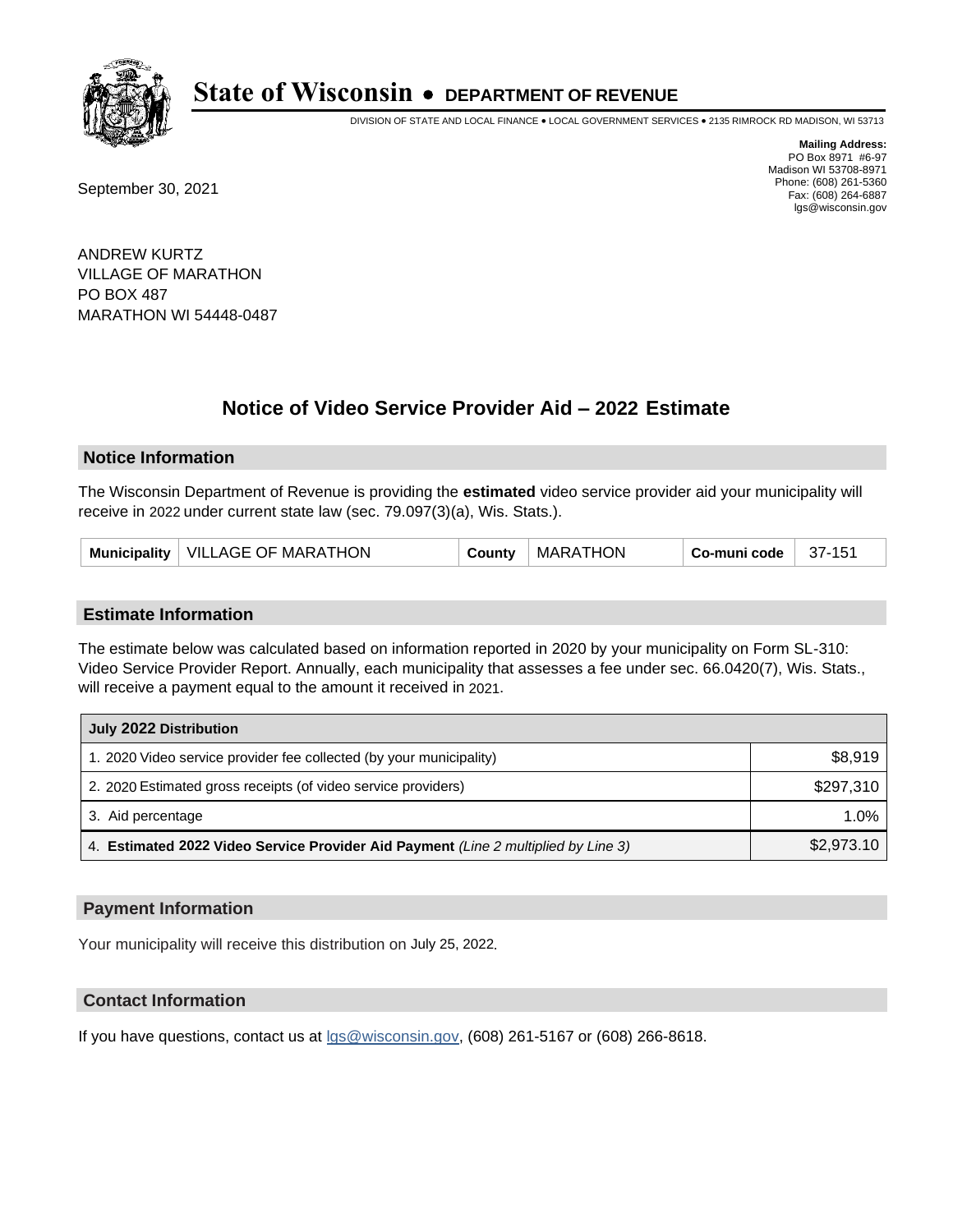

DIVISION OF STATE AND LOCAL FINANCE • LOCAL GOVERNMENT SERVICES • 2135 RIMROCK RD MADISON, WI 53713

September 30, 2021

**Mailing Address:** PO Box 8971 #6-97 Madison WI 53708-8971 Phone: (608) 261-5360 Fax: (608) 264-6887 lgs@wisconsin.gov

PAUL HENSCH VILLAGE OF SPENCER PO BOX 360 SPENCER WI 54479-0360

# **Notice of Video Service Provider Aid - 2022 Estimate**

#### **Notice Information**

The Wisconsin Department of Revenue is providing the **estimated** video service provider aid your municipality will receive in 2022 under current state law (sec. 79.097(3)(a), Wis. Stats.).

| Municipality   VILLAGE OF SPENCER | County | <b>MARATHON</b> | Co-muni code | 37-181 |
|-----------------------------------|--------|-----------------|--------------|--------|
|-----------------------------------|--------|-----------------|--------------|--------|

#### **Estimate Information**

The estimate below was calculated based on information reported in 2020 by your municipality on Form SL-310: Video Service Provider Report. Annually, each municipality that assesses a fee under sec. 66.0420(7), Wis. Stats., will receive a payment equal to the amount it received in 2021.

| July 2022 Distribution                                                             |            |  |  |
|------------------------------------------------------------------------------------|------------|--|--|
| 1. 2020 Video service provider fee collected (by your municipality)                | \$13,555   |  |  |
| 2. 2020 Estimated gross receipts (of video service providers)                      | \$451,825  |  |  |
| 3. Aid percentage                                                                  | $1.0\%$    |  |  |
| 4. Estimated 2022 Video Service Provider Aid Payment (Line 2 multiplied by Line 3) | \$4,518.25 |  |  |

#### **Payment Information**

Your municipality will receive this distribution on July 25, 2022.

## **Contact Information**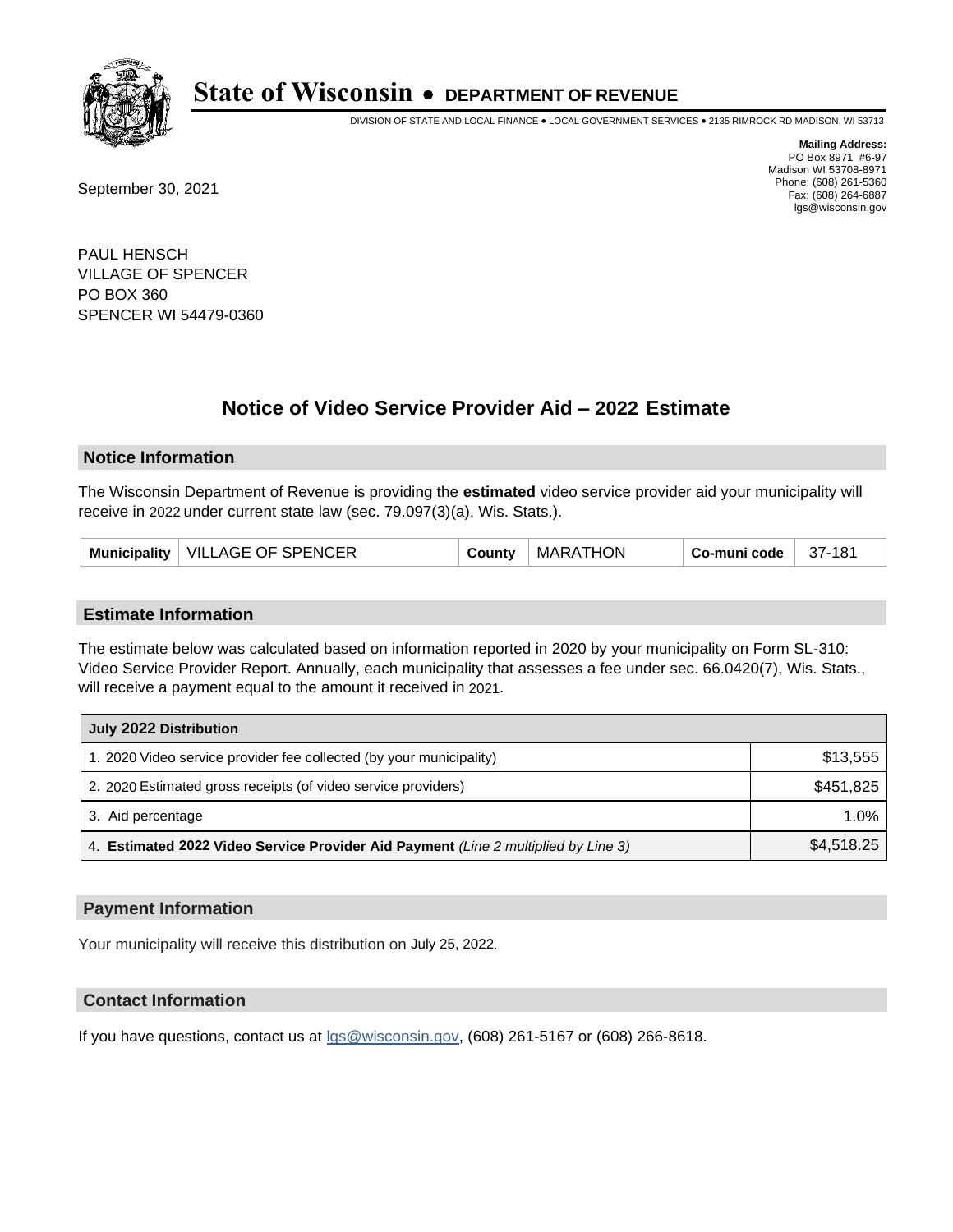

DIVISION OF STATE AND LOCAL FINANCE • LOCAL GOVERNMENT SERVICES • 2135 RIMROCK RD MADISON, WI 53713

September 30, 2021

**Mailing Address:** PO Box 8971 #6-97 Madison WI 53708-8971 Phone: (608) 261-5360 Fax: (608) 264-6887 lgs@wisconsin.gov

JAMIE HEINDL VILLAGE OF STRATFORD 213060 LEGION ST., P.O. BOX 12 STRATFORD WI 54484-0012

# **Notice of Video Service Provider Aid - 2022 Estimate**

#### **Notice Information**

The Wisconsin Department of Revenue is providing the **estimated** video service provider aid your municipality will receive in 2022 under current state law (sec. 79.097(3)(a), Wis. Stats.).

| Municipality   VILLAGE OF STRATFORD<br>  MARATHON<br>County | Co-muni code<br>$37-182$ |
|-------------------------------------------------------------|--------------------------|
|-------------------------------------------------------------|--------------------------|

#### **Estimate Information**

The estimate below was calculated based on information reported in 2020 by your municipality on Form SL-310: Video Service Provider Report. Annually, each municipality that assesses a fee under sec. 66.0420(7), Wis. Stats., will receive a payment equal to the amount it received in 2021.

| July 2022 Distribution                                                             |            |  |  |
|------------------------------------------------------------------------------------|------------|--|--|
| 1. 2020 Video service provider fee collected (by your municipality)                | \$14,418   |  |  |
| 2. 2020 Estimated gross receipts (of video service providers)                      | \$288.369  |  |  |
| 3. Aid percentage                                                                  | 1.0%       |  |  |
| 4. Estimated 2022 Video Service Provider Aid Payment (Line 2 multiplied by Line 3) | \$2,883.69 |  |  |

#### **Payment Information**

Your municipality will receive this distribution on July 25, 2022.

## **Contact Information**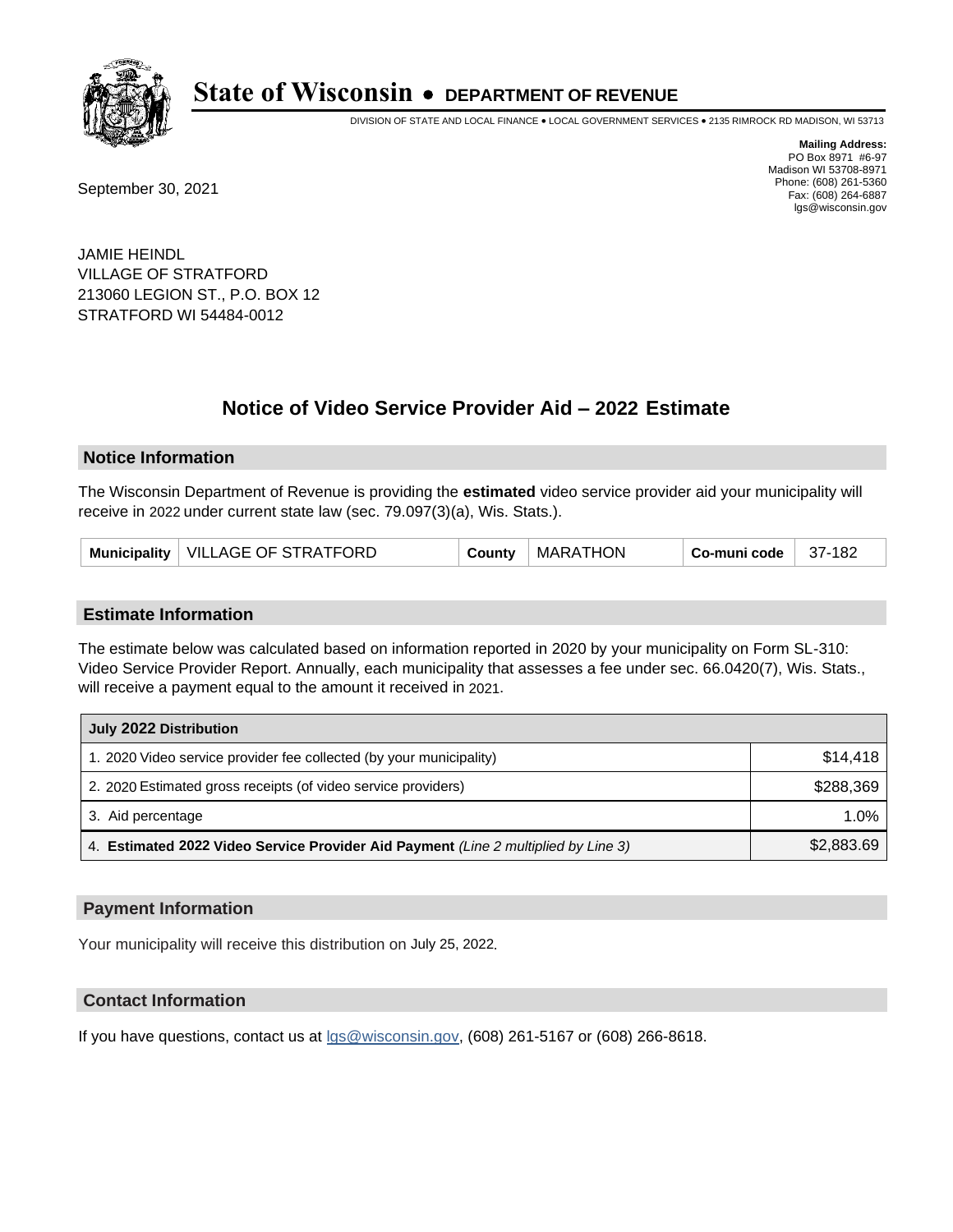

DIVISION OF STATE AND LOCAL FINANCE • LOCAL GOVERNMENT SERVICES • 2135 RIMROCK RD MADISON, WI 53713

September 30, 2021

**Mailing Address:** PO Box 8971 #6-97 Madison WI 53708-8971 Phone: (608) 261-5360 Fax: (608) 264-6887 lgs@wisconsin.gov

HEIDI MALDONIS VILLAGE OF UNITY PO BOX 47 UNITY WI 54488-0047

## **Notice of Video Service Provider Aid - 2022 Estimate**

#### **Notice Information**

The Wisconsin Department of Revenue is providing the **estimated** video service provider aid your municipality will receive in 2022 under current state law (sec. 79.097(3)(a), Wis. Stats.).

#### **Estimate Information**

The estimate below was calculated based on information reported in 2020 by your municipality on Form SL-310: Video Service Provider Report. Annually, each municipality that assesses a fee under sec. 66.0420(7), Wis. Stats., will receive a payment equal to the amount it received in 2021.

| July 2022 Distribution                                                             |          |  |  |
|------------------------------------------------------------------------------------|----------|--|--|
| 1. 2020 Video service provider fee collected (by your municipality)                | \$2,171  |  |  |
| 2. 2020 Estimated gross receipts (of video service providers)                      | \$72,295 |  |  |
| 3. Aid percentage                                                                  | 1.0%     |  |  |
| 4. Estimated 2022 Video Service Provider Aid Payment (Line 2 multiplied by Line 3) | \$722.95 |  |  |

#### **Payment Information**

Your municipality will receive this distribution on July 25, 2022.

## **Contact Information**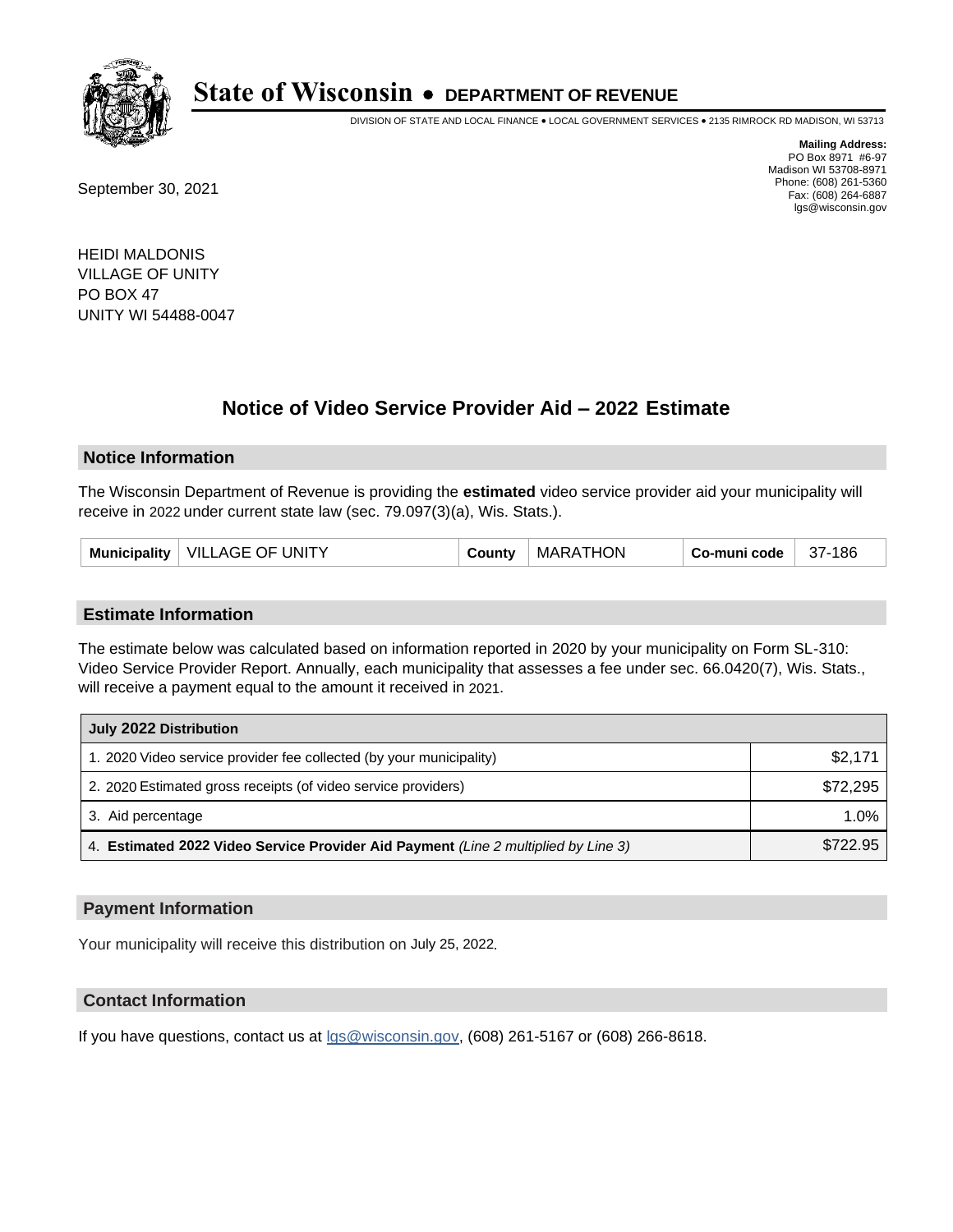

DIVISION OF STATE AND LOCAL FINANCE • LOCAL GOVERNMENT SERVICES • 2135 RIMROCK RD MADISON, WI 53713

September 30, 2021

**Mailing Address:** PO Box 8971 #6-97 Madison WI 53708-8971 Phone: (608) 261-5360 Fax: (608) 264-6887 lgs@wisconsin.gov

SHERRY WEINKAUF VILLAGE OF WESTON 5500 SCHOFIELD AVE WESTON WI 54476

## **Notice of Video Service Provider Aid - 2022 Estimate**

#### **Notice Information**

The Wisconsin Department of Revenue is providing the **estimated** video service provider aid your municipality will receive in 2022 under current state law (sec. 79.097(3)(a), Wis. Stats.).

| Municipality   VILLAGE OF WESTON | County | <b>MARATHON</b> | Co-muni code | 37-192 |
|----------------------------------|--------|-----------------|--------------|--------|
|----------------------------------|--------|-----------------|--------------|--------|

#### **Estimate Information**

The estimate below was calculated based on information reported in 2020 by your municipality on Form SL-310: Video Service Provider Report. Annually, each municipality that assesses a fee under sec. 66.0420(7), Wis. Stats., will receive a payment equal to the amount it received in 2021.

| July 2022 Distribution                                                             |             |  |  |
|------------------------------------------------------------------------------------|-------------|--|--|
| 1. 2020 Video service provider fee collected (by your municipality)                | \$165,417   |  |  |
| 2. 2020 Estimated gross receipts (of video service providers)                      | \$3,308,345 |  |  |
| 3. Aid percentage                                                                  | 1.0%        |  |  |
| 4. Estimated 2022 Video Service Provider Aid Payment (Line 2 multiplied by Line 3) | \$33,083.45 |  |  |

#### **Payment Information**

Your municipality will receive this distribution on July 25, 2022.

## **Contact Information**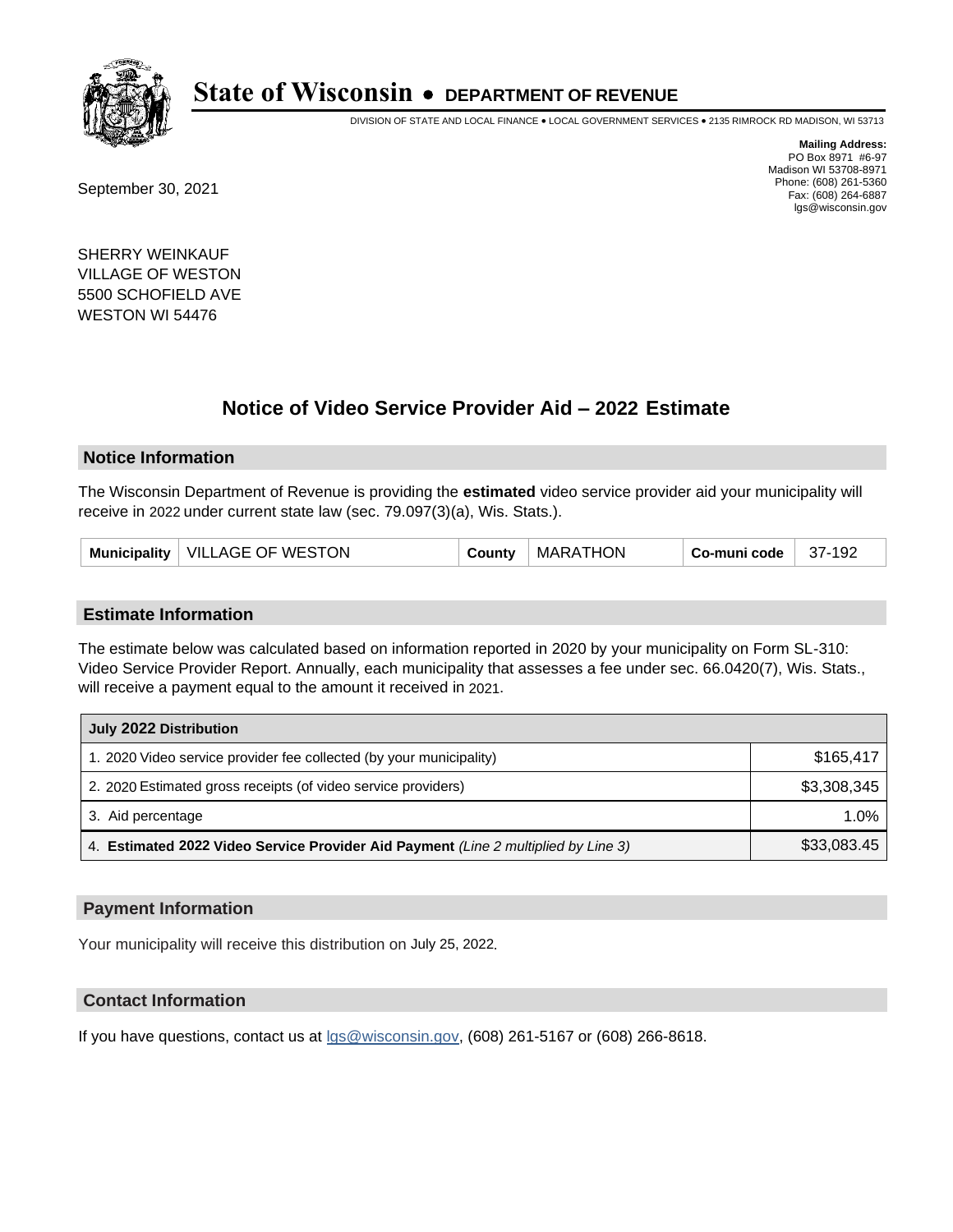

DIVISION OF STATE AND LOCAL FINANCE • LOCAL GOVERNMENT SERVICES • 2135 RIMROCK RD MADISON, WI 53713

September 30, 2021

**Mailing Address:** PO Box 8971 #6-97 Madison WI 53708-8971 Phone: (608) 261-5360 Fax: (608) 264-6887 lgs@wisconsin.gov

LESLIE KREMER CITY OF WAUSAU 407 GRANT ST WAUSAU WI 54403

## **Notice of Video Service Provider Aid - 2022 Estimate**

#### **Notice Information**

The Wisconsin Department of Revenue is providing the **estimated** video service provider aid your municipality will receive in 2022 under current state law (sec. 79.097(3)(a), Wis. Stats.).

| Municipality   CITY OF WAUSAU | County | <b>MARATHON</b> | Co-muni code | 37-291 |
|-------------------------------|--------|-----------------|--------------|--------|
|-------------------------------|--------|-----------------|--------------|--------|

#### **Estimate Information**

The estimate below was calculated based on information reported in 2020 by your municipality on Form SL-310: Video Service Provider Report. Annually, each municipality that assesses a fee under sec. 66.0420(7), Wis. Stats., will receive a payment equal to the amount it received in 2021.

| July 2022 Distribution                                                             |             |  |  |
|------------------------------------------------------------------------------------|-------------|--|--|
| 1. 2020 Video service provider fee collected (by your municipality)                | \$393,156   |  |  |
| 2. 2020 Estimated gross receipts (of video service providers)                      | \$7,863,128 |  |  |
| 3. Aid percentage                                                                  | $1.0\%$     |  |  |
| 4. Estimated 2022 Video Service Provider Aid Payment (Line 2 multiplied by Line 3) | \$78,631.28 |  |  |

#### **Payment Information**

Your municipality will receive this distribution on July 25, 2022.

## **Contact Information**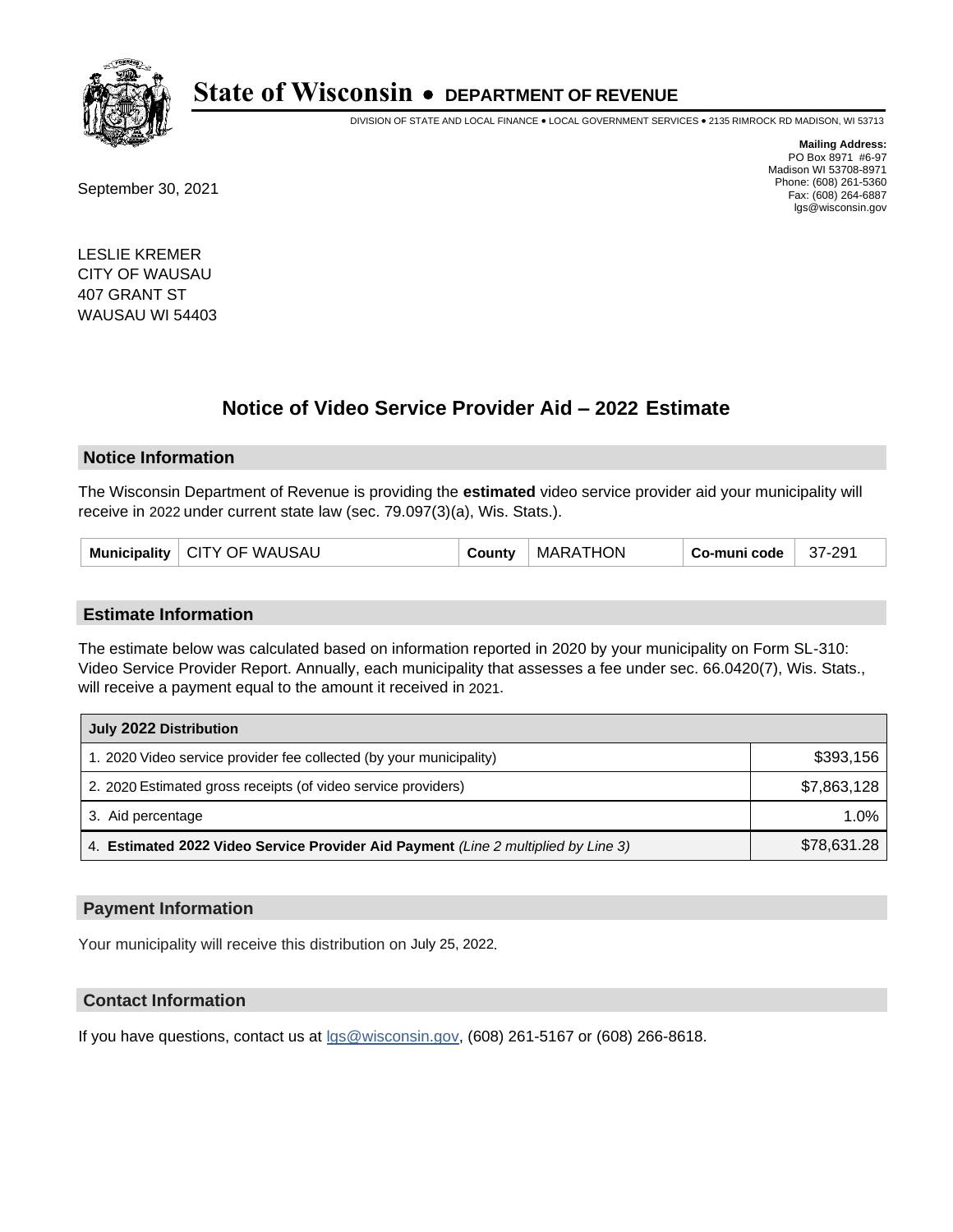

DIVISION OF STATE AND LOCAL FINANCE • LOCAL GOVERNMENT SERVICES • 2135 RIMROCK RD MADISON, WI 53713

September 30, 2021

**Mailing Address:** PO Box 8971 #6-97 Madison WI 53708-8971 Phone: (608) 261-5360 Fax: (608) 264-6887 lgs@wisconsin.gov

DAWN JOHNSON TOWN OF NIAGARA N22380 HANSEN RD NIAGARA WI 54151

# **Notice of Video Service Provider Aid - 2022 Estimate**

#### **Notice Information**

The Wisconsin Department of Revenue is providing the **estimated** video service provider aid your municipality will receive in 2022 under current state law (sec. 79.097(3)(a), Wis. Stats.).

| Municipality   TOWN OF NIAGARA | County | MARINETTE | Co-muni code | 38-020 |
|--------------------------------|--------|-----------|--------------|--------|
|--------------------------------|--------|-----------|--------------|--------|

#### **Estimate Information**

The estimate below was calculated based on information reported in 2020 by your municipality on Form SL-310: Video Service Provider Report. Annually, each municipality that assesses a fee under sec. 66.0420(7), Wis. Stats., will receive a payment equal to the amount it received in 2021.

| July 2022 Distribution                                                             |            |
|------------------------------------------------------------------------------------|------------|
| 1. 2020 Video service provider fee collected (by your municipality)                | \$5,306    |
| 2. 2020 Estimated gross receipts (of video service providers)                      | \$106,112  |
| 3. Aid percentage                                                                  | 1.0%       |
| 4. Estimated 2022 Video Service Provider Aid Payment (Line 2 multiplied by Line 3) | \$1,061.12 |

#### **Payment Information**

Your municipality will receive this distribution on July 25, 2022.

## **Contact Information**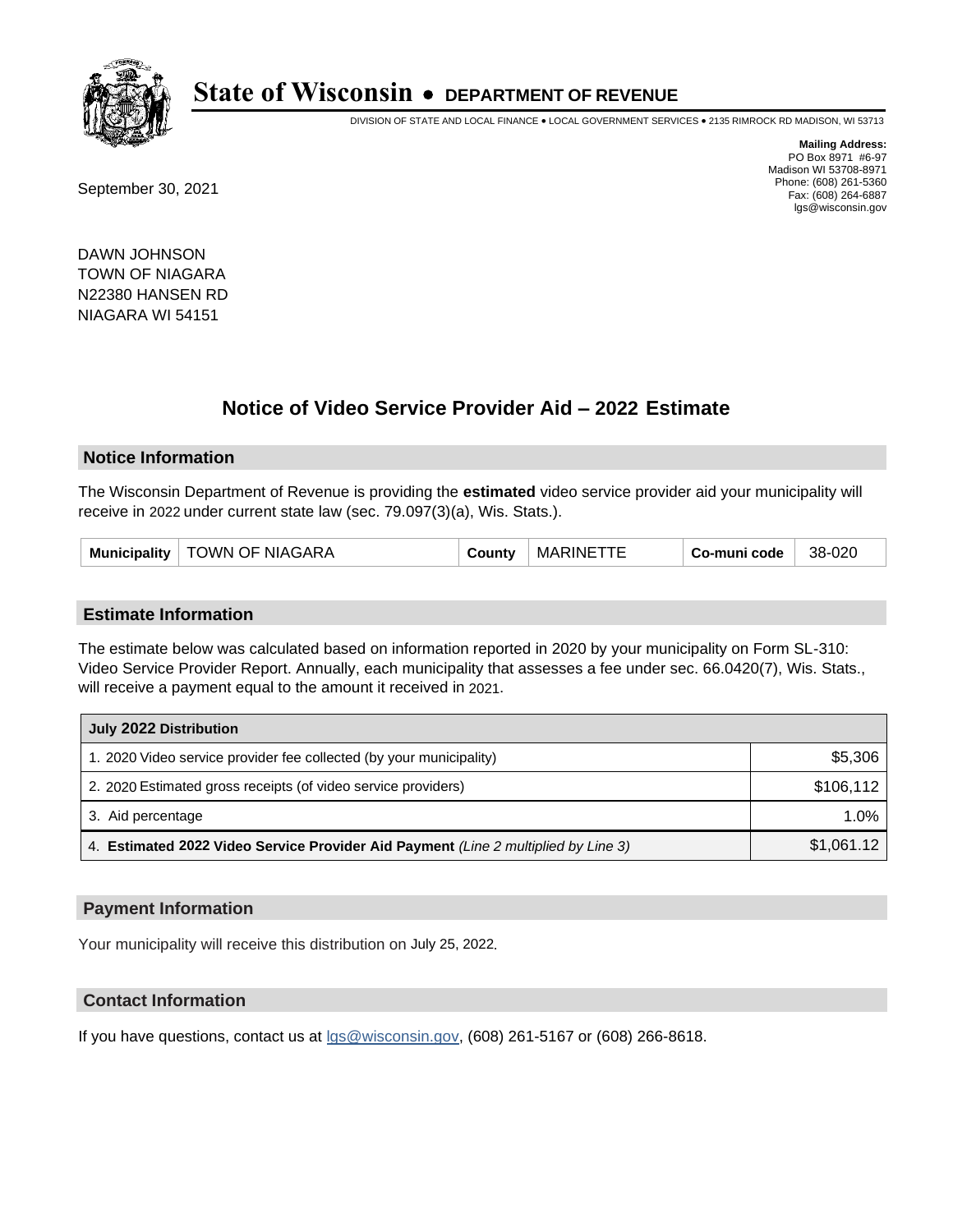

DIVISION OF STATE AND LOCAL FINANCE • LOCAL GOVERNMENT SERVICES • 2135 RIMROCK RD MADISON, WI 53713

September 30, 2021

**Mailing Address:** PO Box 8971 #6-97 Madison WI 53708-8971 Phone: (608) 261-5360 Fax: (608) 264-6887 lgs@wisconsin.gov

CLARENCE COBLE TOWN OF PESHTIGO W2435 OLD PESHTIGO RD MARINETTE WI 54143-9207

# **Notice of Video Service Provider Aid - 2022 Estimate**

#### **Notice Information**

The Wisconsin Department of Revenue is providing the **estimated** video service provider aid your municipality will receive in 2022 under current state law (sec. 79.097(3)(a), Wis. Stats.).

| <b>Municipality</b> | TOWN OF PESHTIGO | ∴ountv | MARINE <sup>-</sup><br>ГTЕ | Co-muni code | 38-024 |
|---------------------|------------------|--------|----------------------------|--------------|--------|
|---------------------|------------------|--------|----------------------------|--------------|--------|

#### **Estimate Information**

The estimate below was calculated based on information reported in 2020 by your municipality on Form SL-310: Video Service Provider Report. Annually, each municipality that assesses a fee under sec. 66.0420(7), Wis. Stats., will receive a payment equal to the amount it received in 2021.

| July 2022 Distribution                                                             |            |
|------------------------------------------------------------------------------------|------------|
| 1. 2020 Video service provider fee collected (by your municipality)                | \$28,302   |
| 2. 2020 Estimated gross receipts (of video service providers)                      | \$941.549  |
| 3. Aid percentage                                                                  | 1.0%       |
| 4. Estimated 2022 Video Service Provider Aid Payment (Line 2 multiplied by Line 3) | \$9,415.49 |

### **Payment Information**

Your municipality will receive this distribution on July 25, 2022.

### **Contact Information**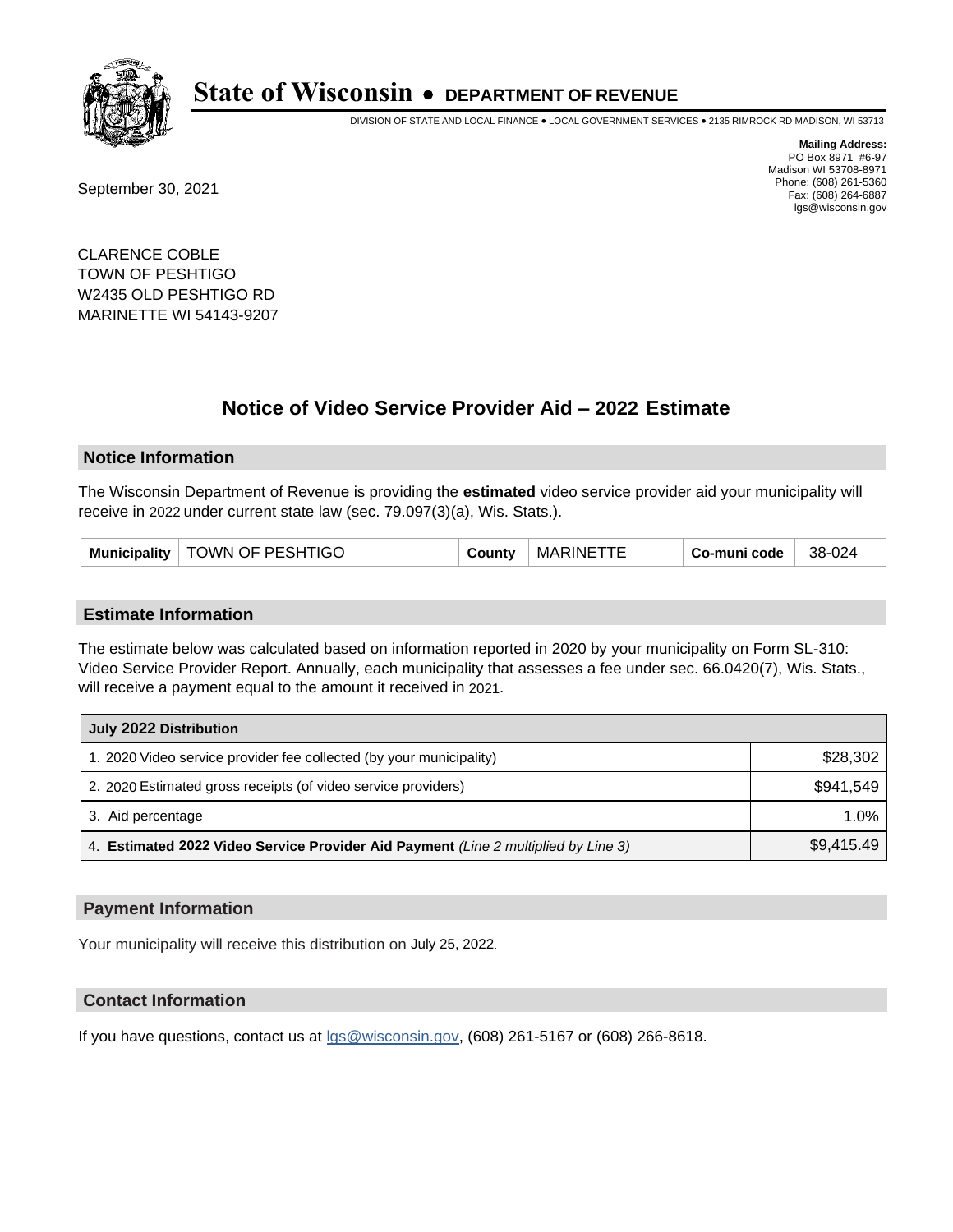

DIVISION OF STATE AND LOCAL FINANCE • LOCAL GOVERNMENT SERVICES • 2135 RIMROCK RD MADISON, WI 53713

September 30, 2021

**Mailing Address:** PO Box 8971 #6-97 Madison WI 53708-8971 Phone: (608) 261-5360 Fax: (608) 264-6887 lgs@wisconsin.gov

LANA BERO CITY OF MARINETTE 1905 HALL AVE MARINETTE WI 54143

# **Notice of Video Service Provider Aid - 2022 Estimate**

#### **Notice Information**

The Wisconsin Department of Revenue is providing the **estimated** video service provider aid your municipality will receive in 2022 under current state law (sec. 79.097(3)(a), Wis. Stats.).

| Municipality | CITY OF MARINETTE | ∶ountv | MARINE | o-muni code، ن | 38-251 |
|--------------|-------------------|--------|--------|----------------|--------|
|--------------|-------------------|--------|--------|----------------|--------|

#### **Estimate Information**

The estimate below was calculated based on information reported in 2020 by your municipality on Form SL-310: Video Service Provider Report. Annually, each municipality that assesses a fee under sec. 66.0420(7), Wis. Stats., will receive a payment equal to the amount it received in 2021.

| July 2022 Distribution                                                             |             |  |
|------------------------------------------------------------------------------------|-------------|--|
| 1. 2020 Video service provider fee collected (by your municipality)                | \$144.843   |  |
| 2. 2020 Estimated gross receipts (of video service providers)                      | \$2,896,862 |  |
| 3. Aid percentage                                                                  | $1.0\%$     |  |
| 4. Estimated 2022 Video Service Provider Aid Payment (Line 2 multiplied by Line 3) | \$28,968.62 |  |

#### **Payment Information**

Your municipality will receive this distribution on July 25, 2022.

## **Contact Information**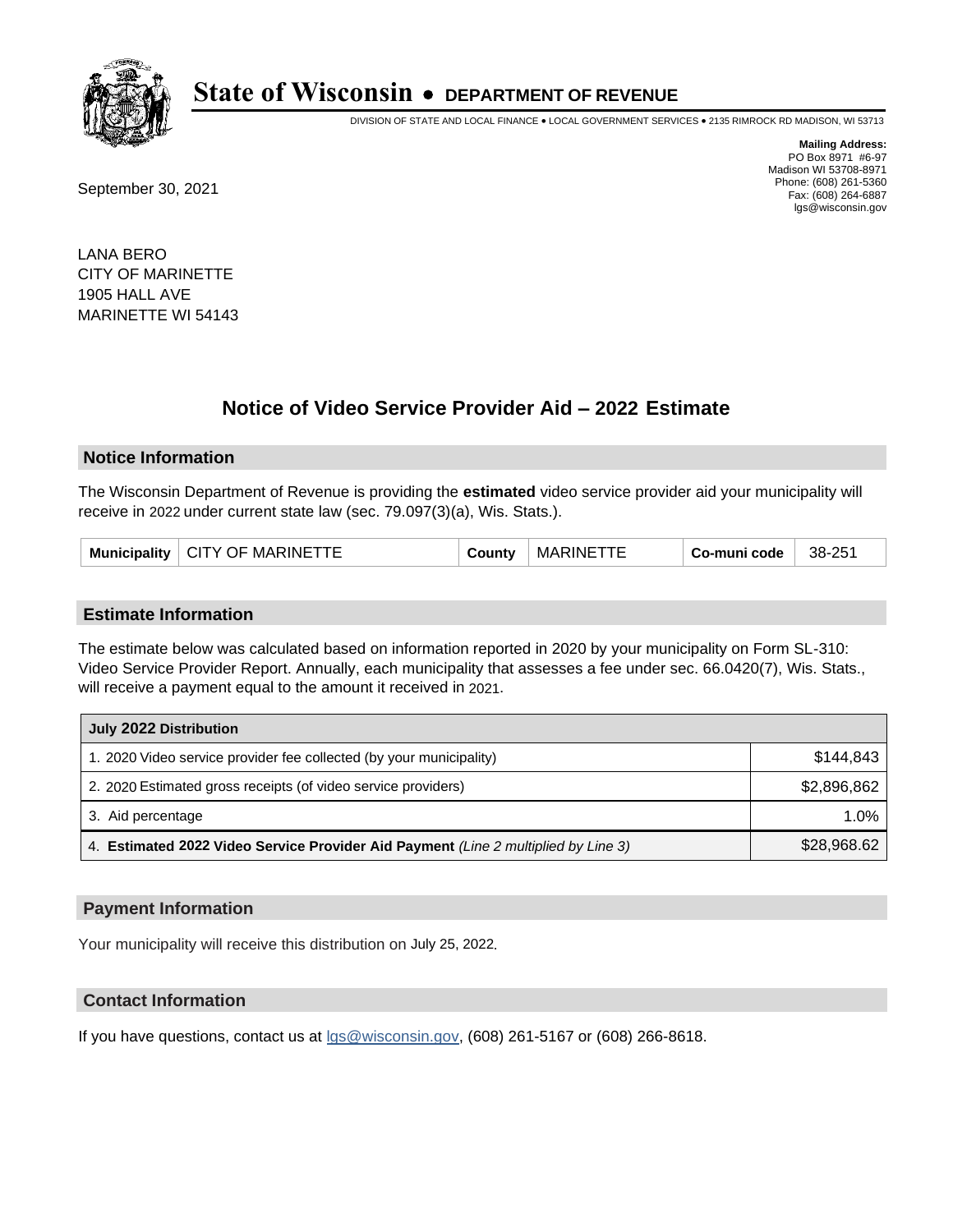

DIVISION OF STATE AND LOCAL FINANCE • LOCAL GOVERNMENT SERVICES • 2135 RIMROCK RD MADISON, WI 53713

September 30, 2021

**Mailing Address:** PO Box 8971 #6-97 Madison WI 53708-8971 Phone: (608) 261-5360 Fax: (608) 264-6887 lgs@wisconsin.gov

AUDREY FREDRICK CITY OF NIAGARA PO BOX 24 NIAGARA WI 54151-0024

# **Notice of Video Service Provider Aid - 2022 Estimate**

#### **Notice Information**

The Wisconsin Department of Revenue is providing the **estimated** video service provider aid your municipality will receive in 2022 under current state law (sec. 79.097(3)(a), Wis. Stats.).

| Municipality   CITY OF NIAGARA |  | County | MARINETTE | Co-muni code | 38-261 |
|--------------------------------|--|--------|-----------|--------------|--------|
|--------------------------------|--|--------|-----------|--------------|--------|

#### **Estimate Information**

The estimate below was calculated based on information reported in 2020 by your municipality on Form SL-310: Video Service Provider Report. Annually, each municipality that assesses a fee under sec. 66.0420(7), Wis. Stats., will receive a payment equal to the amount it received in 2021.

| July 2022 Distribution                                                             |            |  |  |
|------------------------------------------------------------------------------------|------------|--|--|
| 1. 2020 Video service provider fee collected (by your municipality)                | \$15,029   |  |  |
| 2. 2020 Estimated gross receipts (of video service providers)                      | \$300.582  |  |  |
| 3. Aid percentage                                                                  | $1.0\%$    |  |  |
| 4. Estimated 2022 Video Service Provider Aid Payment (Line 2 multiplied by Line 3) | \$3,005.82 |  |  |

#### **Payment Information**

Your municipality will receive this distribution on July 25, 2022.

## **Contact Information**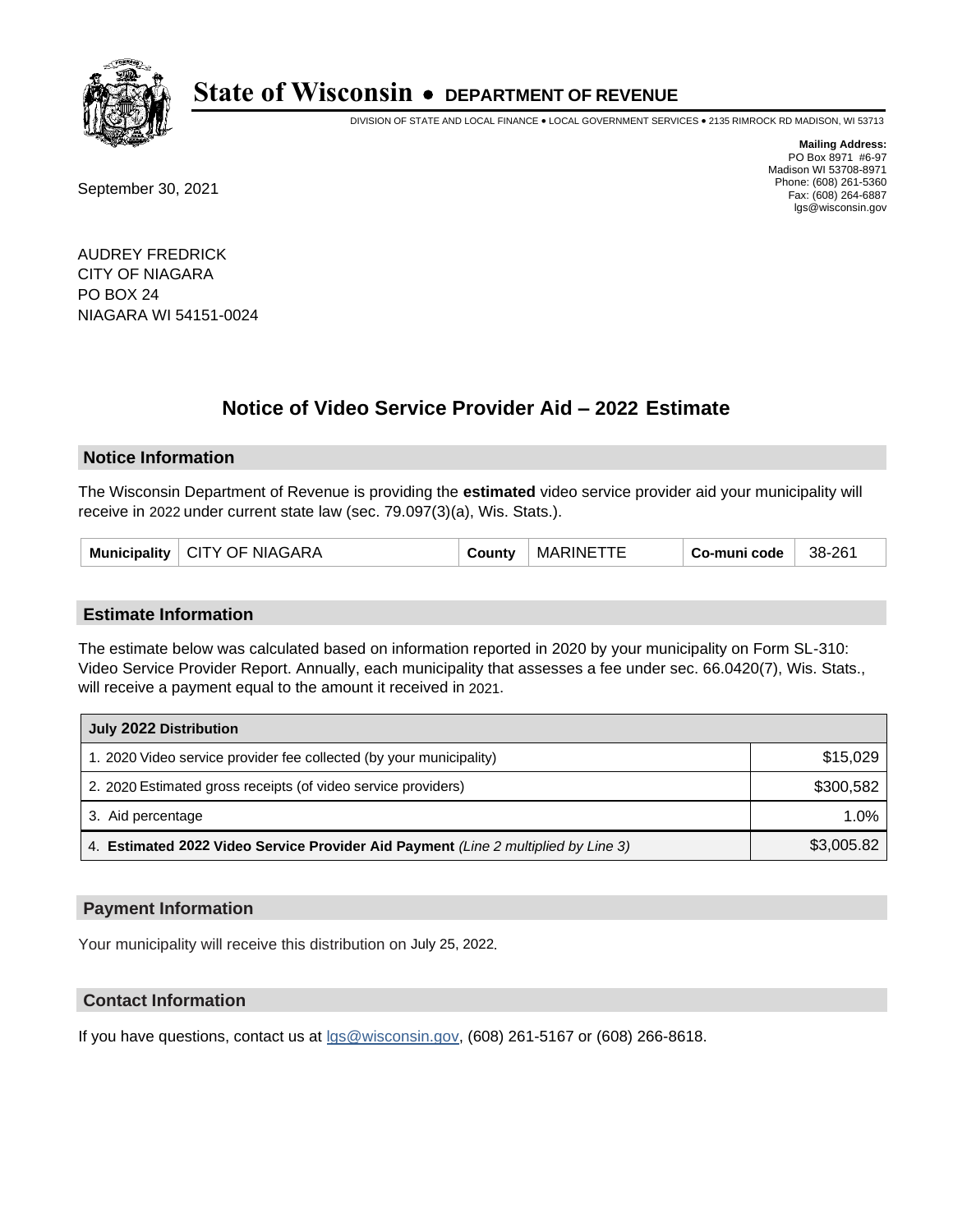

DIVISION OF STATE AND LOCAL FINANCE • LOCAL GOVERNMENT SERVICES • 2135 RIMROCK RD MADISON, WI 53713

September 30, 2021

**Mailing Address:** PO Box 8971 #6-97 Madison WI 53708-8971 Phone: (608) 261-5360 Fax: (608) 264-6887 lgs@wisconsin.gov

TAMMY KASAL CITY OF PESHTIGO 331 FRENCH ST SUITE A PESHTIGO WI 54157-1219

# **Notice of Video Service Provider Aid - 2022 Estimate**

#### **Notice Information**

The Wisconsin Department of Revenue is providing the **estimated** video service provider aid your municipality will receive in 2022 under current state law (sec. 79.097(3)(a), Wis. Stats.).

| Municipality   CITY OF PESHTIGO | County | MARINETTE | Co-muni code | 38-271 |
|---------------------------------|--------|-----------|--------------|--------|
|---------------------------------|--------|-----------|--------------|--------|

#### **Estimate Information**

The estimate below was calculated based on information reported in 2020 by your municipality on Form SL-310: Video Service Provider Report. Annually, each municipality that assesses a fee under sec. 66.0420(7), Wis. Stats., will receive a payment equal to the amount it received in 2021.

| July 2022 Distribution                                                             |            |  |  |
|------------------------------------------------------------------------------------|------------|--|--|
| 1. 2020 Video service provider fee collected (by your municipality)                | \$44.740   |  |  |
| 2. 2020 Estimated gross receipts (of video service providers)                      | \$894.797  |  |  |
| 3. Aid percentage                                                                  | 1.0%       |  |  |
| 4. Estimated 2022 Video Service Provider Aid Payment (Line 2 multiplied by Line 3) | \$8,947.97 |  |  |

#### **Payment Information**

Your municipality will receive this distribution on July 25, 2022.

## **Contact Information**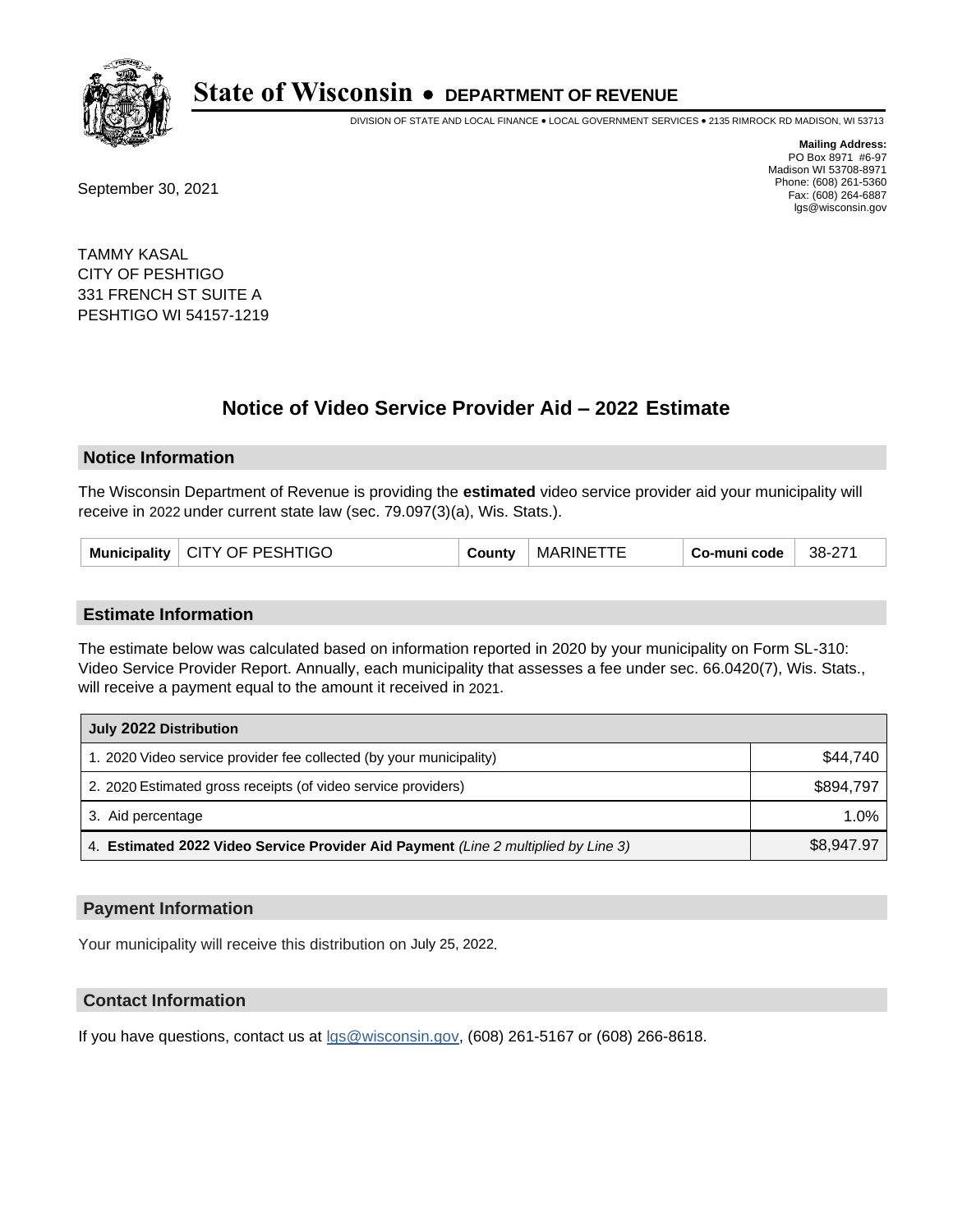

DIVISION OF STATE AND LOCAL FINANCE • LOCAL GOVERNMENT SERVICES • 2135 RIMROCK RD MADISON, WI 53713

September 30, 2021

**Mailing Address:** PO Box 8971 #6-97 Madison WI 53708-8971 Phone: (608) 261-5360 Fax: (608) 264-6887 lgs@wisconsin.gov

BRITTANY SODA VILLAGE OF NESHKORO PO BOX 265 NESHKORO WI 54960-0265

# **Notice of Video Service Provider Aid - 2022 Estimate**

#### **Notice Information**

The Wisconsin Department of Revenue is providing the **estimated** video service provider aid your municipality will receive in 2022 under current state law (sec. 79.097(3)(a), Wis. Stats.).

| VILLAGE OF NESHKORO<br><b>MARQUE</b><br>Municipality<br>39-161<br>Co-muni code<br>County |
|------------------------------------------------------------------------------------------|
|------------------------------------------------------------------------------------------|

#### **Estimate Information**

The estimate below was calculated based on information reported in 2020 by your municipality on Form SL-310: Video Service Provider Report. Annually, each municipality that assesses a fee under sec. 66.0420(7), Wis. Stats., will receive a payment equal to the amount it received in 2021.

| July 2022 Distribution                                                             |            |  |  |
|------------------------------------------------------------------------------------|------------|--|--|
| 1. 2020 Video service provider fee collected (by your municipality)                | \$7,135    |  |  |
| 2. 2020 Estimated gross receipts (of video service providers)                      | \$237.846  |  |  |
| 3. Aid percentage                                                                  | $1.0\%$    |  |  |
| 4. Estimated 2022 Video Service Provider Aid Payment (Line 2 multiplied by Line 3) | \$2,378.46 |  |  |

#### **Payment Information**

Your municipality will receive this distribution on July 25, 2022.

## **Contact Information**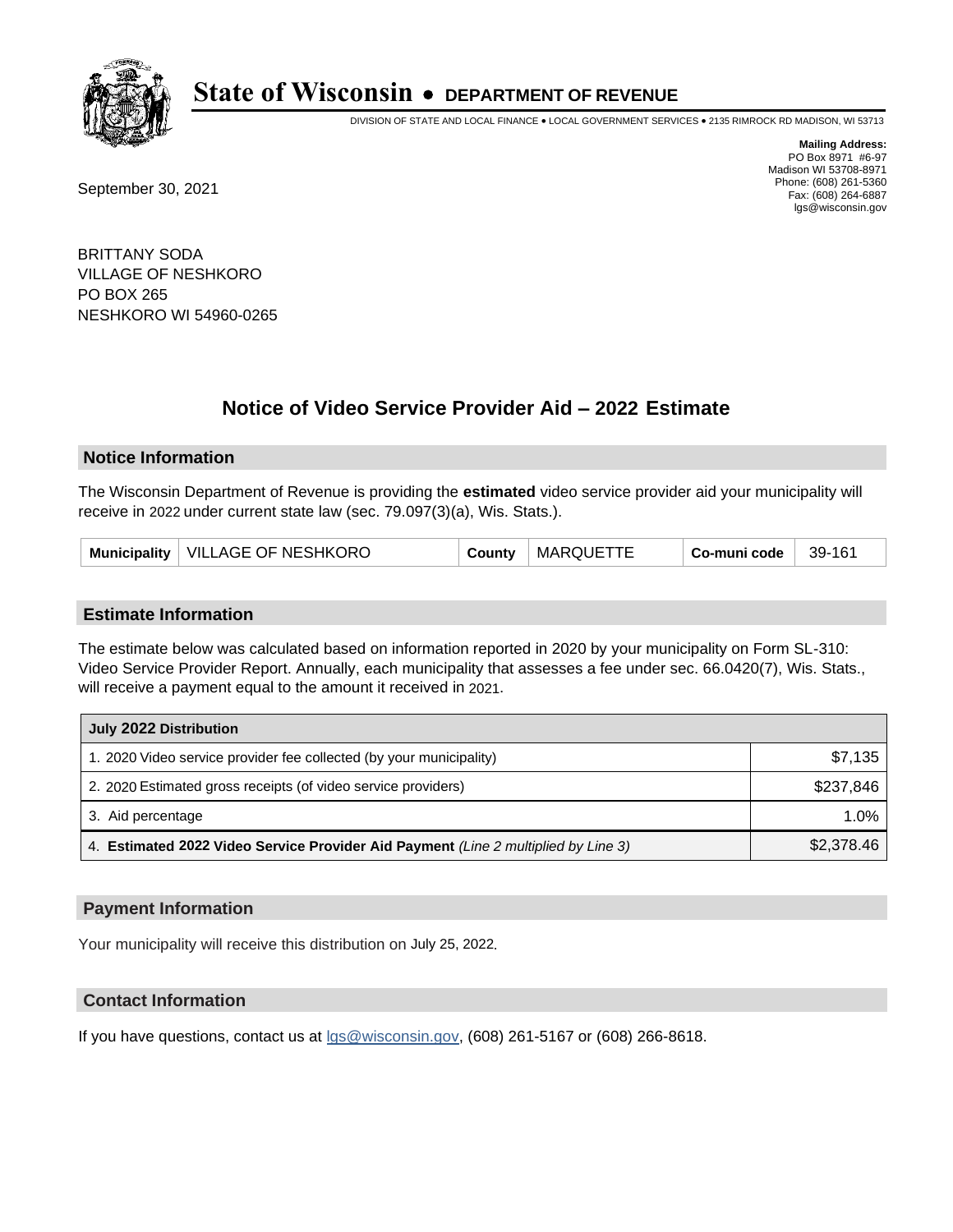

DIVISION OF STATE AND LOCAL FINANCE • LOCAL GOVERNMENT SERVICES • 2135 RIMROCK RD MADISON, WI 53713

September 30, 2021

**Mailing Address:** PO Box 8971 #6-97 Madison WI 53708-8971 Phone: (608) 261-5360 Fax: (608) 264-6887 lgs@wisconsin.gov

LINDA QUINN VILLAGE OF WESTFIELD PO BOX 250, 129 E 3RD ST. WESTFIELD WI 53964-0265

# **Notice of Video Service Provider Aid - 2022 Estimate**

#### **Notice Information**

The Wisconsin Department of Revenue is providing the **estimated** video service provider aid your municipality will receive in 2022 under current state law (sec. 79.097(3)(a), Wis. Stats.).

| Municipality   VILLAGE OF WESTFIELD | County | <b>MARQUETTE</b> | Co-muni code | 39-191 |
|-------------------------------------|--------|------------------|--------------|--------|
|-------------------------------------|--------|------------------|--------------|--------|

#### **Estimate Information**

The estimate below was calculated based on information reported in 2020 by your municipality on Form SL-310: Video Service Provider Report. Annually, each municipality that assesses a fee under sec. 66.0420(7), Wis. Stats., will receive a payment equal to the amount it received in 2021.

| July 2022 Distribution                                                             |            |  |  |
|------------------------------------------------------------------------------------|------------|--|--|
| 1. 2020 Video service provider fee collected (by your municipality)                | \$8,992    |  |  |
| 2. 2020 Estimated gross receipts (of video service providers)                      | \$299.764  |  |  |
| 3. Aid percentage                                                                  | $1.0\%$    |  |  |
| 4. Estimated 2022 Video Service Provider Aid Payment (Line 2 multiplied by Line 3) | \$2,997.64 |  |  |

#### **Payment Information**

Your municipality will receive this distribution on July 25, 2022.

## **Contact Information**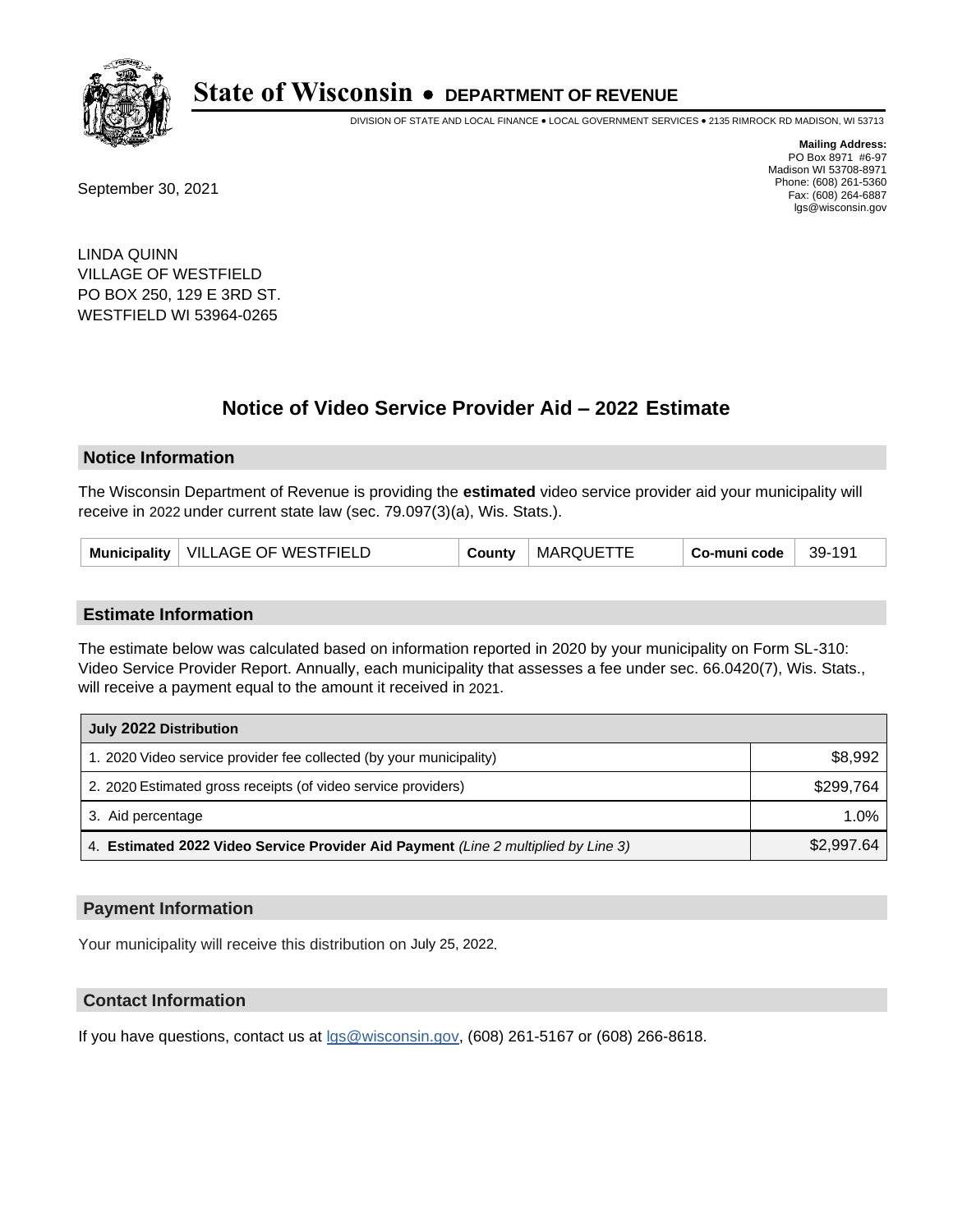

DIVISION OF STATE AND LOCAL FINANCE • LOCAL GOVERNMENT SERVICES • 2135 RIMROCK RD MADISON, WI 53713

September 30, 2021

**Mailing Address:** PO Box 8971 #6-97 Madison WI 53708-8971 Phone: (608) 261-5360 Fax: (608) 264-6887 lgs@wisconsin.gov

DAWN CALNIN CITY OF MONTELLO PO BOX 39 MONTELLO WI 53949-0039

# **Notice of Video Service Provider Aid - 2022 Estimate**

### **Notice Information**

The Wisconsin Department of Revenue is providing the **estimated** video service provider aid your municipality will receive in 2022 under current state law (sec. 79.097(3)(a), Wis. Stats.).

| Municipality   CITY OF MONTELLO | County | <b>MARQUETTE</b> | Co-muni code | 39-251 |
|---------------------------------|--------|------------------|--------------|--------|
|---------------------------------|--------|------------------|--------------|--------|

#### **Estimate Information**

The estimate below was calculated based on information reported in 2020 by your municipality on Form SL-310: Video Service Provider Report. Annually, each municipality that assesses a fee under sec. 66.0420(7), Wis. Stats., will receive a payment equal to the amount it received in 2021.

| July 2022 Distribution                                                             |            |
|------------------------------------------------------------------------------------|------------|
| 1. 2020 Video service provider fee collected (by your municipality)                | \$11,673   |
| 2. 2020 Estimated gross receipts (of video service providers)                      | \$387,223  |
| 3. Aid percentage                                                                  | 1.0%       |
| 4. Estimated 2022 Video Service Provider Aid Payment (Line 2 multiplied by Line 3) | \$3,872.23 |

#### **Payment Information**

Your municipality will receive this distribution on July 25, 2022.

## **Contact Information**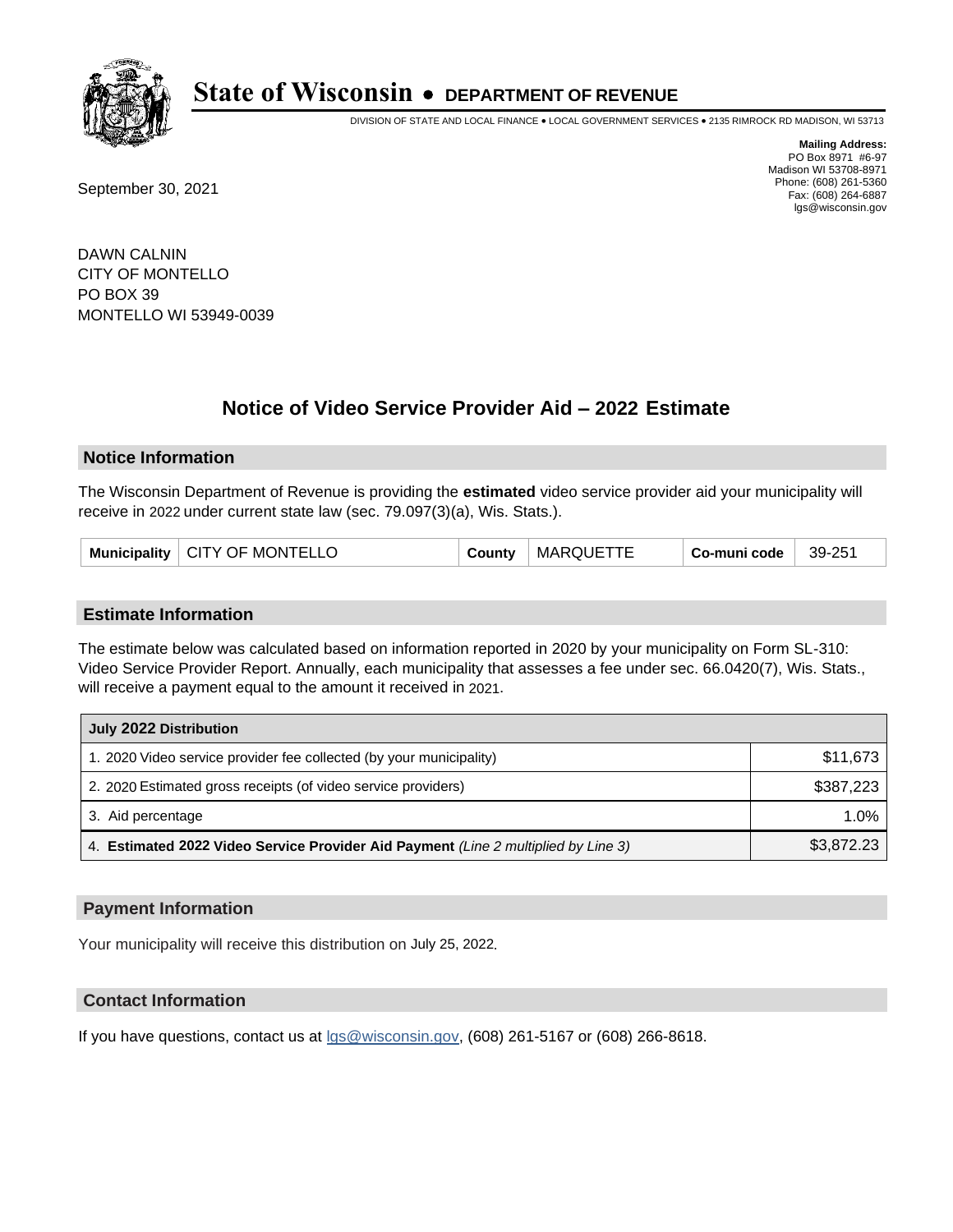

DIVISION OF STATE AND LOCAL FINANCE • LOCAL GOVERNMENT SERVICES • 2135 RIMROCK RD MADISON, WI 53713

September 30, 2021

**Mailing Address:** PO Box 8971 #6-97 Madison WI 53708-8971 Phone: (608) 261-5360 Fax: (608) 264-6887 lgs@wisconsin.gov

LYNN GALYARDT VILLAGE OF BAYSIDE 9075 N REGENT RD BAYSIDE WI 53217-1802

# **Notice of Video Service Provider Aid - 2022 Estimate**

#### **Notice Information**

The Wisconsin Department of Revenue is providing the **estimated** video service provider aid your municipality will receive in 2022 under current state law (sec. 79.097(3)(a), Wis. Stats.).

| Municipality   VILLAGE OF BAYSIDE | County | MILWAUKEE | Co-muni code | $40-106$ |
|-----------------------------------|--------|-----------|--------------|----------|
|-----------------------------------|--------|-----------|--------------|----------|

#### **Estimate Information**

The estimate below was calculated based on information reported in 2020 by your municipality on Form SL-310: Video Service Provider Report. Annually, each municipality that assesses a fee under sec. 66.0420(7), Wis. Stats., will receive a payment equal to the amount it received in 2021.

| July 2022 Distribution                                                             |             |
|------------------------------------------------------------------------------------|-------------|
| 1. 2020 Video service provider fee collected (by your municipality)                | \$72.351    |
| 2. 2020 Estimated gross receipts (of video service providers)                      | \$1,447,035 |
| 3. Aid percentage                                                                  | $1.0\%$     |
| 4. Estimated 2022 Video Service Provider Aid Payment (Line 2 multiplied by Line 3) | \$14,470.35 |

#### **Payment Information**

Your municipality will receive this distribution on July 25, 2022.

## **Contact Information**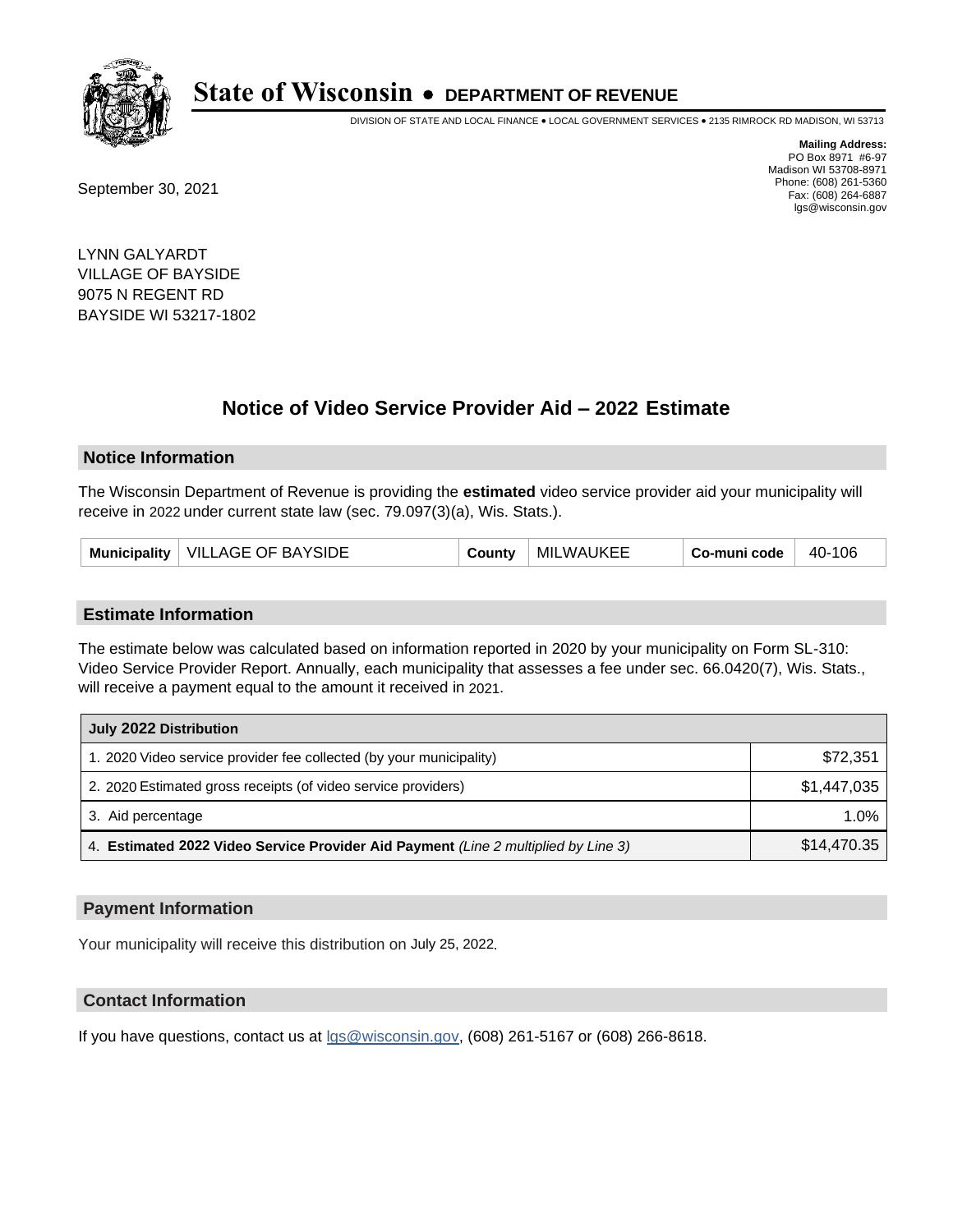

DIVISION OF STATE AND LOCAL FINANCE • LOCAL GOVERNMENT SERVICES • 2135 RIMROCK RD MADISON, WI 53713

September 30, 2021

**Mailing Address:** PO Box 8971 #6-97 Madison WI 53708-8971 Phone: (608) 261-5360 Fax: (608) 264-6887 lgs@wisconsin.gov

MIRANDA ETZEL VILLAGE OF BROWN DEER 4800 W GREEN BROOK DR BROWN DEER WI 53223-2492

# **Notice of Video Service Provider Aid - 2022 Estimate**

#### **Notice Information**

The Wisconsin Department of Revenue is providing the **estimated** video service provider aid your municipality will receive in 2022 under current state law (sec. 79.097(3)(a), Wis. Stats.).

| Municipality   VILLAGE OF BROWN DEER | County | MILWAUKEE | Co-muni code | $-40-107$ |
|--------------------------------------|--------|-----------|--------------|-----------|
|--------------------------------------|--------|-----------|--------------|-----------|

#### **Estimate Information**

The estimate below was calculated based on information reported in 2020 by your municipality on Form SL-310: Video Service Provider Report. Annually, each municipality that assesses a fee under sec. 66.0420(7), Wis. Stats., will receive a payment equal to the amount it received in 2021.

| July 2022 Distribution                                                             |             |  |  |
|------------------------------------------------------------------------------------|-------------|--|--|
| 1. 2020 Video service provider fee collected (by your municipality)                | \$168,618   |  |  |
| 2. 2020 Estimated gross receipts (of video service providers)                      | \$3,372,358 |  |  |
| 3. Aid percentage                                                                  | $1.0\%$     |  |  |
| 4. Estimated 2022 Video Service Provider Aid Payment (Line 2 multiplied by Line 3) | \$33,723.58 |  |  |

#### **Payment Information**

Your municipality will receive this distribution on July 25, 2022.

## **Contact Information**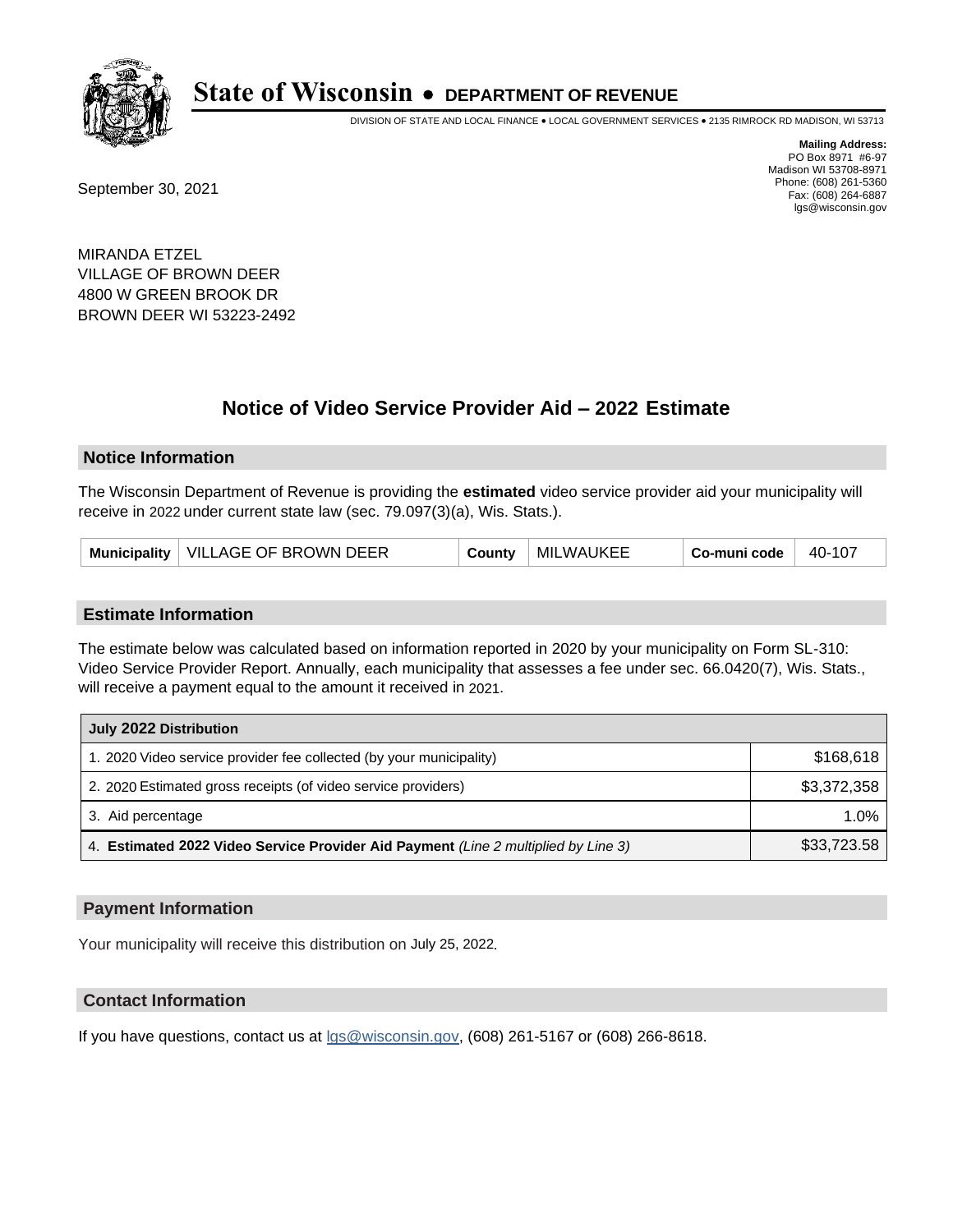

DIVISION OF STATE AND LOCAL FINANCE • LOCAL GOVERNMENT SERVICES • 2135 RIMROCK RD MADISON, WI 53713

September 30, 2021

**Mailing Address:** PO Box 8971 #6-97 Madison WI 53708-8971 Phone: (608) 261-5360 Fax: (608) 264-6887 lgs@wisconsin.gov

KELLY MEYER VILLAGE OF FOX POINT 7200 N SANTA MONICA BLVD FOX POINT WI 53217

# **Notice of Video Service Provider Aid - 2022 Estimate**

#### **Notice Information**

The Wisconsin Department of Revenue is providing the **estimated** video service provider aid your municipality will receive in 2022 under current state law (sec. 79.097(3)(a), Wis. Stats.).

| Municipality   VILLAGE OF FOX POINT | County | MILWAUKEE | Co-muni code | 40-126 |
|-------------------------------------|--------|-----------|--------------|--------|
|-------------------------------------|--------|-----------|--------------|--------|

#### **Estimate Information**

The estimate below was calculated based on information reported in 2020 by your municipality on Form SL-310: Video Service Provider Report. Annually, each municipality that assesses a fee under sec. 66.0420(7), Wis. Stats., will receive a payment equal to the amount it received in 2021.

| July 2022 Distribution                                                             |             |  |  |
|------------------------------------------------------------------------------------|-------------|--|--|
| 1. 2020 Video service provider fee collected (by your municipality)                | \$114,188   |  |  |
| 2. 2020 Estimated gross receipts (of video service providers)                      | \$2,283,754 |  |  |
| 3. Aid percentage                                                                  | $1.0\%$     |  |  |
| 4. Estimated 2022 Video Service Provider Aid Payment (Line 2 multiplied by Line 3) | \$22,837.54 |  |  |

#### **Payment Information**

Your municipality will receive this distribution on July 25, 2022.

## **Contact Information**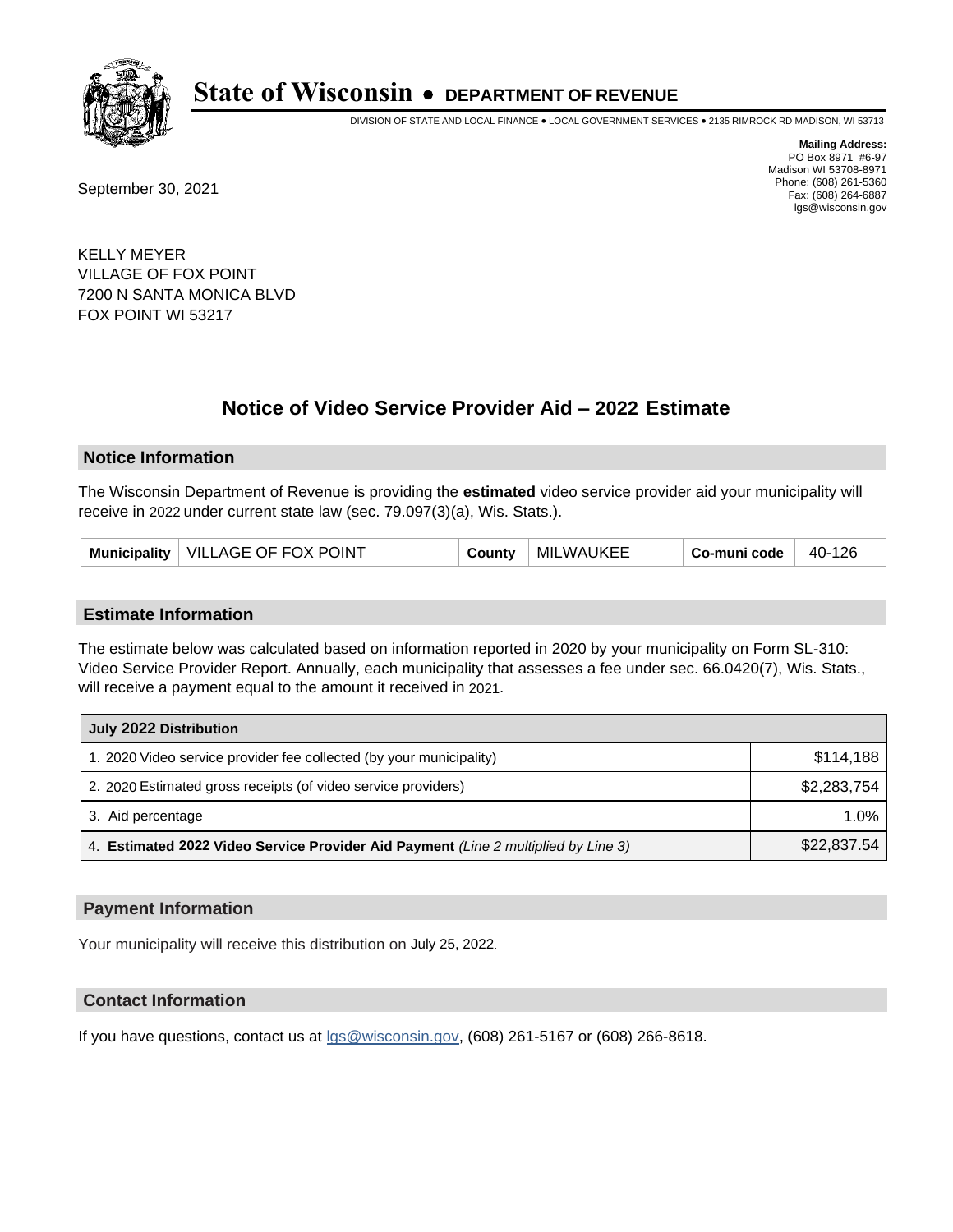

DIVISION OF STATE AND LOCAL FINANCE • LOCAL GOVERNMENT SERVICES • 2135 RIMROCK RD MADISON, WI 53713

September 30, 2021

**Mailing Address:** PO Box 8971 #6-97 Madison WI 53708-8971 Phone: (608) 261-5360 Fax: (608) 264-6887 lgs@wisconsin.gov

MELANIE VAN KAUWENBERG VILLAGE OF GREENDALE 6500 NORTHWAY GREENDALE WI 53129

# **Notice of Video Service Provider Aid - 2022 Estimate**

### **Notice Information**

The Wisconsin Department of Revenue is providing the **estimated** video service provider aid your municipality will receive in 2022 under current state law (sec. 79.097(3)(a), Wis. Stats.).

#### **Estimate Information**

The estimate below was calculated based on information reported in 2020 by your municipality on Form SL-310: Video Service Provider Report. Annually, each municipality that assesses a fee under sec. 66.0420(7), Wis. Stats., will receive a payment equal to the amount it received in 2021.

| July 2022 Distribution                                                             |             |
|------------------------------------------------------------------------------------|-------------|
| 1. 2020 Video service provider fee collected (by your municipality)                | \$213,076   |
| 2. 2020 Estimated gross receipts (of video service providers)                      | \$4,261,511 |
| 3. Aid percentage                                                                  | $1.0\%$     |
| 4. Estimated 2022 Video Service Provider Aid Payment (Line 2 multiplied by Line 3) | \$42,615.11 |

#### **Payment Information**

Your municipality will receive this distribution on July 25, 2022.

## **Contact Information**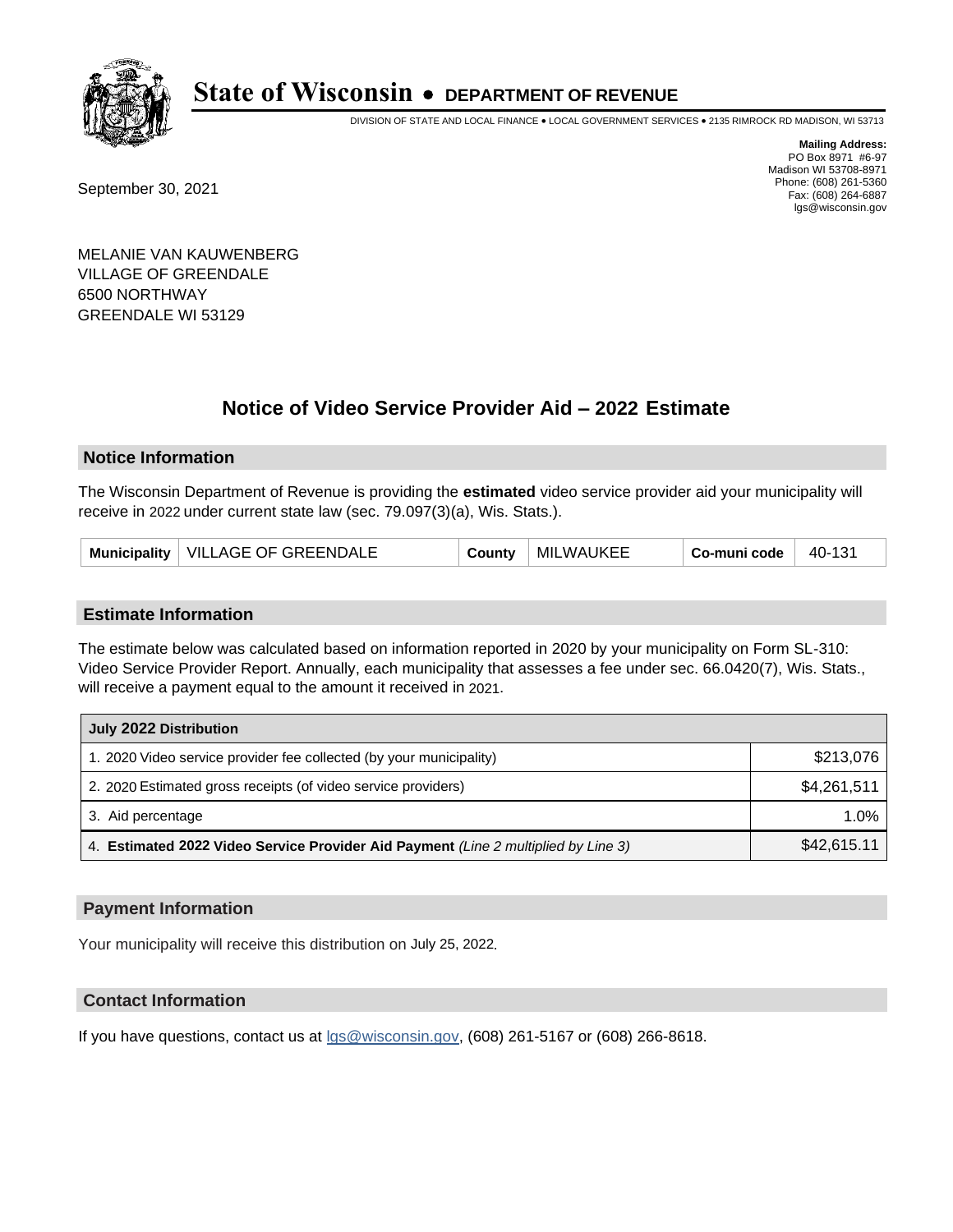

DIVISION OF STATE AND LOCAL FINANCE • LOCAL GOVERNMENT SERVICES • 2135 RIMROCK RD MADISON, WI 53713

September 30, 2021

**Mailing Address:** PO Box 8971 #6-97 Madison WI 53708-8971 Phone: (608) 261-5360 Fax: (608) 264-6887 lgs@wisconsin.gov

SANDY KULIK VILLAGE OF HALES CORNERS 5635 S NEW BERLIN RD HALES CORNERS WI 53130-1775

# **Notice of Video Service Provider Aid - 2022 Estimate**

#### **Notice Information**

The Wisconsin Department of Revenue is providing the **estimated** video service provider aid your municipality will receive in 2022 under current state law (sec. 79.097(3)(a), Wis. Stats.).

| Municipality   VILLAGE OF HALES CORNERS | County | MILWAUKEE | Co-muni code | 40-136 |
|-----------------------------------------|--------|-----------|--------------|--------|
|-----------------------------------------|--------|-----------|--------------|--------|

#### **Estimate Information**

The estimate below was calculated based on information reported in 2020 by your municipality on Form SL-310: Video Service Provider Report. Annually, each municipality that assesses a fee under sec. 66.0420(7), Wis. Stats., will receive a payment equal to the amount it received in 2021.

| July 2022 Distribution                                                             |             |  |  |
|------------------------------------------------------------------------------------|-------------|--|--|
| 1. 2020 Video service provider fee collected (by your municipality)                | \$107,809   |  |  |
| 2. 2020 Estimated gross receipts (of video service providers)                      | \$2,140,689 |  |  |
| 3. Aid percentage                                                                  | $1.0\%$     |  |  |
| 4. Estimated 2022 Video Service Provider Aid Payment (Line 2 multiplied by Line 3) | \$21,406.89 |  |  |

#### **Payment Information**

Your municipality will receive this distribution on July 25, 2022.

## **Contact Information**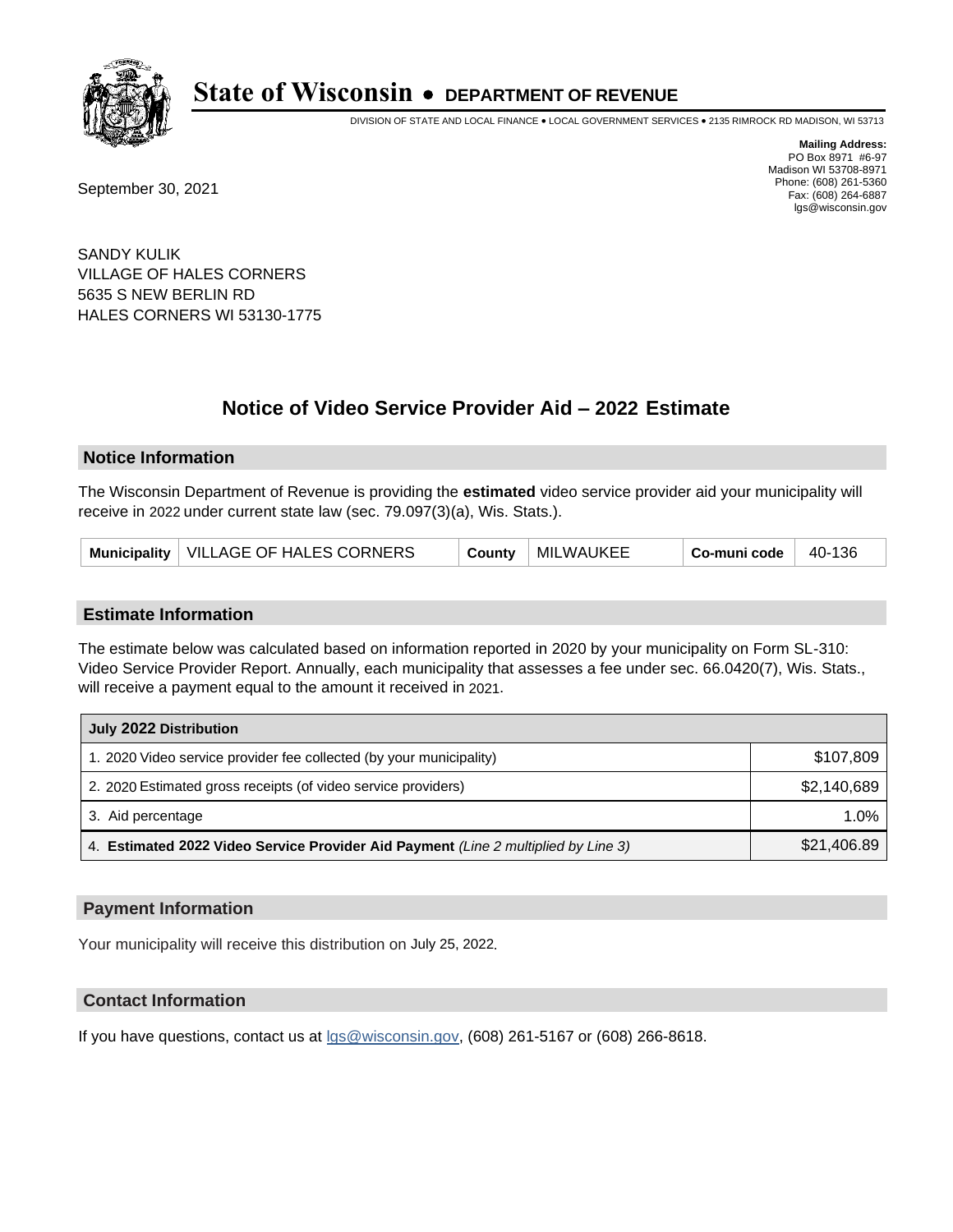

DIVISION OF STATE AND LOCAL FINANCE • LOCAL GOVERNMENT SERVICES • 2135 RIMROCK RD MADISON, WI 53713

September 30, 2021

**Mailing Address:** PO Box 8971 #6-97 Madison WI 53708-8971 Phone: (608) 261-5360 Fax: (608) 264-6887 lgs@wisconsin.gov

TAMMY LABORDE VILLAGE OF RIVER HILLS 7650 N PHEASANT LN RIVER HILLS WI 53217-3012

# **Notice of Video Service Provider Aid - 2022 Estimate**

#### **Notice Information**

The Wisconsin Department of Revenue is providing the **estimated** video service provider aid your municipality will receive in 2022 under current state law (sec. 79.097(3)(a), Wis. Stats.).

#### **Estimate Information**

The estimate below was calculated based on information reported in 2020 by your municipality on Form SL-310: Video Service Provider Report. Annually, each municipality that assesses a fee under sec. 66.0420(7), Wis. Stats., will receive a payment equal to the amount it received in 2021.

| July 2022 Distribution                                                             |            |  |  |
|------------------------------------------------------------------------------------|------------|--|--|
| 1. 2020 Video service provider fee collected (by your municipality)                | \$30,599   |  |  |
| 2. 2020 Estimated gross receipts (of video service providers)                      | \$611,988  |  |  |
| 3. Aid percentage                                                                  | $1.0\%$    |  |  |
| 4. Estimated 2022 Video Service Provider Aid Payment (Line 2 multiplied by Line 3) | \$6,119.88 |  |  |

#### **Payment Information**

Your municipality will receive this distribution on July 25, 2022.

## **Contact Information**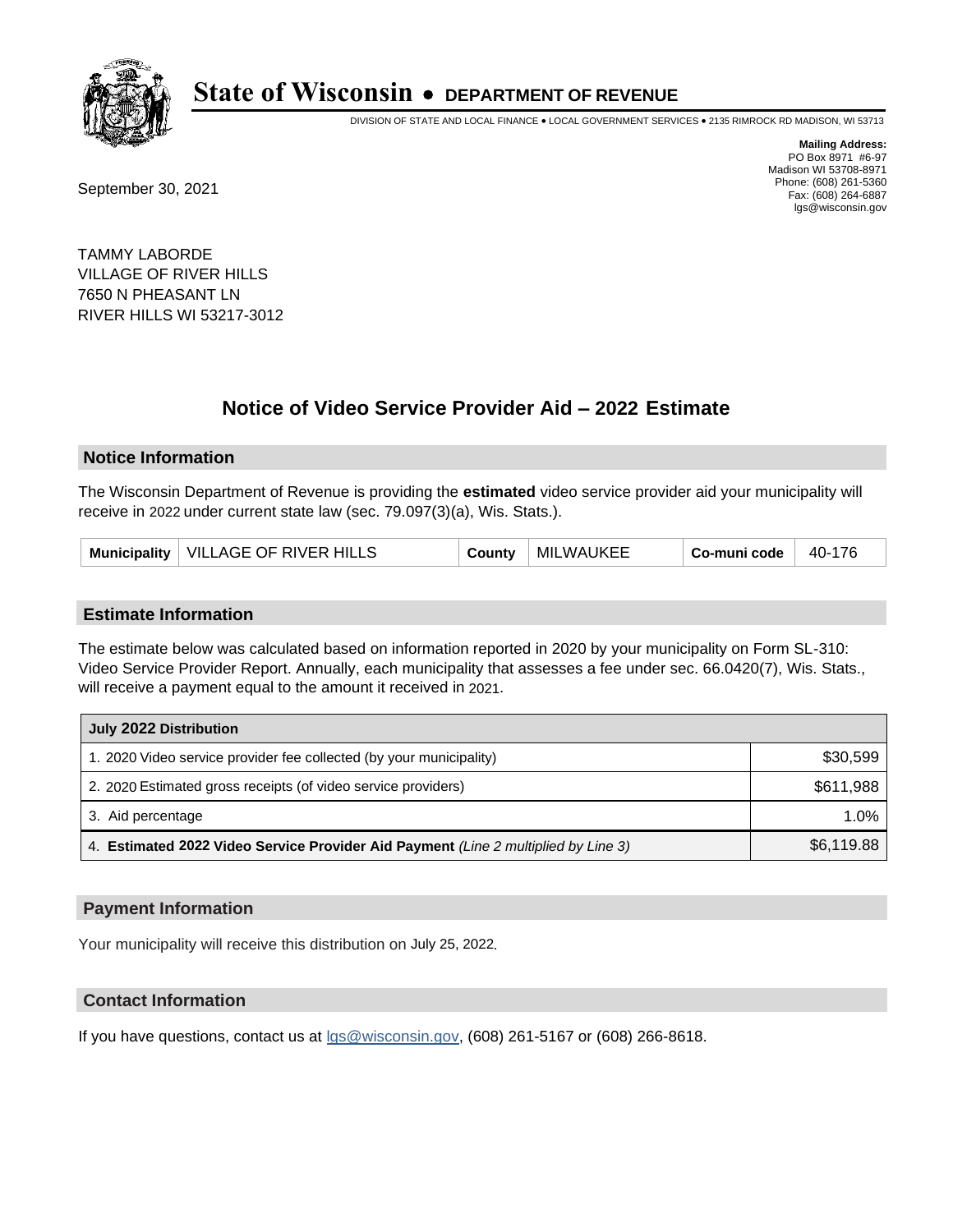

DIVISION OF STATE AND LOCAL FINANCE • LOCAL GOVERNMENT SERVICES • 2135 RIMROCK RD MADISON, WI 53713

September 30, 2021

**Mailing Address:** PO Box 8971 #6-97 Madison WI 53708-8971 Phone: (608) 261-5360 Fax: (608) 264-6887 lgs@wisconsin.gov

SARAH BRUCKMAN VILLAGE OF SHOREWOOD 3930 N MURRAY AVE SHOREWOOD WI 53211-2303

# **Notice of Video Service Provider Aid - 2022 Estimate**

#### **Notice Information**

The Wisconsin Department of Revenue is providing the **estimated** video service provider aid your municipality will receive in 2022 under current state law (sec. 79.097(3)(a), Wis. Stats.).

| Municipality   VILLAGE OF SHOREWOOD | County | MILWAUKEE | Co-muni code | $ 40-181$ |
|-------------------------------------|--------|-----------|--------------|-----------|
|-------------------------------------|--------|-----------|--------------|-----------|

#### **Estimate Information**

The estimate below was calculated based on information reported in 2020 by your municipality on Form SL-310: Video Service Provider Report. Annually, each municipality that assesses a fee under sec. 66.0420(7), Wis. Stats., will receive a payment equal to the amount it received in 2021.

| July 2022 Distribution                                                             |             |  |  |
|------------------------------------------------------------------------------------|-------------|--|--|
| 1. 2020 Video service provider fee collected (by your municipality)                | \$140.993   |  |  |
| 2. 2020 Estimated gross receipts (of video service providers)                      | \$2,819,919 |  |  |
| 3. Aid percentage                                                                  | $1.0\%$     |  |  |
| 4. Estimated 2022 Video Service Provider Aid Payment (Line 2 multiplied by Line 3) | \$28,199.19 |  |  |

#### **Payment Information**

Your municipality will receive this distribution on July 25, 2022.

## **Contact Information**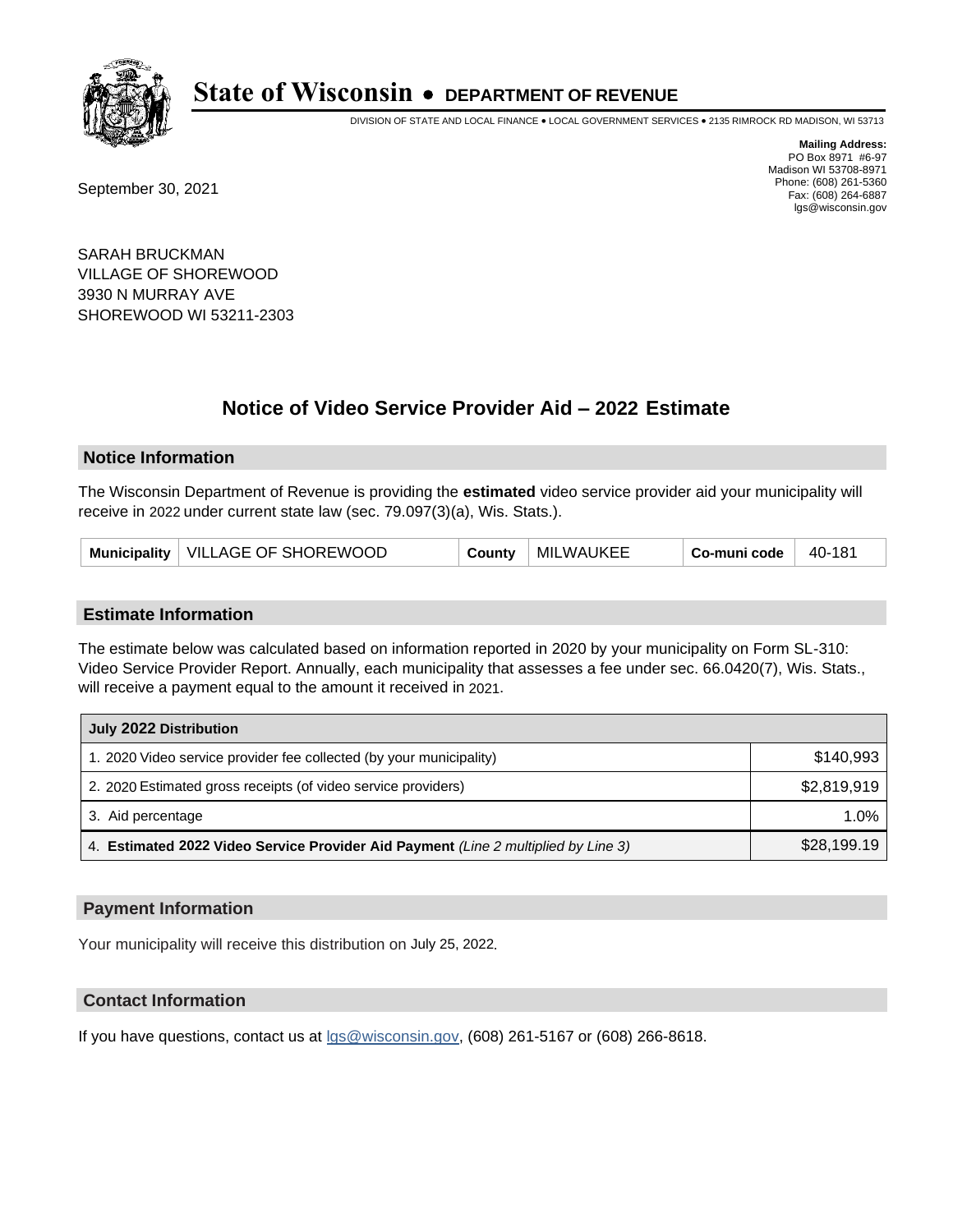

DIVISION OF STATE AND LOCAL FINANCE • LOCAL GOVERNMENT SERVICES • 2135 RIMROCK RD MADISON, WI 53713

September 30, 2021

**Mailing Address:** PO Box 8971 #6-97 Madison WI 53708-8971 Phone: (608) 261-5360 Fax: (608) 264-6887 lgs@wisconsin.gov

SUSAN SCHUPP VILLAGE OF WEST MILWAUKEE 4755 W BELOIT ROAD WEST MILWAUKEE WI 53214-3517

# **Notice of Video Service Provider Aid - 2022 Estimate**

#### **Notice Information**

The Wisconsin Department of Revenue is providing the **estimated** video service provider aid your municipality will receive in 2022 under current state law (sec. 79.097(3)(a), Wis. Stats.).

|--|

#### **Estimate Information**

The estimate below was calculated based on information reported in 2020 by your municipality on Form SL-310: Video Service Provider Report. Annually, each municipality that assesses a fee under sec. 66.0420(7), Wis. Stats., will receive a payment equal to the amount it received in 2021.

| July 2022 Distribution                                                             |            |  |  |
|------------------------------------------------------------------------------------|------------|--|--|
| 1. 2020 Video service provider fee collected (by your municipality)                | \$34,825   |  |  |
| 2. 2020 Estimated gross receipts (of video service providers)                      | \$696.504  |  |  |
| 3. Aid percentage                                                                  | 1.0%       |  |  |
| 4. Estimated 2022 Video Service Provider Aid Payment (Line 2 multiplied by Line 3) | \$6,965.04 |  |  |

#### **Payment Information**

Your municipality will receive this distribution on July 25, 2022.

## **Contact Information**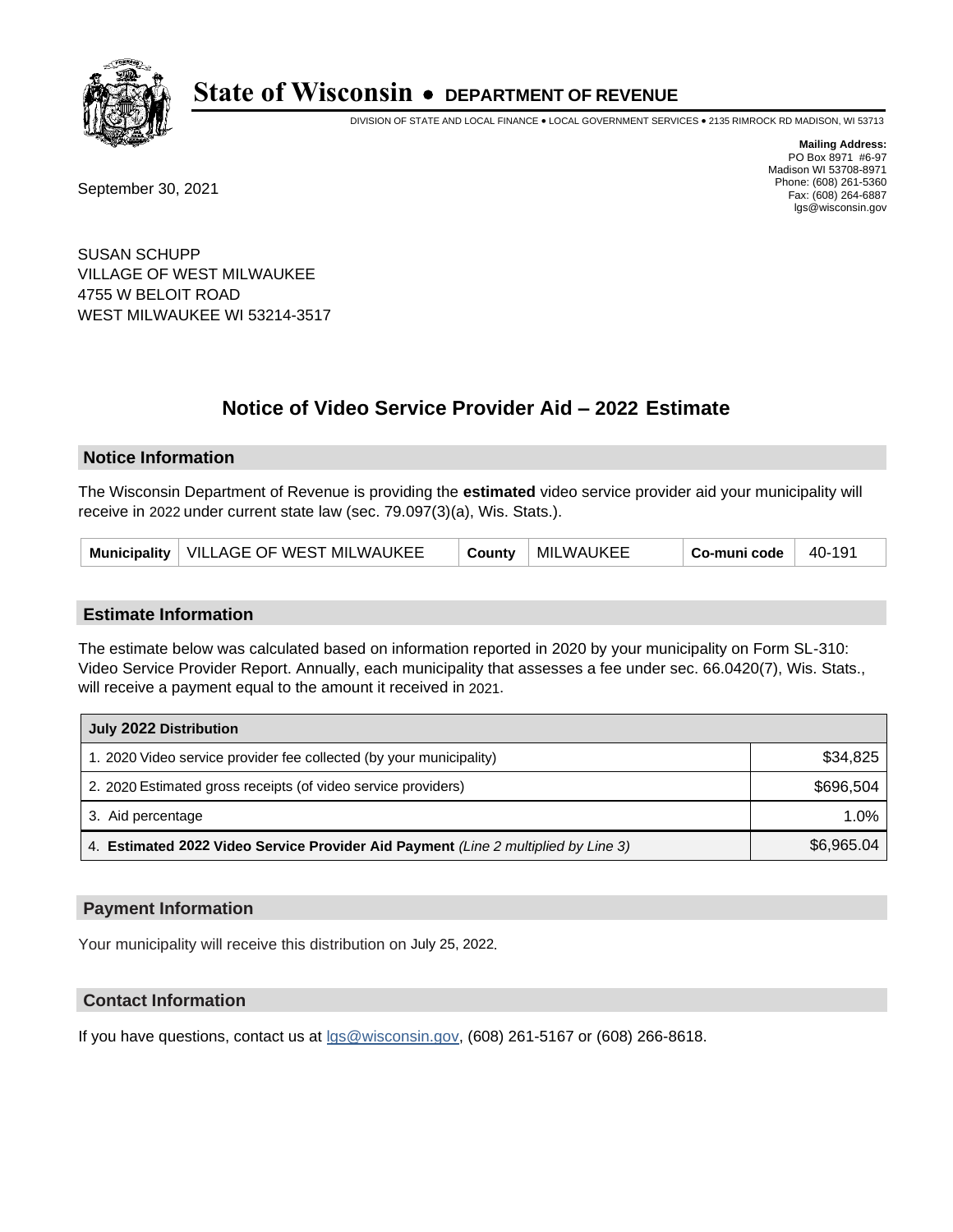

DIVISION OF STATE AND LOCAL FINANCE • LOCAL GOVERNMENT SERVICES • 2135 RIMROCK RD MADISON, WI 53713

September 30, 2021

**Mailing Address:** PO Box 8971 #6-97 Madison WI 53708-8971 Phone: (608) 261-5360 Fax: (608) 264-6887 lgs@wisconsin.gov

JAIMIE KRUEGER VILLAGE OF WHITEFISH BAY 5300 N MARLBOROUGH DR WHITEFISH BAY WI 53217-5344

# **Notice of Video Service Provider Aid - 2022 Estimate**

#### **Notice Information**

The Wisconsin Department of Revenue is providing the **estimated** video service provider aid your municipality will receive in 2022 under current state law (sec. 79.097(3)(a), Wis. Stats.).

|  | Municipality   VILLAGE OF WHITEFISH BAY | County | <b>MILWAUKEE</b> | Co-muni code | - 40-192 |
|--|-----------------------------------------|--------|------------------|--------------|----------|
|--|-----------------------------------------|--------|------------------|--------------|----------|

#### **Estimate Information**

The estimate below was calculated based on information reported in 2020 by your municipality on Form SL-310: Video Service Provider Report. Annually, each municipality that assesses a fee under sec. 66.0420(7), Wis. Stats., will receive a payment equal to the amount it received in 2021.

| July 2022 Distribution                                                             |             |  |  |
|------------------------------------------------------------------------------------|-------------|--|--|
| 1. 2020 Video service provider fee collected (by your municipality)                | \$185,891   |  |  |
| 2. 2020 Estimated gross receipts (of video service providers)                      | \$3,717,803 |  |  |
| 3. Aid percentage                                                                  | $1.0\%$     |  |  |
| 4. Estimated 2022 Video Service Provider Aid Payment (Line 2 multiplied by Line 3) | \$37,178.03 |  |  |

#### **Payment Information**

Your municipality will receive this distribution on July 25, 2022.

## **Contact Information**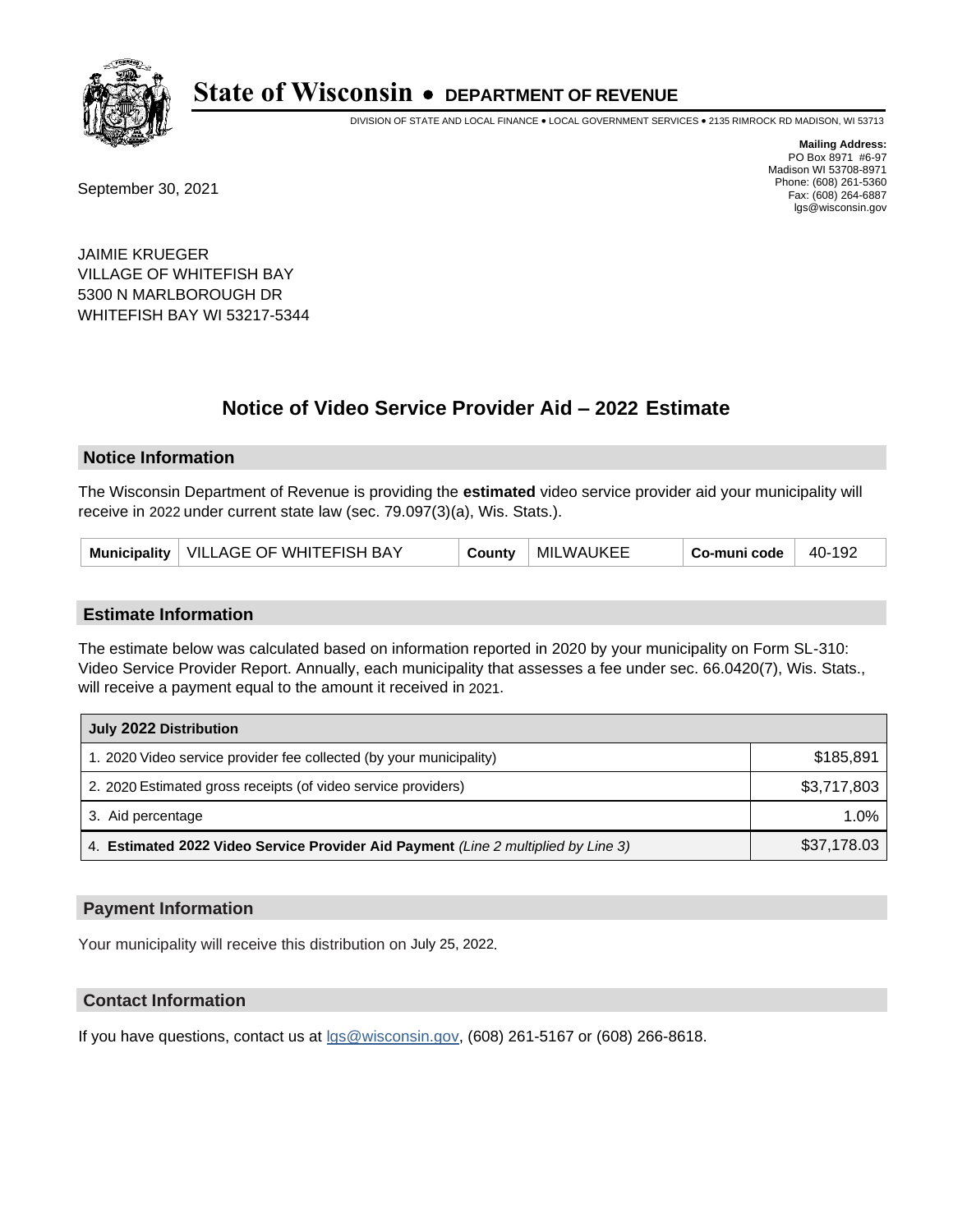

DIVISION OF STATE AND LOCAL FINANCE • LOCAL GOVERNMENT SERVICES • 2135 RIMROCK RD MADISON, WI 53713

September 30, 2021

**Mailing Address:** PO Box 8971 #6-97 Madison WI 53708-8971 Phone: (608) 261-5360 Fax: (608) 264-6887 lgs@wisconsin.gov

DENNIS BRODERICK CITY OF CUDAHY PO BOX 100510 CUDAHY WI 53110-0510

# **Notice of Video Service Provider Aid - 2022 Estimate**

#### **Notice Information**

The Wisconsin Department of Revenue is providing the **estimated** video service provider aid your municipality will receive in 2022 under current state law (sec. 79.097(3)(a), Wis. Stats.).

| Municipality   CITY OF CUDAHY |  |  | County | <b>MILWAUKEE</b> | Co-muni code | 40-211 |
|-------------------------------|--|--|--------|------------------|--------------|--------|
|-------------------------------|--|--|--------|------------------|--------------|--------|

#### **Estimate Information**

The estimate below was calculated based on information reported in 2020 by your municipality on Form SL-310: Video Service Provider Report. Annually, each municipality that assesses a fee under sec. 66.0420(7), Wis. Stats., will receive a payment equal to the amount it received in 2021.

| July 2022 Distribution                                                             |             |
|------------------------------------------------------------------------------------|-------------|
| 1. 2020 Video service provider fee collected (by your municipality)                | \$215.949   |
| 2. 2020 Estimated gross receipts (of video service providers)                      | \$4.299.009 |
| 3. Aid percentage                                                                  | 1.0%        |
| 4. Estimated 2022 Video Service Provider Aid Payment (Line 2 multiplied by Line 3) | \$42,990.09 |

#### **Payment Information**

Your municipality will receive this distribution on July 25, 2022.

## **Contact Information**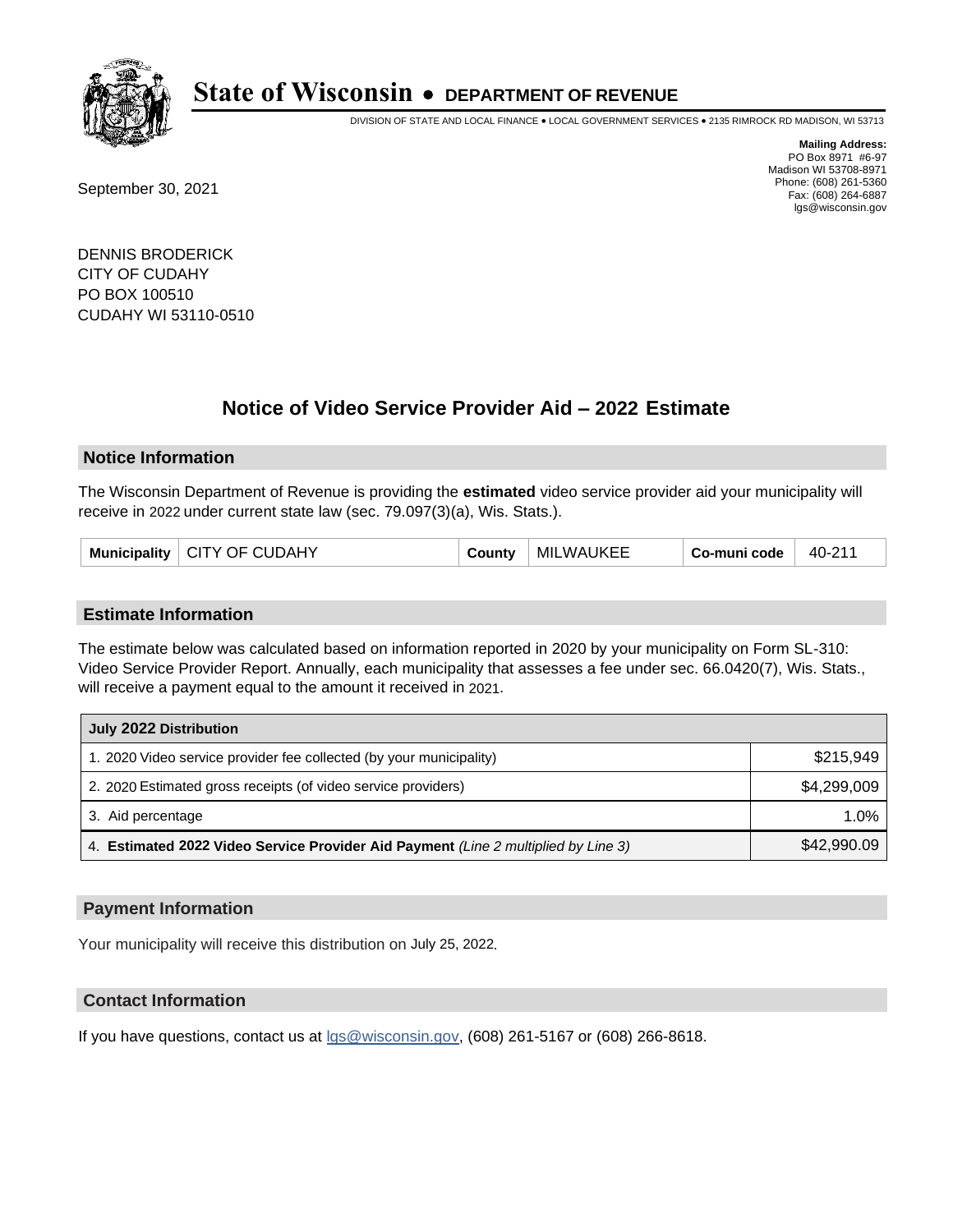

DIVISION OF STATE AND LOCAL FINANCE • LOCAL GOVERNMENT SERVICES • 2135 RIMROCK RD MADISON, WI 53713

September 30, 2021

**Mailing Address:** PO Box 8971 #6-97 Madison WI 53708-8971 Phone: (608) 261-5360 Fax: (608) 264-6887 lgs@wisconsin.gov

SANDRA WESOLOWSKI CITY OF FRANKLIN 9229 W LOOMIS RD FRANKLIN WI 53132-9630

# **Notice of Video Service Provider Aid - 2022 Estimate**

### **Notice Information**

The Wisconsin Department of Revenue is providing the **estimated** video service provider aid your municipality will receive in 2022 under current state law (sec. 79.097(3)(a), Wis. Stats.).

| Municipality   CITY OF FRANKLIN | County | <b>MILWAUKEE</b> | Co-muni code | 40-226 |
|---------------------------------|--------|------------------|--------------|--------|
|---------------------------------|--------|------------------|--------------|--------|

#### **Estimate Information**

The estimate below was calculated based on information reported in 2020 by your municipality on Form SL-310: Video Service Provider Report. Annually, each municipality that assesses a fee under sec. 66.0420(7), Wis. Stats., will receive a payment equal to the amount it received in 2021.

| July 2022 Distribution                                                             |             |
|------------------------------------------------------------------------------------|-------------|
| 1. 2020 Video service provider fee collected (by your municipality)                | \$492.579   |
| 2. 2020 Estimated gross receipts (of video service providers)                      | \$9,851,586 |
| 3. Aid percentage                                                                  | $1.0\%$     |
| 4. Estimated 2022 Video Service Provider Aid Payment (Line 2 multiplied by Line 3) | \$98,515.86 |

#### **Payment Information**

Your municipality will receive this distribution on July 25, 2022.

## **Contact Information**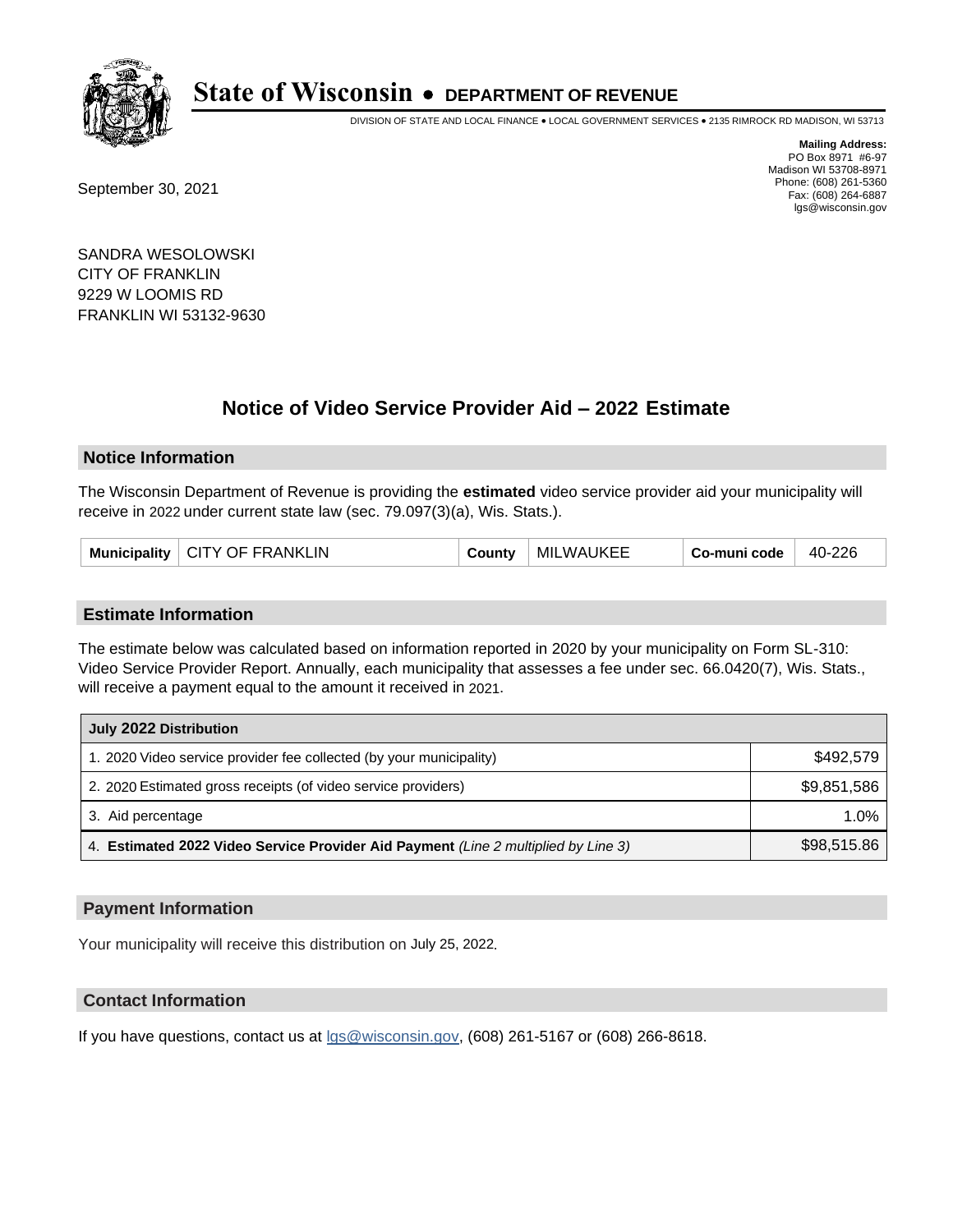

DIVISION OF STATE AND LOCAL FINANCE • LOCAL GOVERNMENT SERVICES • 2135 RIMROCK RD MADISON, WI 53713

September 30, 2021

**Mailing Address:** PO Box 8971 #6-97 Madison WI 53708-8971 Phone: (608) 261-5360 Fax: (608) 264-6887 lgs@wisconsin.gov

MEGAN HUMITZ CITY OF GLENDALE 5909 N MILWAUKEE RIVER PKWY GLENDALE WI 53209

# **Notice of Video Service Provider Aid - 2022 Estimate**

#### **Notice Information**

The Wisconsin Department of Revenue is providing the **estimated** video service provider aid your municipality will receive in 2022 under current state law (sec. 79.097(3)(a), Wis. Stats.).

| Municipality   CITY OF GLENDALE | County | <b>MILWAUKEE</b> | Co-muni code | 40-231 |
|---------------------------------|--------|------------------|--------------|--------|
|---------------------------------|--------|------------------|--------------|--------|

#### **Estimate Information**

The estimate below was calculated based on information reported in 2020 by your municipality on Form SL-310: Video Service Provider Report. Annually, each municipality that assesses a fee under sec. 66.0420(7), Wis. Stats., will receive a payment equal to the amount it received in 2021.

| July 2022 Distribution                                                             |             |
|------------------------------------------------------------------------------------|-------------|
| 1. 2020 Video service provider fee collected (by your municipality)                | \$187,355   |
| 2. 2020 Estimated gross receipts (of video service providers)                      | \$3,747,110 |
| 3. Aid percentage                                                                  | 1.0%        |
| 4. Estimated 2022 Video Service Provider Aid Payment (Line 2 multiplied by Line 3) | \$37,471.10 |

#### **Payment Information**

Your municipality will receive this distribution on July 25, 2022.

## **Contact Information**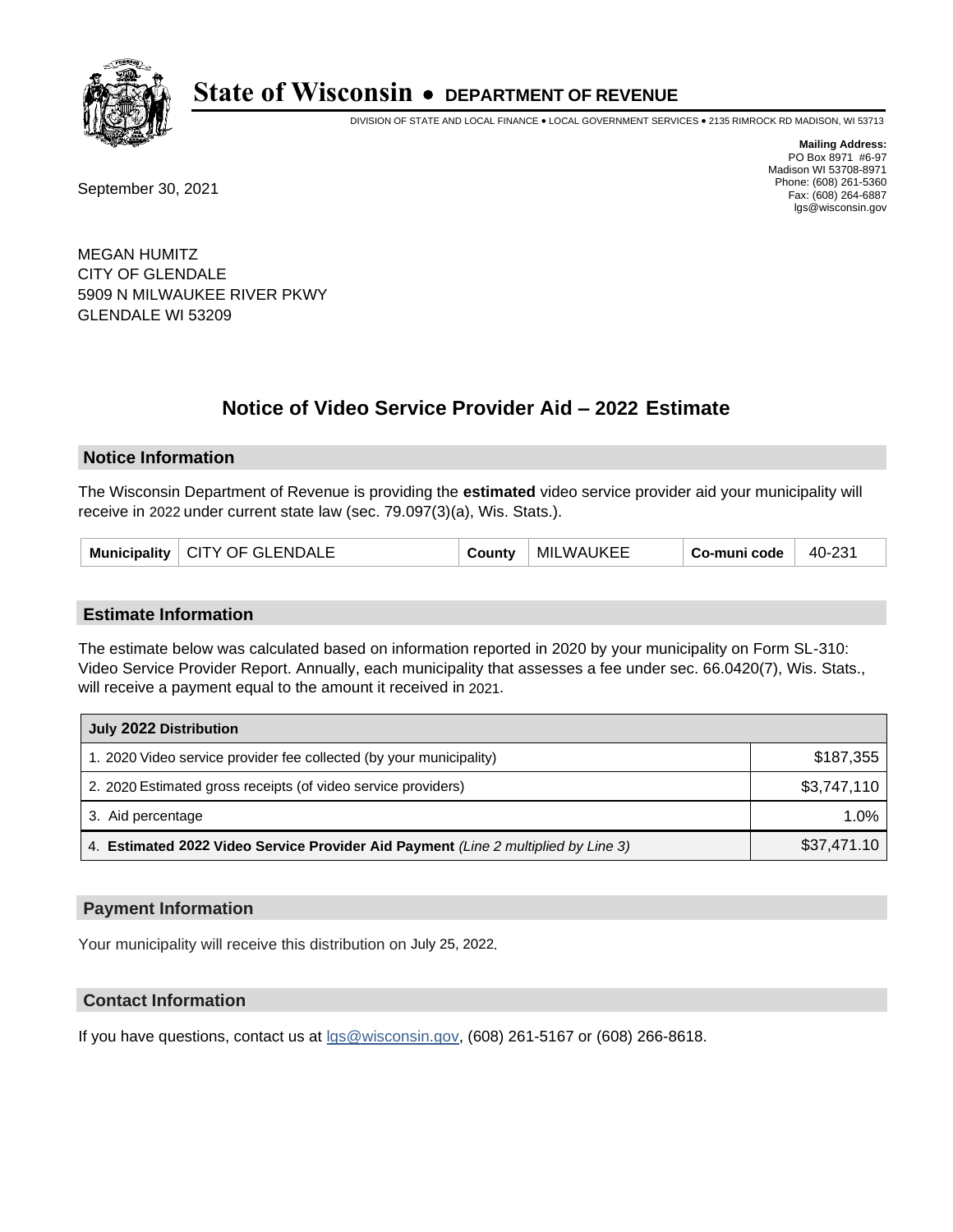

DIVISION OF STATE AND LOCAL FINANCE • LOCAL GOVERNMENT SERVICES • 2135 RIMROCK RD MADISON, WI 53713

September 30, 2021

**Mailing Address:** PO Box 8971 #6-97 Madison WI 53708-8971 Phone: (608) 261-5360 Fax: (608) 264-6887 lgs@wisconsin.gov

JENNIFER GOERGEN CITY OF GREENFIELD 7325 W FOREST HOME AVE RM 102 GREENFIELD WI 53220-3356

# **Notice of Video Service Provider Aid - 2022 Estimate**

### **Notice Information**

The Wisconsin Department of Revenue is providing the **estimated** video service provider aid your municipality will receive in 2022 under current state law (sec. 79.097(3)(a), Wis. Stats.).

| Municipality   CITY OF GREENFIELD | County | MILWAUKEE | Co-muni code | 40-236 |
|-----------------------------------|--------|-----------|--------------|--------|
|-----------------------------------|--------|-----------|--------------|--------|

#### **Estimate Information**

The estimate below was calculated based on information reported in 2020 by your municipality on Form SL-310: Video Service Provider Report. Annually, each municipality that assesses a fee under sec. 66.0420(7), Wis. Stats., will receive a payment equal to the amount it received in 2021.

| July 2022 Distribution                                                             |              |
|------------------------------------------------------------------------------------|--------------|
| 1. 2020 Video service provider fee collected (by your municipality)                | \$508,970    |
| 2. 2020 Estimated gross receipts (of video service providers)                      | \$10,179,399 |
| 3. Aid percentage                                                                  | $1.0\%$      |
| 4. Estimated 2022 Video Service Provider Aid Payment (Line 2 multiplied by Line 3) | \$101,793.99 |

#### **Payment Information**

Your municipality will receive this distribution on July 25, 2022.

## **Contact Information**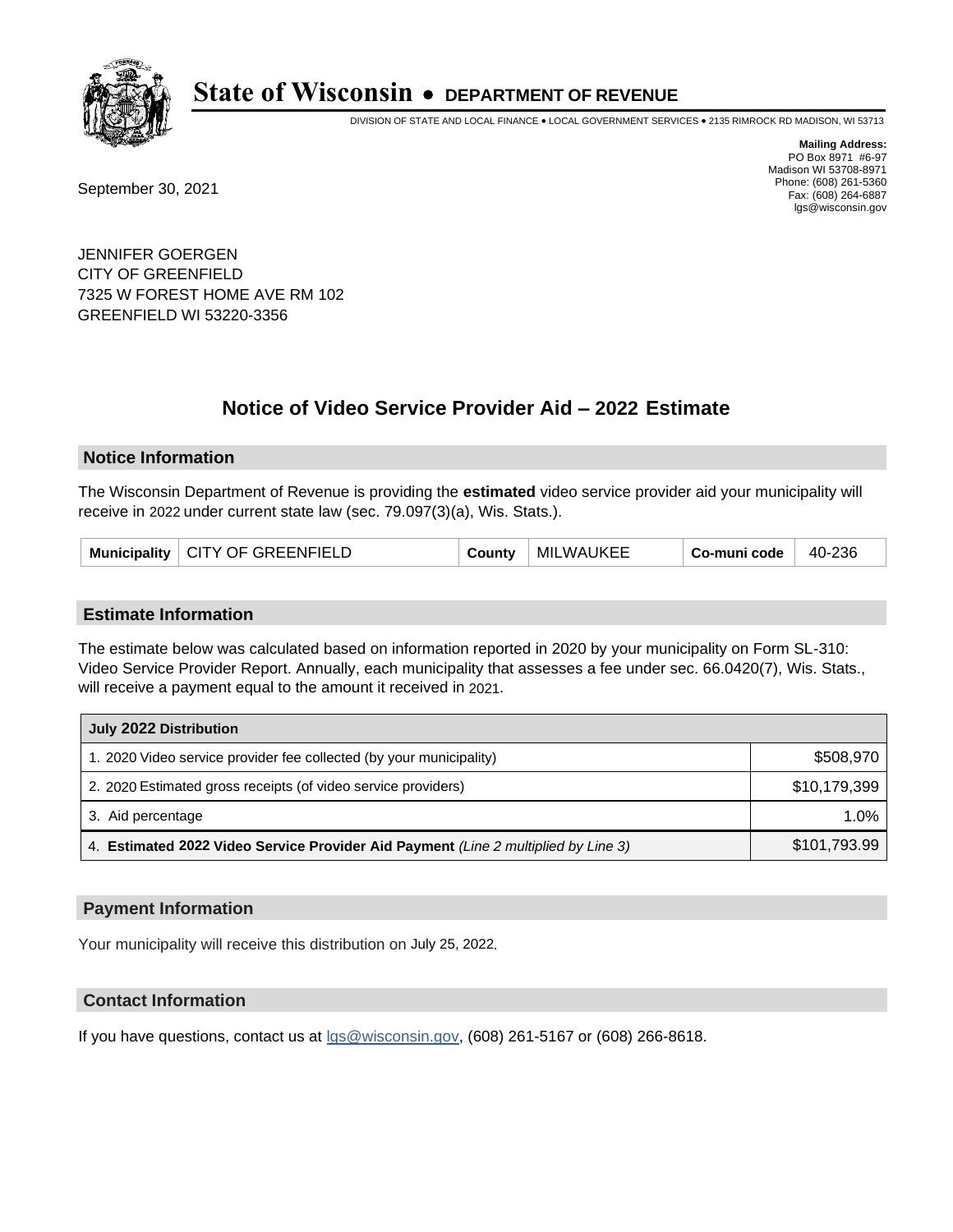

DIVISION OF STATE AND LOCAL FINANCE • LOCAL GOVERNMENT SERVICES • 2135 RIMROCK RD MADISON, WI 53713

September 30, 2021

**Mailing Address:** PO Box 8971 #6-97 Madison WI 53708-8971 Phone: (608) 261-5360 Fax: (608) 264-6887 lgs@wisconsin.gov

JAMES OWCZARSKI CITY OF MILWAUKEE 200 E WELLS ST RM #205 MILWAUKEE WI 53202-3515

# **Notice of Video Service Provider Aid - 2022 Estimate**

#### **Notice Information**

The Wisconsin Department of Revenue is providing the **estimated** video service provider aid your municipality will receive in 2022 under current state law (sec. 79.097(3)(a), Wis. Stats.).

| Municipality   CITY OF MILWAUKEE | County | <b>MILWAUKEE</b> | Co-muni code | 40-251 |
|----------------------------------|--------|------------------|--------------|--------|
|----------------------------------|--------|------------------|--------------|--------|

#### **Estimate Information**

The estimate below was calculated based on information reported in 2020 by your municipality on Form SL-310: Video Service Provider Report. Annually, each municipality that assesses a fee under sec. 66.0420(7), Wis. Stats., will receive a payment equal to the amount it received in 2021.

| July 2022 Distribution                                                             |              |
|------------------------------------------------------------------------------------|--------------|
| 1. 2020 Video service provider fee collected (by your municipality)                | \$4,601,134  |
| 2. 2020 Estimated gross receipts (of video service providers)                      | \$92,022,711 |
| 3. Aid percentage                                                                  | 1.0%         |
| 4. Estimated 2022 Video Service Provider Aid Payment (Line 2 multiplied by Line 3) | \$920,227.11 |

#### **Payment Information**

Your municipality will receive this distribution on July 25, 2022.

## **Contact Information**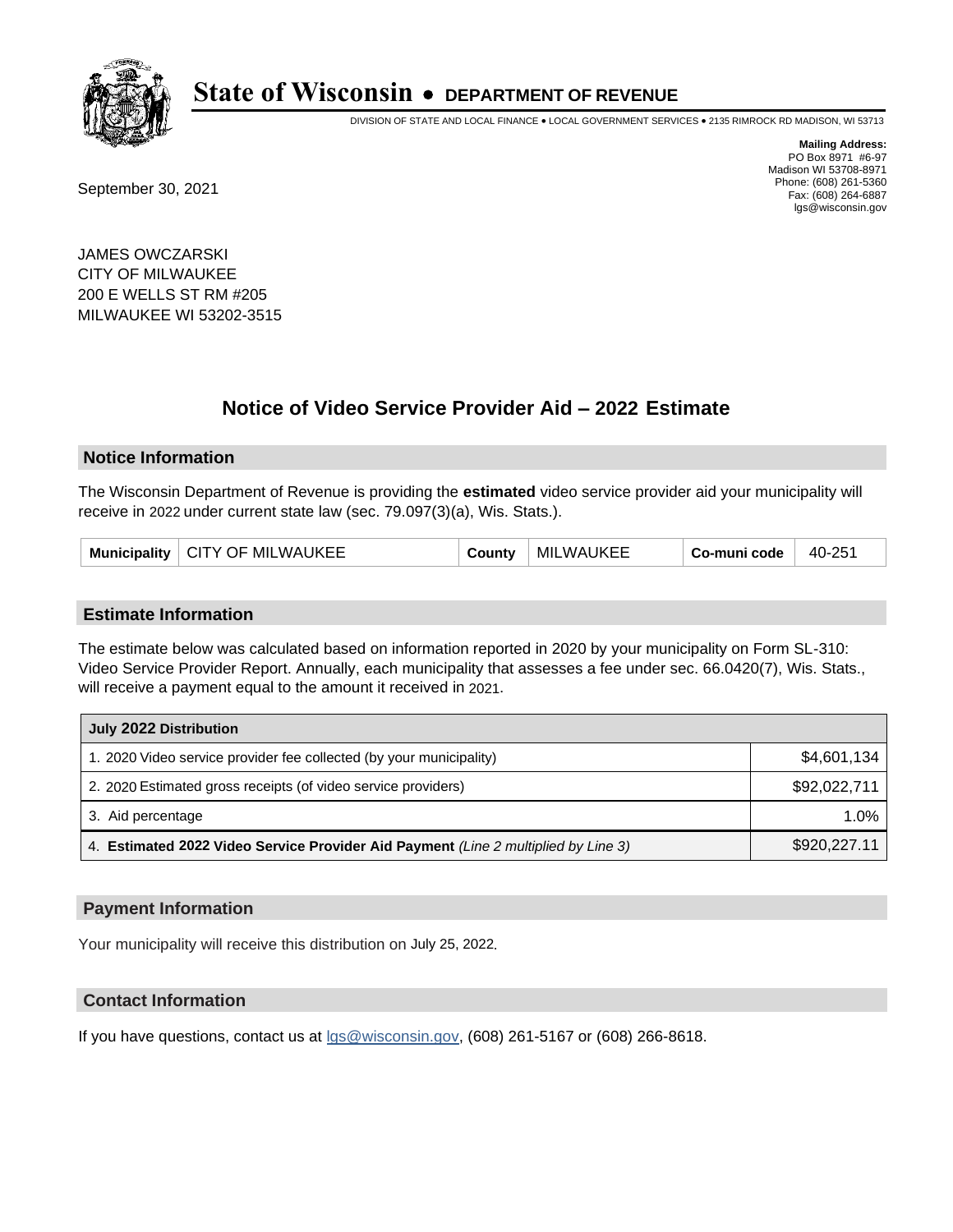

DIVISION OF STATE AND LOCAL FINANCE • LOCAL GOVERNMENT SERVICES • 2135 RIMROCK RD MADISON, WI 53713

September 30, 2021

**Mailing Address:** PO Box 8971 #6-97 Madison WI 53708-8971 Phone: (608) 261-5360 Fax: (608) 264-6887 lgs@wisconsin.gov

CATHERINE ROESKE CITY OF OAK CREEK 8040 S 6TH STREET OAK CREEK WI 53154

## **Notice of Video Service Provider Aid - 2022 Estimate**

#### **Notice Information**

The Wisconsin Department of Revenue is providing the **estimated** video service provider aid your municipality will receive in 2022 under current state law (sec. 79.097(3)(a), Wis. Stats.).

| Municipality   CITY OF OAK CREEK | County | <b>MILWAUKEE</b> | Co-muni code | 40-265 |
|----------------------------------|--------|------------------|--------------|--------|
|----------------------------------|--------|------------------|--------------|--------|

#### **Estimate Information**

The estimate below was calculated based on information reported in 2020 by your municipality on Form SL-310: Video Service Provider Report. Annually, each municipality that assesses a fee under sec. 66.0420(7), Wis. Stats., will receive a payment equal to the amount it received in 2021.

| July 2022 Distribution                                                             |             |
|------------------------------------------------------------------------------------|-------------|
| 1. 2020 Video service provider fee collected (by your municipality)                | \$435,352   |
| 2. 2020 Estimated gross receipts (of video service providers)                      | \$8,707,034 |
| 3. Aid percentage                                                                  | $1.0\%$     |
| 4. Estimated 2022 Video Service Provider Aid Payment (Line 2 multiplied by Line 3) | \$87,070.34 |

### **Payment Information**

Your municipality will receive this distribution on July 25, 2022.

## **Contact Information**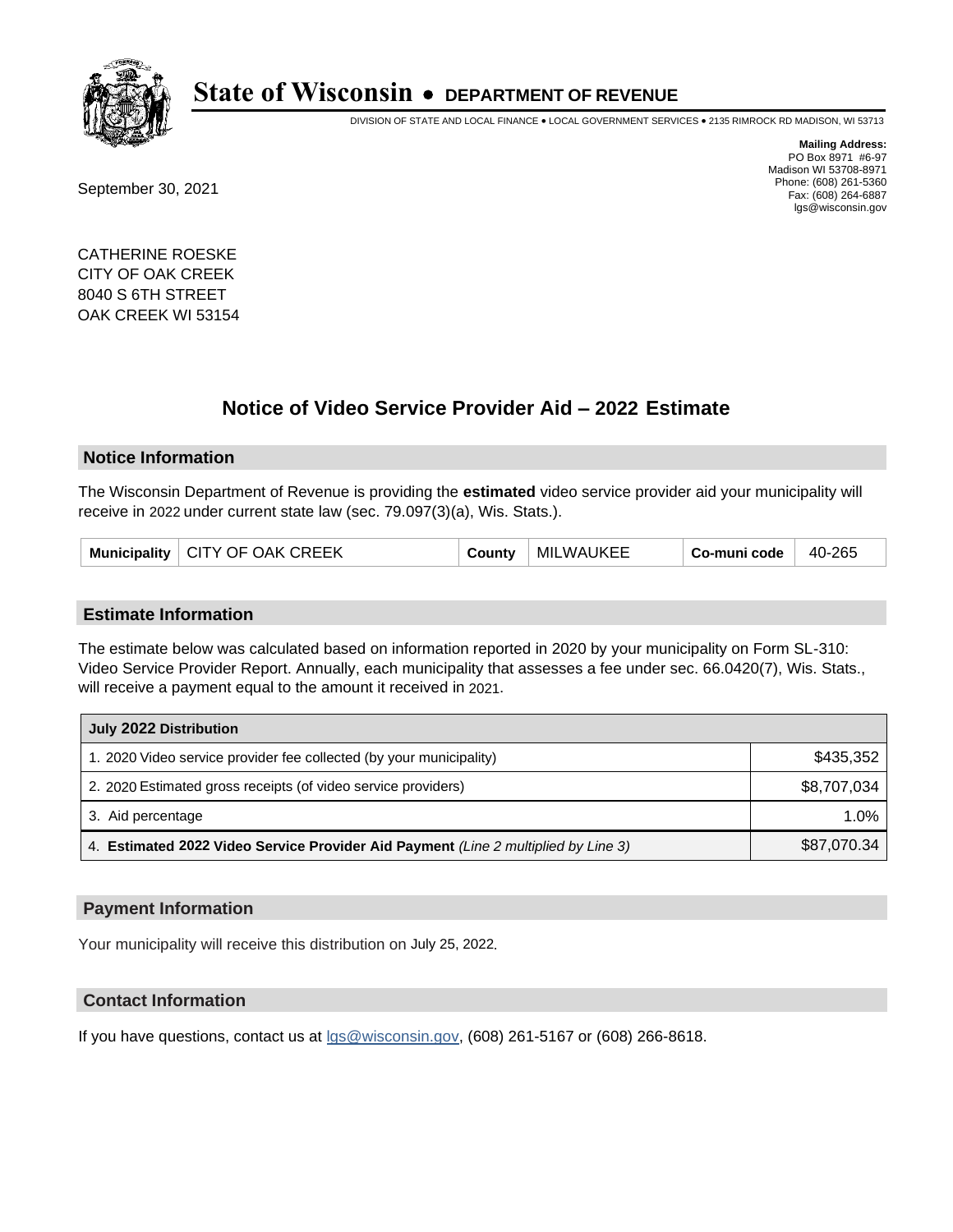

DIVISION OF STATE AND LOCAL FINANCE • LOCAL GOVERNMENT SERVICES • 2135 RIMROCK RD MADISON, WI 53713

September 30, 2021

**Mailing Address:** PO Box 8971 #6-97 Madison WI 53708-8971 Phone: (608) 261-5360 Fax: (608) 264-6887 lgs@wisconsin.gov

ANNE UECKER CITY OF SAINT FRANCIS 3400 EAST HOWARD AVENUE SAINT FRANCIS WI 53235

# **Notice of Video Service Provider Aid - 2022 Estimate**

### **Notice Information**

The Wisconsin Department of Revenue is providing the **estimated** video service provider aid your municipality will receive in 2022 under current state law (sec. 79.097(3)(a), Wis. Stats.).

| Municipality   CITY OF SAINT FRANCIS | County | MILWAUKEE | Co-muni code | $40-281$ |
|--------------------------------------|--------|-----------|--------------|----------|
|--------------------------------------|--------|-----------|--------------|----------|

#### **Estimate Information**

The estimate below was calculated based on information reported in 2020 by your municipality on Form SL-310: Video Service Provider Report. Annually, each municipality that assesses a fee under sec. 66.0420(7), Wis. Stats., will receive a payment equal to the amount it received in 2021.

| July 2022 Distribution                                                             |             |
|------------------------------------------------------------------------------------|-------------|
| 1. 2020 Video service provider fee collected (by your municipality)                | \$116,172   |
| 2. 2020 Estimated gross receipts (of video service providers)                      | \$2,323,357 |
| 3. Aid percentage                                                                  | $1.0\%$     |
| 4. Estimated 2022 Video Service Provider Aid Payment (Line 2 multiplied by Line 3) | \$23,233.57 |

#### **Payment Information**

Your municipality will receive this distribution on July 25, 2022.

## **Contact Information**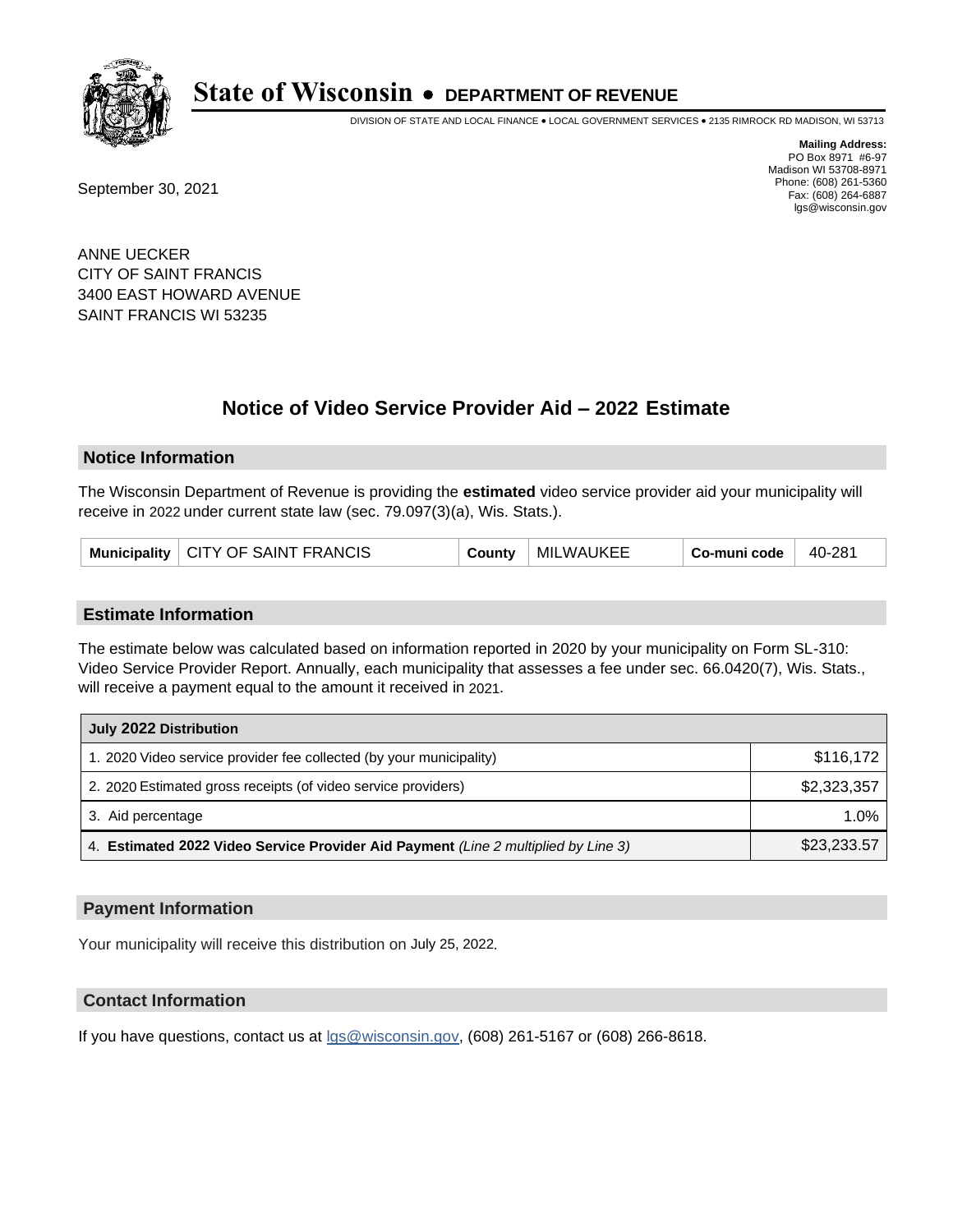

DIVISION OF STATE AND LOCAL FINANCE • LOCAL GOVERNMENT SERVICES • 2135 RIMROCK RD MADISON, WI 53713

September 30, 2021

**Mailing Address:** PO Box 8971 #6-97 Madison WI 53708-8971 Phone: (608) 261-5360 Fax: (608) 264-6887 lgs@wisconsin.gov

KAREN KASTENSON CITY OF SOUTH MILWAUKEE 2424 15TH AVE SO MILWAUKEE WI 53172-2410

# **Notice of Video Service Provider Aid - 2022 Estimate**

### **Notice Information**

The Wisconsin Department of Revenue is providing the **estimated** video service provider aid your municipality will receive in 2022 under current state law (sec. 79.097(3)(a), Wis. Stats.).

|  | Municipality   CITY OF SOUTH MILWAUKEE | County | MILWAUKEE | Co-muni code | 40-282 |
|--|----------------------------------------|--------|-----------|--------------|--------|
|--|----------------------------------------|--------|-----------|--------------|--------|

#### **Estimate Information**

The estimate below was calculated based on information reported in 2020 by your municipality on Form SL-310: Video Service Provider Report. Annually, each municipality that assesses a fee under sec. 66.0420(7), Wis. Stats., will receive a payment equal to the amount it received in 2021.

| July 2022 Distribution                                                             |             |  |  |
|------------------------------------------------------------------------------------|-------------|--|--|
| 1. 2020 Video service provider fee collected (by your municipality)                | \$246,036   |  |  |
| 2. 2020 Estimated gross receipts (of video service providers)                      | \$4,920,727 |  |  |
| 3. Aid percentage                                                                  | $1.0\%$     |  |  |
| 4. Estimated 2022 Video Service Provider Aid Payment (Line 2 multiplied by Line 3) | \$49,207.27 |  |  |

#### **Payment Information**

Your municipality will receive this distribution on July 25, 2022.

## **Contact Information**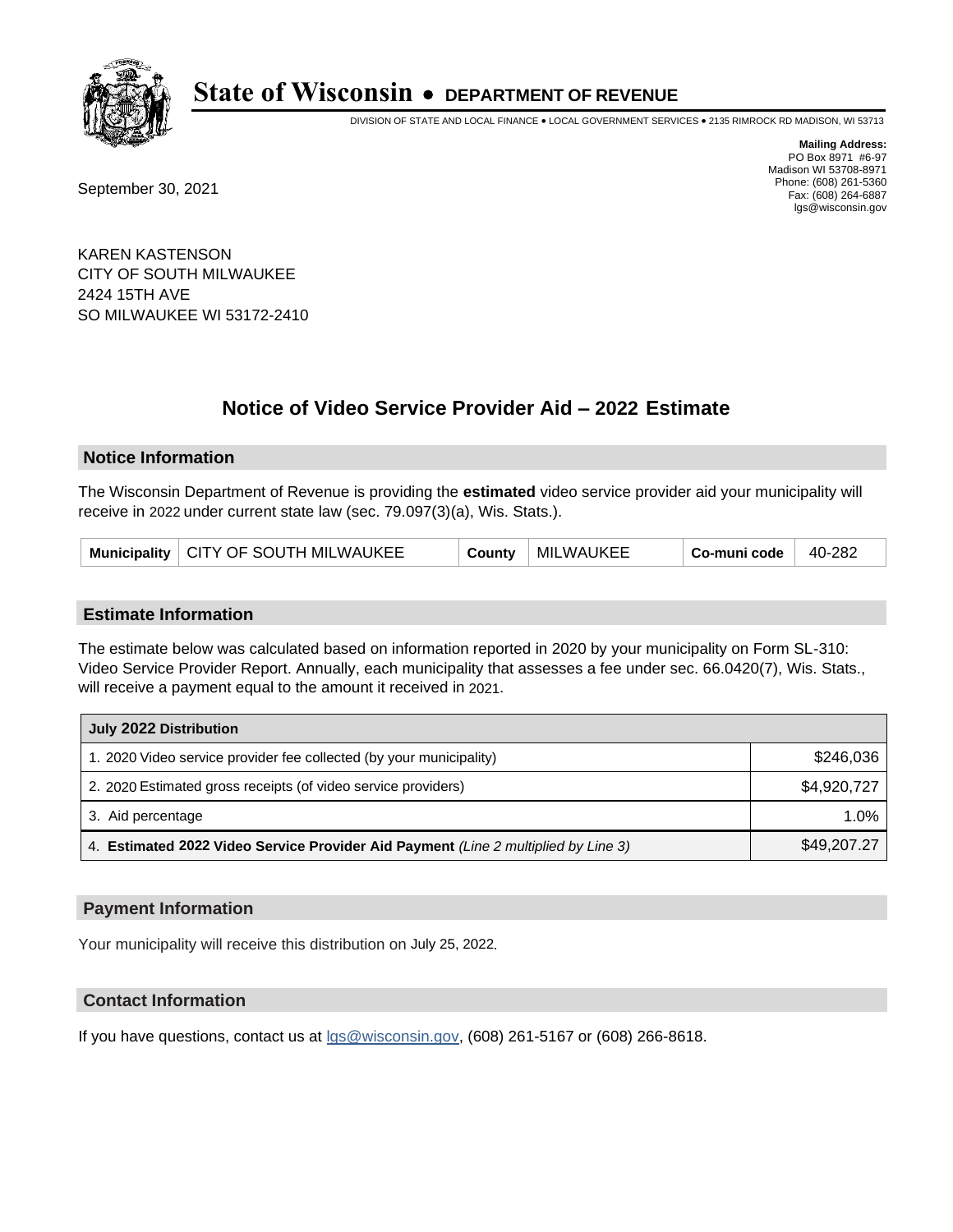

DIVISION OF STATE AND LOCAL FINANCE • LOCAL GOVERNMENT SERVICES • 2135 RIMROCK RD MADISON, WI 53713

September 30, 2021

**Mailing Address:** PO Box 8971 #6-97 Madison WI 53708-8971 Phone: (608) 261-5360 Fax: (608) 264-6887 lgs@wisconsin.gov

STEVEN BRAATZ CITY OF WAUWATOSA 7725 W NORTH AVE WAUWATOSA WI 53213-1720

# **Notice of Video Service Provider Aid - 2022 Estimate**

#### **Notice Information**

The Wisconsin Department of Revenue is providing the **estimated** video service provider aid your municipality will receive in 2022 under current state law (sec. 79.097(3)(a), Wis. Stats.).

|  | Municipality   CITY OF WAUWATOSA | County | MILWAUKEE | Co-muni code | 40-291 |
|--|----------------------------------|--------|-----------|--------------|--------|
|--|----------------------------------|--------|-----------|--------------|--------|

#### **Estimate Information**

The estimate below was calculated based on information reported in 2020 by your municipality on Form SL-310: Video Service Provider Report. Annually, each municipality that assesses a fee under sec. 66.0420(7), Wis. Stats., will receive a payment equal to the amount it received in 2021.

| July 2022 Distribution                                                             |              |  |  |
|------------------------------------------------------------------------------------|--------------|--|--|
| 1. 2020 Video service provider fee collected (by your municipality)                | \$557,948    |  |  |
| 2. 2020 Estimated gross receipts (of video service providers)                      | \$11,180,492 |  |  |
| 3. Aid percentage                                                                  | $1.0\%$      |  |  |
| 4. Estimated 2022 Video Service Provider Aid Payment (Line 2 multiplied by Line 3) | \$111,804.92 |  |  |

#### **Payment Information**

Your municipality will receive this distribution on July 25, 2022.

## **Contact Information**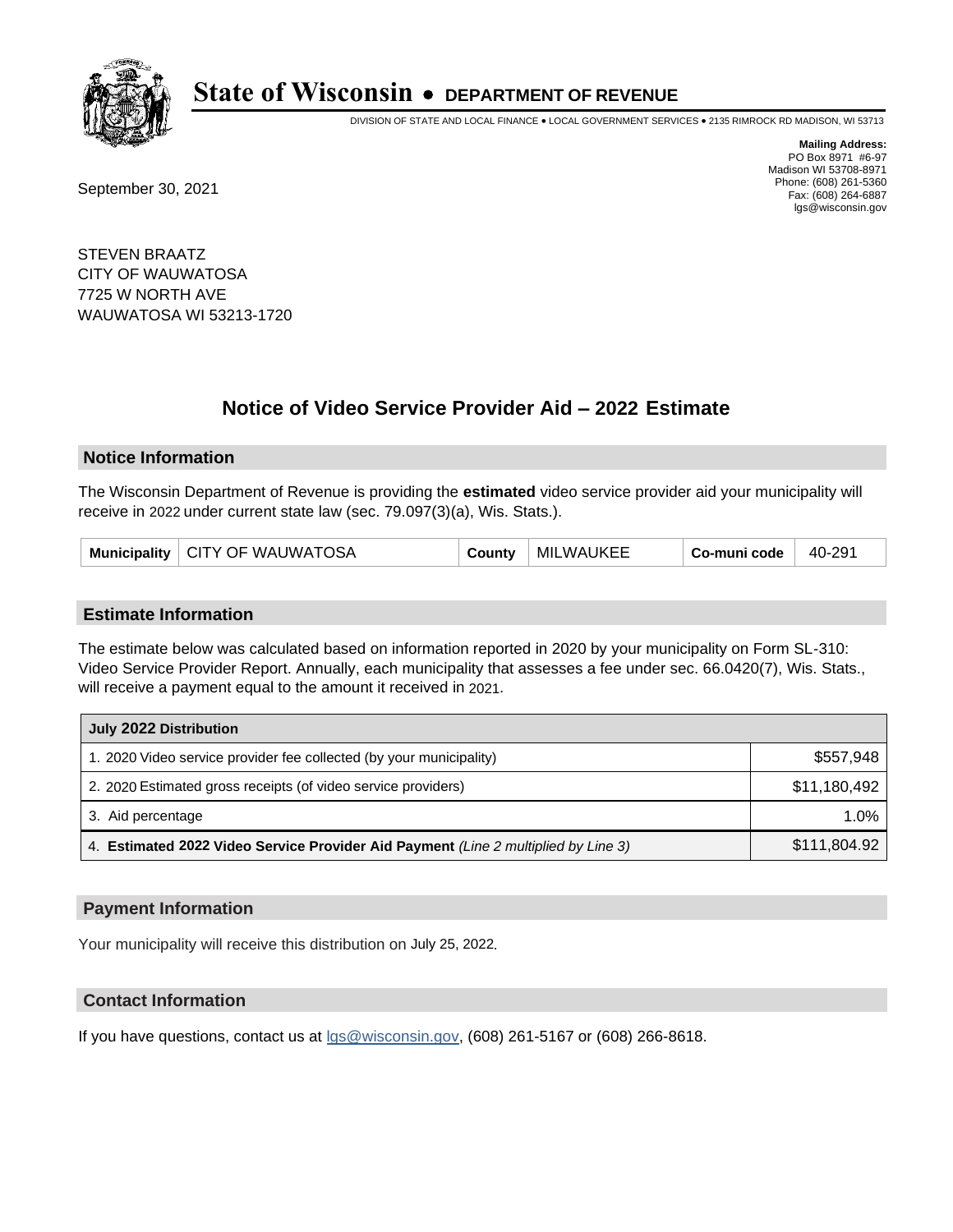

DIVISION OF STATE AND LOCAL FINANCE • LOCAL GOVERNMENT SERVICES • 2135 RIMROCK RD MADISON, WI 53713

September 30, 2021

**Mailing Address:** PO Box 8971 #6-97 Madison WI 53708-8971 Phone: (608) 261-5360 Fax: (608) 264-6887 lgs@wisconsin.gov

REBECCA GRILL CITY OF WEST ALLIS 7525 W GREENFIELD AVENUE WEST ALLIS WI 53214

# **Notice of Video Service Provider Aid - 2022 Estimate**

### **Notice Information**

The Wisconsin Department of Revenue is providing the **estimated** video service provider aid your municipality will receive in 2022 under current state law (sec. 79.097(3)(a), Wis. Stats.).

| <b>MILWAUKEE</b><br>Municipality   CITY OF WEST ALLIS<br>Co-muni code<br>40-292<br>County |
|-------------------------------------------------------------------------------------------|
|-------------------------------------------------------------------------------------------|

#### **Estimate Information**

The estimate below was calculated based on information reported in 2020 by your municipality on Form SL-310: Video Service Provider Report. Annually, each municipality that assesses a fee under sec. 66.0420(7), Wis. Stats., will receive a payment equal to the amount it received in 2021.

| July 2022 Distribution                                                             |              |  |  |
|------------------------------------------------------------------------------------|--------------|--|--|
| 1. 2020 Video service provider fee collected (by your municipality)                | \$635,507    |  |  |
| 2. 2020 Estimated gross receipts (of video service providers)                      | \$12,710,146 |  |  |
| 3. Aid percentage                                                                  | $1.0\%$      |  |  |
| 4. Estimated 2022 Video Service Provider Aid Payment (Line 2 multiplied by Line 3) | \$127,101.46 |  |  |

#### **Payment Information**

Your municipality will receive this distribution on July 25, 2022.

## **Contact Information**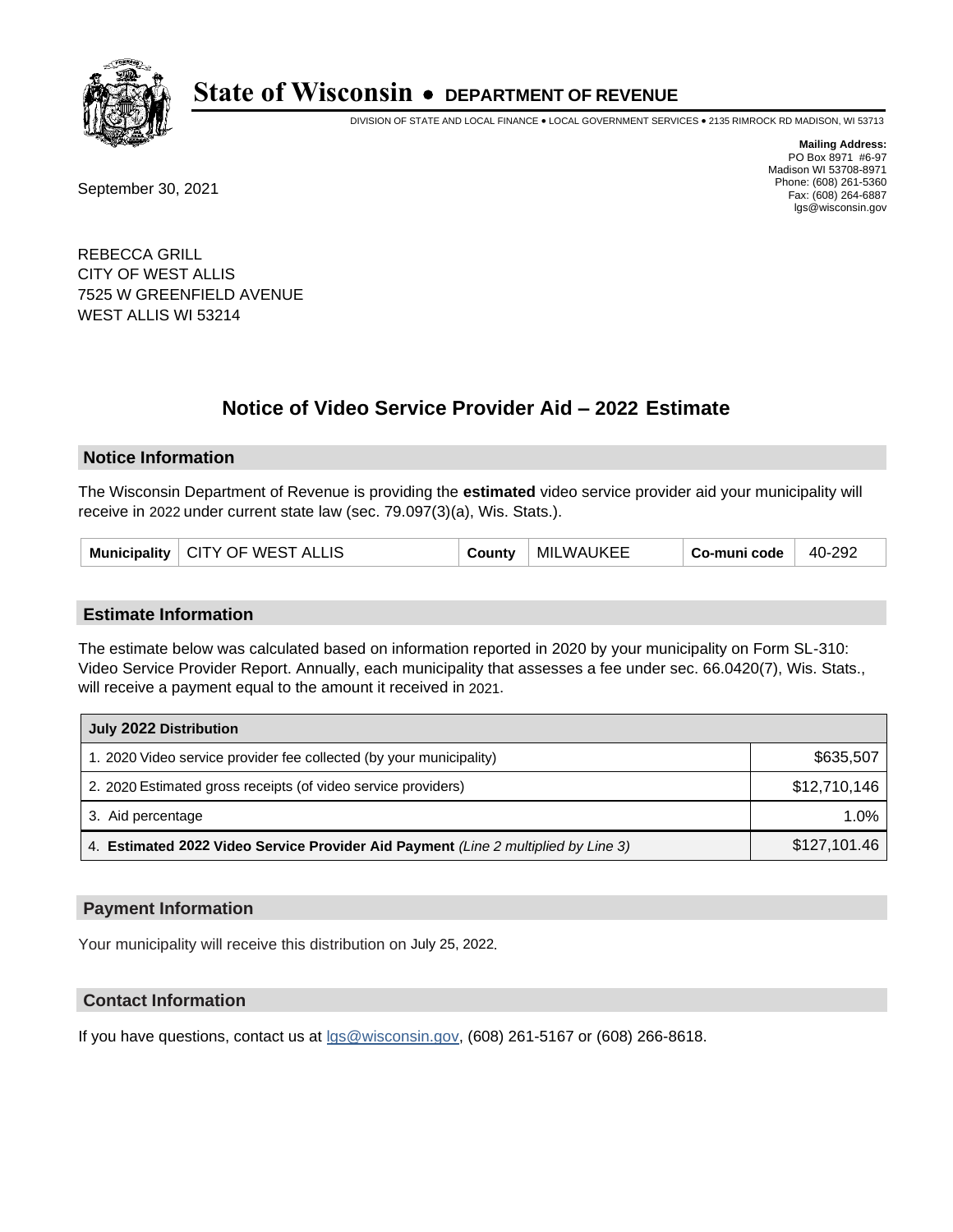

DIVISION OF STATE AND LOCAL FINANCE • LOCAL GOVERNMENT SERVICES • 2135 RIMROCK RD MADISON, WI 53713

September 30, 2021

**Mailing Address:** PO Box 8971 #6-97 Madison WI 53708-8971 Phone: (608) 261-5360 Fax: (608) 264-6887 lgs@wisconsin.gov

DANIEL KROLL TOWN OF CHASE 8481 COUNTY ROAD S PULASKI WI 54162

# **Notice of Video Service Provider Aid - 2022 Estimate**

#### **Notice Information**

The Wisconsin Department of Revenue is providing the **estimated** video service provider aid your municipality will receive in 2022 under current state law (sec. 79.097(3)(a), Wis. Stats.).

#### **Estimate Information**

The estimate below was calculated based on information reported in 2020 by your municipality on Form SL-310: Video Service Provider Report. Annually, each municipality that assesses a fee under sec. 66.0420(7), Wis. Stats., will receive a payment equal to the amount it received in 2021.

| July 2022 Distribution                                                             |            |  |  |
|------------------------------------------------------------------------------------|------------|--|--|
| 1. 2020 Video service provider fee collected (by your municipality)                | \$15,516   |  |  |
| 2. 2020 Estimated gross receipts (of video service providers)                      | \$310.340  |  |  |
| 3. Aid percentage                                                                  | 1.0%       |  |  |
| 4. Estimated 2022 Video Service Provider Aid Payment (Line 2 multiplied by Line 3) | \$3,103.40 |  |  |

#### **Payment Information**

Your municipality will receive this distribution on July 25, 2022.

## **Contact Information**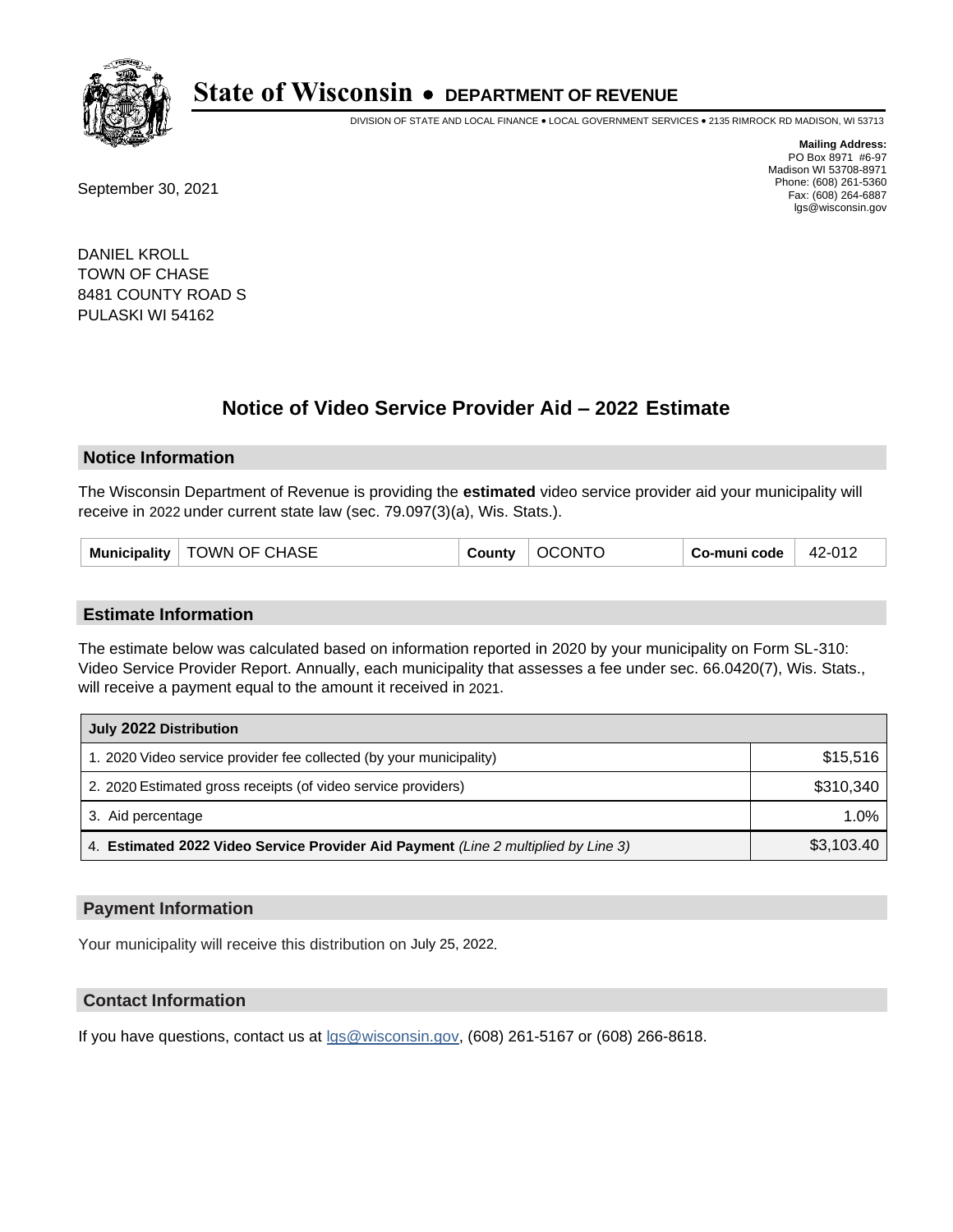

DIVISION OF STATE AND LOCAL FINANCE • LOCAL GOVERNMENT SERVICES • 2135 RIMROCK RD MADISON, WI 53713

September 30, 2021

**Mailing Address:** PO Box 8971 #6-97 Madison WI 53708-8971 Phone: (608) 261-5360 Fax: (608) 264-6887 lgs@wisconsin.gov

MARILYN MAGNIN TOWN OF STILES 7031 BACON RD LENA WI 54139-9581

# **Notice of Video Service Provider Aid - 2022 Estimate**

#### **Notice Information**

The Wisconsin Department of Revenue is providing the **estimated** video service provider aid your municipality will receive in 2022 under current state law (sec. 79.097(3)(a), Wis. Stats.).

#### **Estimate Information**

The estimate below was calculated based on information reported in 2020 by your municipality on Form SL-310: Video Service Provider Report. Annually, each municipality that assesses a fee under sec. 66.0420(7), Wis. Stats., will receive a payment equal to the amount it received in 2021.

| July 2022 Distribution                                                             |          |  |  |
|------------------------------------------------------------------------------------|----------|--|--|
| 1. 2020 Video service provider fee collected (by your municipality)                | \$1,287  |  |  |
| 2. 2020 Estimated gross receipts (of video service providers)                      | \$32,183 |  |  |
| 3. Aid percentage                                                                  | 1.0%     |  |  |
| 4. Estimated 2022 Video Service Provider Aid Payment (Line 2 multiplied by Line 3) | \$321.83 |  |  |

### **Payment Information**

Your municipality will receive this distribution on July 25, 2022.

## **Contact Information**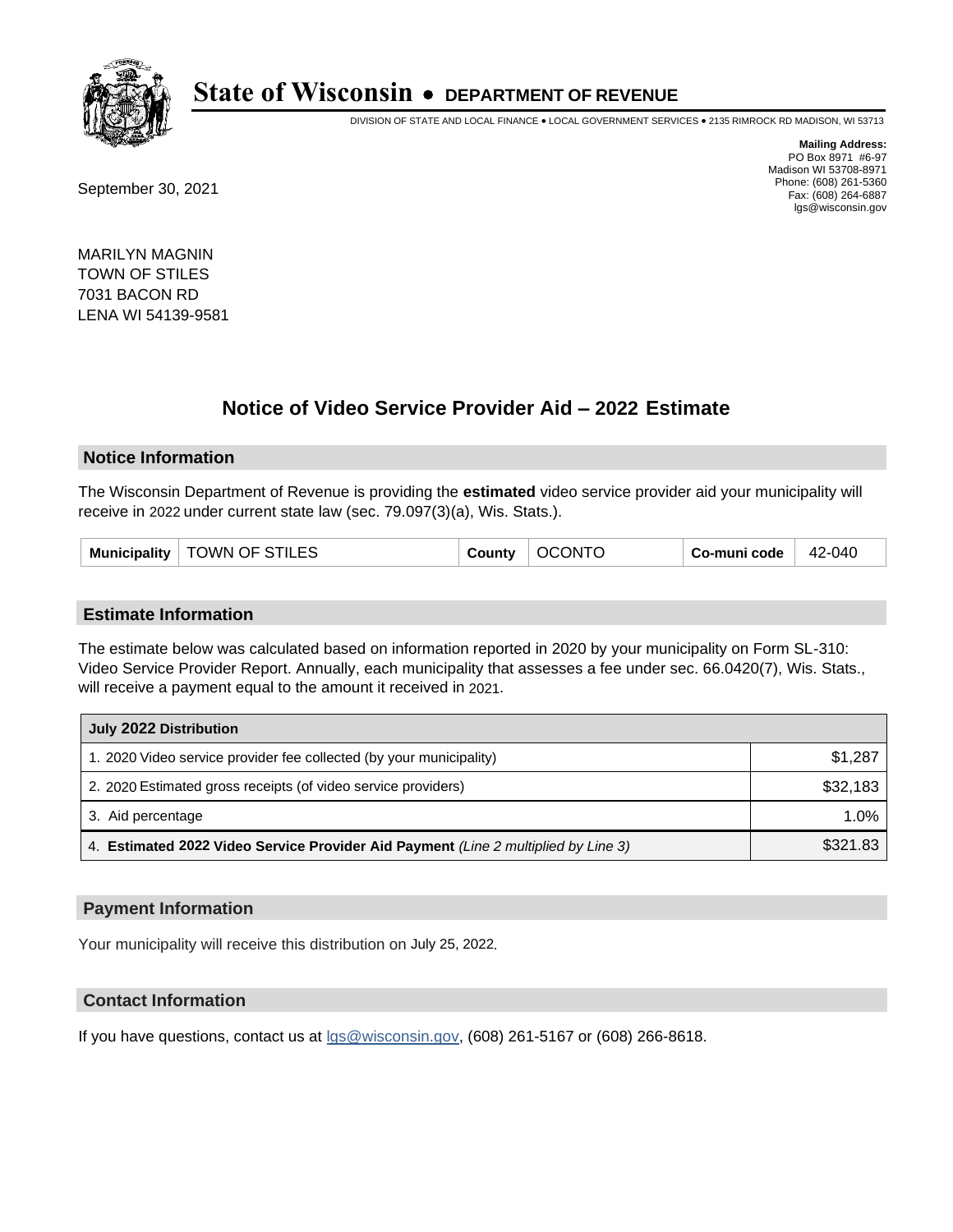

DIVISION OF STATE AND LOCAL FINANCE • LOCAL GOVERNMENT SERVICES • 2135 RIMROCK RD MADISON, WI 53713

September 30, 2021

**Mailing Address:** PO Box 8971 #6-97 Madison WI 53708-8971 Phone: (608) 261-5360 Fax: (608) 264-6887 lgs@wisconsin.gov

CHELSEA ANDERSON CITY OF GILLETT 150 N MCKENZIE AVE GILLETT WI 54124-9330

# **Notice of Video Service Provider Aid - 2022 Estimate**

### **Notice Information**

The Wisconsin Department of Revenue is providing the **estimated** video service provider aid your municipality will receive in 2022 under current state law (sec. 79.097(3)(a), Wis. Stats.).

| Municipality   CITY OF GILLETT | County | OCONTO | Co-muni code | 42-231 |
|--------------------------------|--------|--------|--------------|--------|
|--------------------------------|--------|--------|--------------|--------|

#### **Estimate Information**

The estimate below was calculated based on information reported in 2020 by your municipality on Form SL-310: Video Service Provider Report. Annually, each municipality that assesses a fee under sec. 66.0420(7), Wis. Stats., will receive a payment equal to the amount it received in 2021.

| July 2022 Distribution                                                             |          |  |  |
|------------------------------------------------------------------------------------|----------|--|--|
| 1. 2020 Video service provider fee collected (by your municipality)                | \$4,886  |  |  |
| 2. 2020 Estimated gross receipts (of video service providers)                      | \$97,722 |  |  |
| 3. Aid percentage                                                                  | $1.0\%$  |  |  |
| 4. Estimated 2022 Video Service Provider Aid Payment (Line 2 multiplied by Line 3) | \$977.22 |  |  |

#### **Payment Information**

Your municipality will receive this distribution on July 25, 2022.

## **Contact Information**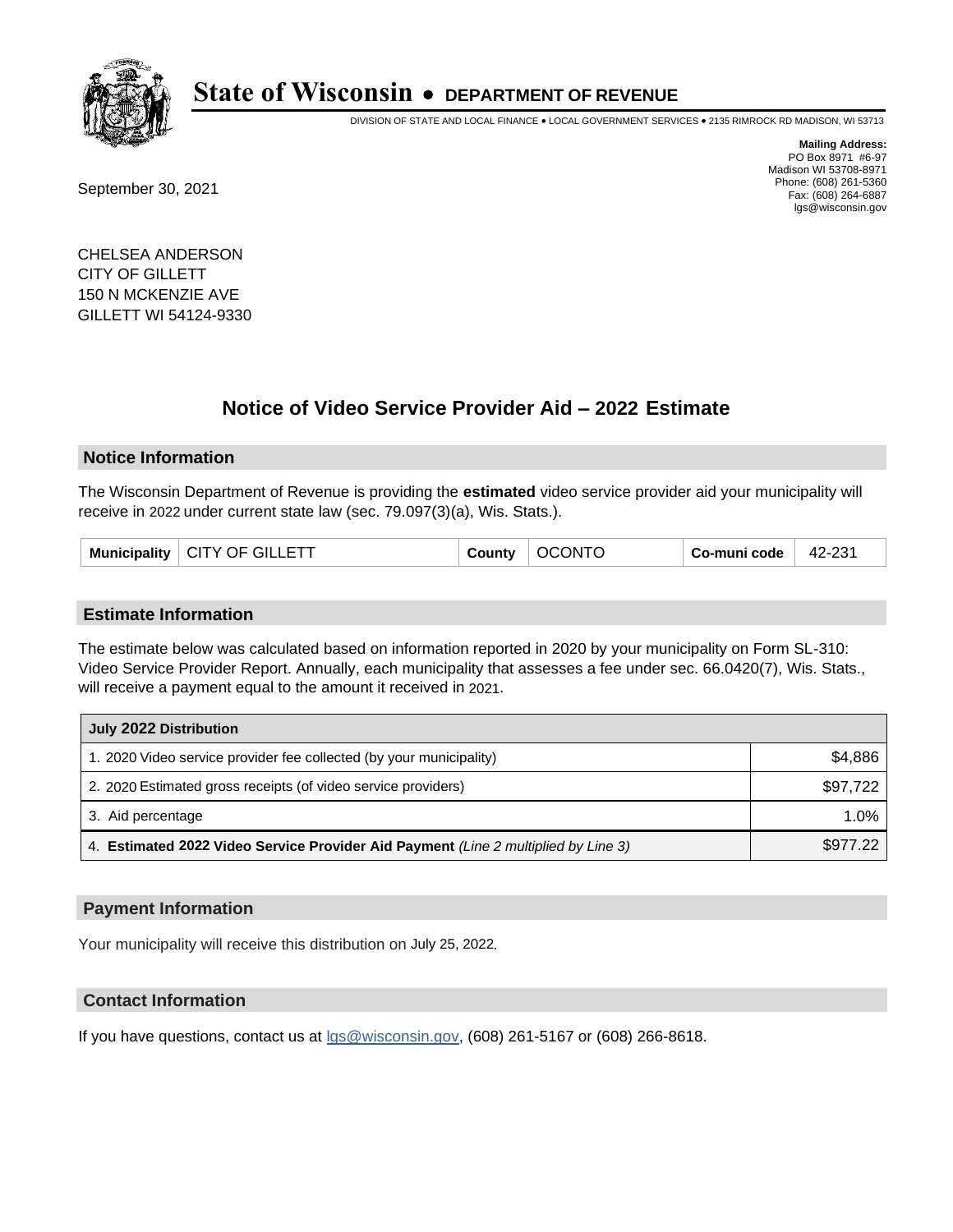

DIVISION OF STATE AND LOCAL FINANCE • LOCAL GOVERNMENT SERVICES • 2135 RIMROCK RD MADISON, WI 53713

September 30, 2021

**Mailing Address:** PO Box 8971 #6-97 Madison WI 53708-8971 Phone: (608) 261-5360 Fax: (608) 264-6887 lgs@wisconsin.gov

SARA PERRIZO CITY OF OCONTO 1210 MAIN ST OCONTO WI 54153-1542

# **Notice of Video Service Provider Aid - 2022 Estimate**

#### **Notice Information**

The Wisconsin Department of Revenue is providing the **estimated** video service provider aid your municipality will receive in 2022 under current state law (sec. 79.097(3)(a), Wis. Stats.).

| Municipality   CITY OF OCONTO | <b>OCONTO</b><br><b>County</b> | Co-muni code | $42 - 265$ |
|-------------------------------|--------------------------------|--------------|------------|
|-------------------------------|--------------------------------|--------------|------------|

#### **Estimate Information**

The estimate below was calculated based on information reported in 2020 by your municipality on Form SL-310: Video Service Provider Report. Annually, each municipality that assesses a fee under sec. 66.0420(7), Wis. Stats., will receive a payment equal to the amount it received in 2021.

| July 2022 Distribution                                                             |            |
|------------------------------------------------------------------------------------|------------|
| 1. 2020 Video service provider fee collected (by your municipality)                | \$45.191   |
| 2. 2020 Estimated gross receipts (of video service providers)                      | \$903,816  |
| 3. Aid percentage                                                                  | $1.0\%$    |
| 4. Estimated 2022 Video Service Provider Aid Payment (Line 2 multiplied by Line 3) | \$9,038.16 |

#### **Payment Information**

Your municipality will receive this distribution on July 25, 2022.

## **Contact Information**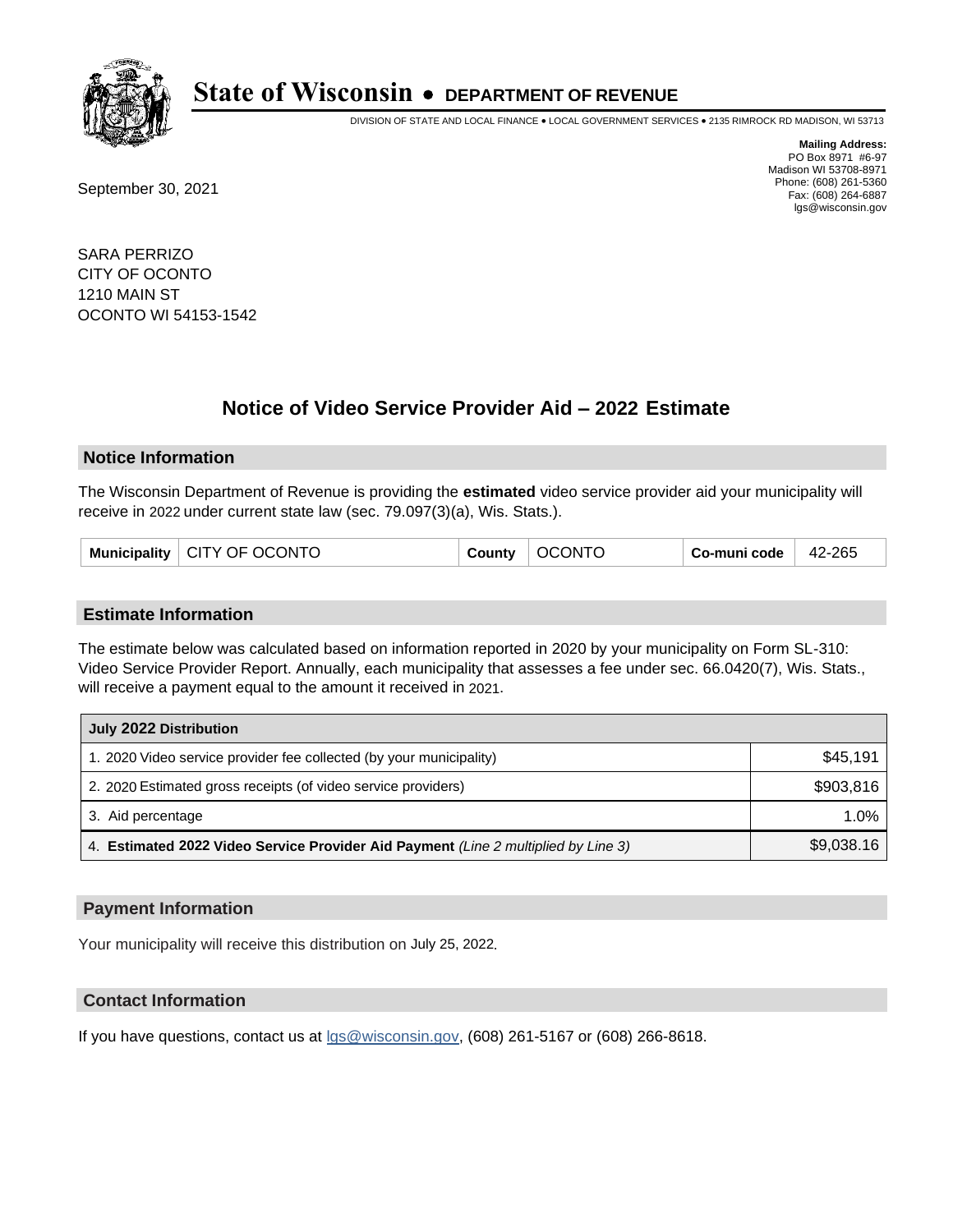

DIVISION OF STATE AND LOCAL FINANCE • LOCAL GOVERNMENT SERVICES • 2135 RIMROCK RD MADISON, WI 53713

September 30, 2021

**Mailing Address:** PO Box 8971 #6-97 Madison WI 53708-8971 Phone: (608) 261-5360 Fax: (608) 264-6887 lgs@wisconsin.gov

VICKI ROBERTS CITY OF OCONTO FALLS 500 N CHESTNUT AVE, PO BOX 70 OCONTO FALLS WI 54154-0070

# **Notice of Video Service Provider Aid - 2022 Estimate**

#### **Notice Information**

The Wisconsin Department of Revenue is providing the **estimated** video service provider aid your municipality will receive in 2022 under current state law (sec. 79.097(3)(a), Wis. Stats.).

|  | Municipality   CITY OF OCONTO FALLS |  | County   OCONTO | $^{\shortmid}$ Co-muni code $\mid$ 42-266 |  |
|--|-------------------------------------|--|-----------------|-------------------------------------------|--|
|--|-------------------------------------|--|-----------------|-------------------------------------------|--|

#### **Estimate Information**

The estimate below was calculated based on information reported in 2020 by your municipality on Form SL-310: Video Service Provider Report. Annually, each municipality that assesses a fee under sec. 66.0420(7), Wis. Stats., will receive a payment equal to the amount it received in 2021.

| July 2022 Distribution                                                             |            |
|------------------------------------------------------------------------------------|------------|
| 1. 2020 Video service provider fee collected (by your municipality)                | \$18.740   |
| 2. 2020 Estimated gross receipts (of video service providers)                      | \$374,807  |
| 3. Aid percentage                                                                  | 1.0%       |
| 4. Estimated 2022 Video Service Provider Aid Payment (Line 2 multiplied by Line 3) | \$3,748.07 |

#### **Payment Information**

Your municipality will receive this distribution on July 25, 2022.

## **Contact Information**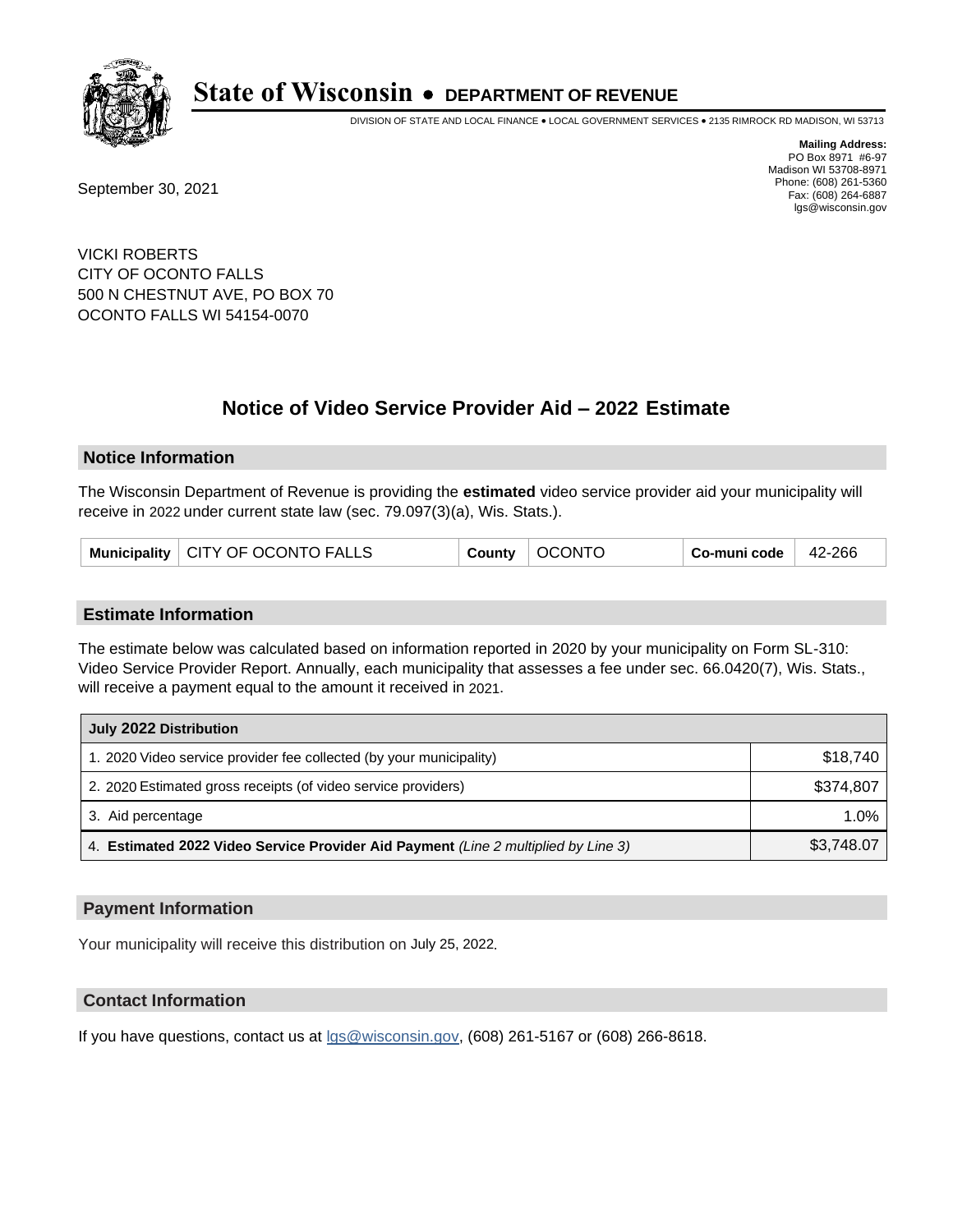

DIVISION OF STATE AND LOCAL FINANCE • LOCAL GOVERNMENT SERVICES • 2135 RIMROCK RD MADISON, WI 53713

September 30, 2021

**Mailing Address:** PO Box 8971 #6-97 Madison WI 53708-8971 Phone: (608) 261-5360 Fax: (608) 264-6887 lgs@wisconsin.gov

THERESA LASSIG CITY OF RHINELANDER 135 S STEVENS ST RHINELANDER WI 54501-3434

# **Notice of Video Service Provider Aid - 2022 Estimate**

#### **Notice Information**

The Wisconsin Department of Revenue is providing the **estimated** video service provider aid your municipality will receive in 2022 under current state law (sec. 79.097(3)(a), Wis. Stats.).

|  | Municipality   CITY OF RHINELANDER | County | <b>ONEIDA</b> | Co-muni code | 43-276 |
|--|------------------------------------|--------|---------------|--------------|--------|
|--|------------------------------------|--------|---------------|--------------|--------|

#### **Estimate Information**

The estimate below was calculated based on information reported in 2020 by your municipality on Form SL-310: Video Service Provider Report. Annually, each municipality that assesses a fee under sec. 66.0420(7), Wis. Stats., will receive a payment equal to the amount it received in 2021.

| July 2022 Distribution                                                             |             |
|------------------------------------------------------------------------------------|-------------|
| 1. 2020 Video service provider fee collected (by your municipality)                | \$181,007   |
| 2. 2020 Estimated gross receipts (of video service providers)                      | \$3,620,143 |
| 3. Aid percentage                                                                  | 1.0%        |
| 4. Estimated 2022 Video Service Provider Aid Payment (Line 2 multiplied by Line 3) | \$36,201.43 |

#### **Payment Information**

Your municipality will receive this distribution on July 25, 2022.

## **Contact Information**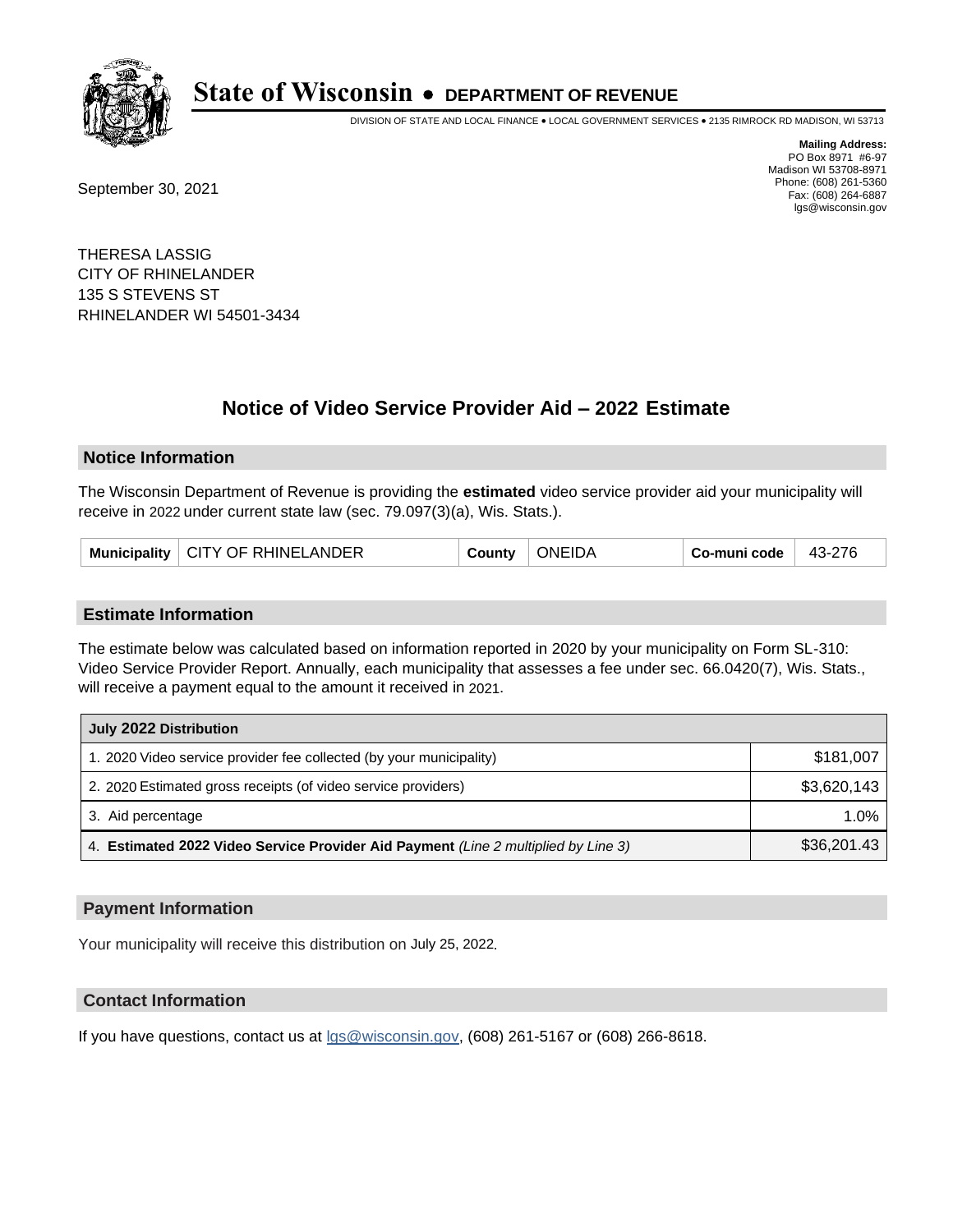

DIVISION OF STATE AND LOCAL FINANCE • LOCAL GOVERNMENT SERVICES • 2135 RIMROCK RD MADISON, WI 53713

September 30, 2021

**Mailing Address:** PO Box 8971 #6-97 Madison WI 53708-8971 Phone: (608) 261-5360 Fax: (608) 264-6887 lgs@wisconsin.gov

CYNTHIA SIERACKI TOWN OF BUCHANAN N178 COUNTY ROAD N APPLETON WI 54915

# **Notice of Video Service Provider Aid - 2022 Estimate**

#### **Notice Information**

The Wisconsin Department of Revenue is providing the **estimated** video service provider aid your municipality will receive in 2022 under current state law (sec. 79.097(3)(a), Wis. Stats.).

| Municipality   TOWN OF BUCHANAN | <b>County</b> | OUTAGAMIE | Co-muni code | $44-006$ |
|---------------------------------|---------------|-----------|--------------|----------|
|---------------------------------|---------------|-----------|--------------|----------|

#### **Estimate Information**

The estimate below was calculated based on information reported in 2020 by your municipality on Form SL-310: Video Service Provider Report. Annually, each municipality that assesses a fee under sec. 66.0420(7), Wis. Stats., will receive a payment equal to the amount it received in 2021.

| July 2022 Distribution                                                             |             |
|------------------------------------------------------------------------------------|-------------|
| 1. 2020 Video service provider fee collected (by your municipality)                | \$44,166    |
| 2. 2020 Estimated gross receipts (of video service providers)                      | \$1.472.216 |
| 3. Aid percentage                                                                  | 1.0%        |
| 4. Estimated 2022 Video Service Provider Aid Payment (Line 2 multiplied by Line 3) | \$14,722.16 |

#### **Payment Information**

Your municipality will receive this distribution on July 25, 2022.

## **Contact Information**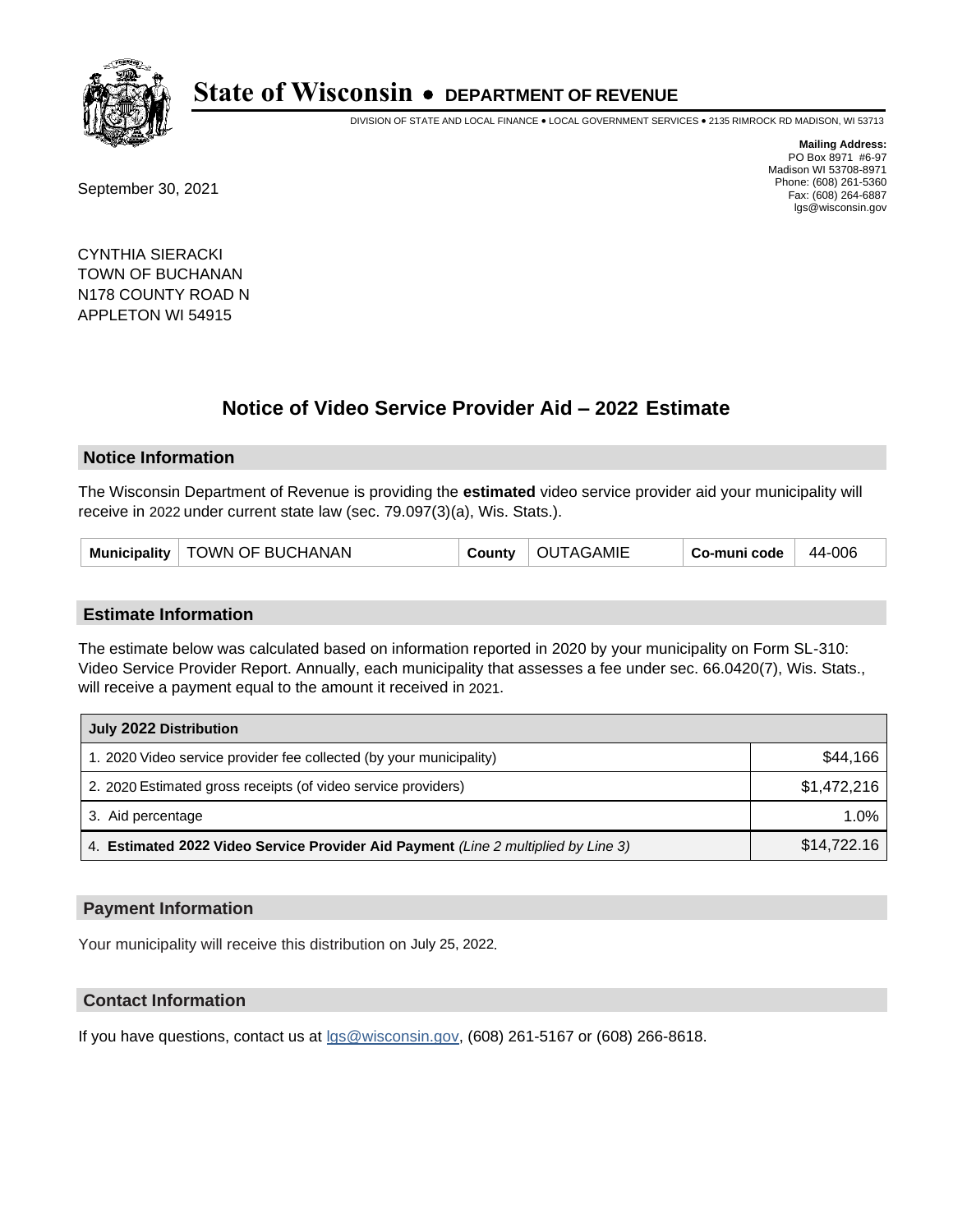

DIVISION OF STATE AND LOCAL FINANCE • LOCAL GOVERNMENT SERVICES • 2135 RIMROCK RD MADISON, WI 53713

September 30, 2021

**Mailing Address:** PO Box 8971 #6-97 Madison WI 53708-8971 Phone: (608) 261-5360 Fax: (608) 264-6887 lgs@wisconsin.gov

AMY OLSON TOWN OF CENTER N3990 STATE ROAD 47 APPLETON WI 54913-8484

# **Notice of Video Service Provider Aid - 2022 Estimate**

#### **Notice Information**

The Wisconsin Department of Revenue is providing the **estimated** video service provider aid your municipality will receive in 2022 under current state law (sec. 79.097(3)(a), Wis. Stats.).

| Municipality   TOWN OF CENTER<br>County | OUTAGAMIE | Co-muni code | 44-008 |
|-----------------------------------------|-----------|--------------|--------|
|-----------------------------------------|-----------|--------------|--------|

#### **Estimate Information**

The estimate below was calculated based on information reported in 2020 by your municipality on Form SL-310: Video Service Provider Report. Annually, each municipality that assesses a fee under sec. 66.0420(7), Wis. Stats., will receive a payment equal to the amount it received in 2021.

| July 2022 Distribution                                                             |            |
|------------------------------------------------------------------------------------|------------|
| 1. 2020 Video service provider fee collected (by your municipality)                | \$23,952   |
| 2. 2020 Estimated gross receipts (of video service providers)                      | \$479.046  |
| 3. Aid percentage                                                                  | 1.0%       |
| 4. Estimated 2022 Video Service Provider Aid Payment (Line 2 multiplied by Line 3) | \$4,790.46 |

### **Payment Information**

Your municipality will receive this distribution on July 25, 2022.

## **Contact Information**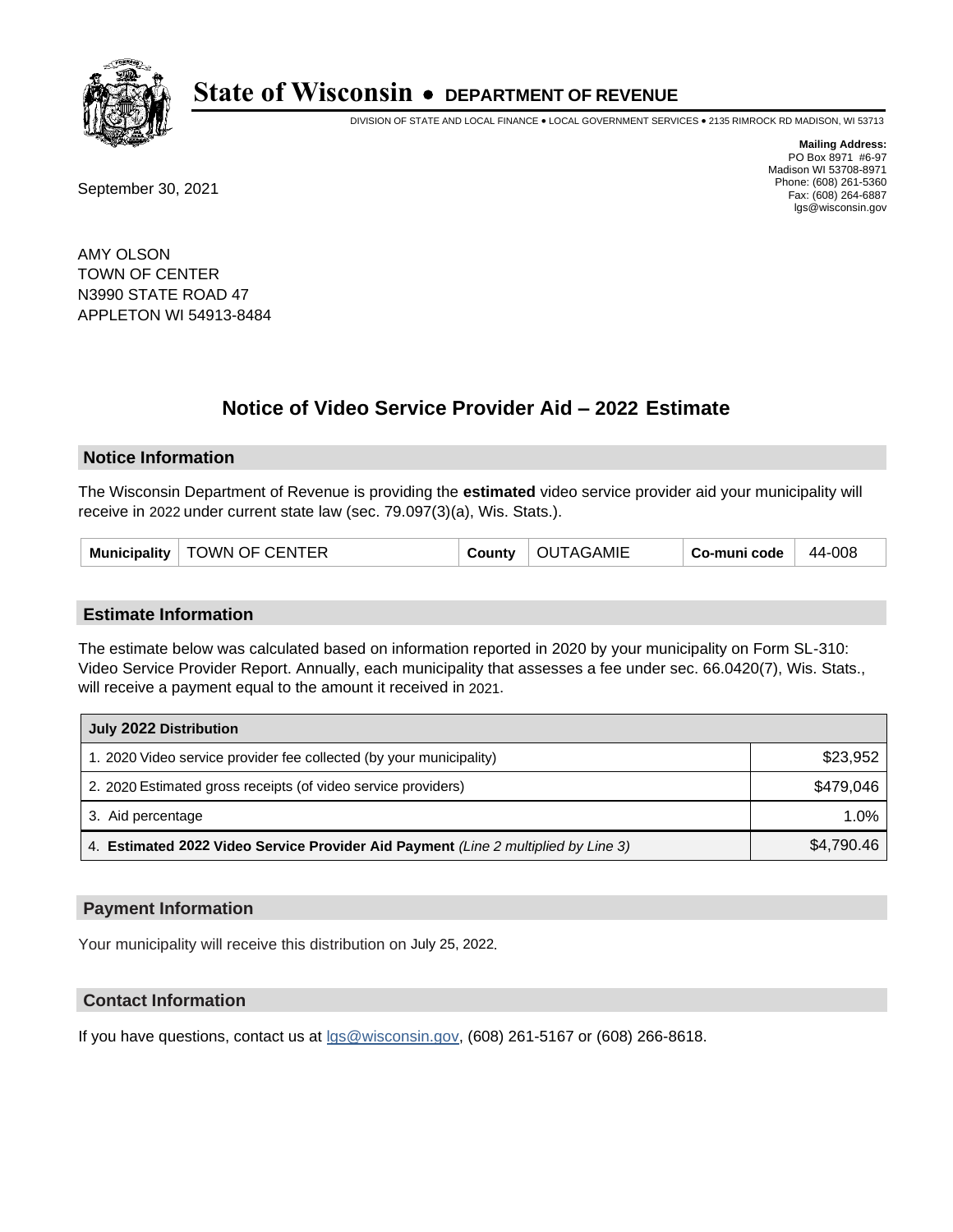

DIVISION OF STATE AND LOCAL FINANCE • LOCAL GOVERNMENT SERVICES • 2135 RIMROCK RD MADISON, WI 53713

September 30, 2021

**Mailing Address:** PO Box 8971 #6-97 Madison WI 53708-8971 Phone: (608) 261-5360 Fax: (608) 264-6887 lgs@wisconsin.gov

COLLEEN LAHA TOWN OF FREEDOM PO BOX 1007, W2004 COUNTY RD S FREEDOM WI 54131

# **Notice of Video Service Provider Aid - 2022 Estimate**

#### **Notice Information**

The Wisconsin Department of Revenue is providing the **estimated** video service provider aid your municipality will receive in 2022 under current state law (sec. 79.097(3)(a), Wis. Stats.).

| Municipality   TOWN OF FREEDOM | <b>County</b> | OUTAGAMIE | Co-muni code | 44-018 |
|--------------------------------|---------------|-----------|--------------|--------|
|--------------------------------|---------------|-----------|--------------|--------|

#### **Estimate Information**

The estimate below was calculated based on information reported in 2020 by your municipality on Form SL-310: Video Service Provider Report. Annually, each municipality that assesses a fee under sec. 66.0420(7), Wis. Stats., will receive a payment equal to the amount it received in 2021.

| July 2022 Distribution                                                             |            |
|------------------------------------------------------------------------------------|------------|
| 1. 2020 Video service provider fee collected (by your municipality)                | \$49.184   |
| 2. 2020 Estimated gross receipts (of video service providers)                      | \$983.684  |
| 3. Aid percentage                                                                  | $1.0\%$    |
| 4. Estimated 2022 Video Service Provider Aid Payment (Line 2 multiplied by Line 3) | \$9,836.84 |

#### **Payment Information**

Your municipality will receive this distribution on July 25, 2022.

## **Contact Information**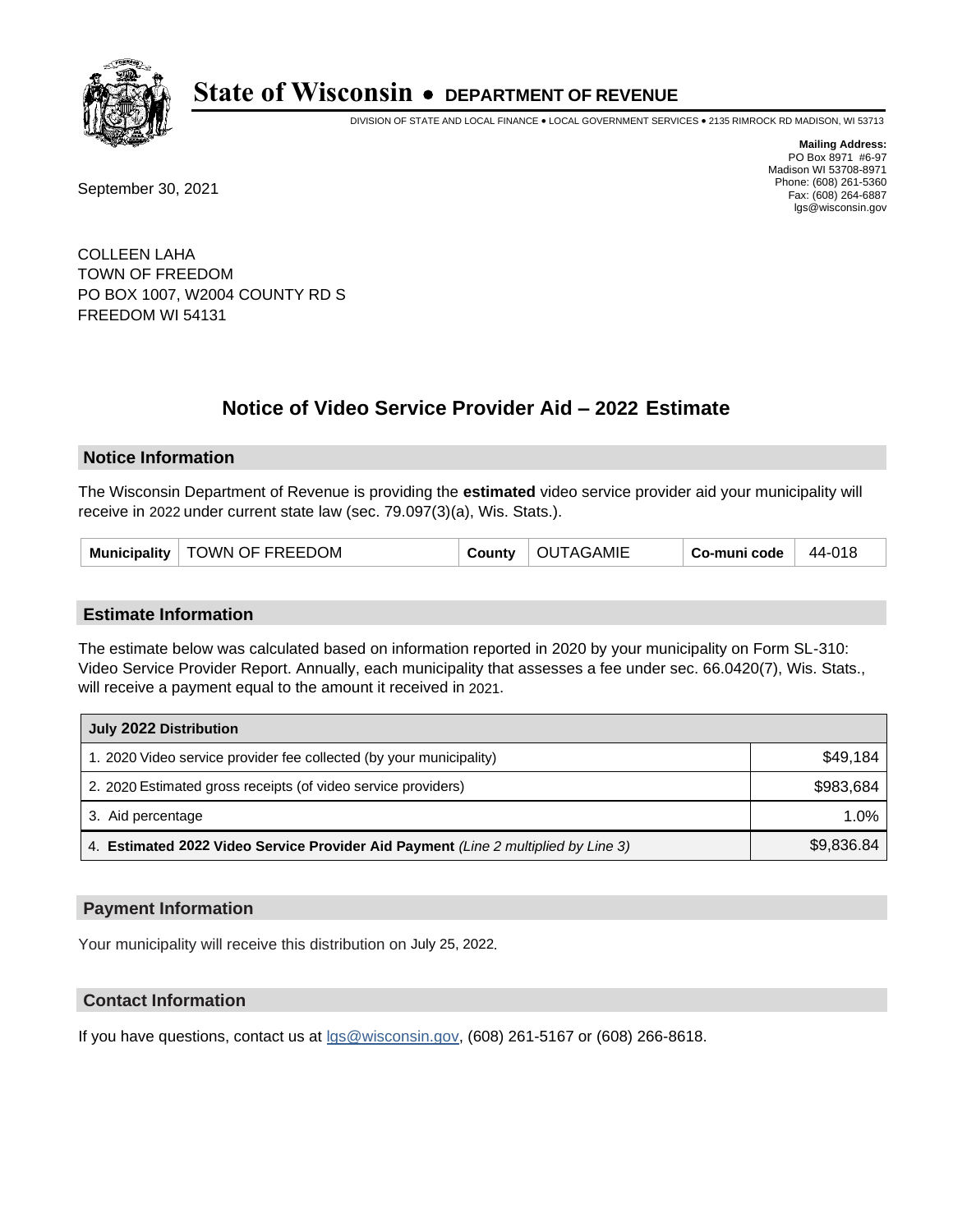

DIVISION OF STATE AND LOCAL FINANCE • LOCAL GOVERNMENT SERVICES • 2135 RIMROCK RD MADISON, WI 53713

September 30, 2021

**Mailing Address:** PO Box 8971 #6-97 Madison WI 53708-8971 Phone: (608) 261-5360 Fax: (608) 264-6887 lgs@wisconsin.gov

ANGIE CAIN TOWN OF GRAND CHUTE 1900 GRAND CHUTE BLVD GRAND CHUTE WI 54913-9613

## **Notice of Video Service Provider Aid - 2022 Estimate**

#### **Notice Information**

The Wisconsin Department of Revenue is providing the **estimated** video service provider aid your municipality will receive in 2022 under current state law (sec. 79.097(3)(a), Wis. Stats.).

#### **Estimate Information**

The estimate below was calculated based on information reported in 2020 by your municipality on Form SL-310: Video Service Provider Report. Annually, each municipality that assesses a fee under sec. 66.0420(7), Wis. Stats., will receive a payment equal to the amount it received in 2021.

| July 2022 Distribution                                                             |             |
|------------------------------------------------------------------------------------|-------------|
| 1. 2020 Video service provider fee collected (by your municipality)                | \$291,691   |
| 2. 2020 Estimated gross receipts (of video service providers)                      | \$5,833,811 |
| 3. Aid percentage                                                                  | $1.0\%$     |
| 4. Estimated 2022 Video Service Provider Aid Payment (Line 2 multiplied by Line 3) | \$58,338.11 |

#### **Payment Information**

Your municipality will receive this distribution on July 25, 2022.

## **Contact Information**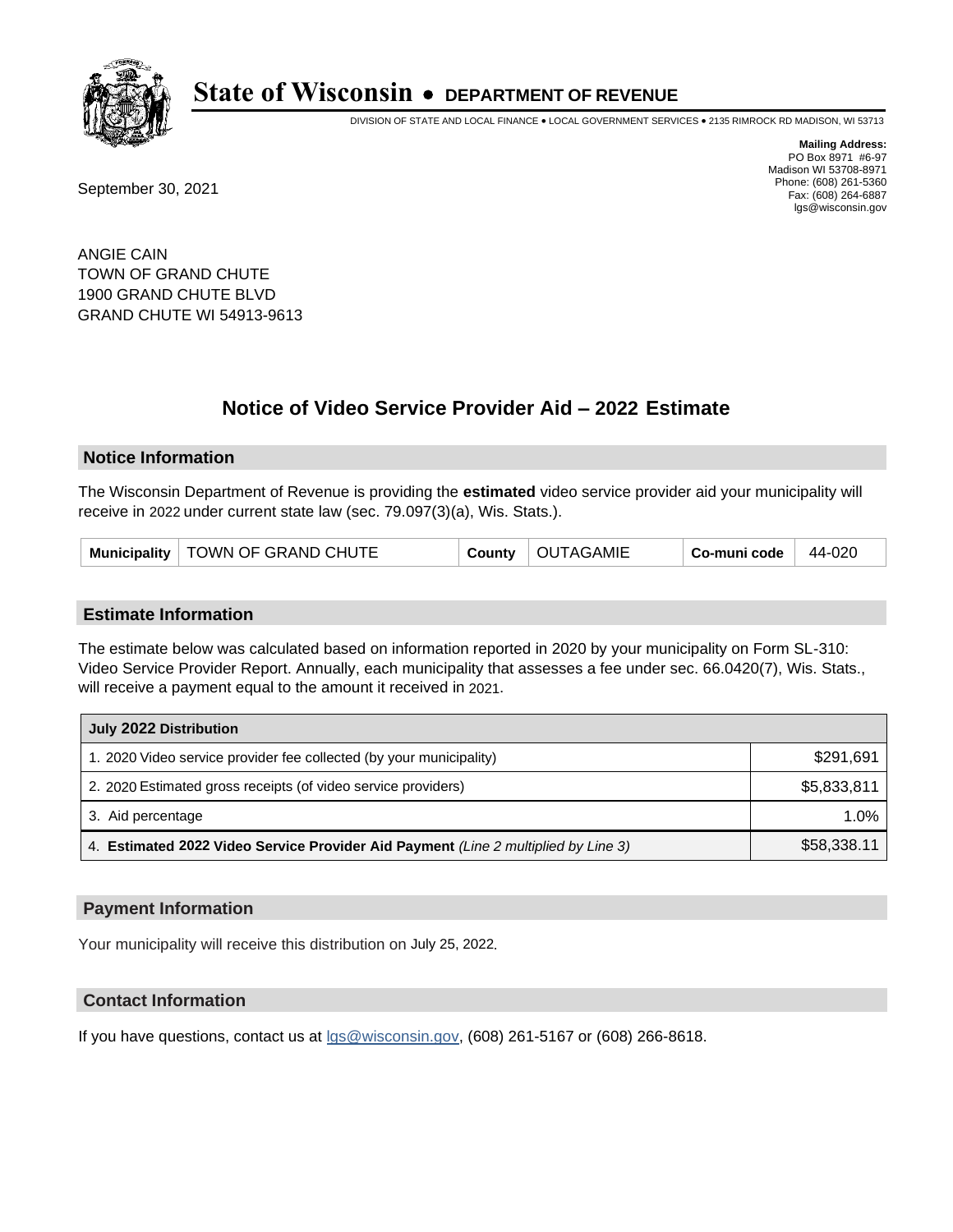

DIVISION OF STATE AND LOCAL FINANCE • LOCAL GOVERNMENT SERVICES • 2135 RIMROCK RD MADISON, WI 53713

September 30, 2021

**Mailing Address:** PO Box 8971 #6-97 Madison WI 53708-8971 Phone: (608) 261-5360 Fax: (608) 264-6887 lgs@wisconsin.gov

WENDY HELGESON TOWN OF GREENVILLE PO BOX 60, W6860 PARKVIEW DR GREENVILLE WI 54942

# **Notice of Video Service Provider Aid - 2022 Estimate**

#### **Notice Information**

The Wisconsin Department of Revenue is providing the **estimated** video service provider aid your municipality will receive in 2022 under current state law (sec. 79.097(3)(a), Wis. Stats.).

| Municipality   TOWN OF GREENVILLE | <b>County</b> | OUTAGAMIE | Co-muni code | 44-022 |
|-----------------------------------|---------------|-----------|--------------|--------|
|-----------------------------------|---------------|-----------|--------------|--------|

#### **Estimate Information**

The estimate below was calculated based on information reported in 2020 by your municipality on Form SL-310: Video Service Provider Report. Annually, each municipality that assesses a fee under sec. 66.0420(7), Wis. Stats., will receive a payment equal to the amount it received in 2021.

| July 2022 Distribution                                                             |             |
|------------------------------------------------------------------------------------|-------------|
| 1. 2020 Video service provider fee collected (by your municipality)                | \$74.929    |
| 2. 2020 Estimated gross receipts (of video service providers)                      | \$2,314,893 |
| 3. Aid percentage                                                                  | 1.0%        |
| 4. Estimated 2022 Video Service Provider Aid Payment (Line 2 multiplied by Line 3) | \$23,148.93 |

#### **Payment Information**

Your municipality will receive this distribution on July 25, 2022.

## **Contact Information**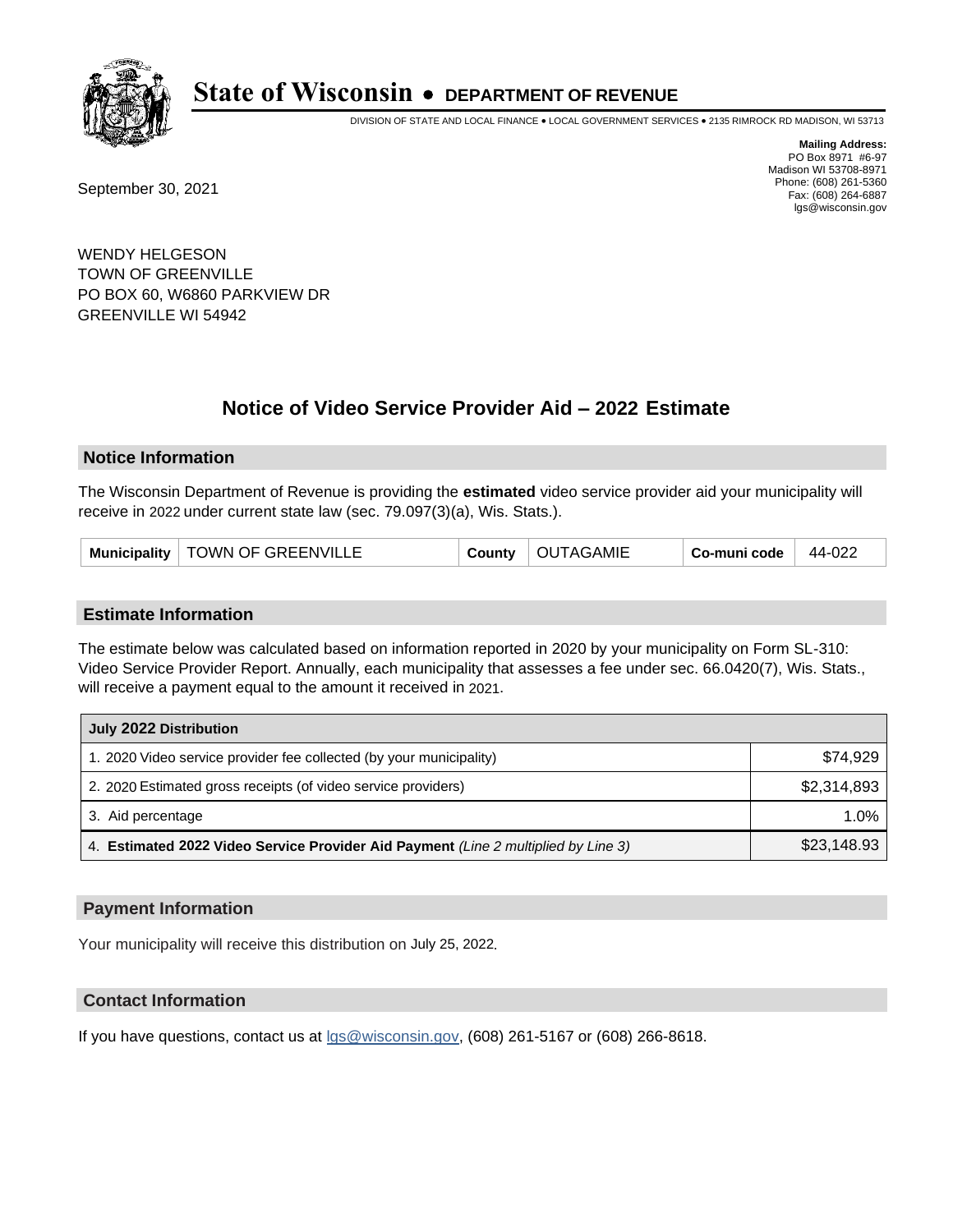

DIVISION OF STATE AND LOCAL FINANCE • LOCAL GOVERNMENT SERVICES • 2135 RIMROCK RD MADISON, WI 53713

September 30, 2021

**Mailing Address:** PO Box 8971 #6-97 Madison WI 53708-8971 Phone: (608) 261-5360 Fax: (608) 264-6887 lgs@wisconsin.gov

DEBRA VANDER HEIDEN TOWN OF KAUKAUNA W780 GREINER ROAD KAUKAUNA WI 54130

## **Notice of Video Service Provider Aid - 2022 Estimate**

#### **Notice Information**

The Wisconsin Department of Revenue is providing the **estimated** video service provider aid your municipality will receive in 2022 under current state law (sec. 79.097(3)(a), Wis. Stats.).

| Municipality   TOWN OF KAUKAUNA |  | County   OUTAGAMIE | Co-muni code | 44-026 |
|---------------------------------|--|--------------------|--------------|--------|
|---------------------------------|--|--------------------|--------------|--------|

#### **Estimate Information**

The estimate below was calculated based on information reported in 2020 by your municipality on Form SL-310: Video Service Provider Report. Annually, each municipality that assesses a fee under sec. 66.0420(7), Wis. Stats., will receive a payment equal to the amount it received in 2021.

| July 2022 Distribution                                                             |            |
|------------------------------------------------------------------------------------|------------|
| 1. 2020 Video service provider fee collected (by your municipality)                | \$4,045    |
| 2. 2020 Estimated gross receipts (of video service providers)                      | \$134.850  |
| 3. Aid percentage                                                                  | 1.0%       |
| 4. Estimated 2022 Video Service Provider Aid Payment (Line 2 multiplied by Line 3) | \$1,348.50 |

#### **Payment Information**

Your municipality will receive this distribution on July 25, 2022.

## **Contact Information**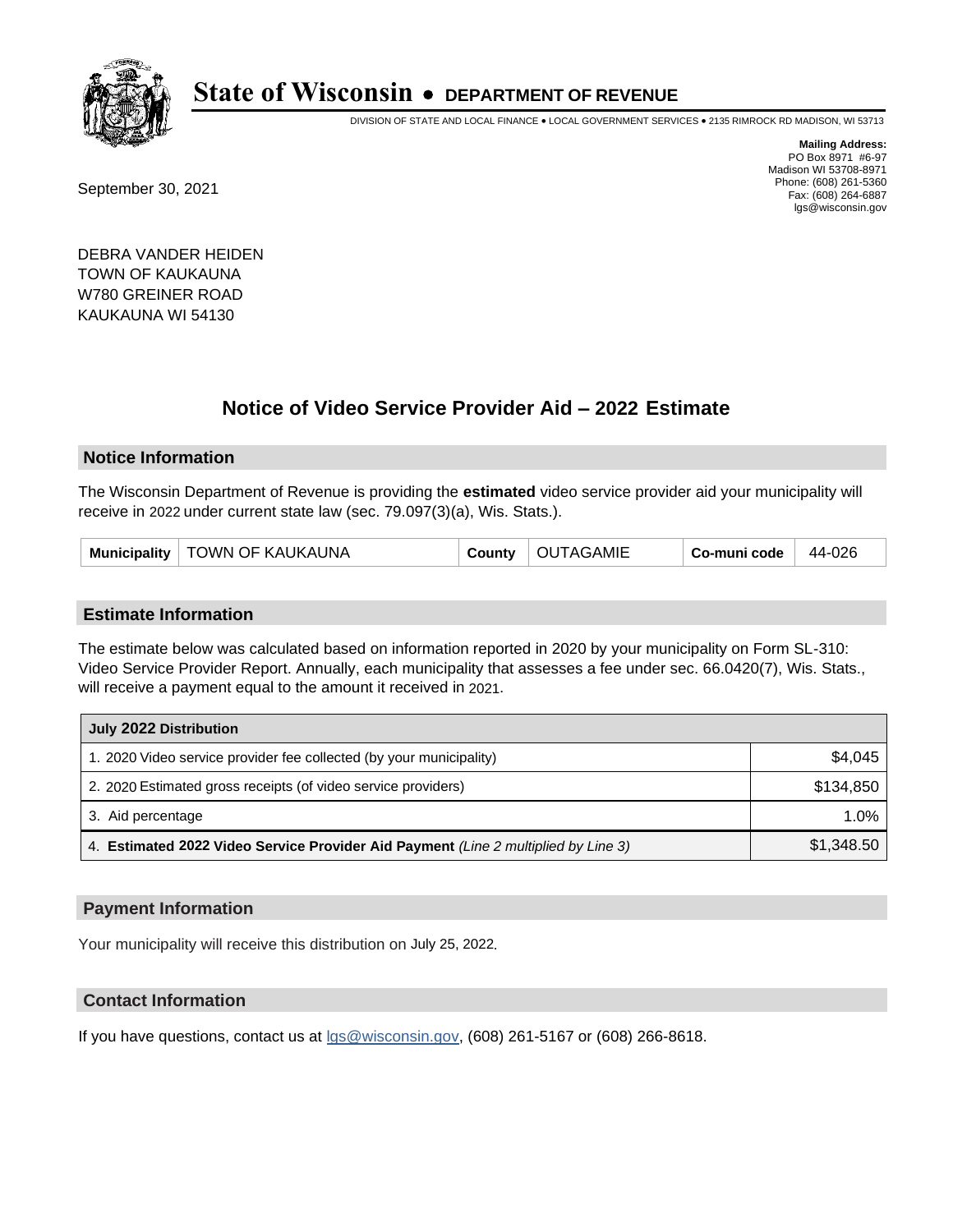

DIVISION OF STATE AND LOCAL FINANCE • LOCAL GOVERNMENT SERVICES • 2135 RIMROCK RD MADISON, WI 53713

September 30, 2021

**Mailing Address:** PO Box 8971 #6-97 Madison WI 53708-8971 Phone: (608) 261-5360 Fax: (608) 264-6887 lgs@wisconsin.gov

JENNIFER ANDERSEN TOWN OF ONEIDA N6593 COUNTY RD H ONEIDA WI 54155

## **Notice of Video Service Provider Aid - 2022 Estimate**

#### **Notice Information**

The Wisconsin Department of Revenue is providing the **estimated** video service provider aid your municipality will receive in 2022 under current state law (sec. 79.097(3)(a), Wis. Stats.).

| <b>TOWN OF ONEIDA</b><br><b>OUTAGAMIE</b><br><b>Municipality</b><br>County | 44-034<br>Co-muni code |
|----------------------------------------------------------------------------|------------------------|
|----------------------------------------------------------------------------|------------------------|

#### **Estimate Information**

The estimate below was calculated based on information reported in 2020 by your municipality on Form SL-310: Video Service Provider Report. Annually, each municipality that assesses a fee under sec. 66.0420(7), Wis. Stats., will receive a payment equal to the amount it received in 2021.

| July 2022 Distribution                                                             |            |
|------------------------------------------------------------------------------------|------------|
| 1. 2020 Video service provider fee collected (by your municipality)                | \$13,309   |
| 2. 2020 Estimated gross receipts (of video service providers)                      | \$443.626  |
| 3. Aid percentage                                                                  | 1.0%       |
| 4. Estimated 2022 Video Service Provider Aid Payment (Line 2 multiplied by Line 3) | \$4.436.26 |

#### **Payment Information**

Your municipality will receive this distribution on July 25, 2022.

## **Contact Information**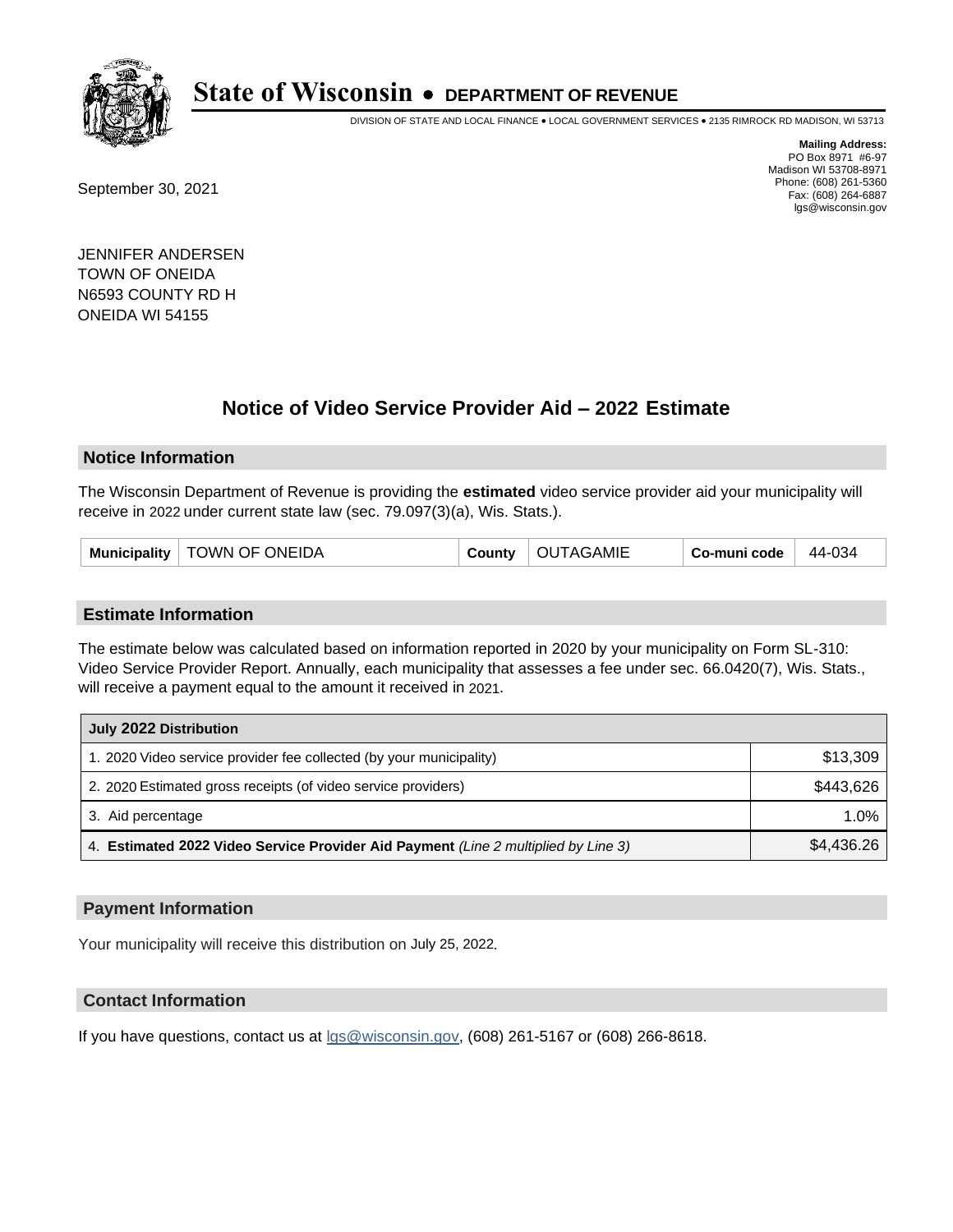

DIVISION OF STATE AND LOCAL FINANCE • LOCAL GOVERNMENT SERVICES • 2135 RIMROCK RD MADISON, WI 53713

September 30, 2021

**Mailing Address:** PO Box 8971 #6-97 Madison WI 53708-8971 Phone: (608) 261-5360 Fax: (608) 264-6887 lgs@wisconsin.gov

DARLENE SCHULTZ TOWN OF OSBORN N6362 BALLARD ROAD SEYMOUR WI 54165

## **Notice of Video Service Provider Aid - 2022 Estimate**

#### **Notice Information**

The Wisconsin Department of Revenue is providing the **estimated** video service provider aid your municipality will receive in 2022 under current state law (sec. 79.097(3)(a), Wis. Stats.).

| Municipality   TOWN OF OSBORN | <b>County</b> | OUTAGAMIE | Co-muni code | 44-036 |
|-------------------------------|---------------|-----------|--------------|--------|
|-------------------------------|---------------|-----------|--------------|--------|

#### **Estimate Information**

The estimate below was calculated based on information reported in 2020 by your municipality on Form SL-310: Video Service Provider Report. Annually, each municipality that assesses a fee under sec. 66.0420(7), Wis. Stats., will receive a payment equal to the amount it received in 2021.

| July 2022 Distribution                                                             |          |  |
|------------------------------------------------------------------------------------|----------|--|
| 1. 2020 Video service provider fee collected (by your municipality)                | \$651    |  |
| 2. 2020 Estimated gross receipts (of video service providers)                      | \$21,698 |  |
| 3. Aid percentage                                                                  | $1.0\%$  |  |
| 4. Estimated 2022 Video Service Provider Aid Payment (Line 2 multiplied by Line 3) | \$216.98 |  |

### **Payment Information**

Your municipality will receive this distribution on July 25, 2022.

## **Contact Information**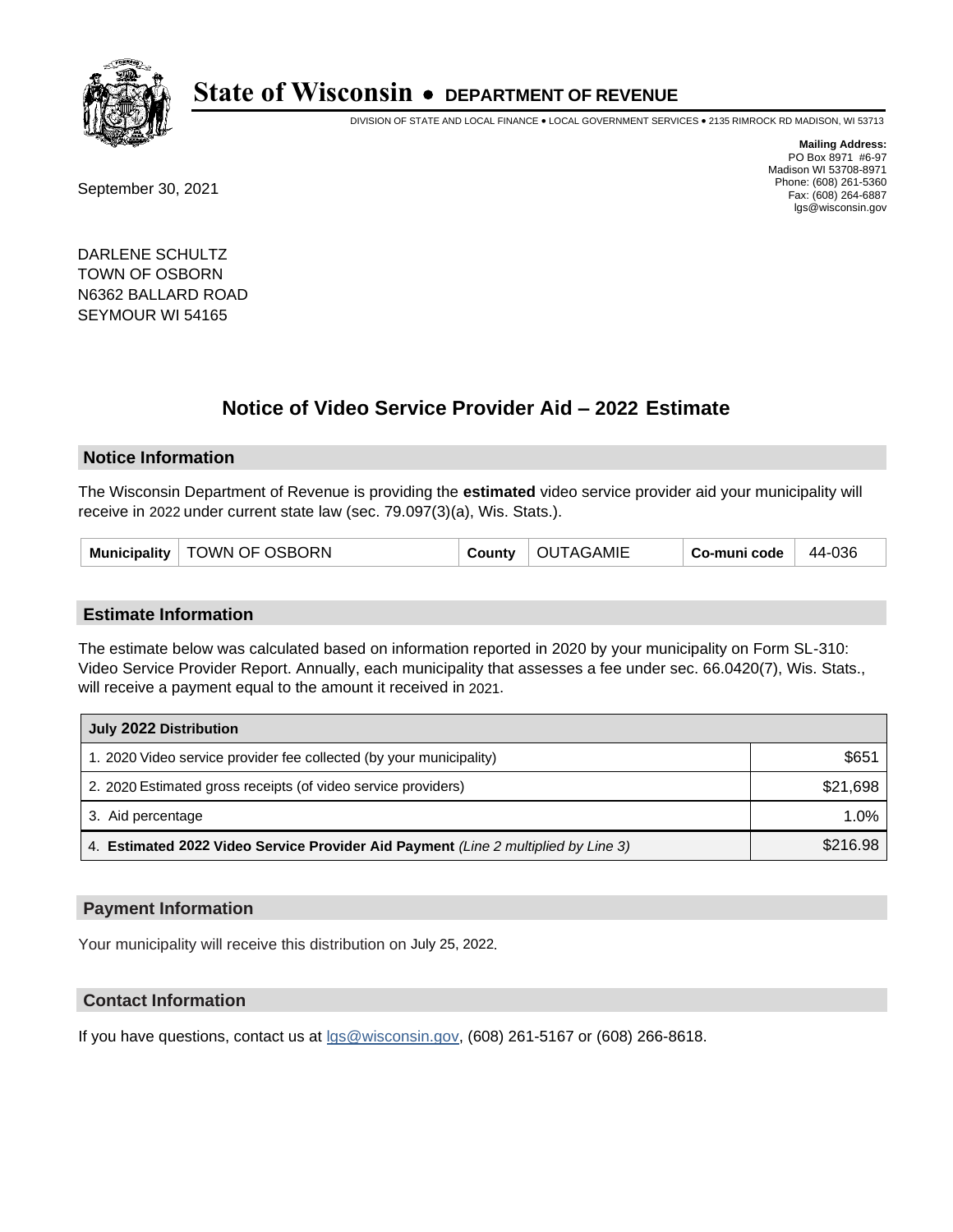

DIVISION OF STATE AND LOCAL FINANCE • LOCAL GOVERNMENT SERVICES • 2135 RIMROCK RD MADISON, WI 53713

September 30, 2021

**Mailing Address:** PO Box 8971 #6-97 Madison WI 53708-8971 Phone: (608) 261-5360 Fax: (608) 264-6887 lgs@wisconsin.gov

ASHLEY JANKE VILLAGE OF BEAR CREEK P.O. BOX 28 BEAR CREEK WI 54922-0028

## **Notice of Video Service Provider Aid - 2022 Estimate**

#### **Notice Information**

The Wisconsin Department of Revenue is providing the **estimated** video service provider aid your municipality will receive in 2022 under current state law (sec. 79.097(3)(a), Wis. Stats.).

| Municipality   VILLAGE OF BEAR CREEK |  | County   OUTAGAMIE | Co-muni code $\vert$ 44-106 |  |
|--------------------------------------|--|--------------------|-----------------------------|--|
|--------------------------------------|--|--------------------|-----------------------------|--|

#### **Estimate Information**

The estimate below was calculated based on information reported in 2020 by your municipality on Form SL-310: Video Service Provider Report. Annually, each municipality that assesses a fee under sec. 66.0420(7), Wis. Stats., will receive a payment equal to the amount it received in 2021.

| July 2022 Distribution                                                             |          |  |
|------------------------------------------------------------------------------------|----------|--|
| 1. 2020 Video service provider fee collected (by your municipality)                | \$1,415  |  |
| 2. 2020 Estimated gross receipts (of video service providers)                      | \$70,680 |  |
| 3. Aid percentage                                                                  | $1.0\%$  |  |
| 4. Estimated 2022 Video Service Provider Aid Payment (Line 2 multiplied by Line 3) | \$706.80 |  |

#### **Payment Information**

Your municipality will receive this distribution on July 25, 2022.

## **Contact Information**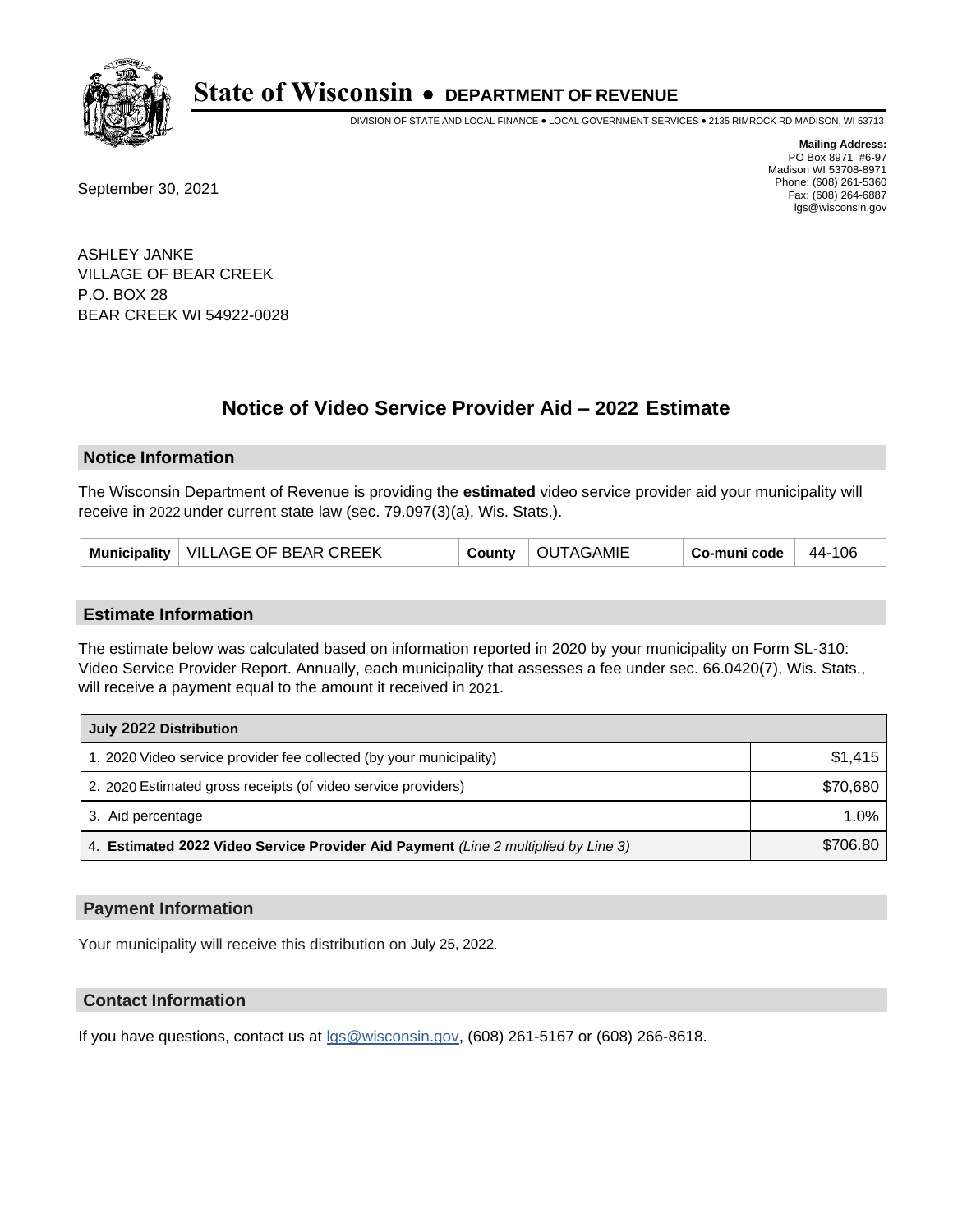

DIVISION OF STATE AND LOCAL FINANCE • LOCAL GOVERNMENT SERVICES • 2135 RIMROCK RD MADISON, WI 53713

September 30, 2021

**Mailing Address:** PO Box 8971 #6-97 Madison WI 53708-8971 Phone: (608) 261-5360 Fax: (608) 264-6887 lgs@wisconsin.gov

BARBARA SCHUH VILLAGE OF BLACK CREEK 301 N MAPLE STREET BLACK CREEK WI 54106-9791

## **Notice of Video Service Provider Aid - 2022 Estimate**

#### **Notice Information**

The Wisconsin Department of Revenue is providing the **estimated** video service provider aid your municipality will receive in 2022 under current state law (sec. 79.097(3)(a), Wis. Stats.).

| Municipality   VILLAGE OF BLACK CREEK |  | County   OUTAGAMIE | Co-muni code | $44-107$ |
|---------------------------------------|--|--------------------|--------------|----------|
|---------------------------------------|--|--------------------|--------------|----------|

#### **Estimate Information**

The estimate below was calculated based on information reported in 2020 by your municipality on Form SL-310: Video Service Provider Report. Annually, each municipality that assesses a fee under sec. 66.0420(7), Wis. Stats., will receive a payment equal to the amount it received in 2021.

| July 2022 Distribution                                                             |            |  |
|------------------------------------------------------------------------------------|------------|--|
| 1. 2020 Video service provider fee collected (by your municipality)                | \$2.725    |  |
| 2. 2020 Estimated gross receipts (of video service providers)                      | \$272,500  |  |
| 3. Aid percentage                                                                  | 1.0%       |  |
| 4. Estimated 2022 Video Service Provider Aid Payment (Line 2 multiplied by Line 3) | \$2,725.00 |  |

#### **Payment Information**

Your municipality will receive this distribution on July 25, 2022.

## **Contact Information**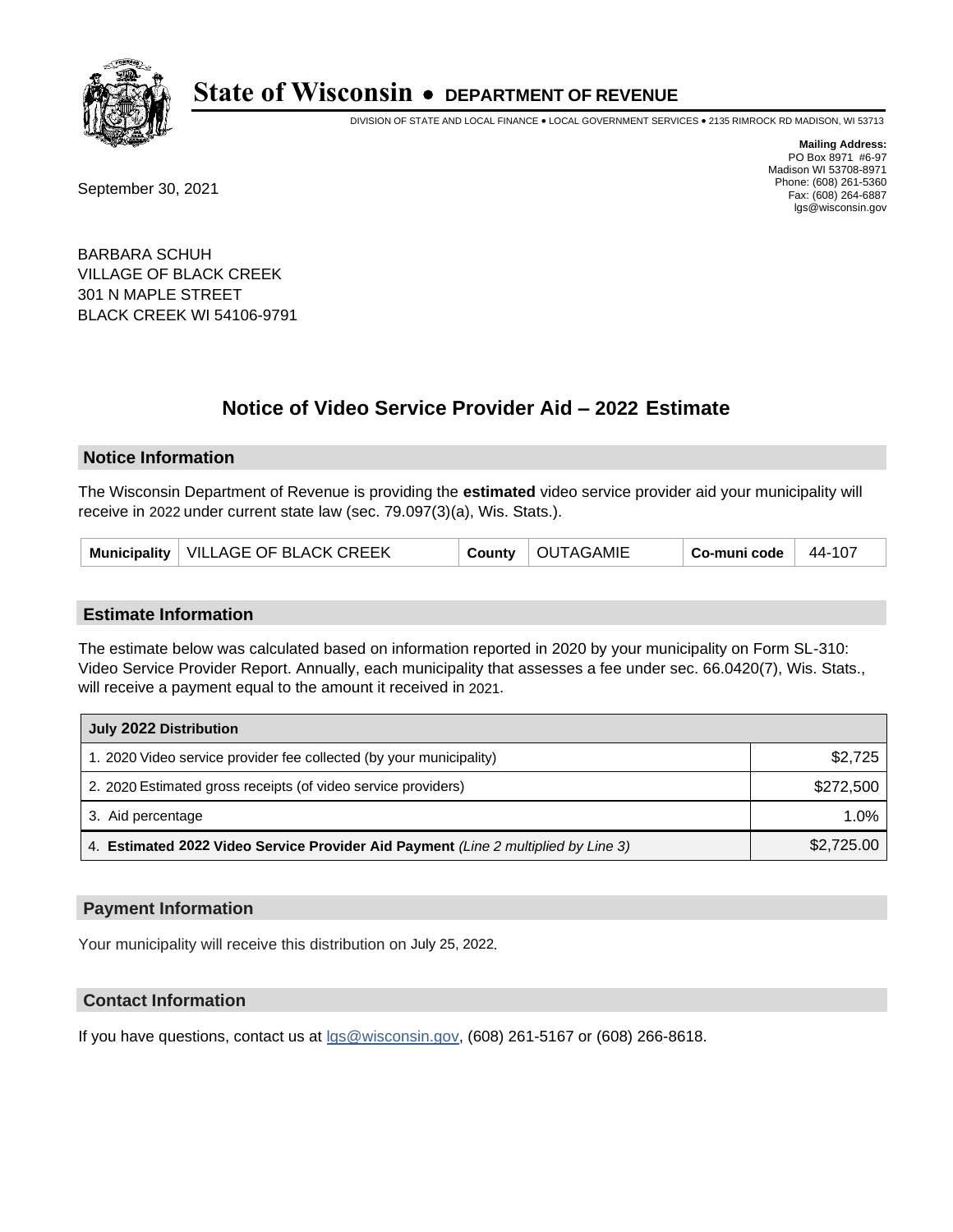

DIVISION OF STATE AND LOCAL FINANCE • LOCAL GOVERNMENT SERVICES • 2135 RIMROCK RD MADISON, WI 53713

September 30, 2021

**Mailing Address:** PO Box 8971 #6-97 Madison WI 53708-8971 Phone: (608) 261-5360 Fax: (608) 264-6887 lgs@wisconsin.gov

RACQUEL SHAMPO-GIESE VILLAGE OF COMBINED LOCKS 405 WALLACE ST COMBINED LOCKS WI 54113-1129

# **Notice of Video Service Provider Aid - 2022 Estimate**

### **Notice Information**

The Wisconsin Department of Revenue is providing the **estimated** video service provider aid your municipality will receive in 2022 under current state law (sec. 79.097(3)(a), Wis. Stats.).

| Municipality   VILLAGE OF COMBINED LOCKS | County   OUTAGAMIE | Co-muni code | 44-111 |
|------------------------------------------|--------------------|--------------|--------|
|------------------------------------------|--------------------|--------------|--------|

#### **Estimate Information**

The estimate below was calculated based on information reported in 2020 by your municipality on Form SL-310: Video Service Provider Report. Annually, each municipality that assesses a fee under sec. 66.0420(7), Wis. Stats., will receive a payment equal to the amount it received in 2021.

| July 2022 Distribution                                                             |            |  |
|------------------------------------------------------------------------------------|------------|--|
| 1. 2020 Video service provider fee collected (by your municipality)                | \$33,829   |  |
| 2. 2020 Estimated gross receipts (of video service providers)                      | \$676.589  |  |
| 3. Aid percentage                                                                  | 1.0%       |  |
| 4. Estimated 2022 Video Service Provider Aid Payment (Line 2 multiplied by Line 3) | \$6,765.89 |  |

#### **Payment Information**

Your municipality will receive this distribution on July 25, 2022.

## **Contact Information**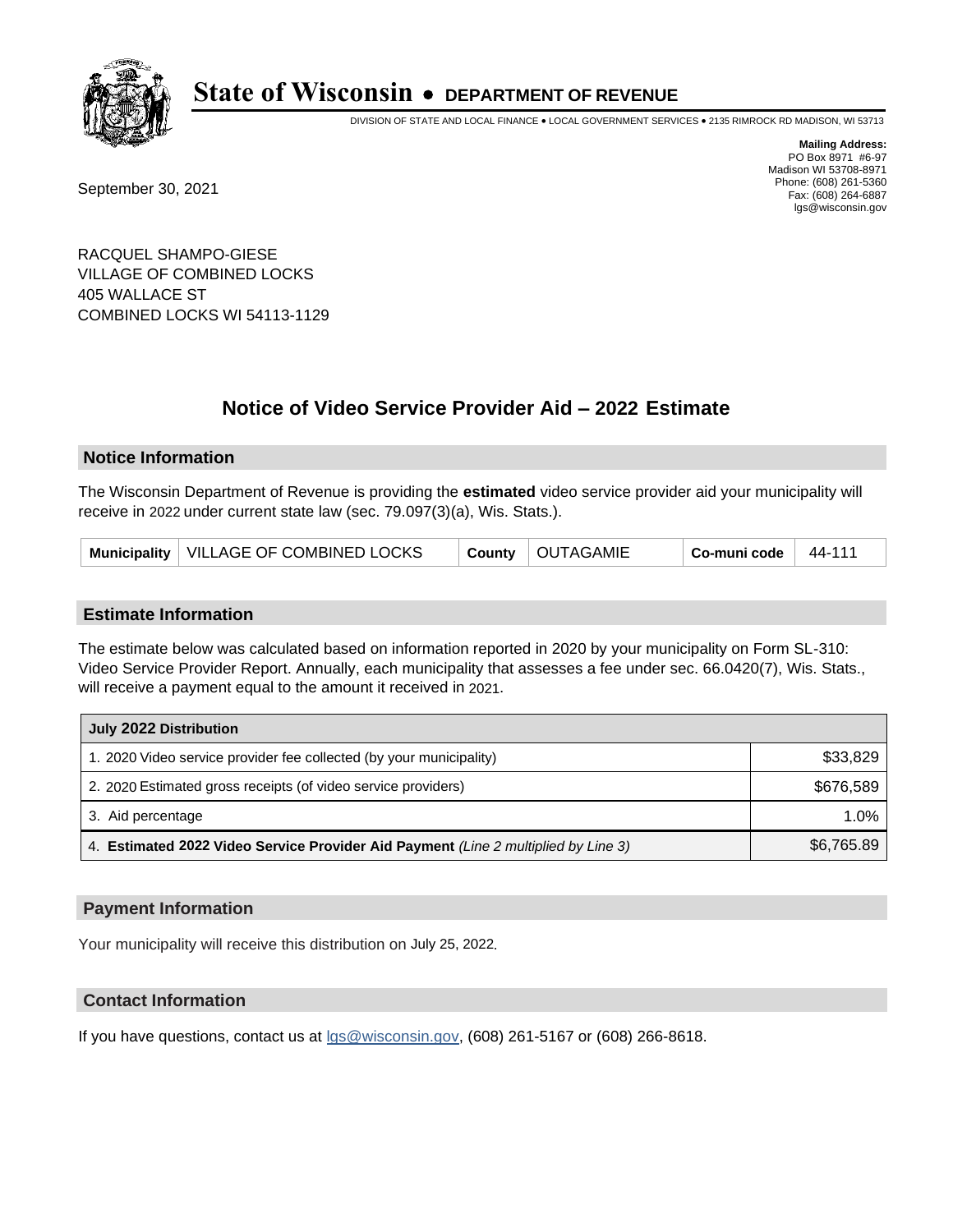

DIVISION OF STATE AND LOCAL FINANCE • LOCAL GOVERNMENT SERVICES • 2135 RIMROCK RD MADISON, WI 53713

September 30, 2021

**Mailing Address:** PO Box 8971 #6-97 Madison WI 53708-8971 Phone: (608) 261-5360 Fax: (608) 264-6887 lgs@wisconsin.gov

JANE BOOTH VILLAGE OF HORTONVILLE PO BOX 99 HORTONVILLE WI 54944-0099

# **Notice of Video Service Provider Aid - 2022 Estimate**

### **Notice Information**

The Wisconsin Department of Revenue is providing the **estimated** video service provider aid your municipality will receive in 2022 under current state law (sec. 79.097(3)(a), Wis. Stats.).

| Municipality   VILLAGE OF HORTONVILLE |  | County   OUTAGAMIE | $Co$ -muni code | 44-136 |
|---------------------------------------|--|--------------------|-----------------|--------|
|---------------------------------------|--|--------------------|-----------------|--------|

#### **Estimate Information**

The estimate below was calculated based on information reported in 2020 by your municipality on Form SL-310: Video Service Provider Report. Annually, each municipality that assesses a fee under sec. 66.0420(7), Wis. Stats., will receive a payment equal to the amount it received in 2021.

| July 2022 Distribution                                                             |            |  |
|------------------------------------------------------------------------------------|------------|--|
| 1. 2020 Video service provider fee collected (by your municipality)                | \$33,042   |  |
| 2. 2020 Estimated gross receipts (of video service providers)                      | \$660.847  |  |
| 3. Aid percentage                                                                  | 1.0%       |  |
| 4. Estimated 2022 Video Service Provider Aid Payment (Line 2 multiplied by Line 3) | \$6,608.47 |  |

#### **Payment Information**

Your municipality will receive this distribution on July 25, 2022.

## **Contact Information**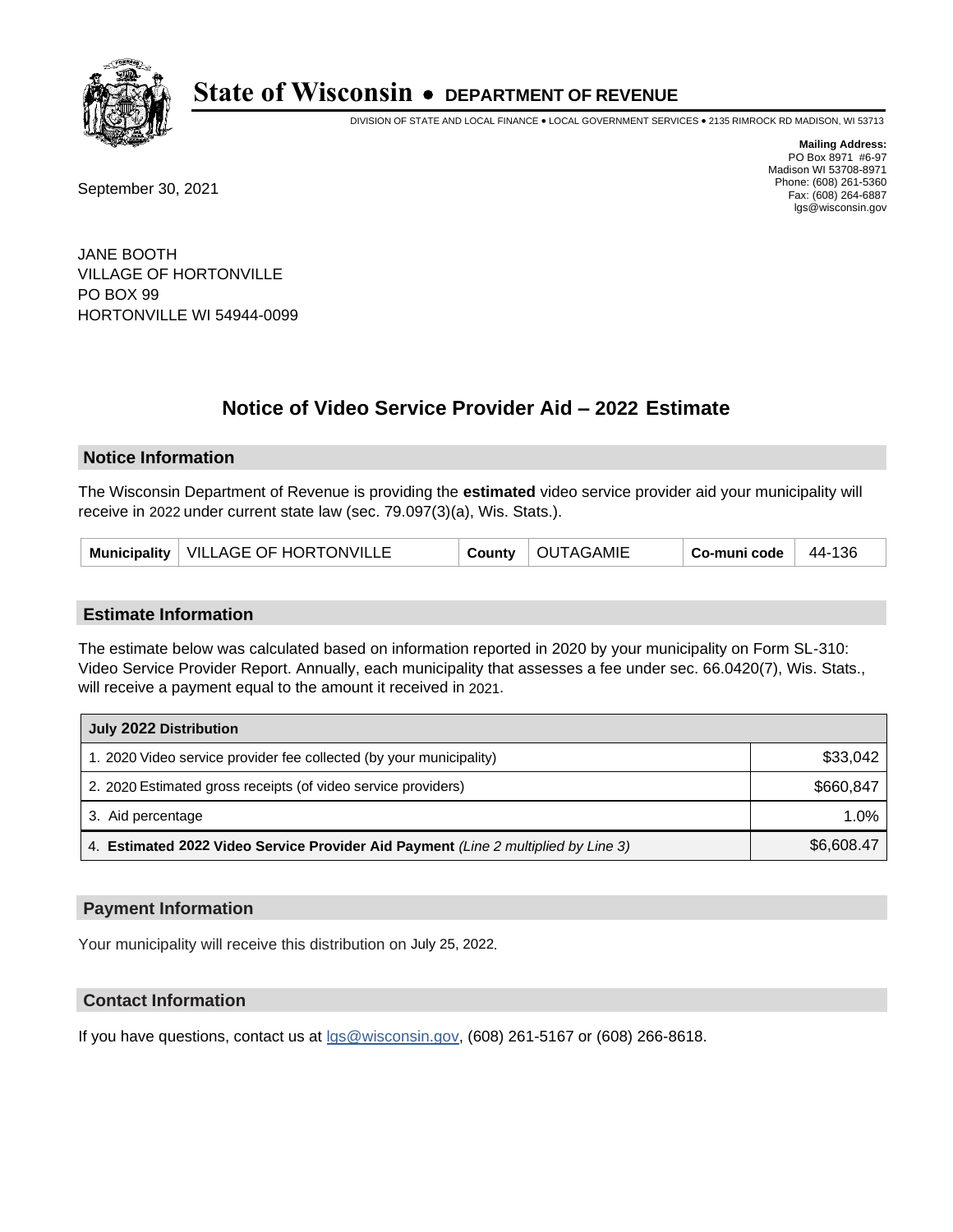

DIVISION OF STATE AND LOCAL FINANCE • LOCAL GOVERNMENT SERVICES • 2135 RIMROCK RD MADISON, WI 53713

September 30, 2021

**Mailing Address:** PO Box 8971 #6-97 Madison WI 53708-8971 Phone: (608) 261-5360 Fax: (608) 264-6887 lgs@wisconsin.gov

JENNIFER WEYENBERG VILLAGE OF KIMBERLY 515 W KIMBERLY AVE KIMBERLY WI 54136-1335

## **Notice of Video Service Provider Aid - 2022 Estimate**

#### **Notice Information**

The Wisconsin Department of Revenue is providing the **estimated** video service provider aid your municipality will receive in 2022 under current state law (sec. 79.097(3)(a), Wis. Stats.).

| <b>VILLAGE OF KIMBERLY</b><br><b>Municipality</b><br>м | 44-141<br>`AGAMIE<br>Co-muni code |  |
|--------------------------------------------------------|-----------------------------------|--|
|--------------------------------------------------------|-----------------------------------|--|

#### **Estimate Information**

The estimate below was calculated based on information reported in 2020 by your municipality on Form SL-310: Video Service Provider Report. Annually, each municipality that assesses a fee under sec. 66.0420(7), Wis. Stats., will receive a payment equal to the amount it received in 2021.

| July 2022 Distribution                                                             |             |  |
|------------------------------------------------------------------------------------|-------------|--|
| 1. 2020 Video service provider fee collected (by your municipality)                | \$70,390    |  |
| 2. 2020 Estimated gross receipts (of video service providers)                      | \$1,407,790 |  |
| 3. Aid percentage                                                                  | $1.0\%$     |  |
| 4. Estimated 2022 Video Service Provider Aid Payment (Line 2 multiplied by Line 3) | \$14,077.90 |  |

#### **Payment Information**

Your municipality will receive this distribution on July 25, 2022.

## **Contact Information**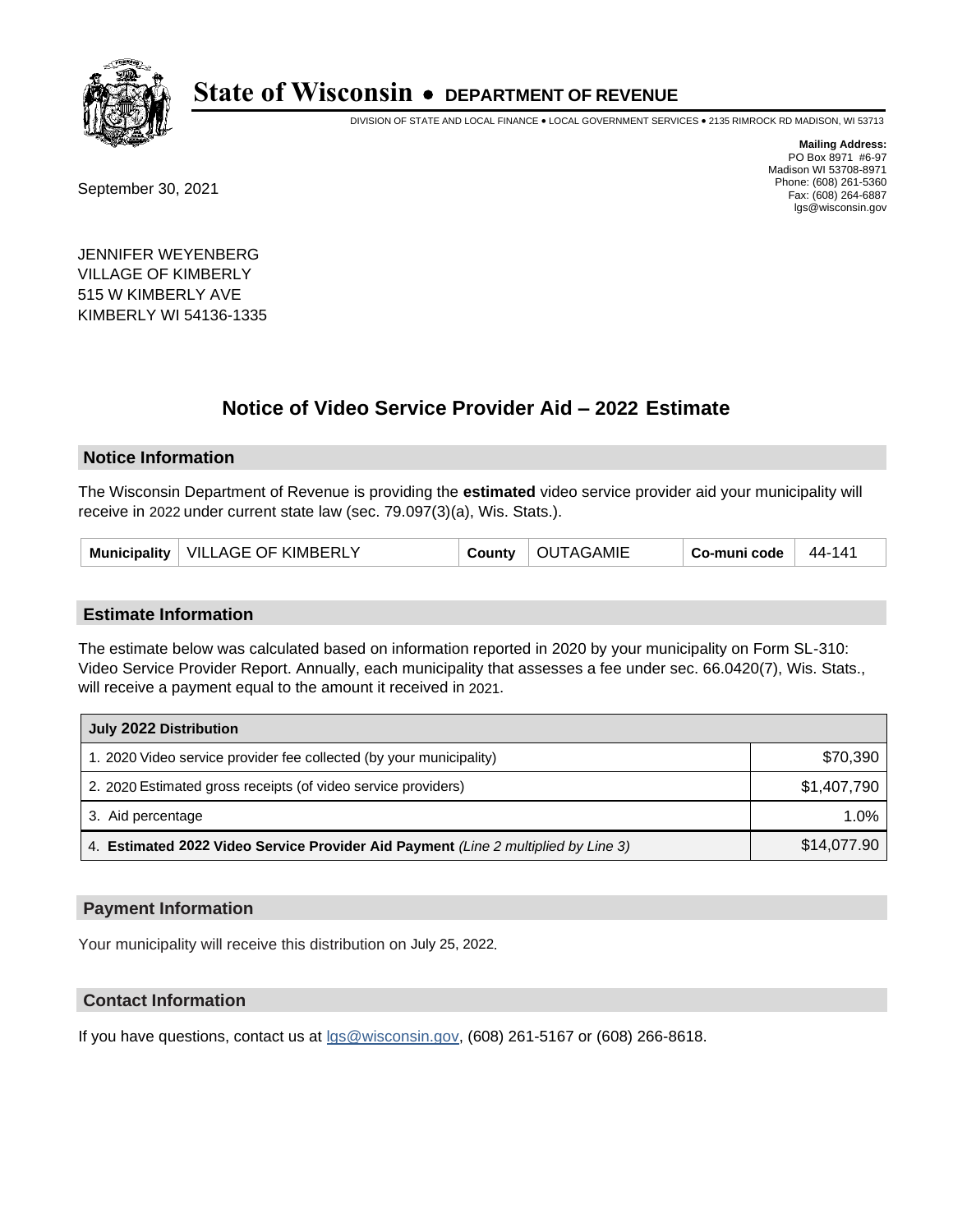

DIVISION OF STATE AND LOCAL FINANCE • LOCAL GOVERNMENT SERVICES • 2135 RIMROCK RD MADISON, WI 53713

September 30, 2021

**Mailing Address:** PO Box 8971 #6-97 Madison WI 53708-8971 Phone: (608) 261-5360 Fax: (608) 264-6887 lgs@wisconsin.gov

LAURIE DECKER VILLAGE OF LITTLE CHUTE 108 W MAIN ST LITTLE CHUTE WI 54140-1750

## **Notice of Video Service Provider Aid - 2022 Estimate**

#### **Notice Information**

The Wisconsin Department of Revenue is providing the **estimated** video service provider aid your municipality will receive in 2022 under current state law (sec. 79.097(3)(a), Wis. Stats.).

| Municipality   VILLAGE OF LITTLE CHUTE |  | County   OUTAGAMIE | $\vert$ Co-muni code $\vert$ 44-146 |  |
|----------------------------------------|--|--------------------|-------------------------------------|--|
|----------------------------------------|--|--------------------|-------------------------------------|--|

#### **Estimate Information**

The estimate below was calculated based on information reported in 2020 by your municipality on Form SL-310: Video Service Provider Report. Annually, each municipality that assesses a fee under sec. 66.0420(7), Wis. Stats., will receive a payment equal to the amount it received in 2021.

| July 2022 Distribution                                                             |             |  |
|------------------------------------------------------------------------------------|-------------|--|
| 1. 2020 Video service provider fee collected (by your municipality)                | \$96,330    |  |
| 2. 2020 Estimated gross receipts (of video service providers)                      | \$1.926.591 |  |
| 3. Aid percentage                                                                  | $1.0\%$     |  |
| 4. Estimated 2022 Video Service Provider Aid Payment (Line 2 multiplied by Line 3) | \$19,265.91 |  |

#### **Payment Information**

Your municipality will receive this distribution on July 25, 2022.

## **Contact Information**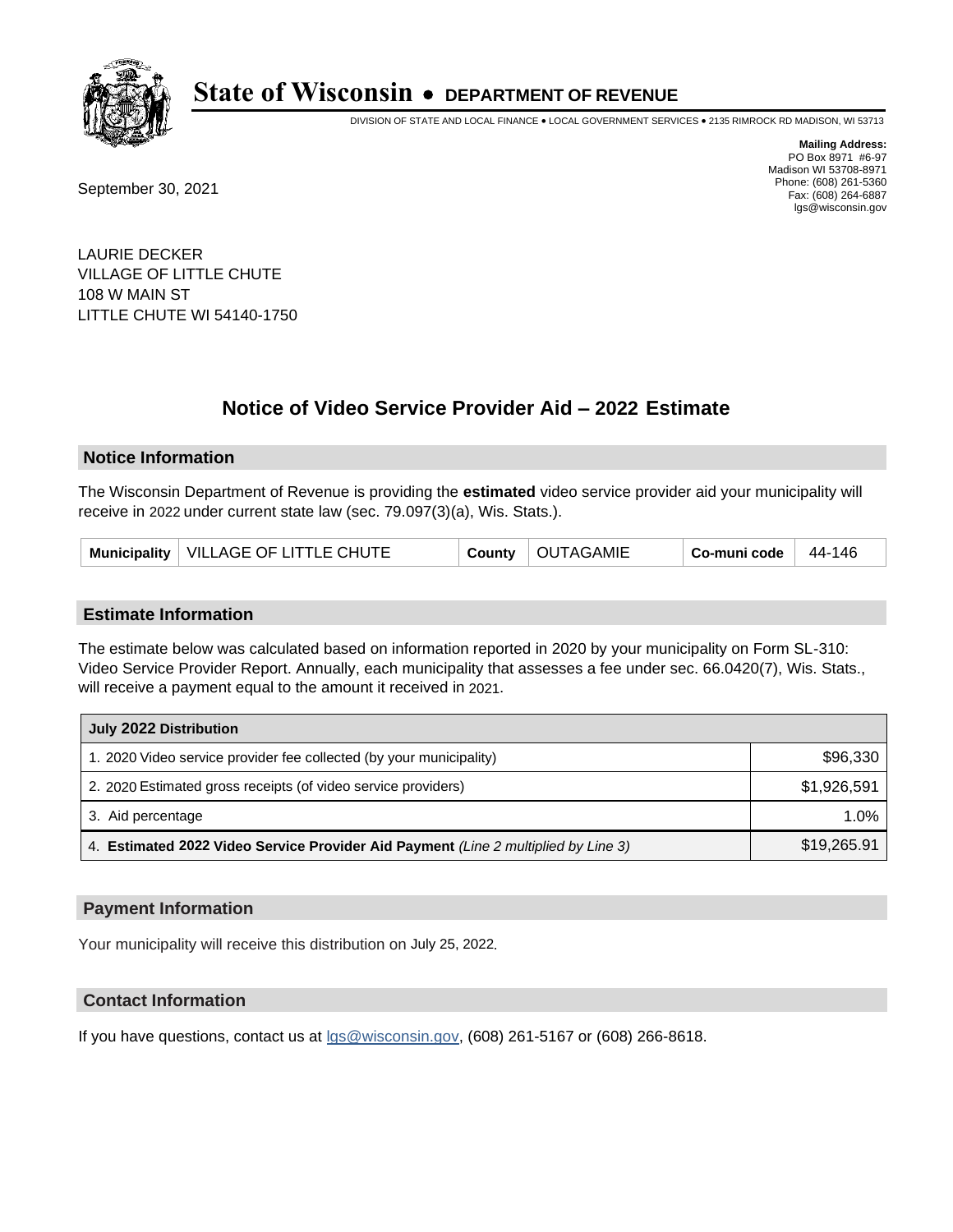

DIVISION OF STATE AND LOCAL FINANCE • LOCAL GOVERNMENT SERVICES • 2135 RIMROCK RD MADISON, WI 53713

September 30, 2021

**Mailing Address:** PO Box 8971 #6-97 Madison WI 53708-8971 Phone: (608) 261-5360 Fax: (608) 264-6887 lgs@wisconsin.gov

LAURIE SWEENEY VILLAGE OF SHIOCTON PO BOX 96, N5605 STATE HWY 76 SHIOCTON WI 54170-0096

# **Notice of Video Service Provider Aid - 2022 Estimate**

#### **Notice Information**

The Wisconsin Department of Revenue is providing the **estimated** video service provider aid your municipality will receive in 2022 under current state law (sec. 79.097(3)(a), Wis. Stats.).

| Municipality   VILLAGE OF SHIOCTON | County | OUTAGAMIE | Co-muni code | $44 - 181$ |
|------------------------------------|--------|-----------|--------------|------------|
|------------------------------------|--------|-----------|--------------|------------|

#### **Estimate Information**

The estimate below was calculated based on information reported in 2020 by your municipality on Form SL-310: Video Service Provider Report. Annually, each municipality that assesses a fee under sec. 66.0420(7), Wis. Stats., will receive a payment equal to the amount it received in 2021.

| July 2022 Distribution                                                             |            |  |
|------------------------------------------------------------------------------------|------------|--|
| 1. 2020 Video service provider fee collected (by your municipality)                | \$2,041    |  |
| 2. 2020 Estimated gross receipts (of video service providers)                      | \$204,119  |  |
| 3. Aid percentage                                                                  | $1.0\%$    |  |
| 4. Estimated 2022 Video Service Provider Aid Payment (Line 2 multiplied by Line 3) | \$2,041.19 |  |

#### **Payment Information**

Your municipality will receive this distribution on July 25, 2022.

## **Contact Information**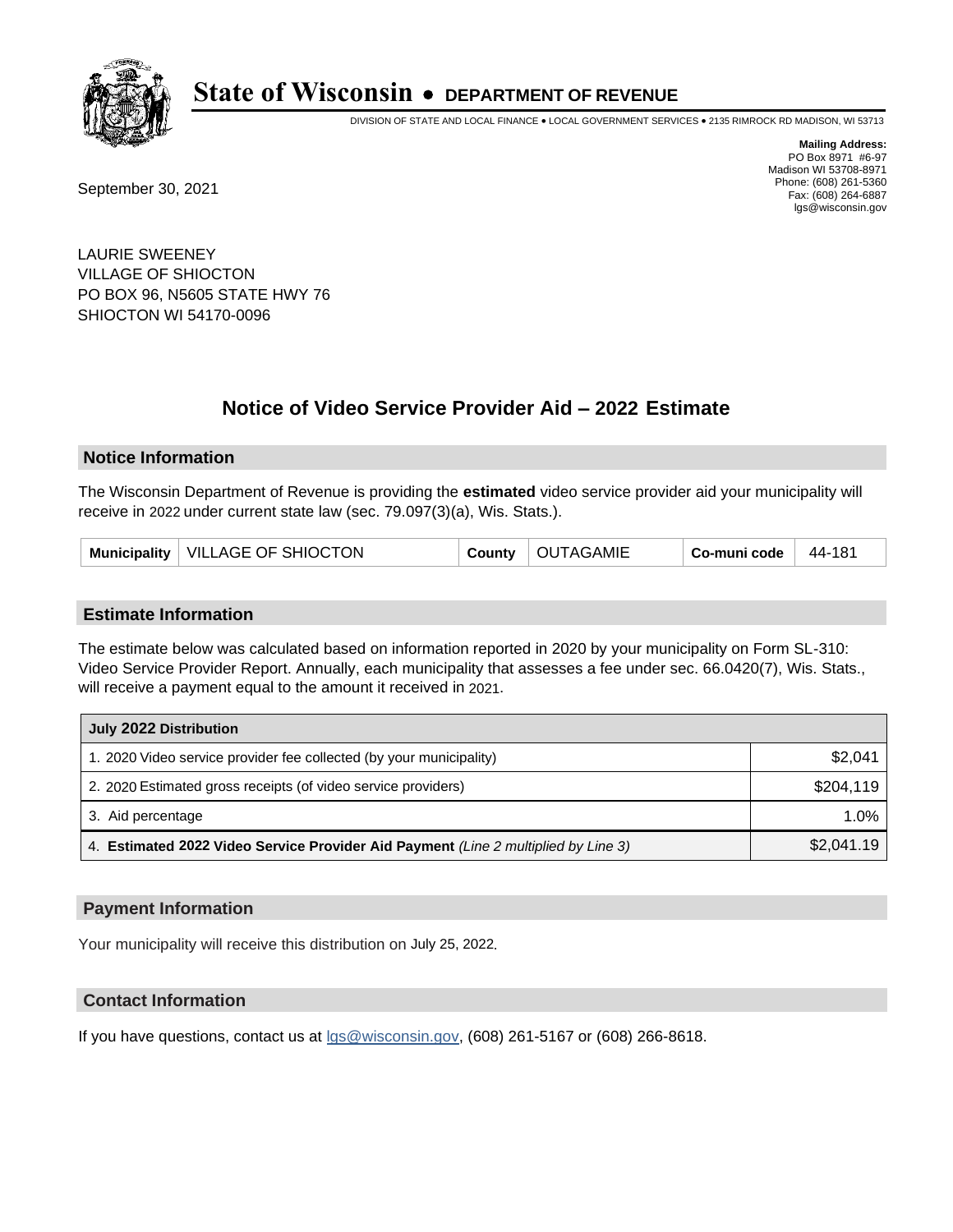

DIVISION OF STATE AND LOCAL FINANCE • LOCAL GOVERNMENT SERVICES • 2135 RIMROCK RD MADISON, WI 53713

September 30, 2021

**Mailing Address:** PO Box 8971 #6-97 Madison WI 53708-8971 Phone: (608) 261-5360 Fax: (608) 264-6887 lgs@wisconsin.gov

KAMI LYNCH CITY OF APPLETON 100 N APPLETON ST APPLETON WI 54911-4799

## **Notice of Video Service Provider Aid - 2022 Estimate**

#### **Notice Information**

The Wisconsin Department of Revenue is providing the **estimated** video service provider aid your municipality will receive in 2022 under current state law (sec. 79.097(3)(a), Wis. Stats.).

| Municipality   CITY OF APPLETON |  | County   OUTAGAMIE | Co-muni code | 44-201 |
|---------------------------------|--|--------------------|--------------|--------|
|---------------------------------|--|--------------------|--------------|--------|

#### **Estimate Information**

The estimate below was calculated based on information reported in 2020 by your municipality on Form SL-310: Video Service Provider Report. Annually, each municipality that assesses a fee under sec. 66.0420(7), Wis. Stats., will receive a payment equal to the amount it received in 2021.

| July 2022 Distribution                                                             |              |
|------------------------------------------------------------------------------------|--------------|
| 1. 2020 Video service provider fee collected (by your municipality)                | \$758,330    |
| 2. 2020 Estimated gross receipts (of video service providers)                      | \$15,166,582 |
| 3. Aid percentage                                                                  | 1.0%         |
| 4. Estimated 2022 Video Service Provider Aid Payment (Line 2 multiplied by Line 3) | \$151,665.82 |

#### **Payment Information**

Your municipality will receive this distribution on July 25, 2022.

## **Contact Information**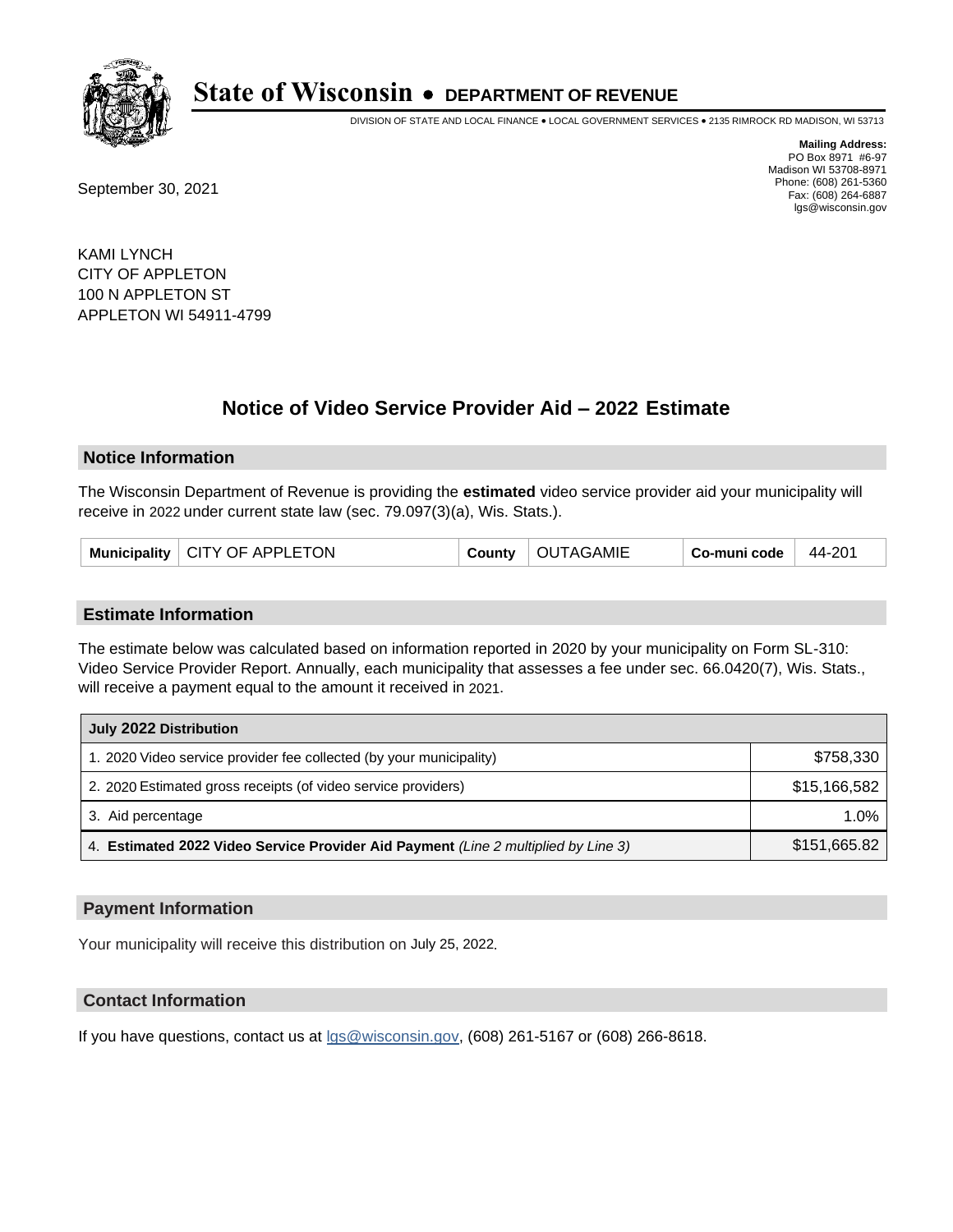

DIVISION OF STATE AND LOCAL FINANCE • LOCAL GOVERNMENT SERVICES • 2135 RIMROCK RD MADISON, WI 53713

September 30, 2021

**Mailing Address:** PO Box 8971 #6-97 Madison WI 53708-8971 Phone: (608) 261-5360 Fax: (608) 264-6887 lgs@wisconsin.gov

SALLY KENNEY CITY OF KAUKAUNA PO BOX 890, 144 W SECOND ST. KAUKAUNA WI 54130-0890

# **Notice of Video Service Provider Aid - 2022 Estimate**

#### **Notice Information**

The Wisconsin Department of Revenue is providing the **estimated** video service provider aid your municipality will receive in 2022 under current state law (sec. 79.097(3)(a), Wis. Stats.).

| Municipality   CITY OF KAUKAUNA |  | County   OUTAGAMIE | Co-muni code | 44-241 |
|---------------------------------|--|--------------------|--------------|--------|
|---------------------------------|--|--------------------|--------------|--------|

#### **Estimate Information**

The estimate below was calculated based on information reported in 2020 by your municipality on Form SL-310: Video Service Provider Report. Annually, each municipality that assesses a fee under sec. 66.0420(7), Wis. Stats., will receive a payment equal to the amount it received in 2021.

| July 2022 Distribution                                                             |             |
|------------------------------------------------------------------------------------|-------------|
| 1. 2020 Video service provider fee collected (by your municipality)                | \$145,006   |
| 2. 2020 Estimated gross receipts (of video service providers)                      | \$2,900,122 |
| 3. Aid percentage                                                                  | 1.0%        |
| 4. Estimated 2022 Video Service Provider Aid Payment (Line 2 multiplied by Line 3) | \$29,001.22 |

#### **Payment Information**

Your municipality will receive this distribution on July 25, 2022.

## **Contact Information**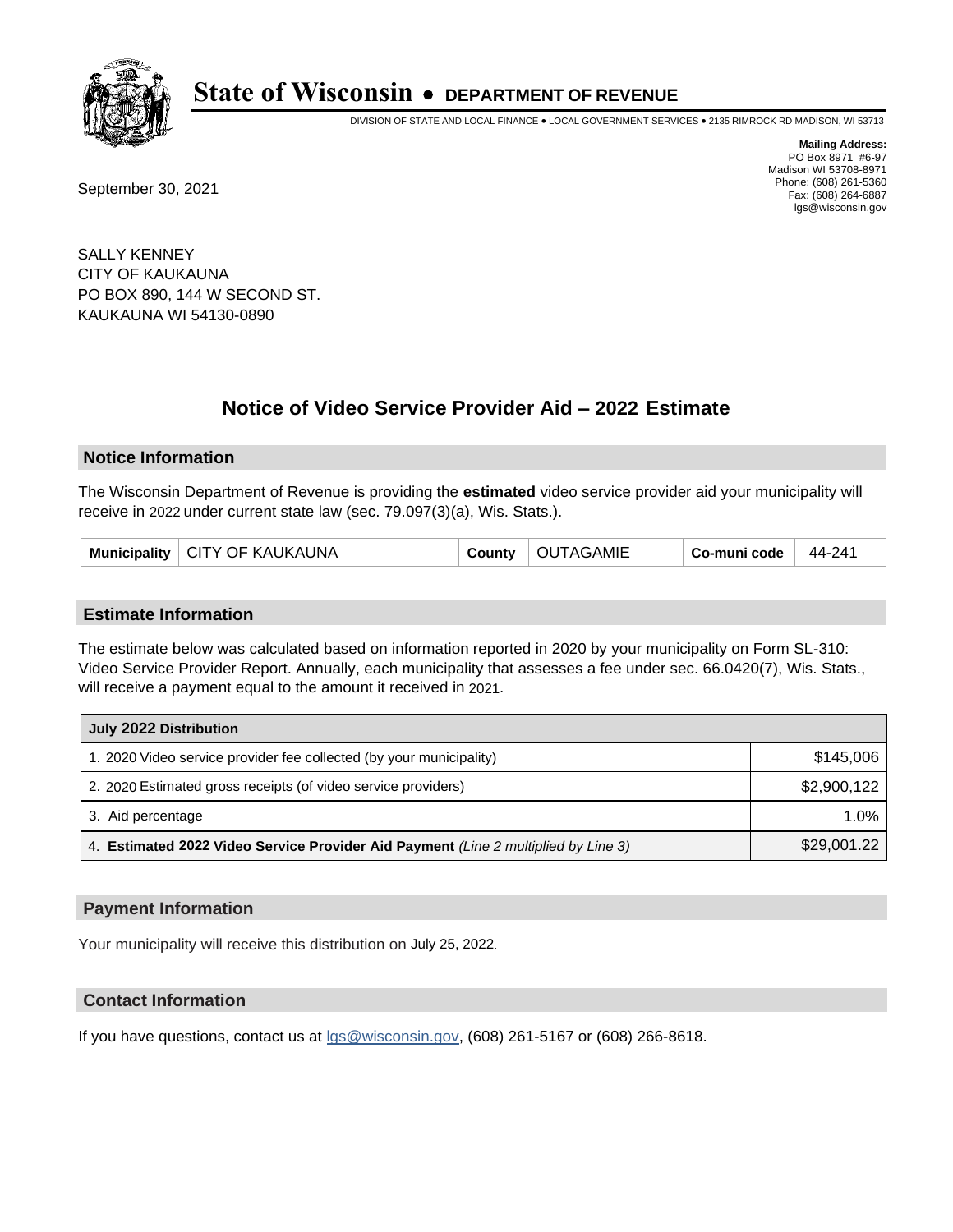

DIVISION OF STATE AND LOCAL FINANCE • LOCAL GOVERNMENT SERVICES • 2135 RIMROCK RD MADISON, WI 53713

September 30, 2021

**Mailing Address:** PO Box 8971 #6-97 Madison WI 53708-8971 Phone: (608) 261-5360 Fax: (608) 264-6887 lgs@wisconsin.gov

LORI THIEL CITY OF SEYMOUR 328 N MAIN ST SEYMOUR WI 54165

# **Notice of Video Service Provider Aid - 2022 Estimate**

#### **Notice Information**

The Wisconsin Department of Revenue is providing the **estimated** video service provider aid your municipality will receive in 2022 under current state law (sec. 79.097(3)(a), Wis. Stats.).

| Municipality   CITY OF SEYMOUR | County | OUTAGAMIE | Co-muni code | 44-281 |
|--------------------------------|--------|-----------|--------------|--------|
|--------------------------------|--------|-----------|--------------|--------|

#### **Estimate Information**

The estimate below was calculated based on information reported in 2020 by your municipality on Form SL-310: Video Service Provider Report. Annually, each municipality that assesses a fee under sec. 66.0420(7), Wis. Stats., will receive a payment equal to the amount it received in 2021.

| July 2022 Distribution                                                             |            |
|------------------------------------------------------------------------------------|------------|
| 1. 2020 Video service provider fee collected (by your municipality)                | \$23,965   |
| 2. 2020 Estimated gross receipts (of video service providers)                      | \$798.826  |
| 3. Aid percentage                                                                  | 1.0%       |
| 4. Estimated 2022 Video Service Provider Aid Payment (Line 2 multiplied by Line 3) | \$7,988.26 |

#### **Payment Information**

Your municipality will receive this distribution on July 25, 2022.

## **Contact Information**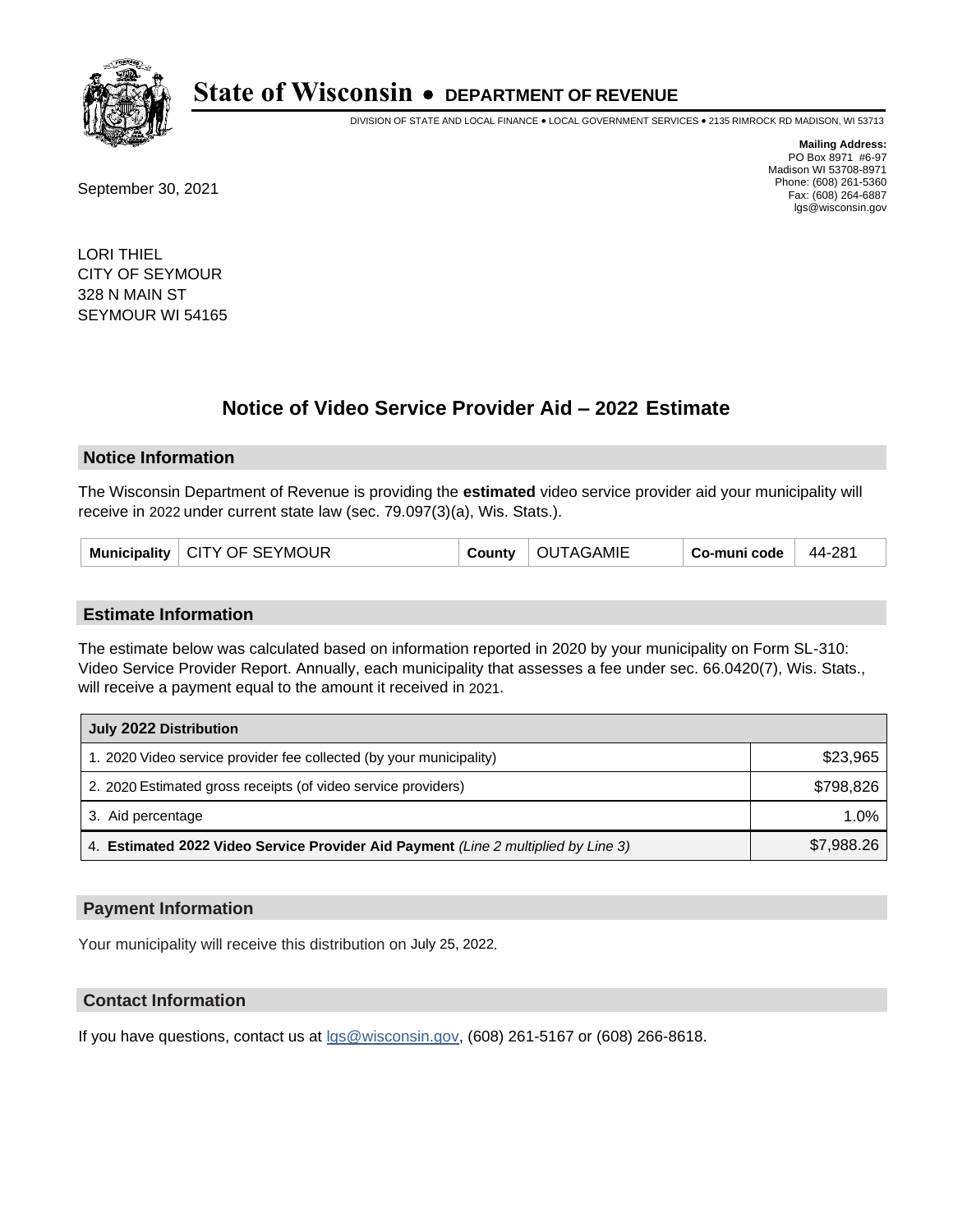

DIVISION OF STATE AND LOCAL FINANCE • LOCAL GOVERNMENT SERVICES • 2135 RIMROCK RD MADISON, WI 53713

September 30, 2021

**Mailing Address:** PO Box 8971 #6-97 Madison WI 53708-8971 Phone: (608) 261-5360 Fax: (608) 264-6887 lgs@wisconsin.gov

GINGER MURPHY TOWN OF BELGIUM 5698 LAKE CHURCH RD BELGIUM WI 53004

## **Notice of Video Service Provider Aid - 2022 Estimate**

#### **Notice Information**

The Wisconsin Department of Revenue is providing the **estimated** video service provider aid your municipality will receive in 2022 under current state law (sec. 79.097(3)(a), Wis. Stats.).

| Municipality   TOWN OF BELGIUM | County | <b>OZAUKEE</b> | Co-muni code | 45-002 |
|--------------------------------|--------|----------------|--------------|--------|
|--------------------------------|--------|----------------|--------------|--------|

#### **Estimate Information**

The estimate below was calculated based on information reported in 2020 by your municipality on Form SL-310: Video Service Provider Report. Annually, each municipality that assesses a fee under sec. 66.0420(7), Wis. Stats., will receive a payment equal to the amount it received in 2021.

| July 2022 Distribution                                                             |            |
|------------------------------------------------------------------------------------|------------|
| 1. 2020 Video service provider fee collected (by your municipality)                | \$7,373    |
| 2. 2020 Estimated gross receipts (of video service providers)                      | \$245.781  |
| 3. Aid percentage                                                                  | $1.0\%$    |
| 4. Estimated 2022 Video Service Provider Aid Payment (Line 2 multiplied by Line 3) | \$2,457.81 |

#### **Payment Information**

Your municipality will receive this distribution on July 25, 2022.

## **Contact Information**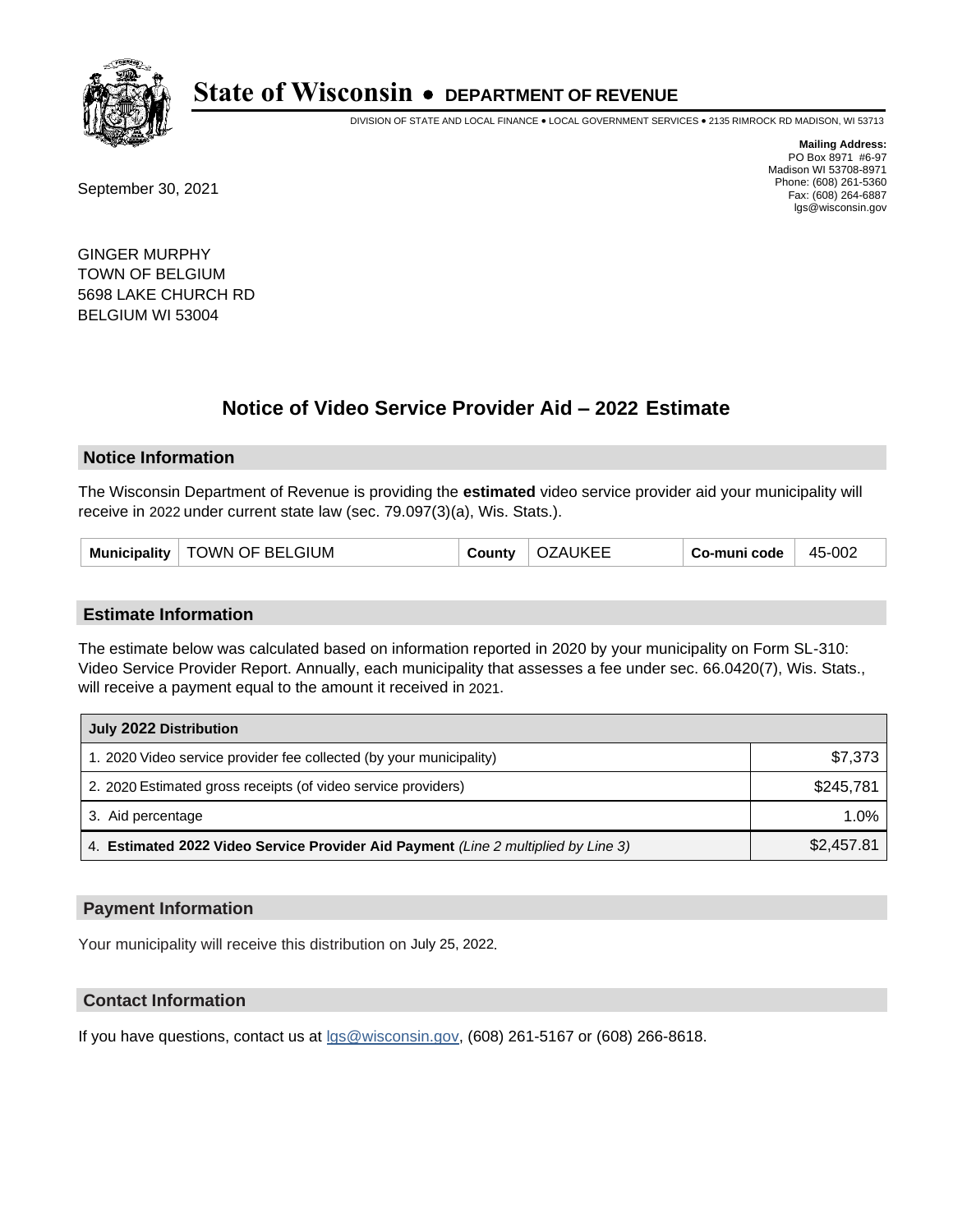

DIVISION OF STATE AND LOCAL FINANCE • LOCAL GOVERNMENT SERVICES • 2135 RIMROCK RD MADISON, WI 53713

September 30, 2021

**Mailing Address:** PO Box 8971 #6-97 Madison WI 53708-8971 Phone: (608) 261-5360 Fax: (608) 264-6887 lgs@wisconsin.gov

JACK JOHNSTON TOWN OF CEDARBURG 1293 WASHINGTON AVE CEDARBURG WI 53012-9304

## **Notice of Video Service Provider Aid - 2022 Estimate**

#### **Notice Information**

The Wisconsin Department of Revenue is providing the **estimated** video service provider aid your municipality will receive in 2022 under current state law (sec. 79.097(3)(a), Wis. Stats.).

|  | Municipality   TOWN OF CEDARBURG | County | <b>OZAUKEE</b> | Co-muni code | 45-004 |
|--|----------------------------------|--------|----------------|--------------|--------|
|--|----------------------------------|--------|----------------|--------------|--------|

#### **Estimate Information**

The estimate below was calculated based on information reported in 2020 by your municipality on Form SL-310: Video Service Provider Report. Annually, each municipality that assesses a fee under sec. 66.0420(7), Wis. Stats., will receive a payment equal to the amount it received in 2021.

| July 2022 Distribution                                                             |             |
|------------------------------------------------------------------------------------|-------------|
| 1. 2020 Video service provider fee collected (by your municipality)                | \$46,610    |
| 2. 2020 Estimated gross receipts (of video service providers)                      | \$1.547.814 |
| 3. Aid percentage                                                                  | $1.0\%$     |
| 4. Estimated 2022 Video Service Provider Aid Payment (Line 2 multiplied by Line 3) | \$15,478.14 |

#### **Payment Information**

Your municipality will receive this distribution on July 25, 2022.

## **Contact Information**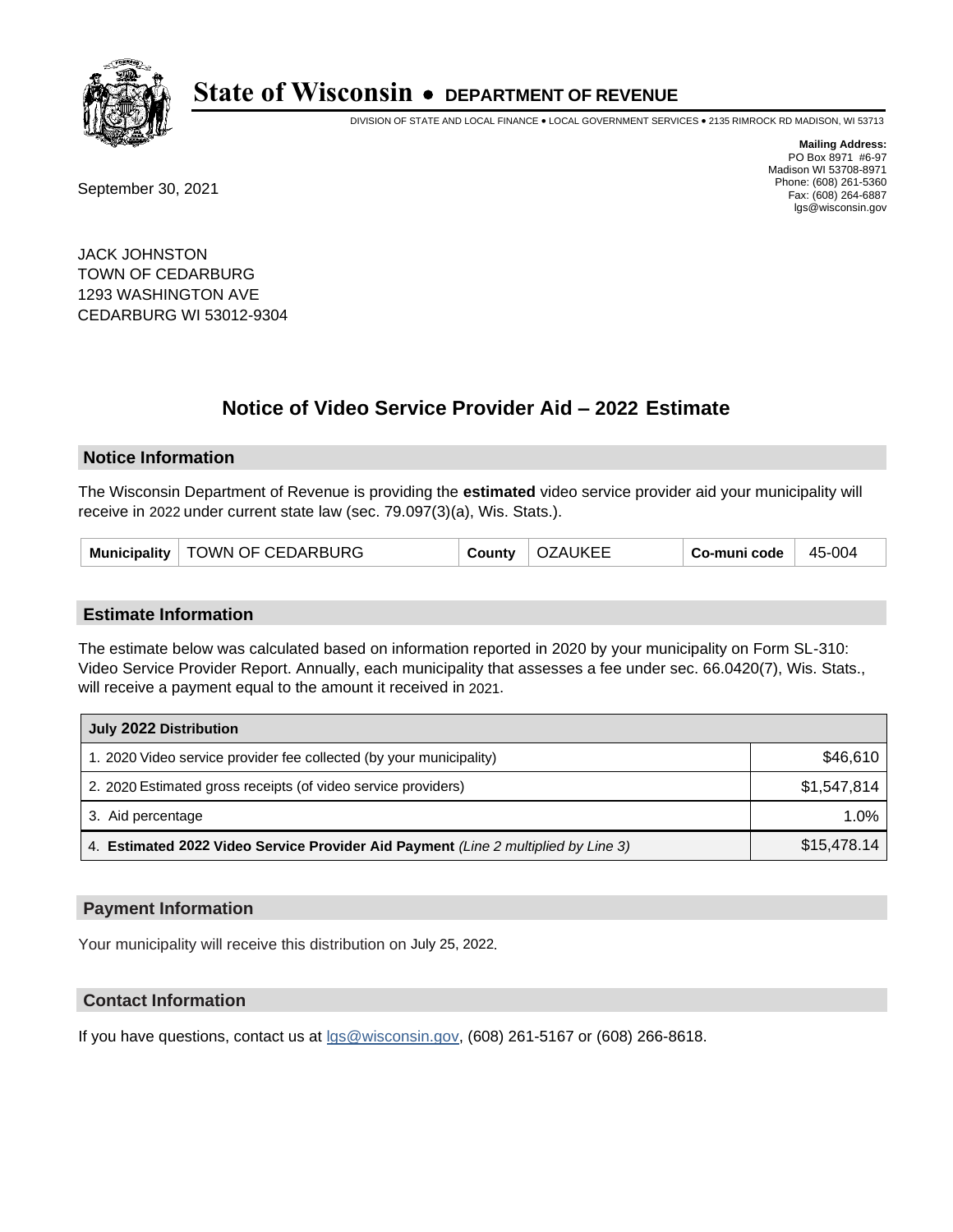

DIVISION OF STATE AND LOCAL FINANCE • LOCAL GOVERNMENT SERVICES • 2135 RIMROCK RD MADISON, WI 53713

September 30, 2021

**Mailing Address:** PO Box 8971 #6-97 Madison WI 53708-8971 Phone: (608) 261-5360 Fax: (608) 264-6887 lgs@wisconsin.gov

ROBERT EICHNER TOWN OF FREDONIA 242 FREDONIA AVE., PO BOX 12 FREDONIA WI 53021-0012

## **Notice of Video Service Provider Aid - 2022 Estimate**

#### **Notice Information**

The Wisconsin Department of Revenue is providing the **estimated** video service provider aid your municipality will receive in 2022 under current state law (sec. 79.097(3)(a), Wis. Stats.).

| Municipality   TOWN OF FREDONIA | County | <b>OZAUKEE</b> | Co-muni code | 45-006 |
|---------------------------------|--------|----------------|--------------|--------|
|---------------------------------|--------|----------------|--------------|--------|

#### **Estimate Information**

The estimate below was calculated based on information reported in 2020 by your municipality on Form SL-310: Video Service Provider Report. Annually, each municipality that assesses a fee under sec. 66.0420(7), Wis. Stats., will receive a payment equal to the amount it received in 2021.

| July 2022 Distribution                                                             |            |
|------------------------------------------------------------------------------------|------------|
| 1. 2020 Video service provider fee collected (by your municipality)                | \$7,689    |
| 2. 2020 Estimated gross receipts (of video service providers)                      | \$153.792  |
| 3. Aid percentage                                                                  | $1.0\%$    |
| 4. Estimated 2022 Video Service Provider Aid Payment (Line 2 multiplied by Line 3) | \$1,537.92 |

#### **Payment Information**

Your municipality will receive this distribution on July 25, 2022.

## **Contact Information**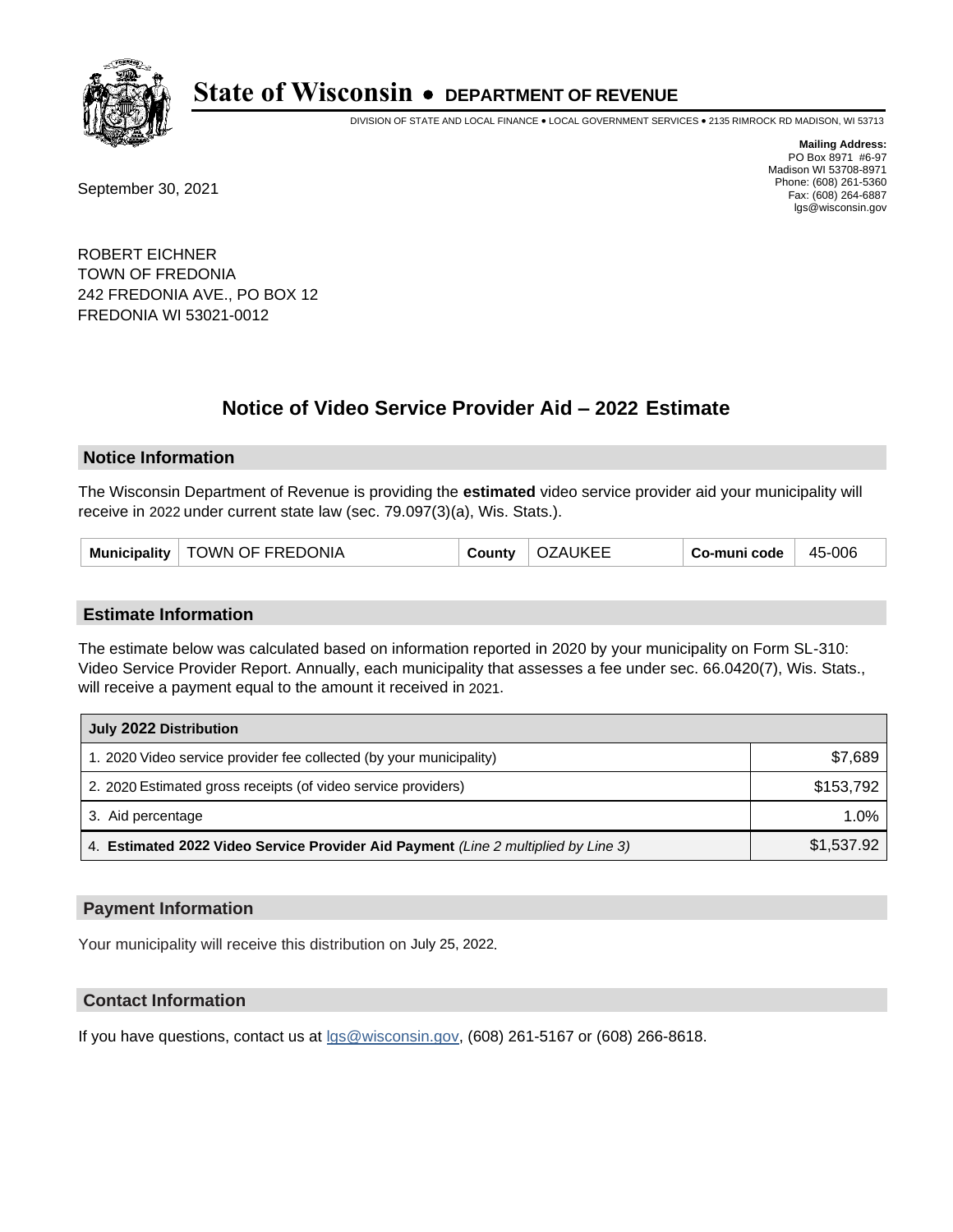

DIVISION OF STATE AND LOCAL FINANCE • LOCAL GOVERNMENT SERVICES • 2135 RIMROCK RD MADISON, WI 53713

September 30, 2021

**Mailing Address:** PO Box 8971 #6-97 Madison WI 53708-8971 Phone: (608) 261-5360 Fax: (608) 264-6887 lgs@wisconsin.gov

SARA JACOBY TOWN OF GRAFTON PO BOX 143, 1102 BRIDGE ST. GRAFTON WI 53024-0143

# **Notice of Video Service Provider Aid - 2022 Estimate**

### **Notice Information**

The Wisconsin Department of Revenue is providing the **estimated** video service provider aid your municipality will receive in 2022 under current state law (sec. 79.097(3)(a), Wis. Stats.).

| Municipality   TOWN OF GRAFTON | County | <b>OZAUKEE</b> | Co-muni code | 45-008 |
|--------------------------------|--------|----------------|--------------|--------|
|--------------------------------|--------|----------------|--------------|--------|

#### **Estimate Information**

The estimate below was calculated based on information reported in 2020 by your municipality on Form SL-310: Video Service Provider Report. Annually, each municipality that assesses a fee under sec. 66.0420(7), Wis. Stats., will receive a payment equal to the amount it received in 2021.

| July 2022 Distribution                                                             |             |
|------------------------------------------------------------------------------------|-------------|
| 1. 2020 Video service provider fee collected (by your municipality)                | \$55,139    |
| 2. 2020 Estimated gross receipts (of video service providers)                      | \$1,102,786 |
| 3. Aid percentage                                                                  | $1.0\%$     |
| 4. Estimated 2022 Video Service Provider Aid Payment (Line 2 multiplied by Line 3) | \$11,027.86 |

#### **Payment Information**

Your municipality will receive this distribution on July 25, 2022.

## **Contact Information**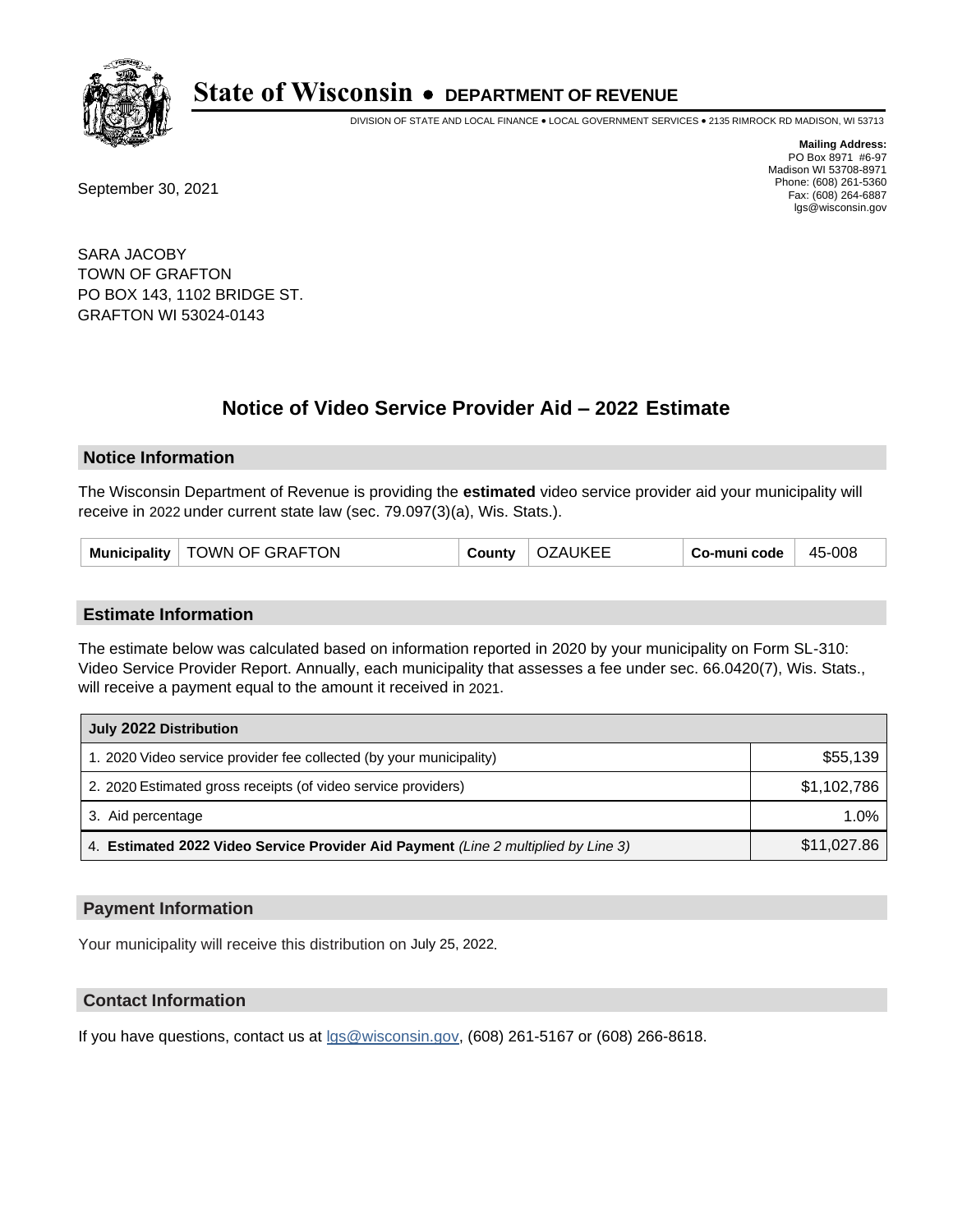

DIVISION OF STATE AND LOCAL FINANCE • LOCAL GOVERNMENT SERVICES • 2135 RIMROCK RD MADISON, WI 53713

September 30, 2021

**Mailing Address:** PO Box 8971 #6-97 Madison WI 53708-8971 Phone: (608) 261-5360 Fax: (608) 264-6887 lgs@wisconsin.gov

JULIE LESAR VILLAGE OF BELGIUM 104 PETER THEIN AVE BELGIUM WI 53004

## **Notice of Video Service Provider Aid - 2022 Estimate**

#### **Notice Information**

The Wisconsin Department of Revenue is providing the **estimated** video service provider aid your municipality will receive in 2022 under current state law (sec. 79.097(3)(a), Wis. Stats.).

| Municipality   VILLAGE OF BELGIUM | County | <b>OZAUKEE</b> | Co-muni code | 45-106 |
|-----------------------------------|--------|----------------|--------------|--------|
|-----------------------------------|--------|----------------|--------------|--------|

#### **Estimate Information**

The estimate below was calculated based on information reported in 2020 by your municipality on Form SL-310: Video Service Provider Report. Annually, each municipality that assesses a fee under sec. 66.0420(7), Wis. Stats., will receive a payment equal to the amount it received in 2021.

| July 2022 Distribution                                                             |            |
|------------------------------------------------------------------------------------|------------|
| 1. 2020 Video service provider fee collected (by your municipality)                | \$23,634   |
| 2. 2020 Estimated gross receipts (of video service providers)                      | \$472.676  |
| 3. Aid percentage                                                                  | 1.0%       |
| 4. Estimated 2022 Video Service Provider Aid Payment (Line 2 multiplied by Line 3) | \$4,726.76 |

#### **Payment Information**

Your municipality will receive this distribution on July 25, 2022.

## **Contact Information**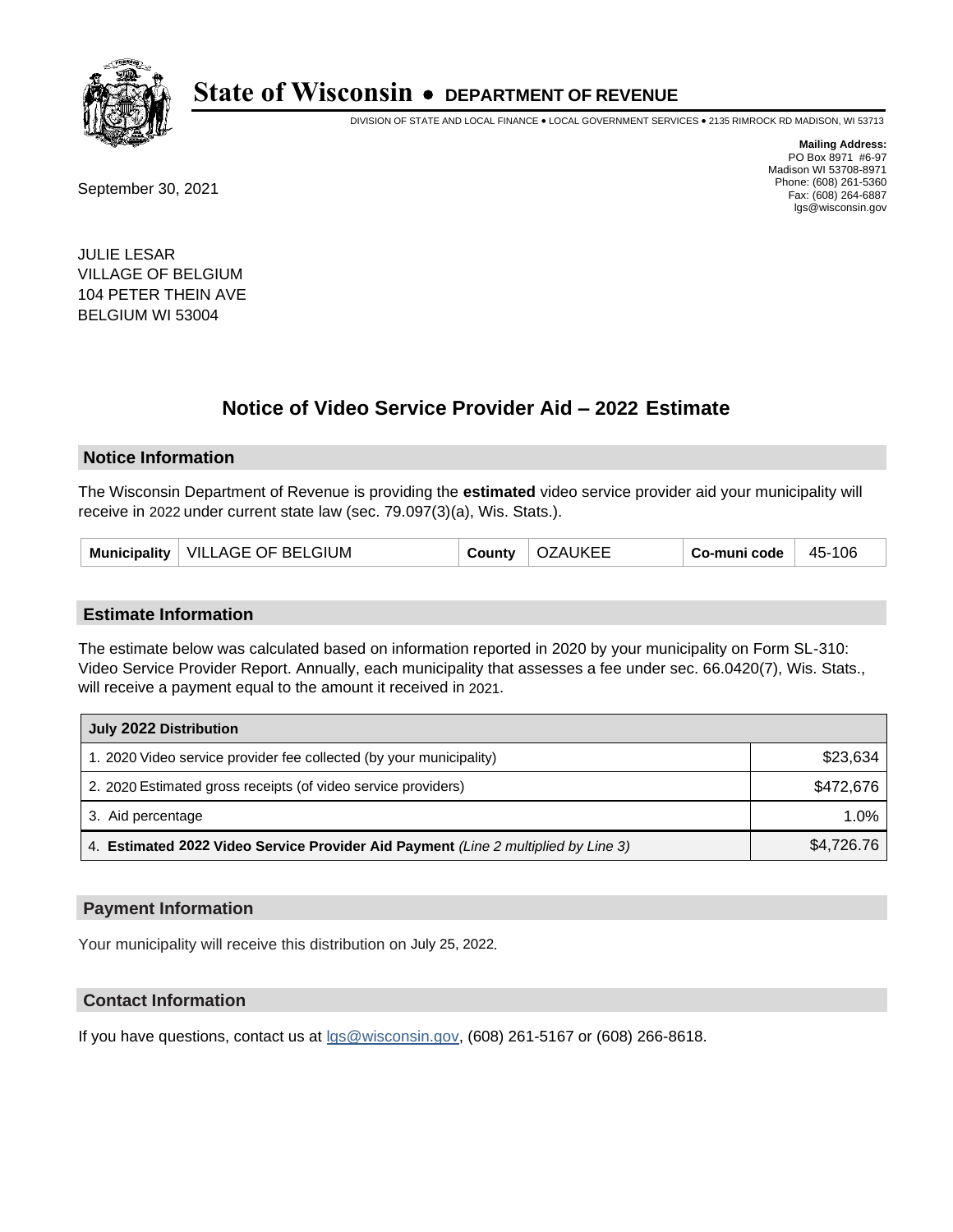

DIVISION OF STATE AND LOCAL FINANCE • LOCAL GOVERNMENT SERVICES • 2135 RIMROCK RD MADISON, WI 53713

September 30, 2021

**Mailing Address:** PO Box 8971 #6-97 Madison WI 53708-8971 Phone: (608) 261-5360 Fax: (608) 264-6887 lgs@wisconsin.gov

SANDRA TRETOW VILLAGE OF FREDONIA 242 FREDONIA AVE. PO BOX 159 FREDONIA WI 53021-9401

# **Notice of Video Service Provider Aid - 2022 Estimate**

#### **Notice Information**

The Wisconsin Department of Revenue is providing the **estimated** video service provider aid your municipality will receive in 2022 under current state law (sec. 79.097(3)(a), Wis. Stats.).

| Municipality   VILLAGE OF FREDONIA | County | <b>OZAUKEE</b> | Co-muni code | 45-126 |
|------------------------------------|--------|----------------|--------------|--------|
|------------------------------------|--------|----------------|--------------|--------|

#### **Estimate Information**

The estimate below was calculated based on information reported in 2020 by your municipality on Form SL-310: Video Service Provider Report. Annually, each municipality that assesses a fee under sec. 66.0420(7), Wis. Stats., will receive a payment equal to the amount it received in 2021.

| July 2022 Distribution                                                             |            |
|------------------------------------------------------------------------------------|------------|
| 1. 2020 Video service provider fee collected (by your municipality)                | \$25,293   |
| 2. 2020 Estimated gross receipts (of video service providers)                      | \$505.869  |
| 3. Aid percentage                                                                  | 1.0%       |
| 4. Estimated 2022 Video Service Provider Aid Payment (Line 2 multiplied by Line 3) | \$5,058.69 |

#### **Payment Information**

Your municipality will receive this distribution on July 25, 2022.

## **Contact Information**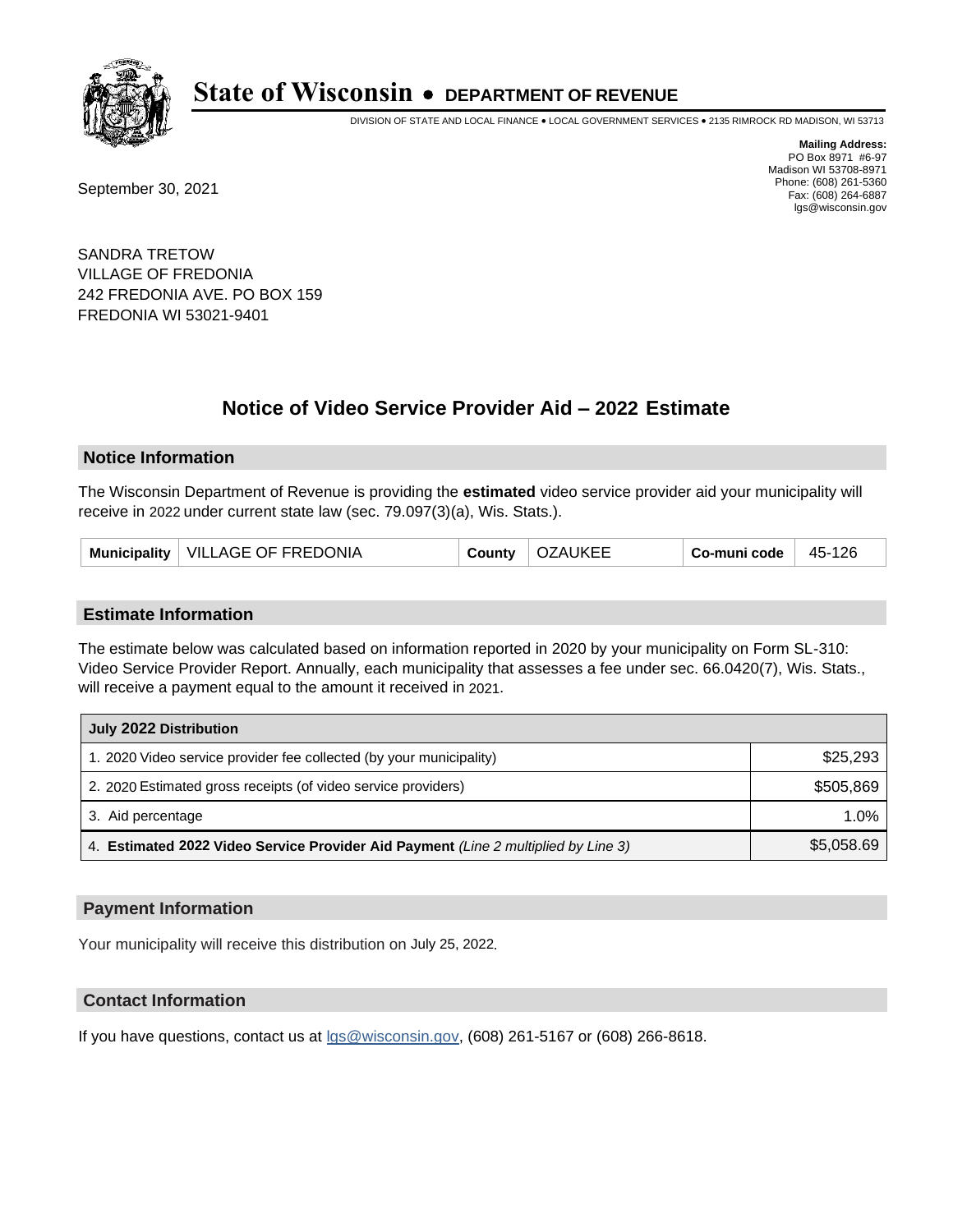

DIVISION OF STATE AND LOCAL FINANCE • LOCAL GOVERNMENT SERVICES • 2135 RIMROCK RD MADISON, WI 53713

September 30, 2021

**Mailing Address:** PO Box 8971 #6-97 Madison WI 53708-8971 Phone: (608) 261-5360 Fax: (608) 264-6887 lgs@wisconsin.gov

KAITY OLSEN VILLAGE OF GRAFTON 860 BADGER CIRCLE GRAFTON WI 53024

## **Notice of Video Service Provider Aid - 2022 Estimate**

#### **Notice Information**

The Wisconsin Department of Revenue is providing the **estimated** video service provider aid your municipality will receive in 2022 under current state law (sec. 79.097(3)(a), Wis. Stats.).

|  | Municipality   VILLAGE OF GRAFTON | County | <b>OZAUKEE</b> | Co-muni code | 45-131 |
|--|-----------------------------------|--------|----------------|--------------|--------|
|--|-----------------------------------|--------|----------------|--------------|--------|

#### **Estimate Information**

The estimate below was calculated based on information reported in 2020 by your municipality on Form SL-310: Video Service Provider Report. Annually, each municipality that assesses a fee under sec. 66.0420(7), Wis. Stats., will receive a payment equal to the amount it received in 2021.

| July 2022 Distribution                                                             |             |
|------------------------------------------------------------------------------------|-------------|
| 1. 2020 Video service provider fee collected (by your municipality)                | \$151,976   |
| 2. 2020 Estimated gross receipts (of video service providers)                      | \$3,039,512 |
| 3. Aid percentage                                                                  | $1.0\%$     |
| 4. Estimated 2022 Video Service Provider Aid Payment (Line 2 multiplied by Line 3) | \$30,395.12 |

### **Payment Information**

Your municipality will receive this distribution on July 25, 2022.

## **Contact Information**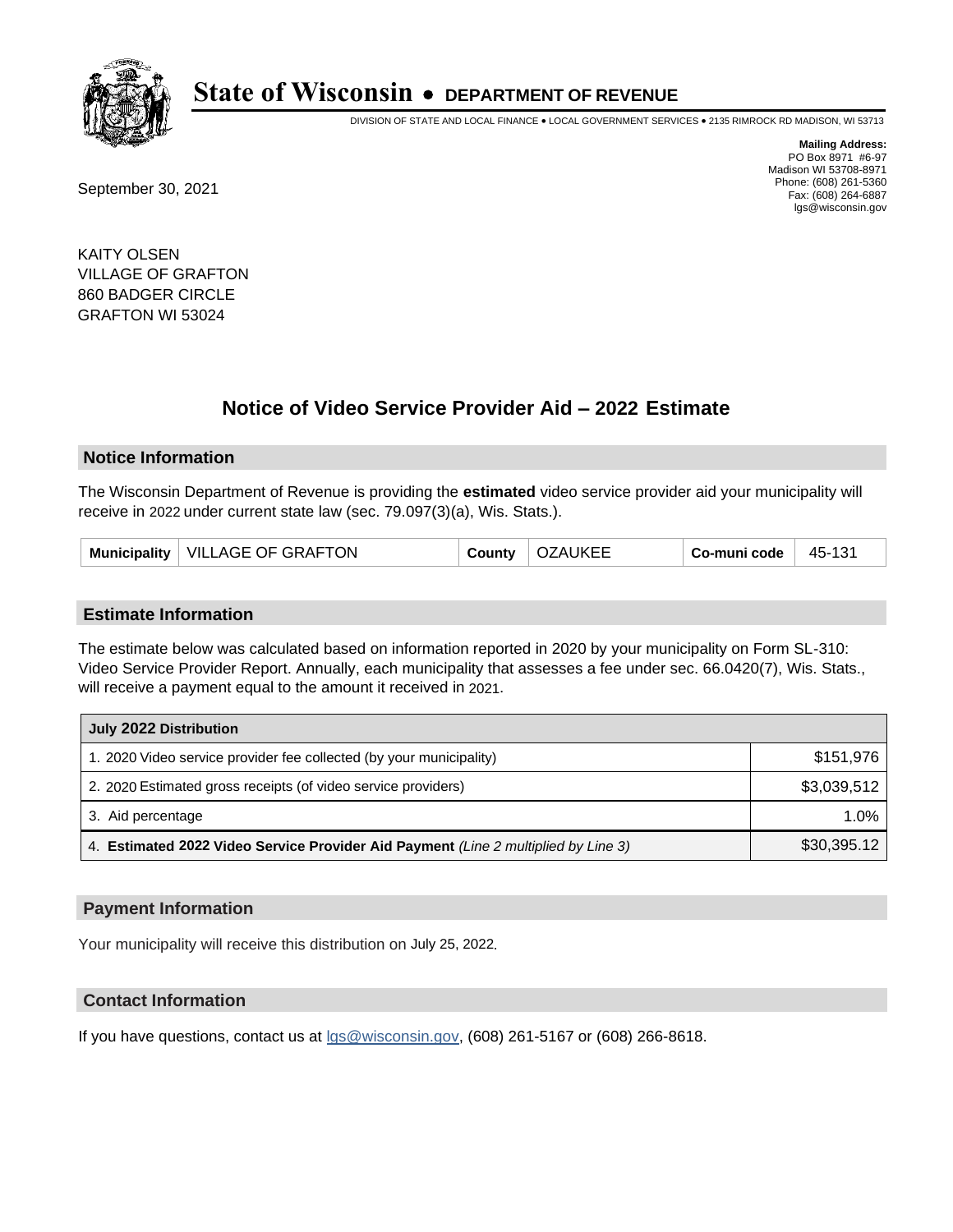

DIVISION OF STATE AND LOCAL FINANCE • LOCAL GOVERNMENT SERVICES • 2135 RIMROCK RD MADISON, WI 53713

September 30, 2021

**Mailing Address:** PO Box 8971 #6-97 Madison WI 53708-8971 Phone: (608) 261-5360 Fax: (608) 264-6887 lgs@wisconsin.gov

MARY BAUMANN VILLAGE OF SAUKVILLE 639 E GREEN BAY AVE SAUKVILLE WI 53080-2013

# **Notice of Video Service Provider Aid - 2022 Estimate**

#### **Notice Information**

The Wisconsin Department of Revenue is providing the **estimated** video service provider aid your municipality will receive in 2022 under current state law (sec. 79.097(3)(a), Wis. Stats.).

| Municipality   VILLAGE OF SAUKVILLE | County | <b>OZAUKEE</b> | Co-muni code | 45-181 |
|-------------------------------------|--------|----------------|--------------|--------|
|-------------------------------------|--------|----------------|--------------|--------|

#### **Estimate Information**

The estimate below was calculated based on information reported in 2020 by your municipality on Form SL-310: Video Service Provider Report. Annually, each municipality that assesses a fee under sec. 66.0420(7), Wis. Stats., will receive a payment equal to the amount it received in 2021.

| July 2022 Distribution                                                             |            |
|------------------------------------------------------------------------------------|------------|
| 1. 2020 Video service provider fee collected (by your municipality)                | \$48.708   |
| 2. 2020 Estimated gross receipts (of video service providers)                      | \$963,206  |
| 3. Aid percentage                                                                  | 1.0%       |
| 4. Estimated 2022 Video Service Provider Aid Payment (Line 2 multiplied by Line 3) | \$9,632.06 |

#### **Payment Information**

Your municipality will receive this distribution on July 25, 2022.

## **Contact Information**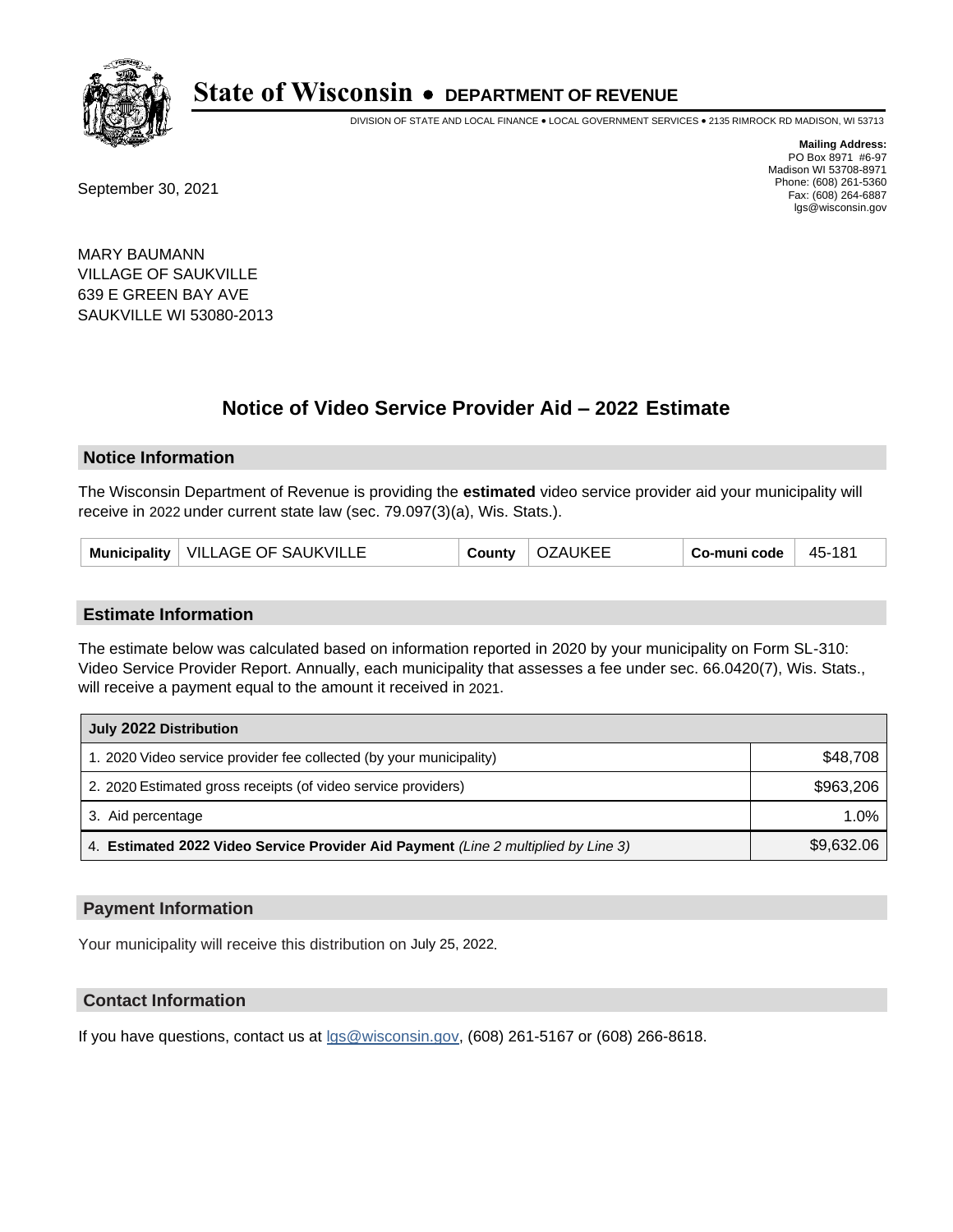

DIVISION OF STATE AND LOCAL FINANCE • LOCAL GOVERNMENT SERVICES • 2135 RIMROCK RD MADISON, WI 53713

September 30, 2021

**Mailing Address:** PO Box 8971 #6-97 Madison WI 53708-8971 Phone: (608) 261-5360 Fax: (608) 264-6887 lgs@wisconsin.gov

AMY LANGLOIS VILLAGE OF THIENSVILLE 250 ELM ST THIENSVILLE WI 53092-1602

## **Notice of Video Service Provider Aid - 2022 Estimate**

### **Notice Information**

The Wisconsin Department of Revenue is providing the **estimated** video service provider aid your municipality will receive in 2022 under current state law (sec. 79.097(3)(a), Wis. Stats.).

| Municipality   VILLAGE OF THIENSVILLE<br>County | OZAUKEE | Co-muni code | 45-186 |
|-------------------------------------------------|---------|--------------|--------|
|-------------------------------------------------|---------|--------------|--------|

#### **Estimate Information**

The estimate below was calculated based on information reported in 2020 by your municipality on Form SL-310: Video Service Provider Report. Annually, each municipality that assesses a fee under sec. 66.0420(7), Wis. Stats., will receive a payment equal to the amount it received in 2021.

| July 2022 Distribution                                                             |            |
|------------------------------------------------------------------------------------|------------|
| 1. 2020 Video service provider fee collected (by your municipality)                | \$28,413   |
| 2. 2020 Estimated gross receipts (of video service providers)                      | \$947,083  |
| 3. Aid percentage                                                                  | 1.0%       |
| 4. Estimated 2022 Video Service Provider Aid Payment (Line 2 multiplied by Line 3) | \$9,470.83 |

#### **Payment Information**

Your municipality will receive this distribution on July 25, 2022.

## **Contact Information**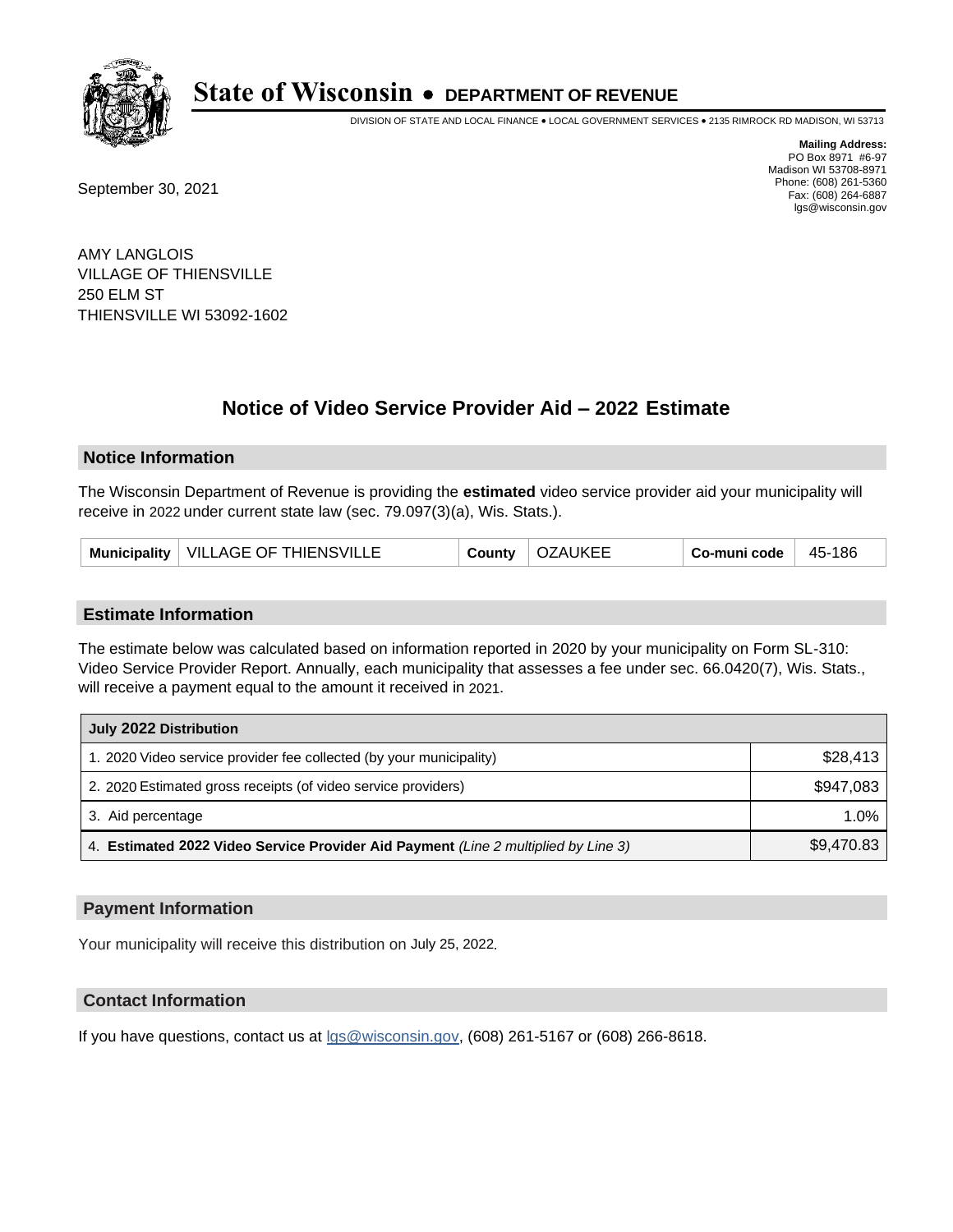

DIVISION OF STATE AND LOCAL FINANCE • LOCAL GOVERNMENT SERVICES • 2135 RIMROCK RD MADISON, WI 53713

September 30, 2021

**Mailing Address:** PO Box 8971 #6-97 Madison WI 53708-8971 Phone: (608) 261-5360 Fax: (608) 264-6887 lgs@wisconsin.gov

TRACIE SETTE CITY OF CEDARBURG W63N645 WASHINGTON AVE CEDARBURG WI 53012-0049

## **Notice of Video Service Provider Aid - 2022 Estimate**

#### **Notice Information**

The Wisconsin Department of Revenue is providing the **estimated** video service provider aid your municipality will receive in 2022 under current state law (sec. 79.097(3)(a), Wis. Stats.).

| Municipality   CITY OF CEDARBURG | County | <b>OZAUKEE</b> | Co-muni code | $+45-21$ |
|----------------------------------|--------|----------------|--------------|----------|
|----------------------------------|--------|----------------|--------------|----------|

#### **Estimate Information**

The estimate below was calculated based on information reported in 2020 by your municipality on Form SL-310: Video Service Provider Report. Annually, each municipality that assesses a fee under sec. 66.0420(7), Wis. Stats., will receive a payment equal to the amount it received in 2021.

| July 2022 Distribution                                                             |             |
|------------------------------------------------------------------------------------|-------------|
| 1. 2020 Video service provider fee collected (by your municipality)                | \$147.924   |
| 2. 2020 Estimated gross receipts (of video service providers)                      | \$2,958,491 |
| 3. Aid percentage                                                                  | 1.0%        |
| 4. Estimated 2022 Video Service Provider Aid Payment (Line 2 multiplied by Line 3) | \$29,584.91 |

#### **Payment Information**

Your municipality will receive this distribution on July 25, 2022.

## **Contact Information**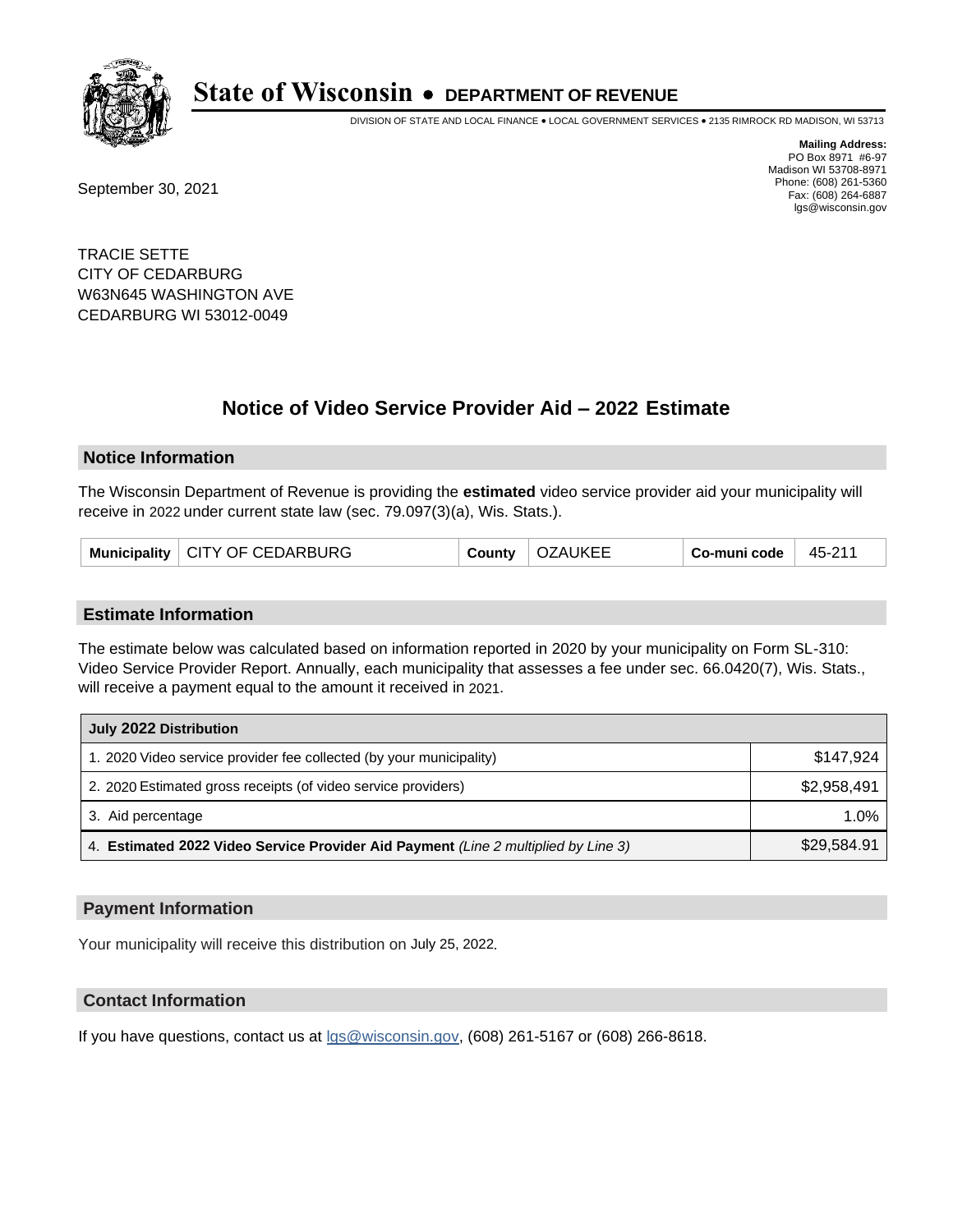

DIVISION OF STATE AND LOCAL FINANCE • LOCAL GOVERNMENT SERVICES • 2135 RIMROCK RD MADISON, WI 53713

September 30, 2021

**Mailing Address:** PO Box 8971 #6-97 Madison WI 53708-8971 Phone: (608) 261-5360 Fax: (608) 264-6887 lgs@wisconsin.gov

CAROLINE FOCHS CITY OF MEQUON 11333 N CEDARBURG RD MEQUON WI 53092-1930

## **Notice of Video Service Provider Aid - 2022 Estimate**

#### **Notice Information**

The Wisconsin Department of Revenue is providing the **estimated** video service provider aid your municipality will receive in 2022 under current state law (sec. 79.097(3)(a), Wis. Stats.).

|  | Municipality   CITY OF MEQUON | County | <b>OZAUKEE</b> | Co-muni code | 45-255 |
|--|-------------------------------|--------|----------------|--------------|--------|
|--|-------------------------------|--------|----------------|--------------|--------|

#### **Estimate Information**

The estimate below was calculated based on information reported in 2020 by your municipality on Form SL-310: Video Service Provider Report. Annually, each municipality that assesses a fee under sec. 66.0420(7), Wis. Stats., will receive a payment equal to the amount it received in 2021.

| July 2022 Distribution                                                             |             |  |  |  |
|------------------------------------------------------------------------------------|-------------|--|--|--|
| 1. 2020 Video service provider fee collected (by your municipality)                | \$382,273   |  |  |  |
| 2. 2020 Estimated gross receipts (of video service providers)                      | \$7.645.455 |  |  |  |
| 3. Aid percentage                                                                  | $1.0\%$     |  |  |  |
| 4. Estimated 2022 Video Service Provider Aid Payment (Line 2 multiplied by Line 3) | \$76,454.55 |  |  |  |

#### **Payment Information**

Your municipality will receive this distribution on July 25, 2022.

## **Contact Information**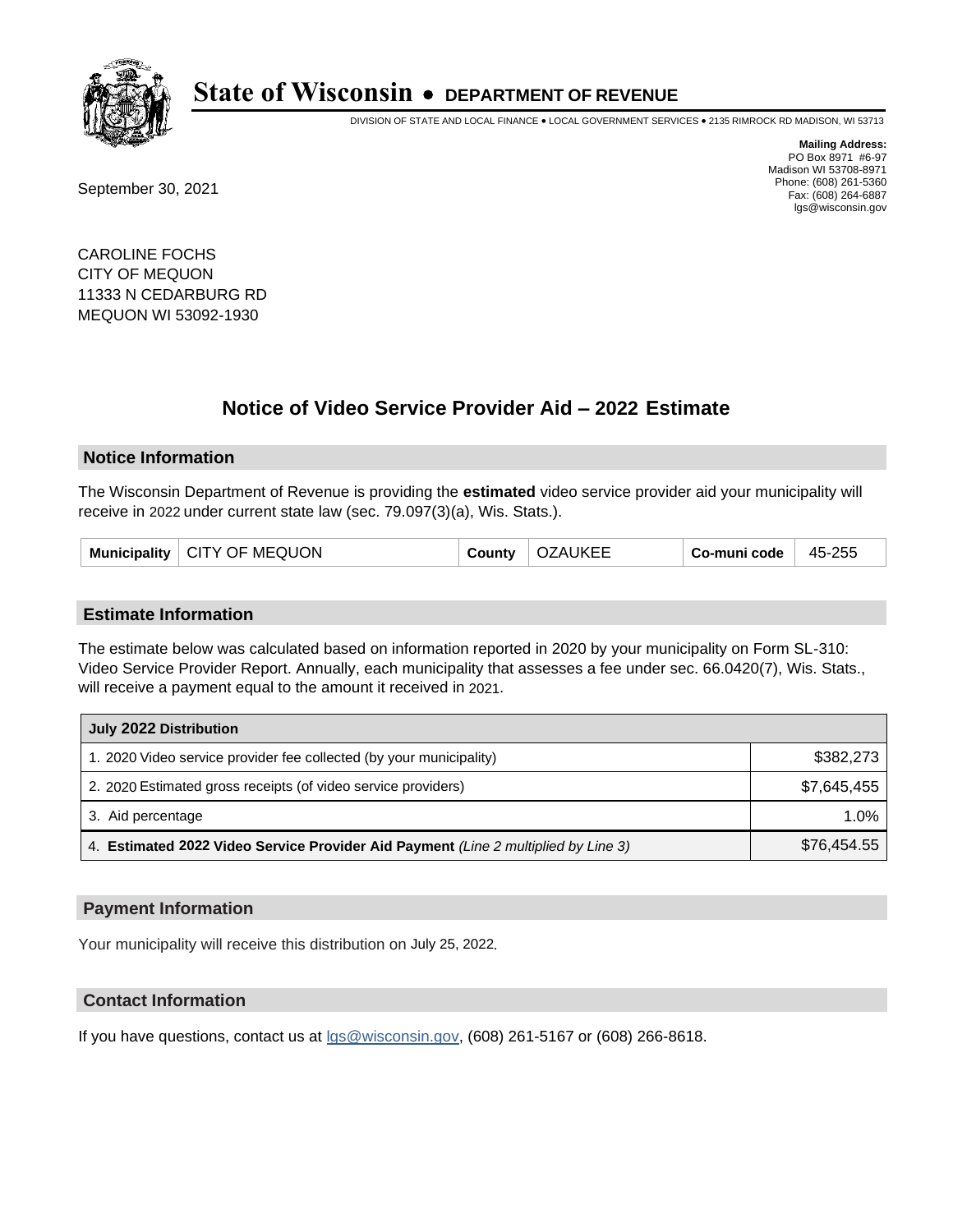

DIVISION OF STATE AND LOCAL FINANCE • LOCAL GOVERNMENT SERVICES • 2135 RIMROCK RD MADISON, WI 53713

September 30, 2021

**Mailing Address:** PO Box 8971 #6-97 Madison WI 53708-8971 Phone: (608) 261-5360 Fax: (608) 264-6887 lgs@wisconsin.gov

SUSAN WESTERBEKE CITY OF PORT WASHINGTON PO BOX 307 PORT WASHINGTON WI 53074-0307

# **Notice of Video Service Provider Aid - 2022 Estimate**

### **Notice Information**

The Wisconsin Department of Revenue is providing the **estimated** video service provider aid your municipality will receive in 2022 under current state law (sec. 79.097(3)(a), Wis. Stats.).

|  | Municipality   CITY OF PORT WASHINGTON |  | County   OZAUKEE | $_{\rm \shortmid}$ Co-muni code $^{\shortmid}$ | $+45-27$ |
|--|----------------------------------------|--|------------------|------------------------------------------------|----------|
|--|----------------------------------------|--|------------------|------------------------------------------------|----------|

#### **Estimate Information**

The estimate below was calculated based on information reported in 2020 by your municipality on Form SL-310: Video Service Provider Report. Annually, each municipality that assesses a fee under sec. 66.0420(7), Wis. Stats., will receive a payment equal to the amount it received in 2021.

| July 2022 Distribution                                                             |             |  |  |  |
|------------------------------------------------------------------------------------|-------------|--|--|--|
| 1. 2020 Video service provider fee collected (by your municipality)                | \$142.362   |  |  |  |
| 2. 2020 Estimated gross receipts (of video service providers)                      | \$2,847,238 |  |  |  |
| 3. Aid percentage                                                                  | $1.0\%$     |  |  |  |
| 4. Estimated 2022 Video Service Provider Aid Payment (Line 2 multiplied by Line 3) | \$28,472.38 |  |  |  |

#### **Payment Information**

Your municipality will receive this distribution on July 25, 2022.

## **Contact Information**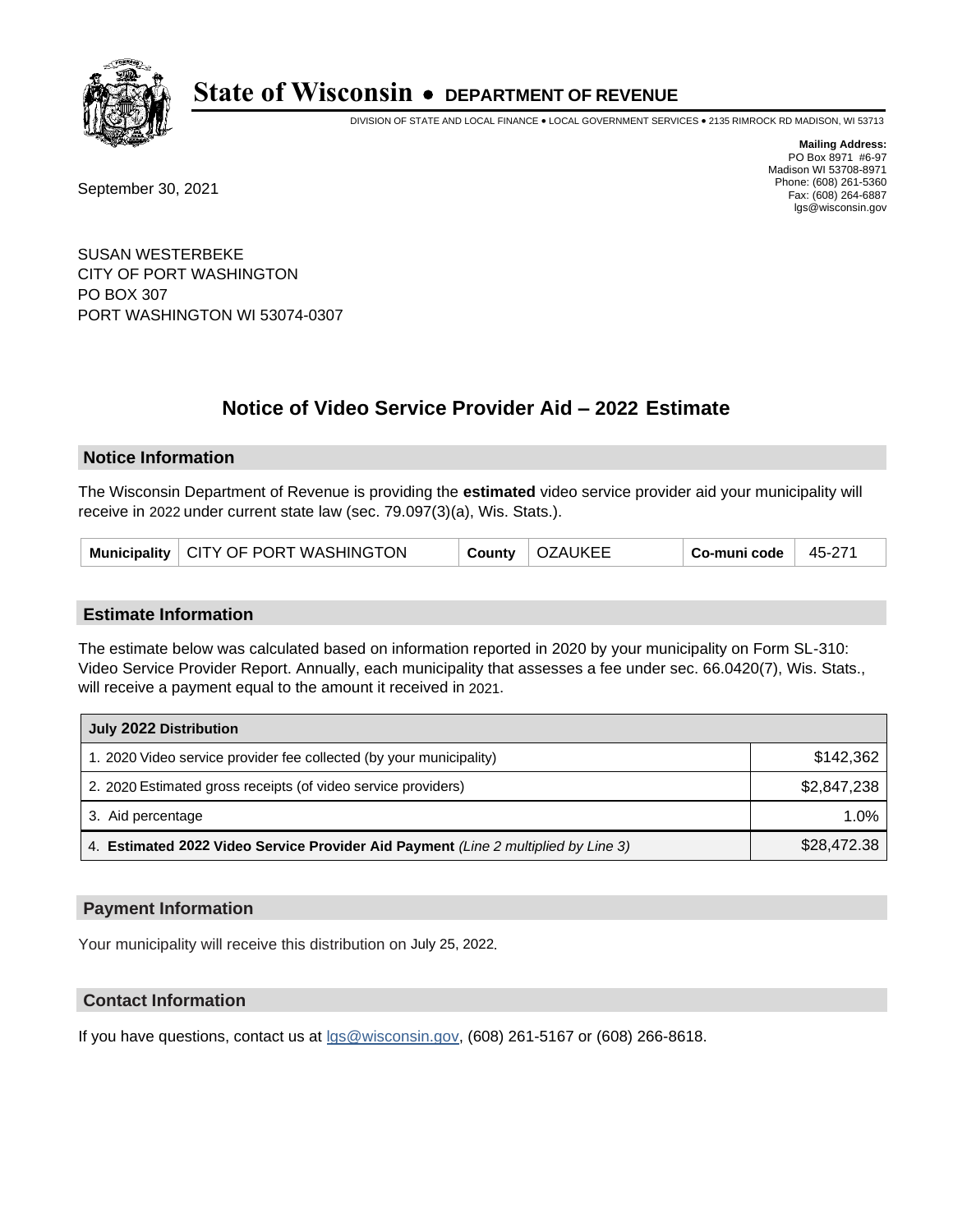

DIVISION OF STATE AND LOCAL FINANCE • LOCAL GOVERNMENT SERVICES • 2135 RIMROCK RD MADISON, WI 53713

September 30, 2021

**Mailing Address:** PO Box 8971 #6-97 Madison WI 53708-8971 Phone: (608) 261-5360 Fax: (608) 264-6887 lgs@wisconsin.gov

JAYNE BRAND CITY OF PRESCOTT 800 BORNER ST PRESCOTT WI 54021

## **Notice of Video Service Provider Aid - 2022 Estimate**

#### **Notice Information**

The Wisconsin Department of Revenue is providing the **estimated** video service provider aid your municipality will receive in 2022 under current state law (sec. 79.097(3)(a), Wis. Stats.).

| Municipality   CITY OF PRESCOTT |  | County | <b>PIERCE</b> | Co-muni code | 47-271 |
|---------------------------------|--|--------|---------------|--------------|--------|
|---------------------------------|--|--------|---------------|--------------|--------|

#### **Estimate Information**

The estimate below was calculated based on information reported in 2020 by your municipality on Form SL-310: Video Service Provider Report. Annually, each municipality that assesses a fee under sec. 66.0420(7), Wis. Stats., will receive a payment equal to the amount it received in 2021.

| July 2022 Distribution                                                             |            |  |  |  |
|------------------------------------------------------------------------------------|------------|--|--|--|
| 1. 2020 Video service provider fee collected (by your municipality)                | \$45,868   |  |  |  |
| 2. 2020 Estimated gross receipts (of video service providers)                      | \$917,360  |  |  |  |
| 3. Aid percentage                                                                  | 1.0%       |  |  |  |
| 4. Estimated 2022 Video Service Provider Aid Payment (Line 2 multiplied by Line 3) | \$9,173.60 |  |  |  |

#### **Payment Information**

Your municipality will receive this distribution on July 25, 2022.

## **Contact Information**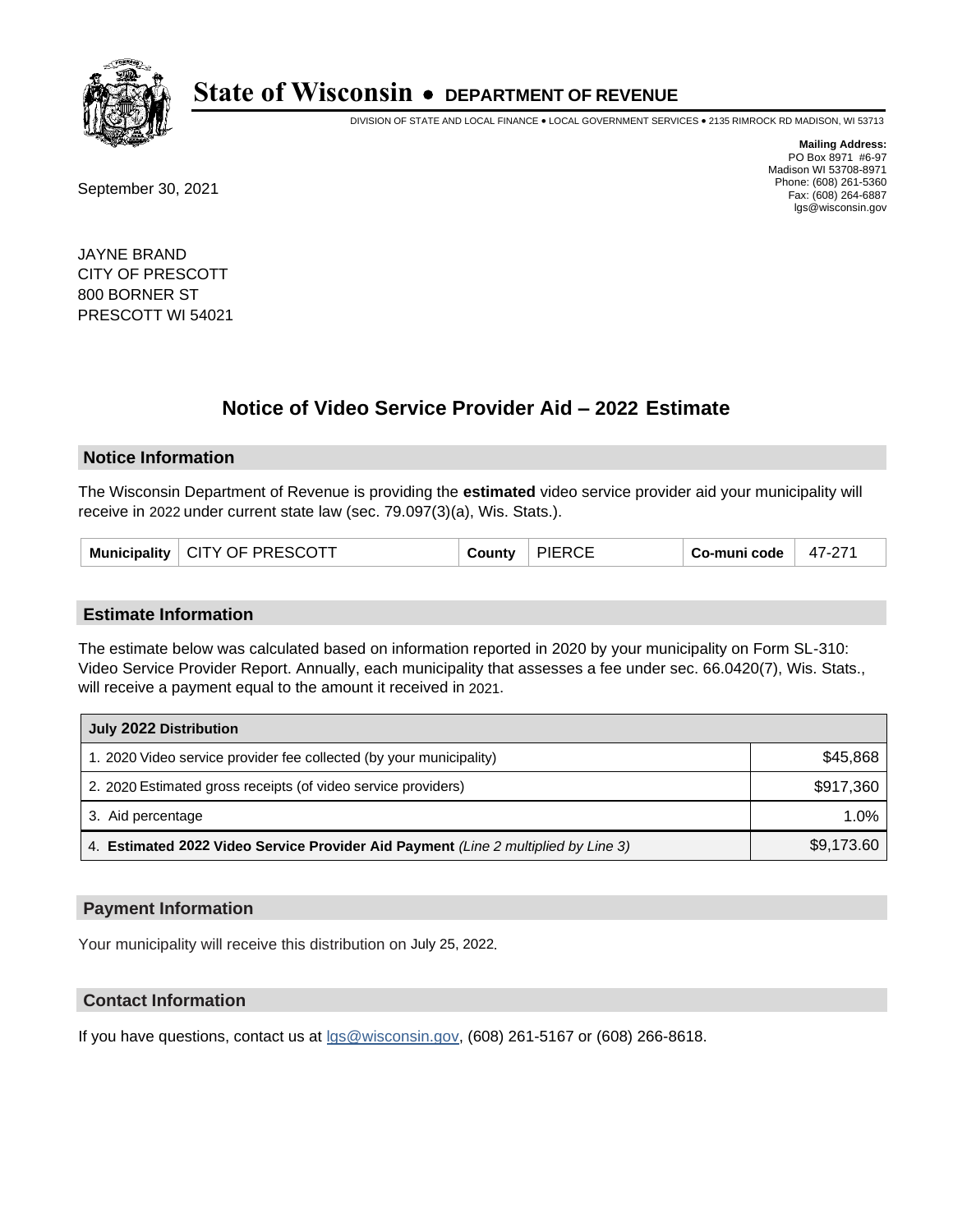

DIVISION OF STATE AND LOCAL FINANCE • LOCAL GOVERNMENT SERVICES • 2135 RIMROCK RD MADISON, WI 53713

September 30, 2021

**Mailing Address:** PO Box 8971 #6-97 Madison WI 53708-8971 Phone: (608) 261-5360 Fax: (608) 264-6887 lgs@wisconsin.gov

AMY WHITE CITY OF RIVER FALLS 222 LEWIS ST STE 202 RIVER FALLS WI 54022

## **Notice of Video Service Provider Aid - 2022 Estimate**

#### **Notice Information**

The Wisconsin Department of Revenue is providing the **estimated** video service provider aid your municipality will receive in 2022 under current state law (sec. 79.097(3)(a), Wis. Stats.).

| Municipality   CITY OF RIVER FALLS | County | <b>PIERCE</b> | Co-muni code | 47-276 |
|------------------------------------|--------|---------------|--------------|--------|
|------------------------------------|--------|---------------|--------------|--------|

#### **Estimate Information**

The estimate below was calculated based on information reported in 2020 by your municipality on Form SL-310: Video Service Provider Report. Annually, each municipality that assesses a fee under sec. 66.0420(7), Wis. Stats., will receive a payment equal to the amount it received in 2021.

| July 2022 Distribution                                                             |             |  |  |  |
|------------------------------------------------------------------------------------|-------------|--|--|--|
| 1. 2020 Video service provider fee collected (by your municipality)                | \$134.215   |  |  |  |
| 2. 2020 Estimated gross receipts (of video service providers)                      | \$2.684.293 |  |  |  |
| 3. Aid percentage                                                                  | $1.0\%$     |  |  |  |
| 4. Estimated 2022 Video Service Provider Aid Payment (Line 2 multiplied by Line 3) | \$26,842.93 |  |  |  |

### **Payment Information**

Your municipality will receive this distribution on July 25, 2022.

### **Contact Information**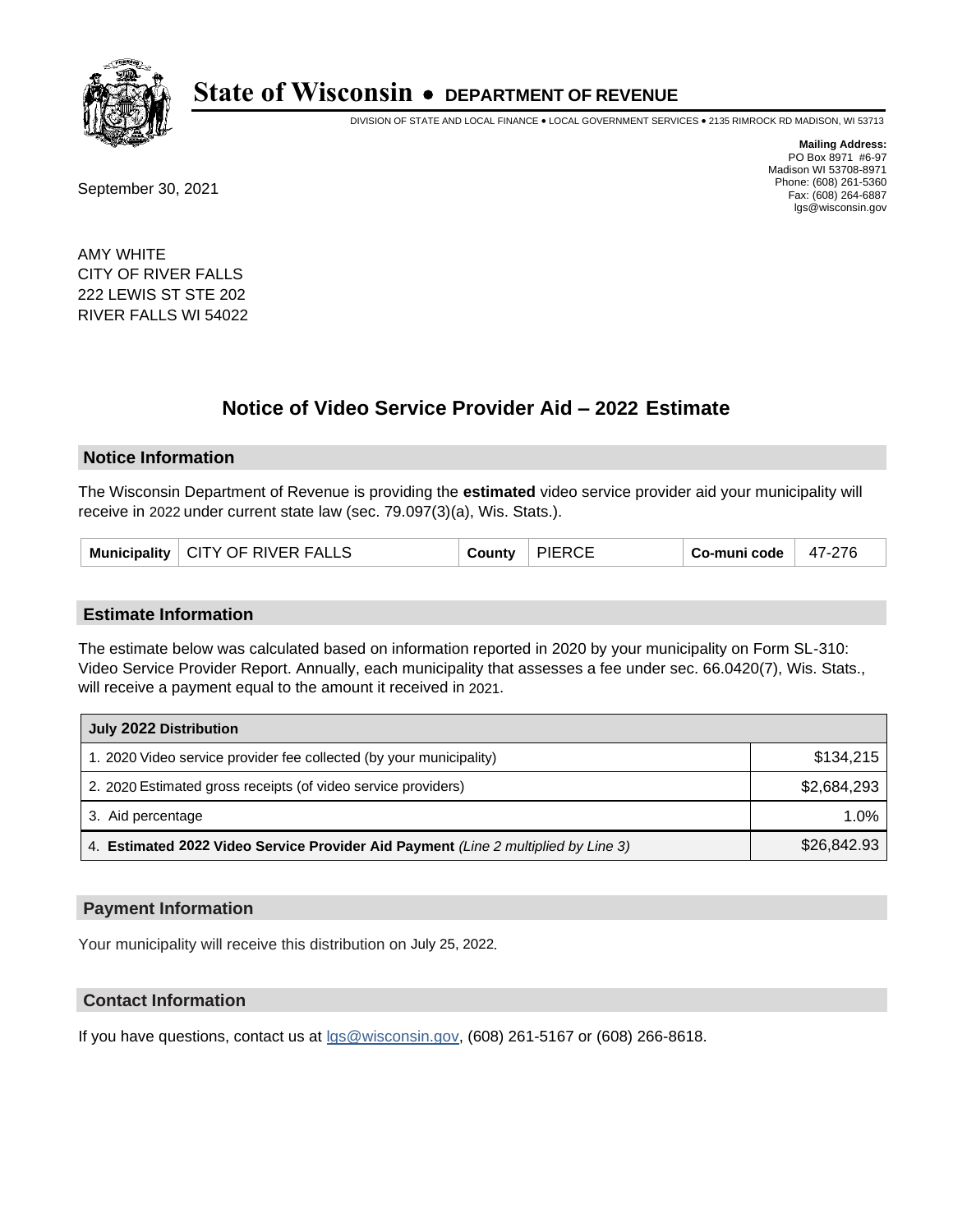

DIVISION OF STATE AND LOCAL FINANCE • LOCAL GOVERNMENT SERVICES • 2135 RIMROCK RD MADISON, WI 53713

September 30, 2021

**Mailing Address:** PO Box 8971 #6-97 Madison WI 53708-8971 Phone: (608) 261-5360 Fax: (608) 264-6887 lgs@wisconsin.gov

LORI DUNCAN VILLAGE OF BALSAM LAKE 404 MAIN ST., POB 506 BALSAM LAKE WI 54810-0506

# **Notice of Video Service Provider Aid - 2022 Estimate**

#### **Notice Information**

The Wisconsin Department of Revenue is providing the **estimated** video service provider aid your municipality will receive in 2022 under current state law (sec. 79.097(3)(a), Wis. Stats.).

| Municipality   VILLAGE OF BALSAM LAKE | County | <b>POLK</b> | Co-muni code | 48-106 |
|---------------------------------------|--------|-------------|--------------|--------|
|---------------------------------------|--------|-------------|--------------|--------|

#### **Estimate Information**

The estimate below was calculated based on information reported in 2020 by your municipality on Form SL-310: Video Service Provider Report. Annually, each municipality that assesses a fee under sec. 66.0420(7), Wis. Stats., will receive a payment equal to the amount it received in 2021.

| July 2022 Distribution                                                             |            |  |  |  |
|------------------------------------------------------------------------------------|------------|--|--|--|
| 1. 2020 Video service provider fee collected (by your municipality)                | \$5,479    |  |  |  |
| 2. 2020 Estimated gross receipts (of video service providers)                      | \$182.640  |  |  |  |
| 3. Aid percentage                                                                  | $1.0\%$    |  |  |  |
| 4. Estimated 2022 Video Service Provider Aid Payment (Line 2 multiplied by Line 3) | \$1,826.40 |  |  |  |

#### **Payment Information**

Your municipality will receive this distribution on July 25, 2022.

## **Contact Information**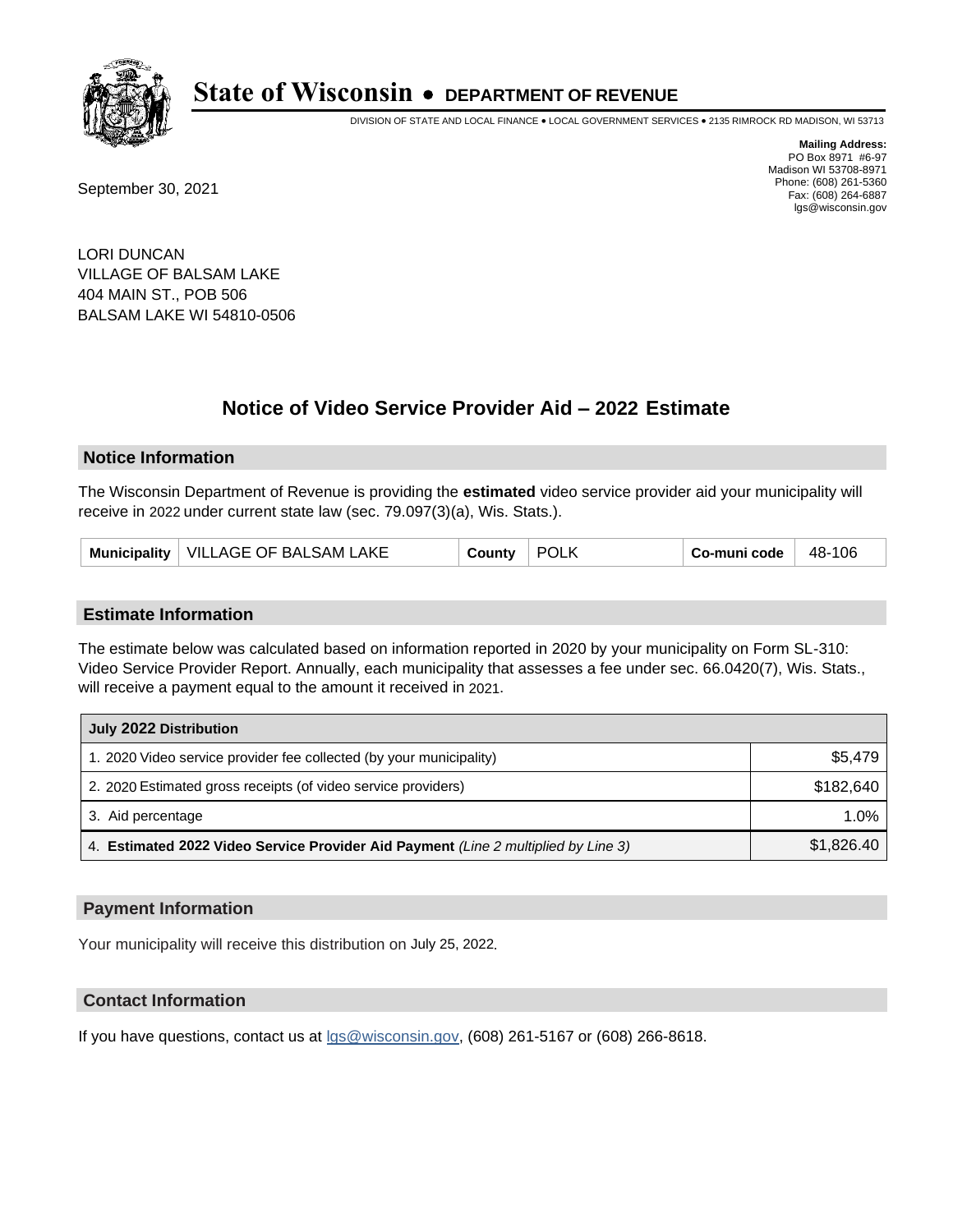

DIVISION OF STATE AND LOCAL FINANCE • LOCAL GOVERNMENT SERVICES • 2135 RIMROCK RD MADISON, WI 53713

September 30, 2021

**Mailing Address:** PO Box 8971 #6-97 Madison WI 53708-8971 Phone: (608) 261-5360 Fax: (608) 264-6887 lgs@wisconsin.gov

KAREN EDGELL VILLAGE OF CENTURIA PO BOX 280 CENTURIA WI 54824-0280

## **Notice of Video Service Provider Aid - 2022 Estimate**

### **Notice Information**

The Wisconsin Department of Revenue is providing the **estimated** video service provider aid your municipality will receive in 2022 under current state law (sec. 79.097(3)(a), Wis. Stats.).

#### **Estimate Information**

The estimate below was calculated based on information reported in 2020 by your municipality on Form SL-310: Video Service Provider Report. Annually, each municipality that assesses a fee under sec. 66.0420(7), Wis. Stats., will receive a payment equal to the amount it received in 2021.

| July 2022 Distribution                                                             |          |
|------------------------------------------------------------------------------------|----------|
| 1. 2020 Video service provider fee collected (by your municipality)                | \$1.712  |
| 2. 2020 Estimated gross receipts (of video service providers)                      | \$57,090 |
| 3. Aid percentage                                                                  | $1.0\%$  |
| 4. Estimated 2022 Video Service Provider Aid Payment (Line 2 multiplied by Line 3) | \$570.90 |

#### **Payment Information**

Your municipality will receive this distribution on July 25, 2022.

## **Contact Information**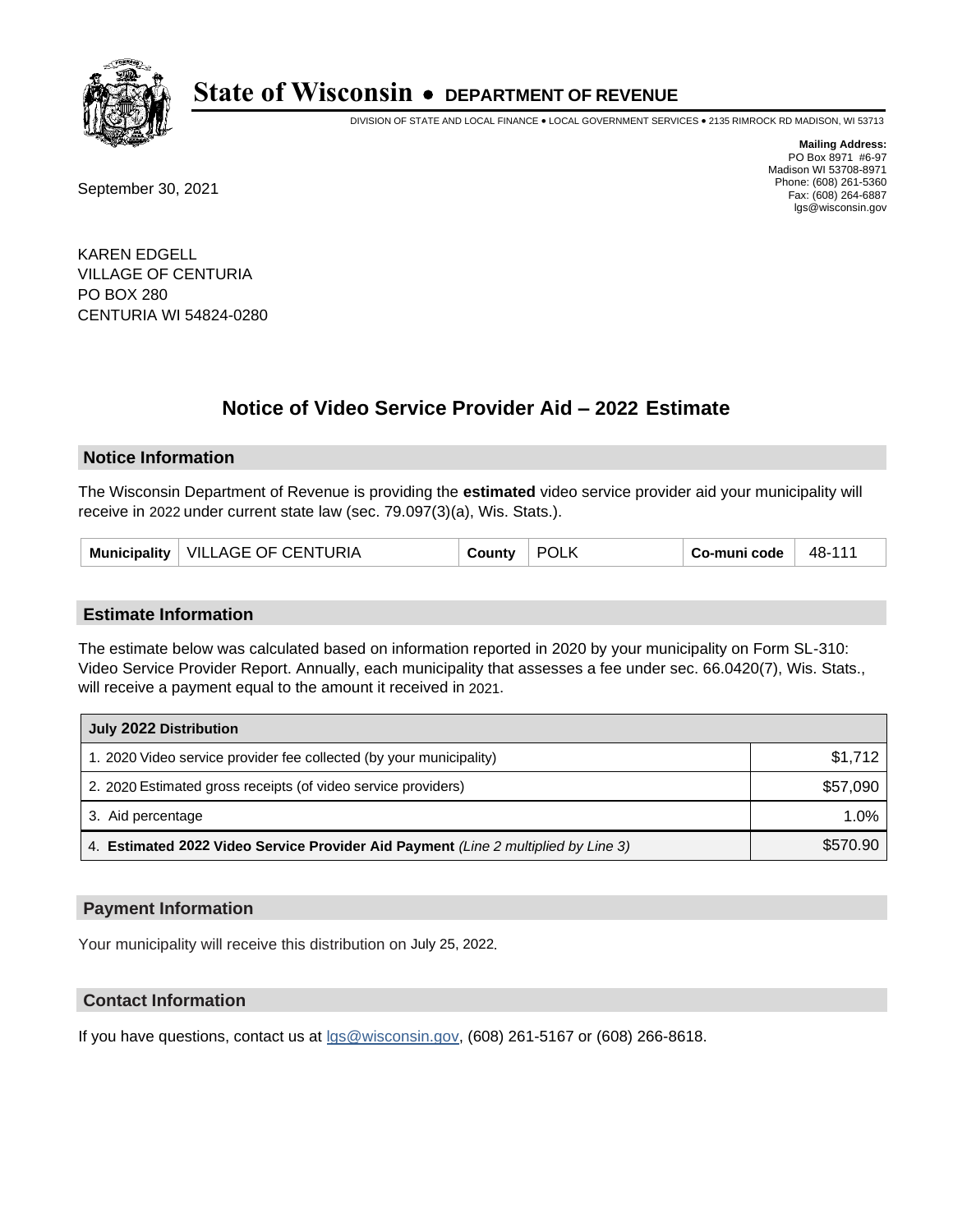

DIVISION OF STATE AND LOCAL FINANCE • LOCAL GOVERNMENT SERVICES • 2135 RIMROCK RD MADISON, WI 53713

September 30, 2021

**Mailing Address:** PO Box 8971 #6-97 Madison WI 53708-8971 Phone: (608) 261-5360 Fax: (608) 264-6887 lgs@wisconsin.gov

JODI GILBERT VILLAGE OF DRESSER PO BOX 547 DRESSER WI 54009-0547

## **Notice of Video Service Provider Aid - 2022 Estimate**

#### **Notice Information**

The Wisconsin Department of Revenue is providing the **estimated** video service provider aid your municipality will receive in 2022 under current state law (sec. 79.097(3)(a), Wis. Stats.).

| Municipality   VILLAGE OF DRESSER<br>County | <b>POLK</b> | Co-muni code | - 48-116 |
|---------------------------------------------|-------------|--------------|----------|
|---------------------------------------------|-------------|--------------|----------|

#### **Estimate Information**

The estimate below was calculated based on information reported in 2020 by your municipality on Form SL-310: Video Service Provider Report. Annually, each municipality that assesses a fee under sec. 66.0420(7), Wis. Stats., will receive a payment equal to the amount it received in 2021.

| July 2022 Distribution                                                             |            |
|------------------------------------------------------------------------------------|------------|
| 1. 2020 Video service provider fee collected (by your municipality)                | \$6,191    |
| 2. 2020 Estimated gross receipts (of video service providers)                      | \$123.839  |
| 3. Aid percentage                                                                  | 1.0%       |
| 4. Estimated 2022 Video Service Provider Aid Payment (Line 2 multiplied by Line 3) | \$1,238.39 |

#### **Payment Information**

Your municipality will receive this distribution on July 25, 2022.

## **Contact Information**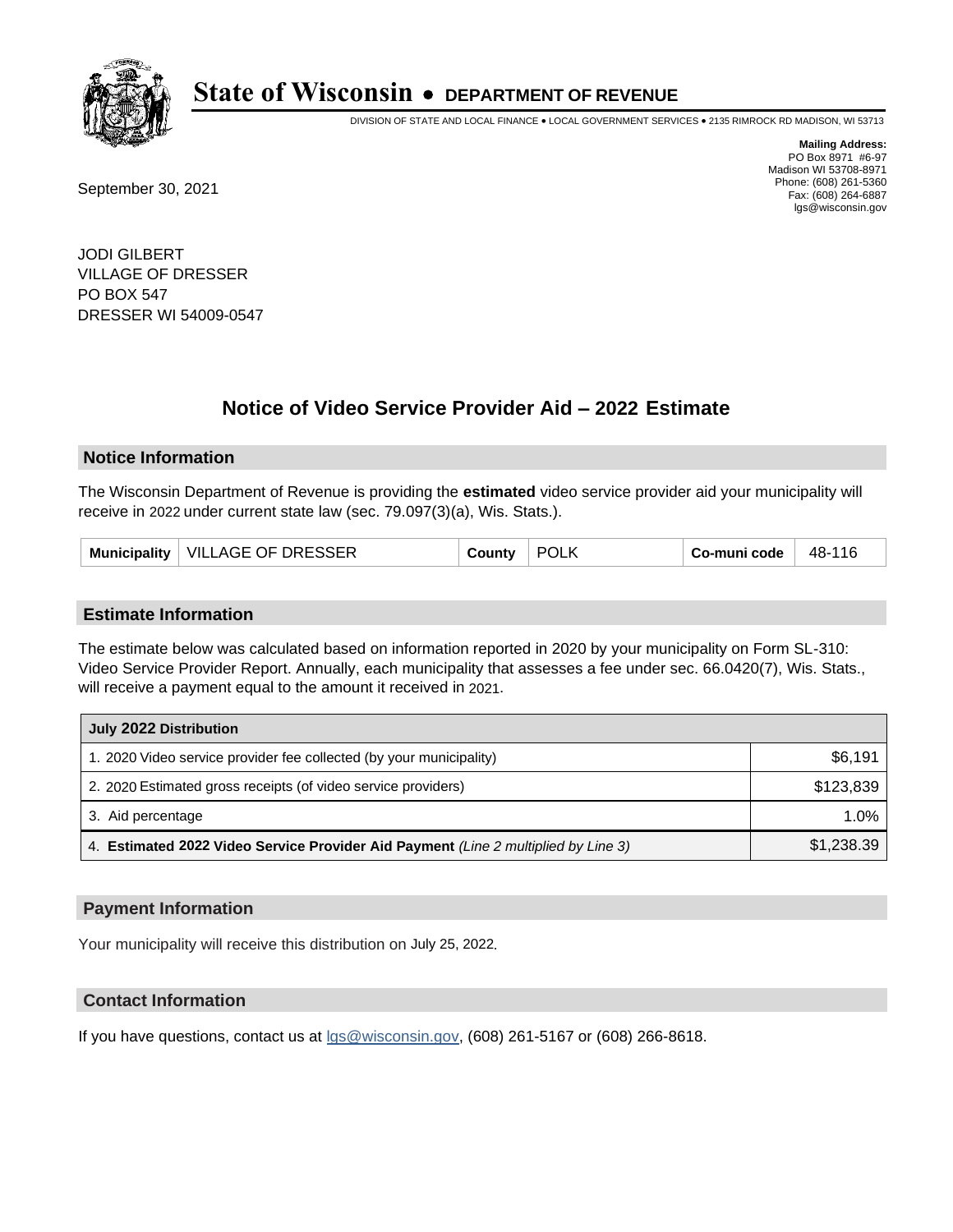

DIVISION OF STATE AND LOCAL FINANCE • LOCAL GOVERNMENT SERVICES • 2135 RIMROCK RD MADISON, WI 53713

September 30, 2021

**Mailing Address:** PO Box 8971 #6-97 Madison WI 53708-8971 Phone: (608) 261-5360 Fax: (608) 264-6887 lgs@wisconsin.gov

FRANCES DUNCANSON VILLAGE OF OSCEOLA PO BOX 217 OSCEOLA WI 54020

## **Notice of Video Service Provider Aid - 2022 Estimate**

### **Notice Information**

The Wisconsin Department of Revenue is providing the **estimated** video service provider aid your municipality will receive in 2022 under current state law (sec. 79.097(3)(a), Wis. Stats.).

| VILLAGE OF OSCEOLA<br><b>Municipality</b> | בountν | <b>POLK</b> | Co-muni code | 48-165 |
|-------------------------------------------|--------|-------------|--------------|--------|
|-------------------------------------------|--------|-------------|--------------|--------|

#### **Estimate Information**

The estimate below was calculated based on information reported in 2020 by your municipality on Form SL-310: Video Service Provider Report. Annually, each municipality that assesses a fee under sec. 66.0420(7), Wis. Stats., will receive a payment equal to the amount it received in 2021.

| July 2022 Distribution                                                             |            |
|------------------------------------------------------------------------------------|------------|
| 1. 2020 Video service provider fee collected (by your municipality)                | \$18,923   |
| 2. 2020 Estimated gross receipts (of video service providers)                      | \$371.450  |
| 3. Aid percentage                                                                  | 1.0%       |
| 4. Estimated 2022 Video Service Provider Aid Payment (Line 2 multiplied by Line 3) | \$3,714.50 |

#### **Payment Information**

Your municipality will receive this distribution on July 25, 2022.

## **Contact Information**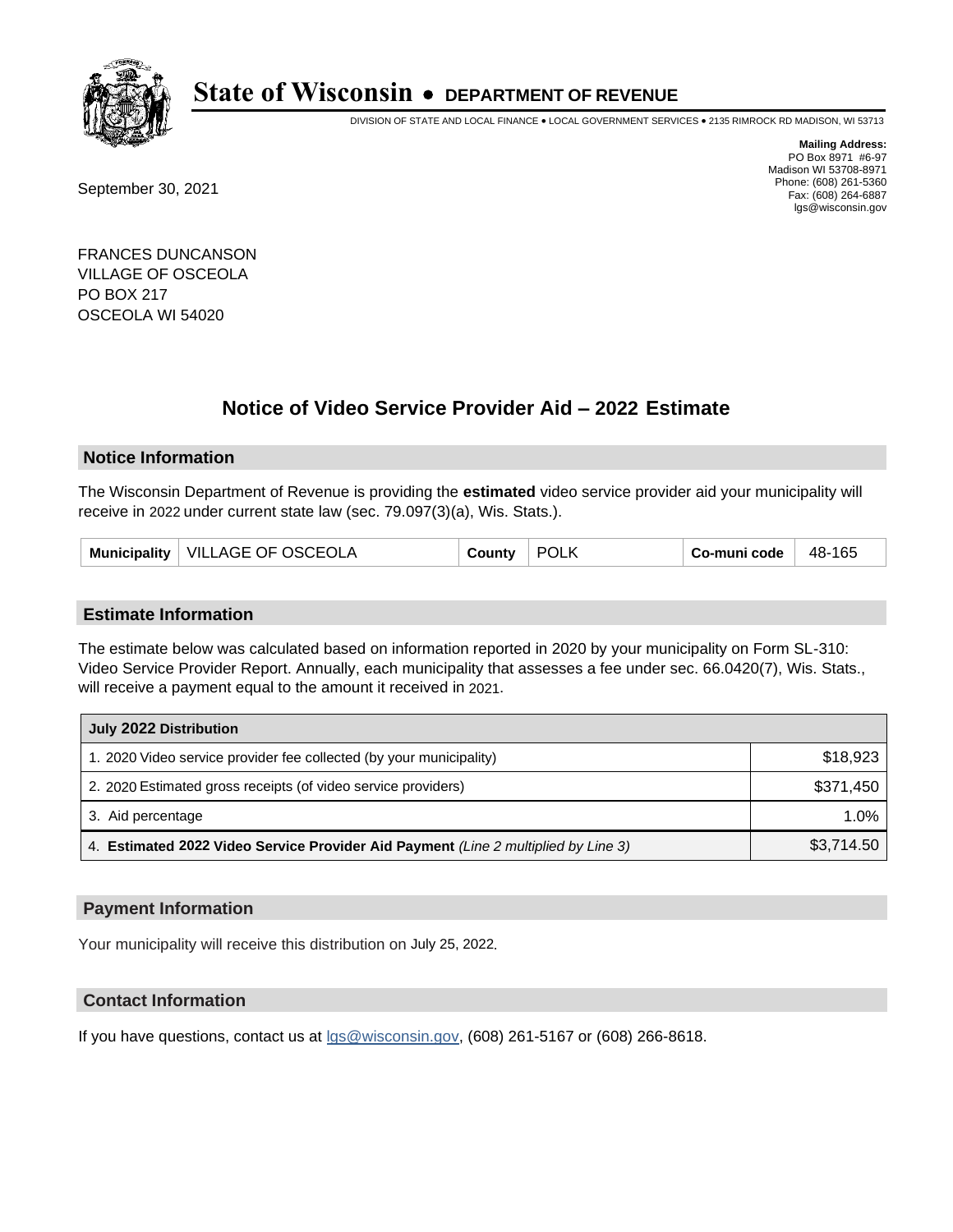

DIVISION OF STATE AND LOCAL FINANCE • LOCAL GOVERNMENT SERVICES • 2135 RIMROCK RD MADISON, WI 53713

September 30, 2021

**Mailing Address:** PO Box 8971 #6-97 Madison WI 53708-8971 Phone: (608) 261-5360 Fax: (608) 264-6887 lgs@wisconsin.gov

BONITA LEGGITT CITY OF SAINT CROIX FALLS 710 STATE RD 35 S ST CROIX FALLS WI 54024-8324

# **Notice of Video Service Provider Aid - 2022 Estimate**

#### **Notice Information**

The Wisconsin Department of Revenue is providing the **estimated** video service provider aid your municipality will receive in 2022 under current state law (sec. 79.097(3)(a), Wis. Stats.).

| Municipality   CITY OF SAINT CROIX FALLS | County | POLK | Co-muni code | 48-281 |
|------------------------------------------|--------|------|--------------|--------|
|------------------------------------------|--------|------|--------------|--------|

#### **Estimate Information**

The estimate below was calculated based on information reported in 2020 by your municipality on Form SL-310: Video Service Provider Report. Annually, each municipality that assesses a fee under sec. 66.0420(7), Wis. Stats., will receive a payment equal to the amount it received in 2021.

| July 2022 Distribution                                                             |            |
|------------------------------------------------------------------------------------|------------|
| 1. 2020 Video service provider fee collected (by your municipality)                | \$19,623   |
| 2. 2020 Estimated gross receipts (of video service providers)                      | \$392.474  |
| 3. Aid percentage                                                                  | 1.0%       |
| 4. Estimated 2022 Video Service Provider Aid Payment (Line 2 multiplied by Line 3) | \$3,924.74 |

#### **Payment Information**

Your municipality will receive this distribution on July 25, 2022.

## **Contact Information**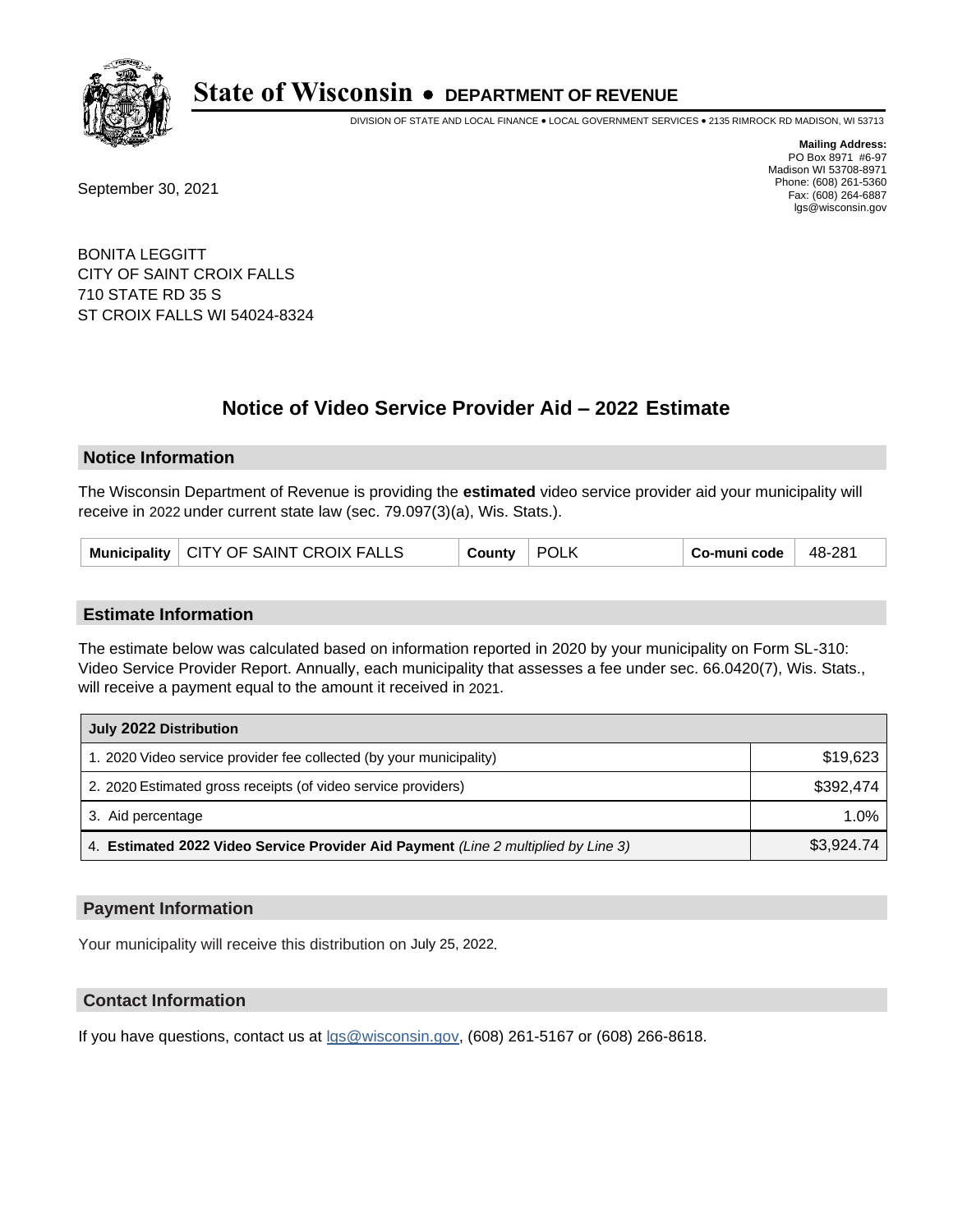

DIVISION OF STATE AND LOCAL FINANCE • LOCAL GOVERNMENT SERVICES • 2135 RIMROCK RD MADISON, WI 53713

September 30, 2021

**Mailing Address:** PO Box 8971 #6-97 Madison WI 53708-8971 Phone: (608) 261-5360 Fax: (608) 264-6887 lgs@wisconsin.gov

JUDY HOLLEY TOWN OF HULL 4550 WOJCIK MEMORIAL DR STEVENS POINT WI 54482

## **Notice of Video Service Provider Aid - 2022 Estimate**

#### **Notice Information**

The Wisconsin Department of Revenue is providing the **estimated** video service provider aid your municipality will receive in 2022 under current state law (sec. 79.097(3)(a), Wis. Stats.).

#### **Estimate Information**

The estimate below was calculated based on information reported in 2020 by your municipality on Form SL-310: Video Service Provider Report. Annually, each municipality that assesses a fee under sec. 66.0420(7), Wis. Stats., will receive a payment equal to the amount it received in 2021.

| July 2022 Distribution                                                             |             |  |  |
|------------------------------------------------------------------------------------|-------------|--|--|
| 1. 2020 Video service provider fee collected (by your municipality)                | \$97,593    |  |  |
| 2. 2020 Estimated gross receipts (of video service providers)                      | \$1,951,857 |  |  |
| 3. Aid percentage                                                                  | $1.0\%$     |  |  |
| 4. Estimated 2022 Video Service Provider Aid Payment (Line 2 multiplied by Line 3) | \$19,518.57 |  |  |

#### **Payment Information**

Your municipality will receive this distribution on July 25, 2022.

## **Contact Information**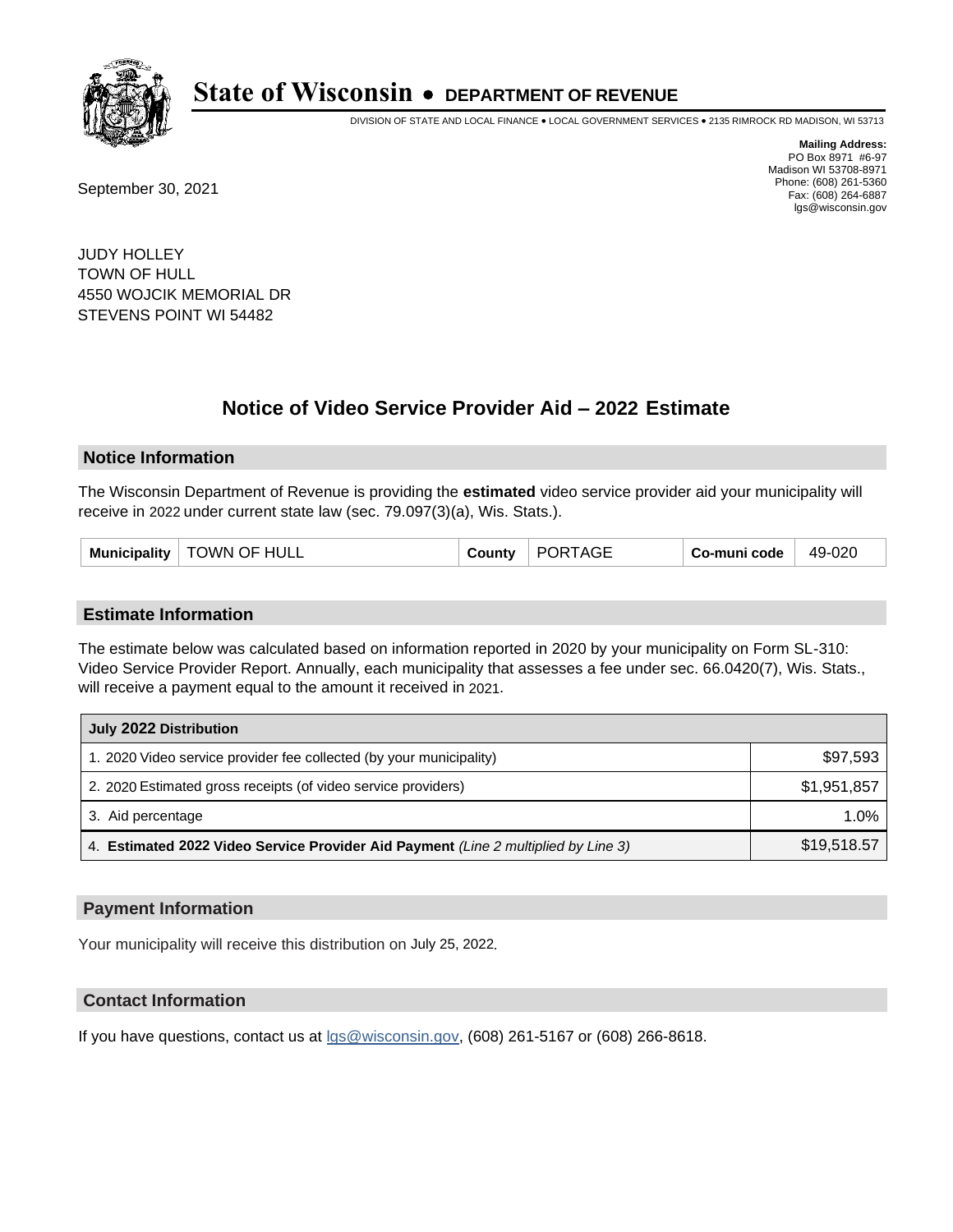

DIVISION OF STATE AND LOCAL FINANCE • LOCAL GOVERNMENT SERVICES • 2135 RIMROCK RD MADISON, WI 53713

September 30, 2021

**Mailing Address:** PO Box 8971 #6-97 Madison WI 53708-8971 Phone: (608) 261-5360 Fax: (608) 264-6887 lgs@wisconsin.gov

PATRICIA WELLER TOWN OF PLOVER 5081 HOOVER AVENUE SOUTH PLOVER WI 54467

## **Notice of Video Service Provider Aid - 2022 Estimate**

#### **Notice Information**

The Wisconsin Department of Revenue is providing the **estimated** video service provider aid your municipality will receive in 2022 under current state law (sec. 79.097(3)(a), Wis. Stats.).

| Municipality   TOWN OF PLOVER | County | <b>PORTAGE</b> | Co-muni code | 49-030 |
|-------------------------------|--------|----------------|--------------|--------|
|-------------------------------|--------|----------------|--------------|--------|

#### **Estimate Information**

The estimate below was calculated based on information reported in 2020 by your municipality on Form SL-310: Video Service Provider Report. Annually, each municipality that assesses a fee under sec. 66.0420(7), Wis. Stats., will receive a payment equal to the amount it received in 2021.

| July 2022 Distribution                                                             |            |
|------------------------------------------------------------------------------------|------------|
| 1. 2020 Video service provider fee collected (by your municipality)                | \$21,549   |
| 2. 2020 Estimated gross receipts (of video service providers)                      | \$430.977  |
| 3. Aid percentage                                                                  | 1.0%       |
| 4. Estimated 2022 Video Service Provider Aid Payment (Line 2 multiplied by Line 3) | \$4,309.77 |

#### **Payment Information**

Your municipality will receive this distribution on July 25, 2022.

## **Contact Information**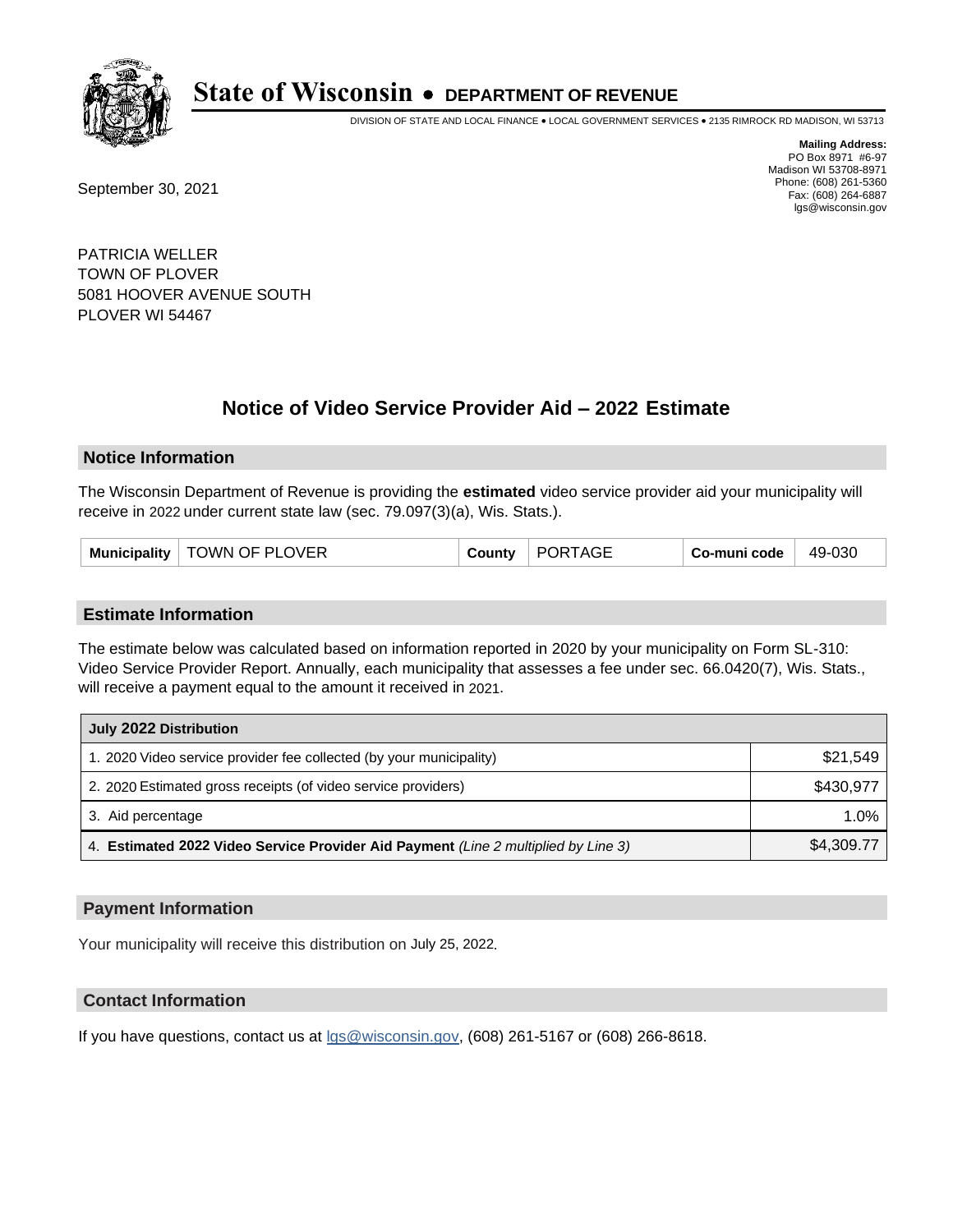

DIVISION OF STATE AND LOCAL FINANCE • LOCAL GOVERNMENT SERVICES • 2135 RIMROCK RD MADISON, WI 53713

September 30, 2021

**Mailing Address:** PO Box 8971 #6-97 Madison WI 53708-8971 Phone: (608) 261-5360 Fax: (608) 264-6887 lgs@wisconsin.gov

MARIA DAVIS TOWN OF STOCKTON 7252 6TH ST CUSTER WI 54423-9743

# **Notice of Video Service Provider Aid - 2022 Estimate**

#### **Notice Information**

The Wisconsin Department of Revenue is providing the **estimated** video service provider aid your municipality will receive in 2022 under current state law (sec. 79.097(3)(a), Wis. Stats.).

| PORTAGE<br>Municipality   TOWN OF STOCKTON<br>Co-muni code<br>County | 49-034 |
|----------------------------------------------------------------------|--------|
|----------------------------------------------------------------------|--------|

#### **Estimate Information**

The estimate below was calculated based on information reported in 2020 by your municipality on Form SL-310: Video Service Provider Report. Annually, each municipality that assesses a fee under sec. 66.0420(7), Wis. Stats., will receive a payment equal to the amount it received in 2021.

| July 2022 Distribution                                                             |            |  |  |
|------------------------------------------------------------------------------------|------------|--|--|
| 1. 2020 Video service provider fee collected (by your municipality)                | \$5,242    |  |  |
| 2. 2020 Estimated gross receipts (of video service providers)                      | \$209.660  |  |  |
| 3. Aid percentage                                                                  | $1.0\%$    |  |  |
| 4. Estimated 2022 Video Service Provider Aid Payment (Line 2 multiplied by Line 3) | \$2,096.60 |  |  |

#### **Payment Information**

Your municipality will receive this distribution on July 25, 2022.

## **Contact Information**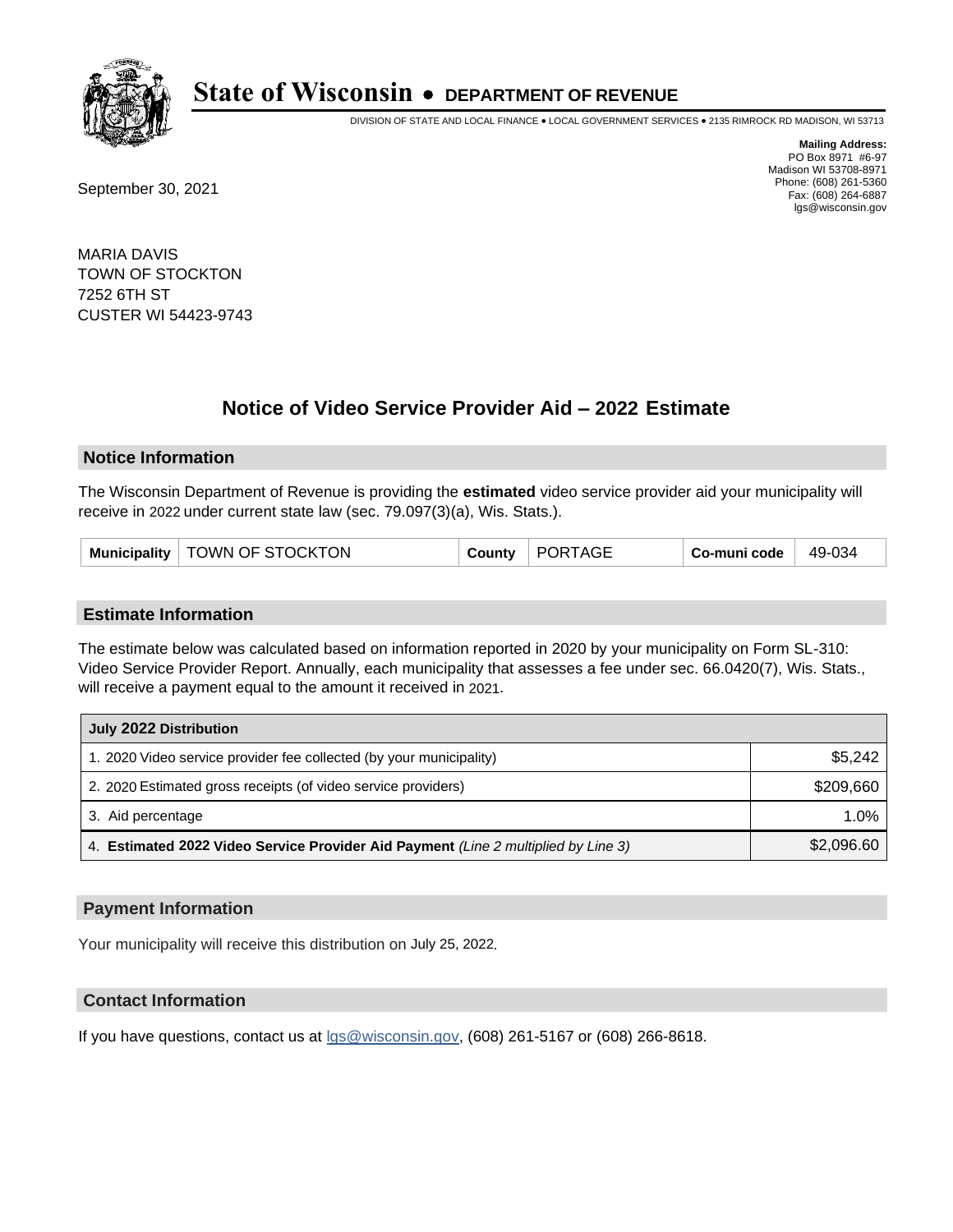

DIVISION OF STATE AND LOCAL FINANCE • LOCAL GOVERNMENT SERVICES • 2135 RIMROCK RD MADISON, WI 53713

September 30, 2021

**Mailing Address:** PO Box 8971 #6-97 Madison WI 53708-8971 Phone: (608) 261-5360 Fax: (608) 264-6887 lgs@wisconsin.gov

CHAR WOYAK VILLAGE OF PARK RIDGE 24 CRESTWOOD DR STEVENS POINT WI 54481

# **Notice of Video Service Provider Aid - 2022 Estimate**

#### **Notice Information**

The Wisconsin Department of Revenue is providing the **estimated** video service provider aid your municipality will receive in 2022 under current state law (sec. 79.097(3)(a), Wis. Stats.).

| VILLAGE OF PARK RIDGE<br>PORTAGE<br>Municipality<br>49-171<br>Co-muni code<br>Countv |
|--------------------------------------------------------------------------------------|
|--------------------------------------------------------------------------------------|

#### **Estimate Information**

The estimate below was calculated based on information reported in 2020 by your municipality on Form SL-310: Video Service Provider Report. Annually, each municipality that assesses a fee under sec. 66.0420(7), Wis. Stats., will receive a payment equal to the amount it received in 2021.

| July 2022 Distribution                                                             |            |  |  |
|------------------------------------------------------------------------------------|------------|--|--|
| 1. 2020 Video service provider fee collected (by your municipality)                | \$8,501    |  |  |
| 2. 2020 Estimated gross receipts (of video service providers)                      | \$170,020  |  |  |
| 3. Aid percentage                                                                  | $1.0\%$    |  |  |
| 4. Estimated 2022 Video Service Provider Aid Payment (Line 2 multiplied by Line 3) | \$1,700.20 |  |  |

#### **Payment Information**

Your municipality will receive this distribution on July 25, 2022.

## **Contact Information**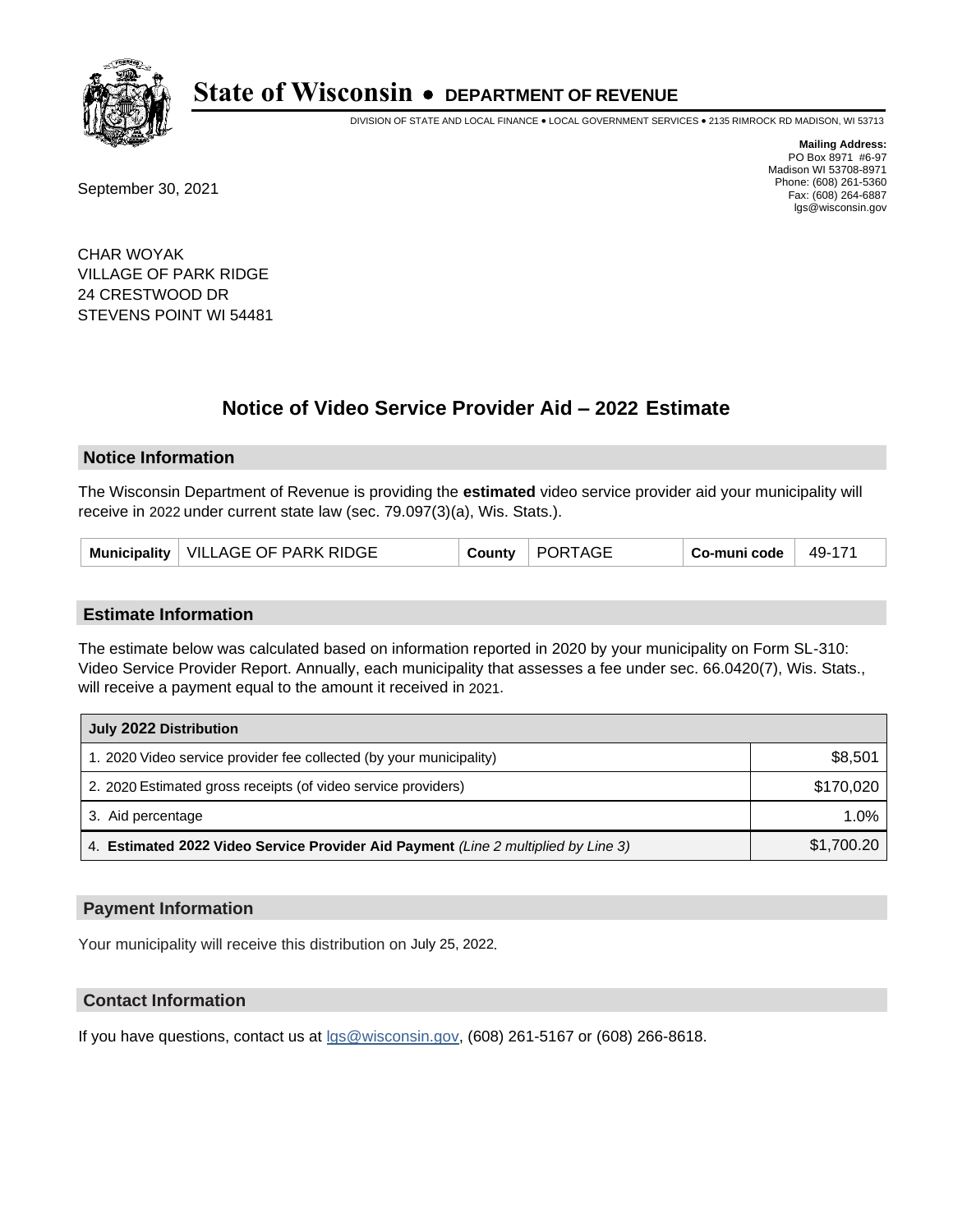

DIVISION OF STATE AND LOCAL FINANCE • LOCAL GOVERNMENT SERVICES • 2135 RIMROCK RD MADISON, WI 53713

September 30, 2021

**Mailing Address:** PO Box 8971 #6-97 Madison WI 53708-8971 Phone: (608) 261-5360 Fax: (608) 264-6887 lgs@wisconsin.gov

ANNETTE STASHEK VILLAGE OF WHITING 3600 WATER ST STEVENS POINT WI 54481-5866

# **Notice of Video Service Provider Aid - 2022 Estimate**

#### **Notice Information**

The Wisconsin Department of Revenue is providing the **estimated** video service provider aid your municipality will receive in 2022 under current state law (sec. 79.097(3)(a), Wis. Stats.).

| Municipality   VILLAGE OF WHITING | County | <b>PORTAGE</b> | Co-muni code | 49-191 |
|-----------------------------------|--------|----------------|--------------|--------|
|-----------------------------------|--------|----------------|--------------|--------|

#### **Estimate Information**

The estimate below was calculated based on information reported in 2020 by your municipality on Form SL-310: Video Service Provider Report. Annually, each municipality that assesses a fee under sec. 66.0420(7), Wis. Stats., will receive a payment equal to the amount it received in 2021.

| July 2022 Distribution                                                             |            |  |  |
|------------------------------------------------------------------------------------|------------|--|--|
| 1. 2020 Video service provider fee collected (by your municipality)                | \$26,961   |  |  |
| 2. 2020 Estimated gross receipts (of video service providers)                      | \$539.216  |  |  |
| 3. Aid percentage                                                                  | 1.0%       |  |  |
| 4. Estimated 2022 Video Service Provider Aid Payment (Line 2 multiplied by Line 3) | \$5,392.16 |  |  |

#### **Payment Information**

Your municipality will receive this distribution on July 25, 2022.

## **Contact Information**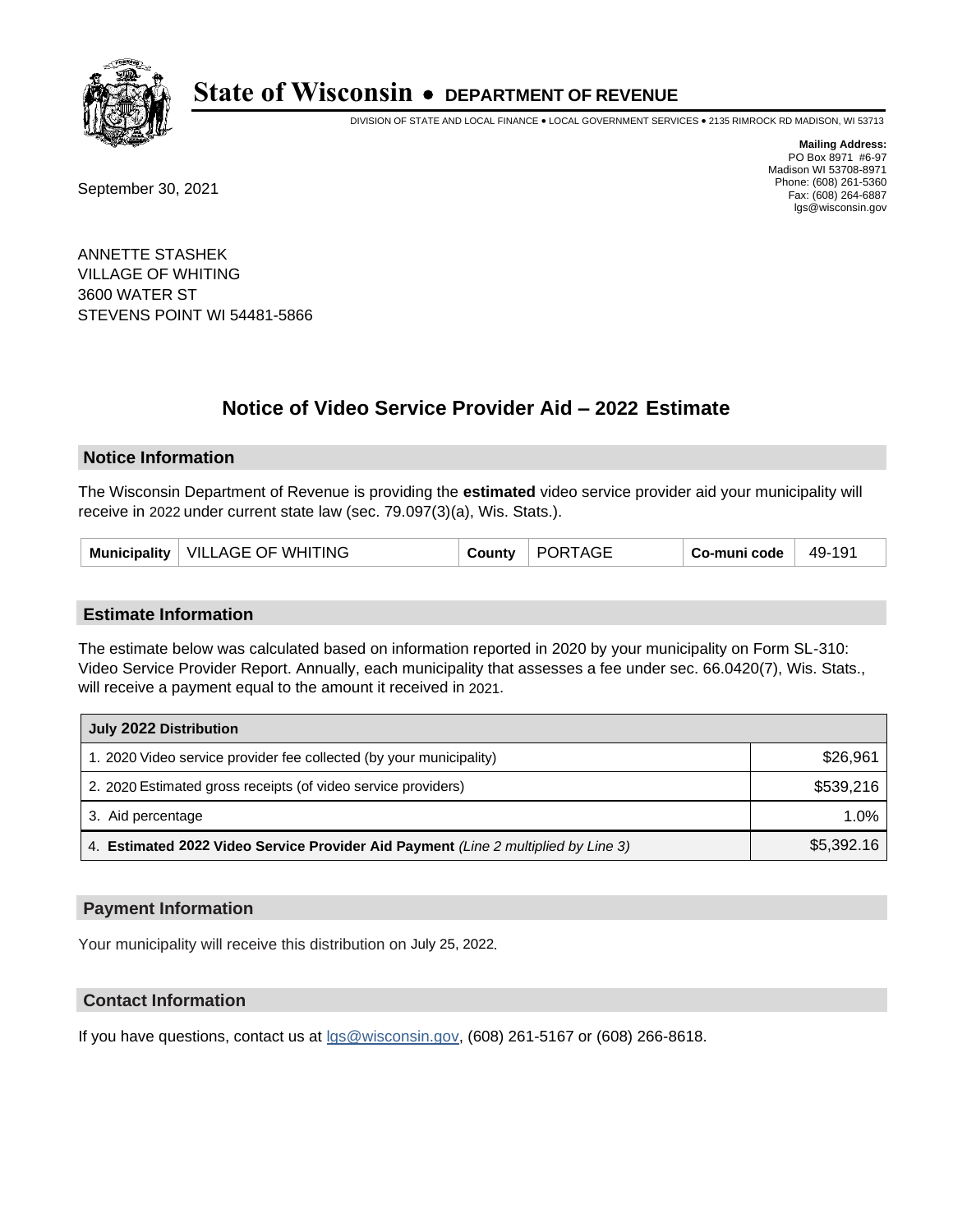

DIVISION OF STATE AND LOCAL FINANCE • LOCAL GOVERNMENT SERVICES • 2135 RIMROCK RD MADISON, WI 53713

September 30, 2021

**Mailing Address:** PO Box 8971 #6-97 Madison WI 53708-8971 Phone: (608) 261-5360 Fax: (608) 264-6887 lgs@wisconsin.gov

KARI YENTER CITY OF STEVENS POINT 1515 STRONGS AVE STEVENS POINT WI 54481

# **Notice of Video Service Provider Aid - 2022 Estimate**

### **Notice Information**

The Wisconsin Department of Revenue is providing the **estimated** video service provider aid your municipality will receive in 2022 under current state law (sec. 79.097(3)(a), Wis. Stats.).

|  | Municipality   CITY OF STEVENS POINT | <b>County</b> | PORTAGE | Co-muni code | 49-281 |
|--|--------------------------------------|---------------|---------|--------------|--------|
|--|--------------------------------------|---------------|---------|--------------|--------|

#### **Estimate Information**

The estimate below was calculated based on information reported in 2020 by your municipality on Form SL-310: Video Service Provider Report. Annually, each municipality that assesses a fee under sec. 66.0420(7), Wis. Stats., will receive a payment equal to the amount it received in 2021.

| July 2022 Distribution                                                             |             |  |  |
|------------------------------------------------------------------------------------|-------------|--|--|
| 1. 2020 Video service provider fee collected (by your municipality)                | \$253,464   |  |  |
| 2. 2020 Estimated gross receipts (of video service providers)                      | \$5,069,287 |  |  |
| 3. Aid percentage                                                                  | 1.0%        |  |  |
| 4. Estimated 2022 Video Service Provider Aid Payment (Line 2 multiplied by Line 3) | \$50,692.87 |  |  |

#### **Payment Information**

Your municipality will receive this distribution on July 25, 2022.

## **Contact Information**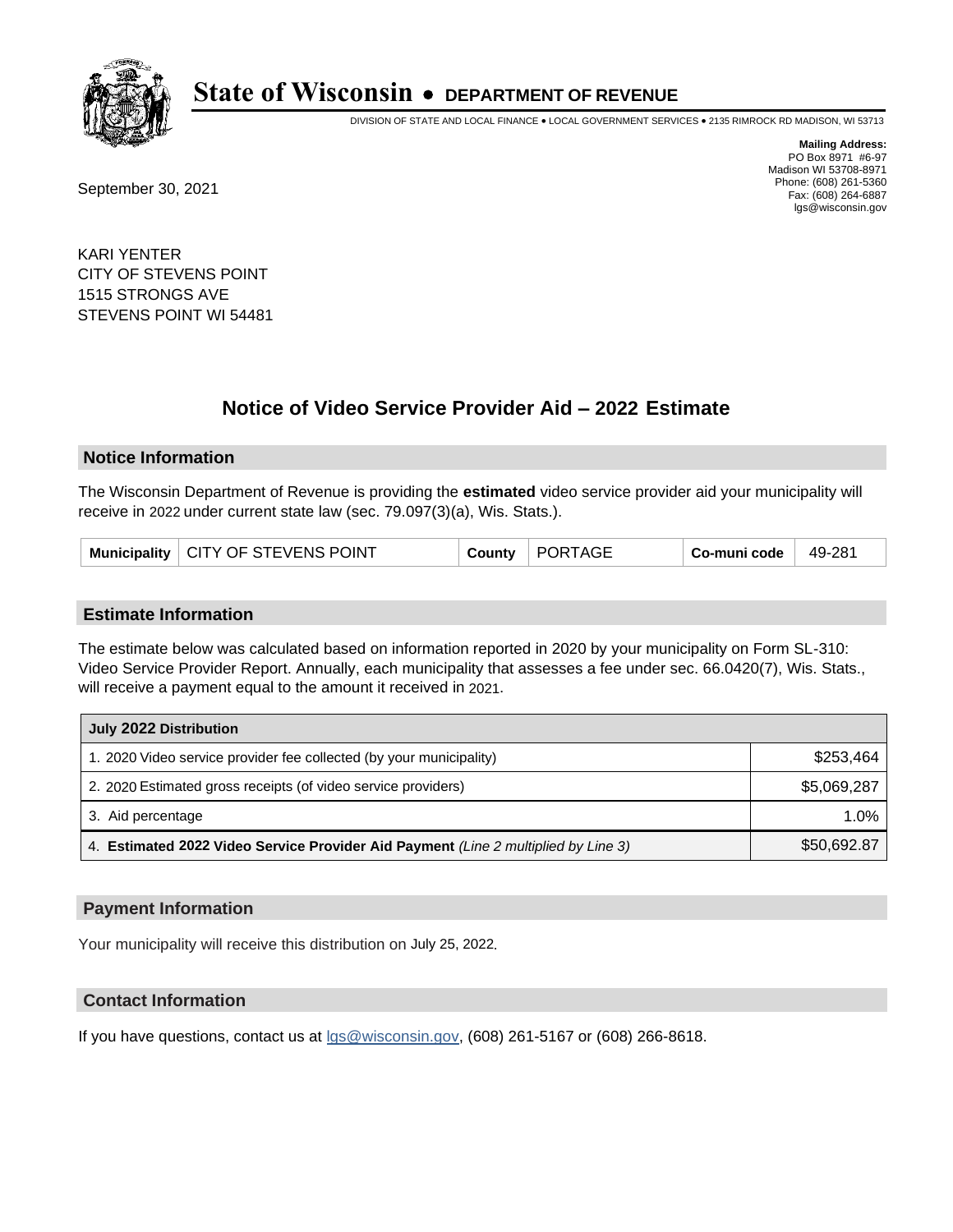

DIVISION OF STATE AND LOCAL FINANCE • LOCAL GOVERNMENT SERVICES • 2135 RIMROCK RD MADISON, WI 53713

September 30, 2021

**Mailing Address:** PO Box 8971 #6-97 Madison WI 53708-8971 Phone: (608) 261-5360 Fax: (608) 264-6887 lgs@wisconsin.gov

JEANNE RENNIE TOWN OF BURLINGTON 32288 BUSHNELL RD BURLINGTON WI 53105-9426

# **Notice of Video Service Provider Aid - 2022 Estimate**

### **Notice Information**

The Wisconsin Department of Revenue is providing the **estimated** video service provider aid your municipality will receive in 2022 under current state law (sec. 79.097(3)(a), Wis. Stats.).

#### **Estimate Information**

The estimate below was calculated based on information reported in 2020 by your municipality on Form SL-310: Video Service Provider Report. Annually, each municipality that assesses a fee under sec. 66.0420(7), Wis. Stats., will receive a payment equal to the amount it received in 2021.

| July 2022 Distribution                                                             |             |  |  |
|------------------------------------------------------------------------------------|-------------|--|--|
| 1. 2020 Video service provider fee collected (by your municipality)                | \$76,318    |  |  |
| 2. 2020 Estimated gross receipts (of video service providers)                      | \$1,526,357 |  |  |
| 3. Aid percentage                                                                  | $1.0\%$     |  |  |
| 4. Estimated 2022 Video Service Provider Aid Payment (Line 2 multiplied by Line 3) | \$15,263.57 |  |  |

#### **Payment Information**

Your municipality will receive this distribution on July 25, 2022.

## **Contact Information**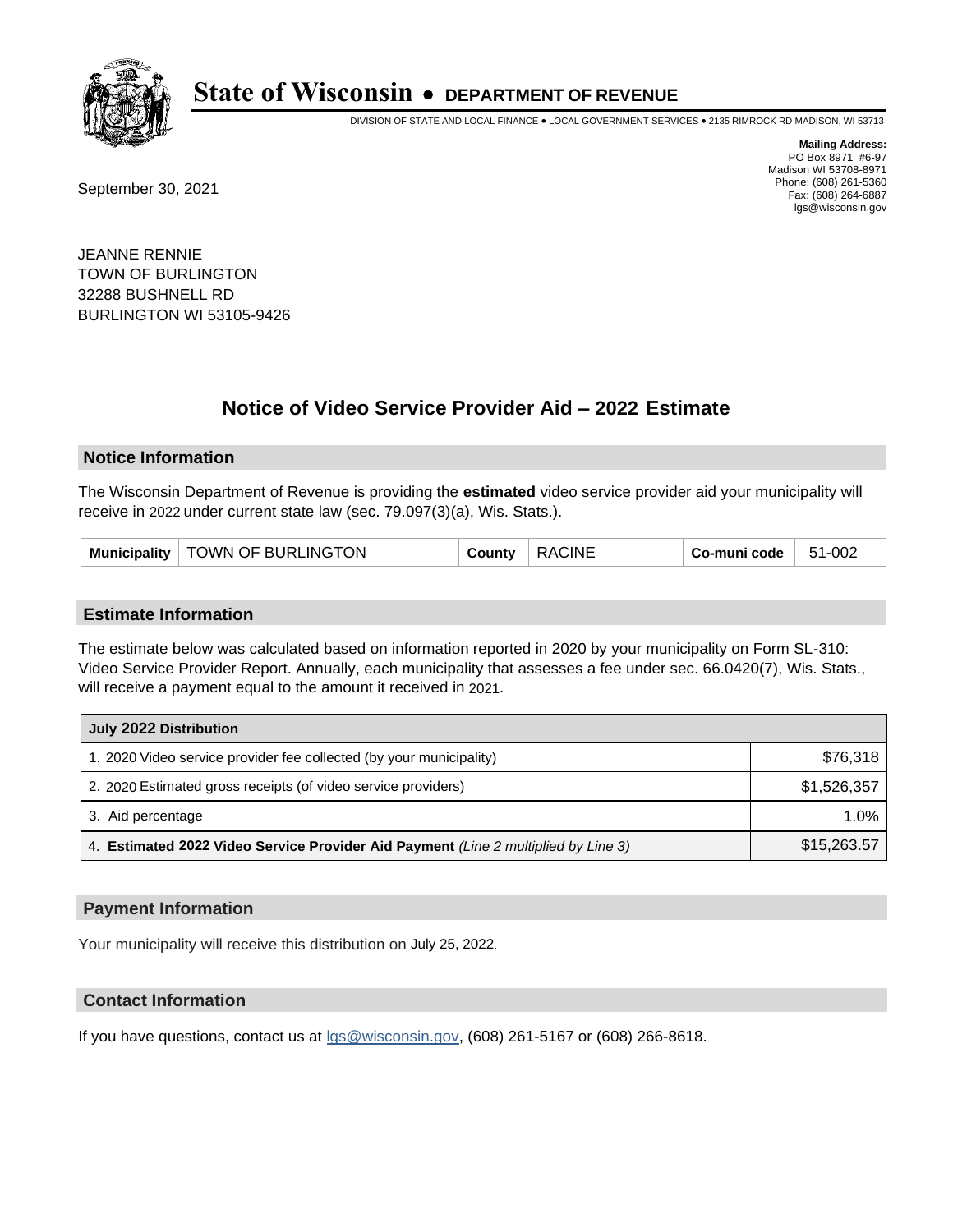

DIVISION OF STATE AND LOCAL FINANCE • LOCAL GOVERNMENT SERVICES • 2135 RIMROCK RD MADISON, WI 53713

September 30, 2021

**Mailing Address:** PO Box 8971 #6-97 Madison WI 53708-8971 Phone: (608) 261-5360 Fax: (608) 264-6887 lgs@wisconsin.gov

CAMILLE GEROU TOWN OF DOVER 4110 S BEAUMONT AVE KANSASVILLE WI 53139-9522

# **Notice of Video Service Provider Aid - 2022 Estimate**

#### **Notice Information**

The Wisconsin Department of Revenue is providing the **estimated** video service provider aid your municipality will receive in 2022 under current state law (sec. 79.097(3)(a), Wis. Stats.).

| TOWN OF DOVER<br>Municipality $ $ | County | <b>RACINE</b> | Co-muni code | 51-006 |
|-----------------------------------|--------|---------------|--------------|--------|
|-----------------------------------|--------|---------------|--------------|--------|

#### **Estimate Information**

The estimate below was calculated based on information reported in 2020 by your municipality on Form SL-310: Video Service Provider Report. Annually, each municipality that assesses a fee under sec. 66.0420(7), Wis. Stats., will receive a payment equal to the amount it received in 2021.

| July 2022 Distribution                                                             |            |  |  |
|------------------------------------------------------------------------------------|------------|--|--|
| 1. 2020 Video service provider fee collected (by your municipality)                | \$34.024   |  |  |
| 2. 2020 Estimated gross receipts (of video service providers)                      | \$680.480  |  |  |
| 3. Aid percentage                                                                  | $1.0\%$    |  |  |
| 4. Estimated 2022 Video Service Provider Aid Payment (Line 2 multiplied by Line 3) | \$6,804.80 |  |  |

#### **Payment Information**

Your municipality will receive this distribution on July 25, 2022.

## **Contact Information**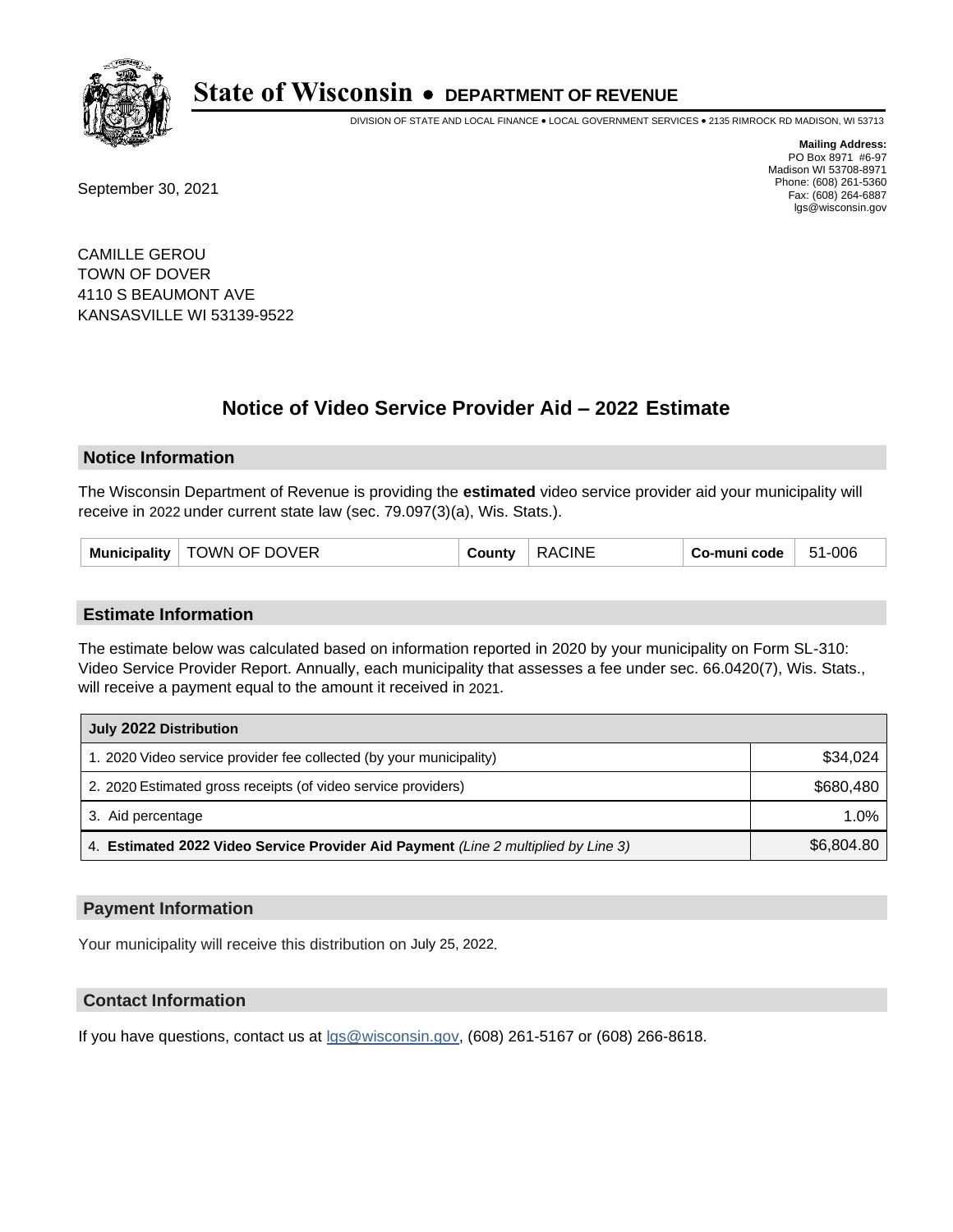

DIVISION OF STATE AND LOCAL FINANCE • LOCAL GOVERNMENT SERVICES • 2135 RIMROCK RD MADISON, WI 53713

September 30, 2021

**Mailing Address:** PO Box 8971 #6-97 Madison WI 53708-8971 Phone: (608) 261-5360 Fax: (608) 264-6887 lgs@wisconsin.gov

PATRICIA CAMPBELL TOWN OF NORWAY 6419 HEG PARK RD. WIND LAKE WI 53185

# **Notice of Video Service Provider Aid - 2022 Estimate**

#### **Notice Information**

The Wisconsin Department of Revenue is providing the **estimated** video service provider aid your municipality will receive in 2022 under current state law (sec. 79.097(3)(a), Wis. Stats.).

| Municipality   TOWN OF NORWAY<br>County | <b>RACINE</b> | Co-muni code | 51-010 |
|-----------------------------------------|---------------|--------------|--------|
|-----------------------------------------|---------------|--------------|--------|

#### **Estimate Information**

The estimate below was calculated based on information reported in 2020 by your municipality on Form SL-310: Video Service Provider Report. Annually, each municipality that assesses a fee under sec. 66.0420(7), Wis. Stats., will receive a payment equal to the amount it received in 2021.

| July 2022 Distribution                                                             |             |  |
|------------------------------------------------------------------------------------|-------------|--|
| 1. 2020 Video service provider fee collected (by your municipality)                | \$58,843    |  |
| 2. 2020 Estimated gross receipts (of video service providers)                      | \$1.961.466 |  |
| 3. Aid percentage                                                                  | 1.0%        |  |
| 4. Estimated 2022 Video Service Provider Aid Payment (Line 2 multiplied by Line 3) | \$19,614.66 |  |

#### **Payment Information**

Your municipality will receive this distribution on July 25, 2022.

## **Contact Information**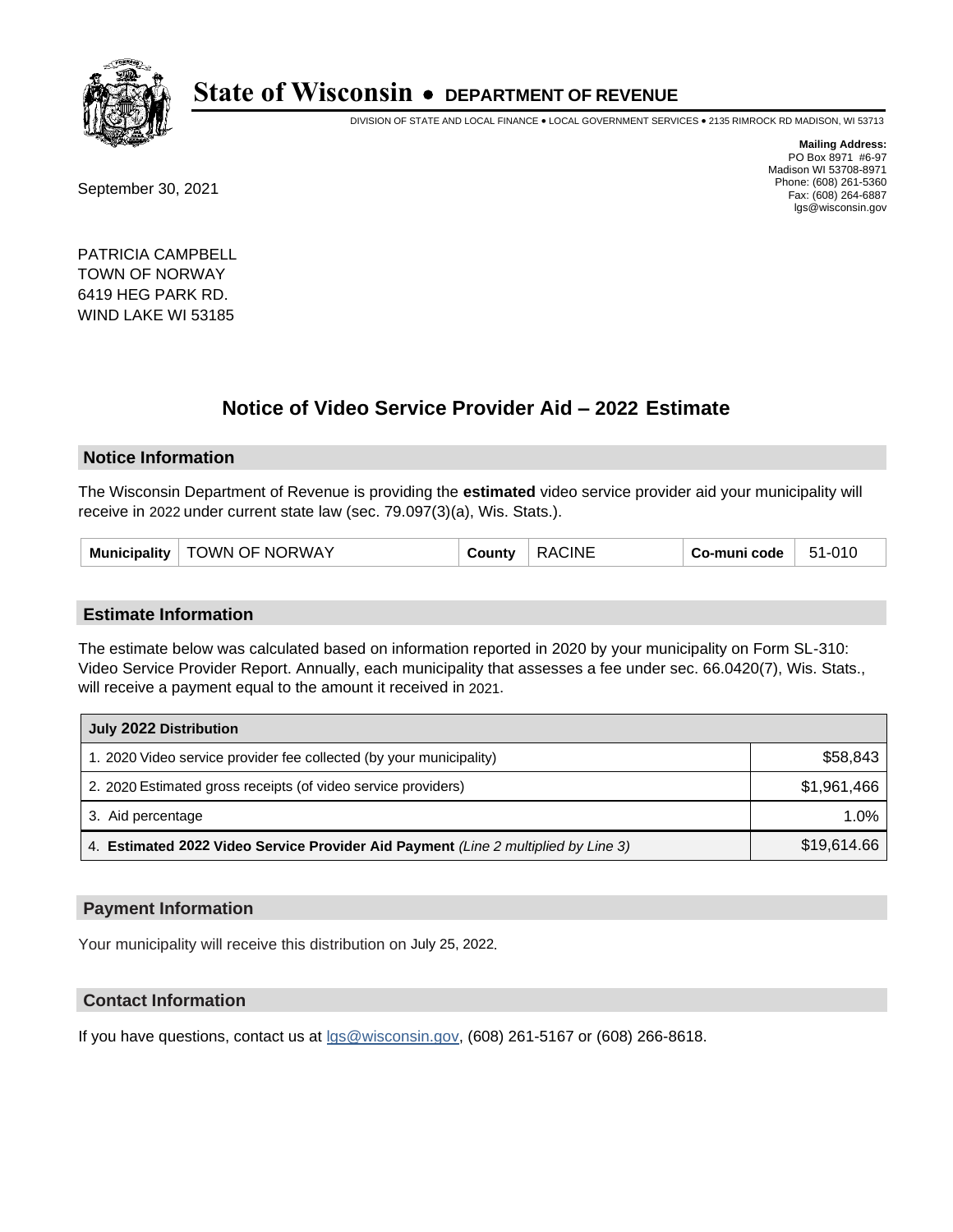

DIVISION OF STATE AND LOCAL FINANCE • LOCAL GOVERNMENT SERVICES • 2135 RIMROCK RD MADISON, WI 53713

September 30, 2021

**Mailing Address:** PO Box 8971 #6-97 Madison WI 53708-8971 Phone: (608) 261-5360 Fax: (608) 264-6887 lgs@wisconsin.gov

TINA MAYER TOWN OF WATERFORD 415 N MILWAUKEE ST WATERFORD WI 53185-4434

# **Notice of Video Service Provider Aid - 2022 Estimate**

#### **Notice Information**

The Wisconsin Department of Revenue is providing the **estimated** video service provider aid your municipality will receive in 2022 under current state law (sec. 79.097(3)(a), Wis. Stats.).

| <b>Municipality</b> | <b>TOWN OF WATERFORD</b> | 'ountٽ | CINE<br>∶ו∆נ | co-muni code، | 51-016 |
|---------------------|--------------------------|--------|--------------|---------------|--------|
|---------------------|--------------------------|--------|--------------|---------------|--------|

#### **Estimate Information**

The estimate below was calculated based on information reported in 2020 by your municipality on Form SL-310: Video Service Provider Report. Annually, each municipality that assesses a fee under sec. 66.0420(7), Wis. Stats., will receive a payment equal to the amount it received in 2021.

| July 2022 Distribution                                                             |             |  |
|------------------------------------------------------------------------------------|-------------|--|
| 1. 2020 Video service provider fee collected (by your municipality)                | \$50.114    |  |
| 2. 2020 Estimated gross receipts (of video service providers)                      | \$1.670.438 |  |
| 3. Aid percentage                                                                  | 1.0%        |  |
| 4. Estimated 2022 Video Service Provider Aid Payment (Line 2 multiplied by Line 3) | \$16,704.38 |  |

#### **Payment Information**

Your municipality will receive this distribution on July 25, 2022.

## **Contact Information**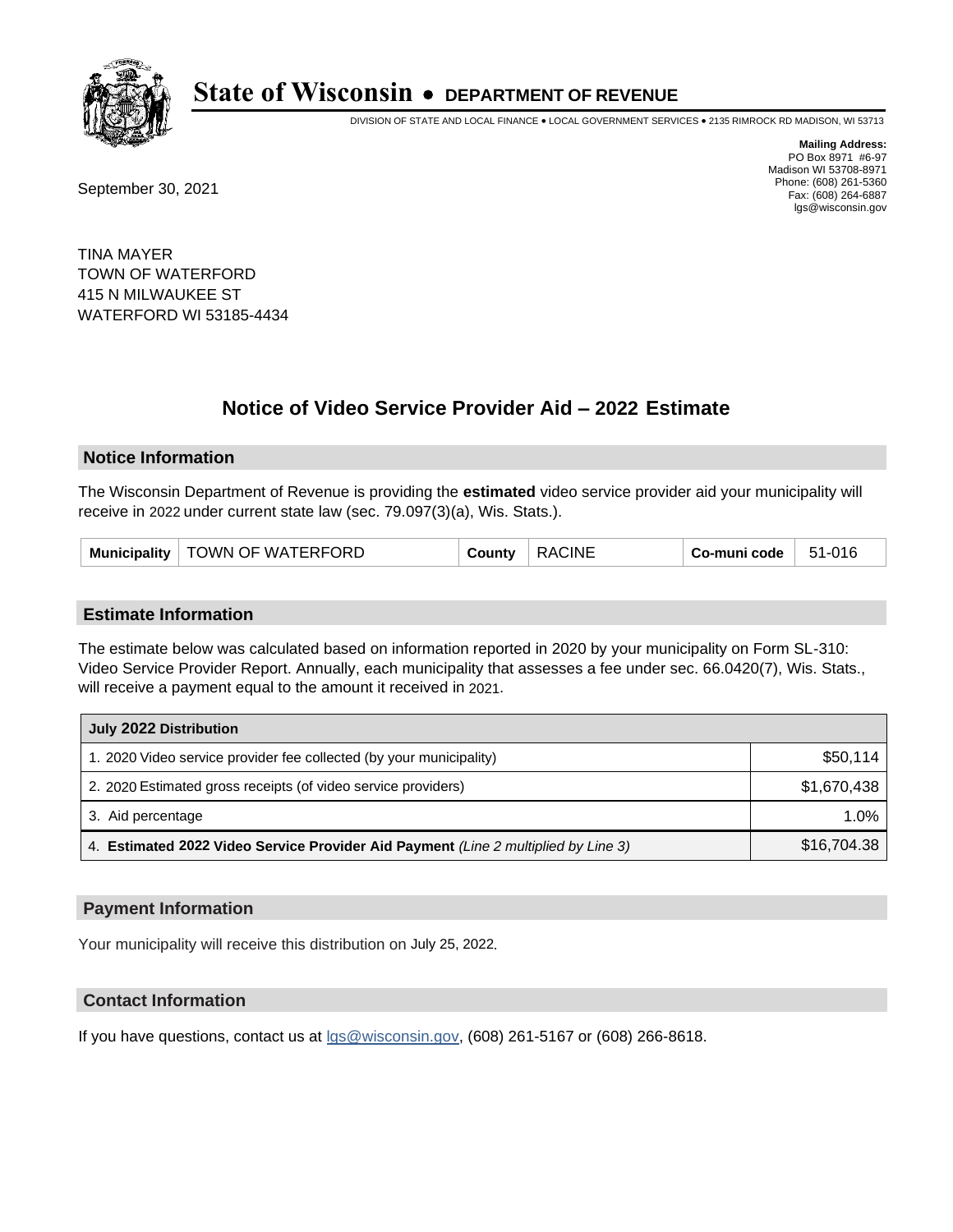

DIVISION OF STATE AND LOCAL FINANCE • LOCAL GOVERNMENT SERVICES • 2135 RIMROCK RD MADISON, WI 53713

September 30, 2021

**Mailing Address:** PO Box 8971 #6-97 Madison WI 53708-8971 Phone: (608) 261-5360 Fax: (608) 264-6887 lgs@wisconsin.gov

JOSLYN HOEFFERT VILLAGE OF CALEDONIA 5043 CHESTER LN RACINE WI 53402-2414

# **Notice of Video Service Provider Aid - 2022 Estimate**

#### **Notice Information**

The Wisconsin Department of Revenue is providing the **estimated** video service provider aid your municipality will receive in 2022 under current state law (sec. 79.097(3)(a), Wis. Stats.).

| Municipality   VILLAGE OF CALEDONIA | County | <b>RACINE</b> | Co-muni code | 51-104 |
|-------------------------------------|--------|---------------|--------------|--------|
|-------------------------------------|--------|---------------|--------------|--------|

#### **Estimate Information**

The estimate below was calculated based on information reported in 2020 by your municipality on Form SL-310: Video Service Provider Report. Annually, each municipality that assesses a fee under sec. 66.0420(7), Wis. Stats., will receive a payment equal to the amount it received in 2021.

| July 2022 Distribution                                                             |             |  |
|------------------------------------------------------------------------------------|-------------|--|
| 1. 2020 Video service provider fee collected (by your municipality)                | \$333,470   |  |
| 2. 2020 Estimated gross receipts (of video service providers)                      | \$6.669.411 |  |
| 3. Aid percentage                                                                  | 1.0%        |  |
| 4. Estimated 2022 Video Service Provider Aid Payment (Line 2 multiplied by Line 3) | \$66,694.11 |  |

#### **Payment Information**

Your municipality will receive this distribution on July 25, 2022.

## **Contact Information**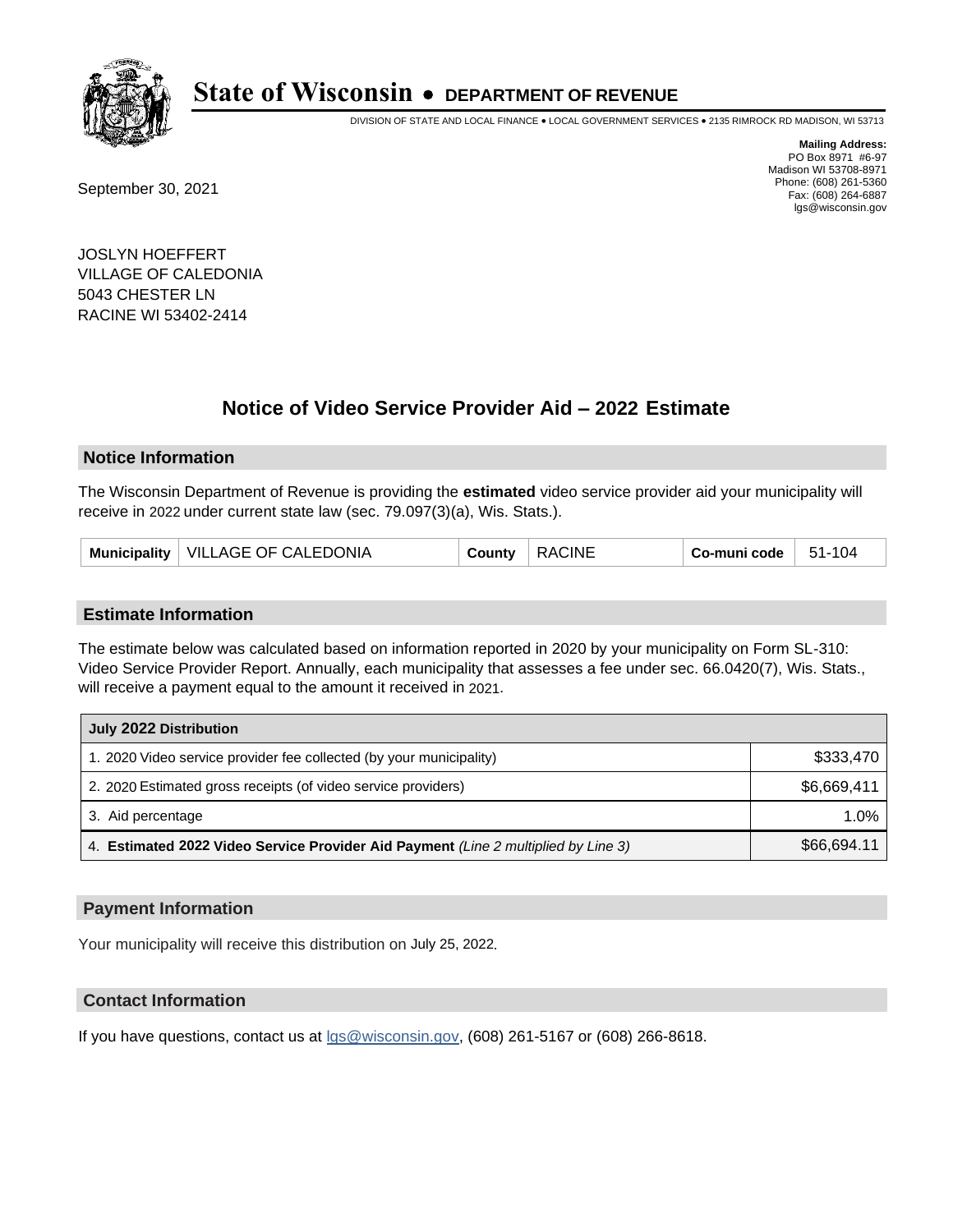

DIVISION OF STATE AND LOCAL FINANCE • LOCAL GOVERNMENT SERVICES • 2135 RIMROCK RD MADISON, WI 53713

September 30, 2021

**Mailing Address:** PO Box 8971 #6-97 Madison WI 53708-8971 Phone: (608) 261-5360 Fax: (608) 264-6887 lgs@wisconsin.gov

CHRISTOPHE JENKINS VILLAGE OF ELMWOOD PARK 3131 TAYLOR AVENUE, UNIT 1 RACINE WI 53403-4503

# **Notice of Video Service Provider Aid - 2022 Estimate**

### **Notice Information**

The Wisconsin Department of Revenue is providing the **estimated** video service provider aid your municipality will receive in 2022 under current state law (sec. 79.097(3)(a), Wis. Stats.).

| Municipality   VILLAGE OF ELMWOOD PARK | County | <b>RACINE</b> | Co-muni code | 51-121 |
|----------------------------------------|--------|---------------|--------------|--------|
|----------------------------------------|--------|---------------|--------------|--------|

#### **Estimate Information**

The estimate below was calculated based on information reported in 2020 by your municipality on Form SL-310: Video Service Provider Report. Annually, each municipality that assesses a fee under sec. 66.0420(7), Wis. Stats., will receive a payment equal to the amount it received in 2021.

| July 2022 Distribution                                                             |            |  |
|------------------------------------------------------------------------------------|------------|--|
| 1. 2020 Video service provider fee collected (by your municipality)                | \$3,508    |  |
| 2. 2020 Estimated gross receipts (of video service providers)                      | \$116.933  |  |
| 3. Aid percentage                                                                  | 1.0%       |  |
| 4. Estimated 2022 Video Service Provider Aid Payment (Line 2 multiplied by Line 3) | \$1,169.33 |  |

#### **Payment Information**

Your municipality will receive this distribution on July 25, 2022.

## **Contact Information**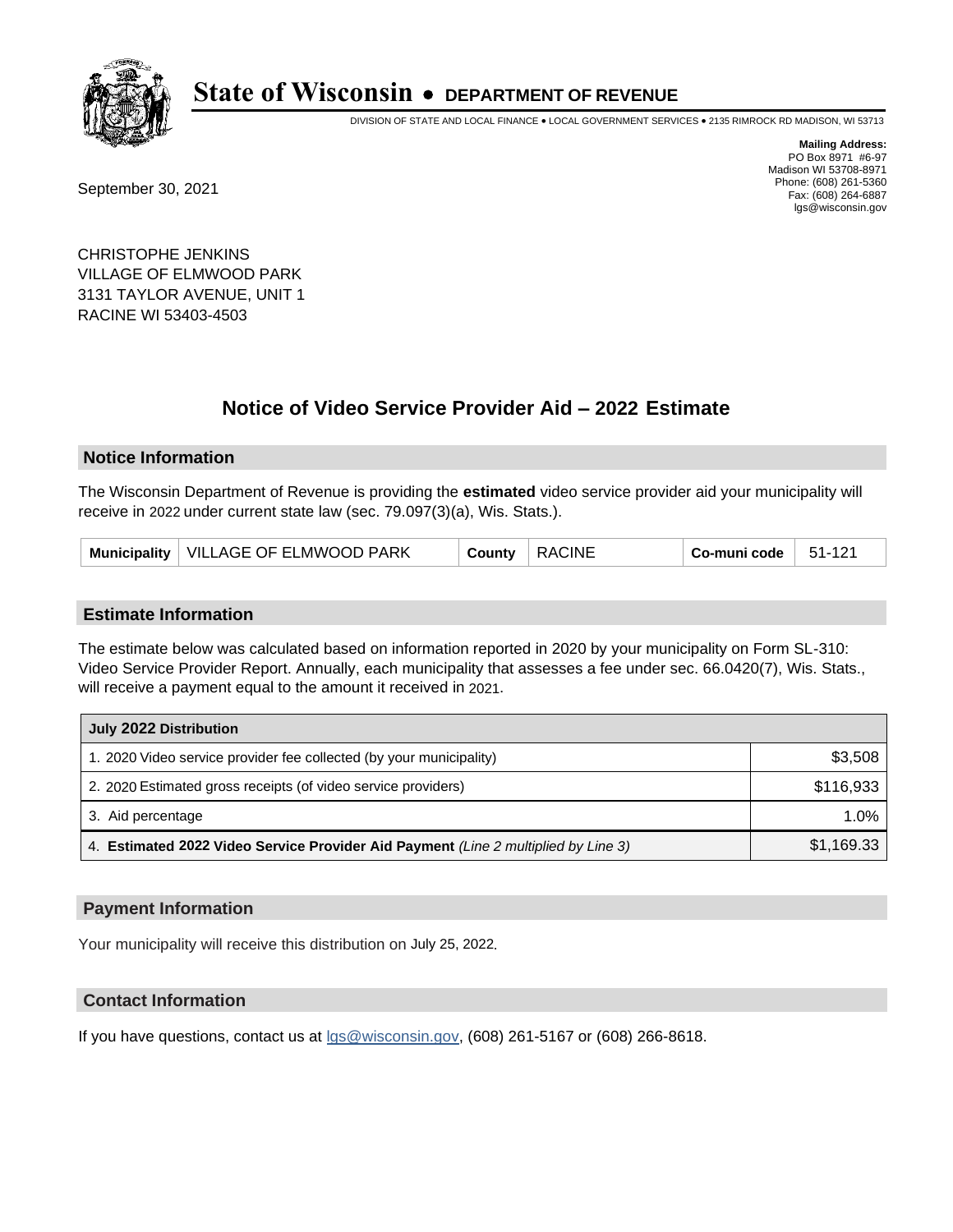

DIVISION OF STATE AND LOCAL FINANCE • LOCAL GOVERNMENT SERVICES • 2135 RIMROCK RD MADISON, WI 53713

September 30, 2021

**Mailing Address:** PO Box 8971 #6-97 Madison WI 53708-8971 Phone: (608) 261-5360 Fax: (608) 264-6887 lgs@wisconsin.gov

STEPHANIE KOHLHAGEN VILLAGE OF MOUNT PLEASANT 8811 CAMPUS DRIVE MT PLEASANT WI 53406-7014

# **Notice of Video Service Provider Aid - 2022 Estimate**

### **Notice Information**

The Wisconsin Department of Revenue is providing the **estimated** video service provider aid your municipality will receive in 2022 under current state law (sec. 79.097(3)(a), Wis. Stats.).

| Municipality   VILLAGE OF MOUNT PLEASANT<br><b>RACINE</b><br>County | 51-151<br>Co-muni code |
|---------------------------------------------------------------------|------------------------|
|---------------------------------------------------------------------|------------------------|

#### **Estimate Information**

The estimate below was calculated based on information reported in 2020 by your municipality on Form SL-310: Video Service Provider Report. Annually, each municipality that assesses a fee under sec. 66.0420(7), Wis. Stats., will receive a payment equal to the amount it received in 2021.

| July 2022 Distribution                                                             |             |  |
|------------------------------------------------------------------------------------|-------------|--|
| 1. 2020 Video service provider fee collected (by your municipality)                | \$418.410   |  |
| 2. 2020 Estimated gross receipts (of video service providers)                      | \$8,368,199 |  |
| 3. Aid percentage                                                                  | 1.0%        |  |
| 4. Estimated 2022 Video Service Provider Aid Payment (Line 2 multiplied by Line 3) | \$83,681.99 |  |

#### **Payment Information**

Your municipality will receive this distribution on July 25, 2022.

## **Contact Information**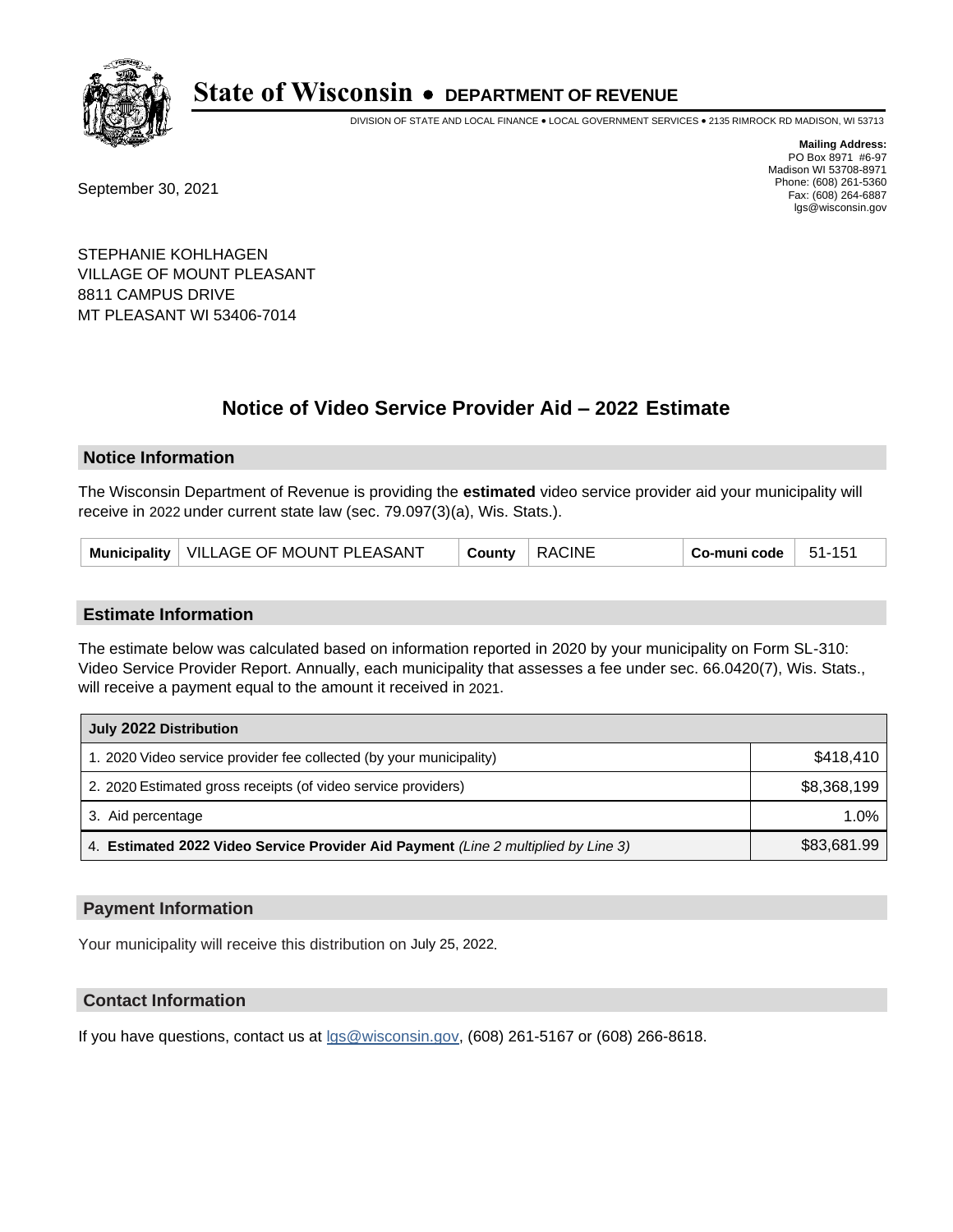

DIVISION OF STATE AND LOCAL FINANCE • LOCAL GOVERNMENT SERVICES • 2135 RIMROCK RD MADISON, WI 53713

September 30, 2021

**Mailing Address:** PO Box 8971 #6-97 Madison WI 53708-8971 Phone: (608) 261-5360 Fax: (608) 264-6887 lgs@wisconsin.gov

DORI PANTHOFER VILLAGE OF NORTH BAY 3615 HENNEPIN PL RACINE WI 53402-3613

# **Notice of Video Service Provider Aid - 2022 Estimate**

### **Notice Information**

The Wisconsin Department of Revenue is providing the **estimated** video service provider aid your municipality will receive in 2022 under current state law (sec. 79.097(3)(a), Wis. Stats.).

| Municipality   VILLAGE OF NORTH BAY<br>County | <b>RACINE</b> | $Co$ -muni code<br>51-161 |  |
|-----------------------------------------------|---------------|---------------------------|--|
|-----------------------------------------------|---------------|---------------------------|--|

#### **Estimate Information**

The estimate below was calculated based on information reported in 2020 by your municipality on Form SL-310: Video Service Provider Report. Annually, each municipality that assesses a fee under sec. 66.0420(7), Wis. Stats., will receive a payment equal to the amount it received in 2021.

| July 2022 Distribution                                                             |          |  |  |
|------------------------------------------------------------------------------------|----------|--|--|
| 1. 2020 Video service provider fee collected (by your municipality)                | \$4,530  |  |  |
| 2. 2020 Estimated gross receipts (of video service providers)                      | \$90,608 |  |  |
| 3. Aid percentage                                                                  | 1.0%     |  |  |
| 4. Estimated 2022 Video Service Provider Aid Payment (Line 2 multiplied by Line 3) | \$906.08 |  |  |

#### **Payment Information**

Your municipality will receive this distribution on July 25, 2022.

## **Contact Information**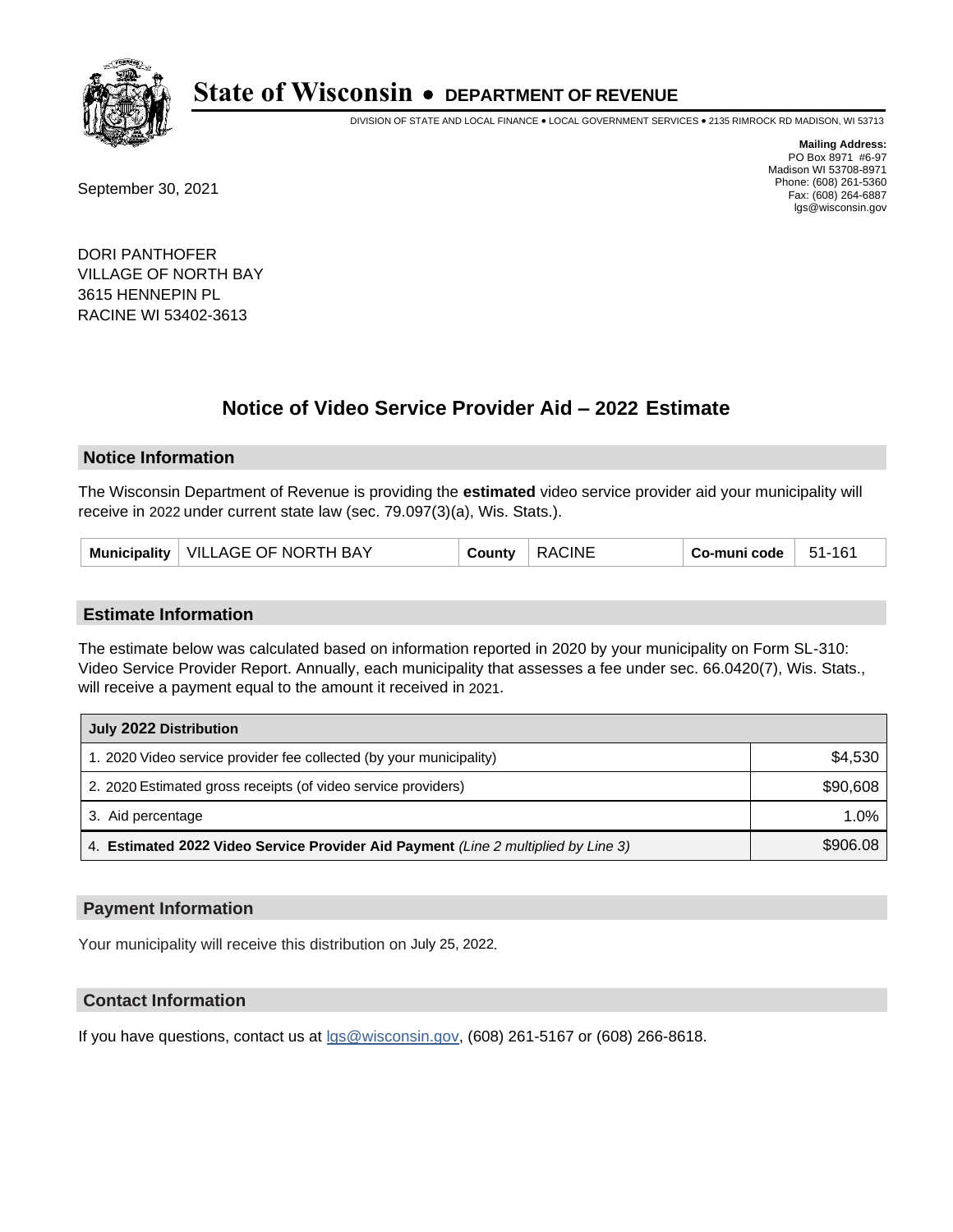

DIVISION OF STATE AND LOCAL FINANCE • LOCAL GOVERNMENT SERVICES • 2135 RIMROCK RD MADISON, WI 53713

September 30, 2021

**Mailing Address:** PO Box 8971 #6-97 Madison WI 53708-8971 Phone: (608) 261-5360 Fax: (608) 264-6887 lgs@wisconsin.gov

SANDRA SWAN VILLAGE OF ROCHESTER PO BOX 65, 300 W SPRING ST ROCHESTER WI 53167-0065

# **Notice of Video Service Provider Aid - 2022 Estimate**

#### **Notice Information**

The Wisconsin Department of Revenue is providing the **estimated** video service provider aid your municipality will receive in 2022 under current state law (sec. 79.097(3)(a), Wis. Stats.).

#### **Estimate Information**

The estimate below was calculated based on information reported in 2020 by your municipality on Form SL-310: Video Service Provider Report. Annually, each municipality that assesses a fee under sec. 66.0420(7), Wis. Stats., will receive a payment equal to the amount it received in 2021.

| July 2022 Distribution                                                             |            |
|------------------------------------------------------------------------------------|------------|
| 1. 2020 Video service provider fee collected (by your municipality)                | \$42,488   |
| 2. 2020 Estimated gross receipts (of video service providers)                      | \$849.753  |
| 3. Aid percentage                                                                  | 1.0%       |
| 4. Estimated 2022 Video Service Provider Aid Payment (Line 2 multiplied by Line 3) | \$8,497.53 |

#### **Payment Information**

Your municipality will receive this distribution on July 25, 2022.

## **Contact Information**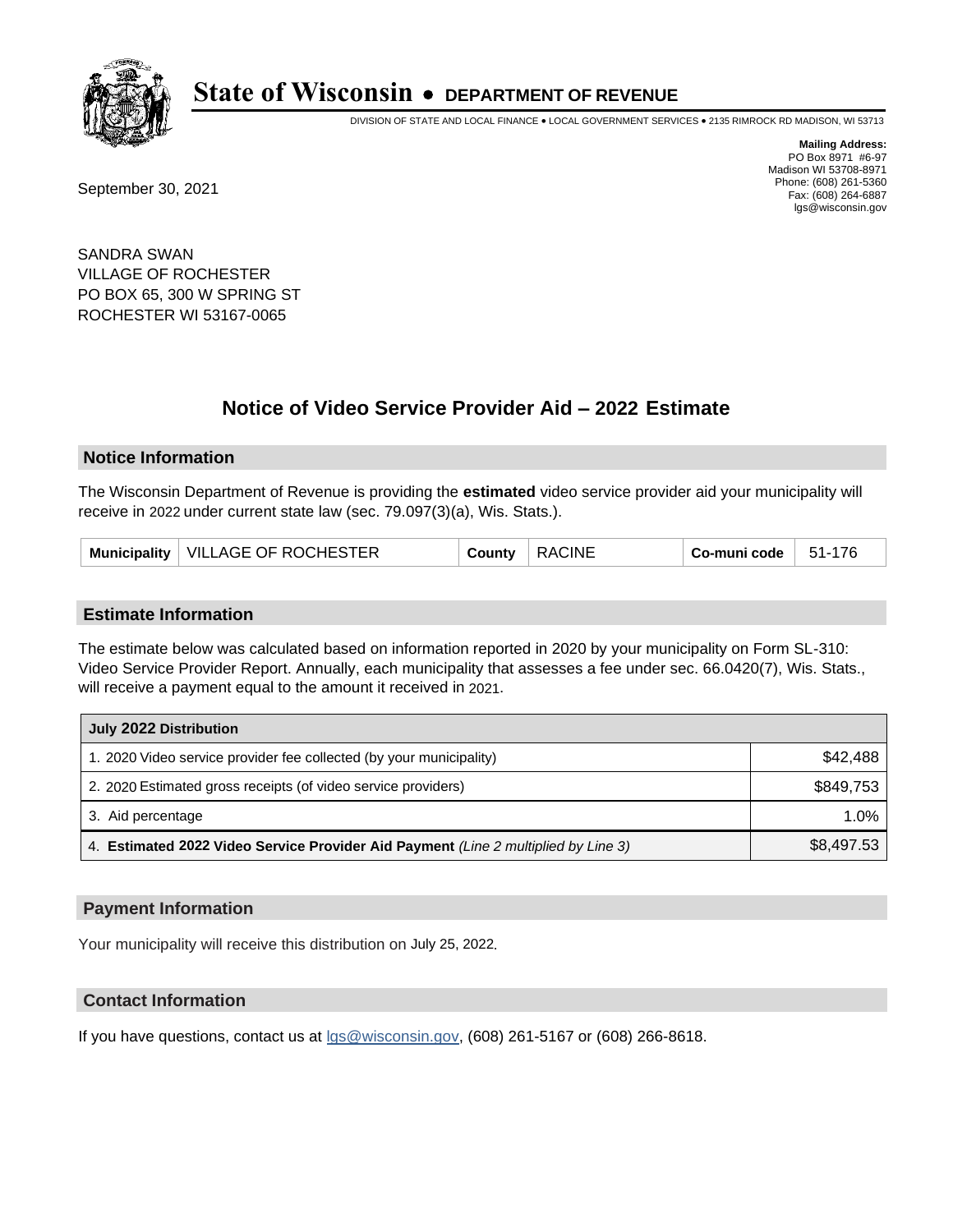

DIVISION OF STATE AND LOCAL FINANCE • LOCAL GOVERNMENT SERVICES • 2135 RIMROCK RD MADISON, WI 53713

September 30, 2021

**Mailing Address:** PO Box 8971 #6-97 Madison WI 53708-8971 Phone: (608) 261-5360 Fax: (608) 264-6887 lgs@wisconsin.gov

CHERYL ZAMECNIK VILLAGE OF STURTEVANT 2801 89TH ST STURTEVANT WI 53177

# **Notice of Video Service Provider Aid - 2022 Estimate**

#### **Notice Information**

The Wisconsin Department of Revenue is providing the **estimated** video service provider aid your municipality will receive in 2022 under current state law (sec. 79.097(3)(a), Wis. Stats.).

| Municipality   VILLAGE OF STURTEVANT | County | <b>RACINE</b><br>Co-muni code | $51-181$ |
|--------------------------------------|--------|-------------------------------|----------|
|--------------------------------------|--------|-------------------------------|----------|

#### **Estimate Information**

The estimate below was calculated based on information reported in 2020 by your municipality on Form SL-310: Video Service Provider Report. Annually, each municipality that assesses a fee under sec. 66.0420(7), Wis. Stats., will receive a payment equal to the amount it received in 2021.

| July 2022 Distribution                                                             |             |
|------------------------------------------------------------------------------------|-------------|
| 1. 2020 Video service provider fee collected (by your municipality)                | \$69,366    |
| 2. 2020 Estimated gross receipts (of video service providers)                      | \$1,387,331 |
| 3. Aid percentage                                                                  | 1.0%        |
| 4. Estimated 2022 Video Service Provider Aid Payment (Line 2 multiplied by Line 3) | \$13,873.31 |

#### **Payment Information**

Your municipality will receive this distribution on July 25, 2022.

## **Contact Information**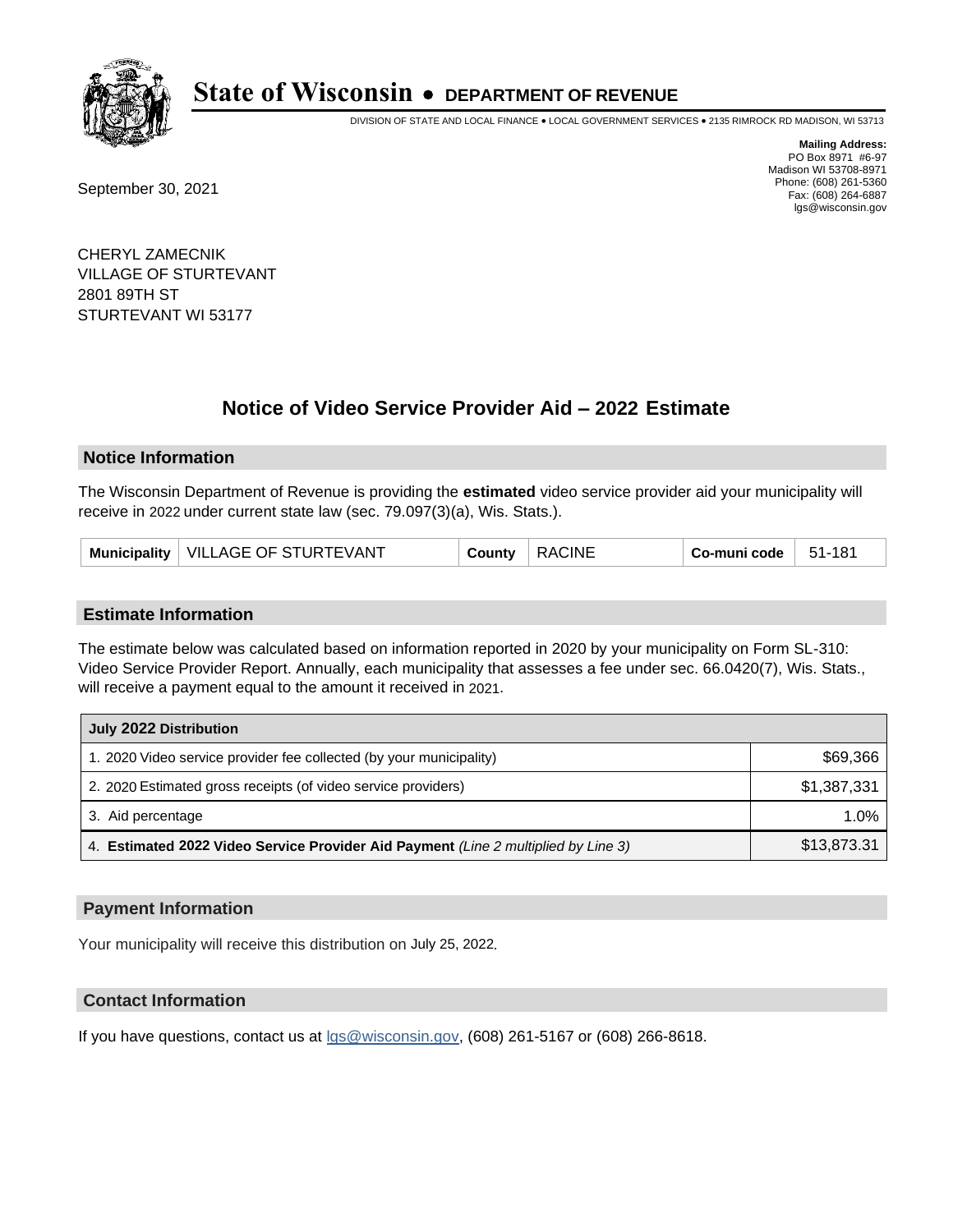

DIVISION OF STATE AND LOCAL FINANCE • LOCAL GOVERNMENT SERVICES • 2135 RIMROCK RD MADISON, WI 53713

September 30, 2021

**Mailing Address:** PO Box 8971 #6-97 Madison WI 53708-8971 Phone: (608) 261-5360 Fax: (608) 264-6887 lgs@wisconsin.gov

REBECCA WALLENDAL VILLAGE OF UNION GROVE 925 15TH AVE UNION GROVE WI 53182-1427

# **Notice of Video Service Provider Aid - 2022 Estimate**

### **Notice Information**

The Wisconsin Department of Revenue is providing the **estimated** video service provider aid your municipality will receive in 2022 under current state law (sec. 79.097(3)(a), Wis. Stats.).

| Municipality   VILLAGE OF UNION GROVE | County | <b>RACINE</b> | $Co$ -muni code $\,$ | $-51-186$ |
|---------------------------------------|--------|---------------|----------------------|-----------|
|---------------------------------------|--------|---------------|----------------------|-----------|

#### **Estimate Information**

The estimate below was calculated based on information reported in 2020 by your municipality on Form SL-310: Video Service Provider Report. Annually, each municipality that assesses a fee under sec. 66.0420(7), Wis. Stats., will receive a payment equal to the amount it received in 2021.

| July 2022 Distribution                                                             |            |
|------------------------------------------------------------------------------------|------------|
| 1. 2020 Video service provider fee collected (by your municipality)                | \$48,881   |
| 2. 2020 Estimated gross receipts (of video service providers)                      | \$977,627  |
| 3. Aid percentage                                                                  | $1.0\%$    |
| 4. Estimated 2022 Video Service Provider Aid Payment (Line 2 multiplied by Line 3) | \$9,776.27 |

#### **Payment Information**

Your municipality will receive this distribution on July 25, 2022.

## **Contact Information**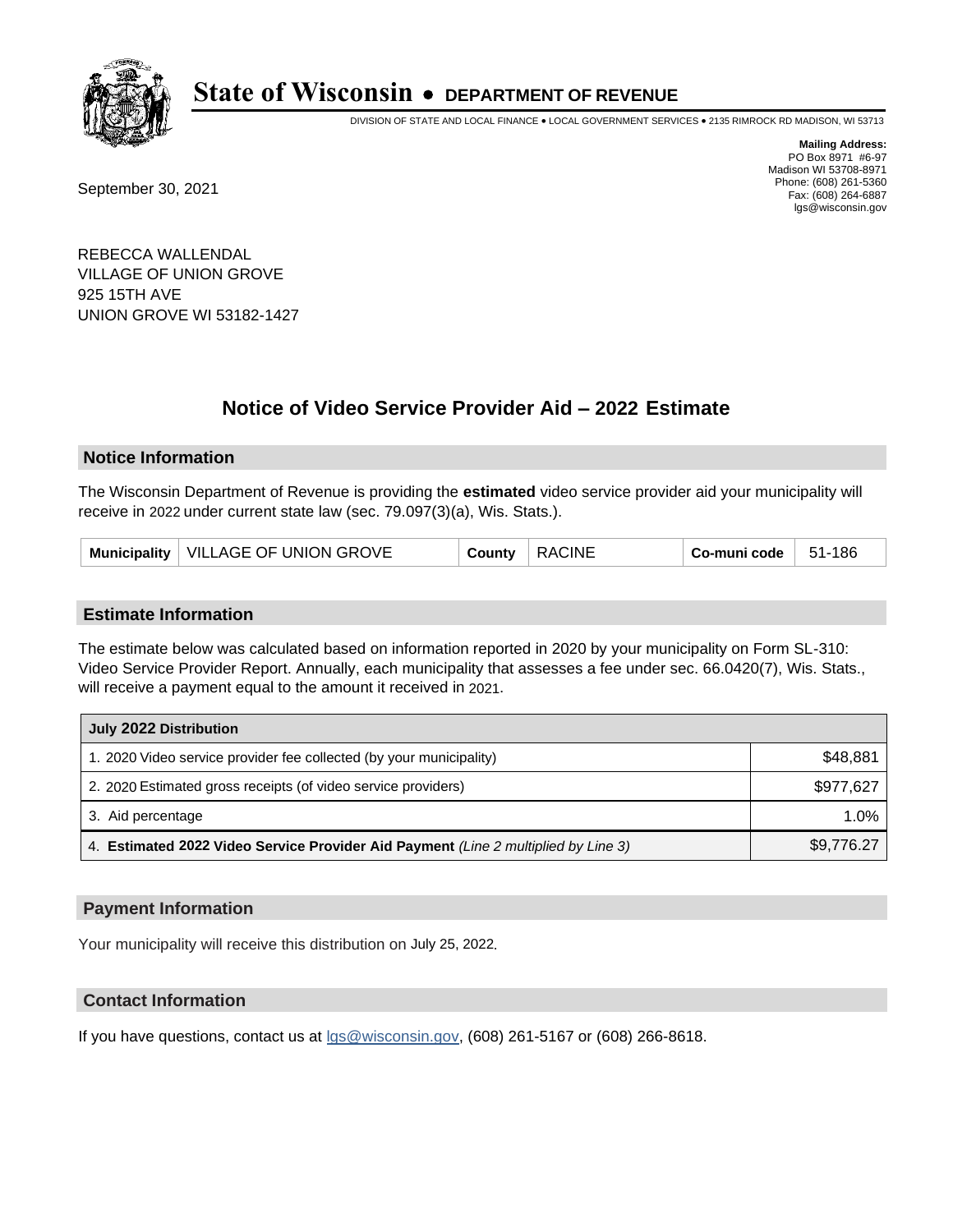

DIVISION OF STATE AND LOCAL FINANCE • LOCAL GOVERNMENT SERVICES • 2135 RIMROCK RD MADISON, WI 53713

September 30, 2021

**Mailing Address:** PO Box 8971 #6-97 Madison WI 53708-8971 Phone: (608) 261-5360 Fax: (608) 264-6887 lgs@wisconsin.gov

RACHEL LADEWIG VILLAGE OF WATERFORD 123 N RIVER ST WATERFORD WI 53185-4149

# **Notice of Video Service Provider Aid - 2022 Estimate**

#### **Notice Information**

The Wisconsin Department of Revenue is providing the **estimated** video service provider aid your municipality will receive in 2022 under current state law (sec. 79.097(3)(a), Wis. Stats.).

| Municipality   VILLAGE OF WATERFORD | County | <b>RACINE</b> | Co-muni code | $-51-191$ |
|-------------------------------------|--------|---------------|--------------|-----------|
|-------------------------------------|--------|---------------|--------------|-----------|

#### **Estimate Information**

The estimate below was calculated based on information reported in 2020 by your municipality on Form SL-310: Video Service Provider Report. Annually, each municipality that assesses a fee under sec. 66.0420(7), Wis. Stats., will receive a payment equal to the amount it received in 2021.

| July 2022 Distribution                                                             |             |  |
|------------------------------------------------------------------------------------|-------------|--|
| 1. 2020 Video service provider fee collected (by your municipality)                | \$80,939    |  |
| 2. 2020 Estimated gross receipts (of video service providers)                      | \$1,618,785 |  |
| 3. Aid percentage                                                                  | $1.0\%$     |  |
| 4. Estimated 2022 Video Service Provider Aid Payment (Line 2 multiplied by Line 3) | \$16,187.85 |  |

#### **Payment Information**

Your municipality will receive this distribution on July 25, 2022.

## **Contact Information**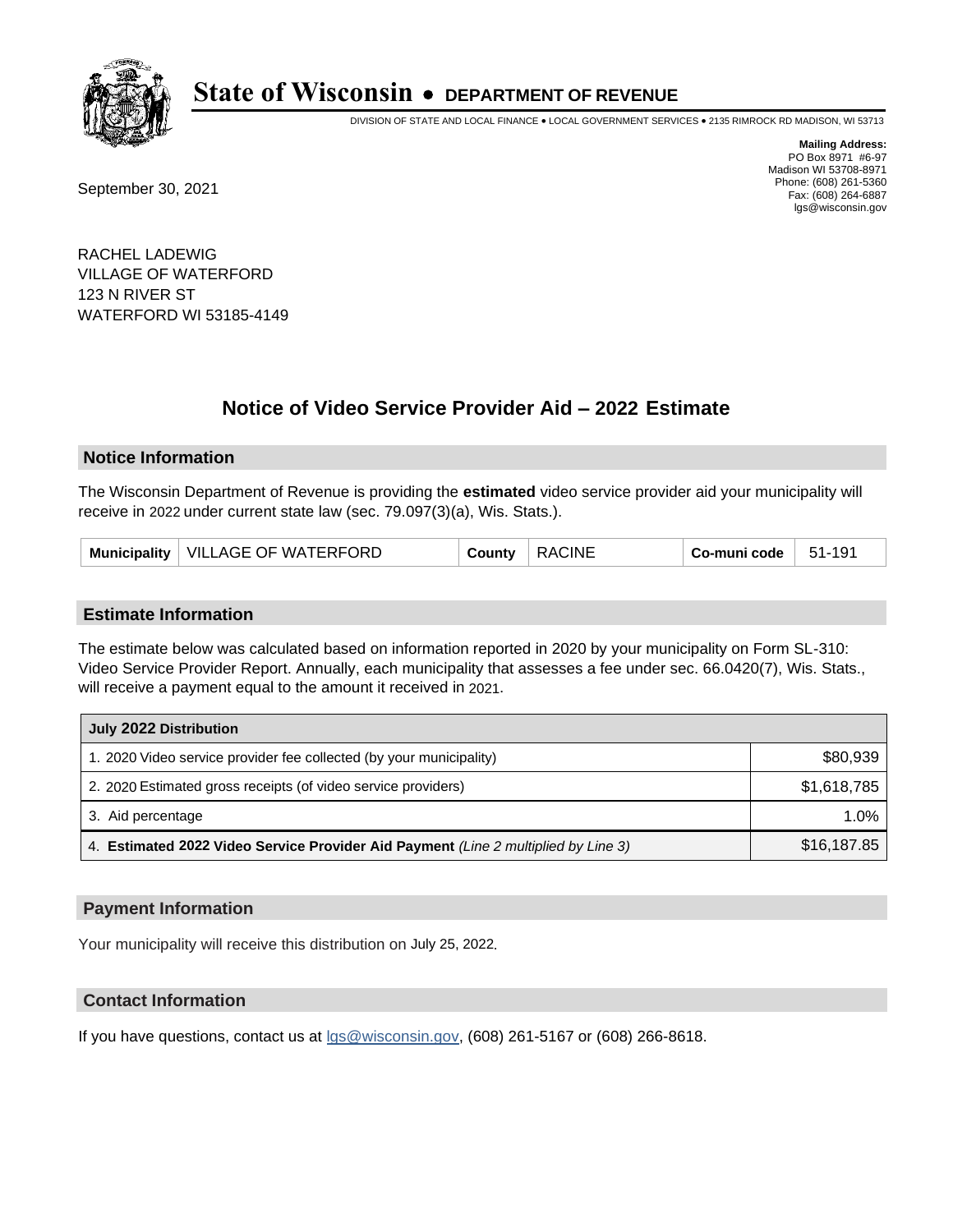

DIVISION OF STATE AND LOCAL FINANCE • LOCAL GOVERNMENT SERVICES • 2135 RIMROCK RD MADISON, WI 53713

September 30, 2021

**Mailing Address:** PO Box 8971 #6-97 Madison WI 53708-8971 Phone: (608) 261-5360 Fax: (608) 264-6887 lgs@wisconsin.gov

CASEY GRIFFITHS VILLAGE OF WIND POINT 215 E FOUR MILE RD RACINE WI 53402-2625

# **Notice of Video Service Provider Aid - 2022 Estimate**

#### **Notice Information**

The Wisconsin Department of Revenue is providing the **estimated** video service provider aid your municipality will receive in 2022 under current state law (sec. 79.097(3)(a), Wis. Stats.).

|  | <b>Municipality</b> | VILLAGE OF WIND POINT | شcunt∨ | CINE<br>۸۵ ب | Co-muni code | -192<br>51- |
|--|---------------------|-----------------------|--------|--------------|--------------|-------------|
|--|---------------------|-----------------------|--------|--------------|--------------|-------------|

#### **Estimate Information**

The estimate below was calculated based on information reported in 2020 by your municipality on Form SL-310: Video Service Provider Report. Annually, each municipality that assesses a fee under sec. 66.0420(7), Wis. Stats., will receive a payment equal to the amount it received in 2021.

| July 2022 Distribution                                                             |            |
|------------------------------------------------------------------------------------|------------|
| 1. 2020 Video service provider fee collected (by your municipality)                | \$3,100    |
| 2. 2020 Estimated gross receipts (of video service providers)                      | \$551,269  |
| 3. Aid percentage                                                                  | 1.0%       |
| 4. Estimated 2022 Video Service Provider Aid Payment (Line 2 multiplied by Line 3) | \$5,512.69 |

#### **Payment Information**

Your municipality will receive this distribution on July 25, 2022.

## **Contact Information**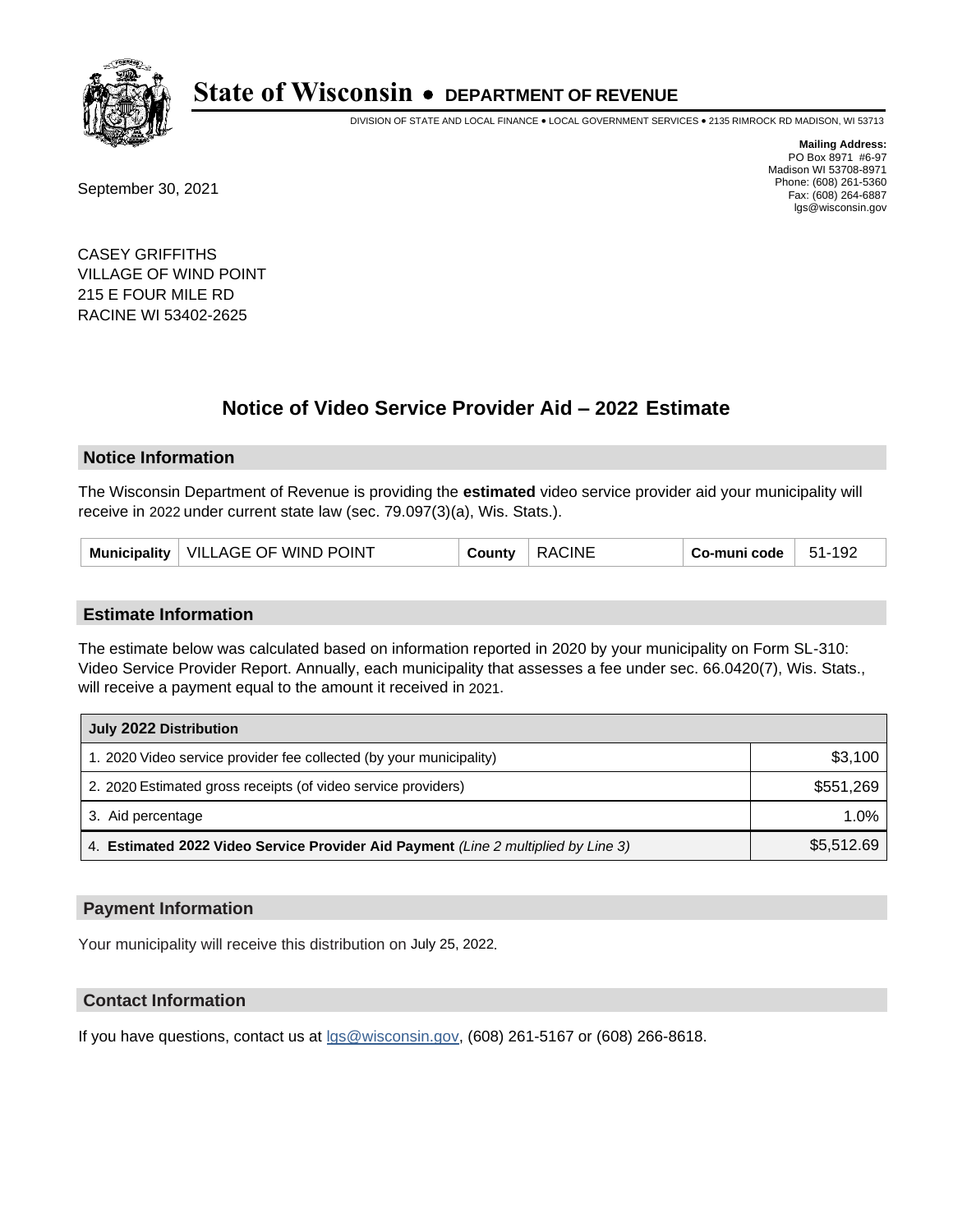

DIVISION OF STATE AND LOCAL FINANCE • LOCAL GOVERNMENT SERVICES • 2135 RIMROCK RD MADISON, WI 53713

September 30, 2021

**Mailing Address:** PO Box 8971 #6-97 Madison WI 53708-8971 Phone: (608) 261-5360 Fax: (608) 264-6887 lgs@wisconsin.gov

MICHAEL MCKINNEY VILLAGE OF YORKVILLE 925 15TH AVE UNION GROVE WI 53182

# **Notice of Video Service Provider Aid - 2022 Estimate**

### **Notice Information**

The Wisconsin Department of Revenue is providing the **estimated** video service provider aid your municipality will receive in 2022 under current state law (sec. 79.097(3)(a), Wis. Stats.).

| Municipality   VILLAGE OF YORKVILLE | County | <b>RACINE</b> | Co-muni code | 51-194 |
|-------------------------------------|--------|---------------|--------------|--------|
|-------------------------------------|--------|---------------|--------------|--------|

#### **Estimate Information**

The estimate below was calculated based on information reported in 2020 by your municipality on Form SL-310: Video Service Provider Report. Annually, each municipality that assesses a fee under sec. 66.0420(7), Wis. Stats., will receive a payment equal to the amount it received in 2021.

| July 2022 Distribution                                                             |            |  |
|------------------------------------------------------------------------------------|------------|--|
| 1. 2020 Video service provider fee collected (by your municipality)                | \$13,030   |  |
| 2. 2020 Estimated gross receipts (of video service providers)                      | \$325.741  |  |
| 3. Aid percentage                                                                  | $1.0\%$    |  |
| 4. Estimated 2022 Video Service Provider Aid Payment (Line 2 multiplied by Line 3) | \$3,257.41 |  |

#### **Payment Information**

Your municipality will receive this distribution on July 25, 2022.

## **Contact Information**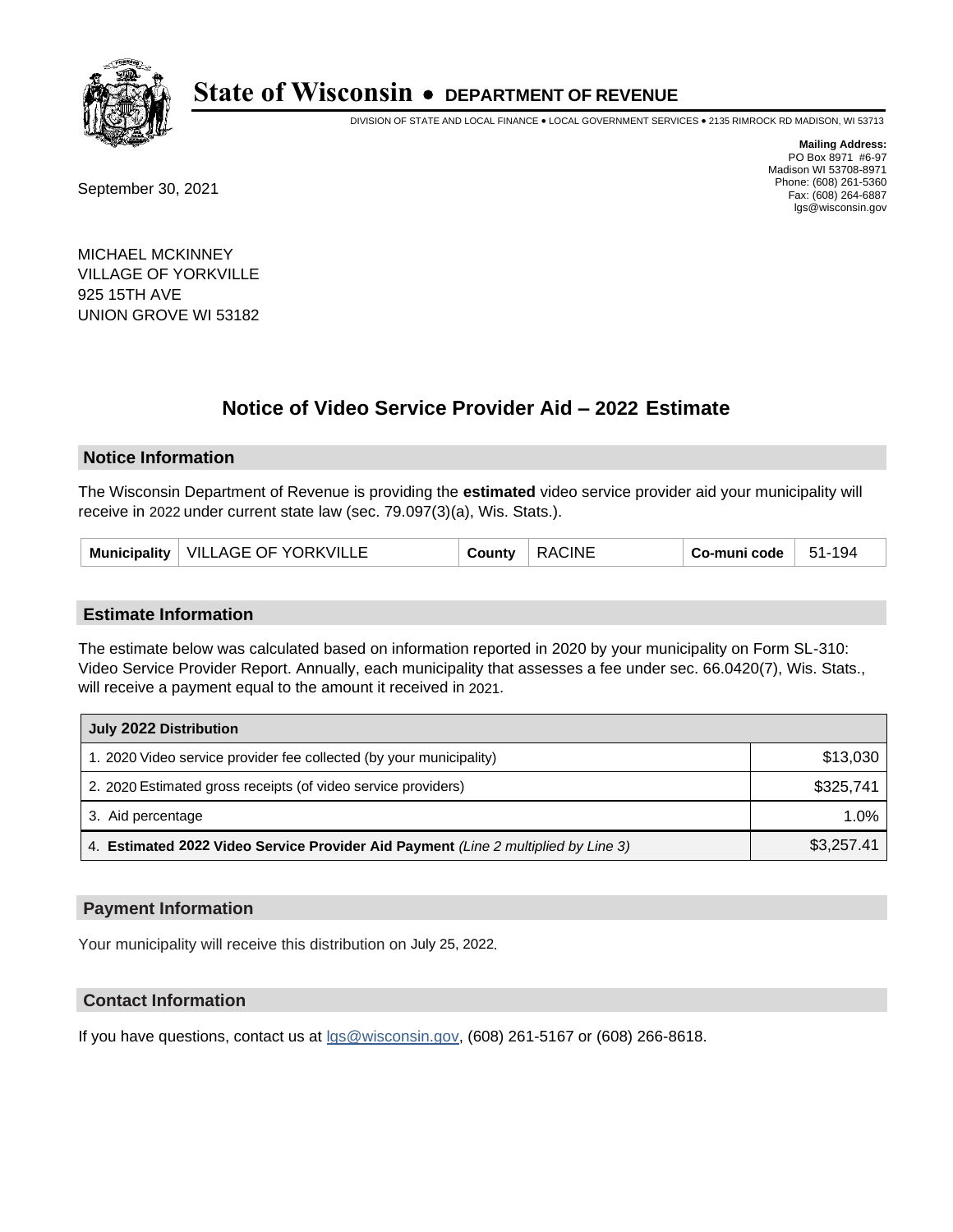

DIVISION OF STATE AND LOCAL FINANCE • LOCAL GOVERNMENT SERVICES • 2135 RIMROCK RD MADISON, WI 53713

September 30, 2021

**Mailing Address:** PO Box 8971 #6-97 Madison WI 53708-8971 Phone: (608) 261-5360 Fax: (608) 264-6887 lgs@wisconsin.gov

DIAHNN HALBACH CITY OF BURLINGTON 300 N PINE ST BURLINGTON WI 53105-1460

# **Notice of Video Service Provider Aid - 2022 Estimate**

### **Notice Information**

The Wisconsin Department of Revenue is providing the **estimated** video service provider aid your municipality will receive in 2022 under current state law (sec. 79.097(3)(a), Wis. Stats.).

|  | Municipality   CITY OF BURLINGTON | County | <b>RACINE</b> | ⊦ Co-muni code | 51-206 |
|--|-----------------------------------|--------|---------------|----------------|--------|
|--|-----------------------------------|--------|---------------|----------------|--------|

#### **Estimate Information**

The estimate below was calculated based on information reported in 2020 by your municipality on Form SL-310: Video Service Provider Report. Annually, each municipality that assesses a fee under sec. 66.0420(7), Wis. Stats., will receive a payment equal to the amount it received in 2021.

| July 2022 Distribution                                                             |             |  |  |
|------------------------------------------------------------------------------------|-------------|--|--|
| 1. 2020 Video service provider fee collected (by your municipality)                | \$139.325   |  |  |
| 2. 2020 Estimated gross receipts (of video service providers)                      | \$2.786.493 |  |  |
| 3. Aid percentage                                                                  | 1.0%        |  |  |
| 4. Estimated 2022 Video Service Provider Aid Payment (Line 2 multiplied by Line 3) | \$27,864.93 |  |  |

#### **Payment Information**

Your municipality will receive this distribution on July 25, 2022.

## **Contact Information**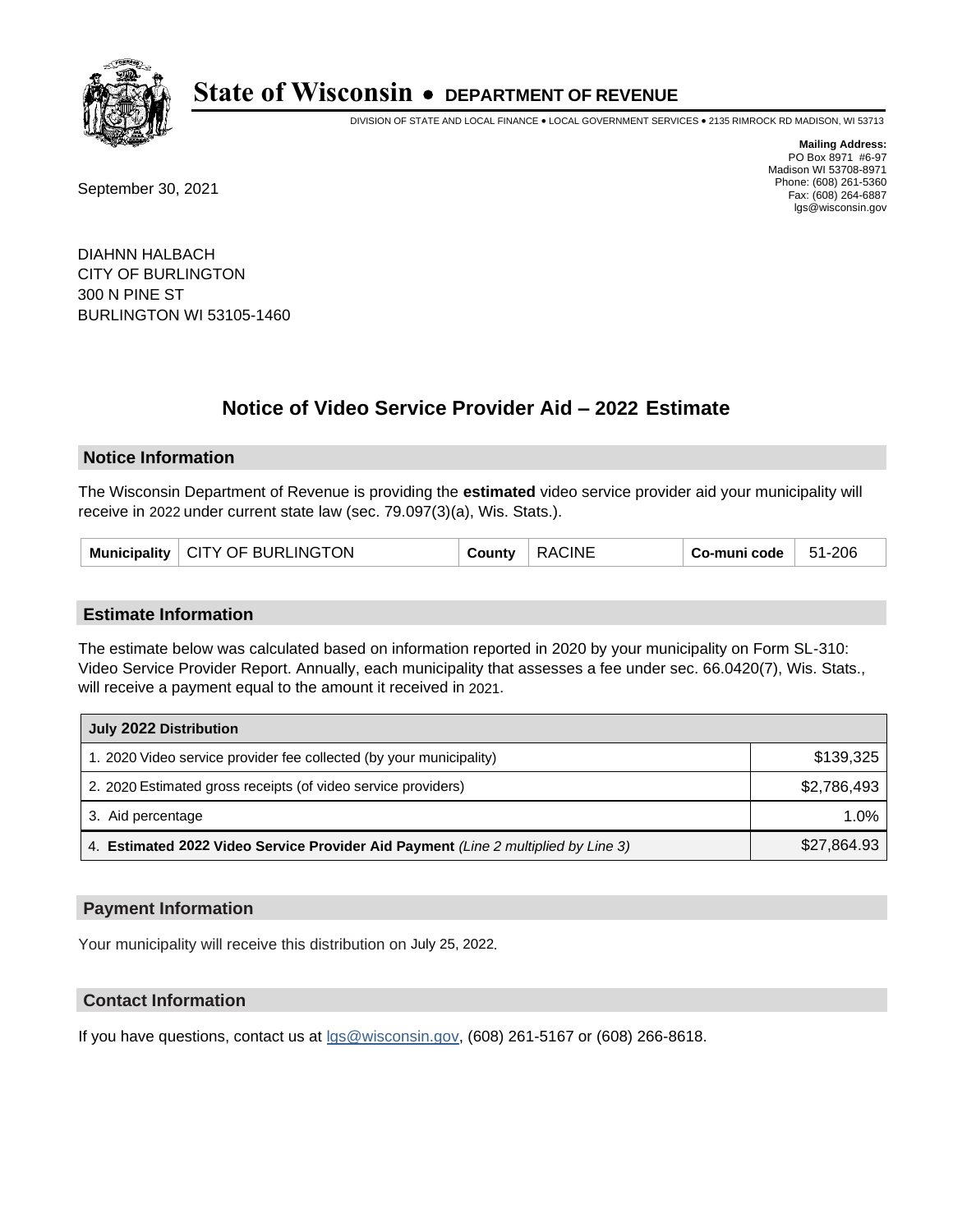

DIVISION OF STATE AND LOCAL FINANCE • LOCAL GOVERNMENT SERVICES • 2135 RIMROCK RD MADISON, WI 53713

September 30, 2021

**Mailing Address:** PO Box 8971 #6-97 Madison WI 53708-8971 Phone: (608) 261-5360 Fax: (608) 264-6887 lgs@wisconsin.gov

TARA COOLIDGE CITY OF RACINE 730 WASHINGTON AVE #103 RACINE WI 53403-1146

# **Notice of Video Service Provider Aid - 2022 Estimate**

#### **Notice Information**

The Wisconsin Department of Revenue is providing the **estimated** video service provider aid your municipality will receive in 2022 under current state law (sec. 79.097(3)(a), Wis. Stats.).

| Municipality | <b>CITY OF RACINE</b> | County | <b>RACINE</b> | Co-muni code | 51-276 |
|--------------|-----------------------|--------|---------------|--------------|--------|
|--------------|-----------------------|--------|---------------|--------------|--------|

#### **Estimate Information**

The estimate below was calculated based on information reported in 2020 by your municipality on Form SL-310: Video Service Provider Report. Annually, each municipality that assesses a fee under sec. 66.0420(7), Wis. Stats., will receive a payment equal to the amount it received in 2021.

| July 2022 Distribution                                                             |              |  |  |
|------------------------------------------------------------------------------------|--------------|--|--|
| 1. 2020 Video service provider fee collected (by your municipality)                | \$804,900    |  |  |
| 2. 2020 Estimated gross receipts (of video service providers)                      | \$16,097,993 |  |  |
| 3. Aid percentage                                                                  | $1.0\%$      |  |  |
| 4. Estimated 2022 Video Service Provider Aid Payment (Line 2 multiplied by Line 3) | \$160,979.93 |  |  |

#### **Payment Information**

Your municipality will receive this distribution on July 25, 2022.

## **Contact Information**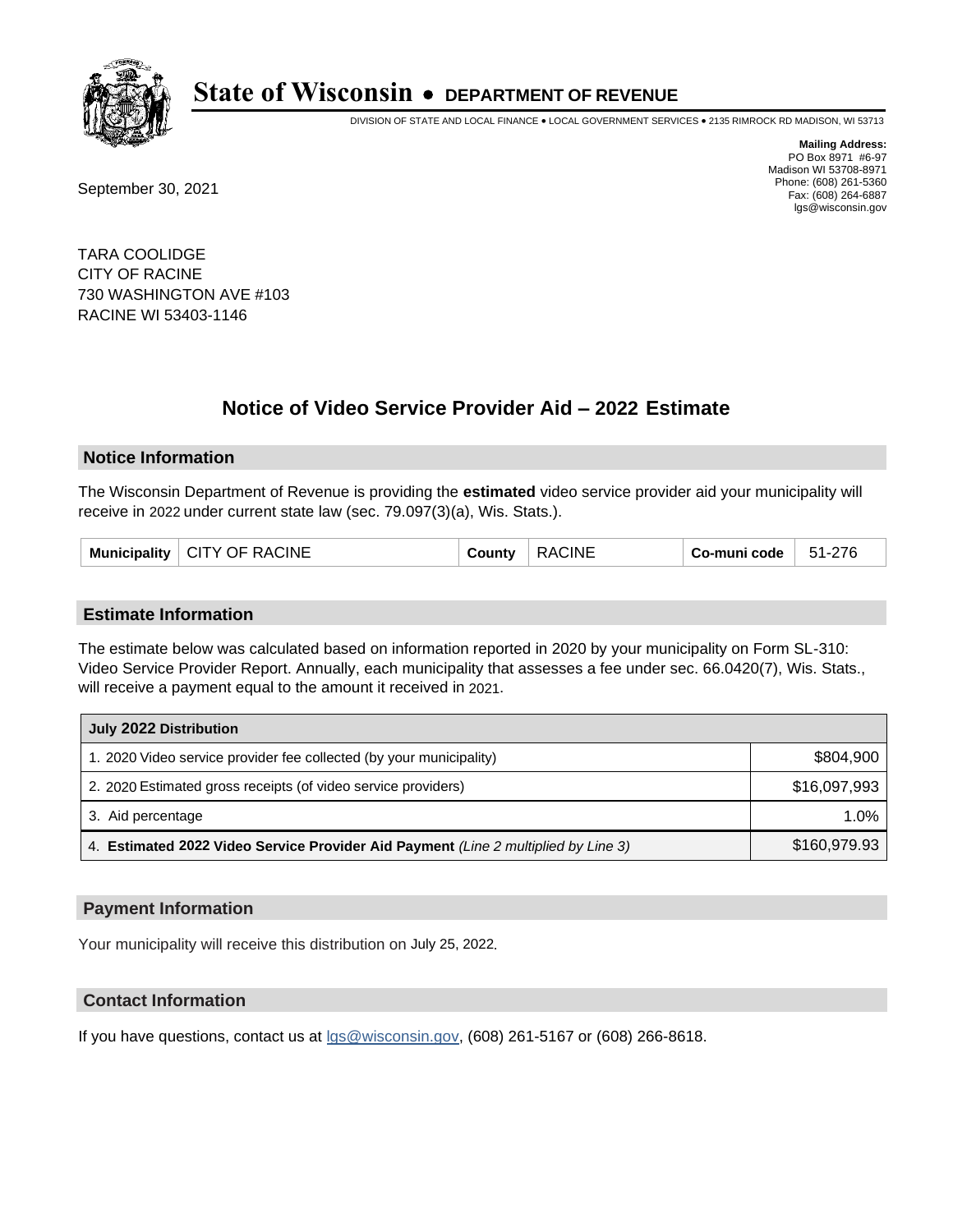

DIVISION OF STATE AND LOCAL FINANCE • LOCAL GOVERNMENT SERVICES • 2135 RIMROCK RD MADISON, WI 53713

September 30, 2021

**Mailing Address:** PO Box 8971 #6-97 Madison WI 53708-8971 Phone: (608) 261-5360 Fax: (608) 264-6887 lgs@wisconsin.gov

AARON JOYCE CITY OF RICHLAND CENTER 450 S MAIN ST RICHLAND CENTER WI 53581-2545

# **Notice of Video Service Provider Aid - 2022 Estimate**

#### **Notice Information**

The Wisconsin Department of Revenue is providing the **estimated** video service provider aid your municipality will receive in 2022 under current state law (sec. 79.097(3)(a), Wis. Stats.).

|  | Municipality   CITY OF RICHLAND CENTER | County | RICHLAND | Co-muni code | 52-276 |
|--|----------------------------------------|--------|----------|--------------|--------|
|--|----------------------------------------|--------|----------|--------------|--------|

#### **Estimate Information**

The estimate below was calculated based on information reported in 2020 by your municipality on Form SL-310: Video Service Provider Report. Annually, each municipality that assesses a fee under sec. 66.0420(7), Wis. Stats., will receive a payment equal to the amount it received in 2021.

| July 2022 Distribution                                                             |             |  |  |
|------------------------------------------------------------------------------------|-------------|--|--|
| 1. 2020 Video service provider fee collected (by your municipality)                | \$54,100    |  |  |
| 2. 2020 Estimated gross receipts (of video service providers)                      | \$1,081,997 |  |  |
| 3. Aid percentage                                                                  | 1.0%        |  |  |
| 4. Estimated 2022 Video Service Provider Aid Payment (Line 2 multiplied by Line 3) | \$10,819.97 |  |  |

#### **Payment Information**

Your municipality will receive this distribution on July 25, 2022.

## **Contact Information**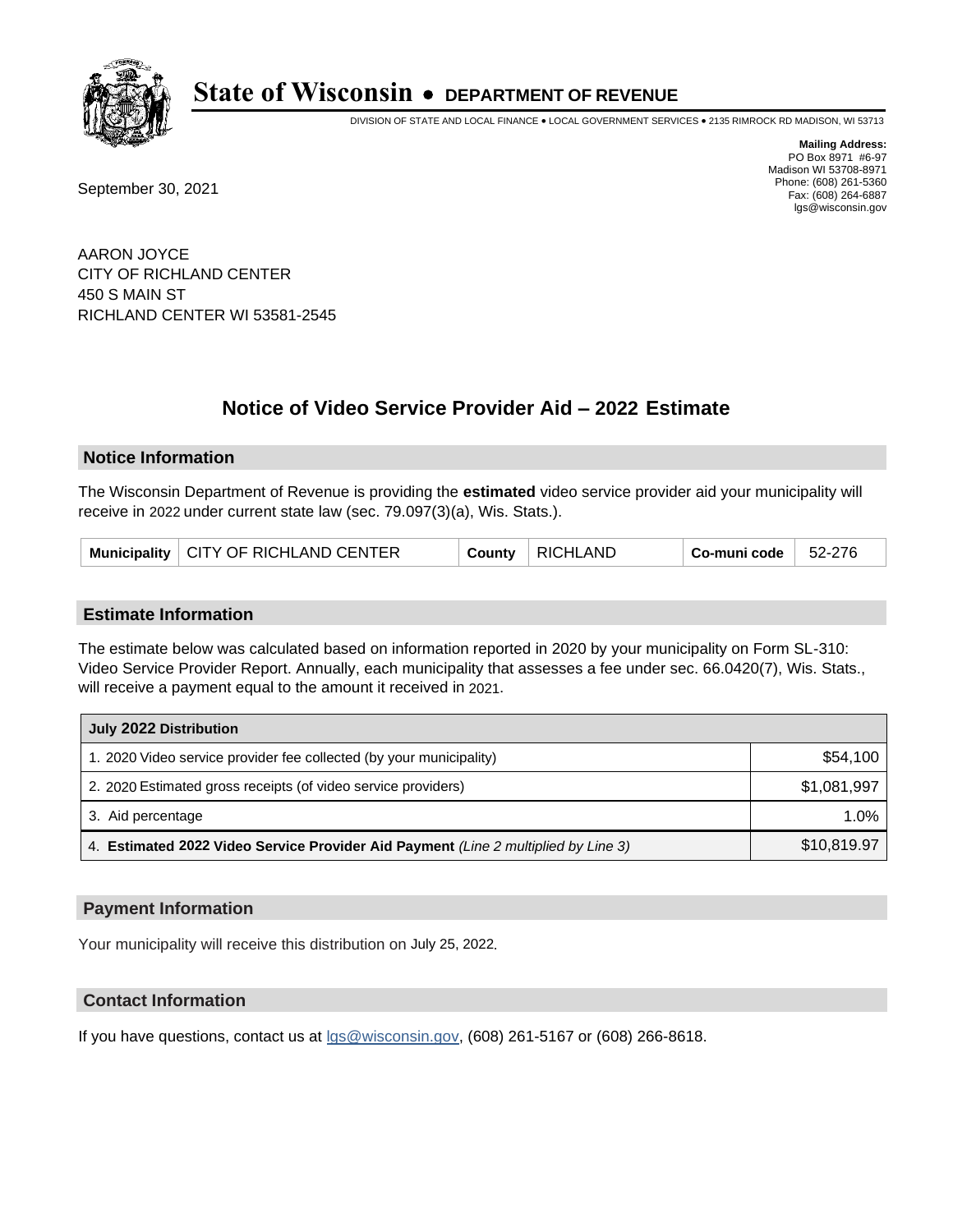

DIVISION OF STATE AND LOCAL FINANCE • LOCAL GOVERNMENT SERVICES • 2135 RIMROCK RD MADISON, WI 53713

September 30, 2021

**Mailing Address:** PO Box 8971 #6-97 Madison WI 53708-8971 Phone: (608) 261-5360 Fax: (608) 264-6887 lgs@wisconsin.gov

KARRY DEVAULT TOWN OF BELOIT 2445 S AFTON RD BELOIT WI 53511

# **Notice of Video Service Provider Aid - 2022 Estimate**

#### **Notice Information**

The Wisconsin Department of Revenue is providing the **estimated** video service provider aid your municipality will receive in 2022 under current state law (sec. 79.097(3)(a), Wis. Stats.).

| TOWN OF BELOIT<br>Municipality | County | <b>ROCK</b> | Co-muni code | 53-004 |
|--------------------------------|--------|-------------|--------------|--------|
|--------------------------------|--------|-------------|--------------|--------|

#### **Estimate Information**

The estimate below was calculated based on information reported in 2020 by your municipality on Form SL-310: Video Service Provider Report. Annually, each municipality that assesses a fee under sec. 66.0420(7), Wis. Stats., will receive a payment equal to the amount it received in 2021.

| July 2022 Distribution                                                             |             |  |  |
|------------------------------------------------------------------------------------|-------------|--|--|
| 1. 2020 Video service provider fee collected (by your municipality)                | \$108,908   |  |  |
| 2. 2020 Estimated gross receipts (of video service providers)                      | \$2,178,165 |  |  |
| 3. Aid percentage                                                                  | $1.0\%$     |  |  |
| 4. Estimated 2022 Video Service Provider Aid Payment (Line 2 multiplied by Line 3) | \$21,781.65 |  |  |

#### **Payment Information**

Your municipality will receive this distribution on July 25, 2022.

## **Contact Information**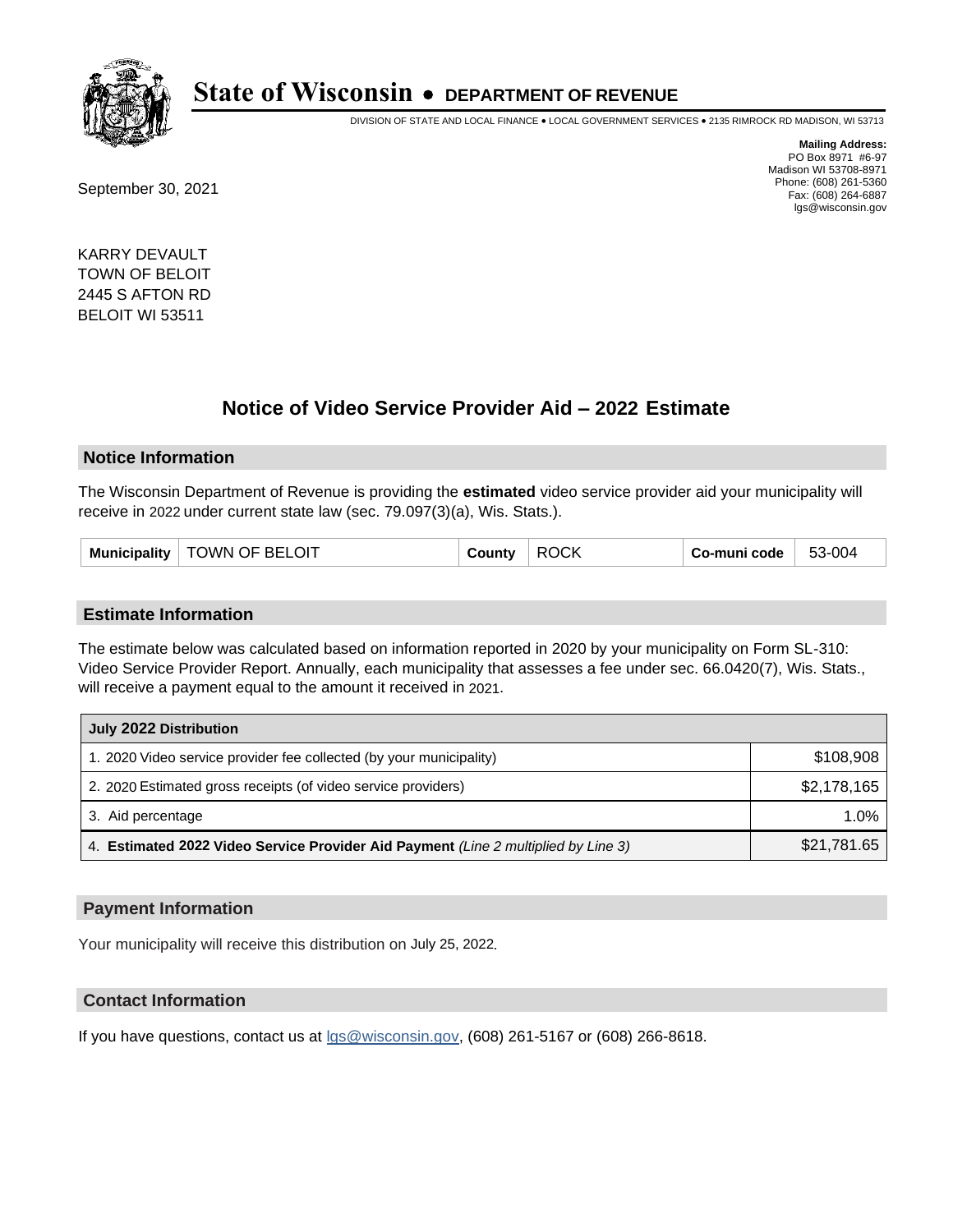

DIVISION OF STATE AND LOCAL FINANCE • LOCAL GOVERNMENT SERVICES • 2135 RIMROCK RD MADISON, WI 53713

September 30, 2021

**Mailing Address:** PO Box 8971 #6-97 Madison WI 53708-8971 Phone: (608) 261-5360 Fax: (608) 264-6887 lgs@wisconsin.gov

MARLINA JACKSON TOWN OF BRADFORD 4414 SOUTH ODLING ROAD DARIEN WI 53114

# **Notice of Video Service Provider Aid - 2022 Estimate**

#### **Notice Information**

The Wisconsin Department of Revenue is providing the **estimated** video service provider aid your municipality will receive in 2022 under current state law (sec. 79.097(3)(a), Wis. Stats.).

| Municipality | TOWN OF BRADFORD | County | <b>ROCK</b> | Co-muni code | 53-006 |
|--------------|------------------|--------|-------------|--------------|--------|
|--------------|------------------|--------|-------------|--------------|--------|

#### **Estimate Information**

The estimate below was calculated based on information reported in 2020 by your municipality on Form SL-310: Video Service Provider Report. Annually, each municipality that assesses a fee under sec. 66.0420(7), Wis. Stats., will receive a payment equal to the amount it received in 2021.

| July 2022 Distribution                                                             |          |  |  |
|------------------------------------------------------------------------------------|----------|--|--|
| 1. 2020 Video service provider fee collected (by your municipality)                | \$954    |  |  |
| 2. 2020 Estimated gross receipts (of video service providers)                      | \$47,688 |  |  |
| 3. Aid percentage                                                                  | $1.0\%$  |  |  |
| 4. Estimated 2022 Video Service Provider Aid Payment (Line 2 multiplied by Line 3) | \$476.88 |  |  |

#### **Payment Information**

Your municipality will receive this distribution on July 25, 2022.

## **Contact Information**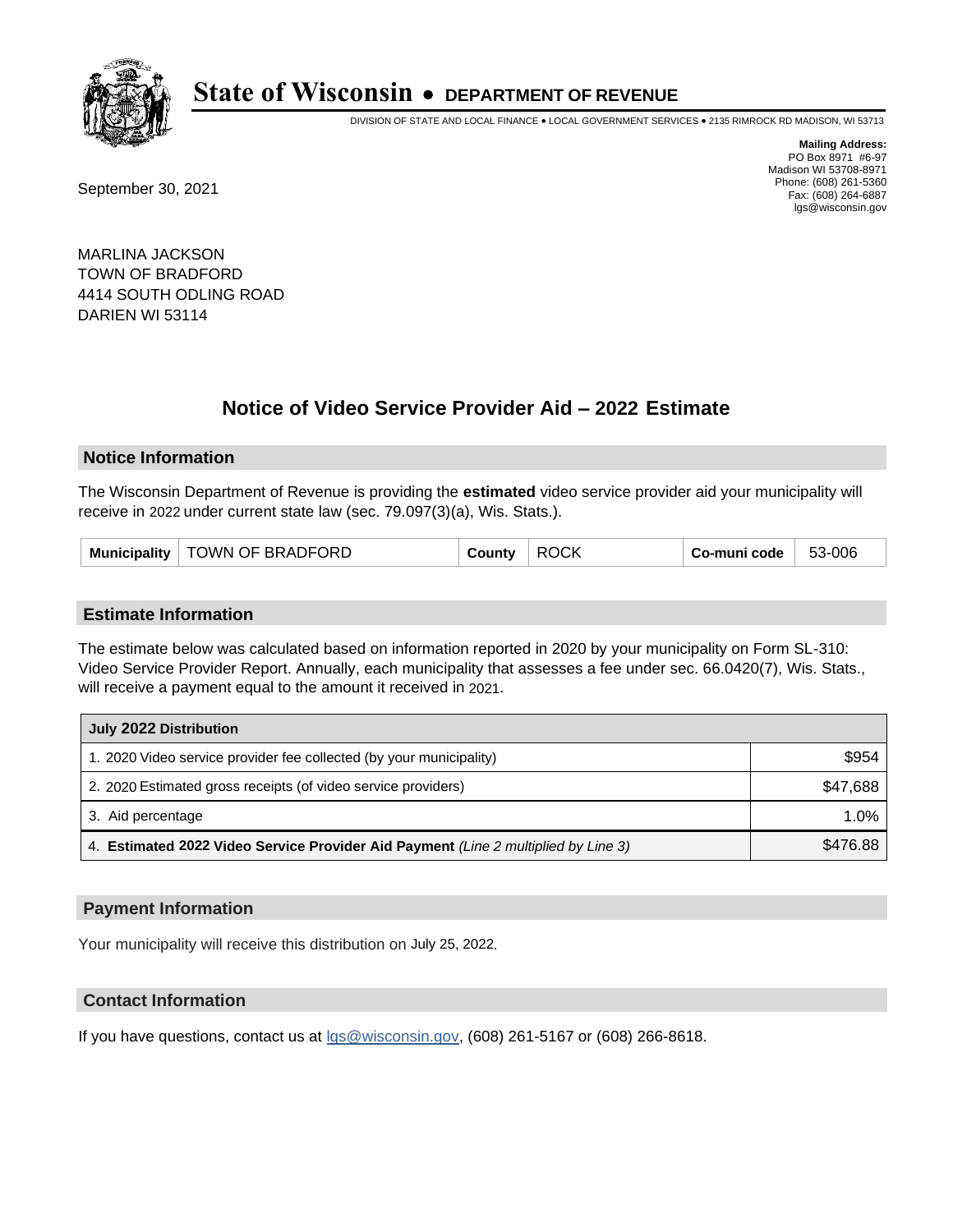

DIVISION OF STATE AND LOCAL FINANCE • LOCAL GOVERNMENT SERVICES • 2135 RIMROCK RD MADISON, WI 53713

September 30, 2021

**Mailing Address:** PO Box 8971 #6-97 Madison WI 53708-8971 Phone: (608) 261-5360 Fax: (608) 264-6887 lgs@wisconsin.gov

CONNIE ZIMMERMAN TOWN OF FULTON 2738 W FULTON CENTER DR EDGERTON WI 53534-8528

# **Notice of Video Service Provider Aid - 2022 Estimate**

#### **Notice Information**

The Wisconsin Department of Revenue is providing the **estimated** video service provider aid your municipality will receive in 2022 under current state law (sec. 79.097(3)(a), Wis. Stats.).

#### **Estimate Information**

The estimate below was calculated based on information reported in 2020 by your municipality on Form SL-310: Video Service Provider Report. Annually, each municipality that assesses a fee under sec. 66.0420(7), Wis. Stats., will receive a payment equal to the amount it received in 2021.

| July 2022 Distribution                                                             |            |  |  |
|------------------------------------------------------------------------------------|------------|--|--|
| 1. 2020 Video service provider fee collected (by your municipality)                | \$13,877   |  |  |
| 2. 2020 Estimated gross receipts (of video service providers)                      | \$693,852  |  |  |
| 3. Aid percentage                                                                  | $1.0\%$    |  |  |
| 4. Estimated 2022 Video Service Provider Aid Payment (Line 2 multiplied by Line 3) | \$6,938.52 |  |  |

#### **Payment Information**

Your municipality will receive this distribution on July 25, 2022.

## **Contact Information**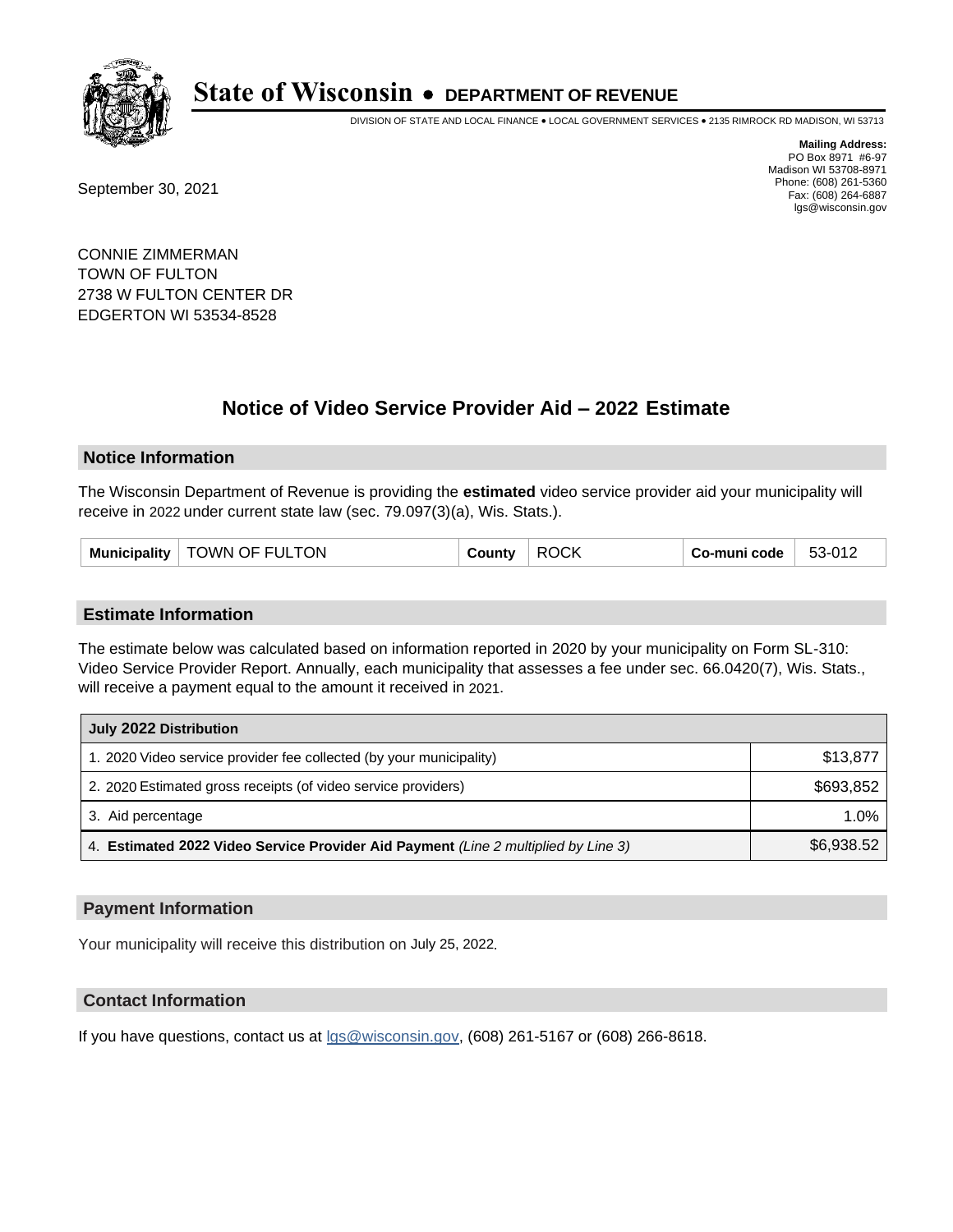

DIVISION OF STATE AND LOCAL FINANCE • LOCAL GOVERNMENT SERVICES • 2135 RIMROCK RD MADISON, WI 53713

September 30, 2021

**Mailing Address:** PO Box 8971 #6-97 Madison WI 53708-8971 Phone: (608) 261-5360 Fax: (608) 264-6887 lgs@wisconsin.gov

TIM TOLLEFSON TOWN OF HARMONY 5818 N KENNEDY RD MILTON WI 53563

# **Notice of Video Service Provider Aid - 2022 Estimate**

#### **Notice Information**

The Wisconsin Department of Revenue is providing the **estimated** video service provider aid your municipality will receive in 2022 under current state law (sec. 79.097(3)(a), Wis. Stats.).

#### **Estimate Information**

The estimate below was calculated based on information reported in 2020 by your municipality on Form SL-310: Video Service Provider Report. Annually, each municipality that assesses a fee under sec. 66.0420(7), Wis. Stats., will receive a payment equal to the amount it received in 2021.

| July 2022 Distribution                                                             |            |  |
|------------------------------------------------------------------------------------|------------|--|
| 1. 2020 Video service provider fee collected (by your municipality)                | \$10.459   |  |
| 2. 2020 Estimated gross receipts (of video service providers)                      | \$522,963  |  |
| 3. Aid percentage                                                                  | 1.0%       |  |
| 4. Estimated 2022 Video Service Provider Aid Payment (Line 2 multiplied by Line 3) | \$5,229.63 |  |

#### **Payment Information**

Your municipality will receive this distribution on July 25, 2022.

## **Contact Information**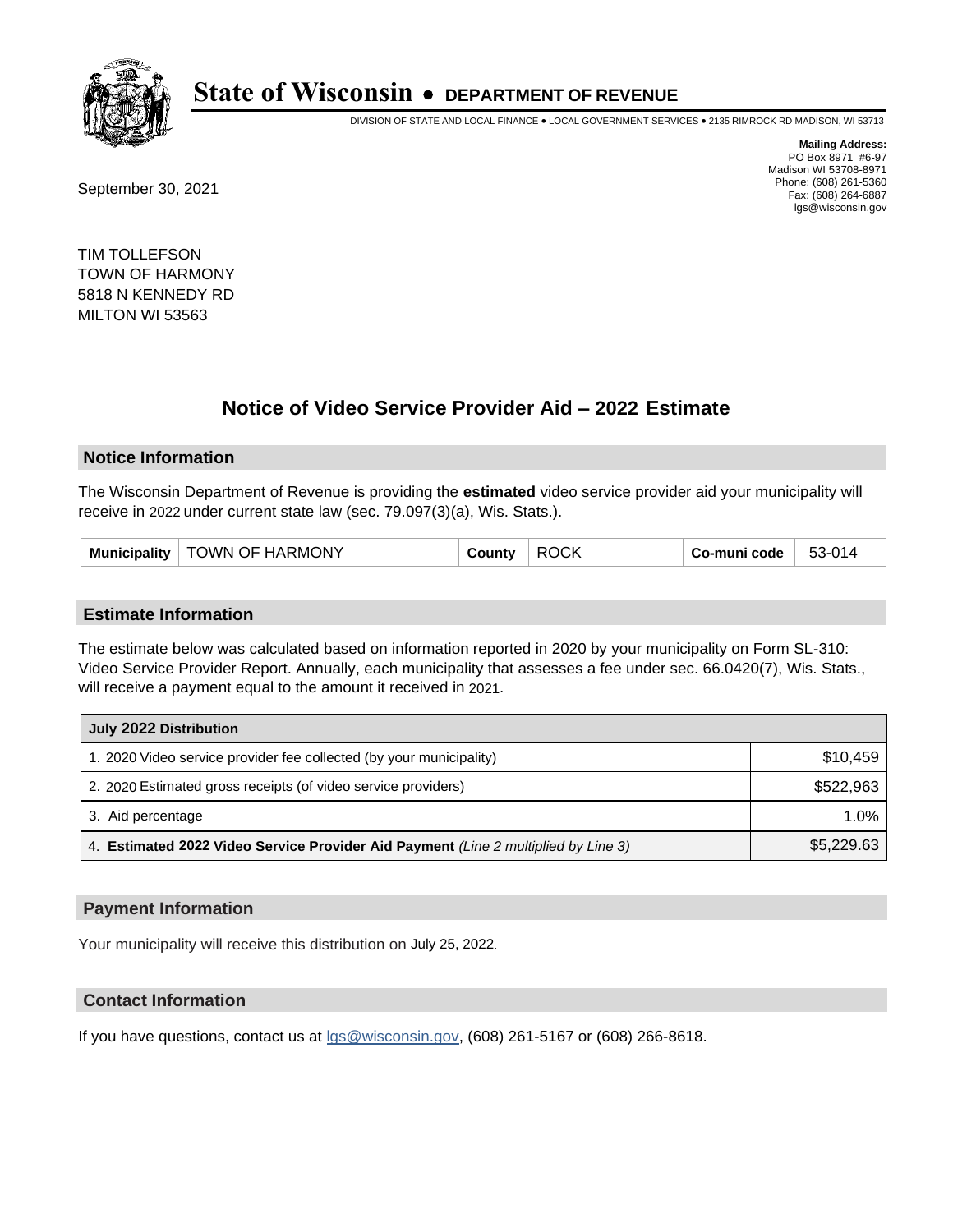

DIVISION OF STATE AND LOCAL FINANCE • LOCAL GOVERNMENT SERVICES • 2135 RIMROCK RD MADISON, WI 53713

September 30, 2021

**Mailing Address:** PO Box 8971 #6-97 Madison WI 53708-8971 Phone: (608) 261-5360 Fax: (608) 264-6887 lgs@wisconsin.gov

MARCY GRANGER TOWN OF MILTON 23 FIRST STREET MILTON WI 53563

# **Notice of Video Service Provider Aid - 2022 Estimate**

#### **Notice Information**

The Wisconsin Department of Revenue is providing the **estimated** video service provider aid your municipality will receive in 2022 under current state law (sec. 79.097(3)(a), Wis. Stats.).

| <b>ROCK</b><br><b>Municipality</b><br>TOWN OF MILTON<br>County | 53-026<br>Co-muni code |
|----------------------------------------------------------------|------------------------|
|----------------------------------------------------------------|------------------------|

#### **Estimate Information**

The estimate below was calculated based on information reported in 2020 by your municipality on Form SL-310: Video Service Provider Report. Annually, each municipality that assesses a fee under sec. 66.0420(7), Wis. Stats., will receive a payment equal to the amount it received in 2021.

| July 2022 Distribution                                                             |            |  |
|------------------------------------------------------------------------------------|------------|--|
| 1. 2020 Video service provider fee collected (by your municipality)                | \$12,724   |  |
| 2. 2020 Estimated gross receipts (of video service providers)                      | \$636.198  |  |
| 3. Aid percentage                                                                  | 1.0%       |  |
| 4. Estimated 2022 Video Service Provider Aid Payment (Line 2 multiplied by Line 3) | \$6,361.98 |  |

#### **Payment Information**

Your municipality will receive this distribution on July 25, 2022.

## **Contact Information**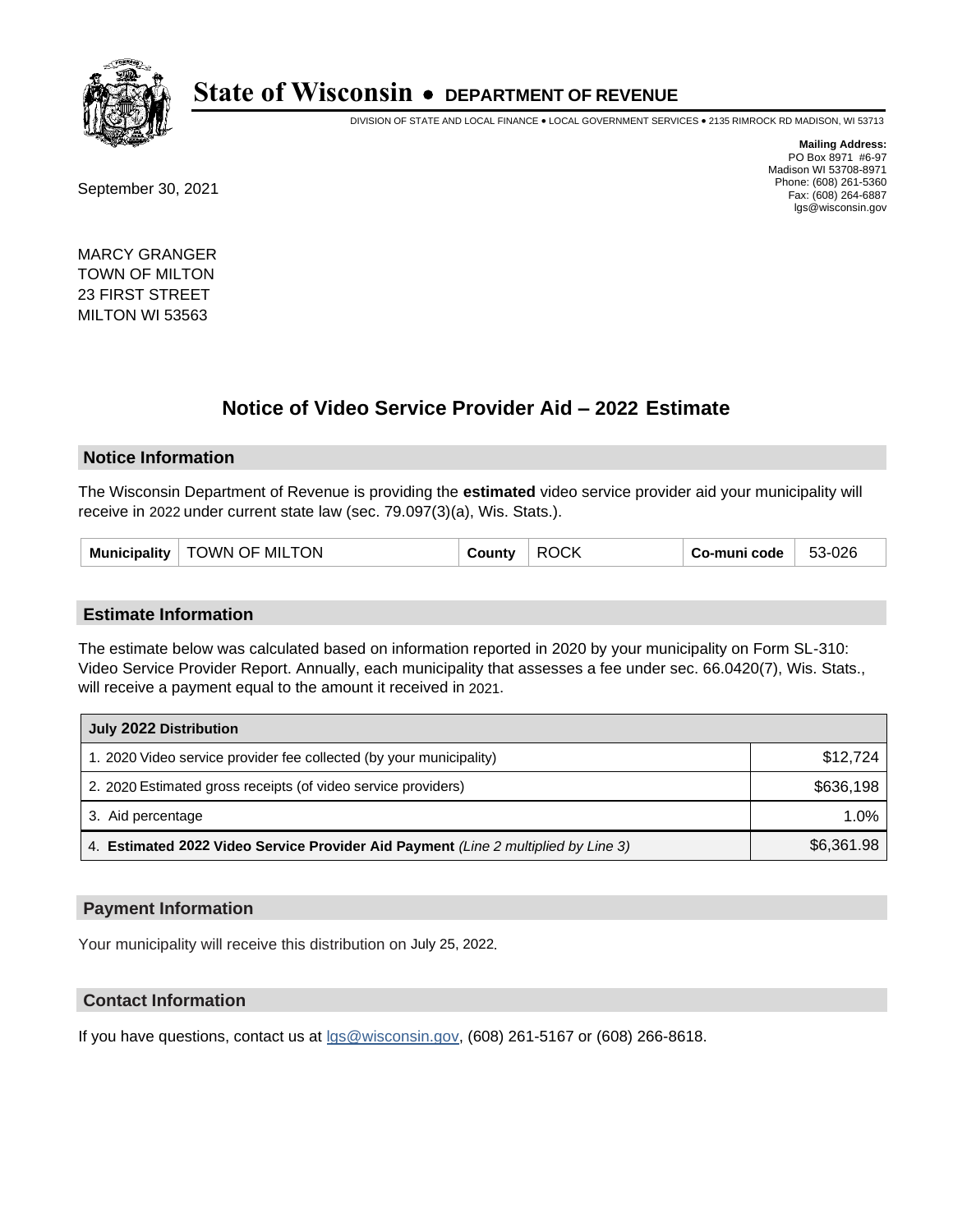

DIVISION OF STATE AND LOCAL FINANCE • LOCAL GOVERNMENT SERVICES • 2135 RIMROCK RD MADISON, WI 53713

September 30, 2021

**Mailing Address:** PO Box 8971 #6-97 Madison WI 53708-8971 Phone: (608) 261-5360 Fax: (608) 264-6887 lgs@wisconsin.gov

DEBORAH BENNETT TOWN OF ROCK 5814 S DUGGAN RD BELOIT WI 53511-9046

# **Notice of Video Service Provider Aid - 2022 Estimate**

#### **Notice Information**

The Wisconsin Department of Revenue is providing the **estimated** video service provider aid your municipality will receive in 2022 under current state law (sec. 79.097(3)(a), Wis. Stats.).

| Municipality   TOWN OF ROCK<br>County | <b>ROCK</b> | Co-muni code | 53-034 |
|---------------------------------------|-------------|--------------|--------|
|---------------------------------------|-------------|--------------|--------|

#### **Estimate Information**

The estimate below was calculated based on information reported in 2020 by your municipality on Form SL-310: Video Service Provider Report. Annually, each municipality that assesses a fee under sec. 66.0420(7), Wis. Stats., will receive a payment equal to the amount it received in 2021.

| July 2022 Distribution                                                             |            |  |
|------------------------------------------------------------------------------------|------------|--|
| 1. 2020 Video service provider fee collected (by your municipality)                | \$32,964   |  |
| 2. 2020 Estimated gross receipts (of video service providers)                      | \$659.291  |  |
| 3. Aid percentage                                                                  | 1.0%       |  |
| 4. Estimated 2022 Video Service Provider Aid Payment (Line 2 multiplied by Line 3) | \$6,592.91 |  |

#### **Payment Information**

Your municipality will receive this distribution on July 25, 2022.

## **Contact Information**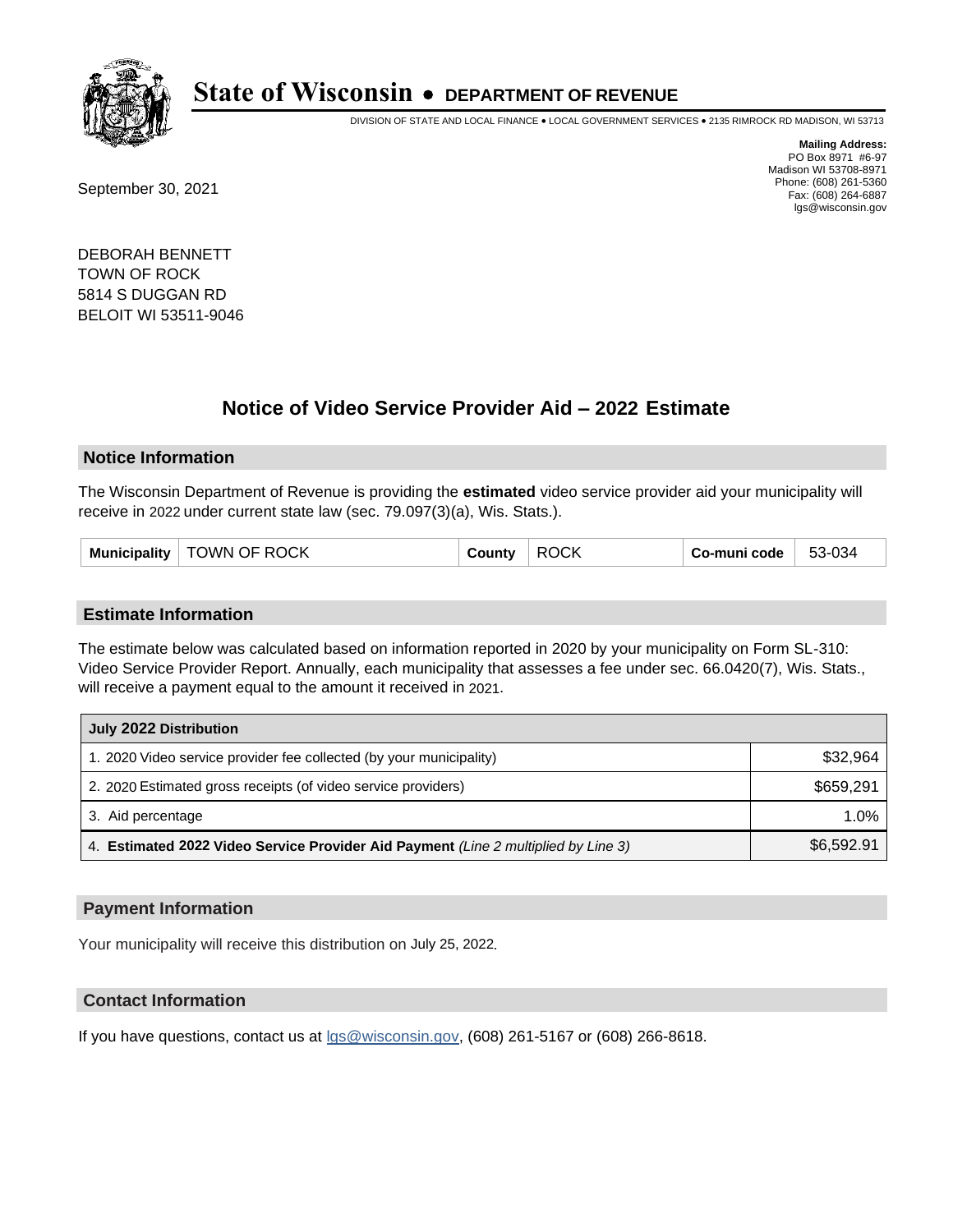

DIVISION OF STATE AND LOCAL FINANCE • LOCAL GOVERNMENT SERVICES • 2135 RIMROCK RD MADISON, WI 53713

September 30, 2021

**Mailing Address:** PO Box 8971 #6-97 Madison WI 53708-8971 Phone: (608) 261-5360 Fax: (608) 264-6887 lgs@wisconsin.gov

DEBORAH BENNETT TOWN OF TURTLE 6916 COUNTY RD J BELOIT WI 53511-8964

# **Notice of Video Service Provider Aid - 2022 Estimate**

#### **Notice Information**

The Wisconsin Department of Revenue is providing the **estimated** video service provider aid your municipality will receive in 2022 under current state law (sec. 79.097(3)(a), Wis. Stats.).

#### **Estimate Information**

The estimate below was calculated based on information reported in 2020 by your municipality on Form SL-310: Video Service Provider Report. Annually, each municipality that assesses a fee under sec. 66.0420(7), Wis. Stats., will receive a payment equal to the amount it received in 2021.

| July 2022 Distribution                                                             |            |  |
|------------------------------------------------------------------------------------|------------|--|
| 1. 2020 Video service provider fee collected (by your municipality)                | \$25,791   |  |
| 2. 2020 Estimated gross receipts (of video service providers)                      | \$515,827  |  |
| 3. Aid percentage                                                                  | 1.0%       |  |
| 4. Estimated 2022 Video Service Provider Aid Payment (Line 2 multiplied by Line 3) | \$5,158.27 |  |

#### **Payment Information**

Your municipality will receive this distribution on July 25, 2022.

## **Contact Information**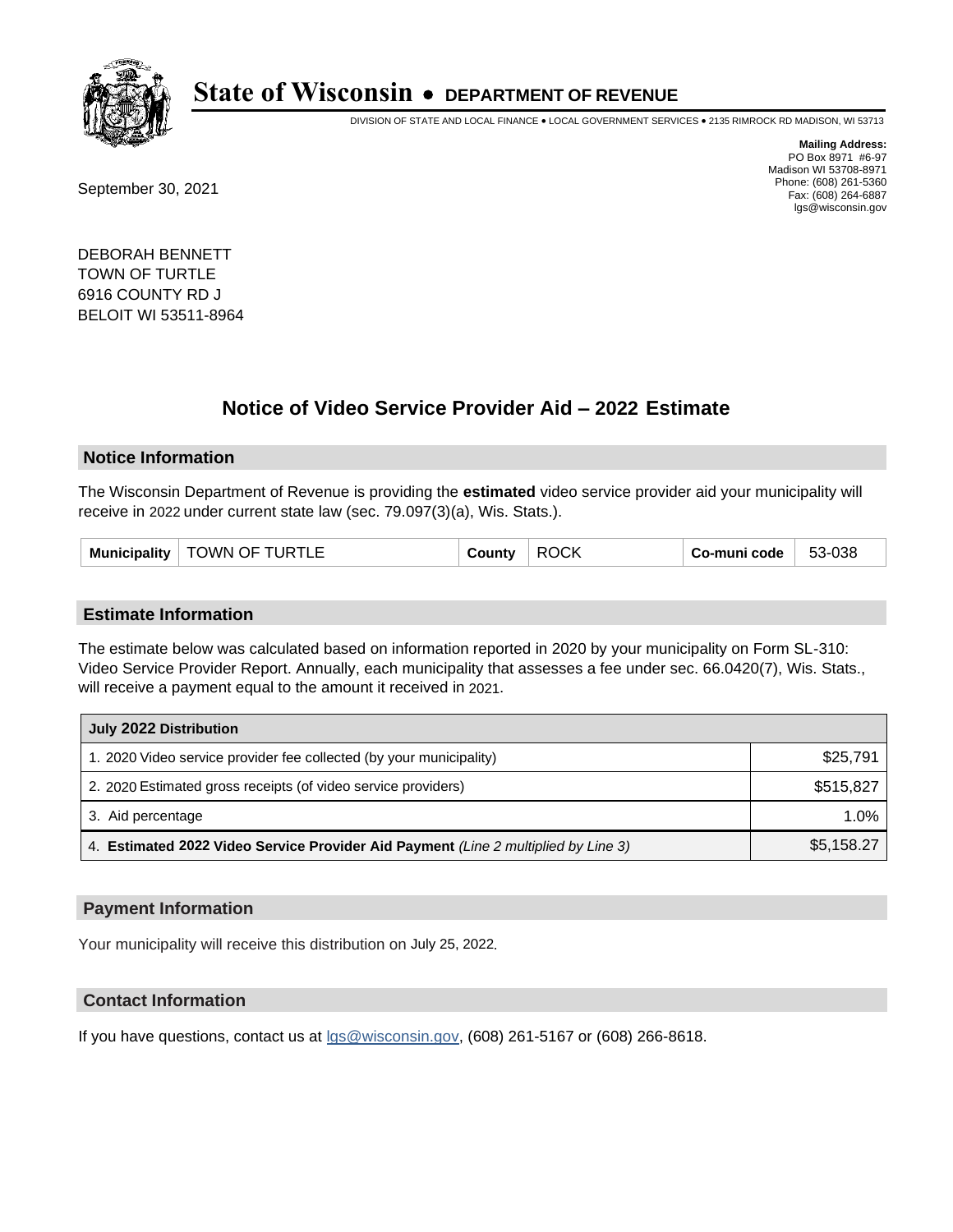

DIVISION OF STATE AND LOCAL FINANCE • LOCAL GOVERNMENT SERVICES • 2135 RIMROCK RD MADISON, WI 53713

September 30, 2021

**Mailing Address:** PO Box 8971 #6-97 Madison WI 53708-8971 Phone: (608) 261-5360 Fax: (608) 264-6887 lgs@wisconsin.gov

REGINA RIEDEL TOWN OF UNION 15531 W GREEN BAY ROAD EVANSVILLE WI 53536

# **Notice of Video Service Provider Aid - 2022 Estimate**

#### **Notice Information**

The Wisconsin Department of Revenue is providing the **estimated** video service provider aid your municipality will receive in 2022 under current state law (sec. 79.097(3)(a), Wis. Stats.).

| <b>TOWN OF UNION</b><br>Municipality | County | <b>ROCK</b> | Co-muni code | 53-040 |
|--------------------------------------|--------|-------------|--------------|--------|
|--------------------------------------|--------|-------------|--------------|--------|

#### **Estimate Information**

The estimate below was calculated based on information reported in 2020 by your municipality on Form SL-310: Video Service Provider Report. Annually, each municipality that assesses a fee under sec. 66.0420(7), Wis. Stats., will receive a payment equal to the amount it received in 2021.

| July 2022 Distribution                                                             |            |  |
|------------------------------------------------------------------------------------|------------|--|
| 1. 2020 Video service provider fee collected (by your municipality)                | \$4.898    |  |
| 2. 2020 Estimated gross receipts (of video service providers)                      | \$163.254  |  |
| 3. Aid percentage                                                                  | 1.0%       |  |
| 4. Estimated 2022 Video Service Provider Aid Payment (Line 2 multiplied by Line 3) | \$1,632.54 |  |

#### **Payment Information**

Your municipality will receive this distribution on July 25, 2022.

## **Contact Information**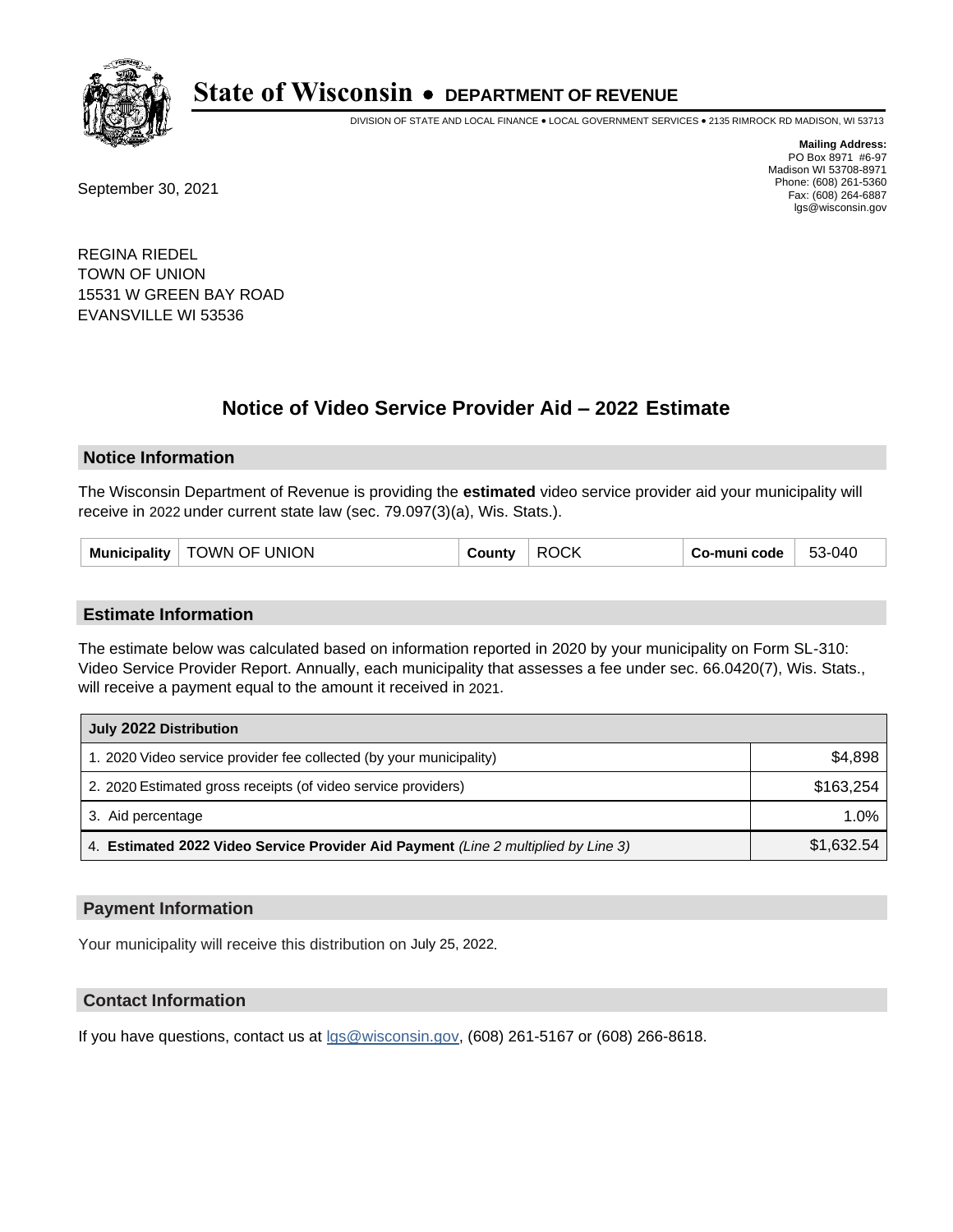

DIVISION OF STATE AND LOCAL FINANCE • LOCAL GOVERNMENT SERVICES • 2135 RIMROCK RD MADISON, WI 53713

September 30, 2021

**Mailing Address:** PO Box 8971 #6-97 Madison WI 53708-8971 Phone: (608) 261-5360 Fax: (608) 264-6887 lgs@wisconsin.gov

JENNIFER CIEPLEY VILLAGE OF CLINTON 301 CROSS STREE, PO BOX 129 CLINTON WI 53525

# **Notice of Video Service Provider Aid - 2022 Estimate**

#### **Notice Information**

The Wisconsin Department of Revenue is providing the **estimated** video service provider aid your municipality will receive in 2022 under current state law (sec. 79.097(3)(a), Wis. Stats.).

#### **Estimate Information**

The estimate below was calculated based on information reported in 2020 by your municipality on Form SL-310: Video Service Provider Report. Annually, each municipality that assesses a fee under sec. 66.0420(7), Wis. Stats., will receive a payment equal to the amount it received in 2021.

| July 2022 Distribution                                                             |            |  |
|------------------------------------------------------------------------------------|------------|--|
| 1. 2020 Video service provider fee collected (by your municipality)                | \$16,814   |  |
| 2. 2020 Estimated gross receipts (of video service providers)                      | \$560.485  |  |
| 3. Aid percentage                                                                  | $1.0\%$    |  |
| 4. Estimated 2022 Video Service Provider Aid Payment (Line 2 multiplied by Line 3) | \$5,604.85 |  |

#### **Payment Information**

Your municipality will receive this distribution on July 25, 2022.

## **Contact Information**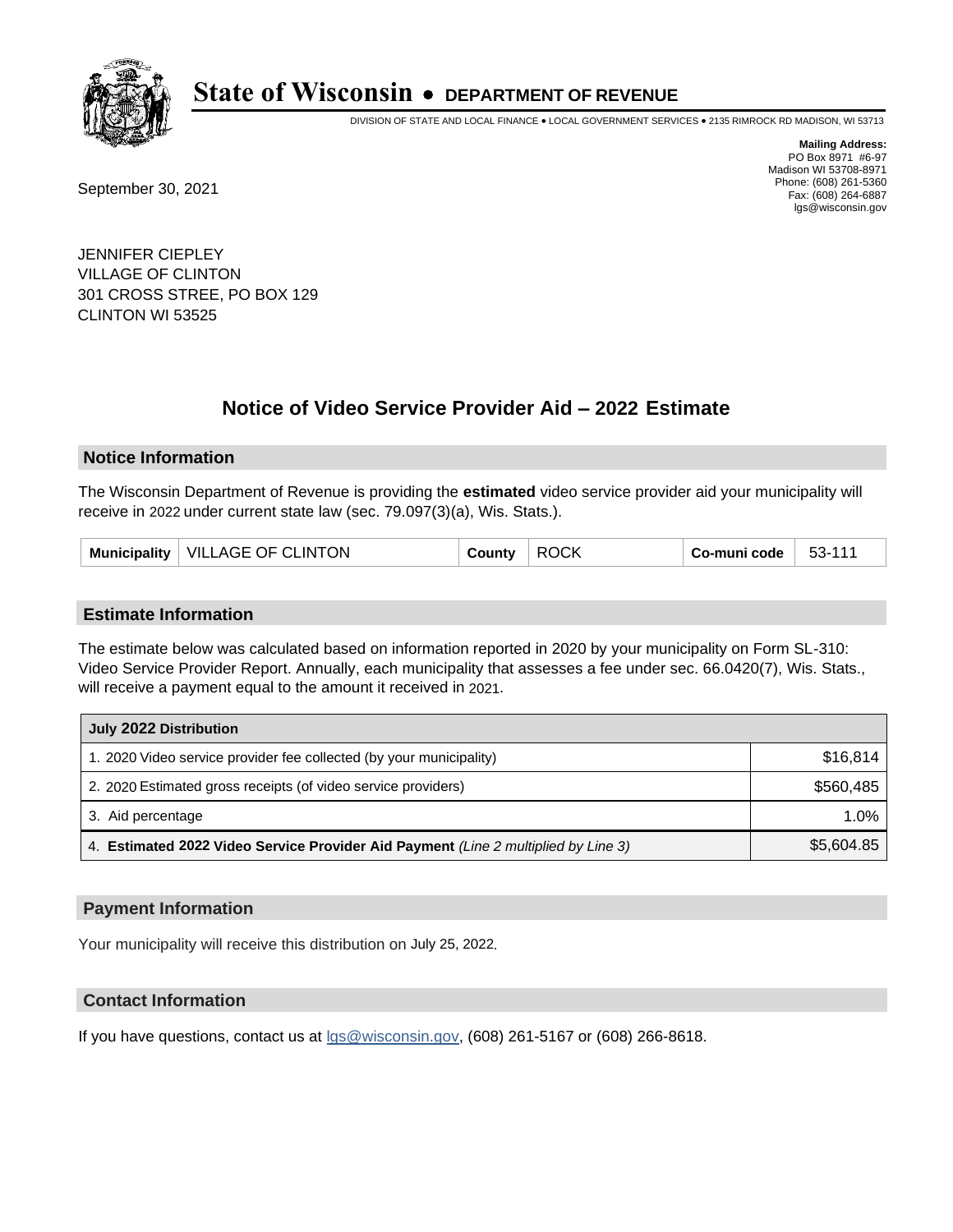

DIVISION OF STATE AND LOCAL FINANCE • LOCAL GOVERNMENT SERVICES • 2135 RIMROCK RD MADISON, WI 53713

September 30, 2021

**Mailing Address:** PO Box 8971 #6-97 Madison WI 53708-8971 Phone: (608) 261-5360 Fax: (608) 264-6887 lgs@wisconsin.gov

LORENA STOTTLER CITY OF BELOIT 100 STATE STREET BELOIT WI 53511

# **Notice of Video Service Provider Aid - 2022 Estimate**

#### **Notice Information**

The Wisconsin Department of Revenue is providing the **estimated** video service provider aid your municipality will receive in 2022 under current state law (sec. 79.097(3)(a), Wis. Stats.).

| Municipality   CITY OF BELOIT<br>County | <b>ROCK</b> | Co-muni code | 53-206 |
|-----------------------------------------|-------------|--------------|--------|
|-----------------------------------------|-------------|--------------|--------|

#### **Estimate Information**

The estimate below was calculated based on information reported in 2020 by your municipality on Form SL-310: Video Service Provider Report. Annually, each municipality that assesses a fee under sec. 66.0420(7), Wis. Stats., will receive a payment equal to the amount it received in 2021.

| July 2022 Distribution                                                             |             |  |  |
|------------------------------------------------------------------------------------|-------------|--|--|
| 1. 2020 Video service provider fee collected (by your municipality)                | \$400,751   |  |  |
| 2. 2020 Estimated gross receipts (of video service providers)                      | \$8,015,011 |  |  |
| 3. Aid percentage                                                                  | 1.0%        |  |  |
| 4. Estimated 2022 Video Service Provider Aid Payment (Line 2 multiplied by Line 3) | \$80,150.11 |  |  |

### **Payment Information**

Your municipality will receive this distribution on July 25, 2022.

## **Contact Information**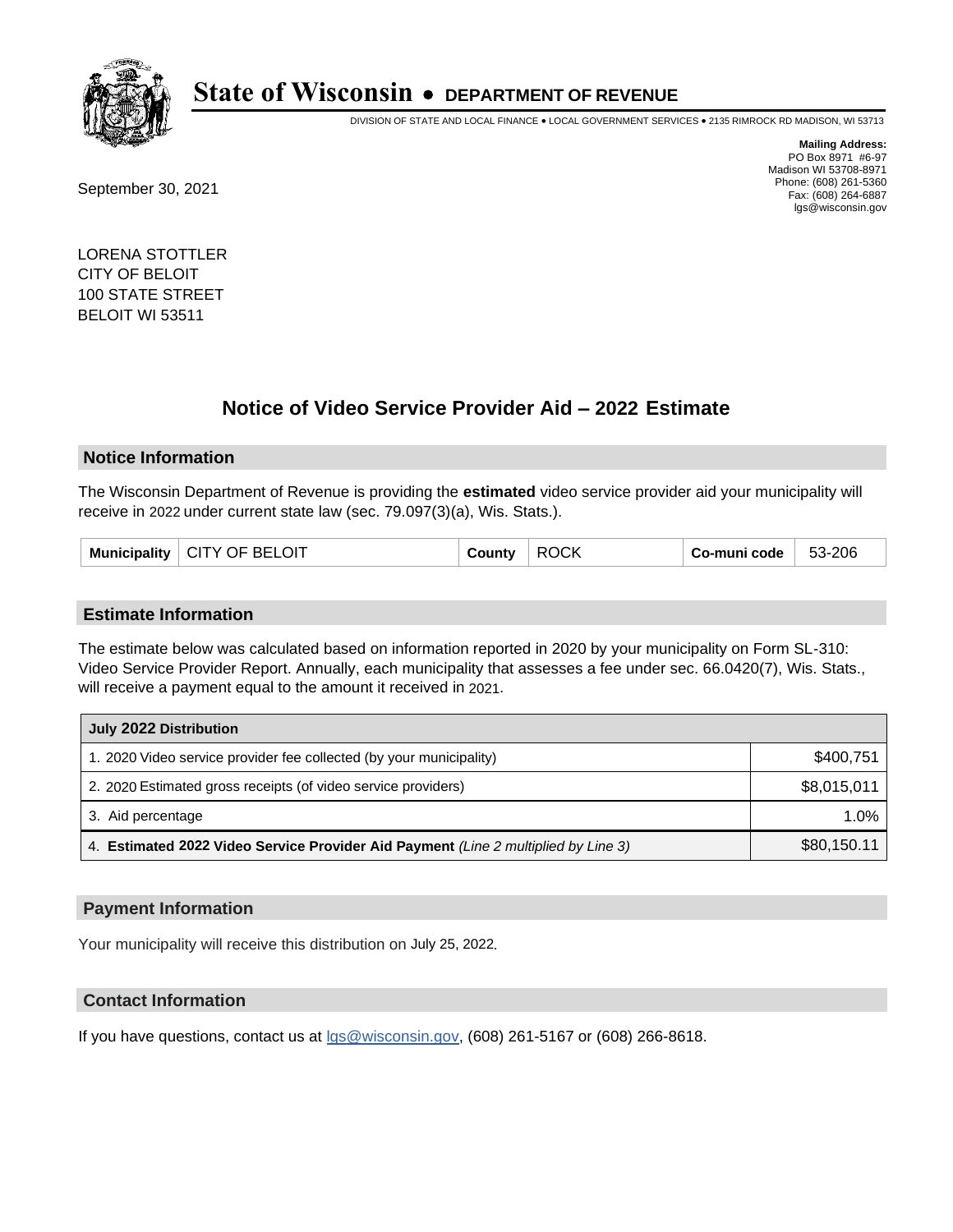

DIVISION OF STATE AND LOCAL FINANCE • LOCAL GOVERNMENT SERVICES • 2135 RIMROCK RD MADISON, WI 53713

September 30, 2021

**Mailing Address:** PO Box 8971 #6-97 Madison WI 53708-8971 Phone: (608) 261-5360 Fax: (608) 264-6887 lgs@wisconsin.gov

CINDY HEGGLUND CITY OF EDGERTON 12 ALBION ST EDGERTON WI 53534-1866

# **Notice of Video Service Provider Aid - 2022 Estimate**

#### **Notice Information**

The Wisconsin Department of Revenue is providing the **estimated** video service provider aid your municipality will receive in 2022 under current state law (sec. 79.097(3)(a), Wis. Stats.).

| Municipality   CITY OF EDGERTON | County | <b>ROCK</b> | Co-muni code | 53-221 |
|---------------------------------|--------|-------------|--------------|--------|
|---------------------------------|--------|-------------|--------------|--------|

#### **Estimate Information**

The estimate below was calculated based on information reported in 2020 by your municipality on Form SL-310: Video Service Provider Report. Annually, each municipality that assesses a fee under sec. 66.0420(7), Wis. Stats., will receive a payment equal to the amount it received in 2021.

| July 2022 Distribution                                                             |             |  |  |
|------------------------------------------------------------------------------------|-------------|--|--|
| 1. 2020 Video service provider fee collected (by your municipality)                | \$72,055    |  |  |
| 2. 2020 Estimated gross receipts (of video service providers)                      | \$1,441,094 |  |  |
| 3. Aid percentage                                                                  | 1.0%        |  |  |
| 4. Estimated 2022 Video Service Provider Aid Payment (Line 2 multiplied by Line 3) | \$14,410.94 |  |  |

#### **Payment Information**

Your municipality will receive this distribution on July 25, 2022.

## **Contact Information**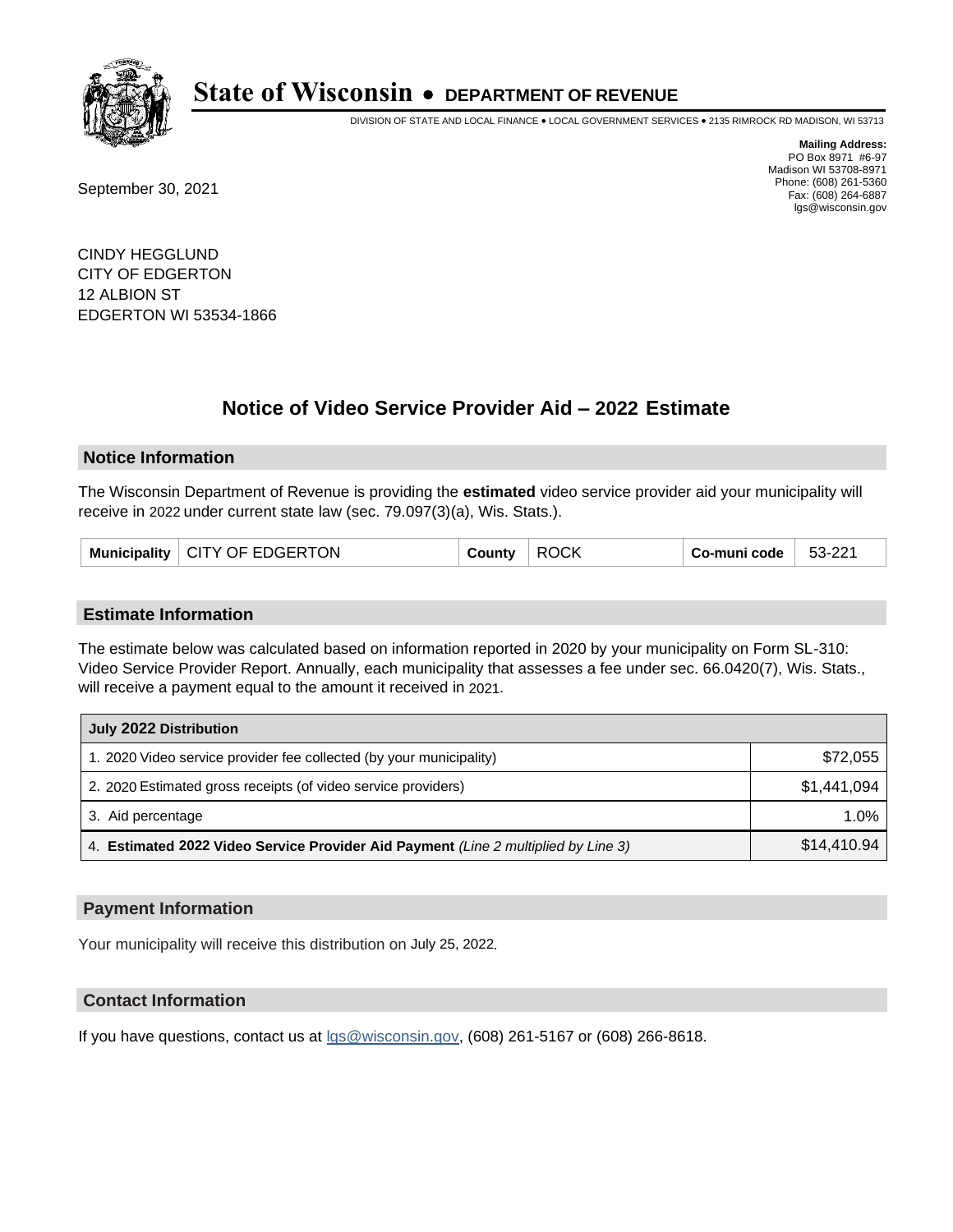

DIVISION OF STATE AND LOCAL FINANCE • LOCAL GOVERNMENT SERVICES • 2135 RIMROCK RD MADISON, WI 53713

September 30, 2021

**Mailing Address:** PO Box 8971 #6-97 Madison WI 53708-8971 Phone: (608) 261-5360 Fax: (608) 264-6887 lgs@wisconsin.gov

DARNISHA HALEY CITY OF EVANSVILLE 31 S MADISON ST, PO BOX 529 EVANSVILLE WI 53536

# **Notice of Video Service Provider Aid - 2022 Estimate**

#### **Notice Information**

The Wisconsin Department of Revenue is providing the **estimated** video service provider aid your municipality will receive in 2022 under current state law (sec. 79.097(3)(a), Wis. Stats.).

| Municipality   CITY OF EVANSVILLE | County | <b>ROCK</b> | Co-muni code | 53-222 |
|-----------------------------------|--------|-------------|--------------|--------|
|-----------------------------------|--------|-------------|--------------|--------|

#### **Estimate Information**

The estimate below was calculated based on information reported in 2020 by your municipality on Form SL-310: Video Service Provider Report. Annually, each municipality that assesses a fee under sec. 66.0420(7), Wis. Stats., will receive a payment equal to the amount it received in 2021.

| July 2022 Distribution                                                             |             |  |
|------------------------------------------------------------------------------------|-------------|--|
| 1. 2020 Video service provider fee collected (by your municipality)                | \$60,459    |  |
| 2. 2020 Estimated gross receipts (of video service providers)                      | \$1,209,187 |  |
| 3. Aid percentage                                                                  | 1.0%        |  |
| 4. Estimated 2022 Video Service Provider Aid Payment (Line 2 multiplied by Line 3) | \$12,091.87 |  |

#### **Payment Information**

Your municipality will receive this distribution on July 25, 2022.

## **Contact Information**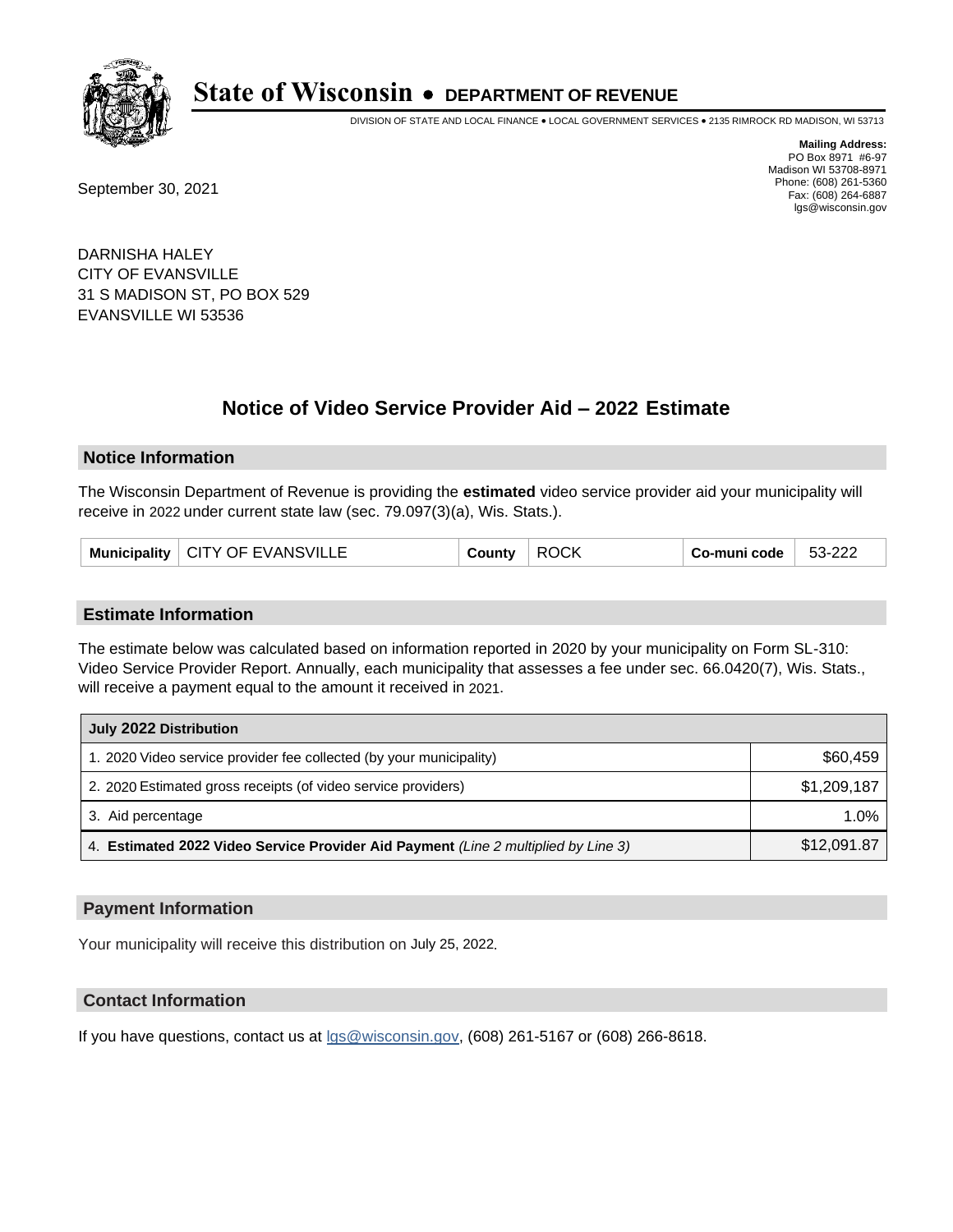

DIVISION OF STATE AND LOCAL FINANCE • LOCAL GOVERNMENT SERVICES • 2135 RIMROCK RD MADISON, WI 53713

September 30, 2021

**Mailing Address:** PO Box 8971 #6-97 Madison WI 53708-8971 Phone: (608) 261-5360 Fax: (608) 264-6887 lgs@wisconsin.gov

LORENA RAE STOTTLER CITY OF JANESVILLE PO BOX 5005 JANESVILLE WI 53547-5005

# **Notice of Video Service Provider Aid - 2022 Estimate**

### **Notice Information**

The Wisconsin Department of Revenue is providing the **estimated** video service provider aid your municipality will receive in 2022 under current state law (sec. 79.097(3)(a), Wis. Stats.).

| Municipality   CITY OF JANESVILLE | County<br>ROCK | Co-muni code | $53 - 241$ |
|-----------------------------------|----------------|--------------|------------|
|-----------------------------------|----------------|--------------|------------|

#### **Estimate Information**

The estimate below was calculated based on information reported in 2020 by your municipality on Form SL-310: Video Service Provider Report. Annually, each municipality that assesses a fee under sec. 66.0420(7), Wis. Stats., will receive a payment equal to the amount it received in 2021.

| July 2022 Distribution                                                             |              |  |  |
|------------------------------------------------------------------------------------|--------------|--|--|
| 1. 2020 Video service provider fee collected (by your municipality)                | \$860,699    |  |  |
| 2. 2020 Estimated gross receipts (of video service providers)                      | \$17,213,980 |  |  |
| 3. Aid percentage                                                                  | $1.0\%$      |  |  |
| 4. Estimated 2022 Video Service Provider Aid Payment (Line 2 multiplied by Line 3) | \$172,139.80 |  |  |

#### **Payment Information**

Your municipality will receive this distribution on July 25, 2022.

## **Contact Information**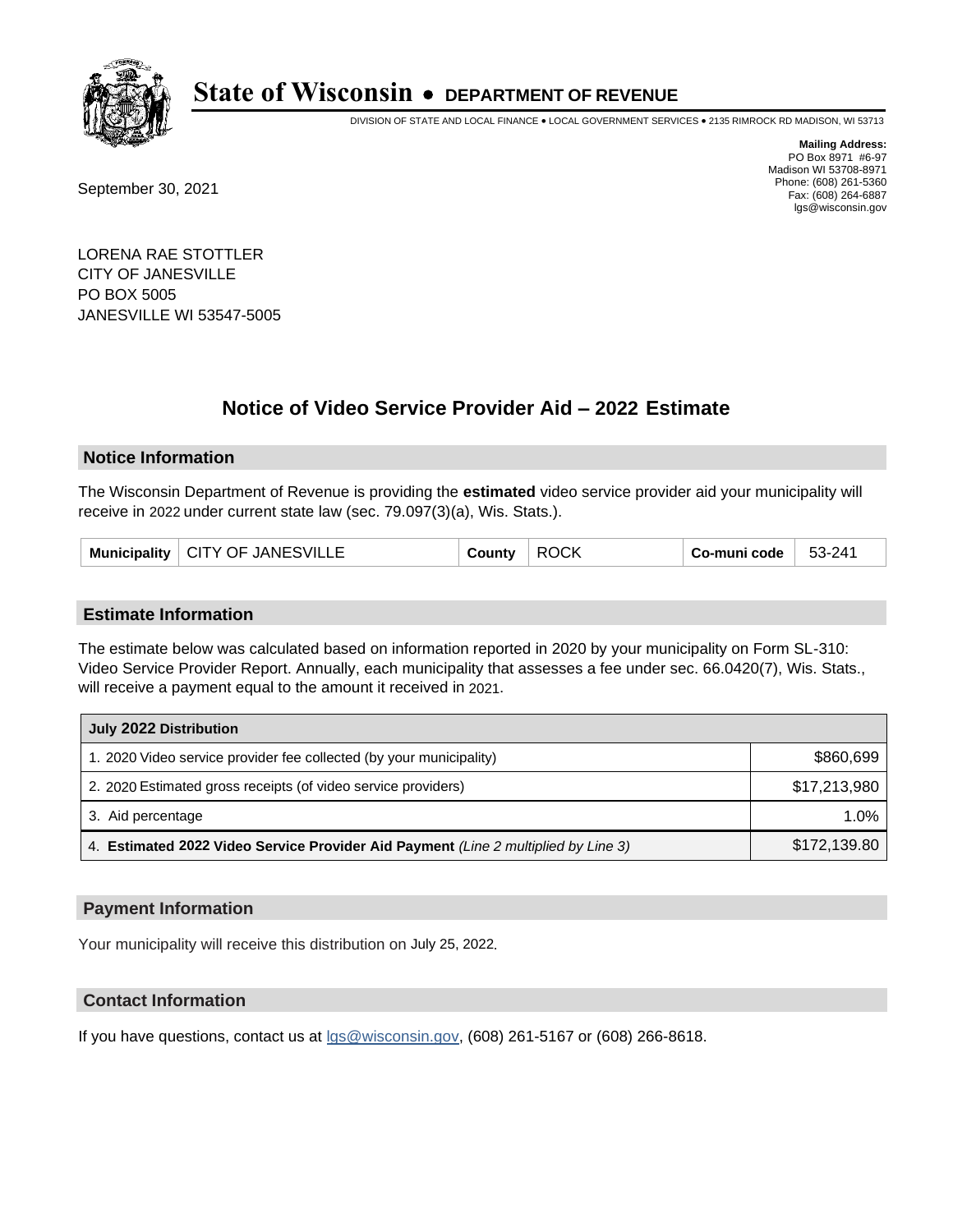

DIVISION OF STATE AND LOCAL FINANCE • LOCAL GOVERNMENT SERVICES • 2135 RIMROCK RD MADISON, WI 53713

September 30, 2021

**Mailing Address:** PO Box 8971 #6-97 Madison WI 53708-8971 Phone: (608) 261-5360 Fax: (608) 264-6887 lgs@wisconsin.gov

JENNY SALVO CITY OF MILTON 710 S JANESVILLE STREET MILTON WI 53563-1579

# **Notice of Video Service Provider Aid - 2022 Estimate**

#### **Notice Information**

The Wisconsin Department of Revenue is providing the **estimated** video service provider aid your municipality will receive in 2022 under current state law (sec. 79.097(3)(a), Wis. Stats.).

| <b>CITY OF MILTON</b><br>Municipality | County | שמר<br>R(<br>7 U.N | Co-muni code | 53-257 |
|---------------------------------------|--------|--------------------|--------------|--------|
|---------------------------------------|--------|--------------------|--------------|--------|

#### **Estimate Information**

The estimate below was calculated based on information reported in 2020 by your municipality on Form SL-310: Video Service Provider Report. Annually, each municipality that assesses a fee under sec. 66.0420(7), Wis. Stats., will receive a payment equal to the amount it received in 2021.

| July 2022 Distribution                                                             |             |  |  |
|------------------------------------------------------------------------------------|-------------|--|--|
| 1. 2020 Video service provider fee collected (by your municipality)                | \$80,383    |  |  |
| 2. 2020 Estimated gross receipts (of video service providers)                      | \$1,607,654 |  |  |
| 3. Aid percentage                                                                  | 1.0%        |  |  |
| 4. Estimated 2022 Video Service Provider Aid Payment (Line 2 multiplied by Line 3) | \$16,076.54 |  |  |

#### **Payment Information**

Your municipality will receive this distribution on July 25, 2022.

## **Contact Information**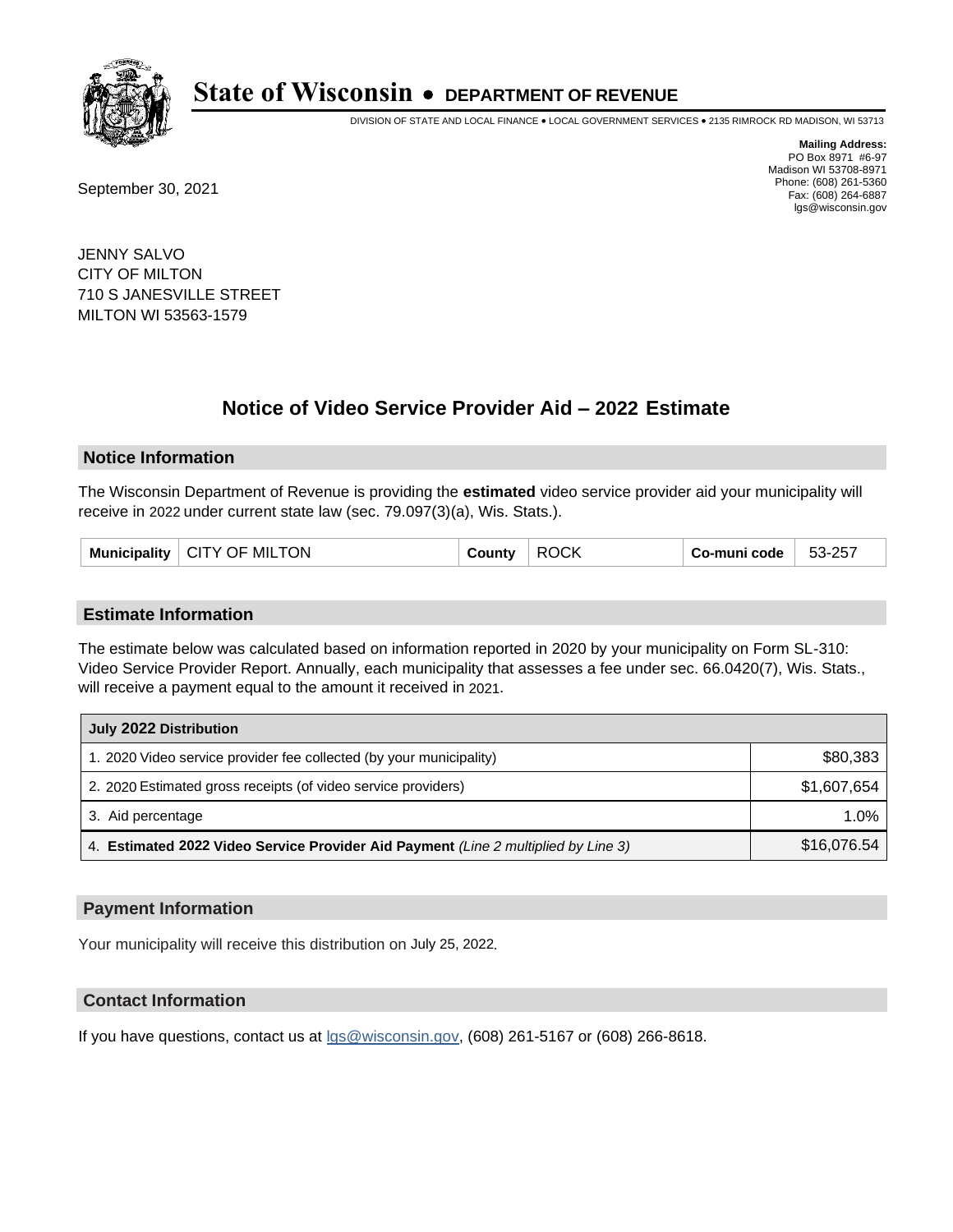

DIVISION OF STATE AND LOCAL FINANCE • LOCAL GOVERNMENT SERVICES • 2135 RIMROCK RD MADISON, WI 53713

September 30, 2021

**Mailing Address:** PO Box 8971 #6-97 Madison WI 53708-8971 Phone: (608) 261-5360 Fax: (608) 264-6887 lgs@wisconsin.gov

VICKIE SHAW TOWN OF HUDSON 980 COUNTY RD A HUDSON WI 54016-7674

# **Notice of Video Service Provider Aid - 2022 Estimate**

#### **Notice Information**

The Wisconsin Department of Revenue is providing the **estimated** video service provider aid your municipality will receive in 2022 under current state law (sec. 79.097(3)(a), Wis. Stats.).

| Municipality   TOWN OF HUDSON | <b>County</b> | $\vert$ ST CROIX | Co-muni code | 55-020 |
|-------------------------------|---------------|------------------|--------------|--------|
|-------------------------------|---------------|------------------|--------------|--------|

#### **Estimate Information**

The estimate below was calculated based on information reported in 2020 by your municipality on Form SL-310: Video Service Provider Report. Annually, each municipality that assesses a fee under sec. 66.0420(7), Wis. Stats., will receive a payment equal to the amount it received in 2021.

| July 2022 Distribution                                                             |             |  |  |
|------------------------------------------------------------------------------------|-------------|--|--|
| 1. 2020 Video service provider fee collected (by your municipality)                | \$27,472    |  |  |
| 2. 2020 Estimated gross receipts (of video service providers)                      | \$1,373,620 |  |  |
| 3. Aid percentage                                                                  | 1.0%        |  |  |
| 4. Estimated 2022 Video Service Provider Aid Payment (Line 2 multiplied by Line 3) | \$13,736.20 |  |  |

#### **Payment Information**

Your municipality will receive this distribution on July 25, 2022.

## **Contact Information**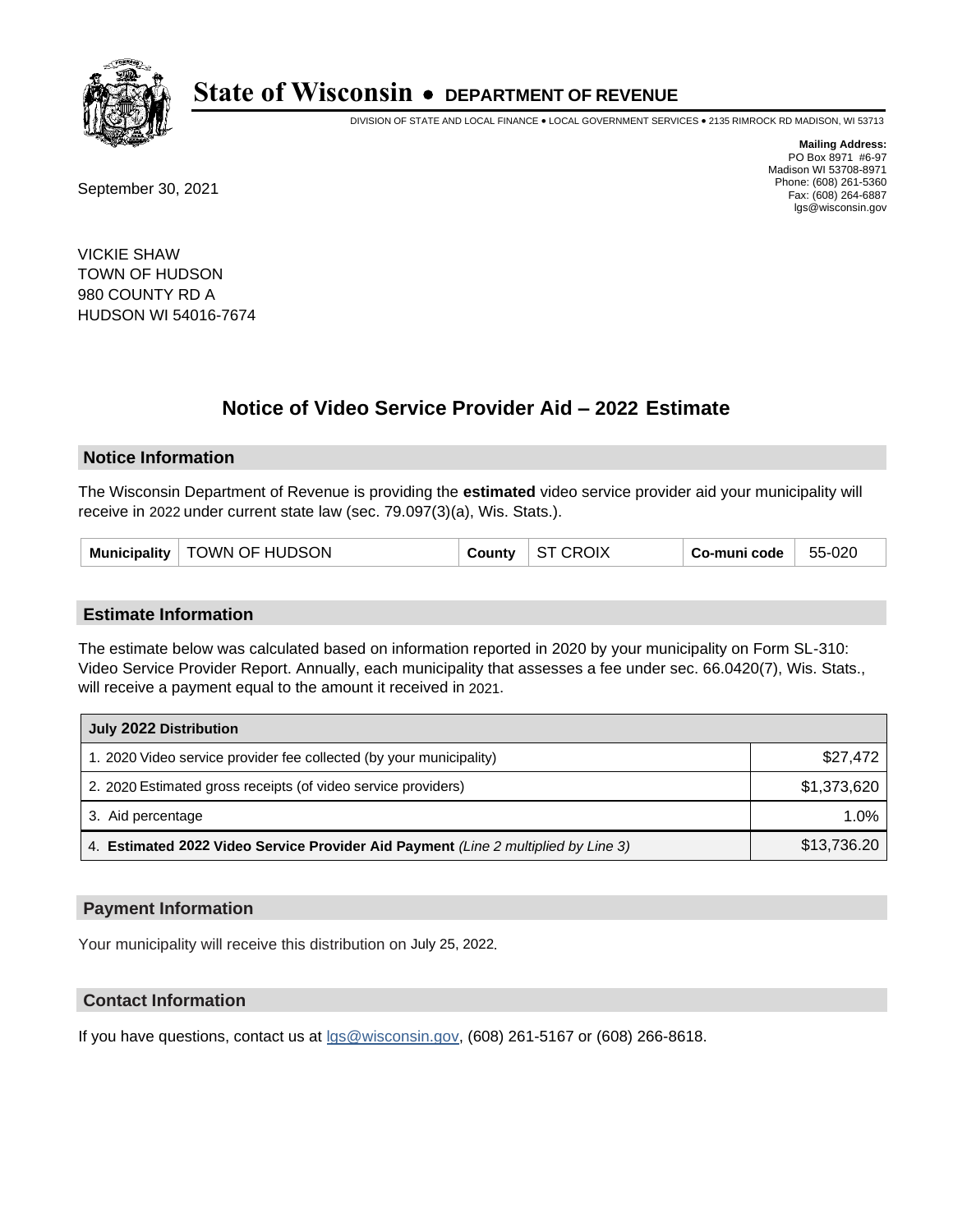

DIVISION OF STATE AND LOCAL FINANCE • LOCAL GOVERNMENT SERVICES • 2135 RIMROCK RD MADISON, WI 53713

September 30, 2021

**Mailing Address:** PO Box 8971 #6-97 Madison WI 53708-8971 Phone: (608) 261-5360 Fax: (608) 264-6887 lgs@wisconsin.gov

TRACY CARLSON VILLAGE OF BALDWIN PO BOX 97 BALDWIN WI 54002-0097

# **Notice of Video Service Provider Aid - 2022 Estimate**

### **Notice Information**

The Wisconsin Department of Revenue is providing the **estimated** video service provider aid your municipality will receive in 2022 under current state law (sec. 79.097(3)(a), Wis. Stats.).

| Municipality   VILLAGE OF BALDWIN | County | ST CROIX | Co-muni code | 55-106 |
|-----------------------------------|--------|----------|--------------|--------|
|-----------------------------------|--------|----------|--------------|--------|

#### **Estimate Information**

The estimate below was calculated based on information reported in 2020 by your municipality on Form SL-310: Video Service Provider Report. Annually, each municipality that assesses a fee under sec. 66.0420(7), Wis. Stats., will receive a payment equal to the amount it received in 2021.

| July 2022 Distribution                                                             |            |  |
|------------------------------------------------------------------------------------|------------|--|
| 1. 2020 Video service provider fee collected (by your municipality)                | \$27,358   |  |
| 2. 2020 Estimated gross receipts (of video service providers)                      | \$911.949  |  |
| 3. Aid percentage                                                                  | 1.0%       |  |
| 4. Estimated 2022 Video Service Provider Aid Payment (Line 2 multiplied by Line 3) | \$9,119.49 |  |

#### **Payment Information**

Your municipality will receive this distribution on July 25, 2022.

## **Contact Information**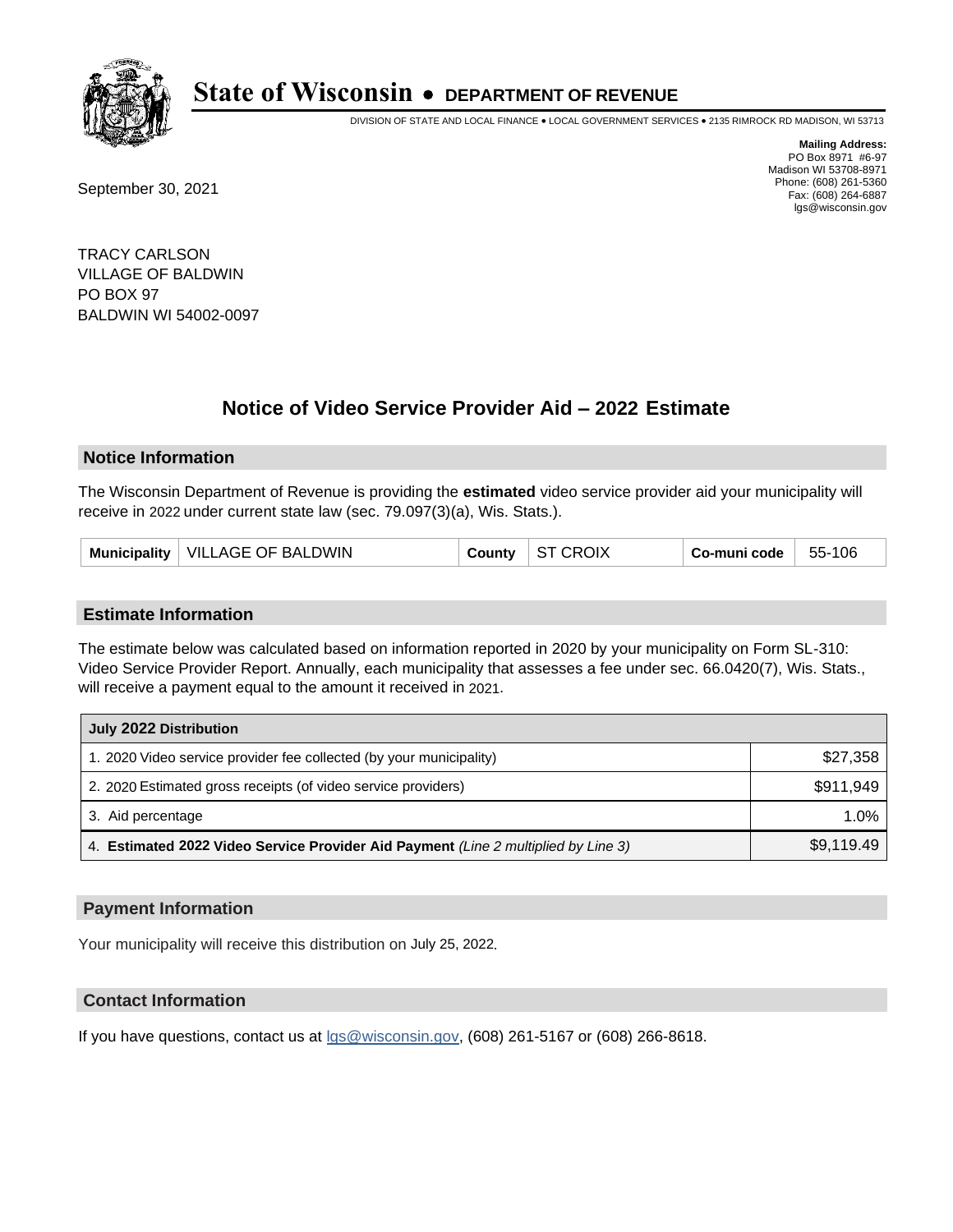

DIVISION OF STATE AND LOCAL FINANCE • LOCAL GOVERNMENT SERVICES • 2135 RIMROCK RD MADISON, WI 53713

September 30, 2021

**Mailing Address:** PO Box 8971 #6-97 Madison WI 53708-8971 Phone: (608) 261-5360 Fax: (608) 264-6887 lgs@wisconsin.gov

SANDI HAZER VILLAGE OF HAMMOND PO BOX 337 HAMMOND WI 54015-0337

# **Notice of Video Service Provider Aid - 2022 Estimate**

### **Notice Information**

The Wisconsin Department of Revenue is providing the **estimated** video service provider aid your municipality will receive in 2022 under current state law (sec. 79.097(3)(a), Wis. Stats.).

| Municipality   VILLAGE OF HAMMOND | County | ST CROIX | Co-muni code | 55-136 |
|-----------------------------------|--------|----------|--------------|--------|
|-----------------------------------|--------|----------|--------------|--------|

#### **Estimate Information**

The estimate below was calculated based on information reported in 2020 by your municipality on Form SL-310: Video Service Provider Report. Annually, each municipality that assesses a fee under sec. 66.0420(7), Wis. Stats., will receive a payment equal to the amount it received in 2021.

| July 2022 Distribution                                                             |            |  |  |
|------------------------------------------------------------------------------------|------------|--|--|
| 1. 2020 Video service provider fee collected (by your municipality)                | \$6,809    |  |  |
| 2. 2020 Estimated gross receipts (of video service providers)                      | \$226.976  |  |  |
| 3. Aid percentage                                                                  | 1.0%       |  |  |
| 4. Estimated 2022 Video Service Provider Aid Payment (Line 2 multiplied by Line 3) | \$2,269.76 |  |  |

#### **Payment Information**

Your municipality will receive this distribution on July 25, 2022.

## **Contact Information**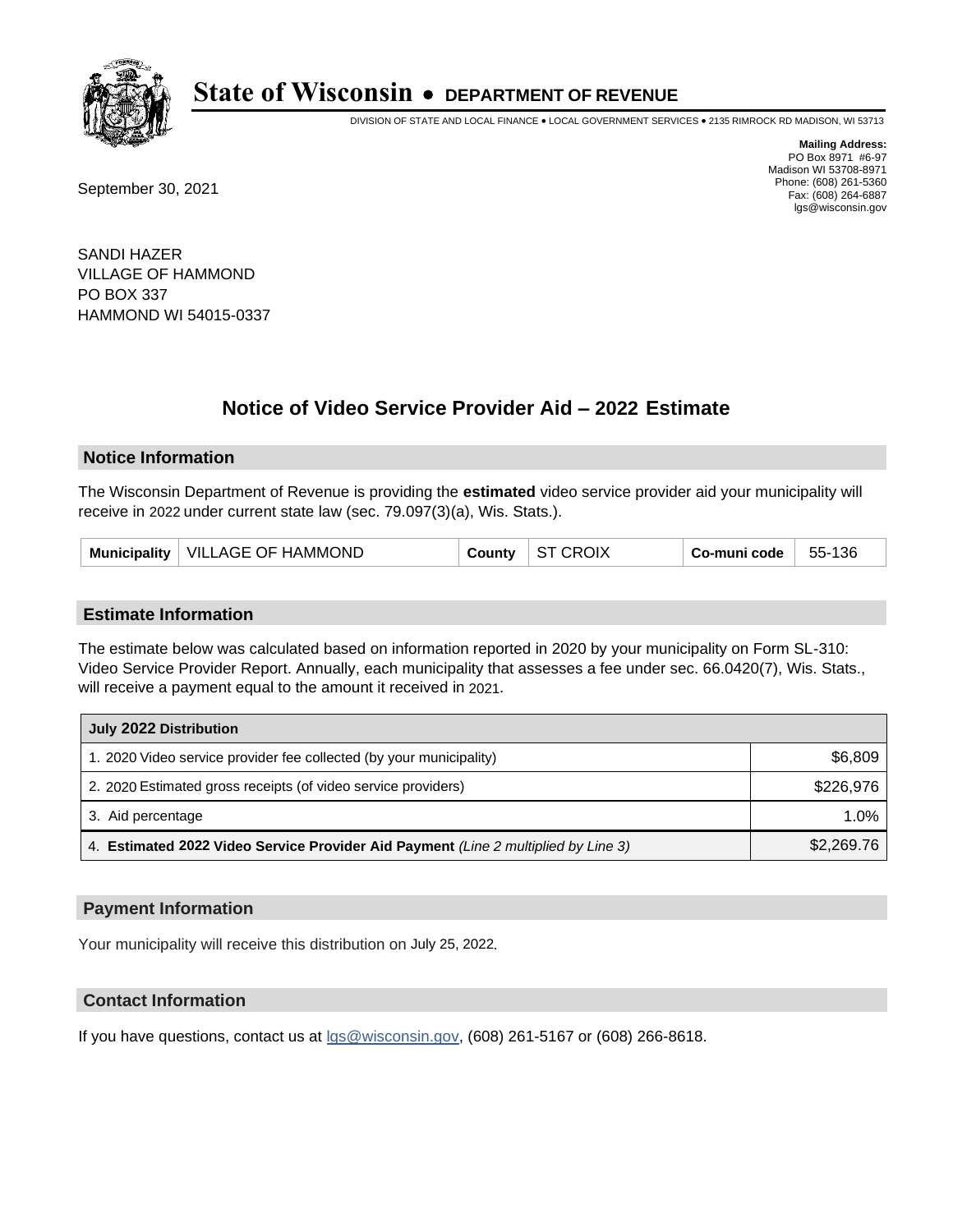

DIVISION OF STATE AND LOCAL FINANCE • LOCAL GOVERNMENT SERVICES • 2135 RIMROCK RD MADISON, WI 53713

September 30, 2021

**Mailing Address:** PO Box 8971 #6-97 Madison WI 53708-8971 Phone: (608) 261-5360 Fax: (608) 264-6887 lgs@wisconsin.gov

MELISSA LUEDKE VILLAGE OF NORTH HUDSON 400 7TH STREET N HUDSON WI 54016-1166

# **Notice of Video Service Provider Aid - 2022 Estimate**

### **Notice Information**

The Wisconsin Department of Revenue is providing the **estimated** video service provider aid your municipality will receive in 2022 under current state law (sec. 79.097(3)(a), Wis. Stats.).

| Municipality   VILLAGE OF NORTH HUDSON |  | County ST CROIX | Co-muni code | $55 - 161$ |
|----------------------------------------|--|-----------------|--------------|------------|
|----------------------------------------|--|-----------------|--------------|------------|

#### **Estimate Information**

The estimate below was calculated based on information reported in 2020 by your municipality on Form SL-310: Video Service Provider Report. Annually, each municipality that assesses a fee under sec. 66.0420(7), Wis. Stats., will receive a payment equal to the amount it received in 2021.

| July 2022 Distribution                                                             |            |  |  |
|------------------------------------------------------------------------------------|------------|--|--|
| 1. 2020 Video service provider fee collected (by your municipality)                | \$45.219   |  |  |
| 2. 2020 Estimated gross receipts (of video service providers)                      | \$904.383  |  |  |
| 3. Aid percentage                                                                  | 1.0%       |  |  |
| 4. Estimated 2022 Video Service Provider Aid Payment (Line 2 multiplied by Line 3) | \$9,043.83 |  |  |

#### **Payment Information**

Your municipality will receive this distribution on July 25, 2022.

## **Contact Information**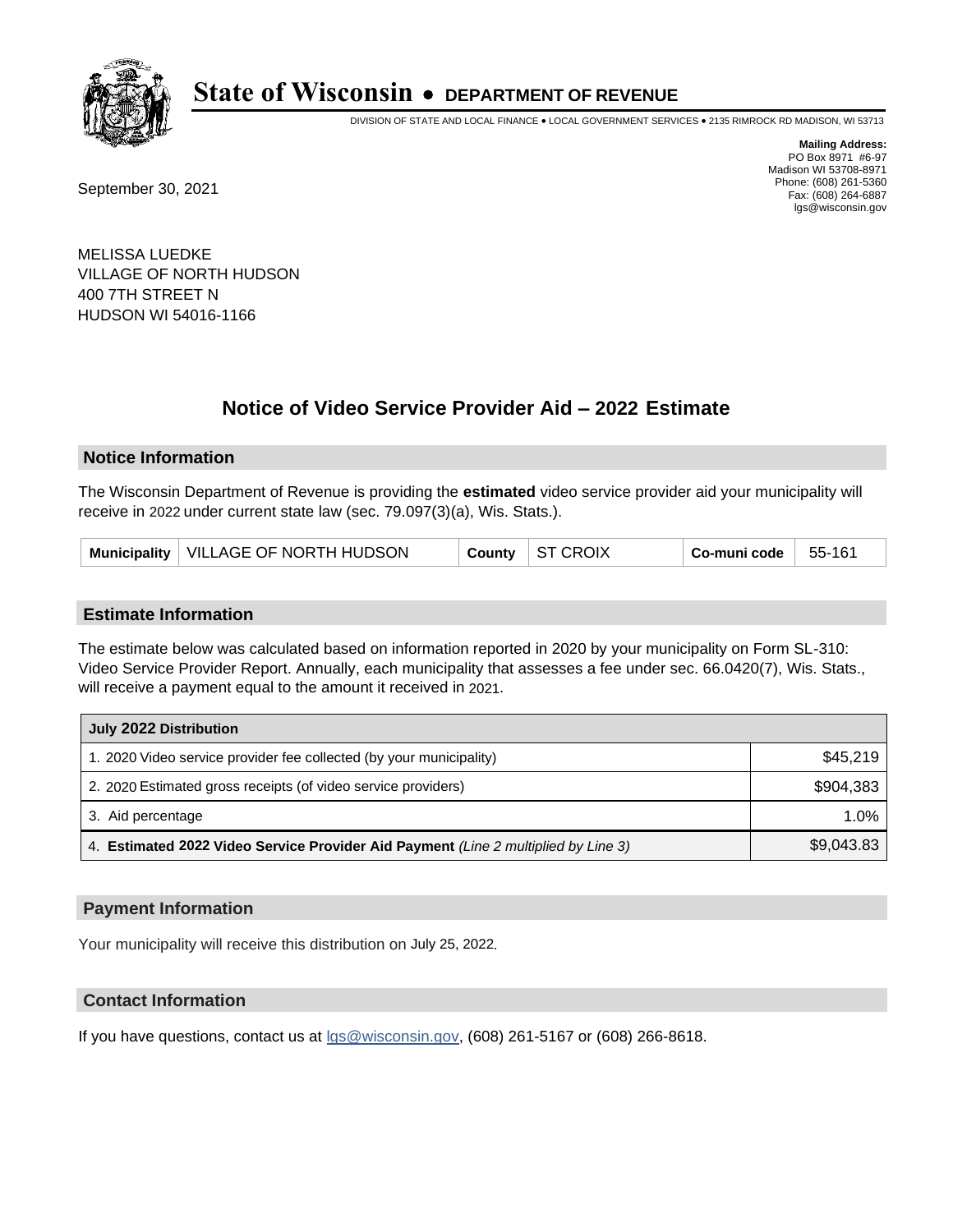

DIVISION OF STATE AND LOCAL FINANCE • LOCAL GOVERNMENT SERVICES • 2135 RIMROCK RD MADISON, WI 53713

September 30, 2021

**Mailing Address:** PO Box 8971 #6-97 Madison WI 53708-8971 Phone: (608) 261-5360 Fax: (608) 264-6887 lgs@wisconsin.gov

MEGAN DULL VILLAGE OF ROBERTS 107 E MAPLE ST ROBERTS WI 54023-9703

# **Notice of Video Service Provider Aid - 2022 Estimate**

#### **Notice Information**

The Wisconsin Department of Revenue is providing the **estimated** video service provider aid your municipality will receive in 2022 under current state law (sec. 79.097(3)(a), Wis. Stats.).

| Municipality   VILLAGE OF ROBERTS | County $\vert$ ST CROIX | Co-muni code | 55-176 |
|-----------------------------------|-------------------------|--------------|--------|
|-----------------------------------|-------------------------|--------------|--------|

#### **Estimate Information**

The estimate below was calculated based on information reported in 2020 by your municipality on Form SL-310: Video Service Provider Report. Annually, each municipality that assesses a fee under sec. 66.0420(7), Wis. Stats., will receive a payment equal to the amount it received in 2021.

| July 2022 Distribution                                                             |            |  |  |
|------------------------------------------------------------------------------------|------------|--|--|
| 1. 2020 Video service provider fee collected (by your municipality)                | \$5,783    |  |  |
| 2. 2020 Estimated gross receipts (of video service providers)                      | \$192.787  |  |  |
| 3. Aid percentage                                                                  | 1.0%       |  |  |
| 4. Estimated 2022 Video Service Provider Aid Payment (Line 2 multiplied by Line 3) | \$1,927.87 |  |  |

#### **Payment Information**

Your municipality will receive this distribution on July 25, 2022.

## **Contact Information**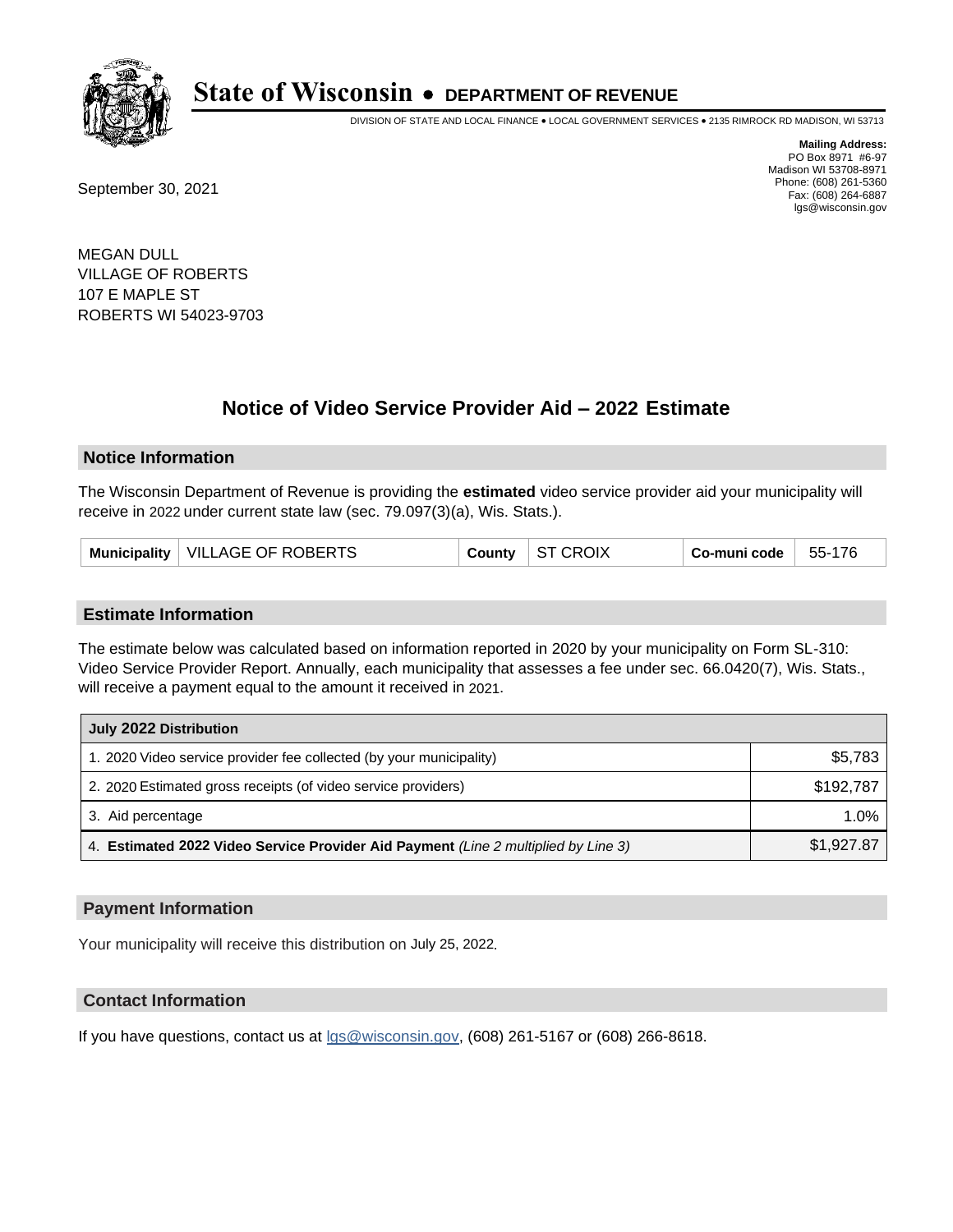

DIVISION OF STATE AND LOCAL FINANCE • LOCAL GOVERNMENT SERVICES • 2135 RIMROCK RD MADISON, WI 53713

September 30, 2021

**Mailing Address:** PO Box 8971 #6-97 Madison WI 53708-8971 Phone: (608) 261-5360 Fax: (608) 264-6887 lgs@wisconsin.gov

FELICIA GERMAIN VILLAGE OF SOMERSET PO BOX 356 SOMERSET WI 54025-0356

# **Notice of Video Service Provider Aid - 2022 Estimate**

### **Notice Information**

The Wisconsin Department of Revenue is providing the **estimated** video service provider aid your municipality will receive in 2022 under current state law (sec. 79.097(3)(a), Wis. Stats.).

| Municipality   VILLAGE OF SOMERSET | <b>ST CROIX</b><br>County | Co-muni code<br>55-181 |
|------------------------------------|---------------------------|------------------------|
|------------------------------------|---------------------------|------------------------|

#### **Estimate Information**

The estimate below was calculated based on information reported in 2020 by your municipality on Form SL-310: Video Service Provider Report. Annually, each municipality that assesses a fee under sec. 66.0420(7), Wis. Stats., will receive a payment equal to the amount it received in 2021.

| July 2022 Distribution                                                             |            |  |  |
|------------------------------------------------------------------------------------|------------|--|--|
| 1. 2020 Video service provider fee collected (by your municipality)                | \$3,871    |  |  |
| 2. 2020 Estimated gross receipts (of video service providers)                      | \$129.046  |  |  |
| 3. Aid percentage                                                                  | $1.0\%$    |  |  |
| 4. Estimated 2022 Video Service Provider Aid Payment (Line 2 multiplied by Line 3) | \$1,290.46 |  |  |

#### **Payment Information**

Your municipality will receive this distribution on July 25, 2022.

## **Contact Information**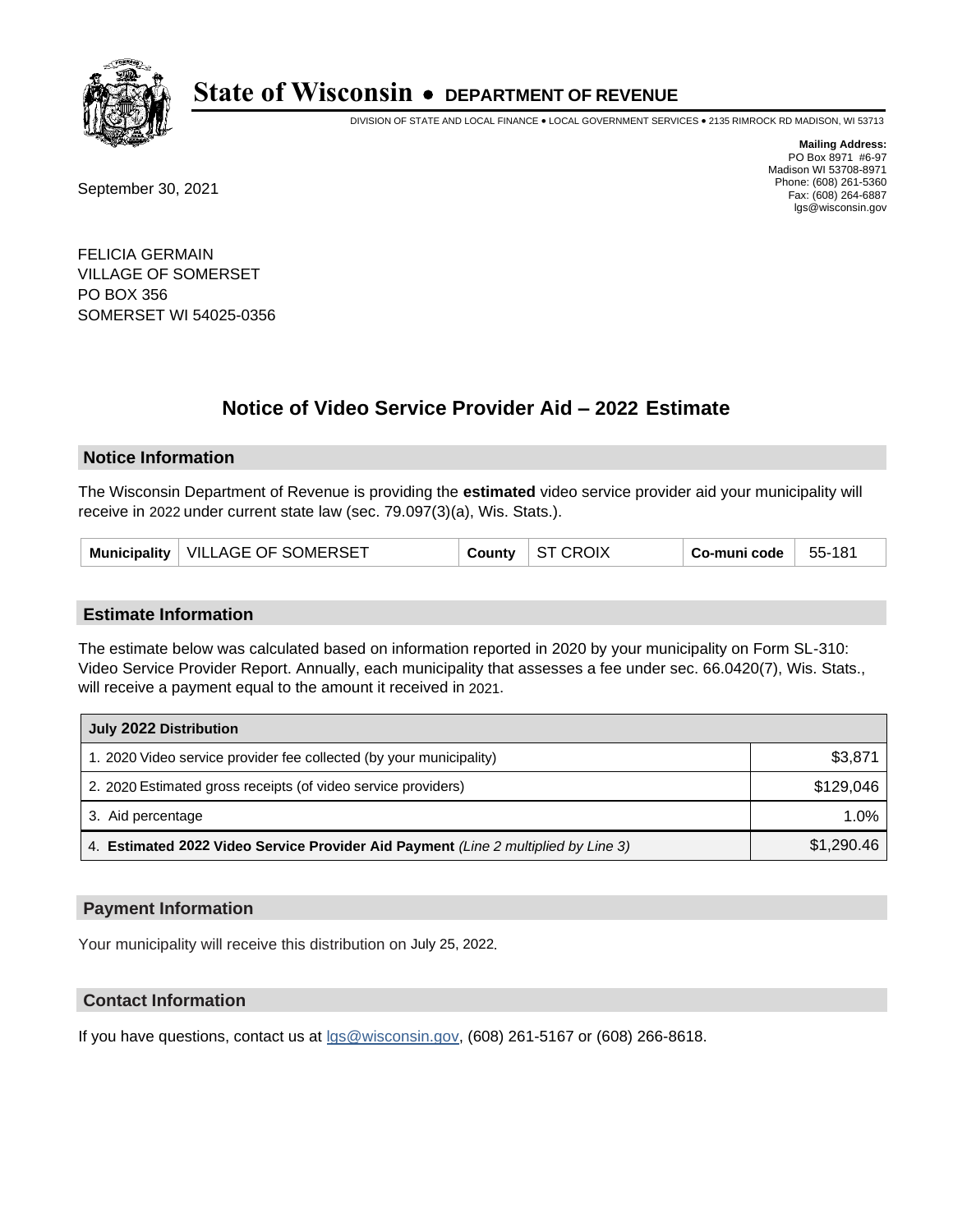

DIVISION OF STATE AND LOCAL FINANCE • LOCAL GOVERNMENT SERVICES • 2135 RIMROCK RD MADISON, WI 53713

September 30, 2021

**Mailing Address:** PO Box 8971 #6-97 Madison WI 53708-8971 Phone: (608) 261-5360 Fax: (608) 264-6887 lgs@wisconsin.gov

JULIE WATHKE VILLAGE OF WOODVILLE 102 S MAIN ST., PO BOX 205 WOODVILLE WI 54028-0205

# **Notice of Video Service Provider Aid - 2022 Estimate**

#### **Notice Information**

The Wisconsin Department of Revenue is providing the **estimated** video service provider aid your municipality will receive in 2022 under current state law (sec. 79.097(3)(a), Wis. Stats.).

| Municipality   VILLAGE OF WOODVILLE |  | County $\vert$ ST CROIX | Co-muni code | 55-192 |
|-------------------------------------|--|-------------------------|--------------|--------|
|-------------------------------------|--|-------------------------|--------------|--------|

#### **Estimate Information**

The estimate below was calculated based on information reported in 2020 by your municipality on Form SL-310: Video Service Provider Report. Annually, each municipality that assesses a fee under sec. 66.0420(7), Wis. Stats., will receive a payment equal to the amount it received in 2021.

| July 2022 Distribution                                                             |            |  |  |
|------------------------------------------------------------------------------------|------------|--|--|
| 1. 2020 Video service provider fee collected (by your municipality)                | \$8,736    |  |  |
| 2. 2020 Estimated gross receipts (of video service providers)                      | \$291.207  |  |  |
| 3. Aid percentage                                                                  | 1.0%       |  |  |
| 4. Estimated 2022 Video Service Provider Aid Payment (Line 2 multiplied by Line 3) | \$2,912.07 |  |  |

#### **Payment Information**

Your municipality will receive this distribution on July 25, 2022.

## **Contact Information**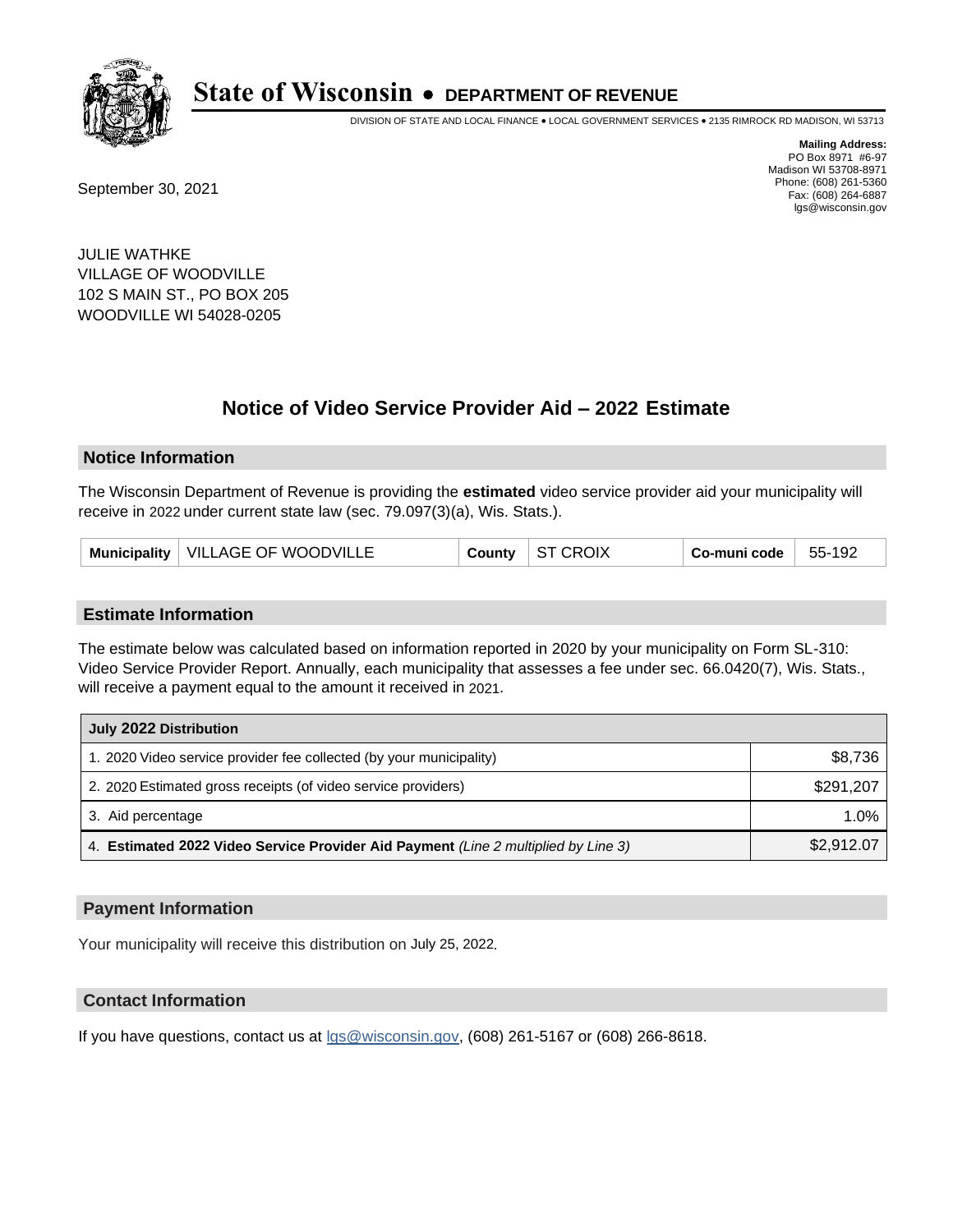

DIVISION OF STATE AND LOCAL FINANCE • LOCAL GOVERNMENT SERVICES • 2135 RIMROCK RD MADISON, WI 53713

September 30, 2021

**Mailing Address:** PO Box 8971 #6-97 Madison WI 53708-8971 Phone: (608) 261-5360 Fax: (608) 264-6887 lgs@wisconsin.gov

SHARI ROSENOW CITY OF GLENWOOD CITY 113 WEST OAK ST. PO BOX 368 GLENWOOD CITY WI 54013-0368

# **Notice of Video Service Provider Aid - 2022 Estimate**

#### **Notice Information**

The Wisconsin Department of Revenue is providing the **estimated** video service provider aid your municipality will receive in 2022 under current state law (sec. 79.097(3)(a), Wis. Stats.).

| County   ST CROIX<br>$\,$ Co-muni code $\,$ $\,$<br>Municipality   CITY OF GLENWOOD CITY | 55-231 |
|------------------------------------------------------------------------------------------|--------|
|------------------------------------------------------------------------------------------|--------|

#### **Estimate Information**

The estimate below was calculated based on information reported in 2020 by your municipality on Form SL-310: Video Service Provider Report. Annually, each municipality that assesses a fee under sec. 66.0420(7), Wis. Stats., will receive a payment equal to the amount it received in 2021.

| July 2022 Distribution                                                             |            |  |  |
|------------------------------------------------------------------------------------|------------|--|--|
| 1. 2020 Video service provider fee collected (by your municipality)                | \$4,252    |  |  |
| 2. 2020 Estimated gross receipts (of video service providers)                      | \$141,736  |  |  |
| 3. Aid percentage                                                                  | $1.0\%$    |  |  |
| 4. Estimated 2022 Video Service Provider Aid Payment (Line 2 multiplied by Line 3) | \$1,417.36 |  |  |

#### **Payment Information**

Your municipality will receive this distribution on July 25, 2022.

## **Contact Information**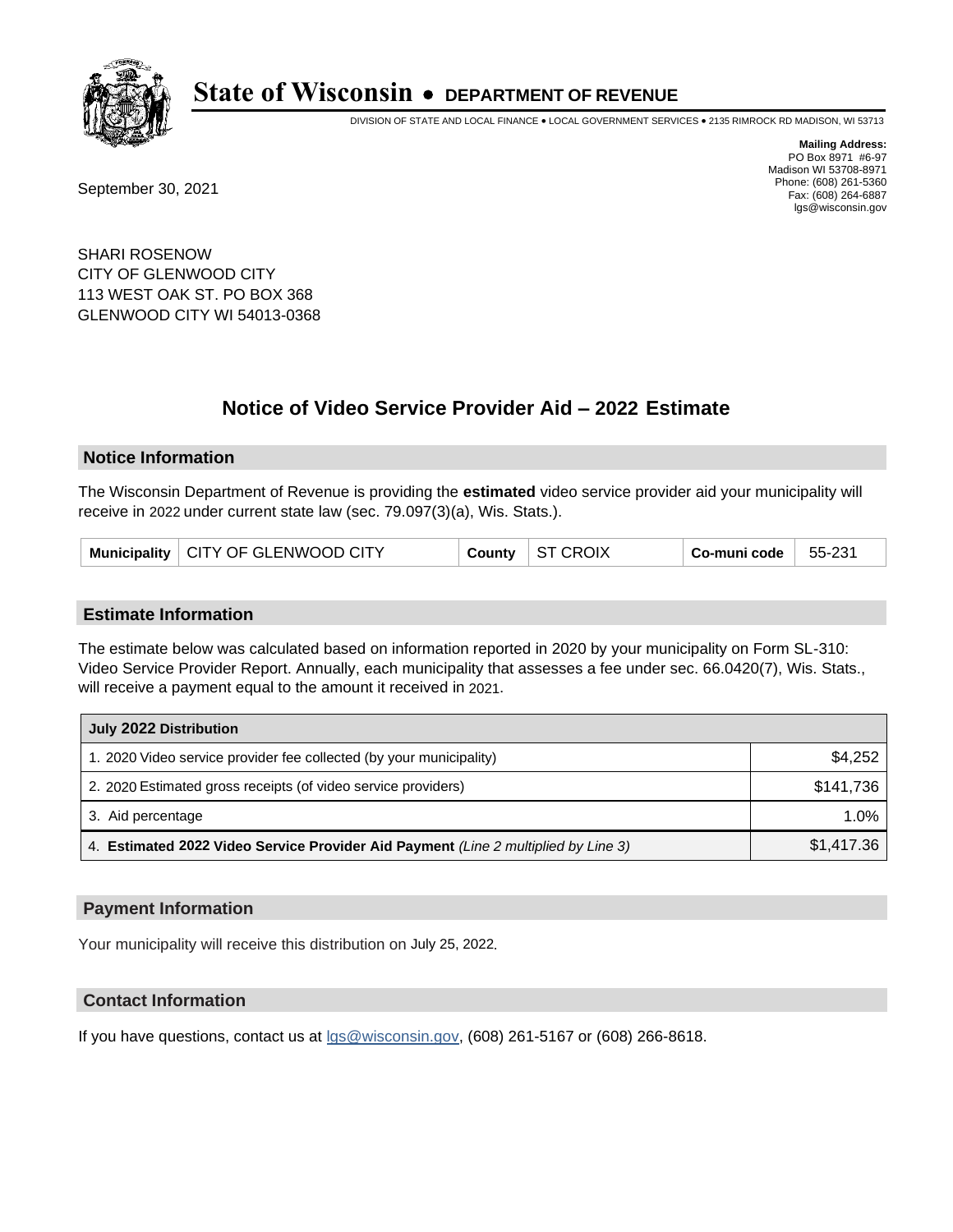

DIVISION OF STATE AND LOCAL FINANCE • LOCAL GOVERNMENT SERVICES • 2135 RIMROCK RD MADISON, WI 53713

September 30, 2021

**Mailing Address:** PO Box 8971 #6-97 Madison WI 53708-8971 Phone: (608) 261-5360 Fax: (608) 264-6887 lgs@wisconsin.gov

BECKY EGGEN CITY OF HUDSON 505 3RD ST HUDSON WI 54016-1603

# **Notice of Video Service Provider Aid - 2022 Estimate**

### **Notice Information**

The Wisconsin Department of Revenue is providing the **estimated** video service provider aid your municipality will receive in 2022 under current state law (sec. 79.097(3)(a), Wis. Stats.).

|  | Municipality   CITY OF HUDSON | <b>County</b> | ST CROIX | Co-muni code | 55-236 |
|--|-------------------------------|---------------|----------|--------------|--------|
|--|-------------------------------|---------------|----------|--------------|--------|

#### **Estimate Information**

The estimate below was calculated based on information reported in 2020 by your municipality on Form SL-310: Video Service Provider Report. Annually, each municipality that assesses a fee under sec. 66.0420(7), Wis. Stats., will receive a payment equal to the amount it received in 2021.

| July 2022 Distribution                                                             |             |
|------------------------------------------------------------------------------------|-------------|
| 1. 2020 Video service provider fee collected (by your municipality)                | \$182.494   |
| 2. 2020 Estimated gross receipts (of video service providers)                      | \$3,649,872 |
| 3. Aid percentage                                                                  | $1.0\%$     |
| 4. Estimated 2022 Video Service Provider Aid Payment (Line 2 multiplied by Line 3) | \$36,498.72 |

#### **Payment Information**

Your municipality will receive this distribution on July 25, 2022.

## **Contact Information**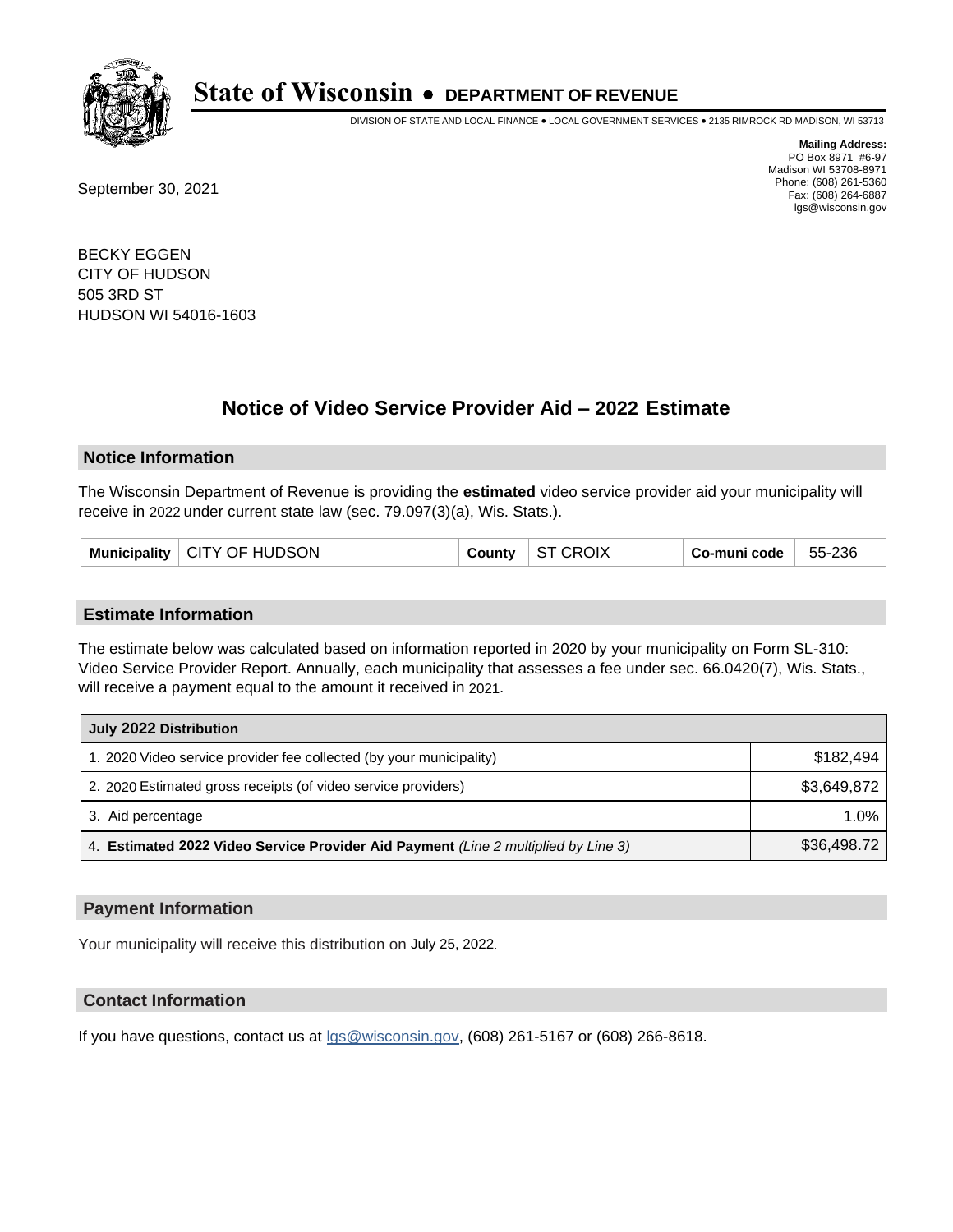

DIVISION OF STATE AND LOCAL FINANCE • LOCAL GOVERNMENT SERVICES • 2135 RIMROCK RD MADISON, WI 53713

September 30, 2021

**Mailing Address:** PO Box 8971 #6-97 Madison WI 53708-8971 Phone: (608) 261-5360 Fax: (608) 264-6887 lgs@wisconsin.gov

MICHELLE SCANLAN CITY OF NEW RICHMOND 156 EAST FIRST ST NEW RICHMOND WI 54017-1802

# **Notice of Video Service Provider Aid - 2022 Estimate**

#### **Notice Information**

The Wisconsin Department of Revenue is providing the **estimated** video service provider aid your municipality will receive in 2022 under current state law (sec. 79.097(3)(a), Wis. Stats.).

|  | Municipality   CITY OF NEW RICHMOND | County | ST CROIX | ⊦ Co-muni code | 55-261 |
|--|-------------------------------------|--------|----------|----------------|--------|
|--|-------------------------------------|--------|----------|----------------|--------|

#### **Estimate Information**

The estimate below was calculated based on information reported in 2020 by your municipality on Form SL-310: Video Service Provider Report. Annually, each municipality that assesses a fee under sec. 66.0420(7), Wis. Stats., will receive a payment equal to the amount it received in 2021.

| July 2022 Distribution                                                             |            |
|------------------------------------------------------------------------------------|------------|
| 1. 2020 Video service provider fee collected (by your municipality)                | \$42,622   |
| 2. 2020 Estimated gross receipts (of video service providers)                      | \$852.443  |
| 3. Aid percentage                                                                  | 1.0%       |
| 4. Estimated 2022 Video Service Provider Aid Payment (Line 2 multiplied by Line 3) | \$8,524.43 |

#### **Payment Information**

Your municipality will receive this distribution on July 25, 2022.

## **Contact Information**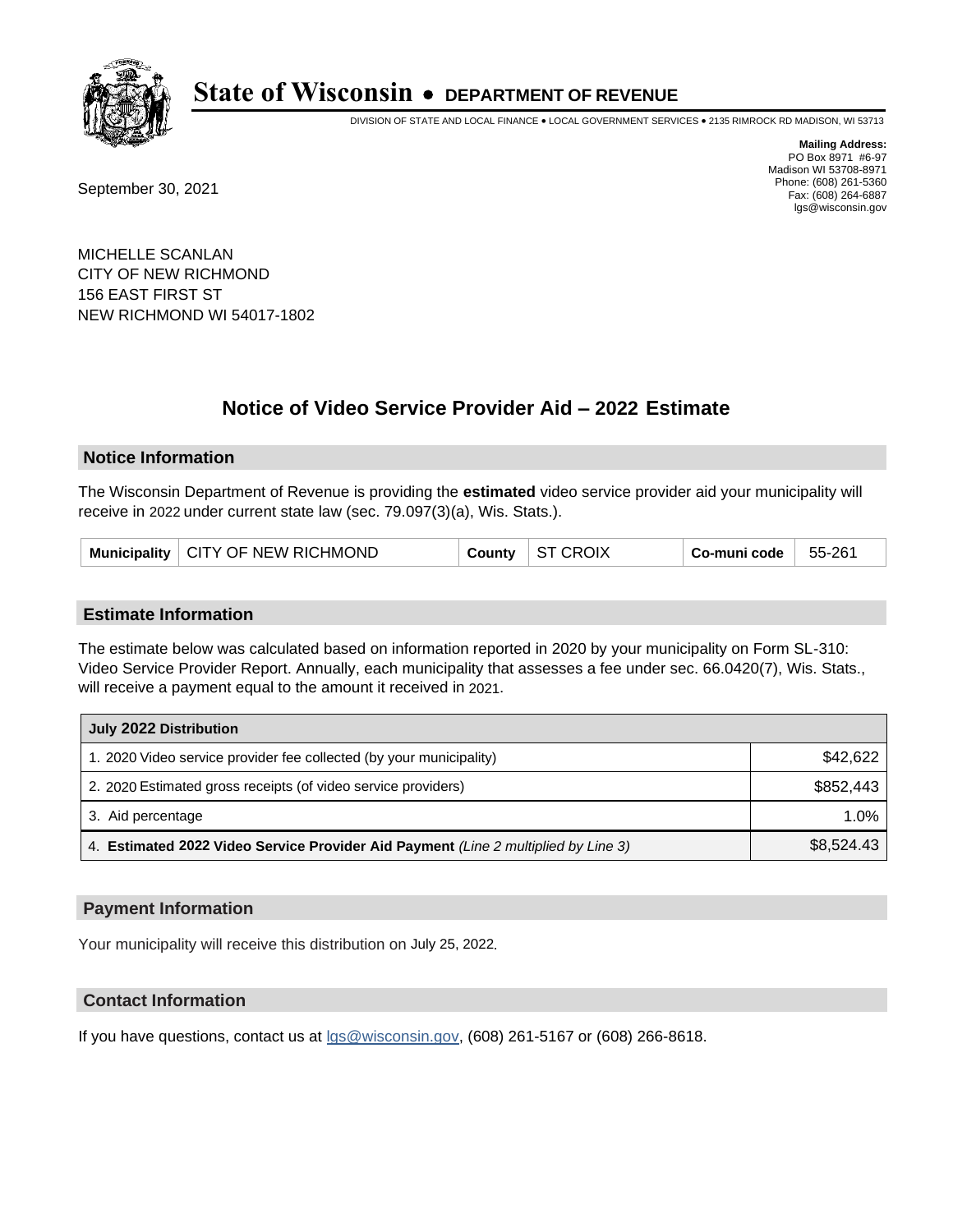

DIVISION OF STATE AND LOCAL FINANCE • LOCAL GOVERNMENT SERVICES • 2135 RIMROCK RD MADISON, WI 53713

September 30, 2021

**Mailing Address:** PO Box 8971 #6-97 Madison WI 53708-8971 Phone: (608) 261-5360 Fax: (608) 264-6887 lgs@wisconsin.gov

MORGAN OLSON TOWN OF BARABOO 101 CEDAR STREET BARABOO WI 53913

# **Notice of Video Service Provider Aid - 2022 Estimate**

#### **Notice Information**

The Wisconsin Department of Revenue is providing the **estimated** video service provider aid your municipality will receive in 2022 under current state law (sec. 79.097(3)(a), Wis. Stats.).

#### **Estimate Information**

The estimate below was calculated based on information reported in 2020 by your municipality on Form SL-310: Video Service Provider Report. Annually, each municipality that assesses a fee under sec. 66.0420(7), Wis. Stats., will receive a payment equal to the amount it received in 2021.

| July 2022 Distribution                                                             |            |  |  |
|------------------------------------------------------------------------------------|------------|--|--|
| 1. 2020 Video service provider fee collected (by your municipality)                | \$7.122    |  |  |
| 2. 2020 Estimated gross receipts (of video service providers)                      | \$142.451  |  |  |
| 3. Aid percentage                                                                  | $1.0\%$    |  |  |
| 4. Estimated 2022 Video Service Provider Aid Payment (Line 2 multiplied by Line 3) | \$1,424.51 |  |  |

#### **Payment Information**

Your municipality will receive this distribution on July 25, 2022.

## **Contact Information**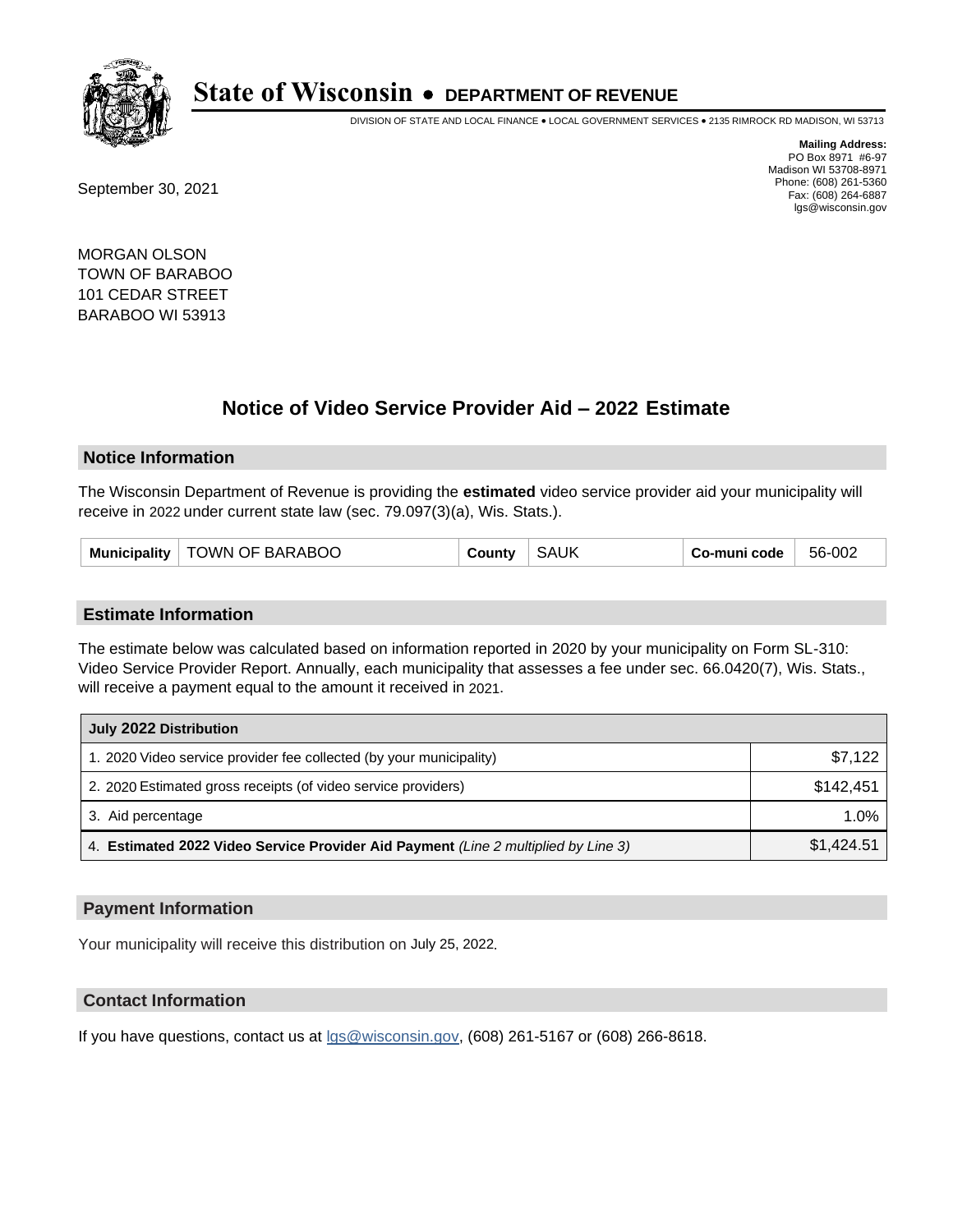

DIVISION OF STATE AND LOCAL FINANCE • LOCAL GOVERNMENT SERVICES • 2135 RIMROCK RD MADISON, WI 53713

September 30, 2021

**Mailing Address:** PO Box 8971 #6-97 Madison WI 53708-8971 Phone: (608) 261-5360 Fax: (608) 264-6887 lgs@wisconsin.gov

SANDRA MEYER SWANSON TOWN OF EXCELSIOR PO BOX 57 ROCK SPRINGS WI 53961

# **Notice of Video Service Provider Aid - 2022 Estimate**

### **Notice Information**

The Wisconsin Department of Revenue is providing the **estimated** video service provider aid your municipality will receive in 2022 under current state law (sec. 79.097(3)(a), Wis. Stats.).

| <b>Municipality</b> | TOWN OF EXCELSIOR | ountvٽ | <b>SAUK</b> | Co-muni code | 56-010 |
|---------------------|-------------------|--------|-------------|--------------|--------|
|---------------------|-------------------|--------|-------------|--------------|--------|

#### **Estimate Information**

The estimate below was calculated based on information reported in 2020 by your municipality on Form SL-310: Video Service Provider Report. Annually, each municipality that assesses a fee under sec. 66.0420(7), Wis. Stats., will receive a payment equal to the amount it received in 2021.

| July 2022 Distribution                                                             |            |
|------------------------------------------------------------------------------------|------------|
| 1. 2020 Video service provider fee collected (by your municipality)                | \$5,017    |
| 2. 2020 Estimated gross receipts (of video service providers)                      | \$100.346  |
| 3. Aid percentage                                                                  | $1.0\%$    |
| 4. Estimated 2022 Video Service Provider Aid Payment (Line 2 multiplied by Line 3) | \$1,003.46 |

#### **Payment Information**

Your municipality will receive this distribution on July 25, 2022.

## **Contact Information**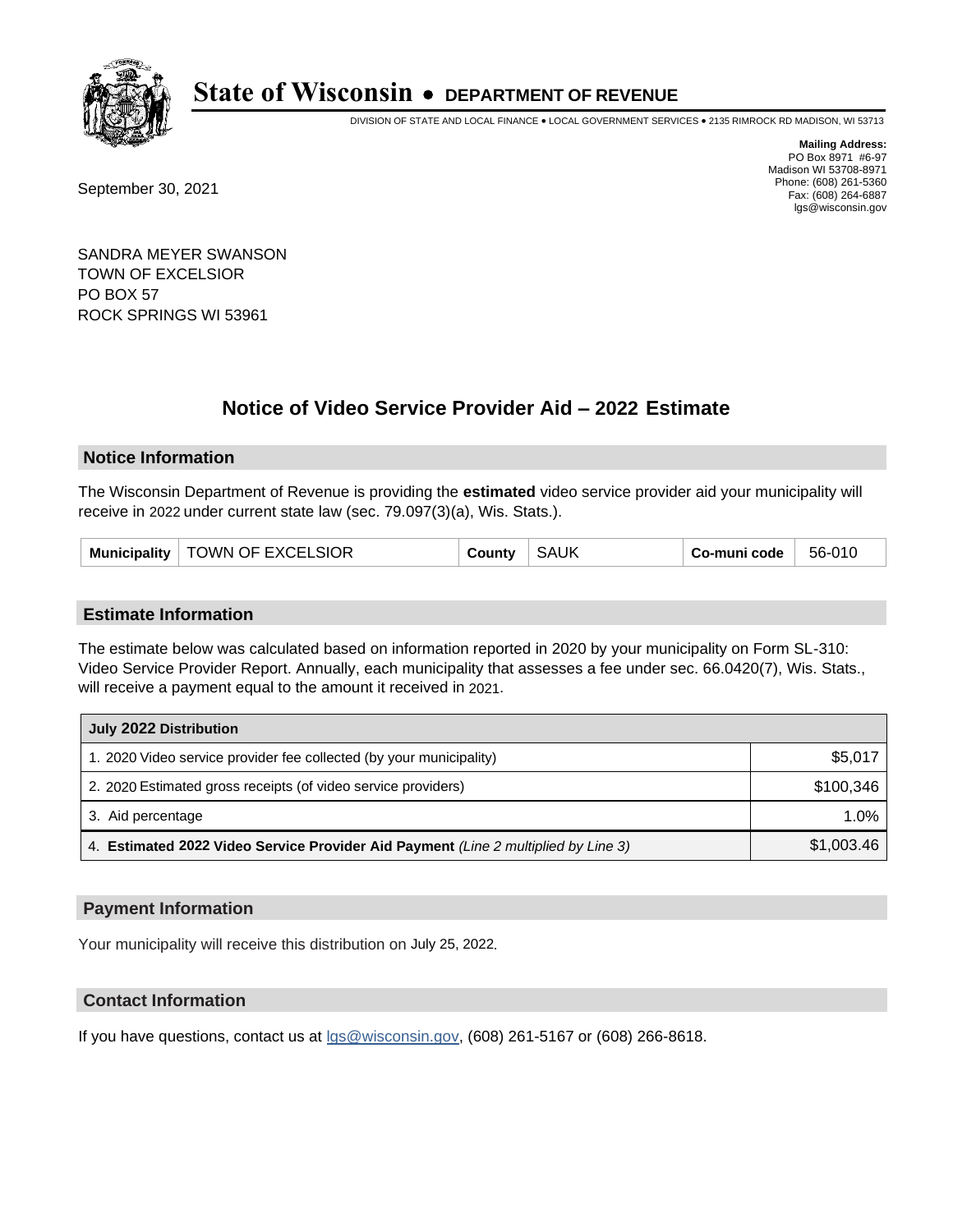

DIVISION OF STATE AND LOCAL FINANCE • LOCAL GOVERNMENT SERVICES • 2135 RIMROCK RD MADISON, WI 53713

September 30, 2021

**Mailing Address:** PO Box 8971 #6-97 Madison WI 53708-8971 Phone: (608) 261-5360 Fax: (608) 264-6887 lgs@wisconsin.gov

VICKI TERPSTRA TOWN OF SPRING GREEN PO BOX 216 SPRING GREEN WI 53588-0216

# **Notice of Video Service Provider Aid - 2022 Estimate**

### **Notice Information**

The Wisconsin Department of Revenue is providing the **estimated** video service provider aid your municipality will receive in 2022 under current state law (sec. 79.097(3)(a), Wis. Stats.).

#### **Estimate Information**

The estimate below was calculated based on information reported in 2020 by your municipality on Form SL-310: Video Service Provider Report. Annually, each municipality that assesses a fee under sec. 66.0420(7), Wis. Stats., will receive a payment equal to the amount it received in 2021.

| July 2022 Distribution                                                             |            |  |  |
|------------------------------------------------------------------------------------|------------|--|--|
| 1. 2020 Video service provider fee collected (by your municipality)                | \$5,325    |  |  |
| 2. 2020 Estimated gross receipts (of video service providers)                      | \$177.494  |  |  |
| 3. Aid percentage                                                                  | $1.0\%$    |  |  |
| 4. Estimated 2022 Video Service Provider Aid Payment (Line 2 multiplied by Line 3) | \$1.774.94 |  |  |

#### **Payment Information**

Your municipality will receive this distribution on July 25, 2022.

## **Contact Information**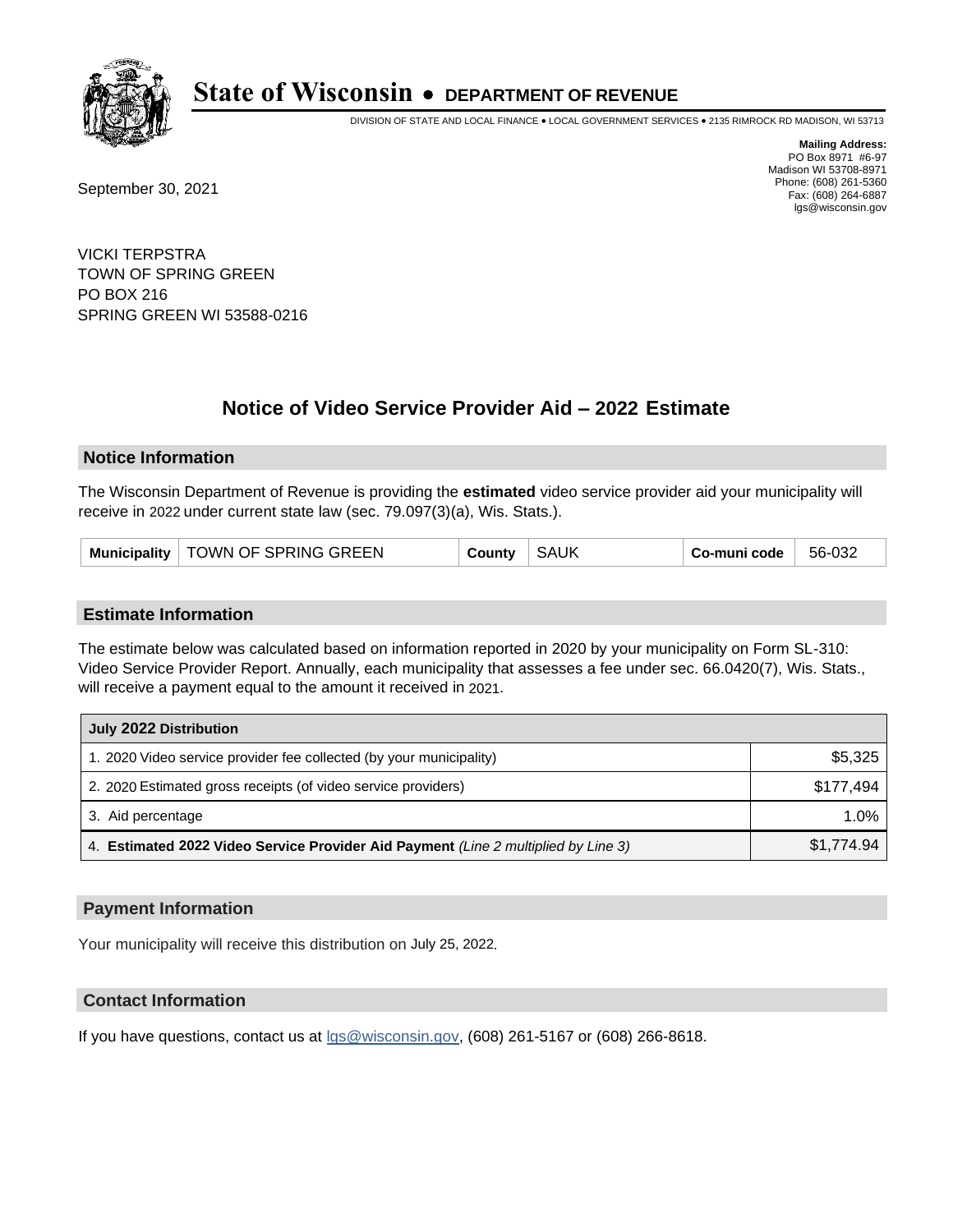

DIVISION OF STATE AND LOCAL FINANCE • LOCAL GOVERNMENT SERVICES • 2135 RIMROCK RD MADISON, WI 53713

September 30, 2021

**Mailing Address:** PO Box 8971 #6-97 Madison WI 53708-8971 Phone: (608) 261-5360 Fax: (608) 264-6887 lgs@wisconsin.gov

KAY MACKESEY VILLAGE OF LAKE DELTON PO BOX 87 LAKE DELTON WI 53940-0087

# **Notice of Video Service Provider Aid - 2022 Estimate**

### **Notice Information**

The Wisconsin Department of Revenue is providing the **estimated** video service provider aid your municipality will receive in 2022 under current state law (sec. 79.097(3)(a), Wis. Stats.).

|  | Municipality   VILLAGE OF LAKE DELTON | County | <b>SAUK</b> | Co-muni code | 56-146 |
|--|---------------------------------------|--------|-------------|--------------|--------|
|--|---------------------------------------|--------|-------------|--------------|--------|

#### **Estimate Information**

The estimate below was calculated based on information reported in 2020 by your municipality on Form SL-310: Video Service Provider Report. Annually, each municipality that assesses a fee under sec. 66.0420(7), Wis. Stats., will receive a payment equal to the amount it received in 2021.

| July 2022 Distribution                                                             |             |  |
|------------------------------------------------------------------------------------|-------------|--|
| 1. 2020 Video service provider fee collected (by your municipality)                | \$27,872    |  |
| 2. 2020 Estimated gross receipts (of video service providers)                      | \$1,321,568 |  |
| 3. Aid percentage                                                                  | $1.0\%$     |  |
| 4. Estimated 2022 Video Service Provider Aid Payment (Line 2 multiplied by Line 3) | \$13,215.68 |  |

#### **Payment Information**

Your municipality will receive this distribution on July 25, 2022.

## **Contact Information**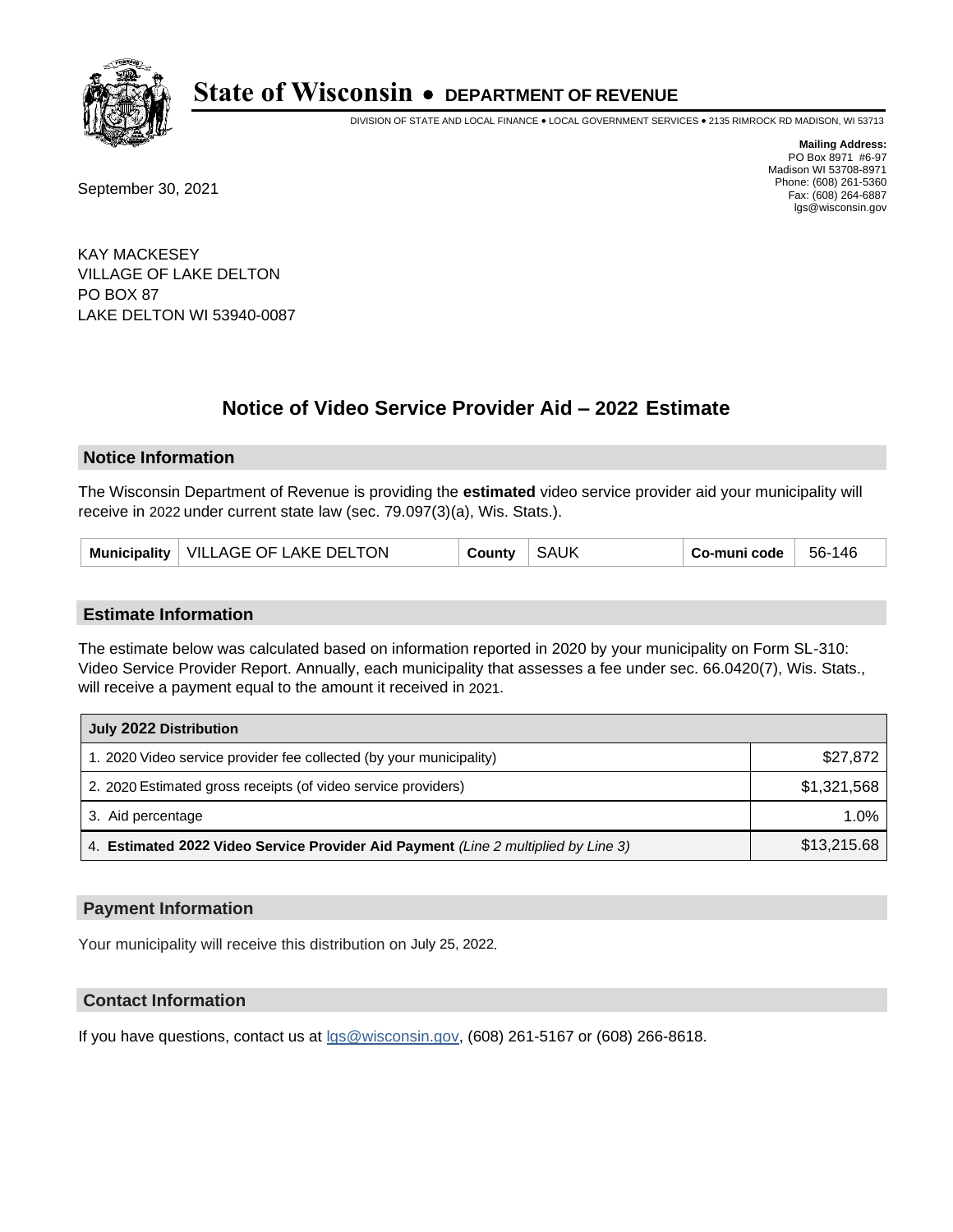

DIVISION OF STATE AND LOCAL FINANCE • LOCAL GOVERNMENT SERVICES • 2135 RIMROCK RD MADISON, WI 53713

September 30, 2021

**Mailing Address:** PO Box 8971 #6-97 Madison WI 53708-8971 Phone: (608) 261-5360 Fax: (608) 264-6887 lgs@wisconsin.gov

NICKI BREUNIG VILLAGE OF NORTH FREEDOM PO BOX 300, 105 N MAPLE ST. NORTH FREEDOM WI 53951-0300

# **Notice of Video Service Provider Aid - 2022 Estimate**

#### **Notice Information**

The Wisconsin Department of Revenue is providing the **estimated** video service provider aid your municipality will receive in 2022 under current state law (sec. 79.097(3)(a), Wis. Stats.).

| <b>SAUK</b><br>Municipality   VILLAGE OF NORTH FREEDOM<br>County | 56-161<br>Co-muni code |
|------------------------------------------------------------------|------------------------|
|------------------------------------------------------------------|------------------------|

#### **Estimate Information**

The estimate below was calculated based on information reported in 2020 by your municipality on Form SL-310: Video Service Provider Report. Annually, each municipality that assesses a fee under sec. 66.0420(7), Wis. Stats., will receive a payment equal to the amount it received in 2021.

| July 2022 Distribution                                                             |            |  |
|------------------------------------------------------------------------------------|------------|--|
| 1. 2020 Video service provider fee collected (by your municipality)                | \$6,767    |  |
| 2. 2020 Estimated gross receipts (of video service providers)                      | \$135.331  |  |
| 3. Aid percentage                                                                  | $1.0\%$    |  |
| 4. Estimated 2022 Video Service Provider Aid Payment (Line 2 multiplied by Line 3) | \$1,353.31 |  |

#### **Payment Information**

Your municipality will receive this distribution on July 25, 2022.

## **Contact Information**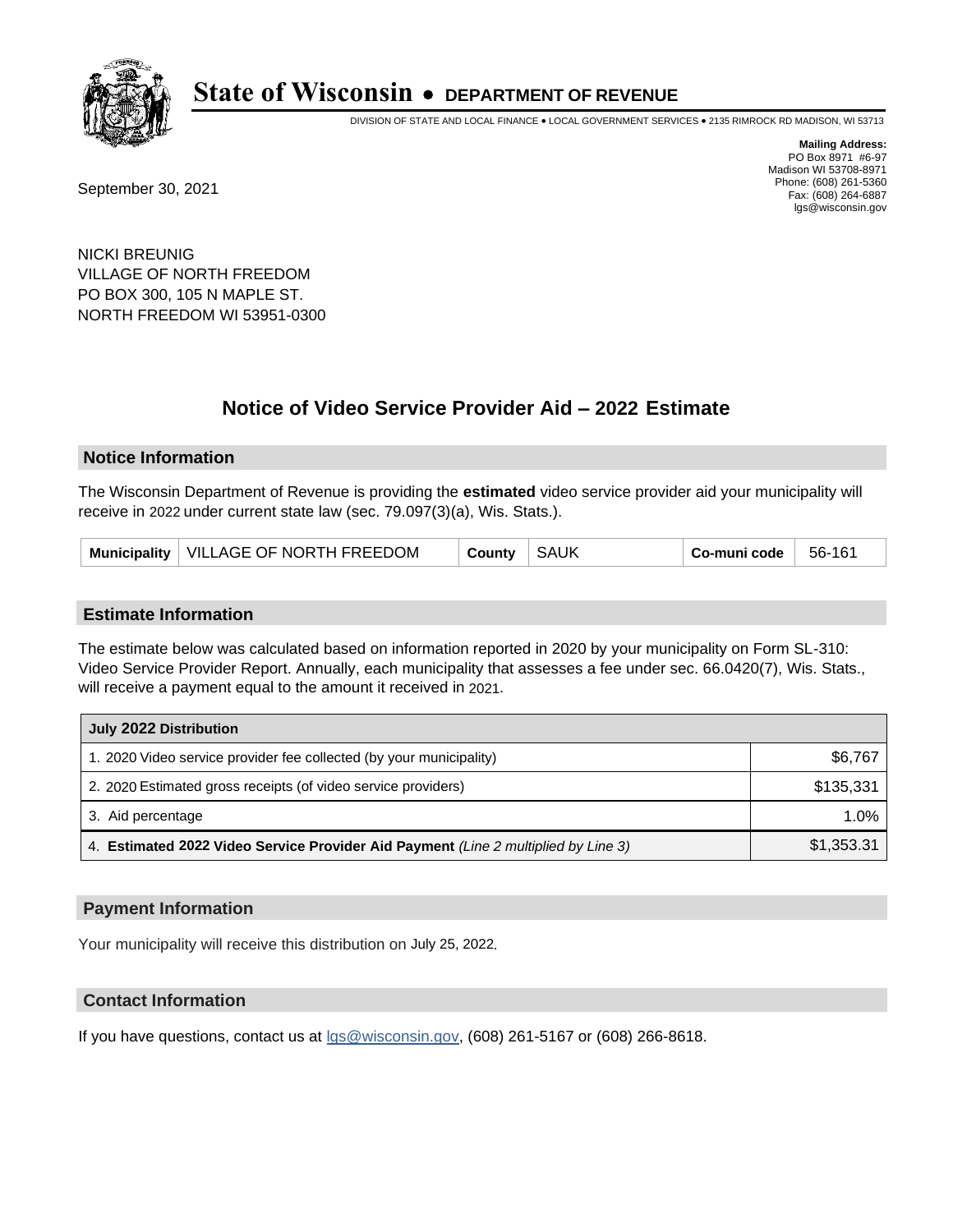

DIVISION OF STATE AND LOCAL FINANCE • LOCAL GOVERNMENT SERVICES • 2135 RIMROCK RD MADISON, WI 53713

September 30, 2021

**Mailing Address:** PO Box 8971 #6-97 Madison WI 53708-8971 Phone: (608) 261-5360 Fax: (608) 264-6887 lgs@wisconsin.gov

NIKI CONWAY VILLAGE OF PRAIRIE DU SAC 335 GALENA ST PRAIRIE DU SAC WI 53578-1008

# **Notice of Video Service Provider Aid - 2022 Estimate**

#### **Notice Information**

The Wisconsin Department of Revenue is providing the **estimated** video service provider aid your municipality will receive in 2022 under current state law (sec. 79.097(3)(a), Wis. Stats.).

|  |  | Municipality   VILLAGE OF PRAIRIE DU SAC | County | <b>SAUK</b> | Co-muni code | 56-172 |
|--|--|------------------------------------------|--------|-------------|--------------|--------|
|--|--|------------------------------------------|--------|-------------|--------------|--------|

#### **Estimate Information**

The estimate below was calculated based on information reported in 2020 by your municipality on Form SL-310: Video Service Provider Report. Annually, each municipality that assesses a fee under sec. 66.0420(7), Wis. Stats., will receive a payment equal to the amount it received in 2021.

| July 2022 Distribution                                                             |             |  |
|------------------------------------------------------------------------------------|-------------|--|
| 1. 2020 Video service provider fee collected (by your municipality)                | \$58,302    |  |
| 2. 2020 Estimated gross receipts (of video service providers)                      | \$1,166,043 |  |
| 3. Aid percentage                                                                  | 1.0%        |  |
| 4. Estimated 2022 Video Service Provider Aid Payment (Line 2 multiplied by Line 3) | \$11,660.43 |  |

#### **Payment Information**

Your municipality will receive this distribution on July 25, 2022.

## **Contact Information**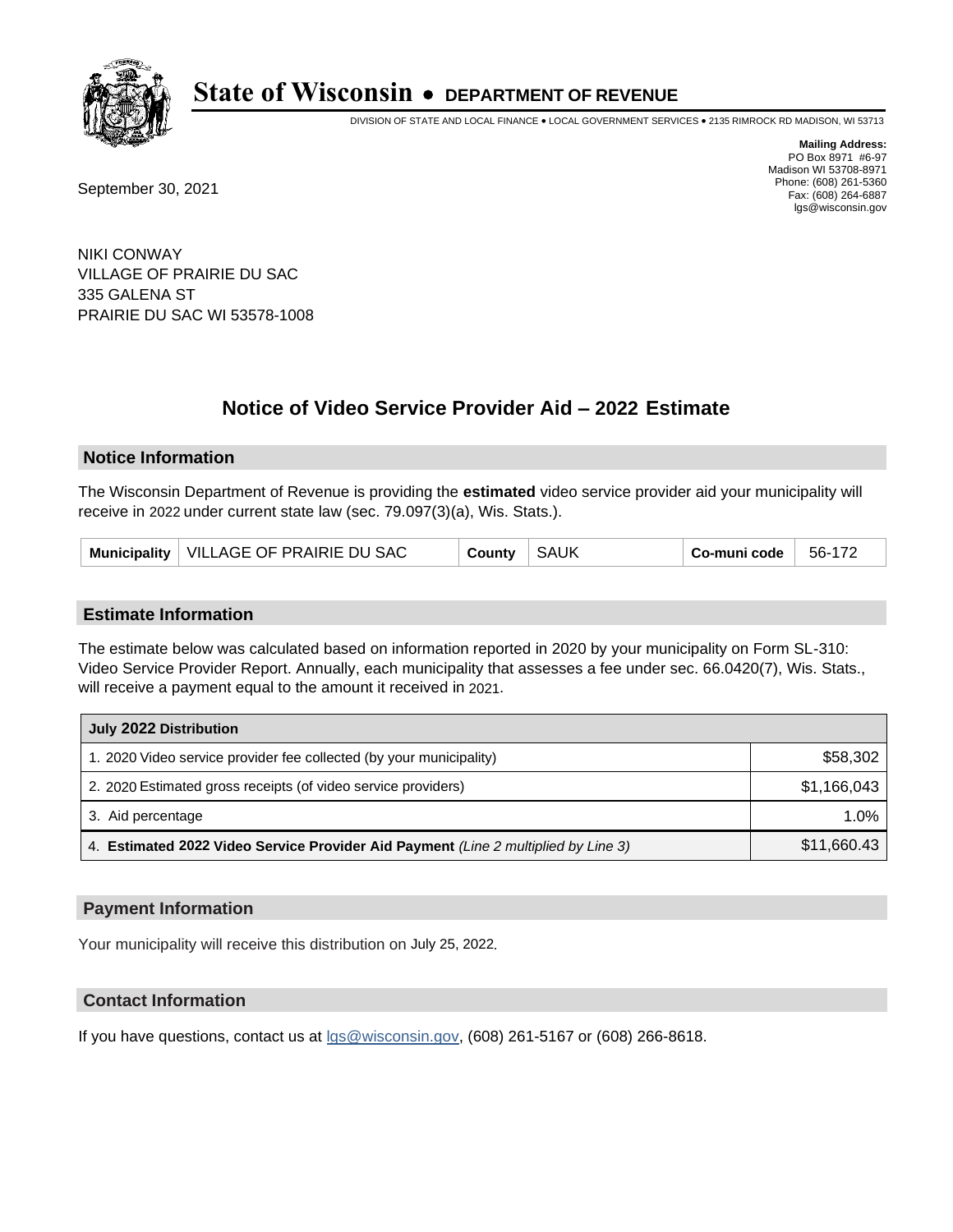

DIVISION OF STATE AND LOCAL FINANCE • LOCAL GOVERNMENT SERVICES • 2135 RIMROCK RD MADISON, WI 53713

September 30, 2021

**Mailing Address:** PO Box 8971 #6-97 Madison WI 53708-8971 Phone: (608) 261-5360 Fax: (608) 264-6887 lgs@wisconsin.gov

HEIDI KOCH VILLAGE OF SAUK CITY 726 WATER ST SAUK CITY WI 53583-1597

# **Notice of Video Service Provider Aid - 2022 Estimate**

### **Notice Information**

The Wisconsin Department of Revenue is providing the **estimated** video service provider aid your municipality will receive in 2022 under current state law (sec. 79.097(3)(a), Wis. Stats.).

| VILLAGE OF SAUK CITY<br><b>Municipality</b> | شcunt∨ | <b>SAUK</b> | Co-muni code | 56-181 |
|---------------------------------------------|--------|-------------|--------------|--------|
|---------------------------------------------|--------|-------------|--------------|--------|

#### **Estimate Information**

The estimate below was calculated based on information reported in 2020 by your municipality on Form SL-310: Video Service Provider Report. Annually, each municipality that assesses a fee under sec. 66.0420(7), Wis. Stats., will receive a payment equal to the amount it received in 2021.

| July 2022 Distribution                                                             |            |  |
|------------------------------------------------------------------------------------|------------|--|
| 1. 2020 Video service provider fee collected (by your municipality)                | \$47,055   |  |
| 2. 2020 Estimated gross receipts (of video service providers)                      | \$941.103  |  |
| 3. Aid percentage                                                                  | 1.0%       |  |
| 4. Estimated 2022 Video Service Provider Aid Payment (Line 2 multiplied by Line 3) | \$9,411.03 |  |

#### **Payment Information**

Your municipality will receive this distribution on July 25, 2022.

## **Contact Information**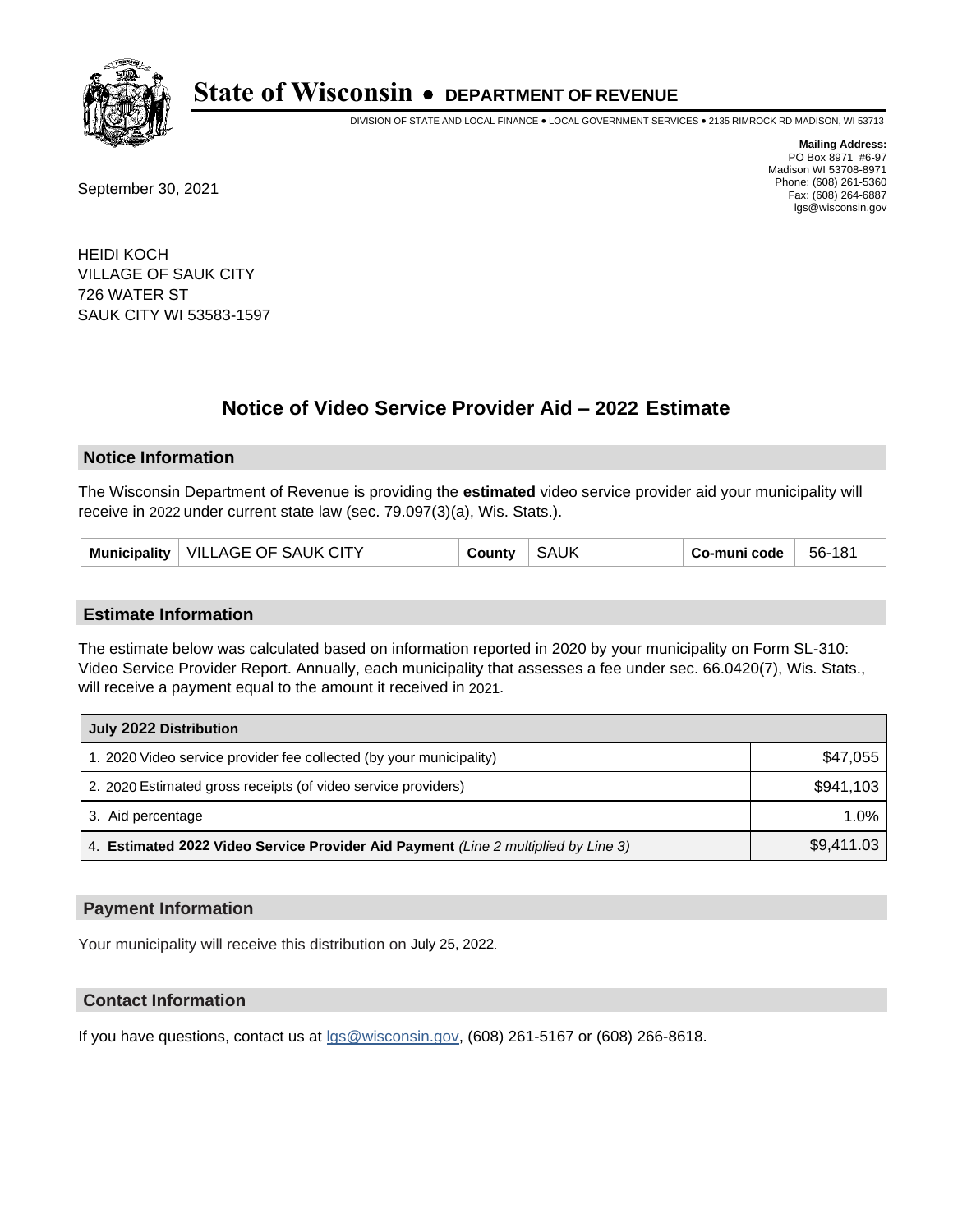

DIVISION OF STATE AND LOCAL FINANCE • LOCAL GOVERNMENT SERVICES • 2135 RIMROCK RD MADISON, WI 53713

September 30, 2021

**Mailing Address:** PO Box 8971 #6-97 Madison WI 53708-8971 Phone: (608) 261-5360 Fax: (608) 264-6887 lgs@wisconsin.gov

OWEN MERGEN VILLAGE OF WEST BARABOO 500 CEDAR ST BARABOO WI 53913-1181

# **Notice of Video Service Provider Aid - 2022 Estimate**

### **Notice Information**

The Wisconsin Department of Revenue is providing the **estimated** video service provider aid your municipality will receive in 2022 under current state law (sec. 79.097(3)(a), Wis. Stats.).

| <b>SAUK</b><br>Municipality   VILLAGE OF WEST BARABOO<br>County | 56-191<br>Co-muni code |
|-----------------------------------------------------------------|------------------------|
|-----------------------------------------------------------------|------------------------|

#### **Estimate Information**

The estimate below was calculated based on information reported in 2020 by your municipality on Form SL-310: Video Service Provider Report. Annually, each municipality that assesses a fee under sec. 66.0420(7), Wis. Stats., will receive a payment equal to the amount it received in 2021.

| July 2022 Distribution                                                             |            |  |
|------------------------------------------------------------------------------------|------------|--|
| 1. 2020 Video service provider fee collected (by your municipality)                | \$4,307    |  |
| 2. 2020 Estimated gross receipts (of video service providers)                      | \$430.736  |  |
| 3. Aid percentage                                                                  | 1.0%       |  |
| 4. Estimated 2022 Video Service Provider Aid Payment (Line 2 multiplied by Line 3) | \$4,307.36 |  |

#### **Payment Information**

Your municipality will receive this distribution on July 25, 2022.

## **Contact Information**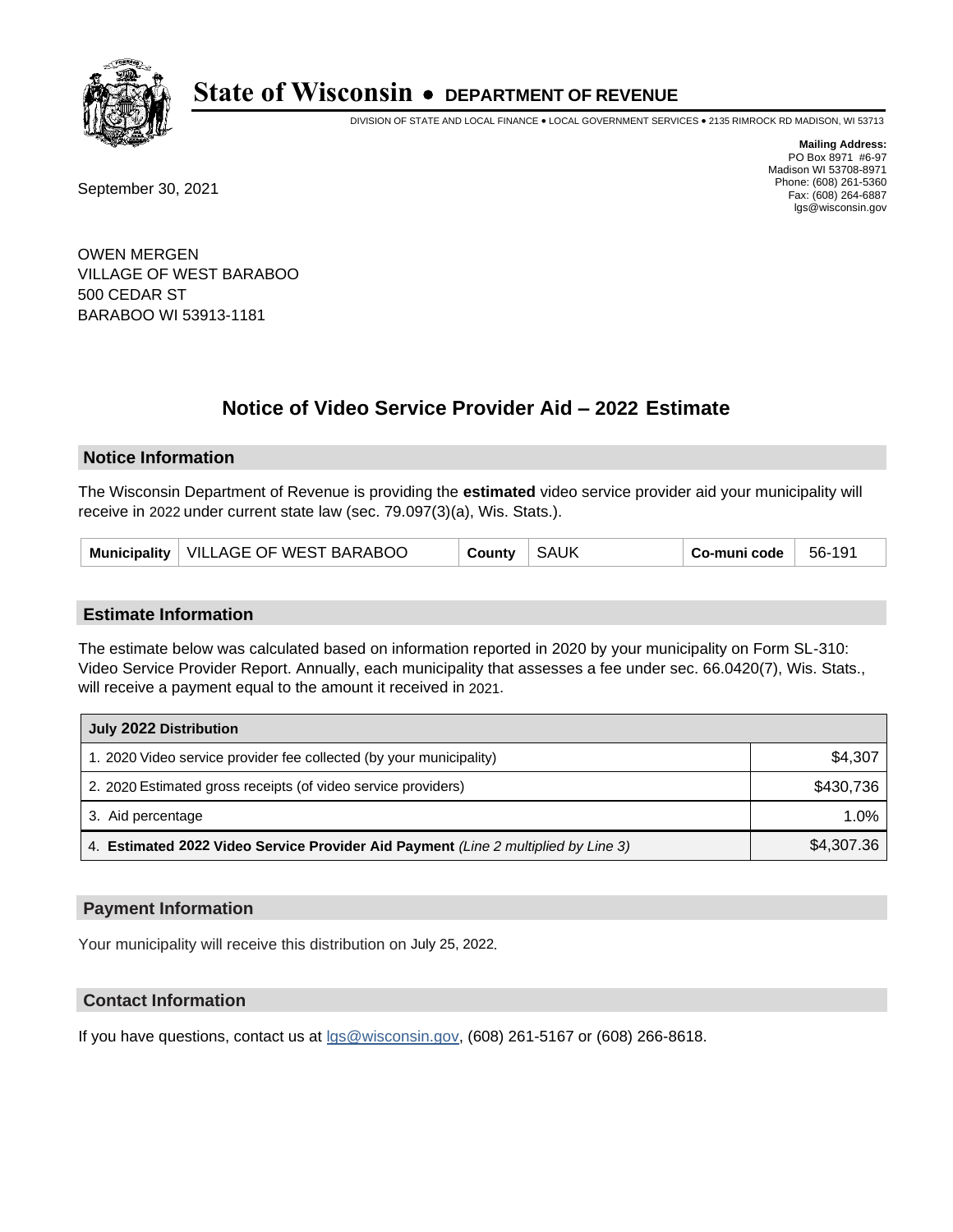

DIVISION OF STATE AND LOCAL FINANCE • LOCAL GOVERNMENT SERVICES • 2135 RIMROCK RD MADISON, WI 53713

September 30, 2021

**Mailing Address:** PO Box 8971 #6-97 Madison WI 53708-8971 Phone: (608) 261-5360 Fax: (608) 264-6887 lgs@wisconsin.gov

BRENDA ZEMAN CITY OF BARABOO 101 SOUTH BLVD BARABOO WI 53913-2941

# **Notice of Video Service Provider Aid - 2022 Estimate**

#### **Notice Information**

The Wisconsin Department of Revenue is providing the **estimated** video service provider aid your municipality will receive in 2022 under current state law (sec. 79.097(3)(a), Wis. Stats.).

| Municipality   CITY OF BARABOO | County | <b>SAUK</b> | . Co-muni code | 56-206 |
|--------------------------------|--------|-------------|----------------|--------|
|--------------------------------|--------|-------------|----------------|--------|

#### **Estimate Information**

The estimate below was calculated based on information reported in 2020 by your municipality on Form SL-310: Video Service Provider Report. Annually, each municipality that assesses a fee under sec. 66.0420(7), Wis. Stats., will receive a payment equal to the amount it received in 2021.

| July 2022 Distribution                                                             |             |  |
|------------------------------------------------------------------------------------|-------------|--|
| 1. 2020 Video service provider fee collected (by your municipality)                | \$159.986   |  |
| 2. 2020 Estimated gross receipts (of video service providers)                      | \$3,199,730 |  |
| 3. Aid percentage                                                                  | 1.0%        |  |
| 4. Estimated 2022 Video Service Provider Aid Payment (Line 2 multiplied by Line 3) | \$31,997.30 |  |

#### **Payment Information**

Your municipality will receive this distribution on July 25, 2022.

## **Contact Information**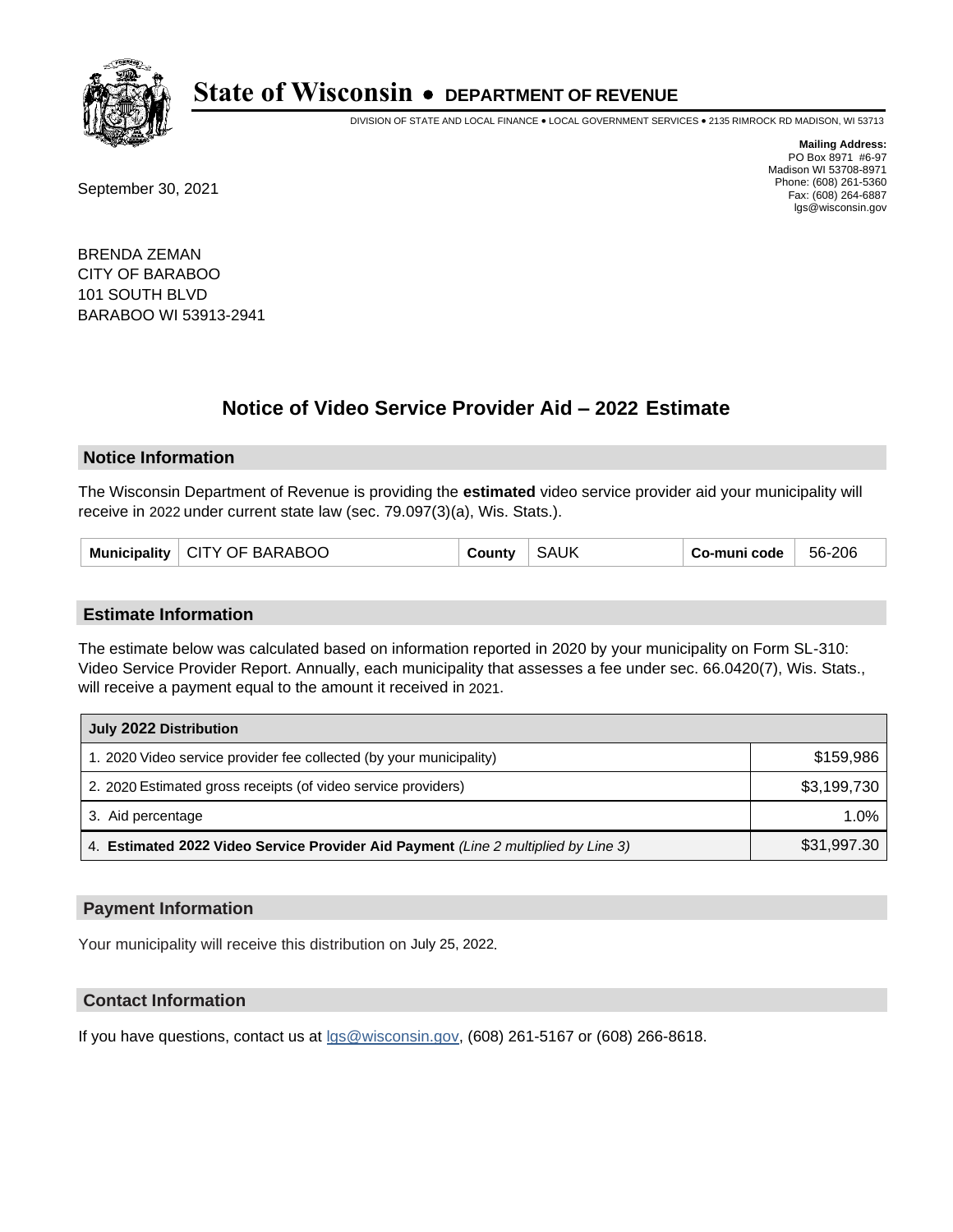

DIVISION OF STATE AND LOCAL FINANCE • LOCAL GOVERNMENT SERVICES • 2135 RIMROCK RD MADISON, WI 53713

September 30, 2021

**Mailing Address:** PO Box 8971 #6-97 Madison WI 53708-8971 Phone: (608) 261-5360 Fax: (608) 264-6887 lgs@wisconsin.gov

JACOB CROSETTO CITY OF REEDSBURG 134 S LOCUST ST REEDSBURG WI 53959

# **Notice of Video Service Provider Aid - 2022 Estimate**

#### **Notice Information**

The Wisconsin Department of Revenue is providing the **estimated** video service provider aid your municipality will receive in 2022 under current state law (sec. 79.097(3)(a), Wis. Stats.).

| Municipality | <b>CITY OF REEDSBURG</b> | ountvٹ | <b>SAUK</b> | Co-muni code | 56-276 |
|--------------|--------------------------|--------|-------------|--------------|--------|
|--------------|--------------------------|--------|-------------|--------------|--------|

#### **Estimate Information**

The estimate below was calculated based on information reported in 2020 by your municipality on Form SL-310: Video Service Provider Report. Annually, each municipality that assesses a fee under sec. 66.0420(7), Wis. Stats., will receive a payment equal to the amount it received in 2021.

| July 2022 Distribution                                                             |             |
|------------------------------------------------------------------------------------|-------------|
| 1. 2020 Video service provider fee collected (by your municipality)                | \$130.599   |
| 2. 2020 Estimated gross receipts (of video service providers)                      | \$2,612,092 |
| 3. Aid percentage                                                                  | 1.0%        |
| 4. Estimated 2022 Video Service Provider Aid Payment (Line 2 multiplied by Line 3) | \$26,120.92 |

#### **Payment Information**

Your municipality will receive this distribution on July 25, 2022.

## **Contact Information**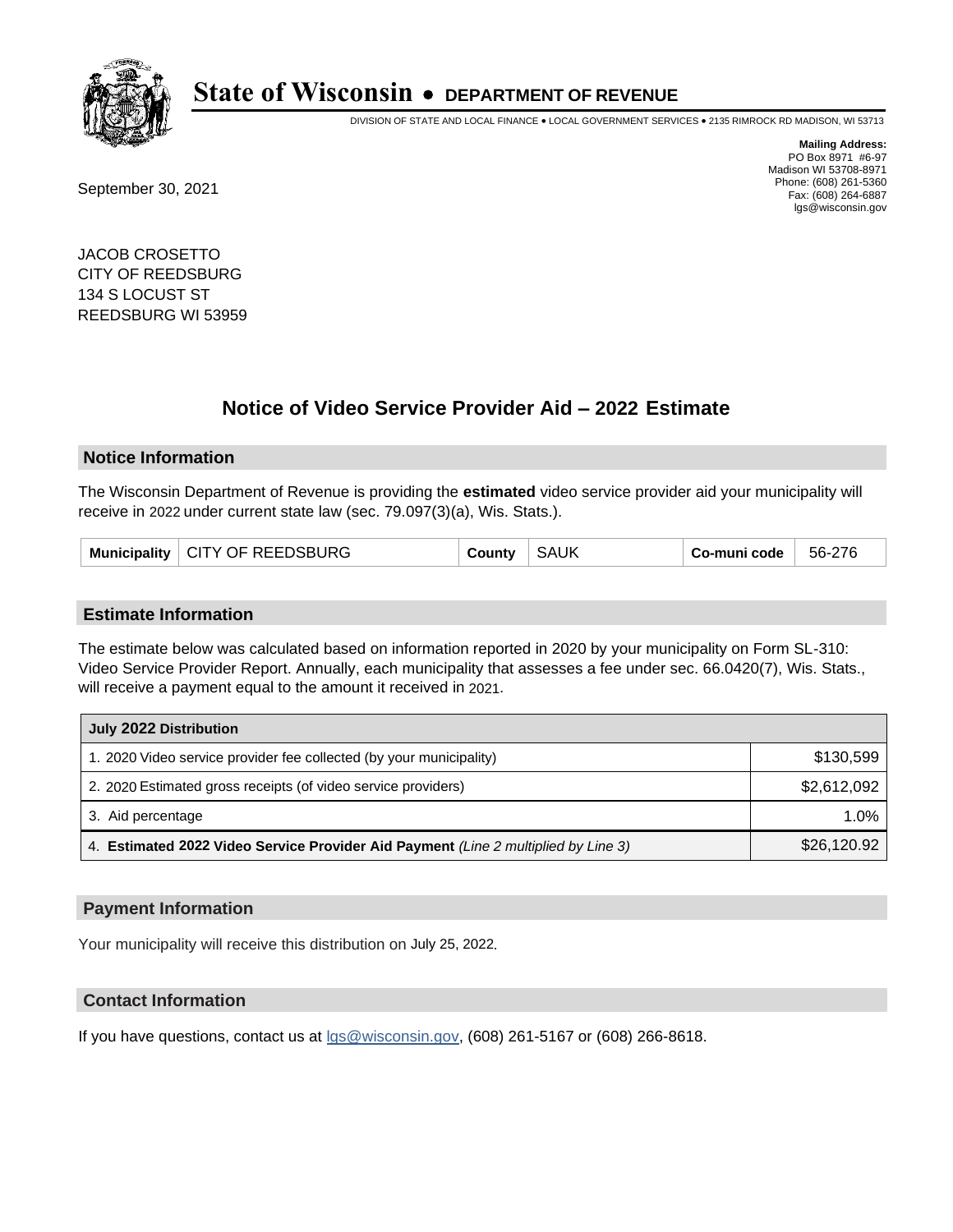

DIVISION OF STATE AND LOCAL FINANCE • LOCAL GOVERNMENT SERVICES • 2135 RIMROCK RD MADISON, WI 53713

September 30, 2021

**Mailing Address:** PO Box 8971 #6-97 Madison WI 53708-8971 Phone: (608) 261-5360 Fax: (608) 264-6887 lgs@wisconsin.gov

LISA POPPE CITY OF HAYWARD PO BOX 969 HAYWARD WI 54843-0969

# **Notice of Video Service Provider Aid - 2022 Estimate**

#### **Notice Information**

The Wisconsin Department of Revenue is providing the **estimated** video service provider aid your municipality will receive in 2022 under current state law (sec. 79.097(3)(a), Wis. Stats.).

|  | Municipality   CITY OF HAYWARD | County | <b>SAWYER</b> | Co-muni code | 57-236 |
|--|--------------------------------|--------|---------------|--------------|--------|
|--|--------------------------------|--------|---------------|--------------|--------|

#### **Estimate Information**

The estimate below was calculated based on information reported in 2020 by your municipality on Form SL-310: Video Service Provider Report. Annually, each municipality that assesses a fee under sec. 66.0420(7), Wis. Stats., will receive a payment equal to the amount it received in 2021.

| July 2022 Distribution                                                             |            |  |  |
|------------------------------------------------------------------------------------|------------|--|--|
| 1. 2020 Video service provider fee collected (by your municipality)                | \$45.845   |  |  |
| 2. 2020 Estimated gross receipts (of video service providers)                      | \$916,909  |  |  |
| 3. Aid percentage                                                                  | 1.0%       |  |  |
| 4. Estimated 2022 Video Service Provider Aid Payment (Line 2 multiplied by Line 3) | \$9,169.09 |  |  |

#### **Payment Information**

Your municipality will receive this distribution on July 25, 2022.

## **Contact Information**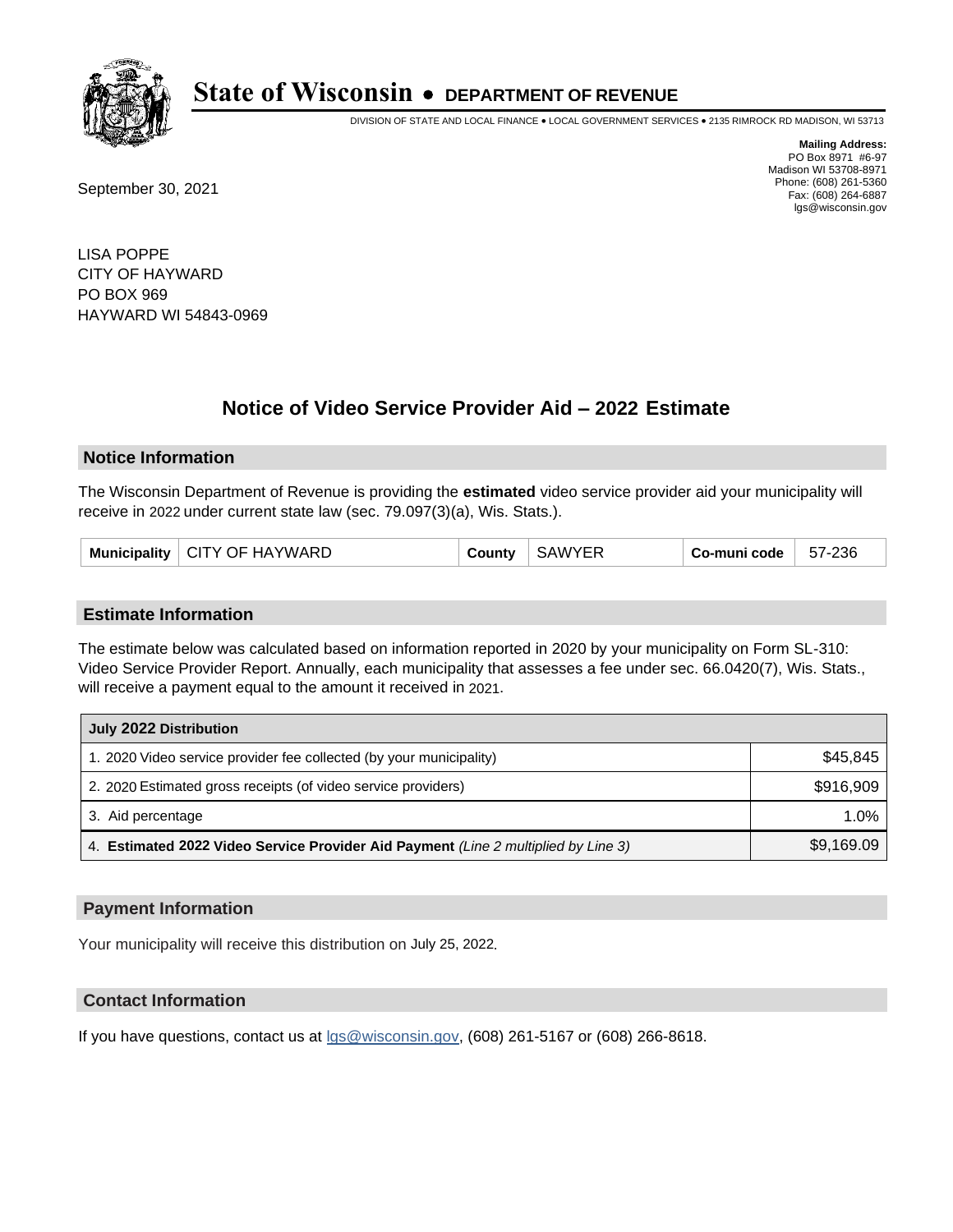

DIVISION OF STATE AND LOCAL FINANCE • LOCAL GOVERNMENT SERVICES • 2135 RIMROCK RD MADISON, WI 53713

September 30, 2021

**Mailing Address:** PO Box 8971 #6-97 Madison WI 53708-8971 Phone: (608) 261-5360 Fax: (608) 264-6887 lgs@wisconsin.gov

KRISTINE VOMASTIC TOWN OF BELLE PLAINE N3002 STATE HWY 22 CLINTONVILLE WI 54929

# **Notice of Video Service Provider Aid - 2022 Estimate**

#### **Notice Information**

The Wisconsin Department of Revenue is providing the **estimated** video service provider aid your municipality will receive in 2022 under current state law (sec. 79.097(3)(a), Wis. Stats.).

#### **Estimate Information**

The estimate below was calculated based on information reported in 2020 by your municipality on Form SL-310: Video Service Provider Report. Annually, each municipality that assesses a fee under sec. 66.0420(7), Wis. Stats., will receive a payment equal to the amount it received in 2021.

| July 2022 Distribution                                                             |            |  |  |
|------------------------------------------------------------------------------------|------------|--|--|
| 1. 2020 Video service provider fee collected (by your municipality)                | \$3,944    |  |  |
| 2. 2020 Estimated gross receipts (of video service providers)                      | \$394.477  |  |  |
| 3. Aid percentage                                                                  | 1.0%       |  |  |
| 4. Estimated 2022 Video Service Provider Aid Payment (Line 2 multiplied by Line 3) | \$3,944.77 |  |  |

#### **Payment Information**

Your municipality will receive this distribution on July 25, 2022.

## **Contact Information**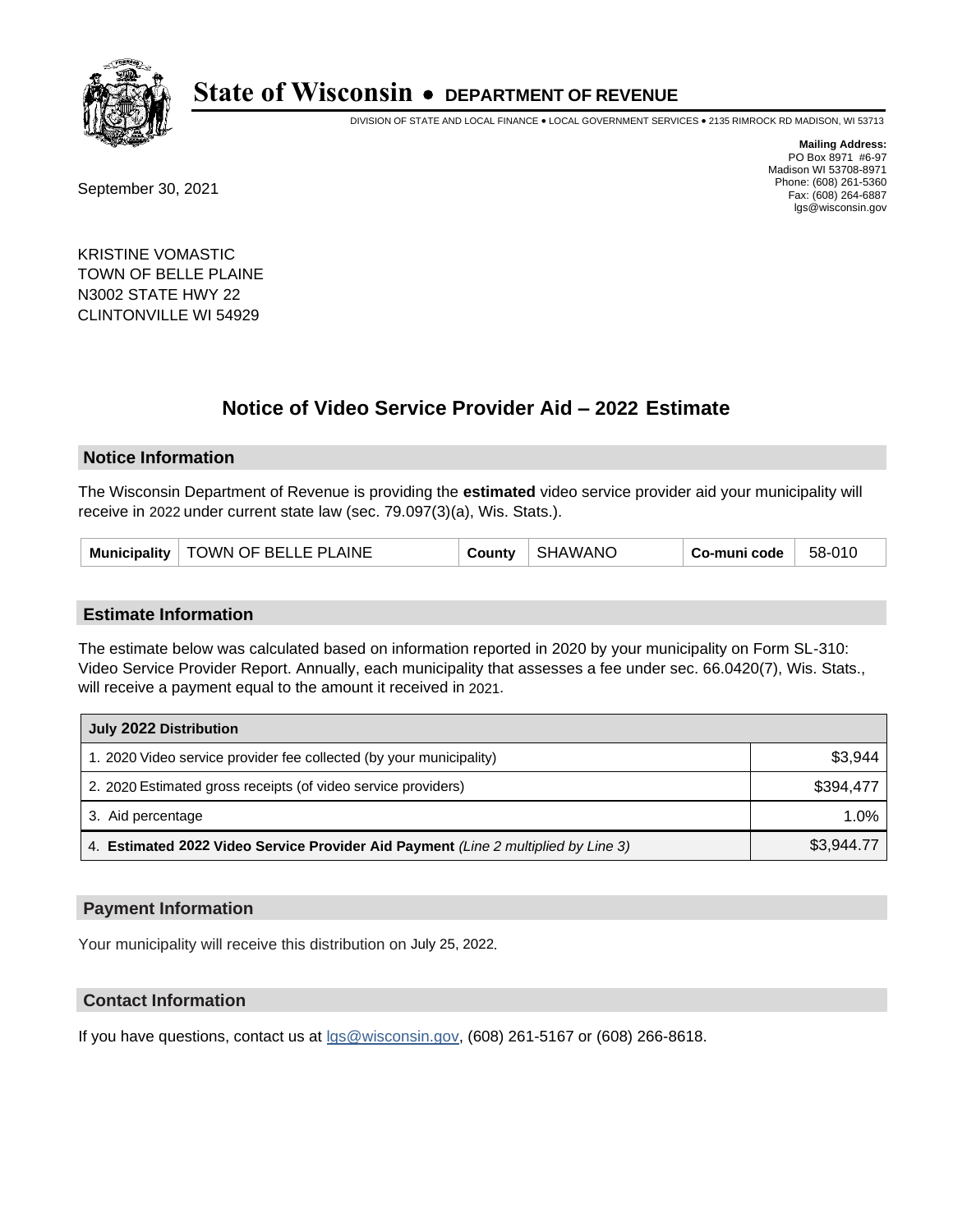

DIVISION OF STATE AND LOCAL FINANCE • LOCAL GOVERNMENT SERVICES • 2135 RIMROCK RD MADISON, WI 53713

September 30, 2021

**Mailing Address:** PO Box 8971 #6-97 Madison WI 53708-8971 Phone: (608) 261-5360 Fax: (608) 264-6887 lgs@wisconsin.gov

KATHY LUEBKE TOWN OF MAPLE GROVE W1236 MAIN LANEY DR PULASKI WI 54162-9174

# **Notice of Video Service Provider Aid - 2022 Estimate**

#### **Notice Information**

The Wisconsin Department of Revenue is providing the **estimated** video service provider aid your municipality will receive in 2022 under current state law (sec. 79.097(3)(a), Wis. Stats.).

#### **Estimate Information**

The estimate below was calculated based on information reported in 2020 by your municipality on Form SL-310: Video Service Provider Report. Annually, each municipality that assesses a fee under sec. 66.0420(7), Wis. Stats., will receive a payment equal to the amount it received in 2021.

| July 2022 Distribution                                                             |          |  |  |
|------------------------------------------------------------------------------------|----------|--|--|
| 1. 2020 Video service provider fee collected (by your municipality)                | \$1,059  |  |  |
| 2. 2020 Estimated gross receipts (of video service providers)                      | \$35,288 |  |  |
| 3. Aid percentage                                                                  | 1.0%     |  |  |
| 4. Estimated 2022 Video Service Provider Aid Payment (Line 2 multiplied by Line 3) | \$352.88 |  |  |

#### **Payment Information**

Your municipality will receive this distribution on July 25, 2022.

## **Contact Information**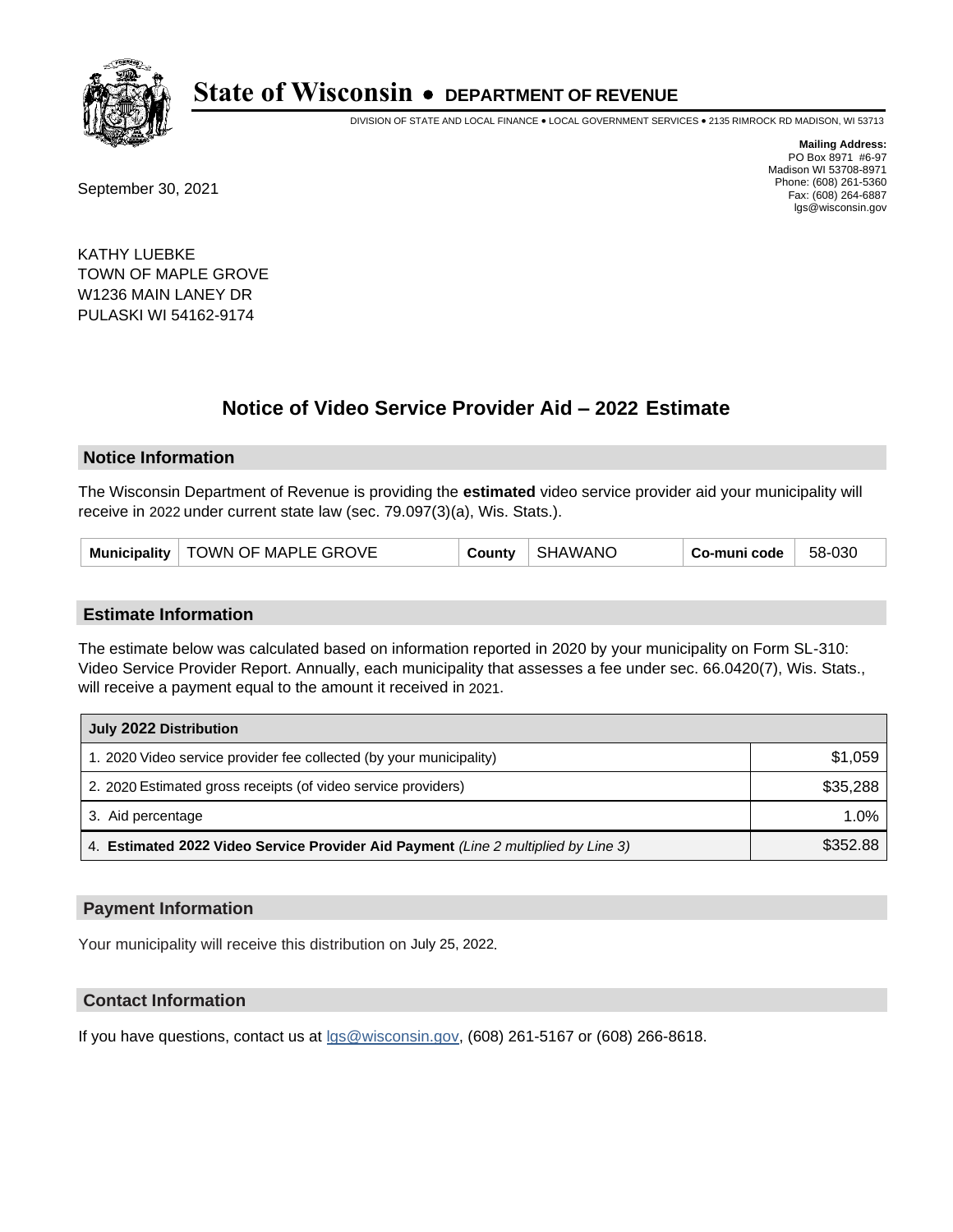

DIVISION OF STATE AND LOCAL FINANCE • LOCAL GOVERNMENT SERVICES • 2135 RIMROCK RD MADISON, WI 53713

September 30, 2021

**Mailing Address:** PO Box 8971 #6-97 Madison WI 53708-8971 Phone: (608) 261-5360 Fax: (608) 264-6887 lgs@wisconsin.gov

RICHARD STADELMAN TOWN OF RICHMOND PO BOX 240 SHAWANO WI 54166-0240

# **Notice of Video Service Provider Aid - 2022 Estimate**

#### **Notice Information**

The Wisconsin Department of Revenue is providing the **estimated** video service provider aid your municipality will receive in 2022 under current state law (sec. 79.097(3)(a), Wis. Stats.).

| Municipality   TOWN OF RICHMOND | County | SHAWANC | Co-muni code | 58-040 |
|---------------------------------|--------|---------|--------------|--------|
|---------------------------------|--------|---------|--------------|--------|

#### **Estimate Information**

The estimate below was calculated based on information reported in 2020 by your municipality on Form SL-310: Video Service Provider Report. Annually, each municipality that assesses a fee under sec. 66.0420(7), Wis. Stats., will receive a payment equal to the amount it received in 2021.

| July 2022 Distribution                                                             |            |  |  |
|------------------------------------------------------------------------------------|------------|--|--|
| 1. 2020 Video service provider fee collected (by your municipality)                | \$6,342    |  |  |
| 2. 2020 Estimated gross receipts (of video service providers)                      | \$211.408  |  |  |
| 3. Aid percentage                                                                  | 1.0%       |  |  |
| 4. Estimated 2022 Video Service Provider Aid Payment (Line 2 multiplied by Line 3) | \$2,114.08 |  |  |

#### **Payment Information**

Your municipality will receive this distribution on July 25, 2022.

## **Contact Information**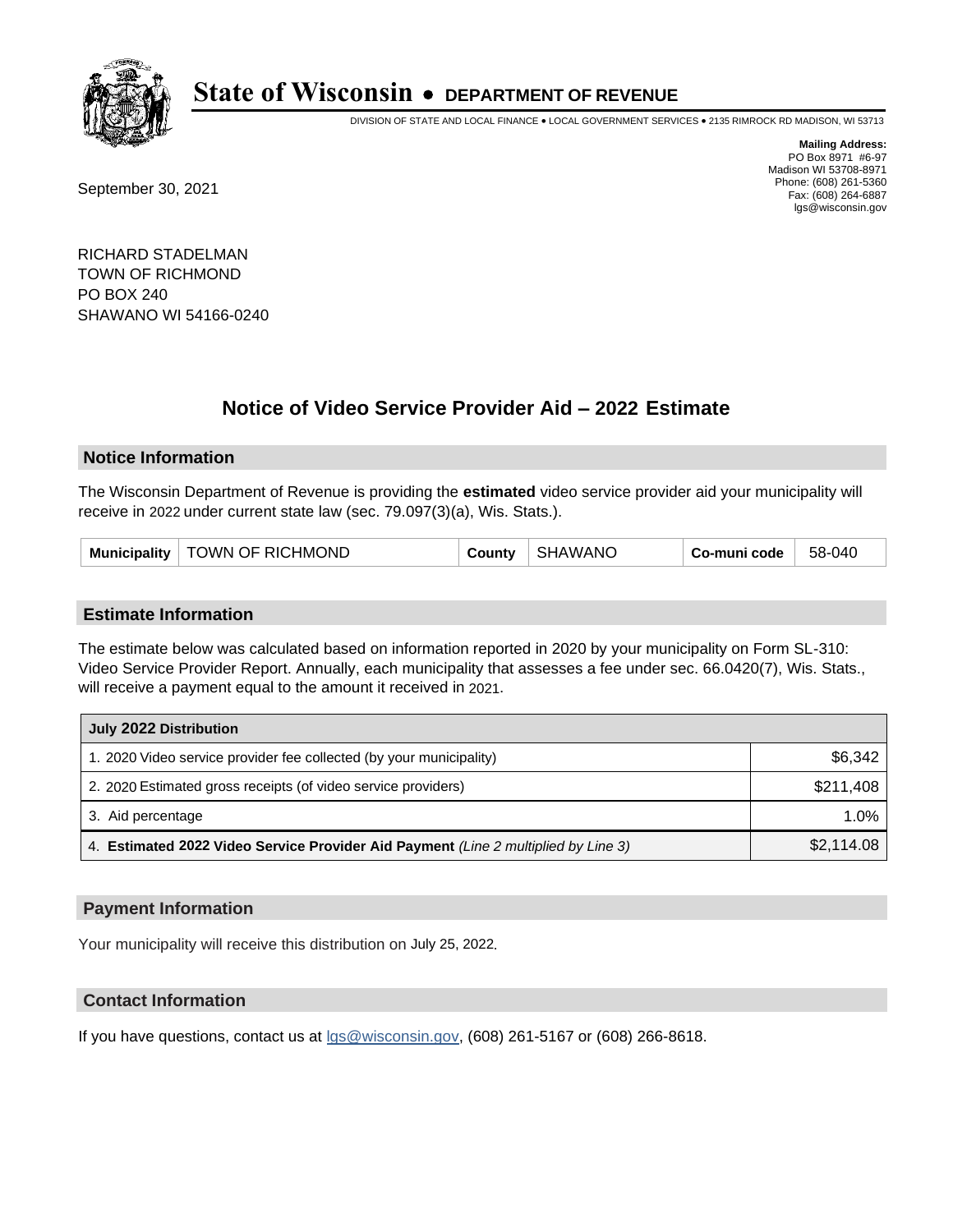

DIVISION OF STATE AND LOCAL FINANCE • LOCAL GOVERNMENT SERVICES • 2135 RIMROCK RD MADISON, WI 53713

September 30, 2021

**Mailing Address:** PO Box 8971 #6-97 Madison WI 53708-8971 Phone: (608) 261-5360 Fax: (608) 264-6887 lgs@wisconsin.gov

KARA SKARLUPKA TOWN OF WASHINGTON N6593 LAKE CREST DR. CECIL WI 54111

# **Notice of Video Service Provider Aid - 2022 Estimate**

#### **Notice Information**

The Wisconsin Department of Revenue is providing the **estimated** video service provider aid your municipality will receive in 2022 under current state law (sec. 79.097(3)(a), Wis. Stats.).

#### **Estimate Information**

The estimate below was calculated based on information reported in 2020 by your municipality on Form SL-310: Video Service Provider Report. Annually, each municipality that assesses a fee under sec. 66.0420(7), Wis. Stats., will receive a payment equal to the amount it received in 2021.

| July 2022 Distribution                                                             |            |  |  |
|------------------------------------------------------------------------------------|------------|--|--|
| 1. 2020 Video service provider fee collected (by your municipality)                | \$10,977   |  |  |
| 2. 2020 Estimated gross receipts (of video service providers)                      | \$219.543  |  |  |
| 3. Aid percentage                                                                  | 1.0%       |  |  |
| 4. Estimated 2022 Video Service Provider Aid Payment (Line 2 multiplied by Line 3) | \$2,195.43 |  |  |

### **Payment Information**

Your municipality will receive this distribution on July 25, 2022.

## **Contact Information**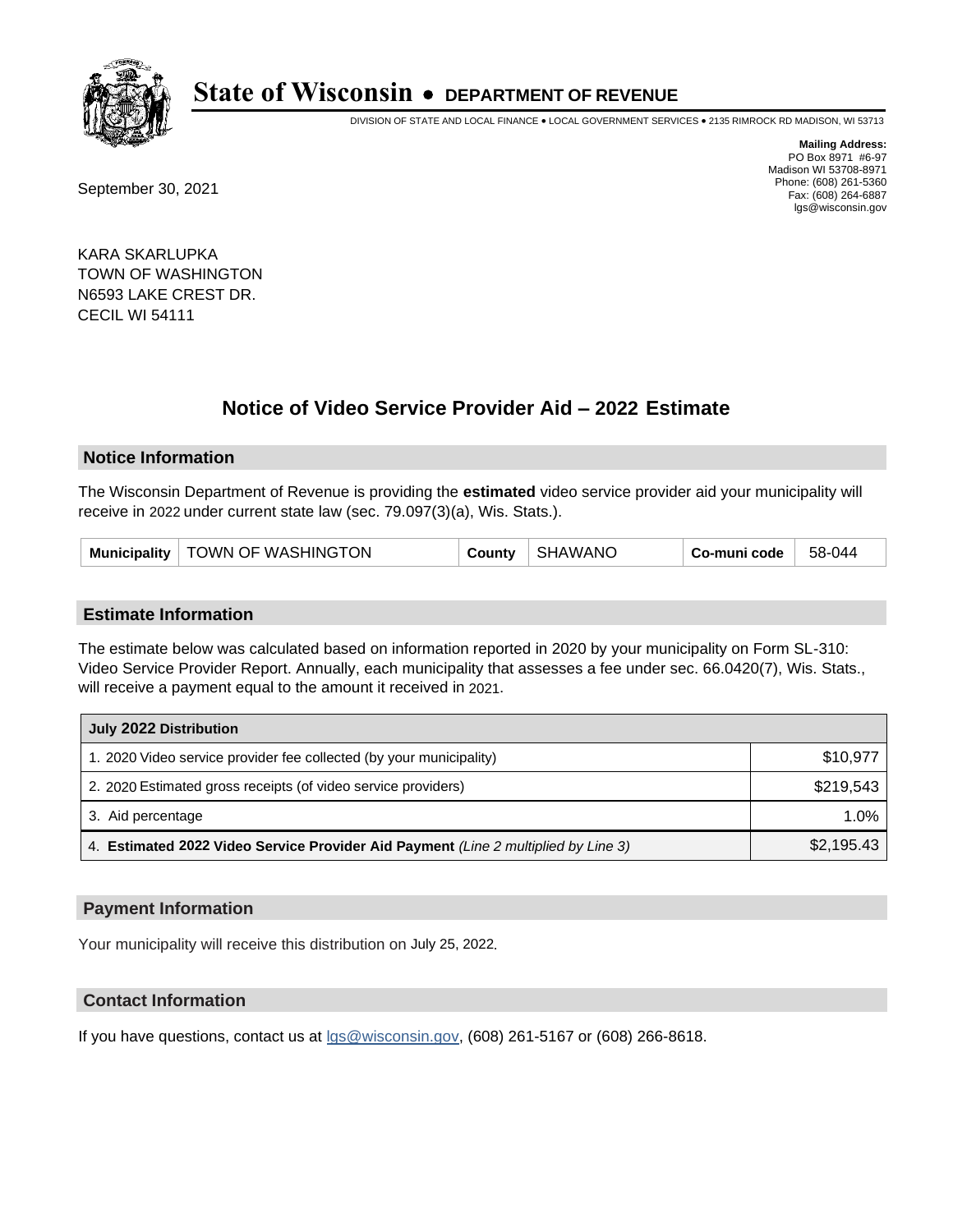

DIVISION OF STATE AND LOCAL FINANCE • LOCAL GOVERNMENT SERVICES • 2135 RIMROCK RD MADISON, WI 53713

September 30, 2021

**Mailing Address:** PO Box 8971 #6-97 Madison WI 53708-8971 Phone: (608) 261-5360 Fax: (608) 264-6887 lgs@wisconsin.gov

ANGELA VREEKE TOWN OF WESCOTT PO BOX 536, N5794 OLD KESHENA SHAWANO WI 54166-0536

# **Notice of Video Service Provider Aid - 2022 Estimate**

#### **Notice Information**

The Wisconsin Department of Revenue is providing the **estimated** video service provider aid your municipality will receive in 2022 under current state law (sec. 79.097(3)(a), Wis. Stats.).

| Municipality | TOWN OF WESCOTT | County | SHAWANC | Co-muni code | 58-048 |
|--------------|-----------------|--------|---------|--------------|--------|
|--------------|-----------------|--------|---------|--------------|--------|

#### **Estimate Information**

The estimate below was calculated based on information reported in 2020 by your municipality on Form SL-310: Video Service Provider Report. Annually, each municipality that assesses a fee under sec. 66.0420(7), Wis. Stats., will receive a payment equal to the amount it received in 2021.

| July 2022 Distribution                                                             |             |  |  |
|------------------------------------------------------------------------------------|-------------|--|--|
| 1. 2020 Video service provider fee collected (by your municipality)                | \$32,127    |  |  |
| 2. 2020 Estimated gross receipts (of video service providers)                      | \$1,070,900 |  |  |
| 3. Aid percentage                                                                  | $1.0\%$     |  |  |
| 4. Estimated 2022 Video Service Provider Aid Payment (Line 2 multiplied by Line 3) | \$10,709.00 |  |  |

#### **Payment Information**

Your municipality will receive this distribution on July 25, 2022.

## **Contact Information**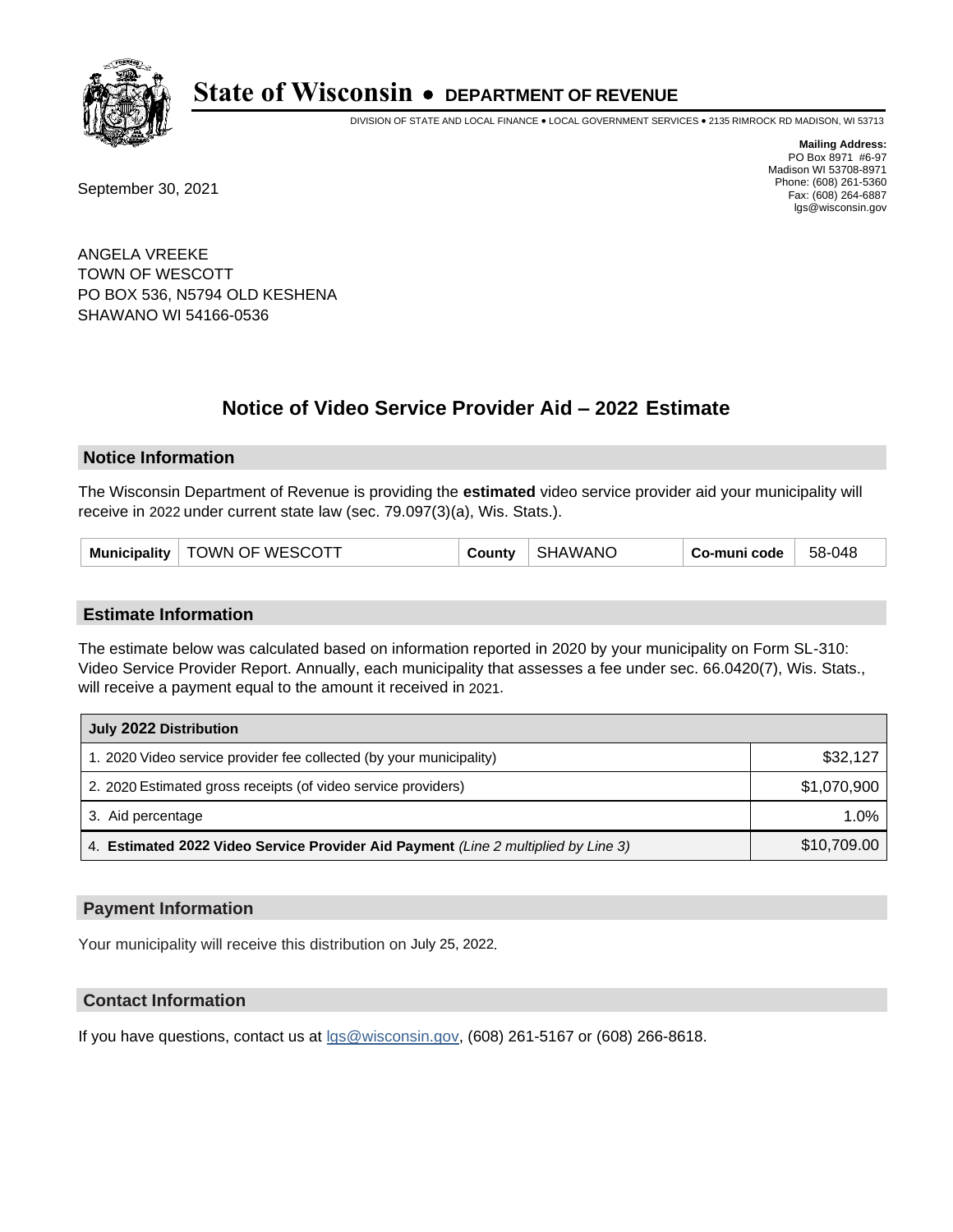

DIVISION OF STATE AND LOCAL FINANCE • LOCAL GOVERNMENT SERVICES • 2135 RIMROCK RD MADISON, WI 53713

September 30, 2021

**Mailing Address:** PO Box 8971 #6-97 Madison WI 53708-8971 Phone: (608) 261-5360 Fax: (608) 264-6887 lgs@wisconsin.gov

MICHELLE MAROSZEK VILLAGE OF BONDUEL 117 WEST GREEN BAY ST. BONDUEL WI 54107

# **Notice of Video Service Provider Aid - 2022 Estimate**

#### **Notice Information**

The Wisconsin Department of Revenue is providing the **estimated** video service provider aid your municipality will receive in 2022 under current state law (sec. 79.097(3)(a), Wis. Stats.).

#### **Estimate Information**

The estimate below was calculated based on information reported in 2020 by your municipality on Form SL-310: Video Service Provider Report. Annually, each municipality that assesses a fee under sec. 66.0420(7), Wis. Stats., will receive a payment equal to the amount it received in 2021.

| July 2022 Distribution                                                             |            |  |  |
|------------------------------------------------------------------------------------|------------|--|--|
| 1. 2020 Video service provider fee collected (by your municipality)                | \$6,445    |  |  |
| 2. 2020 Estimated gross receipts (of video service providers)                      | \$209.029  |  |  |
| 3. Aid percentage                                                                  | 1.0%       |  |  |
| 4. Estimated 2022 Video Service Provider Aid Payment (Line 2 multiplied by Line 3) | \$2,090.29 |  |  |

#### **Payment Information**

Your municipality will receive this distribution on July 25, 2022.

## **Contact Information**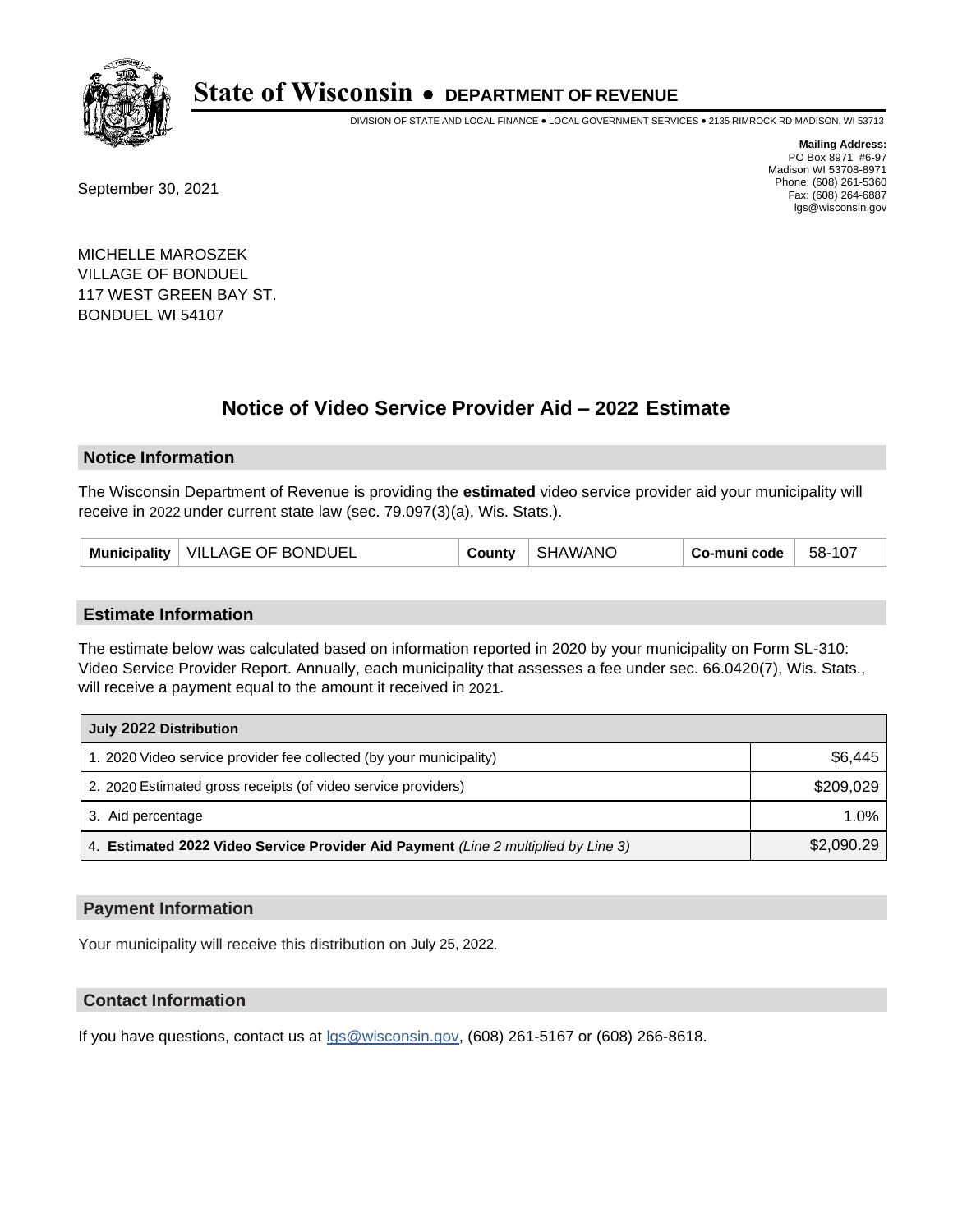

DIVISION OF STATE AND LOCAL FINANCE • LOCAL GOVERNMENT SERVICES • 2135 RIMROCK RD MADISON, WI 53713

September 30, 2021

**Mailing Address:** PO Box 8971 #6-97 Madison WI 53708-8971 Phone: (608) 261-5360 Fax: (608) 264-6887 lgs@wisconsin.gov

TERI WESTERFELD VILLAGE OF CECIL PO BOX 159 CECIL WI 54111-0159

# **Notice of Video Service Provider Aid - 2022 Estimate**

#### **Notice Information**

The Wisconsin Department of Revenue is providing the **estimated** video service provider aid your municipality will receive in 2022 under current state law (sec. 79.097(3)(a), Wis. Stats.).

#### **Estimate Information**

The estimate below was calculated based on information reported in 2020 by your municipality on Form SL-310: Video Service Provider Report. Annually, each municipality that assesses a fee under sec. 66.0420(7), Wis. Stats., will receive a payment equal to the amount it received in 2021.

| July 2022 Distribution                                                             |            |  |  |
|------------------------------------------------------------------------------------|------------|--|--|
| 1. 2020 Video service provider fee collected (by your municipality)                | \$5,298    |  |  |
| 2. 2020 Estimated gross receipts (of video service providers)                      | \$176.616  |  |  |
| 3. Aid percentage                                                                  | 1.0%       |  |  |
| 4. Estimated 2022 Video Service Provider Aid Payment (Line 2 multiplied by Line 3) | \$1,766.16 |  |  |

#### **Payment Information**

Your municipality will receive this distribution on July 25, 2022.

## **Contact Information**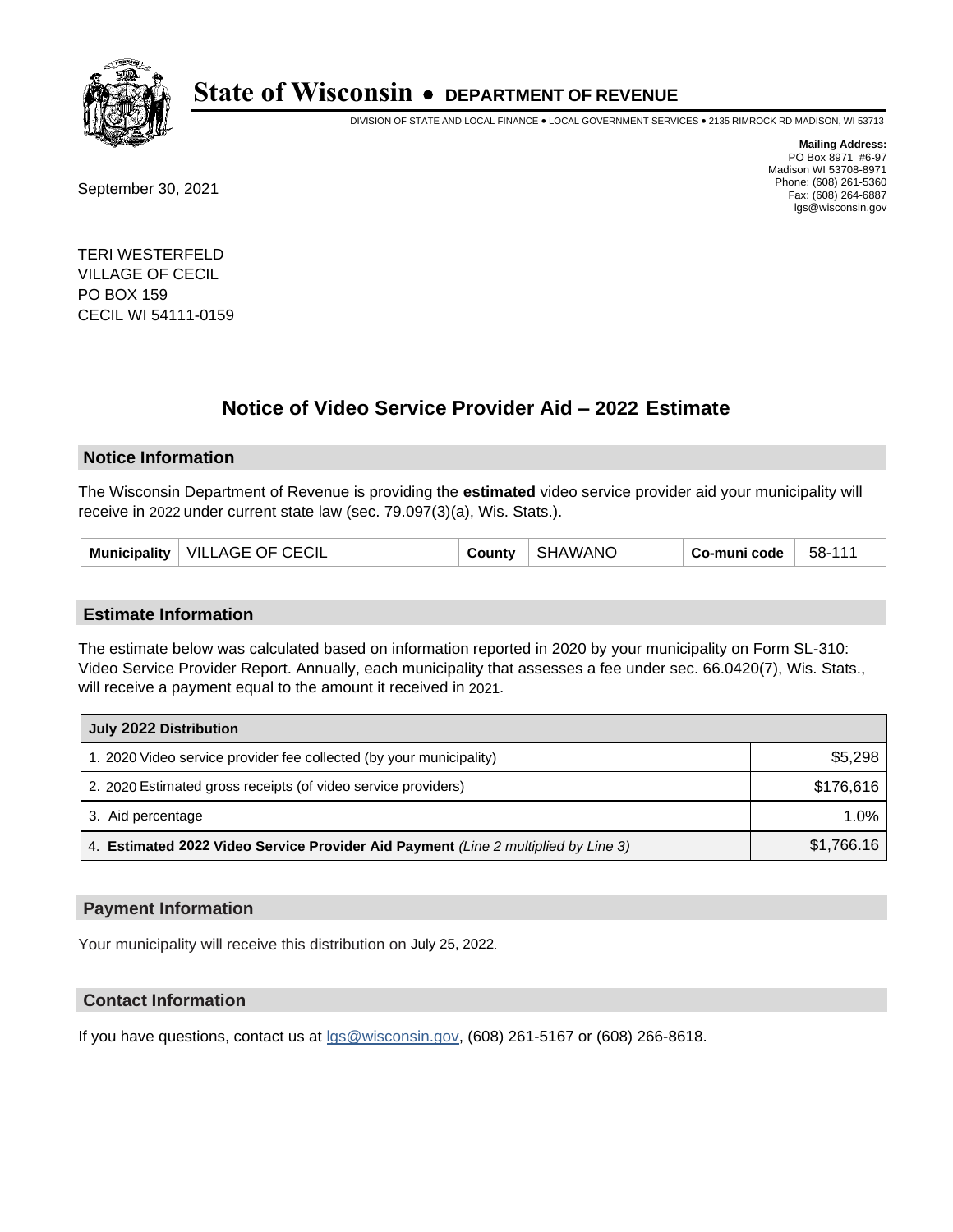

DIVISION OF STATE AND LOCAL FINANCE • LOCAL GOVERNMENT SERVICES • 2135 RIMROCK RD MADISON, WI 53713

September 30, 2021

**Mailing Address:** PO Box 8971 #6-97 Madison WI 53708-8971 Phone: (608) 261-5360 Fax: (608) 264-6887 lgs@wisconsin.gov

JUDY KRISTOF VILLAGE OF GRESHAM P O BOX 50, 1126 MAIN ST. GRESHAM WI 54128-0050

# **Notice of Video Service Provider Aid - 2022 Estimate**

#### **Notice Information**

The Wisconsin Department of Revenue is providing the **estimated** video service provider aid your municipality will receive in 2022 under current state law (sec. 79.097(3)(a), Wis. Stats.).

| Municipality   VILLAGE OF GRESHAM | County | SHAWANO | Co-muni code | 58-131 |
|-----------------------------------|--------|---------|--------------|--------|
|-----------------------------------|--------|---------|--------------|--------|

#### **Estimate Information**

The estimate below was calculated based on information reported in 2020 by your municipality on Form SL-310: Video Service Provider Report. Annually, each municipality that assesses a fee under sec. 66.0420(7), Wis. Stats., will receive a payment equal to the amount it received in 2021.

| July 2022 Distribution                                                             |            |  |  |
|------------------------------------------------------------------------------------|------------|--|--|
| 1. 2020 Video service provider fee collected (by your municipality)                | \$7,893    |  |  |
| 2. 2020 Estimated gross receipts (of video service providers)                      | \$157.851  |  |  |
| 3. Aid percentage                                                                  | 1.0%       |  |  |
| 4. Estimated 2022 Video Service Provider Aid Payment (Line 2 multiplied by Line 3) | \$1,578.51 |  |  |

#### **Payment Information**

Your municipality will receive this distribution on July 25, 2022.

## **Contact Information**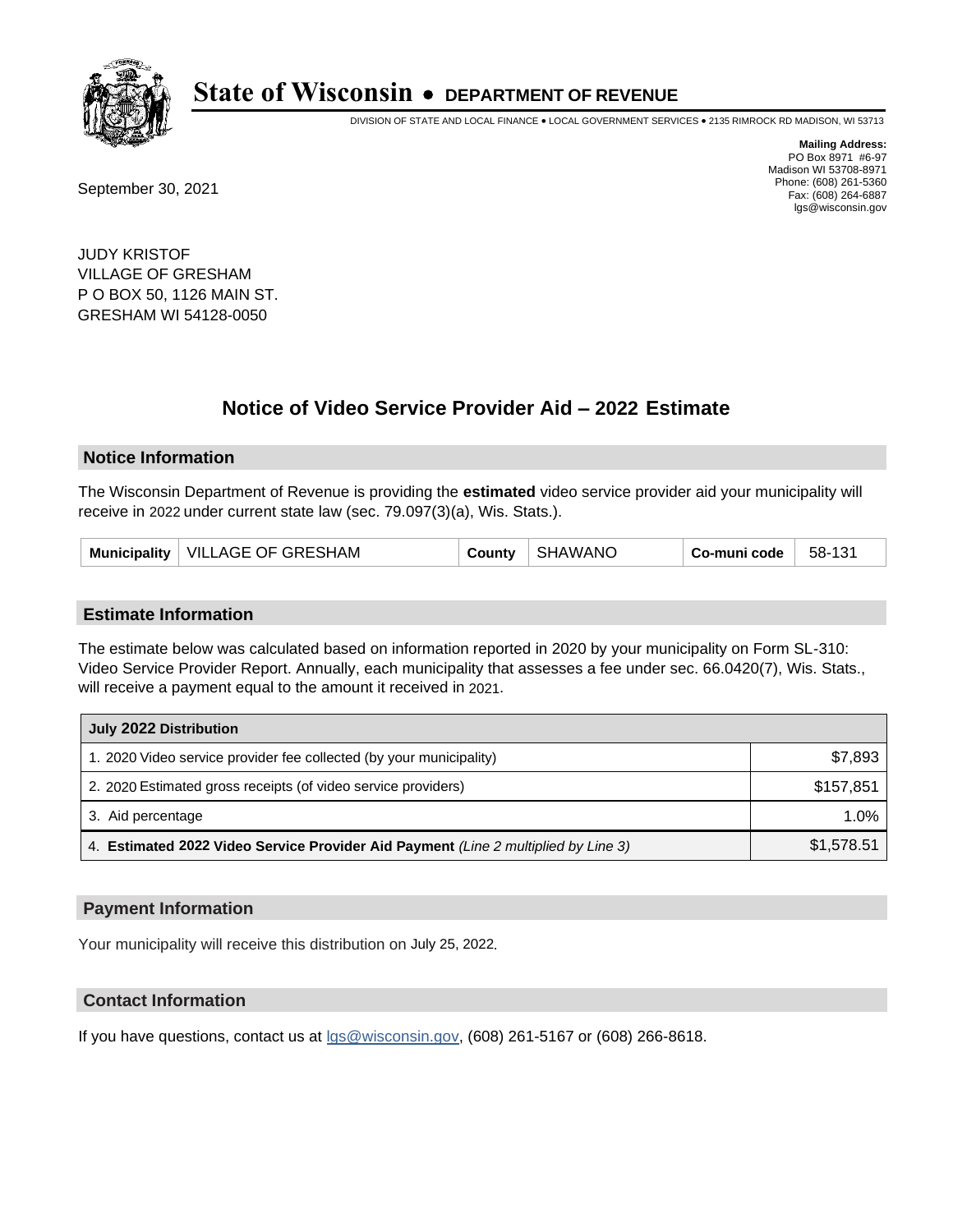

DIVISION OF STATE AND LOCAL FINANCE • LOCAL GOVERNMENT SERVICES • 2135 RIMROCK RD MADISON, WI 53713

September 30, 2021

**Mailing Address:** PO Box 8971 #6-97 Madison WI 53708-8971 Phone: (608) 261-5360 Fax: (608) 264-6887 lgs@wisconsin.gov

LESLEY NEMETZ CITY OF SHAWANO 127 SOUTH SAWYER ST SHAWANO WI 54166

# **Notice of Video Service Provider Aid - 2022 Estimate**

#### **Notice Information**

The Wisconsin Department of Revenue is providing the **estimated** video service provider aid your municipality will receive in 2022 under current state law (sec. 79.097(3)(a), Wis. Stats.).

|  | Municipality   CITY OF SHAWANO | County | SHAWANO | ⊦ Co-muni code | 58-281 |
|--|--------------------------------|--------|---------|----------------|--------|
|--|--------------------------------|--------|---------|----------------|--------|

#### **Estimate Information**

The estimate below was calculated based on information reported in 2020 by your municipality on Form SL-310: Video Service Provider Report. Annually, each municipality that assesses a fee under sec. 66.0420(7), Wis. Stats., will receive a payment equal to the amount it received in 2021.

| July 2022 Distribution                                                             |             |  |  |
|------------------------------------------------------------------------------------|-------------|--|--|
| 1. 2020 Video service provider fee collected (by your municipality)                | \$120,892   |  |  |
| 2. 2020 Estimated gross receipts (of video service providers)                      | \$2.417.862 |  |  |
| 3. Aid percentage                                                                  | 1.0%        |  |  |
| 4. Estimated 2022 Video Service Provider Aid Payment (Line 2 multiplied by Line 3) | \$24,178.62 |  |  |

### **Payment Information**

Your municipality will receive this distribution on July 25, 2022.

## **Contact Information**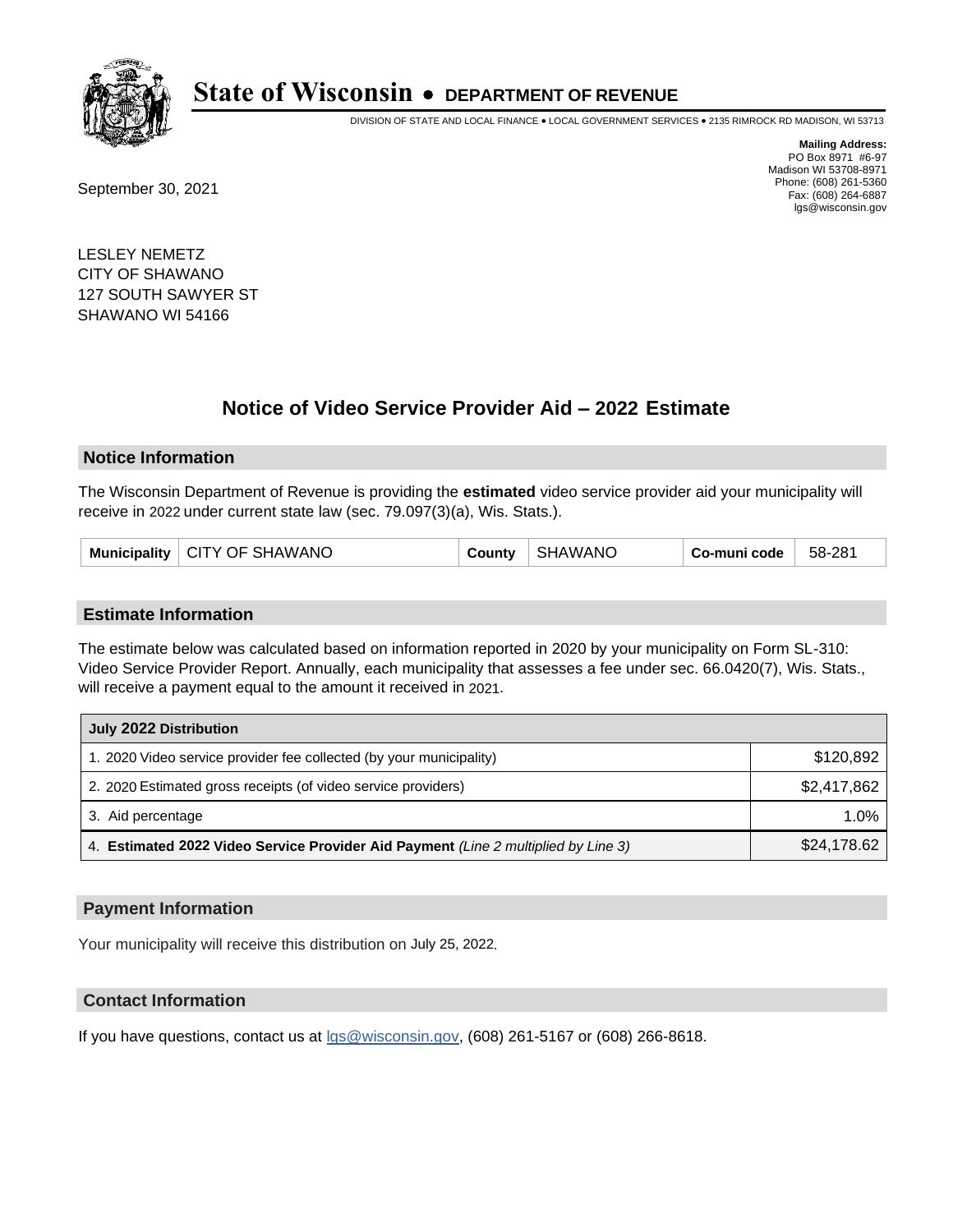

DIVISION OF STATE AND LOCAL FINANCE • LOCAL GOVERNMENT SERVICES • 2135 RIMROCK RD MADISON, WI 53713

September 30, 2021

**Mailing Address:** PO Box 8971 #6-97 Madison WI 53708-8971 Phone: (608) 261-5360 Fax: (608) 264-6887 lgs@wisconsin.gov

JANELLE KAISER TOWN OF HOLLAND W3005 COUNTY RD. G CEDAR GROVE WI 53013

# **Notice of Video Service Provider Aid - 2022 Estimate**

#### **Notice Information**

The Wisconsin Department of Revenue is providing the **estimated** video service provider aid your municipality will receive in 2022 under current state law (sec. 79.097(3)(a), Wis. Stats.).

#### **Estimate Information**

The estimate below was calculated based on information reported in 2020 by your municipality on Form SL-310: Video Service Provider Report. Annually, each municipality that assesses a fee under sec. 66.0420(7), Wis. Stats., will receive a payment equal to the amount it received in 2021.

| July 2022 Distribution                                                             |            |  |  |
|------------------------------------------------------------------------------------|------------|--|--|
| 1. 2020 Video service provider fee collected (by your municipality)                | \$9,989    |  |  |
| 2. 2020 Estimated gross receipts (of video service providers)                      | \$332.978  |  |  |
| 3. Aid percentage                                                                  | $1.0\%$    |  |  |
| 4. Estimated 2022 Video Service Provider Aid Payment (Line 2 multiplied by Line 3) | \$3,329.78 |  |  |

#### **Payment Information**

Your municipality will receive this distribution on July 25, 2022.

## **Contact Information**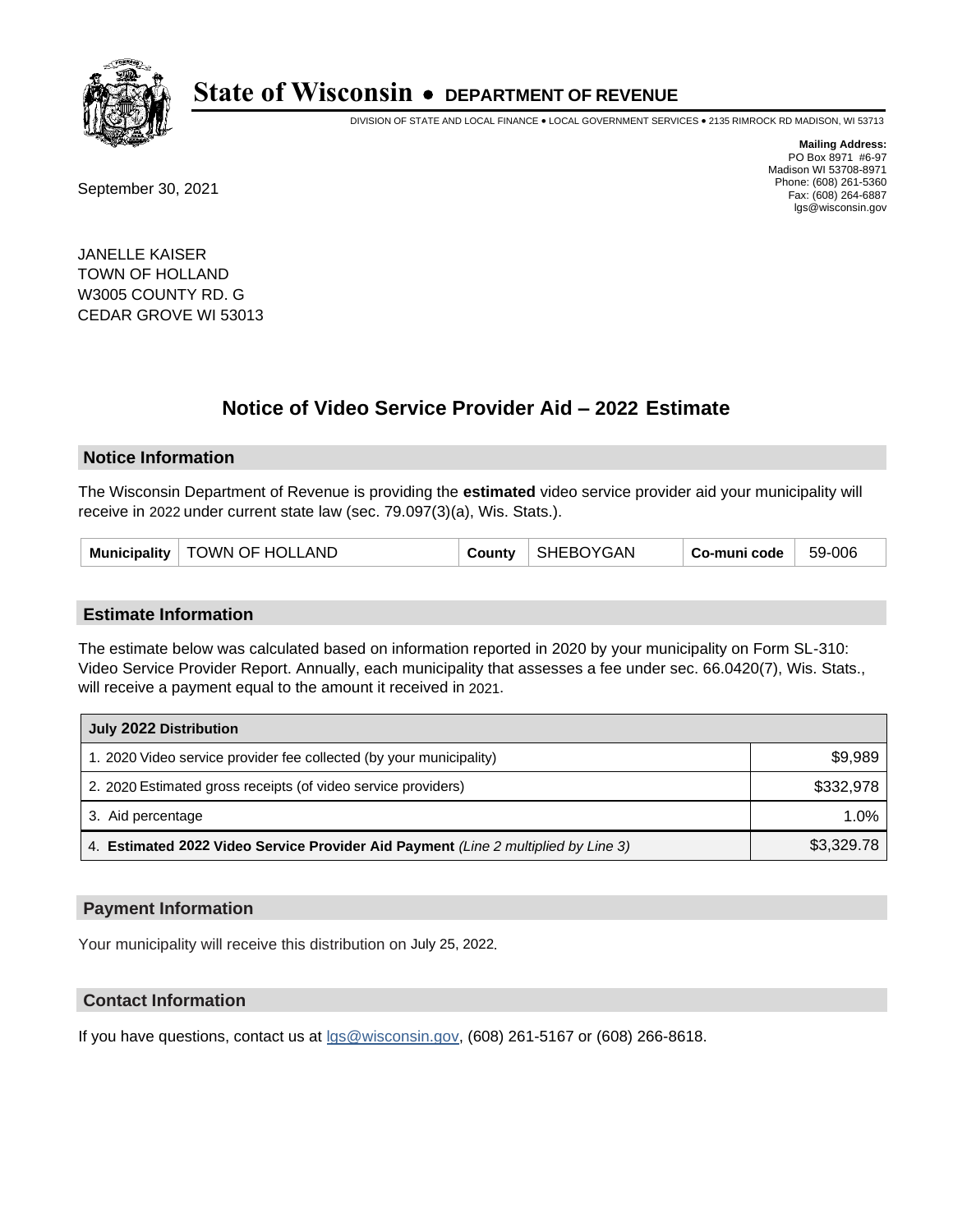

DIVISION OF STATE AND LOCAL FINANCE • LOCAL GOVERNMENT SERVICES • 2135 RIMROCK RD MADISON, WI 53713

September 30, 2021

**Mailing Address:** PO Box 8971 #6-97 Madison WI 53708-8971 Phone: (608) 261-5360 Fax: (608) 264-6887 lgs@wisconsin.gov

KAREN POHL TOWN OF LIMA P.O. BOX 225 WALDO WI 53093

# **Notice of Video Service Provider Aid - 2022 Estimate**

#### **Notice Information**

The Wisconsin Department of Revenue is providing the **estimated** video service provider aid your municipality will receive in 2022 under current state law (sec. 79.097(3)(a), Wis. Stats.).

| <b>Munic</b><br>908<br>-50.<br><b>IVALITY</b><br>`-ì A N<br>.IMA<br>()⊢<br>.011 <sup>1</sup><br>----<br>:oc<br>сюанту<br>ີ |
|----------------------------------------------------------------------------------------------------------------------------|
|----------------------------------------------------------------------------------------------------------------------------|

#### **Estimate Information**

The estimate below was calculated based on information reported in 2020 by your municipality on Form SL-310: Video Service Provider Report. Annually, each municipality that assesses a fee under sec. 66.0420(7), Wis. Stats., will receive a payment equal to the amount it received in 2021.

| July 2022 Distribution                                                             |            |
|------------------------------------------------------------------------------------|------------|
| 1. 2020 Video service provider fee collected (by your municipality)                | \$5,460    |
| 2. 2020 Estimated gross receipts (of video service providers)                      | \$109,207  |
| 3. Aid percentage                                                                  | 1.0%       |
| 4. Estimated 2022 Video Service Provider Aid Payment (Line 2 multiplied by Line 3) | \$1,092.07 |

#### **Payment Information**

Your municipality will receive this distribution on July 25, 2022.

## **Contact Information**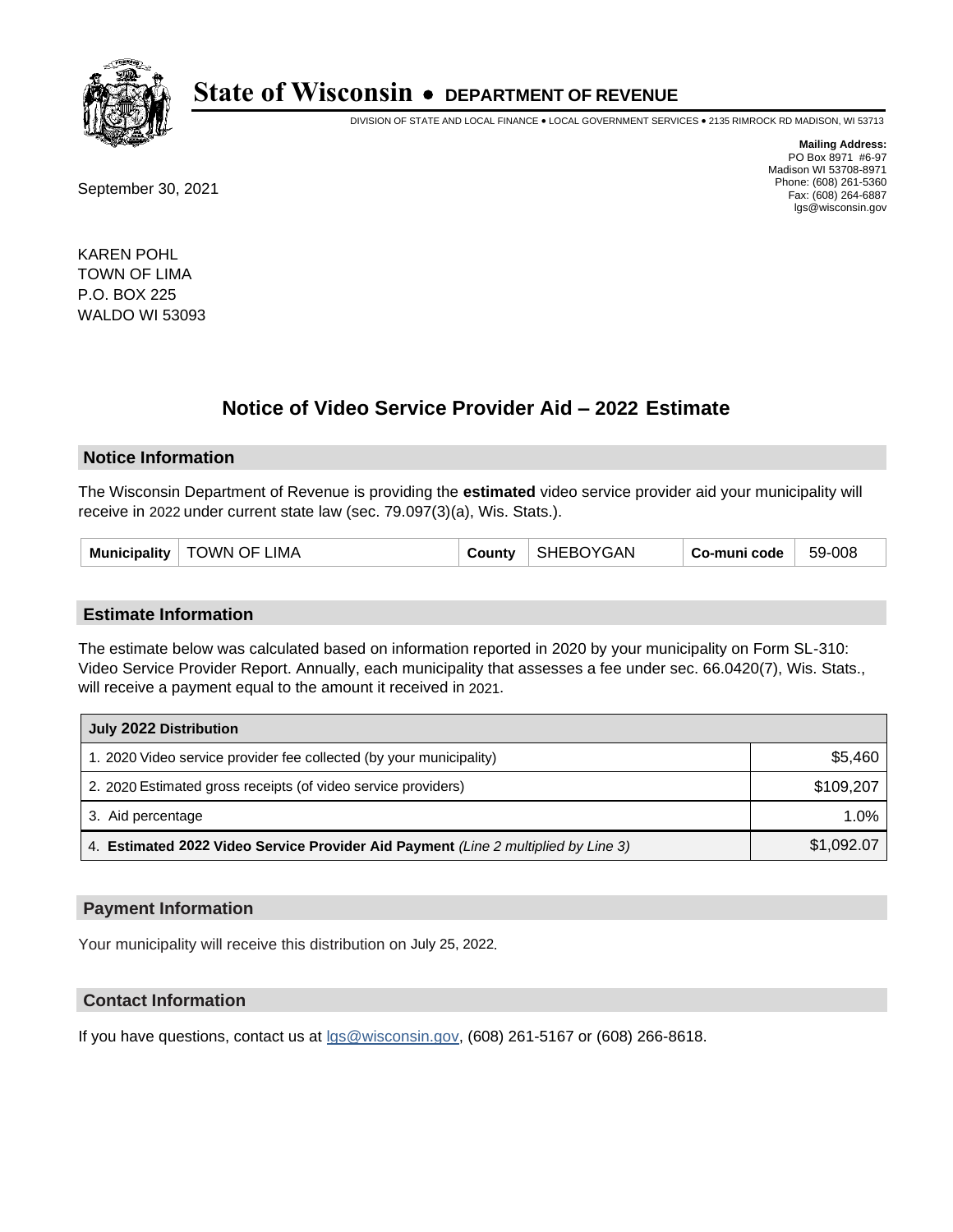

DIVISION OF STATE AND LOCAL FINANCE • LOCAL GOVERNMENT SERVICES • 2135 RIMROCK RD MADISON, WI 53713

September 30, 2021

**Mailing Address:** PO Box 8971 #6-97 Madison WI 53708-8971 Phone: (608) 261-5360 Fax: (608) 264-6887 lgs@wisconsin.gov

LEXANN HOOGSTRA TOWN OF RHINE P O BOX 117, W5250 CTY RD FF ELKHART LAKE WI 53020

# **Notice of Video Service Provider Aid - 2022 Estimate**

#### **Notice Information**

The Wisconsin Department of Revenue is providing the **estimated** video service provider aid your municipality will receive in 2022 under current state law (sec. 79.097(3)(a), Wis. Stats.).

| <b>TOWN OF RHINE</b><br><b>Municipality</b><br>∶ountv | SHEBOYGAN | Co-muni code | 59-018 |
|-------------------------------------------------------|-----------|--------------|--------|
|-------------------------------------------------------|-----------|--------------|--------|

#### **Estimate Information**

The estimate below was calculated based on information reported in 2020 by your municipality on Form SL-310: Video Service Provider Report. Annually, each municipality that assesses a fee under sec. 66.0420(7), Wis. Stats., will receive a payment equal to the amount it received in 2021.

| July 2022 Distribution                                                             |            |
|------------------------------------------------------------------------------------|------------|
| 1. 2020 Video service provider fee collected (by your municipality)                | \$10,275   |
| 2. 2020 Estimated gross receipts (of video service providers)                      | \$205,508  |
| 3. Aid percentage                                                                  | $1.0\%$    |
| 4. Estimated 2022 Video Service Provider Aid Payment (Line 2 multiplied by Line 3) | \$2,055.08 |

#### **Payment Information**

Your municipality will receive this distribution on July 25, 2022.

## **Contact Information**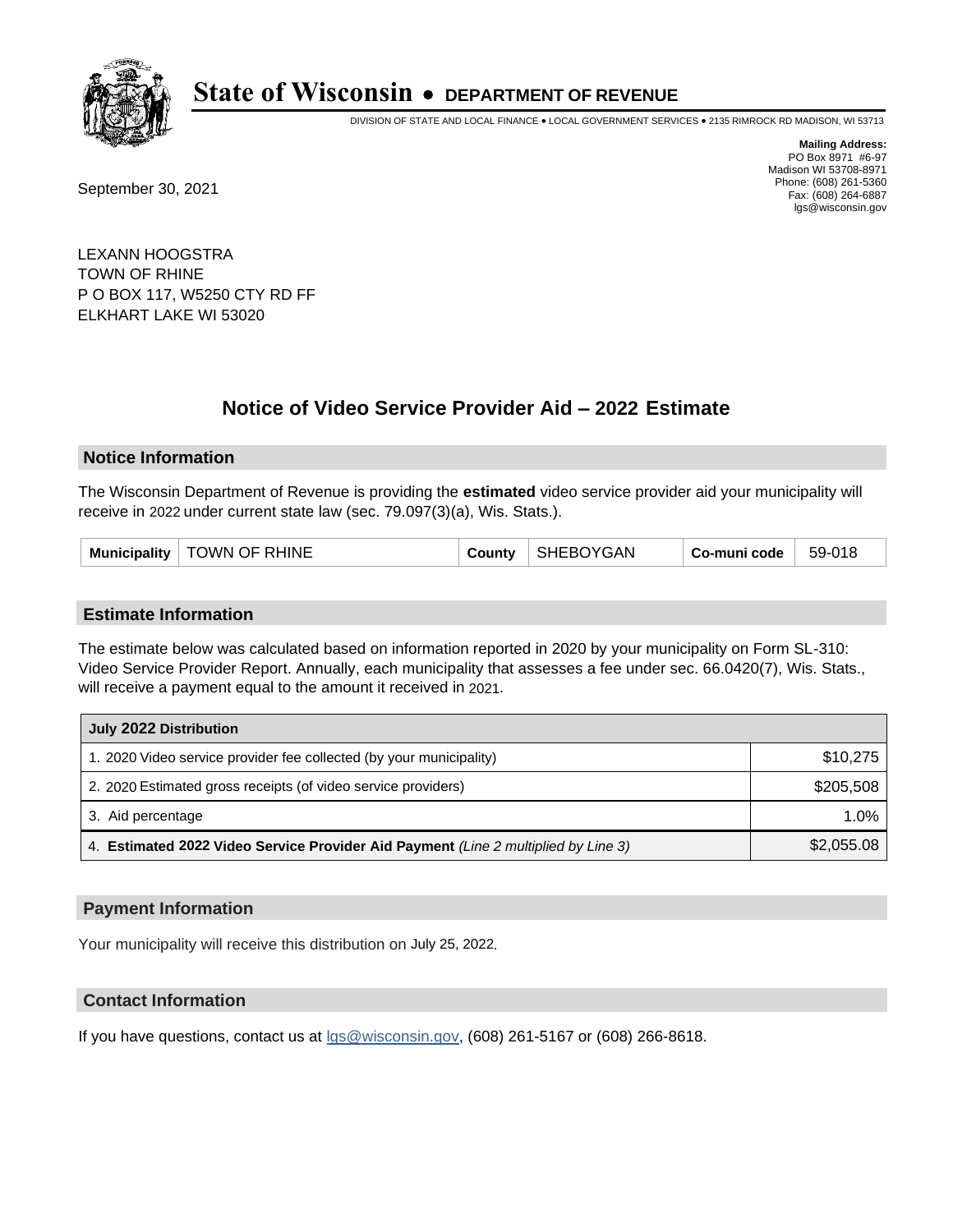

DIVISION OF STATE AND LOCAL FINANCE • LOCAL GOVERNMENT SERVICES • 2135 RIMROCK RD MADISON, WI 53713

September 30, 2021

**Mailing Address:** PO Box 8971 #6-97 Madison WI 53708-8971 Phone: (608) 261-5360 Fax: (608) 264-6887 lgs@wisconsin.gov

LUANNE RADY TOWN OF SCOTT N1306 BOLTONVILLE RD ADELL WI 53001-1426

# **Notice of Video Service Provider Aid - 2022 Estimate**

#### **Notice Information**

The Wisconsin Department of Revenue is providing the **estimated** video service provider aid your municipality will receive in 2022 under current state law (sec. 79.097(3)(a), Wis. Stats.).

#### **Estimate Information**

The estimate below was calculated based on information reported in 2020 by your municipality on Form SL-310: Video Service Provider Report. Annually, each municipality that assesses a fee under sec. 66.0420(7), Wis. Stats., will receive a payment equal to the amount it received in 2021.

| July 2022 Distribution                                                             |            |
|------------------------------------------------------------------------------------|------------|
| 1. 2020 Video service provider fee collected (by your municipality)                | \$8,770    |
| 2. 2020 Estimated gross receipts (of video service providers)                      | \$175,412  |
| 3. Aid percentage                                                                  | $1.0\%$    |
| 4. Estimated 2022 Video Service Provider Aid Payment (Line 2 multiplied by Line 3) | \$1,754.12 |

#### **Payment Information**

Your municipality will receive this distribution on July 25, 2022.

## **Contact Information**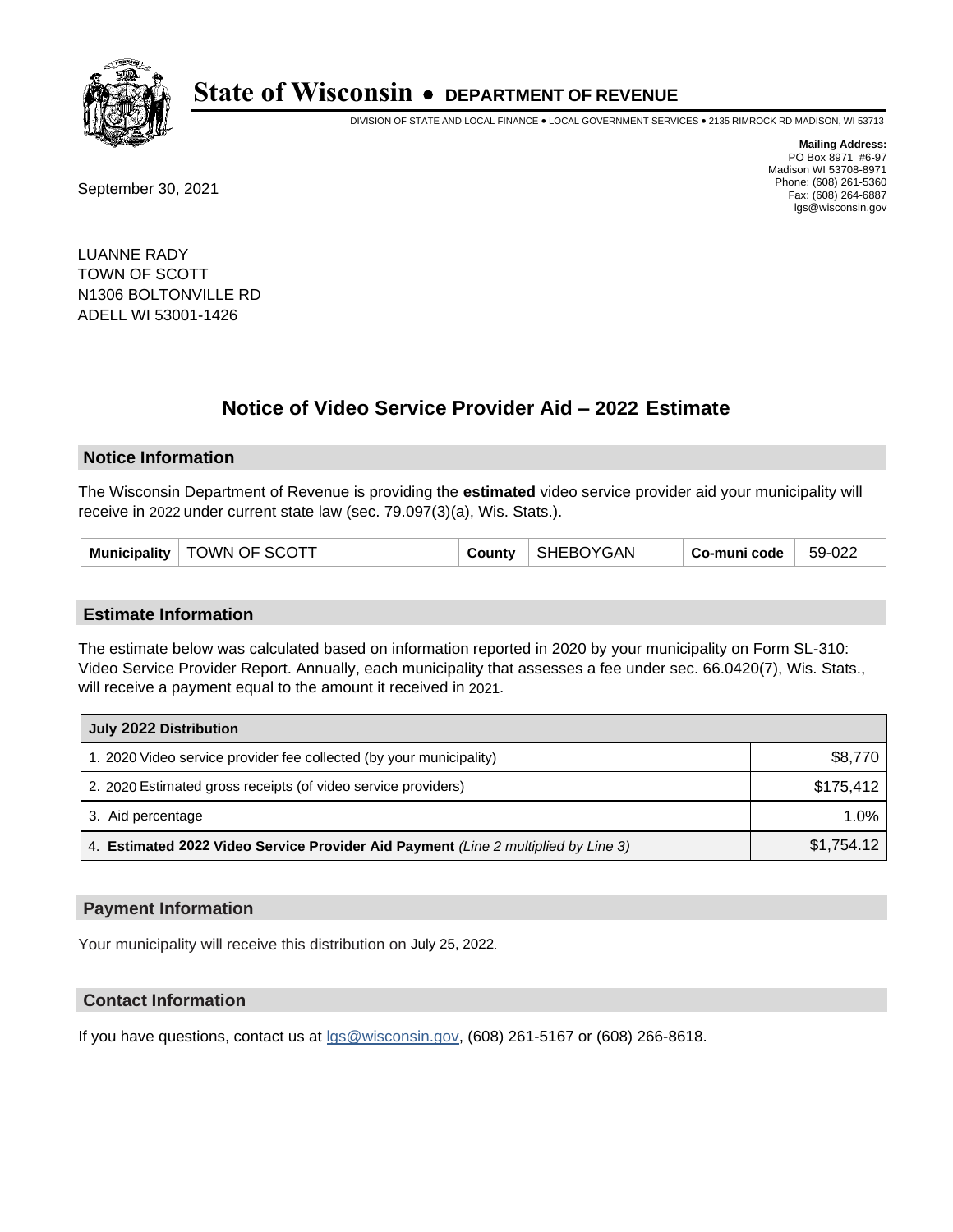

DIVISION OF STATE AND LOCAL FINANCE • LOCAL GOVERNMENT SERVICES • 2135 RIMROCK RD MADISON, WI 53713

September 30, 2021

**Mailing Address:** PO Box 8971 #6-97 Madison WI 53708-8971 Phone: (608) 261-5360 Fax: (608) 264-6887 lgs@wisconsin.gov

PEGGY FISCHER TOWN OF SHEBOYGAN 4020 TECHNOLOGY PARKWAY SHEBOYGAN WI 53083

# **Notice of Video Service Provider Aid - 2022 Estimate**

#### **Notice Information**

The Wisconsin Department of Revenue is providing the **estimated** video service provider aid your municipality will receive in 2022 under current state law (sec. 79.097(3)(a), Wis. Stats.).

| Municipality   TOWN OF SHEBOYGAN |  | County   SHEBOYGAN | $\vert$ Co-muni code $\vert$ | 59-024 |
|----------------------------------|--|--------------------|------------------------------|--------|
|----------------------------------|--|--------------------|------------------------------|--------|

#### **Estimate Information**

The estimate below was calculated based on information reported in 2020 by your municipality on Form SL-310: Video Service Provider Report. Annually, each municipality that assesses a fee under sec. 66.0420(7), Wis. Stats., will receive a payment equal to the amount it received in 2021.

| July 2022 Distribution                                                             |             |
|------------------------------------------------------------------------------------|-------------|
| 1. 2020 Video service provider fee collected (by your municipality)                | \$116,927   |
| 2. 2020 Estimated gross receipts (of video service providers)                      | \$2,338,542 |
| 3. Aid percentage                                                                  | $1.0\%$     |
| 4. Estimated 2022 Video Service Provider Aid Payment (Line 2 multiplied by Line 3) | \$23,385.42 |

#### **Payment Information**

Your municipality will receive this distribution on July 25, 2022.

## **Contact Information**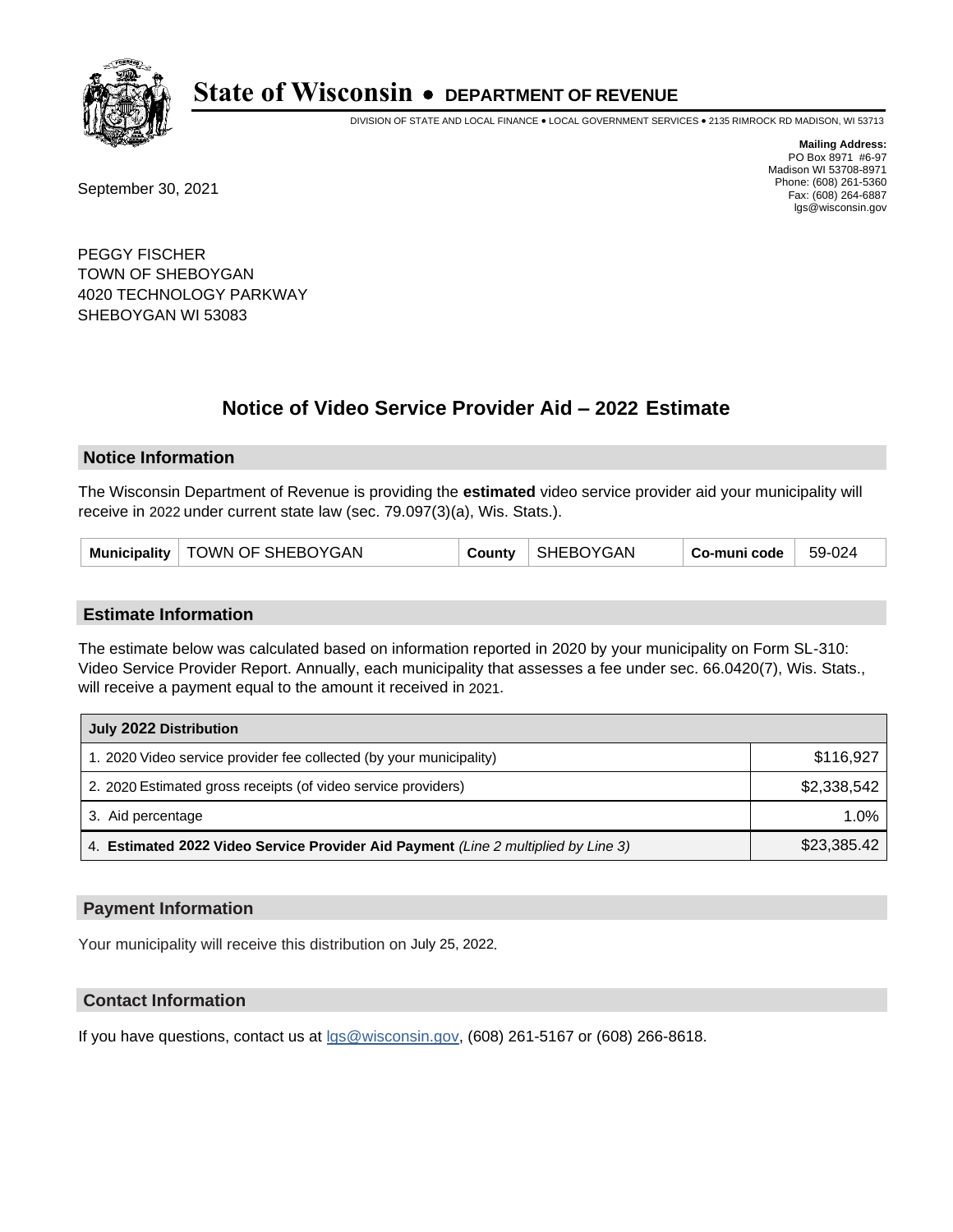

DIVISION OF STATE AND LOCAL FINANCE • LOCAL GOVERNMENT SERVICES • 2135 RIMROCK RD MADISON, WI 53713

September 30, 2021

**Mailing Address:** PO Box 8971 #6-97 Madison WI 53708-8971 Phone: (608) 261-5360 Fax: (608) 264-6887 lgs@wisconsin.gov

JEANETTE MEYER TOWN OF SHEBOYGAN FALLS W3860 COUNTY ROAD O SHEBOYGAN FALLS WI 53085-0046

# **Notice of Video Service Provider Aid - 2022 Estimate**

#### **Notice Information**

The Wisconsin Department of Revenue is providing the **estimated** video service provider aid your municipality will receive in 2022 under current state law (sec. 79.097(3)(a), Wis. Stats.).

| Municipality   TOWN OF SHEBOYGAN FALLS |  | County SHEBOYGAN | $Co$ -muni code $\parallel$ | $59-026$ |
|----------------------------------------|--|------------------|-----------------------------|----------|
|----------------------------------------|--|------------------|-----------------------------|----------|

#### **Estimate Information**

The estimate below was calculated based on information reported in 2020 by your municipality on Form SL-310: Video Service Provider Report. Annually, each municipality that assesses a fee under sec. 66.0420(7), Wis. Stats., will receive a payment equal to the amount it received in 2021.

| July 2022 Distribution                                                             |          |
|------------------------------------------------------------------------------------|----------|
| 1. 2020 Video service provider fee collected (by your municipality)                | \$4,325  |
| 2. 2020 Estimated gross receipts (of video service providers)                      | \$86,504 |
| 3. Aid percentage                                                                  | 1.0%     |
| 4. Estimated 2022 Video Service Provider Aid Payment (Line 2 multiplied by Line 3) | \$865.04 |

#### **Payment Information**

Your municipality will receive this distribution on July 25, 2022.

## **Contact Information**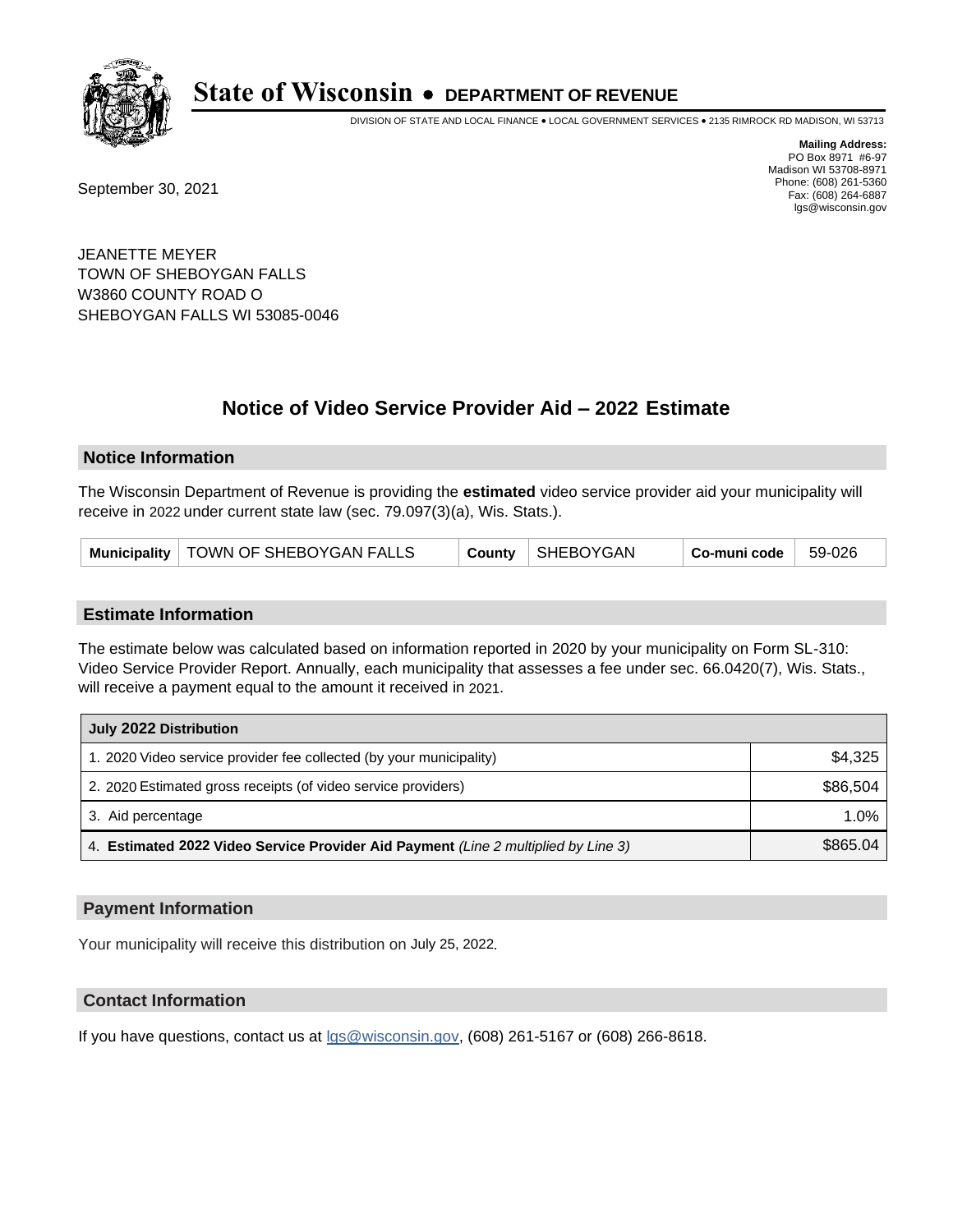

DIVISION OF STATE AND LOCAL FINANCE • LOCAL GOVERNMENT SERVICES • 2135 RIMROCK RD MADISON, WI 53713

September 30, 2021

**Mailing Address:** PO Box 8971 #6-97 Madison WI 53708-8971 Phone: (608) 261-5360 Fax: (608) 264-6887 lgs@wisconsin.gov

RHONDA KLATT TOWN OF SHERMAN PO BOX 88 ADELL WI 53001-0088

# **Notice of Video Service Provider Aid - 2022 Estimate**

#### **Notice Information**

The Wisconsin Department of Revenue is providing the **estimated** video service provider aid your municipality will receive in 2022 under current state law (sec. 79.097(3)(a), Wis. Stats.).

| Municipality   TOWN OF SHERMAN | <b>County</b> | SHEBOYGAN | Co-muni code | 59-028 |
|--------------------------------|---------------|-----------|--------------|--------|
|--------------------------------|---------------|-----------|--------------|--------|

#### **Estimate Information**

The estimate below was calculated based on information reported in 2020 by your municipality on Form SL-310: Video Service Provider Report. Annually, each municipality that assesses a fee under sec. 66.0420(7), Wis. Stats., will receive a payment equal to the amount it received in 2021.

| July 2022 Distribution                                                             |          |
|------------------------------------------------------------------------------------|----------|
| 1. 2020 Video service provider fee collected (by your municipality)                | \$2,878  |
| 2. 2020 Estimated gross receipts (of video service providers)                      | \$95,926 |
| 3. Aid percentage                                                                  | 1.0%     |
| 4. Estimated 2022 Video Service Provider Aid Payment (Line 2 multiplied by Line 3) | \$959.26 |

#### **Payment Information**

Your municipality will receive this distribution on July 25, 2022.

## **Contact Information**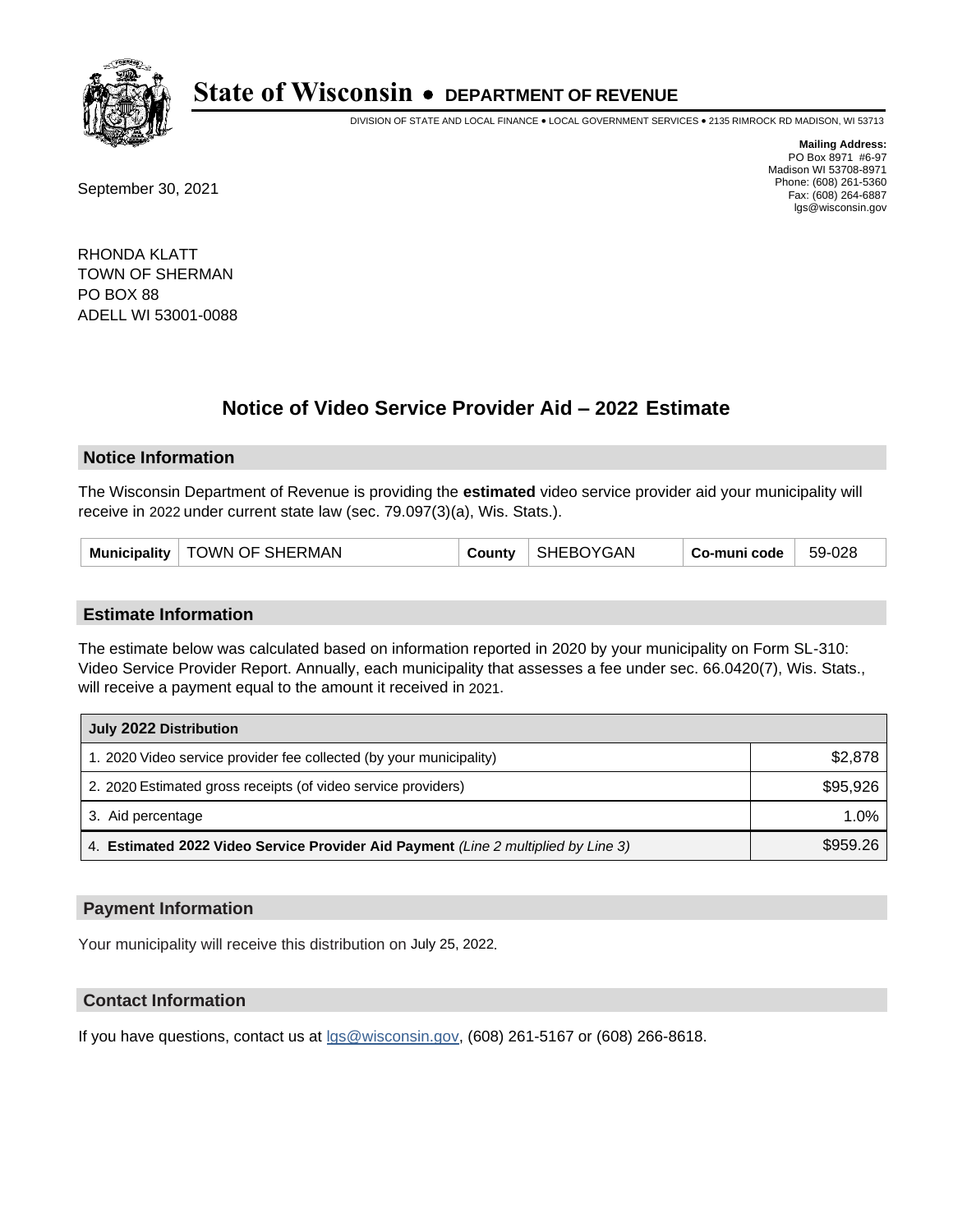

DIVISION OF STATE AND LOCAL FINANCE • LOCAL GOVERNMENT SERVICES • 2135 RIMROCK RD MADISON, WI 53713

September 30, 2021

**Mailing Address:** PO Box 8971 #6-97 Madison WI 53708-8971 Phone: (608) 261-5360 Fax: (608) 264-6887 lgs@wisconsin.gov

JULIE WICKER TOWN OF WILSON 5935 S BUSINESS DR SHEBOYGAN WI 53081-8983

# **Notice of Video Service Provider Aid - 2022 Estimate**

#### **Notice Information**

The Wisconsin Department of Revenue is providing the **estimated** video service provider aid your municipality will receive in 2022 under current state law (sec. 79.097(3)(a), Wis. Stats.).

| TOWN OF WILSON<br>Municipality | Countv | SHEBOYGAN | Co-muni code | 59-030 |
|--------------------------------|--------|-----------|--------------|--------|
|--------------------------------|--------|-----------|--------------|--------|

#### **Estimate Information**

The estimate below was calculated based on information reported in 2020 by your municipality on Form SL-310: Video Service Provider Report. Annually, each municipality that assesses a fee under sec. 66.0420(7), Wis. Stats., will receive a payment equal to the amount it received in 2021.

| July 2022 Distribution                                                             |            |
|------------------------------------------------------------------------------------|------------|
| 1. 2020 Video service provider fee collected (by your municipality)                | \$40.708   |
| 2. 2020 Estimated gross receipts (of video service providers)                      | \$814.160  |
| 3. Aid percentage                                                                  | 1.0%       |
| 4. Estimated 2022 Video Service Provider Aid Payment (Line 2 multiplied by Line 3) | \$8,141.60 |

#### **Payment Information**

Your municipality will receive this distribution on July 25, 2022.

## **Contact Information**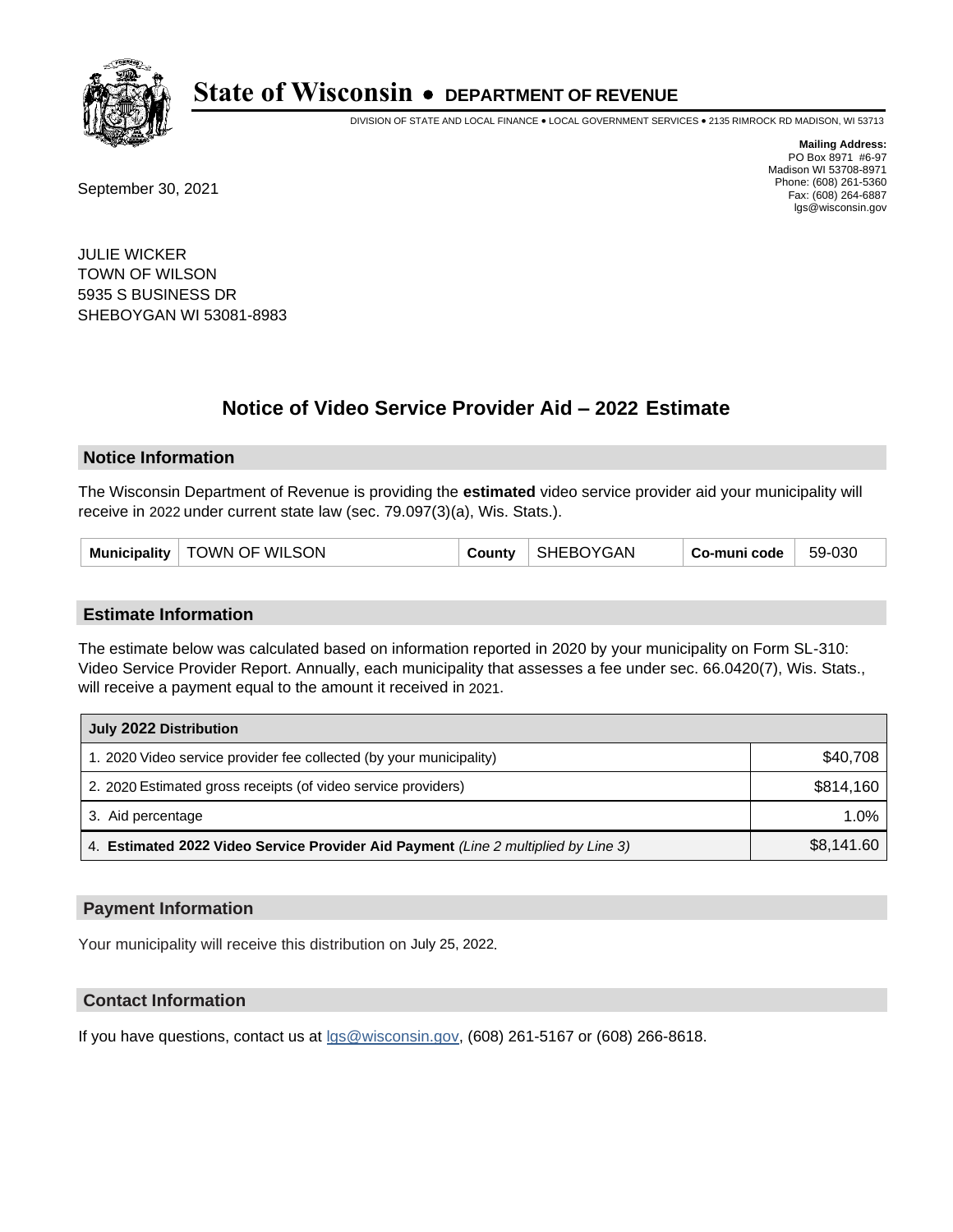

DIVISION OF STATE AND LOCAL FINANCE • LOCAL GOVERNMENT SERVICES • 2135 RIMROCK RD MADISON, WI 53713

September 30, 2021

**Mailing Address:** PO Box 8971 #6-97 Madison WI 53708-8971 Phone: (608) 261-5360 Fax: (608) 264-6887 lgs@wisconsin.gov

KELLY RATHKE VILLAGE OF ADELL 508 SEIFERT ST ADELL WI 53001-1185

# **Notice of Video Service Provider Aid - 2022 Estimate**

#### **Notice Information**

The Wisconsin Department of Revenue is providing the **estimated** video service provider aid your municipality will receive in 2022 under current state law (sec. 79.097(3)(a), Wis. Stats.).

| VILLAGE OF ADELL<br>Municipality | Count∨∟ | SHEBOYGAN | Co-muni code | 59-101 |
|----------------------------------|---------|-----------|--------------|--------|
|----------------------------------|---------|-----------|--------------|--------|

#### **Estimate Information**

The estimate below was calculated based on information reported in 2020 by your municipality on Form SL-310: Video Service Provider Report. Annually, each municipality that assesses a fee under sec. 66.0420(7), Wis. Stats., will receive a payment equal to the amount it received in 2021.

| July 2022 Distribution                                                             |            |  |  |
|------------------------------------------------------------------------------------|------------|--|--|
| 1. 2020 Video service provider fee collected (by your municipality)                | \$3,029    |  |  |
| 2. 2020 Estimated gross receipts (of video service providers)                      | \$100.988  |  |  |
| 3. Aid percentage                                                                  | 1.0%       |  |  |
| 4. Estimated 2022 Video Service Provider Aid Payment (Line 2 multiplied by Line 3) | \$1,009.88 |  |  |

#### **Payment Information**

Your municipality will receive this distribution on July 25, 2022.

## **Contact Information**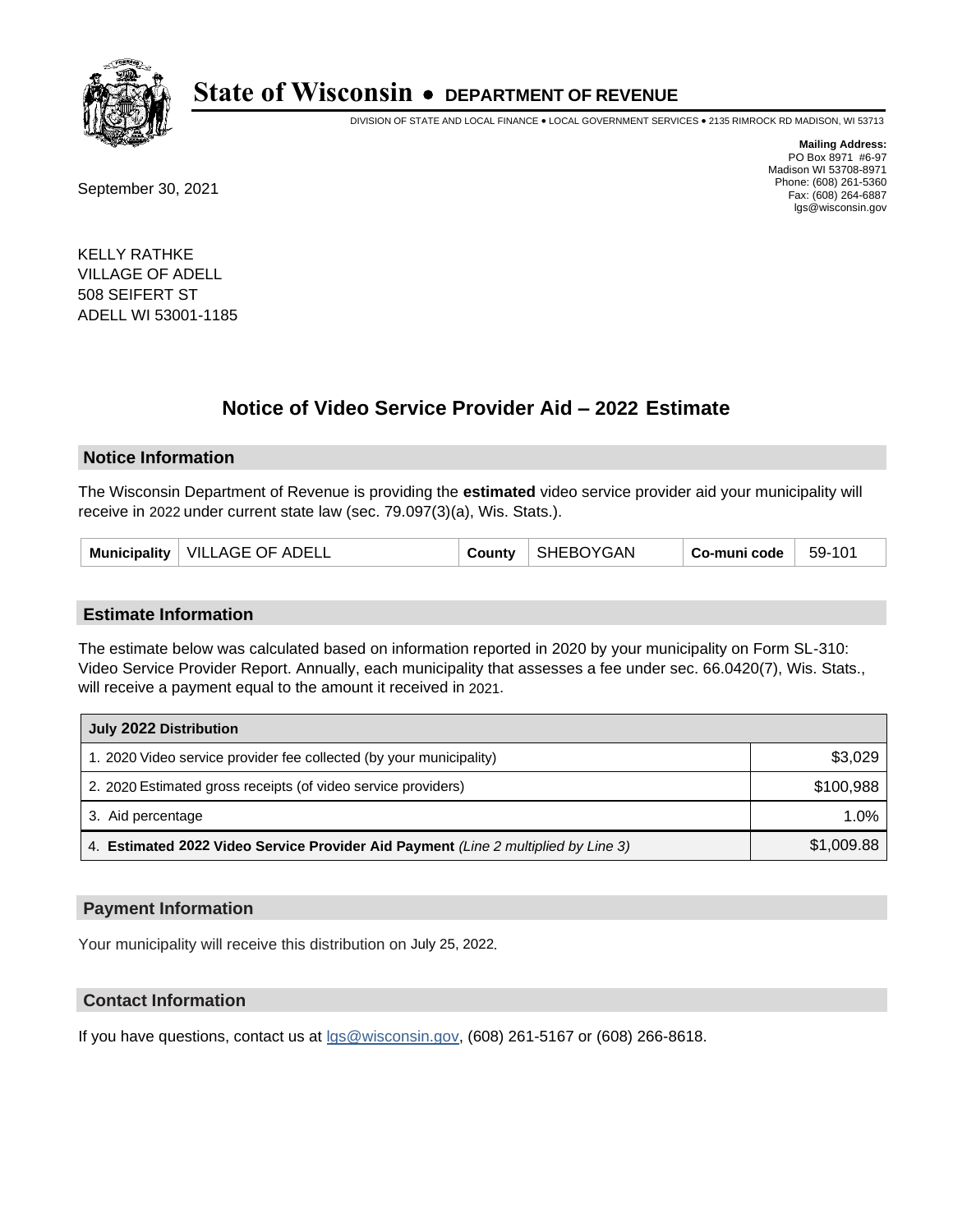

DIVISION OF STATE AND LOCAL FINANCE • LOCAL GOVERNMENT SERVICES • 2135 RIMROCK RD MADISON, WI 53713

September 30, 2021

**Mailing Address:** PO Box 8971 #6-97 Madison WI 53708-8971 Phone: (608) 261-5360 Fax: (608) 264-6887 lgs@wisconsin.gov

JULIE BREY VILLAGE OF CEDAR GROVE 22 WILLOW AVENUE CEDAR GROVE WI 53013

# **Notice of Video Service Provider Aid - 2022 Estimate**

### **Notice Information**

The Wisconsin Department of Revenue is providing the **estimated** video service provider aid your municipality will receive in 2022 under current state law (sec. 79.097(3)(a), Wis. Stats.).

#### **Estimate Information**

The estimate below was calculated based on information reported in 2020 by your municipality on Form SL-310: Video Service Provider Report. Annually, each municipality that assesses a fee under sec. 66.0420(7), Wis. Stats., will receive a payment equal to the amount it received in 2021.

| July 2022 Distribution                                                             |            |  |  |
|------------------------------------------------------------------------------------|------------|--|--|
| 1. 2020 Video service provider fee collected (by your municipality)                | \$12,696   |  |  |
| 2. 2020 Estimated gross receipts (of video service providers)                      | \$423,203  |  |  |
| 3. Aid percentage                                                                  | 1.0%       |  |  |
| 4. Estimated 2022 Video Service Provider Aid Payment (Line 2 multiplied by Line 3) | \$4,232.03 |  |  |

#### **Payment Information**

Your municipality will receive this distribution on July 25, 2022.

## **Contact Information**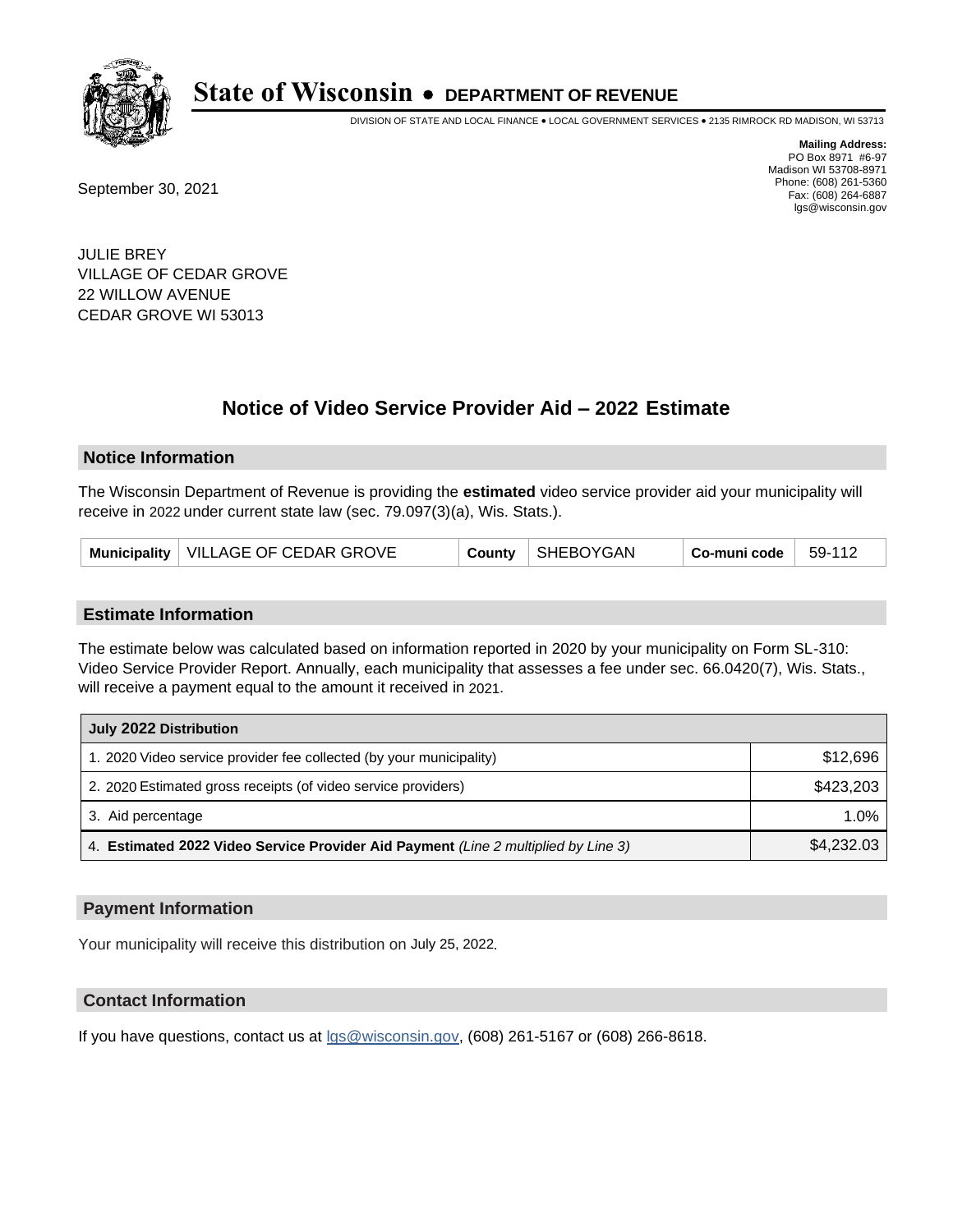

DIVISION OF STATE AND LOCAL FINANCE • LOCAL GOVERNMENT SERVICES • 2135 RIMROCK RD MADISON, WI 53713

September 30, 2021

**Mailing Address:** PO Box 8971 #6-97 Madison WI 53708-8971 Phone: (608) 261-5360 Fax: (608) 264-6887 lgs@wisconsin.gov

JESSICA REILLY VILLAGE OF ELKHART LAKE PO BOX 143 ELKHART LAKE WI 53020-0143

# **Notice of Video Service Provider Aid - 2022 Estimate**

### **Notice Information**

The Wisconsin Department of Revenue is providing the **estimated** video service provider aid your municipality will receive in 2022 under current state law (sec. 79.097(3)(a), Wis. Stats.).

| Municipality   VILLAGE OF ELKHART LAKE |  | County   SHEBOYGAN | $Co$ -muni code $\parallel$ | $-59-121$ |
|----------------------------------------|--|--------------------|-----------------------------|-----------|
|----------------------------------------|--|--------------------|-----------------------------|-----------|

#### **Estimate Information**

The estimate below was calculated based on information reported in 2020 by your municipality on Form SL-310: Video Service Provider Report. Annually, each municipality that assesses a fee under sec. 66.0420(7), Wis. Stats., will receive a payment equal to the amount it received in 2021.

| July 2022 Distribution                                                             |            |  |  |
|------------------------------------------------------------------------------------|------------|--|--|
| 1. 2020 Video service provider fee collected (by your municipality)                | \$17,231   |  |  |
| 2. 2020 Estimated gross receipts (of video service providers)                      | \$574.364  |  |  |
| 3. Aid percentage                                                                  | $1.0\%$    |  |  |
| 4. Estimated 2022 Video Service Provider Aid Payment (Line 2 multiplied by Line 3) | \$5,743.64 |  |  |

#### **Payment Information**

Your municipality will receive this distribution on July 25, 2022.

## **Contact Information**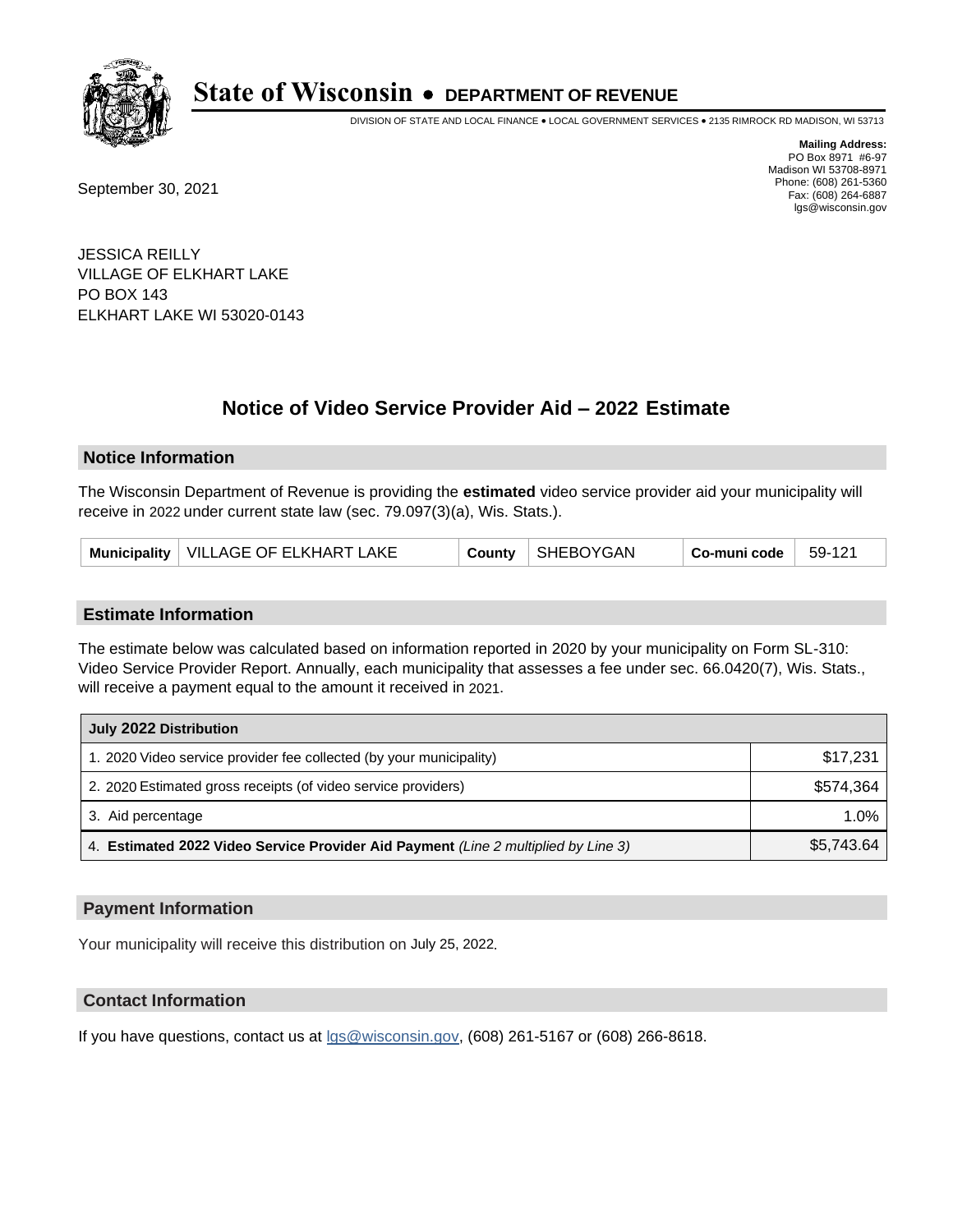

DIVISION OF STATE AND LOCAL FINANCE • LOCAL GOVERNMENT SERVICES • 2135 RIMROCK RD MADISON, WI 53713

September 30, 2021

**Mailing Address:** PO Box 8971 #6-97 Madison WI 53708-8971 Phone: (608) 261-5360 Fax: (608) 264-6887 lgs@wisconsin.gov

MICHELE BERTRAM VILLAGE OF GLENBEULAH PO BOX 128 GLENBEULAH WI 53023-0128

# **Notice of Video Service Provider Aid - 2022 Estimate**

### **Notice Information**

The Wisconsin Department of Revenue is providing the **estimated** video service provider aid your municipality will receive in 2022 under current state law (sec. 79.097(3)(a), Wis. Stats.).

| Municipality   VILLAGE OF GLENBEULAH |  | County   SHEBOYGAN | $Co$ -muni code | $ 59-131$ |
|--------------------------------------|--|--------------------|-----------------|-----------|
|--------------------------------------|--|--------------------|-----------------|-----------|

#### **Estimate Information**

The estimate below was calculated based on information reported in 2020 by your municipality on Form SL-310: Video Service Provider Report. Annually, each municipality that assesses a fee under sec. 66.0420(7), Wis. Stats., will receive a payment equal to the amount it received in 2021.

| July 2022 Distribution                                                             |            |  |  |
|------------------------------------------------------------------------------------|------------|--|--|
| 1. 2020 Video service provider fee collected (by your municipality)                | \$3,417    |  |  |
| 2. 2020 Estimated gross receipts (of video service providers)                      | \$113,911  |  |  |
| 3. Aid percentage                                                                  | $1.0\%$    |  |  |
| 4. Estimated 2022 Video Service Provider Aid Payment (Line 2 multiplied by Line 3) | \$1,139.11 |  |  |

#### **Payment Information**

Your municipality will receive this distribution on July 25, 2022.

## **Contact Information**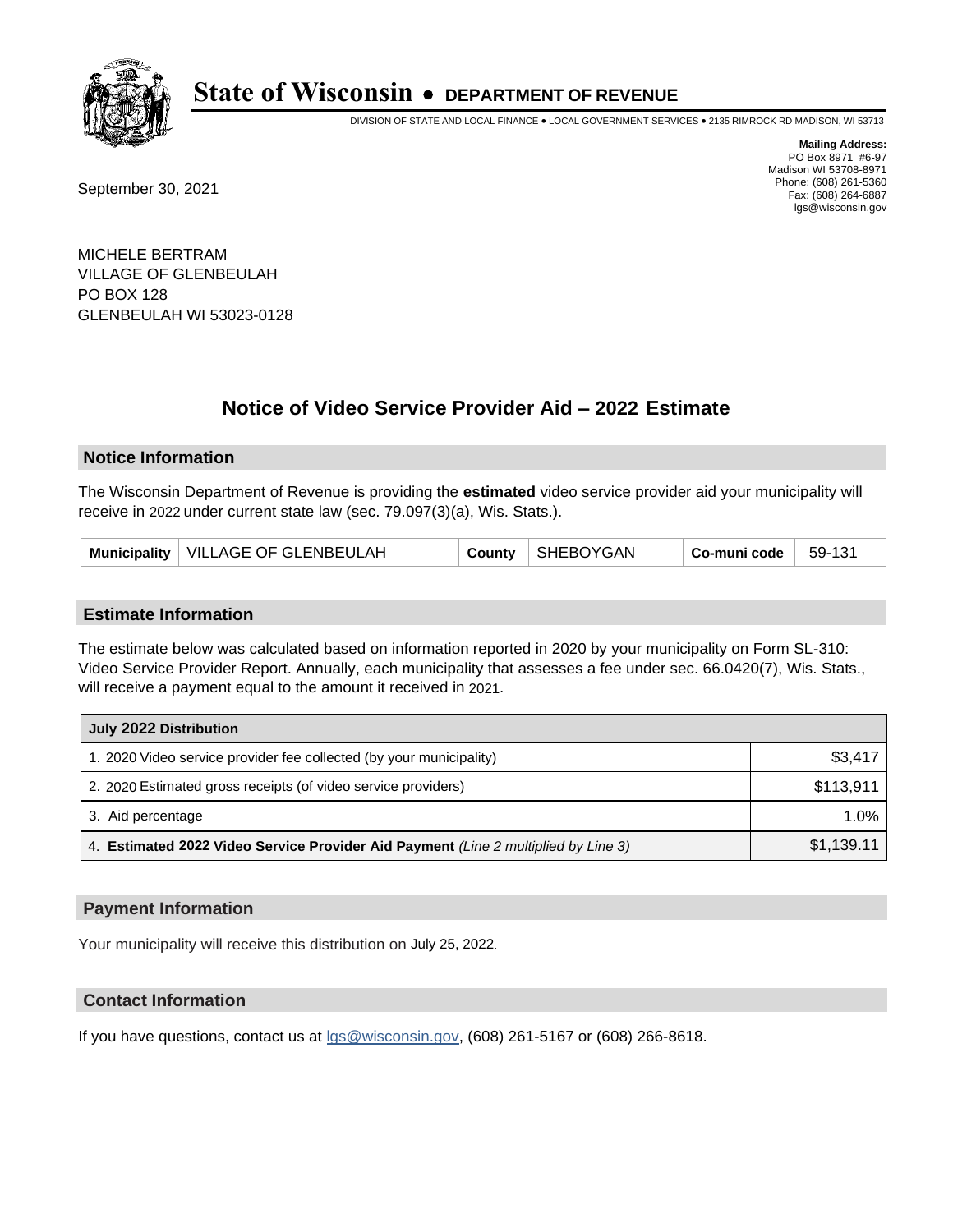

DIVISION OF STATE AND LOCAL FINANCE • LOCAL GOVERNMENT SERVICES • 2135 RIMROCK RD MADISON, WI 53713

September 30, 2021

**Mailing Address:** PO Box 8971 #6-97 Madison WI 53708-8971 Phone: (608) 261-5360 Fax: (608) 264-6887 lgs@wisconsin.gov

LAURIE LINDOW VILLAGE OF KOHLER 319 HIGHLAND DR KOHLER WI 53044-1513

# **Notice of Video Service Provider Aid - 2022 Estimate**

#### **Notice Information**

The Wisconsin Department of Revenue is providing the **estimated** video service provider aid your municipality will receive in 2022 under current state law (sec. 79.097(3)(a), Wis. Stats.).

| Municipality   VILLAGE OF KOHLER | County | SHEBOYGAN | Co-muni code | 59-141 |
|----------------------------------|--------|-----------|--------------|--------|
|----------------------------------|--------|-----------|--------------|--------|

#### **Estimate Information**

The estimate below was calculated based on information reported in 2020 by your municipality on Form SL-310: Video Service Provider Report. Annually, each municipality that assesses a fee under sec. 66.0420(7), Wis. Stats., will receive a payment equal to the amount it received in 2021.

| July 2022 Distribution                                                             |            |  |  |
|------------------------------------------------------------------------------------|------------|--|--|
| 1. 2020 Video service provider fee collected (by your municipality)                | \$34,562   |  |  |
| 2. 2020 Estimated gross receipts (of video service providers)                      | \$691,232  |  |  |
| 3. Aid percentage                                                                  | $1.0\%$    |  |  |
| 4. Estimated 2022 Video Service Provider Aid Payment (Line 2 multiplied by Line 3) | \$6,912.32 |  |  |

#### **Payment Information**

Your municipality will receive this distribution on July 25, 2022.

## **Contact Information**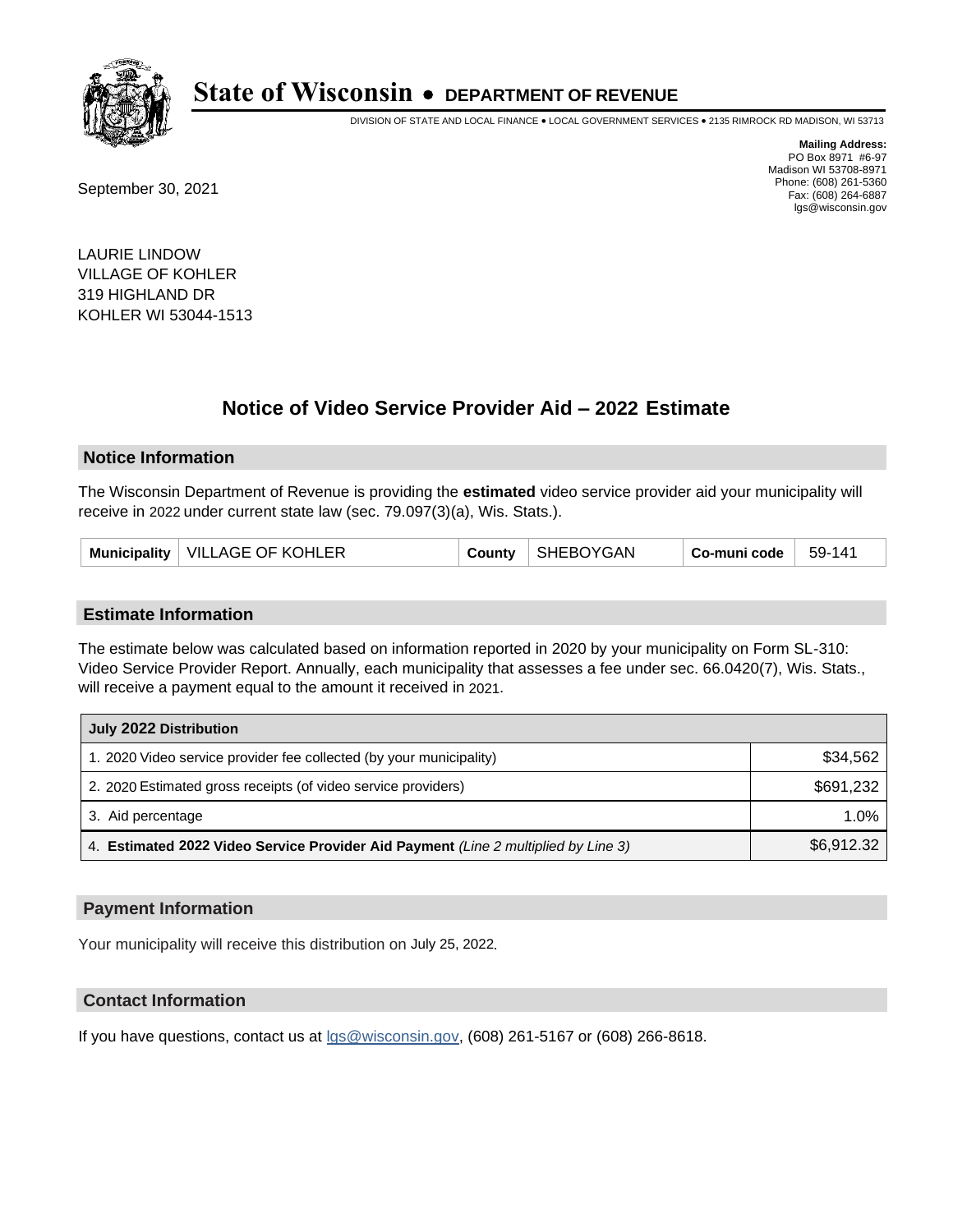

DIVISION OF STATE AND LOCAL FINANCE • LOCAL GOVERNMENT SERVICES • 2135 RIMROCK RD MADISON, WI 53713

September 30, 2021

**Mailing Address:** PO Box 8971 #6-97 Madison WI 53708-8971 Phone: (608) 261-5360 Fax: (608) 264-6887 lgs@wisconsin.gov

JILL LUDENS VILLAGE OF OOSTBURG PO BOX 700227 OOSTBURG WI 53070-0227

# **Notice of Video Service Provider Aid - 2022 Estimate**

#### **Notice Information**

The Wisconsin Department of Revenue is providing the **estimated** video service provider aid your municipality will receive in 2022 under current state law (sec. 79.097(3)(a), Wis. Stats.).

| Municipality   VILLAGE OF OOSTBURG |  | County   SHEBOYGAN | $^\top$ Co-muni code $\parallel$ 59-165 |  |
|------------------------------------|--|--------------------|-----------------------------------------|--|
|------------------------------------|--|--------------------|-----------------------------------------|--|

#### **Estimate Information**

The estimate below was calculated based on information reported in 2020 by your municipality on Form SL-310: Video Service Provider Report. Annually, each municipality that assesses a fee under sec. 66.0420(7), Wis. Stats., will receive a payment equal to the amount it received in 2021.

| July 2022 Distribution                                                             |            |
|------------------------------------------------------------------------------------|------------|
| 1. 2020 Video service provider fee collected (by your municipality)                | \$19,373   |
| 2. 2020 Estimated gross receipts (of video service providers)                      | \$645.759  |
| 3. Aid percentage                                                                  | $1.0\%$    |
| 4. Estimated 2022 Video Service Provider Aid Payment (Line 2 multiplied by Line 3) | \$6,457.59 |

#### **Payment Information**

Your municipality will receive this distribution on July 25, 2022.

## **Contact Information**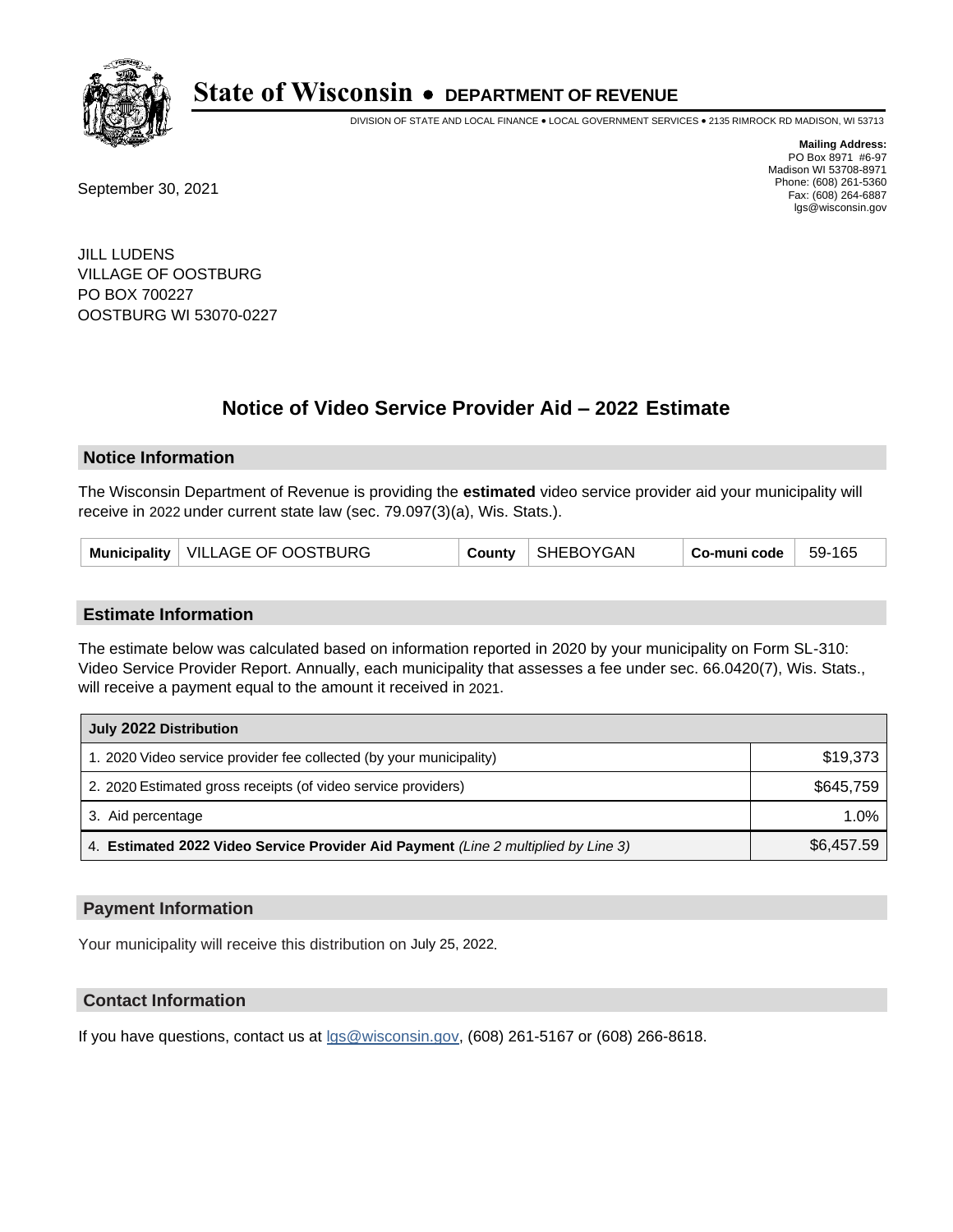

DIVISION OF STATE AND LOCAL FINANCE • LOCAL GOVERNMENT SERVICES • 2135 RIMROCK RD MADISON, WI 53713

September 30, 2021

**Mailing Address:** PO Box 8971 #6-97 Madison WI 53708-8971 Phone: (608) 261-5360 Fax: (608) 264-6887 lgs@wisconsin.gov

JO ANN LESSER VILLAGE OF RANDOM LAKE PO BOX 344 RANDOM LAKE WI 53075

# **Notice of Video Service Provider Aid - 2022 Estimate**

### **Notice Information**

The Wisconsin Department of Revenue is providing the **estimated** video service provider aid your municipality will receive in 2022 under current state law (sec. 79.097(3)(a), Wis. Stats.).

| Municipality   VILLAGE OF RANDOM LAKE |  | County   SHEBOYGAN | $^{\circ}$ Co-muni code $\,$ $\,$ 59-176 $\,$ |  |
|---------------------------------------|--|--------------------|-----------------------------------------------|--|
|---------------------------------------|--|--------------------|-----------------------------------------------|--|

#### **Estimate Information**

The estimate below was calculated based on information reported in 2020 by your municipality on Form SL-310: Video Service Provider Report. Annually, each municipality that assesses a fee under sec. 66.0420(7), Wis. Stats., will receive a payment equal to the amount it received in 2021.

| July 2022 Distribution                                                             |            |
|------------------------------------------------------------------------------------|------------|
| 1. 2020 Video service provider fee collected (by your municipality)                | \$11,278   |
| 2. 2020 Estimated gross receipts (of video service providers)                      | \$375.942  |
| 3. Aid percentage                                                                  | $1.0\%$    |
| 4. Estimated 2022 Video Service Provider Aid Payment (Line 2 multiplied by Line 3) | \$3,759.42 |

#### **Payment Information**

Your municipality will receive this distribution on July 25, 2022.

## **Contact Information**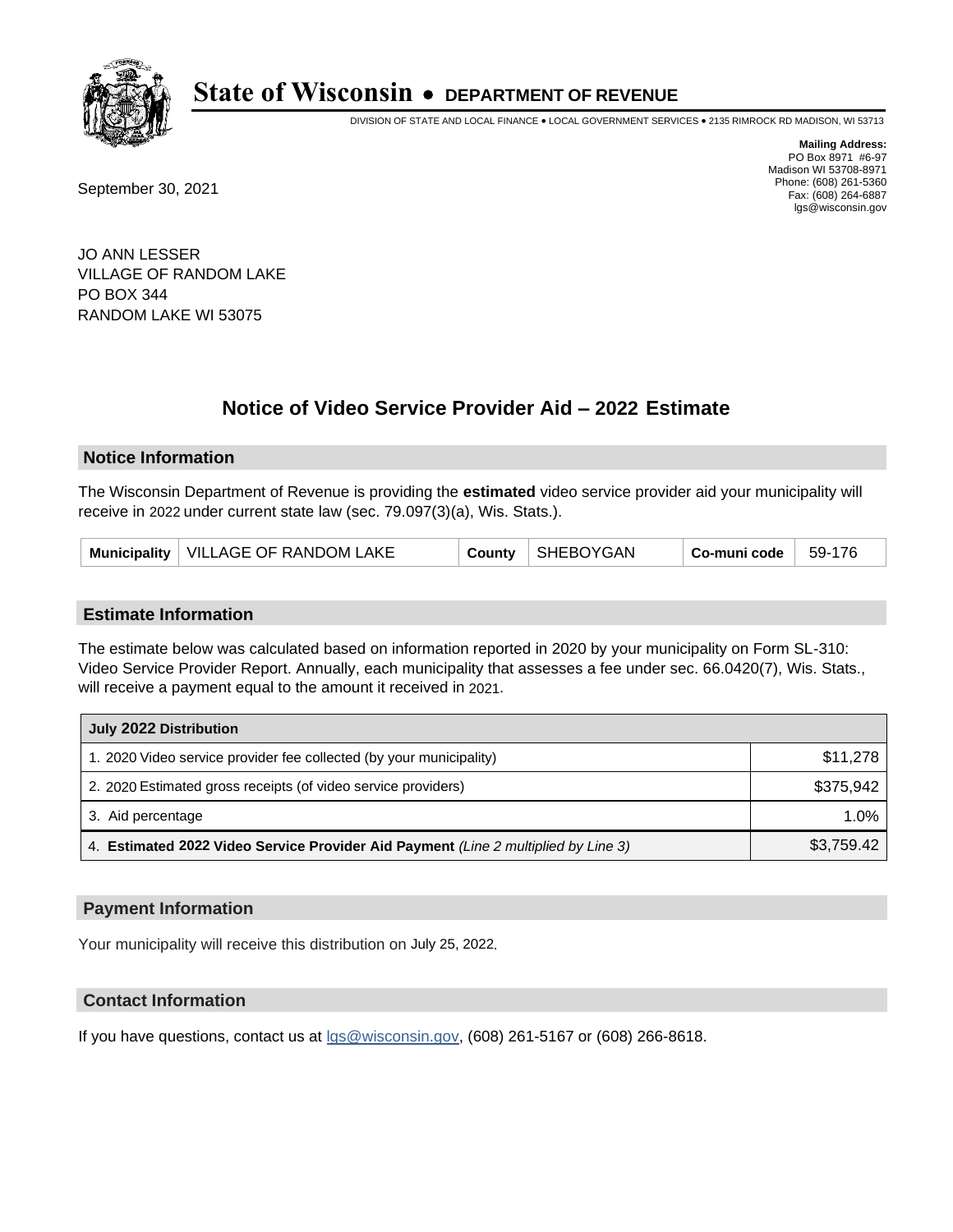

DIVISION OF STATE AND LOCAL FINANCE • LOCAL GOVERNMENT SERVICES • 2135 RIMROCK RD MADISON, WI 53713

September 30, 2021

**Mailing Address:** PO Box 8971 #6-97 Madison WI 53708-8971 Phone: (608) 261-5360 Fax: (608) 264-6887 lgs@wisconsin.gov

ANNA VOIGT CITY OF PLYMOUTH 128 SMITH ST, PO BOX 107 PLYMOUTH WI 53073

# **Notice of Video Service Provider Aid - 2022 Estimate**

#### **Notice Information**

The Wisconsin Department of Revenue is providing the **estimated** video service provider aid your municipality will receive in 2022 under current state law (sec. 79.097(3)(a), Wis. Stats.).

| Municipality   CITY OF PLYMOUTH | County | SHEBOYGAN | Co-muni code | 59-271 |
|---------------------------------|--------|-----------|--------------|--------|
|---------------------------------|--------|-----------|--------------|--------|

#### **Estimate Information**

The estimate below was calculated based on information reported in 2020 by your municipality on Form SL-310: Video Service Provider Report. Annually, each municipality that assesses a fee under sec. 66.0420(7), Wis. Stats., will receive a payment equal to the amount it received in 2021.

| July 2022 Distribution                                                             |             |  |  |  |
|------------------------------------------------------------------------------------|-------------|--|--|--|
| 1. 2020 Video service provider fee collected (by your municipality)                | \$103,645   |  |  |  |
| 2. 2020 Estimated gross receipts (of video service providers)                      | \$2,072,906 |  |  |  |
| 3. Aid percentage                                                                  | $1.0\%$     |  |  |  |
| 4. Estimated 2022 Video Service Provider Aid Payment (Line 2 multiplied by Line 3) | \$20,729.06 |  |  |  |

#### **Payment Information**

Your municipality will receive this distribution on July 25, 2022.

### **Contact Information**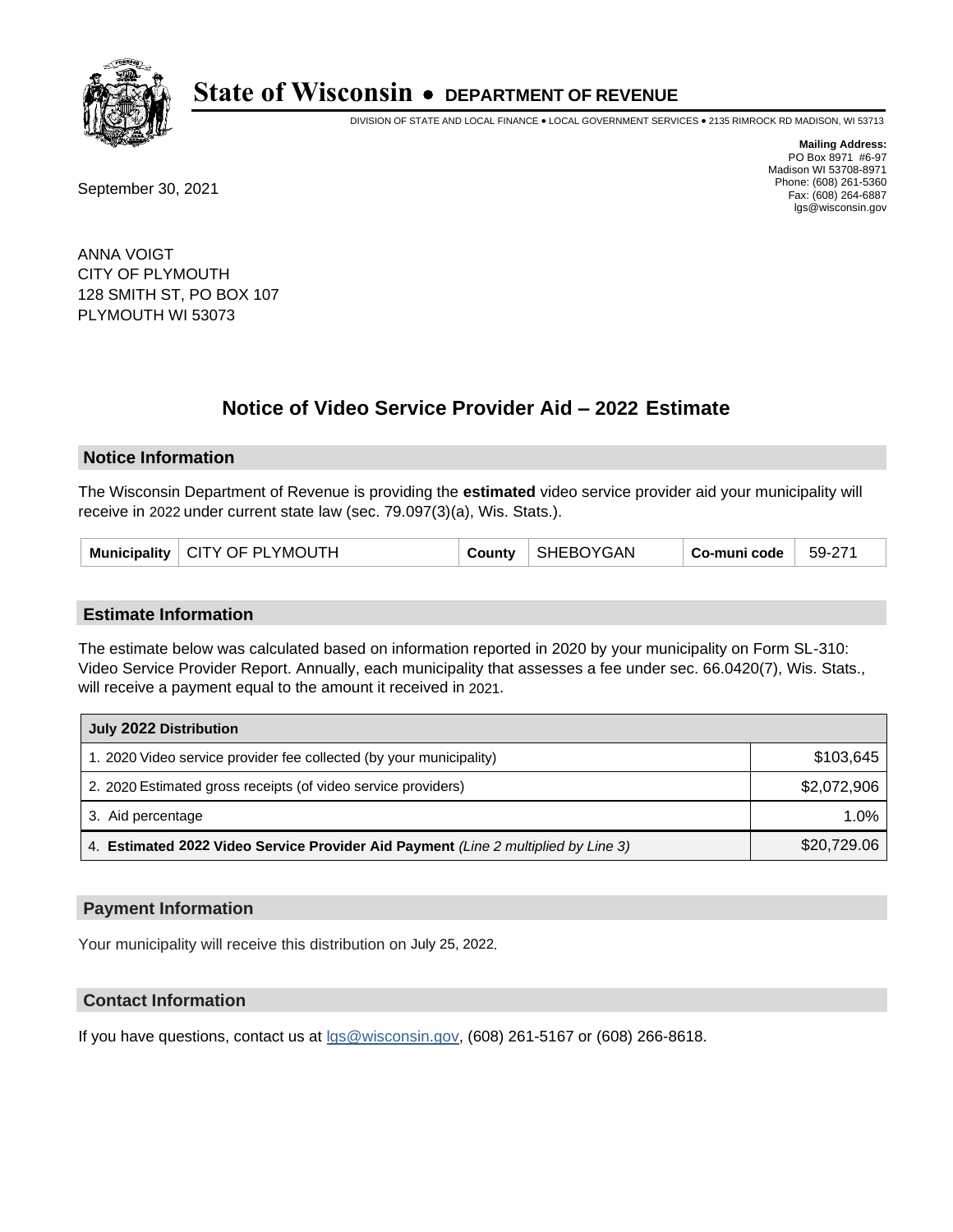

DIVISION OF STATE AND LOCAL FINANCE • LOCAL GOVERNMENT SERVICES • 2135 RIMROCK RD MADISON, WI 53713

September 30, 2021

**Mailing Address:** PO Box 8971 #6-97 Madison WI 53708-8971 Phone: (608) 261-5360 Fax: (608) 264-6887 lgs@wisconsin.gov

MEREDITH DEBRUIN CITY OF SHEBOYGAN 828 CENTER AVE SHEBOYGAN WI 53081-4442

# **Notice of Video Service Provider Aid - 2022 Estimate**

### **Notice Information**

The Wisconsin Department of Revenue is providing the **estimated** video service provider aid your municipality will receive in 2022 under current state law (sec. 79.097(3)(a), Wis. Stats.).

|  | Municipality   CITY OF SHEBOYGAN |  | County   SHEBOYGAN | Co-muni code | 59-281 |
|--|----------------------------------|--|--------------------|--------------|--------|
|--|----------------------------------|--|--------------------|--------------|--------|

#### **Estimate Information**

The estimate below was calculated based on information reported in 2020 by your municipality on Form SL-310: Video Service Provider Report. Annually, each municipality that assesses a fee under sec. 66.0420(7), Wis. Stats., will receive a payment equal to the amount it received in 2021.

| July 2022 Distribution                                                             |              |  |  |  |
|------------------------------------------------------------------------------------|--------------|--|--|--|
| 1. 2020 Video service provider fee collected (by your municipality)                | \$546,913    |  |  |  |
| 2. 2020 Estimated gross receipts (of video service providers)                      | \$10,938,270 |  |  |  |
| 3. Aid percentage                                                                  | $1.0\%$      |  |  |  |
| 4. Estimated 2022 Video Service Provider Aid Payment (Line 2 multiplied by Line 3) | \$109,382.70 |  |  |  |

#### **Payment Information**

Your municipality will receive this distribution on July 25, 2022.

## **Contact Information**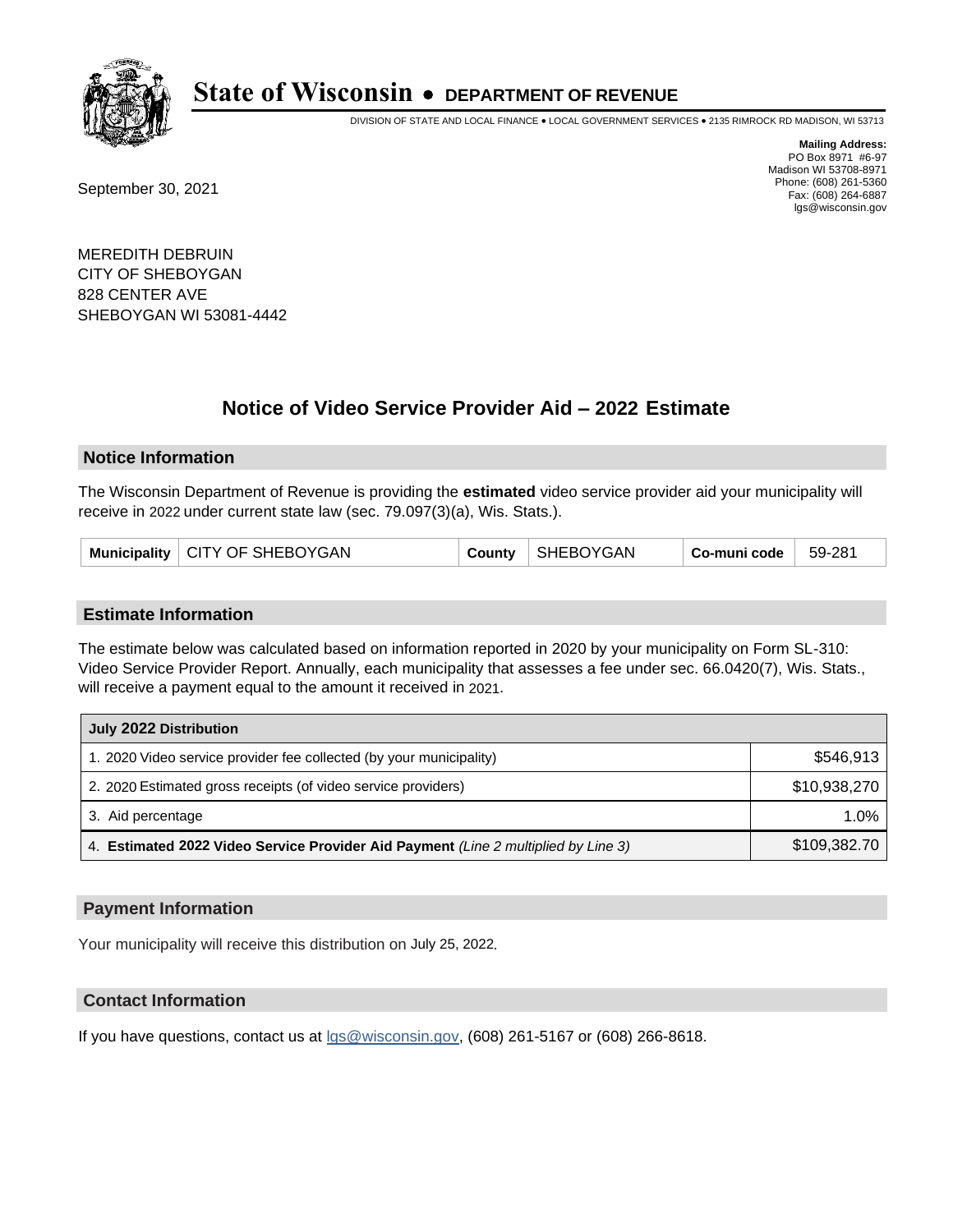

DIVISION OF STATE AND LOCAL FINANCE • LOCAL GOVERNMENT SERVICES • 2135 RIMROCK RD MADISON, WI 53713

September 30, 2021

**Mailing Address:** PO Box 8971 #6-97 Madison WI 53708-8971 Phone: (608) 261-5360 Fax: (608) 264-6887 lgs@wisconsin.gov

ALYSSA WALFORD CITY OF SHEBOYGAN FALLS PO BOX 186, 375 BUFFALO ST. SHEBOYGAN FALLS WI 53085-0186

# **Notice of Video Service Provider Aid - 2022 Estimate**

#### **Notice Information**

The Wisconsin Department of Revenue is providing the **estimated** video service provider aid your municipality will receive in 2022 under current state law (sec. 79.097(3)(a), Wis. Stats.).

|  | Municipality   CITY OF SHEBOYGAN FALLS |  | County   SHEBOYGAN | Co-muni code | 59-282 |
|--|----------------------------------------|--|--------------------|--------------|--------|
|--|----------------------------------------|--|--------------------|--------------|--------|

#### **Estimate Information**

The estimate below was calculated based on information reported in 2020 by your municipality on Form SL-310: Video Service Provider Report. Annually, each municipality that assesses a fee under sec. 66.0420(7), Wis. Stats., will receive a payment equal to the amount it received in 2021.

| July 2022 Distribution                                                             |             |  |  |  |
|------------------------------------------------------------------------------------|-------------|--|--|--|
| 1. 2020 Video service provider fee collected (by your municipality)                | \$106,632   |  |  |  |
| 2. 2020 Estimated gross receipts (of video service providers)                      | \$2,132,646 |  |  |  |
| 3. Aid percentage                                                                  | $1.0\%$     |  |  |  |
| 4. Estimated 2022 Video Service Provider Aid Payment (Line 2 multiplied by Line 3) | \$21,326.46 |  |  |  |

#### **Payment Information**

Your municipality will receive this distribution on July 25, 2022.

## **Contact Information**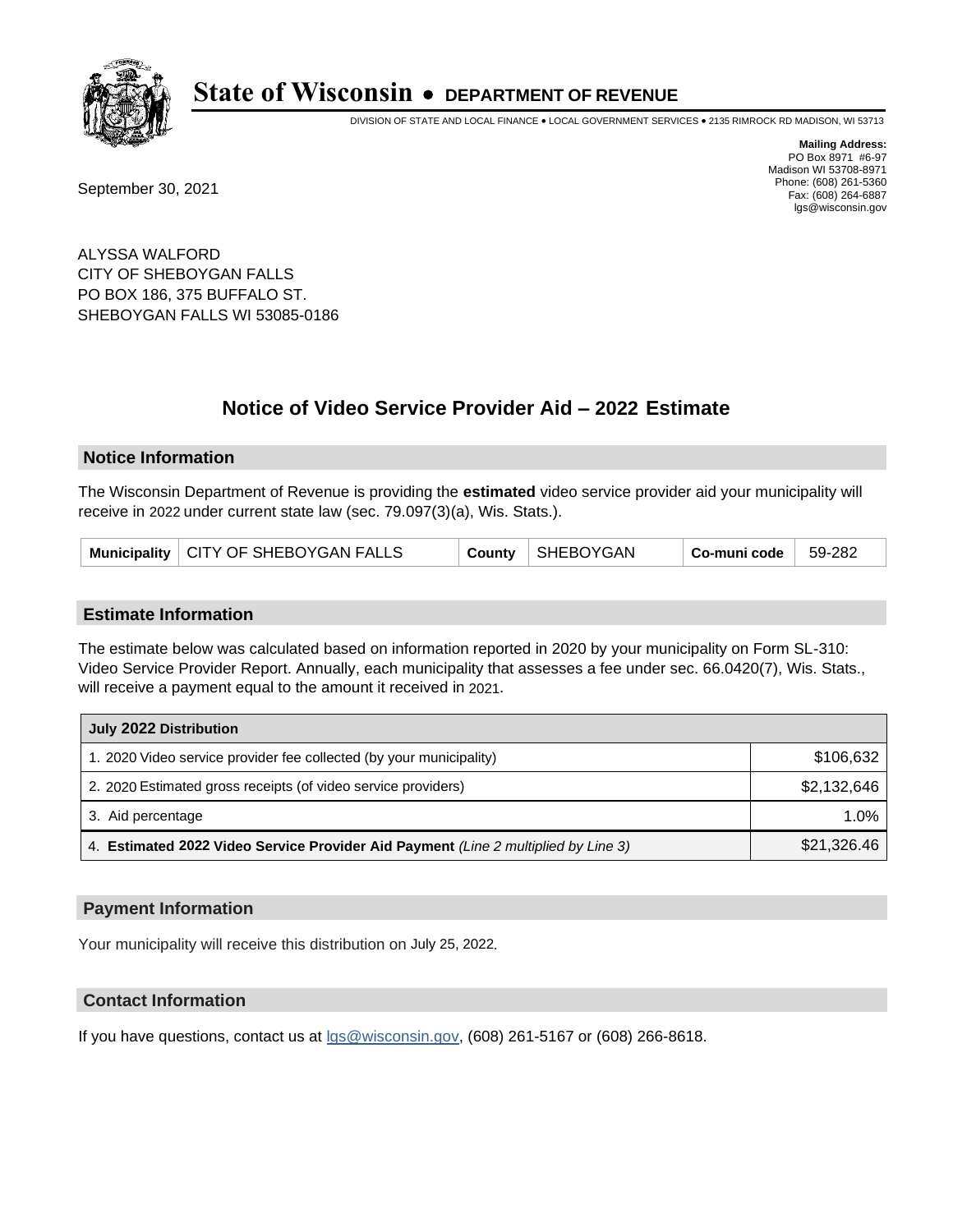

DIVISION OF STATE AND LOCAL FINANCE • LOCAL GOVERNMENT SERVICES • 2135 RIMROCK RD MADISON, WI 53713

September 30, 2021

**Mailing Address:** PO Box 8971 #6-97 Madison WI 53708-8971 Phone: (608) 261-5360 Fax: (608) 264-6887 lgs@wisconsin.gov

ASHLEY LEMKE CITY OF MEDFORD 639 S 2ND ST MEDFORD WI 54451-2058

# **Notice of Video Service Provider Aid - 2022 Estimate**

#### **Notice Information**

The Wisconsin Department of Revenue is providing the **estimated** video service provider aid your municipality will receive in 2022 under current state law (sec. 79.097(3)(a), Wis. Stats.).

| Municipality   CITY OF MEDFORD | County | <b>TAYLC</b> | Co-muni code | 60-251 |
|--------------------------------|--------|--------------|--------------|--------|
|--------------------------------|--------|--------------|--------------|--------|

#### **Estimate Information**

The estimate below was calculated based on information reported in 2020 by your municipality on Form SL-310: Video Service Provider Report. Annually, each municipality that assesses a fee under sec. 66.0420(7), Wis. Stats., will receive a payment equal to the amount it received in 2021.

| July 2022 Distribution                                                             |             |
|------------------------------------------------------------------------------------|-------------|
| 1. 2020 Video service provider fee collected (by your municipality)                | \$32,829    |
| 2. 2020 Estimated gross receipts (of video service providers)                      | \$1,094,322 |
| 3. Aid percentage                                                                  | 1.0%        |
| 4. Estimated 2022 Video Service Provider Aid Payment (Line 2 multiplied by Line 3) | \$10,943.22 |

#### **Payment Information**

Your municipality will receive this distribution on July 25, 2022.

## **Contact Information**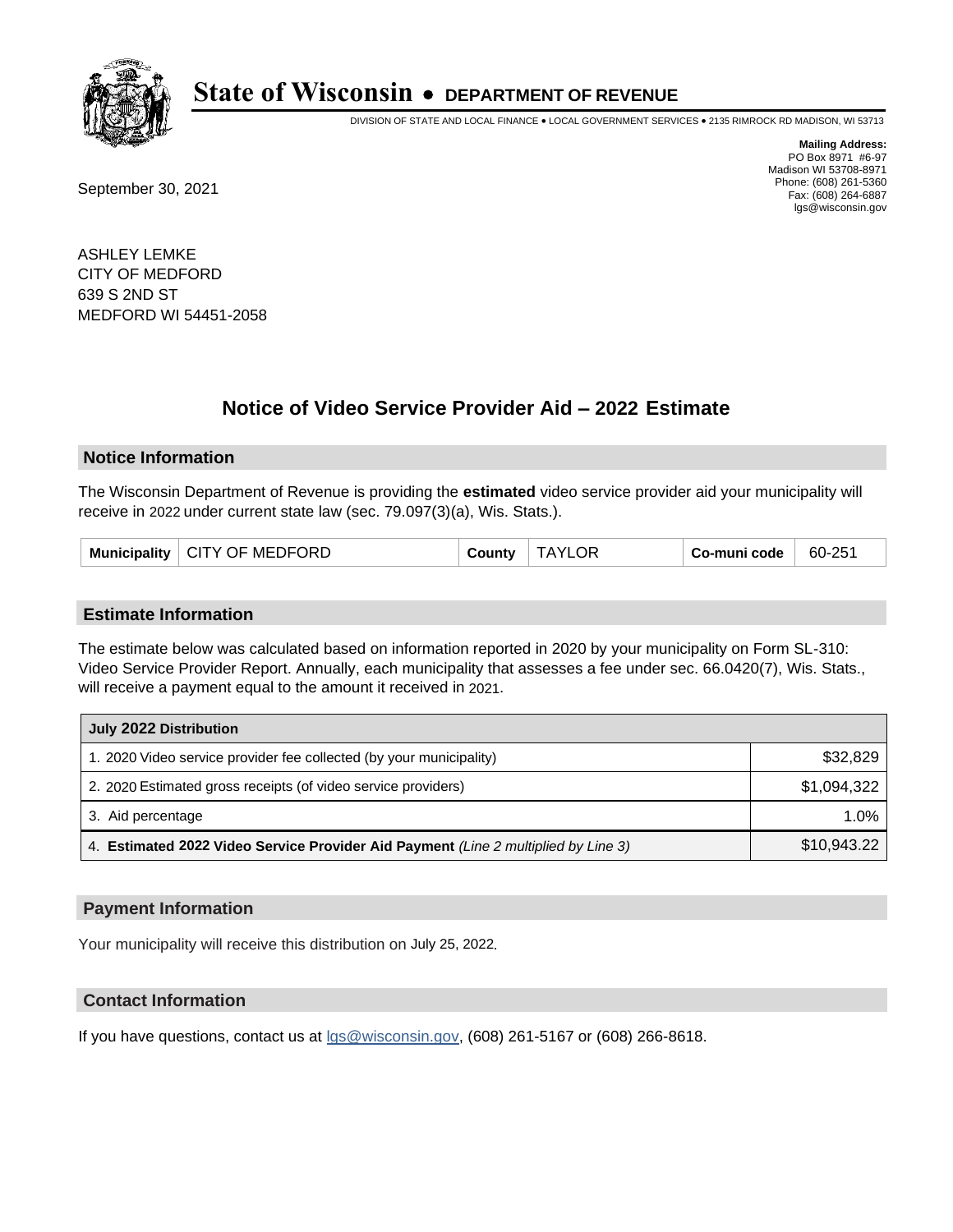

DIVISION OF STATE AND LOCAL FINANCE • LOCAL GOVERNMENT SERVICES • 2135 RIMROCK RD MADISON, WI 53713

September 30, 2021

**Mailing Address:** PO Box 8971 #6-97 Madison WI 53708-8971 Phone: (608) 261-5360 Fax: (608) 264-6887 lgs@wisconsin.gov

CARRIE BRUDOS VILLAGE OF DE SOTO PO BOX 37, 115 S HOUGHTON ST DE SOTO WI 54624-0037

# **Notice of Video Service Provider Aid - 2022 Estimate**

### **Notice Information**

The Wisconsin Department of Revenue is providing the **estimated** video service provider aid your municipality will receive in 2022 under current state law (sec. 79.097(3)(a), Wis. Stats.).

| <b>Municipality</b> | <b>VILLAGE OF DE SOTO</b> | County | <b>VERNON</b> | Co-muni code | 62-116 |
|---------------------|---------------------------|--------|---------------|--------------|--------|
|---------------------|---------------------------|--------|---------------|--------------|--------|

#### **Estimate Information**

The estimate below was calculated based on information reported in 2020 by your municipality on Form SL-310: Video Service Provider Report. Annually, each municipality that assesses a fee under sec. 66.0420(7), Wis. Stats., will receive a payment equal to the amount it received in 2021.

| July 2022 Distribution                                                             |          |  |  |
|------------------------------------------------------------------------------------|----------|--|--|
| 1. 2020 Video service provider fee collected (by your municipality)                | \$606    |  |  |
| 2. 2020 Estimated gross receipts (of video service providers)                      | \$24,227 |  |  |
| 3. Aid percentage                                                                  | 1.0%     |  |  |
| 4. Estimated 2022 Video Service Provider Aid Payment (Line 2 multiplied by Line 3) | \$242.27 |  |  |

#### **Payment Information**

Your municipality will receive this distribution on July 25, 2022.

## **Contact Information**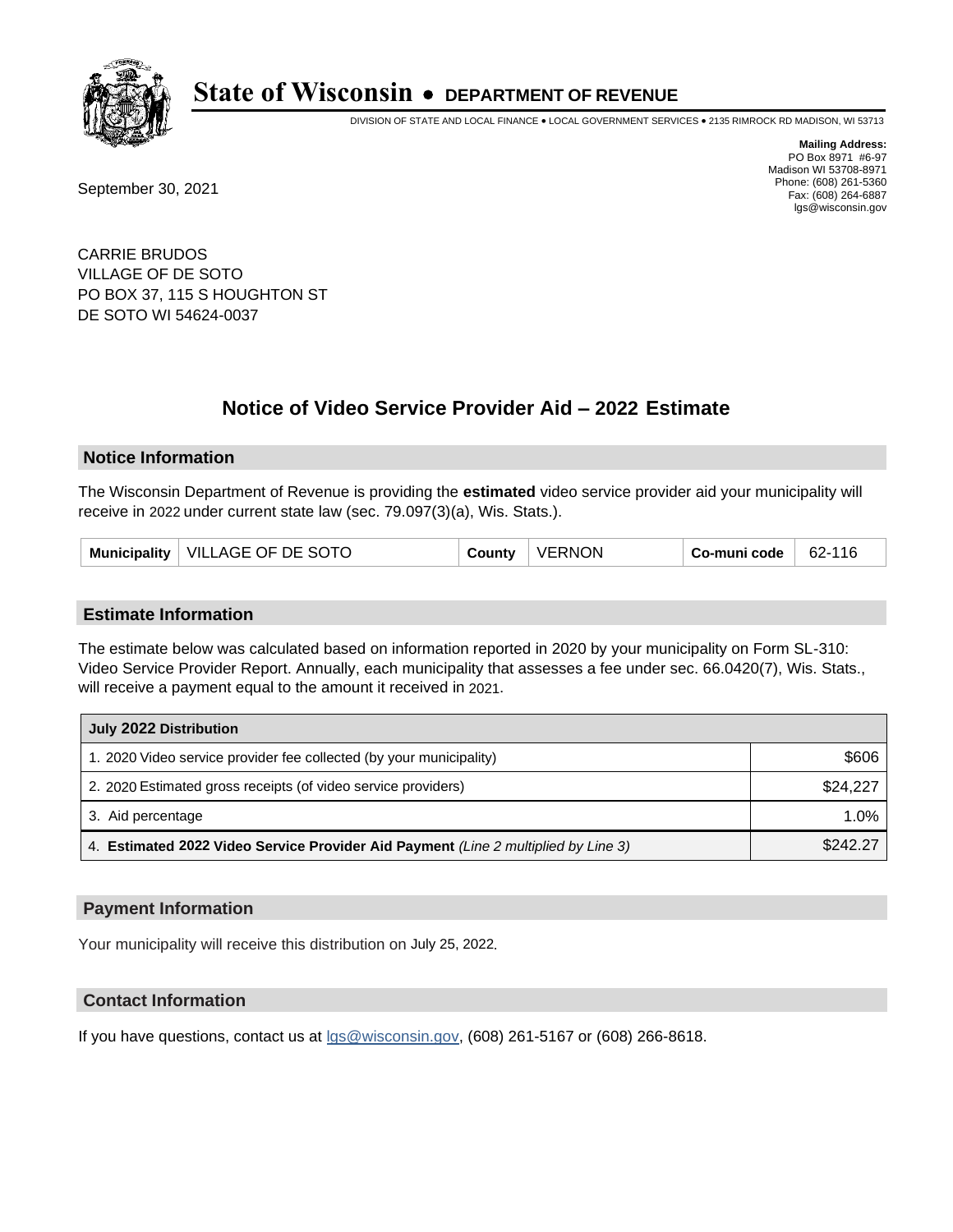

DIVISION OF STATE AND LOCAL FINANCE • LOCAL GOVERNMENT SERVICES • 2135 RIMROCK RD MADISON, WI 53713

September 30, 2021

**Mailing Address:** PO Box 8971 #6-97 Madison WI 53708-8971 Phone: (608) 261-5360 Fax: (608) 264-6887 lgs@wisconsin.gov

KENT HATLESTAD VILLAGE OF STODDARD PO BOX 236 STODDARD WI 54658-0236

# **Notice of Video Service Provider Aid - 2022 Estimate**

#### **Notice Information**

The Wisconsin Department of Revenue is providing the **estimated** video service provider aid your municipality will receive in 2022 under current state law (sec. 79.097(3)(a), Wis. Stats.).

| Municipality   VILLAGE OF STODDARD | County | <b>VERNON</b> | Co-muni code | 62-181 |
|------------------------------------|--------|---------------|--------------|--------|
|------------------------------------|--------|---------------|--------------|--------|

#### **Estimate Information**

The estimate below was calculated based on information reported in 2020 by your municipality on Form SL-310: Video Service Provider Report. Annually, each municipality that assesses a fee under sec. 66.0420(7), Wis. Stats., will receive a payment equal to the amount it received in 2021.

| July 2022 Distribution                                                             |          |  |  |
|------------------------------------------------------------------------------------|----------|--|--|
| 1. 2020 Video service provider fee collected (by your municipality)                | \$988    |  |  |
| 2. 2020 Estimated gross receipts (of video service providers)                      | \$49,400 |  |  |
| 3. Aid percentage                                                                  | $1.0\%$  |  |  |
| 4. Estimated 2022 Video Service Provider Aid Payment (Line 2 multiplied by Line 3) | \$494.00 |  |  |

#### **Payment Information**

Your municipality will receive this distribution on July 25, 2022.

## **Contact Information**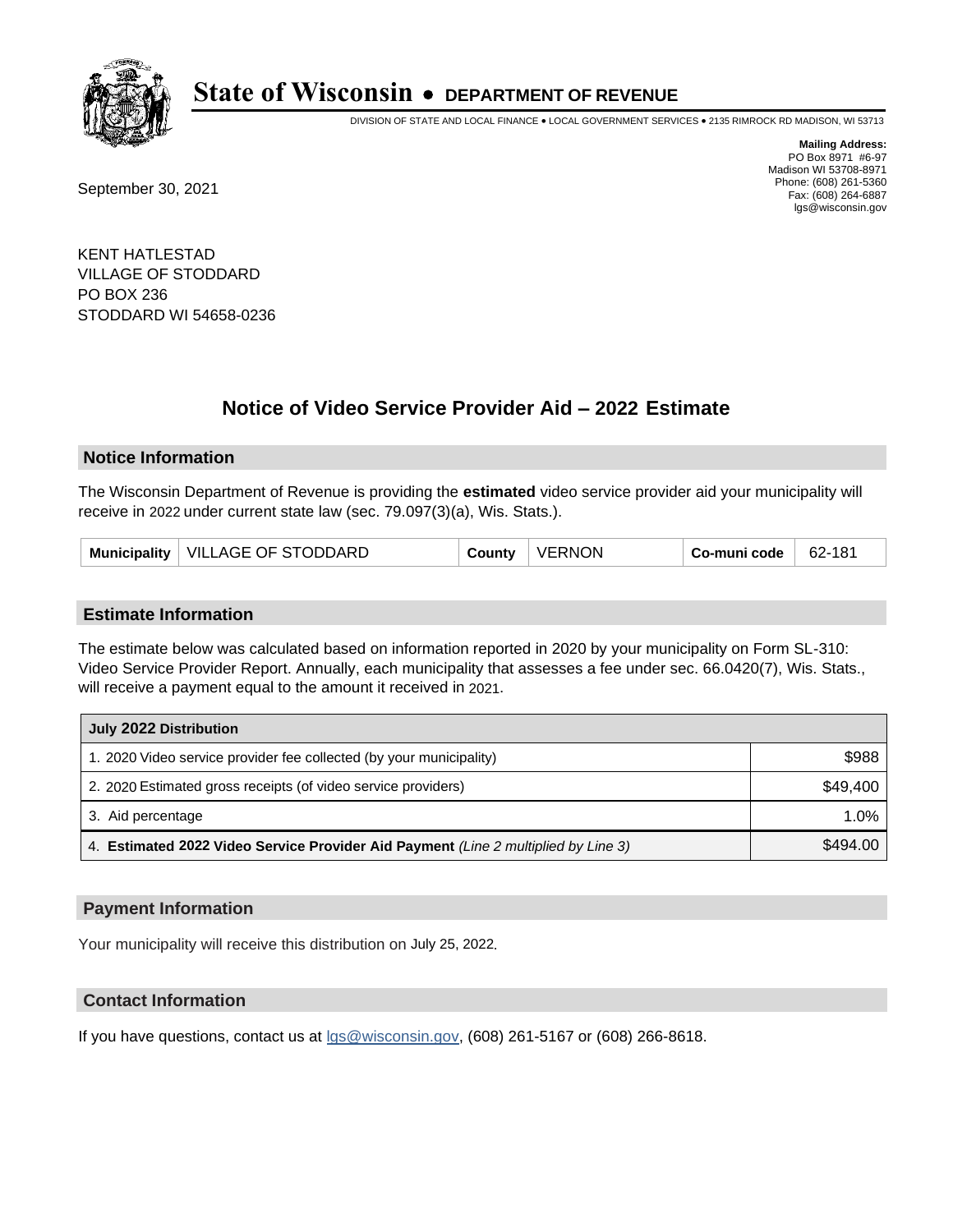

DIVISION OF STATE AND LOCAL FINANCE • LOCAL GOVERNMENT SERVICES • 2135 RIMROCK RD MADISON, WI 53713

September 30, 2021

**Mailing Address:** PO Box 8971 #6-97 Madison WI 53708-8971 Phone: (608) 261-5360 Fax: (608) 264-6887 lgs@wisconsin.gov

LORI POLHAMUS CITY OF VIROQUA 202 N MAIN ST VIROQUA WI 54665-1476

# **Notice of Video Service Provider Aid - 2022 Estimate**

#### **Notice Information**

The Wisconsin Department of Revenue is providing the **estimated** video service provider aid your municipality will receive in 2022 under current state law (sec. 79.097(3)(a), Wis. Stats.).

|  | Municipality   CITY OF VIROQUA | County | <b>VERNON</b> | Co-muni code | 62-286 |
|--|--------------------------------|--------|---------------|--------------|--------|
|--|--------------------------------|--------|---------------|--------------|--------|

#### **Estimate Information**

The estimate below was calculated based on information reported in 2020 by your municipality on Form SL-310: Video Service Provider Report. Annually, each municipality that assesses a fee under sec. 66.0420(7), Wis. Stats., will receive a payment equal to the amount it received in 2021.

| July 2022 Distribution                                                             |             |  |  |
|------------------------------------------------------------------------------------|-------------|--|--|
| 1. 2020 Video service provider fee collected (by your municipality)                | \$50,819    |  |  |
| 2. 2020 Estimated gross receipts (of video service providers)                      | \$1,015,975 |  |  |
| 3. Aid percentage                                                                  | 1.0%        |  |  |
| 4. Estimated 2022 Video Service Provider Aid Payment (Line 2 multiplied by Line 3) | \$10,159.75 |  |  |

#### **Payment Information**

Your municipality will receive this distribution on July 25, 2022.

## **Contact Information**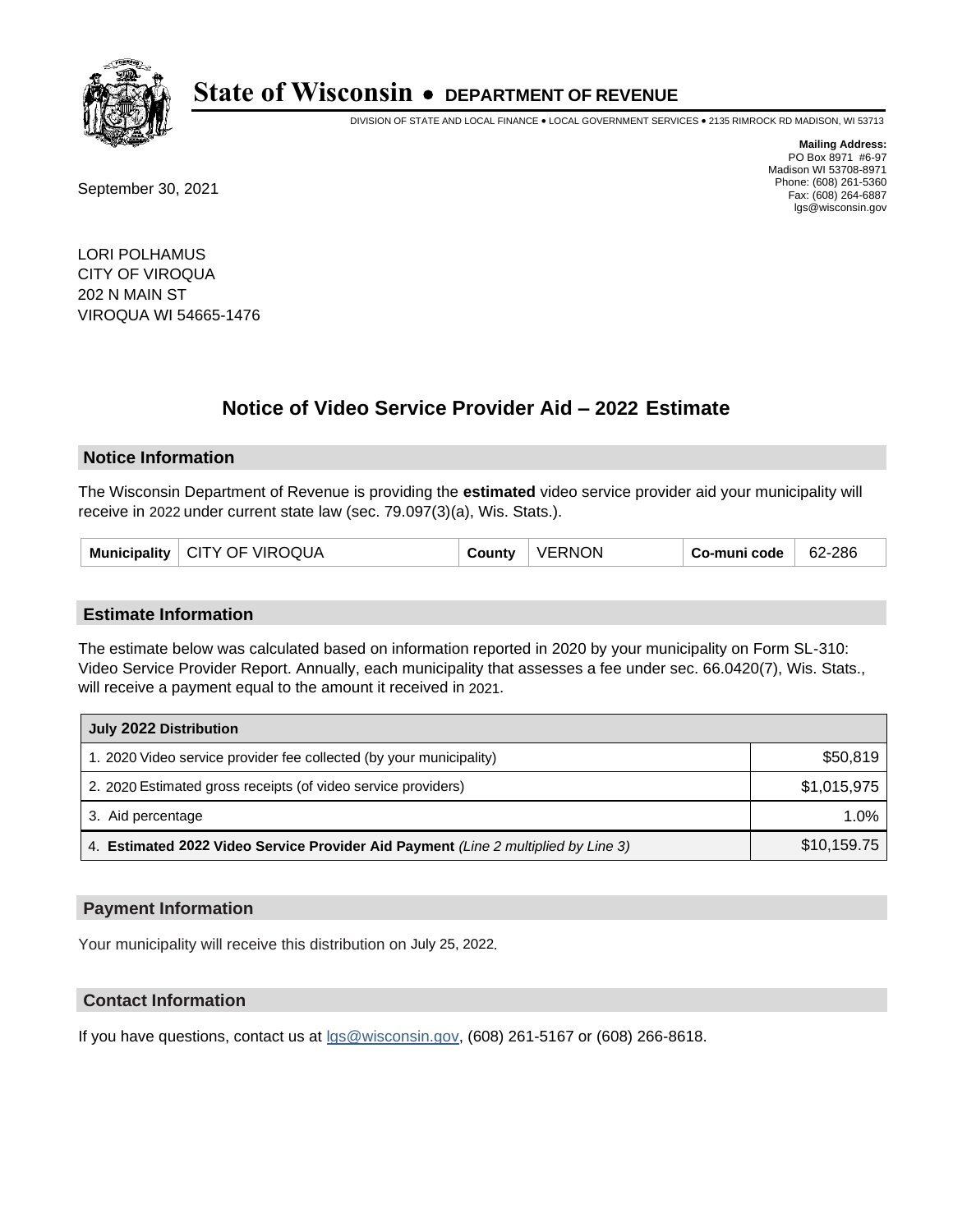

DIVISION OF STATE AND LOCAL FINANCE • LOCAL GOVERNMENT SERVICES • 2135 RIMROCK RD MADISON, WI 53713

September 30, 2021

**Mailing Address:** PO Box 8971 #6-97 Madison WI 53708-8971 Phone: (608) 261-5360 Fax: (608) 264-6887 lgs@wisconsin.gov

MARY REULAND TOWN OF ARBOR VITAE 10672 BIG ARBOR VITAE DR ARBOR VITAE WI 54568-9707

# **Notice of Video Service Provider Aid - 2022 Estimate**

#### **Notice Information**

The Wisconsin Department of Revenue is providing the **estimated** video service provider aid your municipality will receive in 2022 under current state law (sec. 79.097(3)(a), Wis. Stats.).

#### **Estimate Information**

The estimate below was calculated based on information reported in 2020 by your municipality on Form SL-310: Video Service Provider Report. Annually, each municipality that assesses a fee under sec. 66.0420(7), Wis. Stats., will receive a payment equal to the amount it received in 2021.

| July 2022 Distribution                                                             |            |  |  |
|------------------------------------------------------------------------------------|------------|--|--|
| 1. 2020 Video service provider fee collected (by your municipality)                | \$28,275   |  |  |
| 2. 2020 Estimated gross receipts (of video service providers)                      | \$942.504  |  |  |
| 3. Aid percentage                                                                  | 1.0%       |  |  |
| 4. Estimated 2022 Video Service Provider Aid Payment (Line 2 multiplied by Line 3) | \$9,425.04 |  |  |

#### **Payment Information**

Your municipality will receive this distribution on July 25, 2022.

## **Contact Information**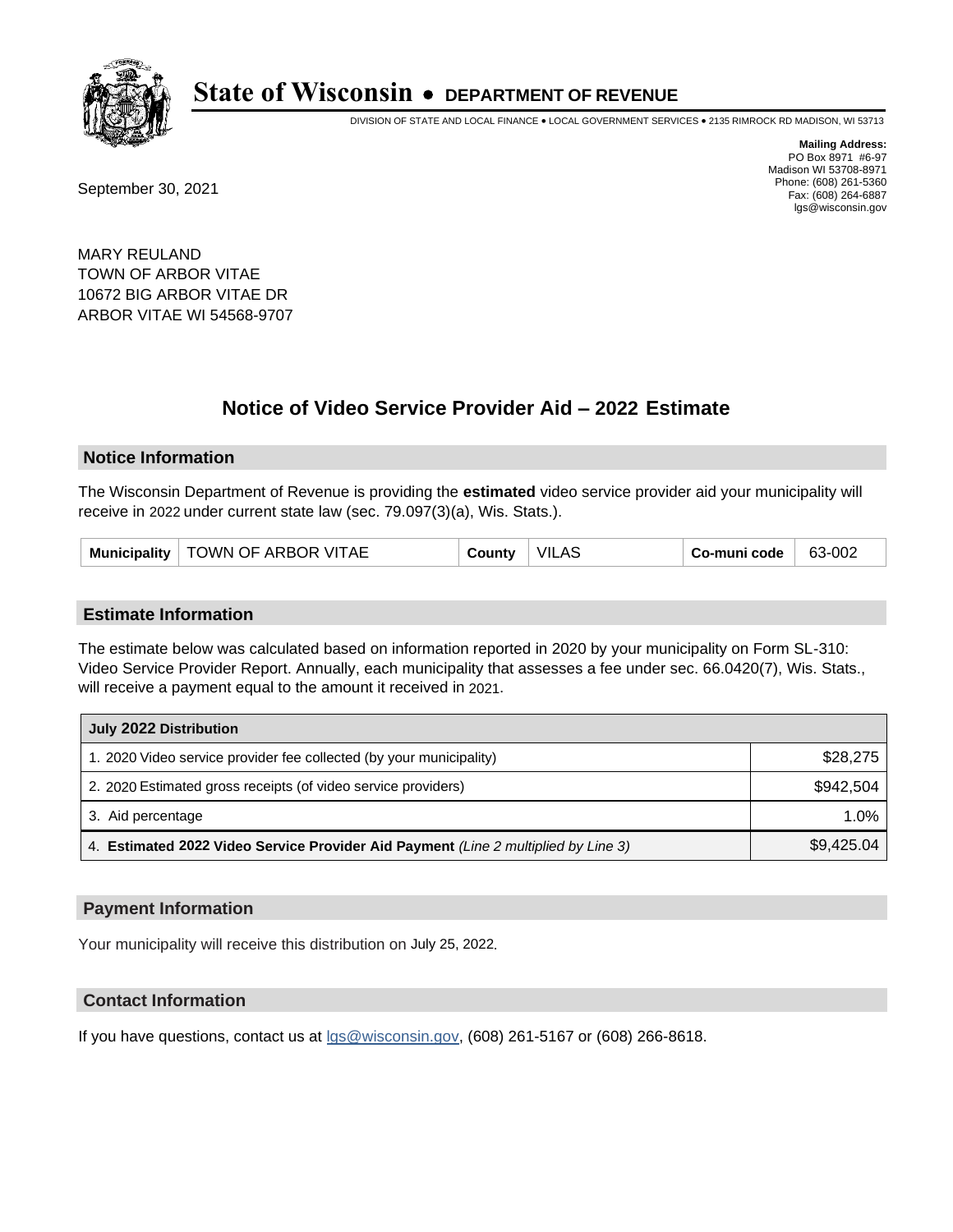

DIVISION OF STATE AND LOCAL FINANCE • LOCAL GOVERNMENT SERVICES • 2135 RIMROCK RD MADISON, WI 53713

September 30, 2021

**Mailing Address:** PO Box 8971 #6-97 Madison WI 53708-8971 Phone: (608) 261-5360 Fax: (608) 264-6887 lgs@wisconsin.gov

BECKY BOLTE CITY OF EAGLE RIVER 525 E MAPLE ST, PO BOX 1269 EAGLE RIVER WI 54521

# **Notice of Video Service Provider Aid - 2022 Estimate**

#### **Notice Information**

The Wisconsin Department of Revenue is providing the **estimated** video service provider aid your municipality will receive in 2022 under current state law (sec. 79.097(3)(a), Wis. Stats.).

| Municipality   CITY OF EAGLE RIVER | County | <b>VILAS</b> | Co-muni code | 63-221 |
|------------------------------------|--------|--------------|--------------|--------|
|------------------------------------|--------|--------------|--------------|--------|

#### **Estimate Information**

The estimate below was calculated based on information reported in 2020 by your municipality on Form SL-310: Video Service Provider Report. Annually, each municipality that assesses a fee under sec. 66.0420(7), Wis. Stats., will receive a payment equal to the amount it received in 2021.

| July 2022 Distribution                                                             |            |  |  |
|------------------------------------------------------------------------------------|------------|--|--|
| 1. 2020 Video service provider fee collected (by your municipality)                | \$24,490   |  |  |
| 2. 2020 Estimated gross receipts (of video service providers)                      | \$489,802  |  |  |
| 3. Aid percentage                                                                  | 1.0%       |  |  |
| 4. Estimated 2022 Video Service Provider Aid Payment (Line 2 multiplied by Line 3) | \$4,898.02 |  |  |

#### **Payment Information**

Your municipality will receive this distribution on July 25, 2022.

## **Contact Information**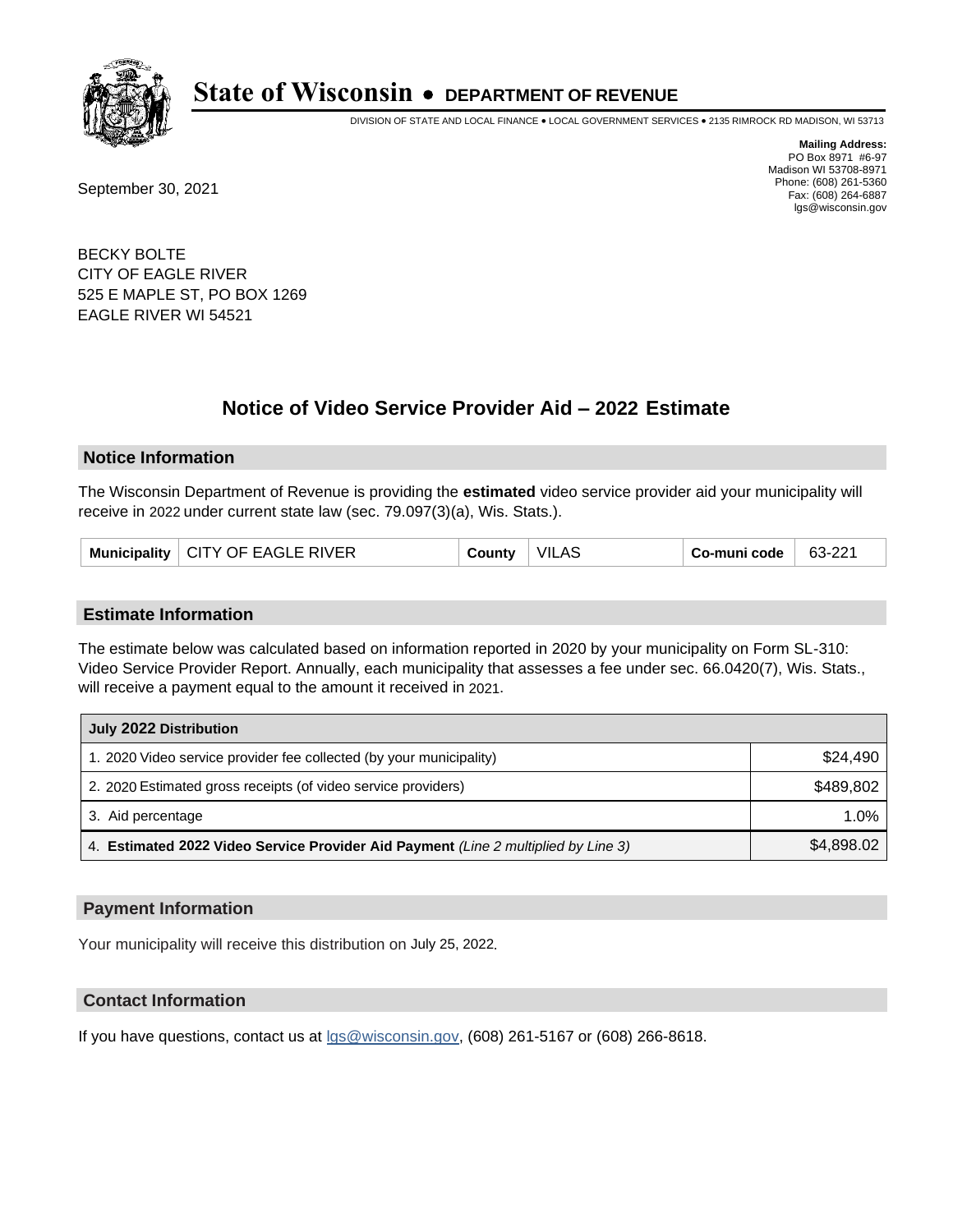

DIVISION OF STATE AND LOCAL FINANCE • LOCAL GOVERNMENT SERVICES • 2135 RIMROCK RD MADISON, WI 53713

September 30, 2021

**Mailing Address:** PO Box 8971 #6-97 Madison WI 53708-8971 Phone: (608) 261-5360 Fax: (608) 264-6887 lgs@wisconsin.gov

LORI DOMINO TOWN OF BLOOMFIELD PO BOX 704 PELL LAKE WI 53157-0704

# **Notice of Video Service Provider Aid - 2022 Estimate**

#### **Notice Information**

The Wisconsin Department of Revenue is providing the **estimated** video service provider aid your municipality will receive in 2022 under current state law (sec. 79.097(3)(a), Wis. Stats.).

| Municipality | TOWN OF BLOOMFIELD | County | WALWORTH | ่ Co-muni code | 64-002 |
|--------------|--------------------|--------|----------|----------------|--------|
|--------------|--------------------|--------|----------|----------------|--------|

#### **Estimate Information**

The estimate below was calculated based on information reported in 2020 by your municipality on Form SL-310: Video Service Provider Report. Annually, each municipality that assesses a fee under sec. 66.0420(7), Wis. Stats., will receive a payment equal to the amount it received in 2021.

| July 2022 Distribution                                                             |             |  |  |
|------------------------------------------------------------------------------------|-------------|--|--|
| 1. 2020 Video service provider fee collected (by your municipality)                | \$57,577    |  |  |
| 2. 2020 Estimated gross receipts (of video service providers)                      | \$1,272,385 |  |  |
| 3. Aid percentage                                                                  | 1.0%        |  |  |
| 4. Estimated 2022 Video Service Provider Aid Payment (Line 2 multiplied by Line 3) | \$12,723.85 |  |  |

#### **Payment Information**

Your municipality will receive this distribution on July 25, 2022.

## **Contact Information**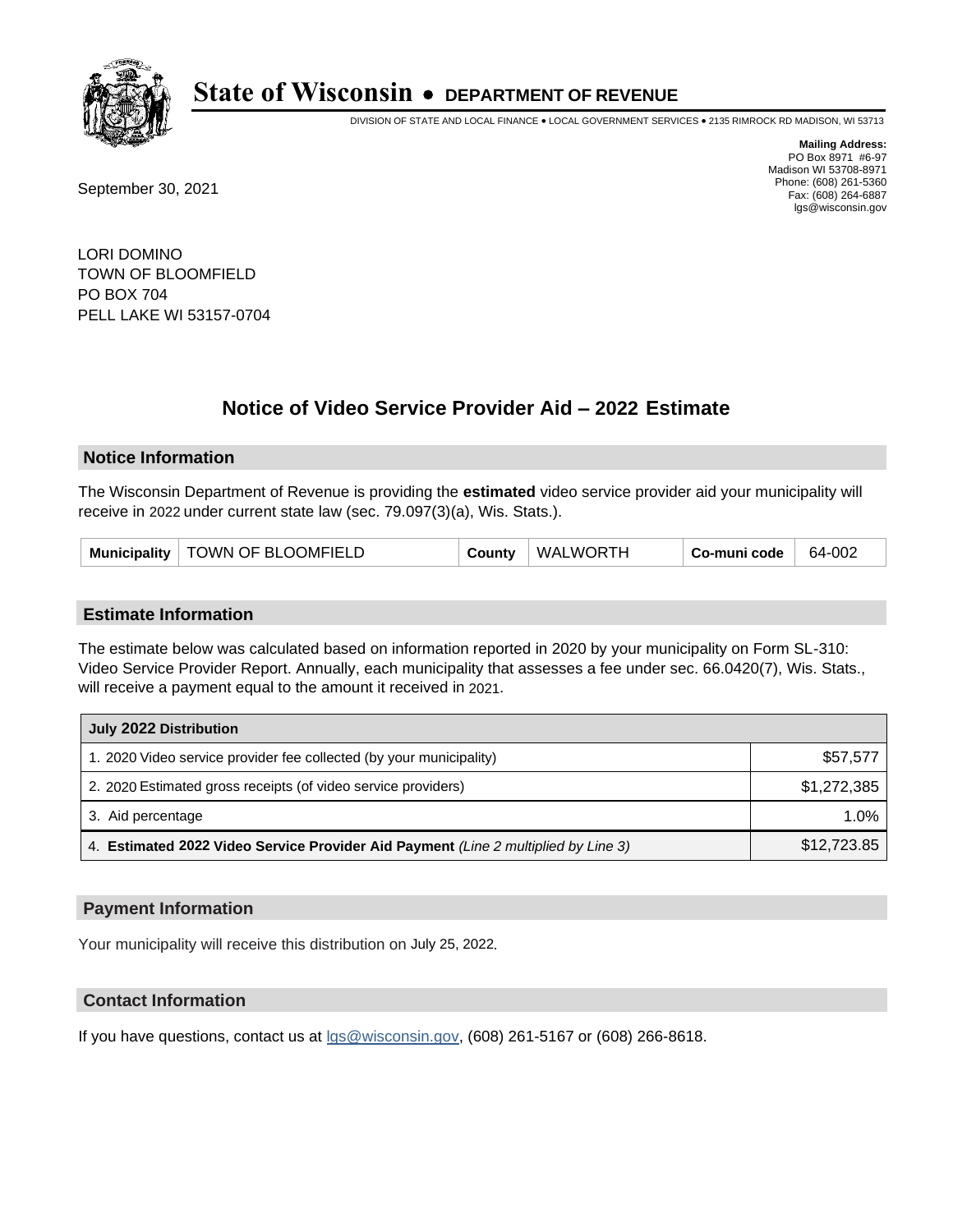

DIVISION OF STATE AND LOCAL FINANCE • LOCAL GOVERNMENT SERVICES • 2135 RIMROCK RD MADISON, WI 53713

September 30, 2021

**Mailing Address:** PO Box 8971 #6-97 Madison WI 53708-8971 Phone: (608) 261-5360 Fax: (608) 264-6887 lgs@wisconsin.gov

MARILYN LARSON TOWN OF DARIEN N2826 FOUNDRY ROAD DARIEN WI 53114

# **Notice of Video Service Provider Aid - 2022 Estimate**

#### **Notice Information**

The Wisconsin Department of Revenue is providing the **estimated** video service provider aid your municipality will receive in 2022 under current state law (sec. 79.097(3)(a), Wis. Stats.).

| Municipality   TOWN OF DARIEN | County | WALWORTH | Co-muni code | 64-004 |
|-------------------------------|--------|----------|--------------|--------|
|-------------------------------|--------|----------|--------------|--------|

#### **Estimate Information**

The estimate below was calculated based on information reported in 2020 by your municipality on Form SL-310: Video Service Provider Report. Annually, each municipality that assesses a fee under sec. 66.0420(7), Wis. Stats., will receive a payment equal to the amount it received in 2021.

| July 2022 Distribution                                                             |            |
|------------------------------------------------------------------------------------|------------|
| 1. 2020 Video service provider fee collected (by your municipality)                | \$6,800    |
| 2. 2020 Estimated gross receipts (of video service providers)                      | \$136.011  |
| 3. Aid percentage                                                                  | 1.0%       |
| 4. Estimated 2022 Video Service Provider Aid Payment (Line 2 multiplied by Line 3) | \$1,360.11 |

#### **Payment Information**

Your municipality will receive this distribution on July 25, 2022.

## **Contact Information**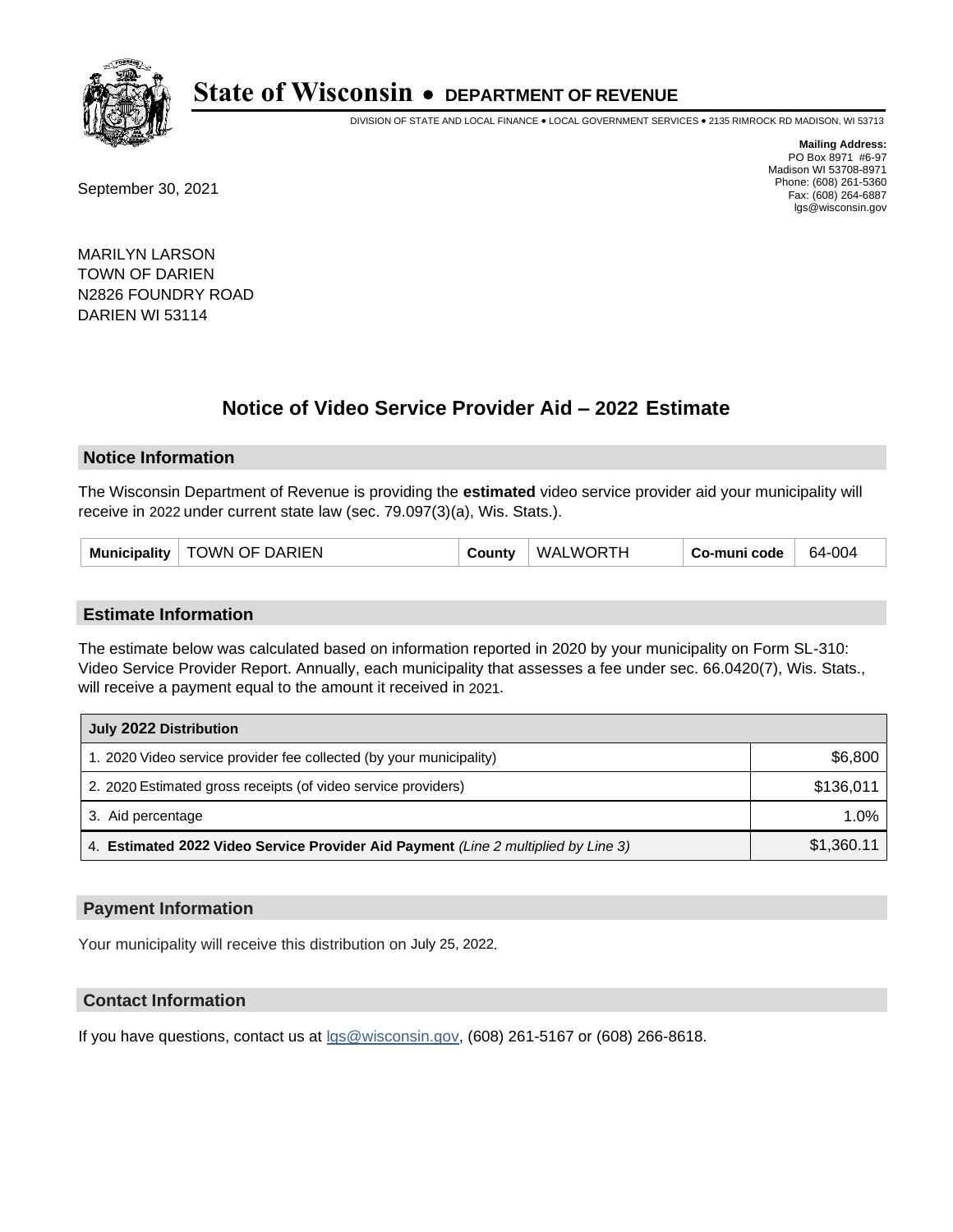

DIVISION OF STATE AND LOCAL FINANCE • LOCAL GOVERNMENT SERVICES • 2135 RIMROCK RD MADISON, WI 53713

September 30, 2021

**Mailing Address:** PO Box 8971 #6-97 Madison WI 53708-8971 Phone: (608) 261-5360 Fax: (608) 264-6887 lgs@wisconsin.gov

KRISTY MCCHRISTY TOWN OF DELAVAN 5621 TOWN HALL RD DELAVAN WI 53115

# **Notice of Video Service Provider Aid - 2022 Estimate**

#### **Notice Information**

The Wisconsin Department of Revenue is providing the **estimated** video service provider aid your municipality will receive in 2022 under current state law (sec. 79.097(3)(a), Wis. Stats.).

| Municipality   TOWN OF DELAVAN | WALWORTH<br>County | 64-006<br>Co-muni code |
|--------------------------------|--------------------|------------------------|
|--------------------------------|--------------------|------------------------|

#### **Estimate Information**

The estimate below was calculated based on information reported in 2020 by your municipality on Form SL-310: Video Service Provider Report. Annually, each municipality that assesses a fee under sec. 66.0420(7), Wis. Stats., will receive a payment equal to the amount it received in 2021.

| July 2022 Distribution                                                             |             |
|------------------------------------------------------------------------------------|-------------|
| 1. 2020 Video service provider fee collected (by your municipality)                | \$62,273    |
| 2. 2020 Estimated gross receipts (of video service providers)                      | \$2,075,773 |
| 3. Aid percentage                                                                  | 1.0%        |
| 4. Estimated 2022 Video Service Provider Aid Payment (Line 2 multiplied by Line 3) | \$20,757.73 |

#### **Payment Information**

Your municipality will receive this distribution on July 25, 2022.

## **Contact Information**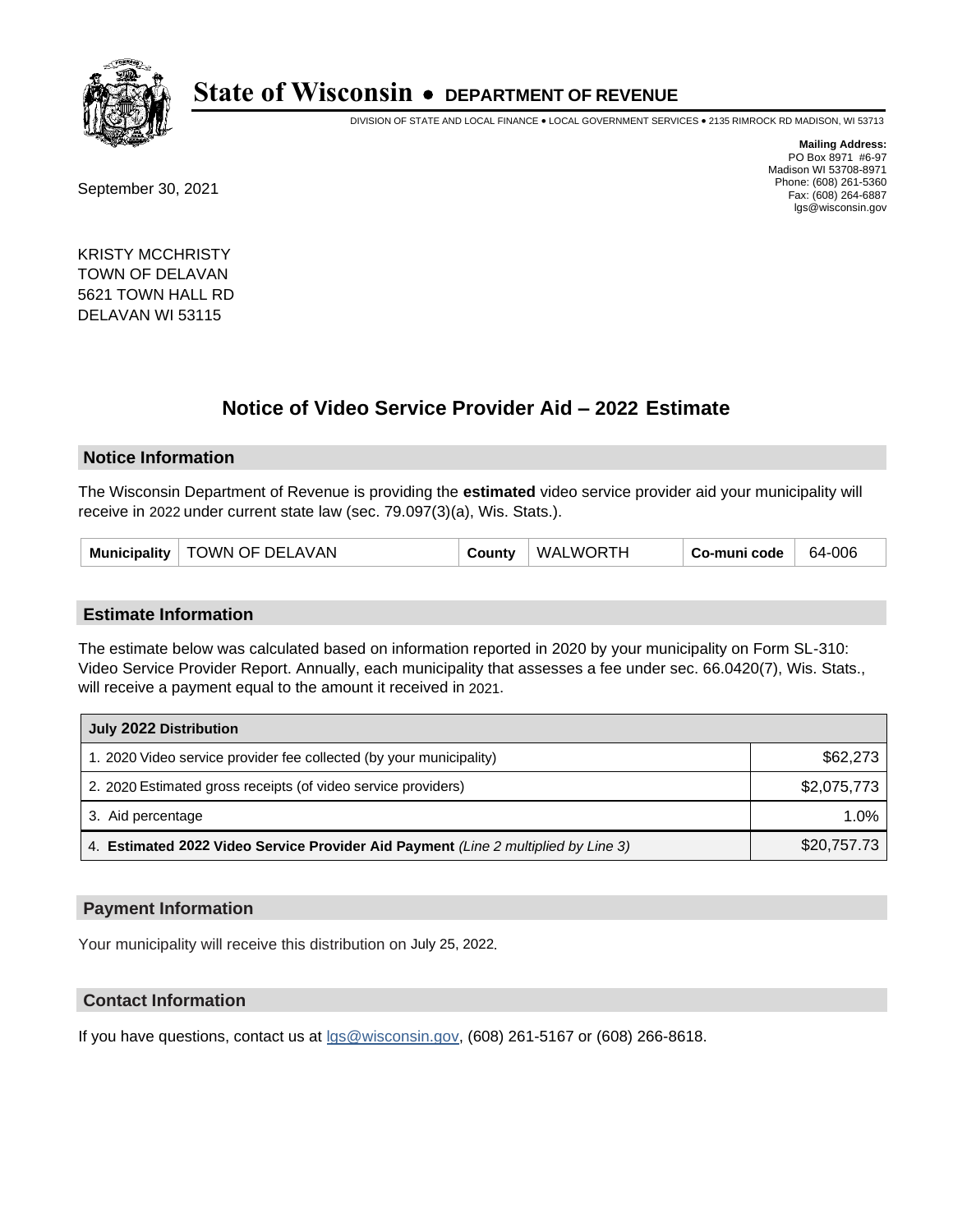

DIVISION OF STATE AND LOCAL FINANCE • LOCAL GOVERNMENT SERVICES • 2135 RIMROCK RD MADISON, WI 53713

September 30, 2021

**Mailing Address:** PO Box 8971 #6-97 Madison WI 53708-8971 Phone: (608) 261-5360 Fax: (608) 264-6887 lgs@wisconsin.gov

KIM BUCHANAN TOWN OF EAST TROY PO BOX 872 EAST TROY WI 53120-0872

# **Notice of Video Service Provider Aid - 2022 Estimate**

### **Notice Information**

The Wisconsin Department of Revenue is providing the **estimated** video service provider aid your municipality will receive in 2022 under current state law (sec. 79.097(3)(a), Wis. Stats.).

| Municipality   TOWN OF EAST TROY<br>County | WALWORTH | Co-muni code | 64-008 |
|--------------------------------------------|----------|--------------|--------|
|--------------------------------------------|----------|--------------|--------|

#### **Estimate Information**

The estimate below was calculated based on information reported in 2020 by your municipality on Form SL-310: Video Service Provider Report. Annually, each municipality that assesses a fee under sec. 66.0420(7), Wis. Stats., will receive a payment equal to the amount it received in 2021.

| July 2022 Distribution                                                             |             |
|------------------------------------------------------------------------------------|-------------|
| 1. 2020 Video service provider fee collected (by your municipality)                | \$37,647    |
| 2. 2020 Estimated gross receipts (of video service providers)                      | \$1.254.908 |
| 3. Aid percentage                                                                  | $1.0\%$     |
| 4. Estimated 2022 Video Service Provider Aid Payment (Line 2 multiplied by Line 3) | \$12,549.08 |

#### **Payment Information**

Your municipality will receive this distribution on July 25, 2022.

## **Contact Information**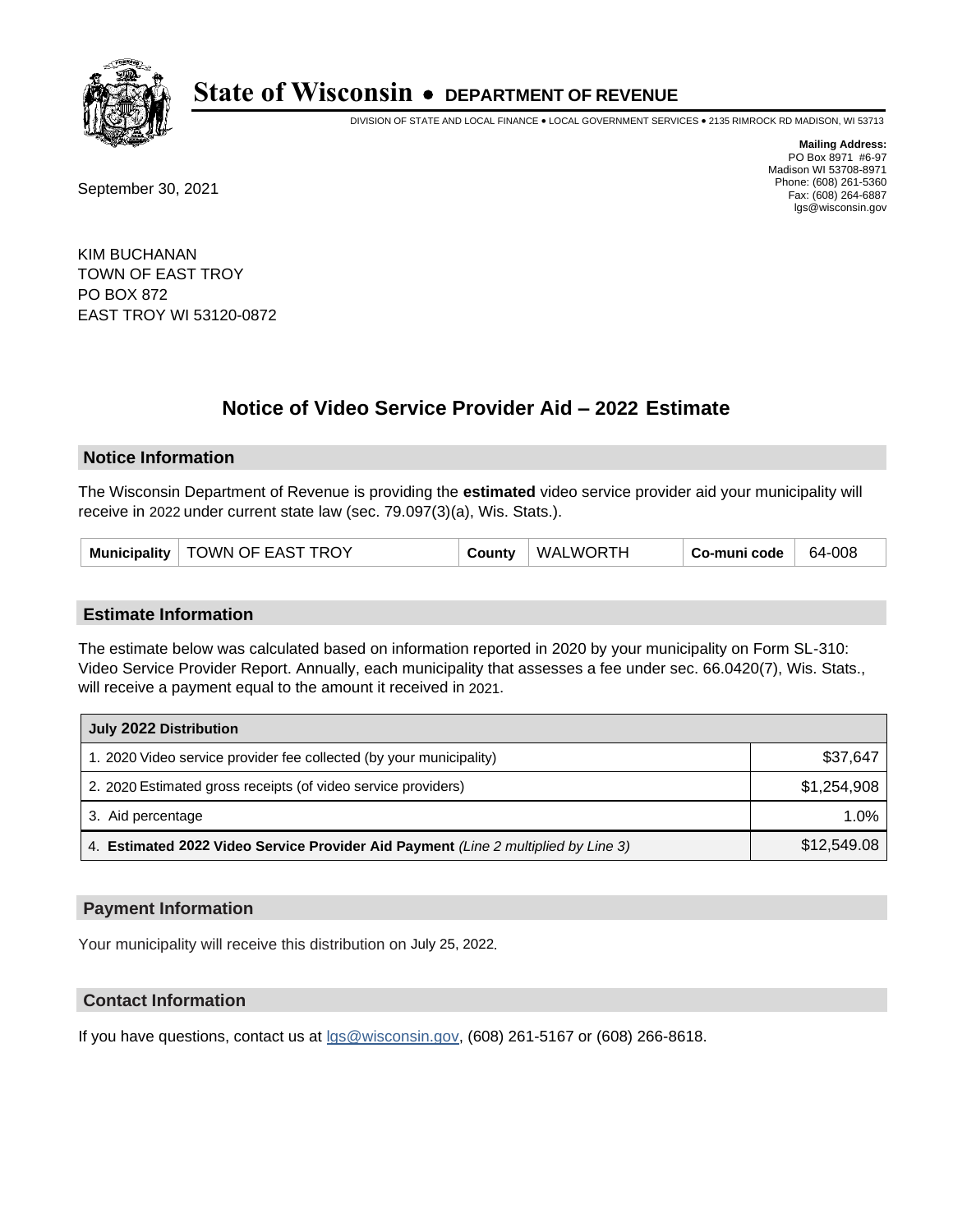

DIVISION OF STATE AND LOCAL FINANCE • LOCAL GOVERNMENT SERVICES • 2135 RIMROCK RD MADISON, WI 53713

September 30, 2021

**Mailing Address:** PO Box 8971 #6-97 Madison WI 53708-8971 Phone: (608) 261-5360 Fax: (608) 264-6887 lgs@wisconsin.gov

DEBRA KIRCH TOWN OF GENEVA N3496 COMO RD LAKE GENEVA WI 53147-2617

# **Notice of Video Service Provider Aid - 2022 Estimate**

#### **Notice Information**

The Wisconsin Department of Revenue is providing the **estimated** video service provider aid your municipality will receive in 2022 under current state law (sec. 79.097(3)(a), Wis. Stats.).

| Municipality   TOWN OF GENEVA<br>County | WALWORTH | ∣ Co-muni code <sup>∣</sup> | 64-010 |
|-----------------------------------------|----------|-----------------------------|--------|
|-----------------------------------------|----------|-----------------------------|--------|

#### **Estimate Information**

The estimate below was calculated based on information reported in 2020 by your municipality on Form SL-310: Video Service Provider Report. Annually, each municipality that assesses a fee under sec. 66.0420(7), Wis. Stats., will receive a payment equal to the amount it received in 2021.

| July 2022 Distribution                                                             |             |
|------------------------------------------------------------------------------------|-------------|
| 1. 2020 Video service provider fee collected (by your municipality)                | \$40,234    |
| 2. 2020 Estimated gross receipts (of video service providers)                      | \$2,011,708 |
| 3. Aid percentage                                                                  | $1.0\%$     |
| 4. Estimated 2022 Video Service Provider Aid Payment (Line 2 multiplied by Line 3) | \$20,117.08 |

#### **Payment Information**

Your municipality will receive this distribution on July 25, 2022.

## **Contact Information**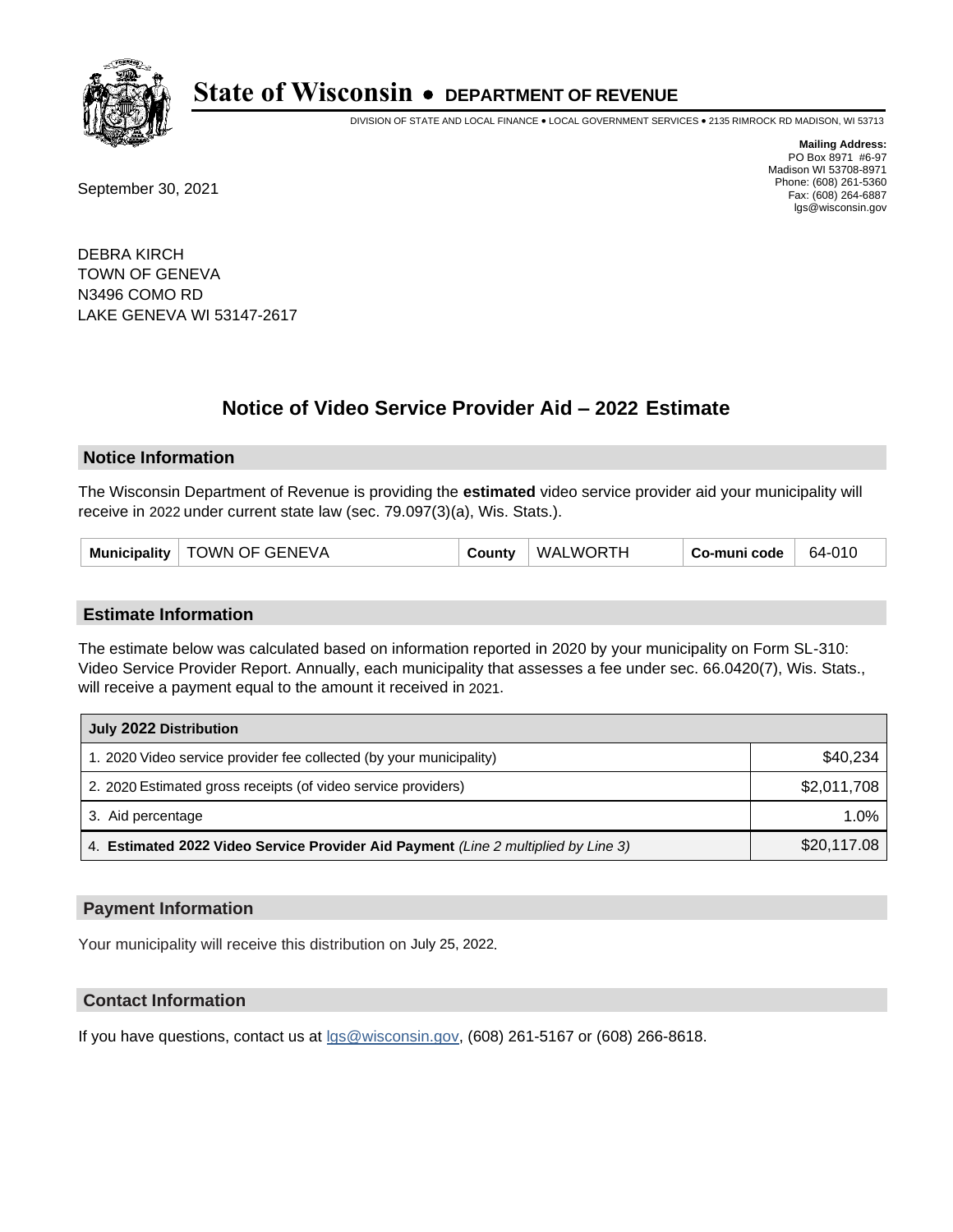

DIVISION OF STATE AND LOCAL FINANCE • LOCAL GOVERNMENT SERVICES • 2135 RIMROCK RD MADISON, WI 53713

September 30, 2021

**Mailing Address:** PO Box 8971 #6-97 Madison WI 53708-8971 Phone: (608) 261-5360 Fax: (608) 264-6887 lgs@wisconsin.gov

ALYSON MORRIS TOWN OF LINN PO BOX 130 ZENDA WI 53195-0130

# **Notice of Video Service Provider Aid - 2022 Estimate**

#### **Notice Information**

The Wisconsin Department of Revenue is providing the **estimated** video service provider aid your municipality will receive in 2022 under current state law (sec. 79.097(3)(a), Wis. Stats.).

#### **Estimate Information**

The estimate below was calculated based on information reported in 2020 by your municipality on Form SL-310: Video Service Provider Report. Annually, each municipality that assesses a fee under sec. 66.0420(7), Wis. Stats., will receive a payment equal to the amount it received in 2021.

| July 2022 Distribution                                                             |             |
|------------------------------------------------------------------------------------|-------------|
| 1. 2020 Video service provider fee collected (by your municipality)                | \$36,599    |
| 2. 2020 Estimated gross receipts (of video service providers)                      | \$1,446,105 |
| 3. Aid percentage                                                                  | 1.0%        |
| 4. Estimated 2022 Video Service Provider Aid Payment (Line 2 multiplied by Line 3) | \$14,461.05 |

#### **Payment Information**

Your municipality will receive this distribution on July 25, 2022.

## **Contact Information**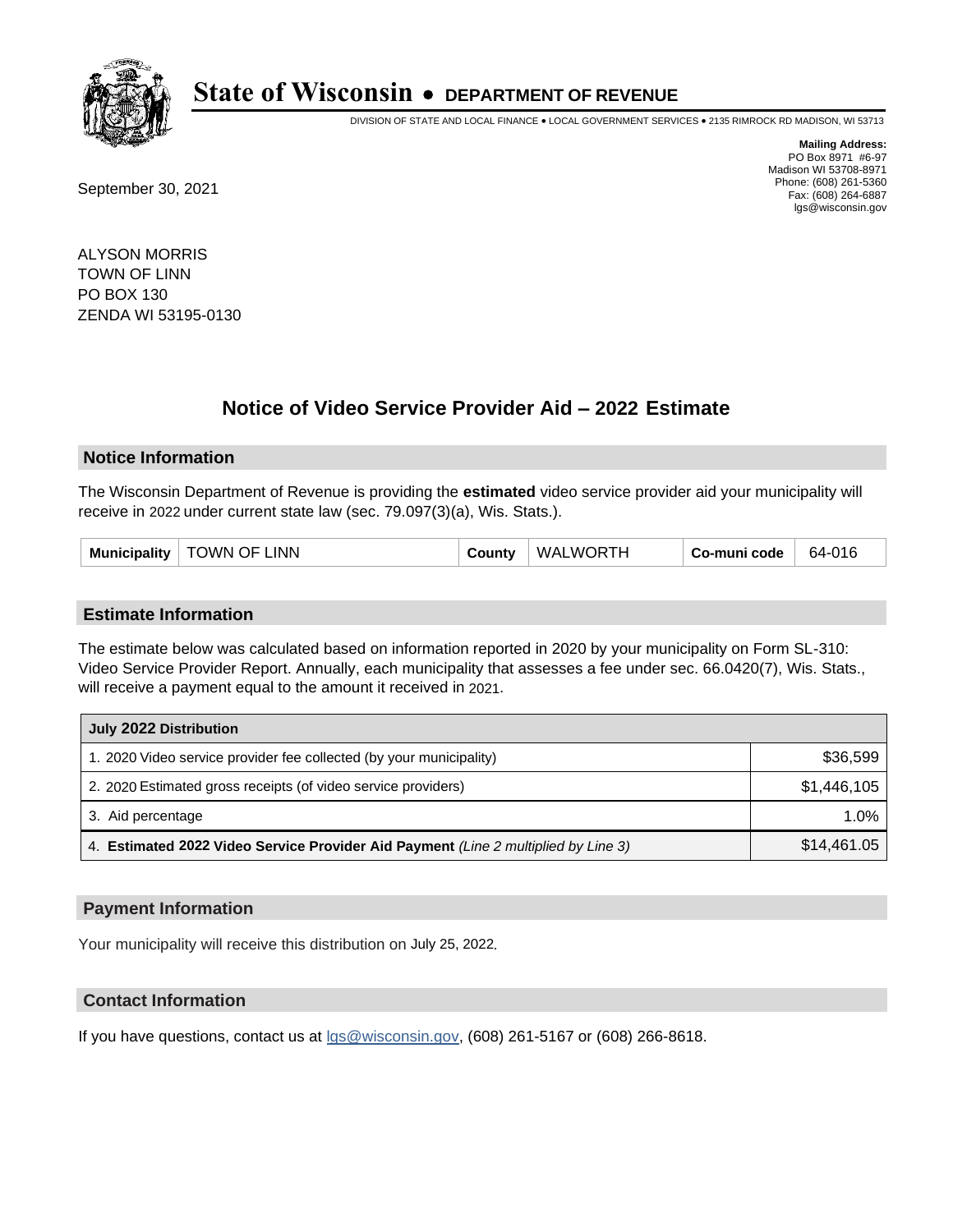

DIVISION OF STATE AND LOCAL FINANCE • LOCAL GOVERNMENT SERVICES • 2135 RIMROCK RD MADISON, WI 53713

September 30, 2021

**Mailing Address:** PO Box 8971 #6-97 Madison WI 53708-8971 Phone: (608) 261-5360 Fax: (608) 264-6887 lgs@wisconsin.gov

KARLA HILL TOWN OF LYONS PO BOX 337 LYONS WI 53148-0337

# **Notice of Video Service Provider Aid - 2022 Estimate**

#### **Notice Information**

The Wisconsin Department of Revenue is providing the **estimated** video service provider aid your municipality will receive in 2022 under current state law (sec. 79.097(3)(a), Wis. Stats.).

| Municipality   TOWN OF LYONS | County | WALWORTH | . Co-muni code | 64-018 |
|------------------------------|--------|----------|----------------|--------|
|------------------------------|--------|----------|----------------|--------|

#### **Estimate Information**

The estimate below was calculated based on information reported in 2020 by your municipality on Form SL-310: Video Service Provider Report. Annually, each municipality that assesses a fee under sec. 66.0420(7), Wis. Stats., will receive a payment equal to the amount it received in 2021.

| July 2022 Distribution                                                             |            |
|------------------------------------------------------------------------------------|------------|
| 1. 2020 Video service provider fee collected (by your municipality)                | \$20,429   |
| 2. 2020 Estimated gross receipts (of video service providers)                      | \$680.983  |
| 3. Aid percentage                                                                  | $1.0\%$    |
| 4. Estimated 2022 Video Service Provider Aid Payment (Line 2 multiplied by Line 3) | \$6,809.83 |

#### **Payment Information**

Your municipality will receive this distribution on July 25, 2022.

## **Contact Information**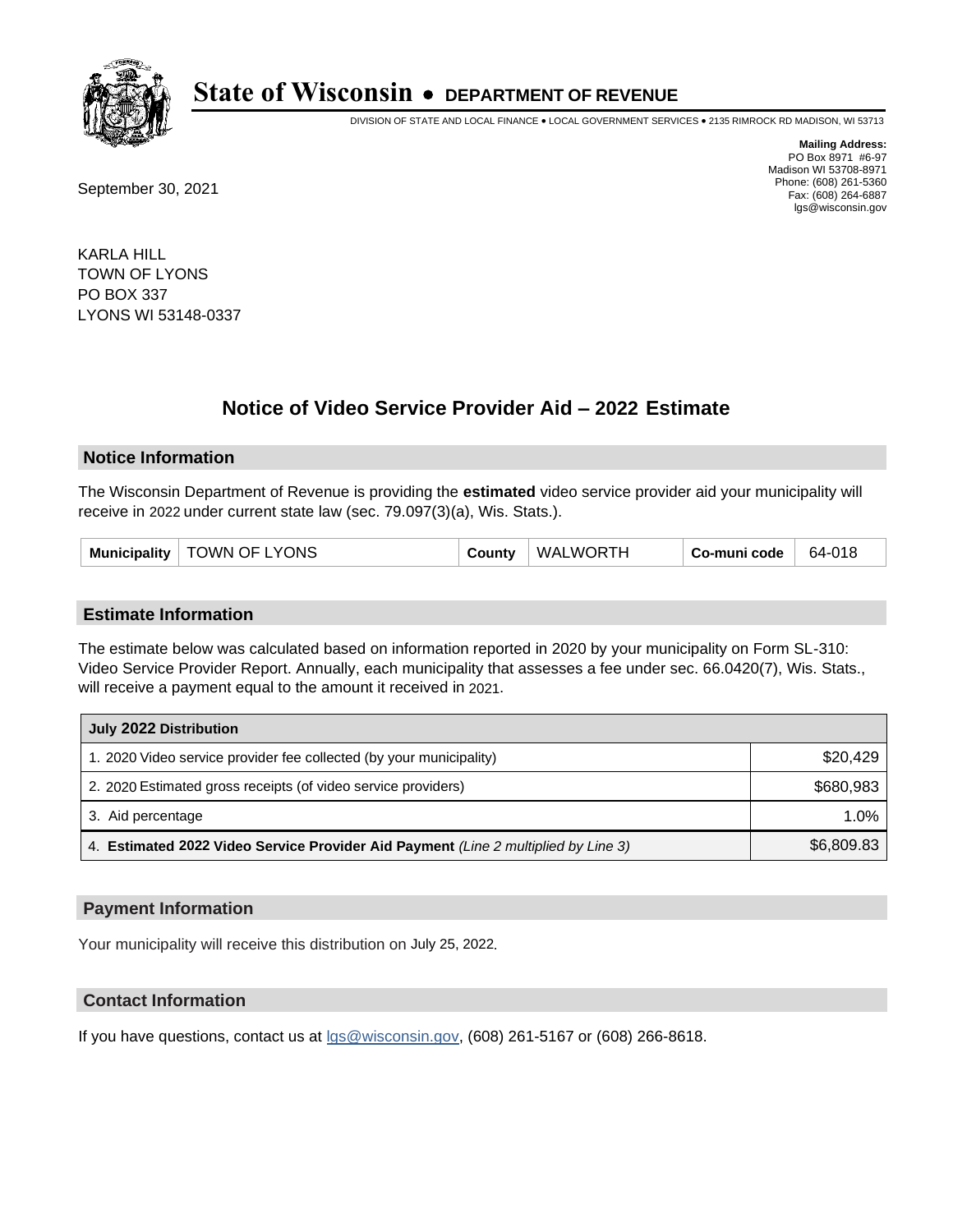

DIVISION OF STATE AND LOCAL FINANCE • LOCAL GOVERNMENT SERVICES • 2135 RIMROCK RD MADISON, WI 53713

September 30, 2021

**Mailing Address:** PO Box 8971 #6-97 Madison WI 53708-8971 Phone: (608) 261-5360 Fax: (608) 264-6887 lgs@wisconsin.gov

CALLI MILLIGAN TOWN OF SPRING PRAIRIE N6097 STATE HWY 120 BURLINGTON WI 53105

# **Notice of Video Service Provider Aid - 2022 Estimate**

#### **Notice Information**

The Wisconsin Department of Revenue is providing the **estimated** video service provider aid your municipality will receive in 2022 under current state law (sec. 79.097(3)(a), Wis. Stats.).

#### **Estimate Information**

The estimate below was calculated based on information reported in 2020 by your municipality on Form SL-310: Video Service Provider Report. Annually, each municipality that assesses a fee under sec. 66.0420(7), Wis. Stats., will receive a payment equal to the amount it received in 2021.

| July 2022 Distribution                                                             |            |  |  |
|------------------------------------------------------------------------------------|------------|--|--|
| 1. 2020 Video service provider fee collected (by your municipality)                | \$13,630   |  |  |
| 2. 2020 Estimated gross receipts (of video service providers)                      | \$272,591  |  |  |
| 3. Aid percentage                                                                  | $1.0\%$    |  |  |
| 4. Estimated 2022 Video Service Provider Aid Payment (Line 2 multiplied by Line 3) | \$2,725.91 |  |  |

#### **Payment Information**

Your municipality will receive this distribution on July 25, 2022.

## **Contact Information**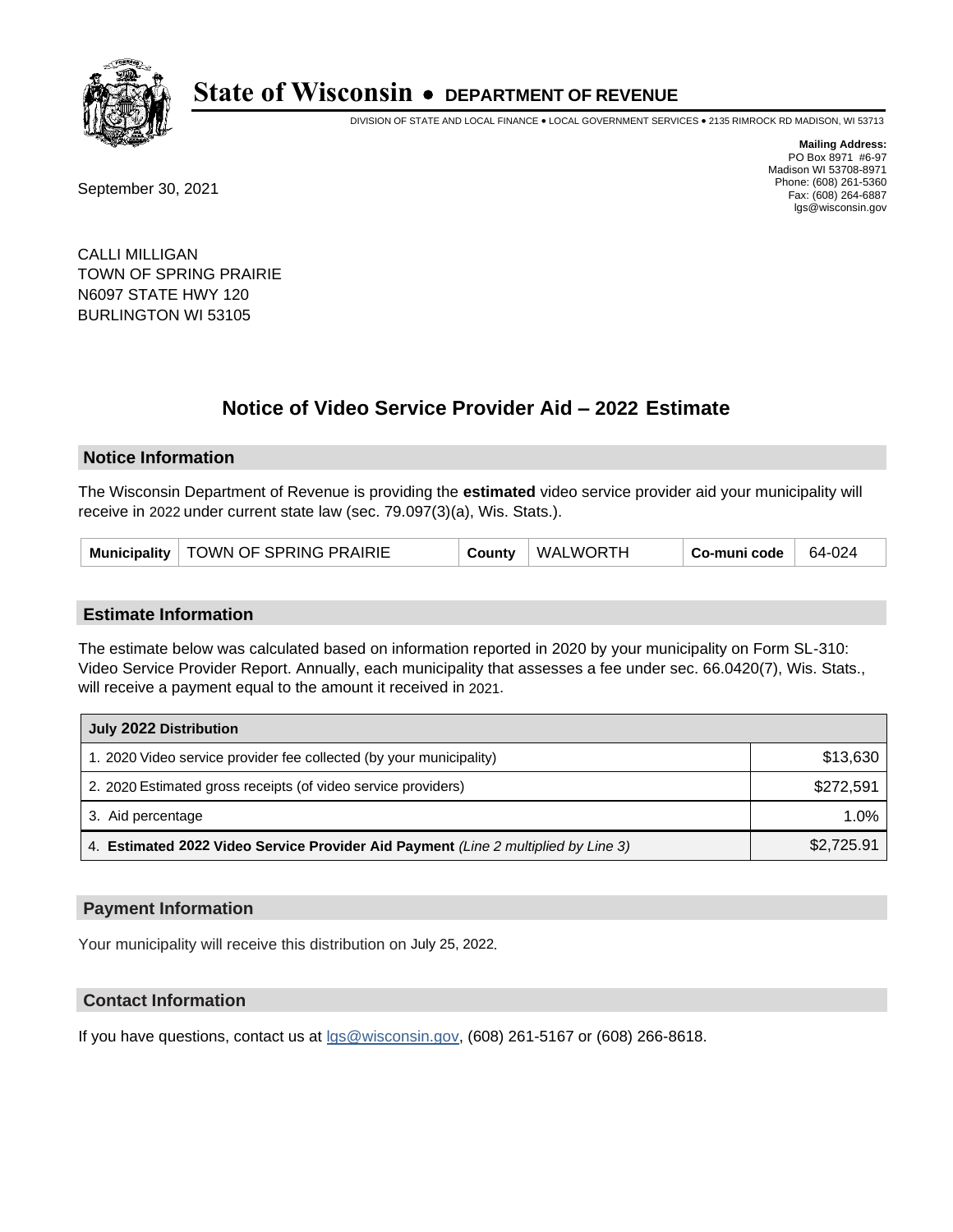

DIVISION OF STATE AND LOCAL FINANCE • LOCAL GOVERNMENT SERVICES • 2135 RIMROCK RD MADISON, WI 53713

September 30, 2021

**Mailing Address:** PO Box 8971 #6-97 Madison WI 53708-8971 Phone: (608) 261-5360 Fax: (608) 264-6887 lgs@wisconsin.gov

MICHAEL RAMPS TOWN OF TROY N8870 BRIGGS STREET EAST TROY WI 53120

# **Notice of Video Service Provider Aid - 2022 Estimate**

#### **Notice Information**

The Wisconsin Department of Revenue is providing the **estimated** video service provider aid your municipality will receive in 2022 under current state law (sec. 79.097(3)(a), Wis. Stats.).

#### **Estimate Information**

The estimate below was calculated based on information reported in 2020 by your municipality on Form SL-310: Video Service Provider Report. Annually, each municipality that assesses a fee under sec. 66.0420(7), Wis. Stats., will receive a payment equal to the amount it received in 2021.

| July 2022 Distribution                                                             |            |
|------------------------------------------------------------------------------------|------------|
| 1. 2020 Video service provider fee collected (by your municipality)                | \$18,323   |
| 2. 2020 Estimated gross receipts (of video service providers)                      | \$366.454  |
| 3. Aid percentage                                                                  | $1.0\%$    |
| 4. Estimated 2022 Video Service Provider Aid Payment (Line 2 multiplied by Line 3) | \$3,664.54 |

#### **Payment Information**

Your municipality will receive this distribution on July 25, 2022.

## **Contact Information**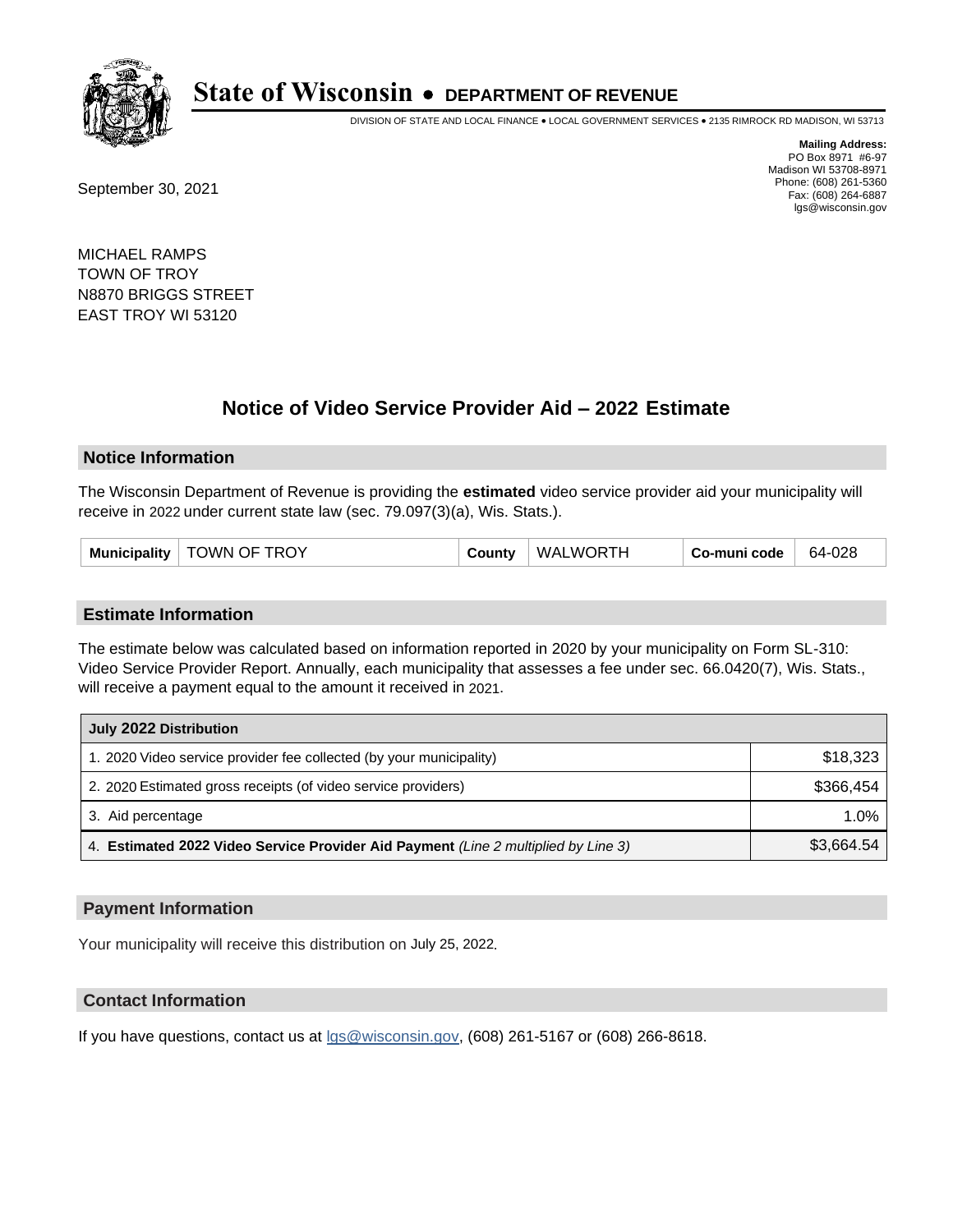

DIVISION OF STATE AND LOCAL FINANCE • LOCAL GOVERNMENT SERVICES • 2135 RIMROCK RD MADISON, WI 53713

September 30, 2021

**Mailing Address:** PO Box 8971 #6-97 Madison WI 53708-8971 Phone: (608) 261-5360 Fax: (608) 264-6887 lgs@wisconsin.gov

MARIE BAKER TOWN OF WALWORTH P O BOX 386, W6741 BRICK CHURC WALWORTH WI 53184-0386

# **Notice of Video Service Provider Aid - 2022 Estimate**

#### **Notice Information**

The Wisconsin Department of Revenue is providing the **estimated** video service provider aid your municipality will receive in 2022 under current state law (sec. 79.097(3)(a), Wis. Stats.).

| Municipality   TOWN OF WALWORTH | County | WALWORTH | Co-muni code | 64-030 |
|---------------------------------|--------|----------|--------------|--------|
|---------------------------------|--------|----------|--------------|--------|

#### **Estimate Information**

The estimate below was calculated based on information reported in 2020 by your municipality on Form SL-310: Video Service Provider Report. Annually, each municipality that assesses a fee under sec. 66.0420(7), Wis. Stats., will receive a payment equal to the amount it received in 2021.

| July 2022 Distribution                                                             |            |
|------------------------------------------------------------------------------------|------------|
| 1. 2020 Video service provider fee collected (by your municipality)                | \$7.989    |
| 2. 2020 Estimated gross receipts (of video service providers)                      | \$159.779  |
| 3. Aid percentage                                                                  | $1.0\%$    |
| 4. Estimated 2022 Video Service Provider Aid Payment (Line 2 multiplied by Line 3) | \$1,597.79 |

#### **Payment Information**

Your municipality will receive this distribution on July 25, 2022.

## **Contact Information**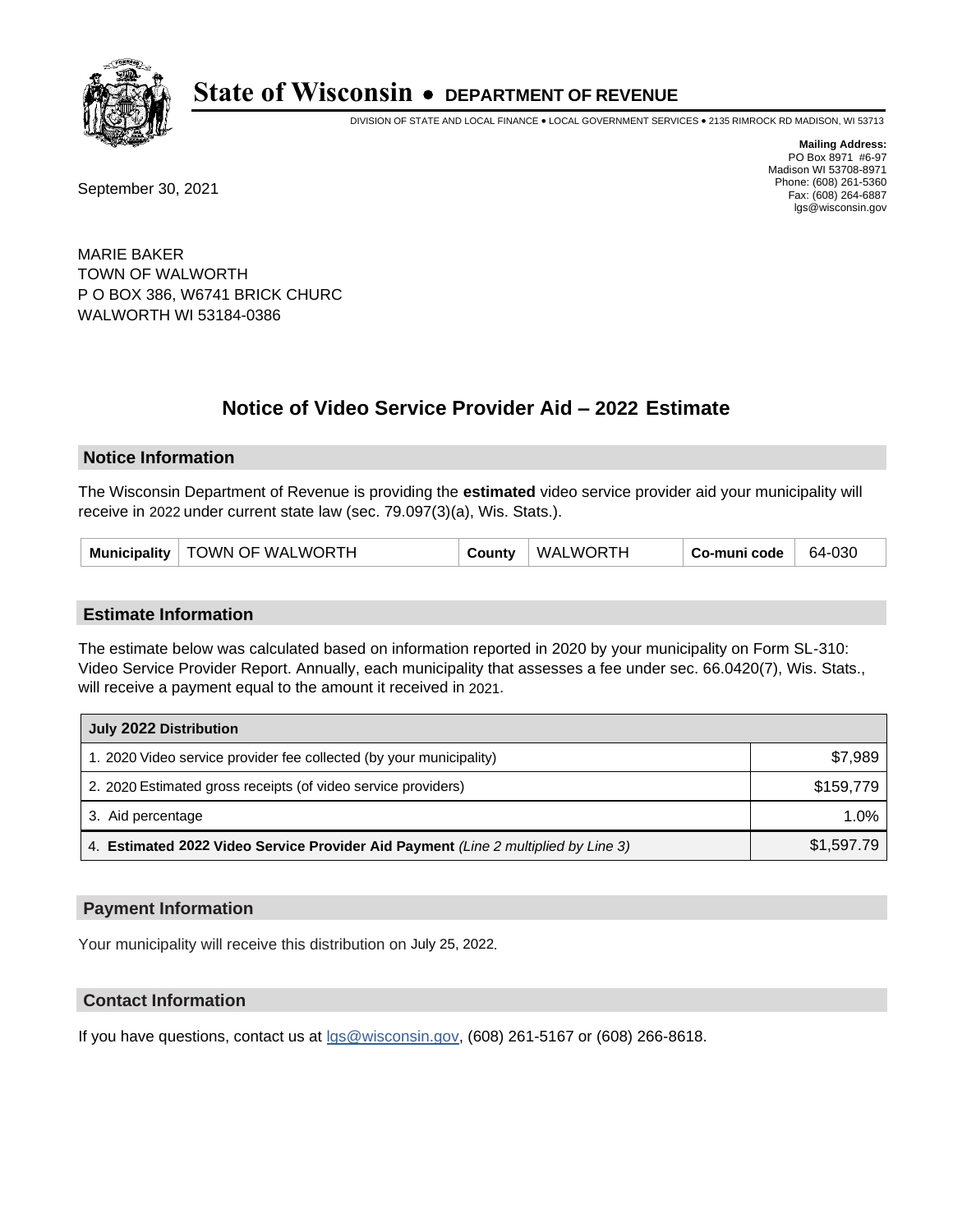

DIVISION OF STATE AND LOCAL FINANCE • LOCAL GOVERNMENT SERVICES • 2135 RIMROCK RD MADISON, WI 53713

September 30, 2021

**Mailing Address:** PO Box 8971 #6-97 Madison WI 53708-8971 Phone: (608) 261-5360 Fax: (608) 264-6887 lgs@wisconsin.gov

LORRI ALEXANDER VILLAGE OF EAST TROY 2015 ENERGY DRIVE EAST TROY WI 53120

# **Notice of Video Service Provider Aid - 2022 Estimate**

#### **Notice Information**

The Wisconsin Department of Revenue is providing the **estimated** video service provider aid your municipality will receive in 2022 under current state law (sec. 79.097(3)(a), Wis. Stats.).

| WALWORTH<br>Municipality   VILLAGE OF EAST TROY<br>County | Co-muni code<br>64-121 |
|-----------------------------------------------------------|------------------------|
|-----------------------------------------------------------|------------------------|

#### **Estimate Information**

The estimate below was calculated based on information reported in 2020 by your municipality on Form SL-310: Video Service Provider Report. Annually, each municipality that assesses a fee under sec. 66.0420(7), Wis. Stats., will receive a payment equal to the amount it received in 2021.

| July 2022 Distribution                                                             |             |
|------------------------------------------------------------------------------------|-------------|
| 1. 2020 Video service provider fee collected (by your municipality)                | \$31,310    |
| 2. 2020 Estimated gross receipts (of video service providers)                      | \$1,043,670 |
| 3. Aid percentage                                                                  | 1.0%        |
| 4. Estimated 2022 Video Service Provider Aid Payment (Line 2 multiplied by Line 3) | \$10,436.70 |

### **Payment Information**

Your municipality will receive this distribution on July 25, 2022.

## **Contact Information**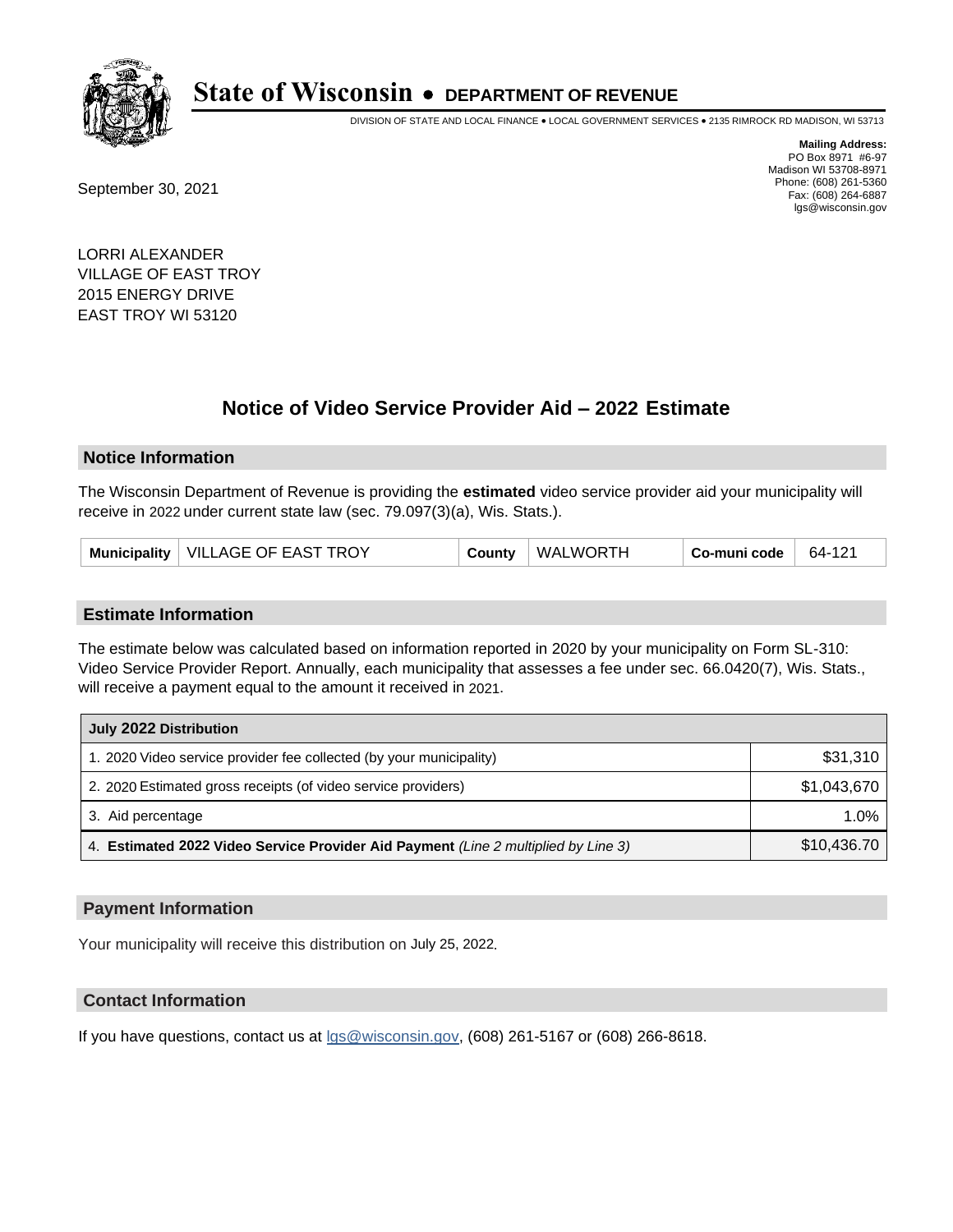

DIVISION OF STATE AND LOCAL FINANCE • LOCAL GOVERNMENT SERVICES • 2135 RIMROCK RD MADISON, WI 53713

September 30, 2021

**Mailing Address:** PO Box 8971 #6-97 Madison WI 53708-8971 Phone: (608) 261-5360 Fax: (608) 264-6887 lgs@wisconsin.gov

THERESA LOOMER VILLAGE OF FONTANA PO BOX 200 FONTANA WI 53125-0200

# **Notice of Video Service Provider Aid - 2022 Estimate**

#### **Notice Information**

The Wisconsin Department of Revenue is providing the **estimated** video service provider aid your municipality will receive in 2022 under current state law (sec. 79.097(3)(a), Wis. Stats.).

| Municipality   VILLAGE OF FONTANA | County | WALWORTH | Co-muni code | 64-126 |
|-----------------------------------|--------|----------|--------------|--------|
|-----------------------------------|--------|----------|--------------|--------|

#### **Estimate Information**

The estimate below was calculated based on information reported in 2020 by your municipality on Form SL-310: Video Service Provider Report. Annually, each municipality that assesses a fee under sec. 66.0420(7), Wis. Stats., will receive a payment equal to the amount it received in 2021.

| July 2022 Distribution                                                             |             |
|------------------------------------------------------------------------------------|-------------|
| 1. 2020 Video service provider fee collected (by your municipality)                | \$55,533    |
| 2. 2020 Estimated gross receipts (of video service providers)                      | \$1,851,130 |
| 3. Aid percentage                                                                  | 1.0%        |
| 4. Estimated 2022 Video Service Provider Aid Payment (Line 2 multiplied by Line 3) | \$18,511.30 |

#### **Payment Information**

Your municipality will receive this distribution on July 25, 2022.

## **Contact Information**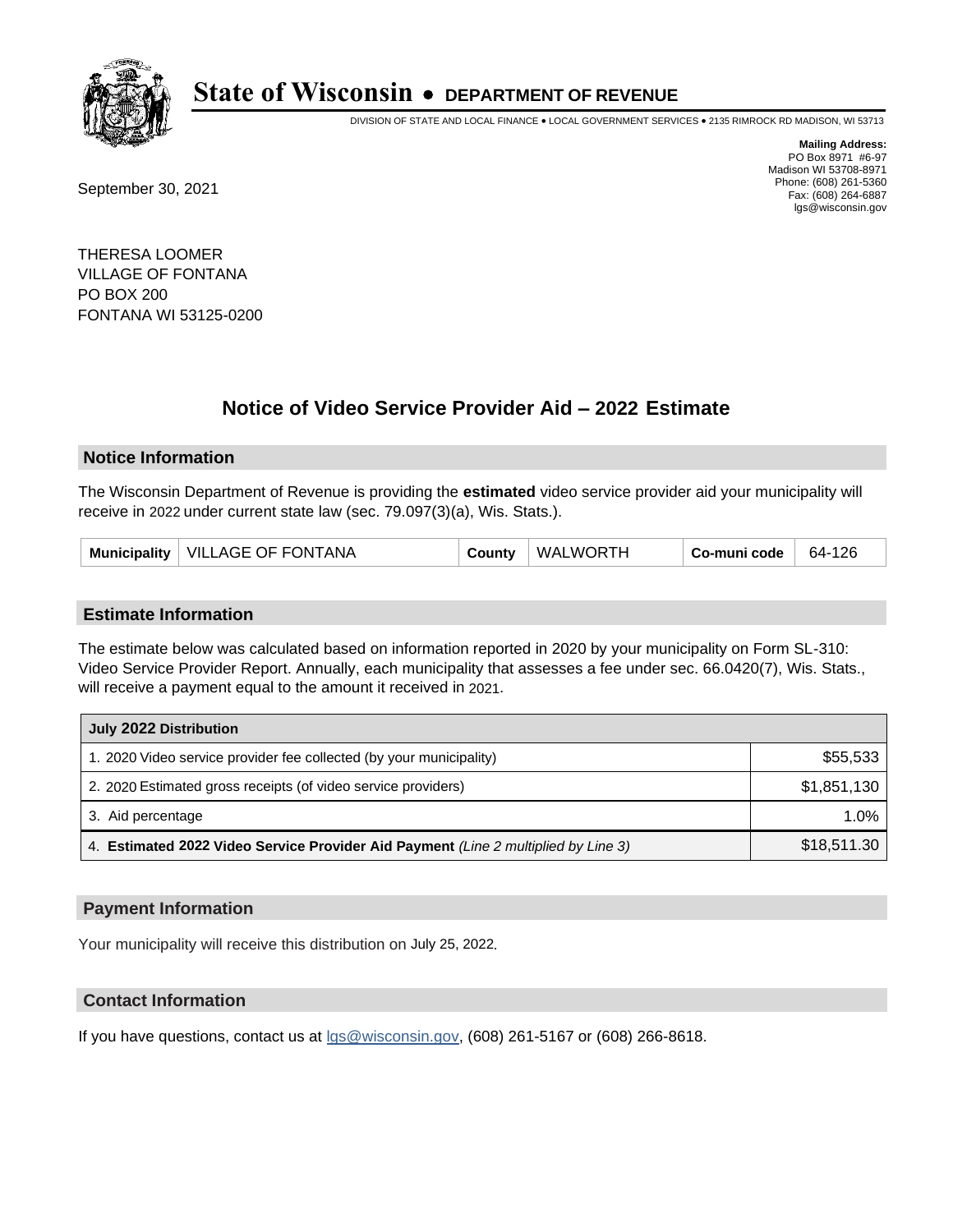

DIVISION OF STATE AND LOCAL FINANCE • LOCAL GOVERNMENT SERVICES • 2135 RIMROCK RD MADISON, WI 53713

September 30, 2021

**Mailing Address:** PO Box 8971 #6-97 Madison WI 53708-8971 Phone: (608) 261-5360 Fax: (608) 264-6887 lgs@wisconsin.gov

CLAUDIA JUREWICZ VILLAGE OF GENOA CITY 755 FELLOWS RD, PO BOX 428 GENOA CITY WI 53128-0428

# **Notice of Video Service Provider Aid - 2022 Estimate**

#### **Notice Information**

The Wisconsin Department of Revenue is providing the **estimated** video service provider aid your municipality will receive in 2022 under current state law (sec. 79.097(3)(a), Wis. Stats.).

| WALWORTH<br>Municipality   VILLAGE OF GENOA CITY<br>Co-muni code<br>County | 64-131 |
|----------------------------------------------------------------------------|--------|
|----------------------------------------------------------------------------|--------|

#### **Estimate Information**

The estimate below was calculated based on information reported in 2020 by your municipality on Form SL-310: Video Service Provider Report. Annually, each municipality that assesses a fee under sec. 66.0420(7), Wis. Stats., will receive a payment equal to the amount it received in 2021.

| July 2022 Distribution                                                             |            |
|------------------------------------------------------------------------------------|------------|
| 1. 2020 Video service provider fee collected (by your municipality)                | \$23,422   |
| 2. 2020 Estimated gross receipts (of video service providers)                      | \$780.745  |
| 3. Aid percentage                                                                  | $1.0\%$    |
| 4. Estimated 2022 Video Service Provider Aid Payment (Line 2 multiplied by Line 3) | \$7,807.45 |

### **Payment Information**

Your municipality will receive this distribution on July 25, 2022.

## **Contact Information**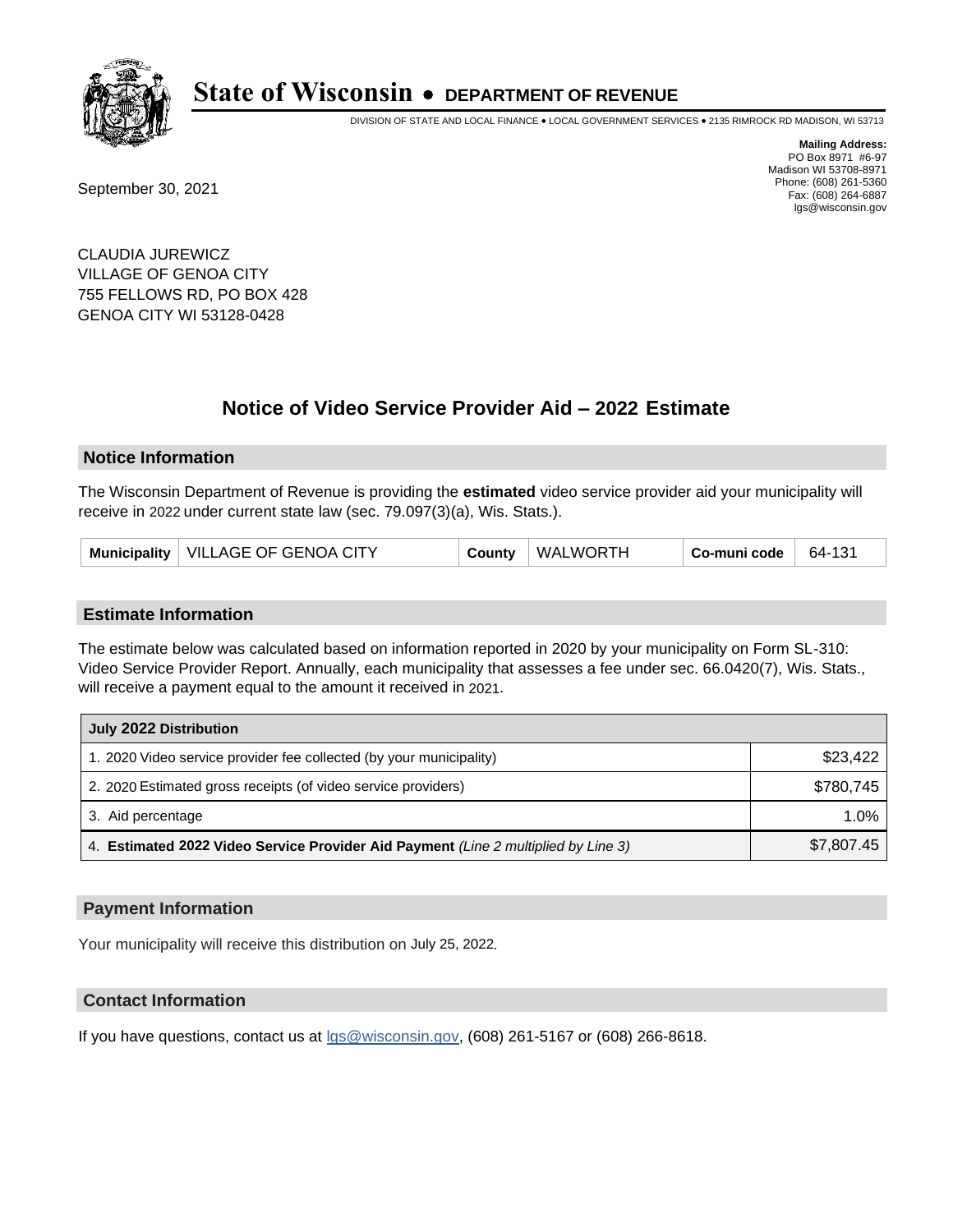

DIVISION OF STATE AND LOCAL FINANCE • LOCAL GOVERNMENT SERVICES • 2135 RIMROCK RD MADISON, WI 53713

September 30, 2021

**Mailing Address:** PO Box 8971 #6-97 Madison WI 53708-8971 Phone: (608) 261-5360 Fax: (608) 264-6887 lgs@wisconsin.gov

SUSAN STEELE VILLAGE OF SHARON PO BOX 379 SHARON WI 53585-0379

# **Notice of Video Service Provider Aid - 2022 Estimate**

#### **Notice Information**

The Wisconsin Department of Revenue is providing the **estimated** video service provider aid your municipality will receive in 2022 under current state law (sec. 79.097(3)(a), Wis. Stats.).

| Municipality   VILLAGE OF SHARON | County | WALWORTH | Co-muni code | 64-181 |
|----------------------------------|--------|----------|--------------|--------|
|----------------------------------|--------|----------|--------------|--------|

#### **Estimate Information**

The estimate below was calculated based on information reported in 2020 by your municipality on Form SL-310: Video Service Provider Report. Annually, each municipality that assesses a fee under sec. 66.0420(7), Wis. Stats., will receive a payment equal to the amount it received in 2021.

| July 2022 Distribution                                                             |            |  |  |  |
|------------------------------------------------------------------------------------|------------|--|--|--|
| 1. 2020 Video service provider fee collected (by your municipality)                | \$8,689    |  |  |  |
| 2. 2020 Estimated gross receipts (of video service providers)                      | \$289.650  |  |  |  |
| 3. Aid percentage                                                                  | $1.0\%$    |  |  |  |
| 4. Estimated 2022 Video Service Provider Aid Payment (Line 2 multiplied by Line 3) | \$2,896.50 |  |  |  |

#### **Payment Information**

Your municipality will receive this distribution on July 25, 2022.

## **Contact Information**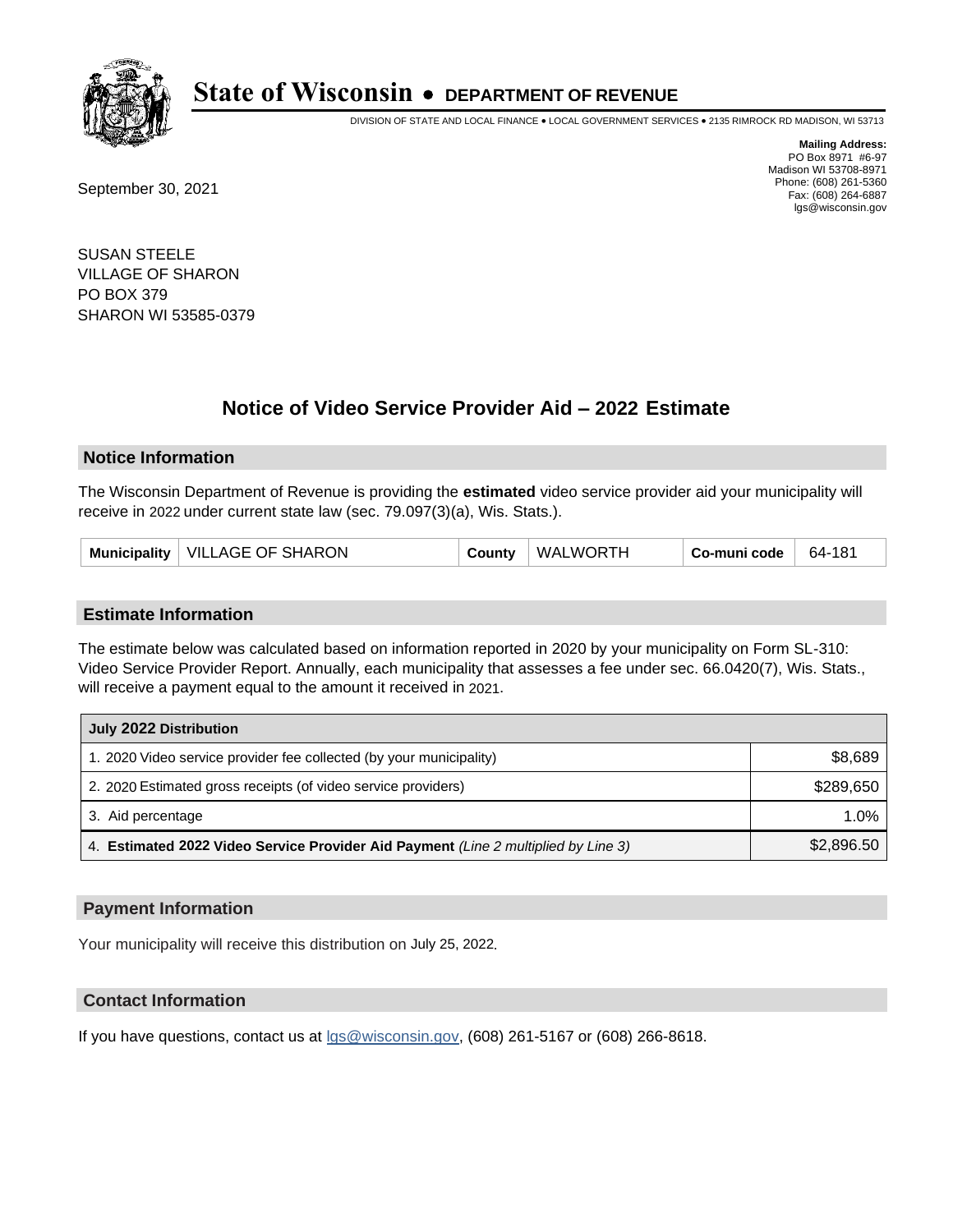

DIVISION OF STATE AND LOCAL FINANCE • LOCAL GOVERNMENT SERVICES • 2135 RIMROCK RD MADISON, WI 53713

September 30, 2021

**Mailing Address:** PO Box 8971 #6-97 Madison WI 53708-8971 Phone: (608) 261-5360 Fax: (608) 264-6887 lgs@wisconsin.gov

LISA RODGERS VILLAGE OF WALWORTH PO BOX 400, 227 N MAIN ST 227 N MAIN ST WALWORTH WI 53184-0400

# **Notice of Video Service Provider Aid - 2022 Estimate**

#### **Notice Information**

The Wisconsin Department of Revenue is providing the **estimated** video service provider aid your municipality will receive in 2022 under current state law (sec. 79.097(3)(a), Wis. Stats.).

| Municipality   VILLAGE OF WALWORTH<br>County | WALWORTH<br>Co-muni code | 64-191 |
|----------------------------------------------|--------------------------|--------|
|----------------------------------------------|--------------------------|--------|

#### **Estimate Information**

The estimate below was calculated based on information reported in 2020 by your municipality on Form SL-310: Video Service Provider Report. Annually, each municipality that assesses a fee under sec. 66.0420(7), Wis. Stats., will receive a payment equal to the amount it received in 2021.

| July 2022 Distribution                                                             |            |  |  |
|------------------------------------------------------------------------------------|------------|--|--|
| 1. 2020 Video service provider fee collected (by your municipality)                | \$34,464   |  |  |
| 2. 2020 Estimated gross receipts (of video service providers)                      | \$689.283  |  |  |
| 3. Aid percentage                                                                  | 1.0%       |  |  |
| 4. Estimated 2022 Video Service Provider Aid Payment (Line 2 multiplied by Line 3) | \$6,892.83 |  |  |

#### **Payment Information**

Your municipality will receive this distribution on July 25, 2022.

## **Contact Information**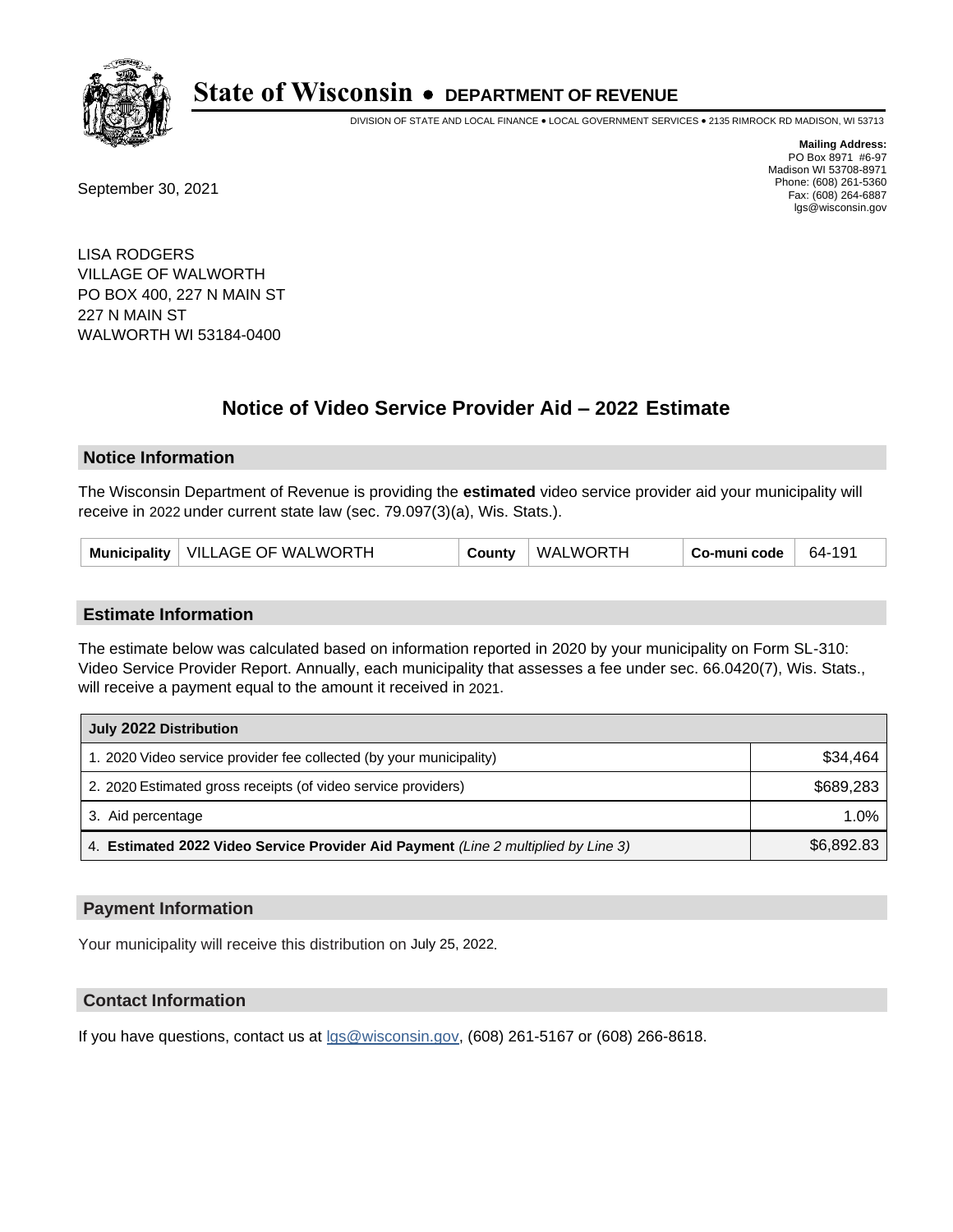

DIVISION OF STATE AND LOCAL FINANCE • LOCAL GOVERNMENT SERVICES • 2135 RIMROCK RD MADISON, WI 53713

September 30, 2021

**Mailing Address:** PO Box 8971 #6-97 Madison WI 53708-8971 Phone: (608) 261-5360 Fax: (608) 264-6887 lgs@wisconsin.gov

JACKIE PANKAU VILLAGE OF WILLIAMS BAY 250 WILLIAMS ST, PO BOX 580 WILLIAMS BAY WI 53191

# **Notice of Video Service Provider Aid - 2022 Estimate**

#### **Notice Information**

The Wisconsin Department of Revenue is providing the **estimated** video service provider aid your municipality will receive in 2022 under current state law (sec. 79.097(3)(a), Wis. Stats.).

| Municipality   VILLAGE OF WILLIAMS BAY | County | WALWORTH | Co-muni code | 64-192 |
|----------------------------------------|--------|----------|--------------|--------|
|----------------------------------------|--------|----------|--------------|--------|

#### **Estimate Information**

The estimate below was calculated based on information reported in 2020 by your municipality on Form SL-310: Video Service Provider Report. Annually, each municipality that assesses a fee under sec. 66.0420(7), Wis. Stats., will receive a payment equal to the amount it received in 2021.

| July 2022 Distribution                                                             |             |
|------------------------------------------------------------------------------------|-------------|
| 1. 2020 Video service provider fee collected (by your municipality)                | \$68,867    |
| 2. 2020 Estimated gross receipts (of video service providers)                      | \$1,377,345 |
| 3. Aid percentage                                                                  | $1.0\%$     |
| 4. Estimated 2022 Video Service Provider Aid Payment (Line 2 multiplied by Line 3) | \$13,773.45 |

#### **Payment Information**

Your municipality will receive this distribution on July 25, 2022.

## **Contact Information**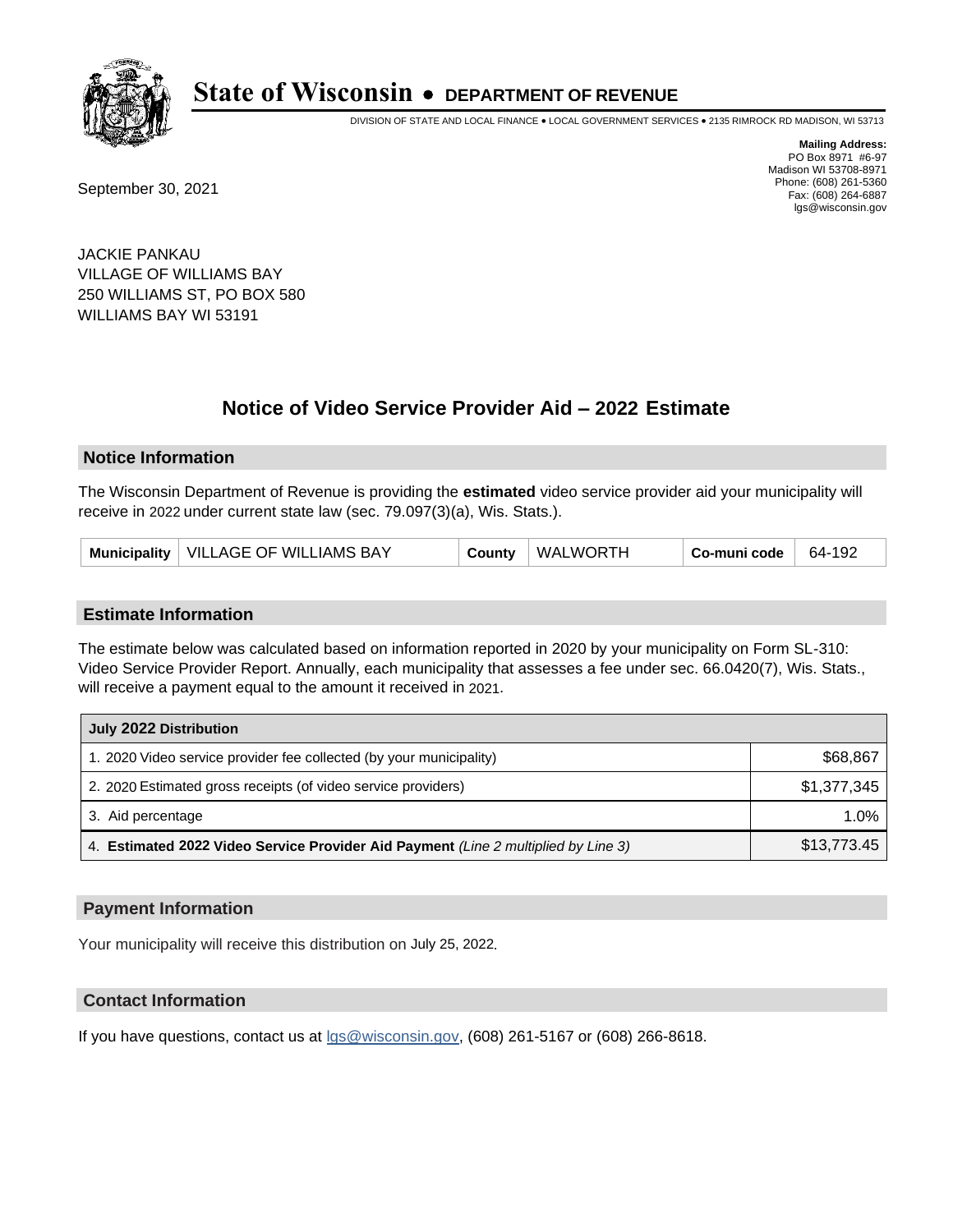

DIVISION OF STATE AND LOCAL FINANCE • LOCAL GOVERNMENT SERVICES • 2135 RIMROCK RD MADISON, WI 53713

September 30, 2021

**Mailing Address:** PO Box 8971 #6-97 Madison WI 53708-8971 Phone: (608) 261-5360 Fax: (608) 264-6887 lgs@wisconsin.gov

ANDREA WHITE CITY OF DELAVAN PO BOX 465 123 S. SECOND ST. DELAVAN WI 53115-0465

# **Notice of Video Service Provider Aid - 2022 Estimate**

#### **Notice Information**

The Wisconsin Department of Revenue is providing the **estimated** video service provider aid your municipality will receive in 2022 under current state law (sec. 79.097(3)(a), Wis. Stats.).

| Municipality   CITY OF DELAVAN | County | WALWORTH | Co-muni code | 64-216 |
|--------------------------------|--------|----------|--------------|--------|
|--------------------------------|--------|----------|--------------|--------|

#### **Estimate Information**

The estimate below was calculated based on information reported in 2020 by your municipality on Form SL-310: Video Service Provider Report. Annually, each municipality that assesses a fee under sec. 66.0420(7), Wis. Stats., will receive a payment equal to the amount it received in 2021.

| July 2022 Distribution                                                             |             |  |  |  |
|------------------------------------------------------------------------------------|-------------|--|--|--|
| 1. 2020 Video service provider fee collected (by your municipality)                | \$85,352    |  |  |  |
| 2. 2020 Estimated gross receipts (of video service providers)                      | \$1,707,045 |  |  |  |
| 3. Aid percentage                                                                  | $1.0\%$     |  |  |  |
| 4. Estimated 2022 Video Service Provider Aid Payment (Line 2 multiplied by Line 3) | \$17,070.45 |  |  |  |

#### **Payment Information**

Your municipality will receive this distribution on July 25, 2022.

## **Contact Information**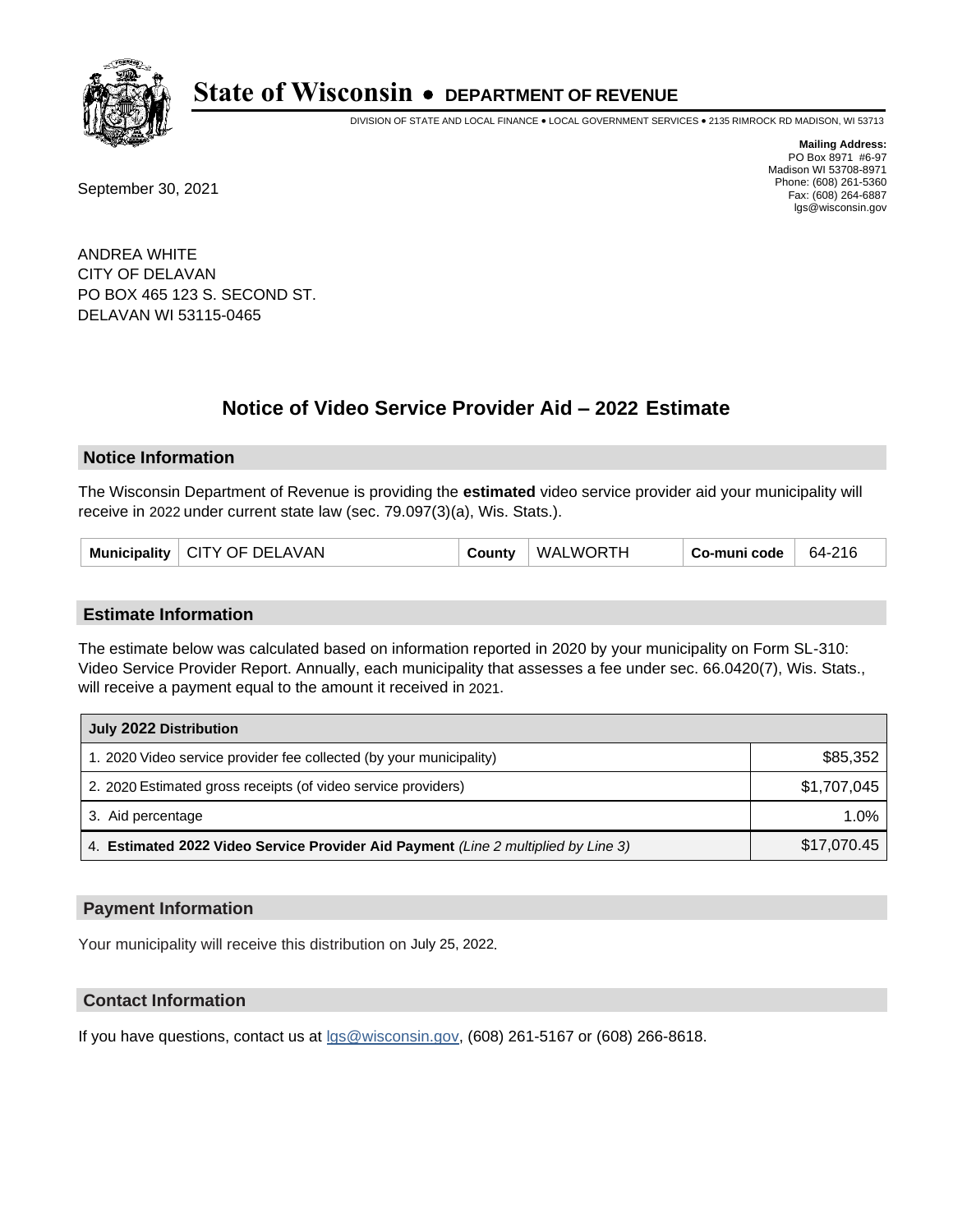

DIVISION OF STATE AND LOCAL FINANCE • LOCAL GOVERNMENT SERVICES • 2135 RIMROCK RD MADISON, WI 53713

September 30, 2021

**Mailing Address:** PO Box 8971 #6-97 Madison WI 53708-8971 Phone: (608) 261-5360 Fax: (608) 264-6887 lgs@wisconsin.gov

LACEY REYNOLDS CITY OF ELKHORN 311 SYMOUR CT., PO BOX 920 ELKHORN WI 53121-0920

# **Notice of Video Service Provider Aid - 2022 Estimate**

#### **Notice Information**

The Wisconsin Department of Revenue is providing the **estimated** video service provider aid your municipality will receive in 2022 under current state law (sec. 79.097(3)(a), Wis. Stats.).

| Municipality   CITY OF ELKHORN | County | WALWORTH | Co-muni code | 64-221 |
|--------------------------------|--------|----------|--------------|--------|
|--------------------------------|--------|----------|--------------|--------|

#### **Estimate Information**

The estimate below was calculated based on information reported in 2020 by your municipality on Form SL-310: Video Service Provider Report. Annually, each municipality that assesses a fee under sec. 66.0420(7), Wis. Stats., will receive a payment equal to the amount it received in 2021.

| July 2022 Distribution                                                             |             |
|------------------------------------------------------------------------------------|-------------|
| 1. 2020 Video service provider fee collected (by your municipality)                | \$90,601    |
| 2. 2020 Estimated gross receipts (of video service providers)                      | \$1,812,027 |
| 3. Aid percentage                                                                  | 1.0%        |
| 4. Estimated 2022 Video Service Provider Aid Payment (Line 2 multiplied by Line 3) | \$18,120.27 |

#### **Payment Information**

Your municipality will receive this distribution on July 25, 2022.

## **Contact Information**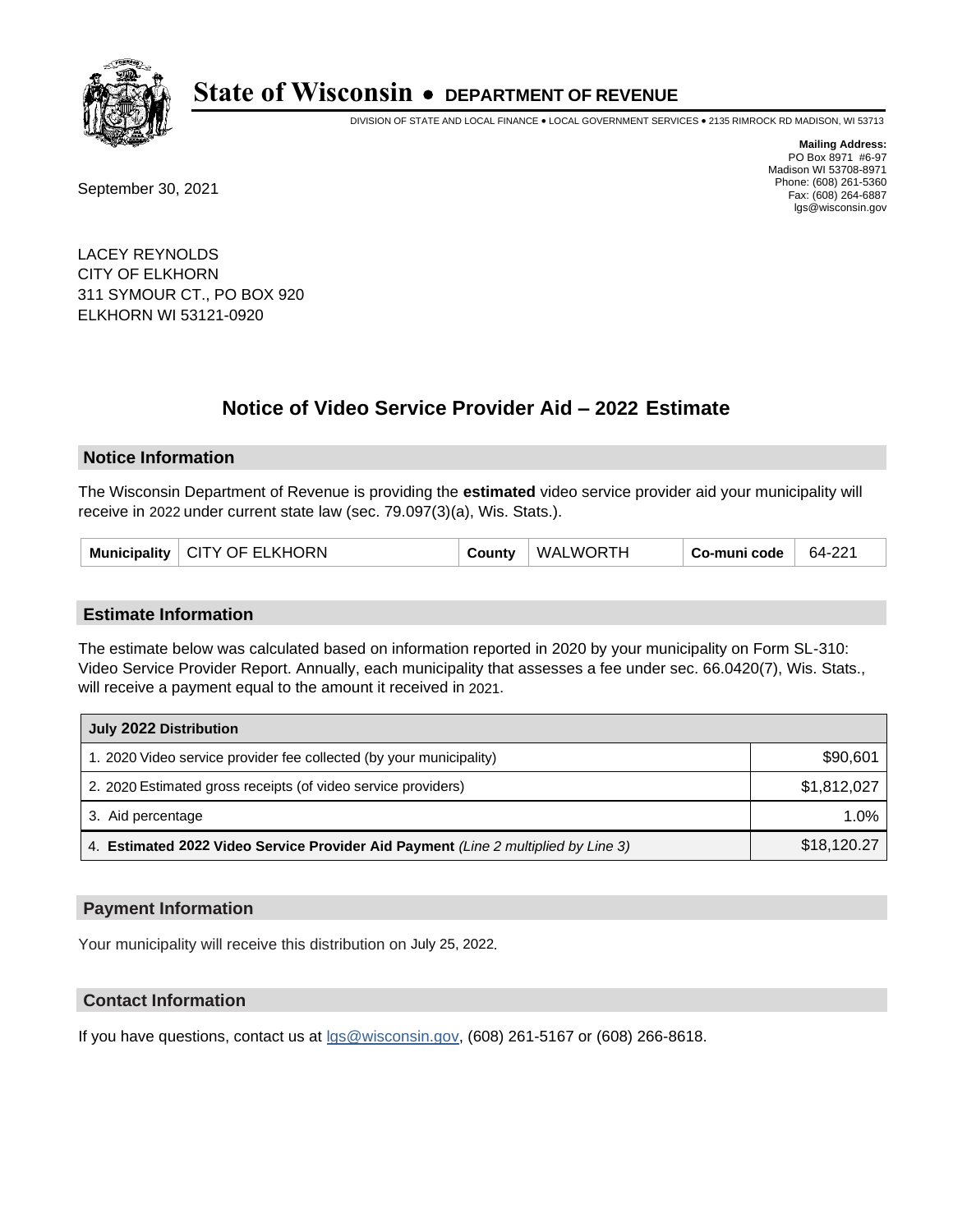

DIVISION OF STATE AND LOCAL FINANCE • LOCAL GOVERNMENT SERVICES • 2135 RIMROCK RD MADISON, WI 53713

September 30, 2021

**Mailing Address:** PO Box 8971 #6-97 Madison WI 53708-8971 Phone: (608) 261-5360 Fax: (608) 264-6887 lgs@wisconsin.gov

LANA KROPF CITY OF LAKE GENEVA 626 GENEVA ST LAKE GENEVA WI 53147

# **Notice of Video Service Provider Aid - 2022 Estimate**

#### **Notice Information**

The Wisconsin Department of Revenue is providing the **estimated** video service provider aid your municipality will receive in 2022 under current state law (sec. 79.097(3)(a), Wis. Stats.).

|  | Municipality   CITY OF LAKE GENEVA | County | WALWORTH | Co-muni code | 64-246 |
|--|------------------------------------|--------|----------|--------------|--------|
|--|------------------------------------|--------|----------|--------------|--------|

#### **Estimate Information**

The estimate below was calculated based on information reported in 2020 by your municipality on Form SL-310: Video Service Provider Report. Annually, each municipality that assesses a fee under sec. 66.0420(7), Wis. Stats., will receive a payment equal to the amount it received in 2021.

| July 2022 Distribution                                                             |             |
|------------------------------------------------------------------------------------|-------------|
| 1. 2020 Video service provider fee collected (by your municipality)                | \$133,706   |
| 2. 2020 Estimated gross receipts (of video service providers)                      | \$2,674,128 |
| 3. Aid percentage                                                                  | $1.0\%$     |
| 4. Estimated 2022 Video Service Provider Aid Payment (Line 2 multiplied by Line 3) | \$26,741.28 |

#### **Payment Information**

Your municipality will receive this distribution on July 25, 2022.

## **Contact Information**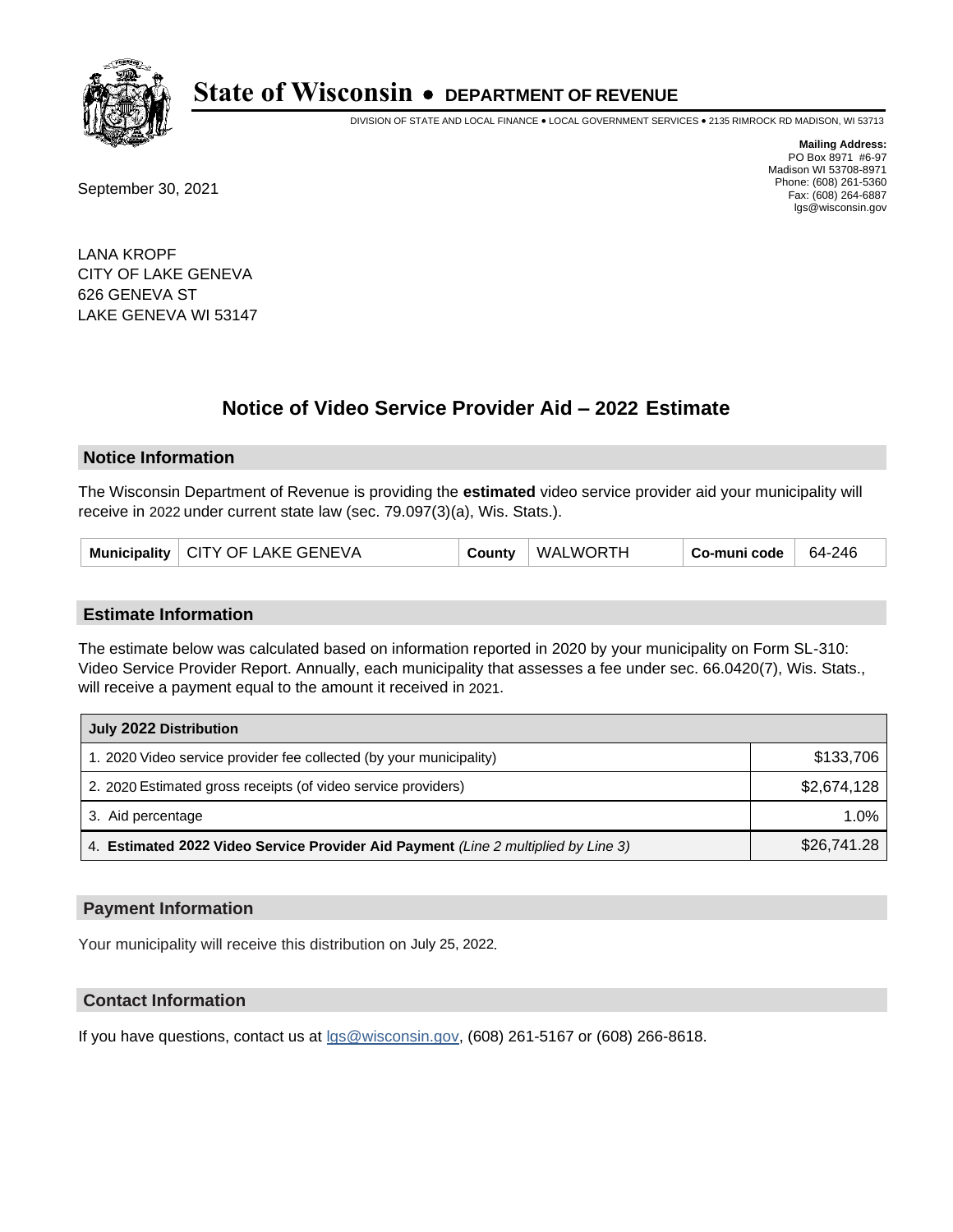

DIVISION OF STATE AND LOCAL FINANCE • LOCAL GOVERNMENT SERVICES • 2135 RIMROCK RD MADISON, WI 53713

September 30, 2021

**Mailing Address:** PO Box 8971 #6-97 Madison WI 53708-8971 Phone: (608) 261-5360 Fax: (608) 264-6887 lgs@wisconsin.gov

MICHELE SMITH CITY OF WHITEWATER PO BOX 178 WHITEWATER WI 53190-0178

# **Notice of Video Service Provider Aid - 2022 Estimate**

## **Notice Information**

The Wisconsin Department of Revenue is providing the **estimated** video service provider aid your municipality will receive in 2022 under current state law (sec. 79.097(3)(a), Wis. Stats.).

|  | Municipality   CITY OF WHITEWATER | County | WALWORTH | Co-muni code | 64-291 |
|--|-----------------------------------|--------|----------|--------------|--------|
|--|-----------------------------------|--------|----------|--------------|--------|

## **Estimate Information**

The estimate below was calculated based on information reported in 2020 by your municipality on Form SL-310: Video Service Provider Report. Annually, each municipality that assesses a fee under sec. 66.0420(7), Wis. Stats., will receive a payment equal to the amount it received in 2021.

| July 2022 Distribution                                                             |             |  |  |
|------------------------------------------------------------------------------------|-------------|--|--|
| 1. 2020 Video service provider fee collected (by your municipality)                | \$90,596    |  |  |
| 2. 2020 Estimated gross receipts (of video service providers)                      | \$1,811,924 |  |  |
| 3. Aid percentage                                                                  | 1.0%        |  |  |
| 4. Estimated 2022 Video Service Provider Aid Payment (Line 2 multiplied by Line 3) | \$18,119.24 |  |  |

## **Payment Information**

Your municipality will receive this distribution on July 25, 2022.

# **Contact Information**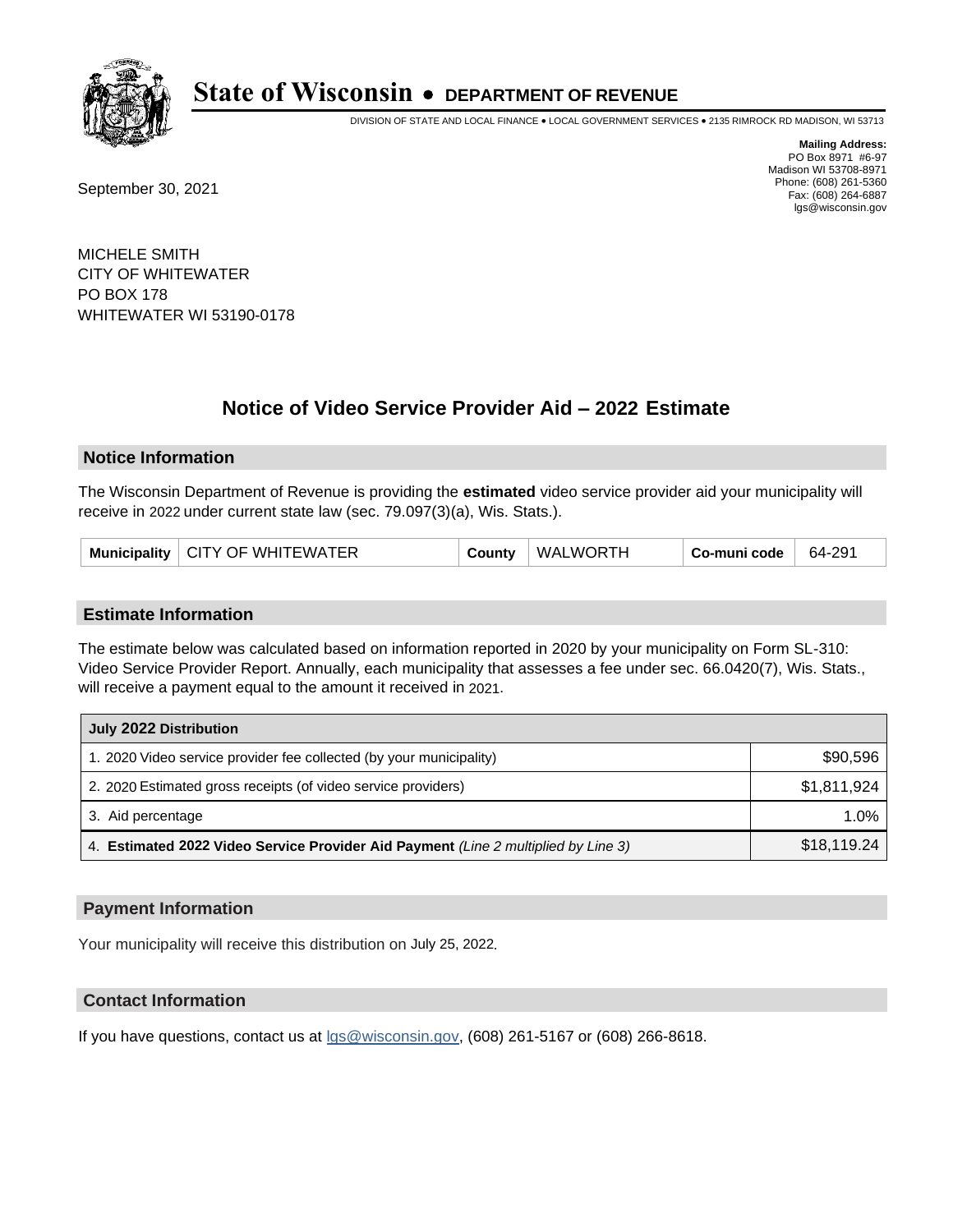

DIVISION OF STATE AND LOCAL FINANCE • LOCAL GOVERNMENT SERVICES • 2135 RIMROCK RD MADISON, WI 53713

September 30, 2021

**Mailing Address:** PO Box 8971 #6-97 Madison WI 53708-8971 Phone: (608) 261-5360 Fax: (608) 264-6887 lgs@wisconsin.gov

WENDY FAIRBANKS TOWN OF ADDISON PO BOX 481 ALLENTON WI 53002-0481

# **Notice of Video Service Provider Aid - 2022 Estimate**

## **Notice Information**

The Wisconsin Department of Revenue is providing the **estimated** video service provider aid your municipality will receive in 2022 under current state law (sec. 79.097(3)(a), Wis. Stats.).

| Municipality   TOWN OF ADDISON<br>County | <b>WASHINGTON</b> | Co-muni code | 66-002 |
|------------------------------------------|-------------------|--------------|--------|
|------------------------------------------|-------------------|--------------|--------|

## **Estimate Information**

The estimate below was calculated based on information reported in 2020 by your municipality on Form SL-310: Video Service Provider Report. Annually, each municipality that assesses a fee under sec. 66.0420(7), Wis. Stats., will receive a payment equal to the amount it received in 2021.

| July 2022 Distribution                                                             |            |  |  |
|------------------------------------------------------------------------------------|------------|--|--|
| 1. 2020 Video service provider fee collected (by your municipality)                | \$17,003   |  |  |
| 2. 2020 Estimated gross receipts (of video service providers)                      | \$566.754  |  |  |
| 3. Aid percentage                                                                  | $1.0\%$    |  |  |
| 4. Estimated 2022 Video Service Provider Aid Payment (Line 2 multiplied by Line 3) | \$5,667.54 |  |  |

## **Payment Information**

Your municipality will receive this distribution on July 25, 2022.

# **Contact Information**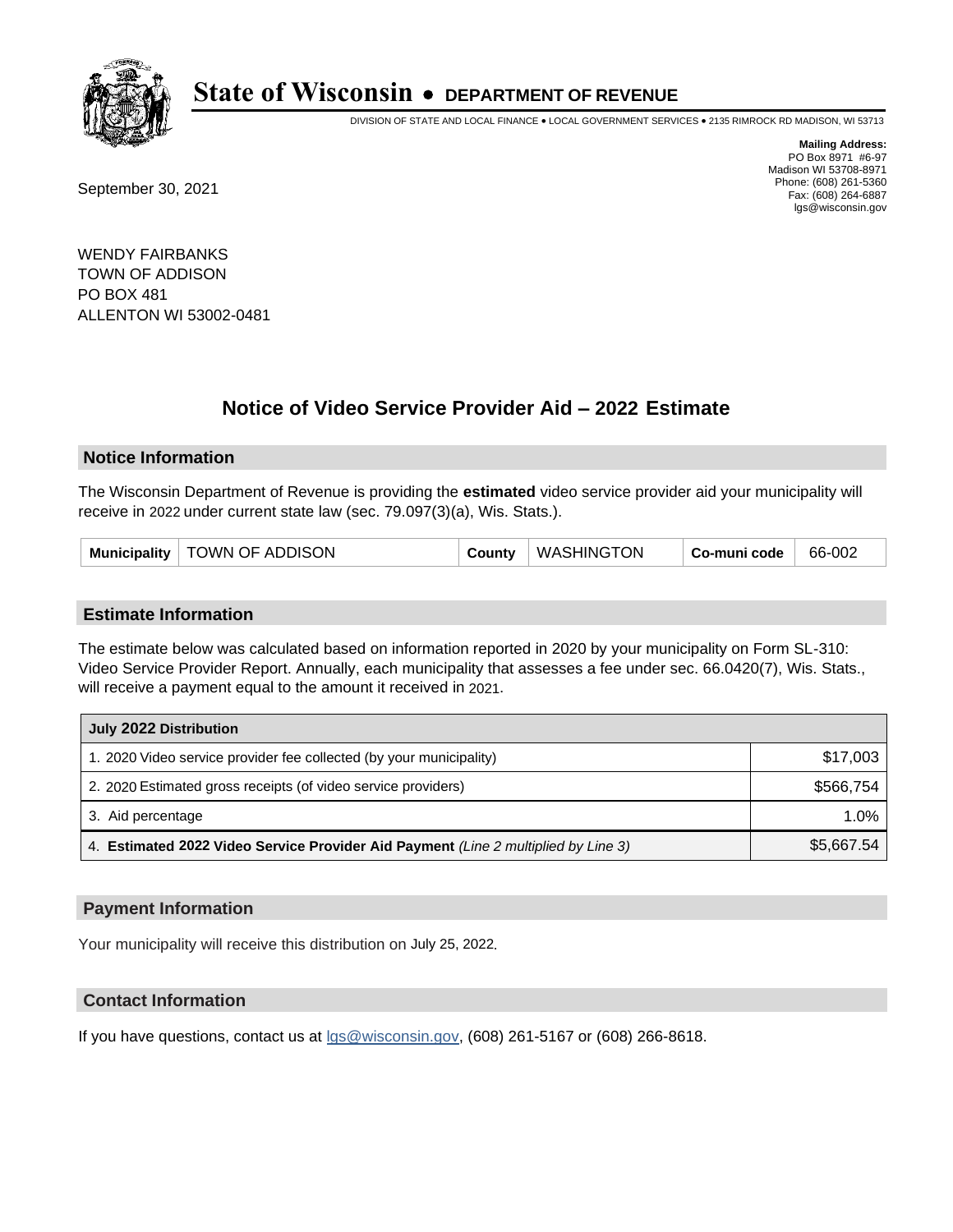

DIVISION OF STATE AND LOCAL FINANCE • LOCAL GOVERNMENT SERVICES • 2135 RIMROCK RD MADISON, WI 53713

September 30, 2021

**Mailing Address:** PO Box 8971 #6-97 Madison WI 53708-8971 Phone: (608) 261-5360 Fax: (608) 264-6887 lgs@wisconsin.gov

SHERRY ECKERT TOWN OF BARTON 3482 TOWN HALL RD KEWASKUM WI 53040-9469

# **Notice of Video Service Provider Aid - 2022 Estimate**

## **Notice Information**

The Wisconsin Department of Revenue is providing the **estimated** video service provider aid your municipality will receive in 2022 under current state law (sec. 79.097(3)(a), Wis. Stats.).

| Municipality   TOWN OF BARTON | County   WASHINGTON<br>Co-muni code<br>66-004 |
|-------------------------------|-----------------------------------------------|
|-------------------------------|-----------------------------------------------|

#### **Estimate Information**

The estimate below was calculated based on information reported in 2020 by your municipality on Form SL-310: Video Service Provider Report. Annually, each municipality that assesses a fee under sec. 66.0420(7), Wis. Stats., will receive a payment equal to the amount it received in 2021.

| July 2022 Distribution                                                             |            |  |  |
|------------------------------------------------------------------------------------|------------|--|--|
| 1. 2020 Video service provider fee collected (by your municipality)                | \$18,165   |  |  |
| 2. 2020 Estimated gross receipts (of video service providers)                      | \$605.494  |  |  |
| 3. Aid percentage                                                                  | $1.0\%$    |  |  |
| 4. Estimated 2022 Video Service Provider Aid Payment (Line 2 multiplied by Line 3) | \$6,054.94 |  |  |

## **Payment Information**

Your municipality will receive this distribution on July 25, 2022.

# **Contact Information**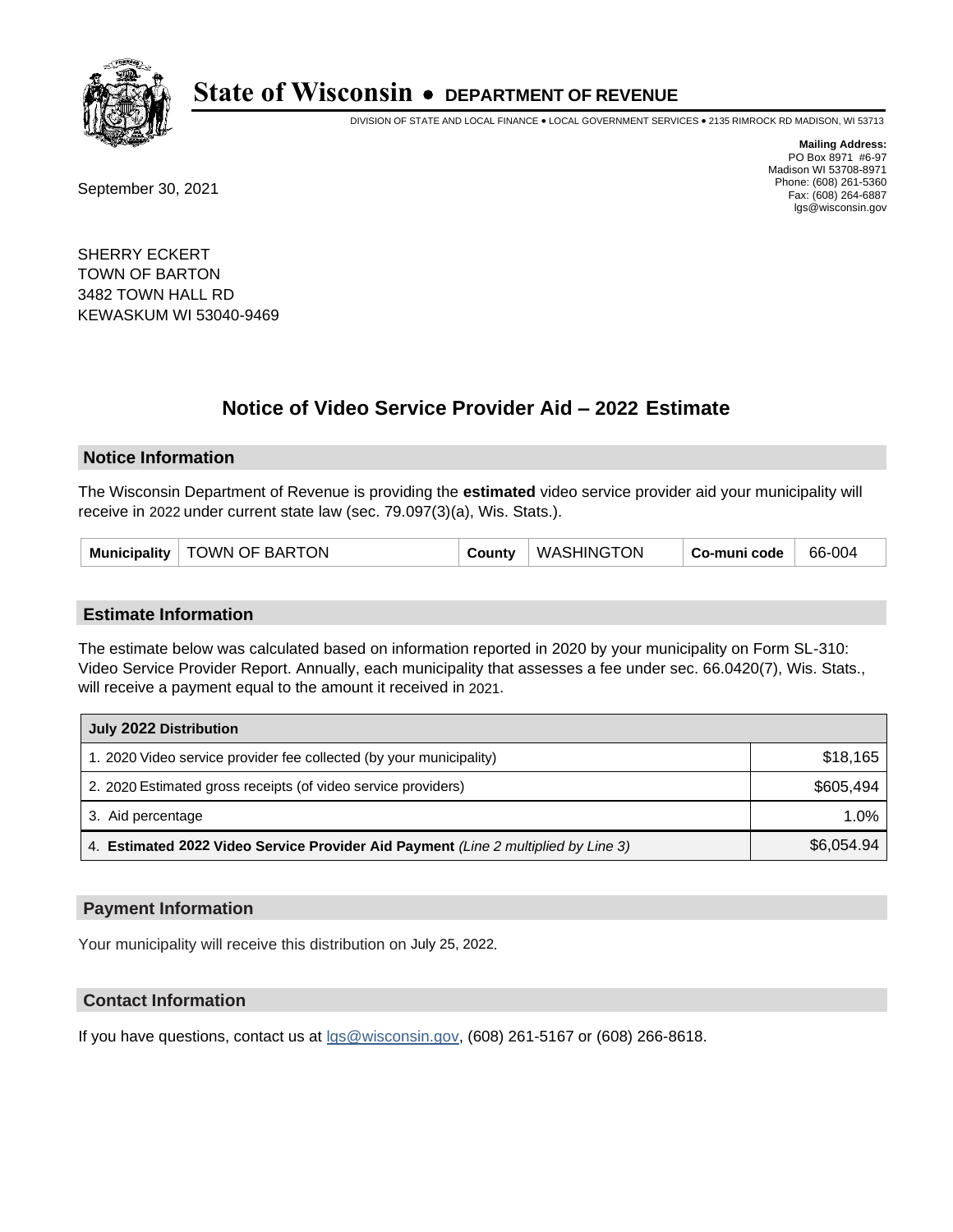

DIVISION OF STATE AND LOCAL FINANCE • LOCAL GOVERNMENT SERVICES • 2135 RIMROCK RD MADISON, WI 53713

September 30, 2021

**Mailing Address:** PO Box 8971 #6-97 Madison WI 53708-8971 Phone: (608) 261-5360 Fax: (608) 264-6887 lgs@wisconsin.gov

PATTY HOERIG TOWN OF FARMINGTON 1807 COUNTY RD A WEST BEND WI 53090

# **Notice of Video Service Provider Aid - 2022 Estimate**

## **Notice Information**

The Wisconsin Department of Revenue is providing the **estimated** video service provider aid your municipality will receive in 2022 under current state law (sec. 79.097(3)(a), Wis. Stats.).

| TOWN OF FARMINGTON<br>Municipality | County | <b>WASHINGTON</b> | Co-muni code | 66-008 |
|------------------------------------|--------|-------------------|--------------|--------|
|------------------------------------|--------|-------------------|--------------|--------|

## **Estimate Information**

The estimate below was calculated based on information reported in 2020 by your municipality on Form SL-310: Video Service Provider Report. Annually, each municipality that assesses a fee under sec. 66.0420(7), Wis. Stats., will receive a payment equal to the amount it received in 2021.

| July 2022 Distribution                                                             |            |  |  |
|------------------------------------------------------------------------------------|------------|--|--|
| 1. 2020 Video service provider fee collected (by your municipality)                | \$12,162   |  |  |
| 2. 2020 Estimated gross receipts (of video service providers)                      | \$405,405  |  |  |
| 3. Aid percentage                                                                  | 1.0%       |  |  |
| 4. Estimated 2022 Video Service Provider Aid Payment (Line 2 multiplied by Line 3) | \$4,054.05 |  |  |

## **Payment Information**

Your municipality will receive this distribution on July 25, 2022.

# **Contact Information**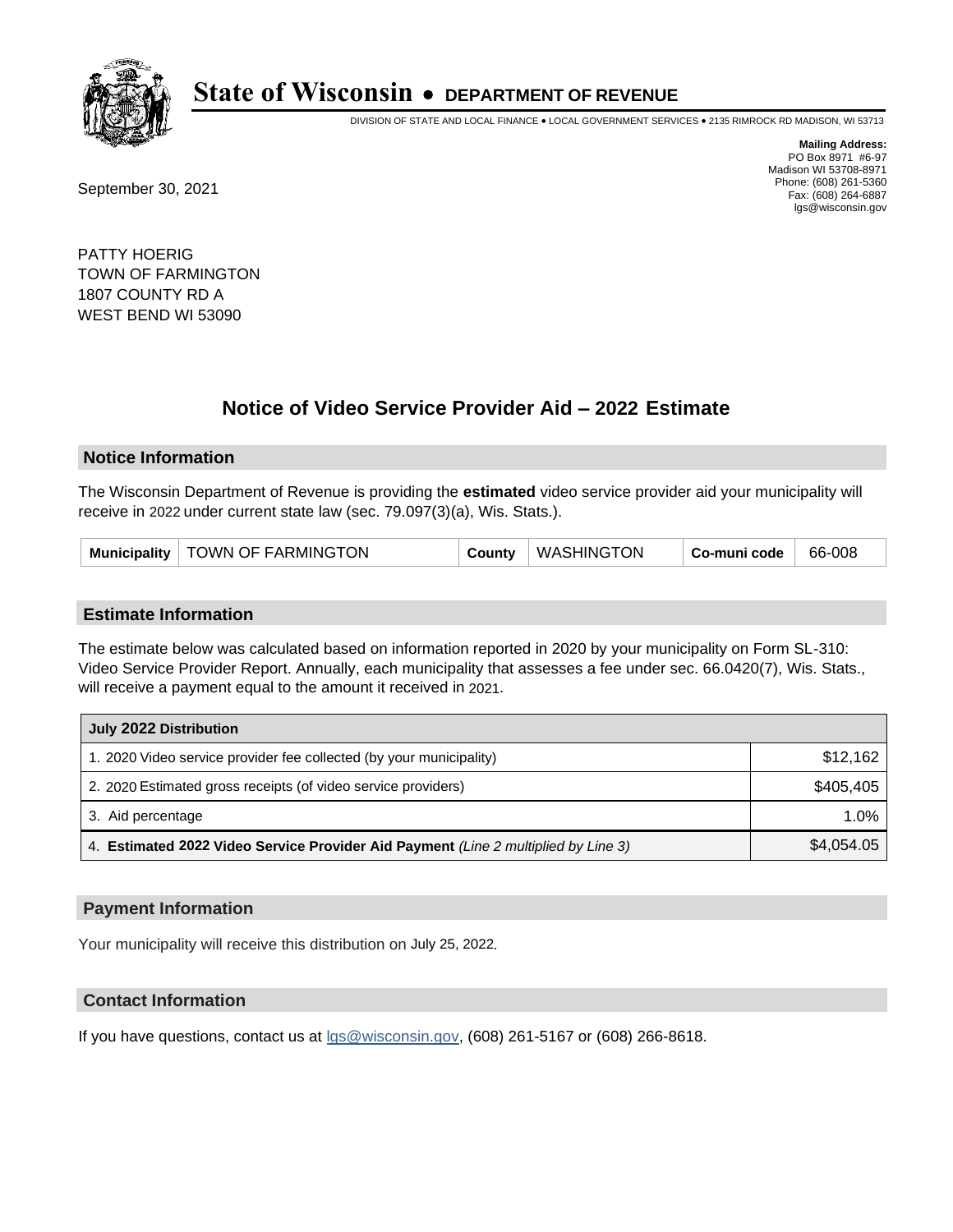

DIVISION OF STATE AND LOCAL FINANCE • LOCAL GOVERNMENT SERVICES • 2135 RIMROCK RD MADISON, WI 53713

September 30, 2021

**Mailing Address:** PO Box 8971 #6-97 Madison WI 53708-8971 Phone: (608) 261-5360 Fax: (608) 264-6887 lgs@wisconsin.gov

SUSAN KJELL TOWN OF GERMANTOWN W212 N14393 FOND DU LACE AVE RICHFIELD WI 53076-9732

# **Notice of Video Service Provider Aid - 2022 Estimate**

## **Notice Information**

The Wisconsin Department of Revenue is providing the **estimated** video service provider aid your municipality will receive in 2022 under current state law (sec. 79.097(3)(a), Wis. Stats.).

| Municipality   TOWN OF GERMANTOWN |  | County   WASHINGTON | Co-muni code | 66-010 |
|-----------------------------------|--|---------------------|--------------|--------|
|-----------------------------------|--|---------------------|--------------|--------|

## **Estimate Information**

The estimate below was calculated based on information reported in 2020 by your municipality on Form SL-310: Video Service Provider Report. Annually, each municipality that assesses a fee under sec. 66.0420(7), Wis. Stats., will receive a payment equal to the amount it received in 2021.

| July 2022 Distribution                                                             |          |  |  |
|------------------------------------------------------------------------------------|----------|--|--|
| 1. 2020 Video service provider fee collected (by your municipality)                | \$1,230  |  |  |
| 2. 2020 Estimated gross receipts (of video service providers)                      | \$24,607 |  |  |
| 3. Aid percentage                                                                  | 1.0%     |  |  |
| 4. Estimated 2022 Video Service Provider Aid Payment (Line 2 multiplied by Line 3) | \$246.07 |  |  |

## **Payment Information**

Your municipality will receive this distribution on July 25, 2022.

# **Contact Information**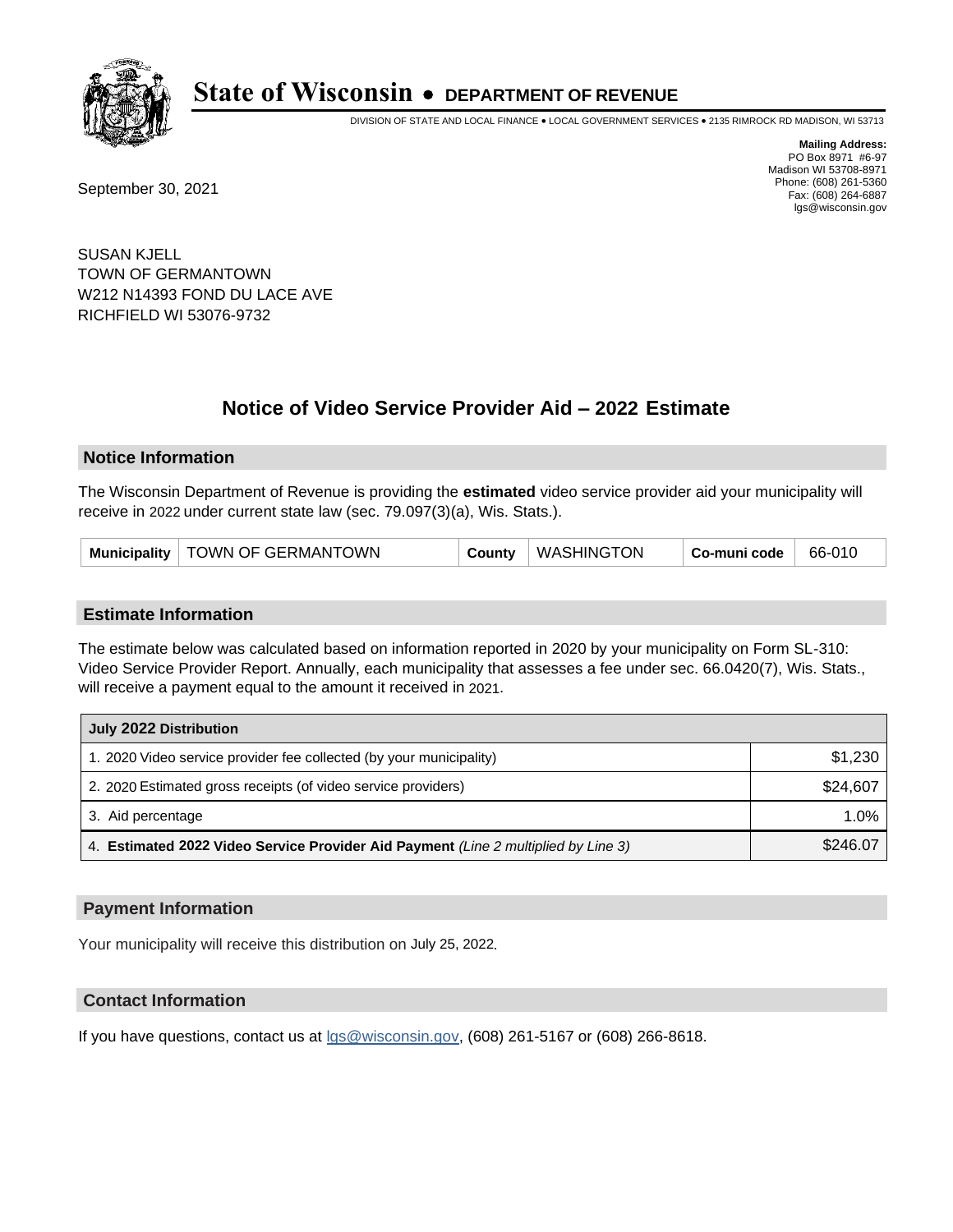

DIVISION OF STATE AND LOCAL FINANCE • LOCAL GOVERNMENT SERVICES • 2135 RIMROCK RD MADISON, WI 53713

September 30, 2021

**Mailing Address:** PO Box 8971 #6-97 Madison WI 53708-8971 Phone: (608) 261-5360 Fax: (608) 264-6887 lgs@wisconsin.gov

REBECCA SCHUSTER TOWN OF HARTFORD 3360 COUNTY RD K HARTFORD WI 53027-9269

# **Notice of Video Service Provider Aid - 2022 Estimate**

## **Notice Information**

The Wisconsin Department of Revenue is providing the **estimated** video service provider aid your municipality will receive in 2022 under current state law (sec. 79.097(3)(a), Wis. Stats.).

|  | Municipality   TOWN OF HARTFORD | County | WASHINGTON | Co-muni code | 66-012 |
|--|---------------------------------|--------|------------|--------------|--------|
|--|---------------------------------|--------|------------|--------------|--------|

## **Estimate Information**

The estimate below was calculated based on information reported in 2020 by your municipality on Form SL-310: Video Service Provider Report. Annually, each municipality that assesses a fee under sec. 66.0420(7), Wis. Stats., will receive a payment equal to the amount it received in 2021.

| July 2022 Distribution                                                             |            |  |  |
|------------------------------------------------------------------------------------|------------|--|--|
| 1. 2020 Video service provider fee collected (by your municipality)                | \$25,005   |  |  |
| 2. 2020 Estimated gross receipts (of video service providers)                      | \$833,476  |  |  |
| 3. Aid percentage                                                                  | 1.0%       |  |  |
| 4. Estimated 2022 Video Service Provider Aid Payment (Line 2 multiplied by Line 3) | \$8,334.76 |  |  |

## **Payment Information**

Your municipality will receive this distribution on July 25, 2022.

# **Contact Information**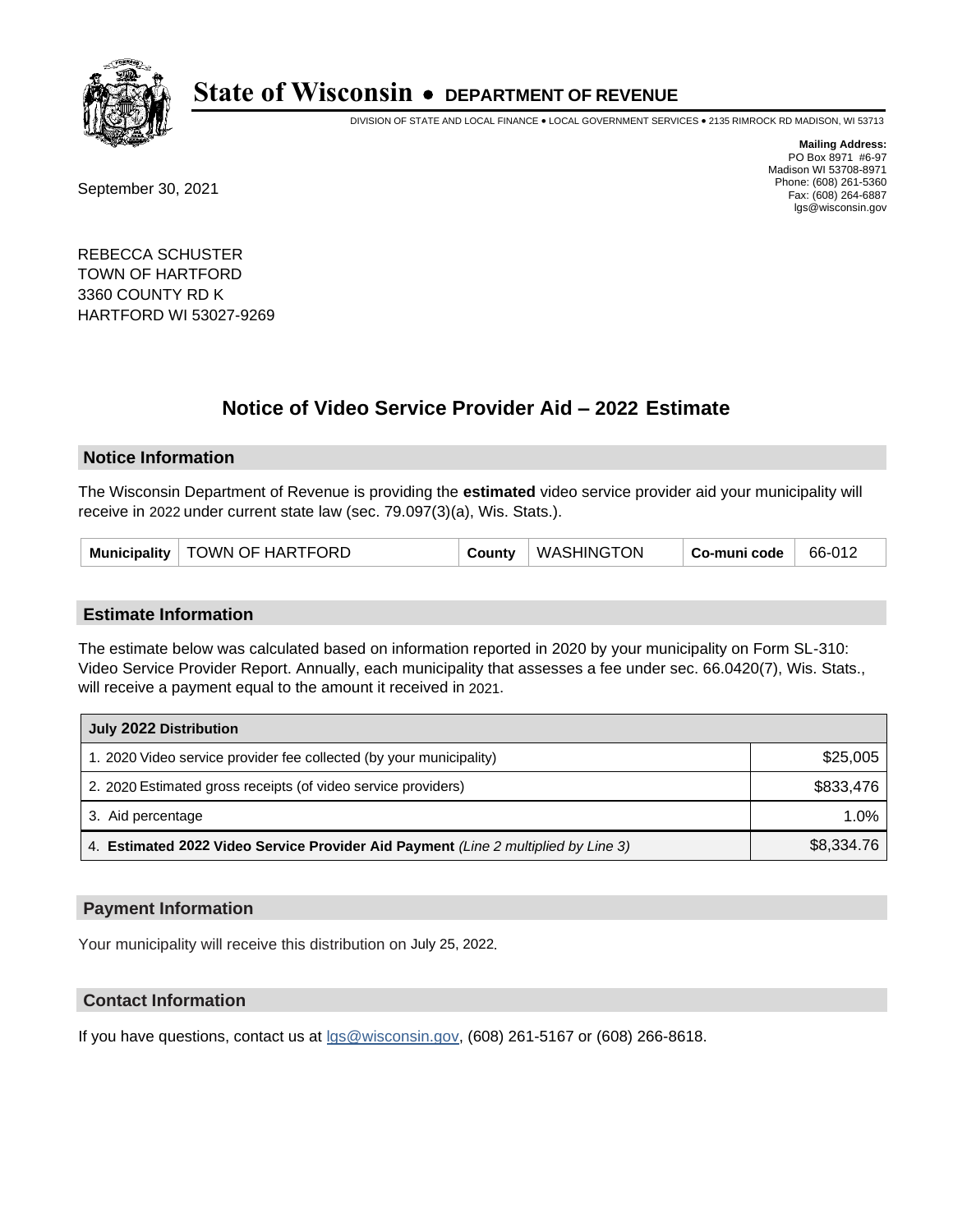

DIVISION OF STATE AND LOCAL FINANCE • LOCAL GOVERNMENT SERVICES • 2135 RIMROCK RD MADISON, WI 53713

September 30, 2021

**Mailing Address:** PO Box 8971 #6-97 Madison WI 53708-8971 Phone: (608) 261-5360 Fax: (608) 264-6887 lgs@wisconsin.gov

JULIA OLIVER TOWN OF JACKSON 3146 DIVISION RD JACKSON WI 53037

# **Notice of Video Service Provider Aid - 2022 Estimate**

## **Notice Information**

The Wisconsin Department of Revenue is providing the **estimated** video service provider aid your municipality will receive in 2022 under current state law (sec. 79.097(3)(a), Wis. Stats.).

| Municipality   TOWN OF JACKSON | County | WASHINGTON | Co-muni code | 66-014 |
|--------------------------------|--------|------------|--------------|--------|
|--------------------------------|--------|------------|--------------|--------|

#### **Estimate Information**

The estimate below was calculated based on information reported in 2020 by your municipality on Form SL-310: Video Service Provider Report. Annually, each municipality that assesses a fee under sec. 66.0420(7), Wis. Stats., will receive a payment equal to the amount it received in 2021.

| July 2022 Distribution                                                             |            |
|------------------------------------------------------------------------------------|------------|
| 1. 2020 Video service provider fee collected (by your municipality)                | \$14.647   |
| 2. 2020 Estimated gross receipts (of video service providers)                      | \$481.229  |
| 3. Aid percentage                                                                  | 1.0%       |
| 4. Estimated 2022 Video Service Provider Aid Payment (Line 2 multiplied by Line 3) | \$4,812.29 |

## **Payment Information**

Your municipality will receive this distribution on July 25, 2022.

# **Contact Information**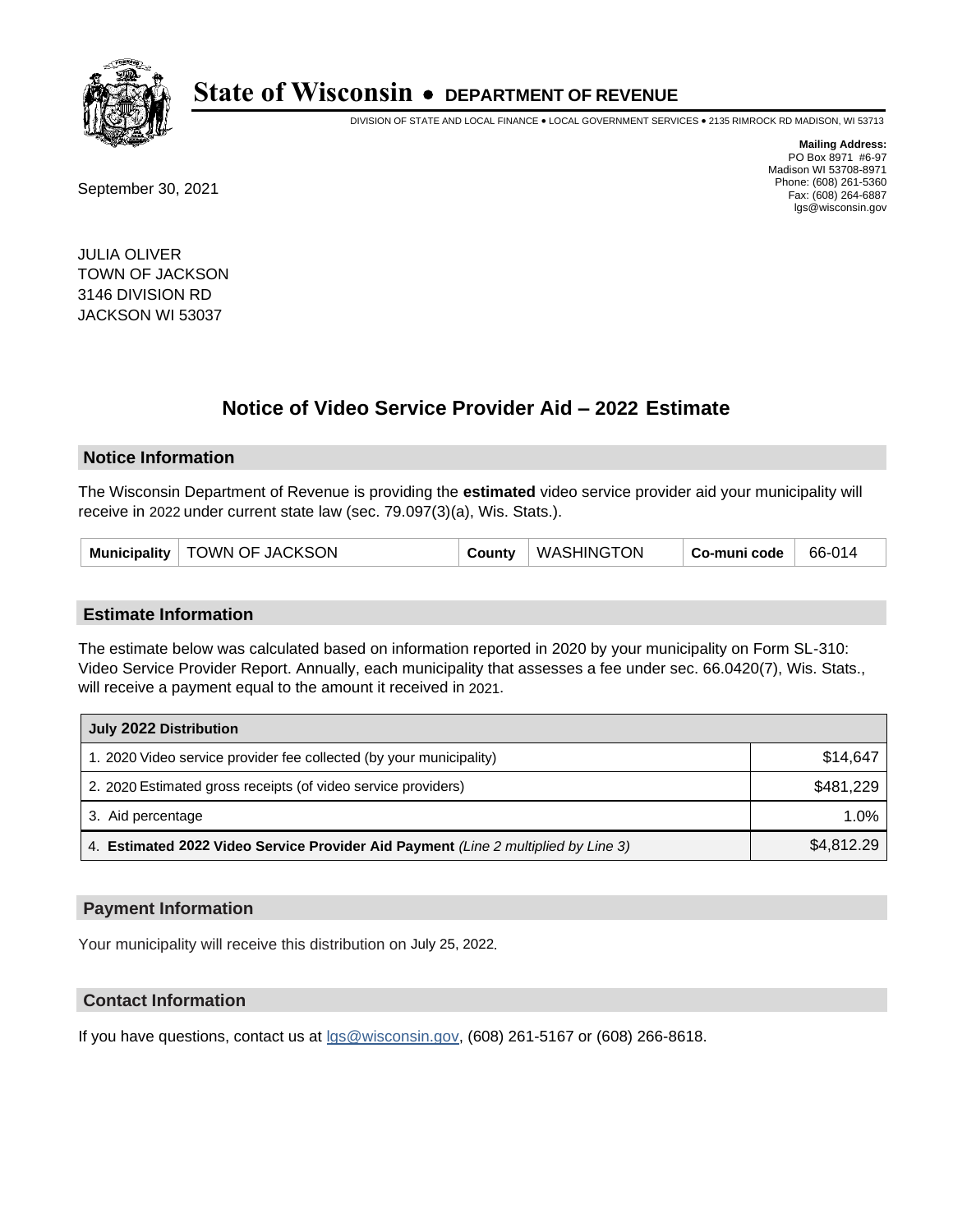

DIVISION OF STATE AND LOCAL FINANCE • LOCAL GOVERNMENT SERVICES • 2135 RIMROCK RD MADISON, WI 53713

September 30, 2021

**Mailing Address:** PO Box 8971 #6-97 Madison WI 53708-8971 Phone: (608) 261-5360 Fax: (608) 264-6887 lgs@wisconsin.gov

TRACY GROTH TOWN OF POLK 3680 STATE HWY 60 SLINGER WI 53086-9309

# **Notice of Video Service Provider Aid - 2022 Estimate**

## **Notice Information**

The Wisconsin Department of Revenue is providing the **estimated** video service provider aid your municipality will receive in 2022 under current state law (sec. 79.097(3)(a), Wis. Stats.).

#### **Estimate Information**

The estimate below was calculated based on information reported in 2020 by your municipality on Form SL-310: Video Service Provider Report. Annually, each municipality that assesses a fee under sec. 66.0420(7), Wis. Stats., will receive a payment equal to the amount it received in 2021.

| July 2022 Distribution                                                             |            |
|------------------------------------------------------------------------------------|------------|
| 1. 2020 Video service provider fee collected (by your municipality)                | \$29,668   |
| 2. 2020 Estimated gross receipts (of video service providers)                      | \$981,899  |
| 3. Aid percentage                                                                  | $1.0\%$    |
| 4. Estimated 2022 Video Service Provider Aid Payment (Line 2 multiplied by Line 3) | \$9,818.99 |

## **Payment Information**

Your municipality will receive this distribution on July 25, 2022.

# **Contact Information**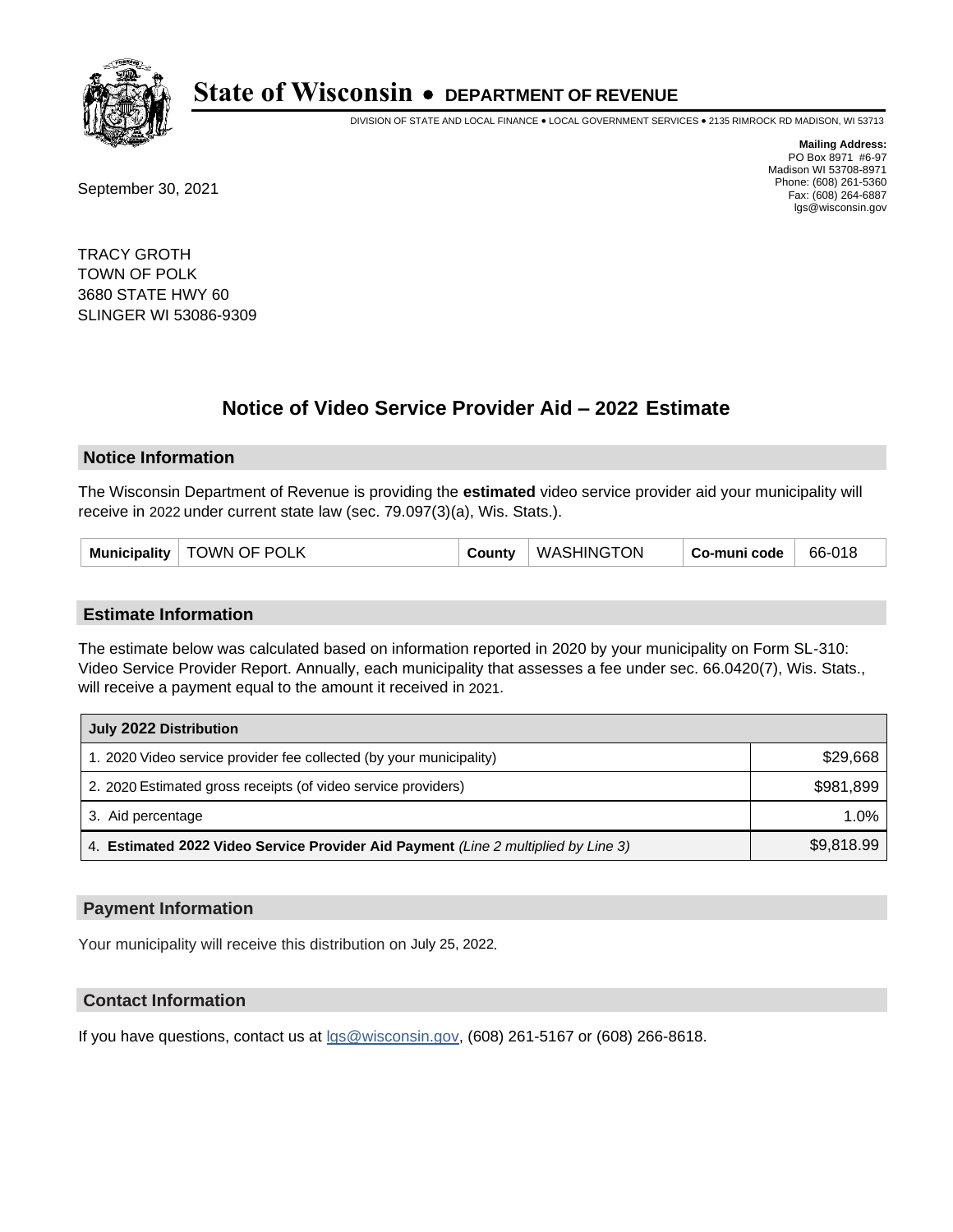

DIVISION OF STATE AND LOCAL FINANCE • LOCAL GOVERNMENT SERVICES • 2135 RIMROCK RD MADISON, WI 53713

September 30, 2021

**Mailing Address:** PO Box 8971 #6-97 Madison WI 53708-8971 Phone: (608) 261-5360 Fax: (608) 264-6887 lgs@wisconsin.gov

CINDY KOMRO TOWN OF TRENTON PO BOX 259 NEWBURG WI 53060-0259

# **Notice of Video Service Provider Aid - 2022 Estimate**

## **Notice Information**

The Wisconsin Department of Revenue is providing the **estimated** video service provider aid your municipality will receive in 2022 under current state law (sec. 79.097(3)(a), Wis. Stats.).

| Municipality   TOWN OF TRENTON | County | WASHINGTON | Co-muni code | 66-022 |
|--------------------------------|--------|------------|--------------|--------|
|--------------------------------|--------|------------|--------------|--------|

## **Estimate Information**

The estimate below was calculated based on information reported in 2020 by your municipality on Form SL-310: Video Service Provider Report. Annually, each municipality that assesses a fee under sec. 66.0420(7), Wis. Stats., will receive a payment equal to the amount it received in 2021.

| July 2022 Distribution                                                             |             |
|------------------------------------------------------------------------------------|-------------|
| 1. 2020 Video service provider fee collected (by your municipality)                | \$38,654    |
| 2. 2020 Estimated gross receipts (of video service providers)                      | \$1.288.490 |
| 3. Aid percentage                                                                  | 1.0%        |
| 4. Estimated 2022 Video Service Provider Aid Payment (Line 2 multiplied by Line 3) | \$12,884.90 |

## **Payment Information**

Your municipality will receive this distribution on July 25, 2022.

# **Contact Information**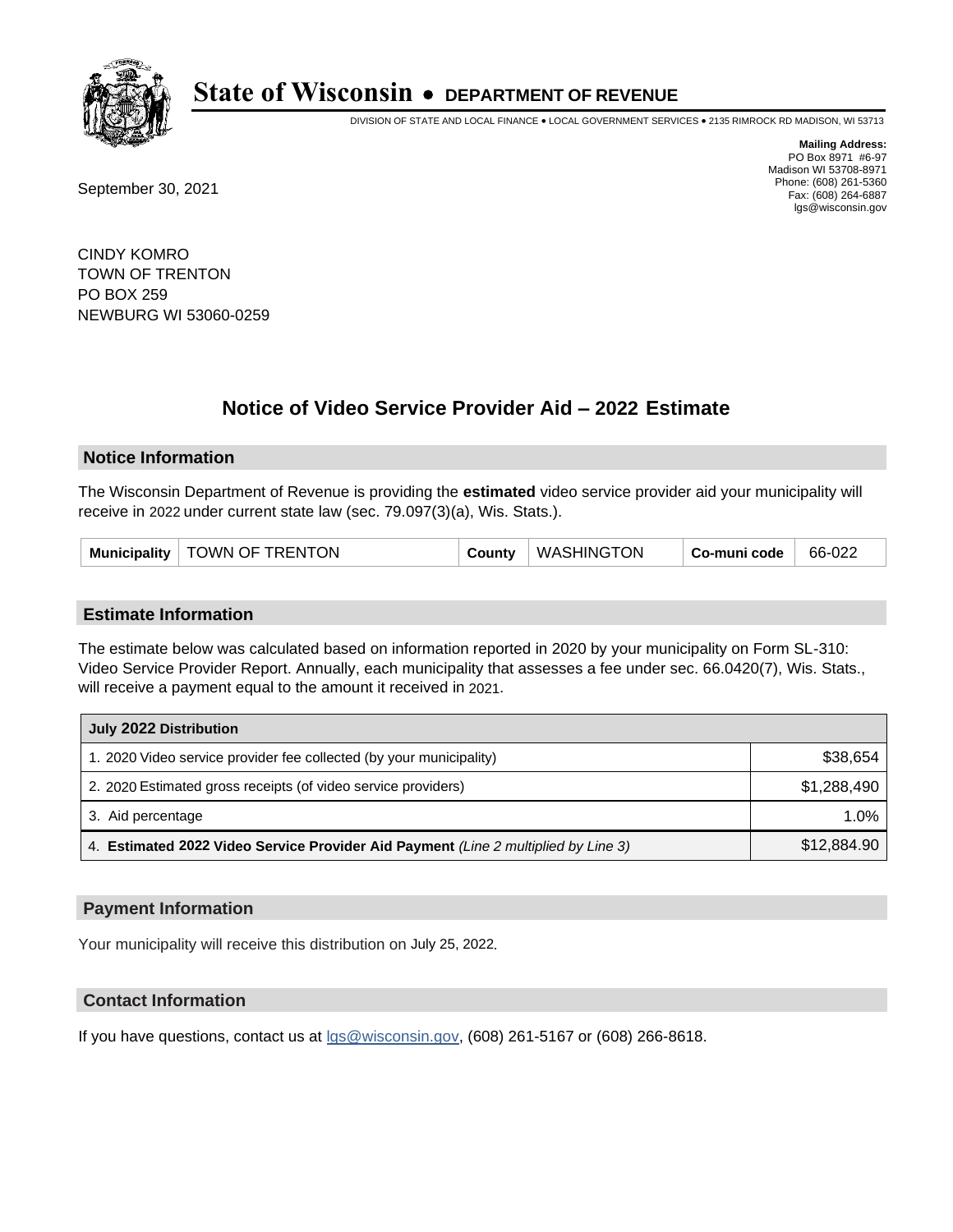

DIVISION OF STATE AND LOCAL FINANCE • LOCAL GOVERNMENT SERVICES • 2135 RIMROCK RD MADISON, WI 53713

September 30, 2021

**Mailing Address:** PO Box 8971 #6-97 Madison WI 53708-8971 Phone: (608) 261-5360 Fax: (608) 264-6887 lgs@wisconsin.gov

JULIE IHLENFELD TOWN OF WEST BEND 6355 COUNTY RD Z WEST BEND WI 53095-9201

# **Notice of Video Service Provider Aid - 2022 Estimate**

## **Notice Information**

The Wisconsin Department of Revenue is providing the **estimated** video service provider aid your municipality will receive in 2022 under current state law (sec. 79.097(3)(a), Wis. Stats.).

| Municipality   TOWN OF WEST BEND | County | WASHINGTON | Co-muni code | 66-026 |
|----------------------------------|--------|------------|--------------|--------|
|----------------------------------|--------|------------|--------------|--------|

## **Estimate Information**

The estimate below was calculated based on information reported in 2020 by your municipality on Form SL-310: Video Service Provider Report. Annually, each municipality that assesses a fee under sec. 66.0420(7), Wis. Stats., will receive a payment equal to the amount it received in 2021.

| July 2022 Distribution                                                             |             |
|------------------------------------------------------------------------------------|-------------|
| 1. 2020 Video service provider fee collected (by your municipality)                | \$46,117    |
| 2. 2020 Estimated gross receipts (of video service providers)                      | \$1,537,256 |
| 3. Aid percentage                                                                  | 1.0%        |
| 4. Estimated 2022 Video Service Provider Aid Payment (Line 2 multiplied by Line 3) | \$15,372.56 |

## **Payment Information**

Your municipality will receive this distribution on July 25, 2022.

# **Contact Information**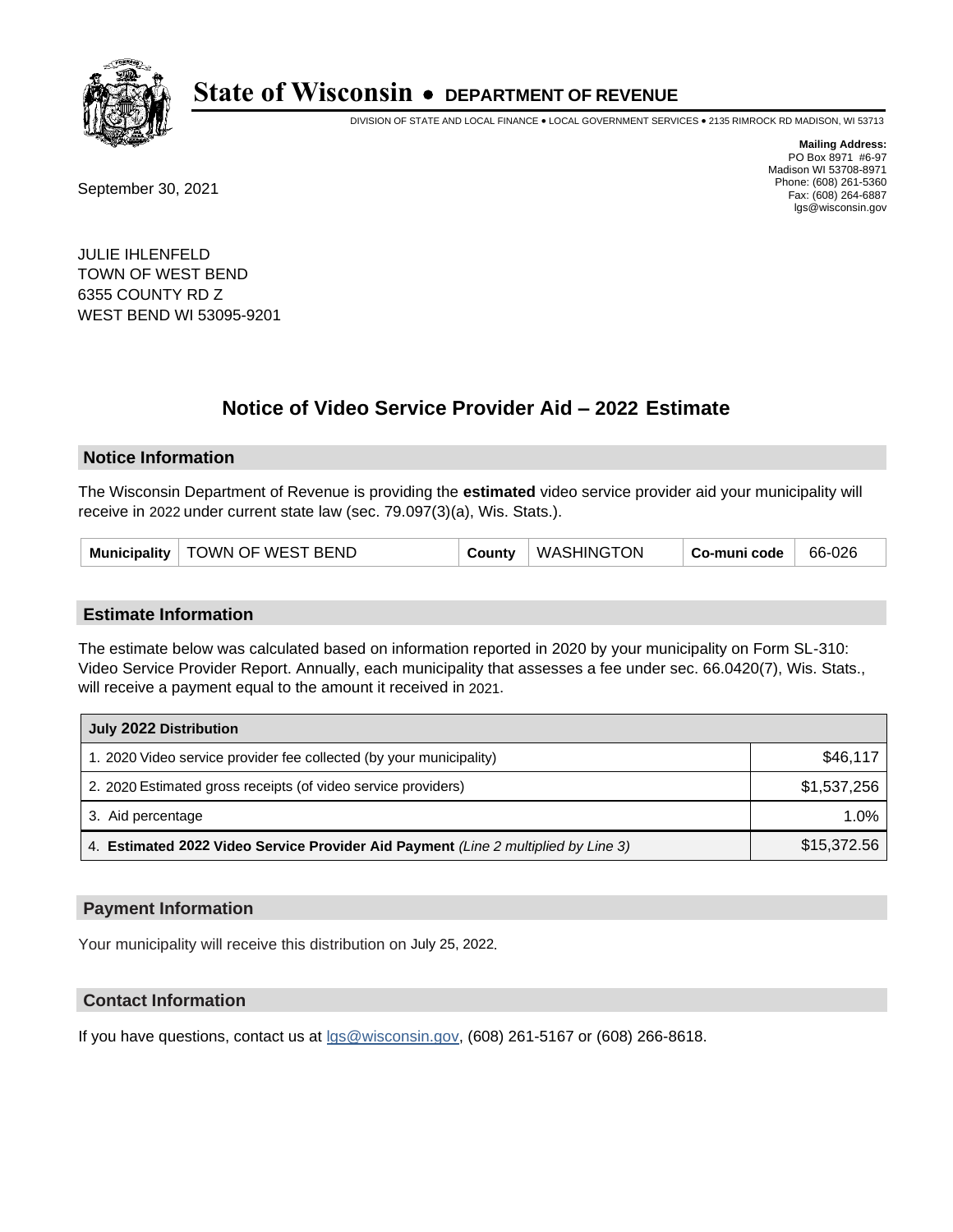

DIVISION OF STATE AND LOCAL FINANCE • LOCAL GOVERNMENT SERVICES • 2135 RIMROCK RD MADISON, WI 53713

September 30, 2021

**Mailing Address:** PO Box 8971 #6-97 Madison WI 53708-8971 Phone: (608) 261-5360 Fax: (608) 264-6887 lgs@wisconsin.gov

DEANNA BRAUNSCHWEIG VILLAGE OF GERMANTOWN PO BOX 337 GERMANTOWN WI 53022-0337

# **Notice of Video Service Provider Aid - 2022 Estimate**

## **Notice Information**

The Wisconsin Department of Revenue is providing the **estimated** video service provider aid your municipality will receive in 2022 under current state law (sec. 79.097(3)(a), Wis. Stats.).

| Municipality   VILLAGE OF GERMANTOWN | County | WASHINGTON | Co-muni code | 66-131 |
|--------------------------------------|--------|------------|--------------|--------|
|--------------------------------------|--------|------------|--------------|--------|

## **Estimate Information**

The estimate below was calculated based on information reported in 2020 by your municipality on Form SL-310: Video Service Provider Report. Annually, each municipality that assesses a fee under sec. 66.0420(7), Wis. Stats., will receive a payment equal to the amount it received in 2021.

| July 2022 Distribution                                                             |             |
|------------------------------------------------------------------------------------|-------------|
| 1. 2020 Video service provider fee collected (by your municipality)                | \$261,801   |
| 2. 2020 Estimated gross receipts (of video service providers)                      | \$5,236,030 |
| 3. Aid percentage                                                                  | $1.0\%$     |
| 4. Estimated 2022 Video Service Provider Aid Payment (Line 2 multiplied by Line 3) | \$52,360.30 |

## **Payment Information**

Your municipality will receive this distribution on July 25, 2022.

# **Contact Information**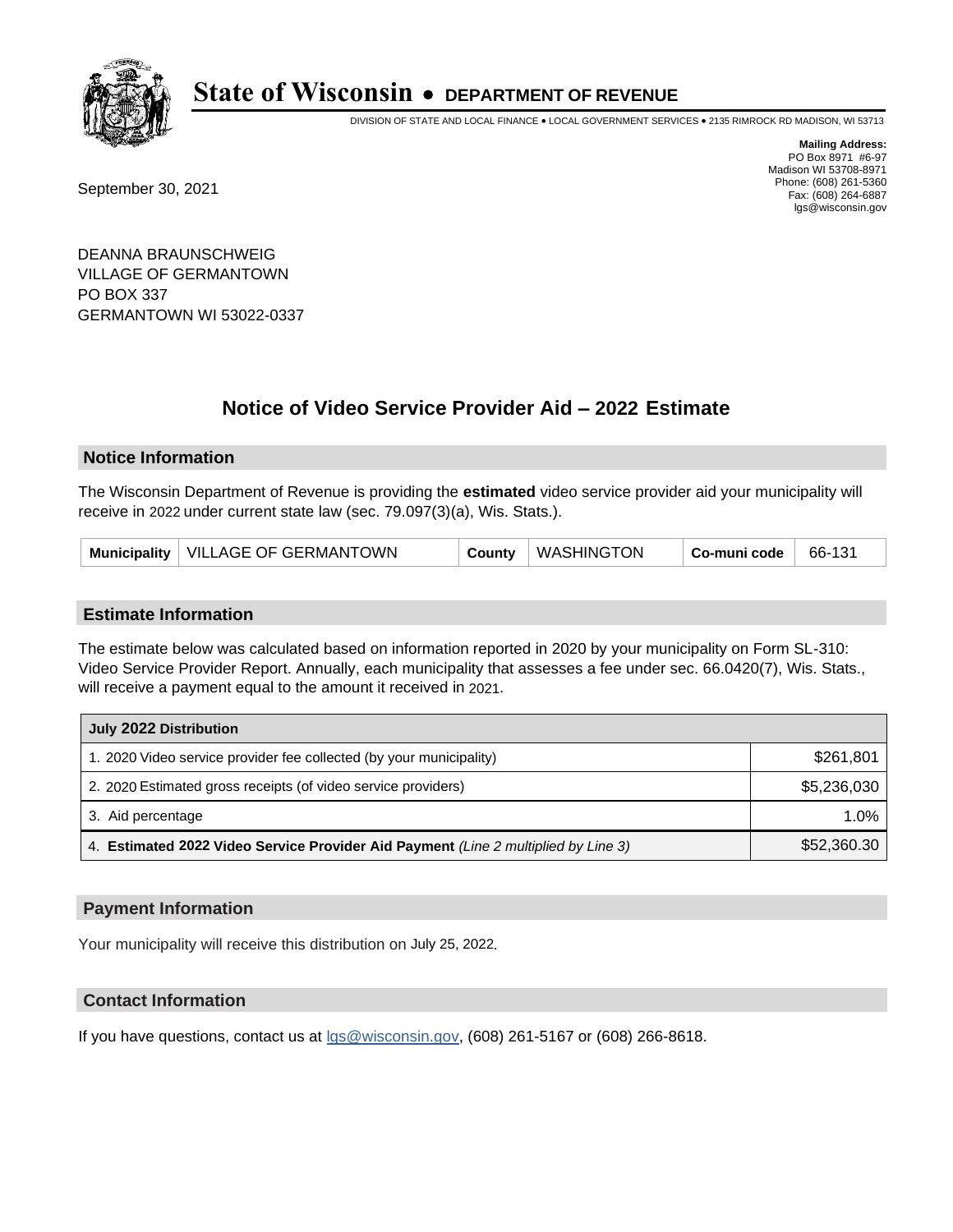

DIVISION OF STATE AND LOCAL FINANCE • LOCAL GOVERNMENT SERVICES • 2135 RIMROCK RD MADISON, WI 53713

September 30, 2021

**Mailing Address:** PO Box 8971 #6-97 Madison WI 53708-8971 Phone: (608) 261-5360 Fax: (608) 264-6887 lgs@wisconsin.gov

JILLINE DOBRATZ VILLAGE OF JACKSON PO BOX 637 JACKSON WI 53037-0637

# **Notice of Video Service Provider Aid - 2022 Estimate**

## **Notice Information**

The Wisconsin Department of Revenue is providing the **estimated** video service provider aid your municipality will receive in 2022 under current state law (sec. 79.097(3)(a), Wis. Stats.).

| Municipality   VILLAGE OF JACKSON | County   WASHINGTON<br>Co-muni code | 66-141 |
|-----------------------------------|-------------------------------------|--------|
|-----------------------------------|-------------------------------------|--------|

## **Estimate Information**

The estimate below was calculated based on information reported in 2020 by your municipality on Form SL-310: Video Service Provider Report. Annually, each municipality that assesses a fee under sec. 66.0420(7), Wis. Stats., will receive a payment equal to the amount it received in 2021.

| July 2022 Distribution                                                             |             |
|------------------------------------------------------------------------------------|-------------|
| 1. 2020 Video service provider fee collected (by your municipality)                | \$97,155    |
| 2. 2020 Estimated gross receipts (of video service providers)                      | \$1,943,104 |
| 3. Aid percentage                                                                  | 1.0%        |
| 4. Estimated 2022 Video Service Provider Aid Payment (Line 2 multiplied by Line 3) | \$19,431.04 |

## **Payment Information**

Your municipality will receive this distribution on July 25, 2022.

# **Contact Information**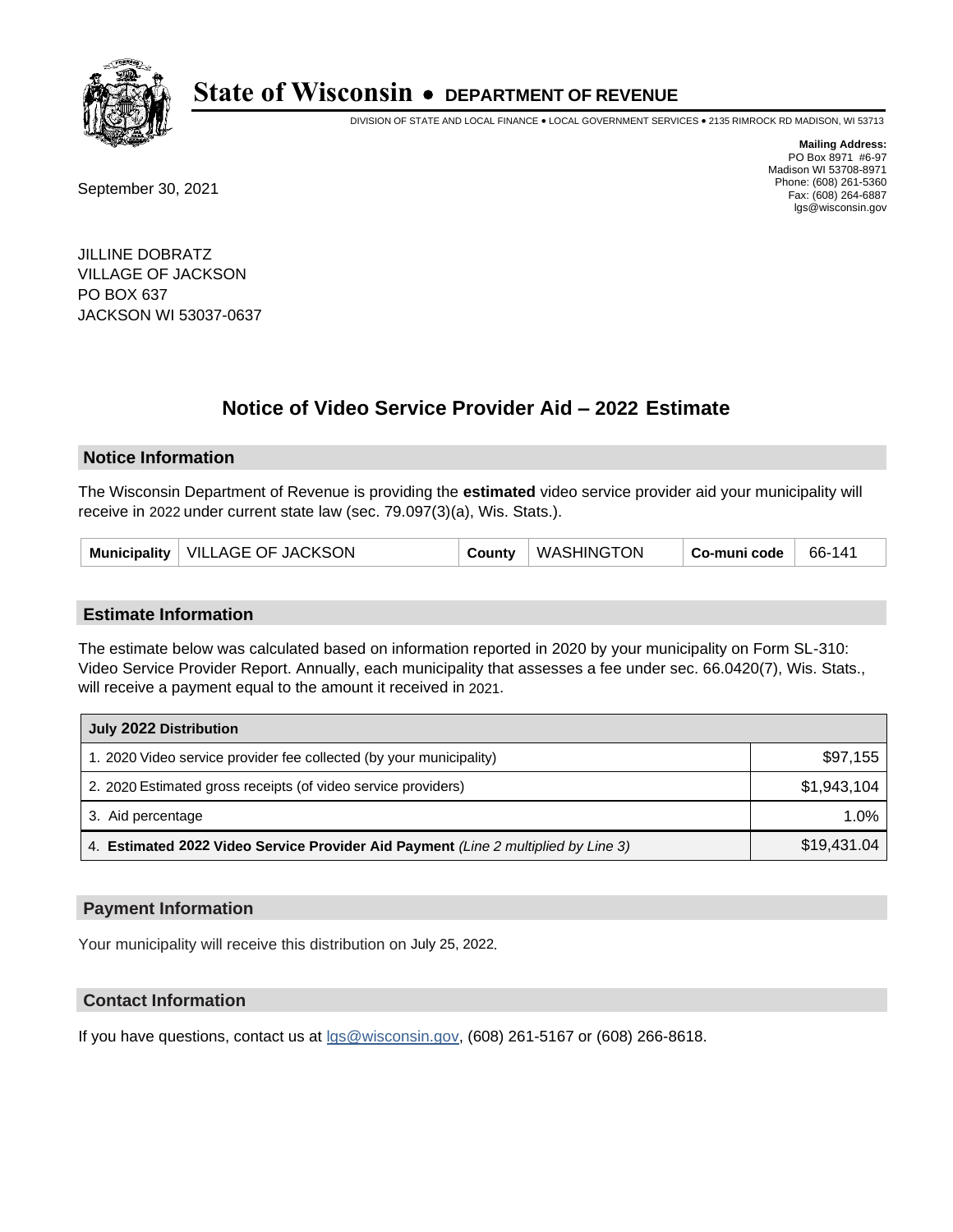

DIVISION OF STATE AND LOCAL FINANCE • LOCAL GOVERNMENT SERVICES • 2135 RIMROCK RD MADISON, WI 53713

September 30, 2021

**Mailing Address:** PO Box 8971 #6-97 Madison WI 53708-8971 Phone: (608) 261-5360 Fax: (608) 264-6887 lgs@wisconsin.gov

TAMMY BUTZ VILLAGE OF KEWASKUM PO BOX 38 KEWASKUM WI 53040-0038

# **Notice of Video Service Provider Aid - 2022 Estimate**

## **Notice Information**

The Wisconsin Department of Revenue is providing the **estimated** video service provider aid your municipality will receive in 2022 under current state law (sec. 79.097(3)(a), Wis. Stats.).

## **Estimate Information**

The estimate below was calculated based on information reported in 2020 by your municipality on Form SL-310: Video Service Provider Report. Annually, each municipality that assesses a fee under sec. 66.0420(7), Wis. Stats., will receive a payment equal to the amount it received in 2021.

| July 2022 Distribution                                                             |             |
|------------------------------------------------------------------------------------|-------------|
| 1. 2020 Video service provider fee collected (by your municipality)                | \$52,796    |
| 2. 2020 Estimated gross receipts (of video service providers)                      | \$1,055,922 |
| 3. Aid percentage                                                                  | $1.0\%$     |
| 4. Estimated 2022 Video Service Provider Aid Payment (Line 2 multiplied by Line 3) | \$10,559.22 |

## **Payment Information**

Your municipality will receive this distribution on July 25, 2022.

# **Contact Information**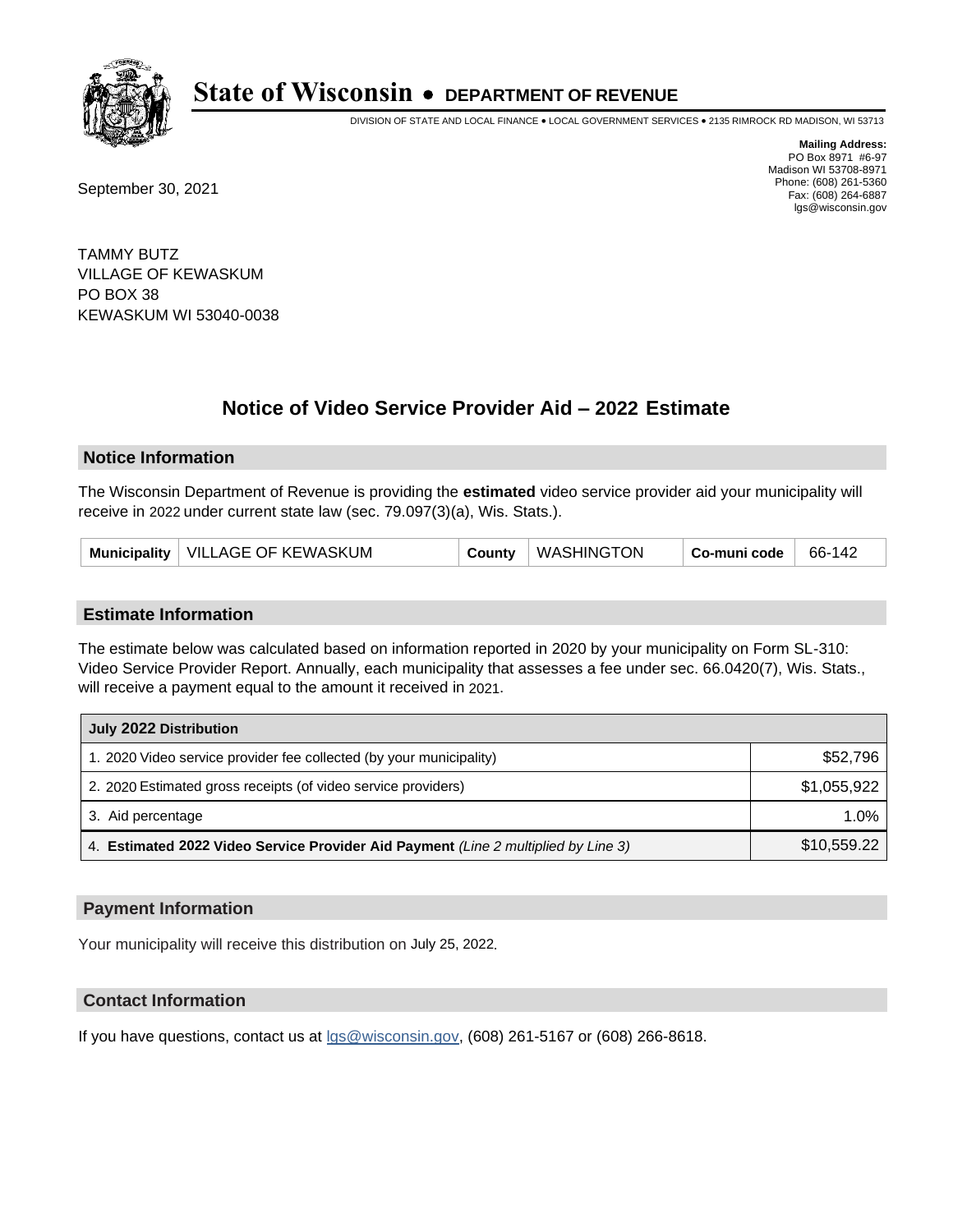

DIVISION OF STATE AND LOCAL FINANCE • LOCAL GOVERNMENT SERVICES • 2135 RIMROCK RD MADISON, WI 53713

September 30, 2021

**Mailing Address:** PO Box 8971 #6-97 Madison WI 53708-8971 Phone: (608) 261-5360 Fax: (608) 264-6887 lgs@wisconsin.gov

DEANNA ALEXANDER VILLAGE OF NEWBURG PO BOX 50 NEWBURG WI 53060-0050

# **Notice of Video Service Provider Aid - 2022 Estimate**

## **Notice Information**

The Wisconsin Department of Revenue is providing the **estimated** video service provider aid your municipality will receive in 2022 under current state law (sec. 79.097(3)(a), Wis. Stats.).

| VILLAGE OF NEWBURG<br><b>Municipality</b><br>County | WASHINGTON | Co-muni code | 66-161 |
|-----------------------------------------------------|------------|--------------|--------|
|-----------------------------------------------------|------------|--------------|--------|

## **Estimate Information**

The estimate below was calculated based on information reported in 2020 by your municipality on Form SL-310: Video Service Provider Report. Annually, each municipality that assesses a fee under sec. 66.0420(7), Wis. Stats., will receive a payment equal to the amount it received in 2021.

| July 2022 Distribution                                                             |            |
|------------------------------------------------------------------------------------|------------|
| 1. 2020 Video service provider fee collected (by your municipality)                | \$8,182    |
| 2. 2020 Estimated gross receipts (of video service providers)                      | \$272.746  |
| 3. Aid percentage                                                                  | $1.0\%$    |
| 4. Estimated 2022 Video Service Provider Aid Payment (Line 2 multiplied by Line 3) | \$2,727.46 |

## **Payment Information**

Your municipality will receive this distribution on July 25, 2022.

# **Contact Information**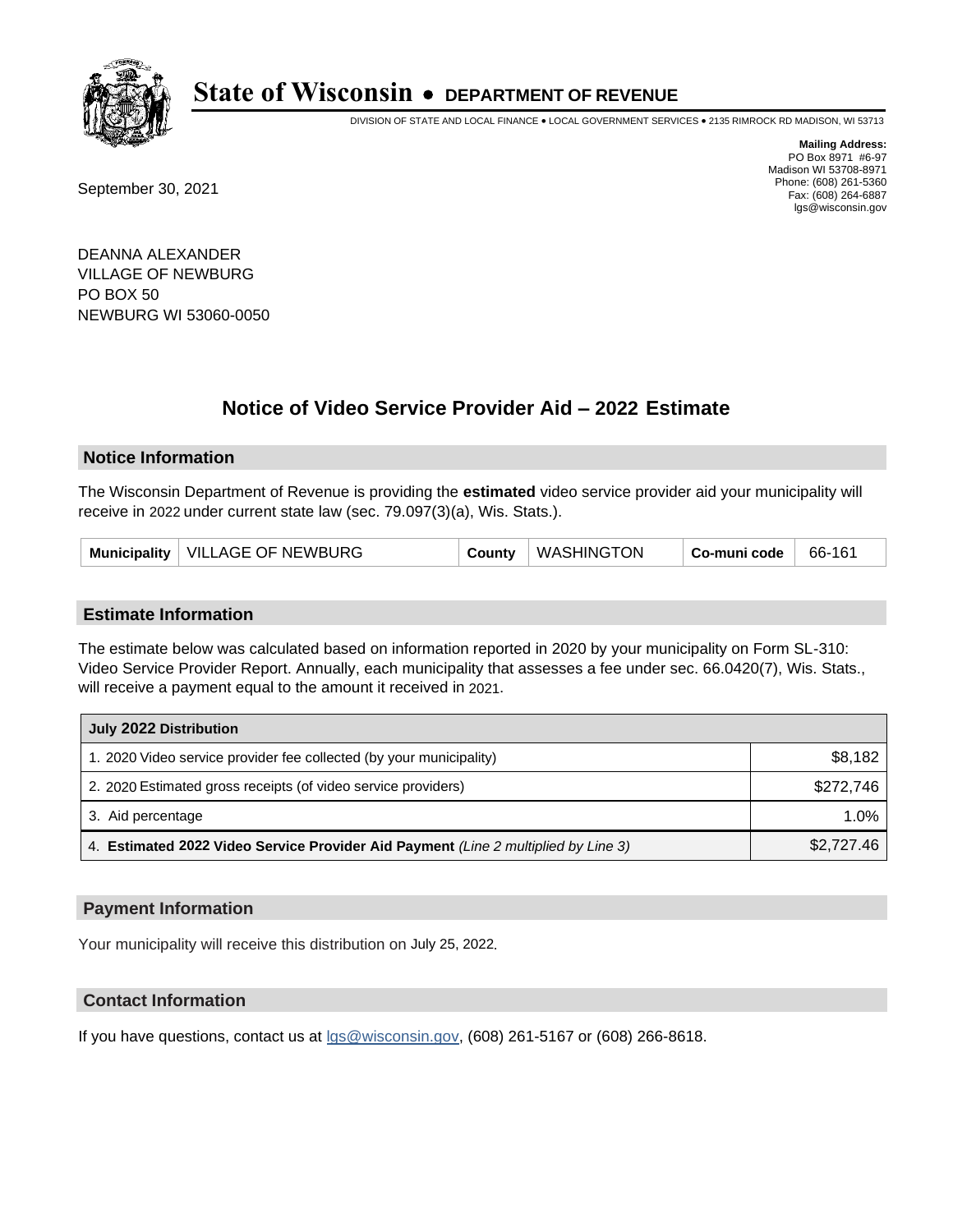

DIVISION OF STATE AND LOCAL FINANCE • LOCAL GOVERNMENT SERVICES • 2135 RIMROCK RD MADISON, WI 53713

September 30, 2021

**Mailing Address:** PO Box 8971 #6-97 Madison WI 53708-8971 Phone: (608) 261-5360 Fax: (608) 264-6887 lgs@wisconsin.gov

JIM HEALY VILLAGE OF RICHFIELD 4128 HUBERTUS ROAD HUBERTUS WI 53033

# **Notice of Video Service Provider Aid - 2022 Estimate**

## **Notice Information**

The Wisconsin Department of Revenue is providing the **estimated** video service provider aid your municipality will receive in 2022 under current state law (sec. 79.097(3)(a), Wis. Stats.).

| Municipality   VILLAGE OF RICHFIELD | County | WASHINGTON | Co-muni code | 66-166 |
|-------------------------------------|--------|------------|--------------|--------|
|-------------------------------------|--------|------------|--------------|--------|

## **Estimate Information**

The estimate below was calculated based on information reported in 2020 by your municipality on Form SL-310: Video Service Provider Report. Annually, each municipality that assesses a fee under sec. 66.0420(7), Wis. Stats., will receive a payment equal to the amount it received in 2021.

| July 2022 Distribution                                                             |             |
|------------------------------------------------------------------------------------|-------------|
| 1. 2020 Video service provider fee collected (by your municipality)                | \$100.498   |
| 2. 2020 Estimated gross receipts (of video service providers)                      | \$3,349,954 |
| 3. Aid percentage                                                                  | 1.0%        |
| 4. Estimated 2022 Video Service Provider Aid Payment (Line 2 multiplied by Line 3) | \$33,499.54 |

## **Payment Information**

Your municipality will receive this distribution on July 25, 2022.

# **Contact Information**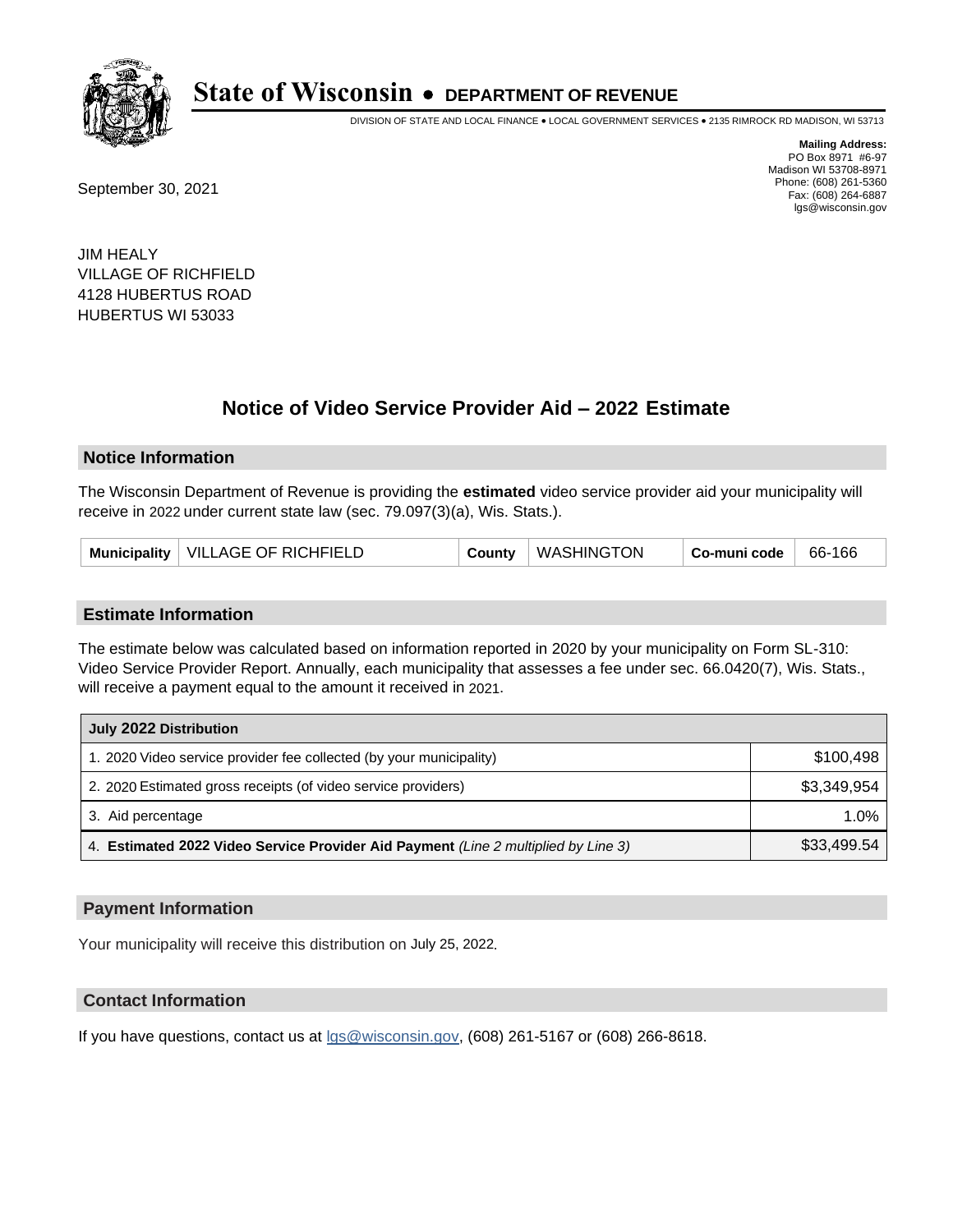

DIVISION OF STATE AND LOCAL FINANCE • LOCAL GOVERNMENT SERVICES • 2135 RIMROCK RD MADISON, WI 53713

September 30, 2021

**Mailing Address:** PO Box 8971 #6-97 Madison WI 53708-8971 Phone: (608) 261-5360 Fax: (608) 264-6887 lgs@wisconsin.gov

TAMMY TENNIES VILLAGE OF SLINGER 300 SLINGER RD SLINGER WI 53086-0227

# **Notice of Video Service Provider Aid - 2022 Estimate**

## **Notice Information**

The Wisconsin Department of Revenue is providing the **estimated** video service provider aid your municipality will receive in 2022 under current state law (sec. 79.097(3)(a), Wis. Stats.).

| Municipality   VILLAGE OF SLINGER | County | WASHINGTON | Co-muni code | 66-181 |
|-----------------------------------|--------|------------|--------------|--------|
|-----------------------------------|--------|------------|--------------|--------|

## **Estimate Information**

The estimate below was calculated based on information reported in 2020 by your municipality on Form SL-310: Video Service Provider Report. Annually, each municipality that assesses a fee under sec. 66.0420(7), Wis. Stats., will receive a payment equal to the amount it received in 2021.

| July 2022 Distribution                                                             |             |
|------------------------------------------------------------------------------------|-------------|
| 1. 2020 Video service provider fee collected (by your municipality)                | \$60,452    |
| 2. 2020 Estimated gross receipts (of video service providers)                      | \$1,209,040 |
| 3. Aid percentage                                                                  | 1.0%        |
| 4. Estimated 2022 Video Service Provider Aid Payment (Line 2 multiplied by Line 3) | \$12,090.40 |

## **Payment Information**

Your municipality will receive this distribution on July 25, 2022.

# **Contact Information**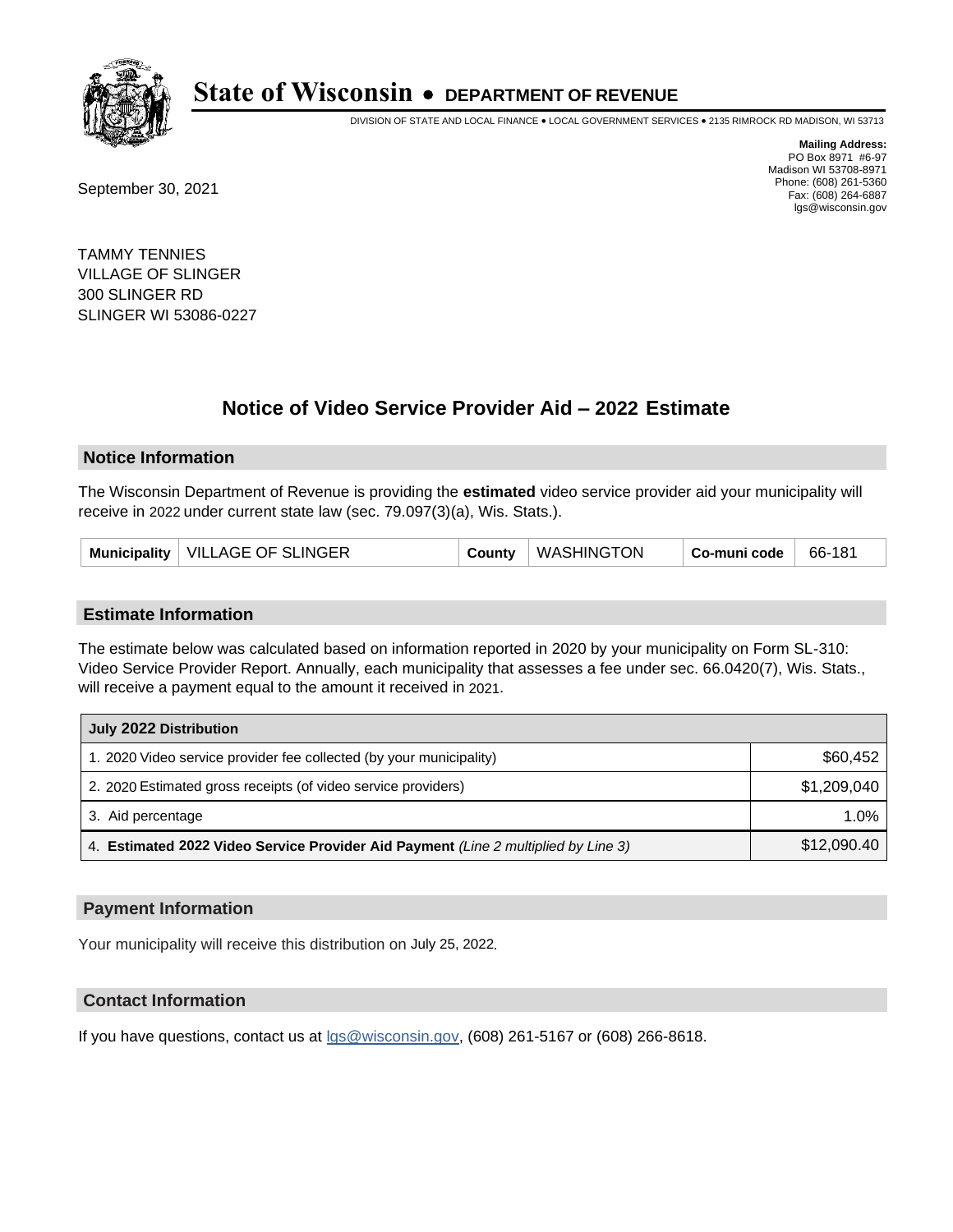

DIVISION OF STATE AND LOCAL FINANCE • LOCAL GOVERNMENT SERVICES • 2135 RIMROCK RD MADISON, WI 53713

September 30, 2021

**Mailing Address:** PO Box 8971 #6-97 Madison WI 53708-8971 Phone: (608) 261-5360 Fax: (608) 264-6887 lgs@wisconsin.gov

LORI HETZEL CITY OF HARTFORD 109 N MAIN ST HARTFORD WI 53027-1521

# **Notice of Video Service Provider Aid - 2022 Estimate**

## **Notice Information**

The Wisconsin Department of Revenue is providing the **estimated** video service provider aid your municipality will receive in 2022 under current state law (sec. 79.097(3)(a), Wis. Stats.).

| Municipality   CITY OF HARTFORD | County | WASHINGTON | Co-muni code | 66-236 |
|---------------------------------|--------|------------|--------------|--------|
|---------------------------------|--------|------------|--------------|--------|

## **Estimate Information**

The estimate below was calculated based on information reported in 2020 by your municipality on Form SL-310: Video Service Provider Report. Annually, each municipality that assesses a fee under sec. 66.0420(7), Wis. Stats., will receive a payment equal to the amount it received in 2021.

| July 2022 Distribution                                                             |             |
|------------------------------------------------------------------------------------|-------------|
| 1. 2020 Video service provider fee collected (by your municipality)                | \$194.381   |
| 2. 2020 Estimated gross receipts (of video service providers)                      | \$3,887,615 |
| 3. Aid percentage                                                                  | 1.0%        |
| 4. Estimated 2022 Video Service Provider Aid Payment (Line 2 multiplied by Line 3) | \$38,876.15 |

## **Payment Information**

Your municipality will receive this distribution on July 25, 2022.

# **Contact Information**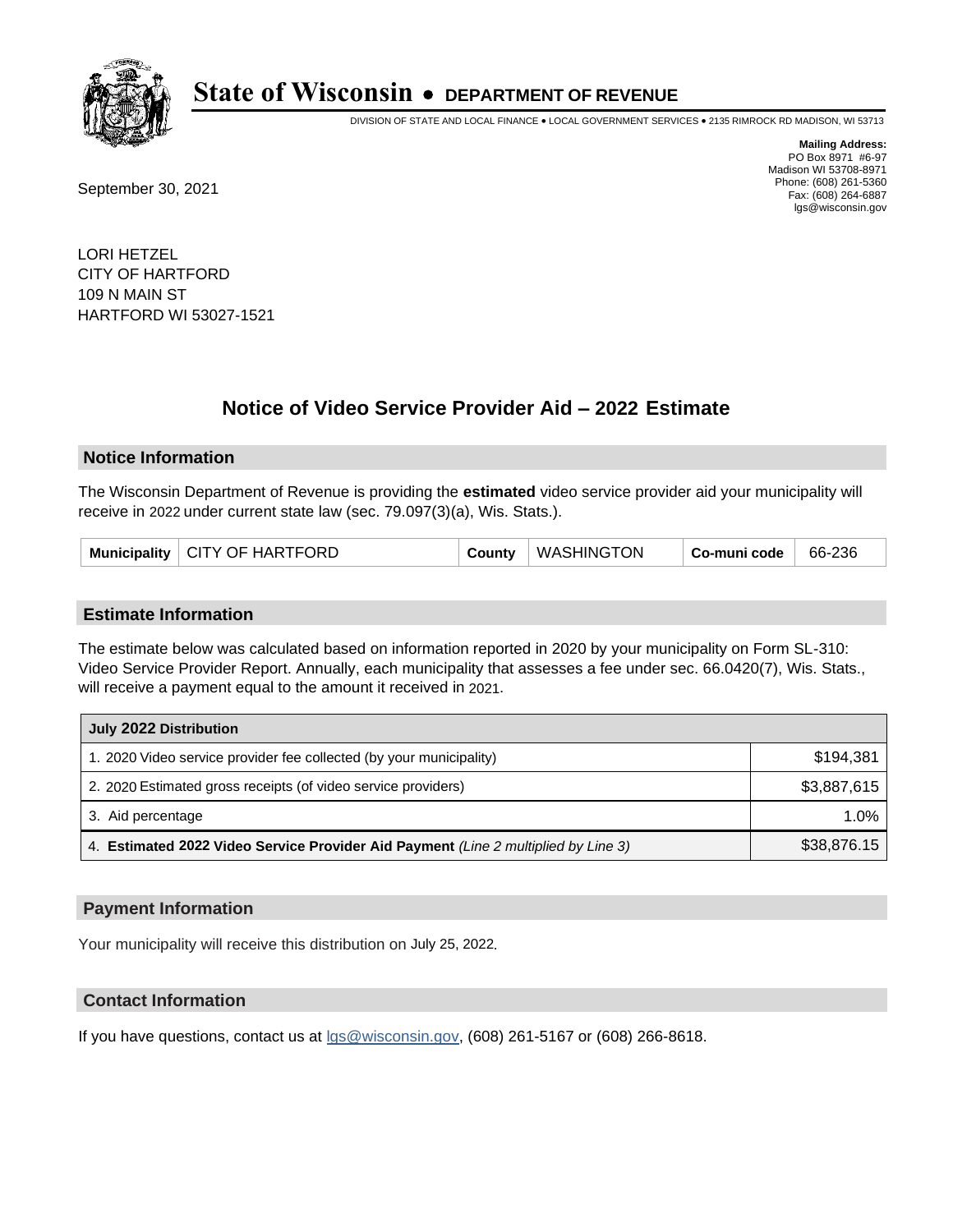

DIVISION OF STATE AND LOCAL FINANCE • LOCAL GOVERNMENT SERVICES • 2135 RIMROCK RD MADISON, WI 53713

September 30, 2021

**Mailing Address:** PO Box 8971 #6-97 Madison WI 53708-8971 Phone: (608) 261-5360 Fax: (608) 264-6887 lgs@wisconsin.gov

STEPHANIE JUSTMANN CITY OF WEST BEND 1115 S MAIN ST WEST BEND WI 53095

# **Notice of Video Service Provider Aid - 2022 Estimate**

## **Notice Information**

The Wisconsin Department of Revenue is providing the **estimated** video service provider aid your municipality will receive in 2022 under current state law (sec. 79.097(3)(a), Wis. Stats.).

| Municipality   CITY OF WEST BEND | $Countv$ | <b>WASHINGTON</b> | Co-muni code | 66-291 |
|----------------------------------|----------|-------------------|--------------|--------|
|----------------------------------|----------|-------------------|--------------|--------|

## **Estimate Information**

The estimate below was calculated based on information reported in 2020 by your municipality on Form SL-310: Video Service Provider Report. Annually, each municipality that assesses a fee under sec. 66.0420(7), Wis. Stats., will receive a payment equal to the amount it received in 2021.

| July 2022 Distribution                                                             |             |
|------------------------------------------------------------------------------------|-------------|
| 1. 2020 Video service provider fee collected (by your municipality)                | \$397,831   |
| 2. 2020 Estimated gross receipts (of video service providers)                      | \$7,956,627 |
| 3. Aid percentage                                                                  | $1.0\%$     |
| 4. Estimated 2022 Video Service Provider Aid Payment (Line 2 multiplied by Line 3) | \$79,566.27 |

## **Payment Information**

Your municipality will receive this distribution on July 25, 2022.

# **Contact Information**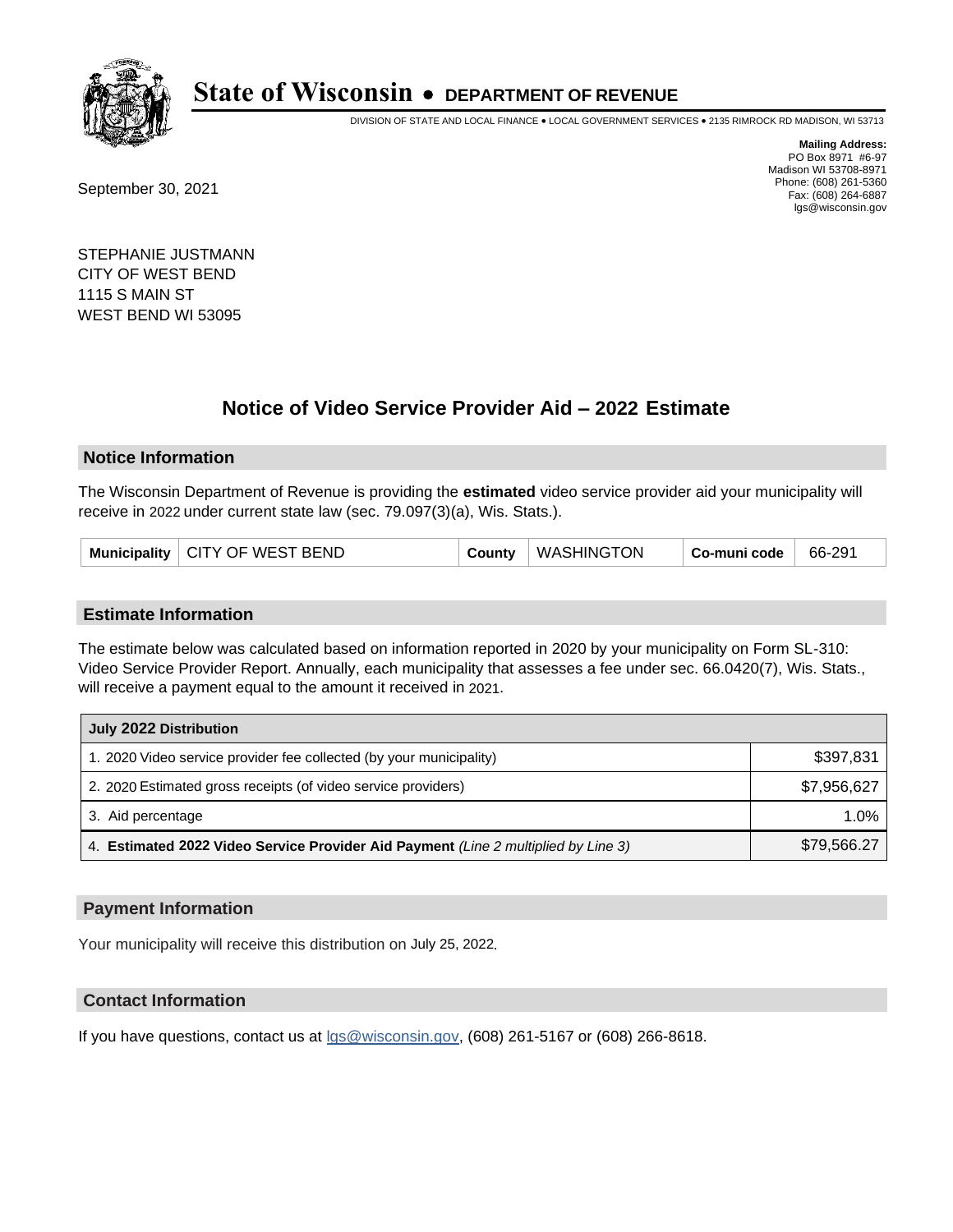

DIVISION OF STATE AND LOCAL FINANCE • LOCAL GOVERNMENT SERVICES • 2135 RIMROCK RD MADISON, WI 53713

September 30, 2021

**Mailing Address:** PO Box 8971 #6-97 Madison WI 53708-8971 Phone: (608) 261-5360 Fax: (608) 264-6887 lgs@wisconsin.gov

VERONICA LAGUARDIA TOWN OF BROOKFIELD 645 N JANACEK RD BROOKFIELD WI 53045-6052

# **Notice of Video Service Provider Aid - 2022 Estimate**

## **Notice Information**

The Wisconsin Department of Revenue is providing the **estimated** video service provider aid your municipality will receive in 2022 under current state law (sec. 79.097(3)(a), Wis. Stats.).

| <b>Municipality</b> | TOWN OF BROOKFIELD | ∴∩unt | WAUKESHA | Co-muni code | 67-002 |
|---------------------|--------------------|-------|----------|--------------|--------|
|---------------------|--------------------|-------|----------|--------------|--------|

## **Estimate Information**

The estimate below was calculated based on information reported in 2020 by your municipality on Form SL-310: Video Service Provider Report. Annually, each municipality that assesses a fee under sec. 66.0420(7), Wis. Stats., will receive a payment equal to the amount it received in 2021.

| July 2022 Distribution                                                             |             |
|------------------------------------------------------------------------------------|-------------|
| 1. 2020 Video service provider fee collected (by your municipality)                | \$58,508    |
| 2. 2020 Estimated gross receipts (of video service providers)                      | \$1.950.273 |
| 3. Aid percentage                                                                  | 1.0%        |
| 4. Estimated 2022 Video Service Provider Aid Payment (Line 2 multiplied by Line 3) | \$19,502.73 |

## **Payment Information**

Your municipality will receive this distribution on July 25, 2022.

# **Contact Information**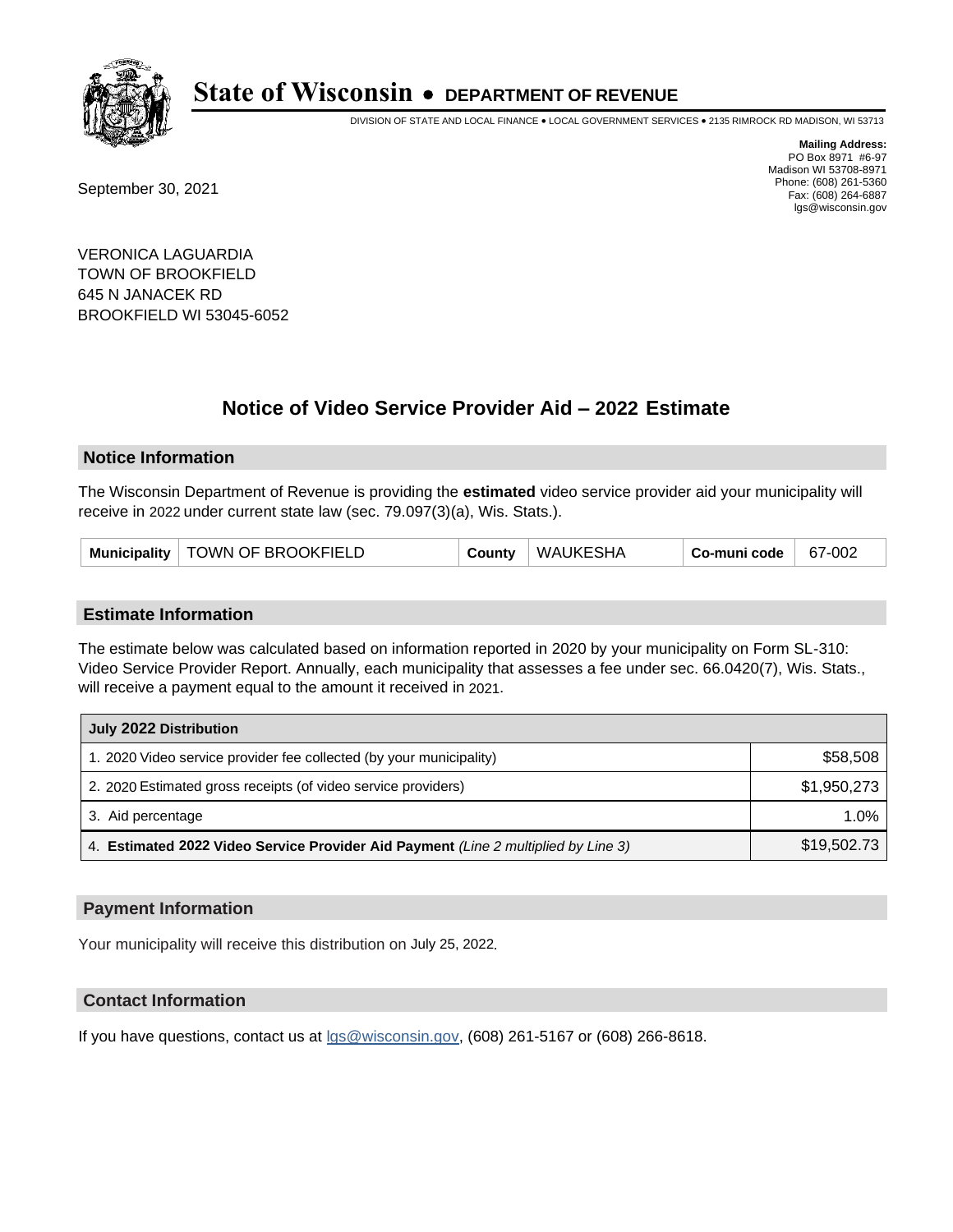

DIVISION OF STATE AND LOCAL FINANCE • LOCAL GOVERNMENT SERVICES • 2135 RIMROCK RD MADISON, WI 53713

September 30, 2021

**Mailing Address:** PO Box 8971 #6-97 Madison WI 53708-8971 Phone: (608) 261-5360 Fax: (608) 264-6887 lgs@wisconsin.gov

DAN GREEN TOWN OF DELAFIELD W302N1254 MAPLE AVE DELAFIELD WI 53018-2117

# **Notice of Video Service Provider Aid - 2022 Estimate**

## **Notice Information**

The Wisconsin Department of Revenue is providing the **estimated** video service provider aid your municipality will receive in 2022 under current state law (sec. 79.097(3)(a), Wis. Stats.).

| Municipality   TOWN OF DELAFIELD | County | WAUKESHA | Co-muni code | 67-004 |
|----------------------------------|--------|----------|--------------|--------|
|----------------------------------|--------|----------|--------------|--------|

#### **Estimate Information**

The estimate below was calculated based on information reported in 2020 by your municipality on Form SL-310: Video Service Provider Report. Annually, each municipality that assesses a fee under sec. 66.0420(7), Wis. Stats., will receive a payment equal to the amount it received in 2021.

| July 2022 Distribution                                                             |             |
|------------------------------------------------------------------------------------|-------------|
| 1. 2020 Video service provider fee collected (by your municipality)                | \$73,412    |
| 2. 2020 Estimated gross receipts (of video service providers)                      | \$2,447,074 |
| 3. Aid percentage                                                                  | 1.0%        |
| 4. Estimated 2022 Video Service Provider Aid Payment (Line 2 multiplied by Line 3) | \$24,470.74 |

## **Payment Information**

Your municipality will receive this distribution on July 25, 2022.

## **Contact Information**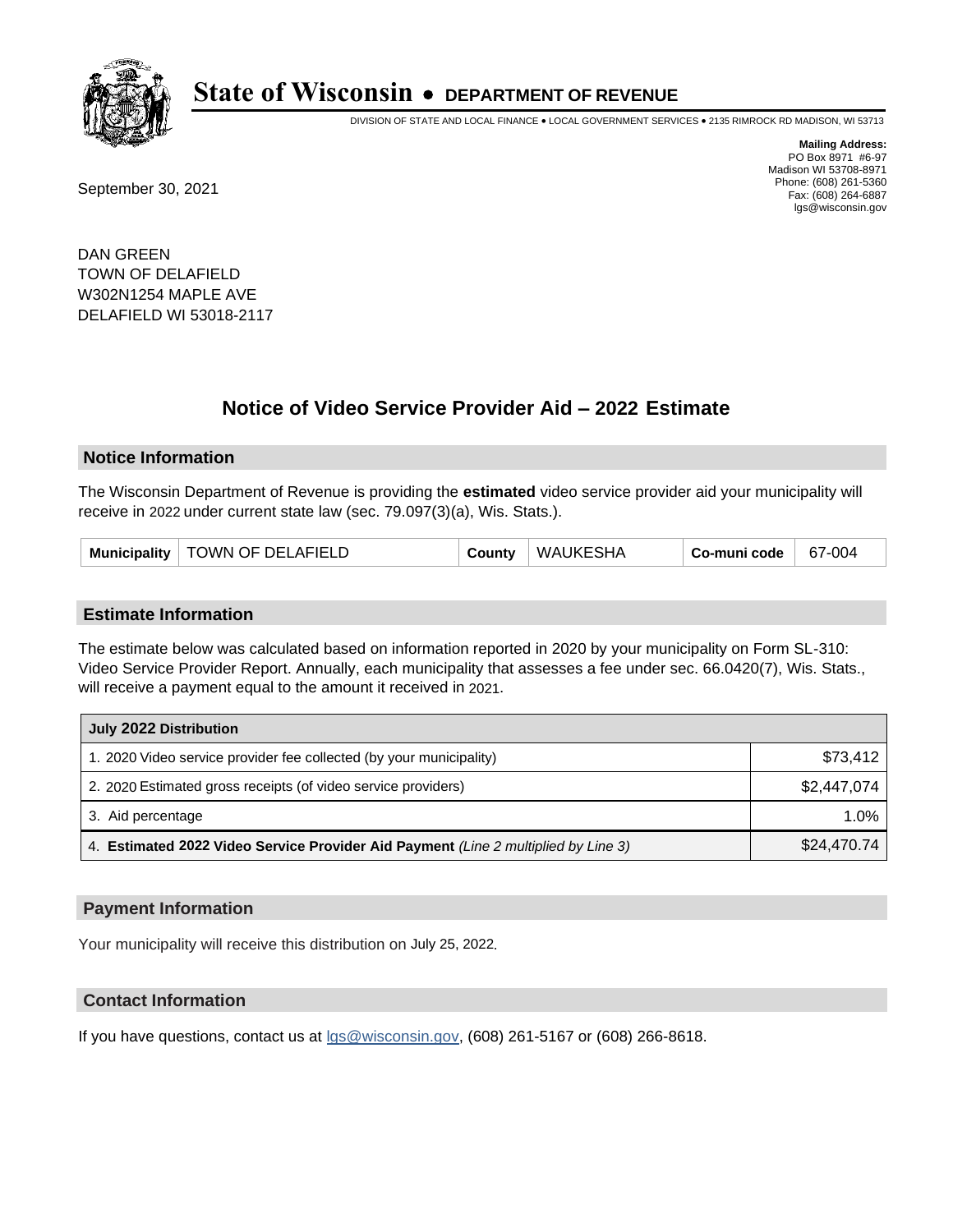

DIVISION OF STATE AND LOCAL FINANCE • LOCAL GOVERNMENT SERVICES • 2135 RIMROCK RD MADISON, WI 53713

September 30, 2021

**Mailing Address:** PO Box 8971 #6-97 Madison WI 53708-8971 Phone: (608) 261-5360 Fax: (608) 264-6887 lgs@wisconsin.gov

LYNN PEPPER TOWN OF EAGLE PO BOX 327, 820 E MAIN ST EAGLE WI 53119-0327

# **Notice of Video Service Provider Aid - 2022 Estimate**

## **Notice Information**

The Wisconsin Department of Revenue is providing the **estimated** video service provider aid your municipality will receive in 2022 under current state law (sec. 79.097(3)(a), Wis. Stats.).

| Municipality   TOWN OF EAGLE | County | WAUKESHA | Co-muni code | 67-006 |
|------------------------------|--------|----------|--------------|--------|
|------------------------------|--------|----------|--------------|--------|

## **Estimate Information**

The estimate below was calculated based on information reported in 2020 by your municipality on Form SL-310: Video Service Provider Report. Annually, each municipality that assesses a fee under sec. 66.0420(7), Wis. Stats., will receive a payment equal to the amount it received in 2021.

| July 2022 Distribution                                                             |            |  |  |
|------------------------------------------------------------------------------------|------------|--|--|
| 1. 2020 Video service provider fee collected (by your municipality)                | \$35,919   |  |  |
| 2. 2020 Estimated gross receipts (of video service providers)                      | \$718,383  |  |  |
| 3. Aid percentage                                                                  | $1.0\%$    |  |  |
| 4. Estimated 2022 Video Service Provider Aid Payment (Line 2 multiplied by Line 3) | \$7,183.83 |  |  |

## **Payment Information**

Your municipality will receive this distribution on July 25, 2022.

# **Contact Information**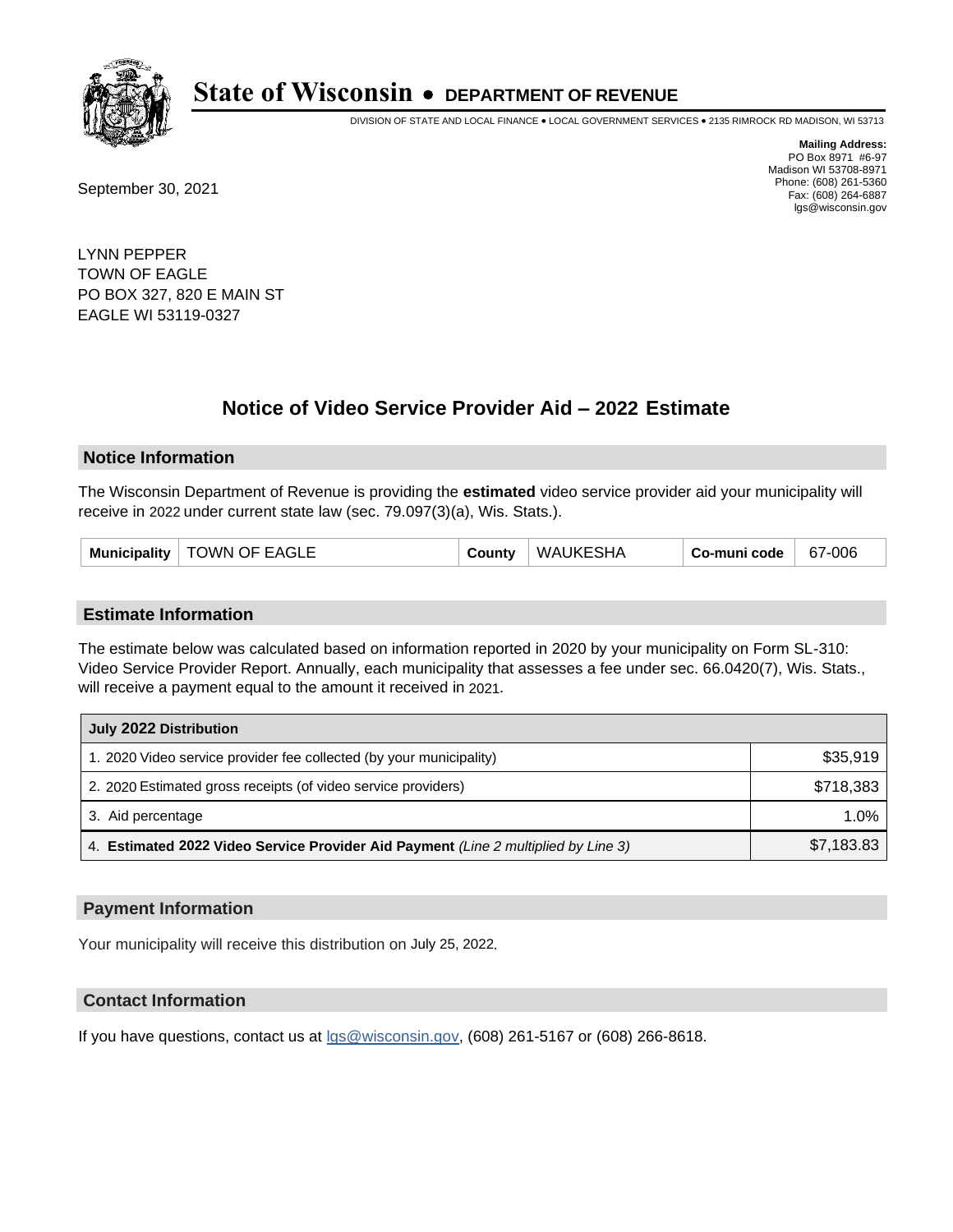

DIVISION OF STATE AND LOCAL FINANCE • LOCAL GOVERNMENT SERVICES • 2135 RIMROCK RD MADISON, WI 53713

September 30, 2021

**Mailing Address:** PO Box 8971 #6-97 Madison WI 53708-8971 Phone: (608) 261-5360 Fax: (608) 264-6887 lgs@wisconsin.gov

MERI MAJESKIE TOWN OF GENESEE S43 W31391 HWY 83 GENESEE DEPOT WI 53127

# **Notice of Video Service Provider Aid - 2022 Estimate**

## **Notice Information**

The Wisconsin Department of Revenue is providing the **estimated** video service provider aid your municipality will receive in 2022 under current state law (sec. 79.097(3)(a), Wis. Stats.).

| Municipality   TOWN OF GENESEE | County | WAUKESHA | Co-muni code | 67-008 |
|--------------------------------|--------|----------|--------------|--------|
|--------------------------------|--------|----------|--------------|--------|

## **Estimate Information**

The estimate below was calculated based on information reported in 2020 by your municipality on Form SL-310: Video Service Provider Report. Annually, each municipality that assesses a fee under sec. 66.0420(7), Wis. Stats., will receive a payment equal to the amount it received in 2021.

| July 2022 Distribution                                                             |             |  |  |
|------------------------------------------------------------------------------------|-------------|--|--|
| 1. 2020 Video service provider fee collected (by your municipality)                | \$56,055    |  |  |
| 2. 2020 Estimated gross receipts (of video service providers)                      | \$1,868,503 |  |  |
| 3. Aid percentage                                                                  | $1.0\%$     |  |  |
| 4. Estimated 2022 Video Service Provider Aid Payment (Line 2 multiplied by Line 3) | \$18,685.03 |  |  |

## **Payment Information**

Your municipality will receive this distribution on July 25, 2022.

# **Contact Information**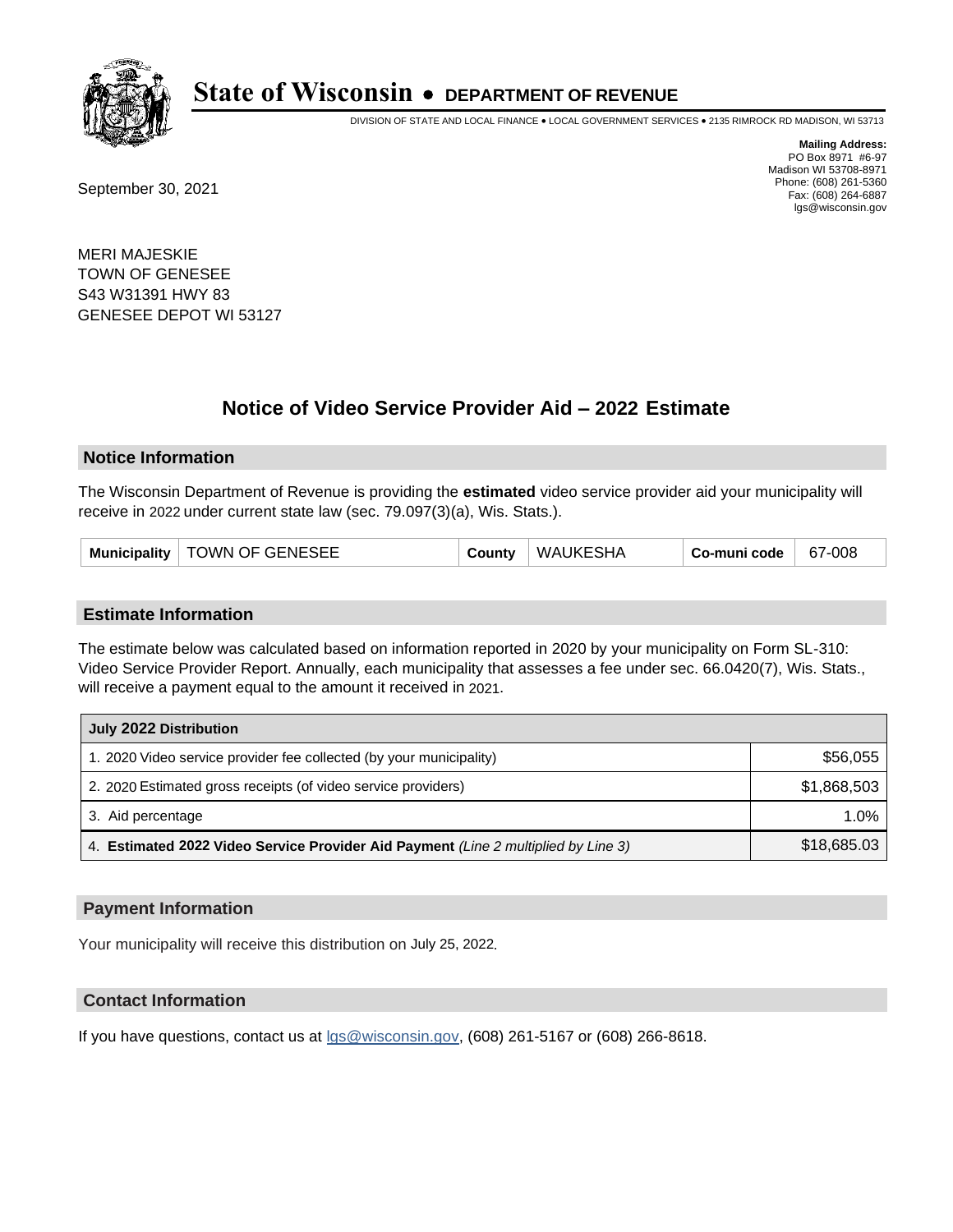

DIVISION OF STATE AND LOCAL FINANCE • LOCAL GOVERNMENT SERVICES • 2135 RIMROCK RD MADISON, WI 53713

September 30, 2021

**Mailing Address:** PO Box 8971 #6-97 Madison WI 53708-8971 Phone: (608) 261-5360 Fax: (608) 264-6887 lgs@wisconsin.gov

ELISA CAPPOZZO TOWN OF LISBON W234 N8676 WOODSIDE RD SUSSEX WI 53089-1545

# **Notice of Video Service Provider Aid - 2022 Estimate**

## **Notice Information**

The Wisconsin Department of Revenue is providing the **estimated** video service provider aid your municipality will receive in 2022 under current state law (sec. 79.097(3)(a), Wis. Stats.).

|  | Municipality   TOWN OF LISBON | County | WAUKESHA | Co-muni code | 67-010 |
|--|-------------------------------|--------|----------|--------------|--------|
|--|-------------------------------|--------|----------|--------------|--------|

## **Estimate Information**

The estimate below was calculated based on information reported in 2020 by your municipality on Form SL-310: Video Service Provider Report. Annually, each municipality that assesses a fee under sec. 66.0420(7), Wis. Stats., will receive a payment equal to the amount it received in 2021.

| July 2022 Distribution                                                             |             |  |  |
|------------------------------------------------------------------------------------|-------------|--|--|
| 1. 2020 Video service provider fee collected (by your municipality)                | \$121,228   |  |  |
| 2. 2020 Estimated gross receipts (of video service providers)                      | \$2,427,554 |  |  |
| 3. Aid percentage                                                                  | $1.0\%$     |  |  |
| 4. Estimated 2022 Video Service Provider Aid Payment (Line 2 multiplied by Line 3) | \$24,275.54 |  |  |

## **Payment Information**

Your municipality will receive this distribution on July 25, 2022.

# **Contact Information**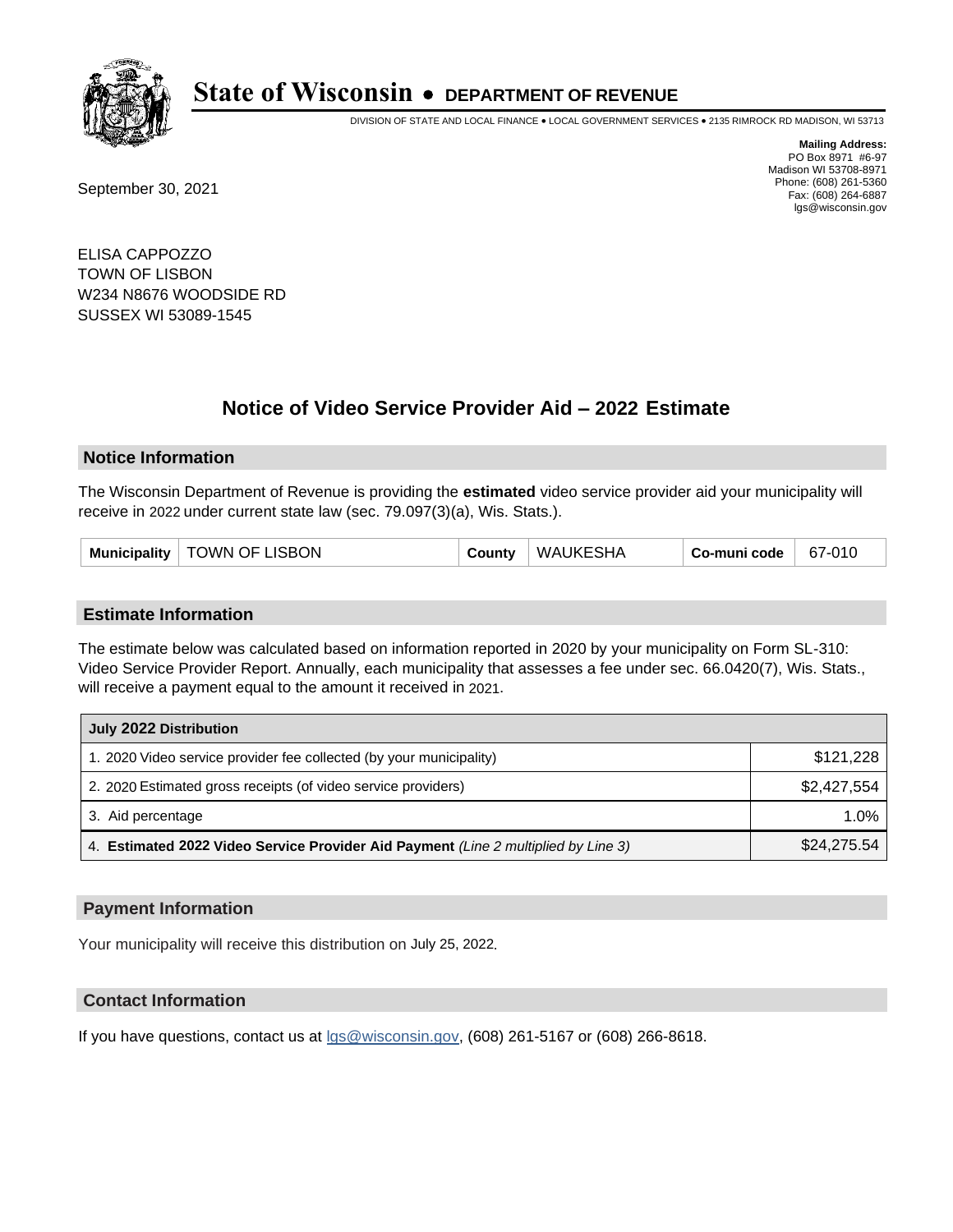

DIVISION OF STATE AND LOCAL FINANCE • LOCAL GOVERNMENT SERVICES • 2135 RIMROCK RD MADISON, WI 53713

September 30, 2021

**Mailing Address:** PO Box 8971 #6-97 Madison WI 53708-8971 Phone: (608) 261-5360 Fax: (608) 264-6887 lgs@wisconsin.gov

DONNA HANN TOWN OF MERTON PO BOX 128 NORTH LAKE WI 53064-0128

# **Notice of Video Service Provider Aid - 2022 Estimate**

## **Notice Information**

The Wisconsin Department of Revenue is providing the **estimated** video service provider aid your municipality will receive in 2022 under current state law (sec. 79.097(3)(a), Wis. Stats.).

| Municipality   TOWN OF MERTON | County | WAUKESHA | Co-muni code | 67-014 |
|-------------------------------|--------|----------|--------------|--------|
|-------------------------------|--------|----------|--------------|--------|

## **Estimate Information**

The estimate below was calculated based on information reported in 2020 by your municipality on Form SL-310: Video Service Provider Report. Annually, each municipality that assesses a fee under sec. 66.0420(7), Wis. Stats., will receive a payment equal to the amount it received in 2021.

| July 2022 Distribution                                                             |             |  |  |
|------------------------------------------------------------------------------------|-------------|--|--|
| 1. 2020 Video service provider fee collected (by your municipality)                | \$69,306    |  |  |
| 2. 2020 Estimated gross receipts (of video service providers)                      | \$2,310,179 |  |  |
| 3. Aid percentage                                                                  | $1.0\%$     |  |  |
| 4. Estimated 2022 Video Service Provider Aid Payment (Line 2 multiplied by Line 3) | \$23,101.79 |  |  |

## **Payment Information**

Your municipality will receive this distribution on July 25, 2022.

# **Contact Information**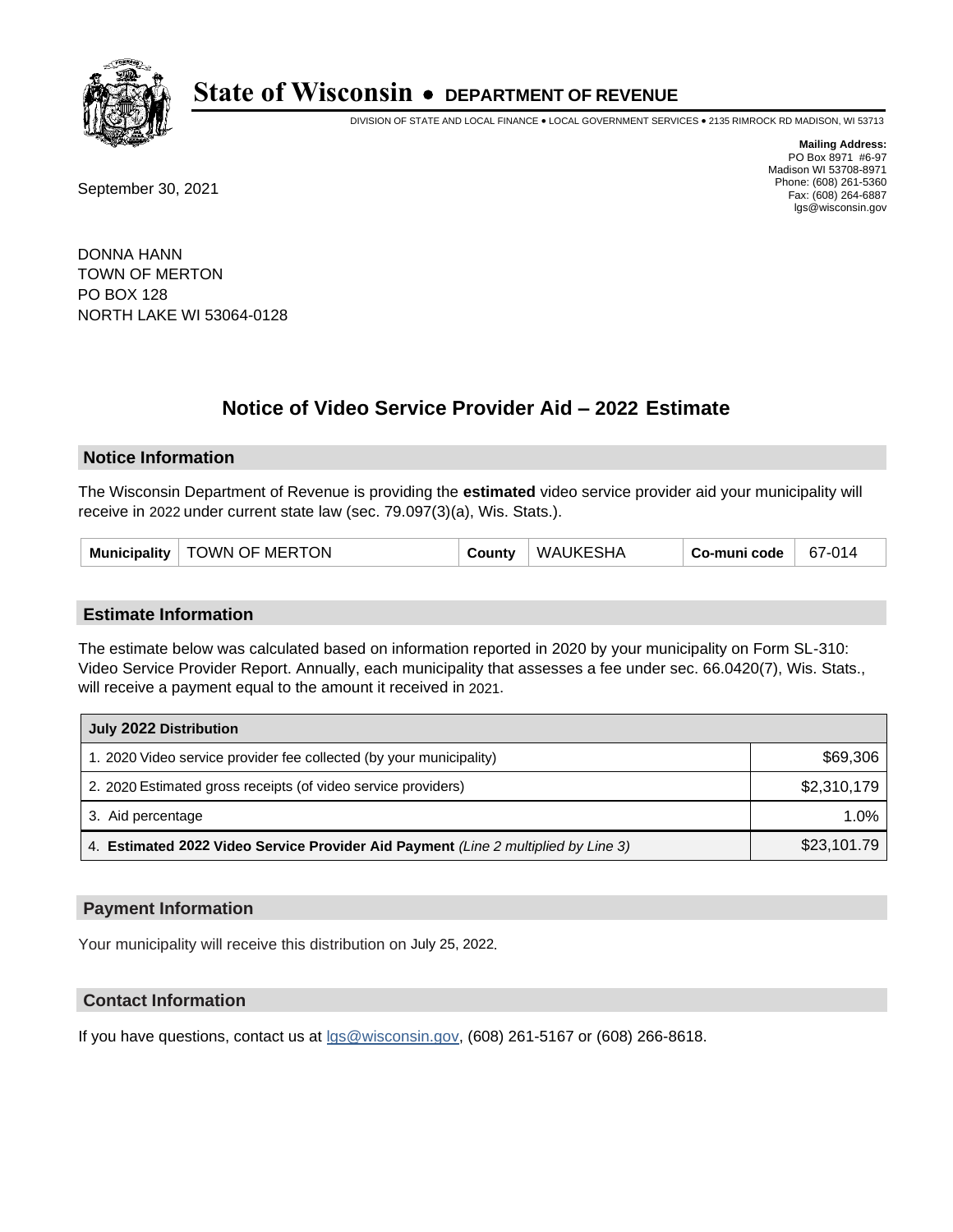

DIVISION OF STATE AND LOCAL FINANCE • LOCAL GOVERNMENT SERVICES • 2135 RIMROCK RD MADISON, WI 53713

September 30, 2021

**Mailing Address:** PO Box 8971 #6-97 Madison WI 53708-8971 Phone: (608) 261-5360 Fax: (608) 264-6887 lgs@wisconsin.gov

KATHY KARALEWITZ TOWN OF MUKWONAGO W320 S8315 BEULAH RD MUKWONAGO WI 53149-9235

# **Notice of Video Service Provider Aid - 2022 Estimate**

## **Notice Information**

The Wisconsin Department of Revenue is providing the **estimated** video service provider aid your municipality will receive in 2022 under current state law (sec. 79.097(3)(a), Wis. Stats.).

## **Estimate Information**

The estimate below was calculated based on information reported in 2020 by your municipality on Form SL-310: Video Service Provider Report. Annually, each municipality that assesses a fee under sec. 66.0420(7), Wis. Stats., will receive a payment equal to the amount it received in 2021.

| July 2022 Distribution                                                             |             |
|------------------------------------------------------------------------------------|-------------|
| 1. 2020 Video service provider fee collected (by your municipality)                | \$99,607    |
| 2. 2020 Estimated gross receipts (of video service providers)                      | \$1,992,147 |
| 3. Aid percentage                                                                  | 1.0%        |
| 4. Estimated 2022 Video Service Provider Aid Payment (Line 2 multiplied by Line 3) | \$19,921.47 |

## **Payment Information**

Your municipality will receive this distribution on July 25, 2022.

# **Contact Information**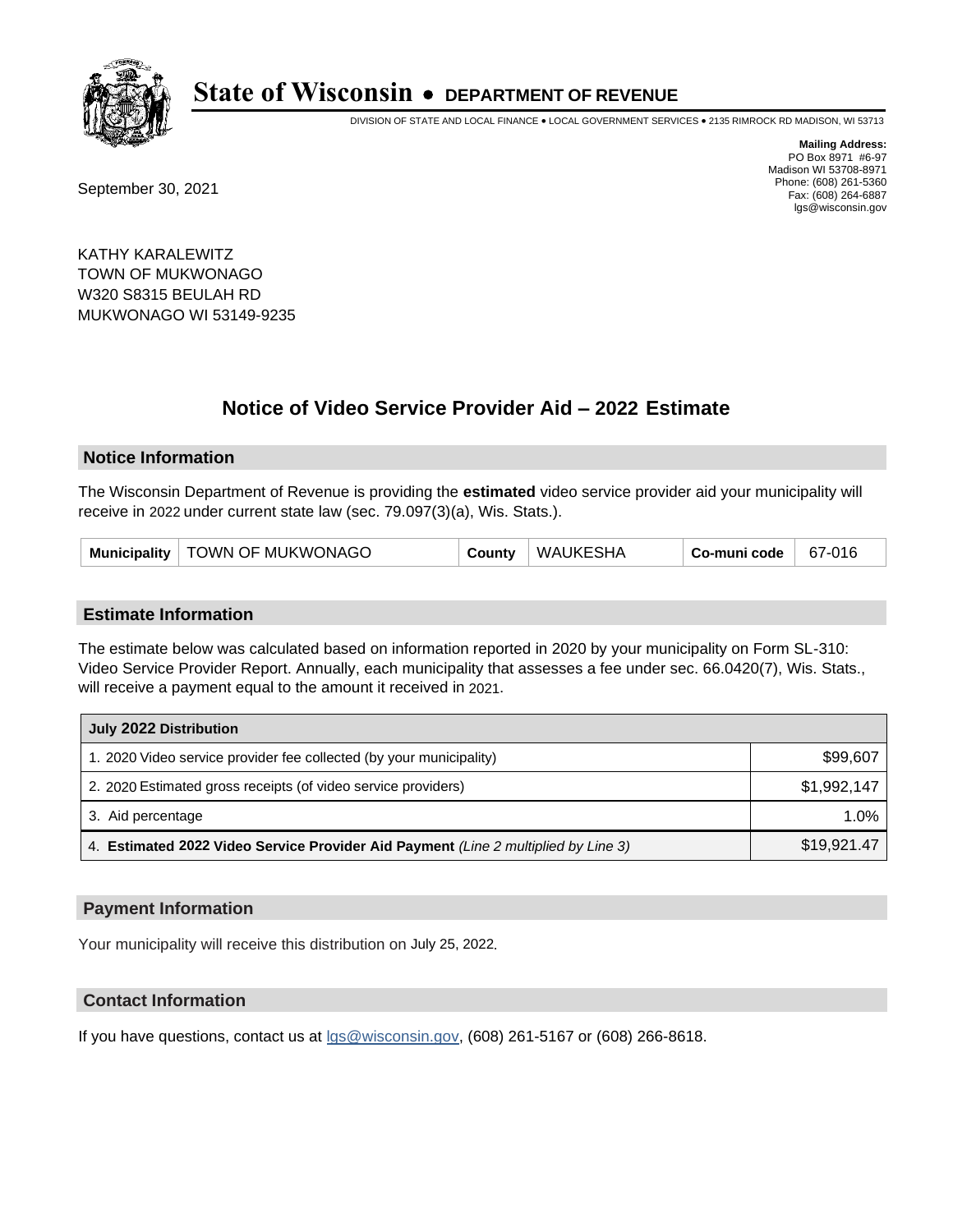

DIVISION OF STATE AND LOCAL FINANCE • LOCAL GOVERNMENT SERVICES • 2135 RIMROCK RD MADISON, WI 53713

September 30, 2021

**Mailing Address:** PO Box 8971 #6-97 Madison WI 53708-8971 Phone: (608) 261-5360 Fax: (608) 264-6887 lgs@wisconsin.gov

LORI OPITZ TOWN OF OCONOMOWOC W359 N6812 BROWN ST OCONOMOWOC WI 53066-1108

# **Notice of Video Service Provider Aid - 2022 Estimate**

## **Notice Information**

The Wisconsin Department of Revenue is providing the **estimated** video service provider aid your municipality will receive in 2022 under current state law (sec. 79.097(3)(a), Wis. Stats.).

| Municipality   TOWN OF OCONOMOWOC | County | WAUKESHA | Co-muni code | 67-022 |
|-----------------------------------|--------|----------|--------------|--------|
|-----------------------------------|--------|----------|--------------|--------|

## **Estimate Information**

The estimate below was calculated based on information reported in 2020 by your municipality on Form SL-310: Video Service Provider Report. Annually, each municipality that assesses a fee under sec. 66.0420(7), Wis. Stats., will receive a payment equal to the amount it received in 2021.

| July 2022 Distribution                                                             |             |
|------------------------------------------------------------------------------------|-------------|
| 1. 2020 Video service provider fee collected (by your municipality)                | \$130.244   |
| 2. 2020 Estimated gross receipts (of video service providers)                      | \$2,605,483 |
| 3. Aid percentage                                                                  | $1.0\%$     |
| 4. Estimated 2022 Video Service Provider Aid Payment (Line 2 multiplied by Line 3) | \$26,054.83 |

## **Payment Information**

Your municipality will receive this distribution on July 25, 2022.

# **Contact Information**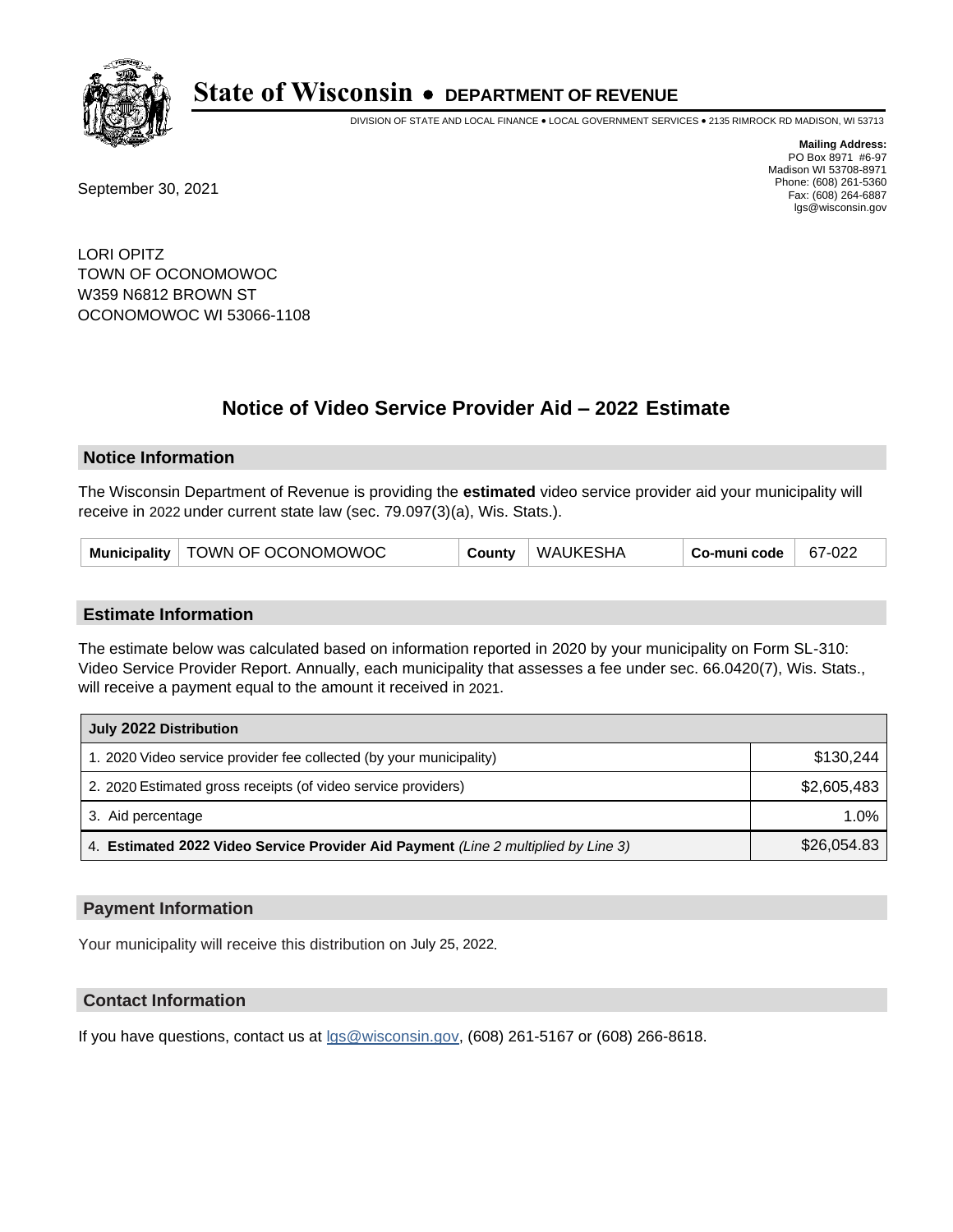

DIVISION OF STATE AND LOCAL FINANCE • LOCAL GOVERNMENT SERVICES • 2135 RIMROCK RD MADISON, WI 53713

September 30, 2021

**Mailing Address:** PO Box 8971 #6-97 Madison WI 53708-8971 Phone: (608) 261-5360 Fax: (608) 264-6887 lgs@wisconsin.gov

MELISSA KLEIN TOWN OF OTTAWA W360 S3337 STATE RD 67 DOUSMAN WI 53118

# **Notice of Video Service Provider Aid - 2022 Estimate**

## **Notice Information**

The Wisconsin Department of Revenue is providing the **estimated** video service provider aid your municipality will receive in 2022 under current state law (sec. 79.097(3)(a), Wis. Stats.).

| Municipality   TOWN OF OTTAWA | County | <b>WAUKESHA</b> | Co-muni code | $67-024$ |
|-------------------------------|--------|-----------------|--------------|----------|
|-------------------------------|--------|-----------------|--------------|----------|

## **Estimate Information**

The estimate below was calculated based on information reported in 2020 by your municipality on Form SL-310: Video Service Provider Report. Annually, each municipality that assesses a fee under sec. 66.0420(7), Wis. Stats., will receive a payment equal to the amount it received in 2021.

| July 2022 Distribution                                                             |            |
|------------------------------------------------------------------------------------|------------|
| 1. 2020 Video service provider fee collected (by your municipality)                | \$26,177   |
| 2. 2020 Estimated gross receipts (of video service providers)                      | \$872.583  |
| 3. Aid percentage                                                                  | $1.0\%$    |
| 4. Estimated 2022 Video Service Provider Aid Payment (Line 2 multiplied by Line 3) | \$8,725.83 |

## **Payment Information**

Your municipality will receive this distribution on July 25, 2022.

# **Contact Information**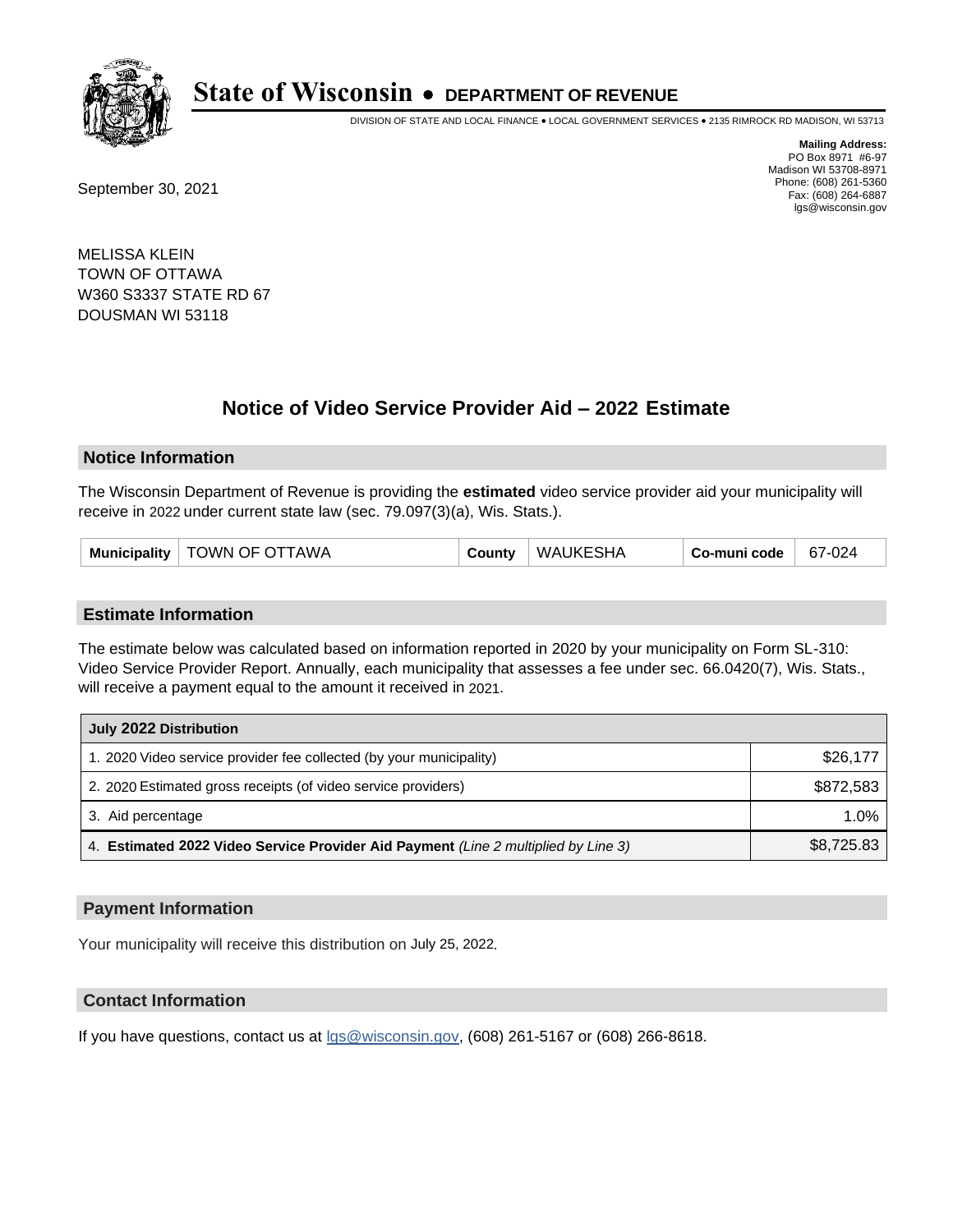

DIVISION OF STATE AND LOCAL FINANCE • LOCAL GOVERNMENT SERVICES • 2135 RIMROCK RD MADISON, WI 53713

September 30, 2021

**Mailing Address:** PO Box 8971 #6-97 Madison WI 53708-8971 Phone: (608) 261-5360 Fax: (608) 264-6887 lgs@wisconsin.gov

ALAINA FORD VILLAGE OF BIG BEND W230 S9185 NEVINS ST BIG BEND WI 53103

# **Notice of Video Service Provider Aid - 2022 Estimate**

## **Notice Information**

The Wisconsin Department of Revenue is providing the **estimated** video service provider aid your municipality will receive in 2022 under current state law (sec. 79.097(3)(a), Wis. Stats.).

| Municipality   VILLAGE OF BIG BEND | County | WAUKESHA | Co-muni code | 67-106 |
|------------------------------------|--------|----------|--------------|--------|
|------------------------------------|--------|----------|--------------|--------|

#### **Estimate Information**

The estimate below was calculated based on information reported in 2020 by your municipality on Form SL-310: Video Service Provider Report. Annually, each municipality that assesses a fee under sec. 66.0420(7), Wis. Stats., will receive a payment equal to the amount it received in 2021.

| July 2022 Distribution                                                             |            |
|------------------------------------------------------------------------------------|------------|
| 1. 2020 Video service provider fee collected (by your municipality)                | \$15.943   |
| 2. 2020 Estimated gross receipts (of video service providers)                      | \$318,864  |
| 3. Aid percentage                                                                  | 1.0%       |
| 4. Estimated 2022 Video Service Provider Aid Payment (Line 2 multiplied by Line 3) | \$3,188.64 |

## **Payment Information**

Your municipality will receive this distribution on July 25, 2022.

# **Contact Information**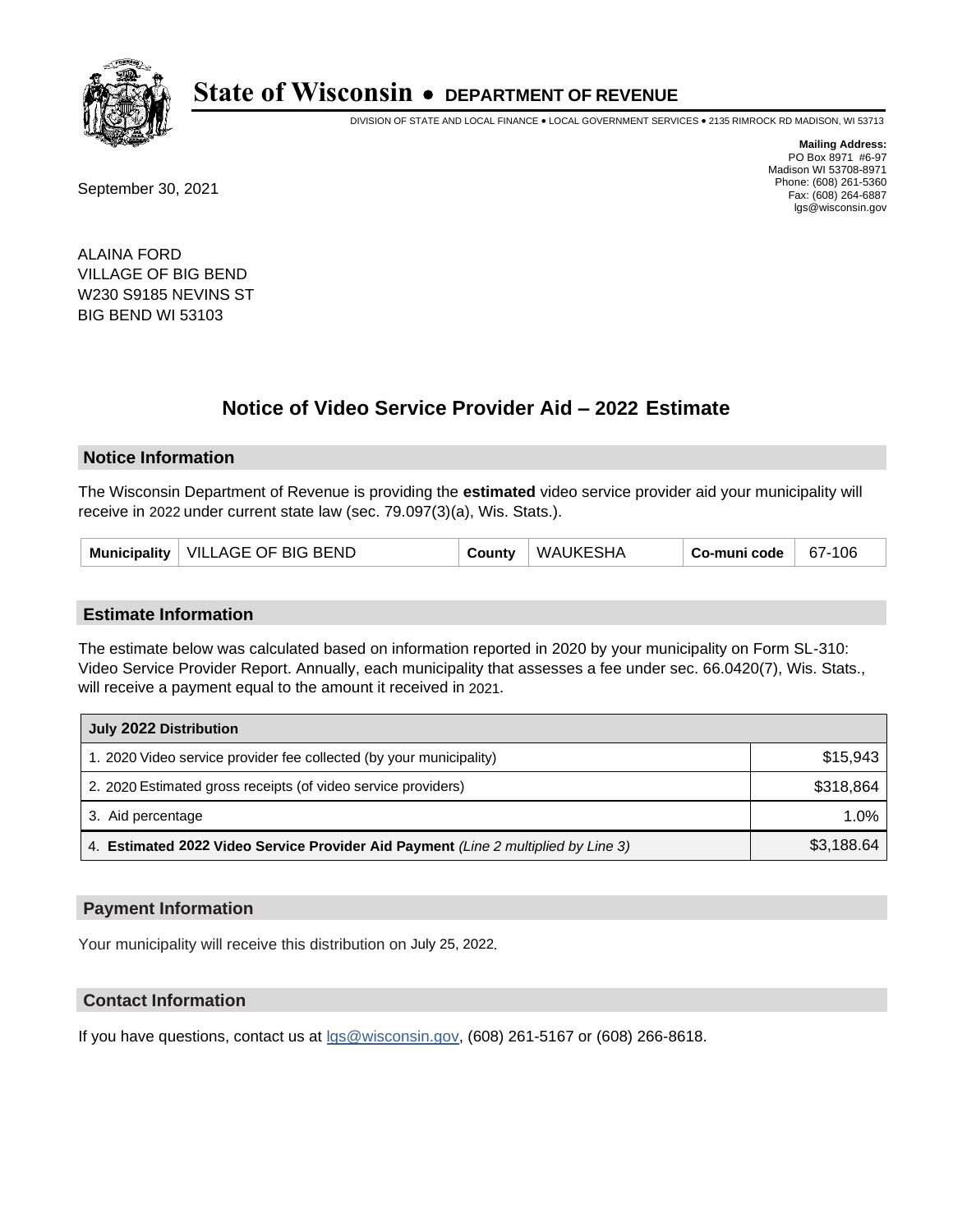

DIVISION OF STATE AND LOCAL FINANCE • LOCAL GOVERNMENT SERVICES • 2135 RIMROCK RD MADISON, WI 53713

September 30, 2021

**Mailing Address:** PO Box 8971 #6-97 Madison WI 53708-8971 Phone: (608) 261-5360 Fax: (608) 264-6887 lgs@wisconsin.gov

KAYLA THORPE VILLAGE OF BUTLER 12621 W HAMPTON AVE BUTLER WI 53007-1791

# **Notice of Video Service Provider Aid - 2022 Estimate**

## **Notice Information**

The Wisconsin Department of Revenue is providing the **estimated** video service provider aid your municipality will receive in 2022 under current state law (sec. 79.097(3)(a), Wis. Stats.).

| Municipality   VILLAGE OF BUTLER | County | WAUKESHA | Co-muni code | 67-107 |
|----------------------------------|--------|----------|--------------|--------|
|----------------------------------|--------|----------|--------------|--------|

## **Estimate Information**

The estimate below was calculated based on information reported in 2020 by your municipality on Form SL-310: Video Service Provider Report. Annually, each municipality that assesses a fee under sec. 66.0420(7), Wis. Stats., will receive a payment equal to the amount it received in 2021.

| July 2022 Distribution                                                             |            |
|------------------------------------------------------------------------------------|------------|
| 1. 2020 Video service provider fee collected (by your municipality)                | \$24,131   |
| 2. 2020 Estimated gross receipts (of video service providers)                      | \$478,893  |
| 3. Aid percentage                                                                  | 1.0%       |
| 4. Estimated 2022 Video Service Provider Aid Payment (Line 2 multiplied by Line 3) | \$4,788.93 |

## **Payment Information**

Your municipality will receive this distribution on July 25, 2022.

# **Contact Information**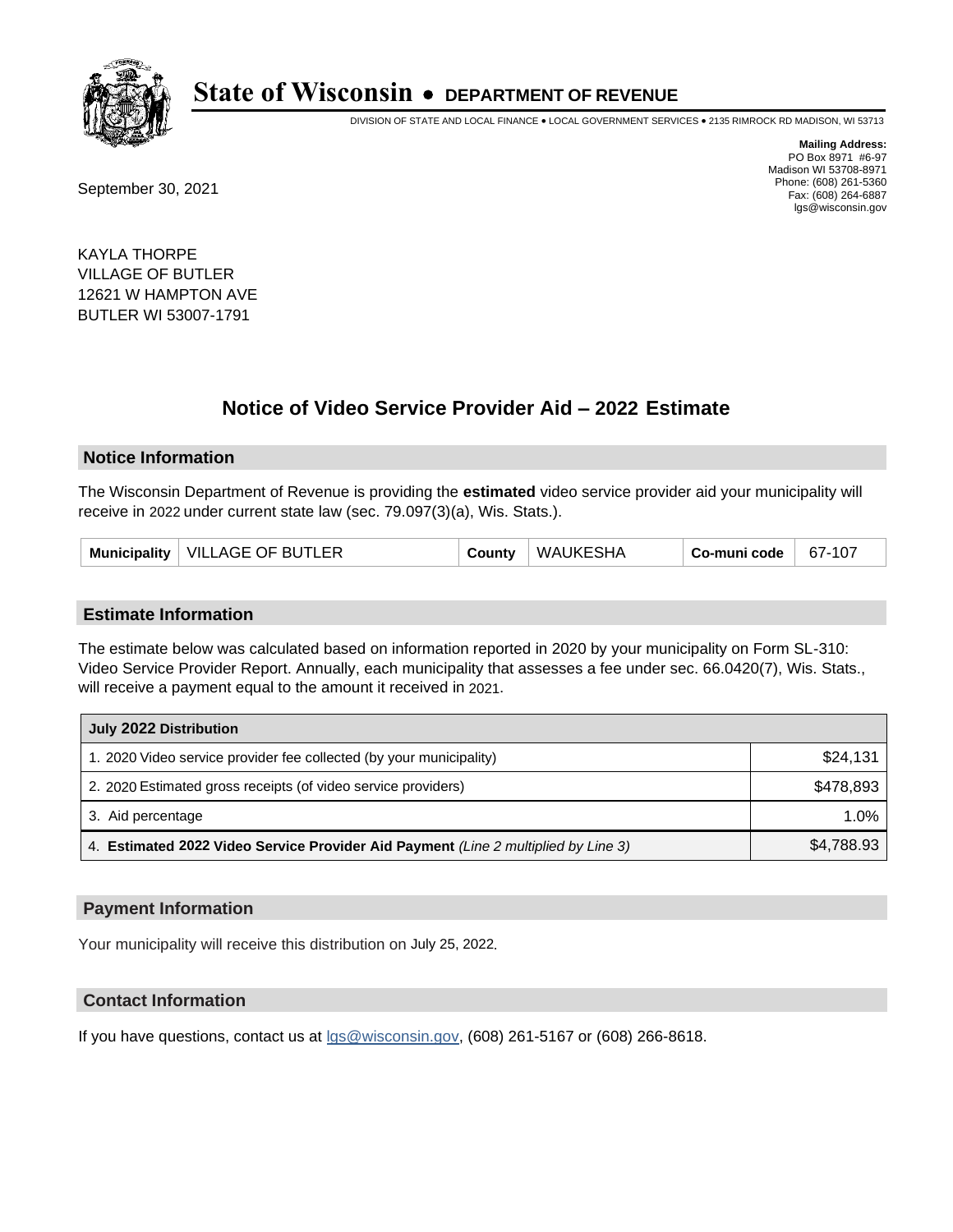

DIVISION OF STATE AND LOCAL FINANCE • LOCAL GOVERNMENT SERVICES • 2135 RIMROCK RD MADISON, WI 53713

September 30, 2021

**Mailing Address:** PO Box 8971 #6-97 Madison WI 53708-8971 Phone: (608) 261-5360 Fax: (608) 264-6887 lgs@wisconsin.gov

PENNY NISSEN VILLAGE OF DOUSMAN 118 S MAIN ST DOUSMAN WI 53118-9557

# **Notice of Video Service Provider Aid - 2022 Estimate**

## **Notice Information**

The Wisconsin Department of Revenue is providing the **estimated** video service provider aid your municipality will receive in 2022 under current state law (sec. 79.097(3)(a), Wis. Stats.).

| Municipality   VILLAGE OF DOUSMAN | County | WAUKESHA | Co-muni code | 67-116 |
|-----------------------------------|--------|----------|--------------|--------|
|-----------------------------------|--------|----------|--------------|--------|

## **Estimate Information**

The estimate below was calculated based on information reported in 2020 by your municipality on Form SL-310: Video Service Provider Report. Annually, each municipality that assesses a fee under sec. 66.0420(7), Wis. Stats., will receive a payment equal to the amount it received in 2021.

| July 2022 Distribution                                                             |            |
|------------------------------------------------------------------------------------|------------|
| 1. 2020 Video service provider fee collected (by your municipality)                | \$28,166   |
| 2. 2020 Estimated gross receipts (of video service providers)                      | \$563,311  |
| 3. Aid percentage                                                                  | 1.0%       |
| 4. Estimated 2022 Video Service Provider Aid Payment (Line 2 multiplied by Line 3) | \$5,633.11 |

## **Payment Information**

Your municipality will receive this distribution on July 25, 2022.

# **Contact Information**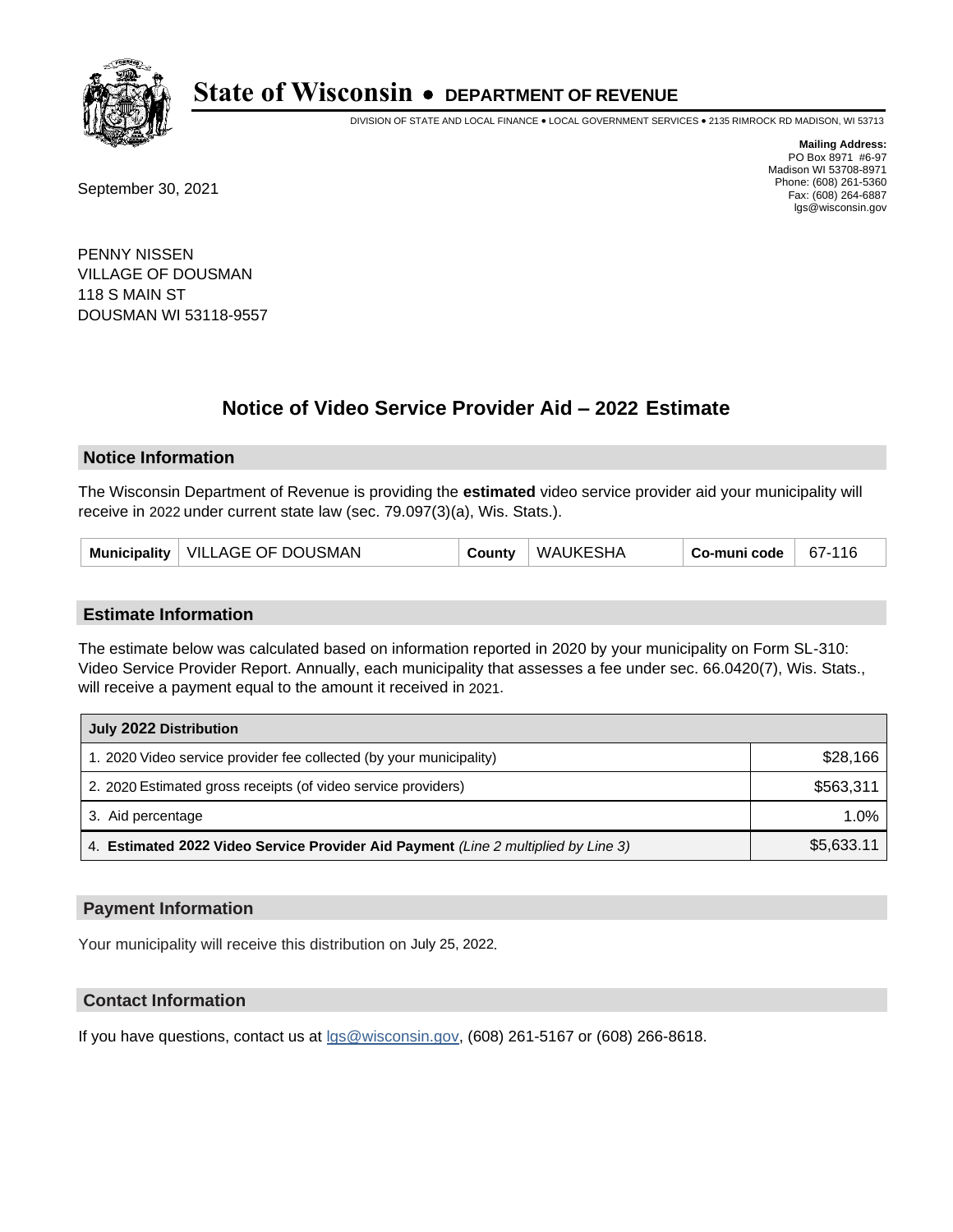

DIVISION OF STATE AND LOCAL FINANCE • LOCAL GOVERNMENT SERVICES • 2135 RIMROCK RD MADISON, WI 53713

September 30, 2021

**Mailing Address:** PO Box 8971 #6-97 Madison WI 53708-8971 Phone: (608) 261-5360 Fax: (608) 264-6887 lgs@wisconsin.gov

KELLY JONES VILLAGE OF EAGLE PO BOX 295, 820 E. MAIN ST. EAGLE WI 53119-0295

# **Notice of Video Service Provider Aid - 2022 Estimate**

## **Notice Information**

The Wisconsin Department of Revenue is providing the **estimated** video service provider aid your municipality will receive in 2022 under current state law (sec. 79.097(3)(a), Wis. Stats.).

## **Estimate Information**

The estimate below was calculated based on information reported in 2020 by your municipality on Form SL-310: Video Service Provider Report. Annually, each municipality that assesses a fee under sec. 66.0420(7), Wis. Stats., will receive a payment equal to the amount it received in 2021.

| July 2022 Distribution                                                             |            |  |  |  |
|------------------------------------------------------------------------------------|------------|--|--|--|
| 1. 2020 Video service provider fee collected (by your municipality)                | \$13,342   |  |  |  |
| 2. 2020 Estimated gross receipts (of video service providers)                      | \$444,731  |  |  |  |
| 3. Aid percentage                                                                  | 1.0%       |  |  |  |
| 4. Estimated 2022 Video Service Provider Aid Payment (Line 2 multiplied by Line 3) | \$4,447.31 |  |  |  |

## **Payment Information**

Your municipality will receive this distribution on July 25, 2022.

# **Contact Information**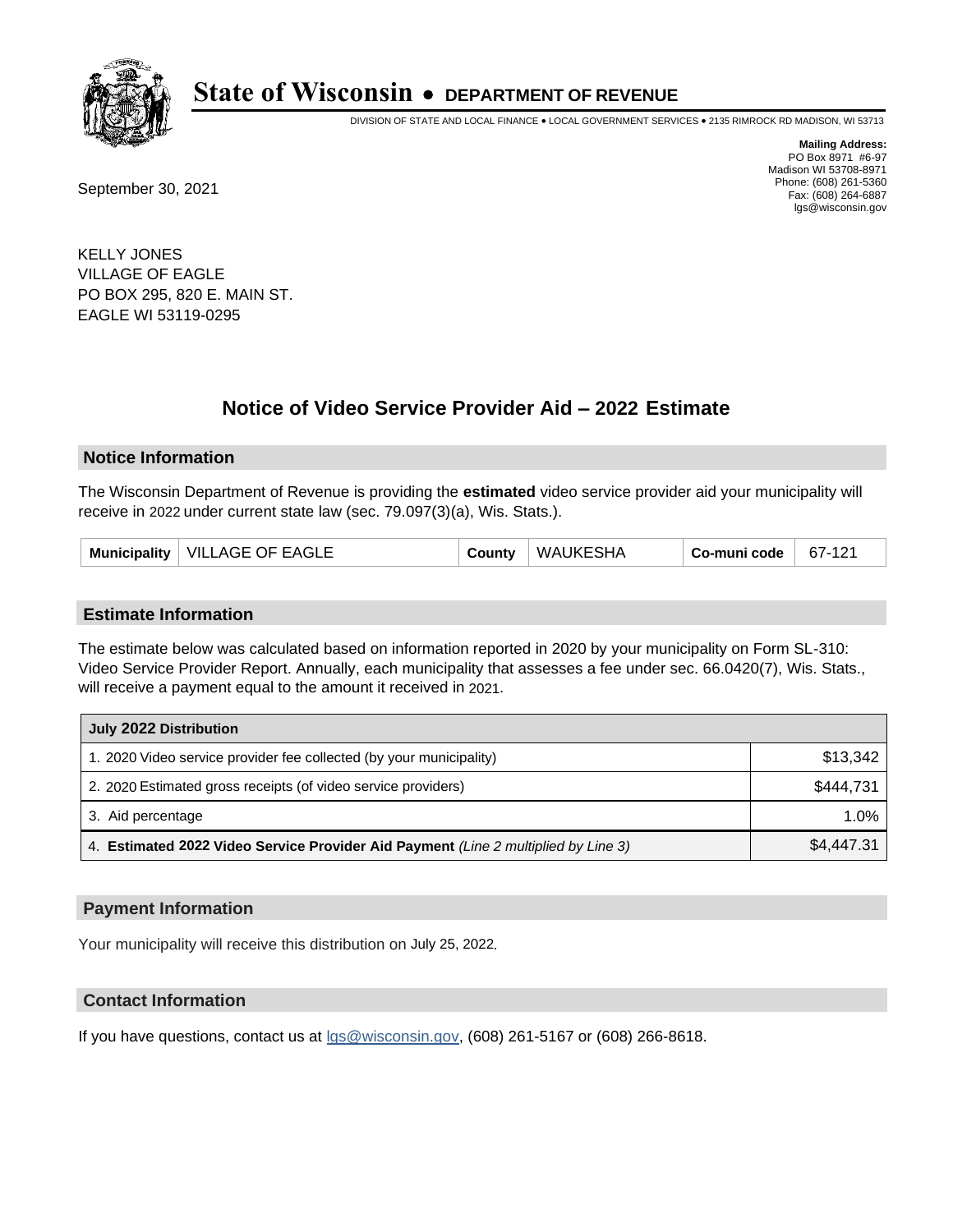

DIVISION OF STATE AND LOCAL FINANCE • LOCAL GOVERNMENT SERVICES • 2135 RIMROCK RD MADISON, WI 53713

September 30, 2021

**Mailing Address:** PO Box 8971 #6-97 Madison WI 53708-8971 Phone: (608) 261-5360 Fax: (608) 264-6887 lgs@wisconsin.gov

MICHELLE LUEDTKE VILLAGE OF ELM GROVE 13600 JUNEAU BLVD ELM GROVE WI 53122-1654

# **Notice of Video Service Provider Aid - 2022 Estimate**

## **Notice Information**

The Wisconsin Department of Revenue is providing the **estimated** video service provider aid your municipality will receive in 2022 under current state law (sec. 79.097(3)(a), Wis. Stats.).

| Municipality   VILLAGE OF ELM GROVE | County | WAUKESHA | $\overline{\phantom{a}}$ Co-muni code $\overline{\phantom{a}}$ | $67-122$ |
|-------------------------------------|--------|----------|----------------------------------------------------------------|----------|
|-------------------------------------|--------|----------|----------------------------------------------------------------|----------|

## **Estimate Information**

The estimate below was calculated based on information reported in 2020 by your municipality on Form SL-310: Video Service Provider Report. Annually, each municipality that assesses a fee under sec. 66.0420(7), Wis. Stats., will receive a payment equal to the amount it received in 2021.

| July 2022 Distribution                                                             |             |
|------------------------------------------------------------------------------------|-------------|
| 1. 2020 Video service provider fee collected (by your municipality)                | \$61,231    |
| 2. 2020 Estimated gross receipts (of video service providers)                      | \$2,041,019 |
| 3. Aid percentage                                                                  | $1.0\%$     |
| 4. Estimated 2022 Video Service Provider Aid Payment (Line 2 multiplied by Line 3) | \$20,410.19 |

## **Payment Information**

Your municipality will receive this distribution on July 25, 2022.

# **Contact Information**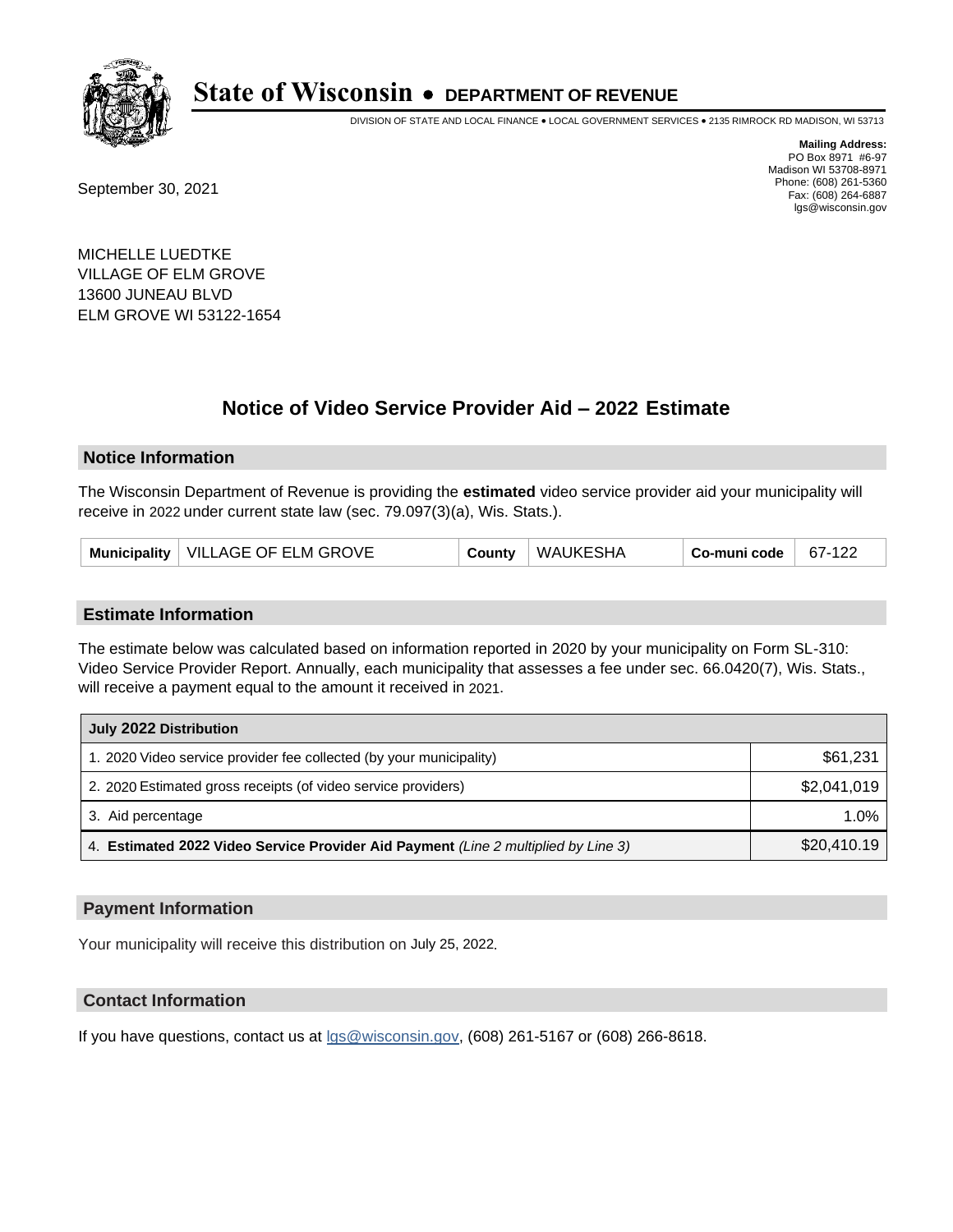

DIVISION OF STATE AND LOCAL FINANCE • LOCAL GOVERNMENT SERVICES • 2135 RIMROCK RD MADISON, WI 53713

September 30, 2021

**Mailing Address:** PO Box 8971 #6-97 Madison WI 53708-8971 Phone: (608) 261-5360 Fax: (608) 264-6887 lgs@wisconsin.gov

DARLENE IGL VILLAGE OF HARTLAND 210 COTTONWOOD AVE HARTLAND WI 53029-0210

# **Notice of Video Service Provider Aid - 2022 Estimate**

## **Notice Information**

The Wisconsin Department of Revenue is providing the **estimated** video service provider aid your municipality will receive in 2022 under current state law (sec. 79.097(3)(a), Wis. Stats.).

| Municipality   VILLAGE OF HARTLAND | County | WAUKESHA | Co-muni code | $67-136$ |
|------------------------------------|--------|----------|--------------|----------|
|------------------------------------|--------|----------|--------------|----------|

## **Estimate Information**

The estimate below was calculated based on information reported in 2020 by your municipality on Form SL-310: Video Service Provider Report. Annually, each municipality that assesses a fee under sec. 66.0420(7), Wis. Stats., will receive a payment equal to the amount it received in 2021.

| July 2022 Distribution                                                             |             |
|------------------------------------------------------------------------------------|-------------|
| 1. 2020 Video service provider fee collected (by your municipality)                | \$76,493    |
| 2. 2020 Estimated gross receipts (of video service providers)                      | \$2,549,781 |
| 3. Aid percentage                                                                  | 1.0%        |
| 4. Estimated 2022 Video Service Provider Aid Payment (Line 2 multiplied by Line 3) | \$25,497.81 |

## **Payment Information**

Your municipality will receive this distribution on July 25, 2022.

# **Contact Information**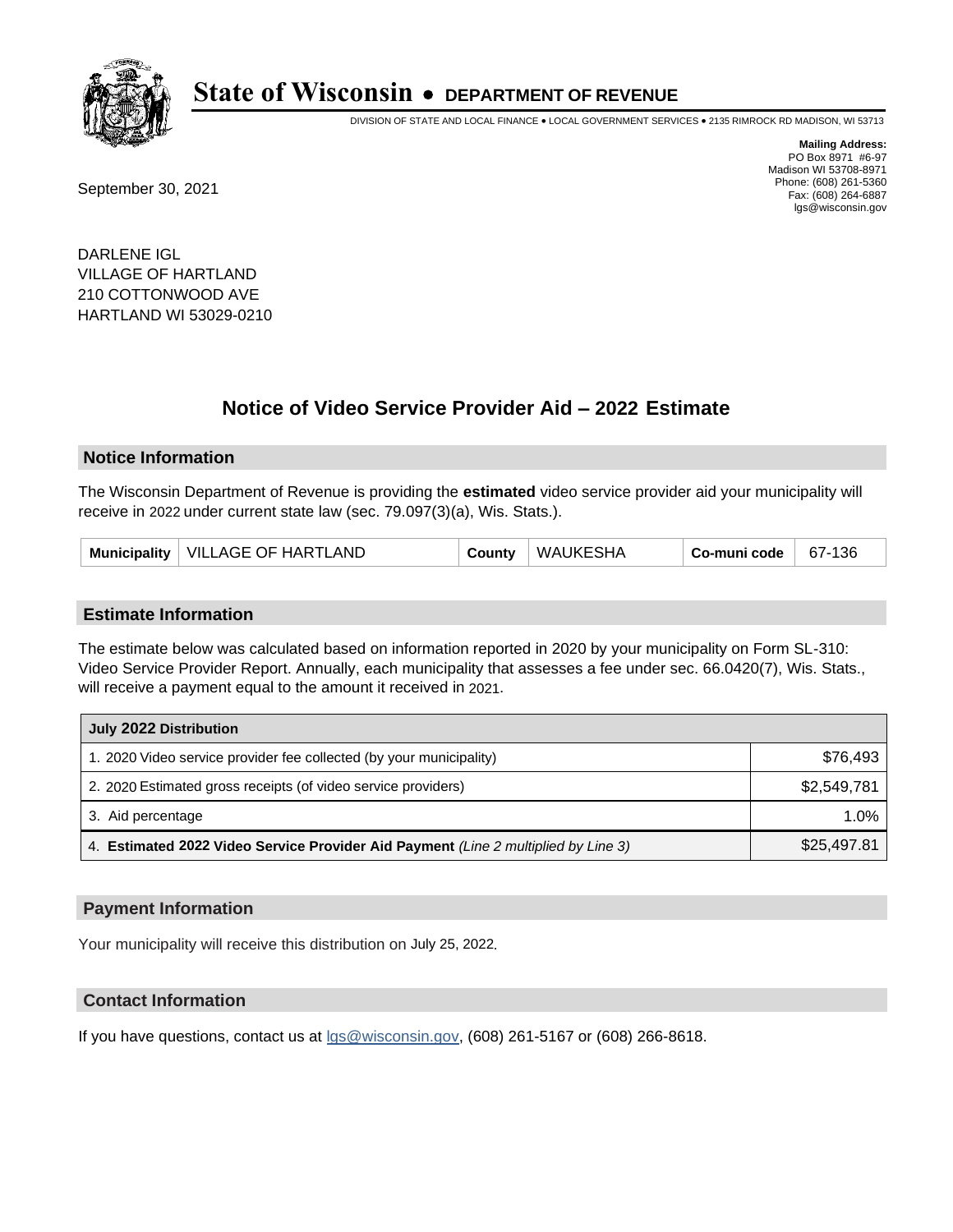

DIVISION OF STATE AND LOCAL FINANCE • LOCAL GOVERNMENT SERVICES • 2135 RIMROCK RD MADISON, WI 53713

September 30, 2021

**Mailing Address:** PO Box 8971 #6-97 Madison WI 53708-8971 Phone: (608) 261-5360 Fax: (608) 264-6887 lgs@wisconsin.gov

LORI SCHIEK VILLAGE OF LAC LA BELLE P O BOX 443 OCONOMOWOC WI 53066-0443

# **Notice of Video Service Provider Aid - 2022 Estimate**

## **Notice Information**

The Wisconsin Department of Revenue is providing the **estimated** video service provider aid your municipality will receive in 2022 under current state law (sec. 79.097(3)(a), Wis. Stats.).

| Municipality   VILLAGE OF LAC LA BELLE | County | ∣ WAUKESHA | Co-muni code | 67-146 |
|----------------------------------------|--------|------------|--------------|--------|
|----------------------------------------|--------|------------|--------------|--------|

## **Estimate Information**

The estimate below was calculated based on information reported in 2020 by your municipality on Form SL-310: Video Service Provider Report. Annually, each municipality that assesses a fee under sec. 66.0420(7), Wis. Stats., will receive a payment equal to the amount it received in 2021.

| July 2022 Distribution                                                             |            |
|------------------------------------------------------------------------------------|------------|
| 1. 2020 Video service provider fee collected (by your municipality)                | \$4,132    |
| 2. 2020 Estimated gross receipts (of video service providers)                      | \$137,722  |
| 3. Aid percentage                                                                  | $1.0\%$    |
| 4. Estimated 2022 Video Service Provider Aid Payment (Line 2 multiplied by Line 3) | \$1,377.22 |

## **Payment Information**

Your municipality will receive this distribution on July 25, 2022.

# **Contact Information**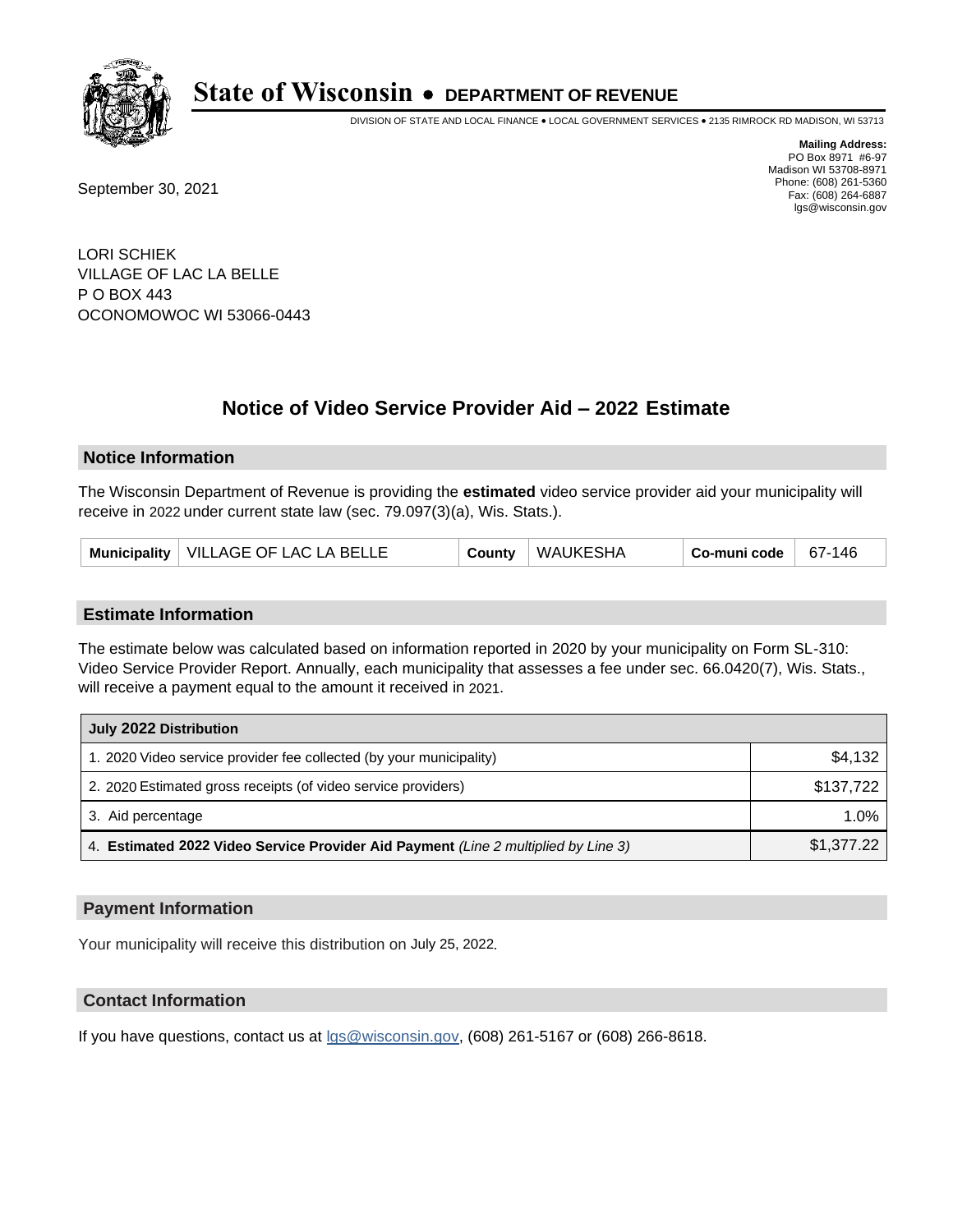

DIVISION OF STATE AND LOCAL FINANCE • LOCAL GOVERNMENT SERVICES • 2135 RIMROCK RD MADISON, WI 53713

September 30, 2021

**Mailing Address:** PO Box 8971 #6-97 Madison WI 53708-8971 Phone: (608) 261-5360 Fax: (608) 264-6887 lgs@wisconsin.gov

JANICE MOYER VILLAGE OF MENOMONEE FALLS W156 N8480 PILGRIM RD MENOMONEE FALLS WI 53051-3140

# **Notice of Video Service Provider Aid - 2022 Estimate**

## **Notice Information**

The Wisconsin Department of Revenue is providing the **estimated** video service provider aid your municipality will receive in 2022 under current state law (sec. 79.097(3)(a), Wis. Stats.).

|  |  | Municipality   VILLAGE OF MENOMONEE FALLS |  | County   WAUKESHA | Co-municode $67-151$ |  |
|--|--|-------------------------------------------|--|-------------------|----------------------|--|
|--|--|-------------------------------------------|--|-------------------|----------------------|--|

## **Estimate Information**

The estimate below was calculated based on information reported in 2020 by your municipality on Form SL-310: Video Service Provider Report. Annually, each municipality that assesses a fee under sec. 66.0420(7), Wis. Stats., will receive a payment equal to the amount it received in 2021.

| July 2022 Distribution                                                             |              |  |  |  |
|------------------------------------------------------------------------------------|--------------|--|--|--|
| 1. 2020 Video service provider fee collected (by your municipality)                | \$503,473    |  |  |  |
| 2. 2020 Estimated gross receipts (of video service providers)                      | \$10.069.454 |  |  |  |
| 3. Aid percentage                                                                  | $1.0\%$      |  |  |  |
| 4. Estimated 2022 Video Service Provider Aid Payment (Line 2 multiplied by Line 3) | \$100,694.54 |  |  |  |

## **Payment Information**

Your municipality will receive this distribution on July 25, 2022.

# **Contact Information**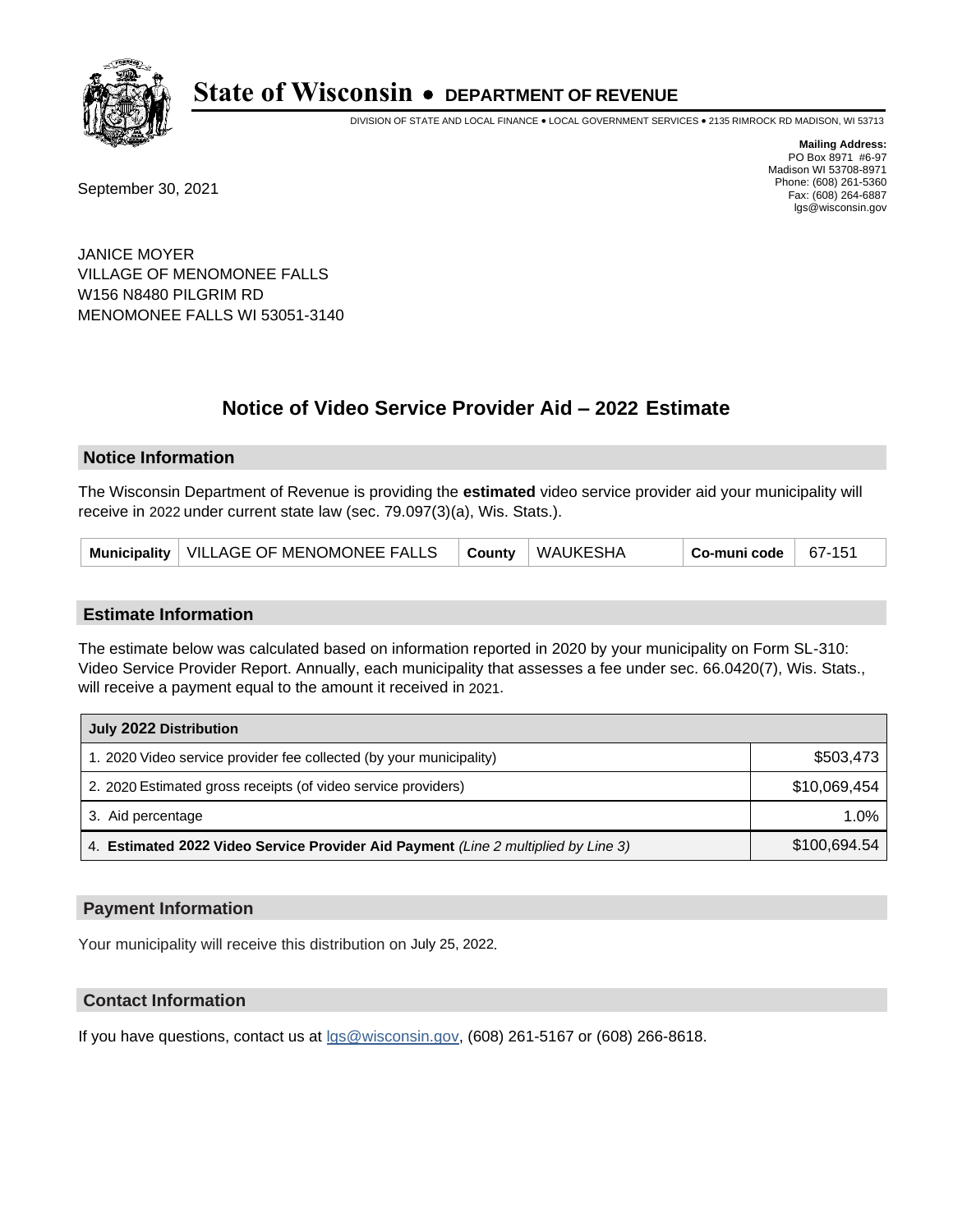

DIVISION OF STATE AND LOCAL FINANCE • LOCAL GOVERNMENT SERVICES • 2135 RIMROCK RD MADISON, WI 53713

September 30, 2021

**Mailing Address:** PO Box 8971 #6-97 Madison WI 53708-8971 Phone: (608) 261-5360 Fax: (608) 264-6887 lgs@wisconsin.gov

THOMAS NELSON VILLAGE OF MERTON PO BOX 13 MERTON WI 53056-0013

# **Notice of Video Service Provider Aid - 2022 Estimate**

## **Notice Information**

The Wisconsin Department of Revenue is providing the **estimated** video service provider aid your municipality will receive in 2022 under current state law (sec. 79.097(3)(a), Wis. Stats.).

| Municipality   VILLAGE OF MERTON | County | WAUKESHA | Co-muni code | 67-152 |
|----------------------------------|--------|----------|--------------|--------|
|----------------------------------|--------|----------|--------------|--------|

## **Estimate Information**

The estimate below was calculated based on information reported in 2020 by your municipality on Form SL-310: Video Service Provider Report. Annually, each municipality that assesses a fee under sec. 66.0420(7), Wis. Stats., will receive a payment equal to the amount it received in 2021.

| July 2022 Distribution                                                             |            |  |  |
|------------------------------------------------------------------------------------|------------|--|--|
| 1. 2020 Video service provider fee collected (by your municipality)                | \$36,368   |  |  |
| 2. 2020 Estimated gross receipts (of video service providers)                      | \$727.366  |  |  |
| 3. Aid percentage                                                                  | $1.0\%$    |  |  |
| 4. Estimated 2022 Video Service Provider Aid Payment (Line 2 multiplied by Line 3) | \$7,273.66 |  |  |

## **Payment Information**

Your municipality will receive this distribution on July 25, 2022.

# **Contact Information**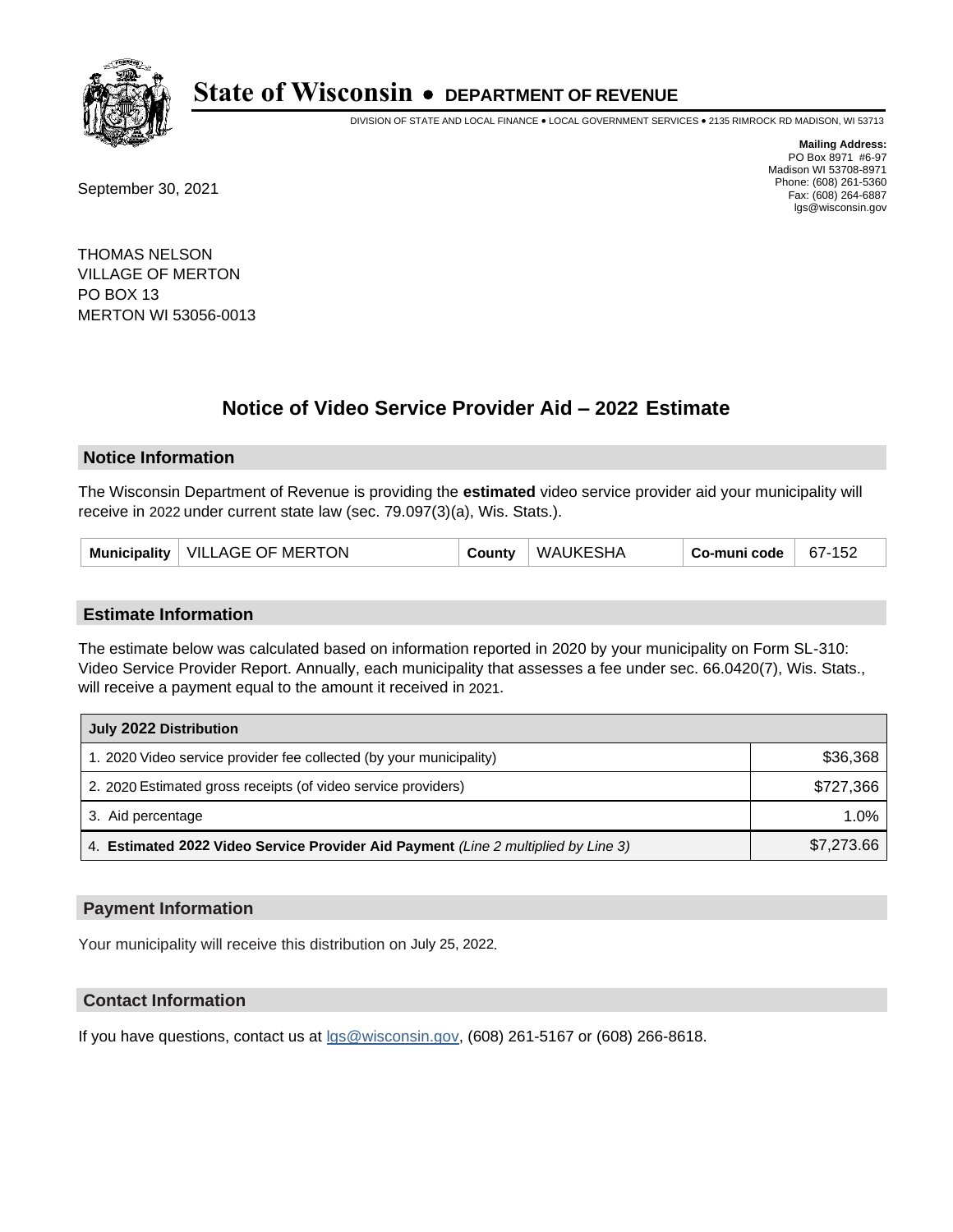

DIVISION OF STATE AND LOCAL FINANCE • LOCAL GOVERNMENT SERVICES • 2135 RIMROCK RD MADISON, WI 53713

September 30, 2021

**Mailing Address:** PO Box 8971 #6-97 Madison WI 53708-8971 Phone: (608) 261-5360 Fax: (608) 264-6887 lgs@wisconsin.gov

DIANA DYKSTRA VILLAGE OF MUKWONAGO 440 RIVER CREST CT MUKWONAGO WI 53149

## **Notice of Video Service Provider Aid - 2022 Estimate**

#### **Notice Information**

The Wisconsin Department of Revenue is providing the **estimated** video service provider aid your municipality will receive in 2022 under current state law (sec. 79.097(3)(a), Wis. Stats.).

#### **Estimate Information**

The estimate below was calculated based on information reported in 2020 by your municipality on Form SL-310: Video Service Provider Report. Annually, each municipality that assesses a fee under sec. 66.0420(7), Wis. Stats., will receive a payment equal to the amount it received in 2021.

| July 2022 Distribution                                                             |             |
|------------------------------------------------------------------------------------|-------------|
| 1. 2020 Video service provider fee collected (by your municipality)                | \$100.219   |
| 2. 2020 Estimated gross receipts (of video service providers)                      | \$2,004,379 |
| 3. Aid percentage                                                                  | $1.0\%$     |
| 4. Estimated 2022 Video Service Provider Aid Payment (Line 2 multiplied by Line 3) | \$20,043.79 |

#### **Payment Information**

Your municipality will receive this distribution on July 25, 2022.

## **Contact Information**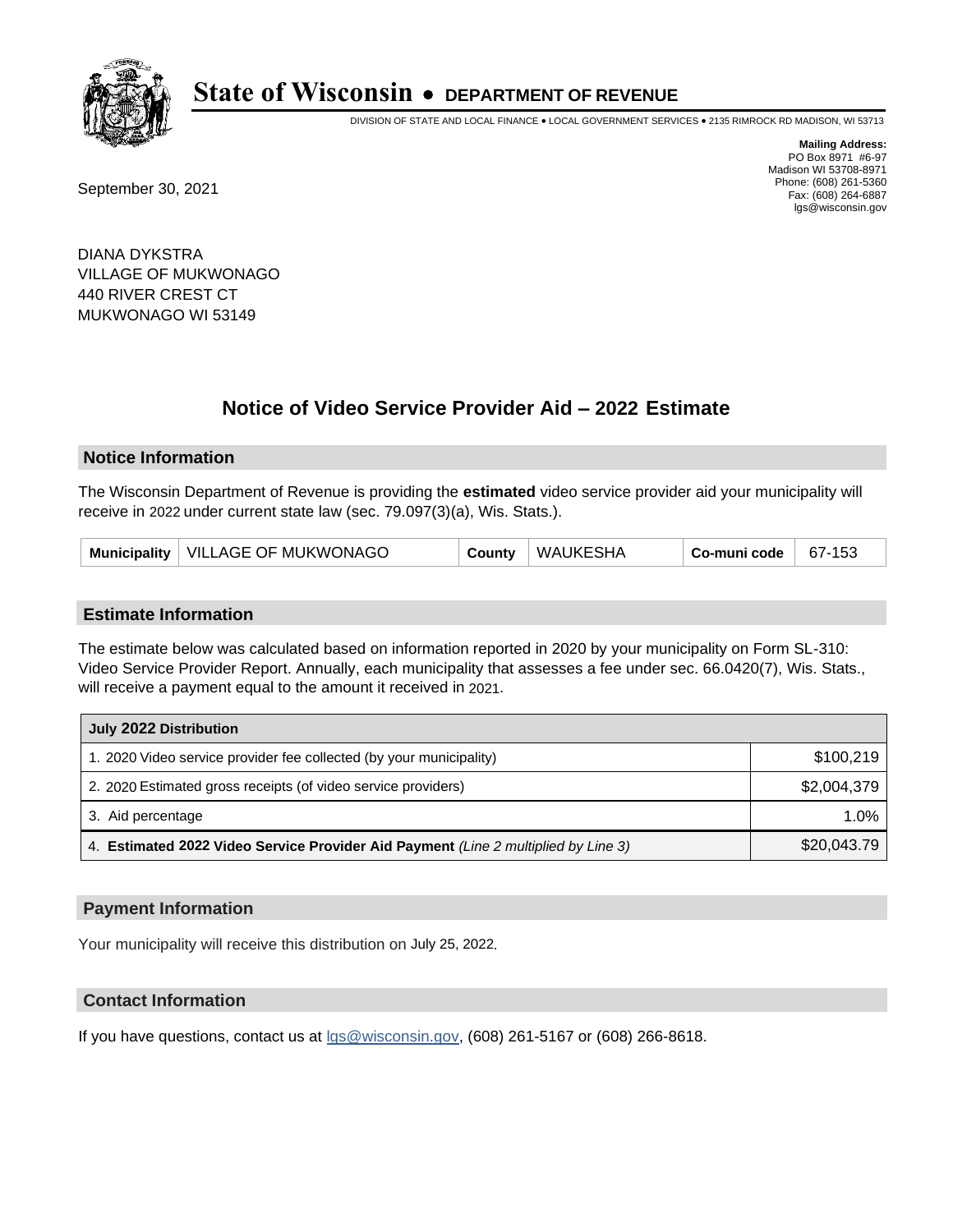

DIVISION OF STATE AND LOCAL FINANCE • LOCAL GOVERNMENT SERVICES • 2135 RIMROCK RD MADISON, WI 53713

September 30, 2021

**Mailing Address:** PO Box 8971 #6-97 Madison WI 53708-8971 Phone: (608) 261-5360 Fax: (608) 264-6887 lgs@wisconsin.gov

CYNTHIA PFEIFER VILLAGE OF NASHOTAH N44 W32950 WATERTOWN PLANK RD NASHOTAH WI 53058-0123

# **Notice of Video Service Provider Aid - 2022 Estimate**

#### **Notice Information**

The Wisconsin Department of Revenue is providing the **estimated** video service provider aid your municipality will receive in 2022 under current state law (sec. 79.097(3)(a), Wis. Stats.).

| Municipality   VILLAGE OF NASHOTAH | WAUKESHA<br>County | Co-muni code<br>$67 - 158$ |
|------------------------------------|--------------------|----------------------------|
|------------------------------------|--------------------|----------------------------|

#### **Estimate Information**

The estimate below was calculated based on information reported in 2020 by your municipality on Form SL-310: Video Service Provider Report. Annually, each municipality that assesses a fee under sec. 66.0420(7), Wis. Stats., will receive a payment equal to the amount it received in 2021.

| July 2022 Distribution                                                             |            |
|------------------------------------------------------------------------------------|------------|
| 1. 2020 Video service provider fee collected (by your municipality)                | \$11.440   |
| 2. 2020 Estimated gross receipts (of video service providers)                      | \$381,295  |
| 3. Aid percentage                                                                  | $1.0\%$    |
| 4. Estimated 2022 Video Service Provider Aid Payment (Line 2 multiplied by Line 3) | \$3,812.95 |

#### **Payment Information**

Your municipality will receive this distribution on July 25, 2022.

## **Contact Information**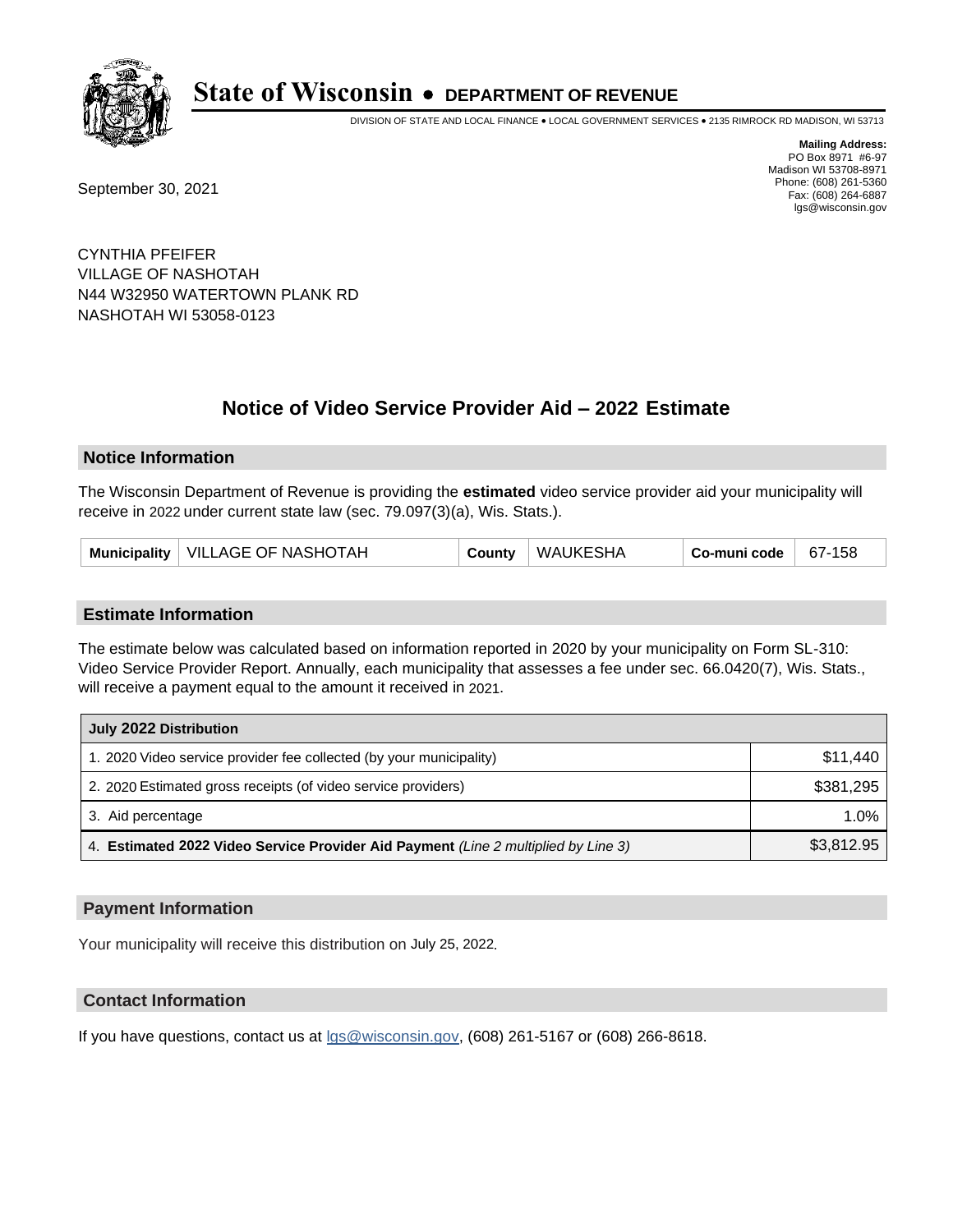

DIVISION OF STATE AND LOCAL FINANCE • LOCAL GOVERNMENT SERVICES • 2135 RIMROCK RD MADISON, WI 53713

September 30, 2021

**Mailing Address:** PO Box 8971 #6-97 Madison WI 53708-8971 Phone: (608) 261-5360 Fax: (608) 264-6887 lgs@wisconsin.gov

RHODA BAGLEY VILLAGE OF NORTH PRAIRIE 130 N HARRISON ST NORTH PRAIRIE WI 53153

## **Notice of Video Service Provider Aid - 2022 Estimate**

### **Notice Information**

The Wisconsin Department of Revenue is providing the **estimated** video service provider aid your municipality will receive in 2022 under current state law (sec. 79.097(3)(a), Wis. Stats.).

| Municipality   VILLAGE OF NORTH PRAIRIE | County | WAUKESHA | Co-muni code | 67-161 |
|-----------------------------------------|--------|----------|--------------|--------|
|-----------------------------------------|--------|----------|--------------|--------|

#### **Estimate Information**

The estimate below was calculated based on information reported in 2020 by your municipality on Form SL-310: Video Service Provider Report. Annually, each municipality that assesses a fee under sec. 66.0420(7), Wis. Stats., will receive a payment equal to the amount it received in 2021.

| July 2022 Distribution                                                             |            |
|------------------------------------------------------------------------------------|------------|
| 1. 2020 Video service provider fee collected (by your municipality)                | \$27,328   |
| 2. 2020 Estimated gross receipts (of video service providers)                      | \$546,551  |
| 3. Aid percentage                                                                  | 1.0%       |
| 4. Estimated 2022 Video Service Provider Aid Payment (Line 2 multiplied by Line 3) | \$5,465.51 |

#### **Payment Information**

Your municipality will receive this distribution on July 25, 2022.

## **Contact Information**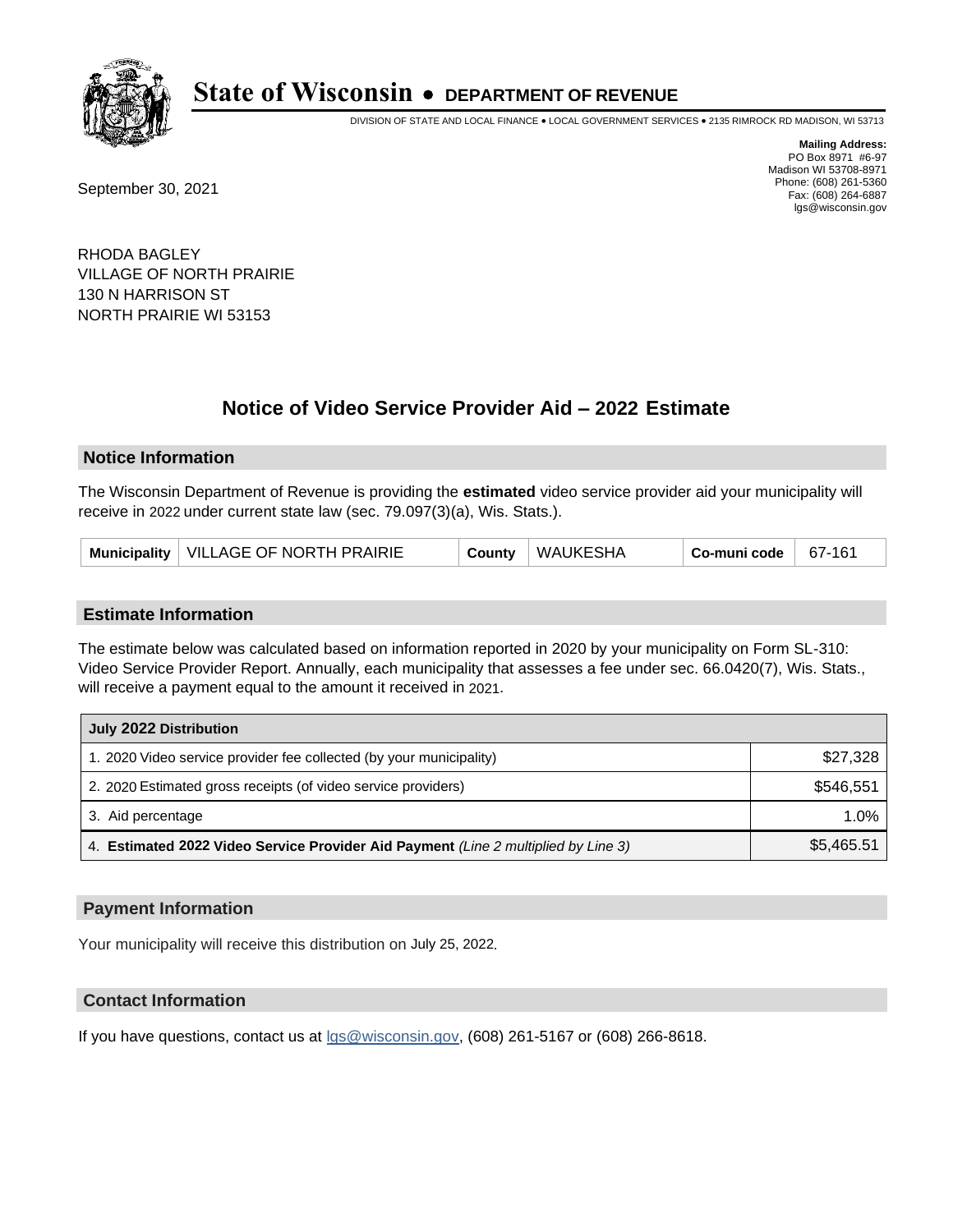

DIVISION OF STATE AND LOCAL FINANCE • LOCAL GOVERNMENT SERVICES • 2135 RIMROCK RD MADISON, WI 53713

September 30, 2021

**Mailing Address:** PO Box 8971 #6-97 Madison WI 53708-8971 Phone: (608) 261-5360 Fax: (608) 264-6887 lgs@wisconsin.gov

CASANDRA SMITH VILLAGE OF PEWAUKEE 235 HICKORY ST PEWAUKEE WI 53072

## **Notice of Video Service Provider Aid - 2022 Estimate**

#### **Notice Information**

The Wisconsin Department of Revenue is providing the **estimated** video service provider aid your municipality will receive in 2022 under current state law (sec. 79.097(3)(a), Wis. Stats.).

| Municipality   VILLAGE OF PEWAUKEE | County | <b>WAUKESHA</b> | Co-muni code | 67-171 |
|------------------------------------|--------|-----------------|--------------|--------|
|------------------------------------|--------|-----------------|--------------|--------|

#### **Estimate Information**

The estimate below was calculated based on information reported in 2020 by your municipality on Form SL-310: Video Service Provider Report. Annually, each municipality that assesses a fee under sec. 66.0420(7), Wis. Stats., will receive a payment equal to the amount it received in 2021.

| July 2022 Distribution                                                             |             |
|------------------------------------------------------------------------------------|-------------|
| 1. 2020 Video service provider fee collected (by your municipality)                | \$87,408    |
| 2. 2020 Estimated gross receipts (of video service providers)                      | \$2,913,628 |
| 3. Aid percentage                                                                  | 1.0%        |
| 4. Estimated 2022 Video Service Provider Aid Payment (Line 2 multiplied by Line 3) | \$29,136.28 |

#### **Payment Information**

Your municipality will receive this distribution on July 25, 2022.

## **Contact Information**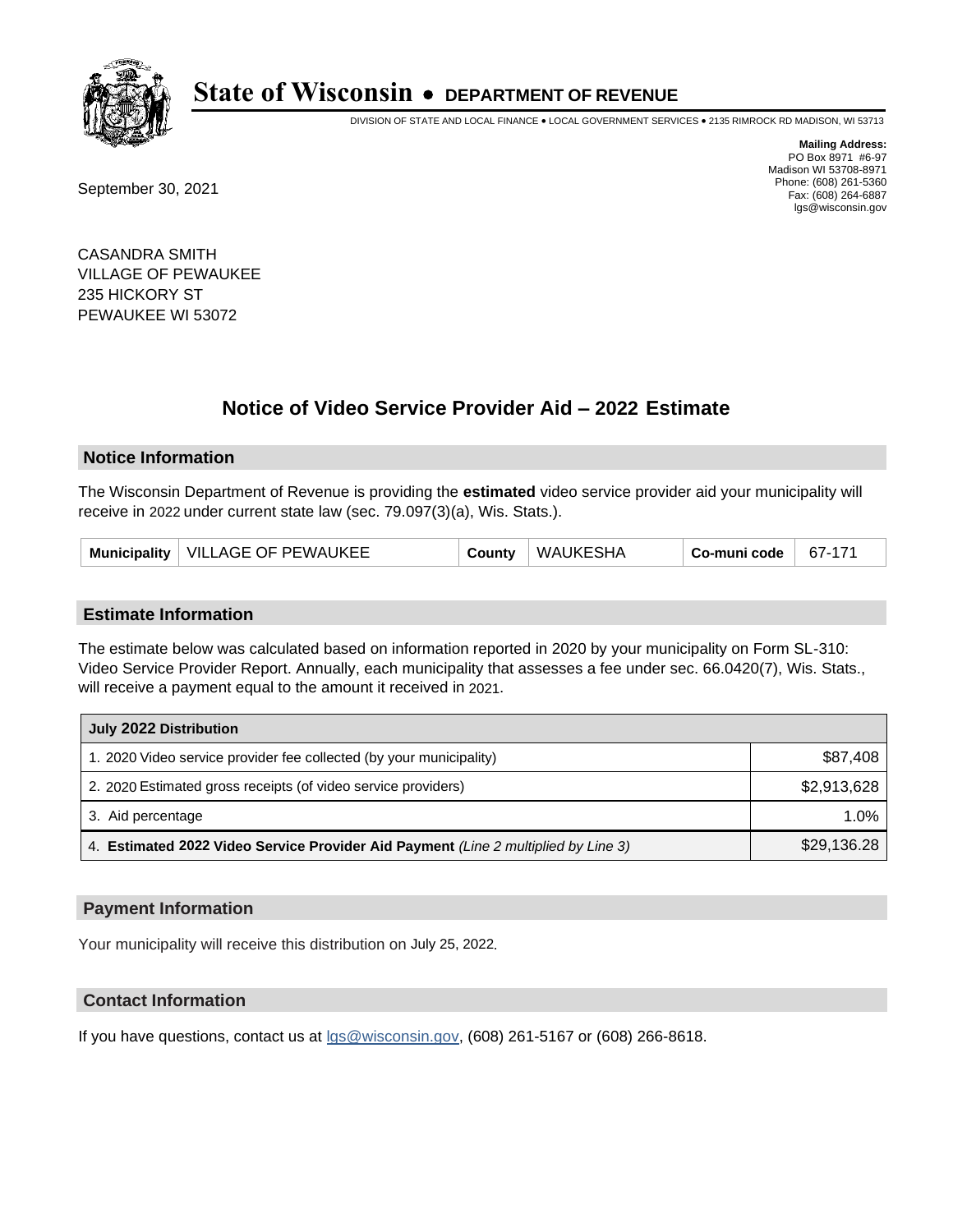

DIVISION OF STATE AND LOCAL FINANCE • LOCAL GOVERNMENT SERVICES • 2135 RIMROCK RD MADISON, WI 53713

September 30, 2021

**Mailing Address:** PO Box 8971 #6-97 Madison WI 53708-8971 Phone: (608) 261-5360 Fax: (608) 264-6887 lgs@wisconsin.gov

DEBRA MICHAEL VILLAGE OF SUMMIT 37100 DELAFIELD RD SUMMIT WI 53066

## **Notice of Video Service Provider Aid - 2022 Estimate**

#### **Notice Information**

The Wisconsin Department of Revenue is providing the **estimated** video service provider aid your municipality will receive in 2022 under current state law (sec. 79.097(3)(a), Wis. Stats.).

| Municipality   VILLAGE OF SUMMIT | County | <b>WAUKESHA</b> | Co-muni code | 67-172 |
|----------------------------------|--------|-----------------|--------------|--------|
|----------------------------------|--------|-----------------|--------------|--------|

#### **Estimate Information**

The estimate below was calculated based on information reported in 2020 by your municipality on Form SL-310: Video Service Provider Report. Annually, each municipality that assesses a fee under sec. 66.0420(7), Wis. Stats., will receive a payment equal to the amount it received in 2021.

| July 2022 Distribution                                                             |             |
|------------------------------------------------------------------------------------|-------------|
| 1. 2020 Video service provider fee collected (by your municipality)                | \$38,304    |
| 2. 2020 Estimated gross receipts (of video service providers)                      | \$1.276.274 |
| 3. Aid percentage                                                                  | 1.0%        |
| 4. Estimated 2022 Video Service Provider Aid Payment (Line 2 multiplied by Line 3) | \$12,762.74 |

#### **Payment Information**

Your municipality will receive this distribution on July 25, 2022.

### **Contact Information**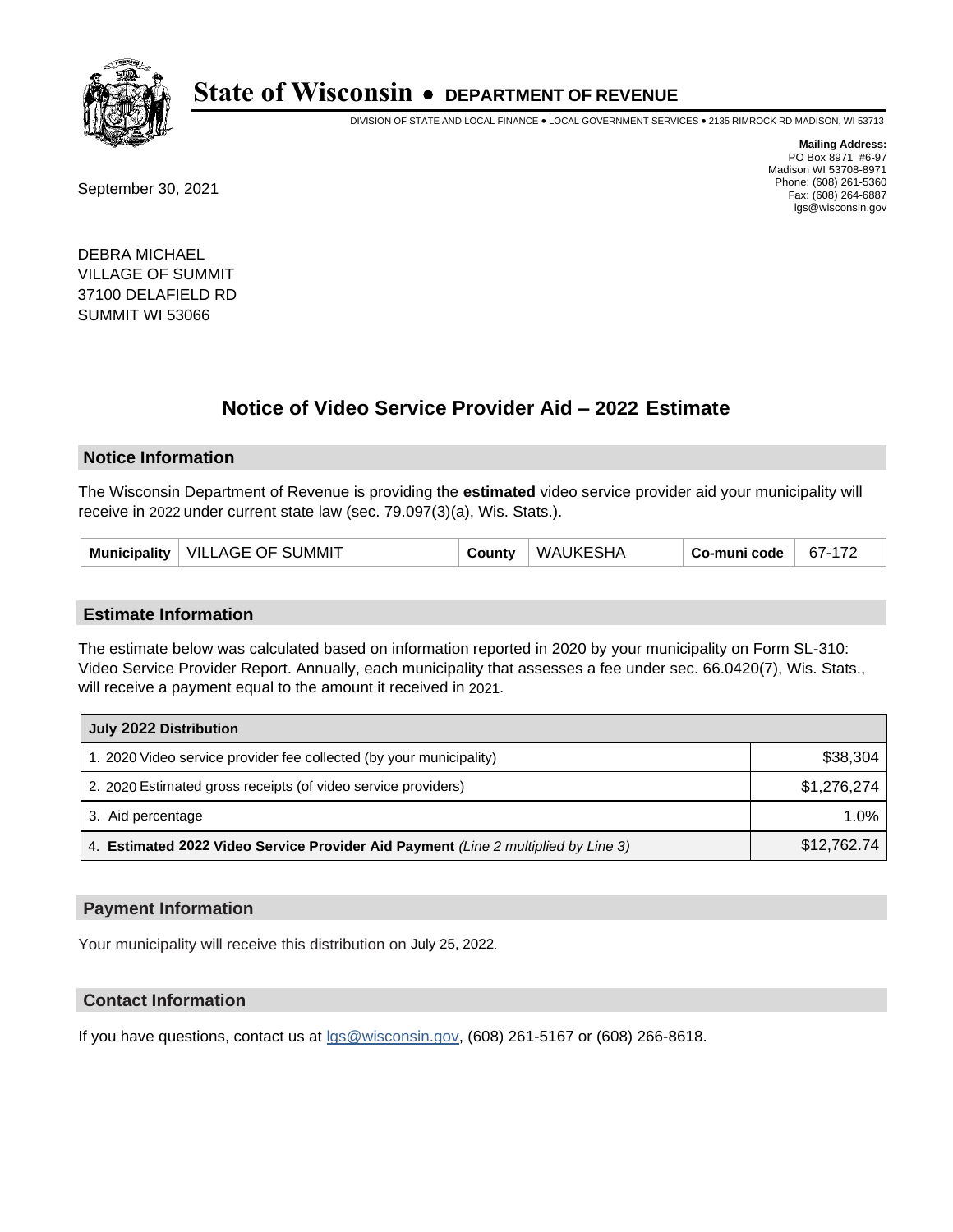

DIVISION OF STATE AND LOCAL FINANCE • LOCAL GOVERNMENT SERVICES • 2135 RIMROCK RD MADISON, WI 53713

September 30, 2021

**Mailing Address:** PO Box 8971 #6-97 Madison WI 53708-8971 Phone: (608) 261-5360 Fax: (608) 264-6887 lgs@wisconsin.gov

SAM LIEBERT VILLAGE OF SUSSEX N64W23760 MAIN STREET SUSSEX WI 53089

## **Notice of Video Service Provider Aid - 2022 Estimate**

#### **Notice Information**

The Wisconsin Department of Revenue is providing the **estimated** video service provider aid your municipality will receive in 2022 under current state law (sec. 79.097(3)(a), Wis. Stats.).

| Municipality   VILLAGE OF SUSSEX | County | WAUKESHA | Co-muni code | 67-181 |
|----------------------------------|--------|----------|--------------|--------|
|----------------------------------|--------|----------|--------------|--------|

#### **Estimate Information**

The estimate below was calculated based on information reported in 2020 by your municipality on Form SL-310: Video Service Provider Report. Annually, each municipality that assesses a fee under sec. 66.0420(7), Wis. Stats., will receive a payment equal to the amount it received in 2021.

| July 2022 Distribution                                                             |             |
|------------------------------------------------------------------------------------|-------------|
| 1. 2020 Video service provider fee collected (by your municipality)                | \$135,991   |
| 2. 2020 Estimated gross receipts (of video service providers)                      | \$2,719,826 |
| 3. Aid percentage                                                                  | $1.0\%$     |
| 4. Estimated 2022 Video Service Provider Aid Payment (Line 2 multiplied by Line 3) | \$27,198.26 |

#### **Payment Information**

Your municipality will receive this distribution on July 25, 2022.

## **Contact Information**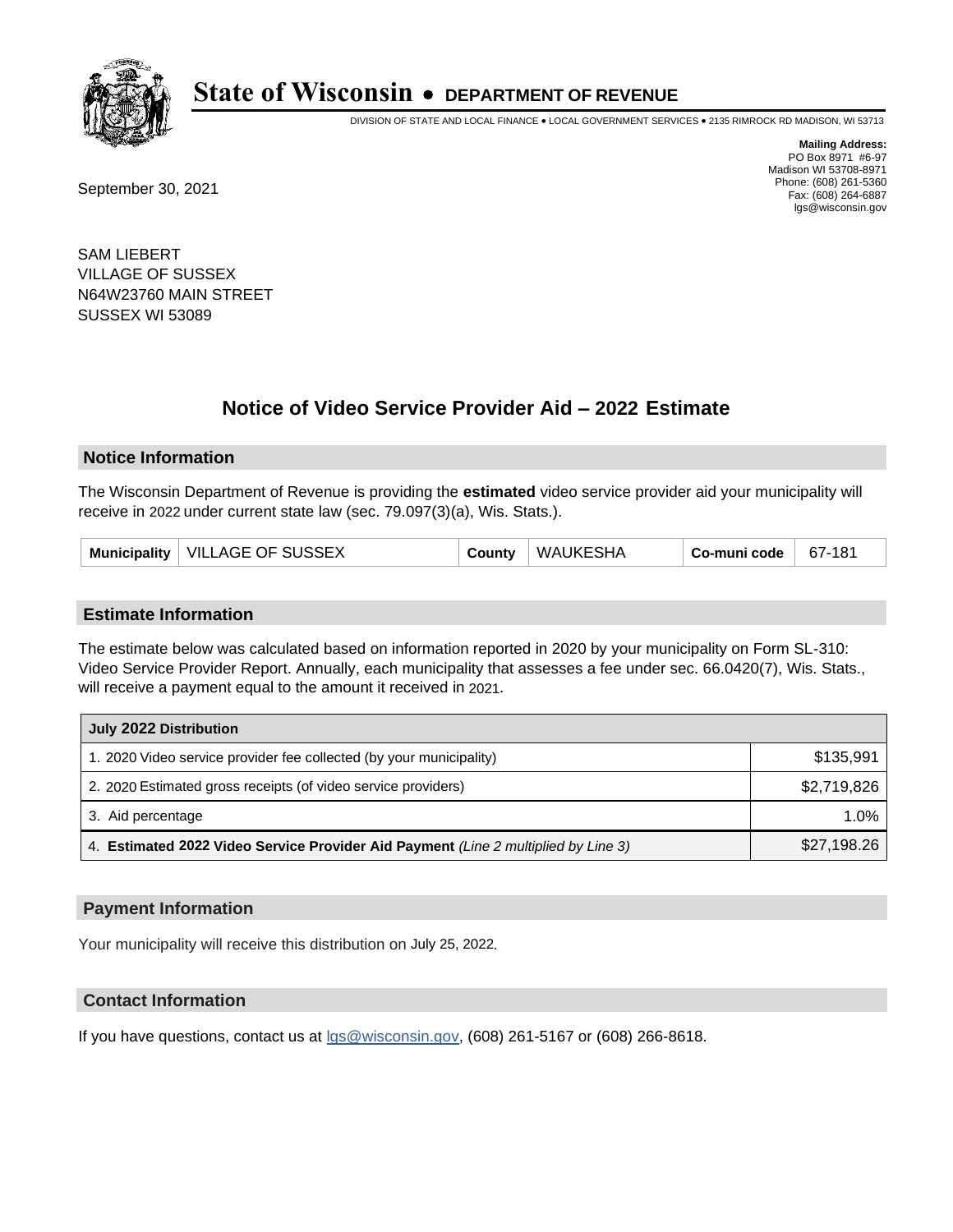

DIVISION OF STATE AND LOCAL FINANCE • LOCAL GOVERNMENT SERVICES • 2135 RIMROCK RD MADISON, WI 53713

September 30, 2021

**Mailing Address:** PO Box 8971 #6-97 Madison WI 53708-8971 Phone: (608) 261-5360 Fax: (608) 264-6887 lgs@wisconsin.gov

KAREN SCHUH VILLAGE OF VERNON W249 S8910 CENTER DR. VERNON WI 53103

## **Notice of Video Service Provider Aid - 2022 Estimate**

#### **Notice Information**

The Wisconsin Department of Revenue is providing the **estimated** video service provider aid your municipality will receive in 2022 under current state law (sec. 79.097(3)(a), Wis. Stats.).

| Municipality   VILLAGE OF VERNON | County | WAUKESHA | $\overline{\phantom{a}}$ Co-muni code $\overline{\phantom{a}}$ | $67-186$ |
|----------------------------------|--------|----------|----------------------------------------------------------------|----------|
|----------------------------------|--------|----------|----------------------------------------------------------------|----------|

#### **Estimate Information**

The estimate below was calculated based on information reported in 2020 by your municipality on Form SL-310: Video Service Provider Report. Annually, each municipality that assesses a fee under sec. 66.0420(7), Wis. Stats., will receive a payment equal to the amount it received in 2021.

| July 2022 Distribution                                                             |             |  |  |  |
|------------------------------------------------------------------------------------|-------------|--|--|--|
| 1. 2020 Video service provider fee collected (by your municipality)                | \$62,507    |  |  |  |
| 2. 2020 Estimated gross receipts (of video service providers)                      | \$2,083,553 |  |  |  |
| 3. Aid percentage                                                                  | $1.0\%$     |  |  |  |
| 4. Estimated 2022 Video Service Provider Aid Payment (Line 2 multiplied by Line 3) | \$20,835.53 |  |  |  |

#### **Payment Information**

Your municipality will receive this distribution on July 25, 2022.

## **Contact Information**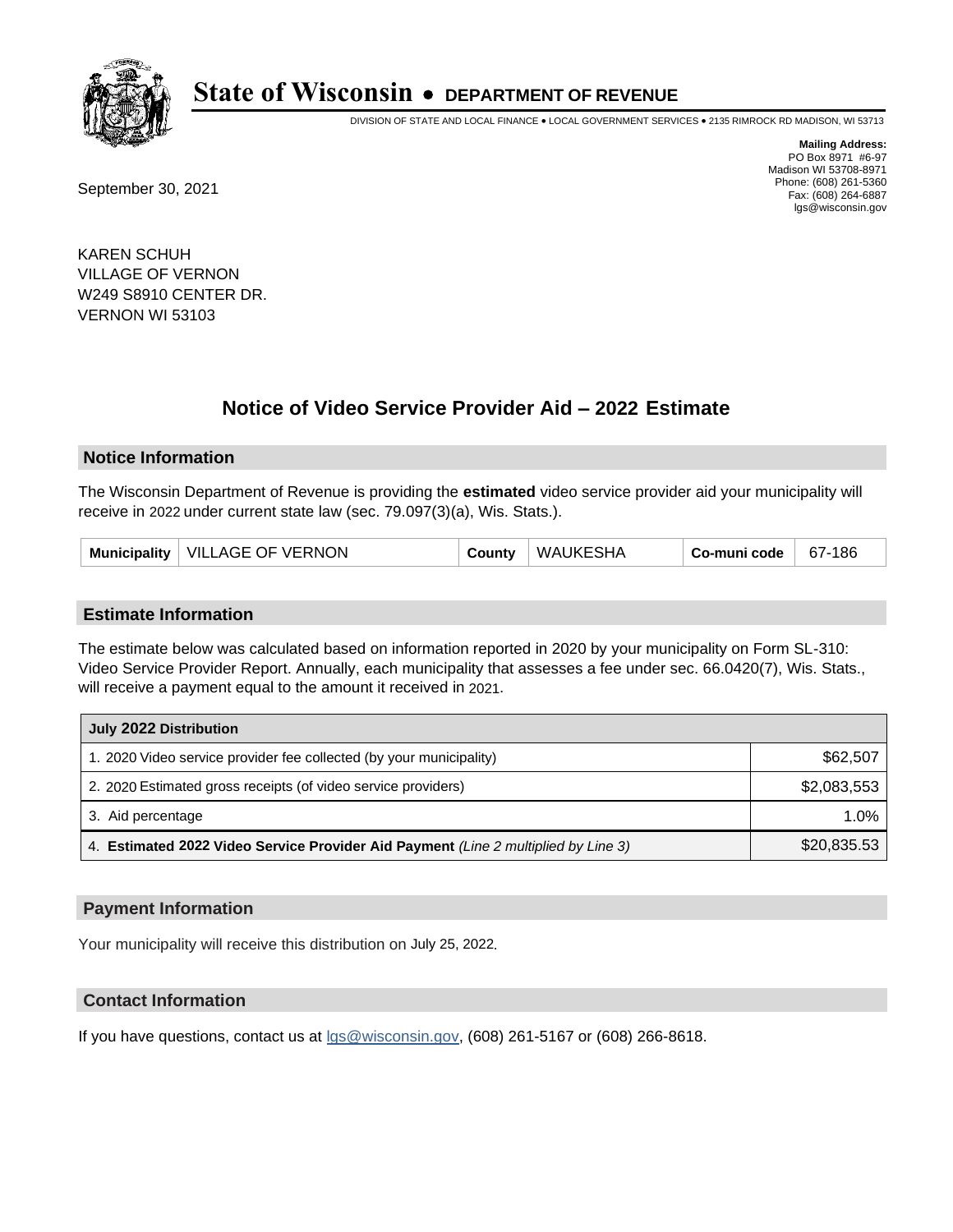

DIVISION OF STATE AND LOCAL FINANCE • LOCAL GOVERNMENT SERVICES • 2135 RIMROCK RD MADISON, WI 53713

September 30, 2021

**Mailing Address:** PO Box 8971 #6-97 Madison WI 53708-8971 Phone: (608) 261-5360 Fax: (608) 264-6887 lgs@wisconsin.gov

GAIL TAMEZ VILLAGE OF WALES PO BOX 47, 129 WEST MAIN ST WALES WI 53183

## **Notice of Video Service Provider Aid - 2022 Estimate**

#### **Notice Information**

The Wisconsin Department of Revenue is providing the **estimated** video service provider aid your municipality will receive in 2022 under current state law (sec. 79.097(3)(a), Wis. Stats.).

| Municipality   VILLAGE OF WALES | County | WAUKESHA | Co-muni code | 67-191 |
|---------------------------------|--------|----------|--------------|--------|
|---------------------------------|--------|----------|--------------|--------|

#### **Estimate Information**

The estimate below was calculated based on information reported in 2020 by your municipality on Form SL-310: Video Service Provider Report. Annually, each municipality that assesses a fee under sec. 66.0420(7), Wis. Stats., will receive a payment equal to the amount it received in 2021.

| July 2022 Distribution                                                             |            |  |  |  |
|------------------------------------------------------------------------------------|------------|--|--|--|
| 1. 2020 Video service provider fee collected (by your municipality)                | \$23,425   |  |  |  |
| 2. 2020 Estimated gross receipts (of video service providers)                      | \$780.849  |  |  |  |
| 3. Aid percentage                                                                  | $1.0\%$    |  |  |  |
| 4. Estimated 2022 Video Service Provider Aid Payment (Line 2 multiplied by Line 3) | \$7,808.49 |  |  |  |

#### **Payment Information**

Your municipality will receive this distribution on July 25, 2022.

## **Contact Information**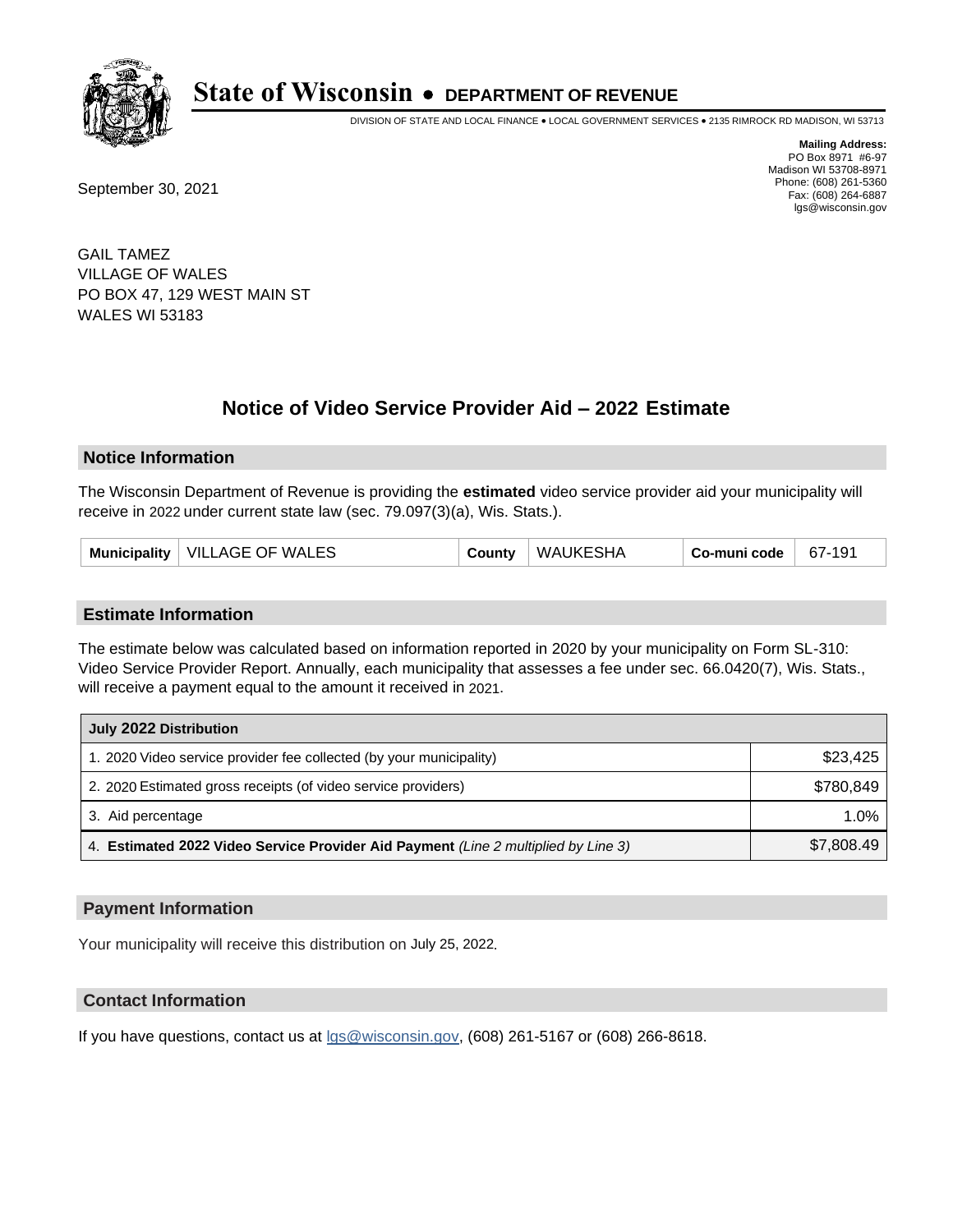

DIVISION OF STATE AND LOCAL FINANCE • LOCAL GOVERNMENT SERVICES • 2135 RIMROCK RD MADISON, WI 53713

September 30, 2021

**Mailing Address:** PO Box 8971 #6-97 Madison WI 53708-8971 Phone: (608) 261-5360 Fax: (608) 264-6887 lgs@wisconsin.gov

BRANDON BLEDSOE VILLAGE OF WAUKESHA W250 S3567 CENTER RD WAUKESHA WI 53189-7364

## **Notice of Video Service Provider Aid - 2022 Estimate**

#### **Notice Information**

The Wisconsin Department of Revenue is providing the **estimated** video service provider aid your municipality will receive in 2022 under current state law (sec. 79.097(3)(a), Wis. Stats.).

#### **Estimate Information**

The estimate below was calculated based on information reported in 2020 by your municipality on Form SL-310: Video Service Provider Report. Annually, each municipality that assesses a fee under sec. 66.0420(7), Wis. Stats., will receive a payment equal to the amount it received in 2021.

| July 2022 Distribution                                                             |             |  |  |  |
|------------------------------------------------------------------------------------|-------------|--|--|--|
| 1. 2020 Video service provider fee collected (by your municipality)                | \$114,246   |  |  |  |
| 2. 2020 Estimated gross receipts (of video service providers)                      | \$2,272,391 |  |  |  |
| 3. Aid percentage                                                                  | 1.0%        |  |  |  |
| 4. Estimated 2022 Video Service Provider Aid Payment (Line 2 multiplied by Line 3) | \$22,723.91 |  |  |  |

#### **Payment Information**

Your municipality will receive this distribution on July 25, 2022.

## **Contact Information**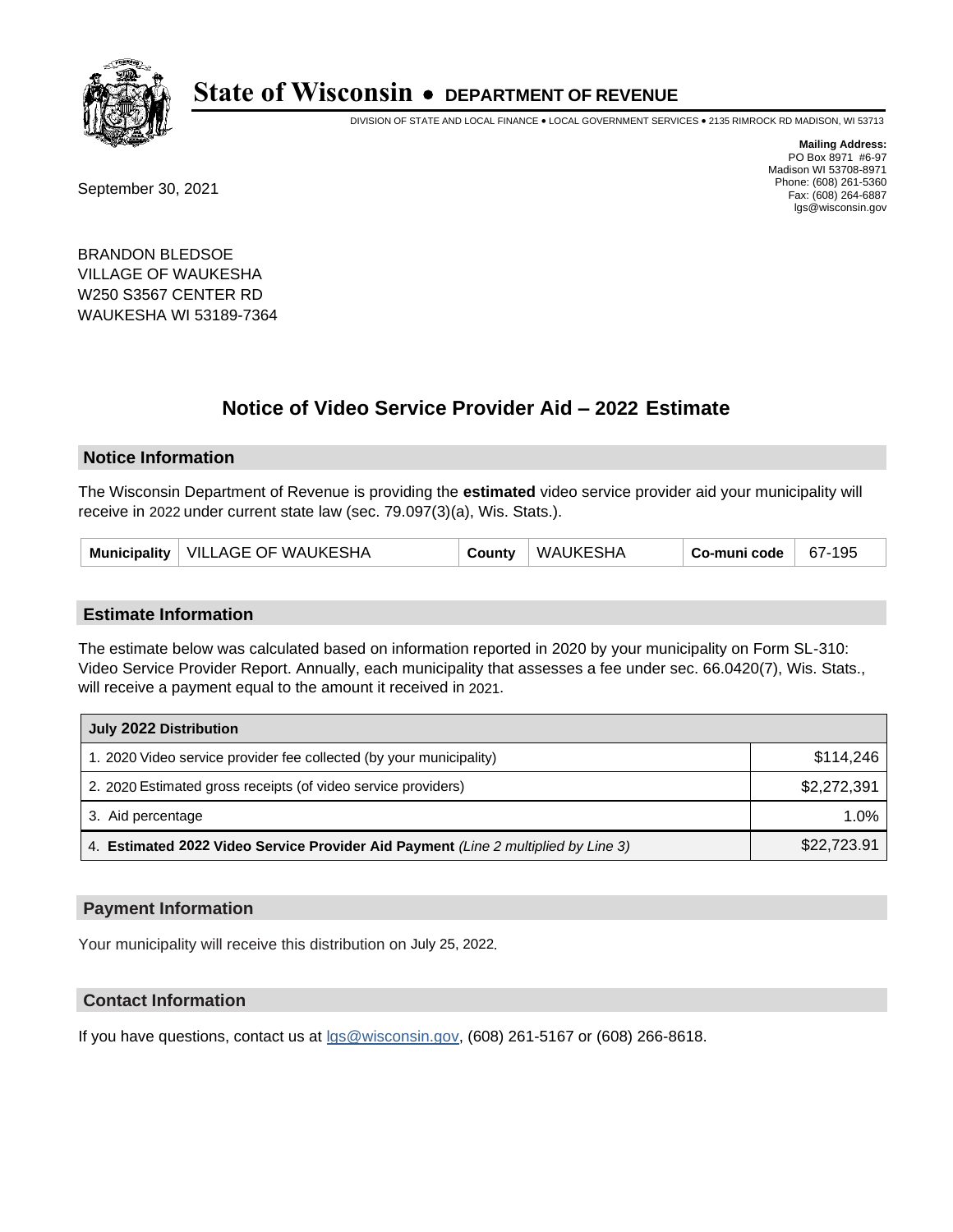

DIVISION OF STATE AND LOCAL FINANCE • LOCAL GOVERNMENT SERVICES • 2135 RIMROCK RD MADISON, WI 53713

September 30, 2021

**Mailing Address:** PO Box 8971 #6-97 Madison WI 53708-8971 Phone: (608) 261-5360 Fax: (608) 264-6887 lgs@wisconsin.gov

KELLY MICHAELS CITY OF BROOKFIELD 2000 N CALHOUN RD BROOKFIELD WI 53005-5095

## **Notice of Video Service Provider Aid - 2022 Estimate**

#### **Notice Information**

The Wisconsin Department of Revenue is providing the **estimated** video service provider aid your municipality will receive in 2022 under current state law (sec. 79.097(3)(a), Wis. Stats.).

|  | Municipality   CITY OF BROOKFIELD | County | <b>WAUKESHA</b> | Co-muni code | 67-206 |
|--|-----------------------------------|--------|-----------------|--------------|--------|
|--|-----------------------------------|--------|-----------------|--------------|--------|

#### **Estimate Information**

The estimate below was calculated based on information reported in 2020 by your municipality on Form SL-310: Video Service Provider Report. Annually, each municipality that assesses a fee under sec. 66.0420(7), Wis. Stats., will receive a payment equal to the amount it received in 2021.

| July 2022 Distribution                                                             |              |  |  |  |
|------------------------------------------------------------------------------------|--------------|--|--|--|
| 1. 2020 Video service provider fee collected (by your municipality)                | \$559,229    |  |  |  |
| 2. 2020 Estimated gross receipts (of video service providers)                      | \$11,184,580 |  |  |  |
| 3. Aid percentage                                                                  | $1.0\%$      |  |  |  |
| 4. Estimated 2022 Video Service Provider Aid Payment (Line 2 multiplied by Line 3) | \$111,845.80 |  |  |  |

#### **Payment Information**

Your municipality will receive this distribution on July 25, 2022.

## **Contact Information**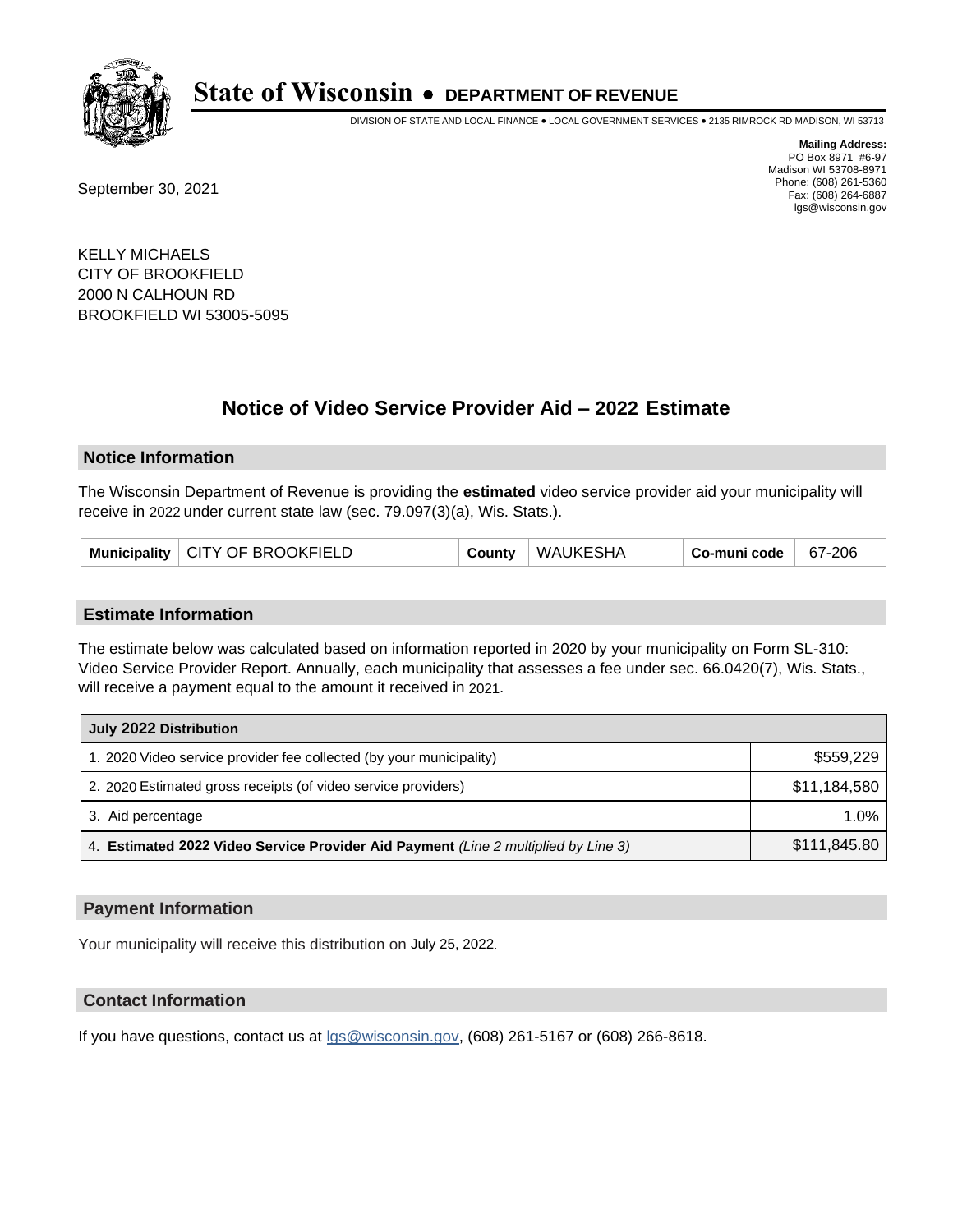

DIVISION OF STATE AND LOCAL FINANCE • LOCAL GOVERNMENT SERVICES • 2135 RIMROCK RD MADISON, WI 53713

September 30, 2021

**Mailing Address:** PO Box 8971 #6-97 Madison WI 53708-8971 Phone: (608) 261-5360 Fax: (608) 264-6887 lgs@wisconsin.gov

MOLLY SCHNEIDER CITY OF DELAFIELD 500 GENESSEE STREET DELAFIELD WI 53018

## **Notice of Video Service Provider Aid - 2022 Estimate**

#### **Notice Information**

The Wisconsin Department of Revenue is providing the **estimated** video service provider aid your municipality will receive in 2022 under current state law (sec. 79.097(3)(a), Wis. Stats.).

| Municipality   CITY OF DELAFIELD |  | County | <b>WAUKESHA</b> | Co-muni code | 67-216 |
|----------------------------------|--|--------|-----------------|--------------|--------|
|----------------------------------|--|--------|-----------------|--------------|--------|

#### **Estimate Information**

The estimate below was calculated based on information reported in 2020 by your municipality on Form SL-310: Video Service Provider Report. Annually, each municipality that assesses a fee under sec. 66.0420(7), Wis. Stats., will receive a payment equal to the amount it received in 2021.

| July 2022 Distribution                                                             |             |  |  |  |
|------------------------------------------------------------------------------------|-------------|--|--|--|
| 1. 2020 Video service provider fee collected (by your municipality)                | \$117,095   |  |  |  |
| 2. 2020 Estimated gross receipts (of video service providers)                      | \$2,341,904 |  |  |  |
| 3. Aid percentage                                                                  | $1.0\%$     |  |  |  |
| 4. Estimated 2022 Video Service Provider Aid Payment (Line 2 multiplied by Line 3) | \$23,419.04 |  |  |  |

#### **Payment Information**

Your municipality will receive this distribution on July 25, 2022.

## **Contact Information**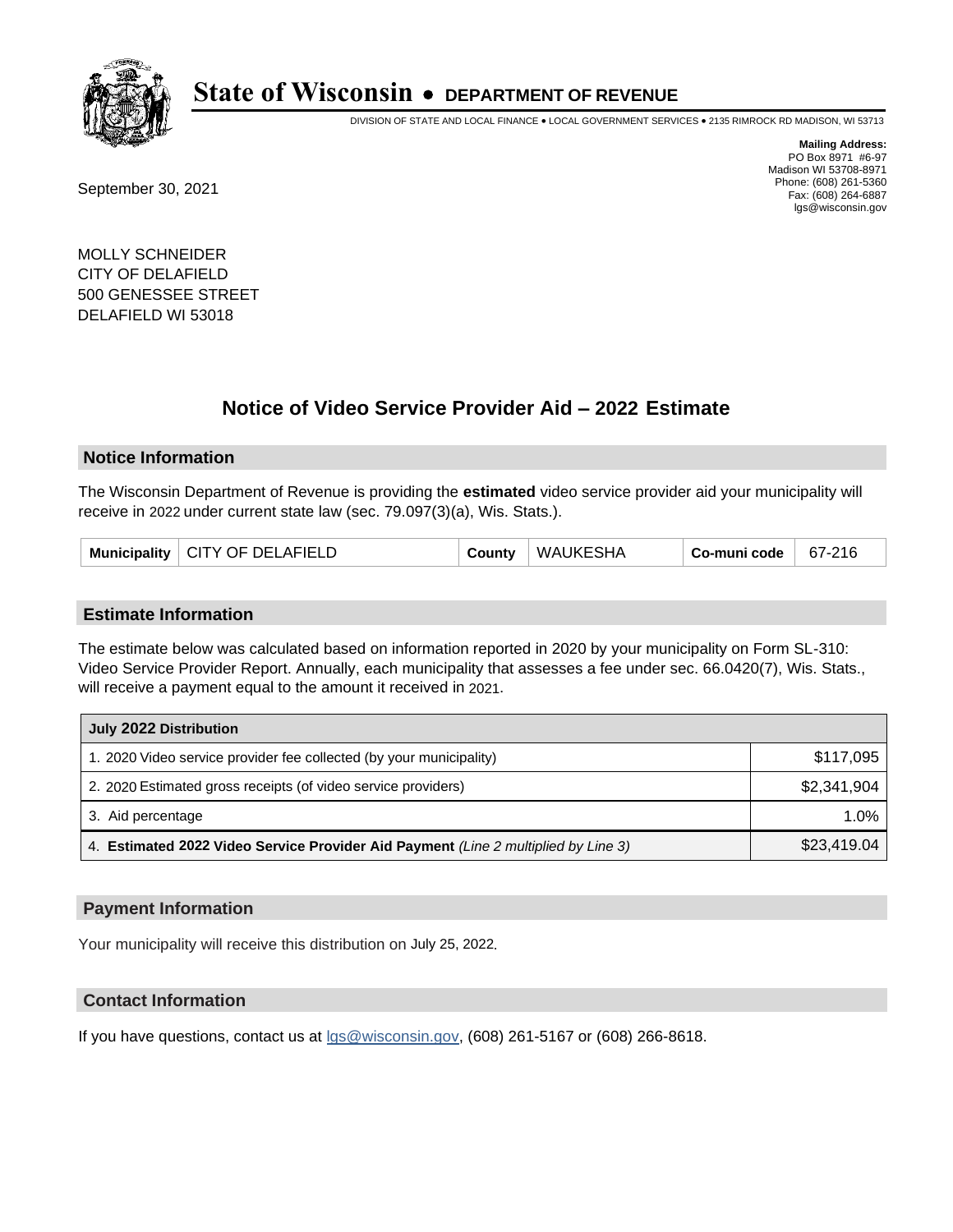

DIVISION OF STATE AND LOCAL FINANCE • LOCAL GOVERNMENT SERVICES • 2135 RIMROCK RD MADISON, WI 53713

September 30, 2021

**Mailing Address:** PO Box 8971 #6-97 Madison WI 53708-8971 Phone: (608) 261-5360 Fax: (608) 264-6887 lgs@wisconsin.gov

SHARON MUELLER CITY OF MUSKEGO W182S8200 RACINE AVENUE MUSKEGO WI 53150

## **Notice of Video Service Provider Aid - 2022 Estimate**

#### **Notice Information**

The Wisconsin Department of Revenue is providing the **estimated** video service provider aid your municipality will receive in 2022 under current state law (sec. 79.097(3)(a), Wis. Stats.).

| Municipality   CITY OF MUSKEGO | County | WAUKESHA | Co-muni code | 67-251 |
|--------------------------------|--------|----------|--------------|--------|
|--------------------------------|--------|----------|--------------|--------|

#### **Estimate Information**

The estimate below was calculated based on information reported in 2020 by your municipality on Form SL-310: Video Service Provider Report. Annually, each municipality that assesses a fee under sec. 66.0420(7), Wis. Stats., will receive a payment equal to the amount it received in 2021.

| July 2022 Distribution                                                             |             |  |  |  |
|------------------------------------------------------------------------------------|-------------|--|--|--|
| 1. 2020 Video service provider fee collected (by your municipality)                | \$179,193   |  |  |  |
| 2. 2020 Estimated gross receipts (of video service providers)                      | \$5,973,108 |  |  |  |
| 3. Aid percentage                                                                  | 1.0%        |  |  |  |
| 4. Estimated 2022 Video Service Provider Aid Payment (Line 2 multiplied by Line 3) | \$59,731.08 |  |  |  |

#### **Payment Information**

Your municipality will receive this distribution on July 25, 2022.

## **Contact Information**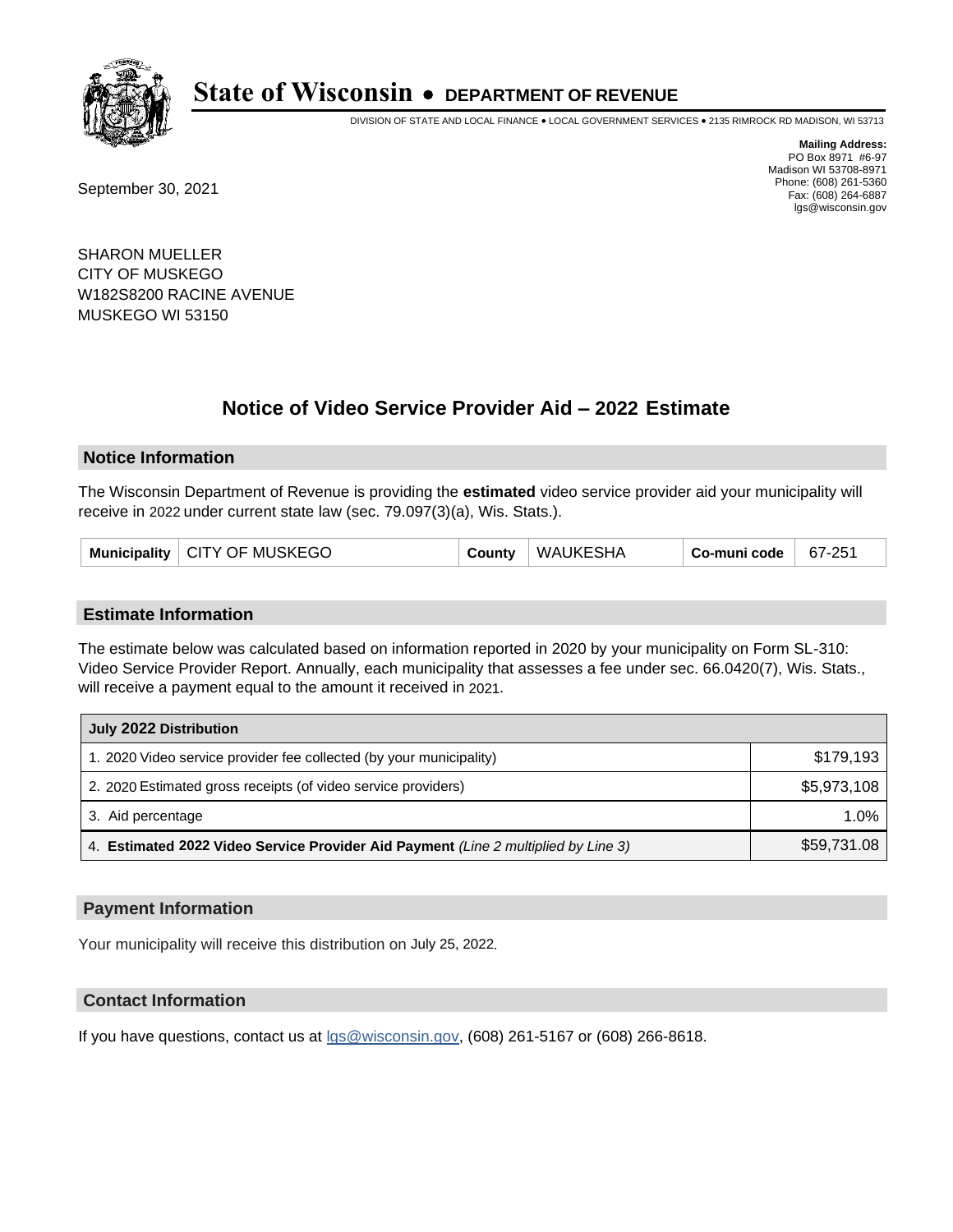

DIVISION OF STATE AND LOCAL FINANCE • LOCAL GOVERNMENT SERVICES • 2135 RIMROCK RD MADISON, WI 53713

September 30, 2021

**Mailing Address:** PO Box 8971 #6-97 Madison WI 53708-8971 Phone: (608) 261-5360 Fax: (608) 264-6887 lgs@wisconsin.gov

GEORGIA STANFORD CITY OF NEW BERLIN 3805 SOUTH CASPER DR NEW BERLIN WI 53151-0921

## **Notice of Video Service Provider Aid - 2022 Estimate**

#### **Notice Information**

The Wisconsin Department of Revenue is providing the **estimated** video service provider aid your municipality will receive in 2022 under current state law (sec. 79.097(3)(a), Wis. Stats.).

| Municipality   CITY OF NEW BERLIN | County | WAUKESHA | Co-muni code | 67-261 |
|-----------------------------------|--------|----------|--------------|--------|
|-----------------------------------|--------|----------|--------------|--------|

#### **Estimate Information**

The estimate below was calculated based on information reported in 2020 by your municipality on Form SL-310: Video Service Provider Report. Annually, each municipality that assesses a fee under sec. 66.0420(7), Wis. Stats., will receive a payment equal to the amount it received in 2021.

| July 2022 Distribution                                                             |              |
|------------------------------------------------------------------------------------|--------------|
| 1. 2020 Video service provider fee collected (by your municipality)                | \$588.404    |
| 2. 2020 Estimated gross receipts (of video service providers)                      | \$11,768,085 |
| 3. Aid percentage                                                                  | 1.0%         |
| 4. Estimated 2022 Video Service Provider Aid Payment (Line 2 multiplied by Line 3) | \$117,680.85 |

#### **Payment Information**

Your municipality will receive this distribution on July 25, 2022.

## **Contact Information**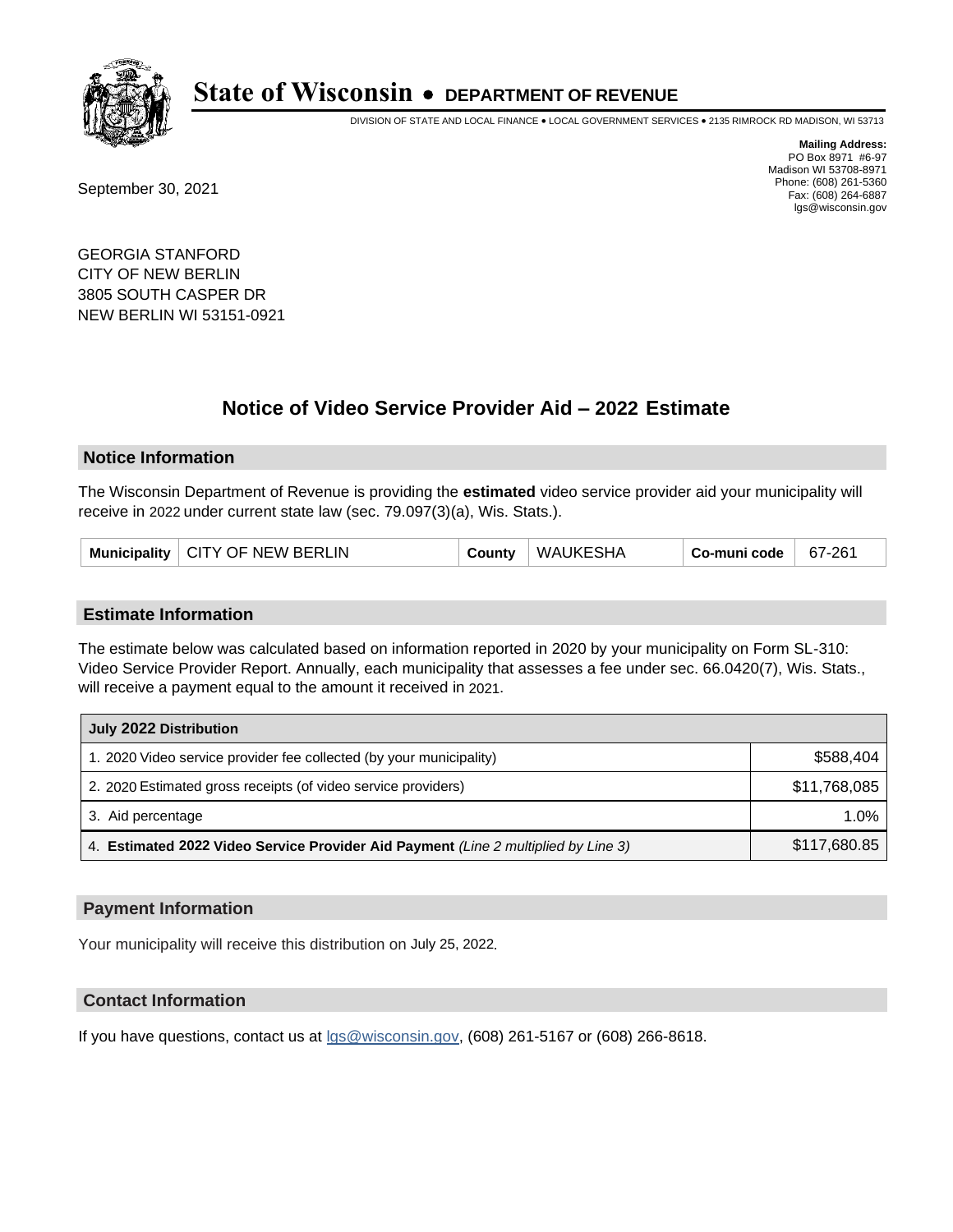

DIVISION OF STATE AND LOCAL FINANCE • LOCAL GOVERNMENT SERVICES • 2135 RIMROCK RD MADISON, WI 53713

September 30, 2021

**Mailing Address:** PO Box 8971 #6-97 Madison WI 53708-8971 Phone: (608) 261-5360 Fax: (608) 264-6887 lgs@wisconsin.gov

DIANE COENEN CITY OF OCONOMOWOC PO BOX 27 OCONOMOWOC WI 53066-0027

# **Notice of Video Service Provider Aid - 2022 Estimate**

#### **Notice Information**

The Wisconsin Department of Revenue is providing the **estimated** video service provider aid your municipality will receive in 2022 under current state law (sec. 79.097(3)(a), Wis. Stats.).

| Municipality   CITY OF OCONOMOWOC | County | WAUKESHA | Co-muni code | 67-265 |
|-----------------------------------|--------|----------|--------------|--------|
|-----------------------------------|--------|----------|--------------|--------|

#### **Estimate Information**

The estimate below was calculated based on information reported in 2020 by your municipality on Form SL-310: Video Service Provider Report. Annually, each municipality that assesses a fee under sec. 66.0420(7), Wis. Stats., will receive a payment equal to the amount it received in 2021.

| July 2022 Distribution                                                             |             |
|------------------------------------------------------------------------------------|-------------|
| 1. 2020 Video service provider fee collected (by your municipality)                | \$234,250   |
| 2. 2020 Estimated gross receipts (of video service providers)                      | \$4.684.994 |
| 3. Aid percentage                                                                  | $1.0\%$     |
| 4. Estimated 2022 Video Service Provider Aid Payment (Line 2 multiplied by Line 3) | \$46,849.94 |

#### **Payment Information**

Your municipality will receive this distribution on July 25, 2022.

## **Contact Information**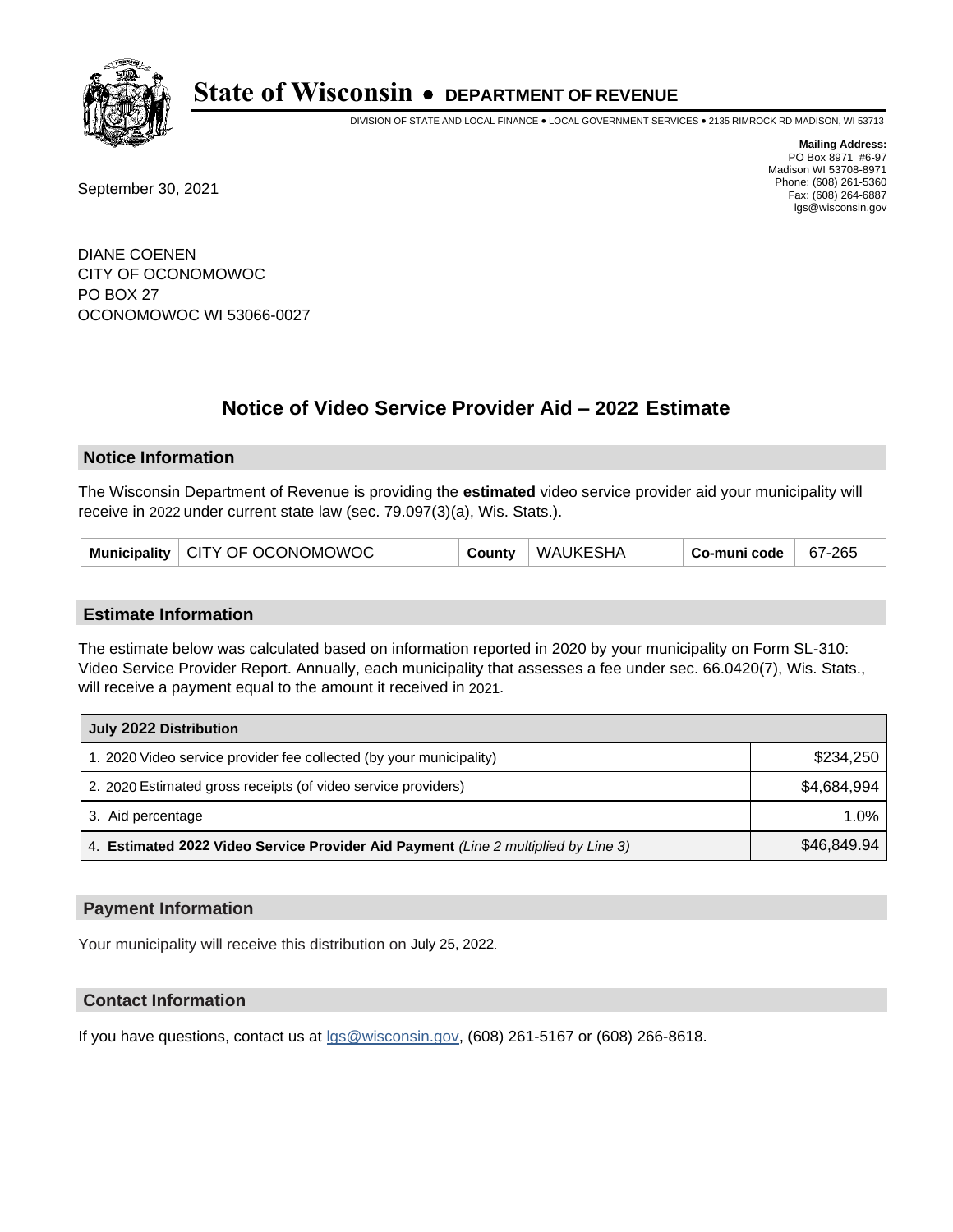

DIVISION OF STATE AND LOCAL FINANCE • LOCAL GOVERNMENT SERVICES • 2135 RIMROCK RD MADISON, WI 53713

September 30, 2021

**Mailing Address:** PO Box 8971 #6-97 Madison WI 53708-8971 Phone: (608) 261-5360 Fax: (608) 264-6887 lgs@wisconsin.gov

KELLY TARCZEWSKI CITY OF PEWAUKEE W240 N3065 PEWAUKEE RD PEWAUKEE WI 53072-4044

## **Notice of Video Service Provider Aid - 2022 Estimate**

#### **Notice Information**

The Wisconsin Department of Revenue is providing the **estimated** video service provider aid your municipality will receive in 2022 under current state law (sec. 79.097(3)(a), Wis. Stats.).

|  | Municipality   CITY OF PEWAUKEE | County | WAUKESHA | Co-muni code | 67-270 |
|--|---------------------------------|--------|----------|--------------|--------|
|--|---------------------------------|--------|----------|--------------|--------|

#### **Estimate Information**

The estimate below was calculated based on information reported in 2020 by your municipality on Form SL-310: Video Service Provider Report. Annually, each municipality that assesses a fee under sec. 66.0420(7), Wis. Stats., will receive a payment equal to the amount it received in 2021.

| July 2022 Distribution                                                             |             |
|------------------------------------------------------------------------------------|-------------|
| 1. 2020 Video service provider fee collected (by your municipality)                | \$131,976   |
| 2. 2020 Estimated gross receipts (of video service providers)                      | \$4,399,199 |
| 3. Aid percentage                                                                  | 1.0%        |
| 4. Estimated 2022 Video Service Provider Aid Payment (Line 2 multiplied by Line 3) | \$43,991.99 |

#### **Payment Information**

Your municipality will receive this distribution on July 25, 2022.

### **Contact Information**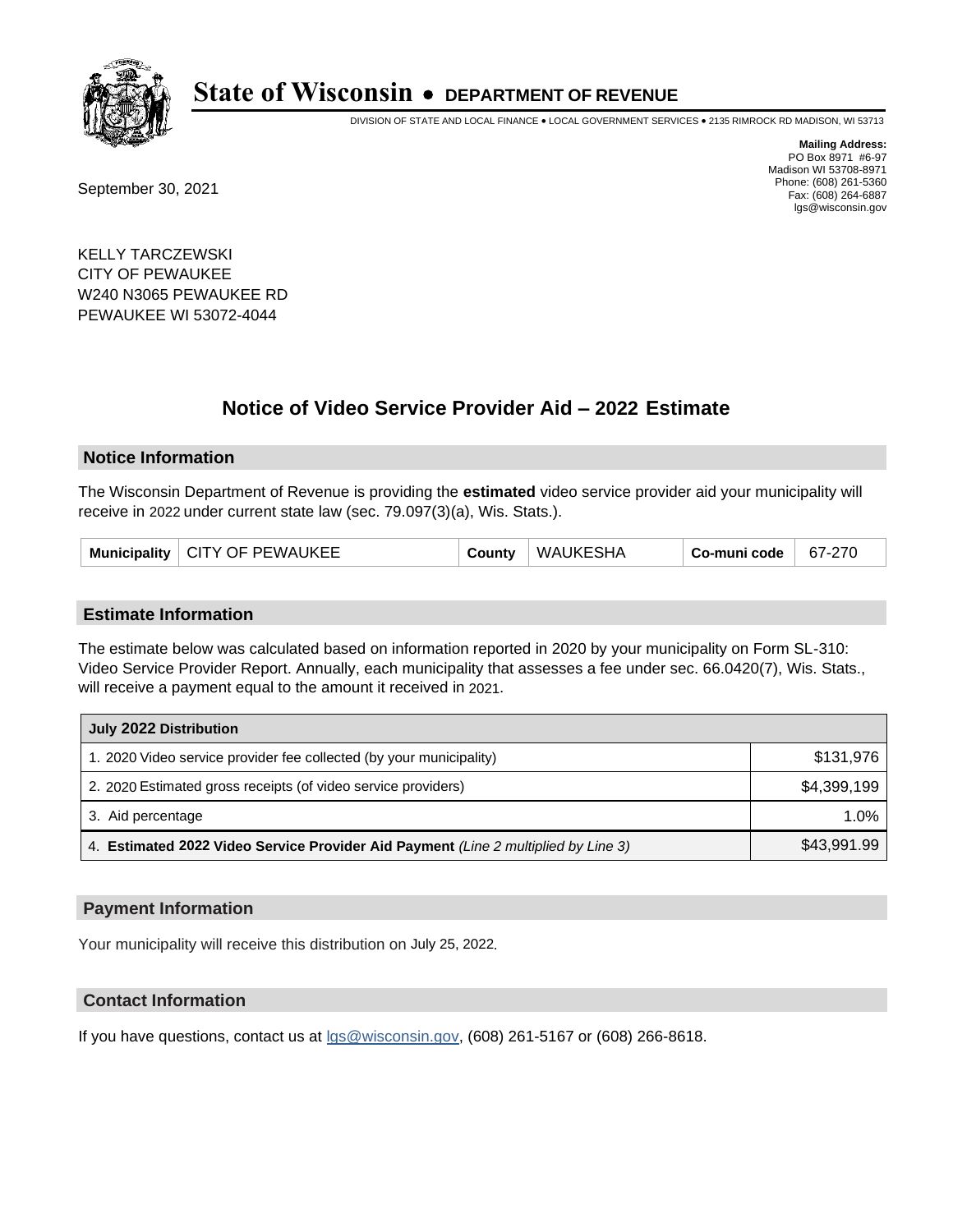

DIVISION OF STATE AND LOCAL FINANCE • LOCAL GOVERNMENT SERVICES • 2135 RIMROCK RD MADISON, WI 53713

September 30, 2021

**Mailing Address:** PO Box 8971 #6-97 Madison WI 53708-8971 Phone: (608) 261-5360 Fax: (608) 264-6887 lgs@wisconsin.gov

GINA KOZLIK CITY OF WAUKESHA 201 DELAFIELD ST WAUKESHA WI 53188-3646

## **Notice of Video Service Provider Aid - 2022 Estimate**

#### **Notice Information**

The Wisconsin Department of Revenue is providing the **estimated** video service provider aid your municipality will receive in 2022 under current state law (sec. 79.097(3)(a), Wis. Stats.).

| Municipality   CITY OF WAUKESHA | County | WAUKESHA | Co-muni code | 67-291 |
|---------------------------------|--------|----------|--------------|--------|
|---------------------------------|--------|----------|--------------|--------|

#### **Estimate Information**

The estimate below was calculated based on information reported in 2020 by your municipality on Form SL-310: Video Service Provider Report. Annually, each municipality that assesses a fee under sec. 66.0420(7), Wis. Stats., will receive a payment equal to the amount it received in 2021.

| July 2022 Distribution                                                             |              |
|------------------------------------------------------------------------------------|--------------|
| 1. 2020 Video service provider fee collected (by your municipality)                | \$824.074    |
| 2. 2020 Estimated gross receipts (of video service providers)                      | \$16.481.473 |
| 3. Aid percentage                                                                  | $1.0\%$      |
| 4. Estimated 2022 Video Service Provider Aid Payment (Line 2 multiplied by Line 3) | \$164,814.73 |

#### **Payment Information**

Your municipality will receive this distribution on July 25, 2022.

## **Contact Information**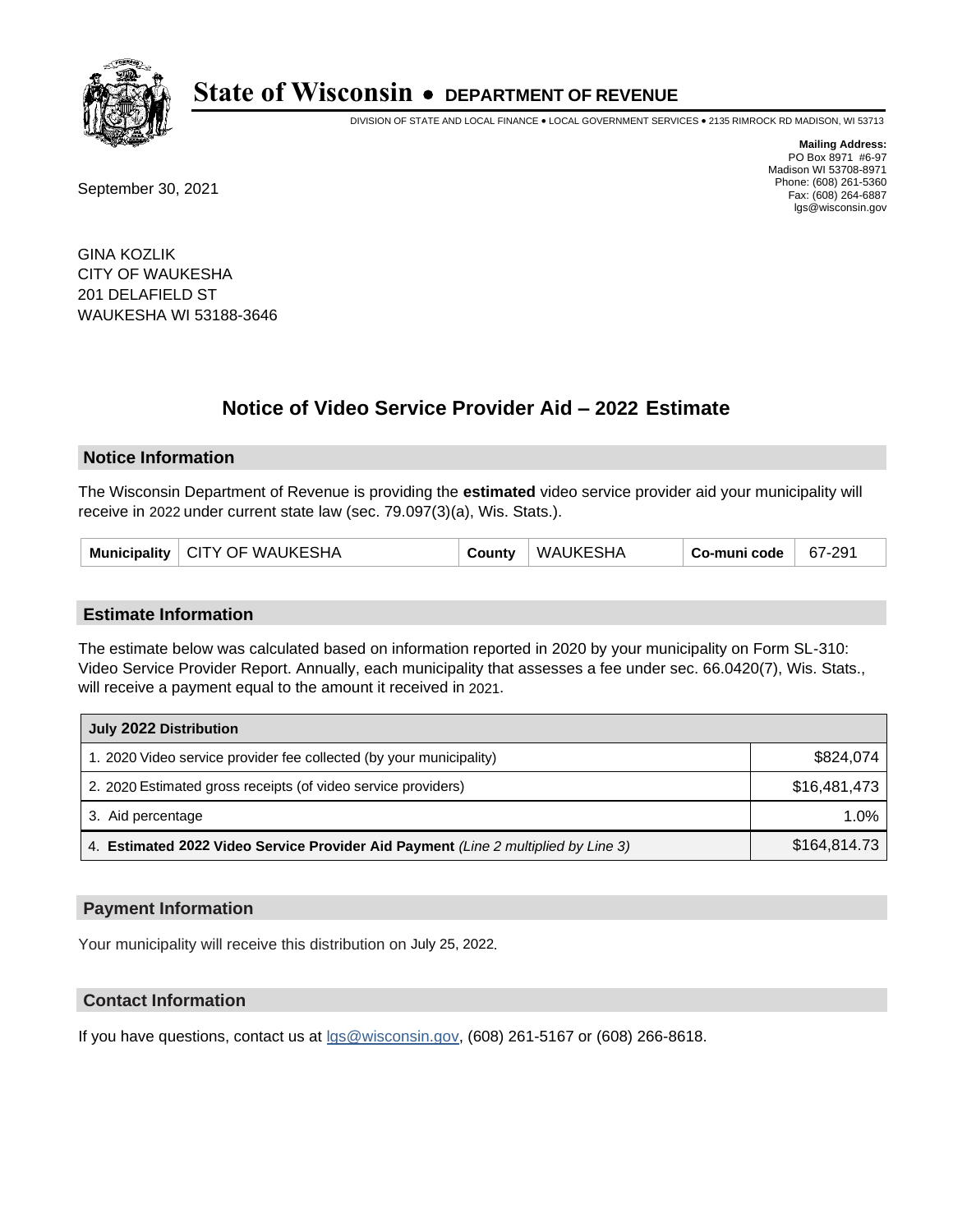

DIVISION OF STATE AND LOCAL FINANCE • LOCAL GOVERNMENT SERVICES • 2135 RIMROCK RD MADISON, WI 53713

September 30, 2021

**Mailing Address:** PO Box 8971 #6-97 Madison WI 53708-8971 Phone: (608) 261-5360 Fax: (608) 264-6887 lgs@wisconsin.gov

JUDITH SUHS TOWN OF DAYTON N629 EAST RD WAUPACA WI 54981-8492

## **Notice of Video Service Provider Aid - 2022 Estimate**

#### **Notice Information**

The Wisconsin Department of Revenue is providing the **estimated** video service provider aid your municipality will receive in 2022 under current state law (sec. 79.097(3)(a), Wis. Stats.).

| <b>Municipality</b> | TOWN OF DAYTON | County | <b>WAUPACA</b> | Co-muni code | 68-006 |
|---------------------|----------------|--------|----------------|--------------|--------|
|---------------------|----------------|--------|----------------|--------------|--------|

#### **Estimate Information**

The estimate below was calculated based on information reported in 2020 by your municipality on Form SL-310: Video Service Provider Report. Annually, each municipality that assesses a fee under sec. 66.0420(7), Wis. Stats., will receive a payment equal to the amount it received in 2021.

| July 2022 Distribution                                                             |            |
|------------------------------------------------------------------------------------|------------|
| 1. 2020 Video service provider fee collected (by your municipality)                | \$15,131   |
| 2. 2020 Estimated gross receipts (of video service providers)                      | \$504.364  |
| 3. Aid percentage                                                                  | 1.0%       |
| 4. Estimated 2022 Video Service Provider Aid Payment (Line 2 multiplied by Line 3) | \$5,043.64 |

#### **Payment Information**

Your municipality will receive this distribution on July 25, 2022.

## **Contact Information**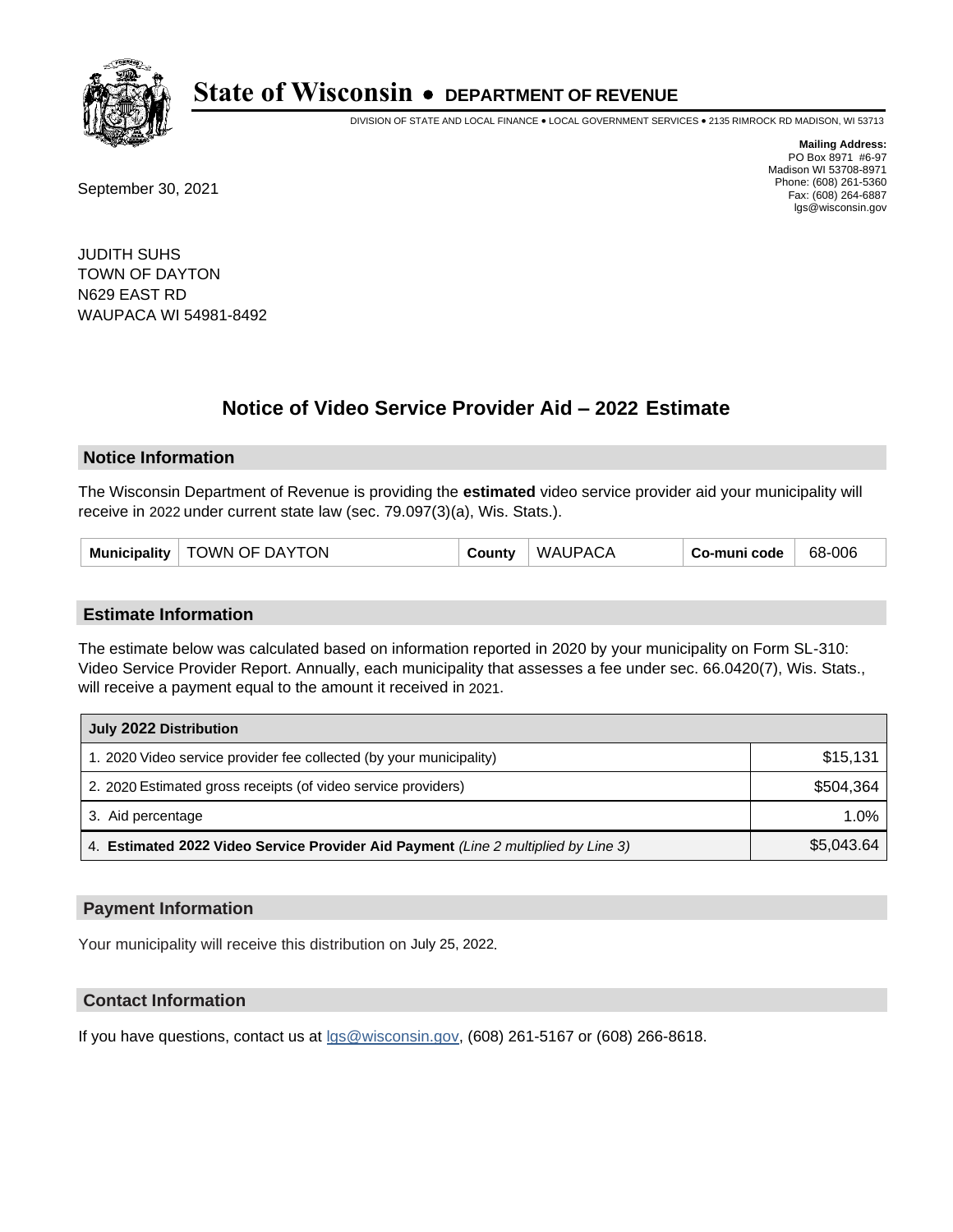

DIVISION OF STATE AND LOCAL FINANCE • LOCAL GOVERNMENT SERVICES • 2135 RIMROCK RD MADISON, WI 53713

September 30, 2021

**Mailing Address:** PO Box 8971 #6-97 Madison WI 53708-8971 Phone: (608) 261-5360 Fax: (608) 264-6887 lgs@wisconsin.gov

DANIELLE TAGGART TOWN OF FARMINGTON E913 PRAIRIE VIEW LANE WAUPACA WI 54981

## **Notice of Video Service Provider Aid - 2022 Estimate**

#### **Notice Information**

The Wisconsin Department of Revenue is providing the **estimated** video service provider aid your municipality will receive in 2022 under current state law (sec. 79.097(3)(a), Wis. Stats.).

| Municipality   TOWN OF FARMINGTON | County | <b>WAUPACA</b> | Co-muni code | 68-010 |
|-----------------------------------|--------|----------------|--------------|--------|
|-----------------------------------|--------|----------------|--------------|--------|

#### **Estimate Information**

The estimate below was calculated based on information reported in 2020 by your municipality on Form SL-310: Video Service Provider Report. Annually, each municipality that assesses a fee under sec. 66.0420(7), Wis. Stats., will receive a payment equal to the amount it received in 2021.

| July 2022 Distribution                                                             |             |
|------------------------------------------------------------------------------------|-------------|
| 1. 2020 Video service provider fee collected (by your municipality)                | \$35,163    |
| 2. 2020 Estimated gross receipts (of video service providers)                      | \$1,172,086 |
| 3. Aid percentage                                                                  | 1.0%        |
| 4. Estimated 2022 Video Service Provider Aid Payment (Line 2 multiplied by Line 3) | \$11,720.86 |

#### **Payment Information**

Your municipality will receive this distribution on July 25, 2022.

## **Contact Information**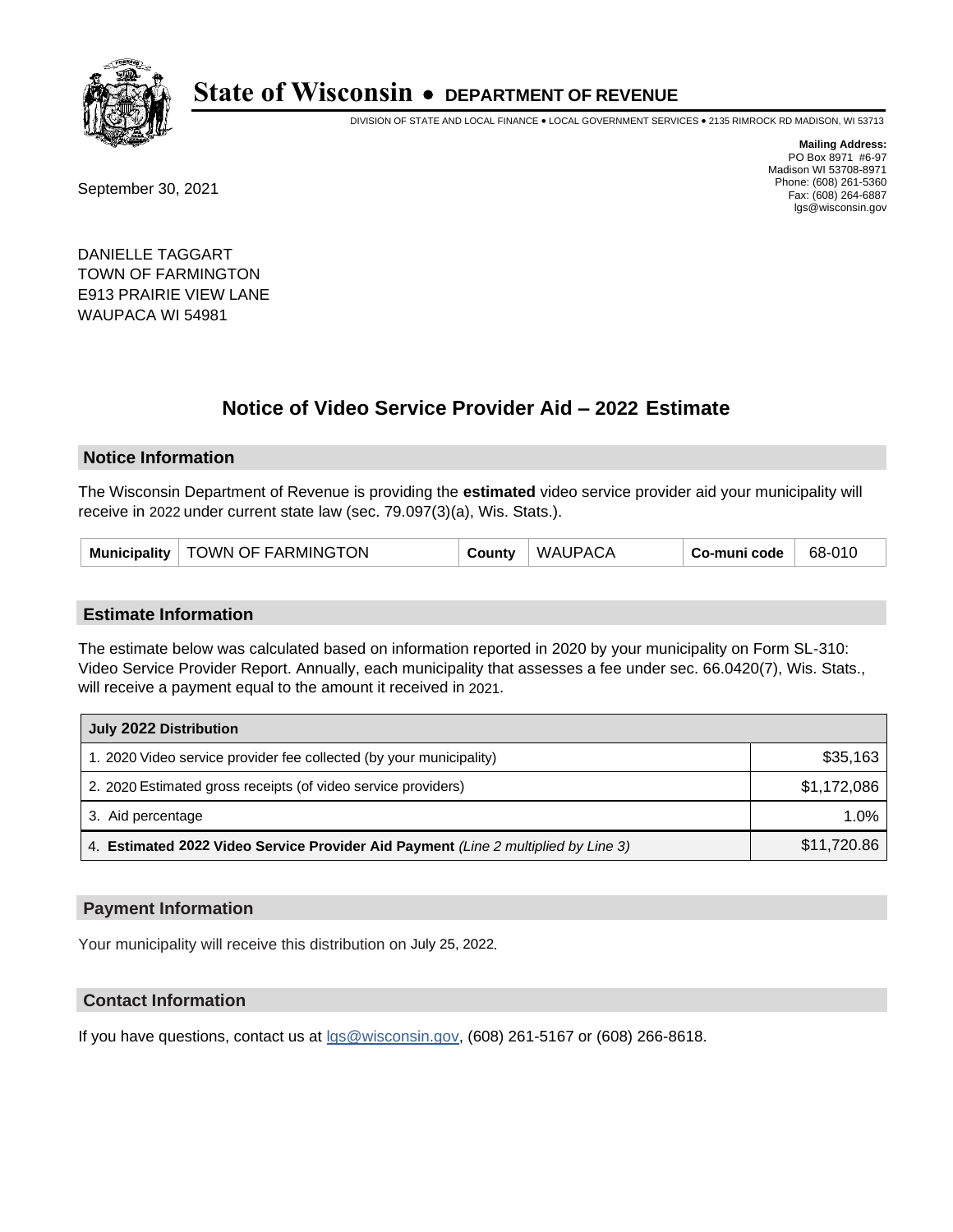

DIVISION OF STATE AND LOCAL FINANCE • LOCAL GOVERNMENT SERVICES • 2135 RIMROCK RD MADISON, WI 53713

September 30, 2021

**Mailing Address:** PO Box 8971 #6-97 Madison WI 53708-8971 Phone: (608) 261-5360 Fax: (608) 264-6887 lgs@wisconsin.gov

COLLEEN MCCOY TOWN OF LIND N1924 COUNTY RD E WAUPACA WI 54981-9406

## **Notice of Video Service Provider Aid - 2022 Estimate**

#### **Notice Information**

The Wisconsin Department of Revenue is providing the **estimated** video service provider aid your municipality will receive in 2022 under current state law (sec. 79.097(3)(a), Wis. Stats.).

| <b>TOWN OF LIND</b><br>Municipality | County | <b>WAUPACA</b> | Co-muni code | 68-024 |
|-------------------------------------|--------|----------------|--------------|--------|
|-------------------------------------|--------|----------------|--------------|--------|

#### **Estimate Information**

The estimate below was calculated based on information reported in 2020 by your municipality on Form SL-310: Video Service Provider Report. Annually, each municipality that assesses a fee under sec. 66.0420(7), Wis. Stats., will receive a payment equal to the amount it received in 2021.

| July 2022 Distribution                                                             |            |  |  |  |
|------------------------------------------------------------------------------------|------------|--|--|--|
| 1. 2020 Video service provider fee collected (by your municipality)                | \$9,381    |  |  |  |
| 2. 2020 Estimated gross receipts (of video service providers)                      | \$187.626  |  |  |  |
| 3. Aid percentage                                                                  | 1.0%       |  |  |  |
| 4. Estimated 2022 Video Service Provider Aid Payment (Line 2 multiplied by Line 3) | \$1,876.26 |  |  |  |

#### **Payment Information**

Your municipality will receive this distribution on July 25, 2022.

## **Contact Information**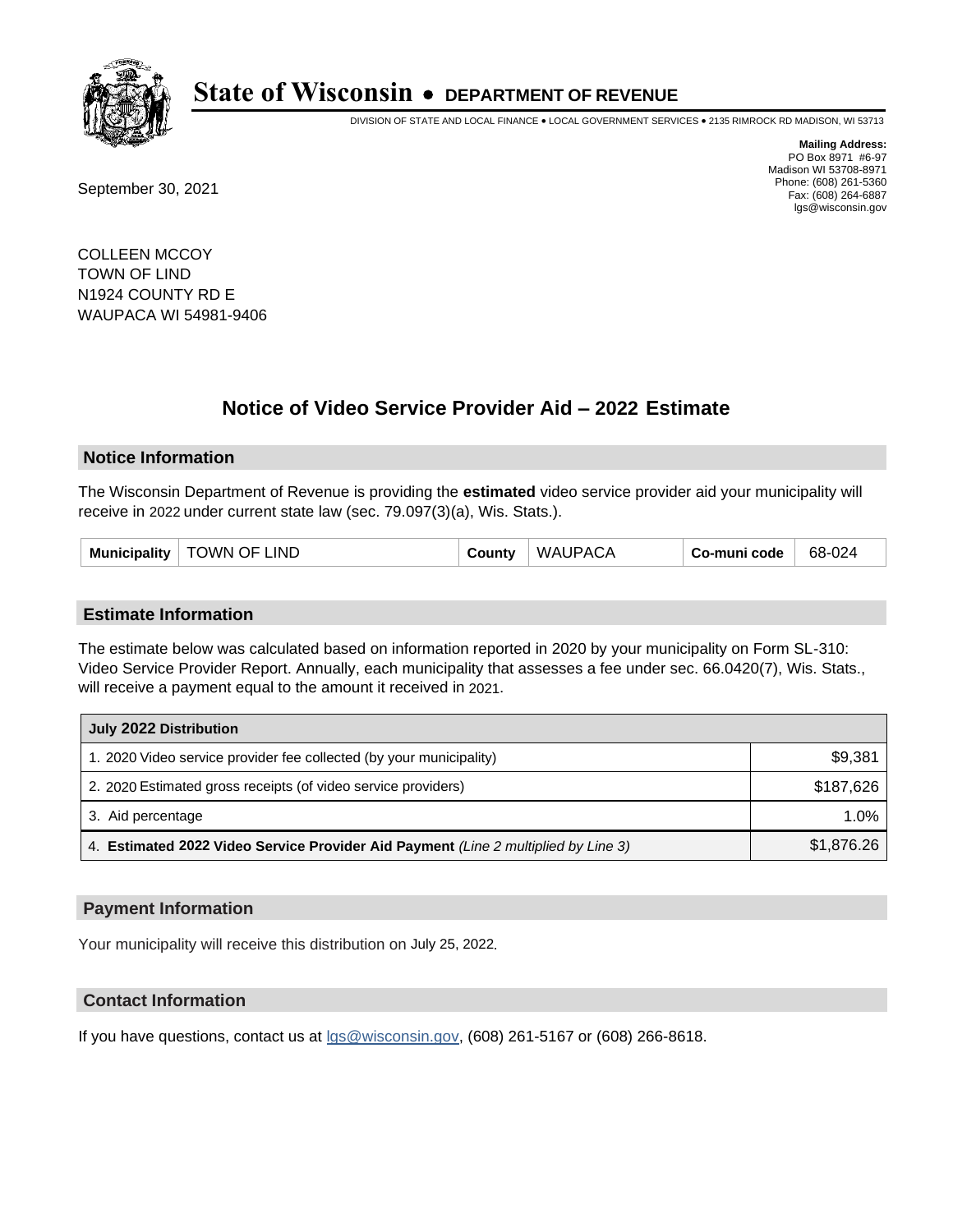

DIVISION OF STATE AND LOCAL FINANCE • LOCAL GOVERNMENT SERVICES • 2135 RIMROCK RD MADISON, WI 53713

September 30, 2021

**Mailing Address:** PO Box 8971 #6-97 Madison WI 53708-8971 Phone: (608) 261-5360 Fax: (608) 264-6887 lgs@wisconsin.gov

JEANNETTE ZIELINSKI TOWN OF MUKWA E8514 WEYAUWEGA RD NEW LONDON WI 54961

## **Notice of Video Service Provider Aid - 2022 Estimate**

#### **Notice Information**

The Wisconsin Department of Revenue is providing the **estimated** video service provider aid your municipality will receive in 2022 under current state law (sec. 79.097(3)(a), Wis. Stats.).

| TOWN OF MUKWA<br>Municipality | Sountγ | <b>WAUPACA</b> | Co-muni code | 68-030 |
|-------------------------------|--------|----------------|--------------|--------|
|-------------------------------|--------|----------------|--------------|--------|

#### **Estimate Information**

The estimate below was calculated based on information reported in 2020 by your municipality on Form SL-310: Video Service Provider Report. Annually, each municipality that assesses a fee under sec. 66.0420(7), Wis. Stats., will receive a payment equal to the amount it received in 2021.

| July 2022 Distribution                                                             |            |  |  |  |
|------------------------------------------------------------------------------------|------------|--|--|--|
| 1. 2020 Video service provider fee collected (by your municipality)                | \$29,984   |  |  |  |
| 2. 2020 Estimated gross receipts (of video service providers)                      | \$600,000  |  |  |  |
| 3. Aid percentage                                                                  | 1.0%       |  |  |  |
| 4. Estimated 2022 Video Service Provider Aid Payment (Line 2 multiplied by Line 3) | \$6,000.00 |  |  |  |

#### **Payment Information**

Your municipality will receive this distribution on July 25, 2022.

## **Contact Information**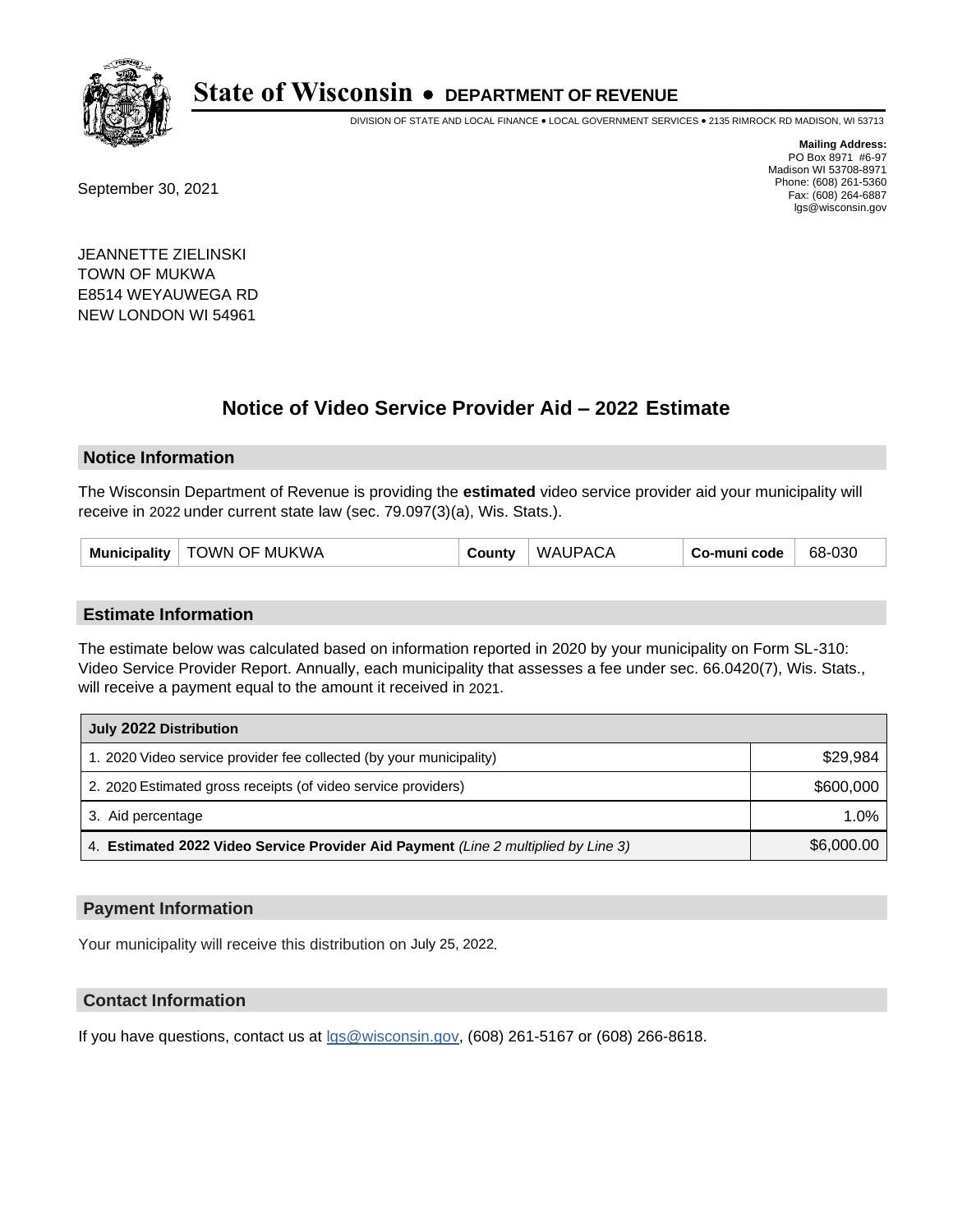

DIVISION OF STATE AND LOCAL FINANCE • LOCAL GOVERNMENT SERVICES • 2135 RIMROCK RD MADISON, WI 53713

September 30, 2021

**Mailing Address:** PO Box 8971 #6-97 Madison WI 53708-8971 Phone: (608) 261-5360 Fax: (608) 264-6887 lgs@wisconsin.gov

SHARON OLSEN TOWN OF UNION N8521 JOSSIE RD MANAWA WI 54949-9677

## **Notice of Video Service Provider Aid - 2022 Estimate**

#### **Notice Information**

The Wisconsin Department of Revenue is providing the **estimated** video service provider aid your municipality will receive in 2022 under current state law (sec. 79.097(3)(a), Wis. Stats.).

#### **Estimate Information**

The estimate below was calculated based on information reported in 2020 by your municipality on Form SL-310: Video Service Provider Report. Annually, each municipality that assesses a fee under sec. 66.0420(7), Wis. Stats., will receive a payment equal to the amount it received in 2021.

| July 2022 Distribution                                                             |          |  |  |
|------------------------------------------------------------------------------------|----------|--|--|
| 1. 2020 Video service provider fee collected (by your municipality)                | \$699    |  |  |
| 2. 2020 Estimated gross receipts (of video service providers)                      | \$13,973 |  |  |
| 3. Aid percentage                                                                  | $1.0\%$  |  |  |
| 4. Estimated 2022 Video Service Provider Aid Payment (Line 2 multiplied by Line 3) | \$139.73 |  |  |

#### **Payment Information**

Your municipality will receive this distribution on July 25, 2022.

## **Contact Information**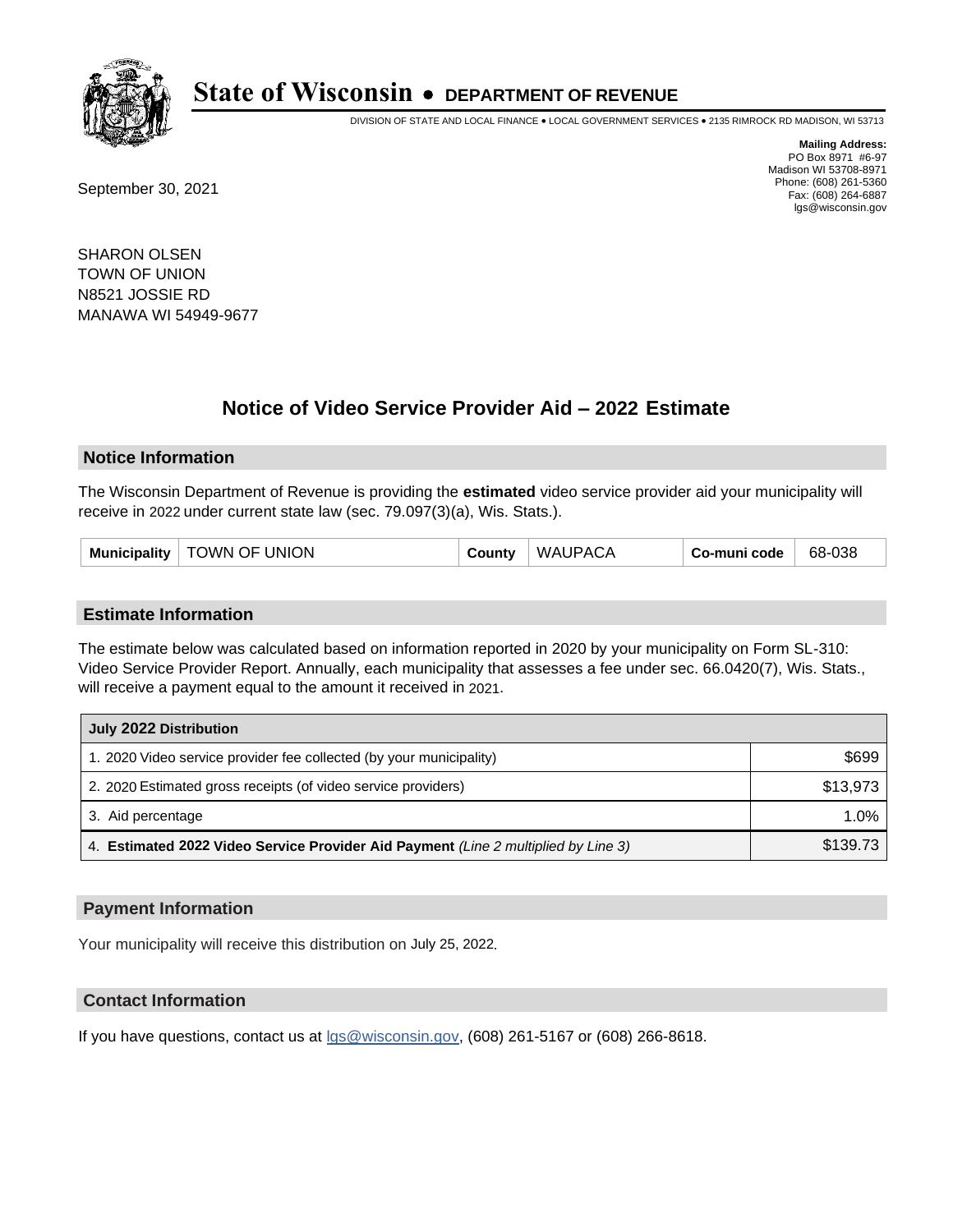

DIVISION OF STATE AND LOCAL FINANCE • LOCAL GOVERNMENT SERVICES • 2135 RIMROCK RD MADISON, WI 53713

September 30, 2021

**Mailing Address:** PO Box 8971 #6-97 Madison WI 53708-8971 Phone: (608) 261-5360 Fax: (608) 264-6887 lgs@wisconsin.gov

JOANN POLZIN VILLAGE OF EMBARRASS PO BOX 21 EMBARRASS WI 54933-0021

# **Notice of Video Service Provider Aid - 2022 Estimate**

### **Notice Information**

The Wisconsin Department of Revenue is providing the **estimated** video service provider aid your municipality will receive in 2022 under current state law (sec. 79.097(3)(a), Wis. Stats.).

| Municipality   VILLAGE OF EMBARRASS | County | <b>WAUPACA</b> | Co-muni code | 68-121 |
|-------------------------------------|--------|----------------|--------------|--------|
|-------------------------------------|--------|----------------|--------------|--------|

#### **Estimate Information**

The estimate below was calculated based on information reported in 2020 by your municipality on Form SL-310: Video Service Provider Report. Annually, each municipality that assesses a fee under sec. 66.0420(7), Wis. Stats., will receive a payment equal to the amount it received in 2021.

| July 2022 Distribution                                                             |          |  |  |
|------------------------------------------------------------------------------------|----------|--|--|
| 1. 2020 Video service provider fee collected (by your municipality)                | \$976    |  |  |
| 2. 2020 Estimated gross receipts (of video service providers)                      | \$97,585 |  |  |
| 3. Aid percentage                                                                  | $1.0\%$  |  |  |
| 4. Estimated 2022 Video Service Provider Aid Payment (Line 2 multiplied by Line 3) | \$975.85 |  |  |

#### **Payment Information**

Your municipality will receive this distribution on July 25, 2022.

## **Contact Information**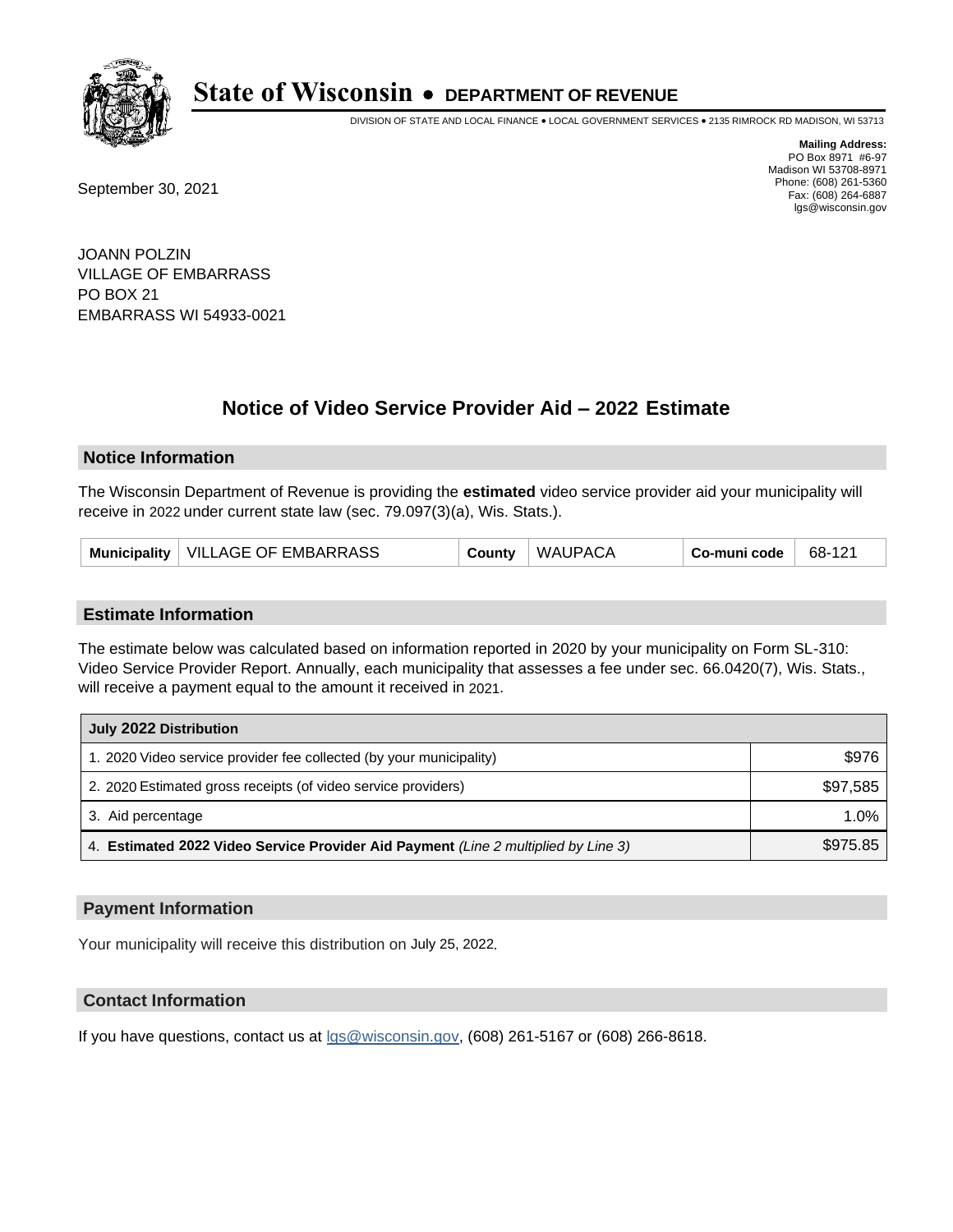

DIVISION OF STATE AND LOCAL FINANCE • LOCAL GOVERNMENT SERVICES • 2135 RIMROCK RD MADISON, WI 53713

September 30, 2021

**Mailing Address:** PO Box 8971 #6-97 Madison WI 53708-8971 Phone: (608) 261-5360 Fax: (608) 264-6887 lgs@wisconsin.gov

MICHELLE MCCLONE VILLAGE OF FREMONT PO BOX 278 FREMONT WI 54940-0278

## **Notice of Video Service Provider Aid - 2022 Estimate**

### **Notice Information**

The Wisconsin Department of Revenue is providing the **estimated** video service provider aid your municipality will receive in 2022 under current state law (sec. 79.097(3)(a), Wis. Stats.).

| Municipality   VILLAGE OF FREMONT | County | <b>WAUPACA</b> | Co-muni code | 68-126 |
|-----------------------------------|--------|----------------|--------------|--------|
|-----------------------------------|--------|----------------|--------------|--------|

#### **Estimate Information**

The estimate below was calculated based on information reported in 2020 by your municipality on Form SL-310: Video Service Provider Report. Annually, each municipality that assesses a fee under sec. 66.0420(7), Wis. Stats., will receive a payment equal to the amount it received in 2021.

| July 2022 Distribution                                                             |         |
|------------------------------------------------------------------------------------|---------|
| 1. 2020 Video service provider fee collected (by your municipality)                | \$177   |
| 2. 2020 Estimated gross receipts (of video service providers)                      | \$5,898 |
| 3. Aid percentage                                                                  | 1.0%    |
| 4. Estimated 2022 Video Service Provider Aid Payment (Line 2 multiplied by Line 3) | \$58.98 |

#### **Payment Information**

Your municipality will receive this distribution on July 25, 2022.

## **Contact Information**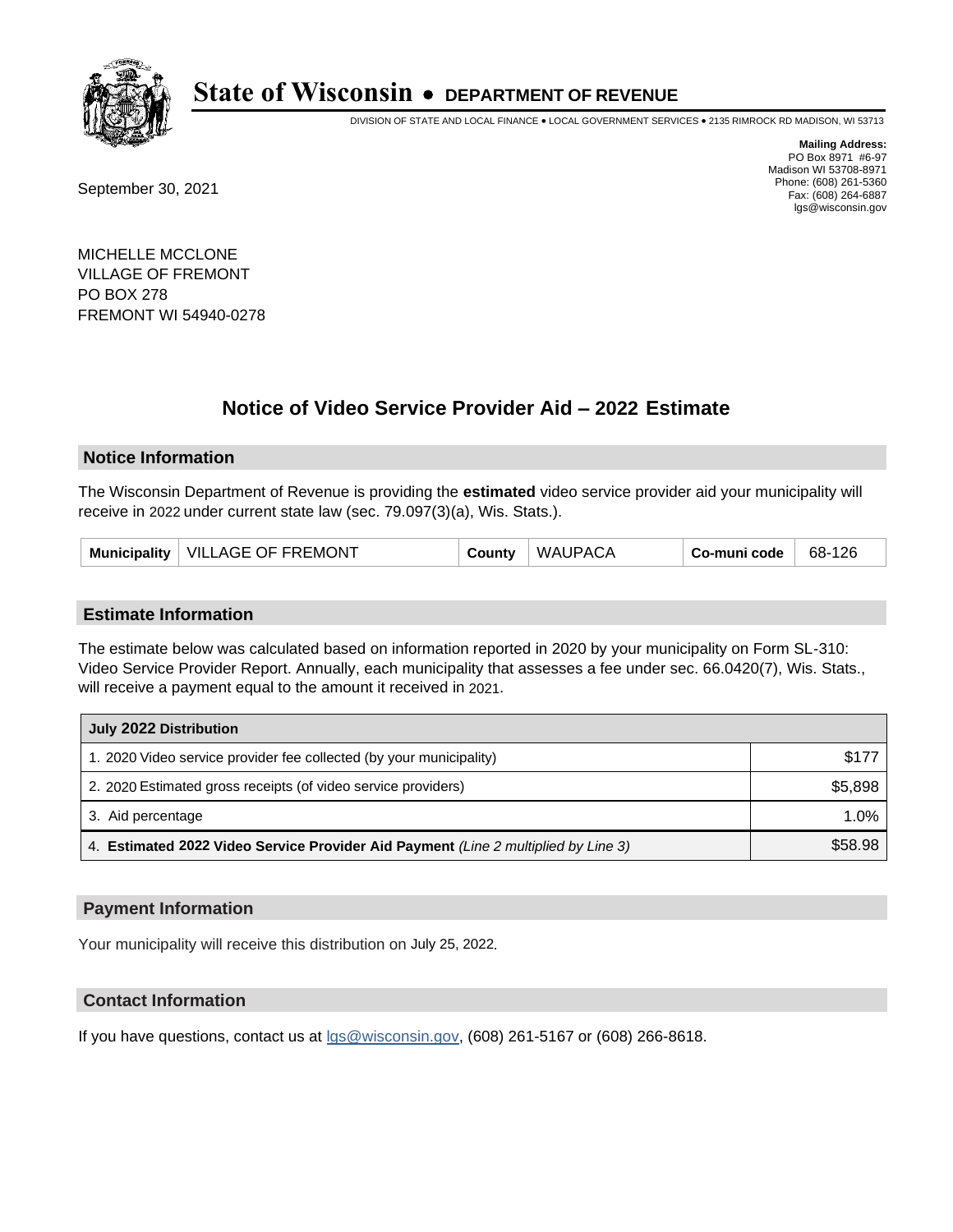

DIVISION OF STATE AND LOCAL FINANCE • LOCAL GOVERNMENT SERVICES • 2135 RIMROCK RD MADISON, WI 53713

September 30, 2021

**Mailing Address:** PO Box 8971 #6-97 Madison WI 53708-8971 Phone: (608) 261-5360 Fax: (608) 264-6887 lgs@wisconsin.gov

BETTY AANSTAD VILLAGE OF IOLA PO BOX 336, 180 SOUTH MAIN ST. IOLA WI 54945-0336

## **Notice of Video Service Provider Aid - 2022 Estimate**

#### **Notice Information**

The Wisconsin Department of Revenue is providing the **estimated** video service provider aid your municipality will receive in 2022 under current state law (sec. 79.097(3)(a), Wis. Stats.).

| Municipality   VILLAGE OF IOLA | County | <b>WAUPACA</b> | Co-muni code | 68-141 |
|--------------------------------|--------|----------------|--------------|--------|
|--------------------------------|--------|----------------|--------------|--------|

#### **Estimate Information**

The estimate below was calculated based on information reported in 2020 by your municipality on Form SL-310: Video Service Provider Report. Annually, each municipality that assesses a fee under sec. 66.0420(7), Wis. Stats., will receive a payment equal to the amount it received in 2021.

| July 2022 Distribution                                                             |          |
|------------------------------------------------------------------------------------|----------|
| 1. 2020 Video service provider fee collected (by your municipality)                | \$1,170  |
| 2. 2020 Estimated gross receipts (of video service providers)                      | \$38,994 |
| 3. Aid percentage                                                                  | 1.0%     |
| 4. Estimated 2022 Video Service Provider Aid Payment (Line 2 multiplied by Line 3) | \$389.94 |

#### **Payment Information**

Your municipality will receive this distribution on July 25, 2022.

## **Contact Information**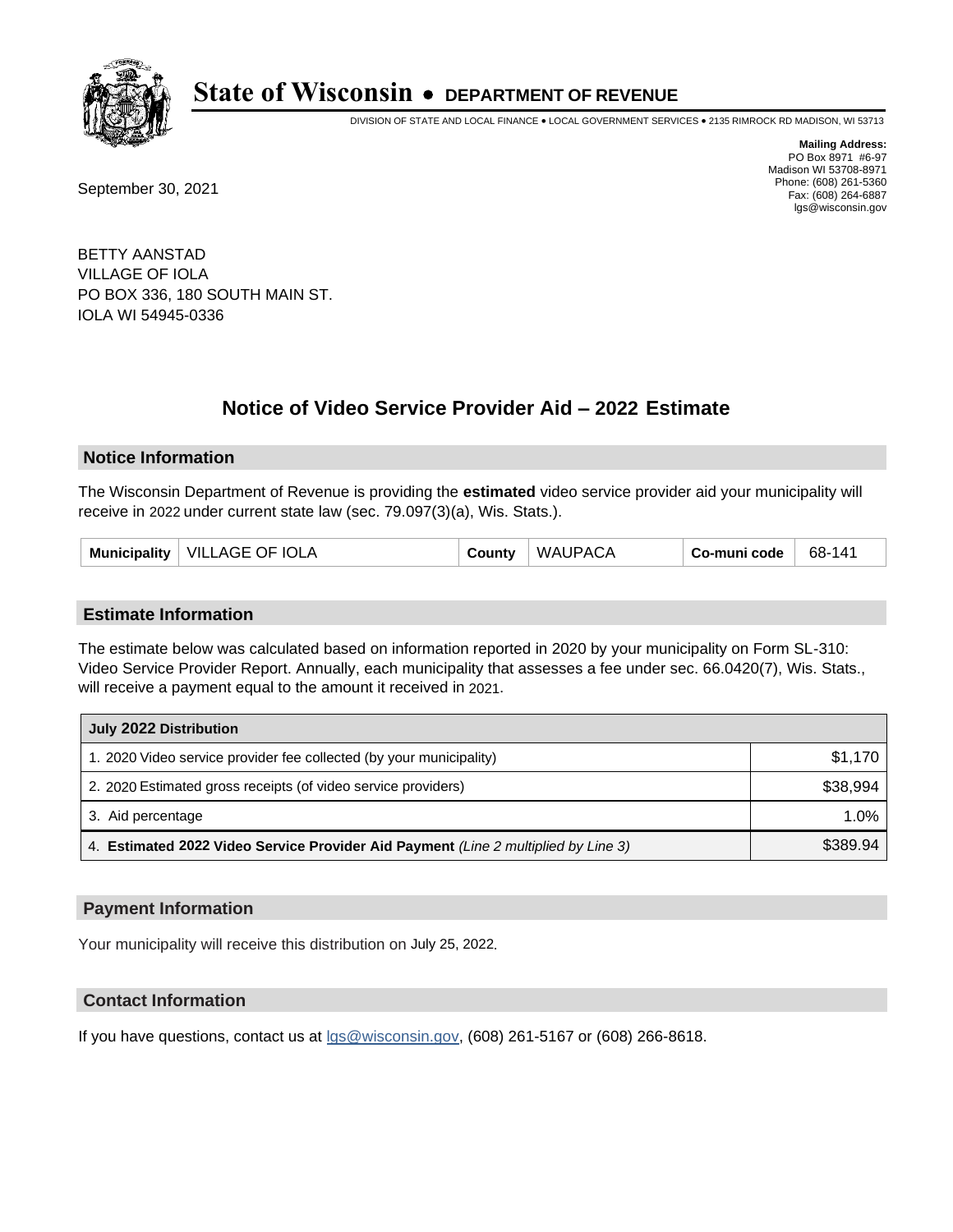

DIVISION OF STATE AND LOCAL FINANCE • LOCAL GOVERNMENT SERVICES • 2135 RIMROCK RD MADISON, WI 53713

September 30, 2021

**Mailing Address:** PO Box 8971 #6-97 Madison WI 53708-8971 Phone: (608) 261-5360 Fax: (608) 264-6887 lgs@wisconsin.gov

PEGGY JOHNSON CITY OF CLINTONVILLE 50 10TH ST CLINTONVILLE WI 54929-1513

## **Notice of Video Service Provider Aid - 2022 Estimate**

### **Notice Information**

The Wisconsin Department of Revenue is providing the **estimated** video service provider aid your municipality will receive in 2022 under current state law (sec. 79.097(3)(a), Wis. Stats.).

|  | Municipality   CITY OF CLINTONVILLE | County | <b>WAUPACA</b> | ⊦ Co-muni code | $+68-21$ |
|--|-------------------------------------|--------|----------------|----------------|----------|
|--|-------------------------------------|--------|----------------|----------------|----------|

#### **Estimate Information**

The estimate below was calculated based on information reported in 2020 by your municipality on Form SL-310: Video Service Provider Report. Annually, each municipality that assesses a fee under sec. 66.0420(7), Wis. Stats., will receive a payment equal to the amount it received in 2021.

| July 2022 Distribution                                                             |             |
|------------------------------------------------------------------------------------|-------------|
| 1. 2020 Video service provider fee collected (by your municipality)                | \$44,694    |
| 2. 2020 Estimated gross receipts (of video service providers)                      | \$1,117,359 |
| 3. Aid percentage                                                                  | 1.0%        |
| 4. Estimated 2022 Video Service Provider Aid Payment (Line 2 multiplied by Line 3) | \$11,173.59 |

#### **Payment Information**

Your municipality will receive this distribution on July 25, 2022.

## **Contact Information**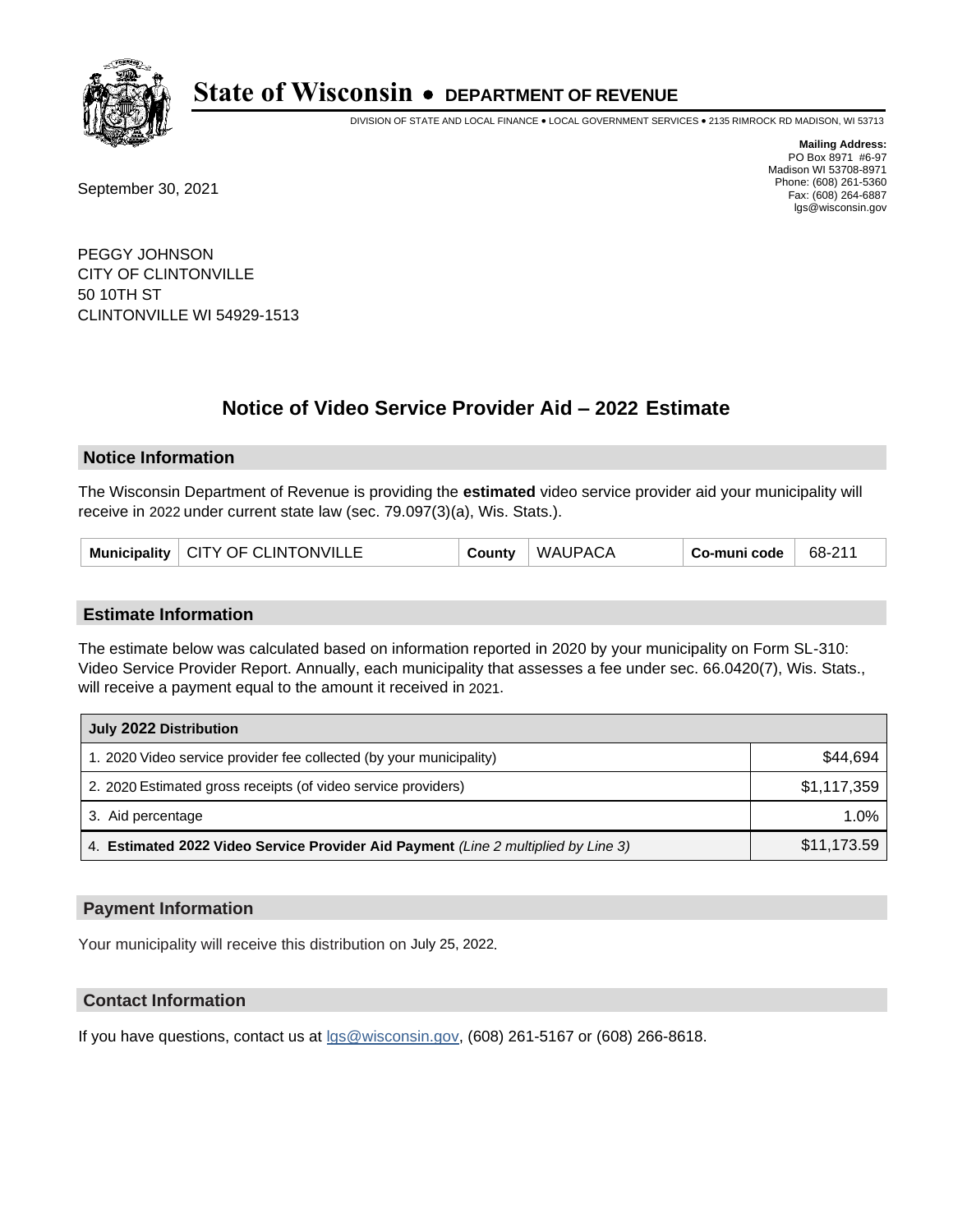

DIVISION OF STATE AND LOCAL FINANCE • LOCAL GOVERNMENT SERVICES • 2135 RIMROCK RD MADISON, WI 53713

September 30, 2021

**Mailing Address:** PO Box 8971 #6-97 Madison WI 53708-8971 Phone: (608) 261-5360 Fax: (608) 264-6887 lgs@wisconsin.gov

LOGAN HASS CITY OF MANAWA PO BOX 248 MANAWA WI 54949-0248

# **Notice of Video Service Provider Aid - 2022 Estimate**

### **Notice Information**

The Wisconsin Department of Revenue is providing the **estimated** video service provider aid your municipality will receive in 2022 under current state law (sec. 79.097(3)(a), Wis. Stats.).

| Municipality   CITY OF MANAWA | County | <b>WAUPACA</b> | Co-muni code | 68-251 |
|-------------------------------|--------|----------------|--------------|--------|
|-------------------------------|--------|----------------|--------------|--------|

#### **Estimate Information**

The estimate below was calculated based on information reported in 2020 by your municipality on Form SL-310: Video Service Provider Report. Annually, each municipality that assesses a fee under sec. 66.0420(7), Wis. Stats., will receive a payment equal to the amount it received in 2021.

| July 2022 Distribution                                                             |            |  |  |  |
|------------------------------------------------------------------------------------|------------|--|--|--|
| 1. 2020 Video service provider fee collected (by your municipality)                | \$13,425   |  |  |  |
| 2. 2020 Estimated gross receipts (of video service providers)                      | \$268,506  |  |  |  |
| 3. Aid percentage                                                                  | $1.0\%$    |  |  |  |
| 4. Estimated 2022 Video Service Provider Aid Payment (Line 2 multiplied by Line 3) | \$2,685.06 |  |  |  |

#### **Payment Information**

Your municipality will receive this distribution on July 25, 2022.

## **Contact Information**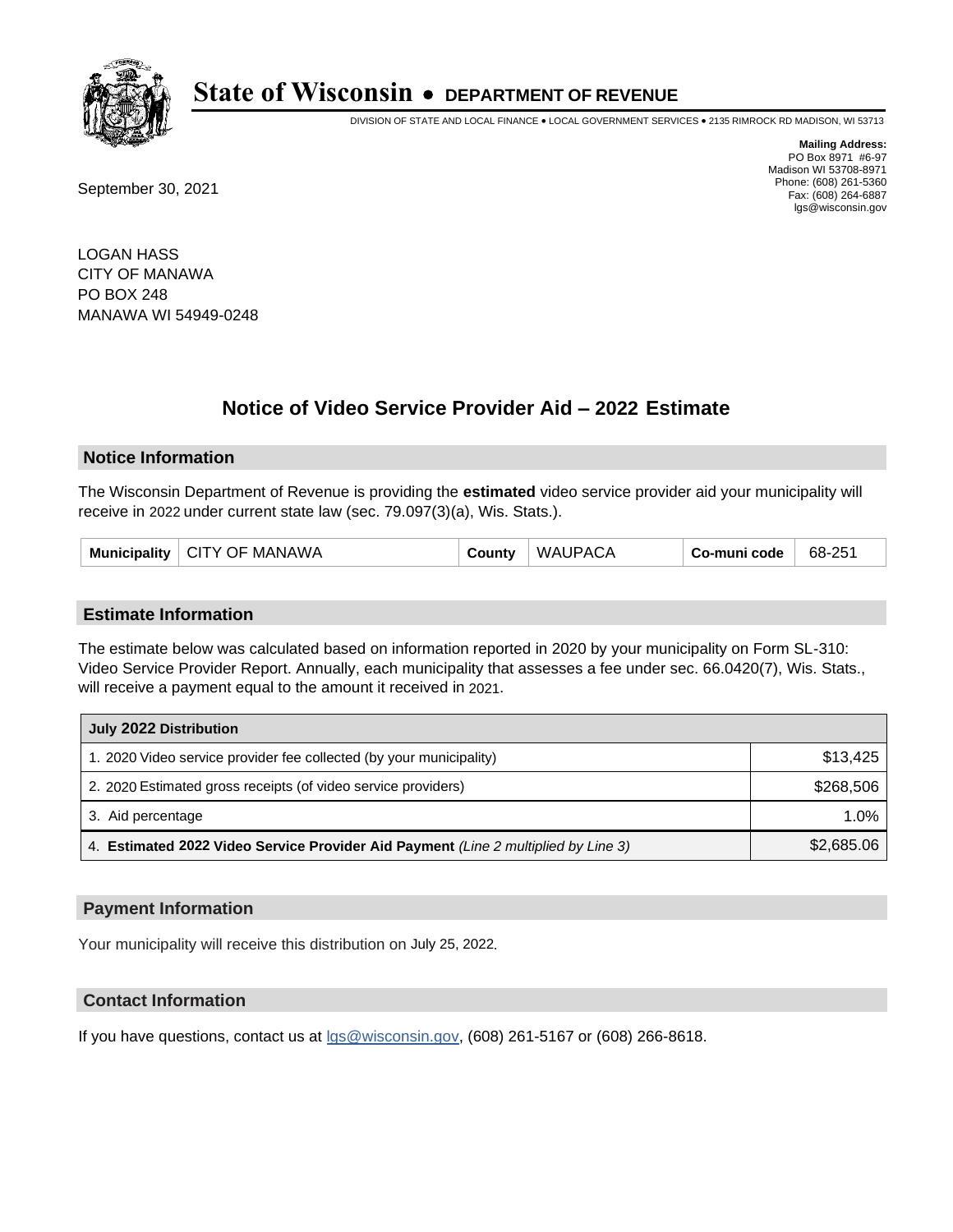

DIVISION OF STATE AND LOCAL FINANCE • LOCAL GOVERNMENT SERVICES • 2135 RIMROCK RD MADISON, WI 53713

September 30, 2021

**Mailing Address:** PO Box 8971 #6-97 Madison WI 53708-8971 Phone: (608) 261-5360 Fax: (608) 264-6887 lgs@wisconsin.gov

MARY ROGERS CITY OF MARION PO BOX 127 MARION WI 54950-0127

# **Notice of Video Service Provider Aid - 2022 Estimate**

#### **Notice Information**

The Wisconsin Department of Revenue is providing the **estimated** video service provider aid your municipality will receive in 2022 under current state law (sec. 79.097(3)(a), Wis. Stats.).

| Municipality $\vert$ CITY OF MARION | County | <b>WAUPACA</b> | Co-muni code | 68-252 |
|-------------------------------------|--------|----------------|--------------|--------|
|-------------------------------------|--------|----------------|--------------|--------|

#### **Estimate Information**

The estimate below was calculated based on information reported in 2020 by your municipality on Form SL-310: Video Service Provider Report. Annually, each municipality that assesses a fee under sec. 66.0420(7), Wis. Stats., will receive a payment equal to the amount it received in 2021.

| July 2022 Distribution                                                             |            |  |  |  |
|------------------------------------------------------------------------------------|------------|--|--|--|
| 1. 2020 Video service provider fee collected (by your municipality)                | \$3,489    |  |  |  |
| 2. 2020 Estimated gross receipts (of video service providers)                      | \$348,903  |  |  |  |
| 3. Aid percentage                                                                  | 1.0%       |  |  |  |
| 4. Estimated 2022 Video Service Provider Aid Payment (Line 2 multiplied by Line 3) | \$3,489.03 |  |  |  |

#### **Payment Information**

Your municipality will receive this distribution on July 25, 2022.

## **Contact Information**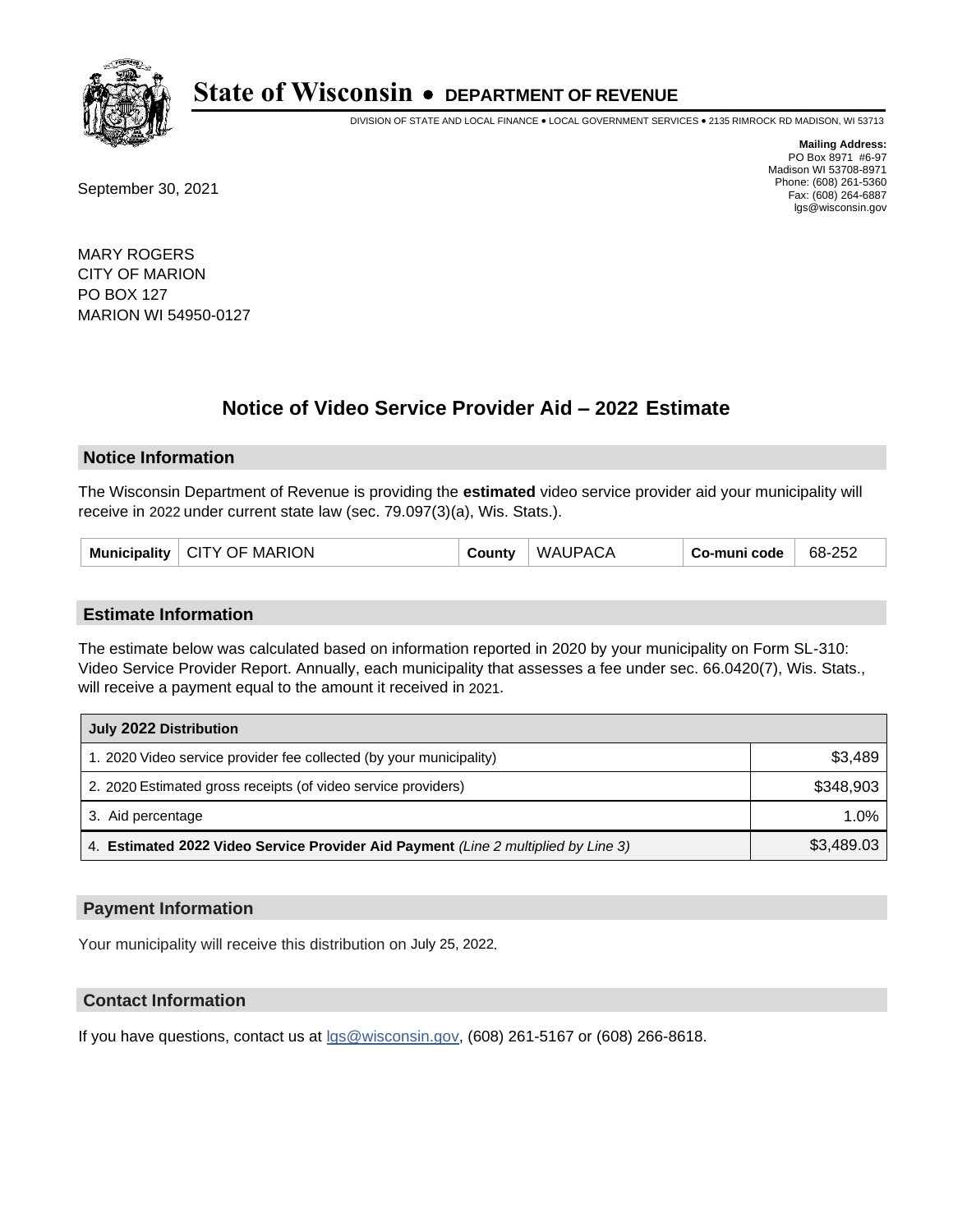

DIVISION OF STATE AND LOCAL FINANCE • LOCAL GOVERNMENT SERVICES • 2135 RIMROCK RD MADISON, WI 53713

September 30, 2021

**Mailing Address:** PO Box 8971 #6-97 Madison WI 53708-8971 Phone: (608) 261-5360 Fax: (608) 264-6887 lgs@wisconsin.gov

NICOLE LEMKE CITY OF NEW LONDON 215 N SHAWANO ST NEW LONDON WI 54961-1147

## **Notice of Video Service Provider Aid - 2022 Estimate**

#### **Notice Information**

The Wisconsin Department of Revenue is providing the **estimated** video service provider aid your municipality will receive in 2022 under current state law (sec. 79.097(3)(a), Wis. Stats.).

|  | Municipality   CITY OF NEW LONDON | County | <b>WAUPACA</b> | Co-muni code | 68-261 |
|--|-----------------------------------|--------|----------------|--------------|--------|
|--|-----------------------------------|--------|----------------|--------------|--------|

#### **Estimate Information**

The estimate below was calculated based on information reported in 2020 by your municipality on Form SL-310: Video Service Provider Report. Annually, each municipality that assesses a fee under sec. 66.0420(7), Wis. Stats., will receive a payment equal to the amount it received in 2021.

| July 2022 Distribution                                                             |             |
|------------------------------------------------------------------------------------|-------------|
| 1. 2020 Video service provider fee collected (by your municipality)                | \$90,793    |
| 2. 2020 Estimated gross receipts (of video service providers)                      | \$1,815,853 |
| 3. Aid percentage                                                                  | 1.0%        |
| 4. Estimated 2022 Video Service Provider Aid Payment (Line 2 multiplied by Line 3) | \$18,158.53 |

#### **Payment Information**

Your municipality will receive this distribution on July 25, 2022.

## **Contact Information**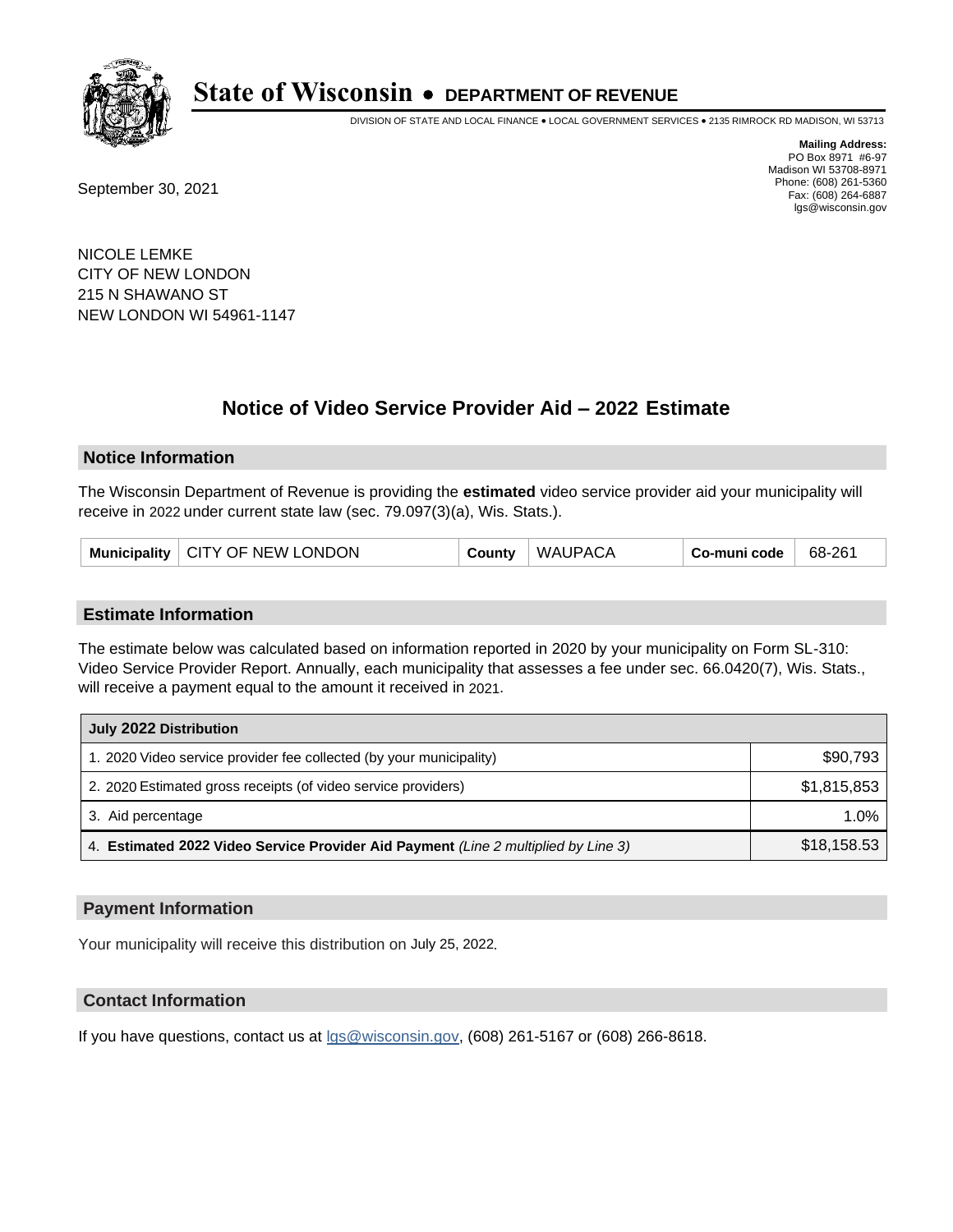

DIVISION OF STATE AND LOCAL FINANCE • LOCAL GOVERNMENT SERVICES • 2135 RIMROCK RD MADISON, WI 53713

September 30, 2021

**Mailing Address:** PO Box 8971 #6-97 Madison WI 53708-8971 Phone: (608) 261-5360 Fax: (608) 264-6887 lgs@wisconsin.gov

SANDY STIEBS CITY OF WAUPACA 111 S MAIN ST WAUPACA WI 54981-1521

## **Notice of Video Service Provider Aid - 2022 Estimate**

#### **Notice Information**

The Wisconsin Department of Revenue is providing the **estimated** video service provider aid your municipality will receive in 2022 under current state law (sec. 79.097(3)(a), Wis. Stats.).

| Municipality   CITY OF WAUPACA | County | <b>WAUPACA</b> | Co-muni code | 68-291 |
|--------------------------------|--------|----------------|--------------|--------|
|--------------------------------|--------|----------------|--------------|--------|

#### **Estimate Information**

The estimate below was calculated based on information reported in 2020 by your municipality on Form SL-310: Video Service Provider Report. Annually, each municipality that assesses a fee under sec. 66.0420(7), Wis. Stats., will receive a payment equal to the amount it received in 2021.

| July 2022 Distribution                                                             |             |  |  |  |
|------------------------------------------------------------------------------------|-------------|--|--|--|
| 1. 2020 Video service provider fee collected (by your municipality)                | \$71,715    |  |  |  |
| 2. 2020 Estimated gross receipts (of video service providers)                      | \$1.434.297 |  |  |  |
| 3. Aid percentage                                                                  | 1.0%        |  |  |  |
| 4. Estimated 2022 Video Service Provider Aid Payment (Line 2 multiplied by Line 3) | \$14,342.97 |  |  |  |

### **Payment Information**

Your municipality will receive this distribution on July 25, 2022.

### **Contact Information**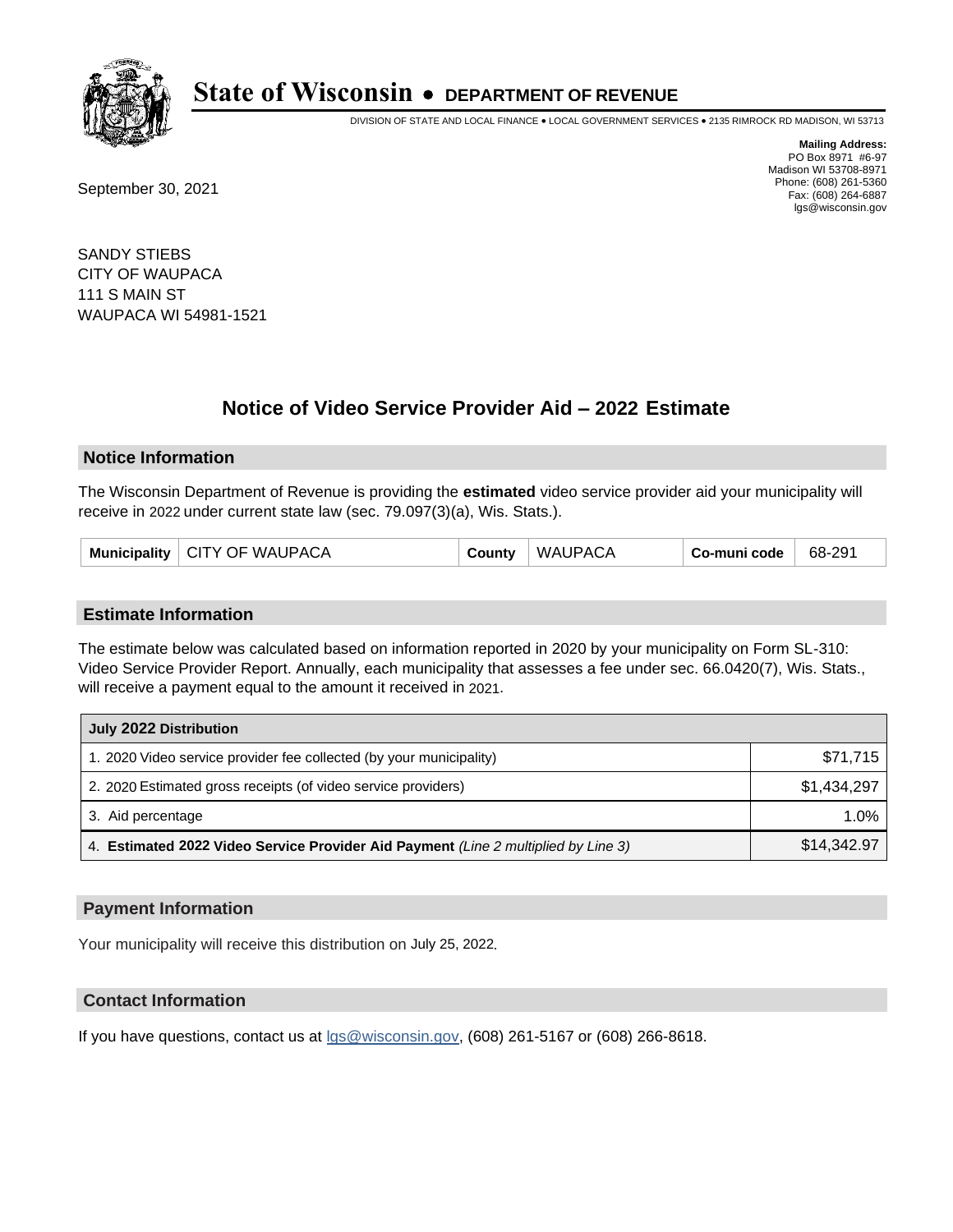

DIVISION OF STATE AND LOCAL FINANCE • LOCAL GOVERNMENT SERVICES • 2135 RIMROCK RD MADISON, WI 53713

September 30, 2021

**Mailing Address:** PO Box 8971 #6-97 Madison WI 53708-8971 Phone: (608) 261-5360 Fax: (608) 264-6887 lgs@wisconsin.gov

BECKY LOEHRKE CITY OF WEYAUWEGA P.O. BOX 578 WEYAUWEGA WI 54983

## **Notice of Video Service Provider Aid - 2022 Estimate**

#### **Notice Information**

The Wisconsin Department of Revenue is providing the **estimated** video service provider aid your municipality will receive in 2022 under current state law (sec. 79.097(3)(a), Wis. Stats.).

|  | Municipality   CITY OF WEYAUWEGA | County | <b>WAUPACA</b> | Co-muni code | 68-292 |
|--|----------------------------------|--------|----------------|--------------|--------|
|--|----------------------------------|--------|----------------|--------------|--------|

#### **Estimate Information**

The estimate below was calculated based on information reported in 2020 by your municipality on Form SL-310: Video Service Provider Report. Annually, each municipality that assesses a fee under sec. 66.0420(7), Wis. Stats., will receive a payment equal to the amount it received in 2021.

| July 2022 Distribution                                                             |            |  |  |  |
|------------------------------------------------------------------------------------|------------|--|--|--|
| 1. 2020 Video service provider fee collected (by your municipality)                | \$11,600   |  |  |  |
| 2. 2020 Estimated gross receipts (of video service providers)                      | \$386.675  |  |  |  |
| 3. Aid percentage                                                                  | $1.0\%$    |  |  |  |
| 4. Estimated 2022 Video Service Provider Aid Payment (Line 2 multiplied by Line 3) | \$3,866.75 |  |  |  |

### **Payment Information**

Your municipality will receive this distribution on July 25, 2022.

## **Contact Information**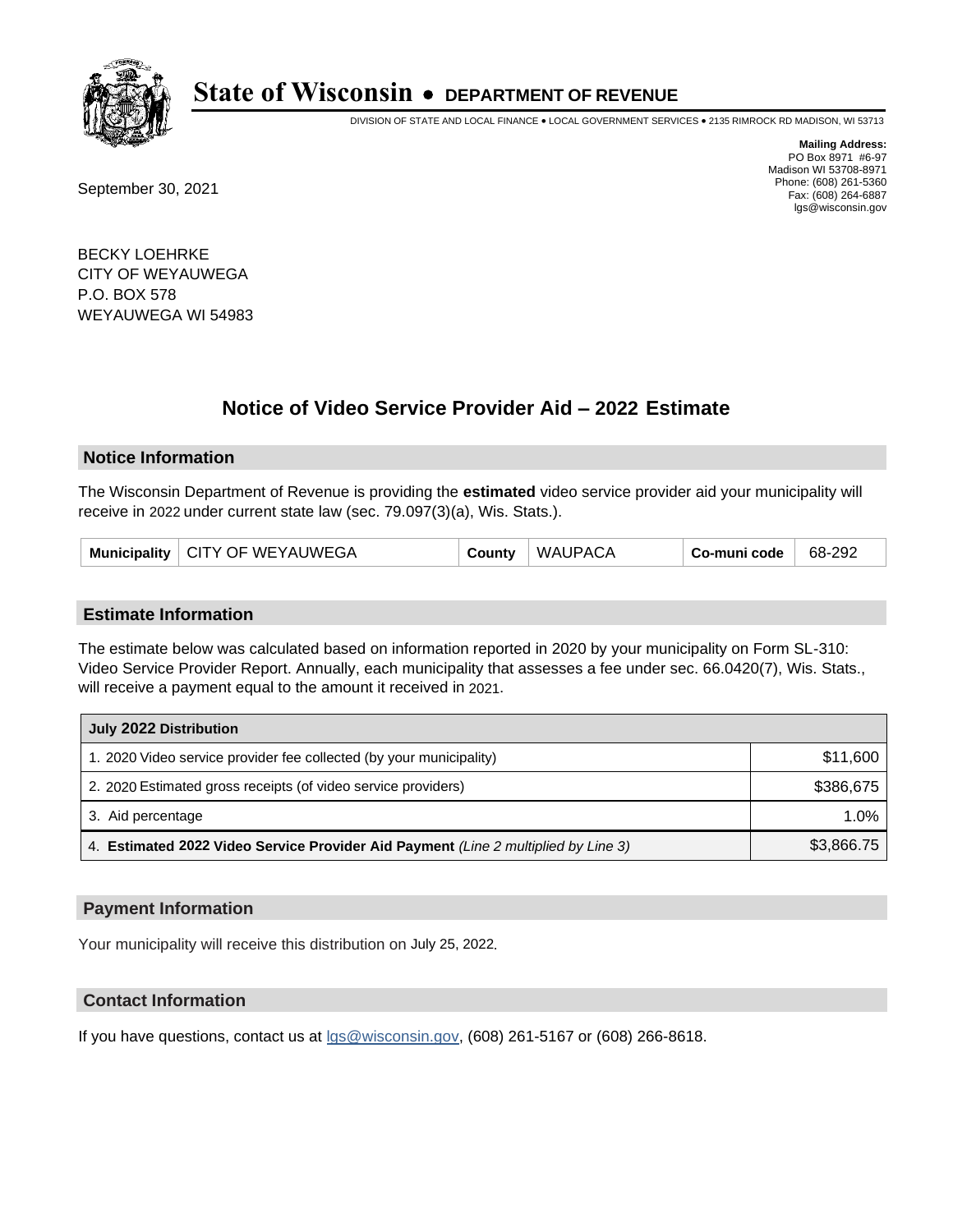

DIVISION OF STATE AND LOCAL FINANCE • LOCAL GOVERNMENT SERVICES • 2135 RIMROCK RD MADISON, WI 53713

September 30, 2021

**Mailing Address:** PO Box 8971 #6-97 Madison WI 53708-8971 Phone: (608) 261-5360 Fax: (608) 264-6887 lgs@wisconsin.gov

MELANIE STAKE TOWN OF DAKOTA N1470 STATE ROAD 22 WAUTOMA WI 54982

## **Notice of Video Service Provider Aid - 2022 Estimate**

#### **Notice Information**

The Wisconsin Department of Revenue is providing the **estimated** video service provider aid your municipality will receive in 2022 under current state law (sec. 79.097(3)(a), Wis. Stats.).

| Municipality   TOWN OF DAKOTA | County | WAUSHARA | Co-muni code | 69-008 |
|-------------------------------|--------|----------|--------------|--------|
|-------------------------------|--------|----------|--------------|--------|

#### **Estimate Information**

The estimate below was calculated based on information reported in 2020 by your municipality on Form SL-310: Video Service Provider Report. Annually, each municipality that assesses a fee under sec. 66.0420(7), Wis. Stats., will receive a payment equal to the amount it received in 2021.

| July 2022 Distribution                                                             |            |
|------------------------------------------------------------------------------------|------------|
| 1. 2020 Video service provider fee collected (by your municipality)                | \$3,492    |
| 2. 2020 Estimated gross receipts (of video service providers)                      | \$116,412  |
| 3. Aid percentage                                                                  | $1.0\%$    |
| 4. Estimated 2022 Video Service Provider Aid Payment (Line 2 multiplied by Line 3) | \$1,164.12 |

#### **Payment Information**

Your municipality will receive this distribution on July 25, 2022.

## **Contact Information**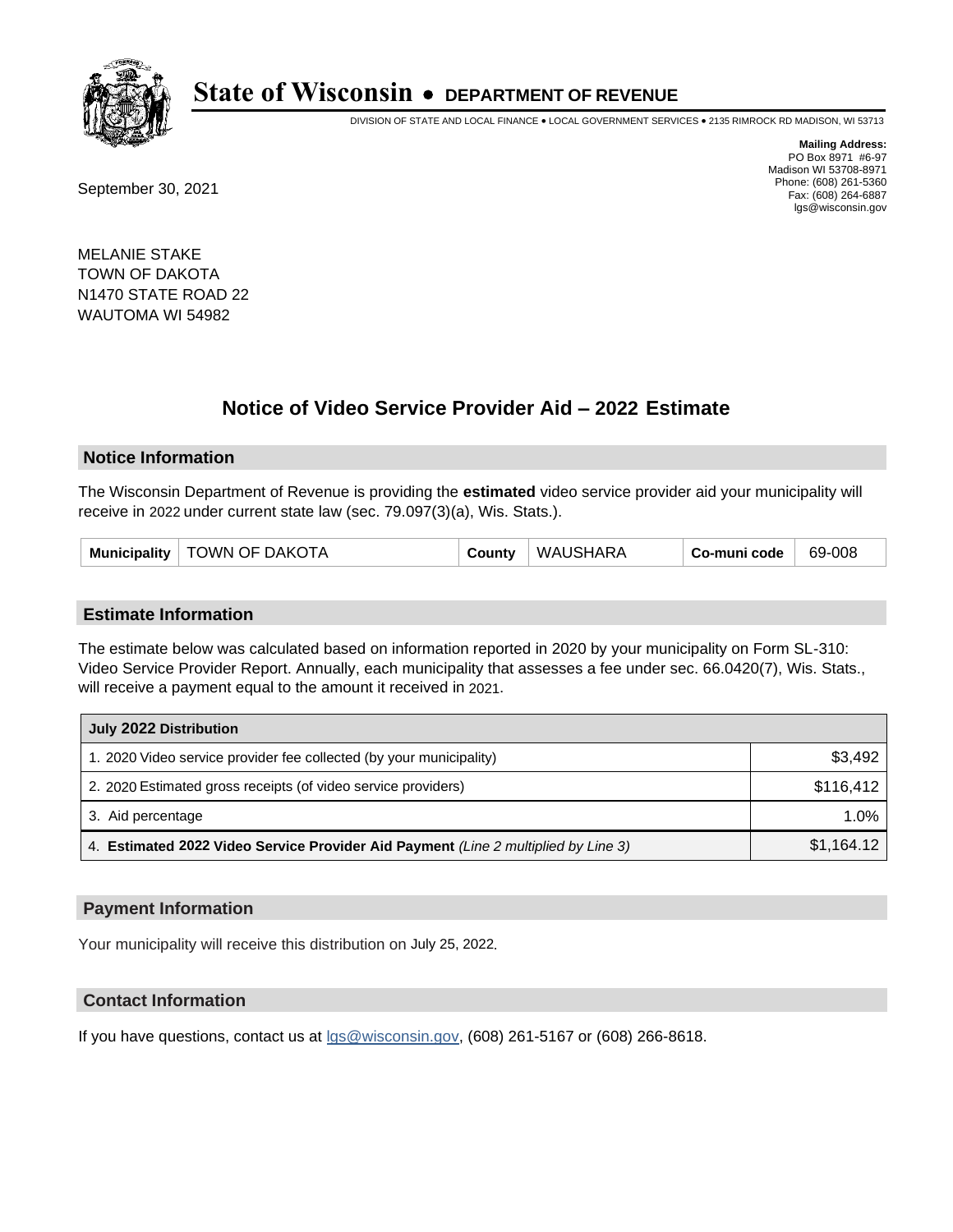

DIVISION OF STATE AND LOCAL FINANCE • LOCAL GOVERNMENT SERVICES • 2135 RIMROCK RD MADISON, WI 53713

September 30, 2021

**Mailing Address:** PO Box 8971 #6-97 Madison WI 53708-8971 Phone: (608) 261-5360 Fax: (608) 264-6887 lgs@wisconsin.gov

VICKI SNYDER TOWN OF MARION N1279 COUNTY RD Z WAUTOMA WI 54982-5900

## **Notice of Video Service Provider Aid - 2022 Estimate**

#### **Notice Information**

The Wisconsin Department of Revenue is providing the **estimated** video service provider aid your municipality will receive in 2022 under current state law (sec. 79.097(3)(a), Wis. Stats.).

| Municipality   TOWN OF MARION | County | WAUSHARA | Co-muni code | 69-016 |
|-------------------------------|--------|----------|--------------|--------|
|-------------------------------|--------|----------|--------------|--------|

#### **Estimate Information**

The estimate below was calculated based on information reported in 2020 by your municipality on Form SL-310: Video Service Provider Report. Annually, each municipality that assesses a fee under sec. 66.0420(7), Wis. Stats., will receive a payment equal to the amount it received in 2021.

| July 2022 Distribution                                                             |            |
|------------------------------------------------------------------------------------|------------|
| 1. 2020 Video service provider fee collected (by your municipality)                | \$10,973   |
| 2. 2020 Estimated gross receipts (of video service providers)                      | \$365,777  |
| 3. Aid percentage                                                                  | 1.0%       |
| 4. Estimated 2022 Video Service Provider Aid Payment (Line 2 multiplied by Line 3) | \$3,657.77 |

#### **Payment Information**

Your municipality will receive this distribution on July 25, 2022.

## **Contact Information**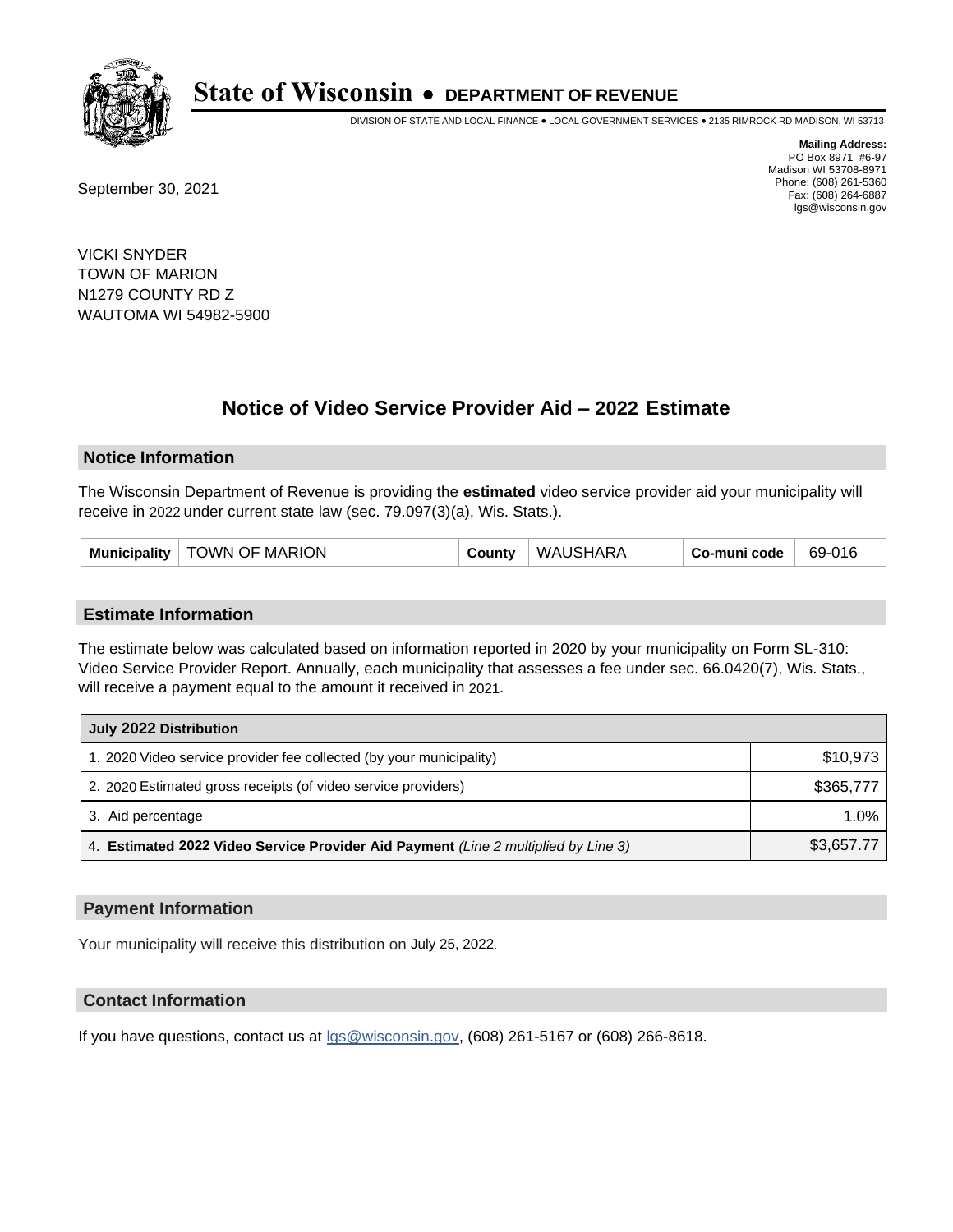

DIVISION OF STATE AND LOCAL FINANCE • LOCAL GOVERNMENT SERVICES • 2135 RIMROCK RD MADISON, WI 53713

September 30, 2021

**Mailing Address:** PO Box 8971 #6-97 Madison WI 53708-8971 Phone: (608) 261-5360 Fax: (608) 264-6887 lgs@wisconsin.gov

PATTY NETT TOWN OF WAUTOMA W8674 FAWN COURT WAUTOMA WI 54982

## **Notice of Video Service Provider Aid - 2022 Estimate**

#### **Notice Information**

The Wisconsin Department of Revenue is providing the **estimated** video service provider aid your municipality will receive in 2022 under current state law (sec. 79.097(3)(a), Wis. Stats.).

| Municipality   TOWN OF WAUTOMA | County | WAUSHARA | Co-muni code | 69-036 |
|--------------------------------|--------|----------|--------------|--------|
|--------------------------------|--------|----------|--------------|--------|

#### **Estimate Information**

The estimate below was calculated based on information reported in 2020 by your municipality on Form SL-310: Video Service Provider Report. Annually, each municipality that assesses a fee under sec. 66.0420(7), Wis. Stats., will receive a payment equal to the amount it received in 2021.

| July 2022 Distribution                                                             |            |
|------------------------------------------------------------------------------------|------------|
| 1. 2020 Video service provider fee collected (by your municipality)                | \$5,051    |
| 2. 2020 Estimated gross receipts (of video service providers)                      | \$168.375  |
| 3. Aid percentage                                                                  | 1.0%       |
| 4. Estimated 2022 Video Service Provider Aid Payment (Line 2 multiplied by Line 3) | \$1,683.75 |

#### **Payment Information**

Your municipality will receive this distribution on July 25, 2022.

## **Contact Information**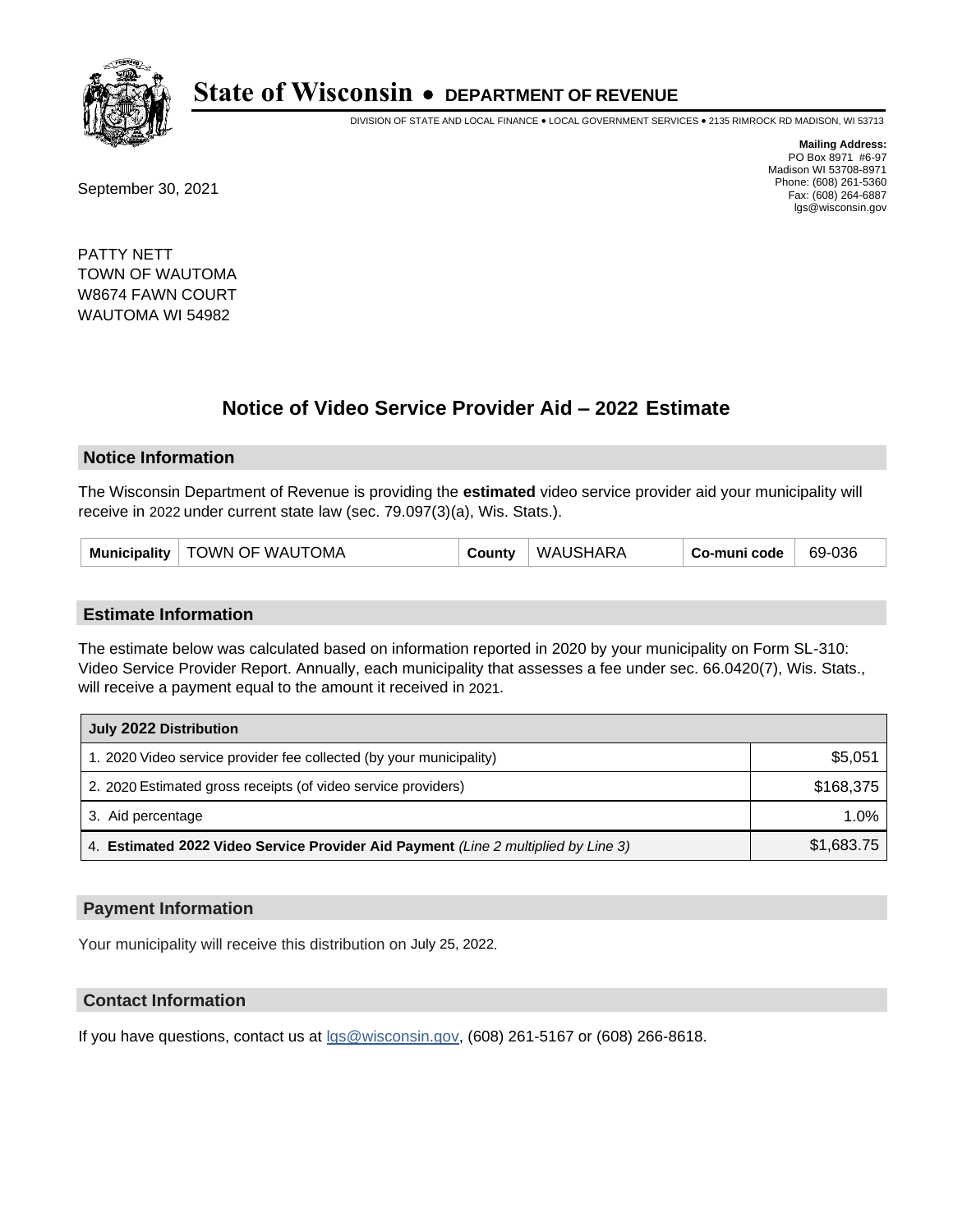

DIVISION OF STATE AND LOCAL FINANCE • LOCAL GOVERNMENT SERVICES • 2135 RIMROCK RD MADISON, WI 53713

September 30, 2021

**Mailing Address:** PO Box 8971 #6-97 Madison WI 53708-8971 Phone: (608) 261-5360 Fax: (608) 264-6887 lgs@wisconsin.gov

BRENDA WALKER VILLAGE OF COLOMA 155 NORTH FRONT ST. PO BOX 353 COLOMA WI 54930

# **Notice of Video Service Provider Aid - 2022 Estimate**

#### **Notice Information**

The Wisconsin Department of Revenue is providing the **estimated** video service provider aid your municipality will receive in 2022 under current state law (sec. 79.097(3)(a), Wis. Stats.).

| Municipality   VILLAGE OF COLOMA | County | WAUSHARA | Co-muni code | $+69-11$ <sup>4</sup> |
|----------------------------------|--------|----------|--------------|-----------------------|
|----------------------------------|--------|----------|--------------|-----------------------|

#### **Estimate Information**

The estimate below was calculated based on information reported in 2020 by your municipality on Form SL-310: Video Service Provider Report. Annually, each municipality that assesses a fee under sec. 66.0420(7), Wis. Stats., will receive a payment equal to the amount it received in 2021.

| July 2022 Distribution                                                             |          |
|------------------------------------------------------------------------------------|----------|
| 1. 2020 Video service provider fee collected (by your municipality)                | \$2,318  |
| 2. 2020 Estimated gross receipts (of video service providers)                      | \$77,275 |
| 3. Aid percentage                                                                  | 1.0%     |
| 4. Estimated 2022 Video Service Provider Aid Payment (Line 2 multiplied by Line 3) | \$772.75 |

#### **Payment Information**

Your municipality will receive this distribution on July 25, 2022.

## **Contact Information**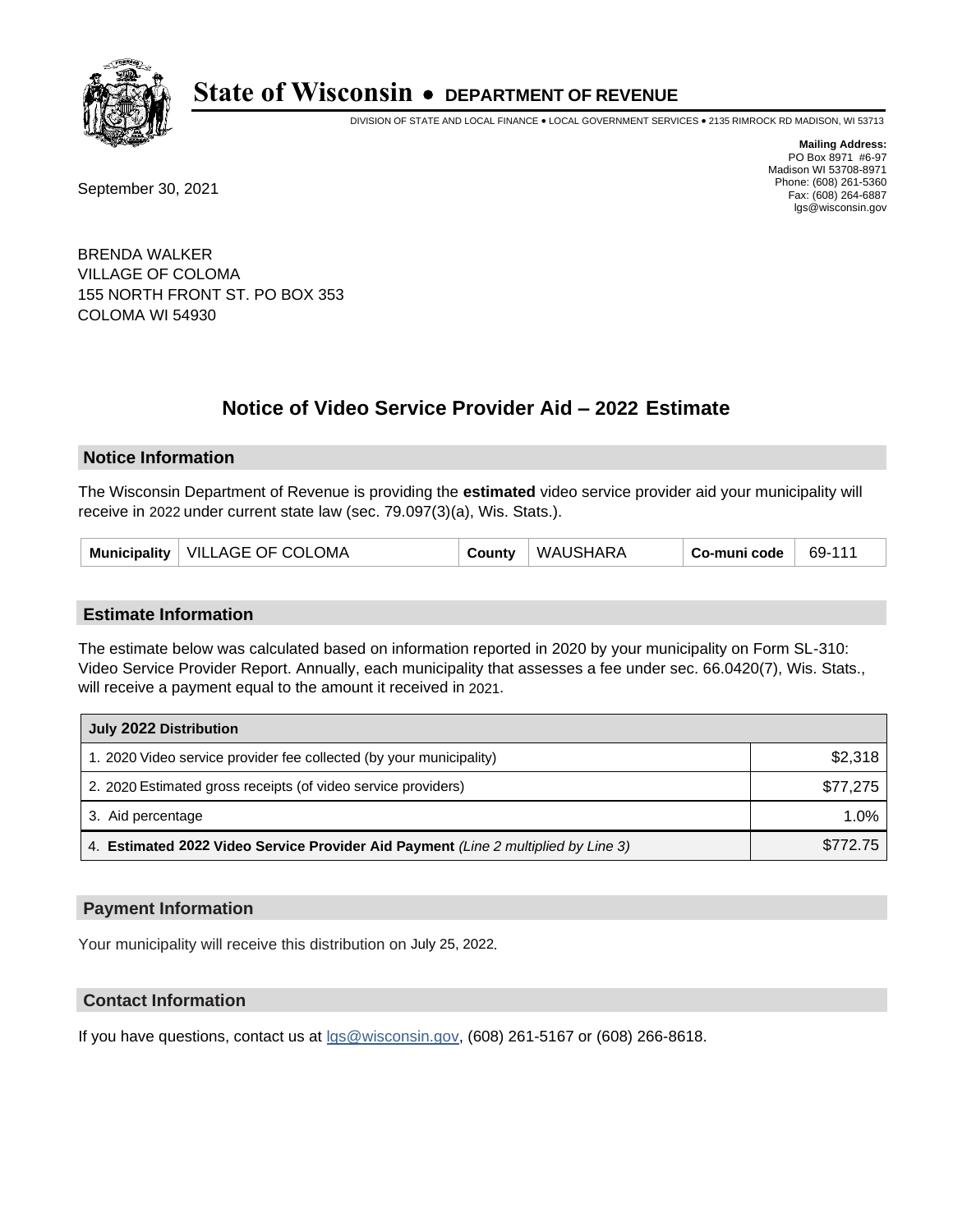

DIVISION OF STATE AND LOCAL FINANCE • LOCAL GOVERNMENT SERVICES • 2135 RIMROCK RD MADISON, WI 53713

September 30, 2021

**Mailing Address:** PO Box 8971 #6-97 Madison WI 53708-8971 Phone: (608) 261-5360 Fax: (608) 264-6887 lgs@wisconsin.gov

TOM MONACELLI VILLAGE OF LOHRVILLE 412 N 4TH AVE REDGRANITE WI 54970-9707

## **Notice of Video Service Provider Aid - 2022 Estimate**

#### **Notice Information**

The Wisconsin Department of Revenue is providing the **estimated** video service provider aid your municipality will receive in 2022 under current state law (sec. 79.097(3)(a), Wis. Stats.).

| Municipality   VILLAGE OF LOHRVILLE | County | <b>WAUSHARA</b> | Co-muni code | 69-146 |
|-------------------------------------|--------|-----------------|--------------|--------|
|-------------------------------------|--------|-----------------|--------------|--------|

#### **Estimate Information**

The estimate below was calculated based on information reported in 2020 by your municipality on Form SL-310: Video Service Provider Report. Annually, each municipality that assesses a fee under sec. 66.0420(7), Wis. Stats., will receive a payment equal to the amount it received in 2021.

| July 2022 Distribution                                                             |          |
|------------------------------------------------------------------------------------|----------|
| 1. 2020 Video service provider fee collected (by your municipality)                | \$2,560  |
| 2. 2020 Estimated gross receipts (of video service providers)                      | \$85.321 |
| 3. Aid percentage                                                                  | $1.0\%$  |
| 4. Estimated 2022 Video Service Provider Aid Payment (Line 2 multiplied by Line 3) | \$853.21 |

#### **Payment Information**

Your municipality will receive this distribution on July 25, 2022.

## **Contact Information**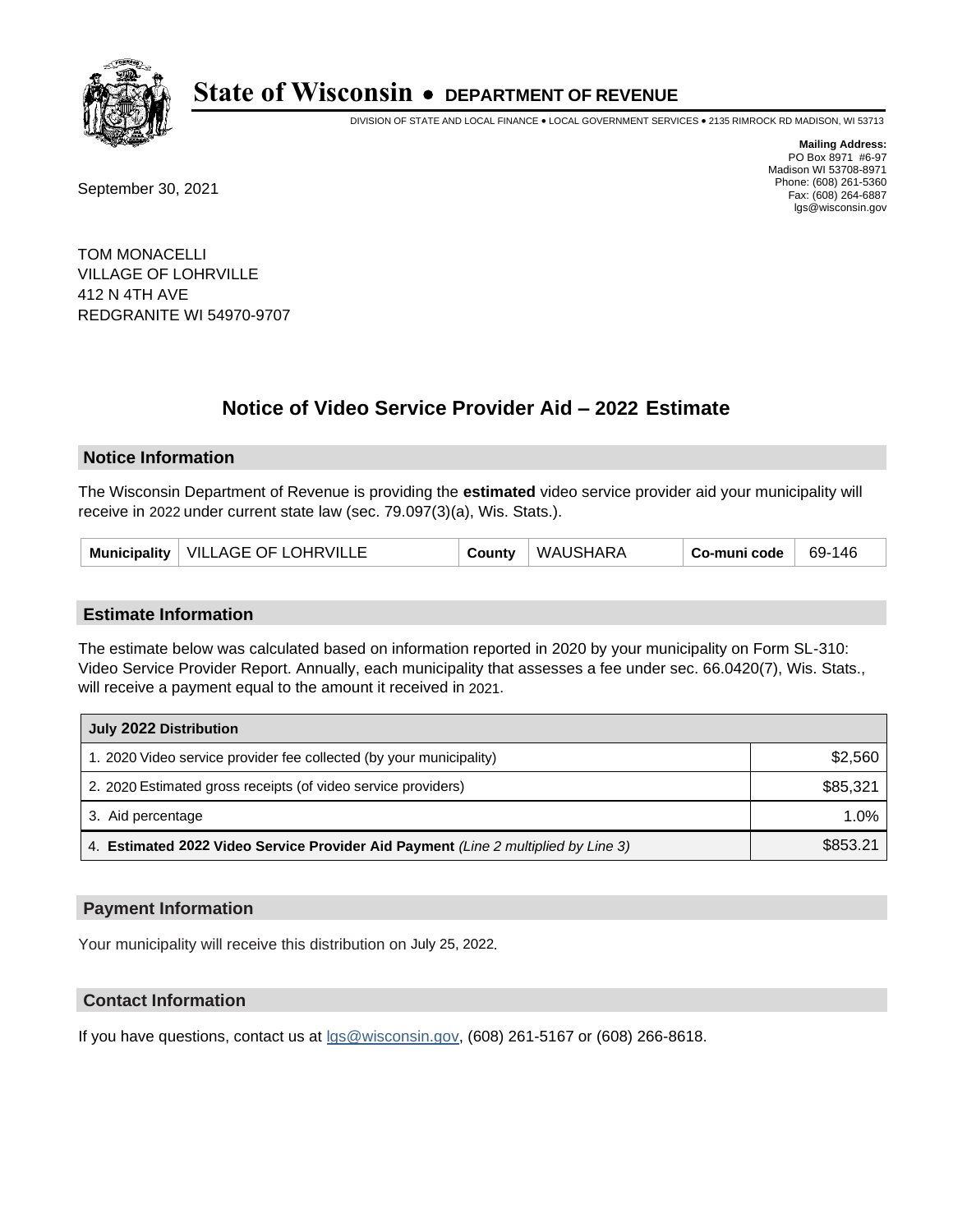

DIVISION OF STATE AND LOCAL FINANCE • LOCAL GOVERNMENT SERVICES • 2135 RIMROCK RD MADISON, WI 53713

September 30, 2021

**Mailing Address:** PO Box 8971 #6-97 Madison WI 53708-8971 Phone: (608) 261-5360 Fax: (608) 264-6887 lgs@wisconsin.gov

BRENDA BLACK VILLAGE OF PLAINFIELD PO BOX 352 PLAINFIELD WI 54966-0352

## **Notice of Video Service Provider Aid - 2022 Estimate**

#### **Notice Information**

The Wisconsin Department of Revenue is providing the **estimated** video service provider aid your municipality will receive in 2022 under current state law (sec. 79.097(3)(a), Wis. Stats.).

| Municipality   VILLAGE OF PLAINFIELD | County | <b>WAUSHARA</b> | Co-muni code | 69-171 |
|--------------------------------------|--------|-----------------|--------------|--------|
|--------------------------------------|--------|-----------------|--------------|--------|

#### **Estimate Information**

The estimate below was calculated based on information reported in 2020 by your municipality on Form SL-310: Video Service Provider Report. Annually, each municipality that assesses a fee under sec. 66.0420(7), Wis. Stats., will receive a payment equal to the amount it received in 2021.

| July 2022 Distribution                                                             |            |
|------------------------------------------------------------------------------------|------------|
| 1. 2020 Video service provider fee collected (by your municipality)                | \$3,353    |
| 2. 2020 Estimated gross receipts (of video service providers)                      | \$111,797  |
| 3. Aid percentage                                                                  | 1.0%       |
| 4. Estimated 2022 Video Service Provider Aid Payment (Line 2 multiplied by Line 3) | \$1,117.97 |

#### **Payment Information**

Your municipality will receive this distribution on July 25, 2022.

## **Contact Information**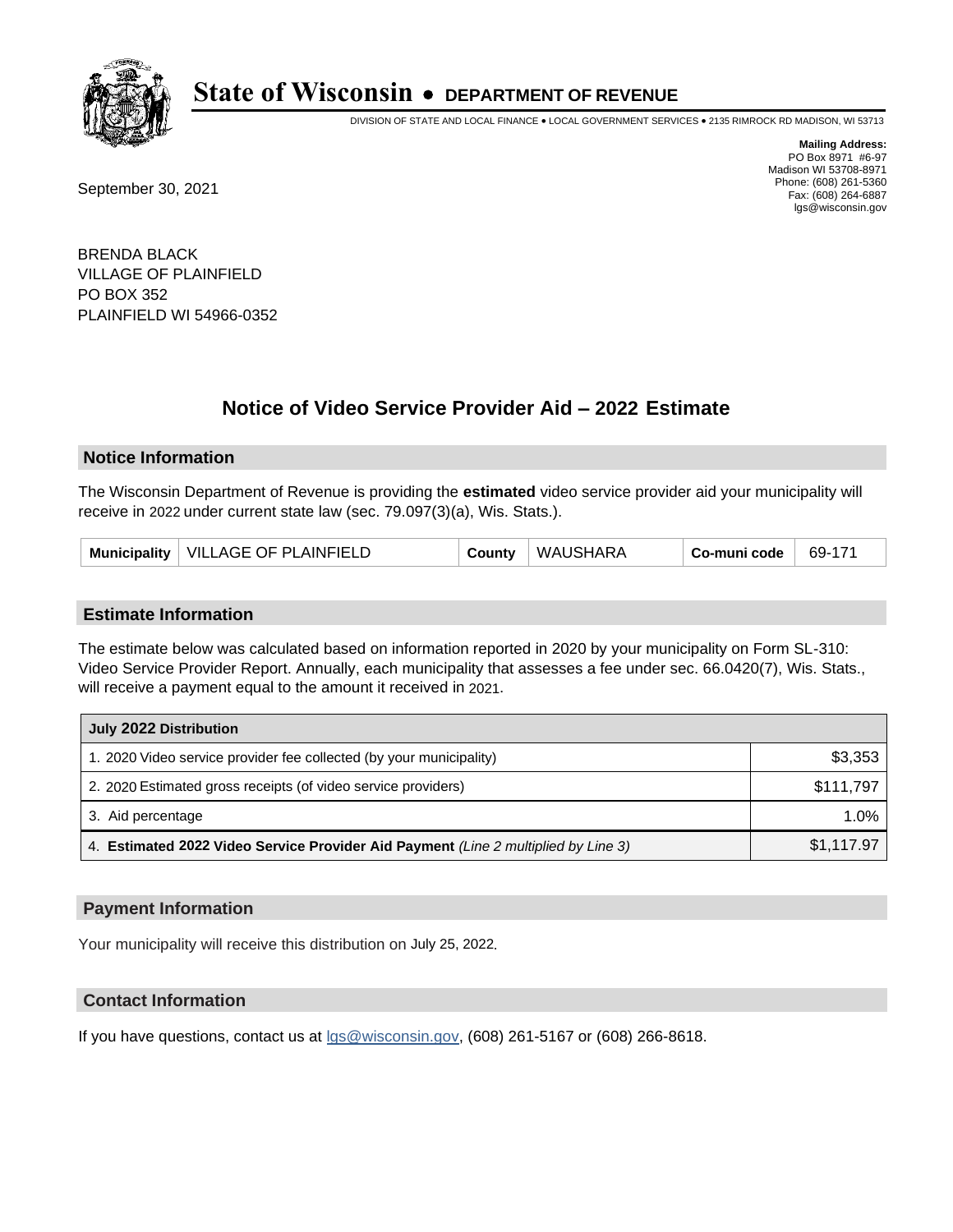

DIVISION OF STATE AND LOCAL FINANCE • LOCAL GOVERNMENT SERVICES • 2135 RIMROCK RD MADISON, WI 53713

September 30, 2021

**Mailing Address:** PO Box 8971 #6-97 Madison WI 53708-8971 Phone: (608) 261-5360 Fax: (608) 264-6887 lgs@wisconsin.gov

CHRISTY GROSKREUTZ VILLAGE OF REDGRANITE 161 DEARBORN ST, PO BOX 500 REDGRANITE WI 54970

## **Notice of Video Service Provider Aid - 2022 Estimate**

#### **Notice Information**

The Wisconsin Department of Revenue is providing the **estimated** video service provider aid your municipality will receive in 2022 under current state law (sec. 79.097(3)(a), Wis. Stats.).

| Municipality   VILLAGE OF REDGRANITE<br>County | WAUSHARA | Co-muni code | 69-176 |
|------------------------------------------------|----------|--------------|--------|
|------------------------------------------------|----------|--------------|--------|

#### **Estimate Information**

The estimate below was calculated based on information reported in 2020 by your municipality on Form SL-310: Video Service Provider Report. Annually, each municipality that assesses a fee under sec. 66.0420(7), Wis. Stats., will receive a payment equal to the amount it received in 2021.

| July 2022 Distribution                                                             |            |  |
|------------------------------------------------------------------------------------|------------|--|
| 1. 2020 Video service provider fee collected (by your municipality)                | \$6,383    |  |
| 2. 2020 Estimated gross receipts (of video service providers)                      | \$212,751  |  |
| 3. Aid percentage                                                                  | $1.0\%$    |  |
| 4. Estimated 2022 Video Service Provider Aid Payment (Line 2 multiplied by Line 3) | \$2,127.51 |  |

#### **Payment Information**

Your municipality will receive this distribution on July 25, 2022.

## **Contact Information**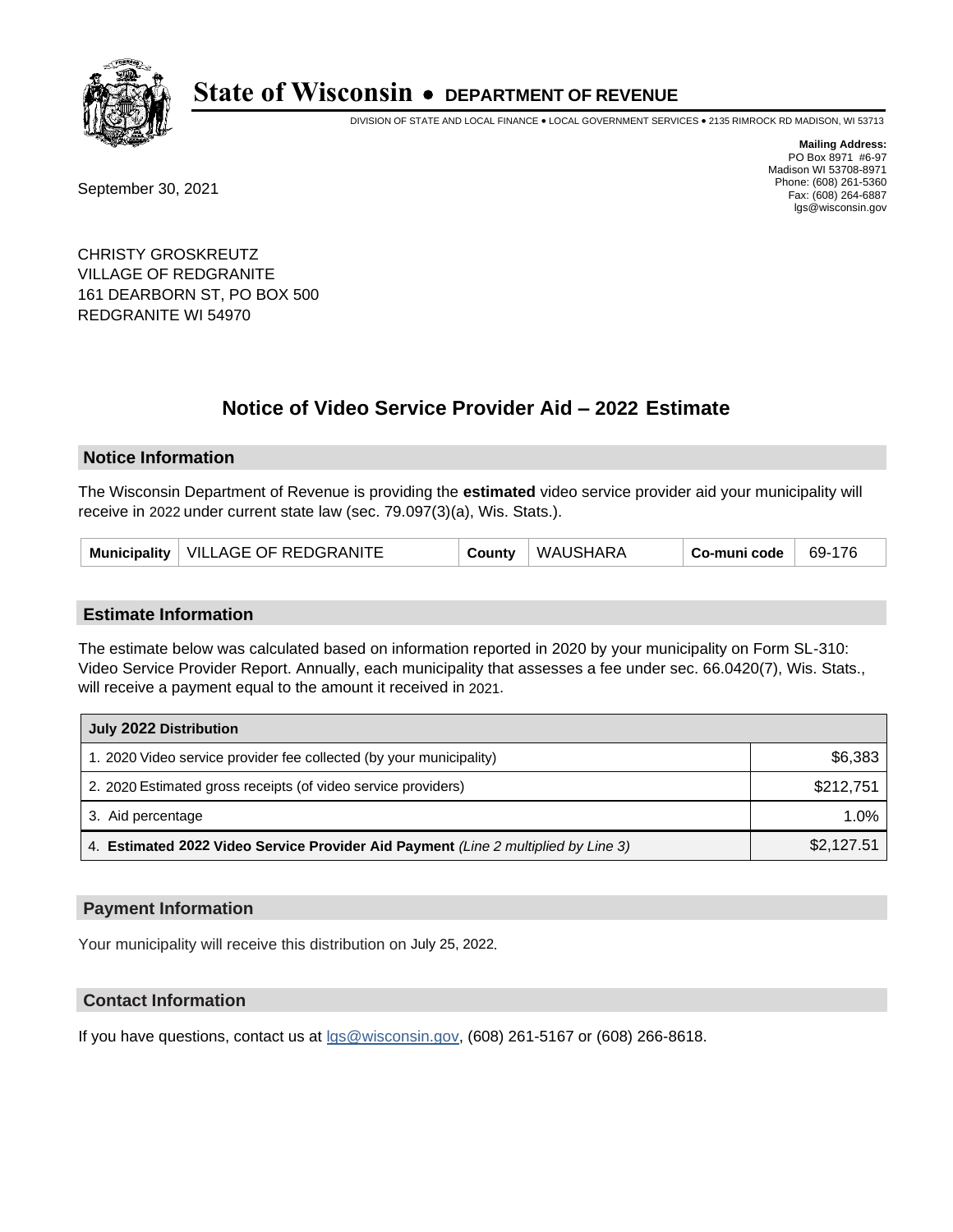

DIVISION OF STATE AND LOCAL FINANCE • LOCAL GOVERNMENT SERVICES • 2135 RIMROCK RD MADISON, WI 53713

September 30, 2021

**Mailing Address:** PO Box 8971 #6-97 Madison WI 53708-8971 Phone: (608) 261-5360 Fax: (608) 264-6887 lgs@wisconsin.gov

LINDSEY INDA VILLAGE OF WILD ROSE PO BOX 292 WILD ROSE WI 54984

# **Notice of Video Service Provider Aid - 2022 Estimate**

### **Notice Information**

The Wisconsin Department of Revenue is providing the **estimated** video service provider aid your municipality will receive in 2022 under current state law (sec. 79.097(3)(a), Wis. Stats.).

#### **Estimate Information**

The estimate below was calculated based on information reported in 2020 by your municipality on Form SL-310: Video Service Provider Report. Annually, each municipality that assesses a fee under sec. 66.0420(7), Wis. Stats., will receive a payment equal to the amount it received in 2021.

| July 2022 Distribution                                                             |            |  |
|------------------------------------------------------------------------------------|------------|--|
| 1. 2020 Video service provider fee collected (by your municipality)                | \$6,009    |  |
| 2. 2020 Estimated gross receipts (of video service providers)                      | \$200.310  |  |
| 3. Aid percentage                                                                  | $1.0\%$    |  |
| 4. Estimated 2022 Video Service Provider Aid Payment (Line 2 multiplied by Line 3) | \$2,003.10 |  |

#### **Payment Information**

Your municipality will receive this distribution on July 25, 2022.

## **Contact Information**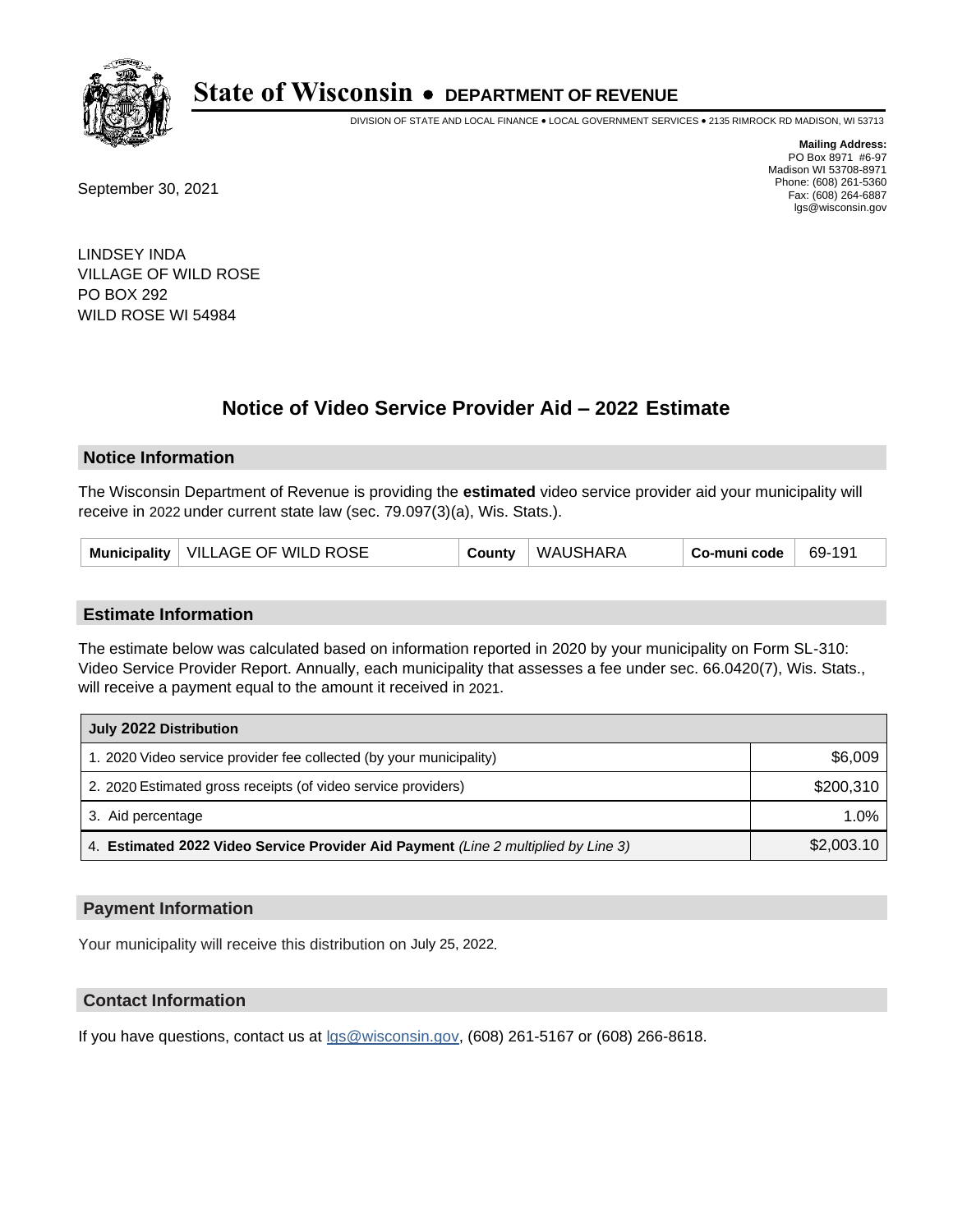

DIVISION OF STATE AND LOCAL FINANCE • LOCAL GOVERNMENT SERVICES • 2135 RIMROCK RD MADISON, WI 53713

September 30, 2021

**Mailing Address:** PO Box 8971 #6-97 Madison WI 53708-8971 Phone: (608) 261-5360 Fax: (608) 264-6887 lgs@wisconsin.gov

TOMMY BOHLER CITY OF WAUTOMA PO BOX 428 WAUTOMA WI 54982-0428

# **Notice of Video Service Provider Aid - 2022 Estimate**

#### **Notice Information**

The Wisconsin Department of Revenue is providing the **estimated** video service provider aid your municipality will receive in 2022 under current state law (sec. 79.097(3)(a), Wis. Stats.).

| Municipality   CITY OF WAUTOMA | <b>County</b> | <sup>∣</sup> WAUSHARA | Co-muni code | 69-291 |
|--------------------------------|---------------|-----------------------|--------------|--------|
|--------------------------------|---------------|-----------------------|--------------|--------|

#### **Estimate Information**

The estimate below was calculated based on information reported in 2020 by your municipality on Form SL-310: Video Service Provider Report. Annually, each municipality that assesses a fee under sec. 66.0420(7), Wis. Stats., will receive a payment equal to the amount it received in 2021.

| July 2022 Distribution                                                             |            |  |
|------------------------------------------------------------------------------------|------------|--|
| 1. 2020 Video service provider fee collected (by your municipality)                | \$15,789   |  |
| 2. 2020 Estimated gross receipts (of video service providers)                      | \$526,313  |  |
| 3. Aid percentage                                                                  | $1.0\%$    |  |
| 4. Estimated 2022 Video Service Provider Aid Payment (Line 2 multiplied by Line 3) | \$5,263.13 |  |

#### **Payment Information**

Your municipality will receive this distribution on July 25, 2022.

## **Contact Information**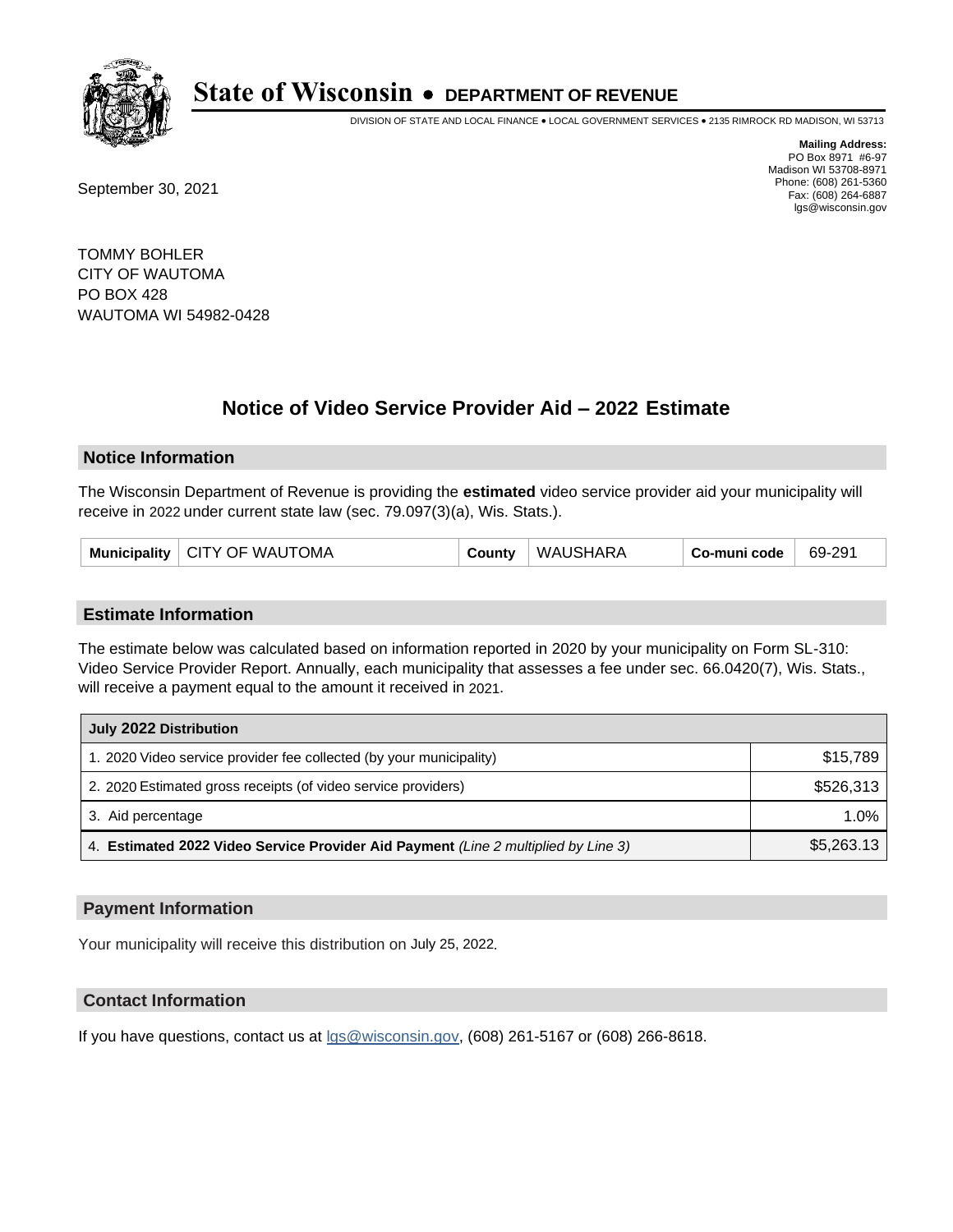

DIVISION OF STATE AND LOCAL FINANCE • LOCAL GOVERNMENT SERVICES • 2135 RIMROCK RD MADISON, WI 53713

September 30, 2021

**Mailing Address:** PO Box 8971 #6-97 Madison WI 53708-8971 Phone: (608) 261-5360 Fax: (608) 264-6887 lgs@wisconsin.gov

DEBORARH STARK TOWN OF ALGOMA 15 N OAKWOOD RD OSHKOSH WI 54904-7826

## **Notice of Video Service Provider Aid - 2022 Estimate**

#### **Notice Information**

The Wisconsin Department of Revenue is providing the **estimated** video service provider aid your municipality will receive in 2022 under current state law (sec. 79.097(3)(a), Wis. Stats.).

#### **Estimate Information**

The estimate below was calculated based on information reported in 2020 by your municipality on Form SL-310: Video Service Provider Report. Annually, each municipality that assesses a fee under sec. 66.0420(7), Wis. Stats., will receive a payment equal to the amount it received in 2021.

| July 2022 Distribution                                                             |             |  |
|------------------------------------------------------------------------------------|-------------|--|
| 1. 2020 Video service provider fee collected (by your municipality)                | \$75,877    |  |
| 2. 2020 Estimated gross receipts (of video service providers)                      | \$1,517,531 |  |
| 3. Aid percentage                                                                  | 1.0%        |  |
| 4. Estimated 2022 Video Service Provider Aid Payment (Line 2 multiplied by Line 3) | \$15,175.31 |  |

#### **Payment Information**

Your municipality will receive this distribution on July 25, 2022.

## **Contact Information**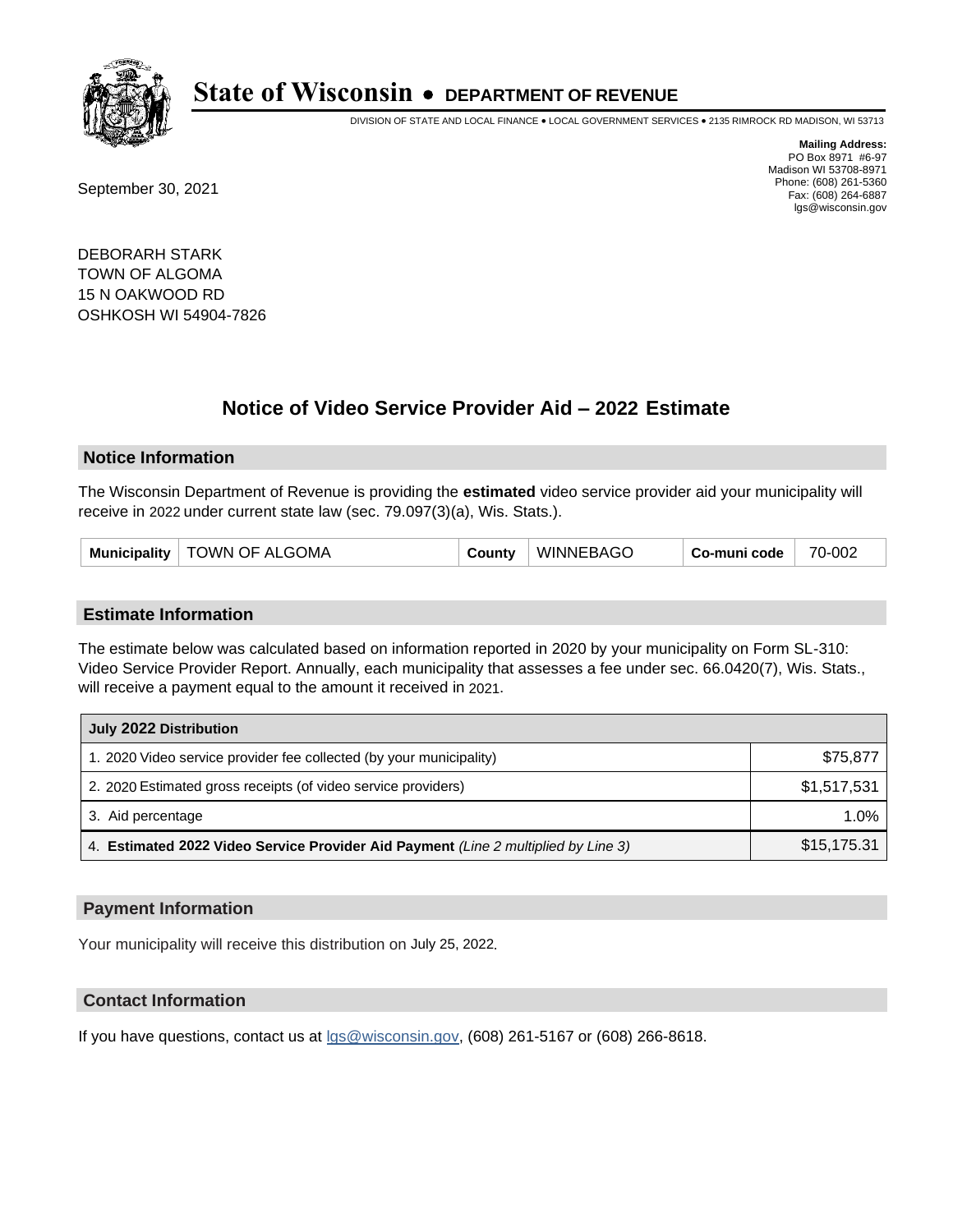

DIVISION OF STATE AND LOCAL FINANCE • LOCAL GOVERNMENT SERVICES • 2135 RIMROCK RD MADISON, WI 53713

September 30, 2021

**Mailing Address:** PO Box 8971 #6-97 Madison WI 53708-8971 Phone: (608) 261-5360 Fax: (608) 264-6887 lgs@wisconsin.gov

SUSAN SNYDER TOWN OF BLACK WOLF 380 E BLACK WOLF AVE OSHKOSH WI 54902

## **Notice of Video Service Provider Aid - 2022 Estimate**

#### **Notice Information**

The Wisconsin Department of Revenue is providing the **estimated** video service provider aid your municipality will receive in 2022 under current state law (sec. 79.097(3)(a), Wis. Stats.).

| Municipality   TOWN OF BLACK WOLF | County | <b>WINNEBAGO</b> | Co-muni code | 70-004 |
|-----------------------------------|--------|------------------|--------------|--------|
|-----------------------------------|--------|------------------|--------------|--------|

#### **Estimate Information**

The estimate below was calculated based on information reported in 2020 by your municipality on Form SL-310: Video Service Provider Report. Annually, each municipality that assesses a fee under sec. 66.0420(7), Wis. Stats., will receive a payment equal to the amount it received in 2021.

| July 2022 Distribution                                                             |            |  |
|------------------------------------------------------------------------------------|------------|--|
| 1. 2020 Video service provider fee collected (by your municipality)                | \$18,382   |  |
| 2. 2020 Estimated gross receipts (of video service providers)                      | \$612.745  |  |
| 3. Aid percentage                                                                  | 1.0%       |  |
| 4. Estimated 2022 Video Service Provider Aid Payment (Line 2 multiplied by Line 3) | \$6,127.45 |  |

#### **Payment Information**

Your municipality will receive this distribution on July 25, 2022.

## **Contact Information**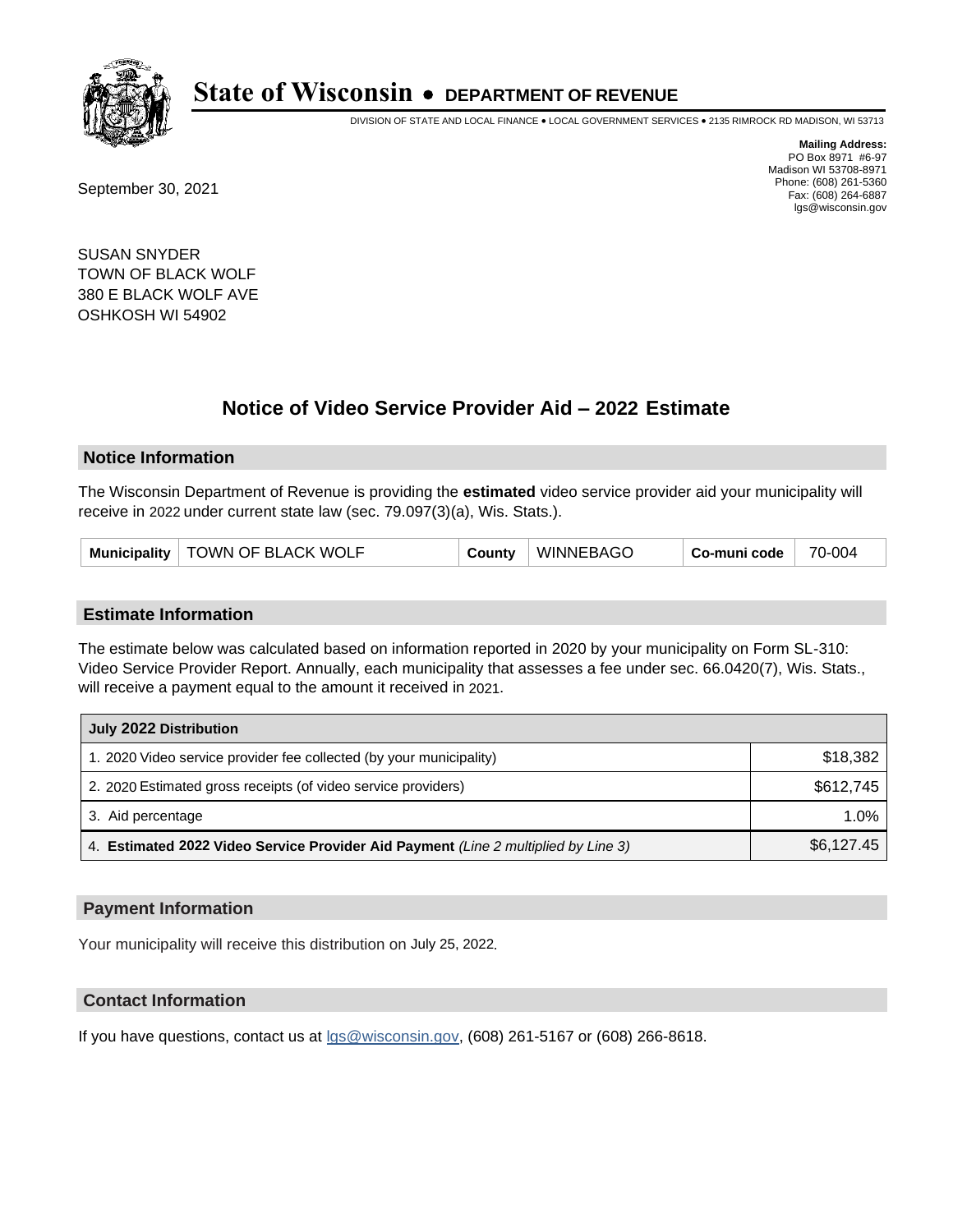

DIVISION OF STATE AND LOCAL FINANCE • LOCAL GOVERNMENT SERVICES • 2135 RIMROCK RD MADISON, WI 53713

September 30, 2021

**Mailing Address:** PO Box 8971 #6-97 Madison WI 53708-8971 Phone: (608) 261-5360 Fax: (608) 264-6887 lgs@wisconsin.gov

HOLLY STEVENS TOWN OF CLAYTON 8348 COUNTY ROAD T LARSEN WI 54947

## **Notice of Video Service Provider Aid - 2022 Estimate**

#### **Notice Information**

The Wisconsin Department of Revenue is providing the **estimated** video service provider aid your municipality will receive in 2022 under current state law (sec. 79.097(3)(a), Wis. Stats.).

| Municipality   TOWN OF CLAYTON |  | County | <b>WINNEBAGO</b> | Co-muni code | 70-006 |
|--------------------------------|--|--------|------------------|--------------|--------|
|--------------------------------|--|--------|------------------|--------------|--------|

#### **Estimate Information**

The estimate below was calculated based on information reported in 2020 by your municipality on Form SL-310: Video Service Provider Report. Annually, each municipality that assesses a fee under sec. 66.0420(7), Wis. Stats., will receive a payment equal to the amount it received in 2021.

| July 2022 Distribution                                                             |            |  |
|------------------------------------------------------------------------------------|------------|--|
| 1. 2020 Video service provider fee collected (by your municipality)                | \$36,911   |  |
| 2. 2020 Estimated gross receipts (of video service providers)                      | \$738.217  |  |
| 3. Aid percentage                                                                  | 1.0%       |  |
| 4. Estimated 2022 Video Service Provider Aid Payment (Line 2 multiplied by Line 3) | \$7,382.17 |  |

#### **Payment Information**

Your municipality will receive this distribution on July 25, 2022.

## **Contact Information**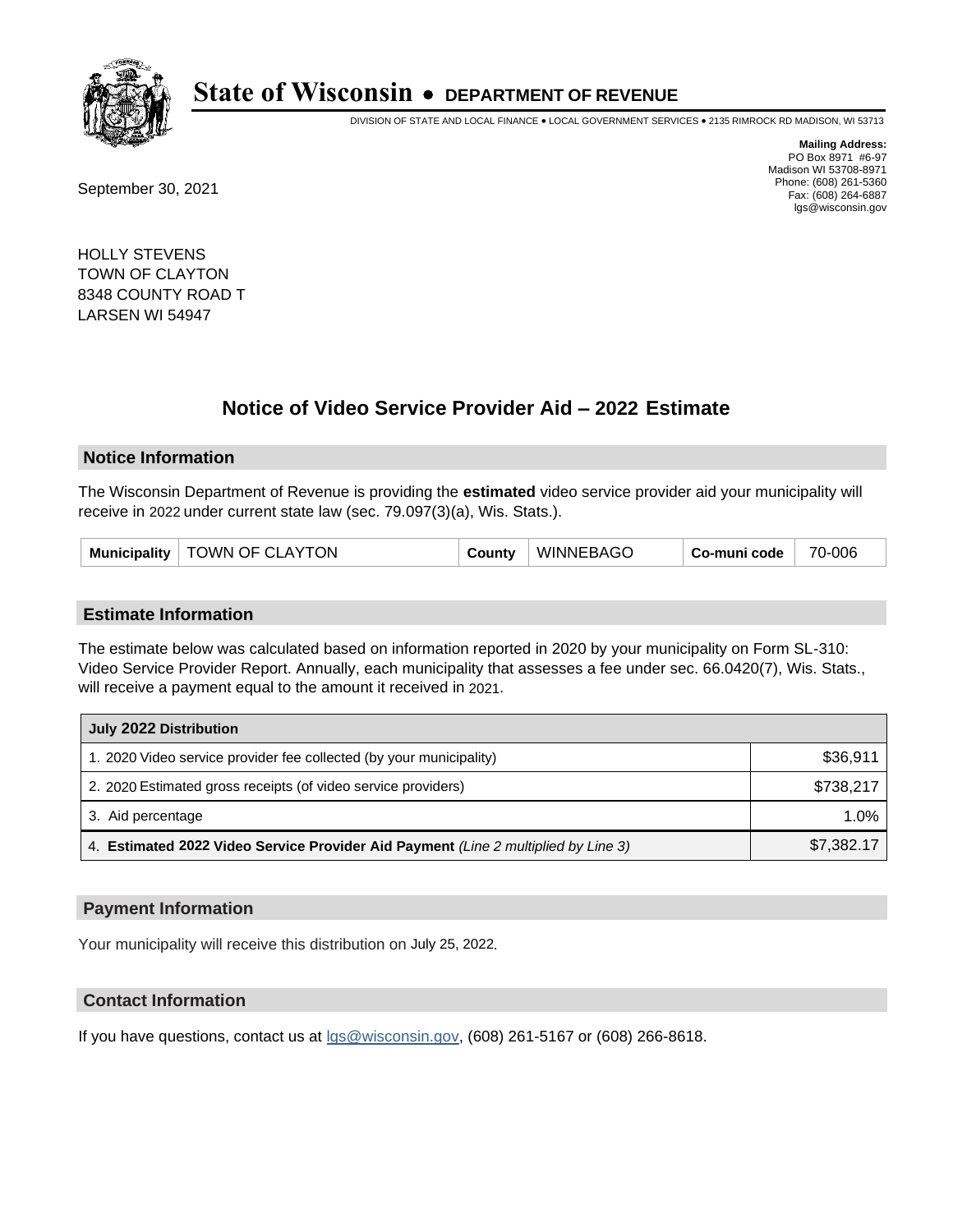

DIVISION OF STATE AND LOCAL FINANCE • LOCAL GOVERNMENT SERVICES • 2135 RIMROCK RD MADISON, WI 53713

September 30, 2021

**Mailing Address:** PO Box 8971 #6-97 Madison WI 53708-8971 Phone: (608) 261-5360 Fax: (608) 264-6887 lgs@wisconsin.gov

ELLEN SKERKE TOWN OF NEENAH 1600 BREEZEWOOD LANE NEENAH WI 54956

## **Notice of Video Service Provider Aid - 2022 Estimate**

#### **Notice Information**

The Wisconsin Department of Revenue is providing the **estimated** video service provider aid your municipality will receive in 2022 under current state law (sec. 79.097(3)(a), Wis. Stats.).

|  | Municipality   TOWN OF NEENAH | County | <b>WINNEBAGO</b> | Co-muni code | 70-010 |
|--|-------------------------------|--------|------------------|--------------|--------|
|--|-------------------------------|--------|------------------|--------------|--------|

#### **Estimate Information**

The estimate below was calculated based on information reported in 2020 by your municipality on Form SL-310: Video Service Provider Report. Annually, each municipality that assesses a fee under sec. 66.0420(7), Wis. Stats., will receive a payment equal to the amount it received in 2021.

| July 2022 Distribution                                                             |             |  |
|------------------------------------------------------------------------------------|-------------|--|
| 1. 2020 Video service provider fee collected (by your municipality)                | \$31,452    |  |
| 2. 2020 Estimated gross receipts (of video service providers)                      | \$1.048.416 |  |
| 3. Aid percentage                                                                  | $1.0\%$     |  |
| 4. Estimated 2022 Video Service Provider Aid Payment (Line 2 multiplied by Line 3) | \$10,484.16 |  |

#### **Payment Information**

Your municipality will receive this distribution on July 25, 2022.

## **Contact Information**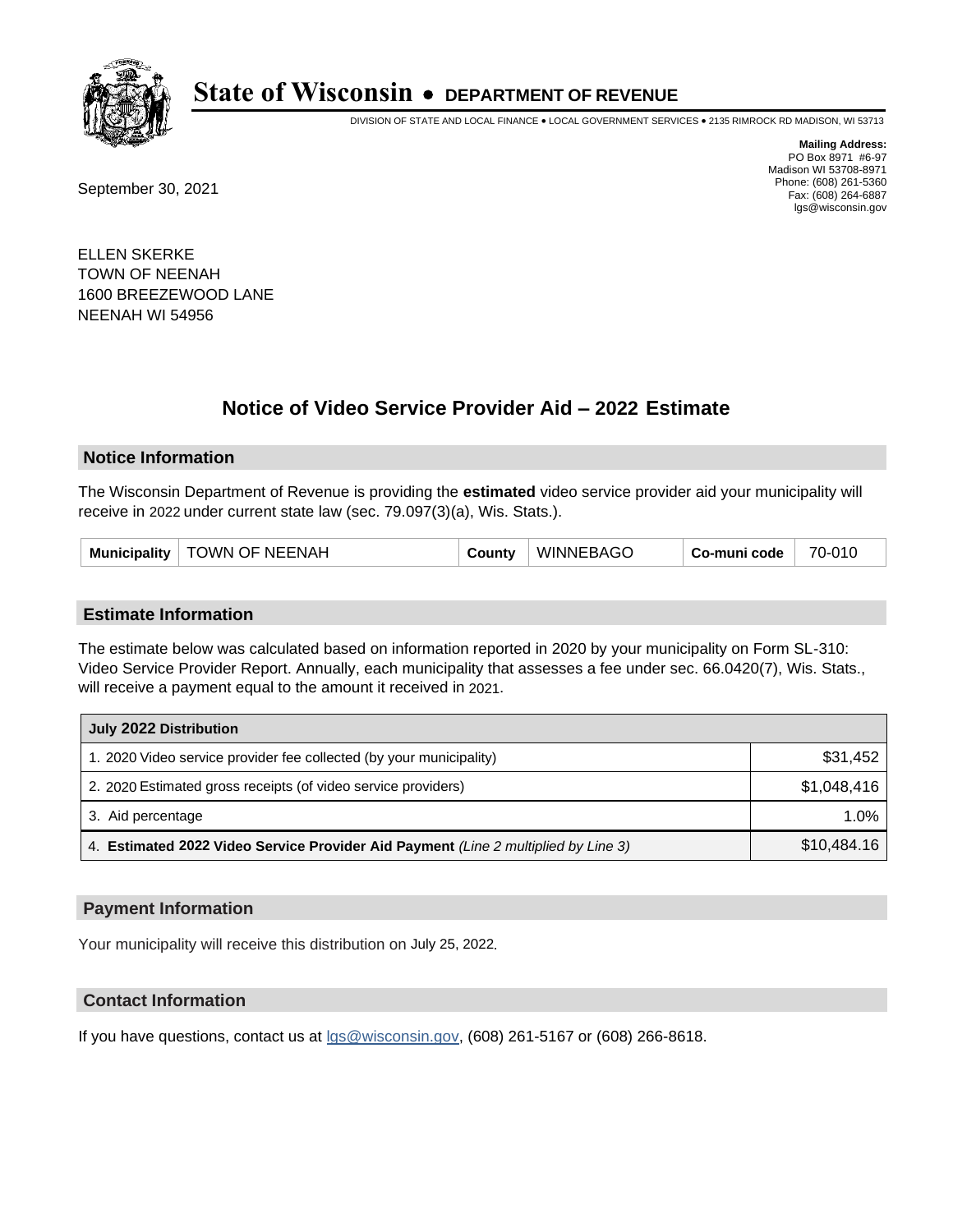

DIVISION OF STATE AND LOCAL FINANCE • LOCAL GOVERNMENT SERVICES • 2135 RIMROCK RD MADISON, WI 53713

September 30, 2021

**Mailing Address:** PO Box 8971 #6-97 Madison WI 53708-8971 Phone: (608) 261-5360 Fax: (608) 264-6887 lgs@wisconsin.gov

TOM POLLACK TOWN OF NEKIMI 3790 PICKETT RD OSHKOSH WI 54904

## **Notice of Video Service Provider Aid - 2022 Estimate**

#### **Notice Information**

The Wisconsin Department of Revenue is providing the **estimated** video service provider aid your municipality will receive in 2022 under current state law (sec. 79.097(3)(a), Wis. Stats.).

#### **Estimate Information**

The estimate below was calculated based on information reported in 2020 by your municipality on Form SL-310: Video Service Provider Report. Annually, each municipality that assesses a fee under sec. 66.0420(7), Wis. Stats., will receive a payment equal to the amount it received in 2021.

| July 2022 Distribution                                                             |            |  |
|------------------------------------------------------------------------------------|------------|--|
| 1. 2020 Video service provider fee collected (by your municipality)                | \$3,956    |  |
| 2. 2020 Estimated gross receipts (of video service providers)                      | \$131,867  |  |
| 3. Aid percentage                                                                  | 1.0%       |  |
| 4. Estimated 2022 Video Service Provider Aid Payment (Line 2 multiplied by Line 3) | \$1,318.67 |  |

#### **Payment Information**

Your municipality will receive this distribution on July 25, 2022.

## **Contact Information**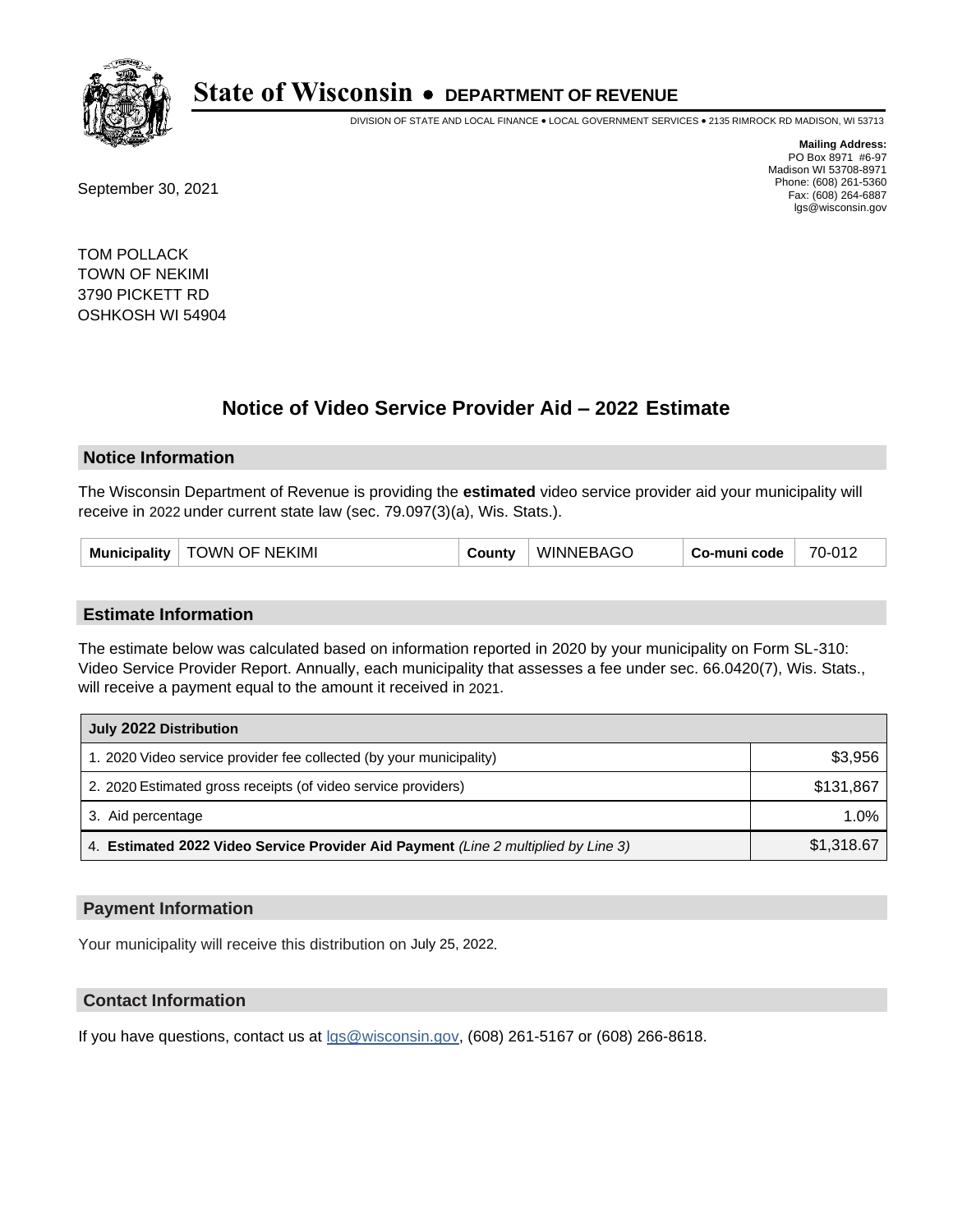

DIVISION OF STATE AND LOCAL FINANCE • LOCAL GOVERNMENT SERVICES • 2135 RIMROCK RD MADISON, WI 53713

September 30, 2021

**Mailing Address:** PO Box 8971 #6-97 Madison WI 53708-8971 Phone: (608) 261-5360 Fax: (608) 264-6887 lgs@wisconsin.gov

DANA WOODS TOWN OF OMRO 3477 MILLER DRIVE OSHKOSH WI 54904

## **Notice of Video Service Provider Aid - 2022 Estimate**

#### **Notice Information**

The Wisconsin Department of Revenue is providing the **estimated** video service provider aid your municipality will receive in 2022 under current state law (sec. 79.097(3)(a), Wis. Stats.).

#### **Estimate Information**

The estimate below was calculated based on information reported in 2020 by your municipality on Form SL-310: Video Service Provider Report. Annually, each municipality that assesses a fee under sec. 66.0420(7), Wis. Stats., will receive a payment equal to the amount it received in 2021.

| July 2022 Distribution                                                             |            |  |
|------------------------------------------------------------------------------------|------------|--|
| 1. 2020 Video service provider fee collected (by your municipality)                | \$10,055   |  |
| 2. 2020 Estimated gross receipts (of video service providers)                      | \$335.169  |  |
| 3. Aid percentage                                                                  | 1.0%       |  |
| 4. Estimated 2022 Video Service Provider Aid Payment (Line 2 multiplied by Line 3) | \$3,351.69 |  |

#### **Payment Information**

Your municipality will receive this distribution on July 25, 2022.

## **Contact Information**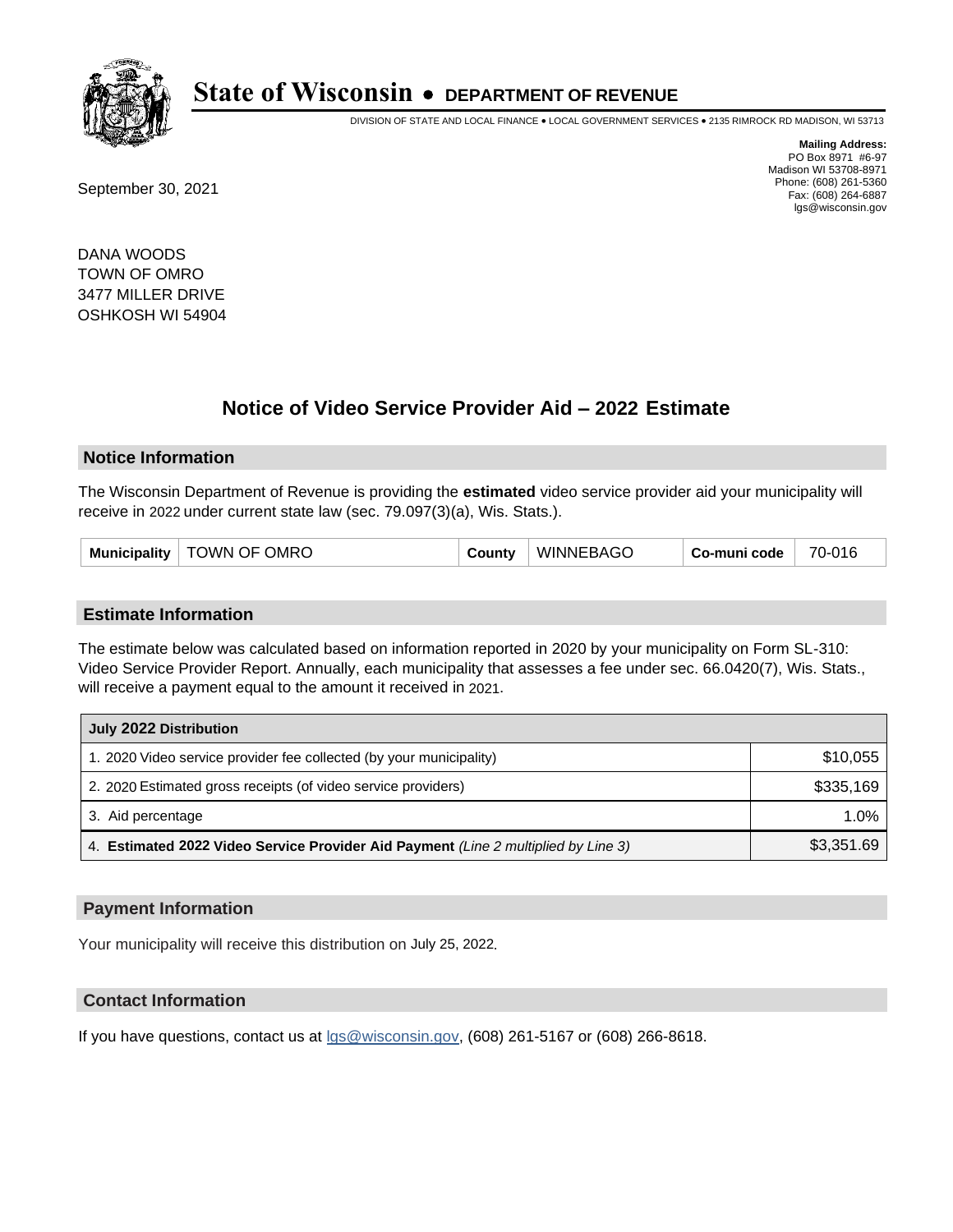

DIVISION OF STATE AND LOCAL FINANCE • LOCAL GOVERNMENT SERVICES • 2135 RIMROCK RD MADISON, WI 53713

September 30, 2021

**Mailing Address:** PO Box 8971 #6-97 Madison WI 53708-8971 Phone: (608) 261-5360 Fax: (608) 264-6887 lgs@wisconsin.gov

JEANNETTE MERTEN TOWN OF OSHKOSH 1076 COZY LANE, 230 E CTY RD Y OSHKOSH WI 54901-1404

# **Notice of Video Service Provider Aid - 2022 Estimate**

#### **Notice Information**

The Wisconsin Department of Revenue is providing the **estimated** video service provider aid your municipality will receive in 2022 under current state law (sec. 79.097(3)(a), Wis. Stats.).

| Municipality   TOWN OF OSHKOSH | County | <b>WINNEBAGO</b> | Co-muni code | 70-018 |
|--------------------------------|--------|------------------|--------------|--------|
|--------------------------------|--------|------------------|--------------|--------|

#### **Estimate Information**

The estimate below was calculated based on information reported in 2020 by your municipality on Form SL-310: Video Service Provider Report. Annually, each municipality that assesses a fee under sec. 66.0420(7), Wis. Stats., will receive a payment equal to the amount it received in 2021.

| July 2022 Distribution                                                             |            |  |
|------------------------------------------------------------------------------------|------------|--|
| 1. 2020 Video service provider fee collected (by your municipality)                | \$22,699   |  |
| 2. 2020 Estimated gross receipts (of video service providers)                      | \$756.646  |  |
| 3. Aid percentage                                                                  | $1.0\%$    |  |
| 4. Estimated 2022 Video Service Provider Aid Payment (Line 2 multiplied by Line 3) | \$7,566.46 |  |

#### **Payment Information**

Your municipality will receive this distribution on July 25, 2022.

## **Contact Information**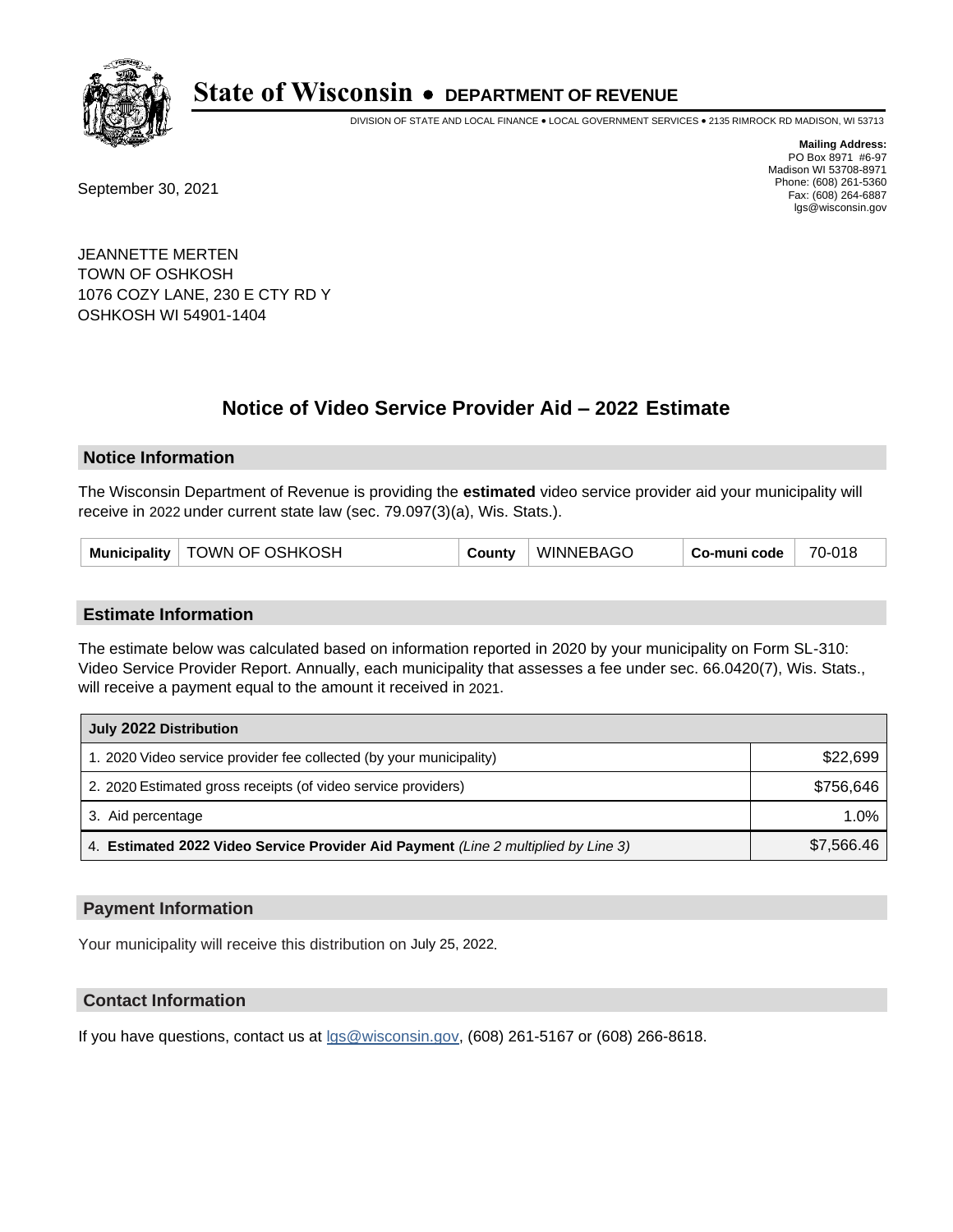

DIVISION OF STATE AND LOCAL FINANCE • LOCAL GOVERNMENT SERVICES • 2135 RIMROCK RD MADISON, WI 53713

September 30, 2021

**Mailing Address:** PO Box 8971 #6-97 Madison WI 53708-8971 Phone: (608) 261-5360 Fax: (608) 264-6887 lgs@wisconsin.gov

KAREN BRAZEE TOWN OF VINLAND 6085 COUNTY RD T OSHKOSH WI 54904-9734

## **Notice of Video Service Provider Aid - 2022 Estimate**

#### **Notice Information**

The Wisconsin Department of Revenue is providing the **estimated** video service provider aid your municipality will receive in 2022 under current state law (sec. 79.097(3)(a), Wis. Stats.).

#### **Estimate Information**

The estimate below was calculated based on information reported in 2020 by your municipality on Form SL-310: Video Service Provider Report. Annually, each municipality that assesses a fee under sec. 66.0420(7), Wis. Stats., will receive a payment equal to the amount it received in 2021.

| July 2022 Distribution                                                             |            |  |
|------------------------------------------------------------------------------------|------------|--|
| 1. 2020 Video service provider fee collected (by your municipality)                | \$9,063    |  |
| 2. 2020 Estimated gross receipts (of video service providers)                      | \$302.136  |  |
| 3. Aid percentage                                                                  | $1.0\%$    |  |
| 4. Estimated 2022 Video Service Provider Aid Payment (Line 2 multiplied by Line 3) | \$3,021.36 |  |

#### **Payment Information**

Your municipality will receive this distribution on July 25, 2022.

## **Contact Information**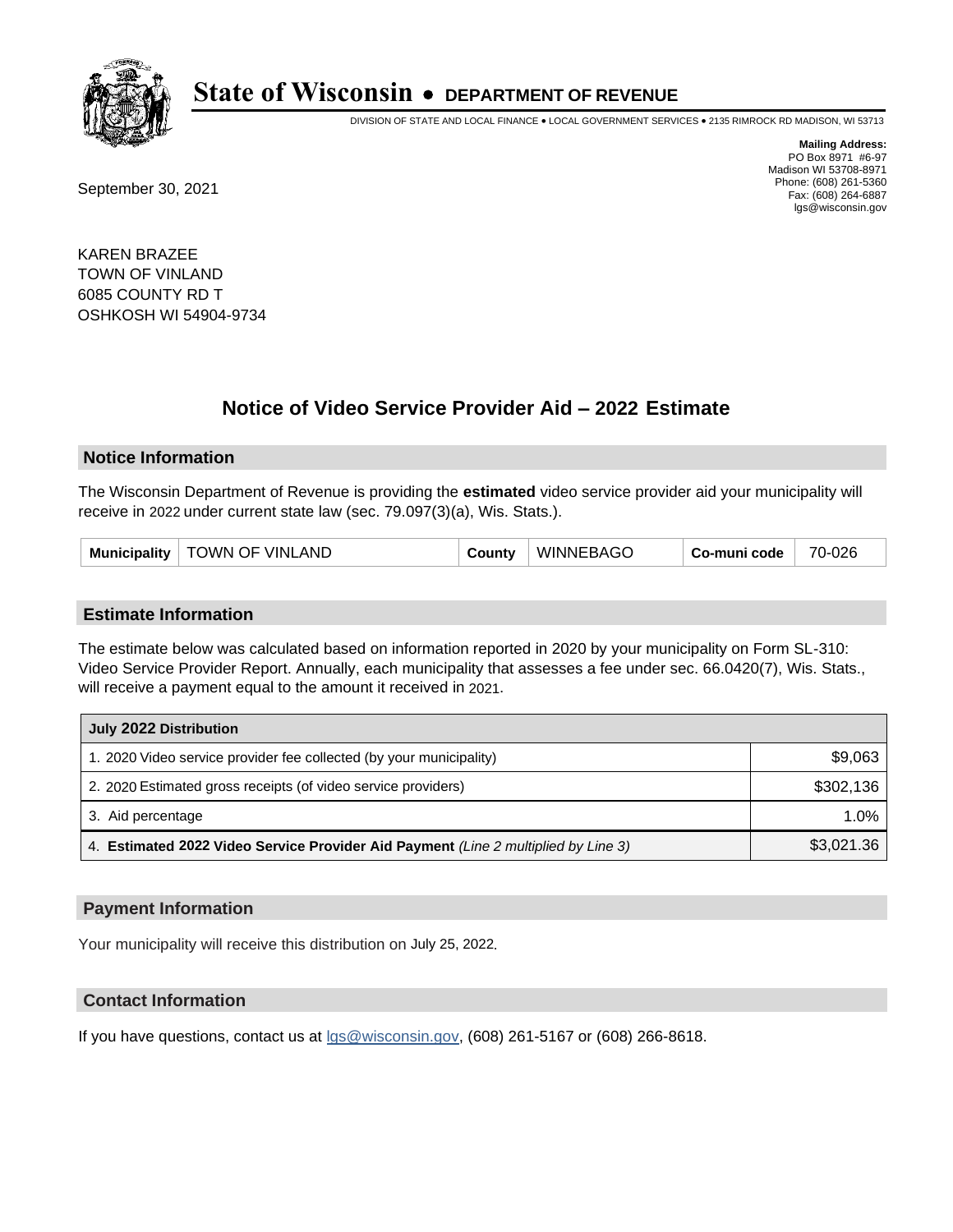

DIVISION OF STATE AND LOCAL FINANCE • LOCAL GOVERNMENT SERVICES • 2135 RIMROCK RD MADISON, WI 53713

September 30, 2021

**Mailing Address:** PO Box 8971 #6-97 Madison WI 53708-8971 Phone: (608) 261-5360 Fax: (608) 264-6887 lgs@wisconsin.gov

HOLLY STEVENS TOWN OF WINCHESTER 8522 PARK WAY LARSEN WI 54947

## **Notice of Video Service Provider Aid - 2022 Estimate**

#### **Notice Information**

The Wisconsin Department of Revenue is providing the **estimated** video service provider aid your municipality will receive in 2022 under current state law (sec. 79.097(3)(a), Wis. Stats.).

#### **Estimate Information**

The estimate below was calculated based on information reported in 2020 by your municipality on Form SL-310: Video Service Provider Report. Annually, each municipality that assesses a fee under sec. 66.0420(7), Wis. Stats., will receive a payment equal to the amount it received in 2021.

| July 2022 Distribution                                                             |            |  |
|------------------------------------------------------------------------------------|------------|--|
| 1. 2020 Video service provider fee collected (by your municipality)                | \$4,670    |  |
| 2. 2020 Estimated gross receipts (of video service providers)                      | \$155,673  |  |
| 3. Aid percentage                                                                  | $1.0\%$    |  |
| 4. Estimated 2022 Video Service Provider Aid Payment (Line 2 multiplied by Line 3) | \$1,556.73 |  |

#### **Payment Information**

Your municipality will receive this distribution on July 25, 2022.

## **Contact Information**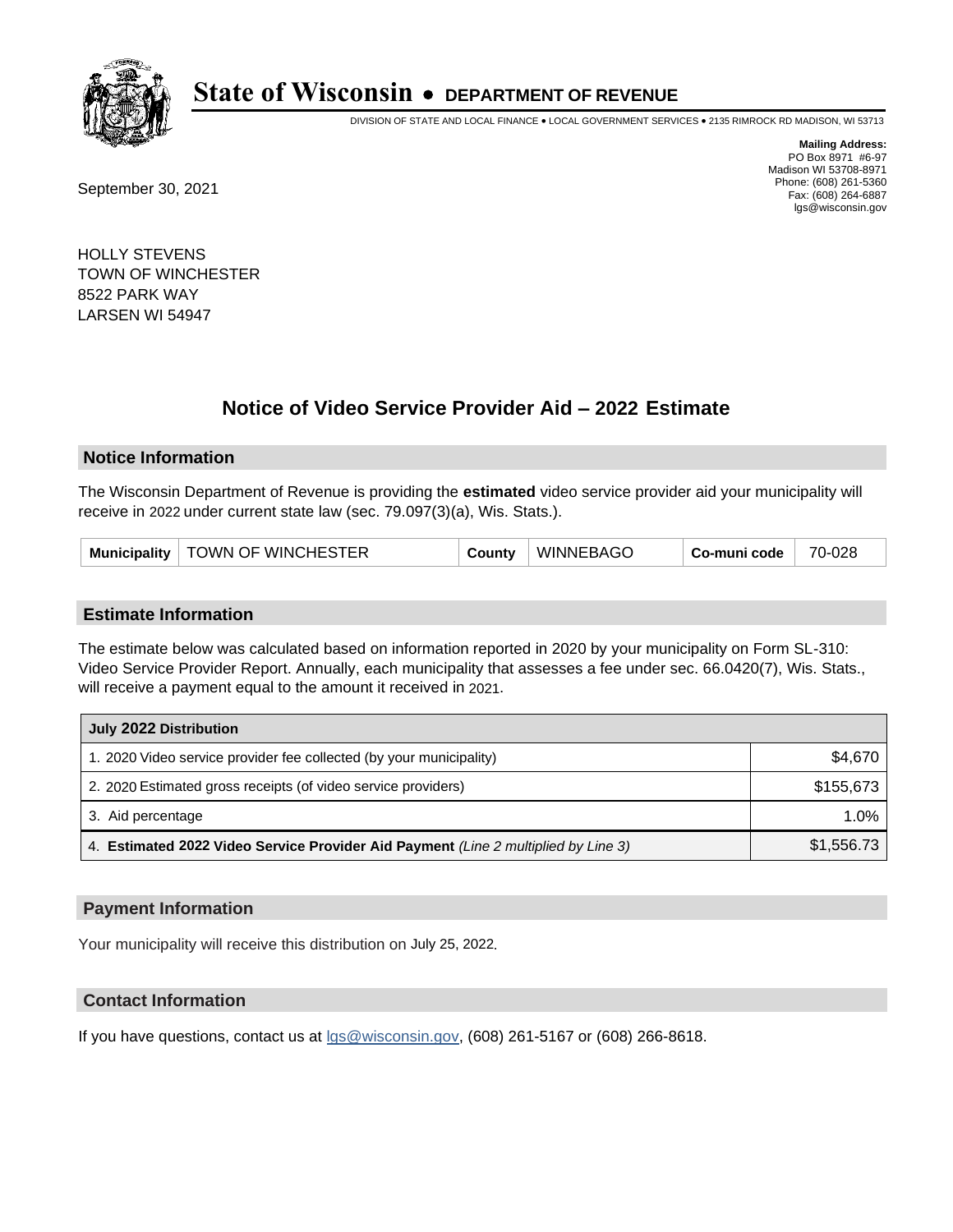

DIVISION OF STATE AND LOCAL FINANCE • LOCAL GOVERNMENT SERVICES • 2135 RIMROCK RD MADISON, WI 53713

September 30, 2021

**Mailing Address:** PO Box 8971 #6-97 Madison WI 53708-8971 Phone: (608) 261-5360 Fax: (608) 264-6887 lgs@wisconsin.gov

YVONNE ZOBEL TOWN OF WINNECONNE 6494 COUNTY ROAD M WINNECONNE WI 54986

## **Notice of Video Service Provider Aid - 2022 Estimate**

#### **Notice Information**

The Wisconsin Department of Revenue is providing the **estimated** video service provider aid your municipality will receive in 2022 under current state law (sec. 79.097(3)(a), Wis. Stats.).

| TOWN OF WINNECONNE<br>WINNEBAGC<br>70-030<br><b>Municipality</b><br>Co-muni code<br>شcunt∨ |
|--------------------------------------------------------------------------------------------|
|--------------------------------------------------------------------------------------------|

#### **Estimate Information**

The estimate below was calculated based on information reported in 2020 by your municipality on Form SL-310: Video Service Provider Report. Annually, each municipality that assesses a fee under sec. 66.0420(7), Wis. Stats., will receive a payment equal to the amount it received in 2021.

| July 2022 Distribution                                                             |            |
|------------------------------------------------------------------------------------|------------|
| 1. 2020 Video service provider fee collected (by your municipality)                | \$12,132   |
| 2. 2020 Estimated gross receipts (of video service providers)                      | \$404.430  |
| 3. Aid percentage                                                                  | $1.0\%$    |
| 4. Estimated 2022 Video Service Provider Aid Payment (Line 2 multiplied by Line 3) | \$4,044.30 |

#### **Payment Information**

Your municipality will receive this distribution on July 25, 2022.

## **Contact Information**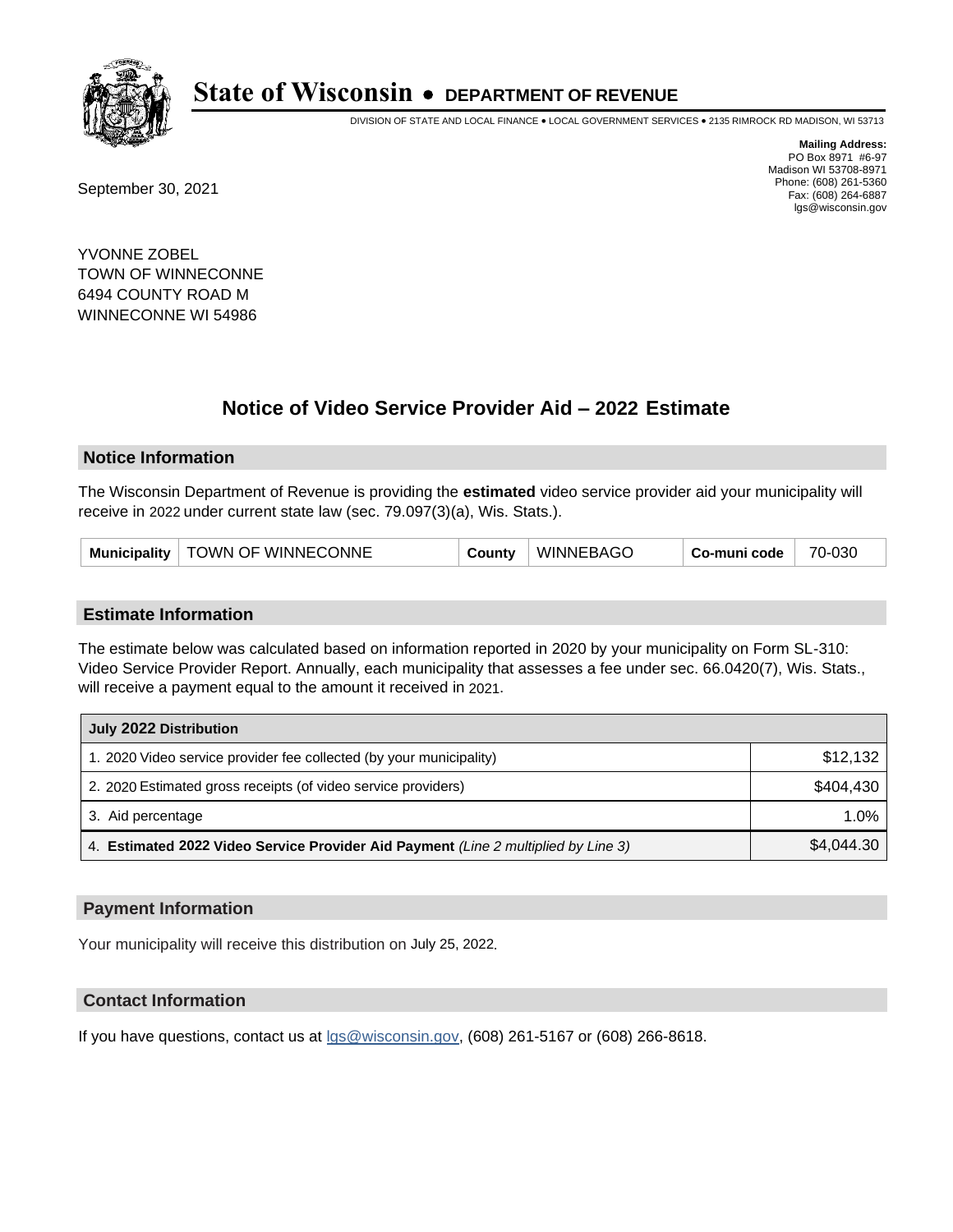

DIVISION OF STATE AND LOCAL FINANCE • LOCAL GOVERNMENT SERVICES • 2135 RIMROCK RD MADISON, WI 53713

September 30, 2021

**Mailing Address:** PO Box 8971 #6-97 Madison WI 53708-8971 Phone: (608) 261-5360 Fax: (608) 264-6887 lgs@wisconsin.gov

DARLA FINK VILLAGE OF FOX CROSSING 2000 MUNICIPAL DR NEENAH WI 54956-5663

## **Notice of Video Service Provider Aid - 2022 Estimate**

### **Notice Information**

The Wisconsin Department of Revenue is providing the **estimated** video service provider aid your municipality will receive in 2022 under current state law (sec. 79.097(3)(a), Wis. Stats.).

| Municipality   VILLAGE OF FOX CROSSING | County | WINNEBAGO | Co-muni code | 70-121 |
|----------------------------------------|--------|-----------|--------------|--------|
|----------------------------------------|--------|-----------|--------------|--------|

#### **Estimate Information**

The estimate below was calculated based on information reported in 2020 by your municipality on Form SL-310: Video Service Provider Report. Annually, each municipality that assesses a fee under sec. 66.0420(7), Wis. Stats., will receive a payment equal to the amount it received in 2021.

| July 2022 Distribution                                                             |             |
|------------------------------------------------------------------------------------|-------------|
| 1. 2020 Video service provider fee collected (by your municipality)                | \$219.397   |
| 2. 2020 Estimated gross receipts (of video service providers)                      | \$4,387,950 |
| 3. Aid percentage                                                                  | $1.0\%$     |
| 4. Estimated 2022 Video Service Provider Aid Payment (Line 2 multiplied by Line 3) | \$43,879.50 |

#### **Payment Information**

Your municipality will receive this distribution on July 25, 2022.

## **Contact Information**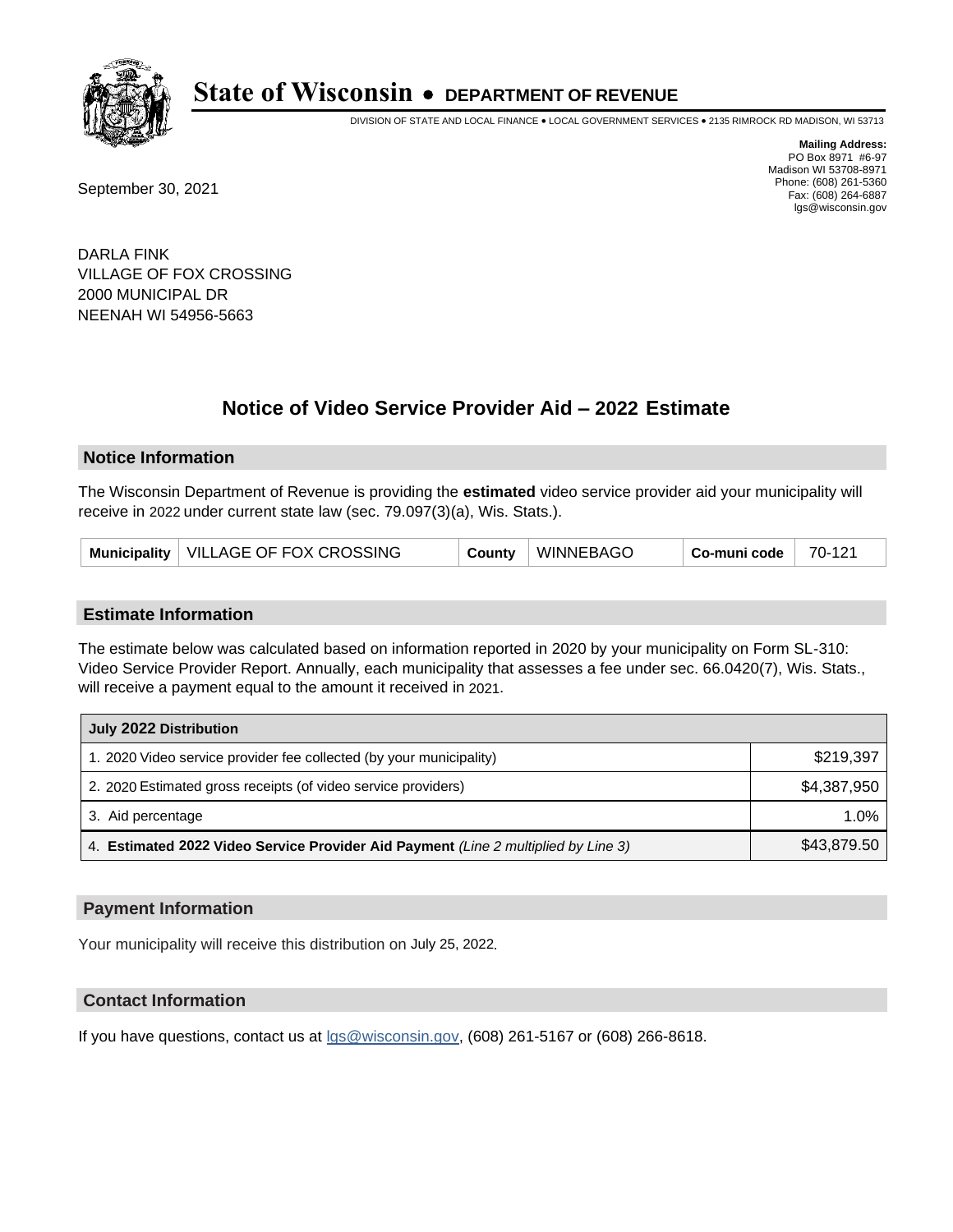

DIVISION OF STATE AND LOCAL FINANCE • LOCAL GOVERNMENT SERVICES • 2135 RIMROCK RD MADISON, WI 53713

September 30, 2021

**Mailing Address:** PO Box 8971 #6-97 Madison WI 53708-8971 Phone: (608) 261-5360 Fax: (608) 264-6887 lgs@wisconsin.gov

JACQUIN STELZNER VILLAGE OF WINNECONNE PO BOX 488 WINNECONNE WI 54986-0488

# **Notice of Video Service Provider Aid - 2022 Estimate**

### **Notice Information**

The Wisconsin Department of Revenue is providing the **estimated** video service provider aid your municipality will receive in 2022 under current state law (sec. 79.097(3)(a), Wis. Stats.).

| Municipality   VILLAGE OF WINNECONNE | County | <b>WINNEBAGO</b> | <b>Co-muni code</b> | 70-191 |
|--------------------------------------|--------|------------------|---------------------|--------|
|--------------------------------------|--------|------------------|---------------------|--------|

#### **Estimate Information**

The estimate below was calculated based on information reported in 2020 by your municipality on Form SL-310: Video Service Provider Report. Annually, each municipality that assesses a fee under sec. 66.0420(7), Wis. Stats., will receive a payment equal to the amount it received in 2021.

| July 2022 Distribution                                                             |            |
|------------------------------------------------------------------------------------|------------|
| 1. 2020 Video service provider fee collected (by your municipality)                | \$23,329   |
| 2. 2020 Estimated gross receipts (of video service providers)                      | \$777.622  |
| 3. Aid percentage                                                                  | $1.0\%$    |
| 4. Estimated 2022 Video Service Provider Aid Payment (Line 2 multiplied by Line 3) | \$7,776.22 |

#### **Payment Information**

Your municipality will receive this distribution on July 25, 2022.

## **Contact Information**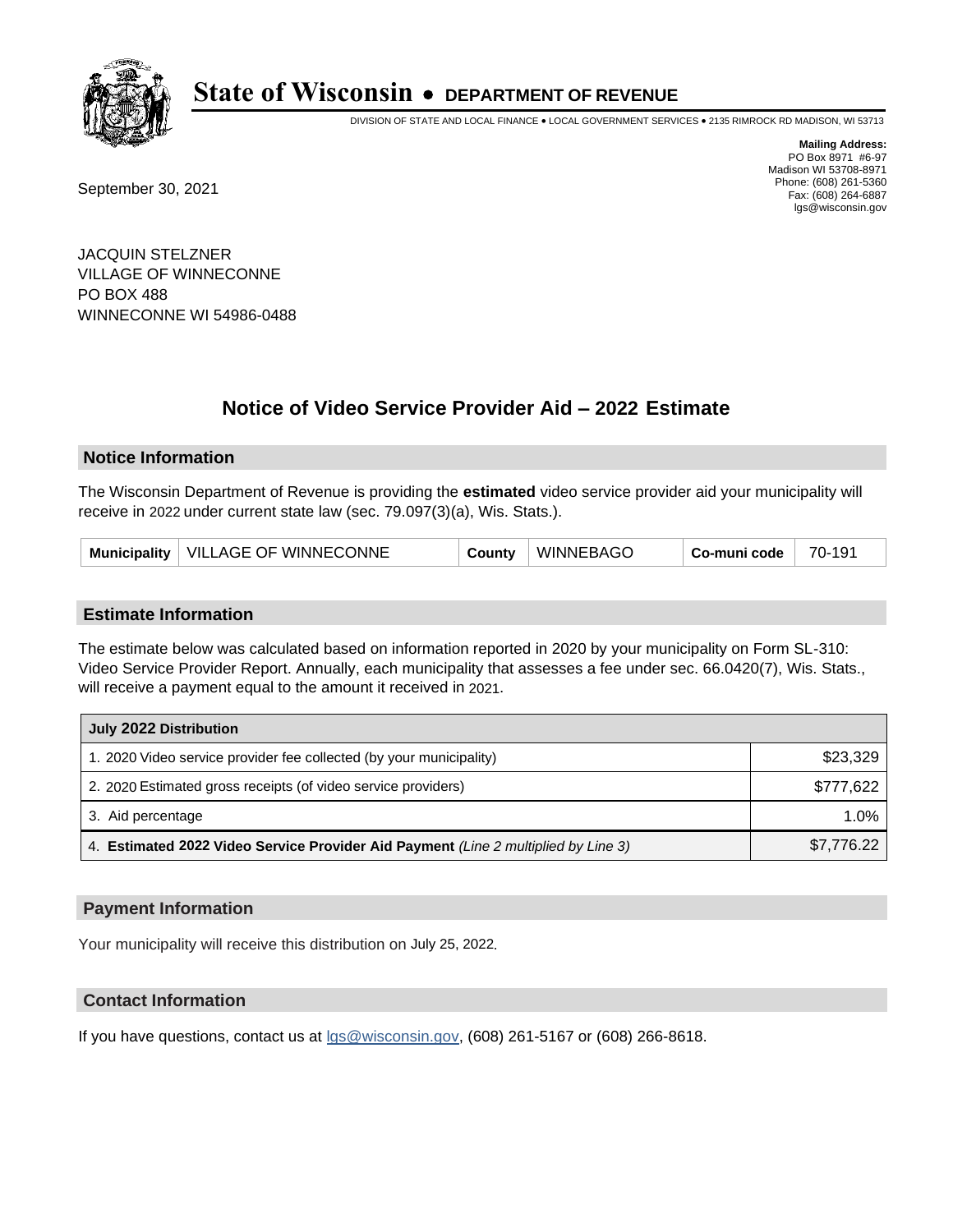

DIVISION OF STATE AND LOCAL FINANCE • LOCAL GOVERNMENT SERVICES • 2135 RIMROCK RD MADISON, WI 53713

September 30, 2021

**Mailing Address:** PO Box 8971 #6-97 Madison WI 53708-8971 Phone: (608) 261-5360 Fax: (608) 264-6887 lgs@wisconsin.gov

HALEY KRAUTKRAMER CITY OF MENASHA 100 MAIN STREET STE 200 MENASHA WI 54952

## **Notice of Video Service Provider Aid - 2022 Estimate**

#### **Notice Information**

The Wisconsin Department of Revenue is providing the **estimated** video service provider aid your municipality will receive in 2022 under current state law (sec. 79.097(3)(a), Wis. Stats.).

| Municipality   CITY OF MENASHA | County | WINNEBAGO | $Co$ -muni code $\parallel$ | 70-251 |
|--------------------------------|--------|-----------|-----------------------------|--------|
|--------------------------------|--------|-----------|-----------------------------|--------|

#### **Estimate Information**

The estimate below was calculated based on information reported in 2020 by your municipality on Form SL-310: Video Service Provider Report. Annually, each municipality that assesses a fee under sec. 66.0420(7), Wis. Stats., will receive a payment equal to the amount it received in 2021.

| July 2022 Distribution                                                             |             |
|------------------------------------------------------------------------------------|-------------|
| 1. 2020 Video service provider fee collected (by your municipality)                | \$188,133   |
| 2. 2020 Estimated gross receipts (of video service providers)                      | \$3,762,656 |
| 3. Aid percentage                                                                  | $1.0\%$     |
| 4. Estimated 2022 Video Service Provider Aid Payment (Line 2 multiplied by Line 3) | \$37,626.56 |

#### **Payment Information**

Your municipality will receive this distribution on July 25, 2022.

## **Contact Information**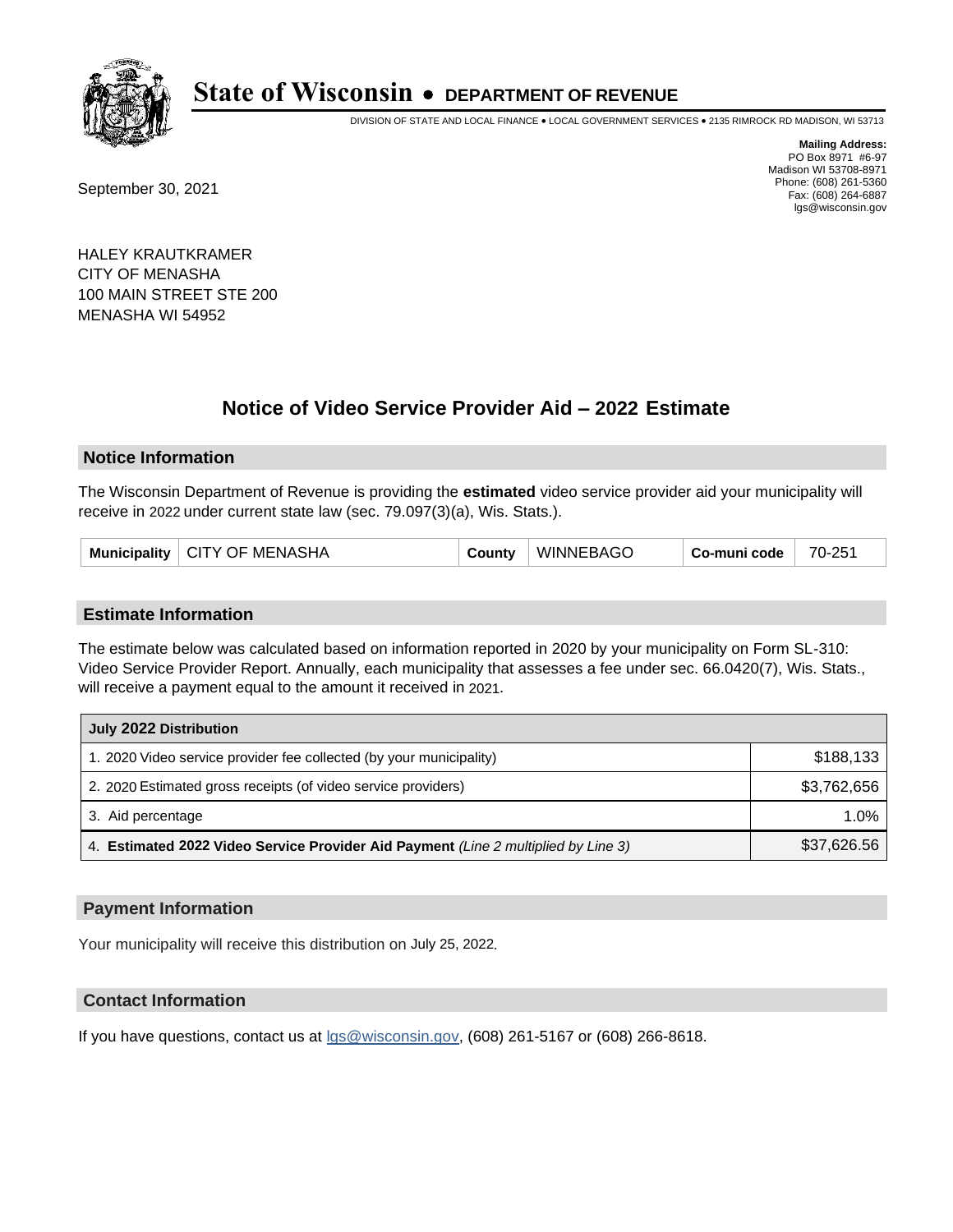

DIVISION OF STATE AND LOCAL FINANCE • LOCAL GOVERNMENT SERVICES • 2135 RIMROCK RD MADISON, WI 53713

September 30, 2021

**Mailing Address:** PO Box 8971 #6-97 Madison WI 53708-8971 Phone: (608) 261-5360 Fax: (608) 264-6887 lgs@wisconsin.gov

CHARLOTTE NAGEL CITY OF NEENAH PO BOX 426, 211 WALNUT ST. NEENAH WI 54957-0426

## **Notice of Video Service Provider Aid - 2022 Estimate**

#### **Notice Information**

The Wisconsin Department of Revenue is providing the **estimated** video service provider aid your municipality will receive in 2022 under current state law (sec. 79.097(3)(a), Wis. Stats.).

| Municipality   CITY OF NEENAH | County | <b>WINNEBAGO</b> | Co-muni code | 70-261 |
|-------------------------------|--------|------------------|--------------|--------|
|-------------------------------|--------|------------------|--------------|--------|

#### **Estimate Information**

The estimate below was calculated based on information reported in 2020 by your municipality on Form SL-310: Video Service Provider Report. Annually, each municipality that assesses a fee under sec. 66.0420(7), Wis. Stats., will receive a payment equal to the amount it received in 2021.

| July 2022 Distribution                                                             |             |
|------------------------------------------------------------------------------------|-------------|
| 1. 2020 Video service provider fee collected (by your municipality)                | \$299.886   |
| 2. 2020 Estimated gross receipts (of video service providers)                      | \$5,997,713 |
| 3. Aid percentage                                                                  | $1.0\%$     |
| 4. Estimated 2022 Video Service Provider Aid Payment (Line 2 multiplied by Line 3) | \$59,977.13 |

#### **Payment Information**

Your municipality will receive this distribution on July 25, 2022.

## **Contact Information**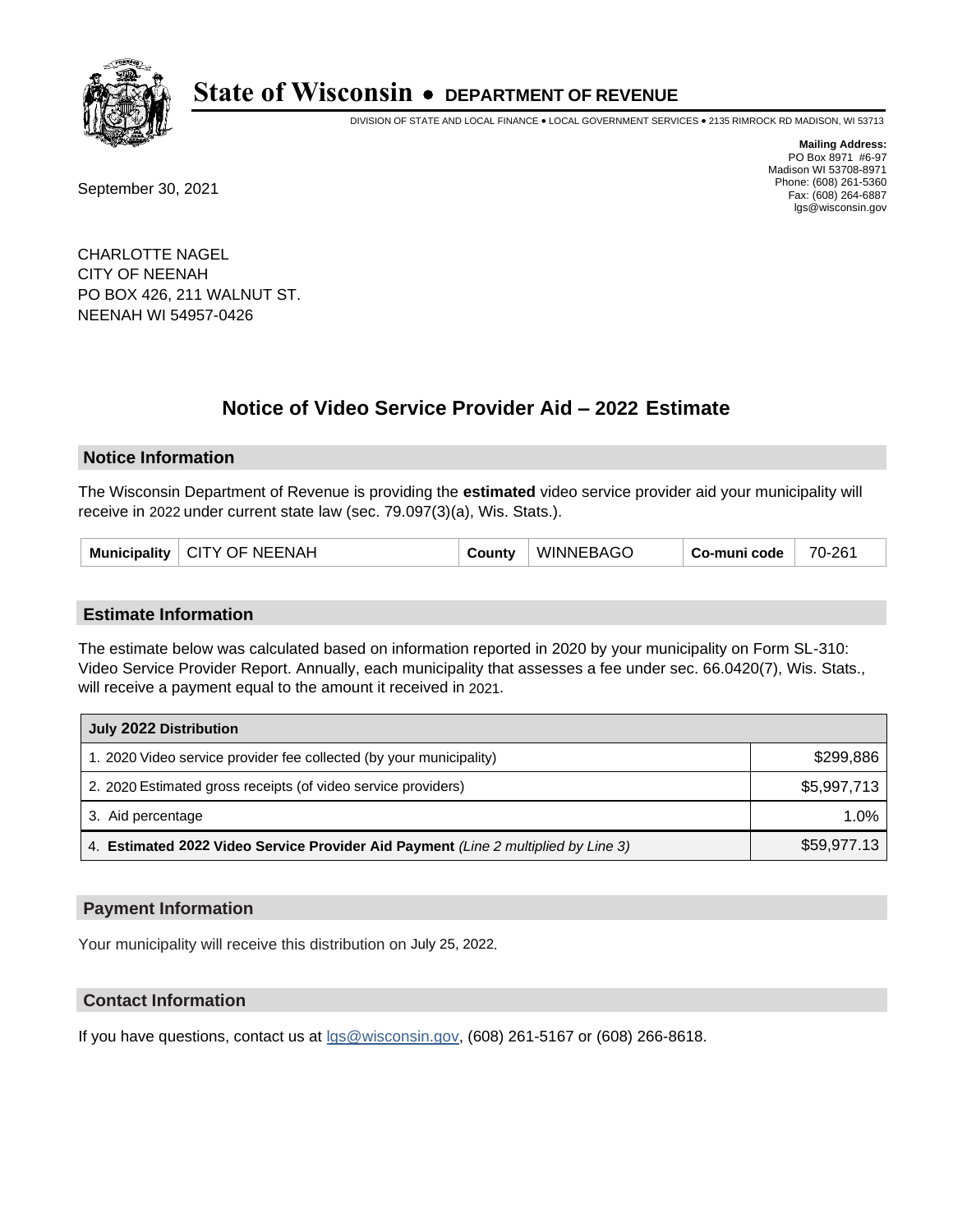

DIVISION OF STATE AND LOCAL FINANCE • LOCAL GOVERNMENT SERVICES • 2135 RIMROCK RD MADISON, WI 53713

September 30, 2021

**Mailing Address:** PO Box 8971 #6-97 Madison WI 53708-8971 Phone: (608) 261-5360 Fax: (608) 264-6887 lgs@wisconsin.gov

BARBARA VAN CLAKE CITY OF OMRO 205 S WEBSTER AVENUE OMRO WI 54963

# **Notice of Video Service Provider Aid - 2022 Estimate**

### **Notice Information**

The Wisconsin Department of Revenue is providing the **estimated** video service provider aid your municipality will receive in 2022 under current state law (sec. 79.097(3)(a), Wis. Stats.).

|  | <b>Municipality</b> | <b>OMRC</b><br><b>CITY OF</b> | こountv | <b>WINNEBAGO</b> | Co-muni code | -265<br>$70 -$ |
|--|---------------------|-------------------------------|--------|------------------|--------------|----------------|
|--|---------------------|-------------------------------|--------|------------------|--------------|----------------|

#### **Estimate Information**

The estimate below was calculated based on information reported in 2020 by your municipality on Form SL-310: Video Service Provider Report. Annually, each municipality that assesses a fee under sec. 66.0420(7), Wis. Stats., will receive a payment equal to the amount it received in 2021.

| July 2022 Distribution                                                             |            |
|------------------------------------------------------------------------------------|------------|
| 1. 2020 Video service provider fee collected (by your municipality)                | \$24,083   |
| 2. 2020 Estimated gross receipts (of video service providers)                      | \$802,777  |
| 3. Aid percentage                                                                  | 1.0%       |
| 4. Estimated 2022 Video Service Provider Aid Payment (Line 2 multiplied by Line 3) | \$8,027.77 |

#### **Payment Information**

Your municipality will receive this distribution on July 25, 2022.

## **Contact Information**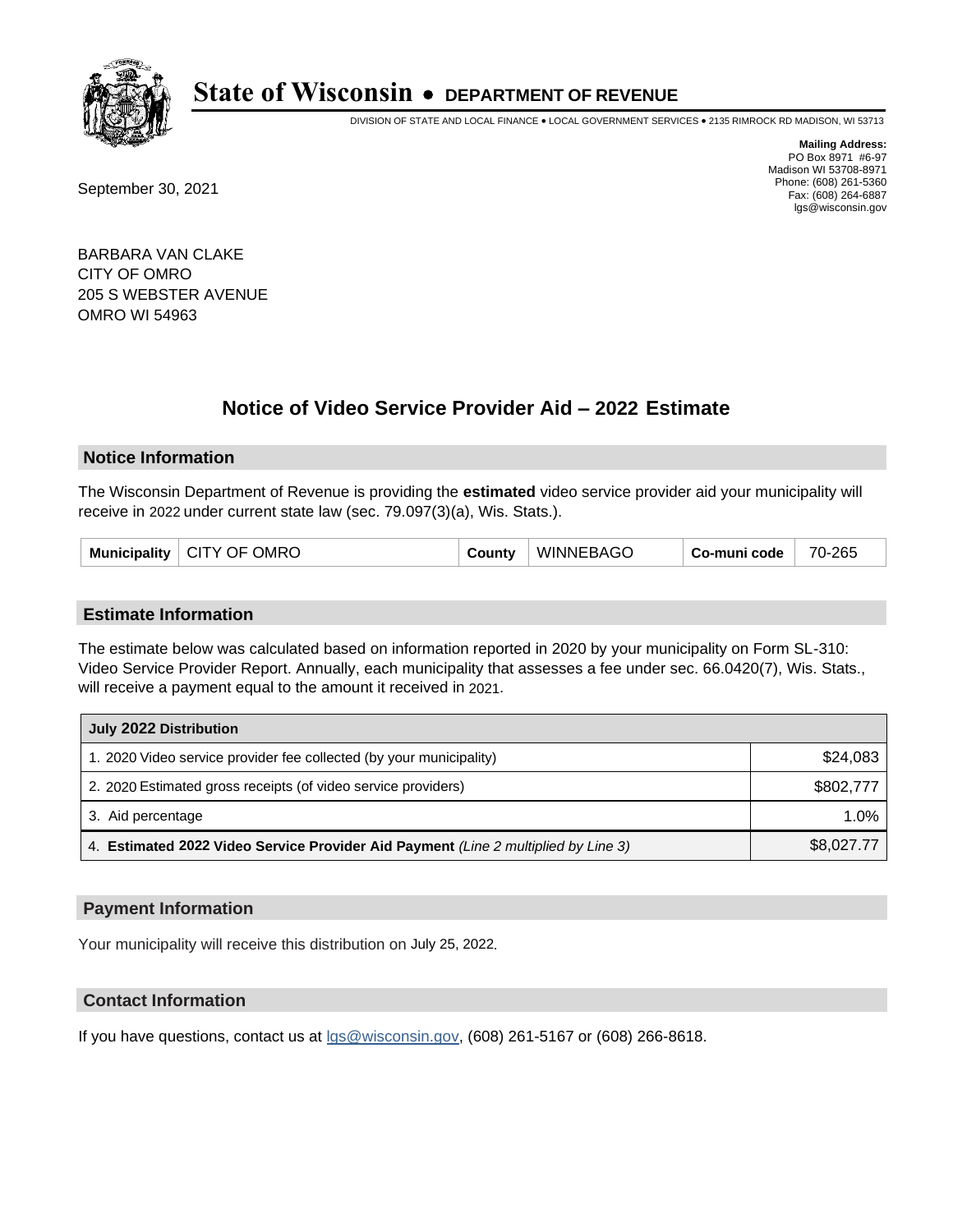

DIVISION OF STATE AND LOCAL FINANCE • LOCAL GOVERNMENT SERVICES • 2135 RIMROCK RD MADISON, WI 53713

September 30, 2021

**Mailing Address:** PO Box 8971 #6-97 Madison WI 53708-8971 Phone: (608) 261-5360 Fax: (608) 264-6887 lgs@wisconsin.gov

PAMELA UBRIG CITY OF OSHKOSH PO BOX 1130 OSHKOSH WI 54903-1130

## **Notice of Video Service Provider Aid - 2022 Estimate**

#### **Notice Information**

The Wisconsin Department of Revenue is providing the **estimated** video service provider aid your municipality will receive in 2022 under current state law (sec. 79.097(3)(a), Wis. Stats.).

| Municipality   CITY OF OSHKOSH | County | WINNEBAGO | Co-muni code | 70-266 |
|--------------------------------|--------|-----------|--------------|--------|
|--------------------------------|--------|-----------|--------------|--------|

#### **Estimate Information**

The estimate below was calculated based on information reported in 2020 by your municipality on Form SL-310: Video Service Provider Report. Annually, each municipality that assesses a fee under sec. 66.0420(7), Wis. Stats., will receive a payment equal to the amount it received in 2021.

| July 2022 Distribution                                                             |              |  |  |
|------------------------------------------------------------------------------------|--------------|--|--|
| 1. 2020 Video service provider fee collected (by your municipality)                | \$713,620    |  |  |
| 2. 2020 Estimated gross receipts (of video service providers)                      | \$14,272,392 |  |  |
| 3. Aid percentage                                                                  | $1.0\%$      |  |  |
| 4. Estimated 2022 Video Service Provider Aid Payment (Line 2 multiplied by Line 3) | \$142,723.92 |  |  |

#### **Payment Information**

Your municipality will receive this distribution on July 25, 2022.

## **Contact Information**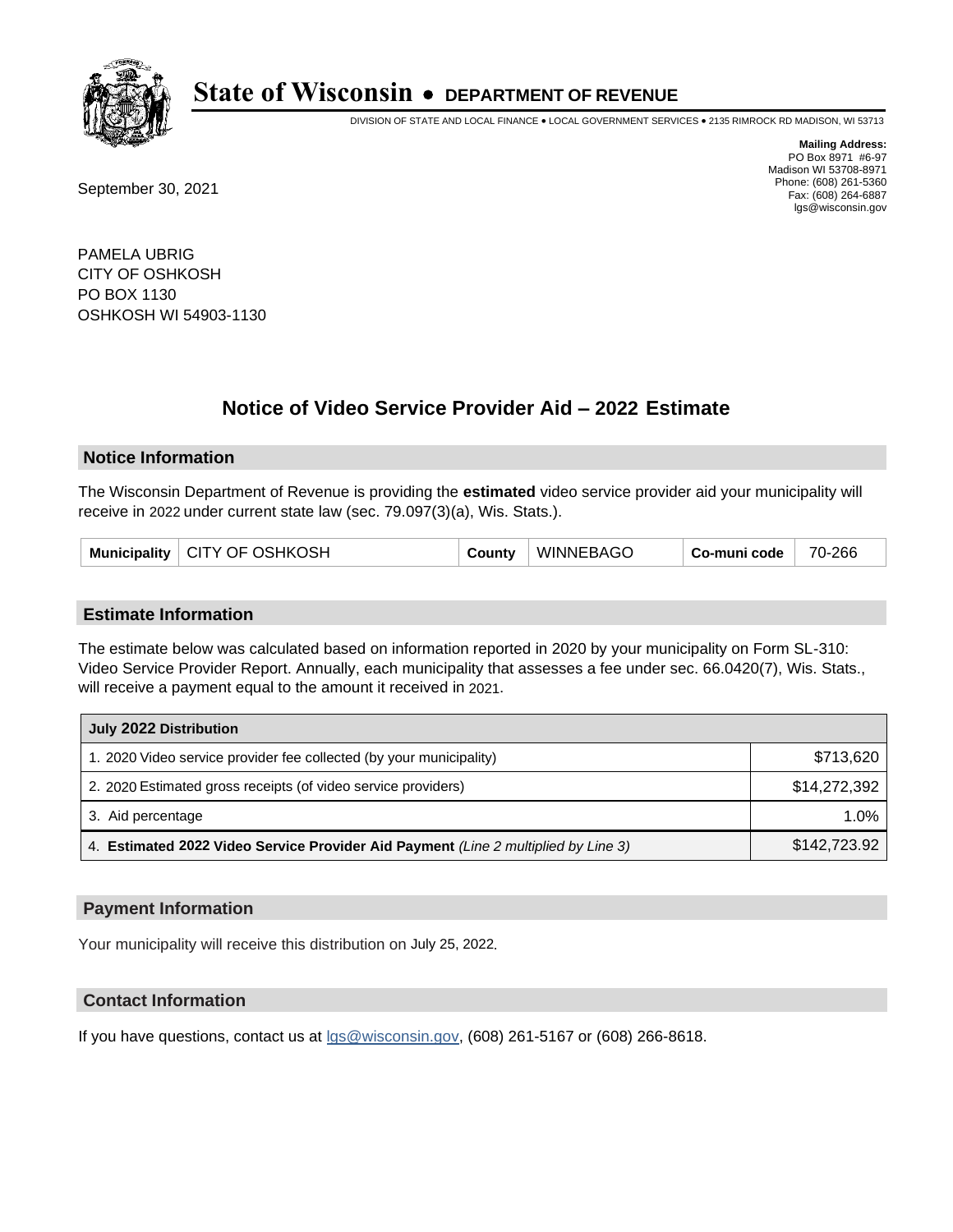

DIVISION OF STATE AND LOCAL FINANCE • LOCAL GOVERNMENT SERVICES • 2135 RIMROCK RD MADISON, WI 53713

September 30, 2021

**Mailing Address:** PO Box 8971 #6-97 Madison WI 53708-8971 Phone: (608) 261-5360 Fax: (608) 264-6887 lgs@wisconsin.gov

DANIELLE HALL TOWN OF CAMERON 9548 COUNTY RD BB MARSHFIELD WI 54449

## **Notice of Video Service Provider Aid - 2022 Estimate**

#### **Notice Information**

The Wisconsin Department of Revenue is providing the **estimated** video service provider aid your municipality will receive in 2022 under current state law (sec. 79.097(3)(a), Wis. Stats.).

| <b>Municipality</b> | TOWN OF CAMERON | ∶ountv | COL<br>W. | Co-muni code | 1-006<br>74 |
|---------------------|-----------------|--------|-----------|--------------|-------------|
|---------------------|-----------------|--------|-----------|--------------|-------------|

#### **Estimate Information**

The estimate below was calculated based on information reported in 2020 by your municipality on Form SL-310: Video Service Provider Report. Annually, each municipality that assesses a fee under sec. 66.0420(7), Wis. Stats., will receive a payment equal to the amount it received in 2021.

| July 2022 Distribution                                                             |          |  |  |  |
|------------------------------------------------------------------------------------|----------|--|--|--|
| 1. 2020 Video service provider fee collected (by your municipality)                | \$1,821  |  |  |  |
| 2. 2020 Estimated gross receipts (of video service providers)                      | \$91,040 |  |  |  |
| 3. Aid percentage                                                                  | 1.0%     |  |  |  |
| 4. Estimated 2022 Video Service Provider Aid Payment (Line 2 multiplied by Line 3) | \$910.40 |  |  |  |

#### **Payment Information**

Your municipality will receive this distribution on July 25, 2022.

## **Contact Information**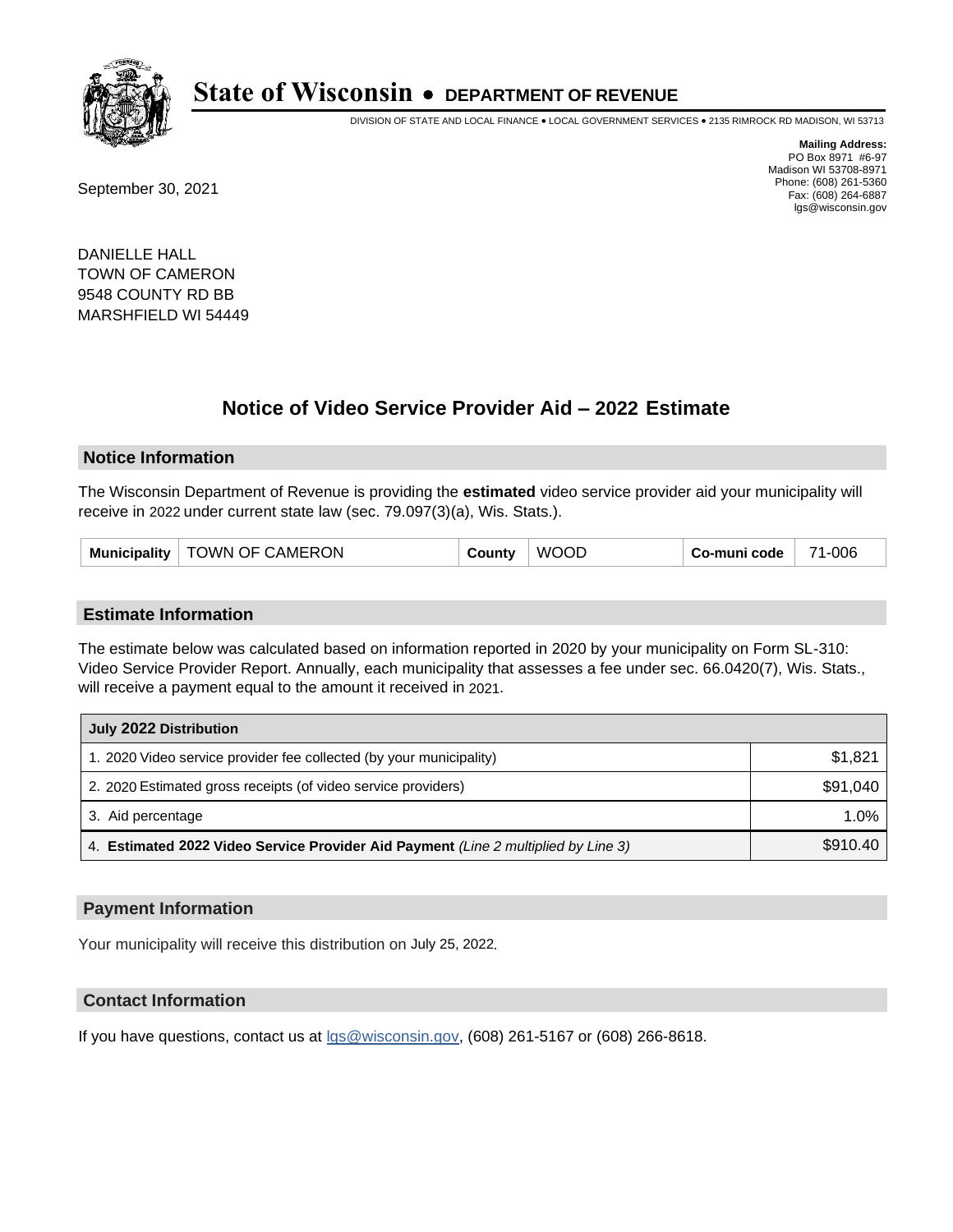

DIVISION OF STATE AND LOCAL FINANCE • LOCAL GOVERNMENT SERVICES • 2135 RIMROCK RD MADISON, WI 53713

September 30, 2021

**Mailing Address:** PO Box 8971 #6-97 Madison WI 53708-8971 Phone: (608) 261-5360 Fax: (608) 264-6887 lgs@wisconsin.gov

LISA DOTTER TOWN OF GRAND RAPIDS 2410 48TH ST S WIS RAPIDS WI 54494-7796

## **Notice of Video Service Provider Aid - 2022 Estimate**

#### **Notice Information**

The Wisconsin Department of Revenue is providing the **estimated** video service provider aid your municipality will receive in 2022 under current state law (sec. 79.097(3)(a), Wis. Stats.).

#### **Estimate Information**

The estimate below was calculated based on information reported in 2020 by your municipality on Form SL-310: Video Service Provider Report. Annually, each municipality that assesses a fee under sec. 66.0420(7), Wis. Stats., will receive a payment equal to the amount it received in 2021.

| July 2022 Distribution                                                             |             |  |  |
|------------------------------------------------------------------------------------|-------------|--|--|
| 1. 2020 Video service provider fee collected (by your municipality)                | \$13,419    |  |  |
| 2. 2020 Estimated gross receipts (of video service providers)                      | \$2,683,916 |  |  |
| 3. Aid percentage                                                                  | 1.0%        |  |  |
| 4. Estimated 2022 Video Service Provider Aid Payment (Line 2 multiplied by Line 3) | \$26,839.16 |  |  |

#### **Payment Information**

Your municipality will receive this distribution on July 25, 2022.

## **Contact Information**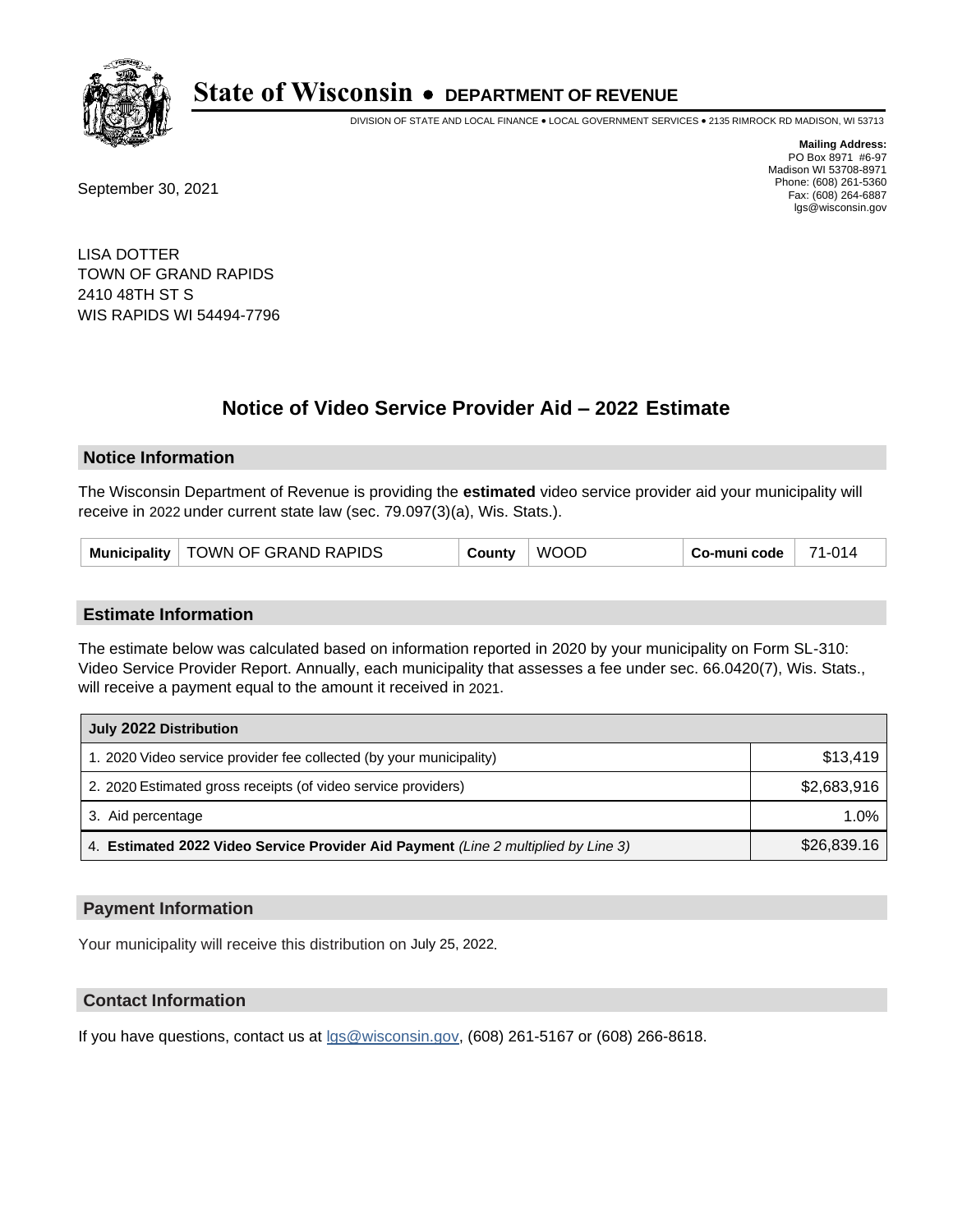

DIVISION OF STATE AND LOCAL FINANCE • LOCAL GOVERNMENT SERVICES • 2135 RIMROCK RD MADISON, WI 53713

September 30, 2021

**Mailing Address:** PO Box 8971 #6-97 Madison WI 53708-8971 Phone: (608) 261-5360 Fax: (608) 264-6887 lgs@wisconsin.gov

HEIDI KAWLESKI TOWN OF SARATOGA 1120 STATE HWY 73 S WIS RAPIDS WI 54494

## **Notice of Video Service Provider Aid - 2022 Estimate**

#### **Notice Information**

The Wisconsin Department of Revenue is providing the **estimated** video service provider aid your municipality will receive in 2022 under current state law (sec. 79.097(3)(a), Wis. Stats.).

| <b>Municipality</b> | TOWN OF SARATOGA | County | <b>WOOD</b> | Co-muni code | 71-036 |
|---------------------|------------------|--------|-------------|--------------|--------|
|---------------------|------------------|--------|-------------|--------------|--------|

#### **Estimate Information**

The estimate below was calculated based on information reported in 2020 by your municipality on Form SL-310: Video Service Provider Report. Annually, each municipality that assesses a fee under sec. 66.0420(7), Wis. Stats., will receive a payment equal to the amount it received in 2021.

| July 2022 Distribution                                                             |             |  |  |
|------------------------------------------------------------------------------------|-------------|--|--|
| 1. 2020 Video service provider fee collected (by your municipality)                | \$82.541    |  |  |
| 2. 2020 Estimated gross receipts (of video service providers)                      | \$1,650,831 |  |  |
| 3. Aid percentage                                                                  | 1.0%        |  |  |
| 4. Estimated 2022 Video Service Provider Aid Payment (Line 2 multiplied by Line 3) | \$16,508.31 |  |  |

#### **Payment Information**

Your municipality will receive this distribution on July 25, 2022.

#### **Contact Information**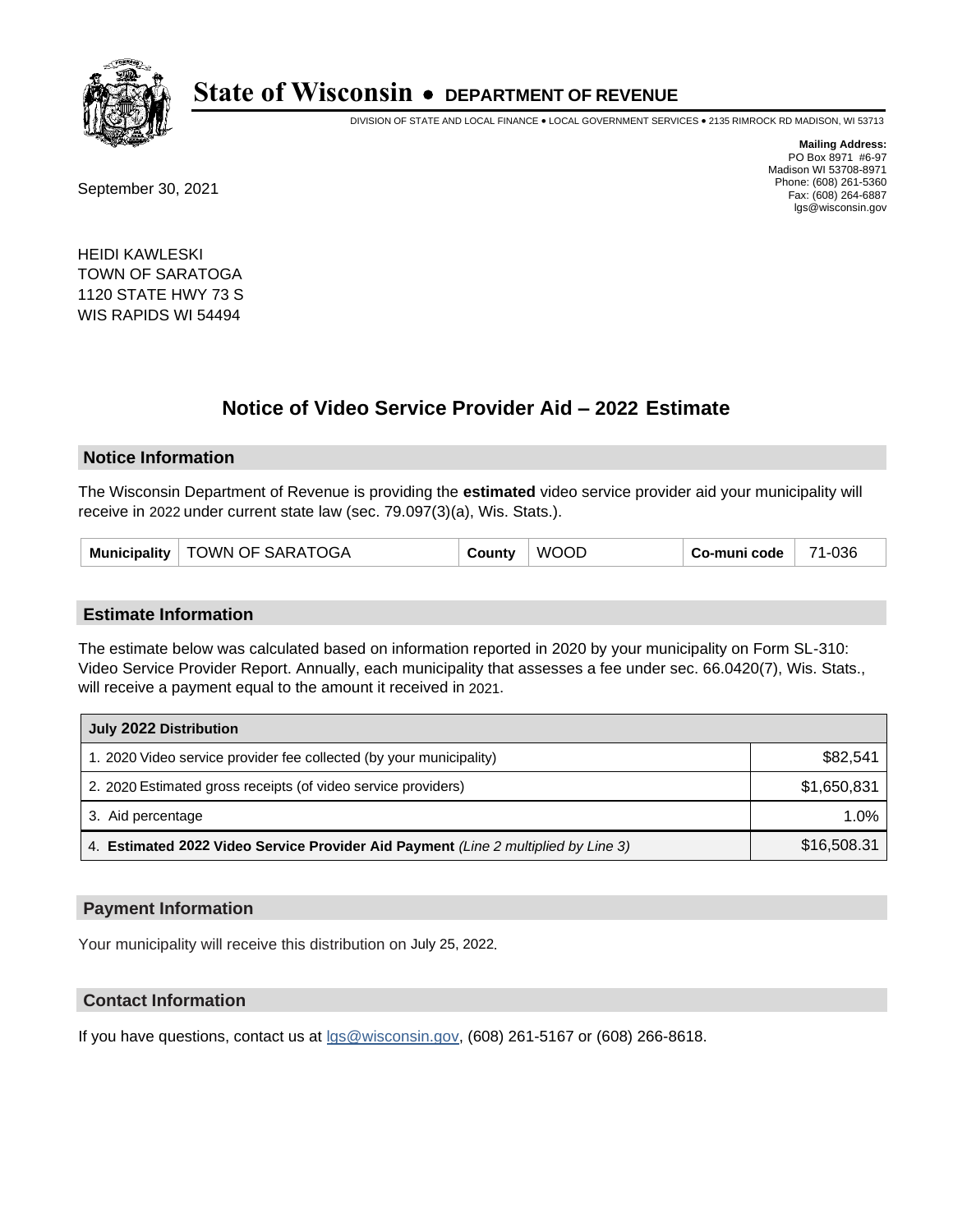

DIVISION OF STATE AND LOCAL FINANCE • LOCAL GOVERNMENT SERVICES • 2135 RIMROCK RD MADISON, WI 53713

September 30, 2021

**Mailing Address:** PO Box 8971 #6-97 Madison WI 53708-8971 Phone: (608) 261-5360 Fax: (608) 264-6887 lgs@wisconsin.gov

ANNE ARNDT VILLAGE OF BIRON 451 KAHOUN RD WIS RAPIDS WI 54494-8252

## **Notice of Video Service Provider Aid - 2022 Estimate**

#### **Notice Information**

The Wisconsin Department of Revenue is providing the **estimated** video service provider aid your municipality will receive in 2022 under current state law (sec. 79.097(3)(a), Wis. Stats.).

| VILLAGE OF BIRON<br>Municipality | County | <b>WOOD</b> | Co-muni code | 71-106 |
|----------------------------------|--------|-------------|--------------|--------|
|----------------------------------|--------|-------------|--------------|--------|

#### **Estimate Information**

The estimate below was calculated based on information reported in 2020 by your municipality on Form SL-310: Video Service Provider Report. Annually, each municipality that assesses a fee under sec. 66.0420(7), Wis. Stats., will receive a payment equal to the amount it received in 2021.

| July 2022 Distribution                                                             |            |  |  |
|------------------------------------------------------------------------------------|------------|--|--|
| 1. 2020 Video service provider fee collected (by your municipality)                | \$8,208    |  |  |
| 2. 2020 Estimated gross receipts (of video service providers)                      | \$273.654  |  |  |
| 3. Aid percentage                                                                  | $1.0\%$    |  |  |
| 4. Estimated 2022 Video Service Provider Aid Payment (Line 2 multiplied by Line 3) | \$2,736.54 |  |  |

#### **Payment Information**

Your municipality will receive this distribution on July 25, 2022.

## **Contact Information**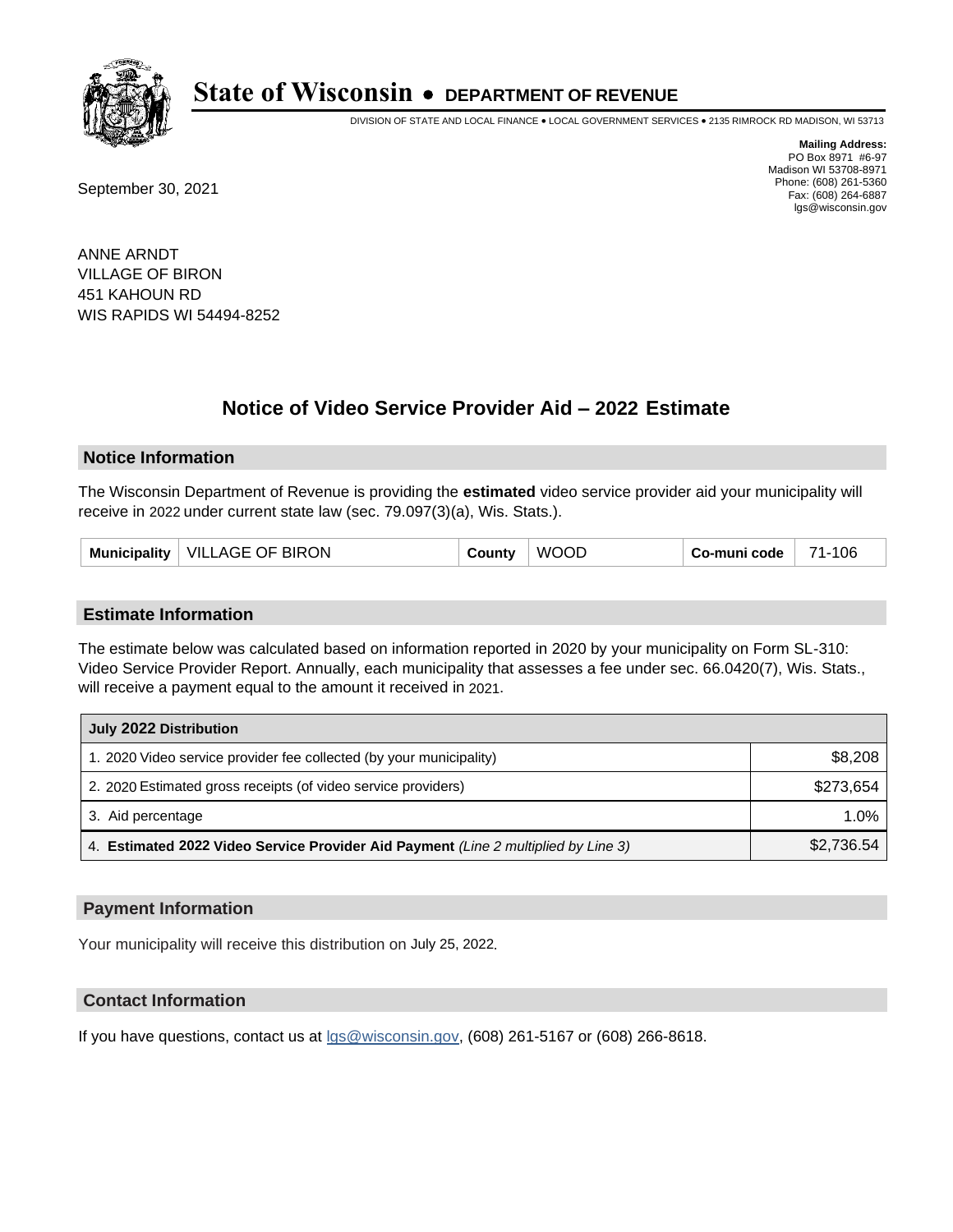

DIVISION OF STATE AND LOCAL FINANCE • LOCAL GOVERNMENT SERVICES • 2135 RIMROCK RD MADISON, WI 53713

September 30, 2021

**Mailing Address:** PO Box 8971 #6-97 Madison WI 53708-8971 Phone: (608) 261-5360 Fax: (608) 264-6887 lgs@wisconsin.gov

DIANE TREMMEL VILLAGE OF PORT EDWARDS PO BOX 10 PORT EDWARDS WI 54469-0010

## **Notice of Video Service Provider Aid - 2022 Estimate**

#### **Notice Information**

The Wisconsin Department of Revenue is providing the **estimated** video service provider aid your municipality will receive in 2022 under current state law (sec. 79.097(3)(a), Wis. Stats.).

| Municipality   VILLAGE OF PORT EDWARDS<br>County | <b>WOOD</b> | Co-muni code | 71-171 |
|--------------------------------------------------|-------------|--------------|--------|
|--------------------------------------------------|-------------|--------------|--------|

#### **Estimate Information**

The estimate below was calculated based on information reported in 2020 by your municipality on Form SL-310: Video Service Provider Report. Annually, each municipality that assesses a fee under sec. 66.0420(7), Wis. Stats., will receive a payment equal to the amount it received in 2021.

| July 2022 Distribution                                                             |            |  |  |
|------------------------------------------------------------------------------------|------------|--|--|
| 1. 2020 Video service provider fee collected (by your municipality)                | \$2,836    |  |  |
| 2. 2020 Estimated gross receipts (of video service providers)                      | \$567,323  |  |  |
| 3. Aid percentage                                                                  | $1.0\%$    |  |  |
| 4. Estimated 2022 Video Service Provider Aid Payment (Line 2 multiplied by Line 3) | \$5,673.23 |  |  |

#### **Payment Information**

Your municipality will receive this distribution on July 25, 2022.

## **Contact Information**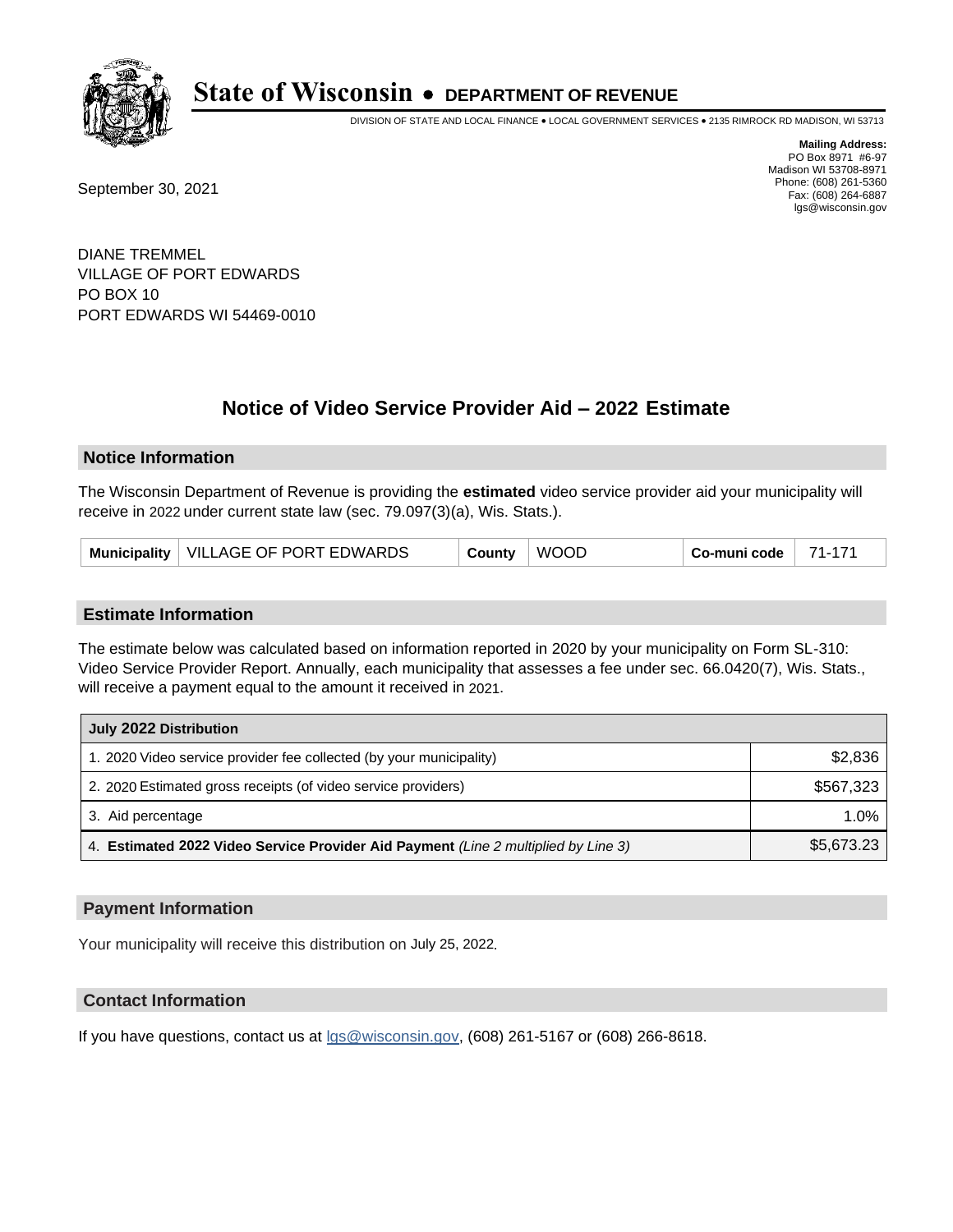

DIVISION OF STATE AND LOCAL FINANCE • LOCAL GOVERNMENT SERVICES • 2135 RIMROCK RD MADISON, WI 53713

September 30, 2021

**Mailing Address:** PO Box 8971 #6-97 Madison WI 53708-8971 Phone: (608) 261-5360 Fax: (608) 264-6887 lgs@wisconsin.gov

DEB HALL CITY OF MARSHFIELD 207 W. 6TH STREET MARSHFIELD WI 54449-0727

## **Notice of Video Service Provider Aid - 2022 Estimate**

#### **Notice Information**

The Wisconsin Department of Revenue is providing the **estimated** video service provider aid your municipality will receive in 2022 under current state law (sec. 79.097(3)(a), Wis. Stats.).

| Municipality   CITY OF MARSHFIELD | ا ountv | <b>WOOD</b> | Co-muni code | 71-251 |
|-----------------------------------|---------|-------------|--------------|--------|
|-----------------------------------|---------|-------------|--------------|--------|

#### **Estimate Information**

The estimate below was calculated based on information reported in 2020 by your municipality on Form SL-310: Video Service Provider Report. Annually, each municipality that assesses a fee under sec. 66.0420(7), Wis. Stats., will receive a payment equal to the amount it received in 2021.

| July 2022 Distribution                                                             |             |  |  |
|------------------------------------------------------------------------------------|-------------|--|--|
| 1. 2020 Video service provider fee collected (by your municipality)                | \$247,579   |  |  |
| 2. 2020 Estimated gross receipts (of video service providers)                      | \$4.951.589 |  |  |
| 3. Aid percentage                                                                  | 1.0%        |  |  |
| 4. Estimated 2022 Video Service Provider Aid Payment (Line 2 multiplied by Line 3) | \$49,515.89 |  |  |

#### **Payment Information**

Your municipality will receive this distribution on July 25, 2022.

## **Contact Information**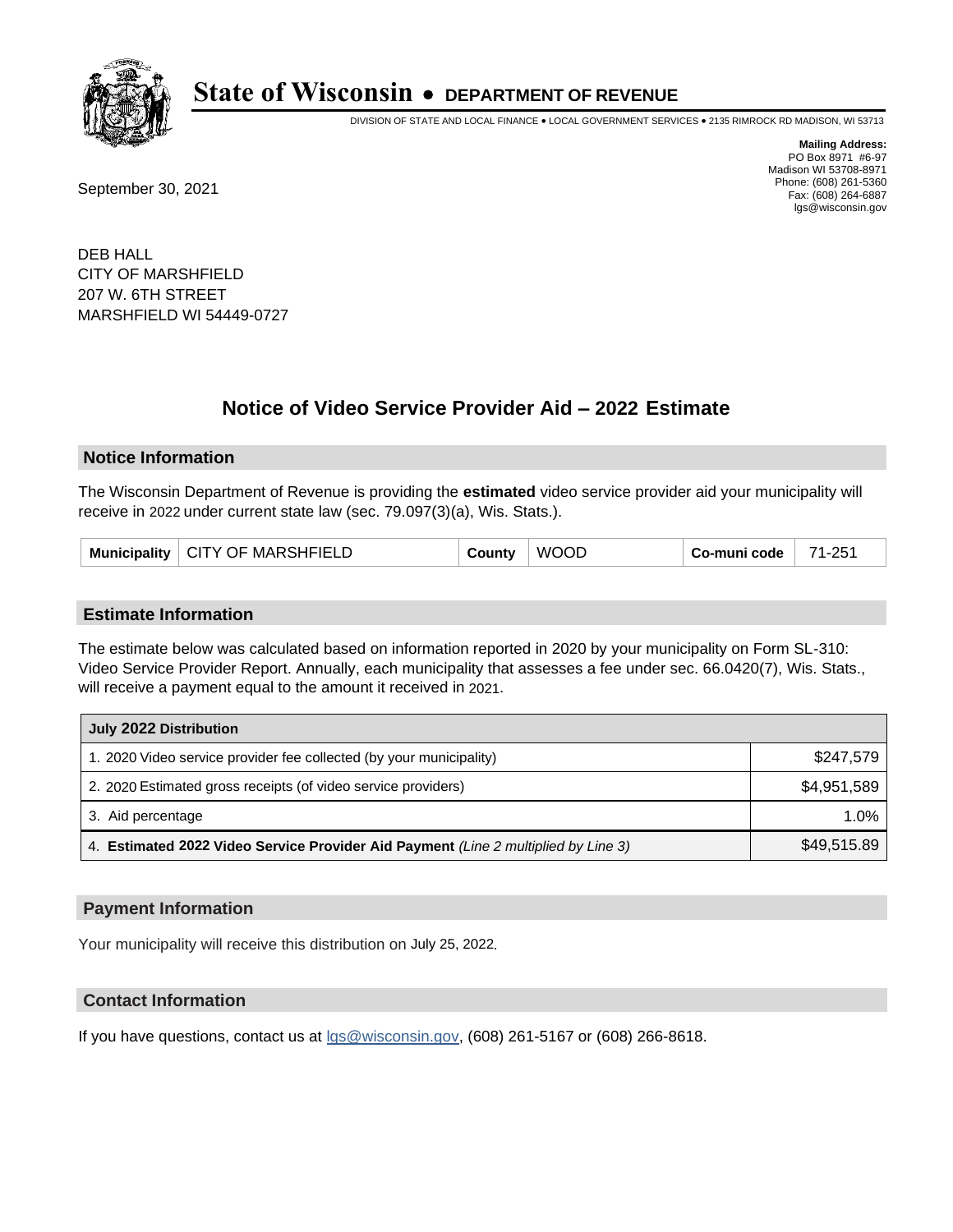

DIVISION OF STATE AND LOCAL FINANCE • LOCAL GOVERNMENT SERVICES • 2135 RIMROCK RD MADISON, WI 53713

September 30, 2021

**Mailing Address:** PO Box 8971 #6-97 Madison WI 53708-8971 Phone: (608) 261-5360 Fax: (608) 264-6887 lgs@wisconsin.gov

JOSEPH RUSCH CITY OF NEKOOSA 951 MARKET ST NEKOOSA WI 54457-1025

## **Notice of Video Service Provider Aid - 2022 Estimate**

#### **Notice Information**

The Wisconsin Department of Revenue is providing the **estimated** video service provider aid your municipality will receive in 2022 under current state law (sec. 79.097(3)(a), Wis. Stats.).

| Municipality   CITY OF NEKOOSA | County | <b>WOOD</b> | Co-muni code | 71-261 |
|--------------------------------|--------|-------------|--------------|--------|
|--------------------------------|--------|-------------|--------------|--------|

#### **Estimate Information**

The estimate below was calculated based on information reported in 2020 by your municipality on Form SL-310: Video Service Provider Report. Annually, each municipality that assesses a fee under sec. 66.0420(7), Wis. Stats., will receive a payment equal to the amount it received in 2021.

| July 2022 Distribution                                                             |            |  |  |
|------------------------------------------------------------------------------------|------------|--|--|
| 1. 2020 Video service provider fee collected (by your municipality)                | \$14,808   |  |  |
| 2. 2020 Estimated gross receipts (of video service providers)                      | \$740.391  |  |  |
| 3. Aid percentage                                                                  | 1.0%       |  |  |
| 4. Estimated 2022 Video Service Provider Aid Payment (Line 2 multiplied by Line 3) | \$7,403.91 |  |  |

#### **Payment Information**

Your municipality will receive this distribution on July 25, 2022.

## **Contact Information**